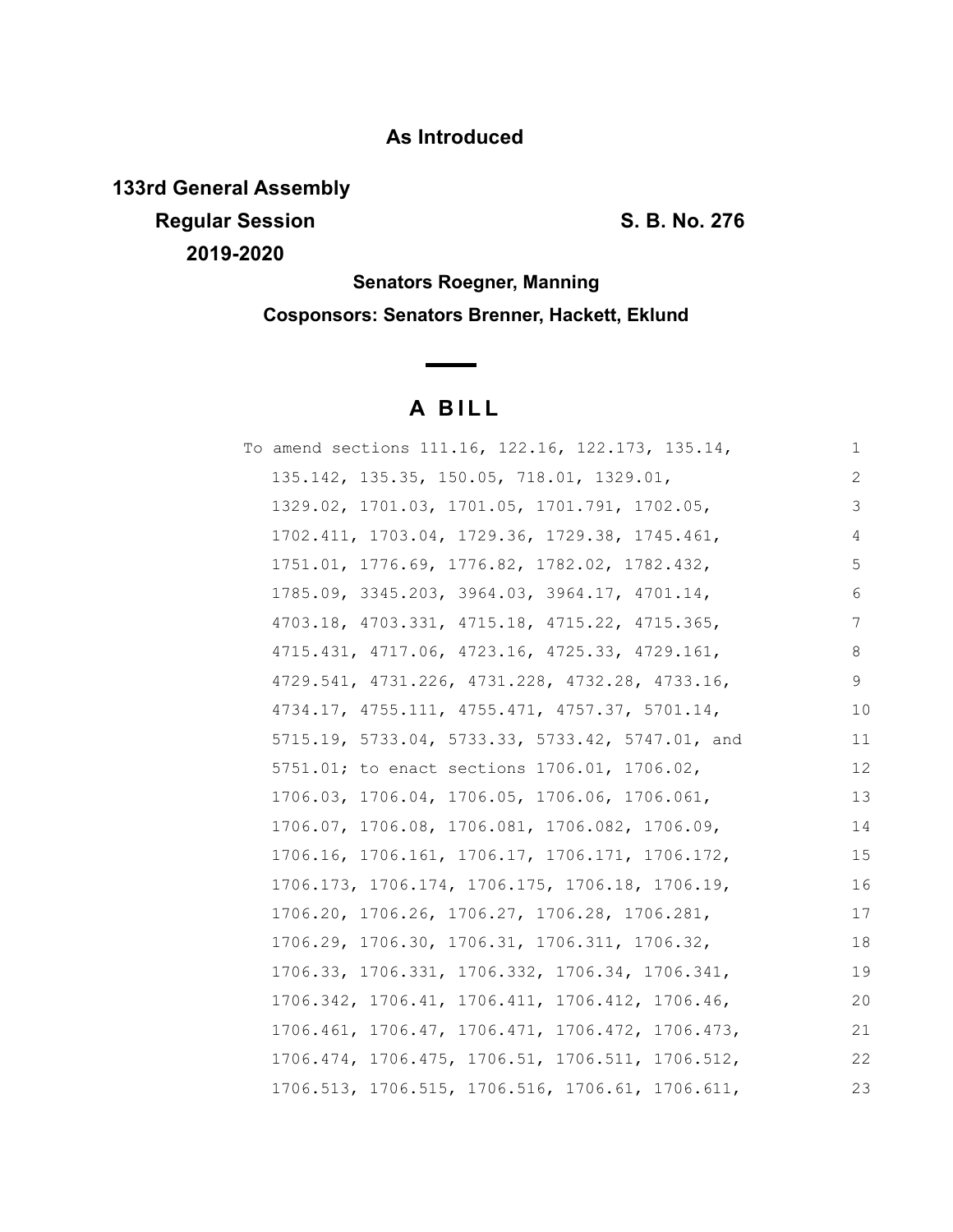## **S. B. No. 276 Page 2 As Introduced**

| 1706.612, 1706.613, 1706.614, 1706.615,          | 24 |
|--------------------------------------------------|----|
| 1706.616, 1706.617, 1706.618, 1706.71, 1706.711, | 25 |
| 1706.712, 1706.713, 1706.72, 1706.721, 1706.722, | 26 |
| 1706.723, 1706.73, 1706.74, 1706.76, 1706.761,   | 27 |
| 1706.762, 1706.763, 1706.764, 1706.765,          | 28 |
| 1706.766, 1706.767, 1706.768, 1706.769,          | 29 |
| 1706.7610, 1706.7611, 1706.7612, 1706.7613,      | 30 |
| 1706.81, 1706.82, 1706.83, and 1706.84; and to   | 31 |
| repeal sections 1705.01, 1705.02, 1705.03,       | 32 |
| 1705.031, 1705.04, 1705.05, 1705.06, 1705.07,    | 33 |
| 1705.08, 1705.081, 1705.09, 1705.10, 1705.11,    | 34 |
| 1705.12, 1705.13, 1705.14, 1705.15, 1705.16,     | 35 |
| 1705.161, 1705.17, 1705.18, 1705.19, 1705.20,    | 36 |
| 1705.21, 1705.22, 1705.23, 1705.24, 1705.25,     | 37 |
| 1705.26, 1705.27, 1705.28, 1705.281, 1705.282,   | 38 |
| 1705.29, 1705.291, 1705.292, 1705.30, 1705.31,   | 39 |
| 1705.32, 1705.33, 1705.34, 1705.35, 1705.36,     | 40 |
| 1705.361, 1705.37, 1705.371, 1705.38, 1705.381,  | 41 |
| 1705.39, 1705.391, 1705.40, 1705.41, 1705.42,    | 42 |
| 1705.43, 1705.44, 1705.45, 1705.46, 1705.47,     | 43 |
| 1705.48, 1705.49, 1705.50, 1705.51, 1705.52,     | 44 |
| 1705.53, 1705.54, 1705.55, 1705.56, 1705.57,     | 45 |
| 1705.58, and 1705.61 of the Revised Code to      | 46 |
| enact the Ohio Revised Limited Liability Company | 47 |
| Act.                                             | 48 |

## **BE IT ENACTED BY THE GENERAL ASSEMBLY OF THE STATE OF OHIO:**

|  |  | <b>Section 1.</b> That sections 111.16, 122.16, 122.173, 135.14, |  | 49 |
|--|--|------------------------------------------------------------------|--|----|
|  |  | 135.142, 135.35, 150.05, 718.01, 1329.01, 1329.02, 1701.03,      |  | 50 |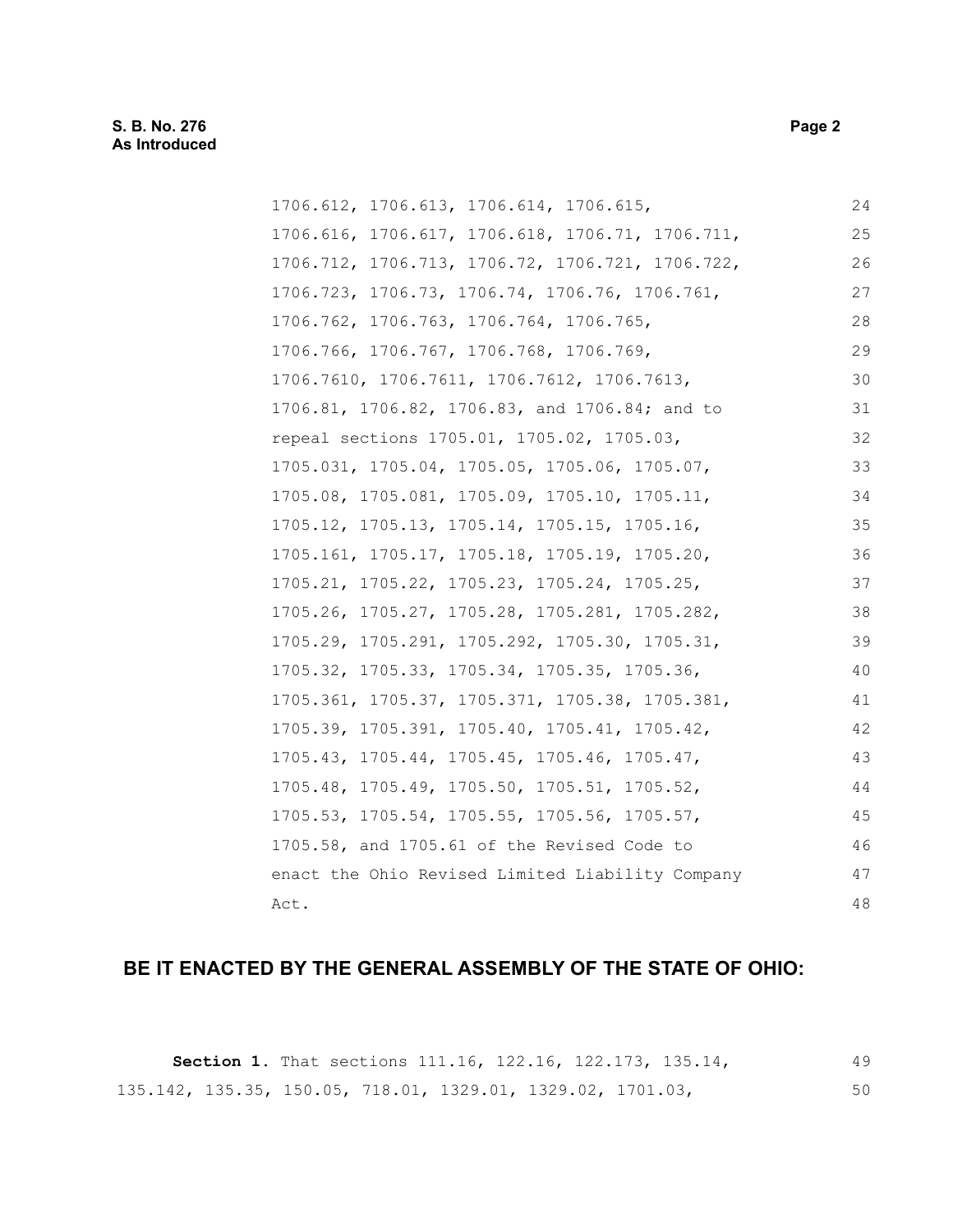1701.05, 1701.791, 1702.05, 1702.411, 1703.04, 1729.36, 1729.38, 1745.461, 1751.01, 1776.69, 1776.82, 1782.02, 1782.432, 1785.09, 3345.203, 3964.03, 3964.17, 4701.14, 4703.18, 4703.331, 4715.18, 4715.22, 4715.365, 4715.431, 4717.06, 4723.16, 4725.33, 4729.161, 4729.541, 4731.226, 4731.228, 4732.28, 4733.16, 4734.17, 4755.111, 4755.471, 4757.37, 5701.14, 5715.19, 5733.04, 5733.33, 5733.42, 5747.01, and 5751.01 be amended and sections 1706.01, 1706.02, 1706.03, 1706.04, 1706.05, 1706.06, 1706.061, 1706.07, 1706.08, 1706.081, 1706.082, 1706.09, 1706.16, 1706.161, 1706.17, 1706.171, 1706.172, 1706.173, 1706.174, 1706.175, 1706.18, 1706.19, 1706.20, 1706.26, 1706.27, 1706.28, 1706.281, 1706.29, 1706.30, 1706.31, 1706.311, 1706.32, 1706.33, 1706.331, 1706.332, 1706.34, 1706.341, 1706.342, 1706.41, 1706.411, 1706.412, 1706.46, 1706.461, 1706.47, 1706.471, 1706.472, 1706.473, 1706.474, 1706.475, 1706.51, 1706.511, 1706.512, 1706.513, 1706.515, 1706.516, 1706.61, 1706.611, 1706.612, 1706.613, 1706.614, 1706.615, 1706.616, 1706.617, 1706.618, 1706.71, 1706.711, 1706.712, 1706.713, 1706.72, 1706.721, 1706.722, 1706.723, 1706.73, 1706.74, 1706.76, 1706.761, 1706.762, 1706.763, 1706.764, 1706.765, 1706.766, 1706.767, 1706.768, 1706.769, 1706.7610, 1706.7611, 1706.7612, 1706.7613, 1706.81, 1706.82, 1706.83, and 1706.84 of the Revised Code be enacted to read as follows: 51 52 53 54 55 56 57 58 59 60 61 62 63 64 65 66 67 68 69 70 71 72 73

**Sec. 111.16.** Except as provided in section 1701.041 of the Revised Code, the secretary of state shall charge and collect, for the benefit of the state, the following fees: 74 75 76

(A) For filing and recording articles of incorporation of a domestic corporation, including designation of agent: 77 78

(1) Wherein the corporation shall not be authorized to issue any shares of capital stock, ninety-nine dollars; 79 80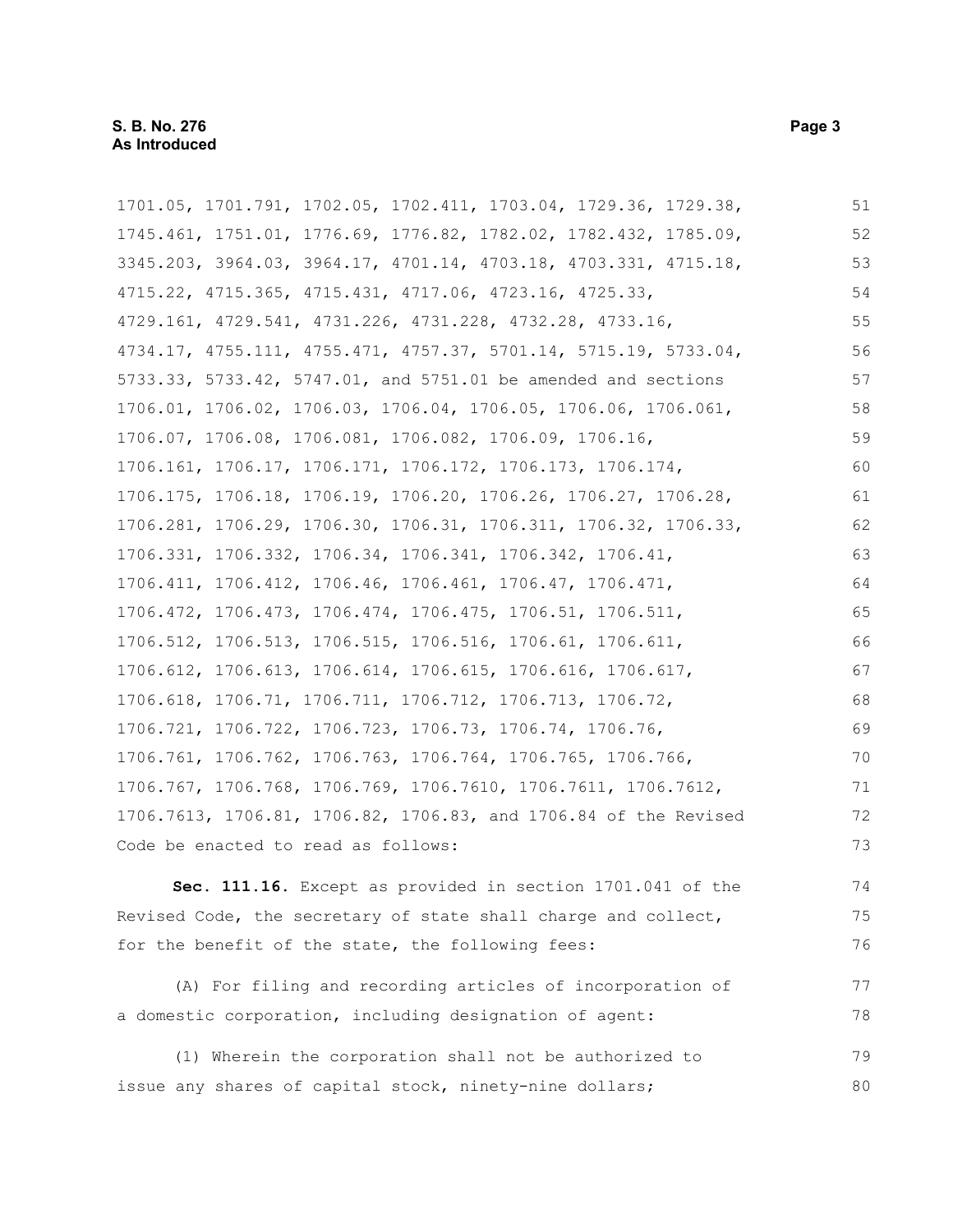### **S. B. No. 276 Page 4 As Introduced**

| shares of capital stock, with or without par value:              | 82  |
|------------------------------------------------------------------|-----|
| (a) Ten cents for each share authorized up to and                | 83  |
| including one thousand shares;                                   | 84  |
| (b) Five cents for each share authorized in excess of one        | 85  |
| thousand shares up to and including ten thousand shares;         | 86  |
| (c) Two cents for each share authorized in excess of ten         | 87  |
| thousand shares up to and including fifty thousand shares;       | 88  |
| (d) One cent for each share authorized in excess of fifty        | 89  |
| thousand shares up to and including one hundred thousand shares; | 90  |
| (e) One-half cent for each share authorized in excess of         | 91  |
| one hundred thousand shares up to and including five hundred     | 92  |
| thousand shares;                                                 | 93  |
| (f) One-quarter cent for each share authorized in excess         | 94  |
| of five hundred thousand shares; provided no fee shall be less   | 95  |
| than ninety-nine dollars or greater than one hundred thousand    | 96  |
| dollars.                                                         | 97  |
| (B) For filing and recording a certificate of amendment to       | 98  |
| or amended articles of incorporation of a domestic corporation,  | 99  |
| or for filing and recording a certificate of reorganization, a   | 100 |
| certificate of dissolution, or an amendment to a foreign license | 101 |
| application:                                                     | 102 |
| (1) If the domestic corporation is not authorized to issue       | 103 |
| any shares of capital stock, fifty dollars;                      | 104 |
| (2) If the domestic corporation is authorized to issue           | 105 |
| shares of capital stock, fifty dollars, and in case of any       | 106 |
| increase in the number of shares authorized to be issued, a      | 107 |
| further sum computed in accordance with the schedule set forth   | 108 |

(2) Wherein the corporation shall be authorized to issue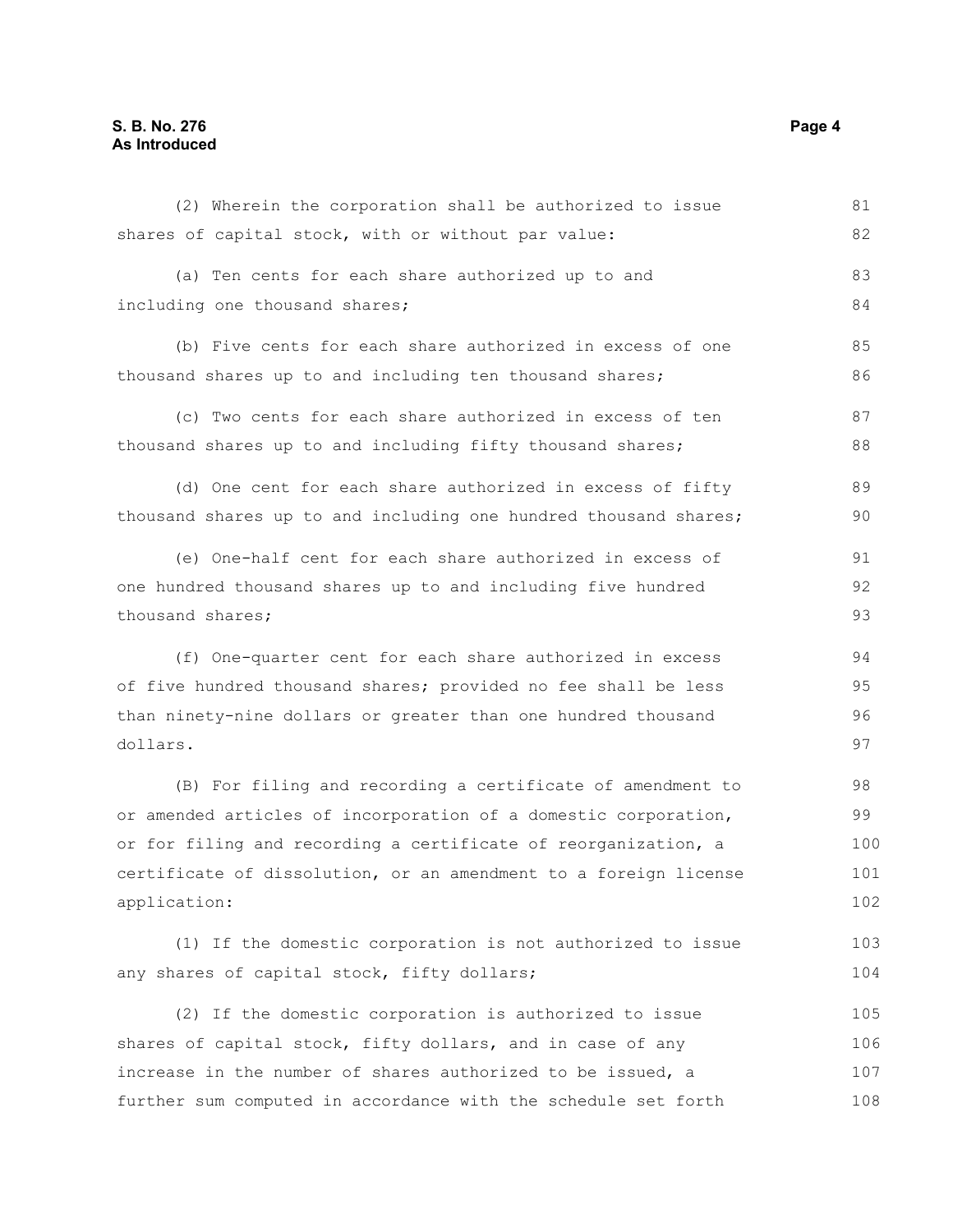in division (A)(2) of this section less a credit computed in the same manner for the number of shares previously authorized to be issued by the corporation; provided no fee under division (B)(2) of this section shall be greater than one hundred thousand dollars; 109 110 111 112 113

(3) If the foreign corporation is not authorized to issue any shares of capital stock, fifty dollars;

(4) If the foreign corporation is authorized to issue shares of capital stock, fifty dollars.

(C) For filing and recording articles of incorporation of a savings and loan association, ninety-nine dollars; and for filing and recording a certificate of amendment to or amended articles of incorporation of a savings and loan association, fifty dollars; 118 119 120 121 122

(D) For filing and recording a certificate of conversion, including a designation of agent, a certificate of merger, or a certificate of consolidation, ninety-nine dollars and, in the case of any new corporation resulting from a consolidation or any surviving corporation that has an increased number of shares authorized to be issued resulting from a merger, an additional sum computed in accordance with the schedule set forth in division (A)(2) of this section less a credit computed in the same manner for the number of shares previously authorized to be issued or represented in this state by each of the corporations for which a consolidation or merger is effected by the certificate; 123 124 125 126 127 128 129 130 131 132 133 134

(E) For filing and recording articles of incorporation of a credit union or the American credit union guaranty association, ninety-nine dollars, and for filing and recording a 135 136 137

114 115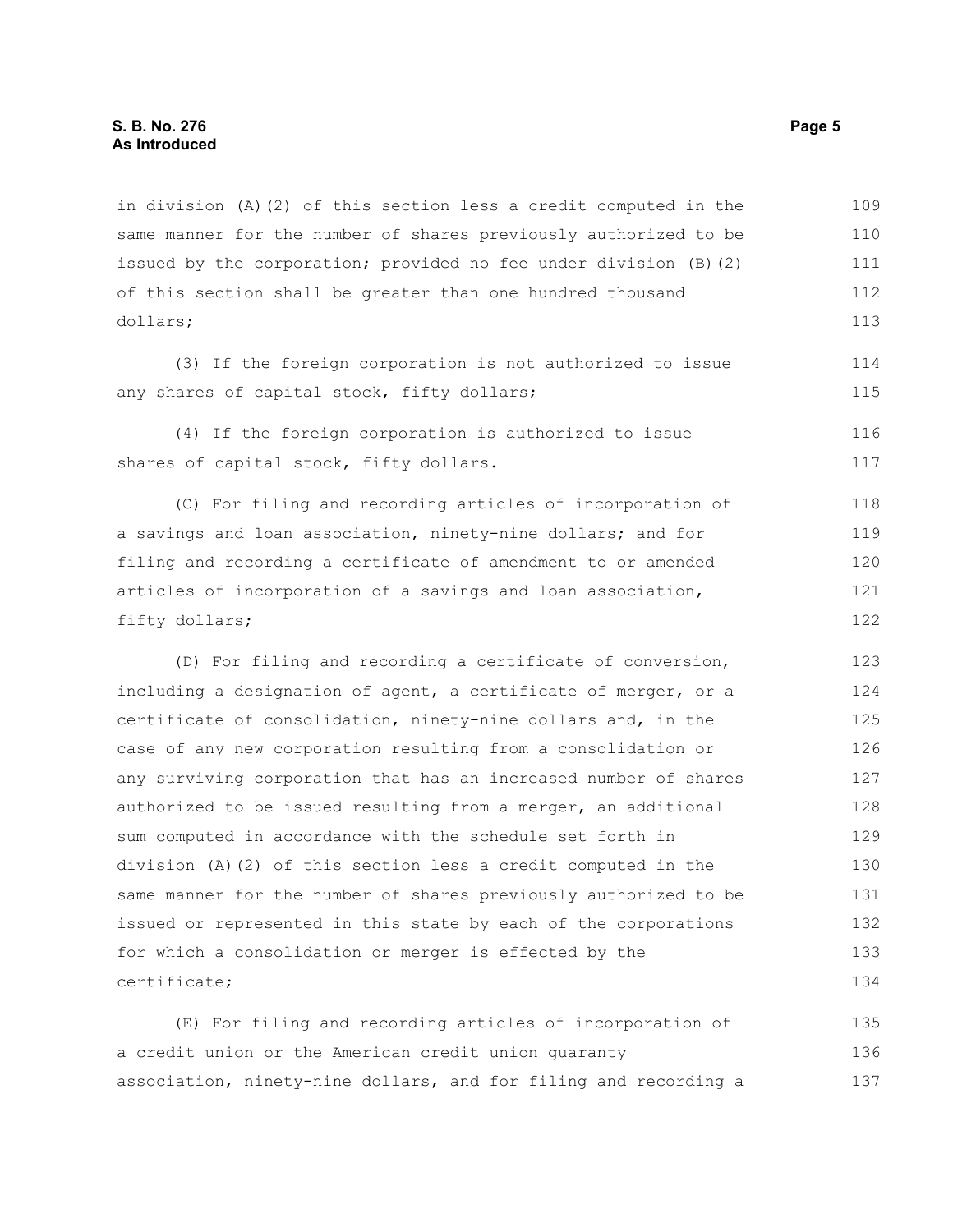certificate of increase in capital stock or any other amendment of the articles of incorporation of a credit union or the association, fifty dollars; (F) For filing and recording articles of organization of a limited liability company, for filing and recording an application to become a registered foreign limited liability company, for filing and recording a registration application to become a domestic limited liability partnership, or for filing and recording an application to become a registered foreign limited liability partnership, ninety-nine dollars; (G) For filing and recording a certificate of limited partnership or an application for registration as a foreign limited partnership, or for filing an initial statement of partnership authority pursuant to section 1776.33 of the Revised Code, ninety-nine dollars; (H) For filing a copy of papers evidencing the incorporation of a municipal corporation or of annexation of territory by a municipal corporation, five dollars, to be paid by the municipal corporation, the petitioners therefor, or their agent; (I) For filing and recording any of the following: (1) A license to transact business in this state by a foreign corporation for profit pursuant to section 1703.04 of the Revised Code or a foreign nonprofit corporation pursuant to section 1703.27 of the Revised Code, ninety-nine dollars; (2) A biennial report or biennial statement pursuant to 138 139 140 141 142 143 144 145 146 147 148 149 150 151 152 153 154 155 156 157 158 159 160 161 162 163

section 1775.63, 1776.83, or 1785.06 of the Revised Code, twenty-five dollars; 165

(3) Except as otherwise provided in this section or any 166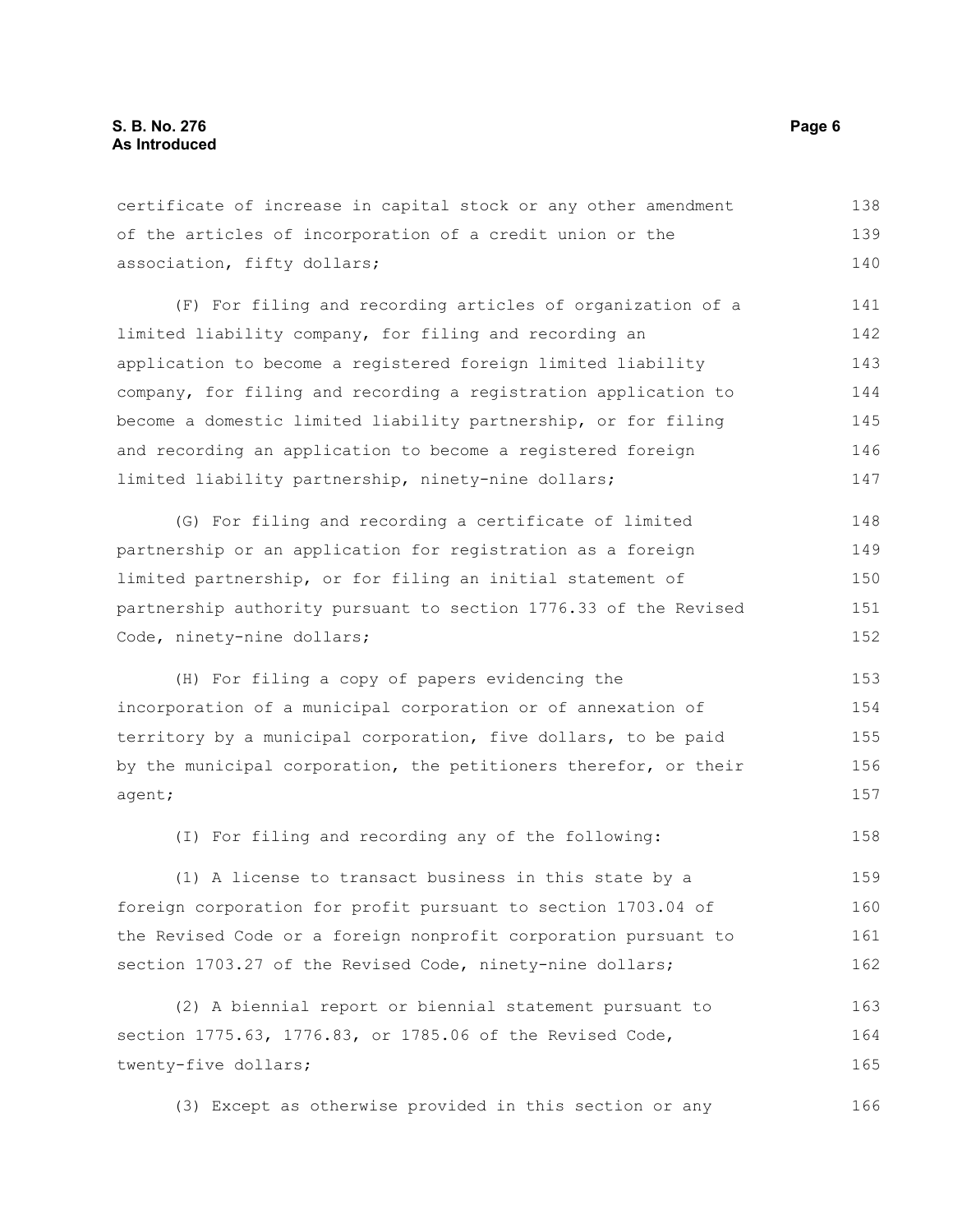#### **S. B. No. 276 Page 7 As Introduced**

other section of the Revised Code, any other certificate or paper that is required to be filed and recorded or is permitted to be filed and recorded by any provision of the Revised Code with the secretary of state, twenty-five dollars. 167 168 169 170

(J) For filing any certificate or paper not required to be recorded, five dollars; 171 172

(K)(1) For making copies of any certificate or other paper filed in the office of the secretary of state, a fee not to exceed one dollar per page, except as otherwise provided in the Revised Code, and for creating and affixing the seal of the office of the secretary of state to any good standing or other certificate, five dollars. For copies of certificates or papers required by state officers for official purpose, no charge shall be made. 173 174 175 176 177 178 179 180

(2) For creating and affixing the seal of the office of the secretary of state to the certificates described in division (E) of section 1701.81, division (E) of section 1701.811, division (E) of section 1705.38, division (E) of section 1705.381, division (D) of section 1702.43, division (E) of section 1775.47, division (E) of section 1775.55, division (E) of section 1776.70, division (E) of section 1776.74, division (E) of section 1782.433, or division (E) of section 1782.4310 of the Revised Code, twenty-five dollars. 181 182 183 184 185 186 187 188 189

(L) For a minister's license to solemnize marriages, ten dollars; 190 191

(M) For examining documents to be filed at a later date for the purpose of advising as to the acceptability of the proposed filing, fifty dollars; 192 193 194

(N) Fifty dollars for filing and recording any of the 195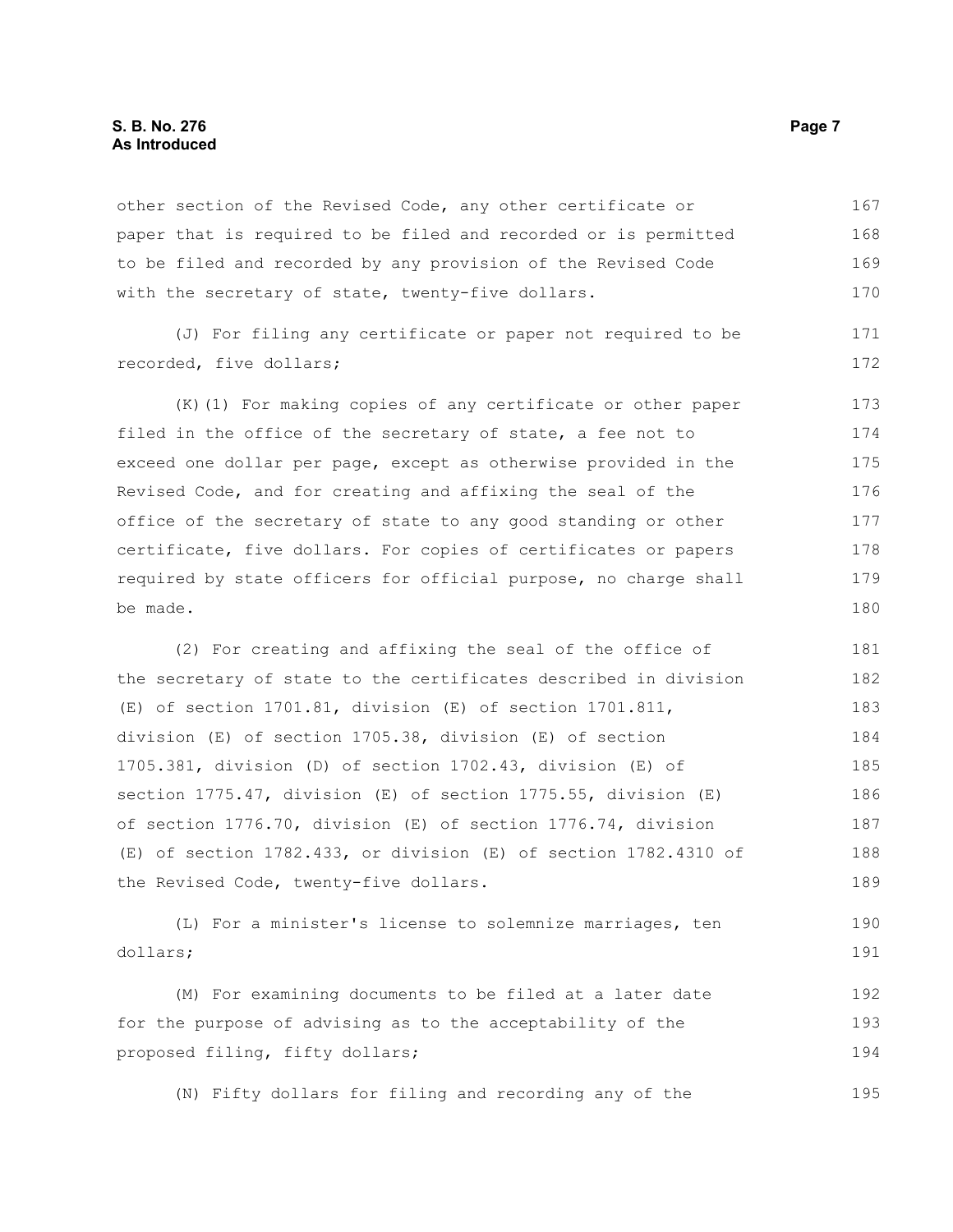following: (1) A certificate of dissolution and accompanying documents, or a certificate of cancellation, under section 1701.86, 1702.47, 1705.43, 1706.471, 1776.65, or 1782.10 of the Revised Code; (2) A notice of dissolution of a foreign licensed corporation or a certificate of surrender of license by a foreign licensed corporation under section 1703.17 of the Revised Code; (3) The withdrawal of registration of a foreign or domestic limited liability partnership under section 1775.61, 1775.64, 1776.81, or 1776.86 of the Revised Code, or the certificate of cancellation of registration of a foreign limited liability company under section 1705.57 or 1706.515 of the Revised Code; (4) The filing of a statement of denial under section 1776.34 of the Revised Code, a statement of dissociation under section 1776.57 of the Revised Code, a statement of disclaimer of general partner status under Chapter 1782. of the Revised Code, or a cancellation of disclaimer of general partner status under Chapter 1782. of the Revised Code. (O) For filing a statement of continued existence by a nonprofit corporation, twenty-five dollars; (P) For filing a restatement under section 1705.08, 1706.161, or 1782.09 of the Revised Code, an amendment to a certificate of cancellation under section 1782.10 of the Revised Code, an amendment under section 1705.08, 1706.161, or 1782.09 of the Revised Code, or a correction under section 1705.55, 1706.173, 1706.511, 1706.513, 1775.61, 1775.64, 1776.12, or 197 198 199 200 201 202 203 204 205 206 207 208 209 210 211 212 213 214 215 216 217 218 219 220 221 222 223 224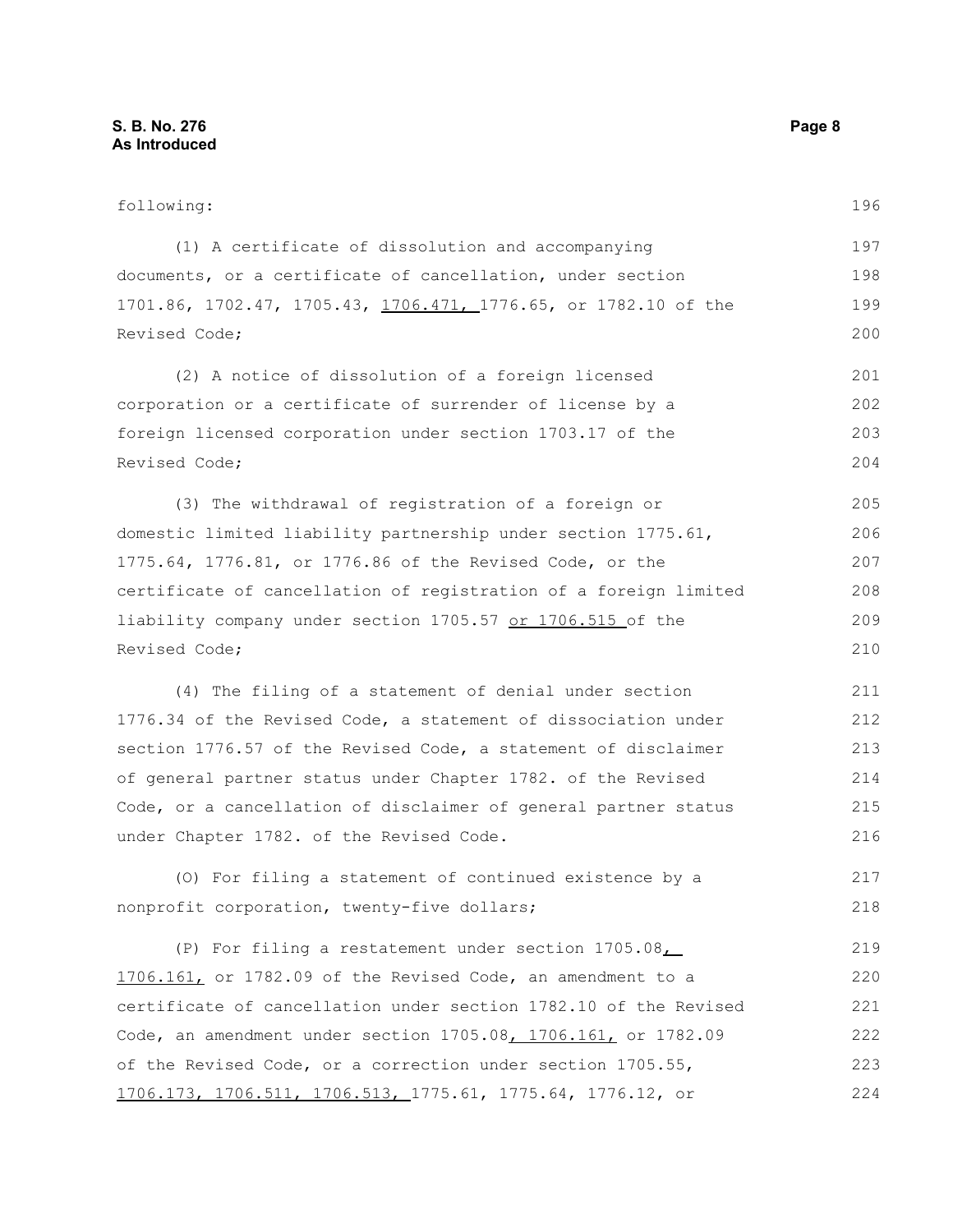| 1782.52 of the Revised Code, fifty dollars;                             | 225 |
|-------------------------------------------------------------------------|-----|
| (Q) For filing for reinstatement of an entity cancelled by              | 226 |
| operation of law, by the secretary of state, by order of the            | 227 |
| department of taxation, or by order of a court, twenty-five             | 228 |
| dollars;                                                                | 229 |
| (R) For filing and recording any of the following:                      | 230 |
| (1) A change of agent, resignation of agent, or change of               | 231 |
| agent's address under section 1701.07, 1702.06, 1703.041,               | 232 |
| 1703.27, 1705.06, 1705.55, <u>1706.09, 1746.04</u> , 1747.03, 1776.07,  | 233 |
| or 1782.04 of the Revised Code, twenty-five dollars;                    | 234 |
| (2) A multiple change of agent name or address,                         | 235 |
| standardization of agent address, or resignation of agent under         | 236 |
| section 1701.07, 1702.06, 1703.041, 1703.27, 1705.06, 1705.55,          | 237 |
| 1706.09, 1746.04, 1747.03, 1776.07, or 1782.04 of the Revised           | 238 |
| Code, one hundred twenty-five dollars, plus three dollars per           | 239 |
| entity record being changed, by the multiple agent update.              | 240 |
| (S) For filing and recording any of the following:                      | 241 |
| (1) An application for the exclusive right to use a name                | 242 |
| or an application to reserve a name for future use under section        | 243 |
| 1701.05, 1702.05, 1703.31, 1705.05, 1706.07, or 1746.06 of the          | 244 |
| Revised Code, thirty-nine dollars;                                      | 245 |
| (2) A trade name or fictitious name registration or                     | 246 |
| report, thirty-nine dollars;                                            | 247 |
| (3) An application to renew any item covered by division                | 248 |
| $(S)$ (1) or (2) of this section that is permitted to be renewed,       | 249 |
| twenty-five dollars;                                                    | 250 |
| (4) An assignment of rights for use of a name covered by                | 251 |
| division $(S) (1)$ , $(2)$ , or $(3)$ of this section, the cancellation | 252 |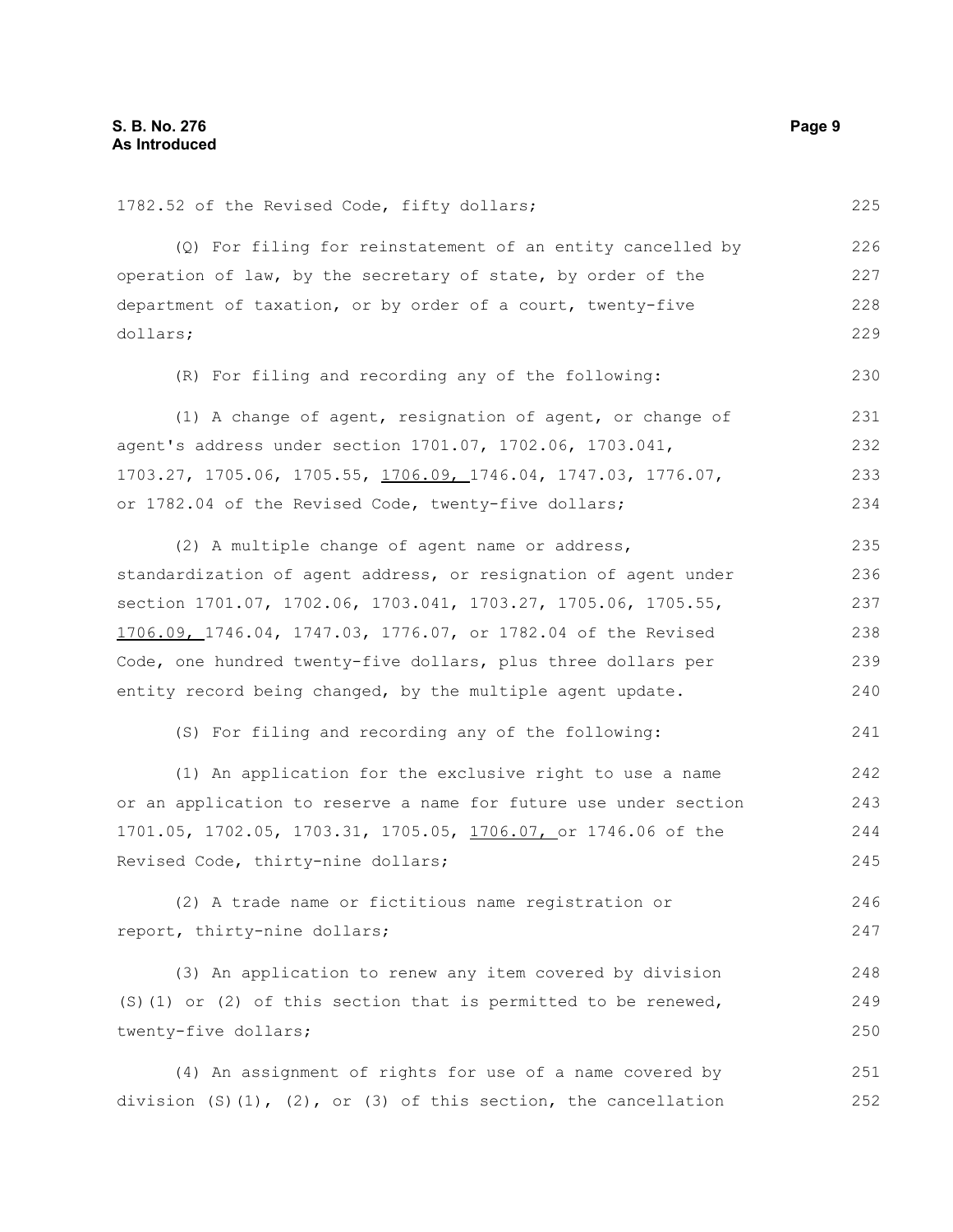of a name registration or name reservation that is so covered, or notice of a change of address of the registrant of a name that is so covered, twenty-five dollars. (T) For filing and recording a report to operate a business trust or a real estate investment trust, either foreign or domestic, ninety-nine dollars; and for filing and recording an amendment to a report or associated trust instrument, or a surrender of authority, to operate a business trust or real estate investment trust, fifty dollars; (U)(1) For filing and recording the registration of a trademark, service mark, or mark of ownership, one hundred twenty-five dollars; (2) For filing and recording the change of address of a registrant, the assignment of rights to a registration, a renewal of a registration, or the cancellation of a registration 253 254 255 256 257 258 259 260 261 262 263 264 265 266 267

associated with a trademark, service mark, or mark of ownership, twenty-five dollars. 268 269

(V) For filing a service of process with the secretary of state, five thirty-five dollars, except as otherwise provided in any section of the Revised Code;

(W) For making, recording, and forwarding a commission under section 107.06 of the Revised Code, the applicable fee specified in that section. 273 274 275

Fees specified in this section may be paid by cash, check, or money order, by credit card in accordance with section 113.40 of the Revised Code, or by an alternative payment program in accordance with division (B) of section 111.18 of the Revised Code. Any credit card number or the expiration date of any credit card is not subject to disclosure under Chapter 149. of 276 277 278 279 280 281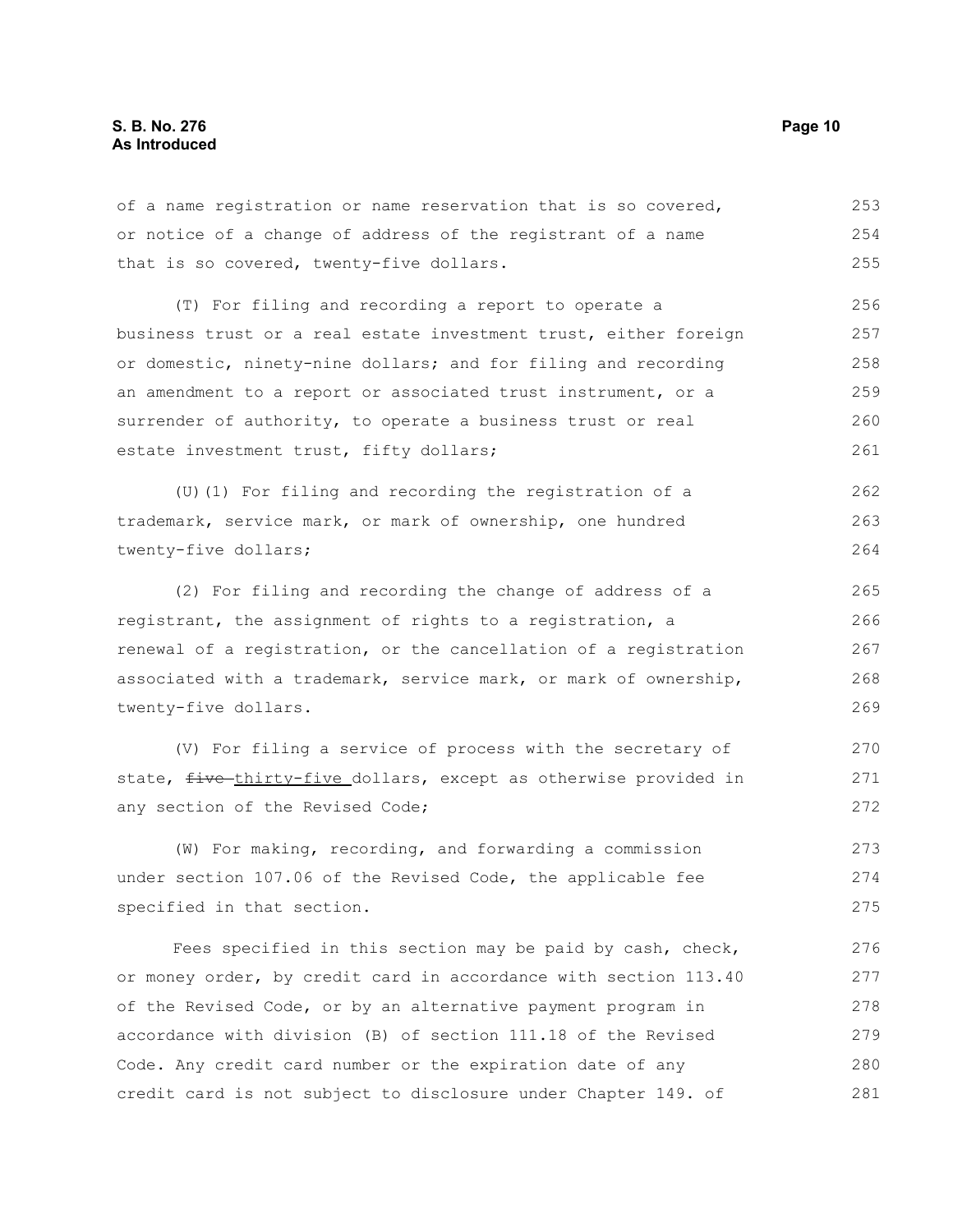the Revised Code. **Sec. 122.16.** (A) As used in this section: (1) "Distressed area" means either a municipal corporation that has a population of at least fifty thousand or a county, that meets two of the following criteria: (a) Its average rate of unemployment, during the most recent five-year period for which data are available, is equal to at least one hundred twenty-five per cent of the average rate of unemployment for the United States for the same period. (b) It has a per capita income equal to or below eighty per cent of the median county per capita income of the United States as determined by the most recently available figures from the United States census bureau. (c)(i) In the case of a municipal corporation, at least twenty per cent of the residents have a total income for the most recent census year that is below the official poverty line. (ii) In the case of a county, in intercensal years, the county has a ratio of transfer payment income to total county income equal to or greater than twenty-five per cent. (2) "Eligible area" means a distressed area, a labor surplus area, an inner city area, or a situational distress area. (3) "Eligible costs associated with a voluntary action" means costs incurred during the qualifying period in performing a remedy or remedial activities, as defined in section 3746.01 of the Revised Code, and any costs incurred during the qualifying period in performing both a phase I and phase II 282 283 284 285 286 287 288 289 290 291 292 293 294 295 296 297 298 299 300 301 302 303 304 305 306 307 308

property assessment, as defined in the rules adopted under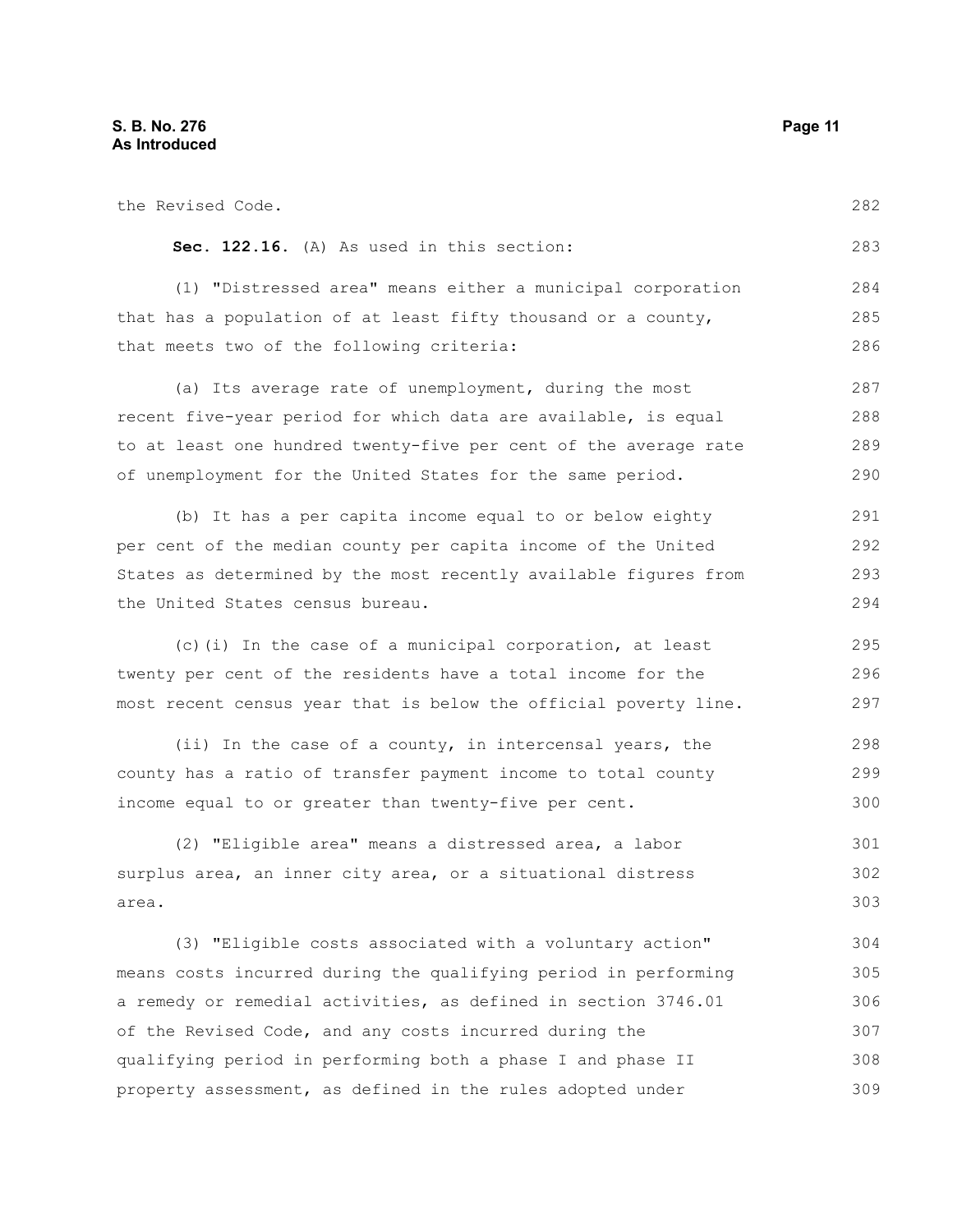section 3746.04 of the Revised Code, provided that the performance of the phase I and phase II property assessment resulted in the implementation of the remedy or remedial activities. 310 311 312 313

(4) "Inner city area" means, in a municipal corporation that has a population of at least one hundred thousand and does not meet the criteria of a labor surplus area or a distressed area, targeted investment areas established by the municipal corporation within its boundaries that are comprised of the most recent census block tracts that individually have at least twenty per cent of their population at or below the state poverty level or other census block tracts contiguous to such census block tracts. 314 315 316 317 318 319 320 321 322

(5) "Labor surplus area" means an area designated as a labor surplus area by the United States department of labor. 323 324

(6) "Official poverty line" has the same meaning as in division (A) of section 3923.51 of the Revised Code. 325 326

(7) "Partner" includes a member of a limited liability company formed under Chapter 1705. or 1706. of the Revised Code or under the laws of any other state if the limited liability company is not treated as a corporation for purposes of Chapter 5733. of the Revised Code and is not classified as an association taxable as a corporation for federal income tax purposes. 327 328 329 330 331 332 333

(8) "Partnership" includes a limited liability company formed under Chapter 1705. or 1706. of the Revised Code or under the laws of any other state if the limited liability company is not treated as a corporation for purposes of Chapter 5733. of the Revised Code and is not classified as an association taxable 334 335 336 337 338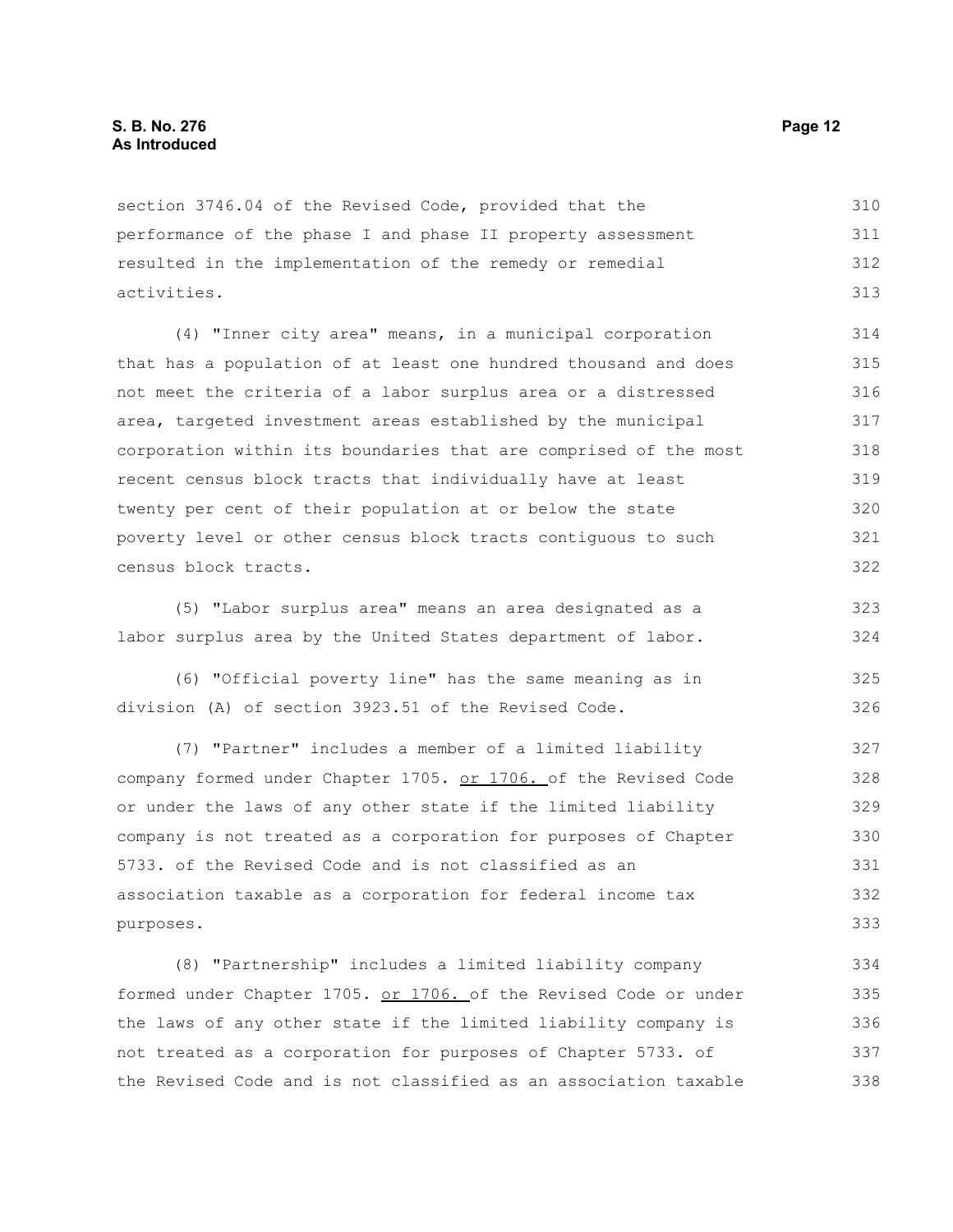366

as a corporation for federal income tax purposes. (9) "Qualifying period" means the period that begins July 1, 1996, and ends June 30, 1999. (10) "S corporation" means a corporation that has made an election under subchapter S of chapter one of subtitle A of the Internal Revenue Code for its taxable year under the Internal Revenue Code; (11) "Situational distress area" means a county or a municipal corporation that has experienced or is experiencing a closing or downsizing of a major employer that will adversely affect the economy of the county or municipal corporation. In order for a county or municipal corporation to be designated as a situational distress area, the governing body of the county or municipal corporation shall submit a petition to the director of development in the form prescribed by the director. A county or municipal corporation may be designated as a situational distress area for a period not exceeding thirty-six months. The petition shall include written documentation that demonstrates all of the following: (a) The number of jobs lost by the closing or downsizing; (b) The impact that the job loss has on the unemployment rate of the county or municipal corporation as measured by the director of job and family services; (c) The annual payroll associated with the job loss; (d) The amount of state and local taxes associated with the job loss; (e) The impact that the closing or downsizing has on the 339 340 341 342 343 344 345 346 347 348 349 350 351 352 353 354 355 356 357 358 359 360 361 362 363 364 365

suppliers located in the county or municipal corporation.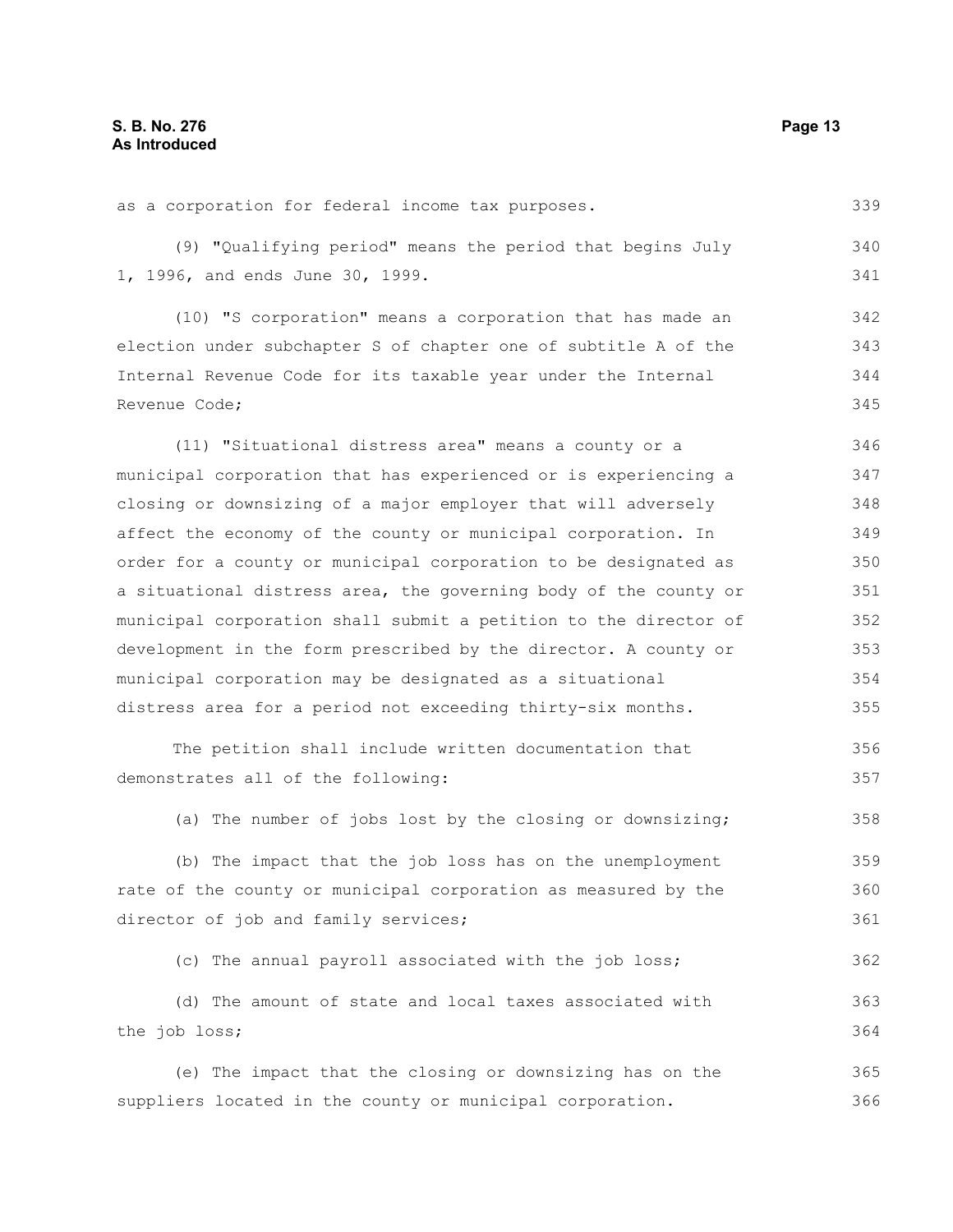Code.

Code.

3746.01 of the Revised Code. (13) "Taxpayer" means a corporation subject to the tax imposed by section 5733.06 of the Revised Code or any person subject to the tax imposed by section 5747.02 of the Revised (14) "Governing body" means the board of county commissioners of a county, the board of township trustees of a township, or the legislative authority of a municipal corporation. (15) "Eligible site" means property for which a covenant not to sue has been issued under section 3746.12 of the Revised (B)(1) A taxpayer, partnership, or S corporation that has been issued, under section 3746.12 of the Revised Code, a covenant not to sue for a site by the director of environmental protection during the qualifying period may apply to the director of development, in the manner prescribed by the director, to enter into an agreement under which the applicant agrees to economically redevelop the site in a manner that will create employment opportunities and a credit will be granted to the applicant against the tax imposed by section 5733.06 or 5747.02 of the Revised Code. The application shall state the 368 369 370 371 372 373 374 375 376 377 378 379 380 381 382 383 384 385 386 387 388 389

(12) "Voluntary action" has the same meaning as in section

eligible costs associated with a voluntary action incurred by the applicant. The application shall be accompanied by proof, in a form prescribed by the director of development, that the covenant not to sue has been issued. 390 391 392 393

The applicant shall request the certified professional that submitted the no further action letter for the eligible 394 395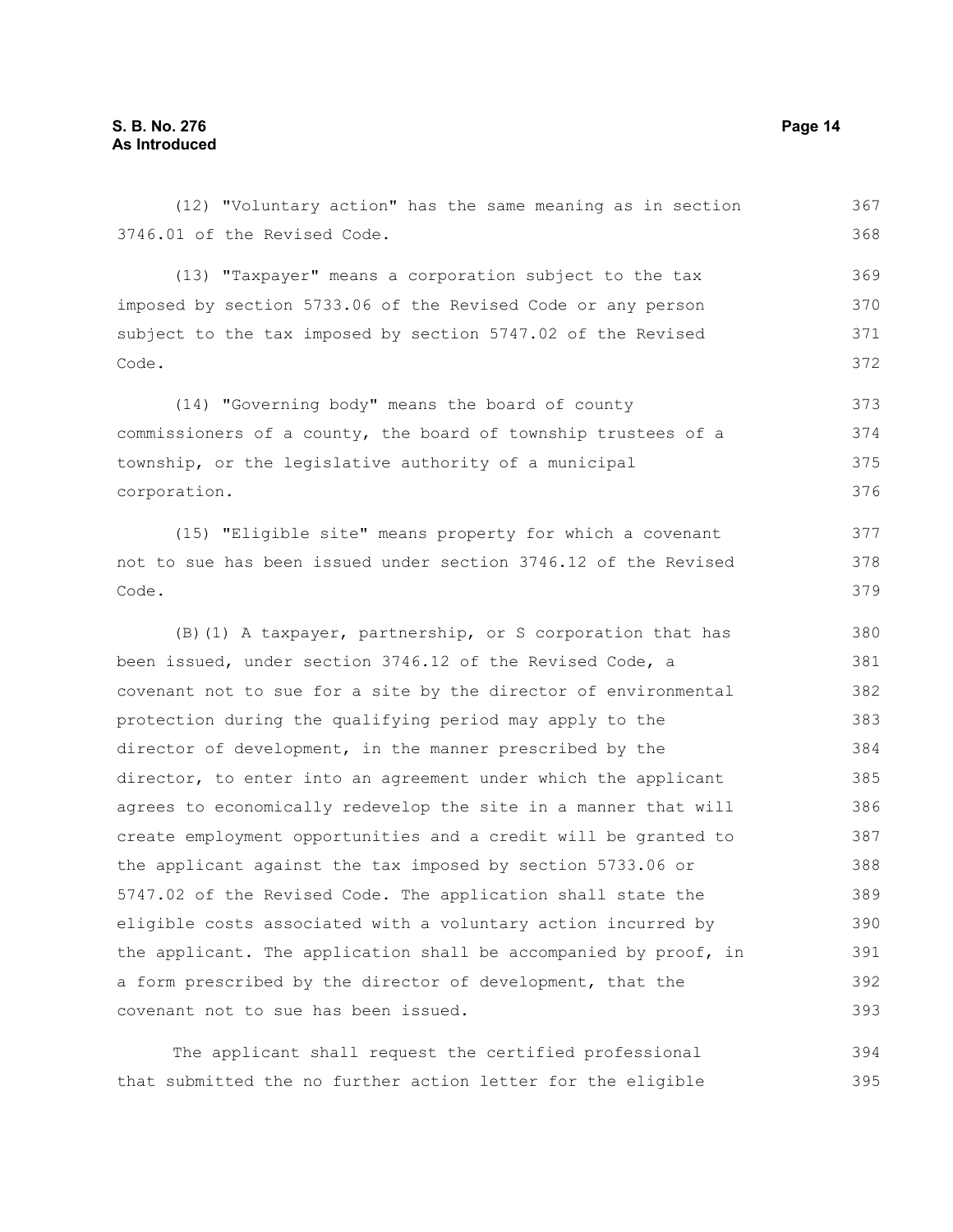#### **S. B. No. 276 Page 15 As Introduced**

site under section 3746.11 of the Revised Code to submit an affidavit to the director of development verifying the eligible costs associated with the voluntary action at that site. The director shall review the applications in the order they are received. If the director determines that the applicant meets the requirements of this section, the director may enter into an agreement granting a credit against the tax imposed by section 5733.06 or 5747.02 of the Revised Code. In making the determination, the director may consider the extent to which political subdivisions and other units of government will cooperate with the applicant to redevelop the eligible site. The agreement shall state the amount of the tax credit and the reporting requirements described in division (F) of this section. (2) The maximum annual amount of credits the director of 396 397 398 399 400 401 402 403 404 405 406 407 408 409 410

development may grant under such agreements shall be as follows: 411

1996 \$5,000,000 1997 \$10,000,000 1998 \$10,000,000 1999 \$5,000,000 412 413 414 415

For any year in which the director of development does not grant tax credits under this section equal to the maximum annual amount, the amount not granted for that year shall be added to the maximum annual amount that may be granted for the following year. However, the director shall not grant any tax credits under this section after June 30, 1999. 416 417 418 419 420 421

(C)(1) If the covenant not to sue was issued in connection with a site that is not located in an eligible area, the credit 422 423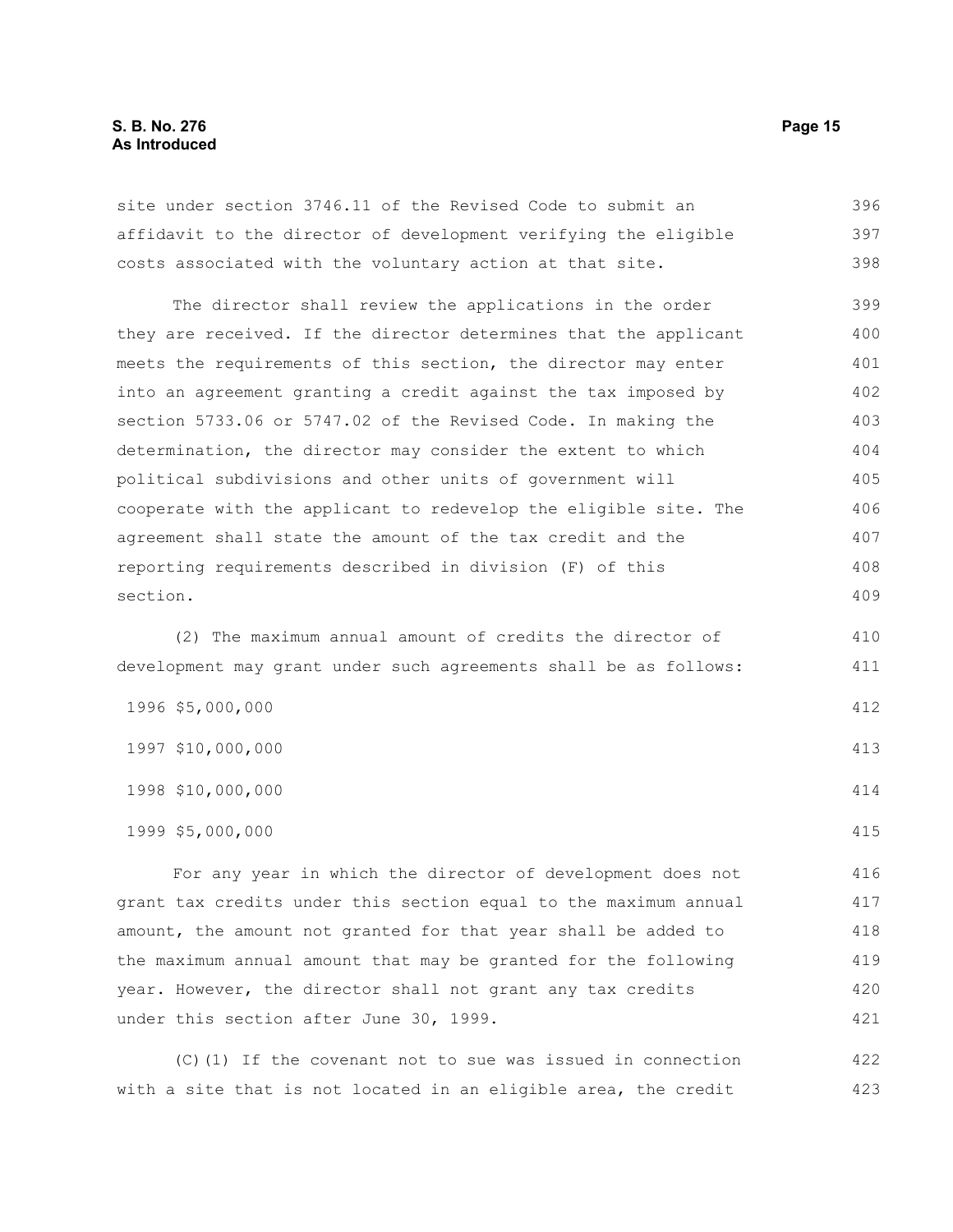amount is equal to the lesser of five hundred thousand dollars or ten per cent of the eligible costs associated with a voluntary action incurred by the taxpayer, partnership, or S corporation. 424 425 426 427

(2) If a covenant not to sue was issued in connection with a site that is located in an eligible area, the credit amount is equal to the lesser of seven hundred fifty thousand dollars or fifteen per cent of the eligible costs associated with a voluntary action incurred by the taxpayer, partnership, or S corporation. 428 429 430 431 432 433

(3) A taxpayer, partnership, or S corporation that has been issued covenants not to sue under section 3746.12 of the Revised Code for more than one site may apply to the director of development to enter into more than one agreement granting a credit against the tax imposed by section 5733.06 or 5747.02 of the Revised Code. 434 435 436 437 438 439

(4) For each year for which a taxpayer, partnership, or S corporation has been granted a credit under an agreement entered into under this section, the director of development shall issue a certificate to the taxpayer, partnership, or S corporation indicating the amount of the credit the taxpayer, the partners of the partnership, or the shareholders of the S corporation may claim for that year, not including any amount that may be carried forward from previous years under section 5733.34 of the Revised Code. 440 441 442 443 444 445 446 447 448

(D)(1) Each agreement entered into under this section shall incorporate a commitment by the taxpayer, partnership, or S corporation not to permit the use of an eligible site to cause the relocation of employment positions to that site from elsewhere in this state, except as otherwise provided in 449 450 451 452 453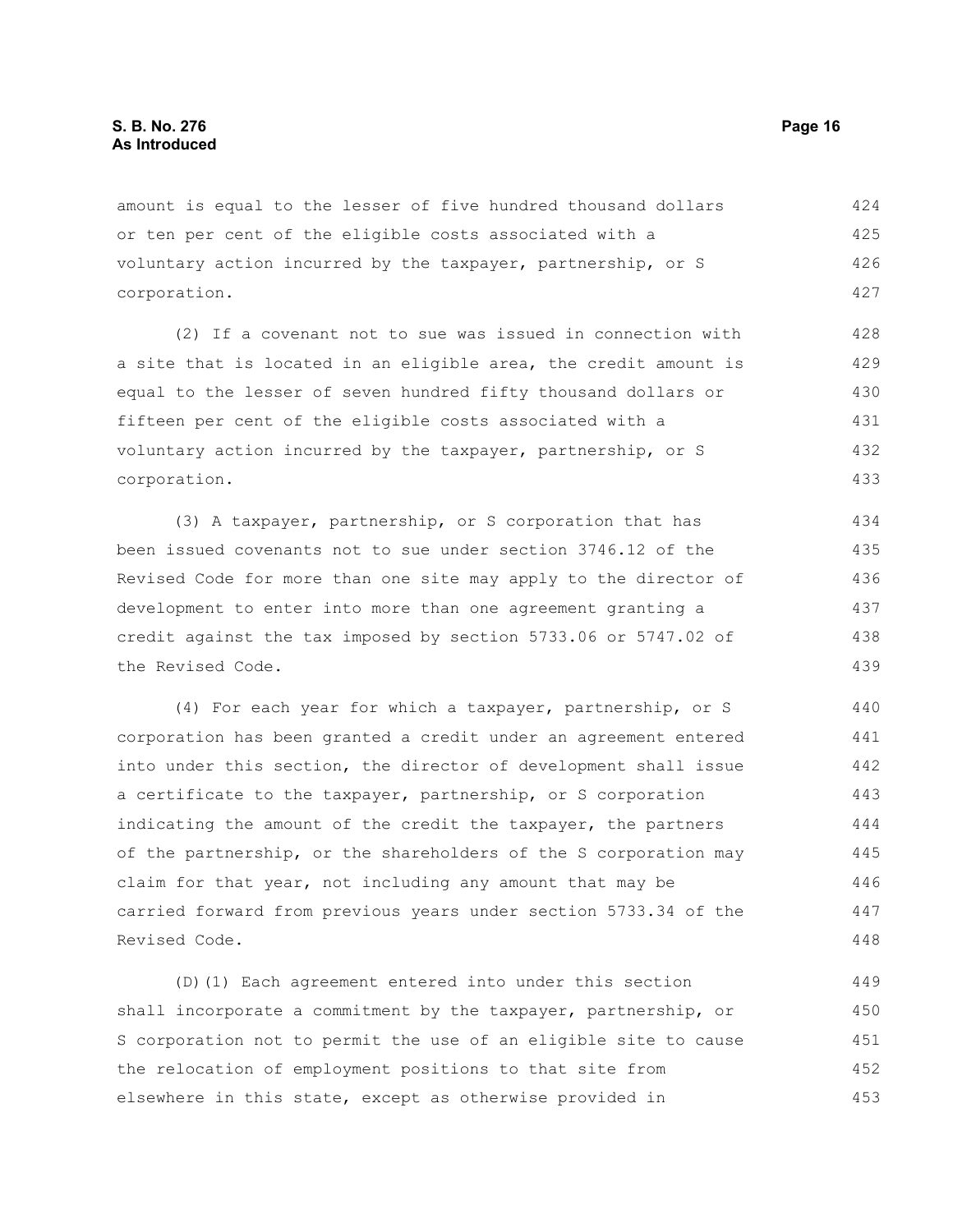#### **S. B. No. 276 Page 17 As Introduced**

division (D)(2) of this section. The commitment shall be binding on the taxpayer, partnership, or S corporation for the lesser of five years from the date the agreement is entered into or the number of years the taxpayer, partnership, or S corporation is entitled to claim the tax credit under the agreement. 454 455 456 457 458

(2) An eligible site may be the site of employment positions relocated from elsewhere in this state if the director of development determines both of the following: 459 460 461

(a) That the site from which the employment positions would be relocated is inadequate to meet market and industry conditions, expansion plans, consolidation plans, or other business considerations affecting the relocating employer; 462 463 464 465

(b) That the governing body of the county, township, or municipal corporation from which the employment positions would be relocated has been notified of the possible relocation. 466 467 468

For purposes of this section, the movement of an employment position from one political subdivision to another political subdivision shall be considered a relocation of an employment position, but the transfer of an individual employee from one political subdivision to another political subdivision shall not be considered a relocation of an employment position as long as the individual's employment position in the first political subdivision is refilled. 469 470 471 472 473 474 475 476

(E) A taxpayer, partnership, or S corporation that has entered into an agreement granting a credit against the tax imposed by section 5733.06 or 5747.02 of the Revised Code that subsequently recovers in a lawsuit or settlement of a lawsuit at least seventy-five per cent of the eligible costs associated with a voluntary action shall not claim any credit amount 477 478 479 480 481 482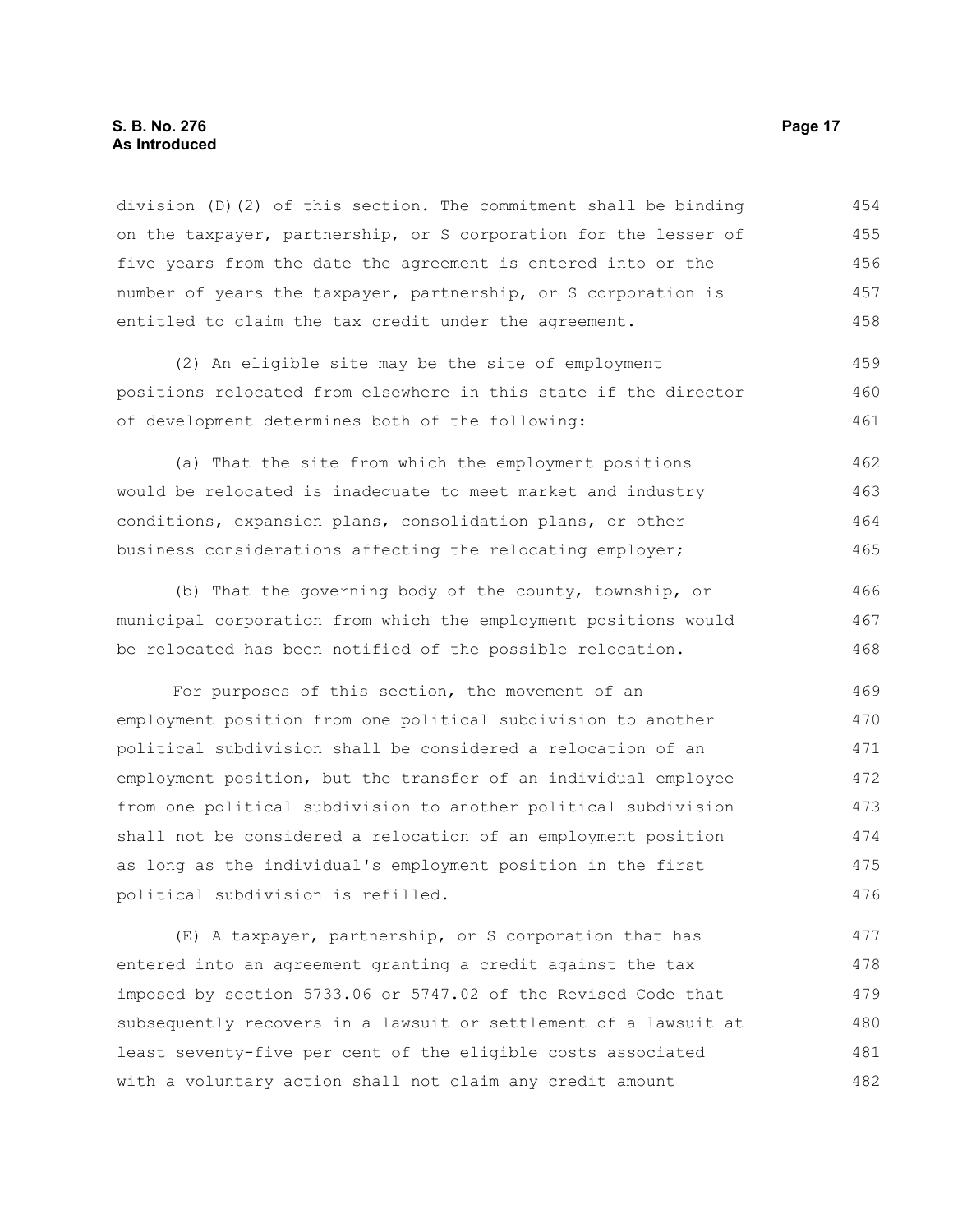remaining, including any amounts carried forward from prior years, beginning with the taxable year in which the judgment in the lawsuit is entered or the settlement is finally agreed to. Any amount of credit that a taxpayer, partnership, or S corporation may not claim by reason of this division shall not be considered to have been granted for the purpose of 483 484 485 486 487 488

determining the total amount of credits that may be issued under division (B)(2) of this section. 489 490

(F) Each year for which a taxpayer, partnership, or S corporation claims a credit under section 5733.34 of the Revised Code, the taxpayer, partnership, or S corporation shall report the following to the director of development: 491 492 493 494

(1) The status of all cost recovery litigation described in division (E) of this section to which it was a party during the previous year; 495 496 497

(2) Confirmation that the covenant not to sue has not been revoked or has not been voided;

(3) Confirmation that the taxpayer, partnership, or S corporation has not permitted the eligible site to be used in such a manner as to cause the relocation of employment positions from elsewhere in this state in violation of the commitment required under division (D) of this section; 500 501 502 503 504

(4) Any other information the director of development requires to perform the director's duties under this section. 505 506

(G) The director of development shall annually certify, by the first day of January of each year during the qualifying period, the eligible areas for the calendar year that includes that first day of January. 507 508 509 510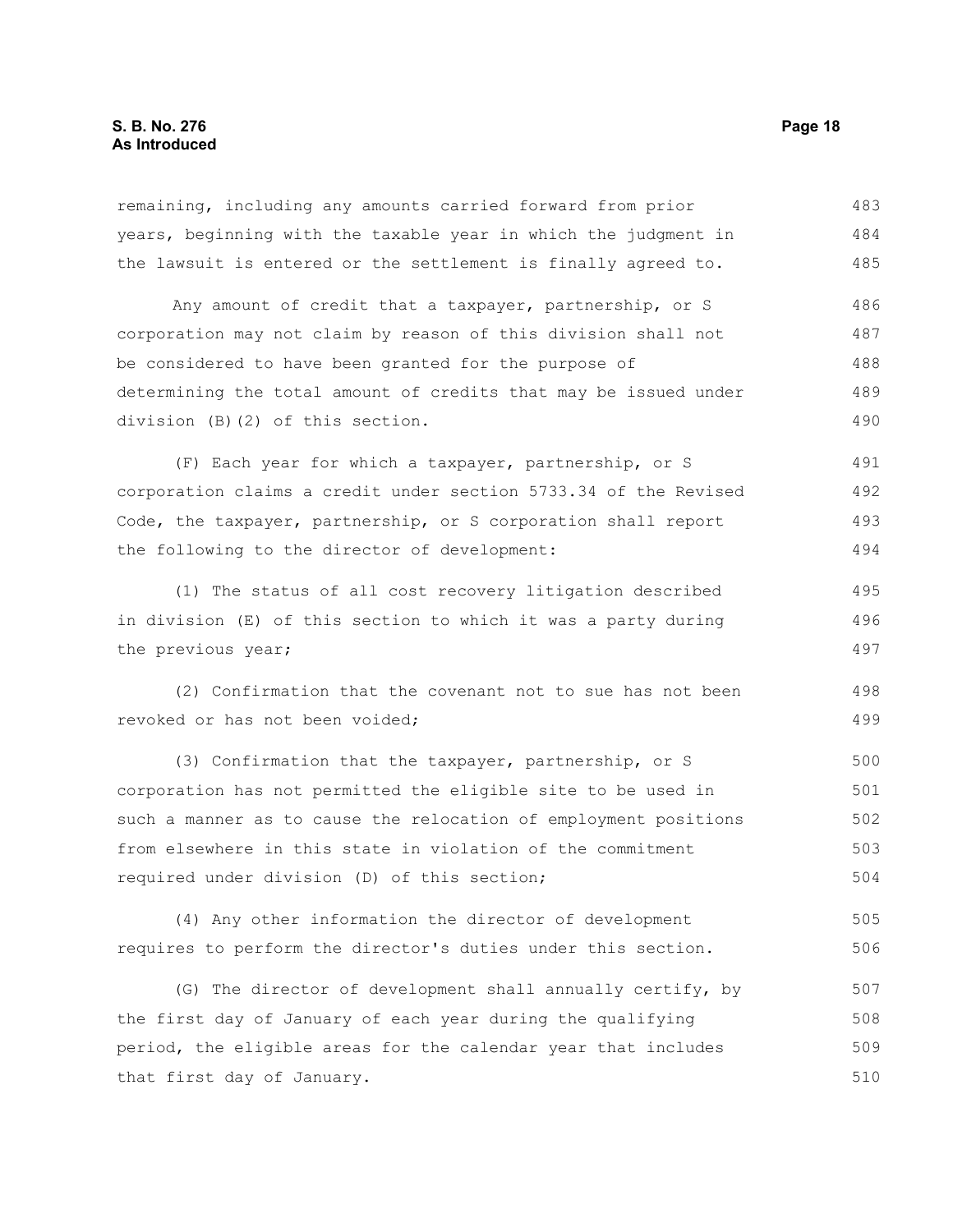#### **S. B. No. 276 Page 19 As Introduced**

(H) The director of development, in accordance with Chapter 119. of the Revised Code, shall adopt rules necessary to implement this section, including rules prescribing forms required for administering this section. **Sec. 122.173.** (A) As used in this section: (1) "Manufacturing machinery and equipment" means engines and machinery, and tools and implements, of every kind used, or designed to be used, in refining and manufacturing. "Manufacturing machinery and equipment" does not include property acquired after December 31, 1999, that is used: (a) For the transmission and distribution of electricity; (b) For the generation of electricity, if fifty per cent or more of the electricity that the property generates is consumed, during the one-hundred-twenty-month period commencing with the date the property is placed in service, by persons that are not related members to the person who generates the electricity. (2) "New manufacturing machinery and equipment" means manufacturing machinery and equipment, the original use in this state of which commences with the taxpayer or with a partnership of which the taxpayer is a partner. "New manufacturing machinery and equipment" does not include property acquired after December 31, 1999, that is used: 511 512 513 514 515 516 517 518 519 520 521 522 523 524 525 526 527 528 529 530 531 532 533

(a) For the transmission and distribution of electricity; 534

(b) For the generation of electricity, if fifty per cent or more of the electricity that the property generates is consumed, during the one-hundred-twenty-month period commencing with the date the property is placed in service, by persons that are not related members to the person who generates the 535 536 537 538 539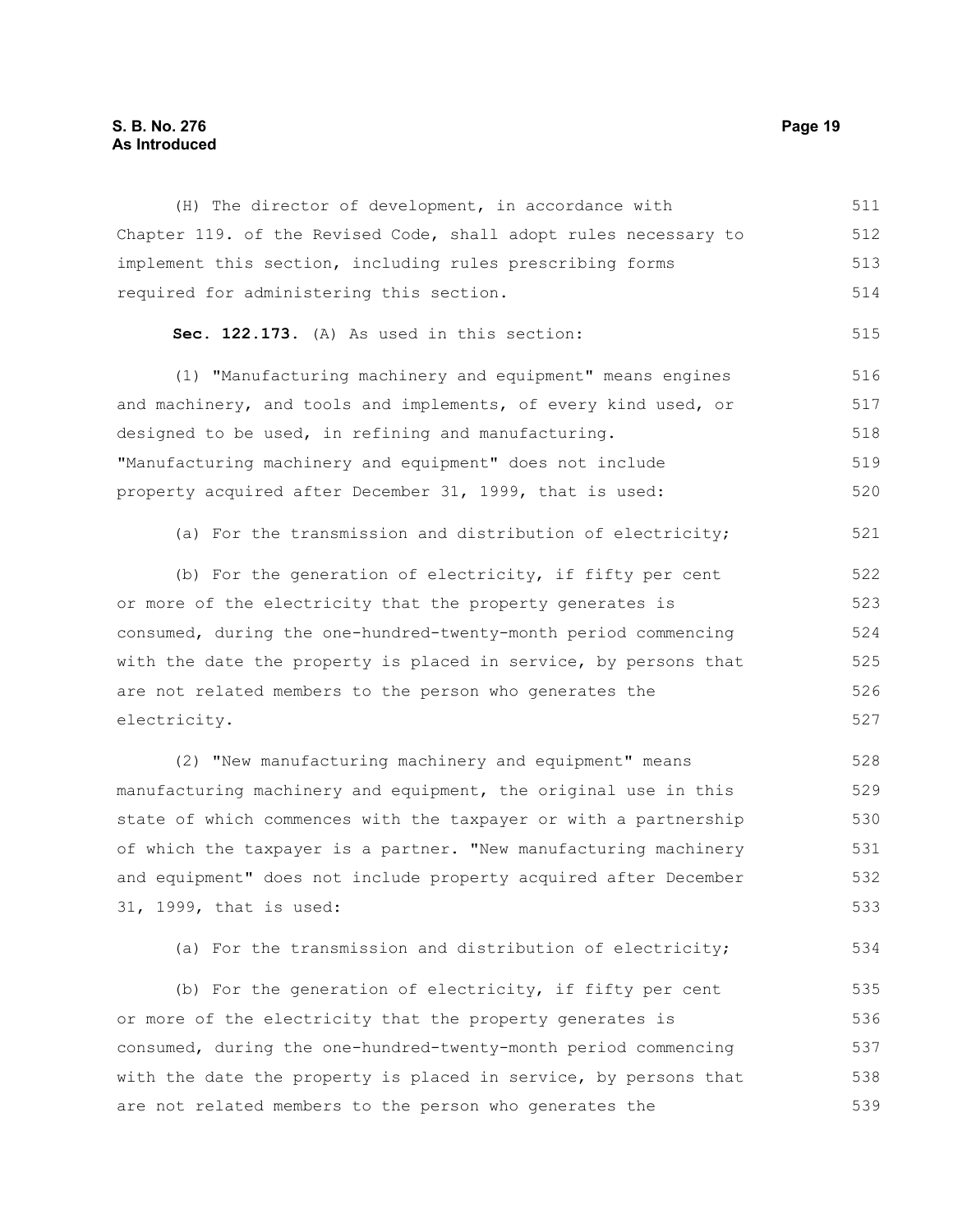540

(3)(a) "Purchase" has the same meaning as in section 179(d)(2) of the Internal Revenue Code. 541 542

(b) For purposes of this section, any property that is not manufactured or assembled primarily by the taxpayer is considered purchased at the time the agreement to acquire the property becomes binding. Any property that is manufactured or assembled primarily by the taxpayer is considered purchased at the time the taxpayer places the property in service in the county for which the taxpayer will calculate the county excess amount. 543 544 545 546 547 548 549 550

(c) Notwithstanding section 179(d) of the Internal Revenue Code, a taxpayer's direct or indirect acquisition of new manufacturing machinery and equipment is not purchased on or after July 1, 1995, if the taxpayer, or a person whose relationship to the taxpayer is described in subparagraphs  $(A)$ , (B), or (C) of section 179(d)(2) of the Internal Revenue Code, had directly or indirectly entered into a binding agreement to acquire the property at any time prior to July 1, 1995. 551 552 553 554 555 556 557 558

(4) "Qualifying period" means the period that begins July 1, 1995, and ends June 30, 2005. 559 560

(5) "County average new manufacturing machinery and equipment investment" means either of the following: 561 562

(a) The average annual cost of new manufacturing machinery and equipment purchased for use in the county during baseline years, in the case of a taxpayer that was in existence for more than one year during baseline years. 563 564 565 566

(b) Zero, in the case of a taxpayer that was not in existence for more than one year during baseline years. 567 568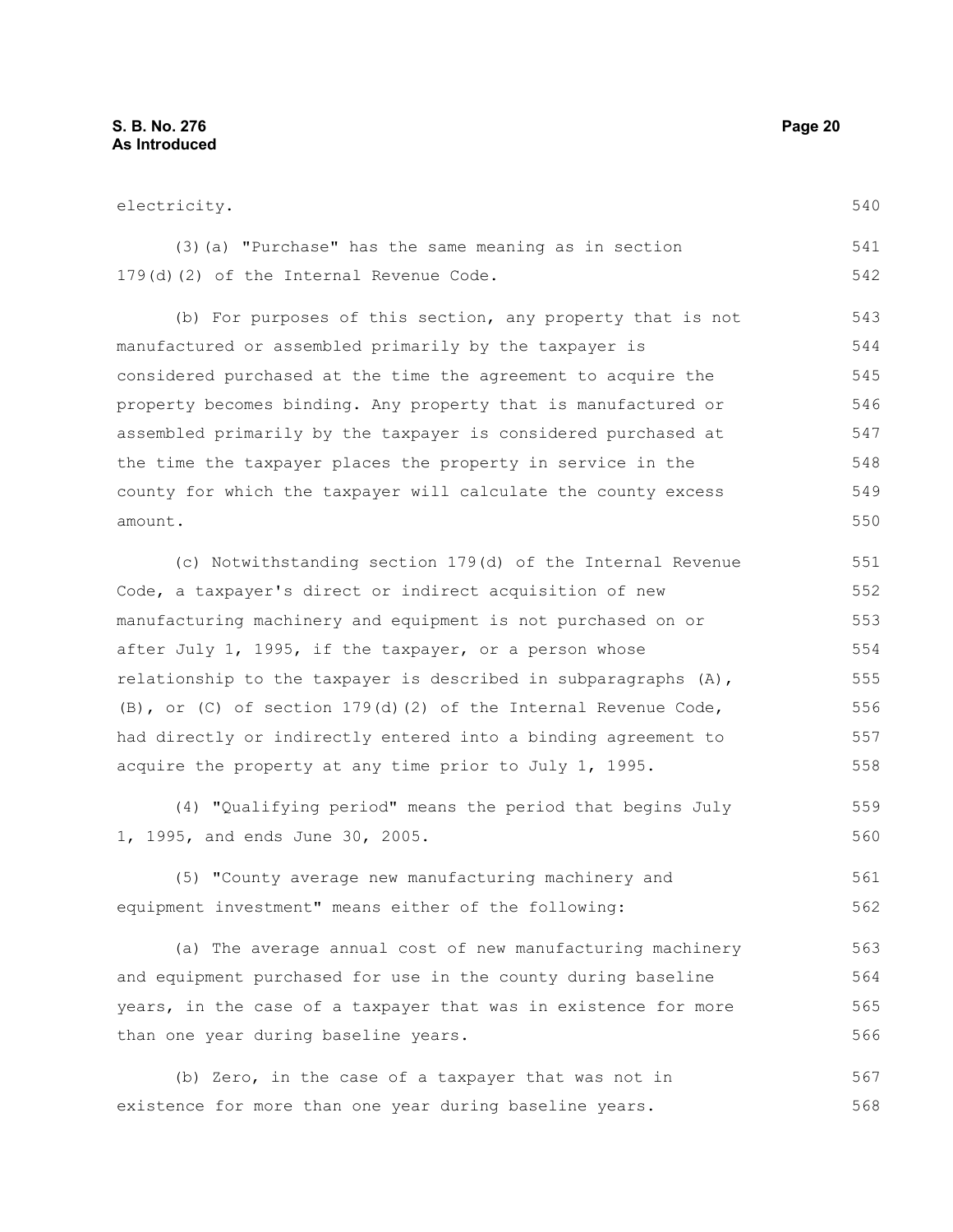#### **S. B. No. 276 Page 21 As Introduced**

(6) "Partnership" includes a limited liability company formed under Chapter 1705. or 1706. of the Revised Code or under the laws of any other state, provided that the company is not classified for federal income tax purposes as an association taxable as a corporation. 569 570 571 572 573

(7) "Partner" includes a member of a limited liability company formed under Chapter 1705. or 1706. of the Revised Code or under the laws of any other state, provided that the company is not classified for federal income tax purposes as an association taxable as a corporation. 574 575 576 577 578

(8) "Distressed area" means either a municipal corporation that has a population of at least fifty thousand or a county that meets two of the following criteria of economic distress, or a municipal corporation the majority of the population of which is situated in such a county: 579 580 581 582 583

(a) Its average rate of unemployment, during the most recent five-year period for which data are available, is equal to at least one hundred twenty-five per cent of the average rate of unemployment for the United States for the same period;

(b) It has a per capita income equal to or below eighty per cent of the median county per capita income of the United States as determined by the most recently available figures from the United States census bureau; 588 589 590 591

(c)(i) In the case of a municipal corporation, at least twenty per cent of the residents have a total income for the most recent census year that is below the official poverty line; 592 593 594

(ii) In the case of a county, in intercensal years, the county has a ratio of transfer payment income to total county income equal to or greater than twenty-five per cent. 595 596 597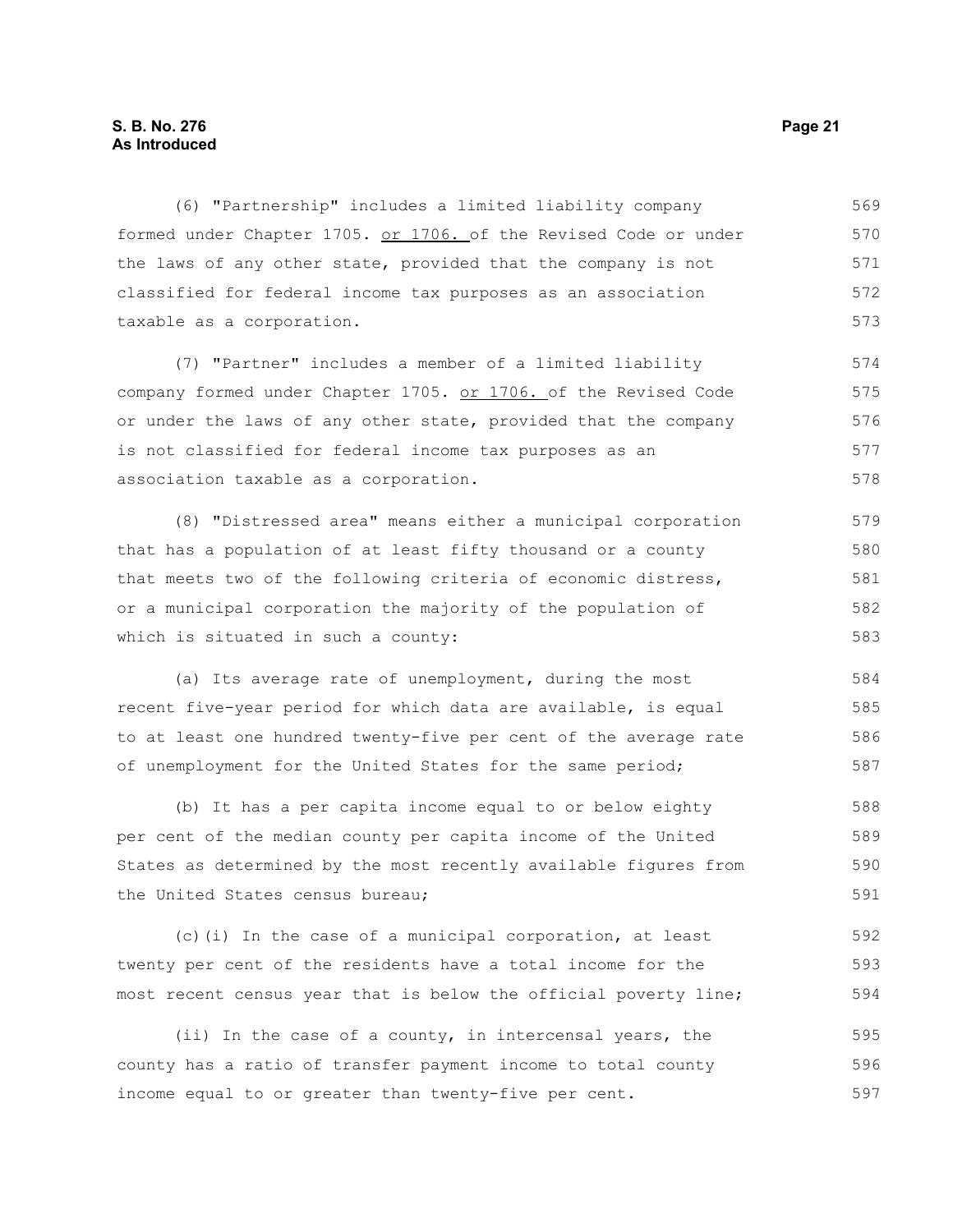(9) "Eligible area" means a distressed area, a labor surplus area, an inner city area, or a situational distress area. 598 599 600

(10) "Inner city area" means, in a municipal corporation that has a population of at least one hundred thousand and does not meet the criteria of a labor surplus area or a distressed area, targeted investment areas established by the municipal corporation within its boundaries that are comprised of the most recent census block tracts that individually have at least twenty per cent of their population at or below the state poverty level or other census block tracts contiguous to such census block tracts. 601 602 603 604 605 606 607 608 609

(11) "Labor surplus area" means an area designated as a labor surplus area by the United States department of labor. 610 611

(12) "Official poverty line" has the same meaning as in division (A) of section 3923.51 of the Revised Code. 612 613

(13) "Situational distress area" means a county or a municipal corporation that has experienced or is experiencing a closing or downsizing of a major employer that will adversely affect the county's or municipal corporation's economy. In order to be designated as a situational distress area, for a period not to exceed thirty-six months, the county or municipal corporation may petition the director of development. The petition shall include written documentation that demonstrates all of the following adverse effects on the local economy: 614 615 616 617 618 619 620 621 622

(a) The number of jobs lost by the closing or downsizing;

(b) The impact that the job loss has on the county's or municipal corporation's unemployment rate as measured by the state director of job and family services; 624 625 626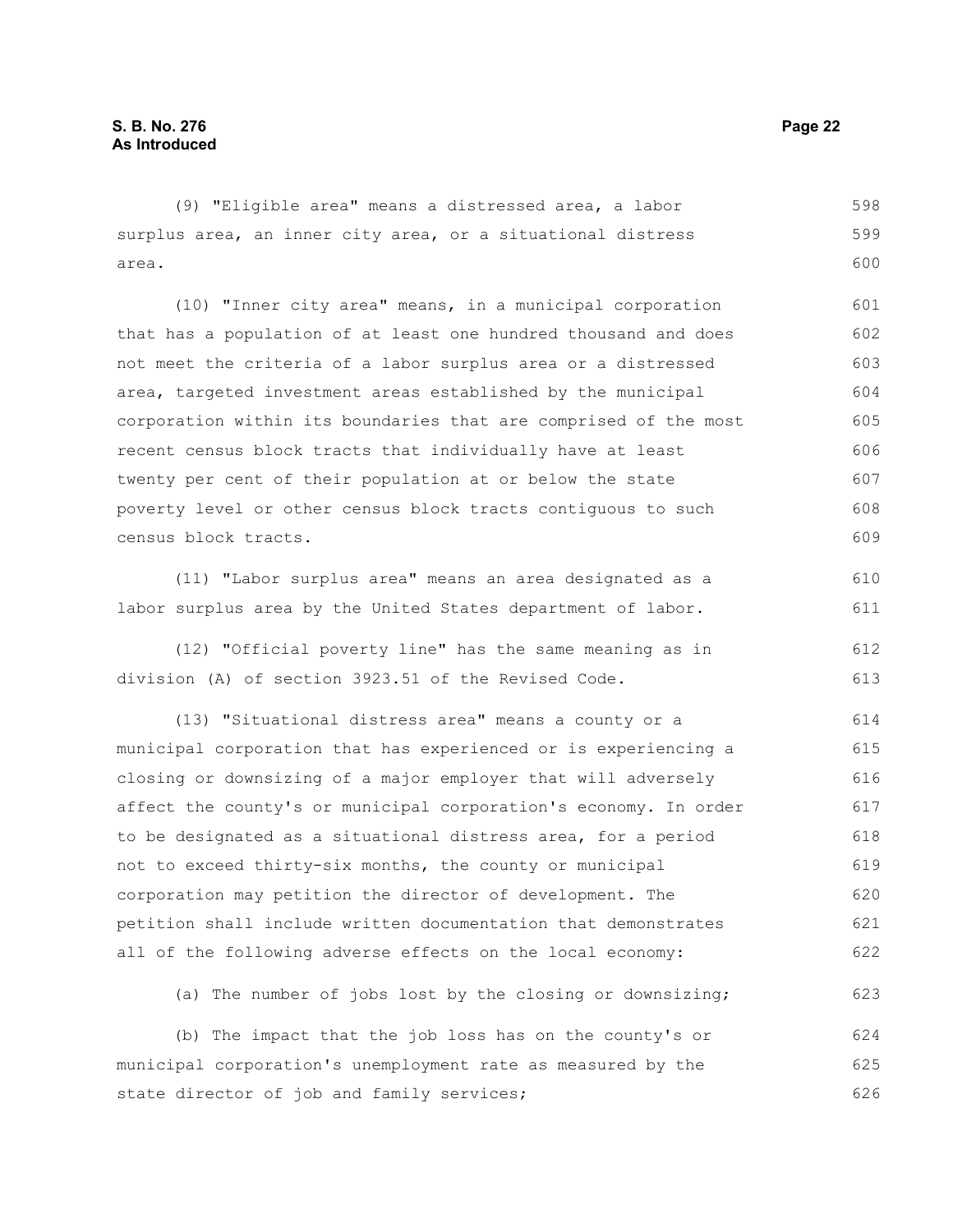(c) The annual payroll associated with the job loss; (d) The amount of state and local taxes associated with the job loss; (e) The impact that the closing or downsizing has on suppliers located in the county or municipal corporation. (14) "Cost" has the same meaning and limitation as in section 179(d)(3) of the Internal Revenue Code. (15) "Baseline years" means: (a) Calendar years 1992, 1993, and 1994, with regard to a grant claimed for the purchase during calendar year 1995, 1996, 1997, or 1998 of new manufacturing machinery and equipment; (b) Calendar years 1993, 1994, and 1995, with regard to a grant claimed for the purchase during calendar year 1999 of new manufacturing machinery and equipment; (c) Calendar years 1994, 1995, and 1996, with regard to a grant claimed for the purchase during calendar year 2000 of new manufacturing machinery and equipment; (d) Calendar years 1995, 1996, and 1997, with regard to a grant claimed for the purchase during calendar year 2001 of new manufacturing machinery and equipment; (e) Calendar years 1996, 1997, and 1998, with regard to a grant claimed for the purchase during calendar year 2002 of new manufacturing machinery and equipment; (f) Calendar years 1997, 1998, and 1999, with regard to a grant claimed for the purchase during calendar year 2003 of new manufacturing machinery and equipment; (g) Calendar years 1998, 1999, and 2000, with regard to a 627 628 629 630 631 632 633 634 635 636 637 638 639 640 641 642 643 644 645 646 647 648 649 650 651 652 653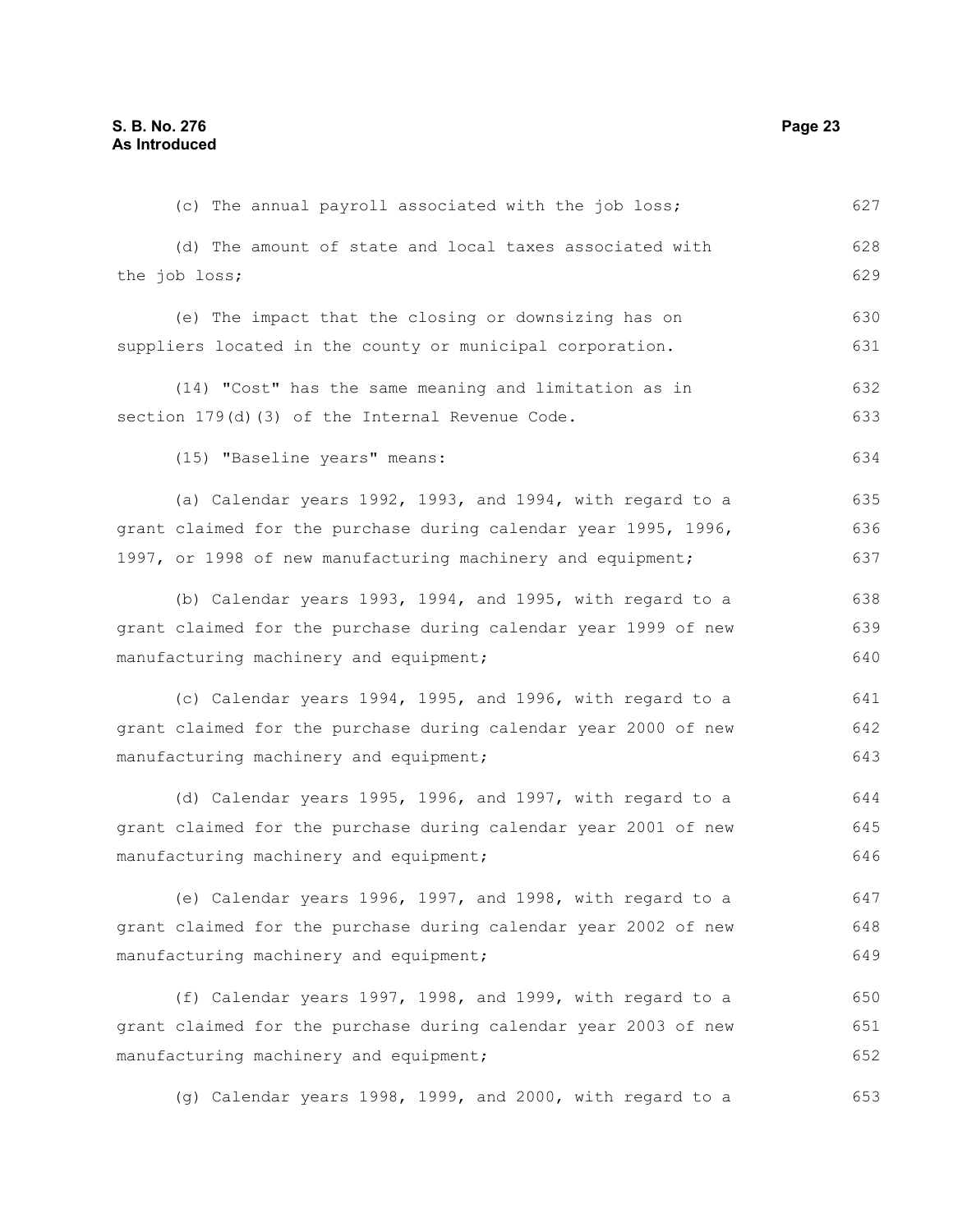grant claimed for the purchase during calendar year 2004 of new manufacturing machinery and equipment; (h) Calendar years 1999, 2000, and 2001, with regard to a grant claimed for the purchase on or after January 1, 2005, and on or before June 30, 2005, of new manufacturing machinery and equipment. (16) "Related member" has the same meaning as in section 5733.042 of the Revised Code. (17) "Qualifying controlled group" has the same meaning as in section 5733.04 of the Revised Code. (18) "Tax liability" has the same meaning as in section 122.172 of the Revised Code. (B)(1) Subject to divisions (I) and (J) of this section, a grant is allowed against the tax imposed by section 5733.06 or 5747.02 of the Revised Code for a taxpayer that purchases new manufacturing machinery and equipment during the qualifying period, provided that the new manufacturing machinery and equipment are installed in this state not later than June 30, 2006. (2)(a) Except as otherwise provided in division  $(B)(2)(b)$ of this section, a grant may be claimed under this section in excess of one million dollars only if the cost of all manufacturing machinery and equipment owned in this state by the taxpayer claiming the grant on the last day of the calendar year exceeds the cost of all manufacturing machinery and equipment owned in this state by the taxpayer on the first day of that calendar year. 654 655 656 657 658 659 660 661 662 663 664 665 666 667 668 669 670 671 672 673 674 675 676 677 678 679 680

As used in division (B)(2)(a) of this section, "calendar year" means the calendar year in which the machinery and 681 682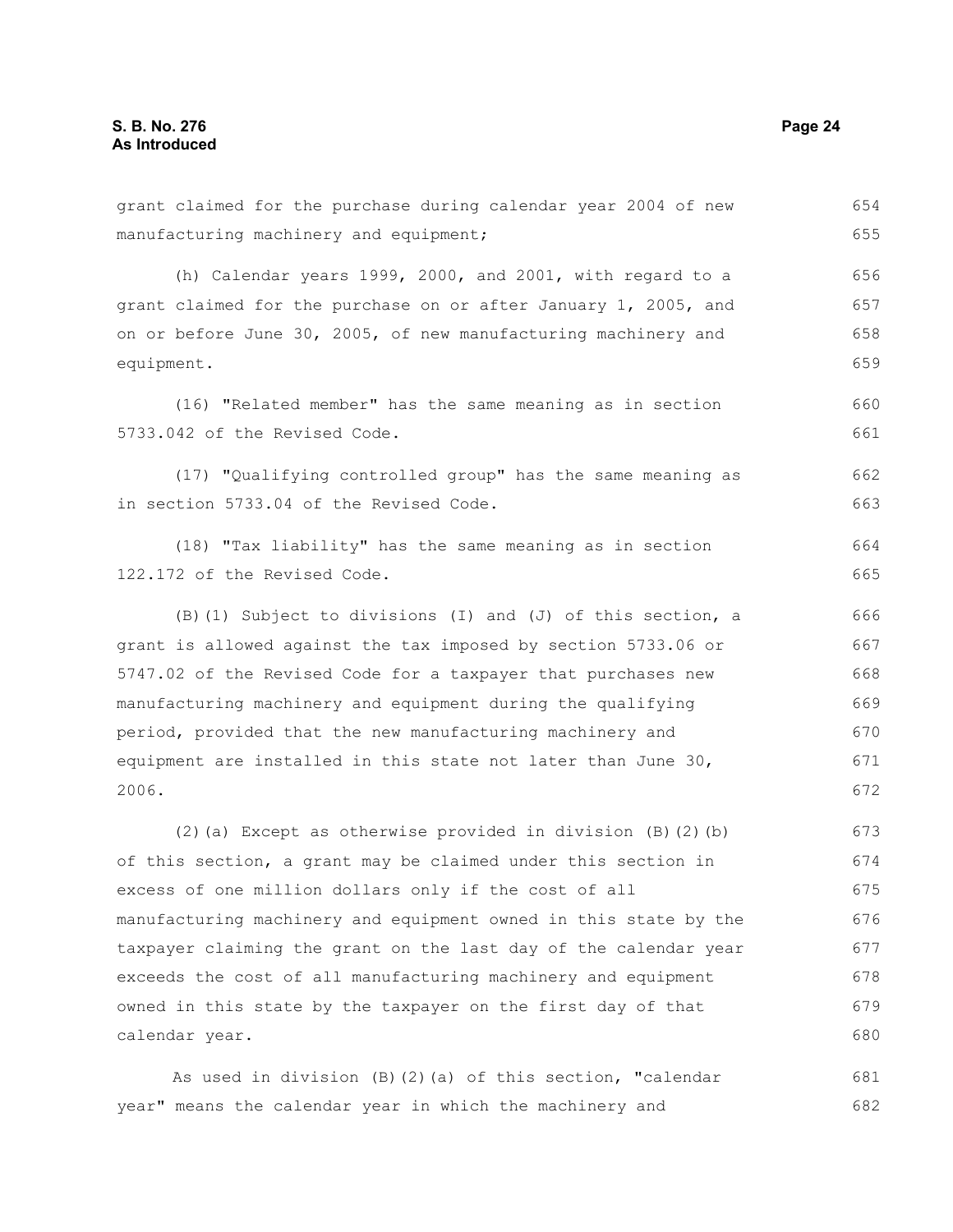equipment for which the grant is claimed was purchased.

(b) Division (B)(2)(a) of this section does not apply if the taxpayer claiming the grant applies for and is issued a waiver of the requirement of that division. A taxpayer may apply to the director of development for such a waiver in the manner prescribed by the director, and the director may issue such a waiver if the director determines that granting the grant is necessary to increase or retain employees in this state, and that the grant has not caused relocation of manufacturing machinery and equipment among counties within this state for the primary purpose of qualifying for the grant. 684 685 686 687 688 689 690 691 692 693

(C)(1) Except as otherwise provided in division (C)(2) and division (I) of this section, the grant amount is equal to seven and one-half per cent of the excess of the cost of the new manufacturing machinery and equipment purchased during the calendar year for use in a county over the county average new manufacturing machinery and equipment investment for that county.

(2) Subject to division (I) of this section, as used in division (C)(2) of this section, "county excess" means the taxpayer's excess cost for a county as computed under division (C)(1) of this section. 701 702 703 704

Subject to division (I) of this section, a taxpayer with a county excess, whose purchases included purchases for use in any eligible area in the county, the grant amount is equal to thirteen and one-half per cent of the cost of the new manufacturing machinery and equipment purchased during the calendar year for use in the eligible areas in the county, provided that the cost subject to the thirteen and one-half per cent rate shall not exceed the county excess. If the county 705 706 707 708 709 710 711 712

683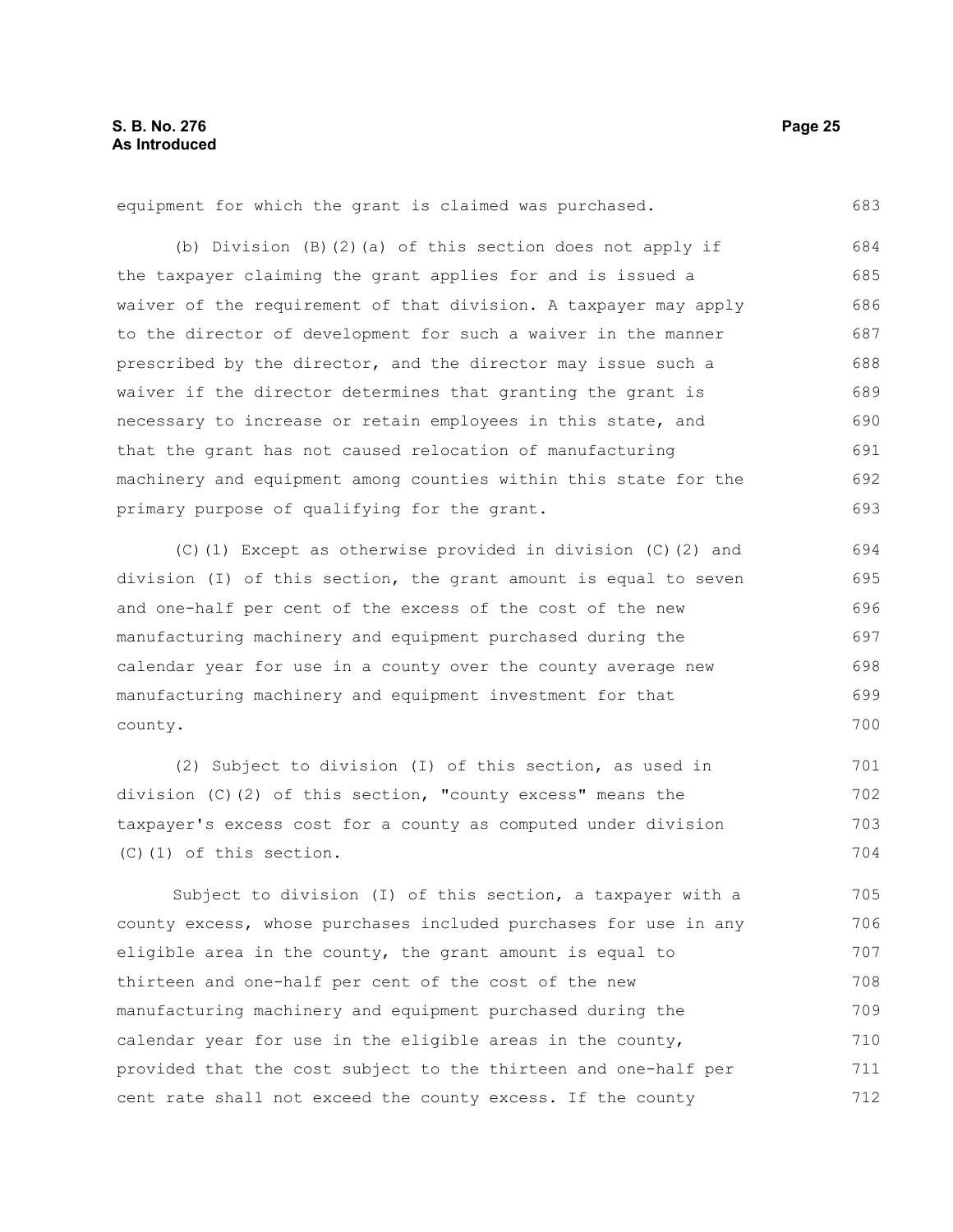excess is greater than the cost of the new manufacturing machinery and equipment purchased during the calendar year for use in eligible areas in the county, the grant amount also shall include an amount equal to seven and one-half per cent of the amount of the difference. 713 714 715 716 717

(3) If a taxpayer is allowed a grant for purchases of new manufacturing machinery and equipment in more than one county or eligible area, it shall aggregate the amount of those grants each year.

(4) Except as provided in division (J) of this section, the taxpayer shall claim one-seventh of the grant amount for the taxable year ending in the calendar year in which the new manufacturing machinery and equipment is purchased for use in the county by the taxpayer or partnership. One-seventh of the taxpayer grant amount is allowed for each of the six ensuing taxable years. Except for carried-forward amounts, the taxpayer is not allowed any grant amount remaining if the new manufacturing machinery and equipment is sold by the taxpayer or partnership or is transferred by the taxpayer or partnership out of the county before the end of the seven-year period unless, at the time of the sale or transfer, the new manufacturing machinery and equipment has been fully depreciated for federal income tax purposes. 722 723 724 725 726 727 728 729 730 731 732 733 734 735

(5)(a) A taxpayer that acquires manufacturing machinery and equipment as a result of a merger with the taxpayer with whom commenced the original use in this state of the manufacturing machinery and equipment, or with a taxpayer that was a partner in a partnership with whom commenced the original use in this state of the manufacturing machinery and equipment, is entitled to any remaining or carried-forward grant amounts to 736 737 738 739 740 741 742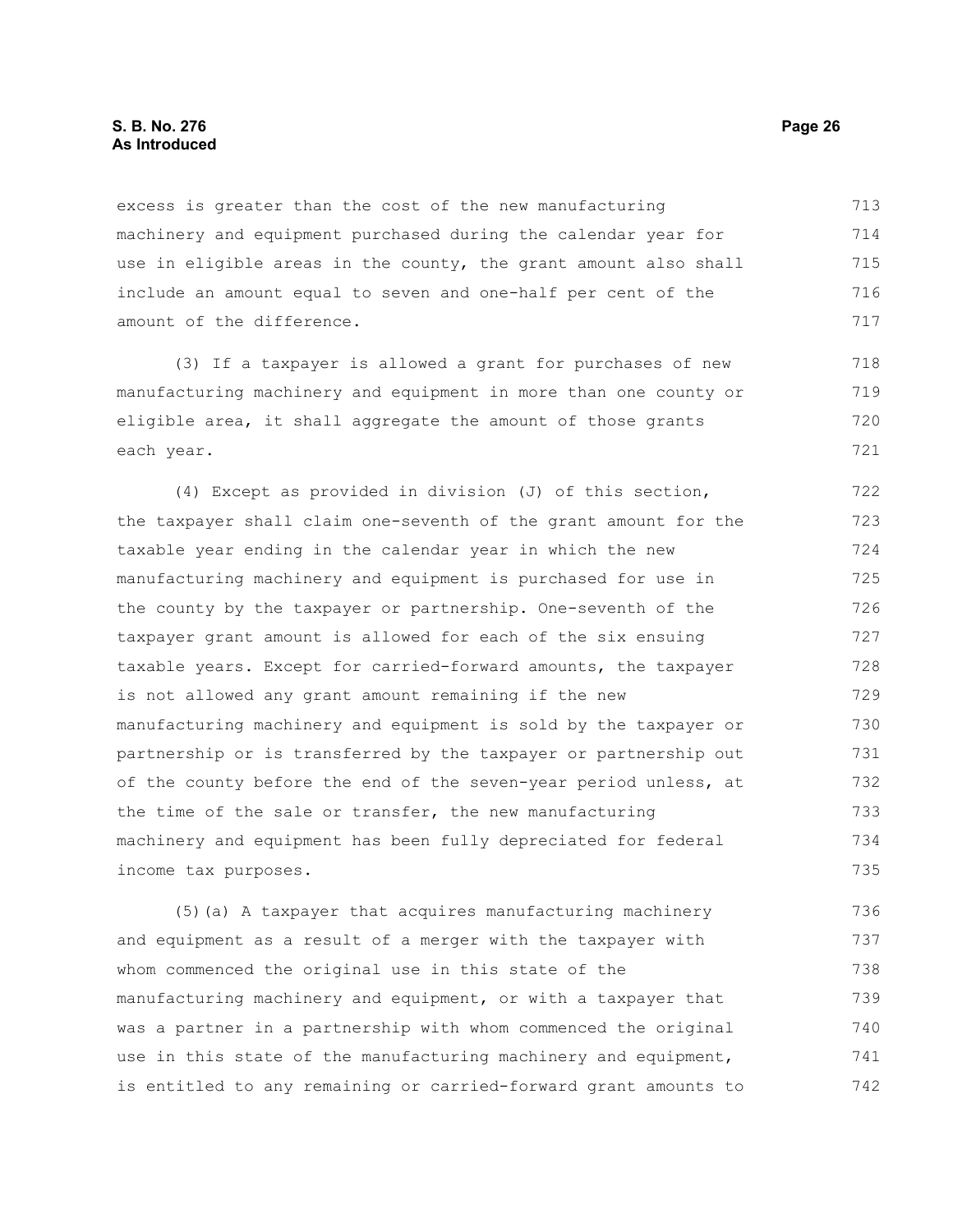which the taxpayer was entitled.

(b) A taxpayer that enters into an agreement under division (C)(3) of section 5709.62 of the Revised Code and that acquires manufacturing machinery or equipment as a result of purchasing a large manufacturing facility, as defined in section 5709.61 of the Revised Code, from another taxpayer with whom commenced the original use in this state of the manufacturing machinery or equipment, and that operates the large manufacturing facility so purchased, is entitled to any remaining or carried-forward grant amounts to which the other taxpayer who sold the facility would have been entitled under this section had the other taxpayer not sold the manufacturing facility or equipment. 744 745 746 747 748 749 750 751 752 753 754 755

(c) New manufacturing machinery and equipment is not considered sold if a pass-through entity transfers to another pass-through entity substantially all of its assets as part of a plan of reorganization under which substantially all gain and loss is not recognized by the pass-through entity that is transferring the new manufacturing machinery and equipment to the transferee and under which the transferee's basis in the new manufacturing machinery and equipment is determined, in whole or in part, by reference to the basis of the pass-through entity that transferred the new manufacturing machinery and equipment to the transferee. 756 757 758 759 760 761 762 763 764 765 766

(d) Division (C)(5) of this section applies only if the acquiring taxpayer or transferee does not sell the new manufacturing machinery and equipment or transfer the new manufacturing machinery and equipment out of the county before the end of the seven-year period to which division (C)(4) of this section refers. 767 768 769 770 771 772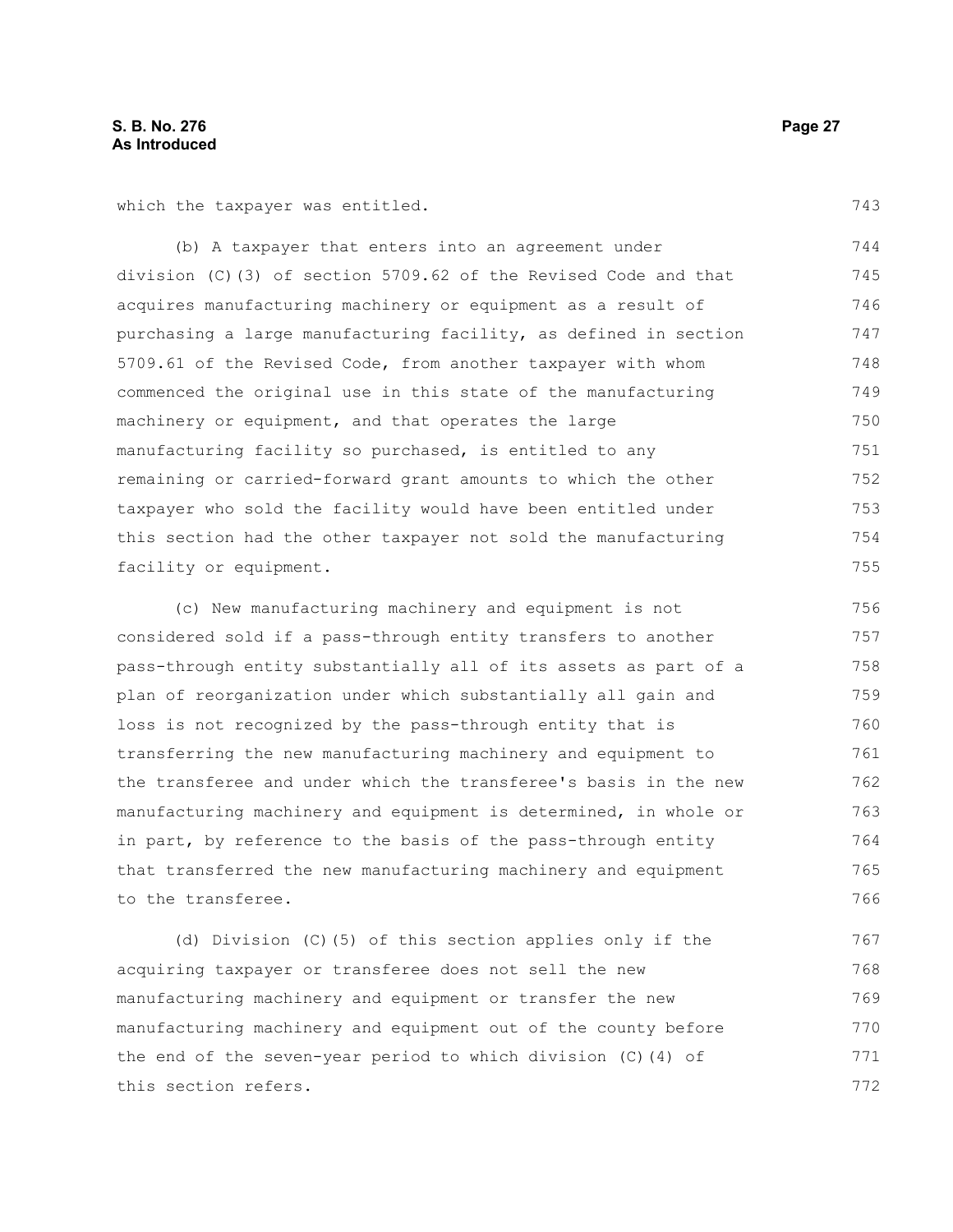#### **S. B. No. 276 Page 28 As Introduced**

(e) Division (C)(5)(b) of this section applies only to the extent that the taxpayer that sold the manufacturing machinery or equipment, upon request, timely provides to the tax commissioner any information that the tax commissioner considers to be necessary to ascertain any remaining or carried-forward amounts to which the taxpayer that sold the facility would have been entitled under this section had the taxpayer not sold the manufacturing machinery or equipment. Nothing in division (C)(5) (b) or (e) of this section shall be construed to allow a taxpayer to claim any grant amount with respect to the acquired manufacturing machinery or equipment that is greater than the amount that would have been available to the other taxpayer that sold the manufacturing machinery or equipment had the other taxpayer not sold the manufacturing machinery or equipment. 773 774 775 776 777 778 779 780 781 782 783 784 785 786

(D) The taxpayer shall claim the grant allowed by this section in the manner provided by section 122.172 of the Revised Code. Any portion of the grant in excess of the taxpayer's tax liability for the taxable year shall not be refundable but may be carried forward for the next three consecutive taxable years. 787 788 789 790 791

(E) A taxpayer purchasing new manufacturing machinery and equipment and intending to claim the grant shall file, with the director of development, a notice of intent to claim the grant on a form prescribed by the director of development. The director of development shall inform the tax commissioner of the notice of intent to claim the grant. No grant may be claimed under this section for any manufacturing machinery and equipment with respect to which a notice was not filed by the date of a timely filed return, including extensions, for the taxable year that includes September 30, 2005, but a notice filed on or before such date under division (E) of section 5733.33 of the Revised Code of the intent to claim the credit under that 792 793 794 795 796 797 798 799 800 801 802 803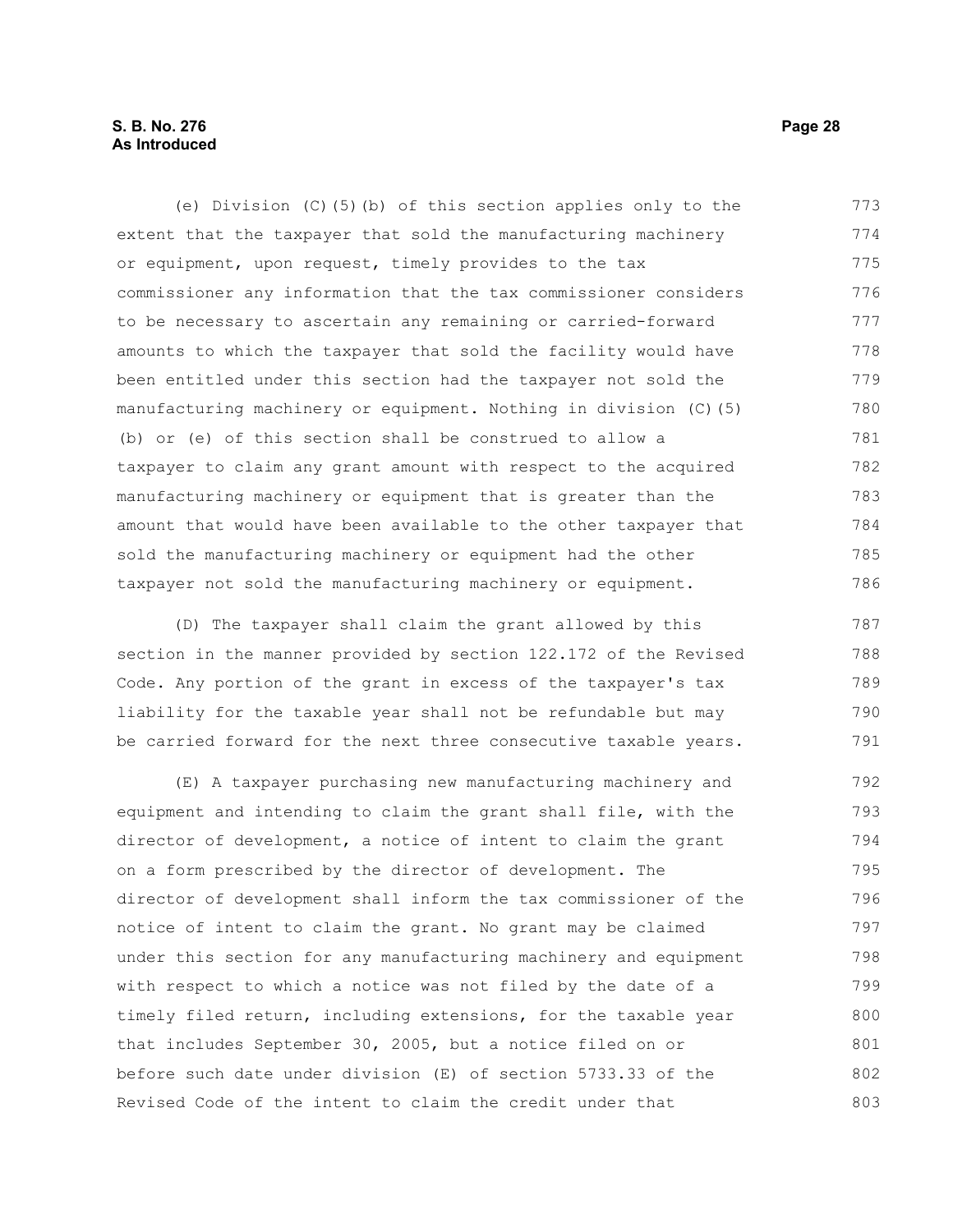section also shall be considered a notice of the intent to claim a grant under this section. (F) The director of development shall annually certify, by the first day of January of each year during the qualifying 804 805 806 807

period, the eligible areas for the tax grant for the calendar year that includes that first day of January. The director shall send a copy of the certification to the tax commissioner. 808 809 810

(G) New manufacturing machinery and equipment for which a taxpayer claims the credit under section 5733.31 or 5733.311 of the Revised Code shall not be considered new manufacturing machinery and equipment for purposes of the grant under this section. 811 812 813 814 815

(H)(1) Notwithstanding sections 5733.11 and 5747.13 of the Revised Code, but subject to division (H)(2) of this section, the tax commissioner may issue an assessment against a person with respect to a grant claimed under this section for new manufacturing machinery and equipment described in division (A) (1)(b) or (2)(b) of this section, if the machinery or equipment subsequently does not qualify for the grant.

(2) Division (H)(1) of this section shall not apply after the twenty-fourth month following the last day of the period described in divisions  $(A)$  (1)(b) and (2)(b) of this section. 823 824 825

(I) Notwithstanding any other provision of this section to the contrary, in the case of a qualifying controlled group, the grant available under this section to a taxpayer or taxpayers in the qualifying controlled group shall be computed as if all corporations in the group were a single corporation. The grant shall be allocated to such a taxpayer or taxpayers in the group in any amount elected for the taxable year by the group. The 826 827 828 829 830 831 832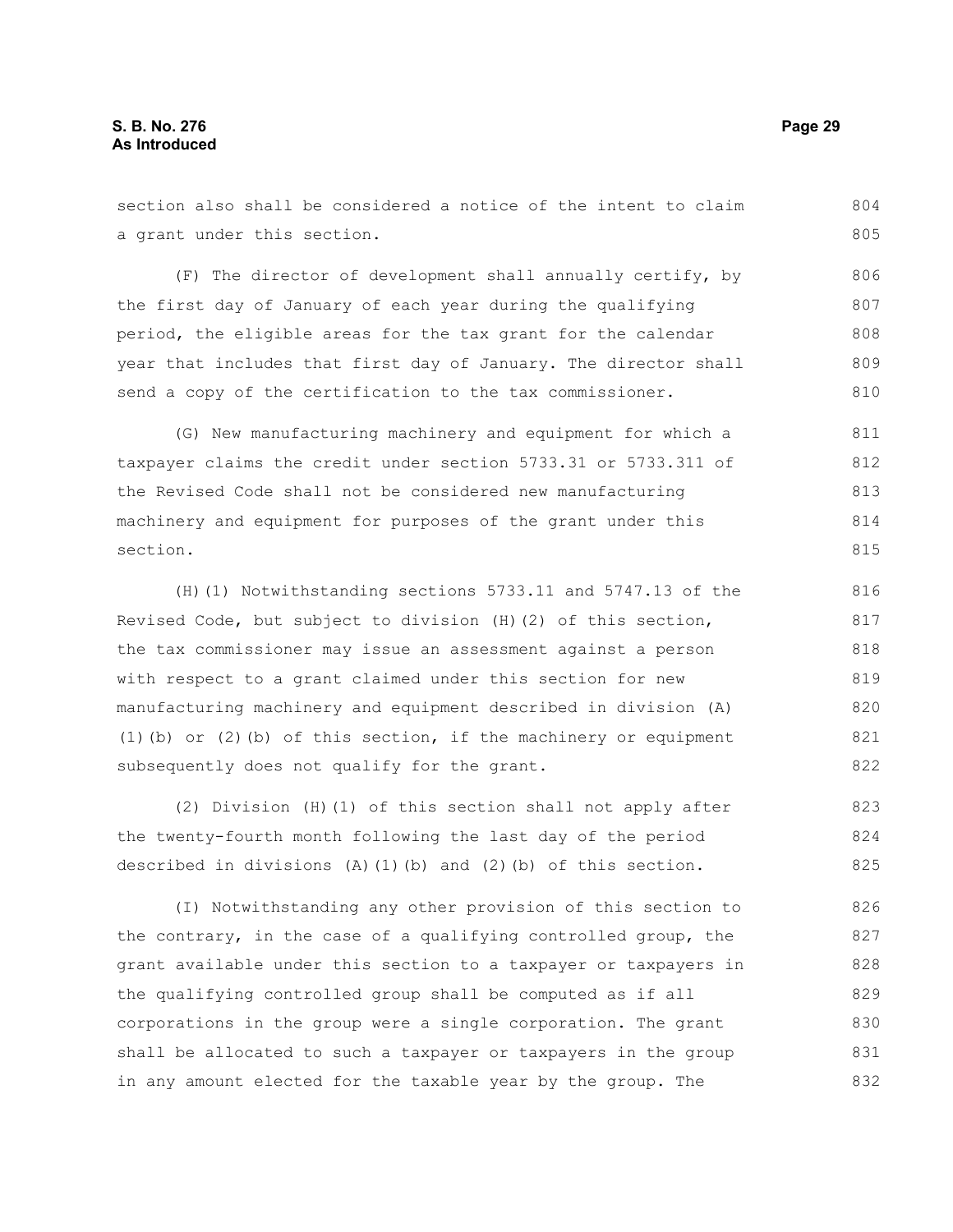election shall be revocable and amendable during the period described in division (B) of section 5733.12 of the Revised Code. 833 834 835

This division applies to all purchases of new manufacturing machinery and equipment made on or after January 1, 2001, and to all baseline years used to compute any grant attributable to such purchases; provided, that this division may be applied solely at the election of the qualifying controlled group with respect to all purchases of new manufacturing machinery and equipment made before that date, and to all baseline years used to compute any grant attributable to such purchases. The qualifying controlled group at any time may elect to apply this division to purchases made prior to January 1, 2001, subject to the following: 836 837 838 839 840 841 842 843 844 845 846

(1) The election is irrevocable;

(2) The election need not accompany a timely filed report, but the election may accompany a subsequently filed but timely application for refund, a subsequently filed but timely amended report, or a subsequently filed but timely petition for reassessment.

(J) Except as provided in division (B) of section 122.172 of the Revised Code, no grant under this section may be claimed for any taxable year for which a credit is allowed under section 5733.33 of the Revised Code. If the tax imposed by section 5733.06 of the Revised Code for which a grant is allowed under this section has been prorated under division (G)(2) of section 5733.01 of the Revised Code, the grant shall be prorated by the same percentage as the tax. 853 854 855 856 857 858 859 860

**Sec. 135.14.** (A) As used in this section:

847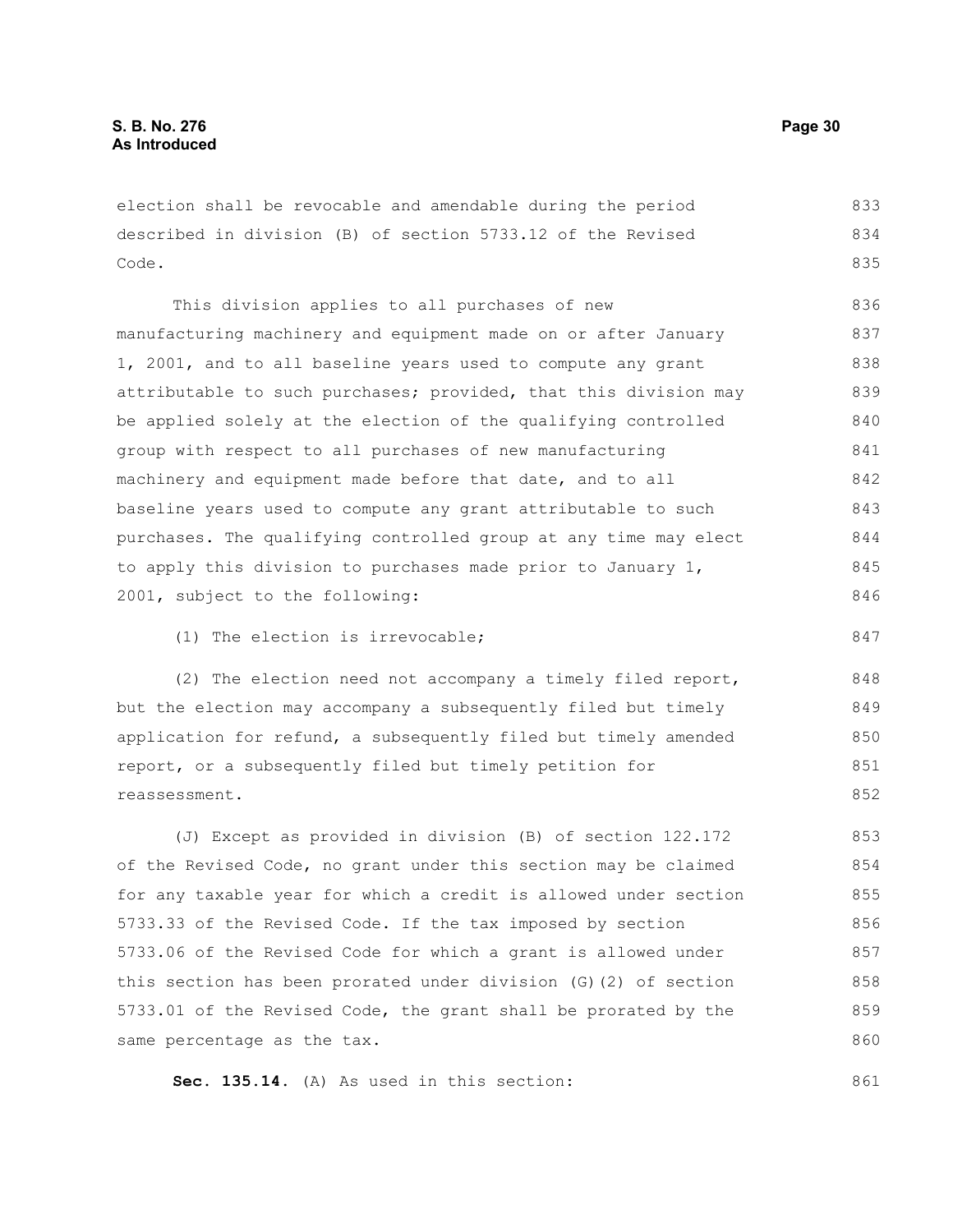| (1) "Treasurer" does not include the treasurer of state,        | 862 |
|-----------------------------------------------------------------|-----|
| and "governing board" does not include the state board of       | 863 |
| deposit.                                                        | 864 |
| (2) "Other obligations" includes notes whether or not           | 865 |
| issued in anticipation of the issuance of bonds.                | 866 |
| (B) The treasurer or governing board may invest or deposit      | 867 |
| any part or all of the interim moneys. The following            | 868 |
| classifications of obligations shall be eligible for such       | 869 |
| investment or deposit:                                          | 870 |
| (1) United States treasury bills, notes, bonds, or any          | 871 |
| other obligation or security issued by the United States        | 872 |
| treasury or any other obligation guaranteed as to principal and | 873 |
| interest by the United States.                                  | 874 |
|                                                                 |     |
| Nothing in the classification of eligible obligations set       | 875 |
| forth in division (B) (1) of this section or in the             | 876 |
| classifications of eligible obligations set forth in divisions  | 877 |
| (B) (2) to (7) of this section shall be construed to authorize  | 878 |
| any investment in stripped principal or interest obligations of | 879 |
| such eligible obligations.                                      | 880 |
| (2) Bonds, notes, debentures, or any other obligations or       | 881 |
| securities issued by any federal government agency or           | 882 |
| instrumentality, including but not limited to, the federal      | 883 |
| national mortgage association, federal home loan bank, federal  | 884 |
| farm credit bank, federal home loan mortgage corporation, and   | 885 |
| government national mortgage association. All federal agency    | 886 |
| securities shall be direct issuances of federal government      | 887 |
| agencies or instrumentalities.                                  | 888 |
|                                                                 |     |

(3) Interim deposits in the eligible institutions applying for interim moneys as provided in section 135.08 of the Revised 889 890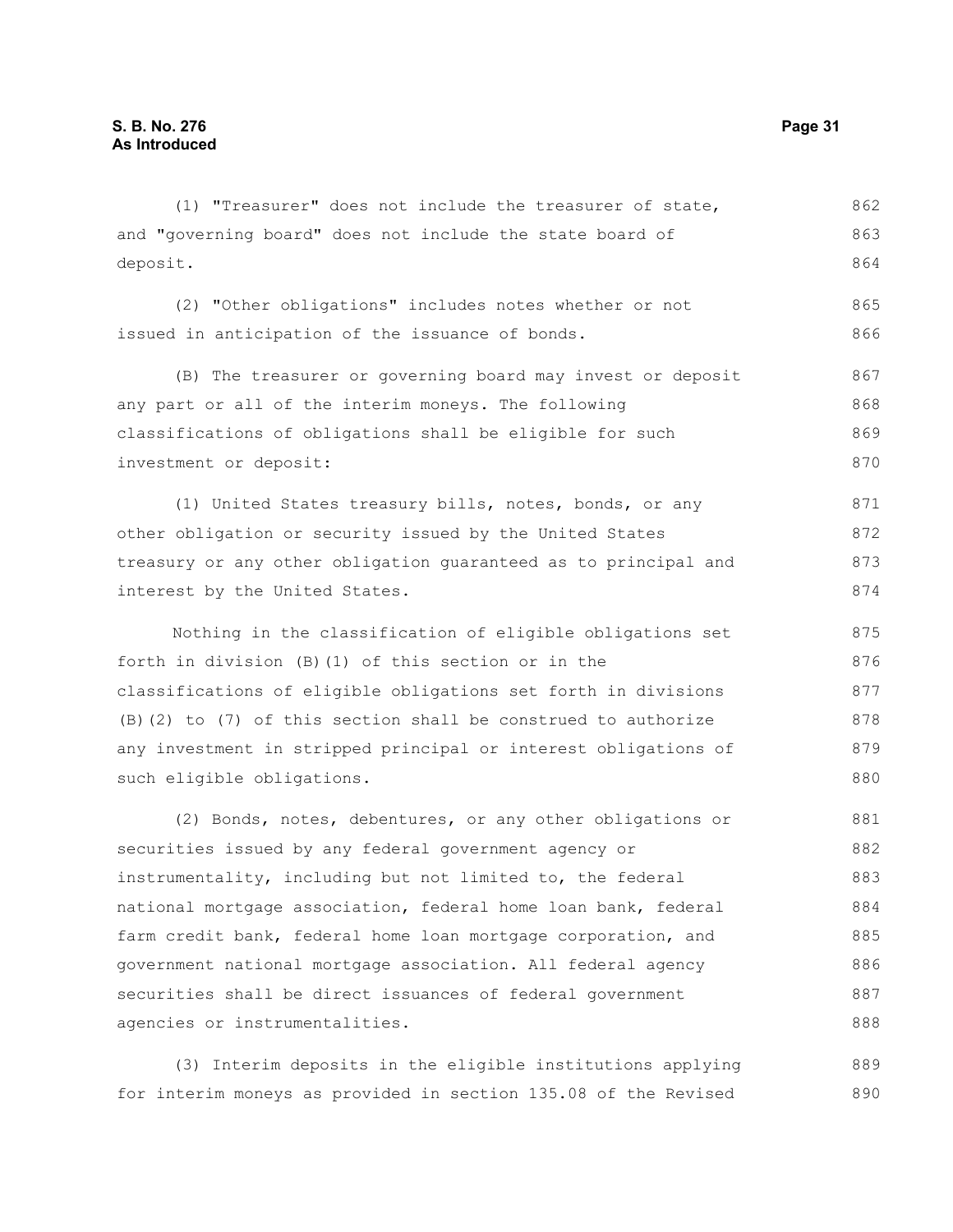#### **S. B. No. 276 Page 32 As Introduced**

Code. The award of interim deposits shall be made in accordance with section 135.09 of the Revised Code and the treasurer or the governing board shall determine the periods for which such interim deposits are to be made and shall award such interim deposits for such periods, provided that any eligible institution receiving an interim deposit award may, upon notification that the award has been made, decline to accept the interim deposit in which event the award shall be made as though the institution had not applied for such interim deposit. 891 892 893 894 895 896 897 898 899

(4) Bonds and other obligations of this state, or the political subdivisions of this state, provided that, with respect to bonds or other obligations of political subdivisions, all of the following apply: 900 901 902 903

(a) The bonds or other obligations are payable from general revenues of the political subdivision and backed by the full faith and credit of the political subdivision. 904 905 906

(b) The bonds or other obligations are rated at the time of purchase in the three highest classifications established by at least one nationally recognized standard rating service and purchased through a registered securities broker or dealer. 907 908 909 910

(c) The aggregate value of the bonds or other obligations does not exceed twenty per cent of interim moneys available for investment at the time of purchase. 911 912 913

(d) The treasurer or governing board is not the sole purchaser of the bonds or other obligations at original issuance. 914 915 916

(e) The bonds or other obligations mature within ten years from the date of settlement. 917 918

No investment shall be made under division (B)(4) of this 919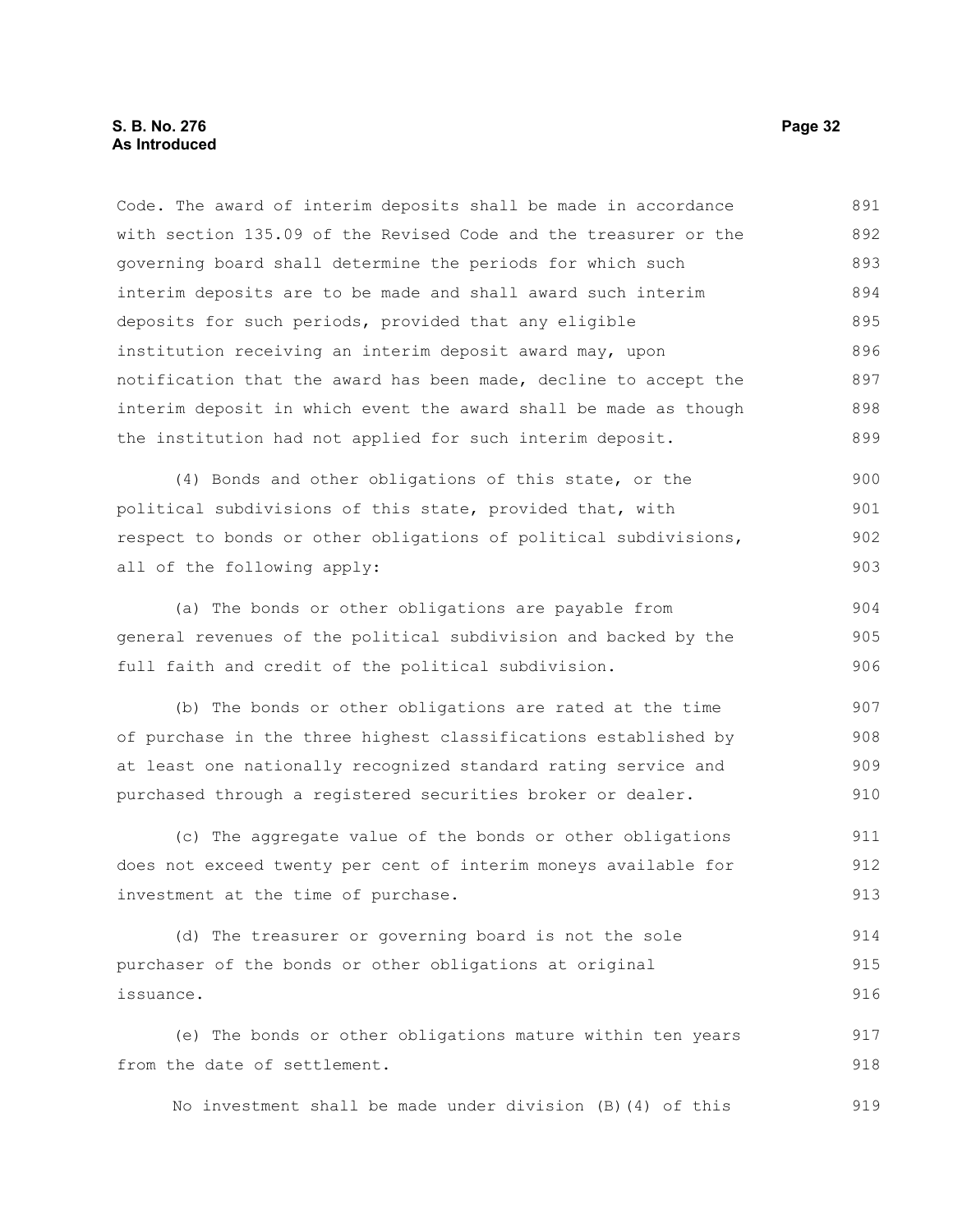section unless the treasurer or governing board has completed additional training for making the investments authorized by division (B)(4) of this section. The type and amount of additional training shall be approved by the treasurer of state and may be conducted by or provided under the supervision of the treasurer of state. 920 921 922 923 924 925

(5) No-load money market mutual funds consisting exclusively of obligations described in division (B)(1) or (2) of this section and repurchase agreements secured by such obligations, provided that investments in securities described in this division are made only through eligible institutions mentioned in section 135.03 of the Revised Code; 926 927 928 929 930 931

(6) The Ohio subdivision's fund as provided in section 135.45 of the Revised Code;

(7) Up to forty per cent of interim moneys available for investment in either of the following: 934 935

(a) Commercial paper notes issued by an entity that is defined in division (D) of section 1705.01 or division (E) of section 1706.01 of the Revised Code and that has assets exceeding five hundred million dollars, to which notes all of the following apply: 936 937 938 939 940

(i) The notes are rated at the time of purchase in the highest classification established by at least two nationally recognized standard rating services. 941 942 943

(ii) The aggregate value of the notes does not exceed ten per cent of the aggregate value of the outstanding commercial paper of the issuing corporation.

(iii) The notes mature not later than two hundred seventy days after purchase. 947 948

932 933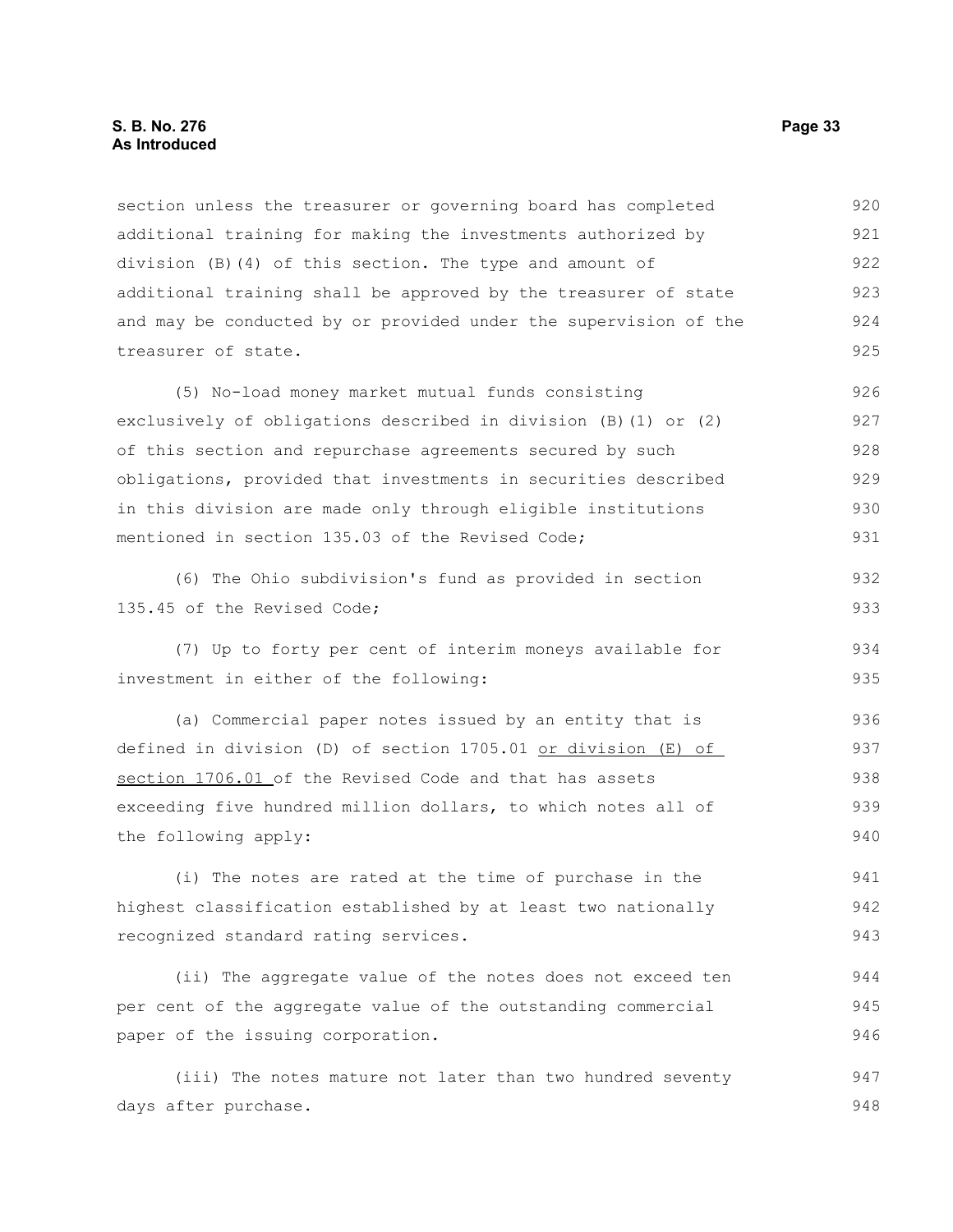#### **S. B. No. 276 Page 34 As Introduced**

(iv) The investment in commercial paper notes of a single issuer shall not exceed in the aggregate five per cent of interim moneys available for investment at the time of purchase. (b) Bankers acceptances of banks that are insured by the federal deposit insurance corporation and that mature not later than one hundred eighty days after purchase. No investment shall be made pursuant to division (B)(7) of this section unless the treasurer or governing board has completed additional training for making the investments authorized by division (B)(7) of this section. The type and amount of additional training shall be approved by the treasurer of state and may be conducted by or provided under the supervision of the treasurer of state. (C) Nothing in the classifications of eligible obligations set forth in divisions (B)(1) to (7) of this section shall be construed to authorize any investment in a derivative, and no treasurer or governing board shall invest in a derivative. For purposes of this division, "derivative" means a financial instrument or contract or obligation whose value or return is based upon or linked to another asset or index, or both, separate from the financial instrument, contract, or obligation itself. Any security, obligation, trust account, or other instrument that is created from an issue of the United States treasury or is created from an obligation of a federal agency or instrumentality or is created from both is considered a derivative instrument. An eligible investment described in this section with a variable interest rate payment, based upon a single interest payment or single index comprised of other eligible investments provided for in division (B)(1) or (2) of 949 950 951 952 953 954 955 956 957 958 959 960 961 962 963 964 965 966 967 968 969 970 971 972 973 974 975 976 977

this section, is not a derivative, provided that such variable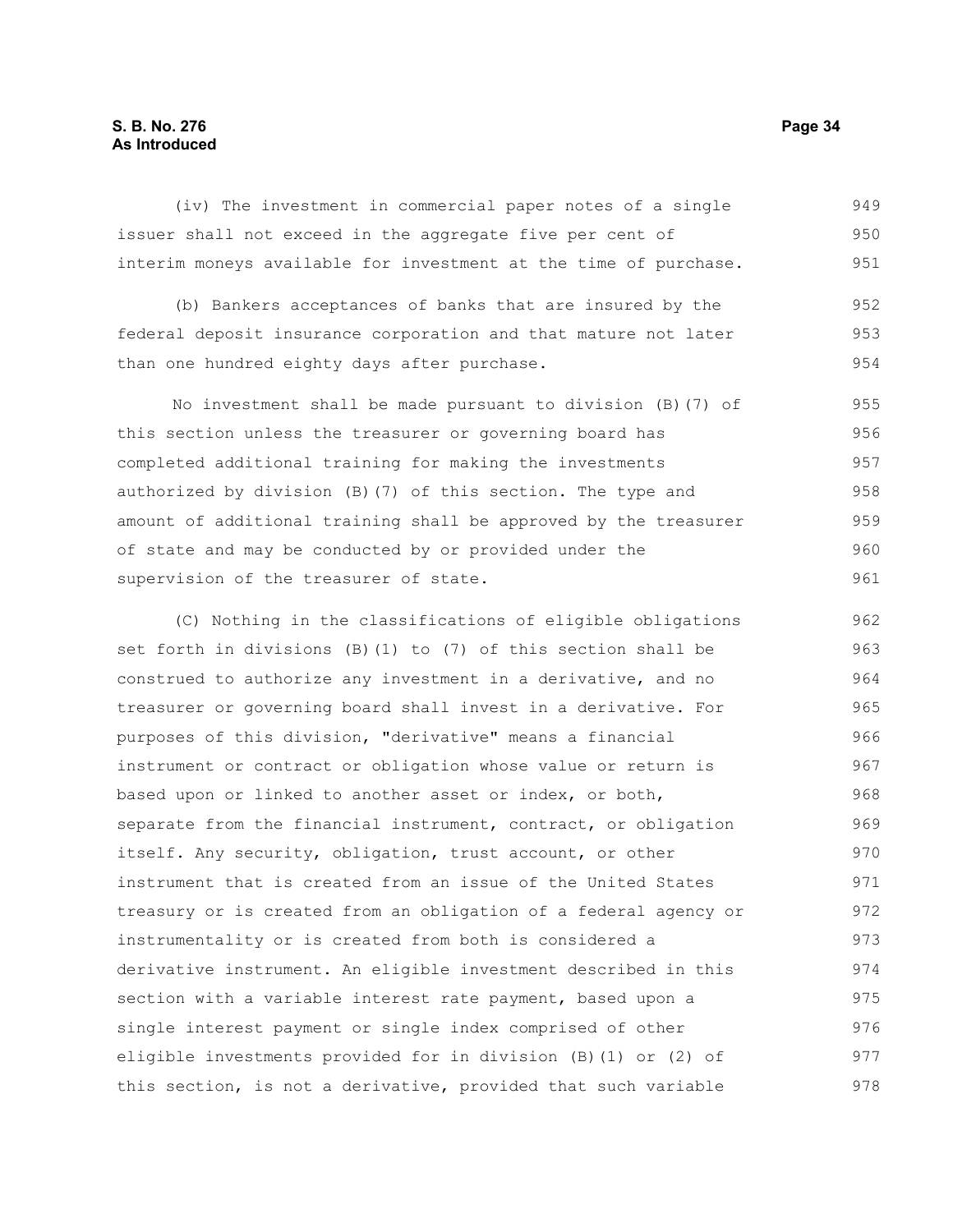rate investment has a maximum maturity of two years.

(D) Except as provided in division (B)(4) or (E) of this section, any investment made pursuant to this section must mature within five years from the date of settlement, unless the investment is matched to a specific obligation or debt of the subdivision. 980 981 982 983 984

(E) The treasurer or governing board may also enter into a written repurchase agreement with any eligible institution mentioned in section 135.03 of the Revised Code or any eligible dealer pursuant to division (M) of this section, under the terms of which agreement the treasurer or governing board purchases, and such institution or dealer agrees unconditionally to repurchase any of the securities listed in divisions (D)(1) to (5), except letters of credit described in division (D)(2), of section 135.18 of the Revised Code. The market value of securities subject to an overnight written repurchase agreement must exceed the principal value of the overnight written repurchase agreement by at least two per cent. A written repurchase agreement shall not exceed thirty days and the market value of securities subject to a written repurchase agreement must exceed the principal value of the written repurchase agreement by at least two per cent and be marked to market daily. All securities purchased pursuant to this division shall be delivered into the custody of the treasurer or governing board or an agent designated by the treasurer or governing board. A written repurchase agreement with an eligible securities dealer shall be transacted on a delivery versus payment basis. The agreement shall contain the requirement that for each transaction pursuant to the agreement the participating institution or dealer shall provide all of the following information: 985 986 987 988 989 990 991 992 993 994 995 996 997 998 999 1000 1001 1002 1003 1004 1005 1006 1007 1008 1009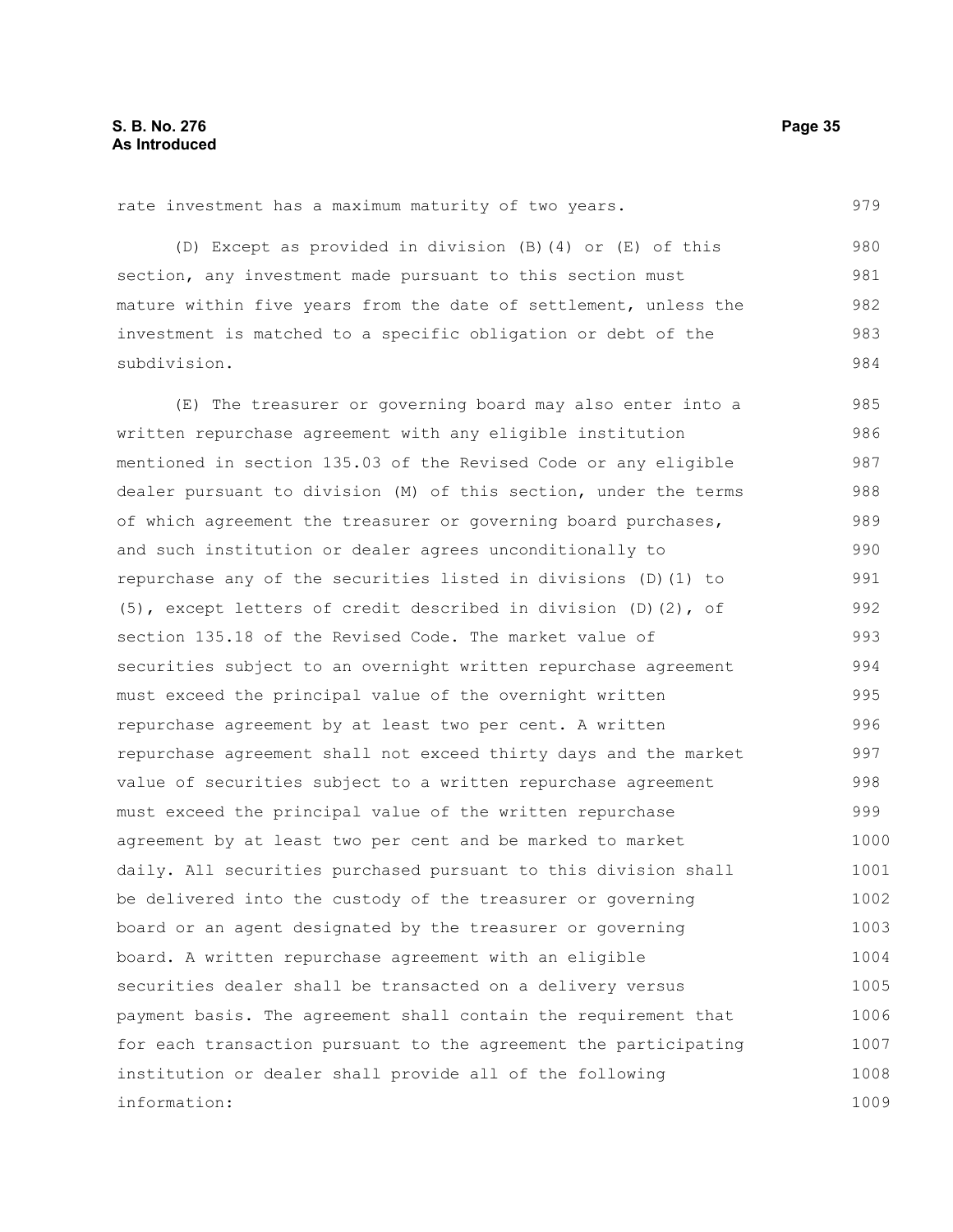(1) The par value of the securities; (2) The type, rate, and maturity date of the securities; (3) A numerical identifier generally accepted in the securities industry that designates the securities. No treasurer or governing board shall enter into a written repurchase agreement under the terms of which the treasurer or governing board agrees to sell securities owned by the subdivision to a purchaser and agrees with that purchaser to unconditionally repurchase those securities. (F) No treasurer or governing board shall make an investment under this section, unless the treasurer or governing board, at the time of making the investment, reasonably expects that the investment can be held until its maturity. (G) No treasurer or governing board shall pay interim moneys into a fund established by another subdivision, treasurer, governing board, or investing authority, if that fund was established for the purpose of investing the public moneys of other subdivisions. This division does not apply to the payment of public moneys into either of the following: (1) The Ohio subdivision's fund pursuant to division (B) (6) of this section; (2) A fund created solely for the purpose of acquiring, constructing, owning, leasing, or operating municipal utilities pursuant to the authority provided under section 715.02 of the Revised Code or Section 4 of Article XVIII, Ohio Constitution. For purposes of division (G) of this section, "subdivision" includes a county. (H) The use of leverage, in which the treasurer or 1010 1011 1012 1013 1014 1015 1016 1017 1018 1019 1020 1021 1022 1023 1024 1025 1026 1027 1028 1029 1030 1031 1032 1033 1034 1035 1036 1037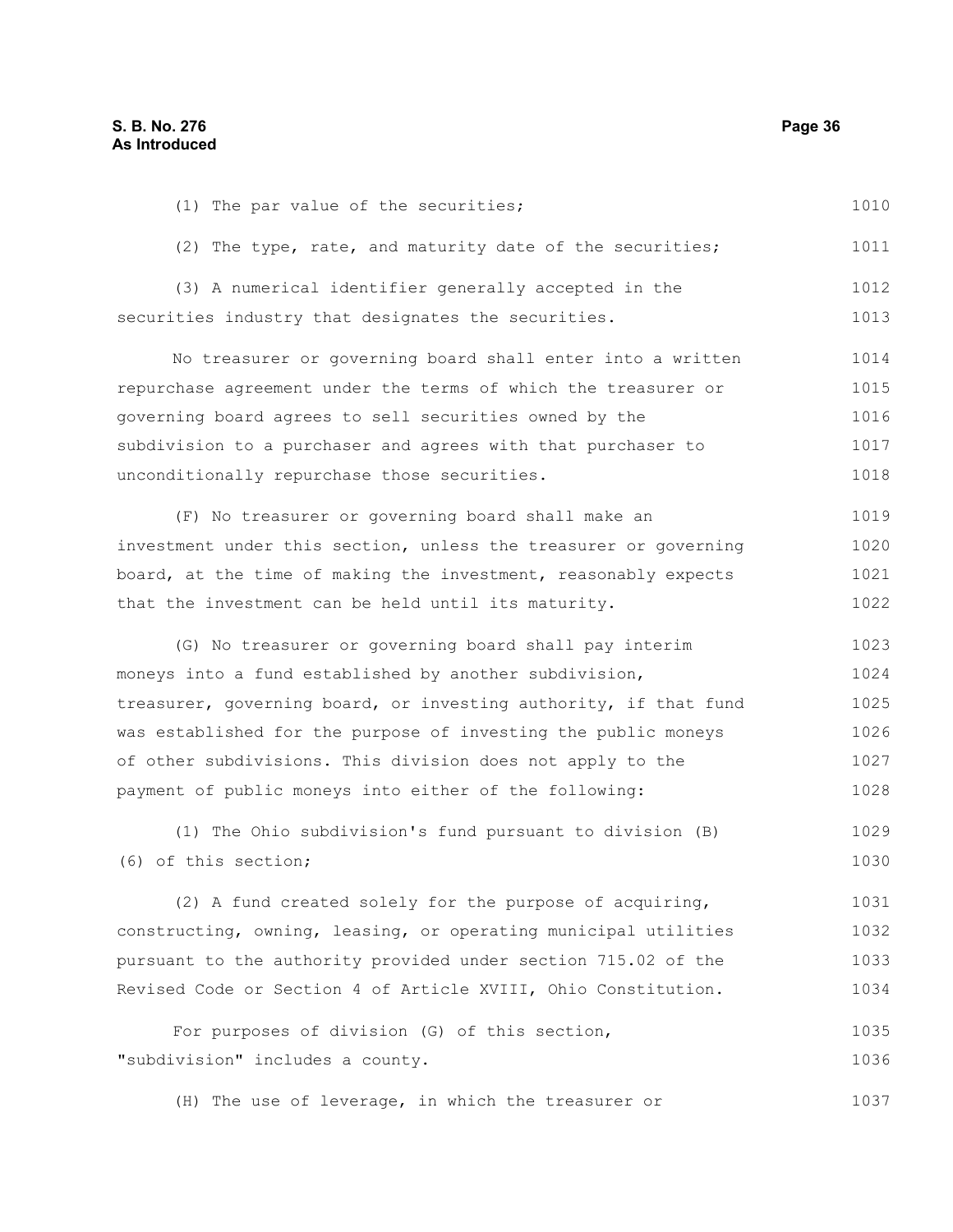## **S. B. No. 276 Page 37 As Introduced**

governing board uses its current investment assets as collateral for the purpose of purchasing other assets, is prohibited. The issuance of taxable notes for the purpose of arbitrage is prohibited. Contracting to sell securities that have not yet been acquired by the treasurer or governing board, for the purpose of purchasing such securities on the speculation that bond prices will decline, is prohibited. 1038 1039 1040 1041 1042 1043 1044

(I) Whenever, during a period of designation, the treasurer classifies public moneys as interim moneys, the treasurer shall notify the governing board of such action. The notification shall be given within thirty days after such classification and in the event the governing board does not concur in such classification or in the investments or deposits made under this section, the governing board may order the treasurer to sell or liquidate any of such investments or deposits, and any such order shall specifically describe the investments or deposits and fix the date upon which they are to be sold or liquidated. Investments or deposits so ordered to be sold or liquidated shall be sold or liquidated for cash by the treasurer on the date fixed in such order at the then current market price. Neither the treasurer nor the members of the board shall be held accountable for any loss occasioned by sales or liquidations of investments or deposits at prices lower than their cost. Any loss or expense incurred in making such sales or liquidations is payable as other expenses of the treasurer's office. 1045 1046 1047 1048 1049 1050 1051 1052 1053 1054 1055 1056 1057 1058 1059 1060 1061 1062 1063

(J) If any investments or deposits purchased under the authority of this section are issuable to a designated payee or to the order of a designated payee, the name of the treasurer and the title of the treasurer's office shall be so designated. If any such securities are registrable either as to principal or 1064 1065 1066 1067 1068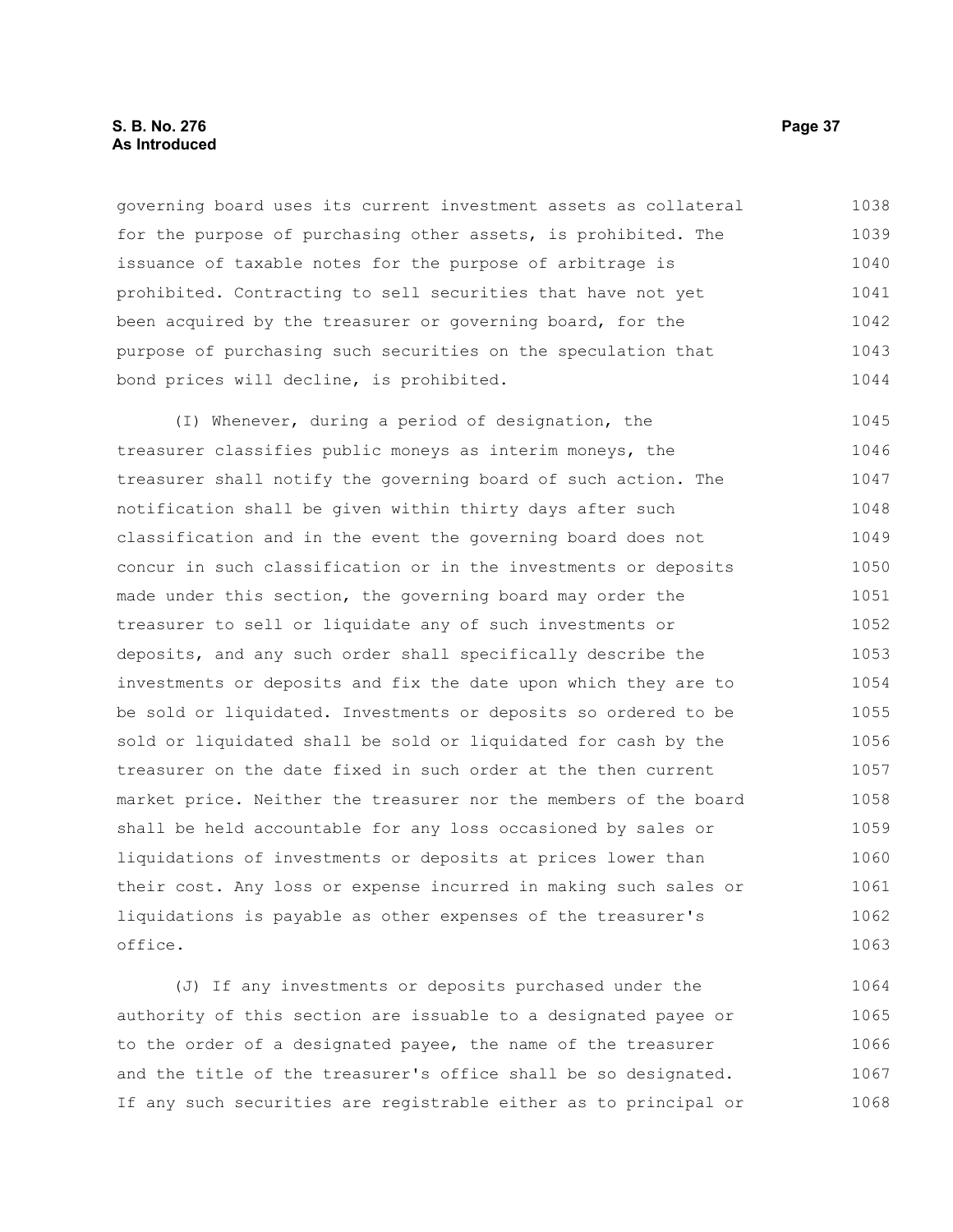interest, or both, then such securities shall be registered in the name of the treasurer as such. 1069 1070

(K) The treasurer is responsible for the safekeeping of all documents evidencing a deposit or investment acquired by the treasurer under this section. Any securities may be deposited for safekeeping with a qualified trustee as provided in section 135.18 of the Revised Code, except the delivery of securities acquired under any repurchase agreement under this section shall be made to a qualified trustee, provided, however, that the qualified trustee shall be required to report to the treasurer, governing board, auditor of state, or an authorized outside auditor at any time upon request as to the identity, market value, and location of the document evidencing each security, and that if the participating institution is a designated depository of the subdivision for the current period of designation, the securities that are the subject of the repurchase agreement may be delivered to the treasurer or held in trust by the participating institution on behalf of the subdivision. Interest earned on any investments or deposits authorized by this section shall be collected by the treasurer and credited by the treasurer to the proper fund of the subdivision. 1071 1072 1073 1074 1075 1076 1077 1078 1079 1080 1081 1082 1083 1084 1085 1086 1087 1088 1089 1090

Upon the expiration of the term of office of a treasurer or in the event of a vacancy in the office of treasurer by reason of death, resignation, removal from office, or otherwise, the treasurer or the treasurer's legal representative shall transfer and deliver to the treasurer's successor all documents evidencing a deposit or investment held by the treasurer. For the investments and deposits so transferred and delivered, such treasurer shall be credited with and the treasurer's successor shall be charged with the amount of money held in such 1091 1092 1093 1094 1095 1096 1097 1098 1099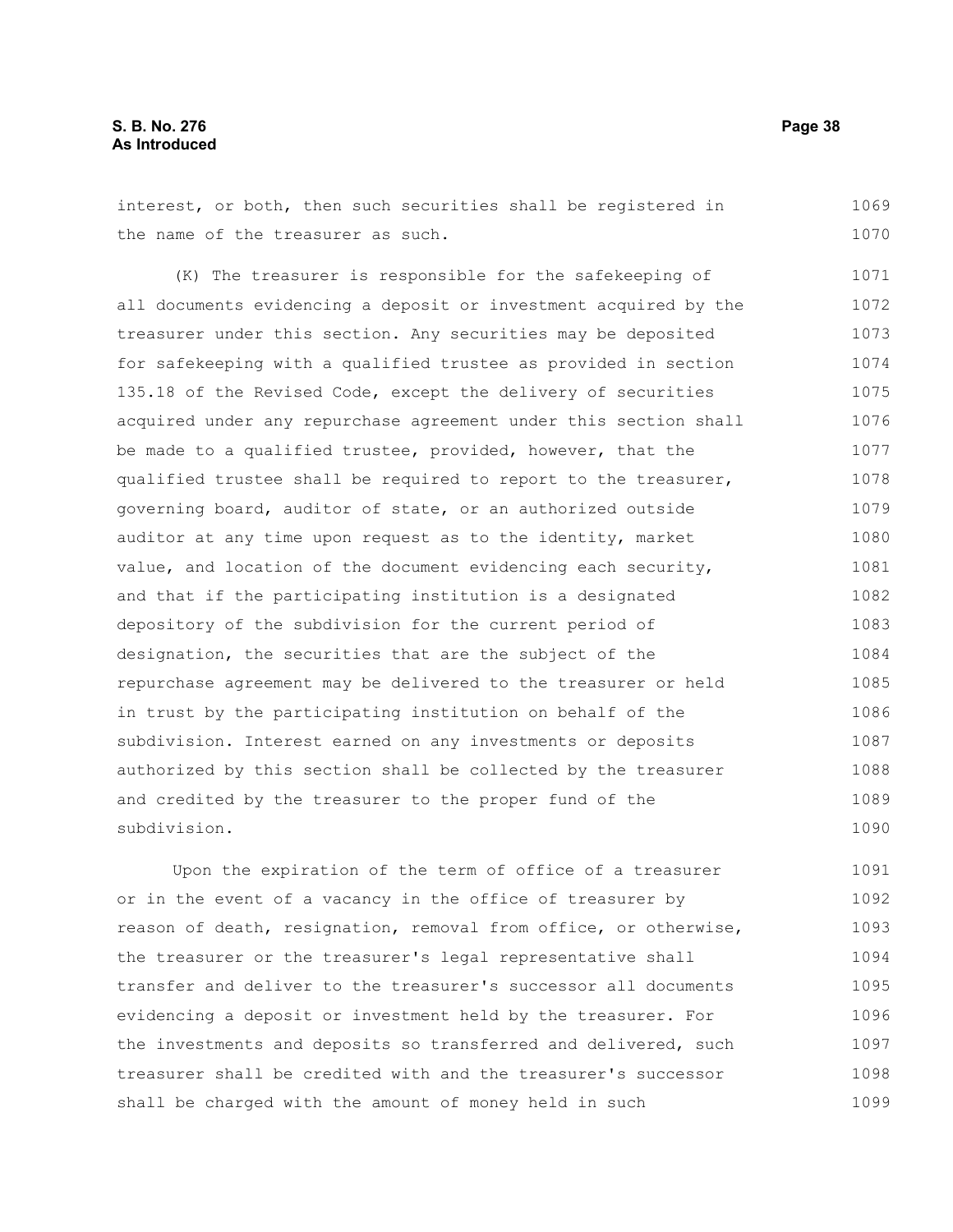investments and deposits.

(L) Whenever investments or deposits acquired under this section mature and become due and payable, the treasurer shall present them for payment according to their tenor, and shall collect the moneys payable thereon. The moneys so collected shall be treated as public moneys subject to sections 135.01 to 135.21 of the Revised Code. 1101 1102 1103 1104 1105 1106

(M)(1) All investments, except for investments in securities described in divisions (B)(5) and (6) of this section and for investments by a municipal corporation in the issues of such municipal corporation, shall be made only through a member of the financial industry regulatory authority (FINRA), through a bank, savings bank, or savings and loan association regulated by the superintendent of financial institutions, or through an institution regulated by the comptroller of the currency, federal deposit insurance corporation, or board of governors of the federal reserve system. 1107 1108 1109 1110 1111 1112 1113 1114 1115 1116

(2) Payment for investments shall be made only upon the delivery of securities representing such investments to the treasurer, governing board, or qualified trustee. If the securities transferred are not represented by a certificate, payment shall be made only upon receipt of confirmation of transfer from the custodian by the treasurer, governing board, or qualified trustee. 1117 1118 1119 1120 1121 1122 1123

(N) In making investments authorized by this section, a treasurer or governing board may retain the services of an investment advisor, provided the advisor is licensed by the division of securities under section 1707.141 of the Revised Code or is registered with the securities and exchange commission, and possesses experience in public funds investment 1124 1125 1126 1127 1128 1129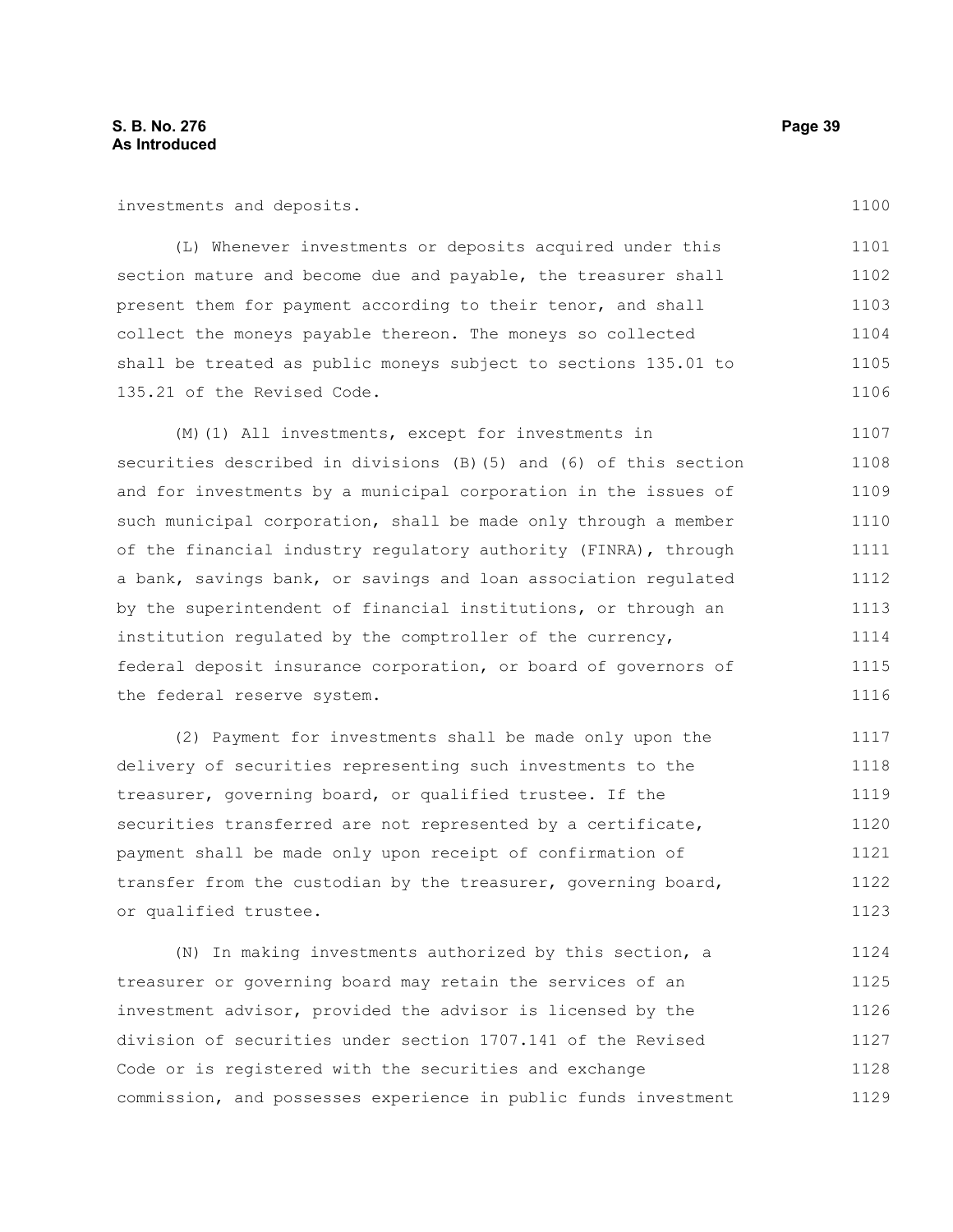management, specifically in the area of state and local government investment portfolios, or the advisor is an eligible institution mentioned in section 135.03 of the Revised Code. 1130 1131 1132

(O)(1) Except as otherwise provided in divisions (O)(2) and (3) of this section, no treasurer or governing board shall make an investment or deposit under this section, unless there is on file with the auditor of state a written investment policy approved by the treasurer or governing board. The policy shall require that all entities conducting investment business with the treasurer or governing board shall sign the investment policy of that subdivision. All brokers, dealers, and financial institutions, described in division (M)(1) of this section, initiating transactions with the treasurer or governing board by giving advice or making investment recommendations shall sign the treasurer's or governing board's investment policy thereby acknowledging their agreement to abide by the policy's contents. All brokers, dealers, and financial institutions, described in division (M)(1) of this section, executing transactions initiated by the treasurer or governing board, having read the policy's contents, shall sign the investment policy thereby acknowledging their comprehension and receipt. 1133 1134 1135 1136 1137 1138 1139 1140 1141 1142 1143 1144 1145 1146 1147 1148 1149 1150

(2) If a written investment policy described in division (O)(1) of this section is not filed on behalf of the subdivision with the auditor of state, the treasurer or governing board of that subdivision shall invest the subdivision's interim moneys only in interim deposits pursuant to division (B)(3) of this section or interim deposits pursuant to section 135.145 of the Revised Code and approved by the treasurer of state, no-load money market mutual funds pursuant to division (B)(5) of this section, or the Ohio subdivision's fund pursuant to division (B) (6) of this section. 1151 1152 1153 1154 1155 1156 1157 1158 1159 1160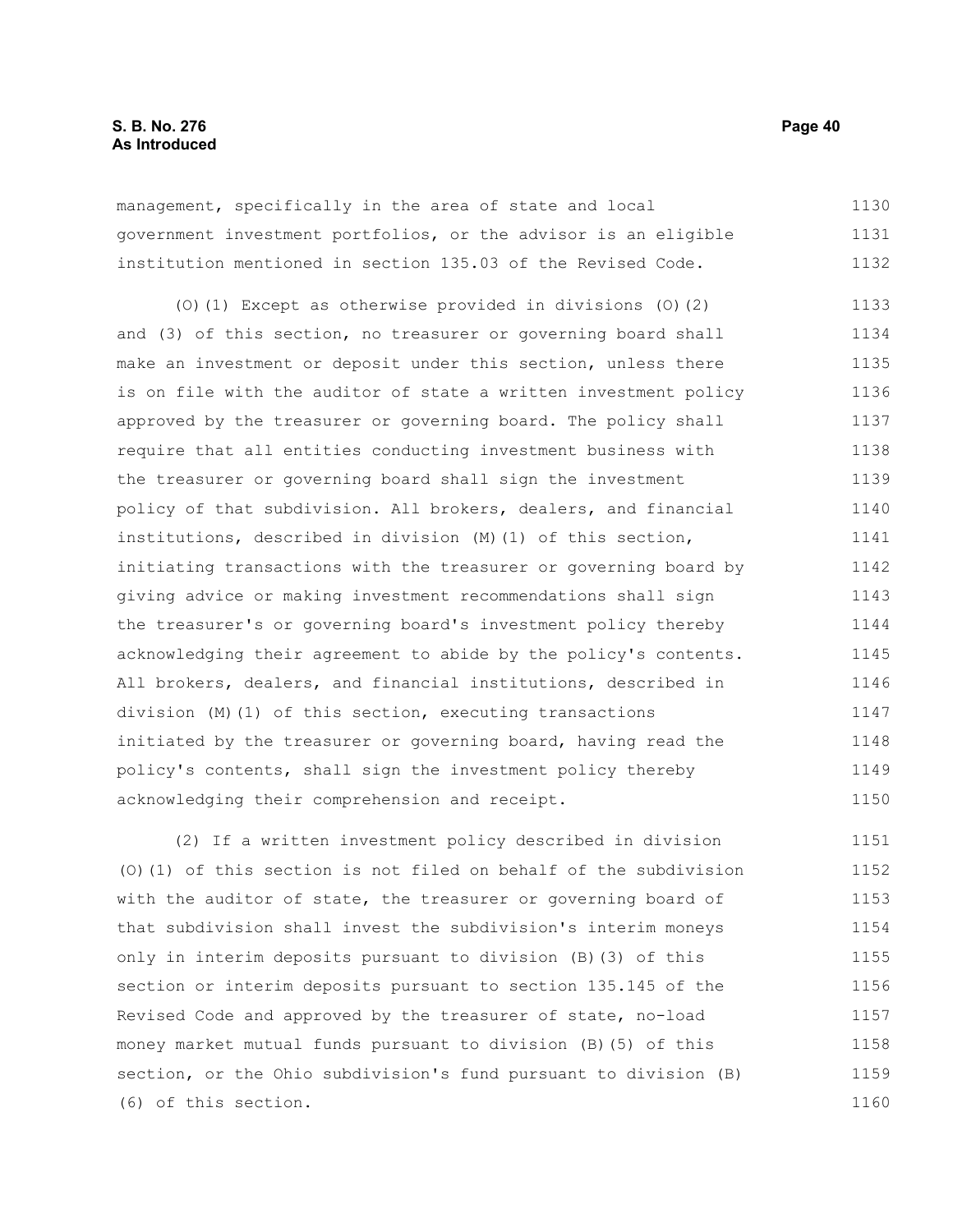## **S. B. No. 276 Page 41 As Introduced**

(3) Divisions (O)(1) and (2) of this section do not apply to a treasurer or governing board of a subdivision whose average annual portfolio of investments held pursuant to this section is one hundred thousand dollars or less, provided that the treasurer or governing board certifies, on a form prescribed by the auditor of state, that the treasurer or governing board will comply and is in compliance with the provisions of sections 135.01 to 135.21 of the Revised Code. 1161 1162 1163 1164 1165 1166 1167 1168

(P) A treasurer or governing board may enter into a written investment or deposit agreement that includes a provision under which the parties agree to submit to nonbinding arbitration to settle any controversy that may arise out of the agreement, including any controversy pertaining to losses of public moneys resulting from investment or deposit. The arbitration provision shall be set forth entirely in the agreement, and the agreement shall include a conspicuous notice to the parties that any party to the arbitration may apply to the court of common pleas of the county in which the arbitration was held for an order to vacate, modify, or correct the award. Any such party may also apply to the court for an order to change venue to a court of common pleas located more than one hundred miles from the county in which the treasurer or governing board is located. 1169 1170 1171 1172 1173 1174 1175 1176 1177 1178 1179 1180 1181 1182 1183

For purposes of this division, "investment or deposit agreement" means any agreement between a treasurer or governing board and a person, under which agreement the person agrees to invest, deposit, or otherwise manage a subdivision's interim moneys on behalf of the treasurer or governing board, or agrees to provide investment advice to the treasurer or governing board. 1184 1185 1186 1187 1188 1189 1190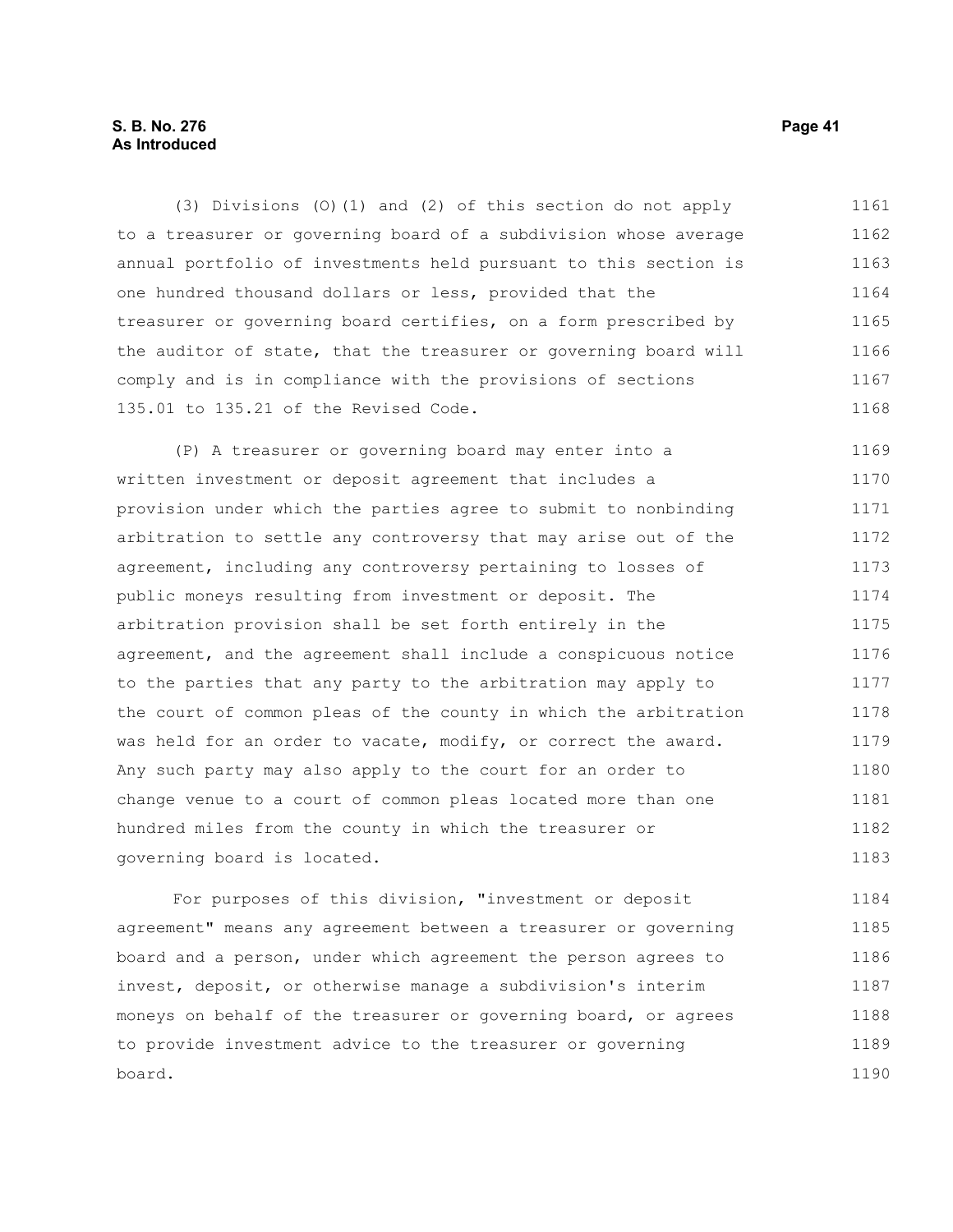## **S. B. No. 276 Page 42 As Introduced**

(Q) An investment made by the treasurer or governing board pursuant to this section prior to September 27, 1996, that was a legal investment under the law as it existed before September 27, 1996, may be held until maturity. 1191 1192 1193 1194

**Sec. 135.142.** (A) In addition to the investments authorized by section 135.14 of the Revised Code, any board of education, by a two-thirds vote of its members, may authorize the treasurer of the board of education to invest up to forty per cent of the interim moneys of the board, available for investment at any one time, in either of the following: 1195 1196 1197 1198 1199 1200

(1) Commercial paper notes issued by any entity that is defined in division (D) of section 1705.01 or division (E) of section 1706.01 of the Revised Code and has assets exceeding five hundred million dollars, and to which notes all of the following apply: 1201 1202 1203 1204 1205

(a) The notes are rated at the time of purchase in the highest classification established by at least two nationally recognized standard rating services. 1206 1207 1208

(b) The aggregate value of the notes does not exceed ten per cent of the aggregate value of the outstanding commercial paper of the issuing corporation. 1209 1210 1211

(c) The notes mature no later than two hundred seventy days after purchase. 1212 1213

(d) The investment in commercial paper notes of a single issuer shall not exceed in the aggregate five per cent of interim moneys of the board available for investment at the time of purchase. 1214 1215 1216 1217

(2) Bankers' acceptances of banks that are insured by the federal deposit insurance corporation and that mature no later 1218 1219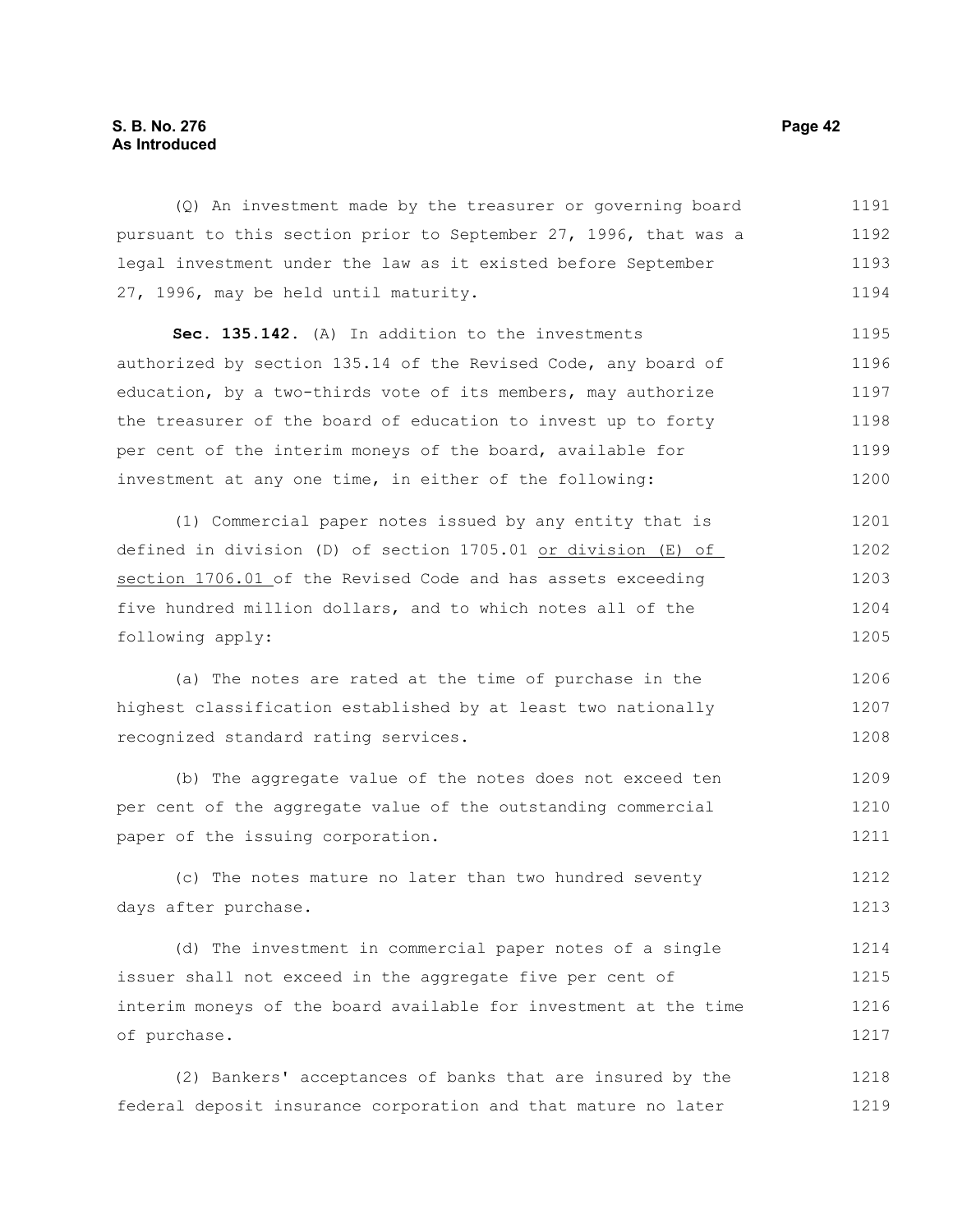than one hundred eighty days after purchase.

(B) No investment authorized pursuant to division (A) of this section shall be made, whether or not authorized by a board of education, unless the treasurer of the board of education has completed additional training for making the types of investments authorized pursuant to division (A) of this section. The type and amount of such training shall be approved and may be conducted by or provided under the supervision of the treasurer of state. 1221 1222 1223 1224 1225 1226 1227 1228

(C) The treasurer of the board of education shall prepare annually and submit to the board of education, the superintendent of public instruction, and the auditor of state, on or before the thirty-first day of August, a report listing each investment made pursuant to division (A) of this section during the preceding fiscal year, income earned from such investments, fees and commissions paid pursuant to division (D) of this section, and any other information required by the board, the superintendent, and the auditor of state. 1229 1230 1231 1232 1233 1234 1235 1236 1237

(D) A board of education may make appropriations and expenditures for fees and commissions in connection with investments made pursuant to division (A) of this section. 1238 1239 1240

(E)(1) In addition to the investments authorized by section 135.14 of the Revised Code and division (A) of this section, any board of education that is a party to an agreement with the treasurer of state pursuant to division (G) of section 135.143 of the Revised Code and that has outstanding obligations issued under authority of section 133.10 or 133.301 of the Revised Code may authorize the treasurer of the board of education to invest interim moneys of the board in debt interests rated in either of the two highest rating 1241 1242 1243 1244 1245 1246 1247 1248 1249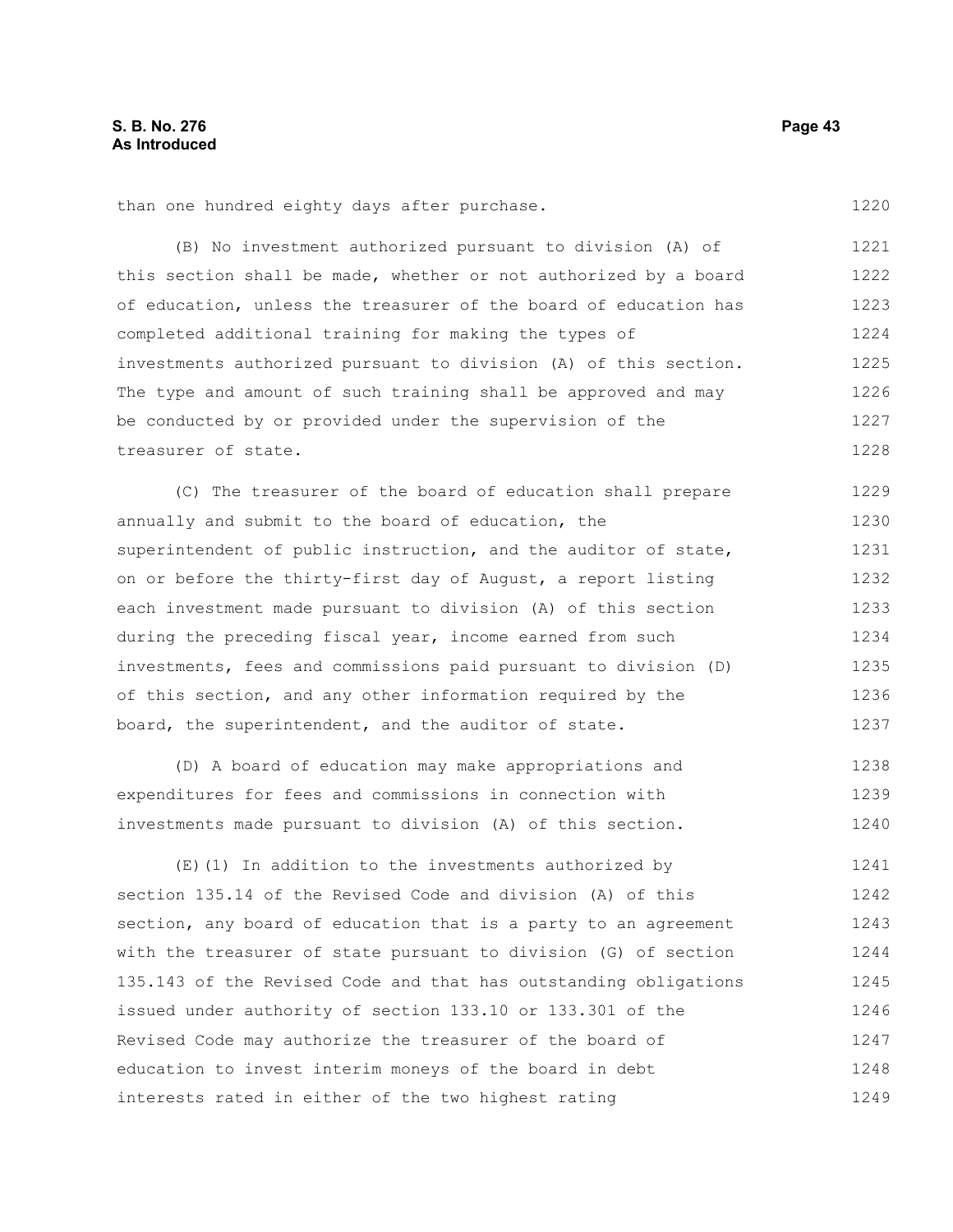classifications by at least two nationally recognized standard rating services and issued by entities that are defined in division (D) of section 1705.01 or division (E) of section 1706.01 of the Revised Code. The debt interests purchased under authority of division (E) of this section shall mature not later than the latest maturity date of the outstanding obligations issued under authority of section 133.10 or 133.301 of the Revised Code. 1250 1251 1252 1253 1254 1255 1256 1257

(2) If any of the debt interests acquired under division (E)(1) of this section ceases to be rated as there required, its issuer shall notify the treasurer of state of this fact within twenty-four hours. At any time thereafter the treasurer of state may require collateralization at the rate of one hundred two per cent of any remaining obligation of the entity, with securities authorized for investment under section 135.143 of the Revised Code. The collateral shall be delivered to and held by a custodian acceptable to the treasurer of state, marked to market daily, and any default to be cured within twelve hours. Unlimited substitution shall be allowed of comparable securities. 1258 1259 1260 1261 1262 1263 1264 1265 1266 1267 1268 1269

**Sec. 135.35.** (A) The investing authority shall deposit or invest any part or all of the county's inactive moneys and shall invest all of the money in the county public library fund when required by section 135.352 of the Revised Code. The following classifications of securities and obligations are eligible for such deposit or investment: 1270 1271 1272 1273 1274 1275

(1) United States treasury bills, notes, bonds, or any other obligation or security issued by the United States treasury, any other obligation guaranteed as to principal or interest by the United States, or any book entry, zero-coupon 1276 1277 1278 1279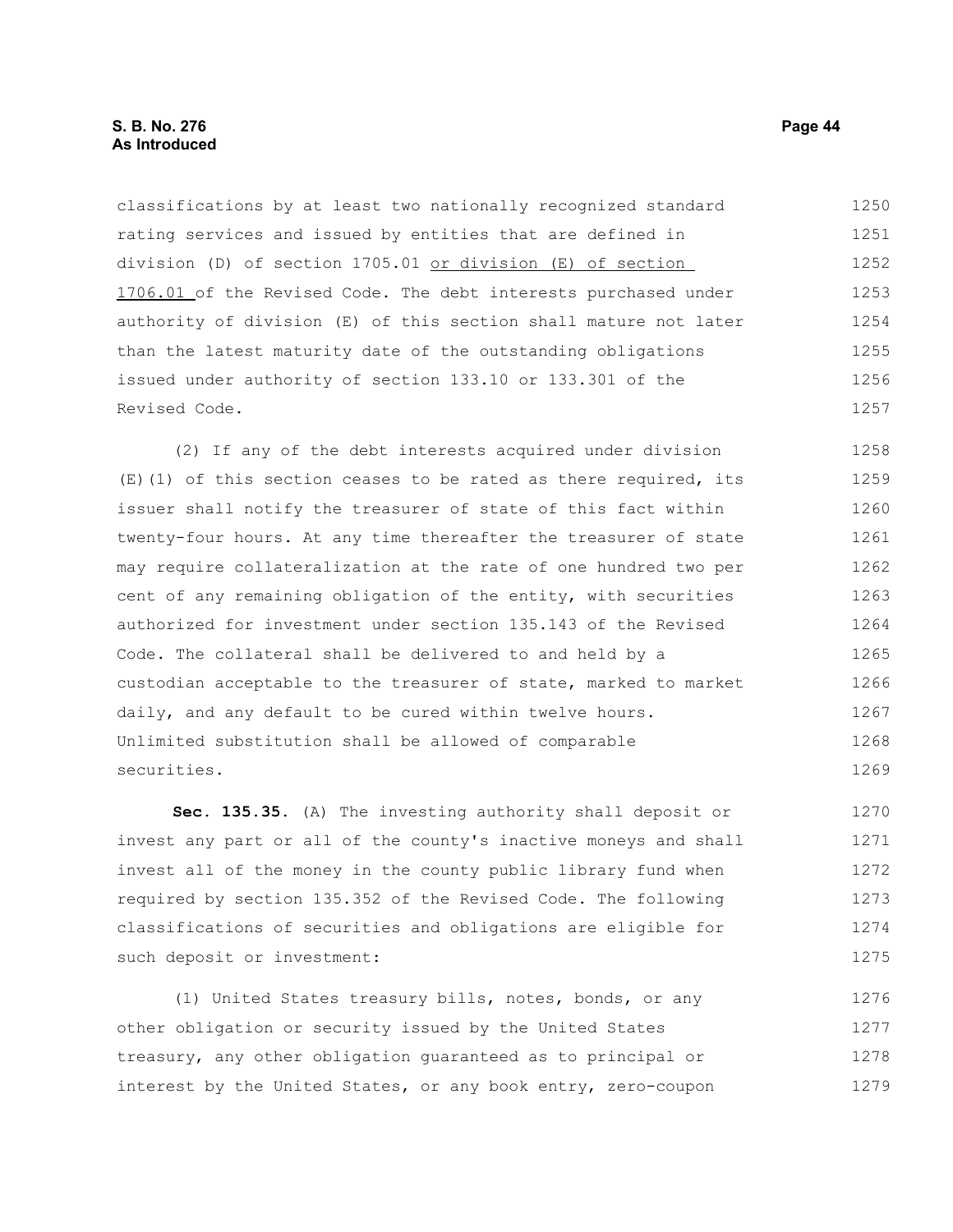United States treasury security that is a direct obligation of the United States. Nothing in the classification of eligible securities and obligations set forth in divisions (A)(2) to (10) of this section shall be construed to authorize any investment in stripped principal or interest obligations of such eligible securities and obligations. (2) Bonds, notes, debentures, or any other obligations or securities issued by any federal government agency or instrumentality, including, but not limited to, the federal national mortgage association, federal home loan bank, federal farm credit bank, federal home loan mortgage corporation, and government national mortgage association. All federal agency securities shall be direct issuances of federal government agencies or instrumentalities. (3) Time certificates of deposit or savings or deposit accounts, including, but not limited to, passbook accounts, in any eligible institution mentioned in section 135.32 of the Revised Code; (4) Bonds and other obligations of this state or the political subdivisions of this state, provided the bonds or other obligations of political subdivisions mature within ten years from the date of settlement; (5) No-load money market mutual funds rated in the highest category at the time of purchase by at least one nationally 1280 1281 1282 1283 1284 1285 1286 1287 1288 1289 1290 1291 1292 1293 1294 1295 1296 1297 1298 1299 1300 1301 1302 1303 1304

recognized standard rating service or consisting exclusively of obligations described in division  $(A)$   $(1)$ ,  $(2)$ , or  $(6)$  of section 135.143 of the Revised Code and repurchase agreements secured by such obligations, provided that investments in securities 1305 1306 1307 1308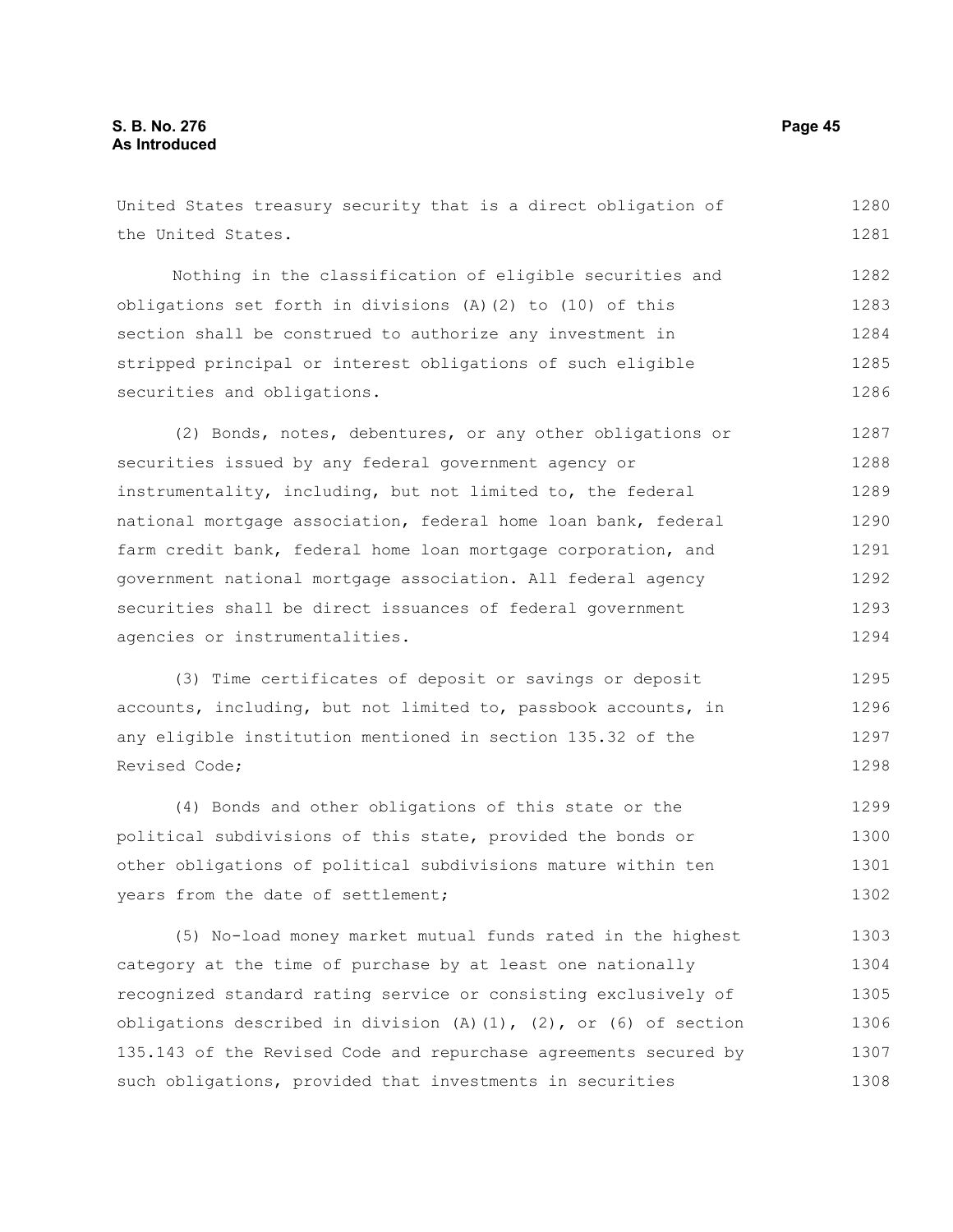described in this division are made only through eligible institutions mentioned in section 135.32 of the Revised Code; (6) The Ohio subdivision's fund as provided in section 135.45 of the Revised Code; (7) Securities lending agreements with any eligible institution mentioned in section 135.32 of the Revised Code that is a member of the federal reserve system or federal home loan bank or with any recognized United States government securities dealer meeting the description in division (J)(1) of this section, under the terms of which agreements the investing authority lends securities and the eligible institution or dealer agrees to simultaneously exchange similar securities or cash, equal value for equal value. Securities and cash received as collateral for a securities lending agreement are not inactive moneys of the county or moneys of a county public library fund. The investment 1309 1310 1311 1312 1313 1314 1315 1316 1317 1318 1319 1320 1321 1322 1323 1324

of cash collateral received pursuant to a securities lending agreement may be invested only in instruments specified by the investing authority in the written investment policy described in division (K) of this section. 1325 1326 1327 1328

(8) Up to forty per cent of the county's total average portfolio in either of the following investments: 1329 1330

(a) Commercial paper notes issued by an entity that is defined in division (D) of section 1705.01 or division (E) of section 1706.01 of the Revised Code and that has assets exceeding five hundred million dollars, to which notes all of the following apply: 1331 1332 1333 1334 1335

(i) The notes are rated at the time of purchase in the highest classification established by at least two nationally 1336 1337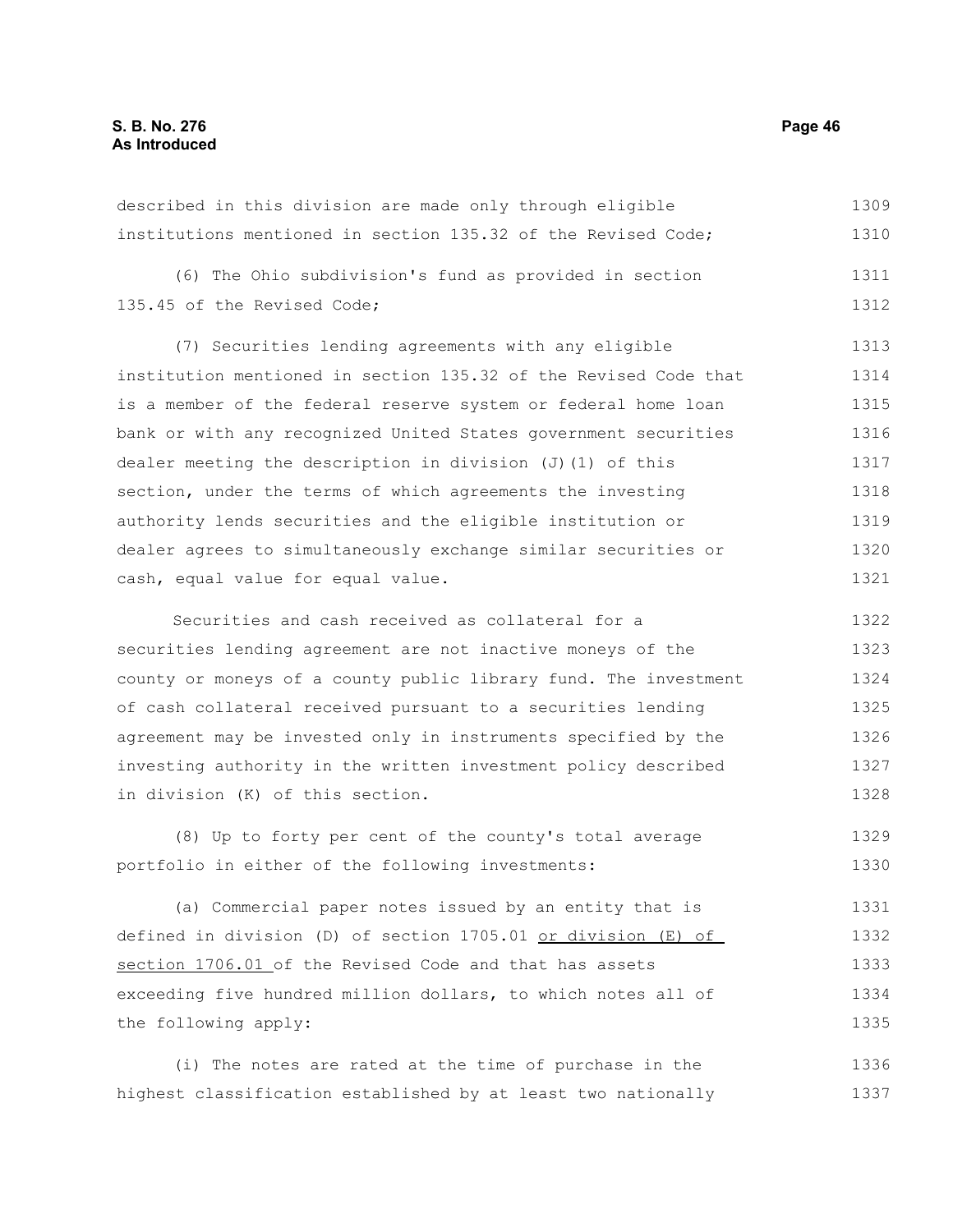(ii) The aggregate value of the notes does not exceed ten per cent of the aggregate value of the outstanding commercial paper of the issuing corporation. 1339 1340 1341

(iii) The notes mature not later than two hundred seventy days after purchase. 1342 1343

(iv) The investment in commercial paper notes of a single issuer shall not exceed in the aggregate five per cent of interim moneys available for investment at the time of purchase. 1344 1345 1346

(b) Bankers acceptances of banks that are insured by the federal deposit insurance corporation and that mature not later than one hundred eighty days after purchase. 1347 1348 1349

No investment shall be made pursuant to division (A)(8) of this section unless the investing authority has completed additional training for making the investments authorized by division (A)(8) of this section. The type and amount of additional training shall be approved by the treasurer of state and may be conducted by or provided under the supervision of the treasurer of state. 1350 1351 1352 1353 1354 1355 1356

(9) Up to fifteen per cent of the county's total average portfolio in notes issued by corporations that are incorporated under the laws of the United States and that are operating within the United States, or by depository institutions that are doing business under authority granted by the United States or any state and that are operating within the United States, provided both of the following apply: 1357 1358 1359 1360 1361 1362 1363

(a) The notes are rated in the three highest categories by at least two nationally recognized standard rating services at the time of purchase. 1364 1365 1366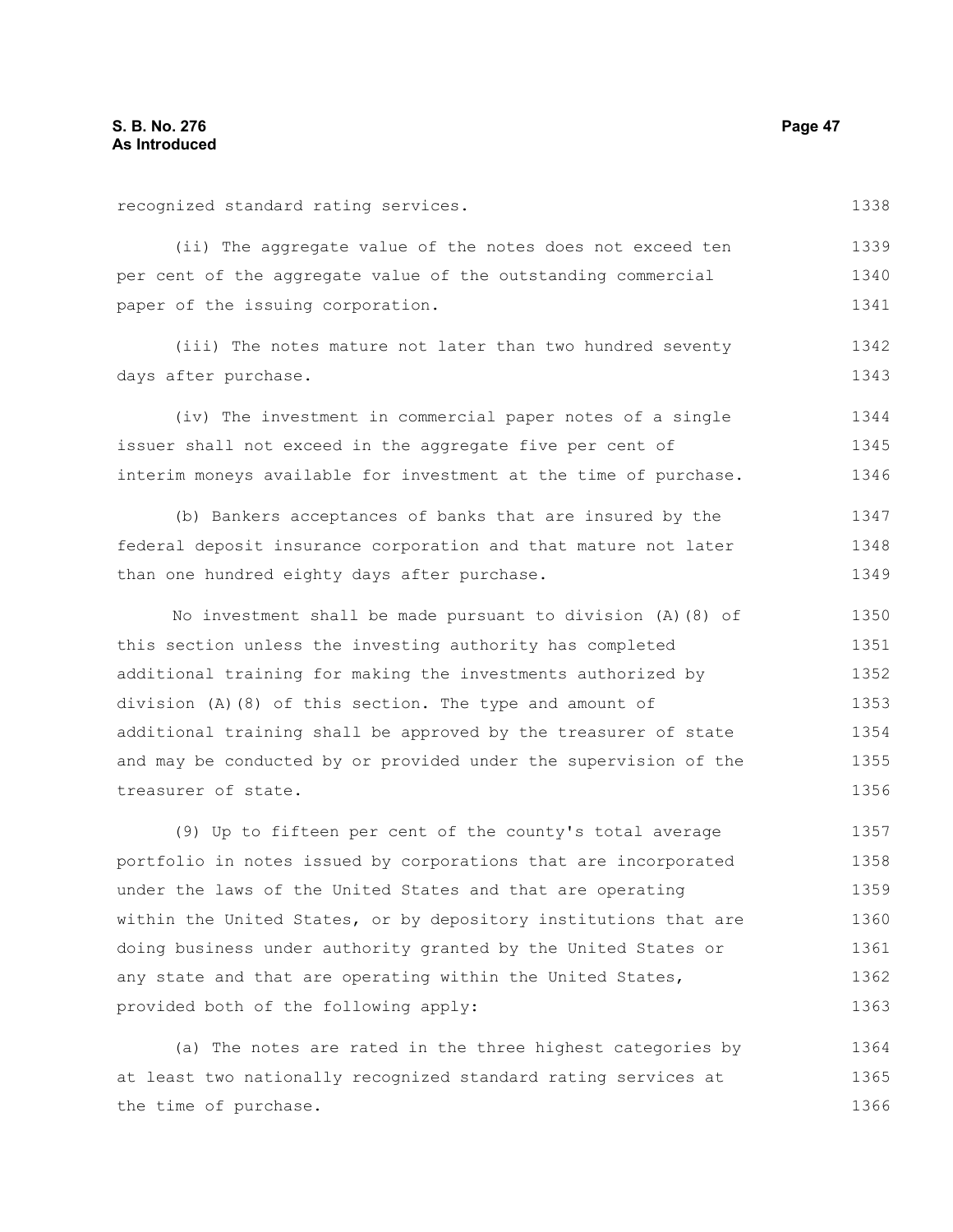(b) The notes mature not later than three years after purchase. 1367 1368

(10) Debt interests rated at the time of purchase in the three highest categories by two nationally recognized standard rating services and issued by foreign nations diplomatically recognized by the United States government. All interest and principal shall be denominated and payable in United States funds. The investments made under division (A)(10) of this section shall not exceed in the aggregate two per cent of a county's total average portfolio. 1369 1370 1371 1372 1373 1374 1375 1376

The investing authority shall invest under division (A) (10) of this section in a debt interest issued by a foreign nation only if the debt interest is backed by the full faith and credit of that foreign nation, there is no prior history of default, and the debt interest matures not later than five years after purchase. For purposes of division (A)(10) of this section, a debt interest is rated in the three highest categories by two nationally recognized standard rating services if either the debt interest itself or the issuer of the debt interest is rated, or is implicitly rated, at the time of purchase in the three highest categories by two nationally recognized standard rating services. 1377 1378 1379 1380 1381 1382 1383 1384 1385 1386 1387 1388

(11) A current unpaid or delinquent tax line of credit authorized under division (G) of section 135.341 of the Revised Code, provided that all of the conditions for entering into such a line of credit under that division are satisfied, or bonds and other obligations of a county land reutilization corporation organized under Chapter 1724. of the Revised Code, if the county land reutilization corporation is located wholly or partly within the same county as the investing authority. 1389 1390 1391 1392 1393 1394 1395 1396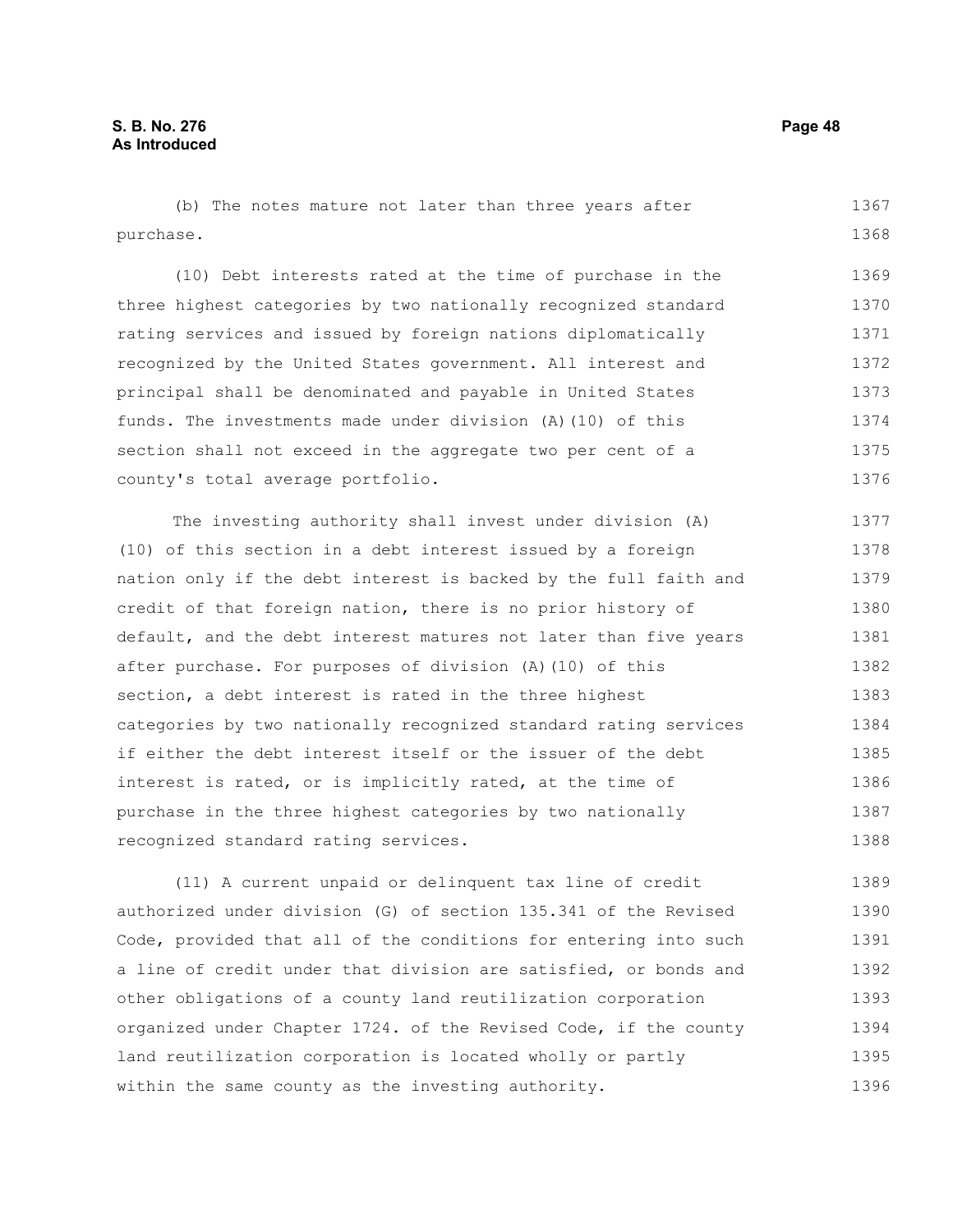## **S. B. No. 276 Page 49 As Introduced**

(B) Nothing in the classifications of eligible obligations and securities set forth in divisions (A)(1) to (10) of this section shall be construed to authorize investment in a derivative, and no investing authority shall invest any county inactive moneys or any moneys in a county public library fund in a derivative. For purposes of this division, "derivative" means a financial instrument or contract or obligation whose value or return is based upon or linked to another asset or index, or both, separate from the financial instrument, contract, or obligation itself. Any security, obligation, trust account, or other instrument that is created from an issue of the United States treasury or is created from an obligation of a federal agency or instrumentality or is created from both is considered a derivative instrument. An eligible investment described in this section with a variable interest rate payment, based upon a single interest payment or single index comprised of other eligible investments provided for in division (A)(1) or (2) of this section, is not a derivative, provided that such variable rate investment has a maximum maturity of two years. A treasury inflation-protected security shall not be considered a derivative, provided the security matures not later than five years after purchase. 1397 1398 1399 1400 1401 1402 1403 1404 1405 1406 1407 1408 1409 1410 1411 1412 1413 1414 1415 1416 1417 1418

(C) Except as provided in division (A)(4) or (D) of this section, any investment made pursuant to this section must mature within five years from the date of settlement, unless the investment is matched to a specific obligation or debt of the county or to a specific obligation or debt of a political subdivision of this state, and the investment is specifically approved by the investment advisory committee. 1419 1420 1421 1422 1423 1424 1425

(D) The investing authority may also enter into a written repurchase agreement with any eligible institution mentioned in 1426 1427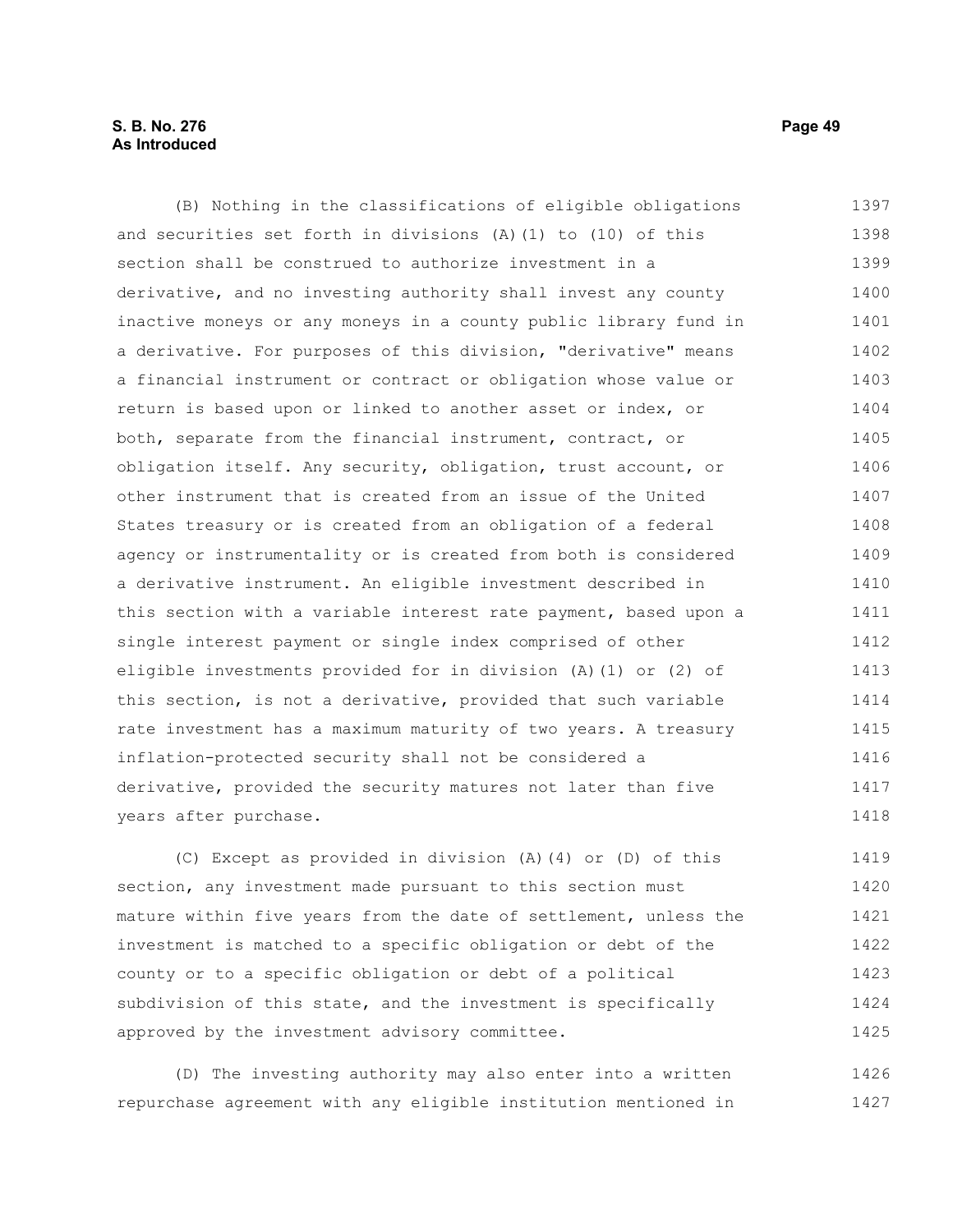## **S. B. No. 276 Page 50 As Introduced**

section 135.32 of the Revised Code or any eligible securities dealer pursuant to division (J) of this section, under the terms of which agreement the investing authority purchases and the eligible institution or dealer agrees unconditionally to repurchase any of the securities listed in divisions (D)(1) to (5), except letters of credit described in division (D)(2), of section 135.18 of the Revised Code. The market value of securities subject to an overnight written repurchase agreement must exceed the principal value of the overnight written repurchase agreement by at least two per cent. A written repurchase agreement must exceed the principal value of the overnight written repurchase agreement, by at least two per cent. A written repurchase agreement shall not exceed thirty days, and the market value of securities subject to a written repurchase agreement must exceed the principal value of the written repurchase agreement by at least two per cent and be marked to market daily. All securities purchased pursuant to this division shall be delivered into the custody of the investing authority or the qualified custodian of the investing authority or an agent designated by the investing authority. A written repurchase agreement with an eligible securities dealer shall be transacted on a delivery versus payment basis. The agreement shall contain the requirement that for each transaction pursuant to the agreement the participating institution shall provide all of the following information: (1) The par value of the securities; (2) The type, rate, and maturity date of the securities; (3) A numerical identifier generally accepted in the 1428 1429 1430 1431 1432 1433 1434 1435 1436 1437 1438 1439 1440 1441 1442 1443 1444 1445 1446 1447 1448 1449 1450 1451 1452 1453 1454 1455

No investing authority shall enter into a written 1457

securities industry that designates the securities.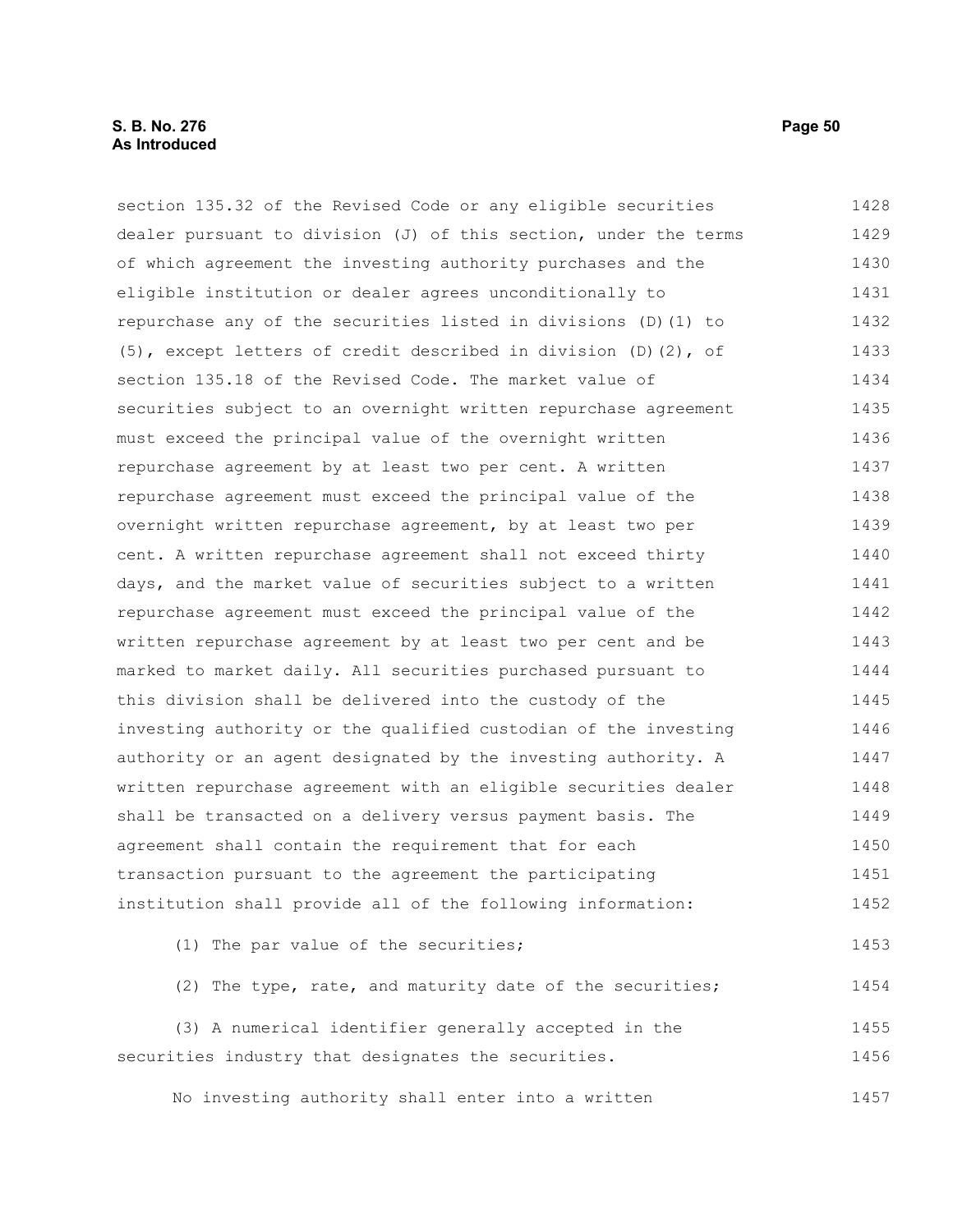## **S. B. No. 276 Page 51 As Introduced**

repurchase agreement under the terms of which the investing authority agrees to sell securities owned by the county to a purchaser and agrees with that purchaser to unconditionally repurchase those securities. 1458 1459 1460 1461

(E) No investing authority shall make an investment under this section, unless the investing authority, at the time of making the investment, reasonably expects that the investment can be held until its maturity. The investing authority's written investment policy shall specify the conditions under which an investment may be redeemed or sold prior to maturity. 1462 1463 1464 1465 1466 1467

(F) No investing authority shall pay a county's inactive moneys or moneys of a county public library fund into a fund established by another subdivision, treasurer, governing board, or investing authority, if that fund was established by the subdivision, treasurer, governing board, or investing authority for the purpose of investing or depositing the public moneys of other subdivisions. This division does not apply to the payment of public moneys into either of the following: 1468 1469 1470 1471 1472 1473 1474 1475

(1) The Ohio subdivision's fund pursuant to division (A) (6) of this section; 1476

(2) A fund created solely for the purpose of acquiring, constructing, owning, leasing, or operating municipal utilities pursuant to the authority provided under section 715.02 of the Revised Code or Section 4 of Article XVIII, Ohio Constitution. 1478 1479 1480 1481

For purposes of division (F) of this section, "subdivision" includes a county. 1482 1483

(G) The use of leverage, in which the county uses its current investment assets as collateral for the purpose of purchasing other assets, is prohibited. The issuance of taxable 1484 1485 1486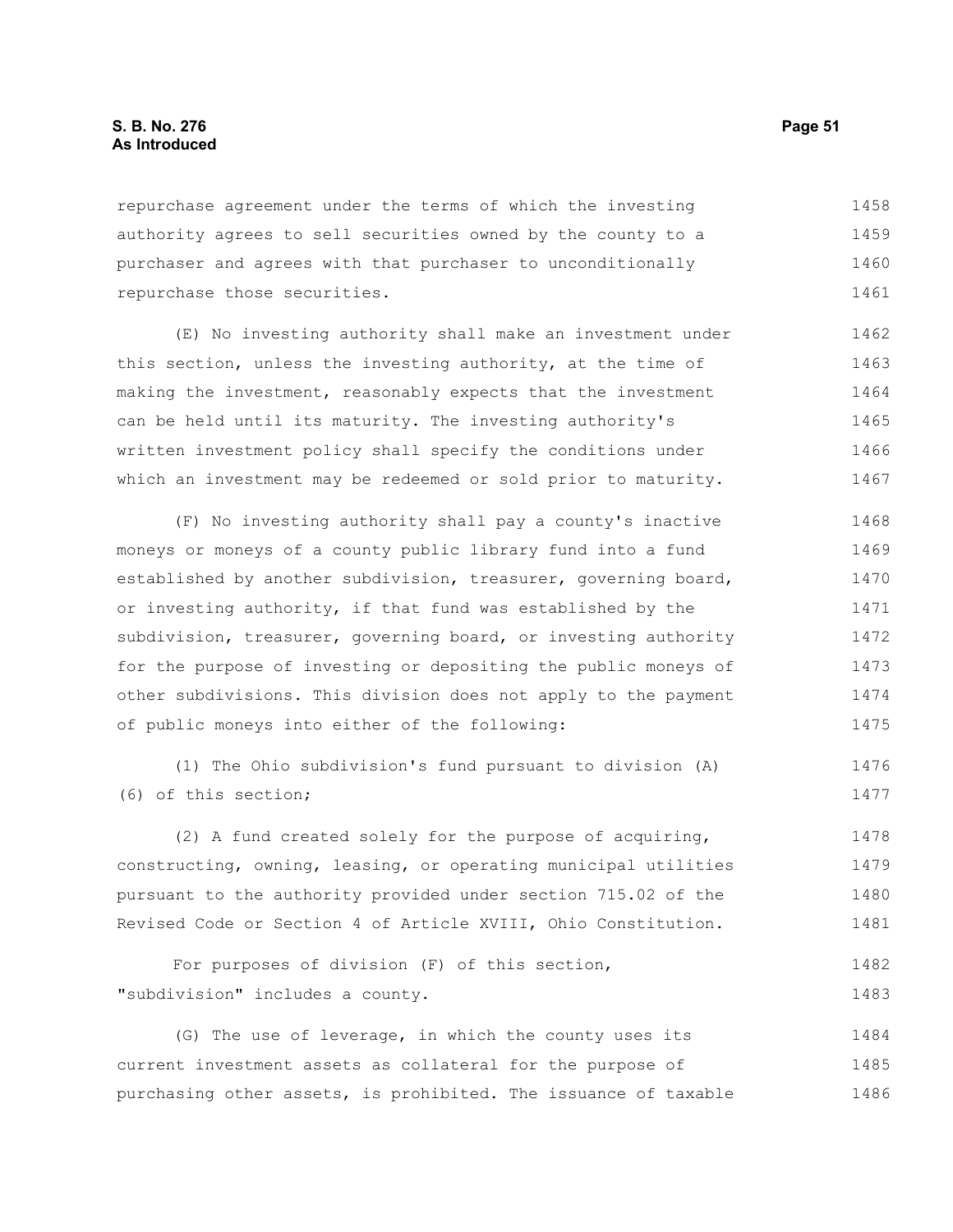notes for the purpose of arbitrage is prohibited. Contracting to sell securities not owned by the county, for the purpose of purchasing such securities on the speculation that bond prices will decline, is prohibited. 1487 1488 1489 1490

(H) Any securities, certificates of deposit, deposit accounts, or any other documents evidencing deposits or investments made under authority of this section shall be issued in the name of the county with the county treasurer or investing authority as the designated payee. If any such deposits or investments are registrable either as to principal or interest, or both, they shall be registered in the name of the treasurer. 1491 1492 1493 1494 1495 1496 1497

(I) The investing authority shall be responsible for the safekeeping of all documents evidencing a deposit or investment acquired under this section, including, but not limited to, safekeeping receipts evidencing securities deposited with a qualified trustee, as provided in section 135.37 of the Revised Code, and documents confirming the purchase of securities under any repurchase agreement under this section shall be deposited with a qualified trustee, provided, however, that the qualified trustee shall be required to report to the investing authority, auditor of state, or an authorized outside auditor at any time upon request as to the identity, market value, and location of the document evidencing each security, and that if the participating institution is a designated depository of the county for the current period of designation, the securities that are the subject of the repurchase agreement may be delivered to the treasurer or held in trust by the participating institution on behalf of the investing authority. 1498 1499 1500 1501 1502 1503 1504 1505 1506 1507 1508 1509 1510 1511 1512 1513 1514

Upon the expiration of the term of office of an investing authority or in the event of a vacancy in the office for any 1515 1516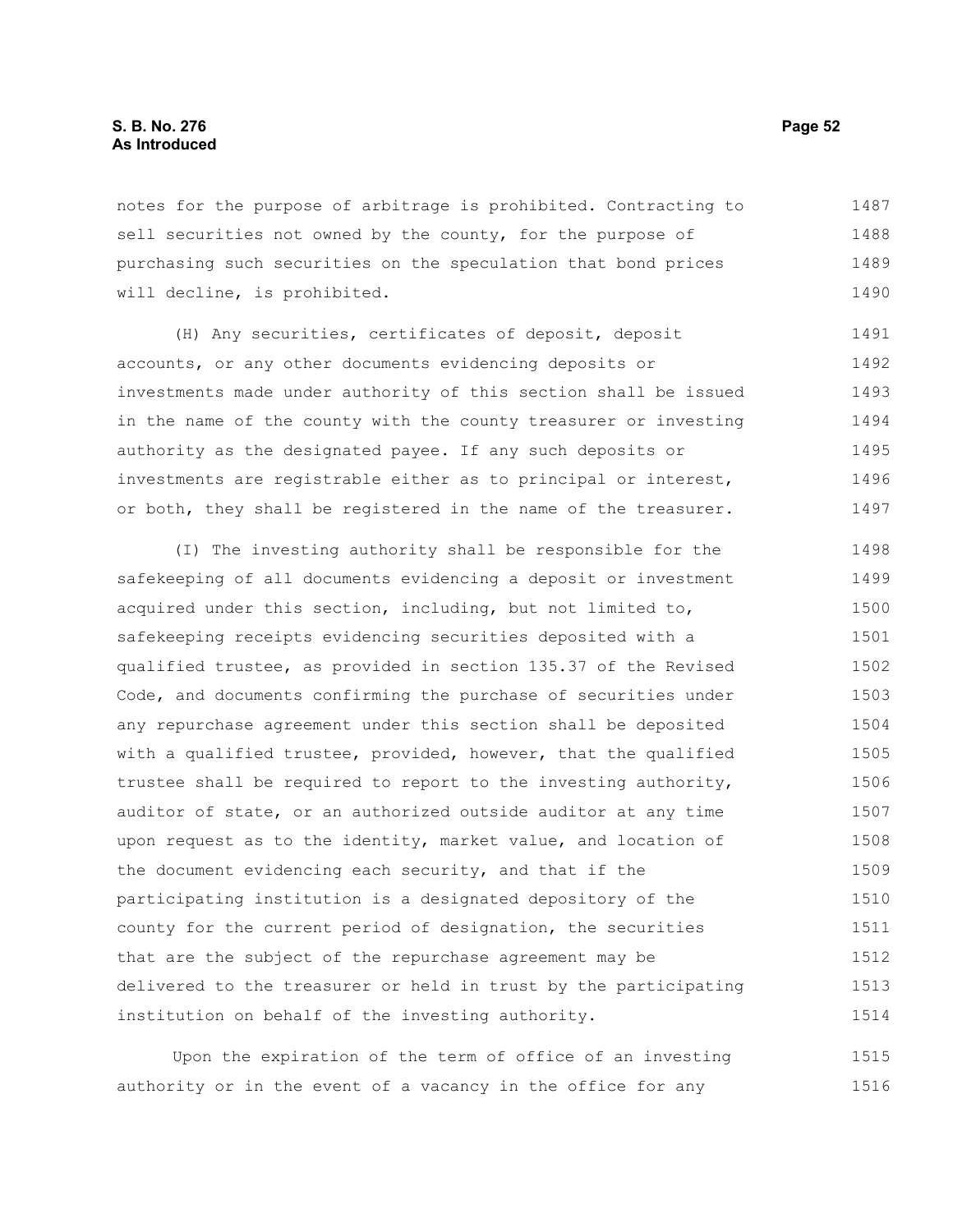## **S. B. No. 276 Page 53 As Introduced**

reason, the officer or the officer's legal representative shall transfer and deliver to the officer's successor all documents mentioned in this division for which the officer has been responsible for safekeeping. For all such documents transferred and delivered, the officer shall be credited with, and the officer's successor shall be charged with, the amount of moneys evidenced by such documents. 1517 1518 1519 1520 1521 1522 1523

(J)(1) All investments, except for investments in securities described in divisions  $(A)$  (5), (6), and (11) of this section, shall be made only through a member of the financial industry regulatory authority (FINRA), through a bank, savings bank, or savings and loan association regulated by the superintendent of financial institutions, or through an institution regulated by the comptroller of the currency, federal deposit insurance corporation, or board of governors of the federal reserve system. 1524 1525 1526 1527 1528 1529 1530 1531 1532

(2) Payment for investments shall be made only upon the delivery of securities representing such investments to the treasurer, investing authority, or qualified trustee. If the securities transferred are not represented by a certificate, payment shall be made only upon receipt of confirmation of transfer from the custodian by the treasurer, governing board, or qualified trustee. 1533 1534 1535 1536 1537 1538 1539

(K)(1) Except as otherwise provided in division (K)(2) of this section, no investing authority shall make an investment or deposit under this section, unless there is on file with the auditor of state a written investment policy approved by the investing authority. The policy shall require that all entities conducting investment business with the investing authority shall sign the investment policy of that investing authority. 1540 1541 1542 1543 1544 1545 1546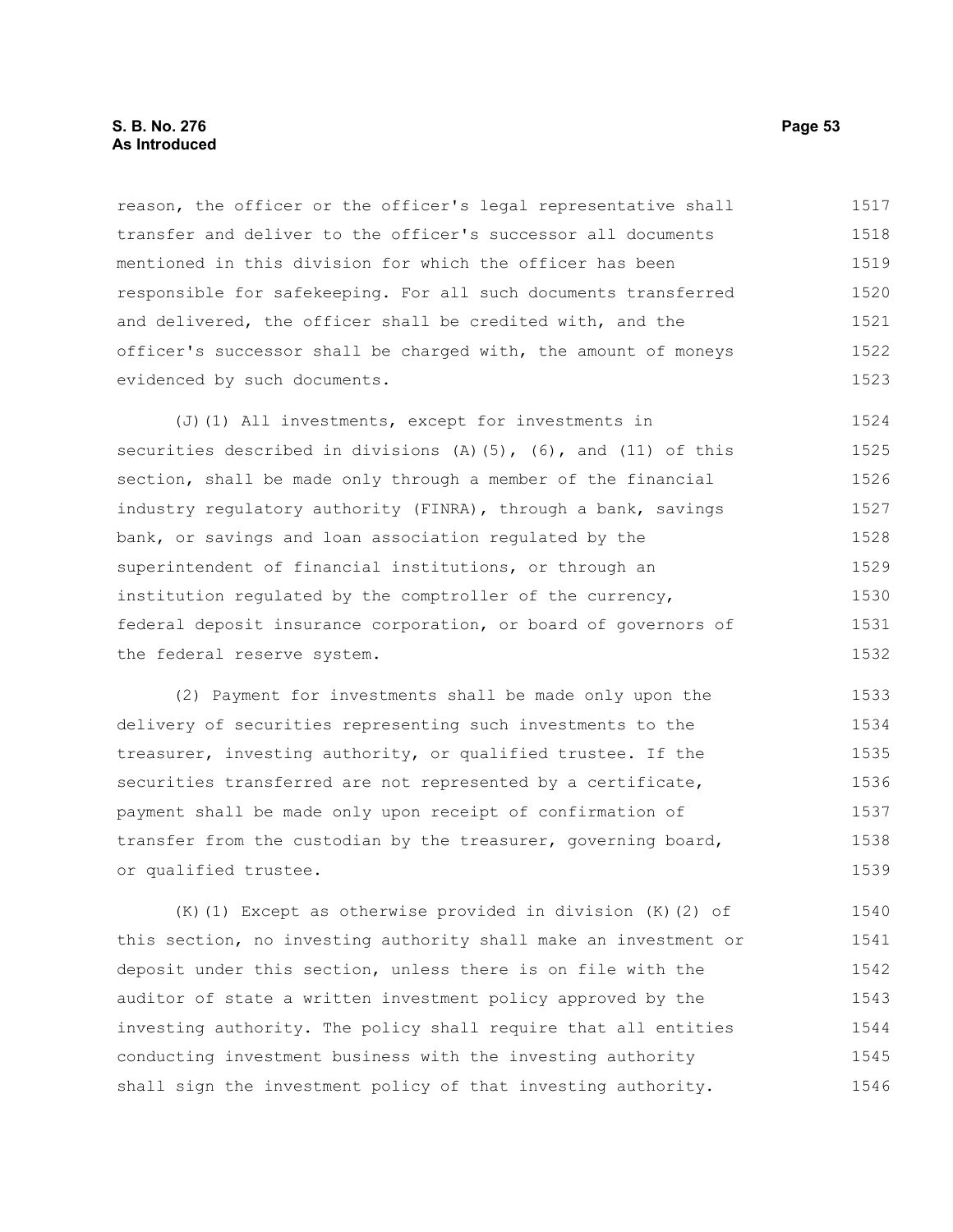All brokers, dealers, and financial institutions, described in division (J)(1) of this section, initiating transactions with the investing authority by giving advice or making investment recommendations shall sign the investing authority's investment policy thereby acknowledging their agreement to abide by the policy's contents. All brokers, dealers, and financial institutions, described in division  $(J)$  (1) of this section, executing transactions initiated by the investing authority, having read the policy's contents, shall sign the investment policy thereby acknowledging their comprehension and receipt. 1547 1548 1549 1550 1551 1552 1553 1554 1555 1556

(2) If a written investment policy described in division (K)(1) of this section is not filed on behalf of the county with the auditor of state, the investing authority of that county shall invest the county's inactive moneys and moneys of the county public library fund only in time certificates of deposits or savings or deposit accounts pursuant to division (A)(3) of this section, no-load money market mutual funds pursuant to division (A)(5) of this section, or the Ohio subdivision's fund pursuant to division (A)(6) of this section. 1557 1558 1559 1560 1561 1562 1563 1564 1565

(L)(1) The investing authority shall establish and maintain an inventory of all obligations and securities acquired by the investing authority pursuant to this section. The inventory shall include a description of each obligation or security, including type, cost, par value, maturity date, settlement date, and any coupon rate. 1566 1567 1568 1569 1570 1571

(2) The investing authority shall also keep a complete record of all purchases and sales of the obligations and securities made pursuant to this section. 1572 1573 1574

(3) The investing authority shall maintain a monthly portfolio report and issue a copy of the monthly portfolio 1575 1576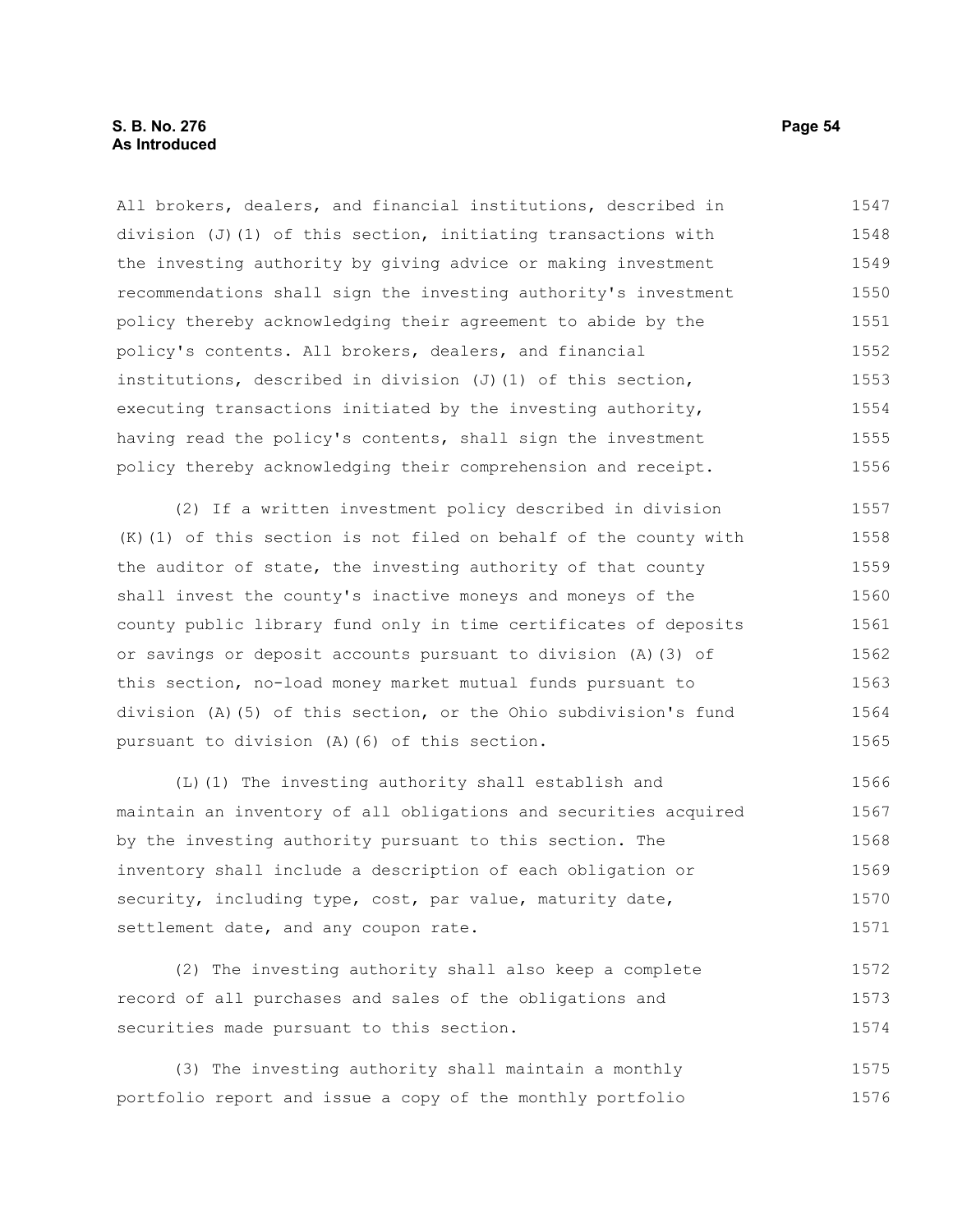report describing such investments to the county investment advisory committee, detailing the current inventory of all obligations and securities, all transactions during the month that affected the inventory, any income received from the obligations and securities, and any investment expenses paid, and stating the names of any persons effecting transactions on behalf of the investing authority. 1577 1578 1579 1580 1581 1582 1583

(4) The monthly portfolio report shall be a public record and available for inspection under section 149.43 of the Revised Code. 1584 1585 1586

(5) The inventory and the monthly portfolio report shall be filed with the board of county commissioners. The monthly portfolio report also shall be filed with the treasurer of state. 1587 1588 1589 1590

(M) An investing authority may enter into a written investment or deposit agreement that includes a provision under which the parties agree to submit to nonbinding arbitration to settle any controversy that may arise out of the agreement, including any controversy pertaining to losses of public moneys resulting from investment or deposit. The arbitration provision shall be set forth entirely in the agreement, and the agreement shall include a conspicuous notice to the parties that any party to the arbitration may apply to the court of common pleas of the county in which the arbitration was held for an order to vacate, modify, or correct the award. Any such party may also apply to the court for an order to change venue to a court of common pleas located more than one hundred miles from the county in which the investing authority is located. 1591 1592 1593 1594 1595 1596 1597 1598 1599 1600 1601 1602 1603 1604

For purposes of this division, "investment or deposit agreement" means any agreement between an investing authority 1605 1606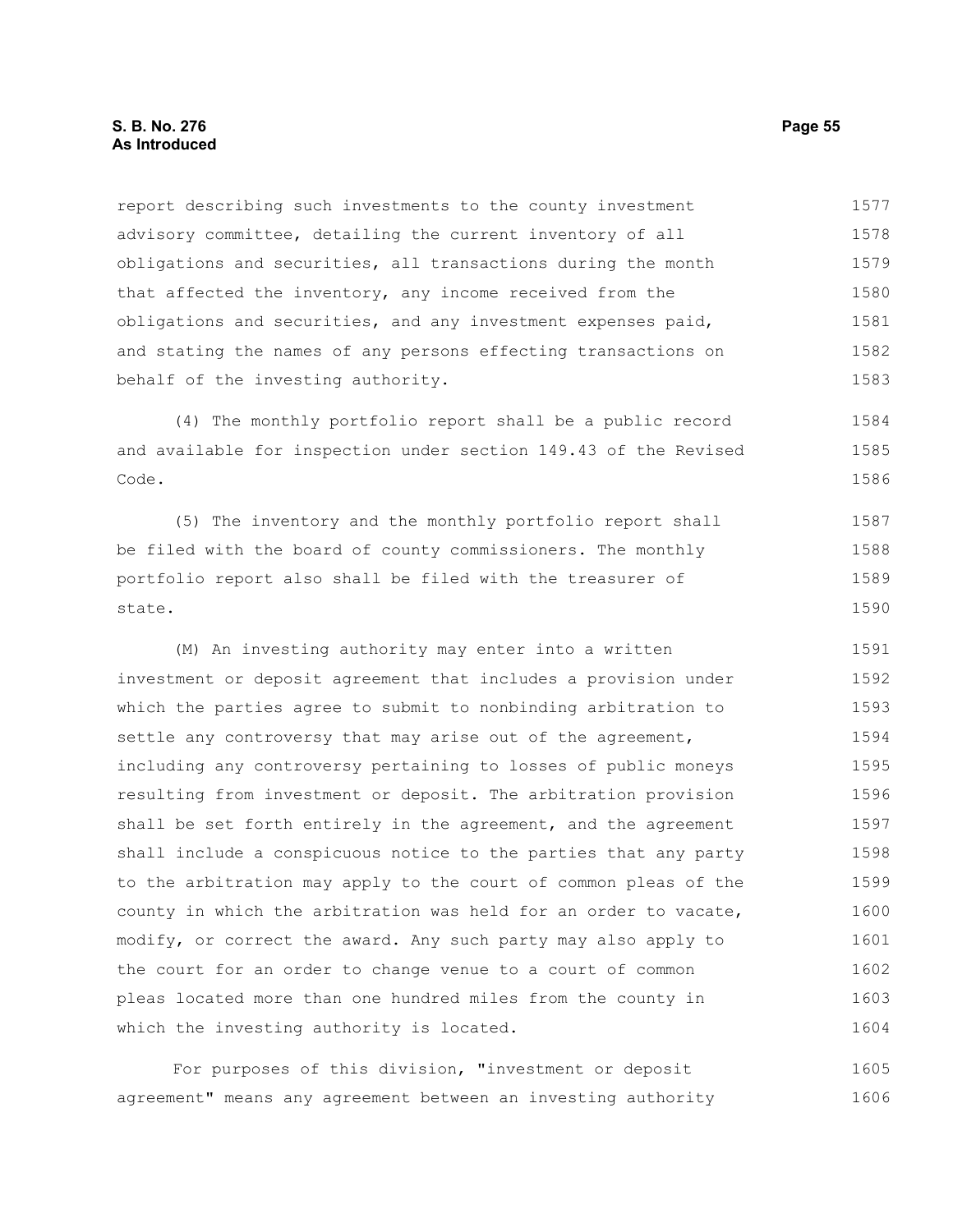and a person, under which agreement the person agrees to invest, deposit, or otherwise manage, on behalf of the investing authority, a county's inactive moneys or moneys in a county public library fund, or agrees to provide investment advice to the investing authority. 1607 1608 1609 1610 1611

(N)(1) An investment held in the county portfolio on September 27, 1996, that was a legal investment under the law as it existed before September 27, 1996, may be held until maturity. 1612 1613 1614 1615

(2) An investment held in the county portfolio on September 10, 2012, that was a legal investment under the law as it existed before September 10, 2012, may be held until maturity. 1616 1617 1618 1619

**Sec. 150.05.** (A) The authority shall select, as program administrators, not more than two private, for-profit investment funds to acquire loans for the program fund and to invest money in the program fund as prescribed in the investment policy established or modified by the authority in accordance with sections 150.03 and 150.04 of the Revised Code. The authority shall give equal consideration, in selecting these program administrators, to minority owned and controlled investment funds, to funds owned and controlled by women, to ventures involving minority owned and controlled funds, and to ventures involving funds owned and controlled by women that otherwise meet the policies and criteria established by the authority. To be eligible for selection, an investment fund must be incorporated or organized under Chapter 1701., 1705., 1706., 1775., 1776., 1782., or 1783. of the Revised Code, must have an established business presence in this state, and must be capitalized in accordance with any state and federal laws 1620 1621 1622 1623 1624 1625 1626 1627 1628 1629 1630 1631 1632 1633 1634 1635 1636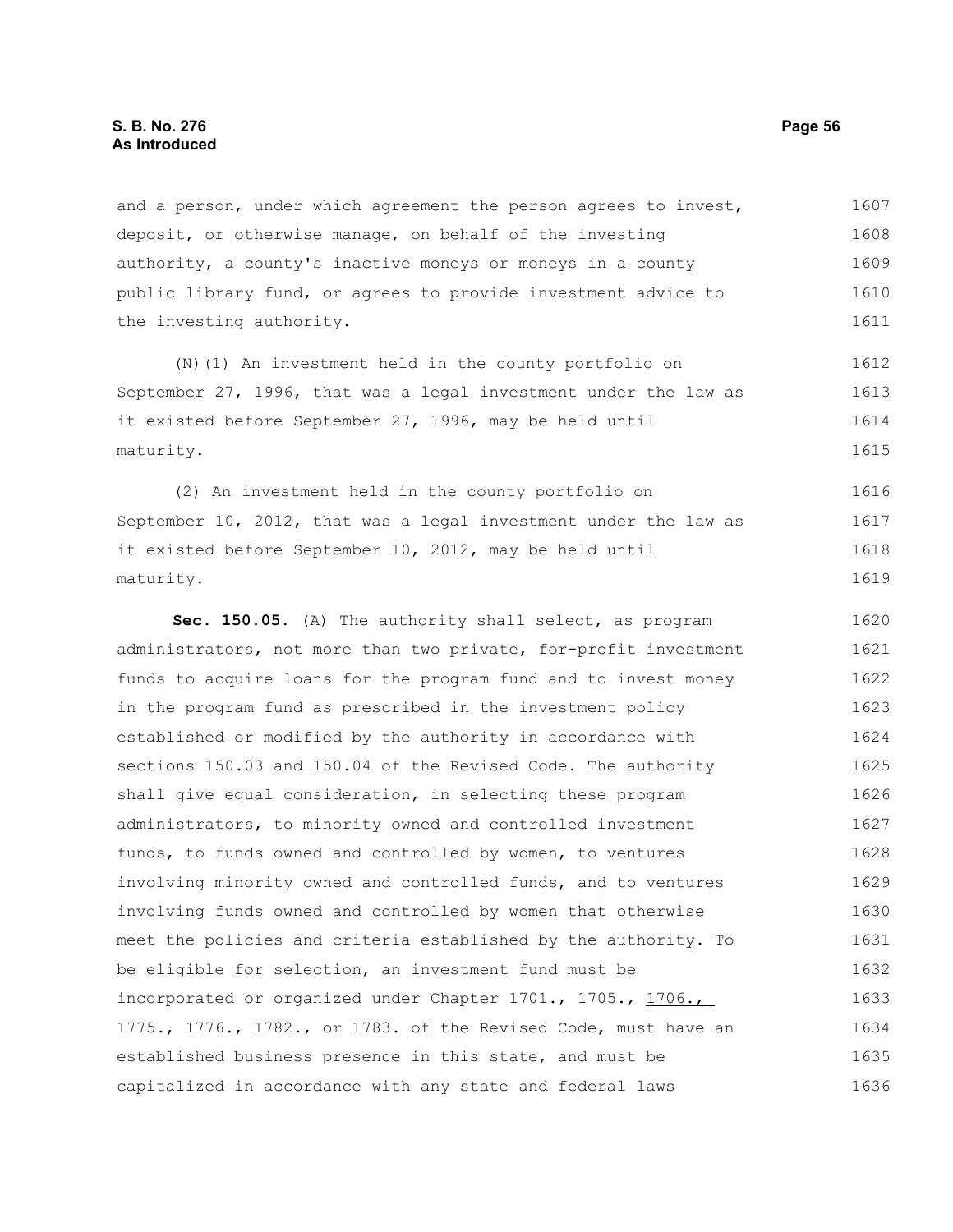applicable to the issuance or sale of securities.

The authority shall select program administrators only after soliciting and evaluating requests for proposals as prescribed in this section. The authority shall publish a notice of a request for proposals in newspapers of general circulation in this state once each week for two consecutive weeks before a date specified by the authority as the date on which it will begin accepting proposals. The notices shall contain a general description of the subject of the proposed agreement and the location where the request for proposals may be obtained. The request for proposals shall include all the following: 1638 1639 1640 1641 1642 1643 1644 1645 1646 1647

(1) Instructions and information to respondents concerning the submission of proposals, including the name and address of the office where proposals are to be submitted; 1648 1649 1650

(2) Instructions regarding the manner in which respondents may communicate with the authority, including the names, titles, and telephone numbers of the individuals to whom such communications shall be directed; 1651 1652 1653 1654

(3) Description of the performance criteria that will be used to evaluate whether a respondent selected by the authority is satisfying the authority's investment policy; 1655 1656 1657

(4) Description of the factors and criteria to be considered in evaluating respondents' proposals, the relative importance of each factor or criterion, and description of the authority's evaluation procedure; 1658 1659 1660 1661

(5) Description of any documents that may be incorporated by reference into the request for proposals, provided that the request specifies where such documents may be obtained and such documents are readily available to all interested parties. 1662 1663 1664 1665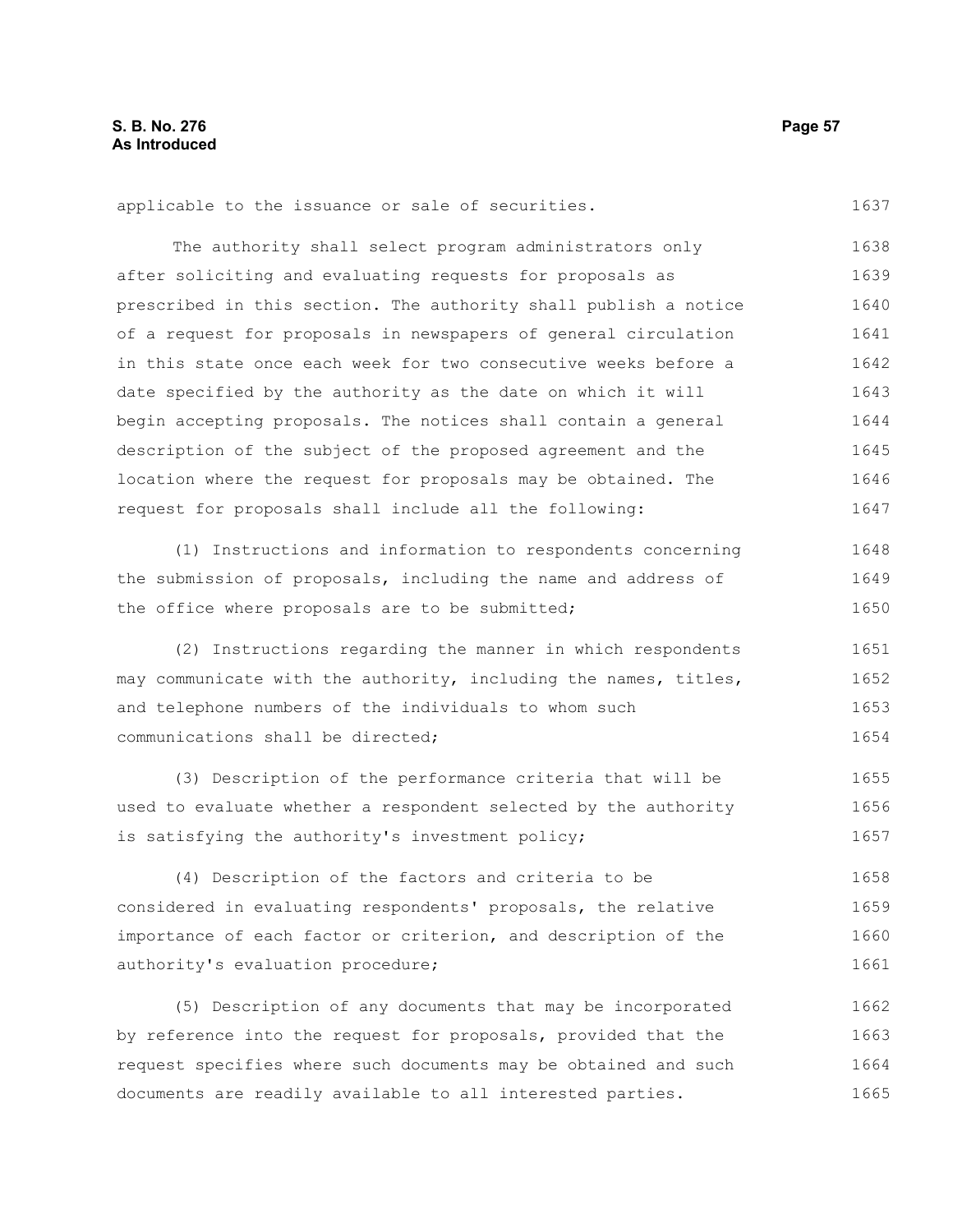## **S. B. No. 276 Page 58 As Introduced**

After the date specified for receiving proposals, the authority shall evaluate submitted proposals. The authority may discuss a respondent's proposal with that respondent to clarify or revise a proposal or the terms of the agreement. 1666 1667 1668 1669

The authority shall choose for review proposals from at least three respondents the authority considers qualified to operate the program in the best interests of the investment policy adopted by the authority. If three or fewer proposals are submitted, the authority shall review each proposal. The authority may cancel a request for proposals at any time before entering into an agreement with a respondent. The authority shall provide respondents fair and equal opportunity for such discussions. The authority may terminate discussions with any respondent upon written notice to the respondent. 1670 1671 1672 1673 1674 1675 1676 1677 1678 1679

(B) After reviewing the chosen proposals, the authority may select not more than two such respondents and enter into a written agreement with each of the selected respondents, provided that at no time shall there be agreements with more than two persons. 1680 1681 1682 1683 1684

The agreement shall do all of the following:

(1) Specify that borrowing and investing by the program administrator will be budgeted to guarantee that no tax credits will be granted during the first four years of the Ohio venture capital program, and will be structured to ensure that payments of principal, interest, or interest equivalent due in any fiscal year, when added to such payments due from any other program administrator, does not exceed twenty million dollars; 1686 1687 1688 1689 1690 1691 1692

(2) Require investment by the program administrator or the fund manager employed by the program administrator to be in 1693 1694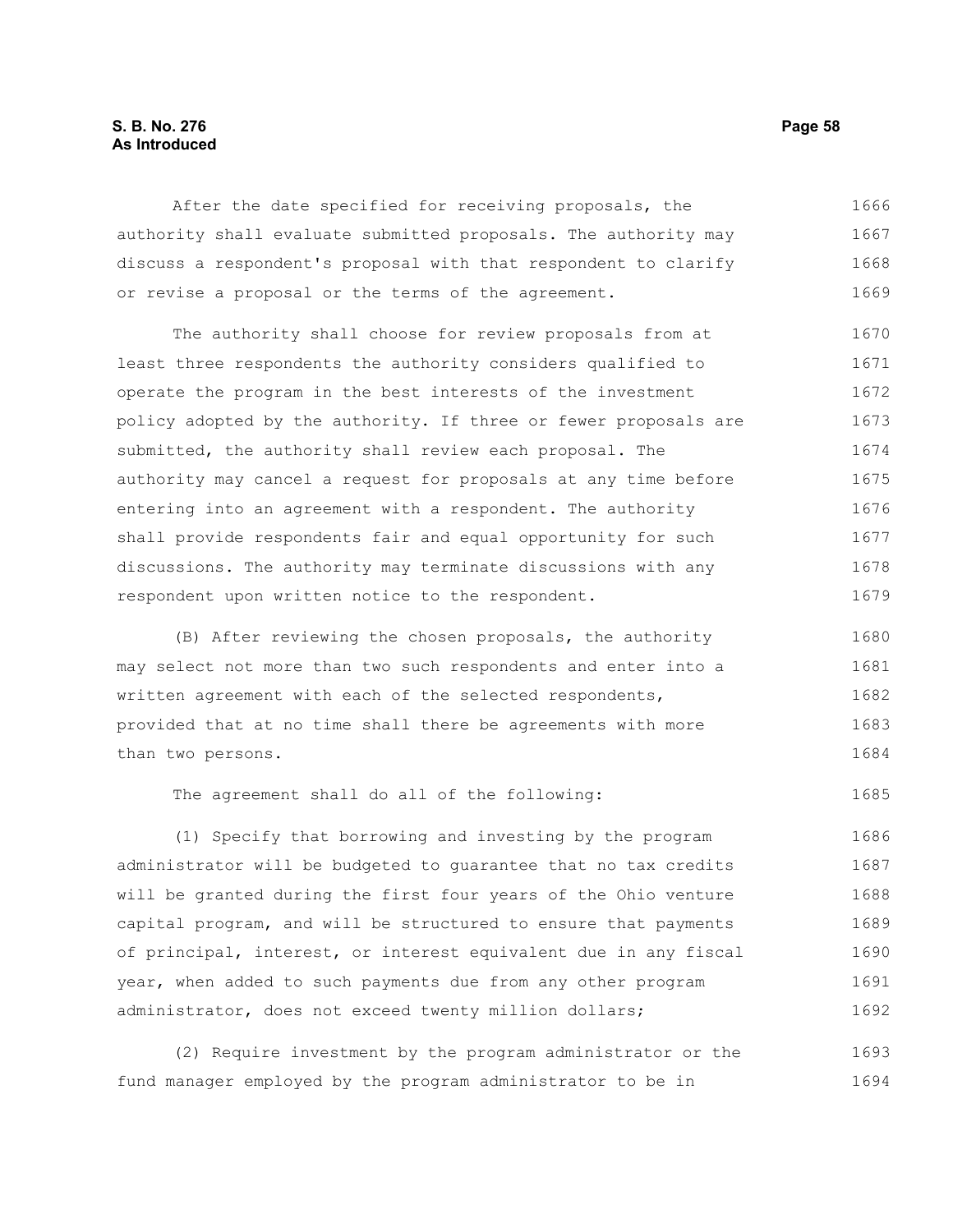## **S. B. No. 276 Page 59 As Introduced**

compliance with the investment policy established or modified in accordance with sections 150.03 and 150.04 of the Revised Code that is in effect at the time the investment is made, and prohibit the program administrator or fund manager from engaging in any investment activities other than activities to carry out that policy; 1695 1696 1697 1698 1699 1700

(3) Require periodic financial reporting by the program administrator to the authority, which reporting shall include an annual audit by an independent auditor and such other financial reporting as is specified in the agreement or otherwise required by the authority for the purpose of ensuring that the program administrator is carrying out the investment policy; 1701 1702 1703 1704 1705 1706

(4) Specify any like standards or general limitations in addition to or in furtherance of investment standards or limitations that apply pursuant to division (H) of section 150.03 of the Revised Code; 1707 1708 1709 1710

(5) Require the program administrator to apply program fund revenue first to the payment of principal borrowed by the program administrator for investment under the program, then to interest related to that principal, and then to amounts necessary to cover the program administrator's pro rata share required under division (B)(9) of this section; and require the program administrator to pay the authority not less than ninety per cent of the amount by which program fund revenue attributable to investments under the program administrator's investment authority exceeds amounts so applied; 1711 1712 1713 1714 1715 1716 1717 1718 1719 1720

(6) Specify the procedures by which the program administrator shall certify immediately to the authority the necessity for the authority to issue tax credit certificates pursuant to contracts entered into under section 150.07 of the 1721 1722 1723 1724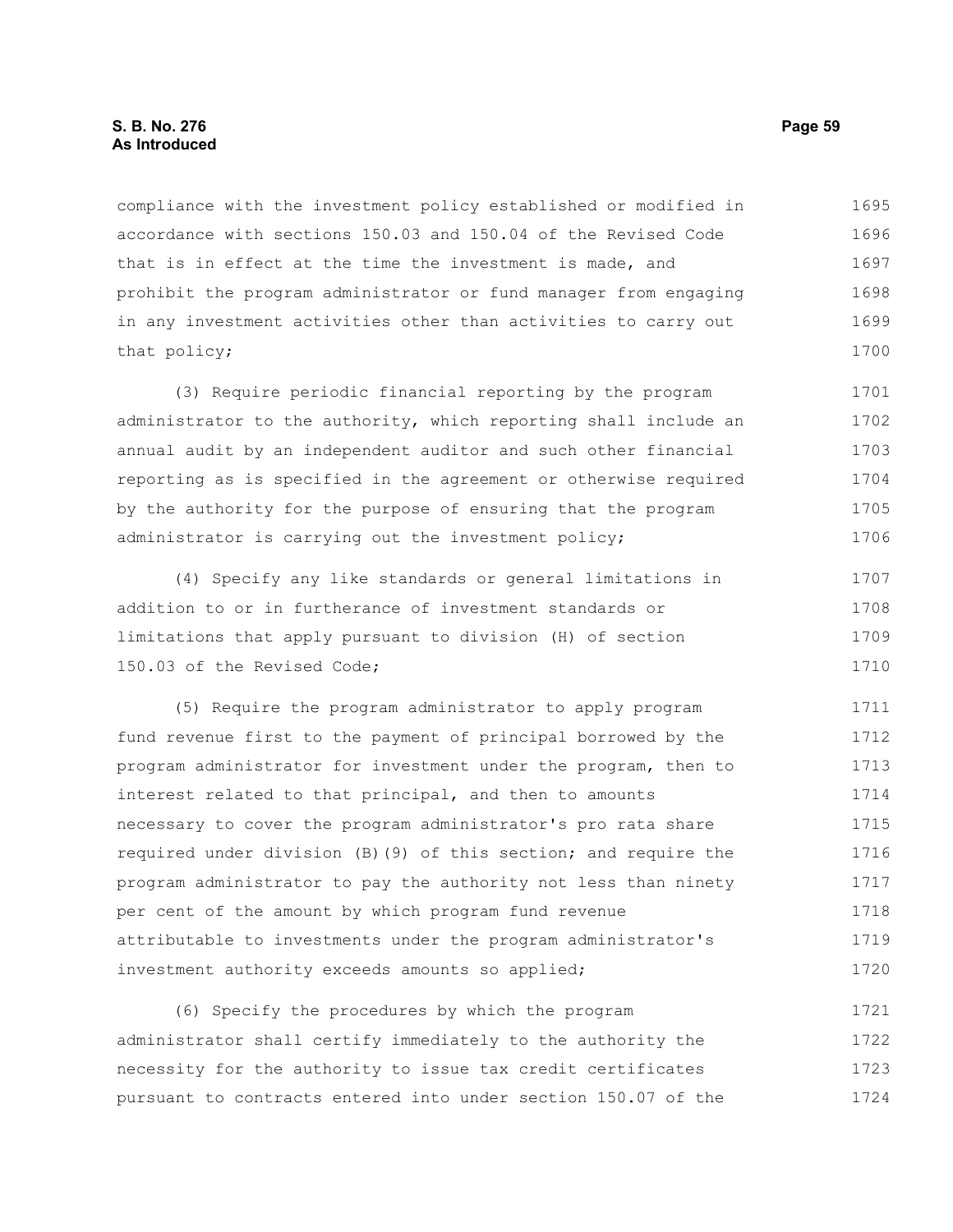Revised Code;

1725

(7) Specify any general limitations regarding the employment of a fund manager by the program administrator, in addition to an express limitation that the fund manager be a person with demonstrated, substantial, successful experience in the design and management of seed and venture capital investment programs and in capital formation. The fund manager may be, but need not be, an equity owner or affiliate of the program administrator. 1726 1727 1728 1729 1730 1731 1732 1733

(8) Specify the terms and conditions under which the authority or the program administrator may terminate the agreement, including in the circumstance that the program administrator or fund manager violates the investment policy; 1734 1735 1736 1737

(9) Require the program administrator or fund manager employed by the program administrator to provide capital in the form of a loan equal to one per cent of the amount of outstanding loans by lenders to the program fund. The loan from the program administrator or fund manager shall be on the same terms and conditions as loans from other lenders, except that the loan from the program administrator or fund manager shall not be secured by the Ohio venture capital fund or tax credits available to other lenders under division (B) of section 150.04 of the Revised Code. Such capital shall be placed at the same risk as the proceeds from such loans. The program administrator shall receive a pro rata share of the net income, including net loss, from the investment of money from the program fund, but is not entitled to the security against losses provided under section 150.04 of the Revised Code. 1738 1739 1740 1741 1742 1743 1744 1745 1746 1747 1748 1749 1750 1751 1752

**Sec. 718.01.** Any term used in this chapter that is not otherwise defined in this chapter has the same meaning as when 1753 1754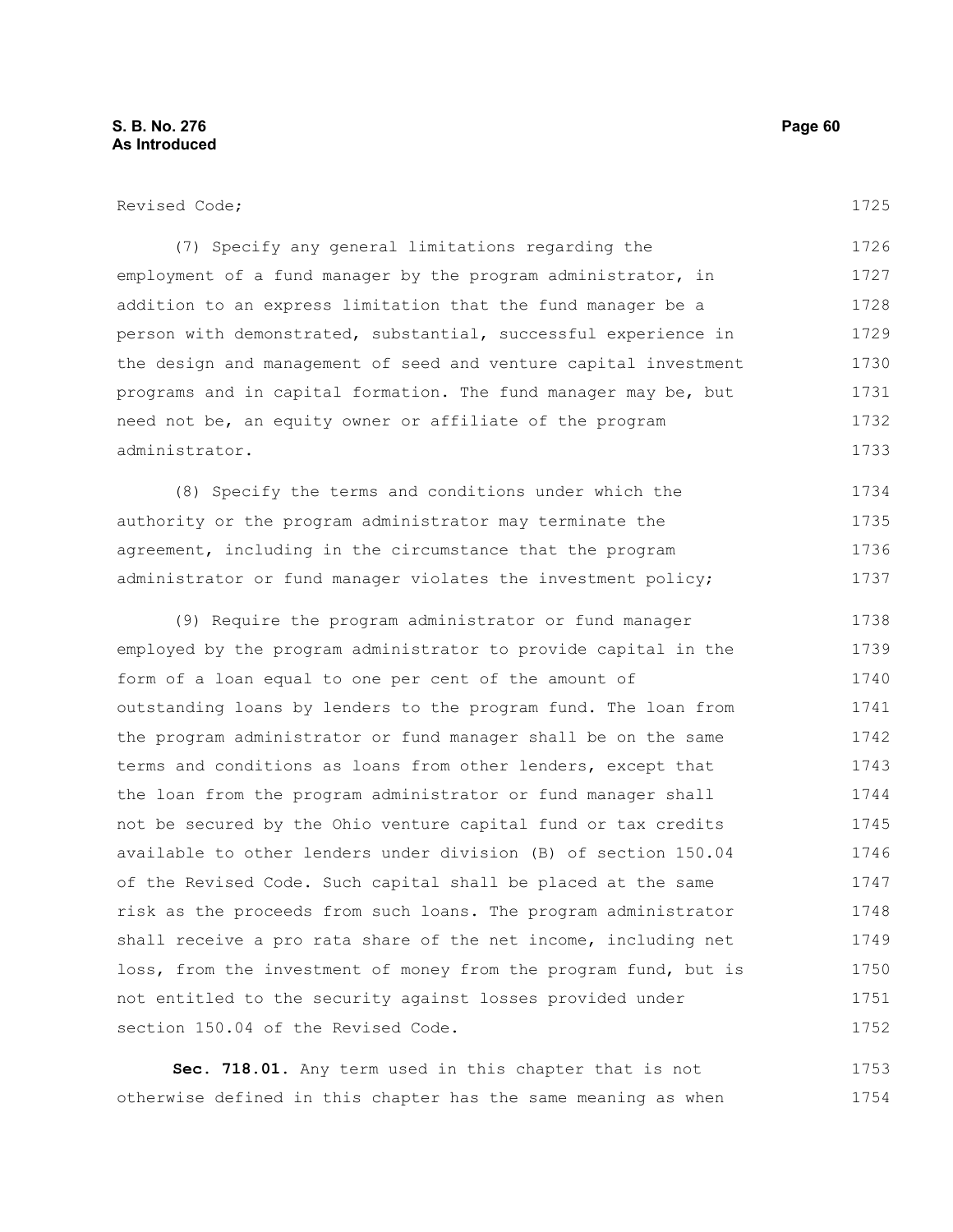# **S. B. No. 276 Page 61 As Introduced**

| used in a comparable context in laws of the United States        | 1755 |
|------------------------------------------------------------------|------|
| relating to federal income taxation or in Title LVII of the      | 1756 |
| Revised Code, unless a different meaning is clearly required.    | 1757 |
| Except as provided in section 718.81 of the Revised Code, if a   | 1758 |
| term used in this chapter that is not otherwise defined in this  | 1759 |
| chapter is used in a comparable context in both the laws of the  | 1760 |
| United States relating to federal income tax and in Title LVII   | 1761 |
| of the Revised Code and the use is not consistent, then the use  | 1762 |
| of the term in the laws of the United States relating to federal | 1763 |
| income tax shall control over the use of the term in Title LVII  | 1764 |
| of the Revised Code.                                             | 1765 |
| Except as otherwise provided in section 718.81 of the            | 1766 |
| Revised Code, as used in this chapter:                           | 1767 |
| (A) (1) "Municipal taxable income" means the following:          | 1768 |
| (a) For a person other than an individual, income                | 1769 |
| apportioned or sitused to the municipal corporation under        | 1770 |
| section 718.02 of the Revised Code, as applicable, reduced by    | 1771 |
| any pre-2017 net operating loss carryforward available to the    | 1772 |
| person for the municipal corporation.                            | 1773 |
| (b) (i) For an individual who is a resident of a municipal       | 1774 |
| corporation other than a qualified municipal corporation, income | 1775 |
| reduced by exempt income to the extent otherwise included in     | 1776 |
| income, then reduced as provided in division (A) (2) of this     | 1777 |
| section, and further reduced by any pre-2017 net operating loss  | 1778 |
| carryforward available to the individual for the municipal       | 1779 |
| corporation.                                                     | 1780 |
| (ii) For an individual who is a resident of a qualified          | 1781 |
| municipal corporation, Ohio adjusted gross income reduced by     | 1782 |
| income exempted, and increased by deductions excluded, by the    | 1783 |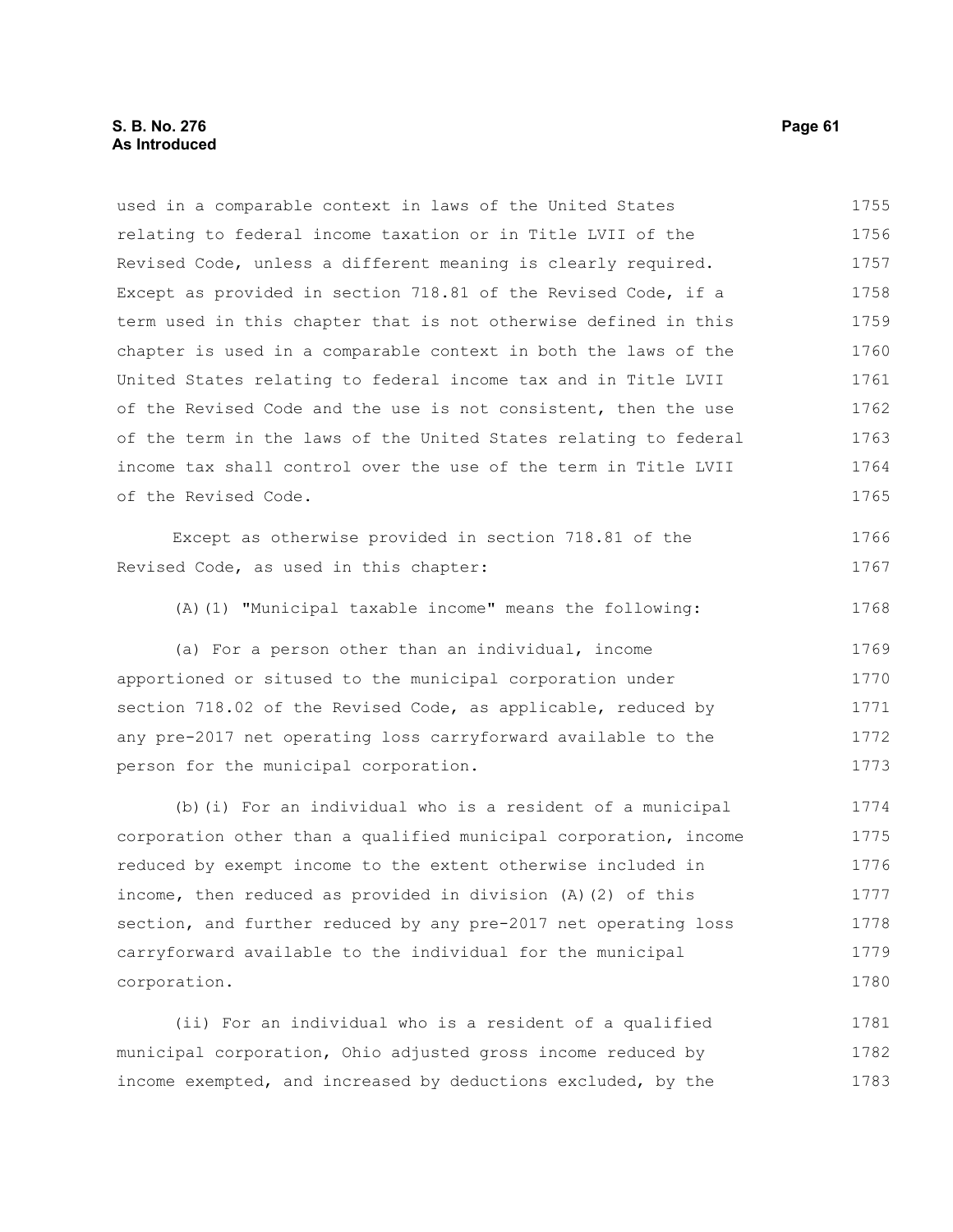## **S. B. No. 276 Page 62 As Introduced**

qualified municipal corporation from the qualified municipal corporation's tax. If a qualified municipal corporation, on or before December 31, 2013, exempts income earned by individuals who are not residents of the qualified municipal corporation and net profit of persons that are not wholly located within the qualified municipal corporation, such individual or person shall have no municipal taxable income for the purposes of the tax levied by the qualified municipal corporation and may be exempted by the qualified municipal corporation from the requirements of section 718.03 of the Revised Code. 1784 1785 1786 1787 1788 1789 1790 1791 1792 1793

(c) For an individual who is a nonresident of a municipal corporation, income reduced by exempt income to the extent otherwise included in income and then, as applicable, apportioned or sitused to the municipal corporation under section 718.02 of the Revised Code, then reduced as provided in division (A)(2) of this section, and further reduced by any pre-2017 net operating loss carryforward available to the individual for the municipal corporation. 1794 1795 1796 1797 1798 1799 1800 1801

(2) In computing the municipal taxable income of a taxpayer who is an individual, the taxpayer may subtract, as provided in division (A)(1)(b)(i) or (c) of this section, the amount of the individual's employee business expenses reported on the individual's form 2106 that the individual deducted for federal income tax purposes for the taxable year, subject to the limitation imposed by section 67 of the Internal Revenue Code. For the municipal corporation in which the taxpayer is a resident, the taxpayer may deduct all such expenses allowed for federal income tax purposes. For a municipal corporation in which the taxpayer is not a resident, the taxpayer may deduct such expenses only to the extent the expenses are related to the taxpayer's performance of personal services in that nonresident 1802 1803 1804 1805 1806 1807 1808 1809 1810 1811 1812 1813 1814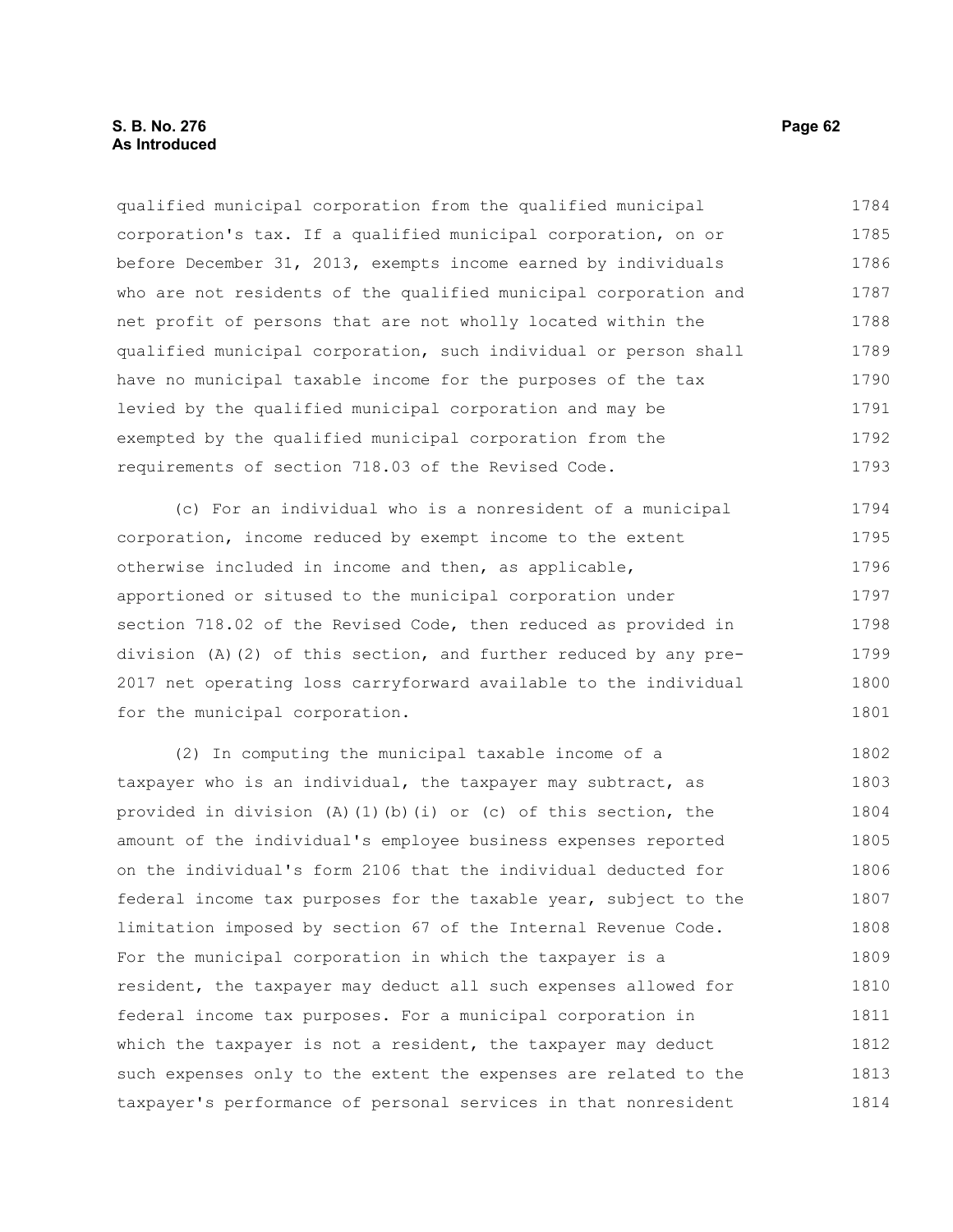municipal corporation. (B) "Income" means the following: (1)(a) For residents, all income, salaries, qualifying wages, commissions, and other compensation from whatever source earned or received by the resident, including the resident's distributive share of the net profit of pass-through entities owned directly or indirectly by the resident and any net profit of the resident, except as provided in division (D)(5) of this section. (b) For the purposes of division (B)(1)(a) of this section: (i) Any net operating loss of the resident incurred in the taxable year and the resident's distributive share of any net operating loss generated in the same taxable year and attributable to the resident's ownership interest in a passthrough entity shall be allowed as a deduction, for that taxable year and the following five taxable years, against any other net profit of the resident or the resident's distributive share of any net profit attributable to the resident's ownership interest in a pass-through entity until fully utilized, subject to division (B)(1)(d) of this section; (ii) The resident's distributive share of the net profit of each pass-through entity owned directly or indirectly by the resident shall be calculated without regard to any net operating loss that is carried forward by that entity from a prior taxable 1815 1816 1817 1818 1819 1820 1821 1822 1823 1824 1825 1826 1827 1828 1829 1830 1831 1832 1833 1834 1835 1836 1837 1838 1839

(c) Division (B)(1)(b) of this section does not apply with respect to any net profit or net operating loss attributable to 1842 1843

year and applied to reduce the entity's net profit for the

current taxable year.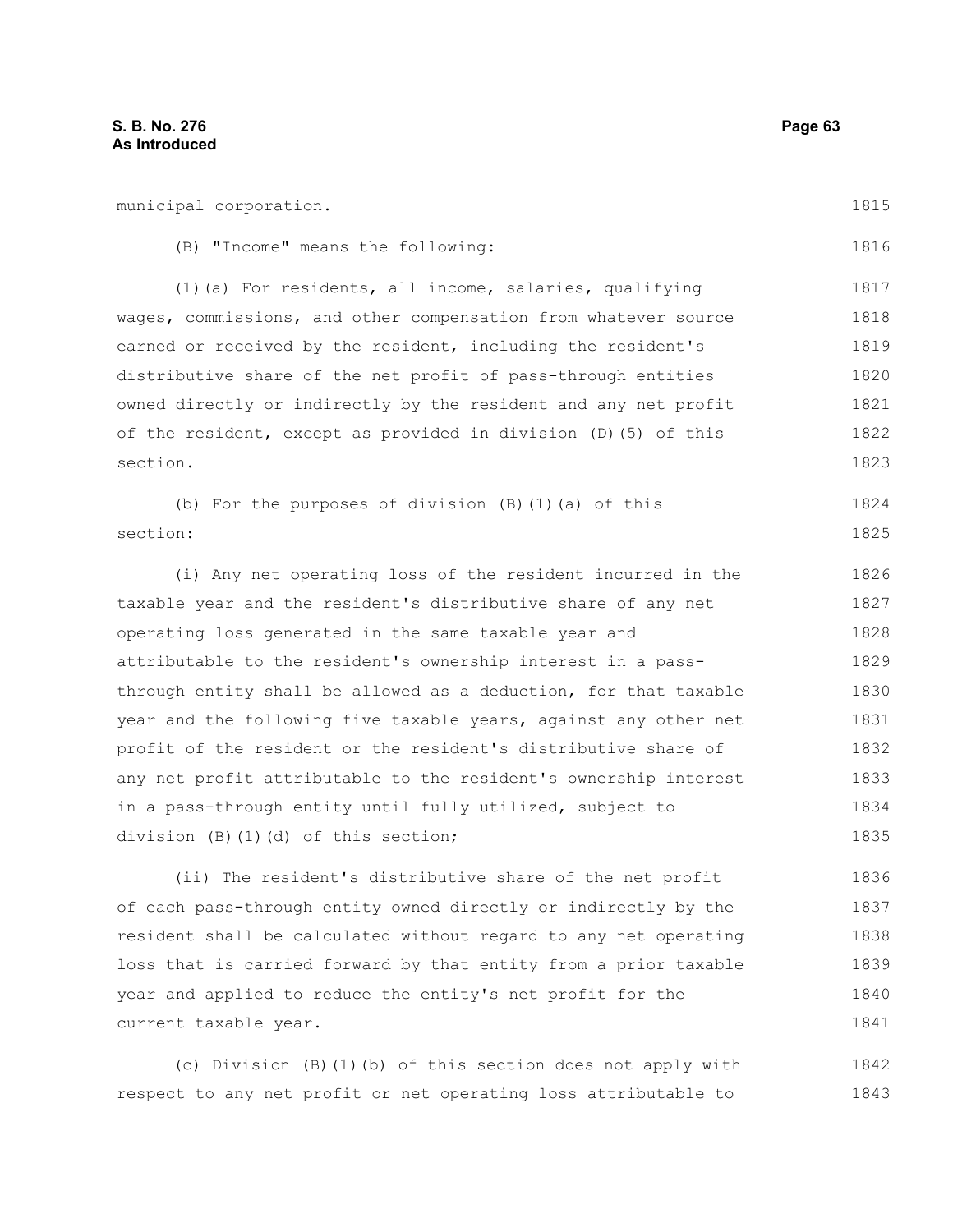## **S. B. No. 276 Page 64 As Introduced**

an ownership interest in an S corporation unless shareholders' distributive shares of net profits from S corporations are subject to tax in the municipal corporation as provided in division (C)(14)(b) or (c) of this section. 1844 1845 1846 1847

(d) Any amount of a net operating loss used to reduce a taxpayer's net profit for a taxable year shall reduce the amount of net operating loss that may be carried forward to any subsequent year for use by that taxpayer. In no event shall the cumulative deductions for all taxable years with respect to a taxpayer's net operating loss exceed the original amount of that net operating loss available to that taxpayer. 1848 1849 1850 1851 1852 1853 1854

(2) In the case of nonresidents, all income, salaries, qualifying wages, commissions, and other compensation from whatever source earned or received by the nonresident for work done, services performed or rendered, or activities conducted in the municipal corporation, including any net profit of the nonresident, but excluding the nonresident's distributive share of the net profit or loss of only pass-through entities owned directly or indirectly by the nonresident. 1855 1856 1857 1858 1859 1860 1861 1862

(3) For taxpayers that are not individuals, net profit of the taxpayer; 1863 1864

(4) Lottery, sweepstakes, gambling and sports winnings, winnings from games of chance, and prizes and awards. If the taxpayer is a professional gambler for federal income tax purposes, the taxpayer may deduct related wagering losses and expenses to the extent authorized under the Internal Revenue Code and claimed against such winnings. 1865 1866 1867 1868 1869 1870

(C) "Exempt income" means all of the following: 1871

(1) The military pay or allowances of members of the armed 1872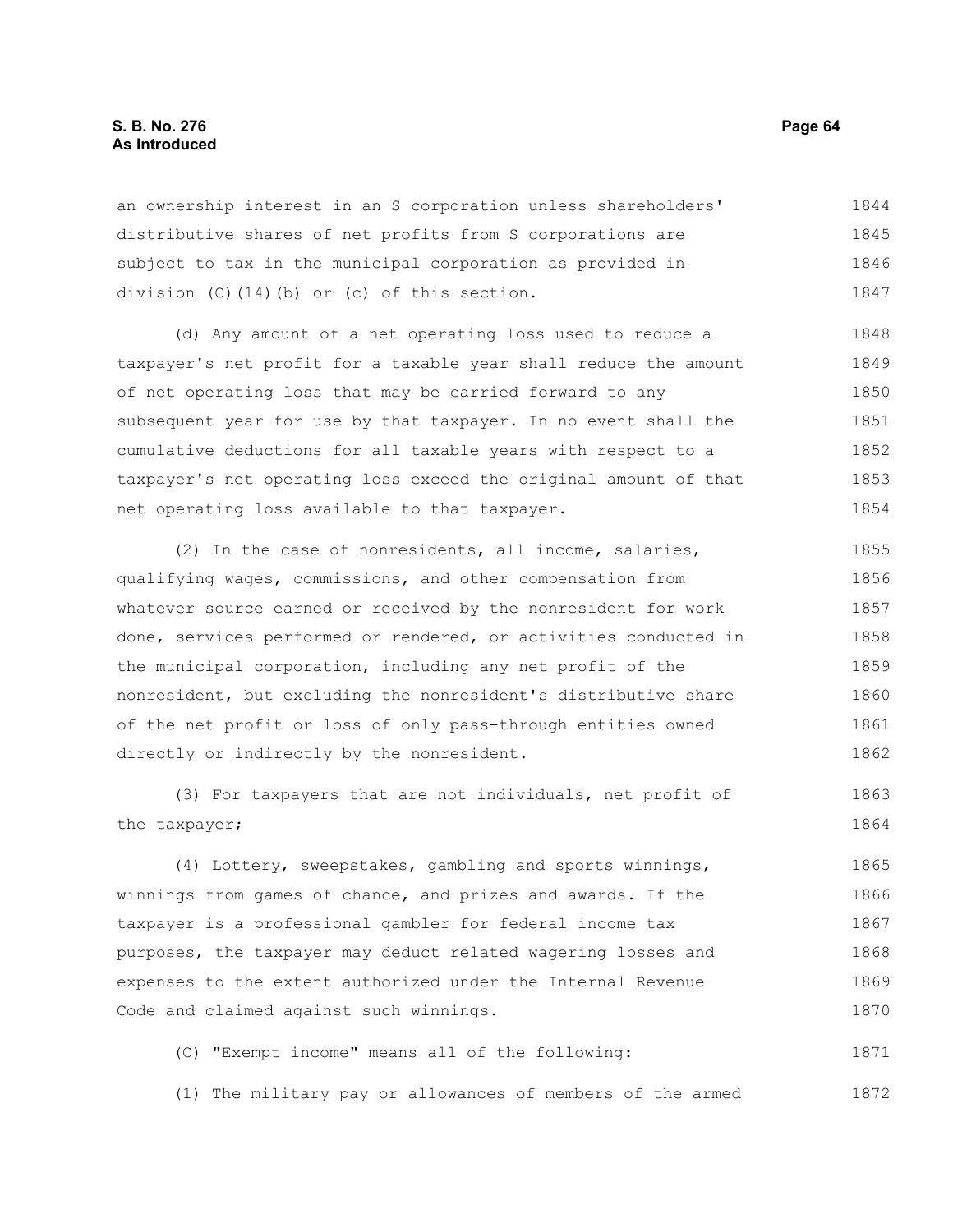forces of the United States or members of their reserve components, including the national guard of any state; 1873 1874

(2)(a) Except as provided in division (C)(2)(b) of this section, intangible income; 1875 1876

(b) A municipal corporation that taxed any type of intangible income on March 29, 1988, pursuant to Section 3 of S.B. 238 of the 116th general assembly, may continue to tax that type of income if a majority of the electors of the municipal corporation voting on the question of whether to permit the taxation of that type of intangible income after 1988 voted in favor thereof at an election held on November 8, 1988. 1877 1878 1879 1880 1881 1882 1883

(3) Social security benefits, railroad retirement benefits, unemployment compensation, pensions, retirement benefit payments, payments from annuities, and similar payments made to an employee or to the beneficiary of an employee under a retirement program or plan, disability payments received from private industry or local, state, or federal governments or from charitable, religious or educational organizations, and the proceeds of sickness, accident, or liability insurance policies. As used in division (C)(3) of this section, "unemployment compensation" does not include supplemental unemployment compensation described in section 3402(o)(2) of the Internal Revenue Code. 1884 1885 1886 1887 1888 1889 1890 1891 1892 1893 1894 1895

(4) The income of religious, fraternal, charitable, scientific, literary, or educational institutions to the extent such income is derived from tax-exempt real estate, tax-exempt tangible or intangible property, or tax-exempt activities. 1896 1897 1898 1899

(5) Compensation paid under section 3501.28 or 3501.36 of the Revised Code to a person serving as a precinct election 1900 1901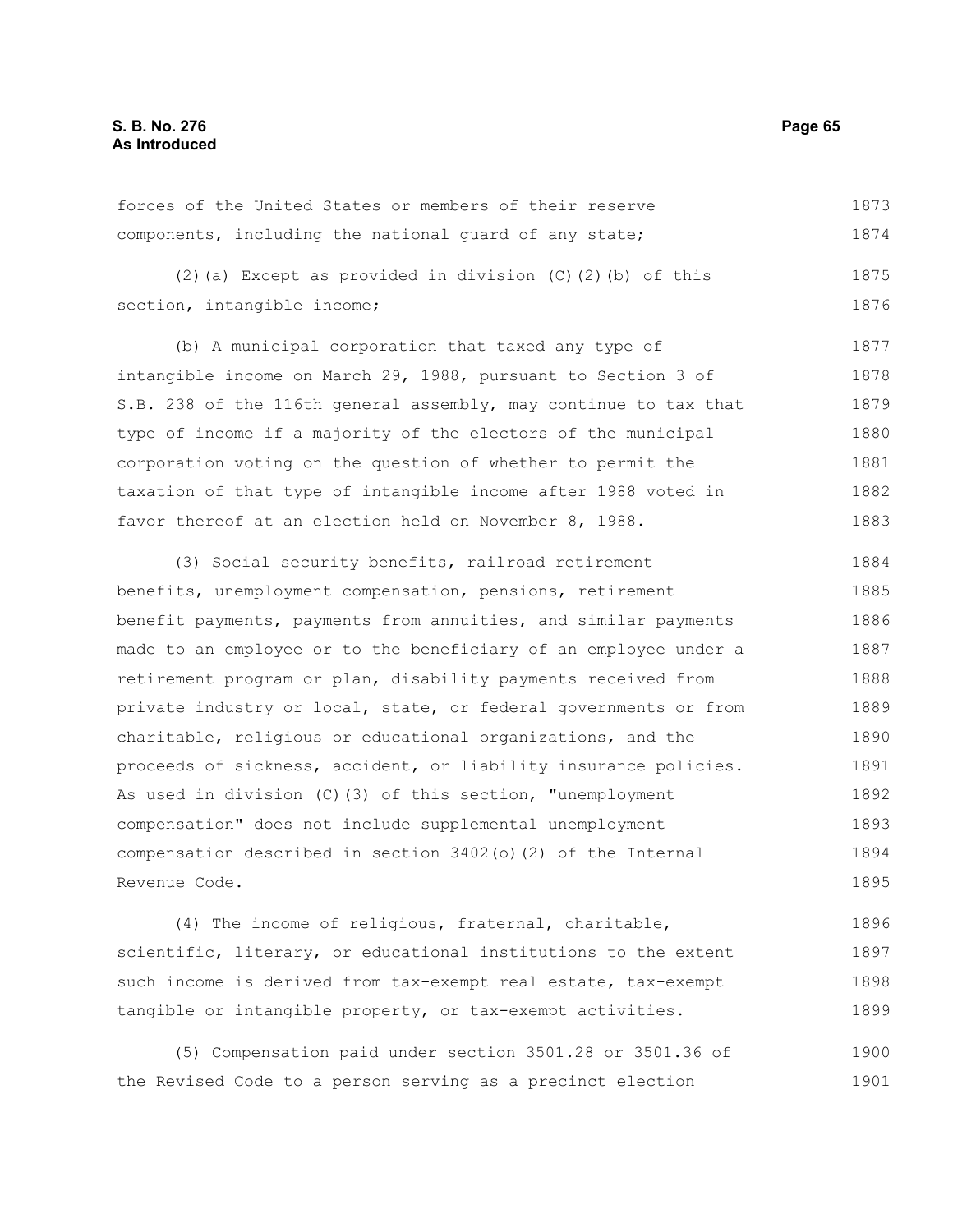#### **S. B. No. 276 Page 66 As Introduced**

official to the extent that such compensation does not exceed one thousand dollars for the taxable year. Such compensation in excess of one thousand dollars for the taxable year may be subject to taxation by a municipal corporation. A municipal corporation shall not require the payer of such compensation to withhold any tax from that compensation. 1902 1903 1904 1905 1906 1907

(6) Dues, contributions, and similar payments received by charitable, religious, educational, or literary organizations or labor unions, lodges, and similar organizations; 1908 1909 1910

(7) Alimony and child support received;

(8) Compensation for personal injuries or for damages to property from insurance proceeds or otherwise, excluding compensation paid for lost salaries or wages or compensation from punitive damages; 1912 1913 1914 1915

(9) Income of a public utility when that public utility is subject to the tax levied under section 5727.24 or 5727.30 of the Revised Code. Division (C)(9) of this section does not apply for purposes of Chapter 5745. of the Revised Code. 1916 1917 1918 1919

(10) Gains from involuntary conversions, interest on federal obligations, items of income subject to a tax levied by the state and that a municipal corporation is specifically prohibited by law from taxing, and income of a decedent's estate during the period of administration except such income from the operation of a trade or business; 1920 1921 1922 1923 1924 1925

(11) Compensation or allowances excluded from federal gross income under section 107 of the Internal Revenue Code; 1926 1927

(12) Employee compensation that is not qualifying wages as defined in division (R) of this section; 1928 1929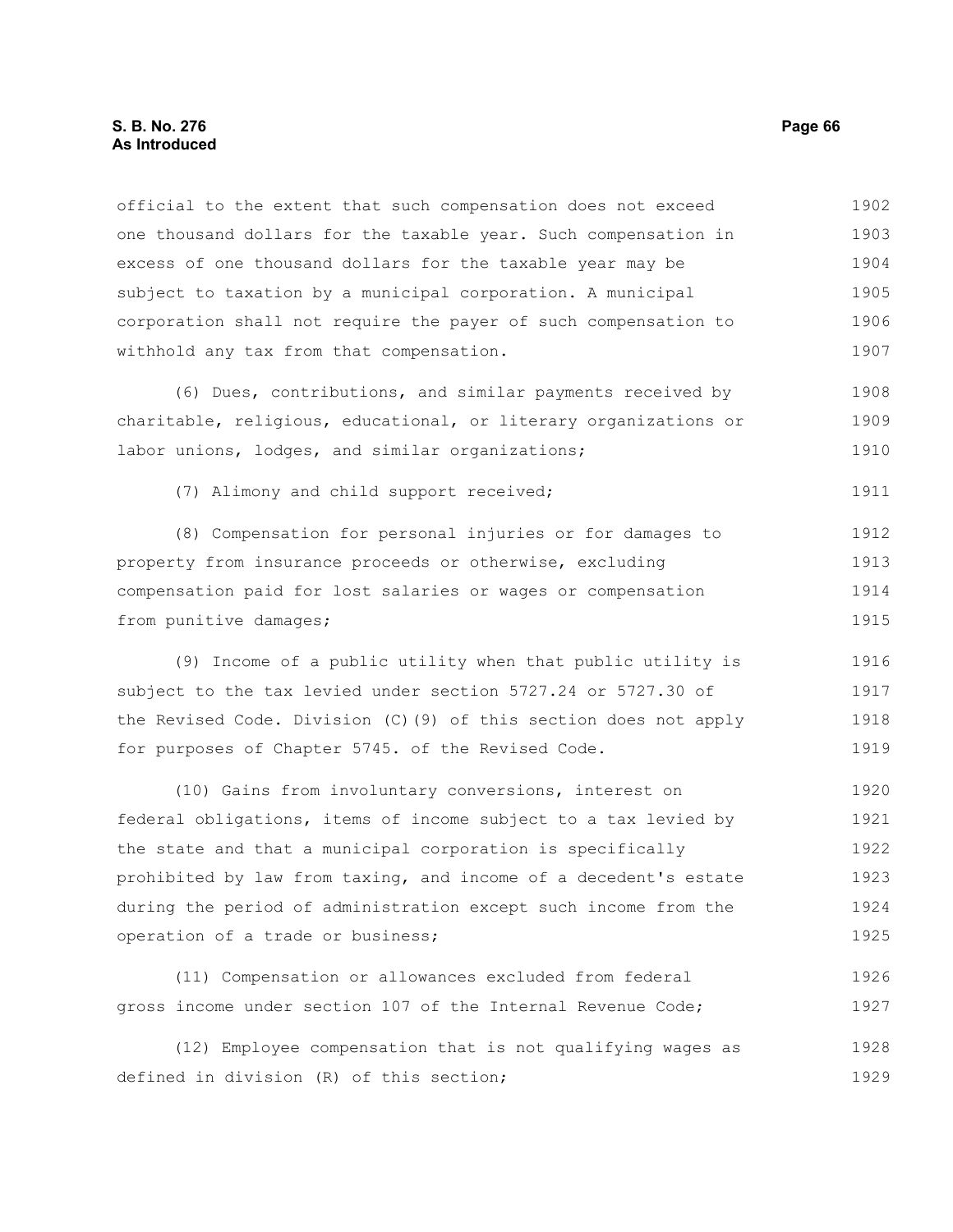## **S. B. No. 276 Page 67 As Introduced**

(13) Compensation paid to a person employed within the boundaries of a United States air force base under the jurisdiction of the United States air force that is used for the housing of members of the United States air force and is a center for air force operations, unless the person is subject to taxation because of residence or domicile. If the compensation is subject to taxation because of residence or domicile, tax on such income shall be payable only to the municipal corporation of residence or domicile. 1930 1931 1932 1933 1934 1935 1936 1937 1938

(14)(a) Except as provided in division (C)(14)(b) or (c) of this section, an S corporation shareholder's distributive share of net profits of the S corporation, other than any part of the distributive share of net profits that represents wages as defined in section 3121(a) of the Internal Revenue Code or net earnings from self-employment as defined in section 1402(a) of the Internal Revenue Code. 1939 1940 1941 1942 1943 1944 1945

(b) If, pursuant to division (H) of former section 718.01 of the Revised Code as it existed before March 11, 2004, a majority of the electors of a municipal corporation voted in favor of the question at an election held on November 4, 2003, the municipal corporation may continue after 2002 to tax an S corporation shareholder's distributive share of net profits of an S corporation. 1946 1947 1948 1949 1950 1951 1952

(c) If, on December 6, 2002, a municipal corporation was imposing, assessing, and collecting a tax on an S corporation shareholder's distributive share of net profits of the S corporation to the extent the distributive share would be allocated or apportioned to this state under divisions (B)(1) and (2) of section 5733.05 of the Revised Code if the S corporation were a corporation subject to taxes imposed under 1953 1954 1955 1956 1957 1958 1959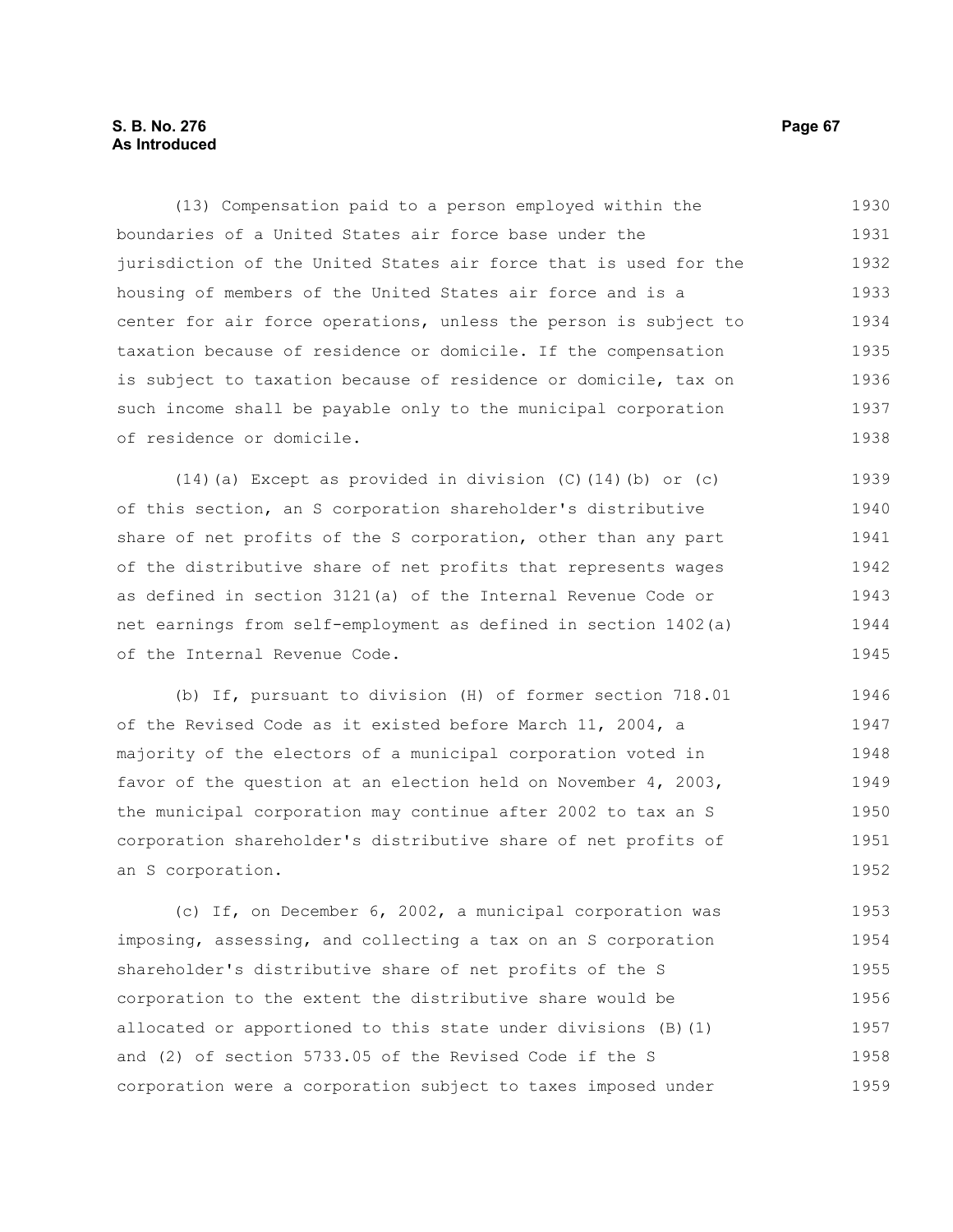Chapter 5733. of the Revised Code, the municipal corporation may continue to impose the tax on such distributive shares to the extent such shares would be so allocated or apportioned to this state only until December 31, 2004, unless a majority of the electors of the municipal corporation voting on the question of continuing to tax such shares after that date voted in favor of that question at an election held November 2, 2004. If a majority of those electors voted in favor of the question, the municipal corporation may continue after December 31, 2004, to impose the tax on such distributive shares only to the extent such shares would be so allocated or apportioned to this state. 1960 1961 1962 1963 1964 1965 1966 1967 1968 1969 1970

(d) A municipal corporation shall be deemed to have elected to tax S corporation shareholders' distributive shares of net profits of the S corporation in the hands of the shareholders if a majority of the electors of a municipal corporation voted in favor of a question at an election held under division (C)(14)(b) or (c) of this section. The municipal corporation shall specify by resolution or ordinance that the tax applies to the distributive share of a shareholder of an S corporation in the hands of the shareholder of the S corporation. 1971 1972 1973 1974 1975 1976 1977 1978 1979 1980

(15) To the extent authorized under a resolution or ordinance adopted by a municipal corporation before January 1, 2016, all or a portion of the income of individuals or a class of individuals under eighteen years of age. 1981 1982 1983 1984

(16)(a) Except as provided in divisions  $(C)$ (16)(b),  $(c)$ , and (d) of this section, qualifying wages described in division (B)(1) or (E) of section 718.011 of the Revised Code to the extent the qualifying wages are not subject to withholding for the municipal corporation under either of those divisions. 1985 1986 1987 1988 1989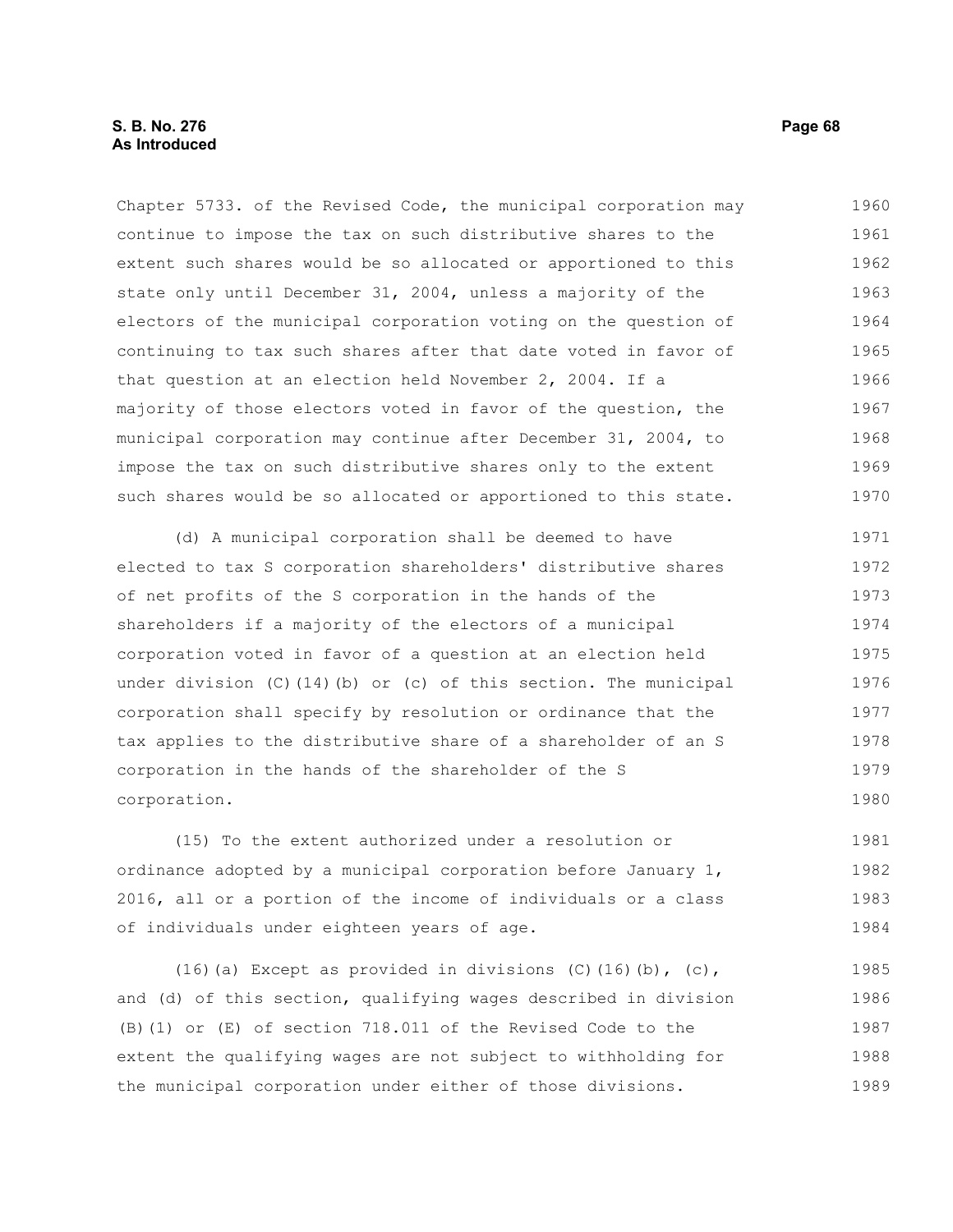(b) The exemption provided in division (C)(16)(a) of this section does not apply with respect to the municipal corporation in which the employee resided at the time the employee earned the qualifying wages. (c) The exemption provided in division (C)(16)(a) of this section does not apply to qualifying wages that an employer elects to withhold under division (D)(2) of section 718.011 of the Revised Code. (d) The exemption provided in division (C)(16)(a) of this section does not apply to qualifying wages if both of the following conditions apply: (i) For qualifying wages described in division (B)(1) of section 718.011 of the Revised Code, the employee's employer withholds and remits tax on the qualifying wages to the municipal corporation in which the employee's principal place of work is situated, or, for qualifying wages described in division (E) of section 718.011 of the Revised Code, the employee's employer withholds and remits tax on the qualifying wages to the municipal corporation in which the employer's fixed location is located; (ii) The employee receives a refund of the tax described 1990 1991 1992 1993 1994 1995 1996 1997 1998 1999 2000 2001 2002 2003 2004 2005 2006 2007 2008 2009 2010

in division (C)(16)(d)(i) of this section on the basis of the employee not performing services in that municipal corporation. 2011 2012

 $(17)$  (a) Except as provided in division (C)(17)(b) or (c) of this section, compensation that is not qualifying wages paid to a nonresident individual for personal services performed in the municipal corporation on not more than twenty days in a taxable year. 2013 2014 2015 2016 2017

(b) The exemption provided in division (C)(17)(a) of this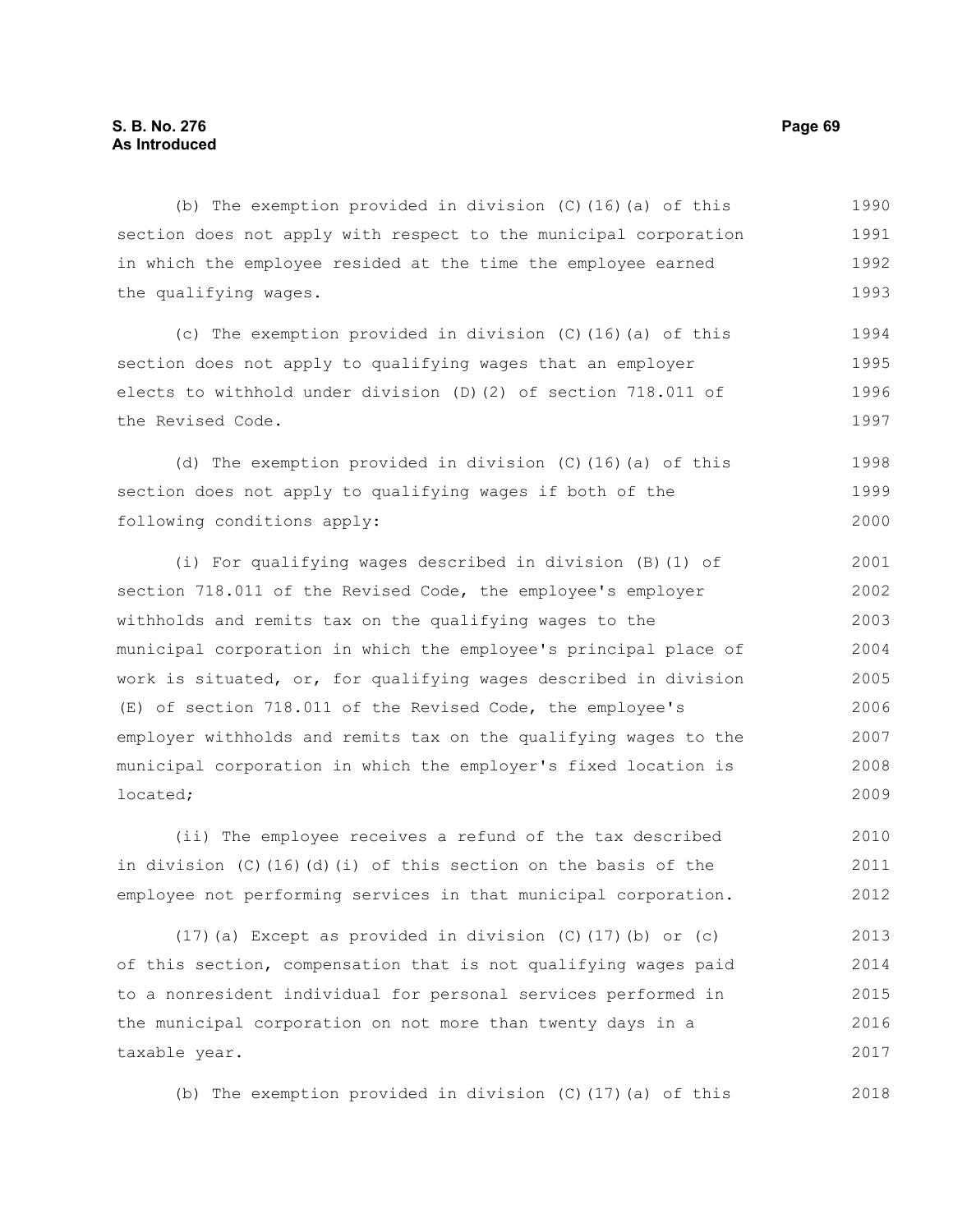| section does not apply under either of the following |  |  |  |  |                                                          |  |  | 2019 |
|------------------------------------------------------|--|--|--|--|----------------------------------------------------------|--|--|------|
| circumstances:                                       |  |  |  |  |                                                          |  |  | 2020 |
|                                                      |  |  |  |  | (i) The individual's base of operation is located in the |  |  | 2021 |

(i) The individual's base of operation is located in the municipal corporation.

(ii) The individual is a professional athlete, professional entertainer, or public figure, and the compensation is paid for the performance of services in the individual's capacity as a professional athlete, professional entertainer, or public figure. For purposes of division (C)(17)(b)(ii) of this section, "professional athlete," "professional entertainer," and "public figure" have the same meanings as in section 718.011 of the Revised Code. 2023 2024 2025 2026 2027 2028 2029 2030

(c) Compensation to which division (C)(17) of this section applies shall be treated as earned or received at the individual's base of operation. If the individual does not have a base of operation, the compensation shall be treated as earned or received where the individual is domiciled. 2031 2032 2033 2034 2035

(d) For purposes of division (C)(17) of this section, "base of operation" means the location where an individual owns or rents an office, storefront, or similar facility to which the individual regularly reports and at which the individual regularly performs personal services for compensation. 2036 2037 2038 2039 2040

(18) Compensation paid to a person for personal services performed for a political subdivision on property owned by the political subdivision, regardless of whether the compensation is received by an employee of the subdivision or another person performing services for the subdivision under a contract with the subdivision, if the property on which services are performed is annexed to a municipal corporation pursuant to section 2041 2042 2043 2044 2045 2046 2047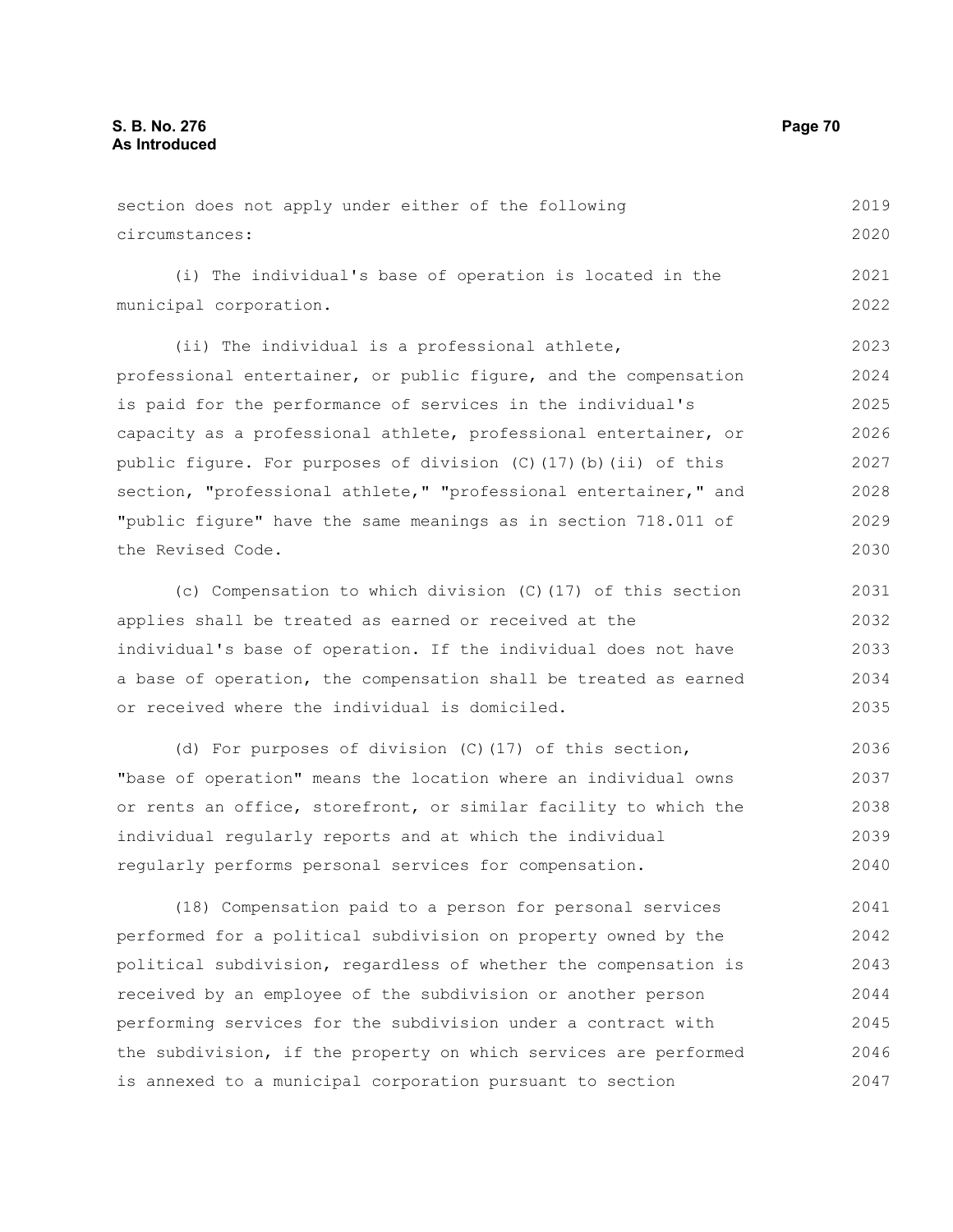709.023 of the Revised Code on or after March 27, 2013, unless the person is subject to such taxation because of residence. If the compensation is subject to taxation because of residence, municipal income tax shall be payable only to the municipal corporation of residence. 2048 2049 2050 2051 2052

(19) In the case of a tax administered, collected, and enforced by a municipal corporation pursuant to an agreement with the board of directors of a joint economic development district under section 715.72 of the Revised Code, the net profits of a business, and the income of the employees of that business, exempted from the tax under division (Q) of that section. 2053 2054 2055 2056 2057 2058 2059

(20) All of the following:

(a) Income derived from disaster work conducted in this state by an out-of-state disaster business during a disaster response period pursuant to a qualifying solicitation received by the business; 2061 2062 2063 2064

(b) Income of a qualifying employee described in division (A)(14)(a) of section 5703.94 of the Revised Code, to the extent such income is derived from disaster work conducted in this state by the employee during a disaster response period pursuant to a qualifying solicitation received by the employee's employer; 2065 2066 2067 2068 2069 2070

(c) Income of a qualifying employee described in division (A)(14)(b) of section 5703.94 of the Revised Code, to the extent such income is derived from disaster work conducted in this state by the employee during a disaster response period on critical infrastructure owned or used by the employee's employer. 2071 2072 2073 2074 2075 2076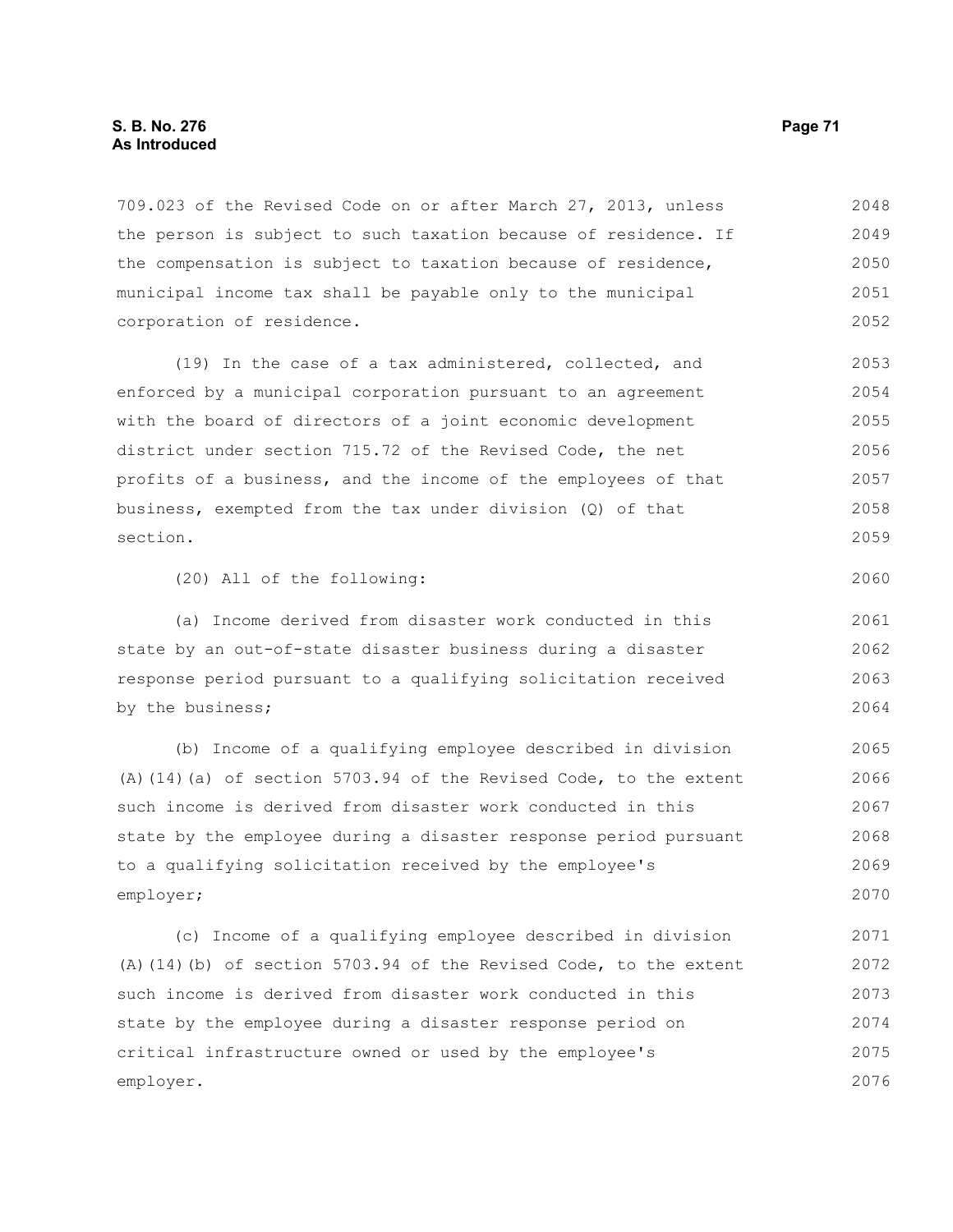## **S. B. No. 276 Page 72 As Introduced**

(21) Income the taxation of which is prohibited by the constitution or laws of the United States. 2077 2078

Any item of income that is exempt income of a pass-through entity under division (C) of this section is exempt income of each owner of the pass-through entity to the extent of that owner's distributive or proportionate share of that item of the entity's income. 2079 2080 2081 2082 2083

(D)(1) "Net profit" for a person who is an individual means the individual's net profit required to be reported on schedule C, schedule E, or schedule F reduced by any net operating loss carried forward. For the purposes of division (D) (1) of this section, the net operating loss carried forward shall be calculated and deducted in the same manner as provided in division (D)(3) of this section. 2084 2085 2086 2087 2088 2089 2090

(2) "Net profit" for a person other than an individual means adjusted federal taxable income reduced by any net operating loss incurred by the person in a taxable year beginning on or after January 1, 2017, subject to the limitations of division (D)(3) of this section. 2091 2092 2093 2094 2095

(3)(a) The amount of such net operating loss shall be deducted from net profit to the extent necessary to reduce municipal taxable income to zero, with any remaining unused portion of the net operating loss carried forward to not more than five consecutive taxable years following the taxable year in which the loss was incurred, but in no case for more years than necessary for the deduction to be fully utilized. 2096 2097 2098 2099 2100 2101 2102

(b) No person shall use the deduction allowed by division (D)(3) of this section to offset qualifying wages. 2103 2104

(c)(i) For taxable years beginning in 2018, 2019, 2020, 2105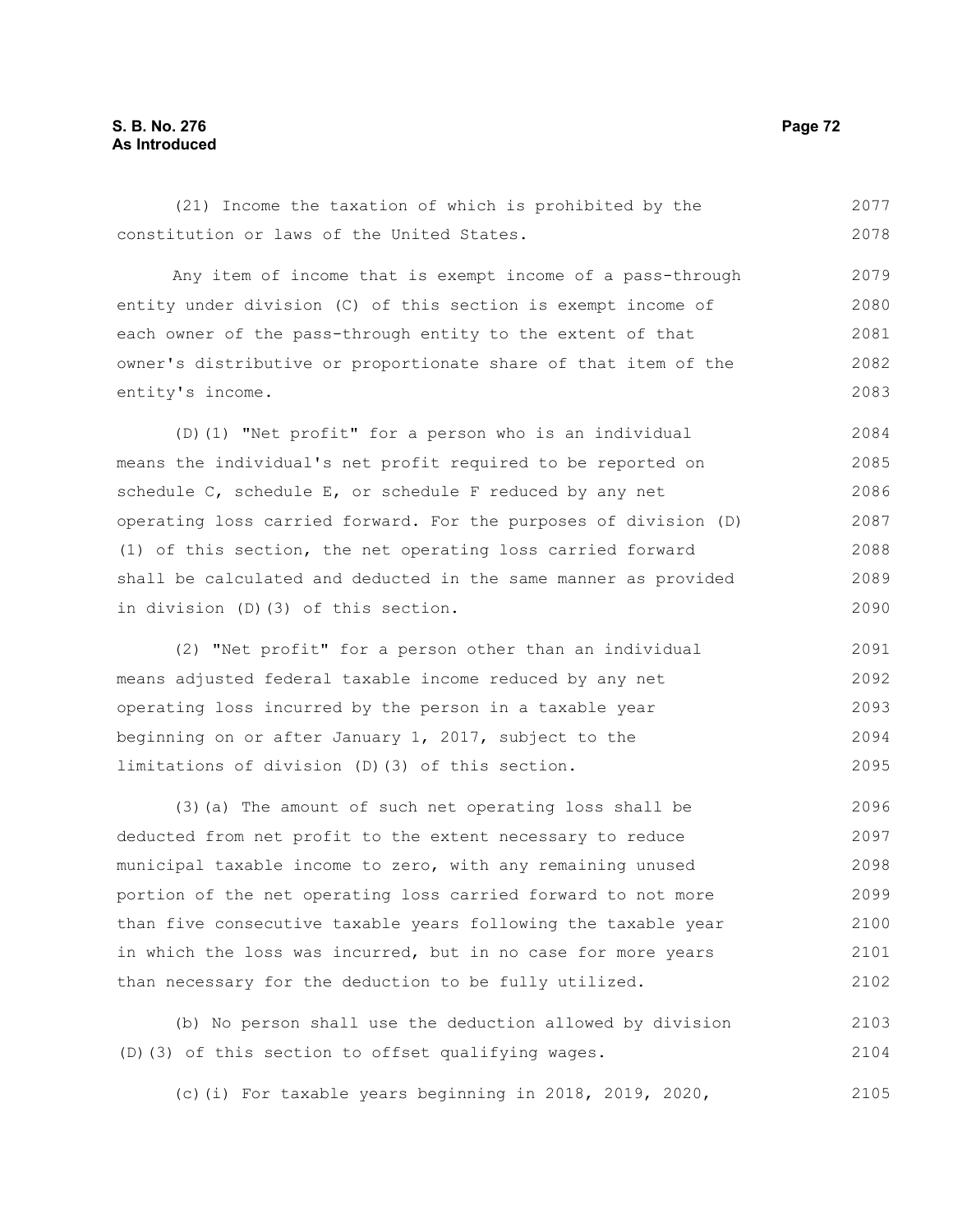2021, or 2022, a person may not deduct, for purposes of an income tax levied by a municipal corporation that levies an income tax before January 1, 2016, more than fifty per cent of the amount of the deduction otherwise allowed by division (D)(3) of this section. 2106 2107 2108 2109 2110

(ii) For taxable years beginning in 2023 or thereafter, a person may deduct, for purposes of an income tax levied by a municipal corporation that levies an income tax before January 1, 2016, the full amount allowed by division (D)(3) of this section without regard to the limitation of division (D)(3)(b) (i) of this section. 2111 2112 2113 2114 2115 2116

(d) Any pre-2017 net operating loss carryforward deduction that is available may be utilized before a taxpayer may deduct any amount pursuant to division (D)(3) of this section.

(e) Nothing in division (D)(3)(c)(i) of this section precludes a person from carrying forward, for use with respect to any return filed for a taxable year beginning after 2018, any amount of net operating loss that was not fully utilized by operation of division (D)(3)(c)(i) of this section. To the extent that an amount of net operating loss that was not fully utilized in one or more taxable years by operation of division (D)(3)(c)(i) of this section is carried forward for use with respect to a return filed for a taxable year beginning in 2019, 2020, 2021, or 2022, the limitation described in division (D)(3) (c)(i) of this section shall apply to the amount carried forward. 2120 2121 2122 2123 2124 2125 2126 2127 2128 2129 2130 2131

(4) For the purposes of this chapter, and notwithstanding division (D)(2) of this section, net profit of a disregarded entity shall not be taxable as against that disregarded entity, but shall instead be included in the net profit of the owner of 2132 2133 2134 2135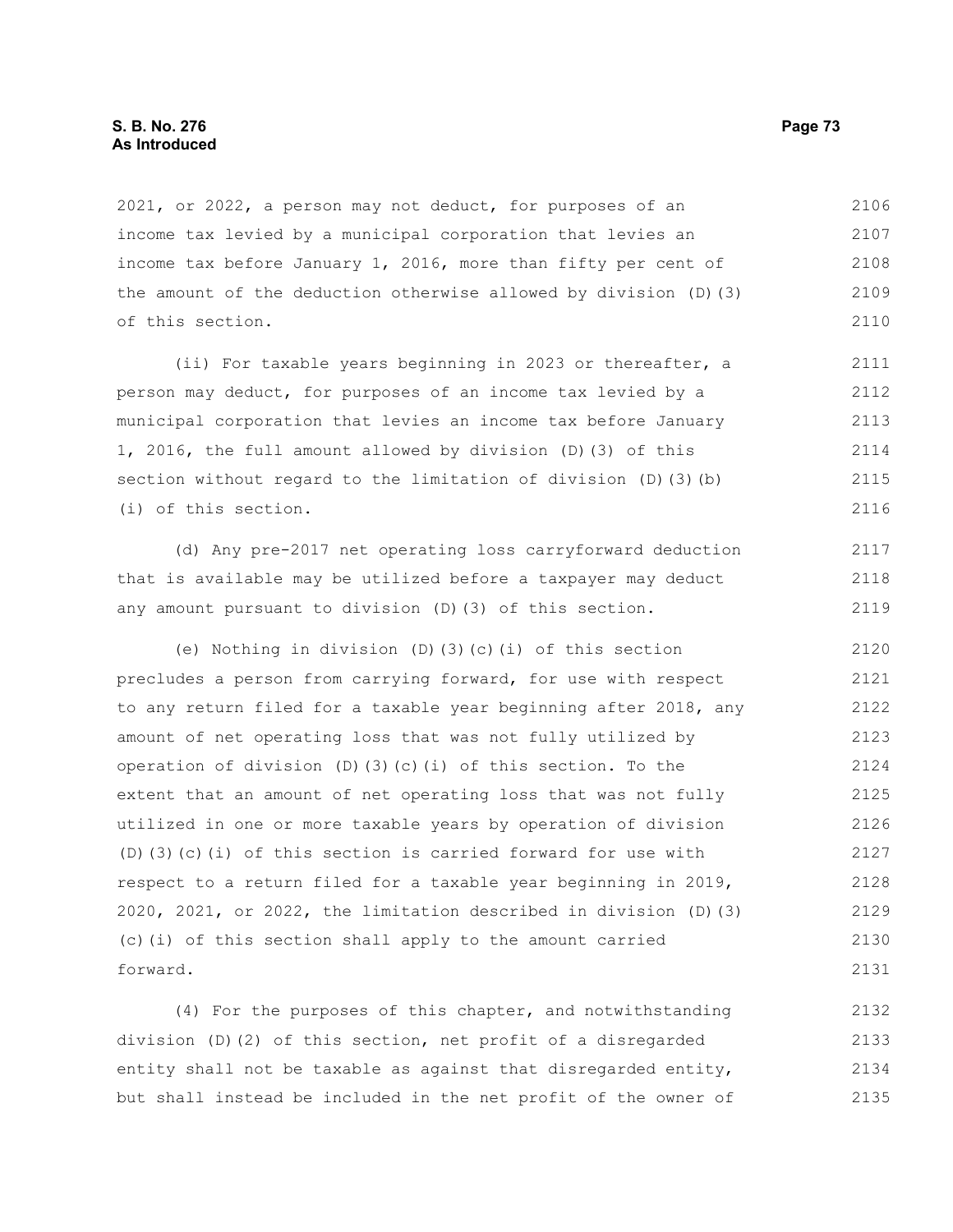the disregarded entity.

(5) For the purposes of this chapter, and notwithstanding any other provision of this chapter, the net profit of a publicly traded partnership that makes the election described in division (D)(5) of this section shall be taxed as if the partnership were a C corporation, and shall not be treated as the net profit or income of any owner of the partnership. 2137 2138 2139 2140 2141 2142

A publicly traded partnership that is treated as a partnership for federal income tax purposes and that is subject to tax on its net profits in one or more municipal corporations in this state may elect to be treated as a C corporation for municipal income tax purposes. The publicly traded partnership shall make the election in every municipal corporation in which the partnership is subject to taxation on its net profits. The election shall be made on the annual tax return filed in each such municipal corporation. The publicly traded partnership shall not be required to file the election with any municipal corporation in which the partnership is not subject to taxation on its net profits, but division (D)(5) of this section applies to all municipal corporations in which an individual owner of the partnership resides. 2143 2144 2145 2146 2147 2148 2149 2150 2151 2152 2153 2154 2155 2156

(E) "Adjusted federal taxable income," for a person required to file as a C corporation, or for a person that has elected to be taxed as a C corporation under division (D)(5) of this section, means a C corporation's federal taxable income before net operating losses and special deductions as determined under the Internal Revenue Code, adjusted as follows: 2157 2158 2159 2160 2161 2162

(1) Deduct intangible income to the extent included in federal taxable income. The deduction shall be allowed regardless of whether the intangible income relates to assets 2163 2164 2165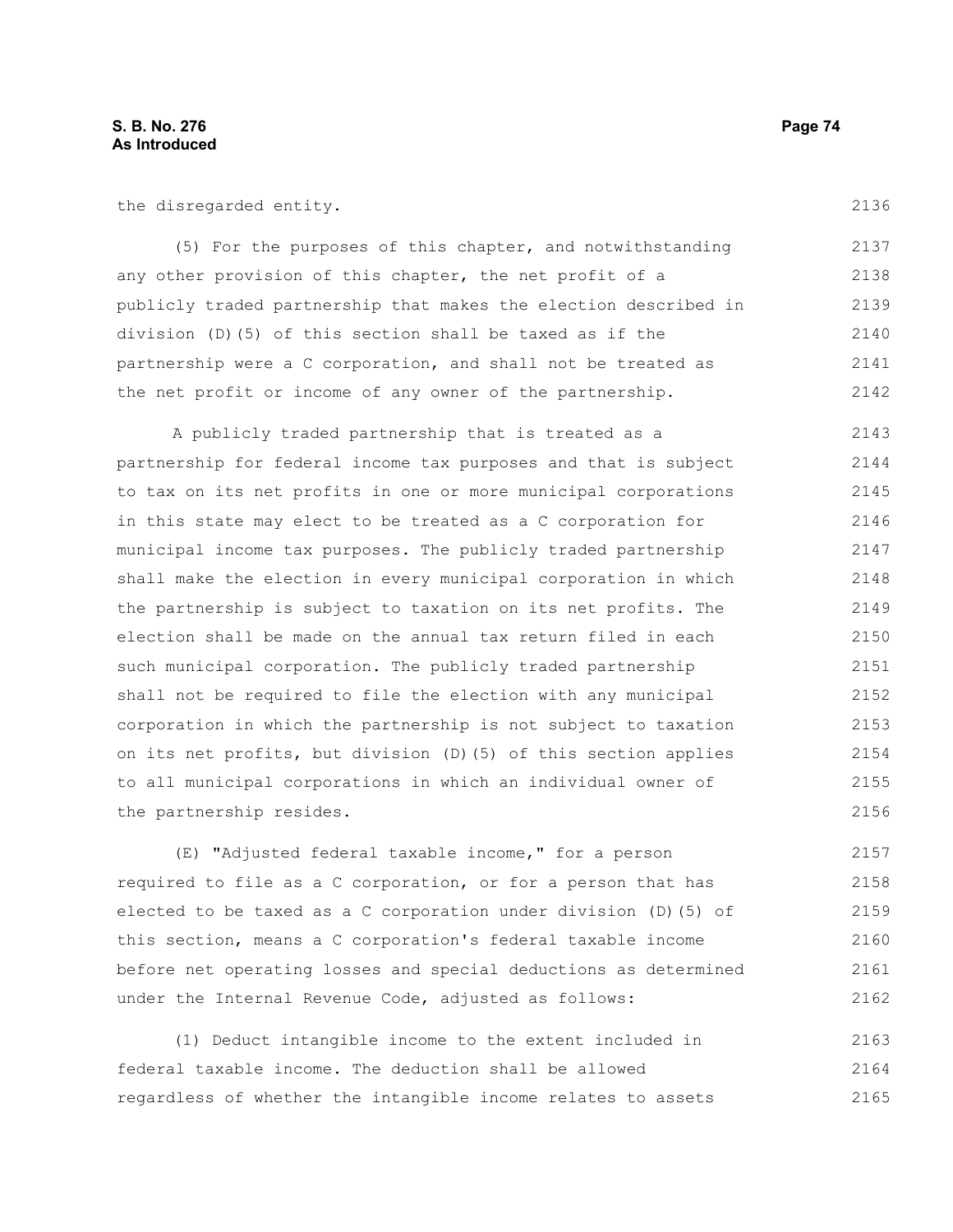used in a trade or business or assets held for the production of income. 2166 2167

(2) Add an amount equal to five per cent of intangible income deducted under division (E)(1) of this section, but excluding that portion of intangible income directly related to the sale, exchange, or other disposition of property described in section 1221 of the Internal Revenue Code; 2168 2169 2170 2171 2172

(3) Add any losses allowed as a deduction in the computation of federal taxable income if the losses directly relate to the sale, exchange, or other disposition of an asset described in section 1221 or 1231 of the Internal Revenue Code; 2173 2174 2175 2176

(4)(a) Except as provided in division (E)(4)(b) of this section, deduct income and gain included in federal taxable income to the extent the income and gain directly relate to the sale, exchange, or other disposition of an asset described in section 1221 or 1231 of the Internal Revenue Code; 2177 2178 2179 2180 2181

(b) Division (E)(4)(a) of this section does not apply to the extent the income or gain is income or gain described in section 1245 or 1250 of the Internal Revenue Code. 2182 2183 2184

(5) Add taxes on or measured by net income allowed as a deduction in the computation of federal taxable income; 2185 2186

(6) In the case of a real estate investment trust or regulated investment company, add all amounts with respect to dividends to, distributions to, or amounts set aside for or credited to the benefit of investors and allowed as a deduction in the computation of federal taxable income; 2187 2188 2189 2190 2191

(7) Deduct, to the extent not otherwise deducted or excluded in computing federal taxable income, any income derived from a transfer agreement or from the enterprise transferred 2192 2193 2194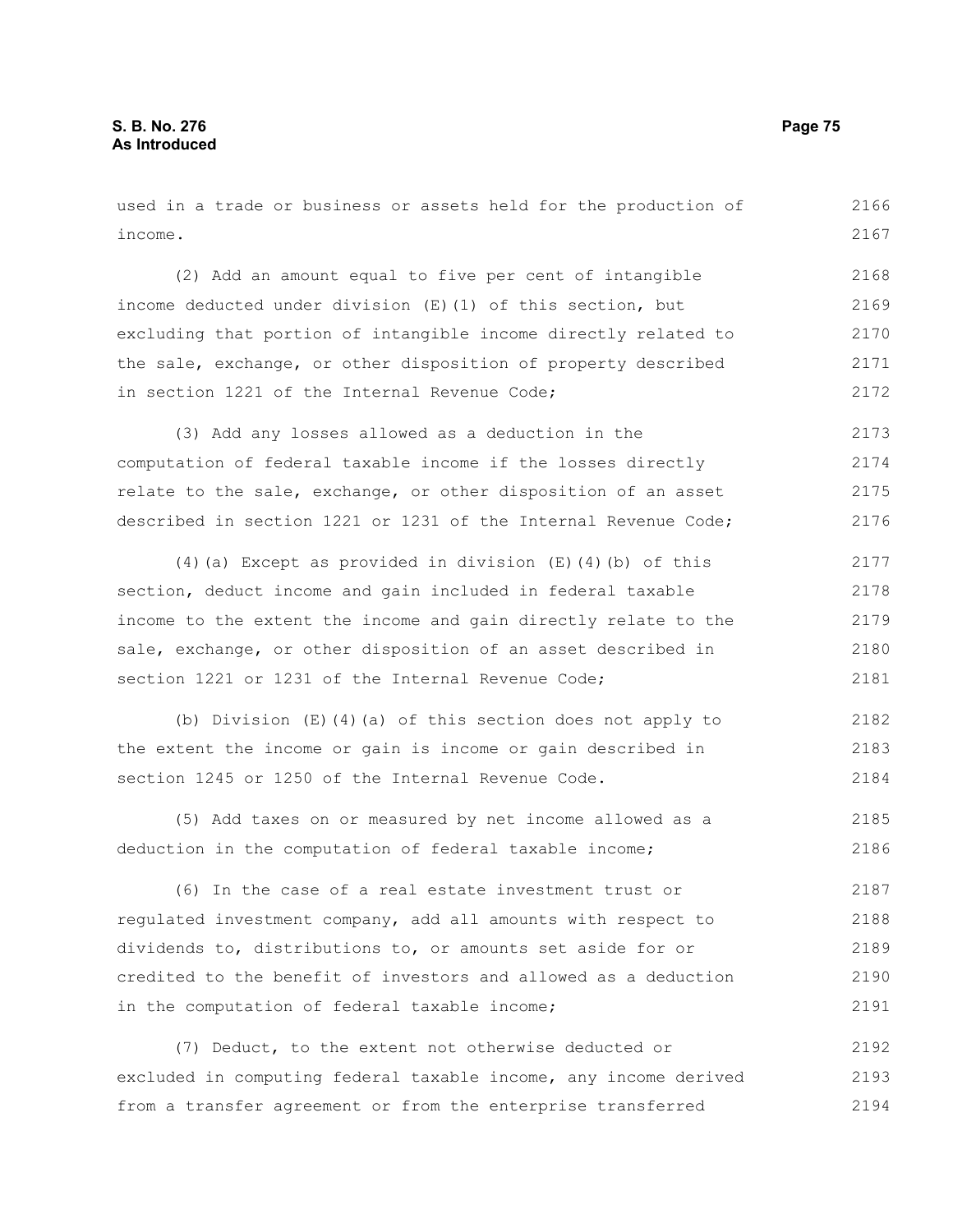under that agreement under section 4313.02 of the Revised Code; (8) Deduct exempt income to the extent not otherwise deducted or excluded in computing adjusted federal taxable income. (9) Deduct any net profit of a pass-through entity owned directly or indirectly by the taxpayer and included in the taxpayer's federal taxable income unless an affiliated group of corporations includes that net profit in the group's federal taxable income in accordance with division (E)(3)(b) of section 718.06 of the Revised Code. (10) Add any loss incurred by a pass-through entity owned 2196 2197 2198 2199 2200 2201 2202 2203 2204 2205

directly or indirectly by the taxpayer and included in the taxpayer's federal taxable income unless an affiliated group of corporations includes that loss in the group's federal taxable income in accordance with division (E)(3)(b) of section 718.06 of the Revised Code. 2206 2207 2208 2209 2210

If the taxpayer is not a C corporation, is not a disregarded entity that has made the election described in division (L)(2) of this section, is not a publicly traded partnership that has made the election described in division (D) (5) of this section, and is not an individual, the taxpayer shall compute adjusted federal taxable income under this section as if the taxpayer were a C corporation, except guaranteed payments and other similar amounts paid or accrued to a partner, former partner, shareholder, former shareholder, member, or former member shall not be allowed as a deductible expense unless such payments are in consideration for the use of capital and treated as payment of interest under section 469 of the Internal Revenue Code or United States treasury regulations. Amounts paid or accrued to a qualified self-employed retirement 2211 2212 2213 2214 2215 2216 2217 2218 2219 2220 2221 2222 2223 2224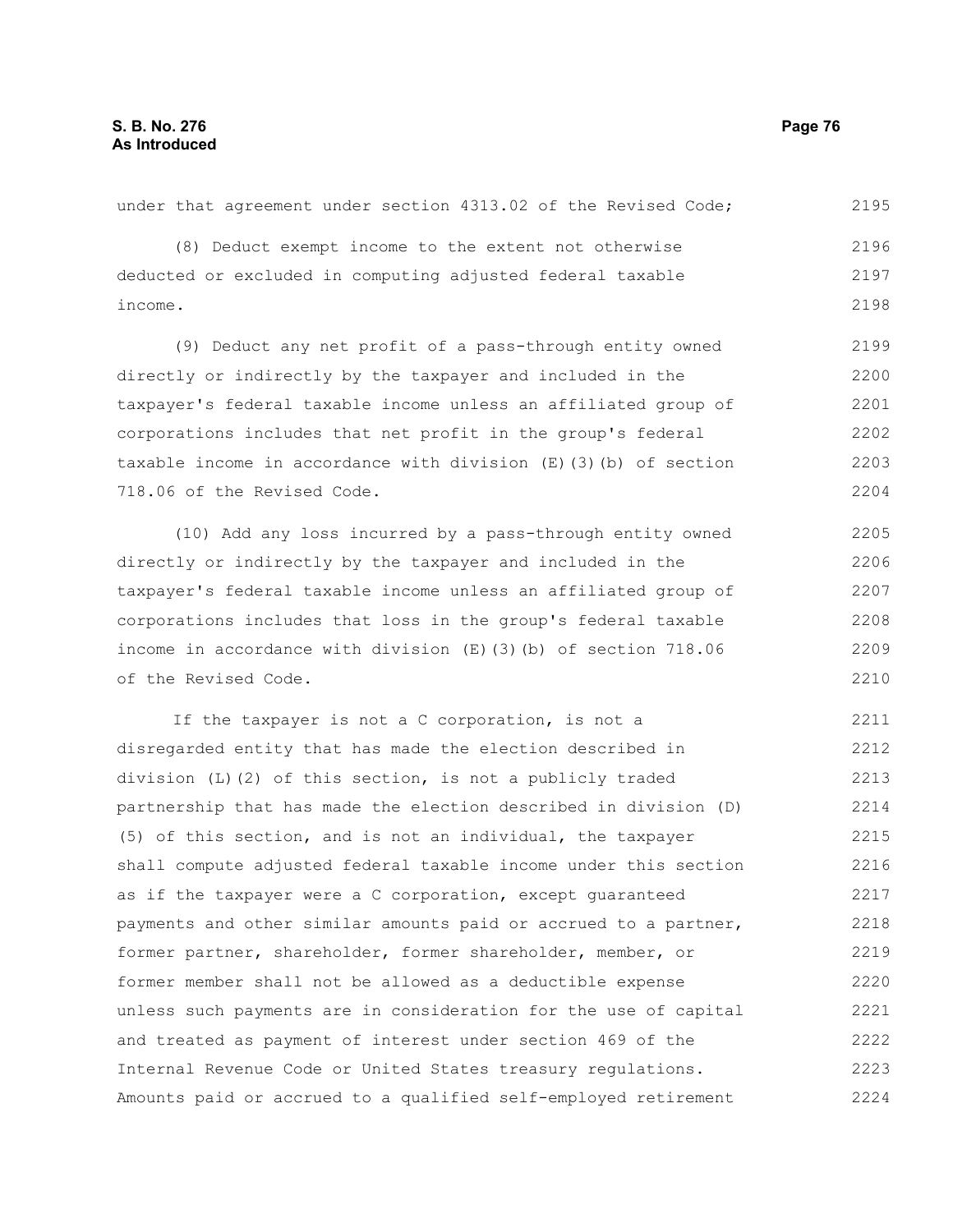# **S. B. No. 276 Page 77 As Introduced**

plan with respect to a partner, former partner, shareholder, former shareholder, member, or former member of the taxpayer, amounts paid or accrued to or for health insurance for a partner, former partner, shareholder, former shareholder, member, or former member, and amounts paid or accrued to or for life insurance for a partner, former partner, shareholder, former shareholder, member, or former member shall not be allowed as a deduction. 2225 2226 2227 2228 2229 2230 2231 2232

Nothing in division (E) of this section shall be construed as allowing the taxpayer to add or deduct any amount more than once or shall be construed as allowing any taxpayer to deduct any amount paid to or accrued for purposes of federal selfemployment tax. 2233 2234 2235 2236 2237

(F) "Schedule C" means internal revenue service schedule C (form 1040) filed by a taxpayer pursuant to the Internal Revenue Code. 2238 2239 2240

(G) "Schedule E" means internal revenue service schedule E (form 1040) filed by a taxpayer pursuant to the Internal Revenue Code. 2241 2242 2243

(H) "Schedule F" means internal revenue service schedule F (form 1040) filed by a taxpayer pursuant to the Internal Revenue Code. 2244 2245 2246

(I) "Internal Revenue Code" has the same meaning as in section 5747.01 of the Revised Code. 2247 2248

(J) "Resident" means an individual who is domiciled in the municipal corporation as determined under section 718.012 of the Revised Code. 2249 2250 2251

(K) "Nonresident" means an individual that is not a resident. 2252 2253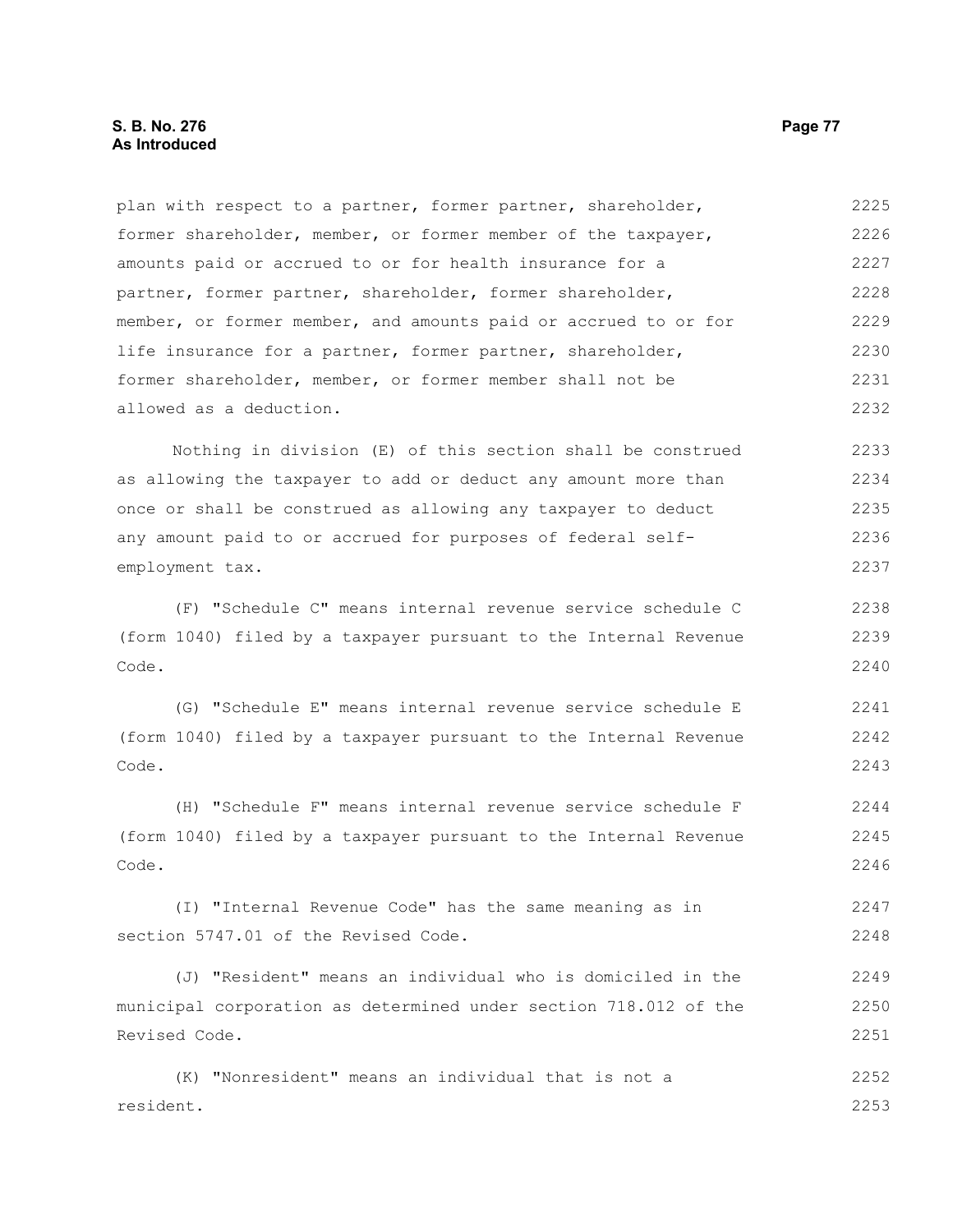(L)(1) "Taxpayer" means a person subject to a tax levied on income by a municipal corporation in accordance with this chapter. "Taxpayer" does not include a grantor trust or, except as provided in division  $(L)$  (2)(a) of this section, a disregarded entity. 2254 2255 2256 2257 2258

(2)(a) A single member limited liability company that is a disregarded entity for federal tax purposes may be a separate taxpayer from its single member in all Ohio municipal corporations in which it either filed as a separate taxpayer or did not file for its taxable year ending in 2003, if all of the following conditions are met: 2259 2260 2261 2262 2263 2264

(i) The limited liability company's single member is also a limited liability company.

(ii) The limited liability company and its single member were formed and doing business in one or more Ohio municipal corporations for at least five years before January 1, 2004. 2267 2268 2269

(iii) Not later than December 31, 2004, the limited liability company and its single member each made an election to be treated as a separate taxpayer under division (L) of this section as this section existed on December 31, 2004. 2270 2271 2272 2273

(iv) The limited liability company was not formed for the purpose of evading or reducing Ohio municipal corporation income tax liability of the limited liability company or its single member. 2274 2275 2276 2277

(v) The Ohio municipal corporation that was the primary place of business of the sole member of the limited liability company consented to the election. 2278 2279 2280

(b) For purposes of division (L)(2)(a)(v) of this section, a municipal corporation was the primary place of business of a 2281 2282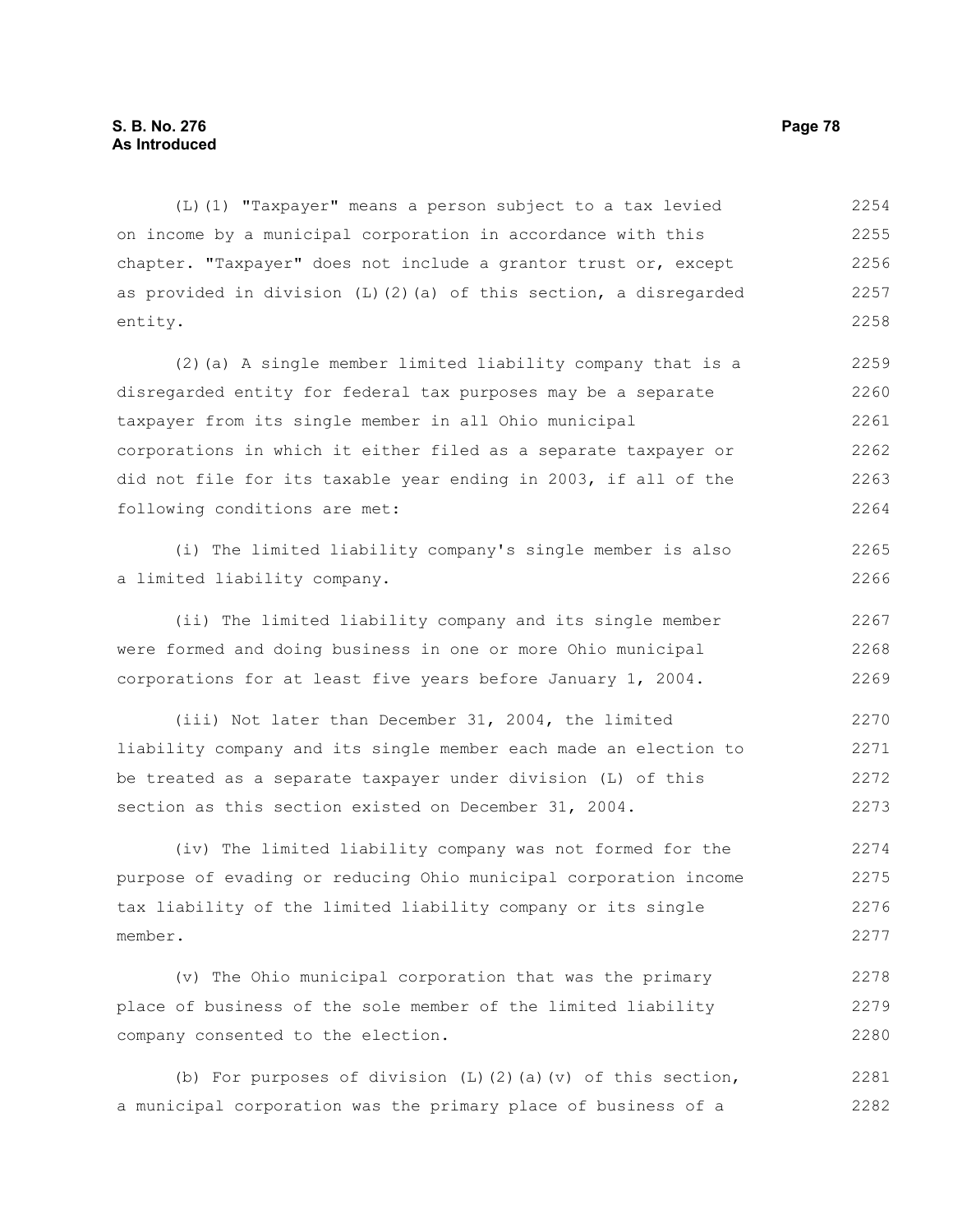## **S. B. No. 276 Page 79 As Introduced**

limited liability company if, for the limited liability company's taxable year ending in 2003, its income tax liability was greater in that municipal corporation than in any other municipal corporation in Ohio, and that tax liability to that municipal corporation for its taxable year ending in 2003 was at least four hundred thousand dollars. 2283 2284 2285 2286 2287 2288

(M) "Person" includes individuals, firms, companies, joint stock companies, business trusts, estates, trusts, partnerships, limited liability partnerships, limited liability companies, associations, C corporations, S corporations, governmental entities, and any other entity. 2289 2290 2291 2292 2293

(N) "Pass-through entity" means a partnership not treated as an association taxable as a C corporation for federal income tax purposes, a limited liability company not treated as an association taxable as a C corporation for federal income tax purposes, an S corporation, or any other class of entity from which the income or profits of the entity are given pass-through treatment for federal income tax purposes. "Pass-through entity" does not include a trust, estate, grantor of a grantor trust, or disregarded entity. 2294 2295 2296 2297 2298 2299 2300 2301 2302

(O) "S corporation" means a person that has made an election under subchapter S of Chapter 1 of Subtitle A of the Internal Revenue Code for its taxable year. 2303 2304 2305

(P) "Single member limited liability company" means a limited liability company that has one direct member. 2306 2307

(Q) "Limited liability company" means a limited liability company formed under Chapter 1705. or 1706. of the Revised Code or under the laws of another state. 2308 2309 2310

(R) "Qualifying wages" means wages, as defined in section 2311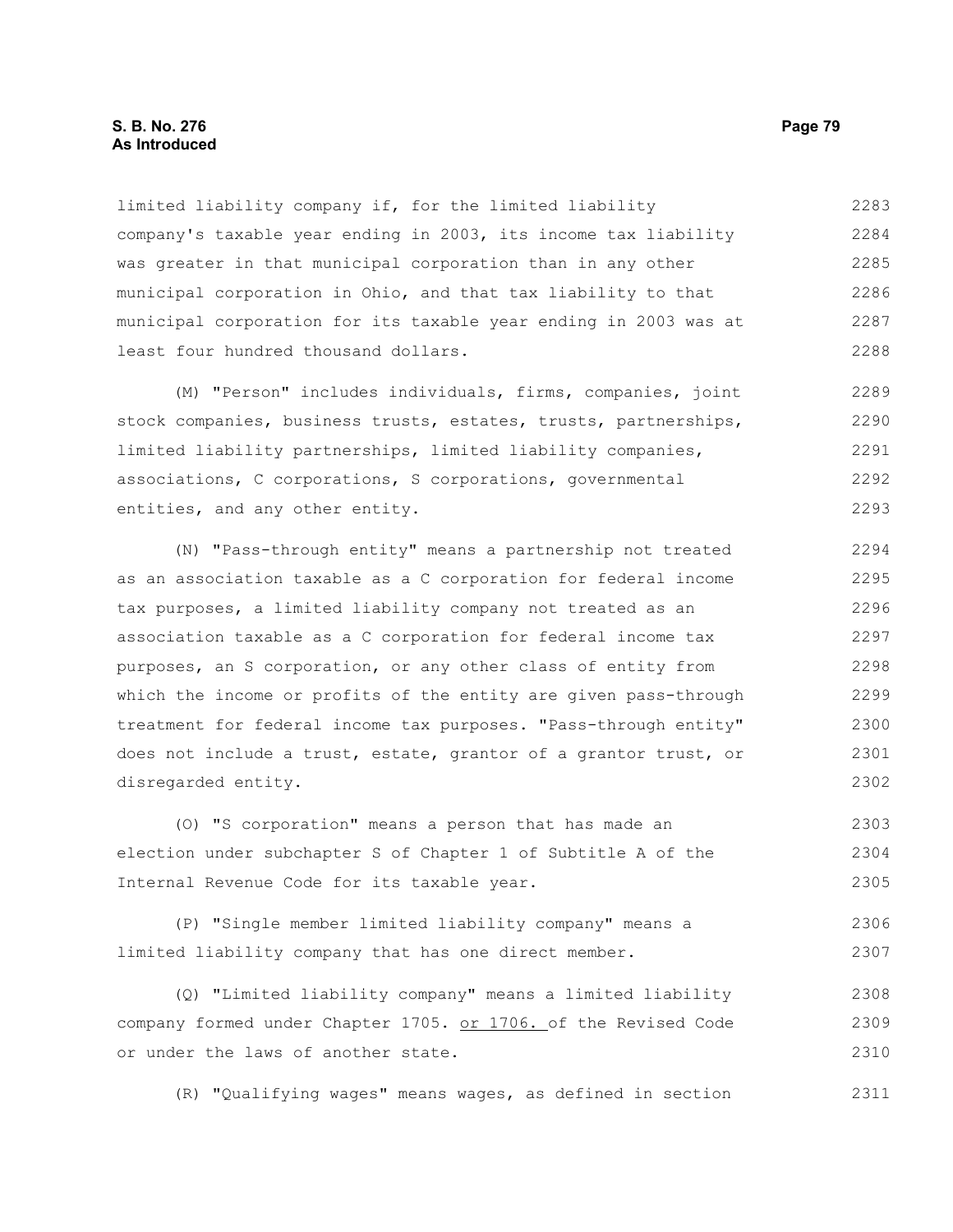limitations, adjusted as follows:

(1) Deduct the following amounts:

section 125 of the Internal Revenue Code.

accident paid by a party unrelated to the employer, agent of an employer, or other payer. (c) Any amount attributable to a nonqualified deferred compensation plan or program described in section  $3121(v)(2)(C)$ of the Internal Revenue Code if the compensation is included in wages and the municipal corporation has, by resolution or ordinance adopted before January 1, 2016, exempted the amount from withholding and tax. (d) Any amount included in wages if the amount arises from the sale, exchange, or other disposition of a stock option, the exercise of a stock option, or the sale, exchange, or other disposition of stock purchased under a stock option and the municipal corporation has, by resolution or ordinance adopted before January 1, 2016, exempted the amount from withholding and tax. (e) Any amount included in wages that is exempt income. (2) Add the following amounts: (a) Any amount not included in wages solely because the employee was employed by the employer before April 1, 1986. (b) Any amount not included in wages because the amount 2320 2321 2322 2323 2324 2325 2326 2327 2328 2329 2330 2331 2332 2333 2334 2335 2336 2337 2338 2339

3121(a) of the Internal Revenue Code, without regard to any wage

compensation attributable to a plan or program described in

payment on account of a disability related to sickness or an

(a) Any amount included in wages if the amount constitutes

(b) Any amount included in wages if the amount constitutes

2312 2313

2314

2315 2316 2317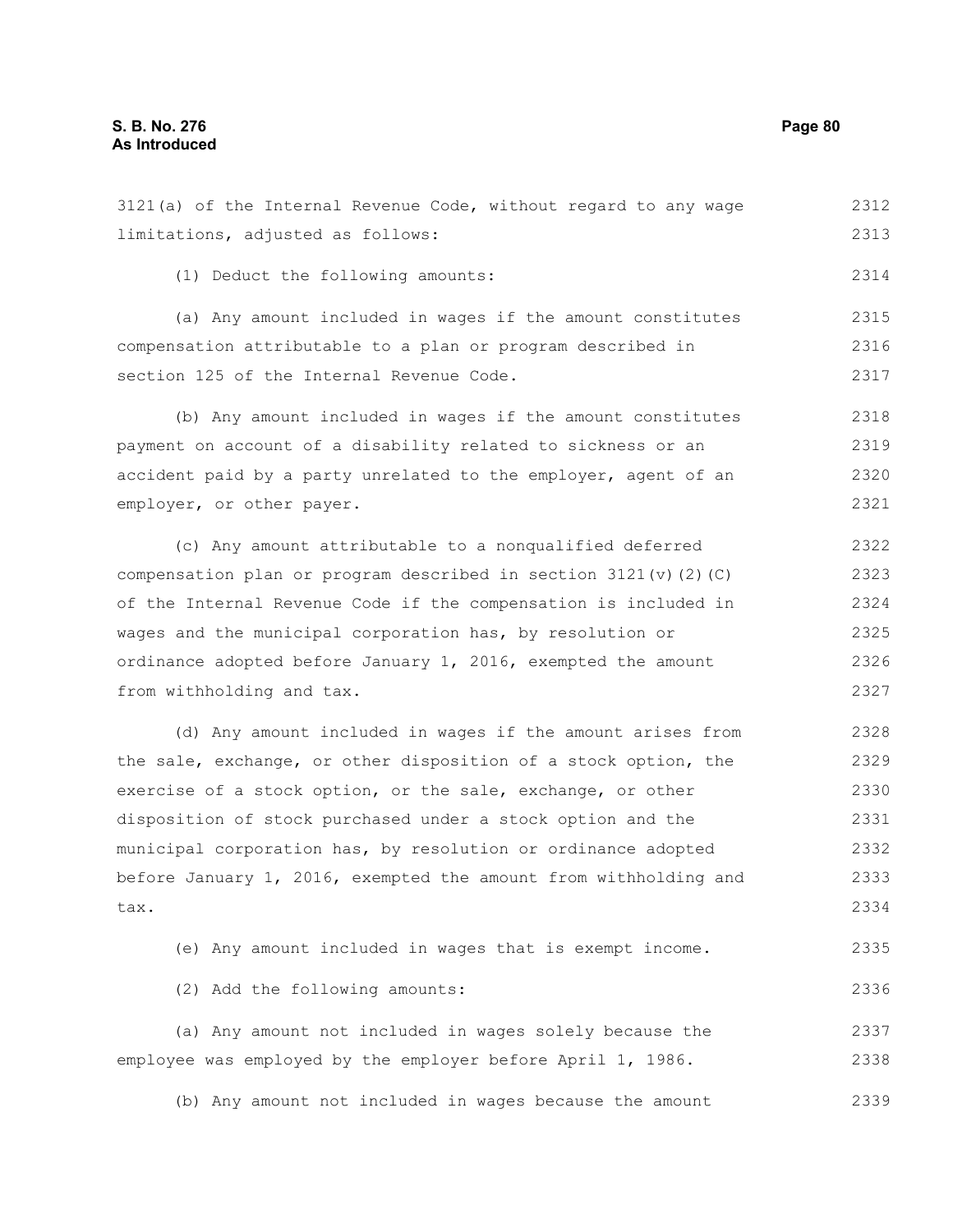arises from the sale, exchange, or other disposition of a stock option, the exercise of a stock option, or the sale, exchange, or other disposition of stock purchased under a stock option and the municipal corporation has not, by resolution or ordinance, exempted the amount from withholding and tax adopted before January 1, 2016. Division (R)(2)(b) of this section applies only to those amounts constituting ordinary income. 2340 2341 2342 2343 2344 2345 2346

(c) Any amount not included in wages if the amount is an amount described in section  $401(k)$ ,  $403(b)$ , or  $457$  of the Internal Revenue Code. Division (R)(2)(c) of this section applies only to employee contributions and employee deferrals. 2347 2348 2349 2350

(d) Any amount that is supplemental unemployment compensation benefits described in section 3402(o)(2) of the Internal Revenue Code and not included in wages. 2351 2352 2353

(e) Any amount received that is treated as self-employment income for federal tax purposes in accordance with section 1402(a)(8) of the Internal Revenue Code. 2354 2355 2356

(f) Any amount not included in wages if all of the following apply: 2357 2358

(i) For the taxable year the amount is employee compensation that is earned outside of the United States and that either is included in the taxpayer's gross income for federal income tax purposes or would have been included in the taxpayer's gross income for such purposes if the taxpayer did not elect to exclude the income under section 911 of the Internal Revenue Code; 2359 2360 2361 2362 2363 2364 2365

(ii) For no preceding taxable year did the amount constitute wages as defined in section 3121(a) of the Internal Revenue Code; 2366 2367 2368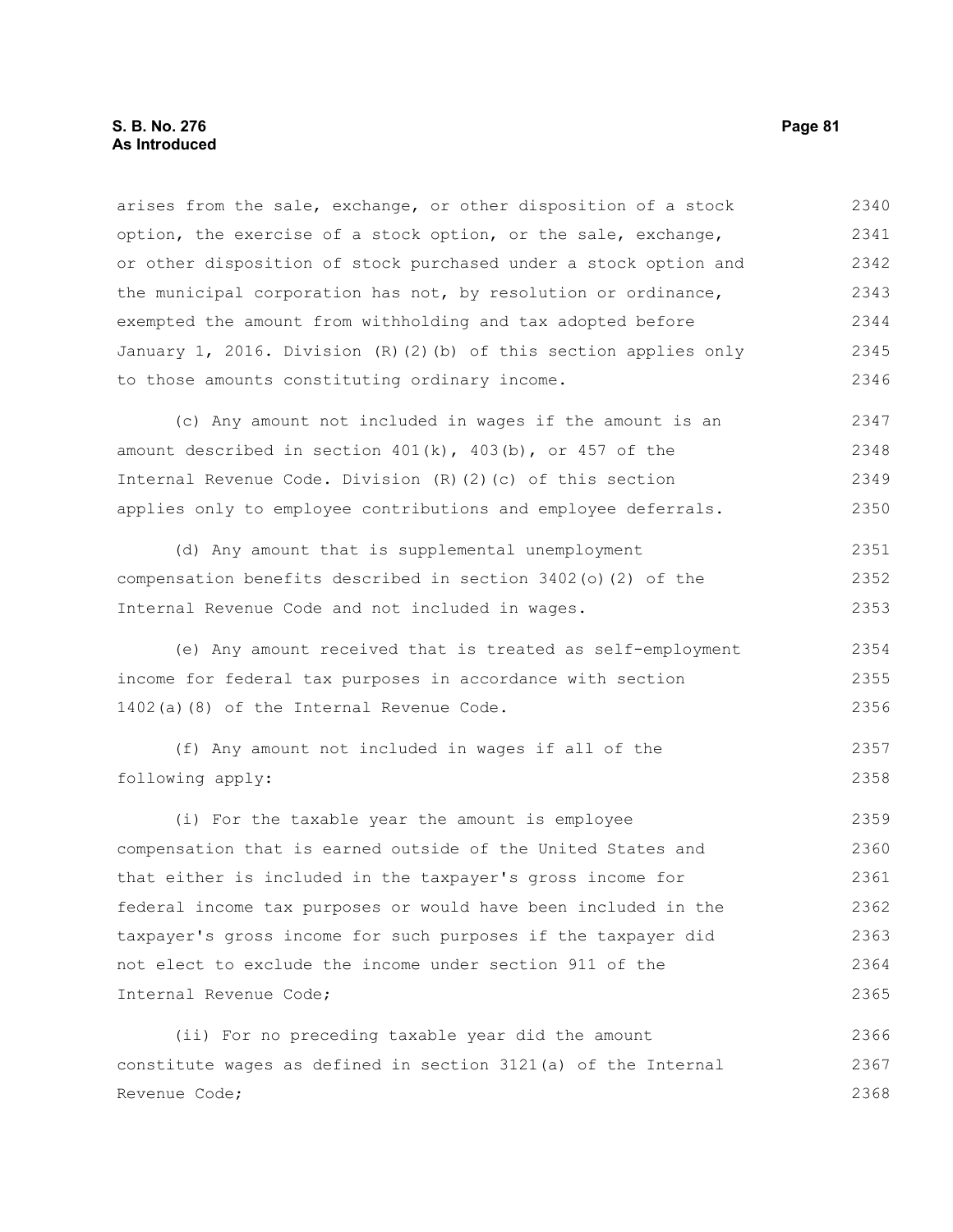(iii) For no succeeding taxable year will the amount constitute wages; and (iv) For any taxable year the amount has not otherwise been added to wages pursuant to either division (R)(2) of this section or section 718.03 of the Revised Code, as that section existed before the effective date of H.B. 5 of the 130th general assembly, March 23, 2015. (S) "Intangible income" means income of any of the following types: income yield, interest, capital gains, dividends, or other income arising from the ownership, sale, exchange, or other disposition of intangible property including, but not limited to, investments, deposits, money, or credits as those terms are defined in Chapter 5701. of the Revised Code, and patents, copyrights, trademarks, tradenames, investments in real estate investment trusts, investments in regulated investment companies, and appreciation on deferred compensation. "Intangible income" does not include prizes, awards, or other income associated with any lottery winnings, gambling winnings, or other similar games of chance. (T) "Taxable year" means the corresponding tax reporting 2369 2370 2371 2372 2373 2374 2375 2376 2377 2378 2379 2380 2381 2382 2383 2384 2385 2386 2387 2388

period as prescribed for the taxpayer under the Internal Revenue Code. 2389 2390

(U) "Tax administrator" means the individual charged with direct responsibility for administration of an income tax levied by a municipal corporation in accordance with this chapter, and also includes the following: 2391 2392 2393 2394

(1) A municipal corporation acting as the agent of another municipal corporation; 2395 2396

(2) A person retained by a municipal corporation to 2397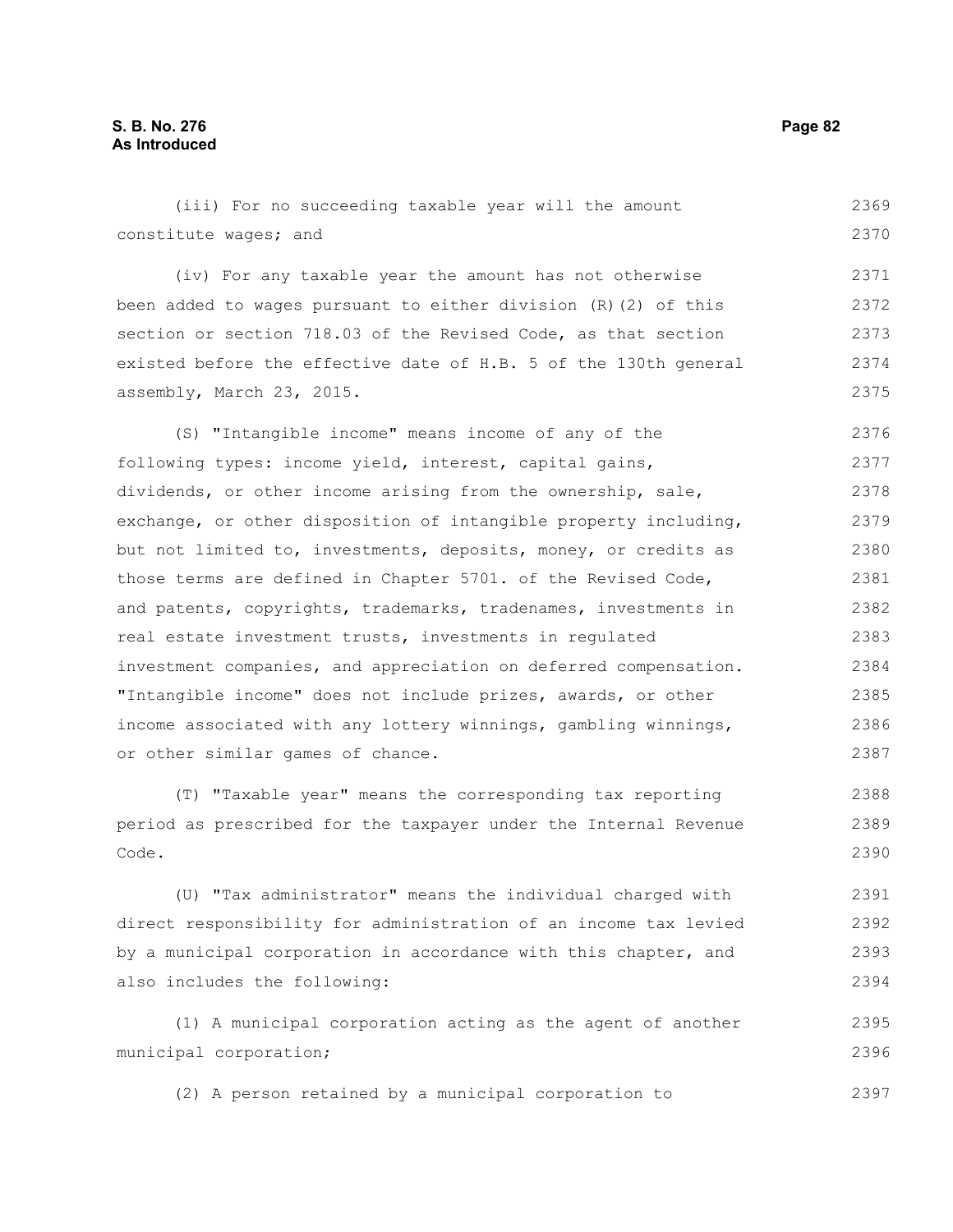| administer a tax levied by the municipal corporation, but only   | 2398 |
|------------------------------------------------------------------|------|
| if the municipal corporation does not compensate the person in   | 2399 |
| whole or in part on a contingency basis;                         | 2400 |
| (3) The central collection agency or the regional income         | 2401 |
| tax agency or their successors in interest, or another entity    | 2402 |
| organized to perform functions similar to those performed by the | 2403 |
| central collection agency and the regional income tax agency.    | 2404 |
| "Tax administrator" does not include the tax commissioner.       | 2405 |
| (V) "Employer" means a person that is an employer for            | 2406 |
| federal income tax purposes.                                     | 2407 |
| (W) "Employee" means an individual who is an employee for        | 2408 |
| federal income tax purposes.                                     | 2409 |
| (X) "Other payer" means any person, other than an                | 2410 |
| individual's employer or the employer's agent, that pays an      | 2411 |
| individual any amount included in the federal gross income of    | 2412 |
| the individual. "Other payer" includes casino operators and      | 2413 |
| video lottery terminal sales agents.                             | 2414 |
| (Y) "Calendar quarter" means the three-month period ending       | 2415 |
| on the last day of March, June, September, or December.          | 2416 |
| (Z) "Form 2106" means internal revenue service form 2106         | 2417 |
| filed by a taxpayer pursuant to the Internal Revenue Code.       | 2418 |
| (AA) "Municipal corporation" includes a joint economic           | 2419 |
| development district or joint economic development zone that     | 2420 |
| levies an income tax under section 715.691, 715.70, 715.71, or   | 2421 |
| 715.72 of the Revised Code.                                      | 2422 |
| (BB) "Disregarded entity" means a single member limited          | 2423 |
| liability company, a qualifying subchapter S subsidiary, or      | 2424 |
| another entity if the company, subsidiary, or entity is a        | 2425 |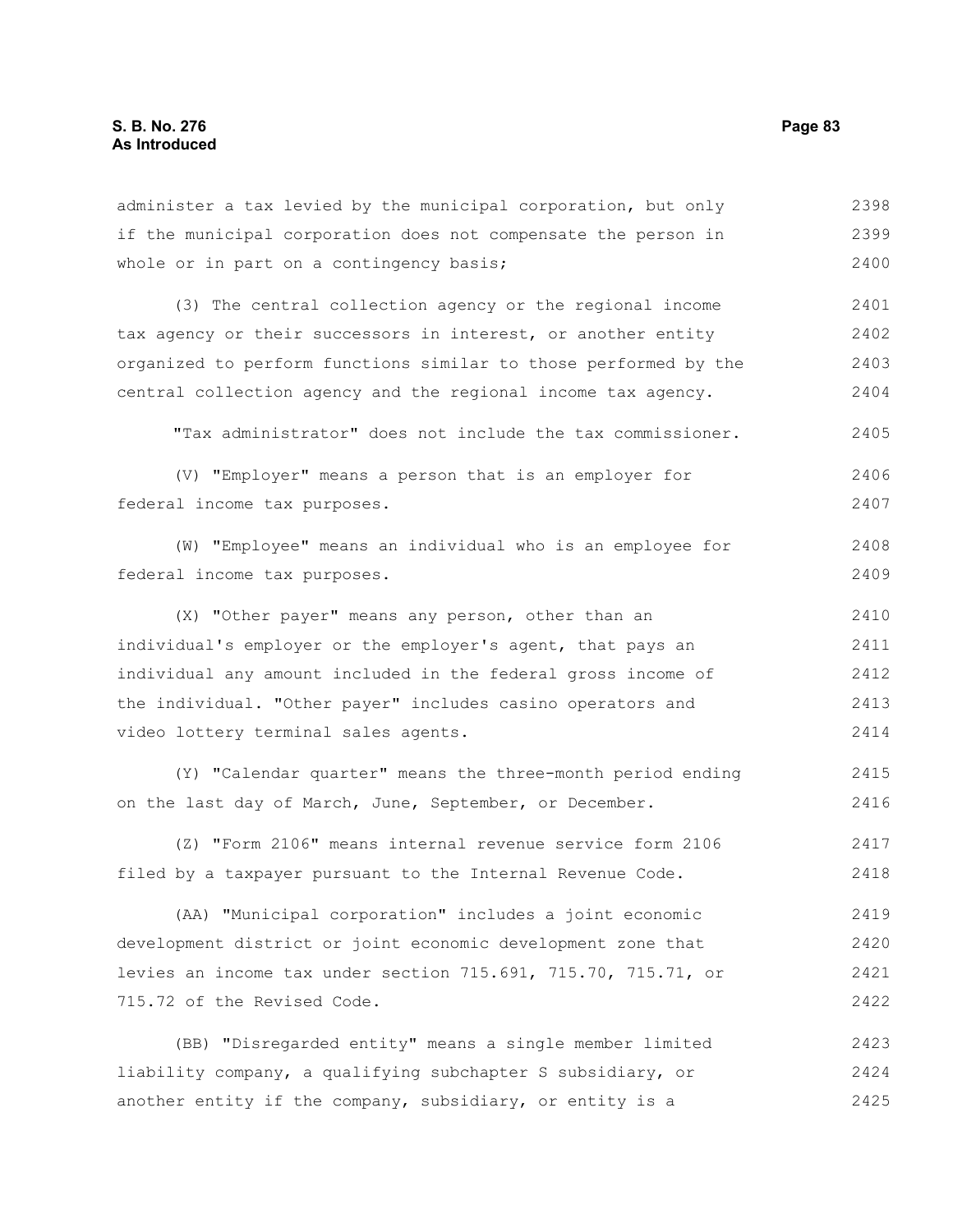2426

disregarded entity for federal income tax purposes.

(CC) "Generic form" means an electronic or paper form that is not prescribed by a particular municipal corporation and that is designed for reporting taxes withheld by an employer, agent of an employer, or other payer, estimated municipal income taxes, or annual municipal income tax liability or for filing a refund claim. 2427 2428 2429 2430 2431 2432

(DD) "Tax return preparer" means any individual described in section 7701(a)(36) of the Internal Revenue Code and 26 C.F.R. 301.7701-15. 2433 2434 2435

(EE) "Ohio business gateway" means the online computer network system, created under section 125.30 of the Revised Code, that allows persons to electronically file business reply forms with state agencies and includes any successor electronic filing and payment system. 2436 2437 2438 2439 2440

(FF) "Local board of tax review" and "board of tax review" mean the entity created under section 718.11 of the Revised Code. 2441 2442 2443

(GG) "Net operating loss" means a loss incurred by a person in the operation of a trade or business. "Net operating loss" does not include unutilized losses resulting from basis limitations, at-risk limitations, or passive activity loss limitations. 2444 2445 2446 2447 2448

(HH) "Casino operator" and "casino facility" have the same meanings as in section 3772.01 of the Revised Code. 2449 2450

(II) "Video lottery terminal" has the same meaning as in section 3770.21 of the Revised Code. 2451 2452

(JJ) "Video lottery terminal sales agent" means a lottery 2453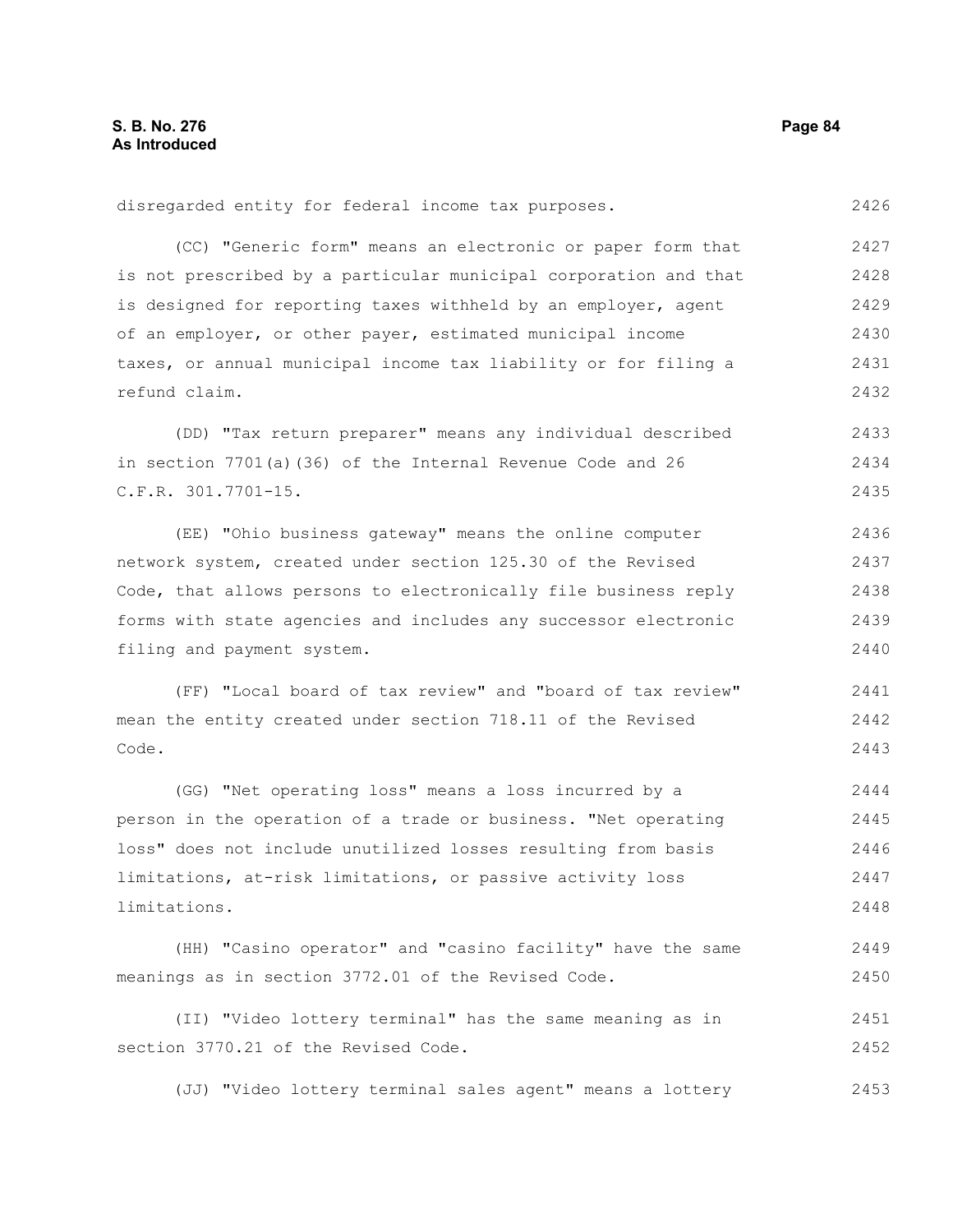sales agent licensed under Chapter 3770. of the Revised Code to conduct video lottery terminals on behalf of the state pursuant to section 3770.21 of the Revised Code. 2454 2455 2456

(KK) "Postal service" means the United States postal service.

(LL) "Certified mail," "express mail," "United States mail," "postal service," and similar terms include any delivery service authorized pursuant to section 5703.056 of the Revised Code. 2459 2460 2461 2462

(MM) "Postmark date," "date of postmark," and similar terms include the date recorded and marked in the manner described in division (B)(3) of section 5703.056 of the Revised Code. 2463 2464 2465 2466

(NN) "Related member" means a person that, with respect to the taxpayer during all or any portion of the taxable year, is either a related entity, a component member as defined in section 1563(b) of the Internal Revenue Code, or a person to or from whom there is attribution of stock ownership in accordance with section 1563(e) of the Internal Revenue Code except, for purposes of determining whether a person is a related member under this division, "twenty per cent" shall be substituted for "5 percent" wherever "5 percent" appears in section 1563(e) of the Internal Revenue Code. 2467 2468 2469 2470 2471 2472 2473 2474 2475 2476

(OO) "Related entity" means any of the following: 2477

(1) An individual stockholder, or a member of the stockholder's family enumerated in section 318 of the Internal Revenue Code, if the stockholder and the members of the stockholder's family own directly, indirectly, beneficially, or constructively, in the aggregate, at least fifty per cent of the 2478 2479 2480 2481 2482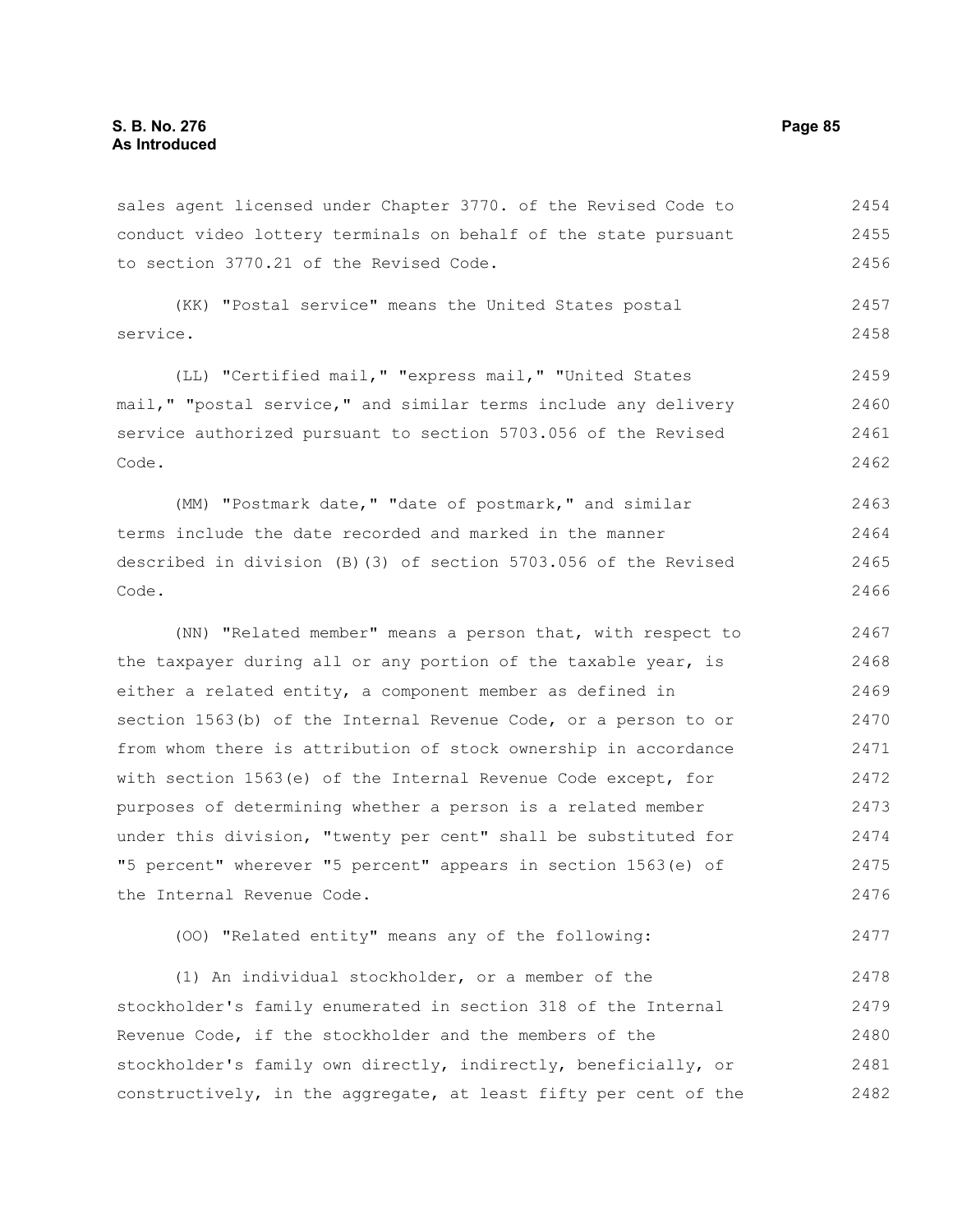2483

value of the taxpayer's outstanding stock;

(2) A stockholder, or a stockholder's partnership, estate, trust, or corporation, if the stockholder and the stockholder's partnerships, estates, trusts, or corporations own directly, indirectly, beneficially, or constructively, in the aggregate, at least fifty per cent of the value of the taxpayer's outstanding stock; 2484 2485 2486 2487 2488 2489

(3) A corporation, or a party related to the corporation in a manner that would require an attribution of stock from the corporation to the party or from the party to the corporation under division (OO)(4) of this section, provided the taxpayer owns directly, indirectly, beneficially, or constructively, at least fifty per cent of the value of the corporation's outstanding stock; 2490 2491 2492 2493 2494 2495 2496

(4) The attribution rules described in section 318 of the Internal Revenue Code apply for the purpose of determining whether the ownership requirements in divisions (OO)(1) to (3) of this section have been met.

(PP)(1) "Assessment" means a written finding by the tax administrator that a person has underpaid municipal income tax, or owes penalty and interest, or any combination of tax, penalty, or interest, to the municipal corporation that commences the person's time limitation for making an appeal to the local board of tax review pursuant to section 718.11 of the Revised Code, and has "ASSESSMENT" written in all capital letters at the top of such finding. 2501 2502 2503 2504 2505 2506 2507 2508

(2) "Assessment" does not include an informal notice denying a request for refund issued under division (B)(3) of section 718.19 of the Revised Code, a billing statement 2509 2510 2511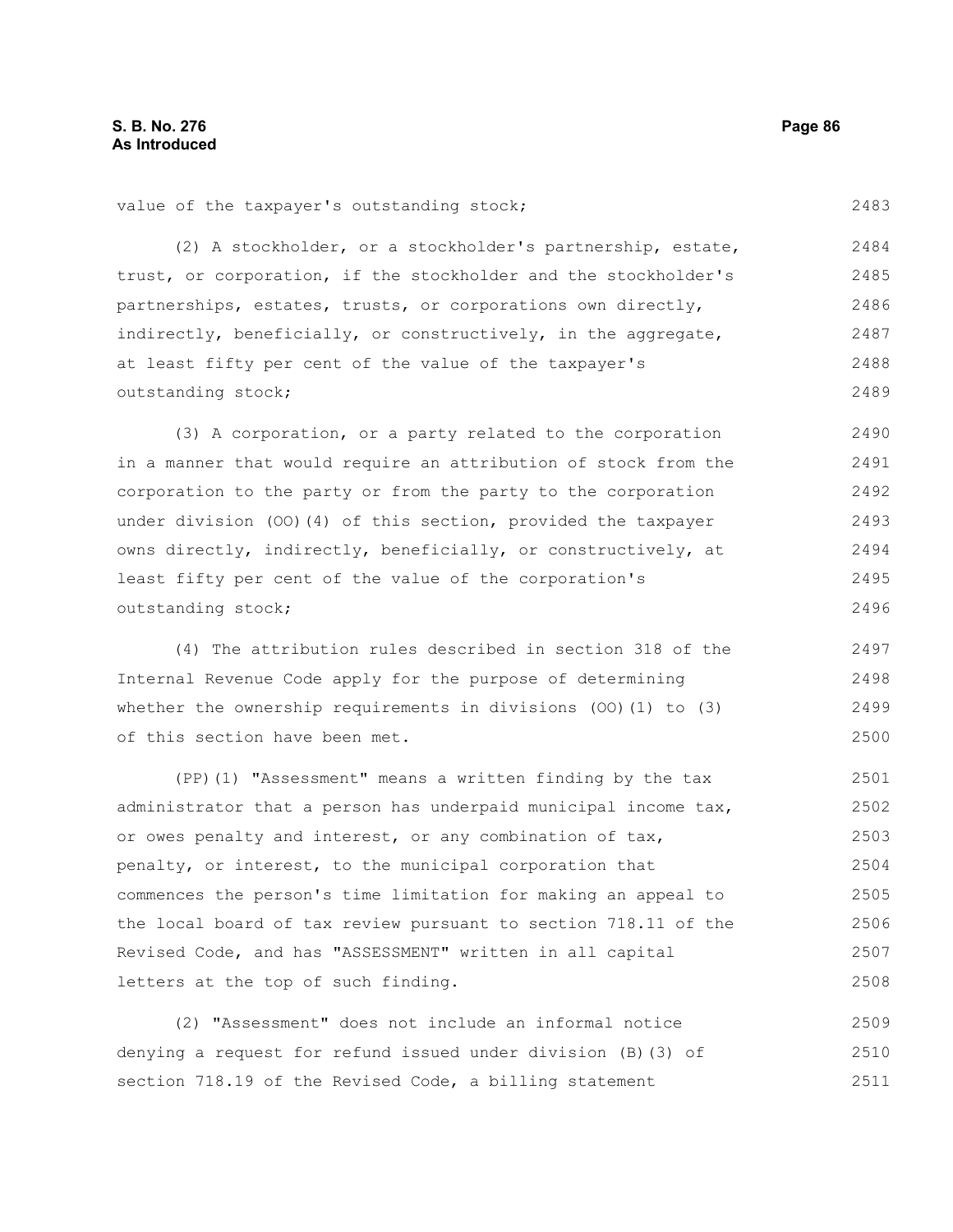# **S. B. No. 276 Page 87 As Introduced**

notifying a taxpayer of current or past-due balances owed to the municipal corporation, a tax administrator's request for additional information, a notification to the taxpayer of mathematical errors, or a tax administrator's other written correspondence to a person or taxpayer that does meet the criteria prescribed by division (PP)(1) of this section. 2512 2513 2514 2515 2516 2517

(QQ) "Taxpayers' rights and responsibilities" means the rights provided to taxpayers in sections 718.11, 718.12, 718.19, 718.23, 718.36, 718.37, 718.38, 5717.011, and 5717.03 of the Revised Code and the responsibilities of taxpayers to file, report, withhold, remit, and pay municipal income tax and otherwise comply with Chapter 718. of the Revised Code and resolutions, ordinances, and rules adopted by a municipal corporation for the imposition and administration of a municipal income tax. 2518 2519 2520 2521 2522 2523 2524 2525 2526

(RR) "Qualified municipal corporation" means a municipal corporation that, by resolution or ordinance adopted on or before December 31, 2011, adopted Ohio adjusted gross income, as defined by section 5747.01 of the Revised Code, as the income subject to tax for the purposes of imposing a municipal income tax. 2527 2528 2529 2530 2531 2532

(SS)(1) "Pre-2017 net operating loss carryforward" means any net operating loss incurred in a taxable year beginning before January 1, 2017, to the extent such loss was permitted, by a resolution or ordinance of the municipal corporation that was adopted by the municipal corporation before January 1, 2016, to be carried forward and utilized to offset income or net profit generated in such municipal corporation in future taxable years. 2533 2534 2535 2536 2537 2538 2539 2540

(2) For the purpose of calculating municipal taxable 2541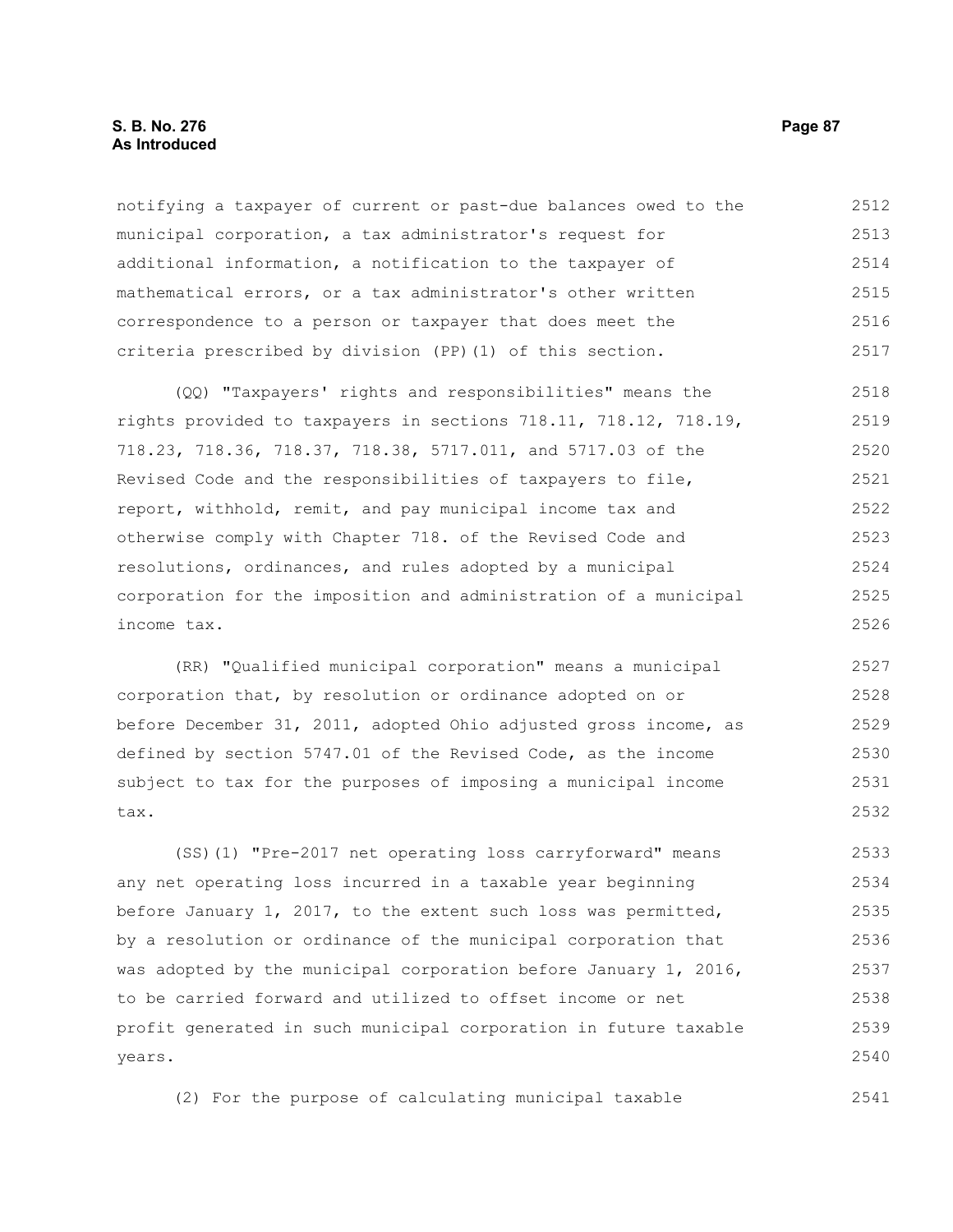### **S. B. No. 276 Page 88 As Introduced**

income, any pre-2017 net operating loss carryforward may be carried forward to any taxable year, including taxable years beginning in 2017 or thereafter, for the number of taxable years provided in the resolution or ordinance or until fully utilized, whichever is earlier. 2542 2543 2544 2545 2546

(TT) "Small employer" means any employer that had total revenue of less than five hundred thousand dollars during the preceding taxable year. For purposes of this division, "total revenue" means receipts of any type or kind, including, but not limited to, sales receipts; payments; rents; profits; gains, dividends, and other investment income; compensation; commissions; premiums; money; property; grants; contributions; donations; gifts; program service revenue; patient service revenue; premiums; fees, including premium fees and service fees; tuition payments; unrelated business revenue; reimbursements; any type of payment from a governmental unit, including grants and other allocations; and any other similar receipts reported for federal income tax purposes or under generally accepted accounting principles. "Small employer" does not include the federal government; any state government, including any state agency or instrumentality; any political subdivision; or any entity treated as a government for financial accounting and reporting purposes. 2547 2548 2549 2550 2551 2552 2553 2554 2555 2556 2557 2558 2559 2560 2561 2562 2563 2564

(UU) "Audit" means the examination of a person or the inspection of the books, records, memoranda, or accounts of a person for the purpose of determining liability for a municipal income tax. 2565 2566 2567 2568

(VV) "Publicly traded partnership" means any partnership, an interest in which is regularly traded on an established securities market. A "publicly traded partnership" may have any 2569 2570 2571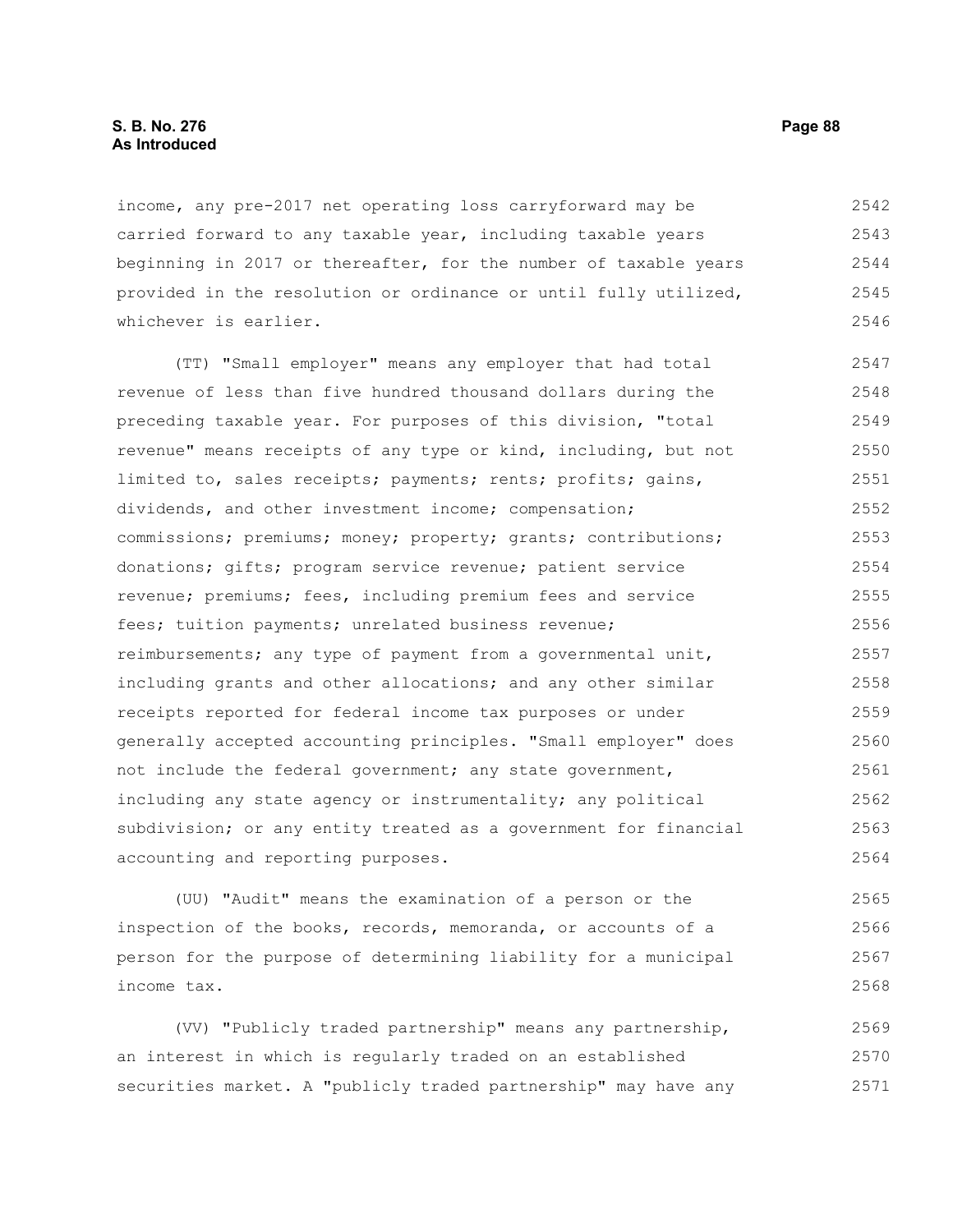2587

| number of partners.                                              | 2572 |
|------------------------------------------------------------------|------|
| (WW) "Tax commissioner" means the tax commissioner               | 2573 |
| appointed under section 121.03 of the Revised Code.              | 2574 |
| (XX) "Out-of-state disaster business," "qualifying               | 2575 |
| solicitation," "qualifying employee," "disaster work," "critical | 2576 |
| infrastructure," and "disaster response period" have the same    | 2577 |
| meanings as in section 5703.94 of the Revised Code.              | 2578 |
| (YY) "Pension" means a retirement benefit plan, regardless       | 2579 |
| of whether the plan satisfies the qualifications described under | 2580 |
| section 401(a) of the Internal Revenue Code, including amounts   | 2581 |
| that are taxable under the "Federal Insurance Contributions      | 2582 |
| Act," Chapter 21 of the Internal Revenue Code, excluding         | 2583 |
| employee contributions and elective deferrals, and regardless of | 2584 |
| whether such amounts are paid in the same taxable year in which  | 2585 |
| the amounts are included in the employee's wages, as defined by  | 2586 |

(ZZ) "Retirement benefit plan" means an arrangement whereby an entity provides benefits to individuals either on or after their termination of service because of retirement or disability. "Retirement benefit plan" does not include wage continuation payments, severance payments, or payments made for accrued personal or vacation time. 2588 2589 2590 2591 2592 2593

section 3121(a) of the Internal Revenue Code.

**Sec. 1329.01.** (A) As used in sections 1329.01 to 1329.10 of the Revised Code: 2594 2595

(1) "Trade name" means a name used in business or trade to designate the business of the user and to which the user asserts a right to exclusive use. 2596 2597 2598

(2) "Fictitious name" means a name used in business or trade that is fictitious and that the user has not registered or 2599 2600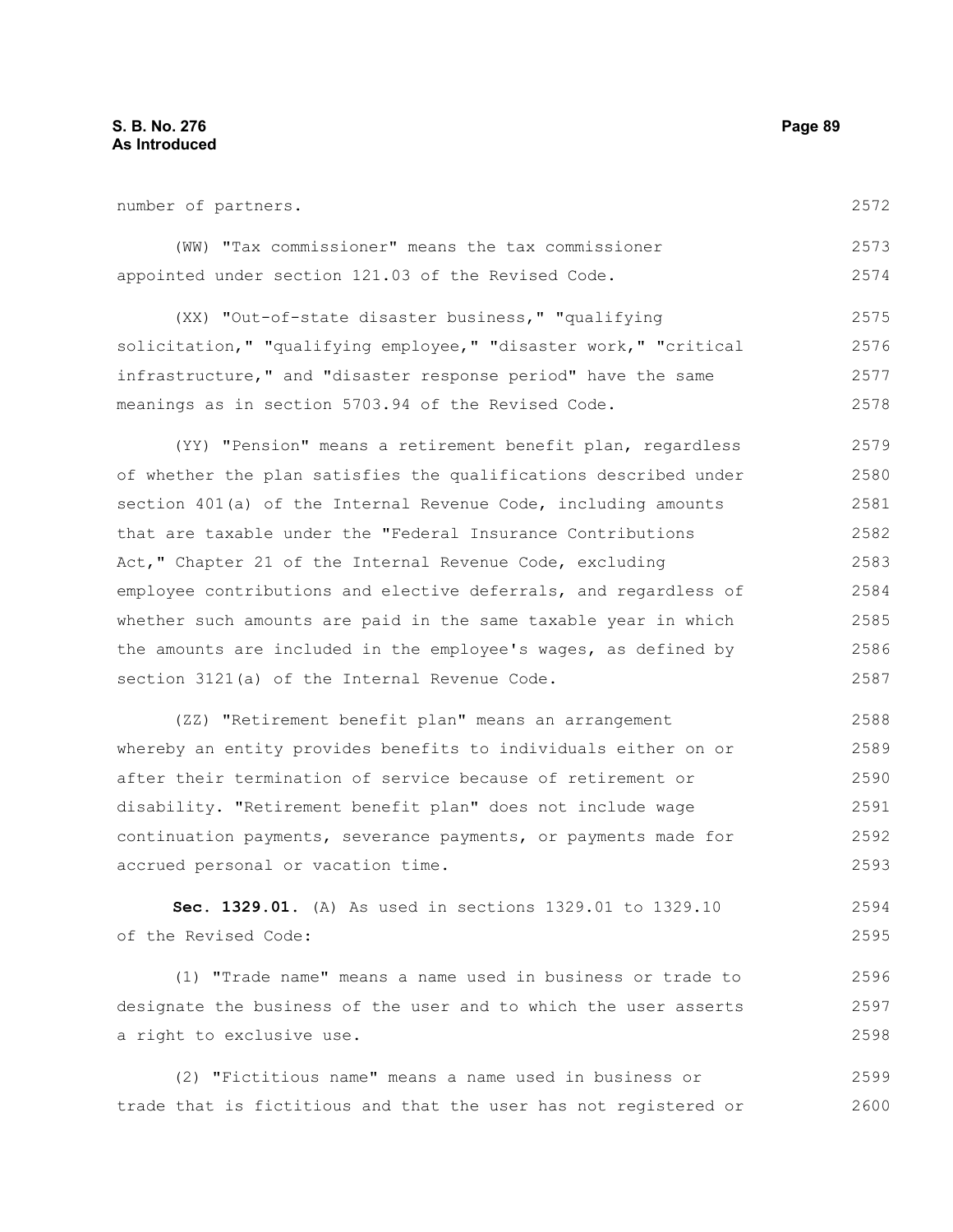# **S. B. No. 276 Page 90 As Introduced**

is not entitled to register as a trade name. It does not include the name of record of any domestic corporation that is formed under Chapter 1701. or 1702. of the Revised Code, any foreign corporation that is registered pursuant to Chapter 1703. of the Revised Code, any domestic or foreign limited liability company that is formed under or registered pursuant to Chapter 1705. or 1706. of the Revised Code, any domestic or foreign limited partnership that is formed under or registered pursuant to Chapter 1782. of the Revised Code, or any domestic or foreign limited liability partnership that is formed under or registered pursuant to Chapter 1775. or 1776. of the Revised Code. 2601 2602 2603 2604 2605 2606 2607 2608 2609 2610 2611

(3) "Person" includes any individual, general partnership, limited partnership, limited liability partnership, corporation, association, professional association, limited liability company, society, foundation, federation, or organization formed under the laws of this state or any other state. 2612 2613 2614 2615 2616

(B) Except as provided in section 1701.041 of the Revised Code and subject to sections 1329.01 to 1329.10 of the Revised Code, any person may register with the secretary of state, on a form prescribed by the secretary of state, any trade name under which the person is operating, setting forth all of the following: 2617 2618 2619 2620 2621 2622

(1) The name and business address of the applicant for registration and any of the following that is applicable: 2623 2624

(a) If the applicant is a general partnership, the name and address of at least one partner or the identifying number the secretary of state assigns to the partnership pursuant to section 1776.05 of the Revised Code; 2625 2626 2627 2628

(b) If the applicant is a limited partnership, a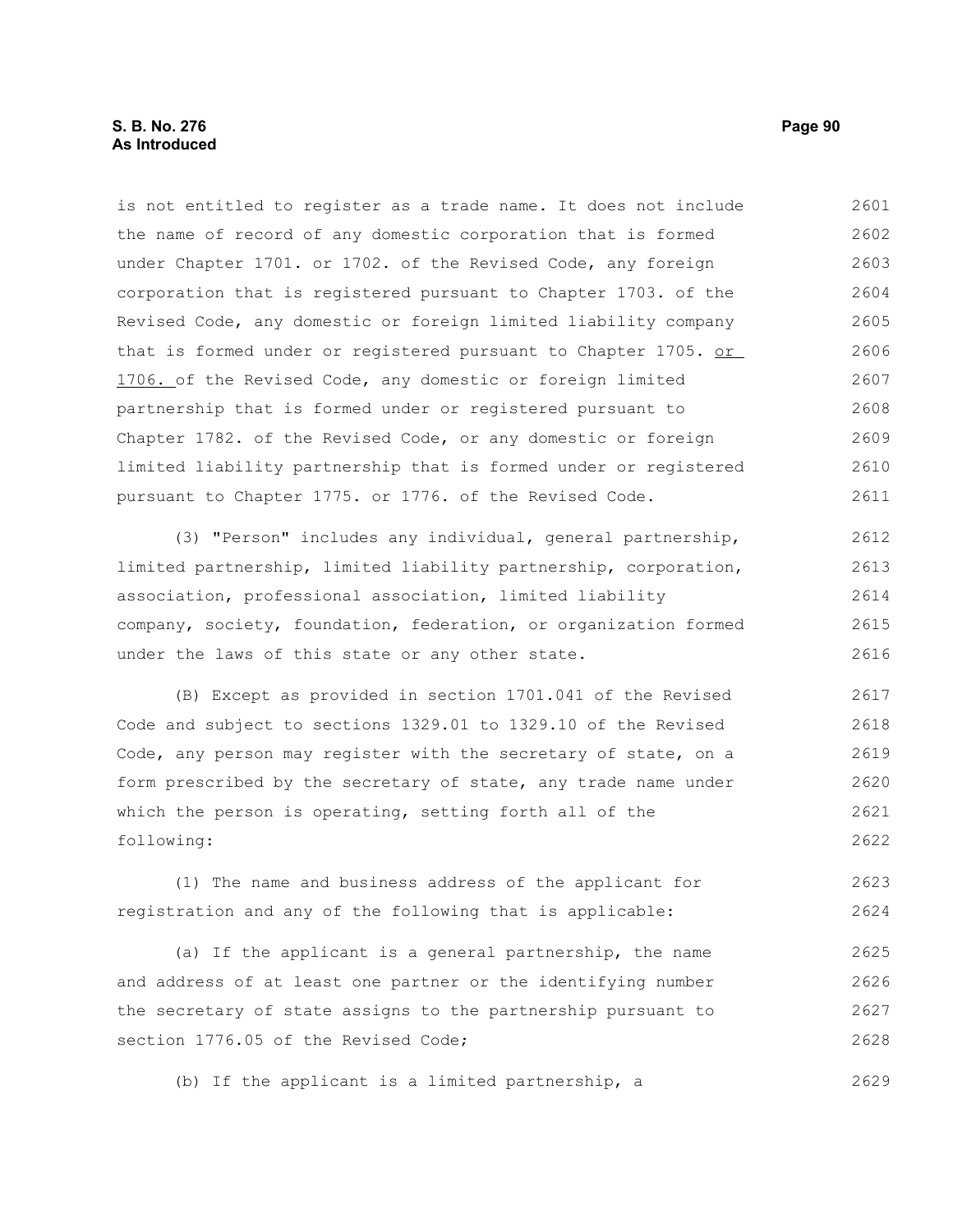corporation, professional association, limited liability company, or other entity, the form of the entity and the state under the laws of which it was formed. (2) The trade name to be registered; (3) The general nature of the business conducted by the applicant; (4) The length of time during which the trade name has been used by the applicant in business operations in this state. (C) The trade name application shall be signed by the applicant or by any authorized representative of the applicant. A single trade name may be registered upon each trade name application submitted under sections 1329.01 to 1329.10 of the Revised Code. The trade name application shall be accompanied by a filing fee of thirty-nine dollars, payable to the secretary of state. (D) Any person who does business under a fictitious name and who has not registered and does not wish to register the fictitious name as a trade name or who cannot do so because the name is not available for registration shall report the use of the fictitious name to the secretary of state, on a form prescribed by the secretary of state, setting forth all of the following: (1) The name and business address of the user and any of the following that is applicable: (a) If the user is a general partnership, the name and address of at least one partner or the identifying number the 2630 2631 2632 2633 2634 2635 2636 2637 2638 2639 2640 2641 2642 2643 2644 2645 2646 2647 2648 2649 2650 2651 2652 2653 2654 2655 2656

secretary of state assigns to the partnership pursuant to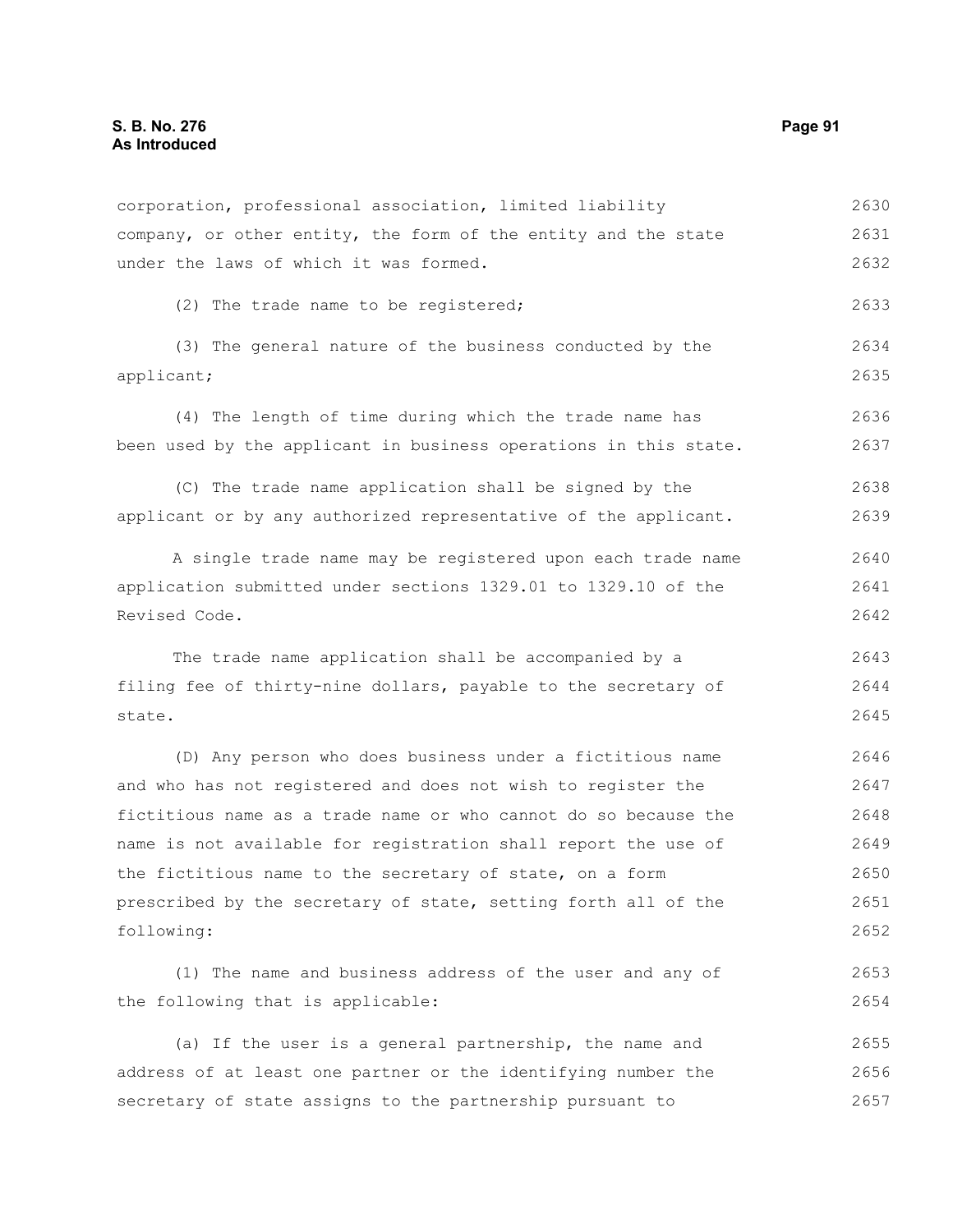section 1775.105 of the Revised Code; (b) If the user is a limited partnership, a corporation, professional association, limited liability company, or other entity, the form of the entity and the state under whose laws it was formed. (2) The fictitious name being used; (3) The general nature of the business conducted by the user. (E) The report of use of a fictitious name shall be signed by the user or by any authorized representative of the user. A single fictitious name may be registered upon each fictitious name report submitted under sections 1329.01 to 1329.10 of the Revised Code. The fictitious name report shall be accompanied by a filing fee of thirty-nine dollars, payable to the secretary of state. A report under this division shall be made within thirty days after the date of the first use of the fictitious name. **Sec. 1329.02.** (A) The secretary of state shall not file an application for the registration of any trade name if the application indicates or implies that the trade name is connected with a government agency of this state, another state, or the United States and the trade name is not so connected or if the application indicates or implies that the applicant is incorporated and the application is not incorporated. Additionally, the secretary of state shall not file an application for the registration of any trade name if it is not distinguishable upon the records in the office of the secretary 2658 2659 2660 2661 2662 2663 2664 2665 2666 2667 2668 2669 2670 2671 2672 2673 2674 2675 2676 2677 2678 2679 2680 2681 2682 2683 2684 2685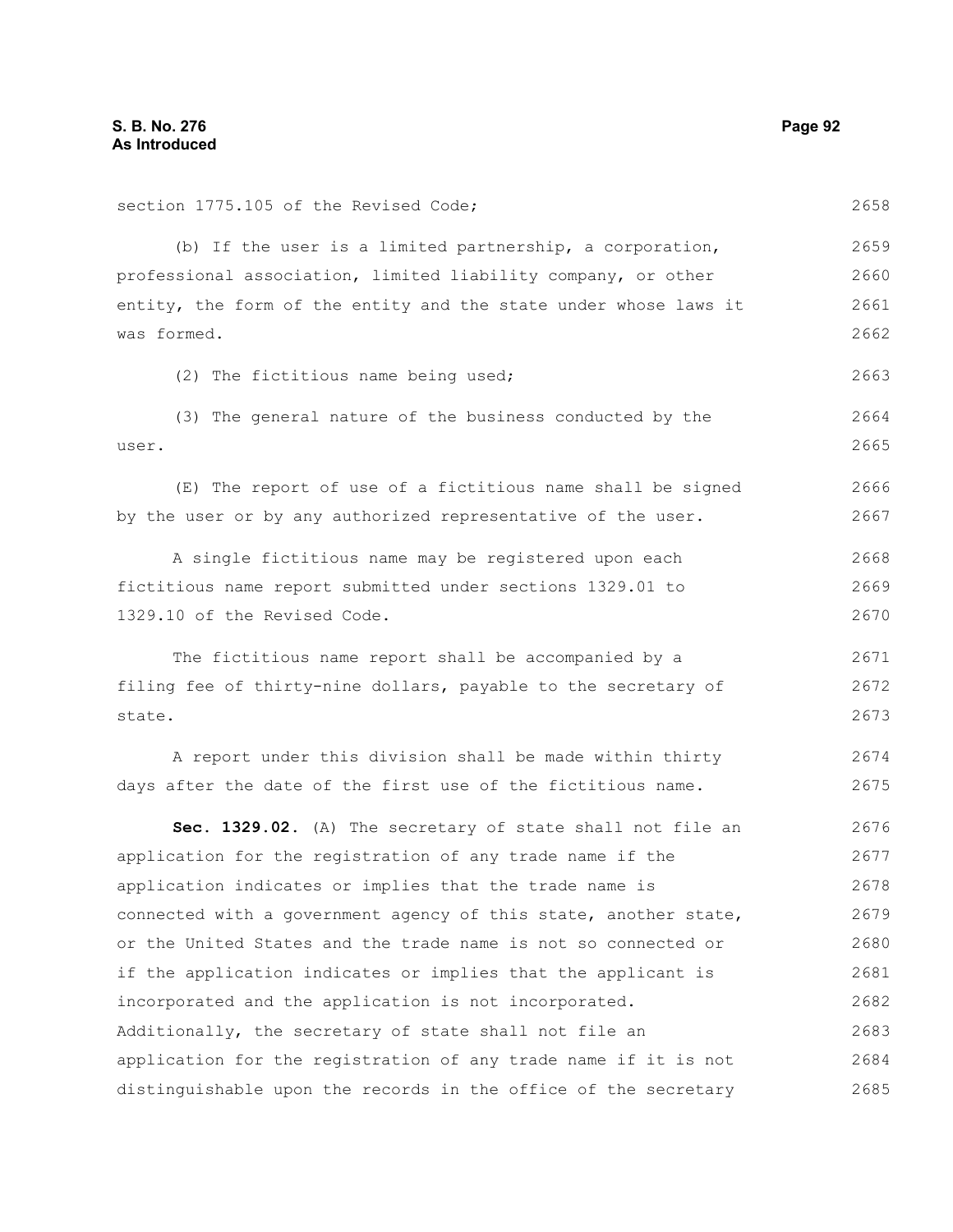# **S. B. No. 276 Page 93 As Introduced**

of state from any other trade name previously registered under sections 1329.01 to 1329.03 of the Revised Code, any corporate name, whether nonprofit or for profit and whether that of a domestic corporation or of a foreign corporation authorized to do business in this state, the name of any limited liability company registered in the office of the secretary of state pursuant to Chapter 1705. or 1706. of the Revised Code, whether domestic or foreign, the name of any limited liability partnership registered in the office of the secretary of state pursuant to Chapter 1775. or 1776. of the Revised Code, whether domestic or foreign, the name of any limited partnership registered in the office of the secretary of state pursuant to Chapter 1782. of the Revised Code, whether domestic or foreign, or any trademark, or service mark previously filed and recorded in the office of the secretary of state and not abandoned, unless the written consent of the corporation, limited liability company, limited liability partnership, or limited partnership, or the person to whom is registered the exclusive right to use the trade name is filed in accordance with division (C) of section 1701.05 of the Revised Code with the application or the written consent of the former registrant of the trademark or service mark is filed with the application. The application for the registration of a trade name and the consent form shall be on a form prescribed by the secretary of state. 2686 2687 2688 2689 2690 2691 2692 2693 2694 2695 2696 2697 2698 2699 2700 2701 2702 2703 2704 2705 2706 2707 2708 2709

(B) The secretary of state shall determine for purposes of this section whether a name is distinguishable from another name in a manner consistent with the provisions of division (B) of section 1701.05 of the Revised Code.

**Sec. 1701.03.** (A) A corporation may be formed under this chapter for any purpose or combination of purposes for which individuals lawfully may associate themselves, except that, if 2714 2715 2716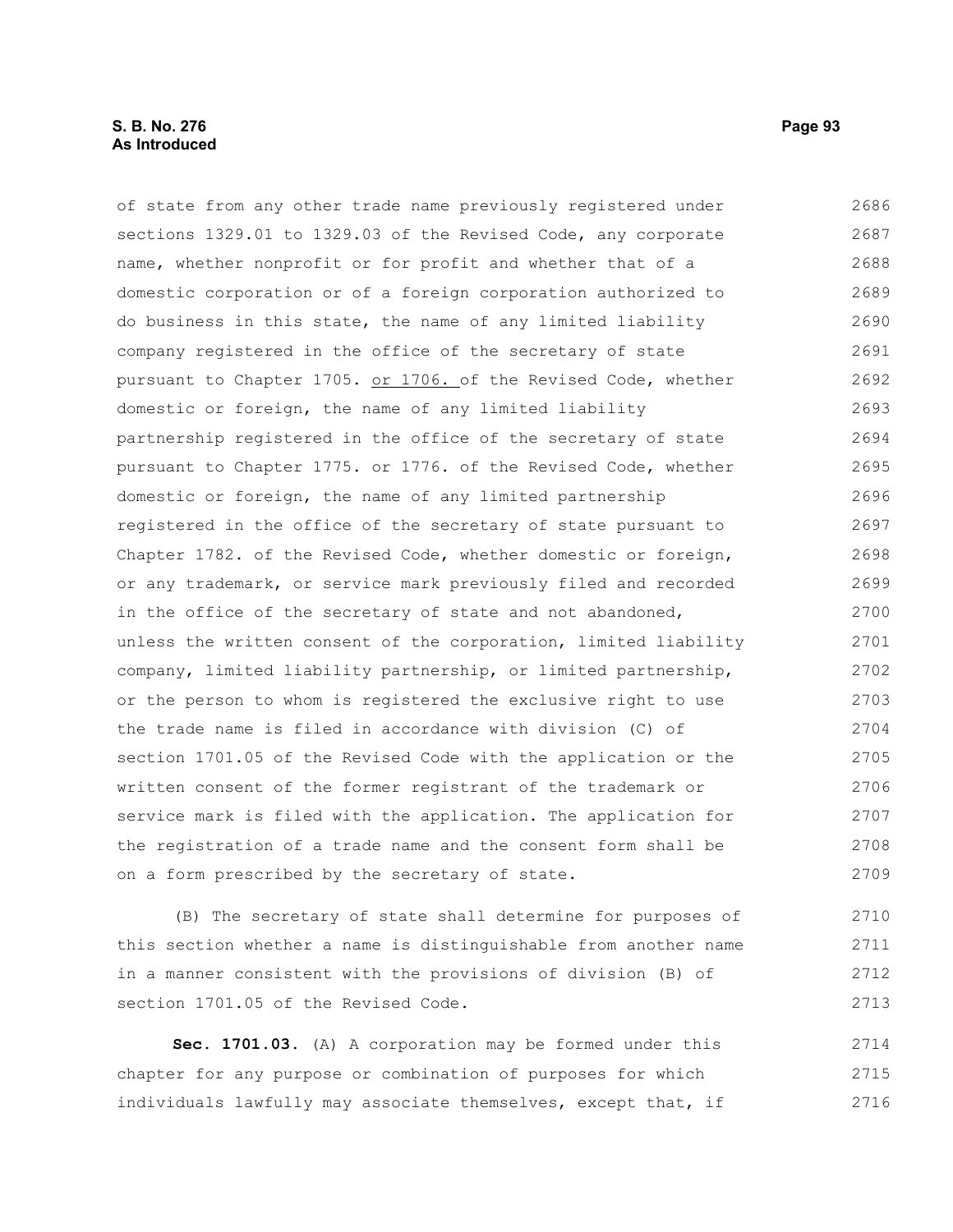### **S. B. No. 276 Page 94 As Introduced**

the Revised Code contains special provisions pertaining to the formation of any designated type of corporation other than a professional association, as defined in section 1785.01 of the Revised Code, a corporation of that type shall be formed in accordance with the special provisions. 2717 2718 2719 2720 2721

(B) On and after July 1, 1994, a corporation may be formed under this chapter for the purpose of carrying on the practice of any profession, including, but not limited to, a corporation for the purpose of providing public accounting or certified public accounting services, a corporation for the erection, owning, and conducting of a sanitarium for receiving and caring for patients, medical and hygienic treatment of patients, and instruction of nurses in the treatment of disease and in hygiene, a corporation for the purpose of providing architectural, landscape architectural, professional engineering, or surveying services or any combination of those types of services, and a corporation for the purpose of providing a combination of the professional services, as defined in section 1785.01 of the Revised Code, of optometrists authorized under Chapter 4725. of the Revised Code, chiropractors authorized under Chapter 4734. of the Revised Code to practice chiropractic or acupuncture, psychologists authorized under Chapter 4732. of the Revised Code, registered or licensed practical nurses authorized under Chapter 4723. of the Revised Code, pharmacists authorized under Chapter 4729. of the Revised Code, physical therapists authorized under sections 4755.40 to 4755.56 of the Revised Code, occupational therapists authorized under sections 4755.04 to 4755.13 of the Revised Code, mechanotherapists authorized under section 4731.151 of the Revised Code, doctors of medicine and surgery, osteopathic medicine and surgery, or podiatric medicine and surgery 2722 2723 2724 2725 2726 2727 2728 2729 2730 2731 2732 2733 2734 2735 2736 2737 2738 2739 2740 2741 2742 2743 2744 2745 2746 2747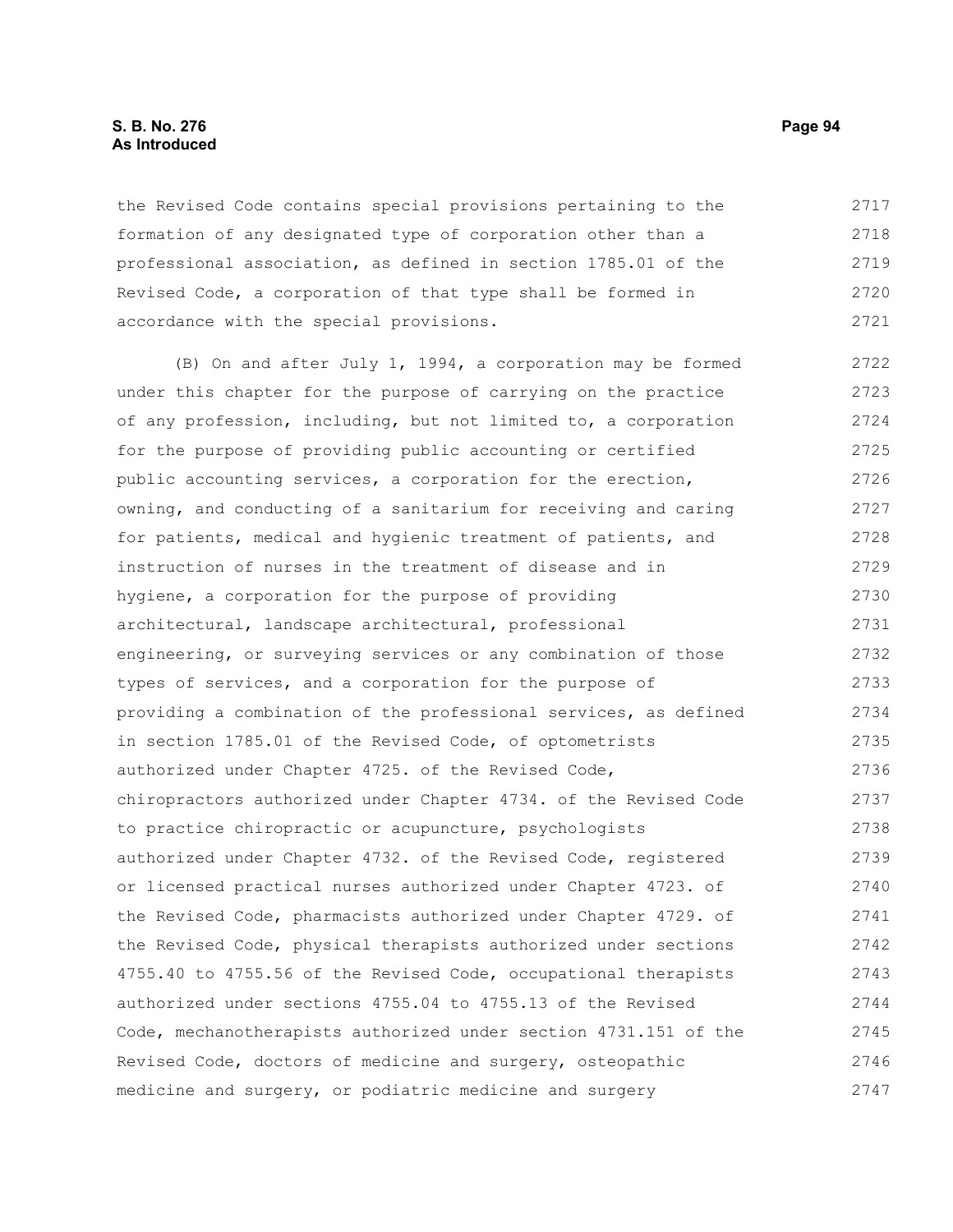authorized under Chapter 4731. of the Revised Code, and licensed professional clinical counselors, licensed professional counselors, independent social workers, social workers, independent marriage and family therapists, or marriage and family therapists authorized under Chapter 4757. of the Revised Code. 2748 2749 2750 2751 2752 2753

This chapter does not restrict, limit, or otherwise affect the authority or responsibilities of any agency, board, commission, department, office, or other entity to license, register, and otherwise regulate the professional conduct of individuals or organizations of any kind rendering professional services, as defined in section 1785.01 of the Revised Code, in this state or to regulate the practice of any profession that is within the jurisdiction of the agency, board, commission, department, office, or other entity, notwithstanding that an individual is a director, officer, employee, or other agent of a corporation formed under this chapter and is rendering professional services or engaging in the practice of a profession through a corporation formed under this chapter or that the organization is a corporation formed under this chapter. 2754 2755 2756 2757 2758 2759 2760 2761 2762 2763 2764 2765 2766 2767 2768

(C) Nothing in division (A) or (B) of this section precludes the organization of a professional association in accordance with this chapter and Chapter 1785. of the Revised Code or the formation of a limited liability company under Chapter 1705. or 1706. of the Revised Code with respect to a business, as defined in section 1705.01 of the Revised Codetrade, occupation, or profession. 2769 2770 2771 2772 2773 2774 2775

(D) No corporation formed for the purpose of providing a combination of the professional services, as defined in section 2776 2777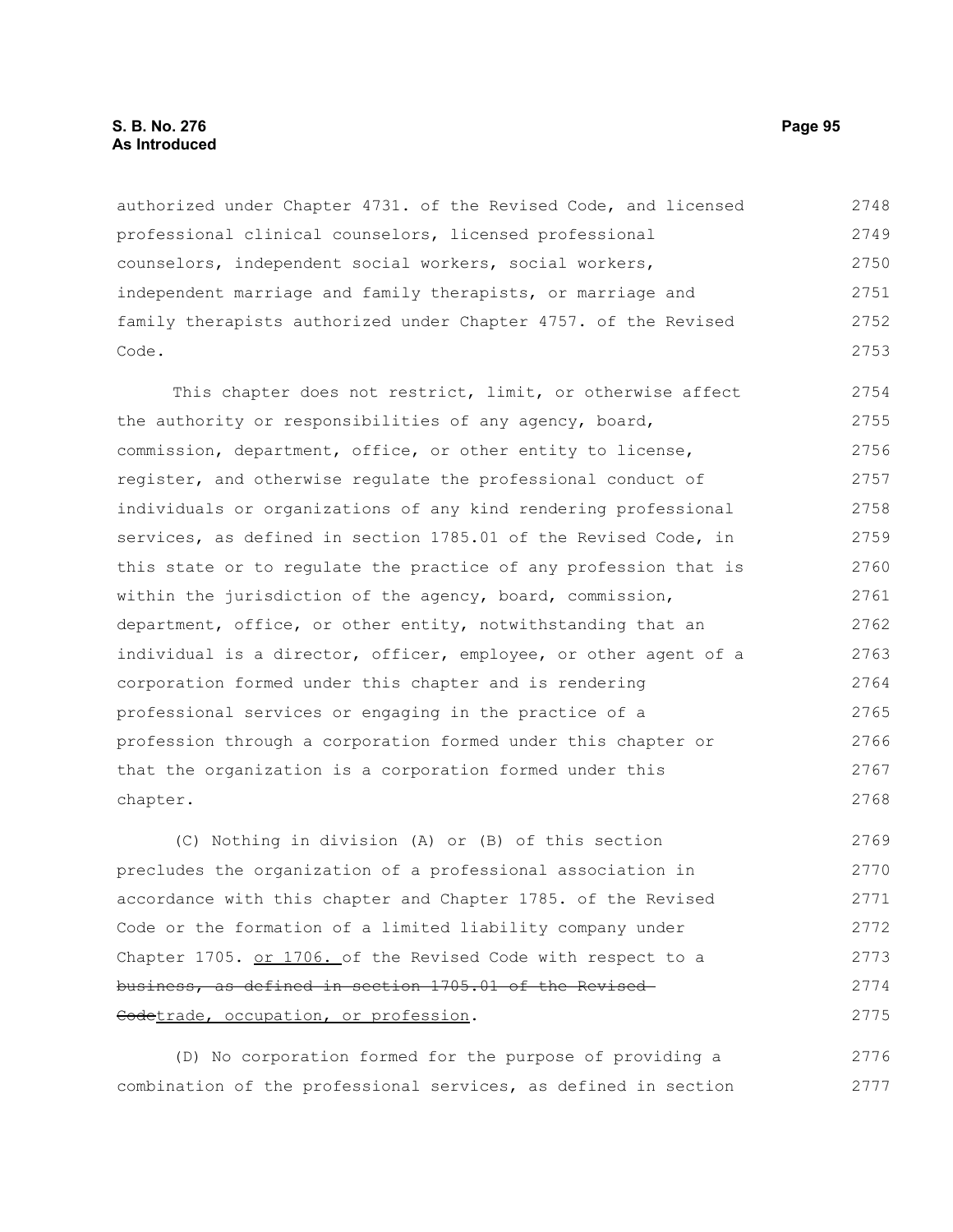# **S. B. No. 276 Page 96 As Introduced**

1785.01 of the Revised Code, of optometrists authorized under Chapter 4725. of the Revised Code, chiropractors authorized under Chapter 4734. of the Revised Code to practice chiropractic or acupuncture, psychologists authorized under Chapter 4732. of the Revised Code, registered or licensed practical nurses authorized under Chapter 4723. of the Revised Code, pharmacists authorized under Chapter 4729. of the Revised Code, physical therapists authorized under sections 4755.40 to 4755.56 of the Revised Code, occupational therapists authorized under sections 4755.04 to 4755.13 of the Revised Code, mechanotherapists authorized under section 4731.151 of the Revised Code, doctors of medicine and surgery, osteopathic medicine and surgery, or podiatric medicine and surgery authorized under Chapter 4731. of the Revised Code, and licensed professional clinical counselors, licensed professional counselors, independent social workers, social workers, independent marriage and family therapists, or marriage and family therapists authorized under Chapter 4757. of the Revised Code shall control the professional clinical judgment exercised within accepted and prevailing standards of practice of a licensed, certificated, or otherwise legally authorized optometrist, chiropractor, chiropractor practicing acupuncture through the state chiropractic board, psychologist, nurse, pharmacist, physical therapist, occupational therapist, mechanotherapist, doctor of medicine and surgery, osteopathic medicine and surgery, or podiatric medicine and surgery, licensed professional clinical counselor, licensed professional counselor, independent social worker, social worker, independent marriage and family therapist, or marriage and family therapist 2778 2779 2780 2781 2782 2783 2784 2785 2786 2787 2788 2789 2790 2791 2792 2793 2794 2795 2796 2797 2798 2799 2800 2801 2802 2803 2804 2805

This division does not prevent a hospital, as defined in

in rendering care, treatment, or professional advice to an

individual patient.

2806 2807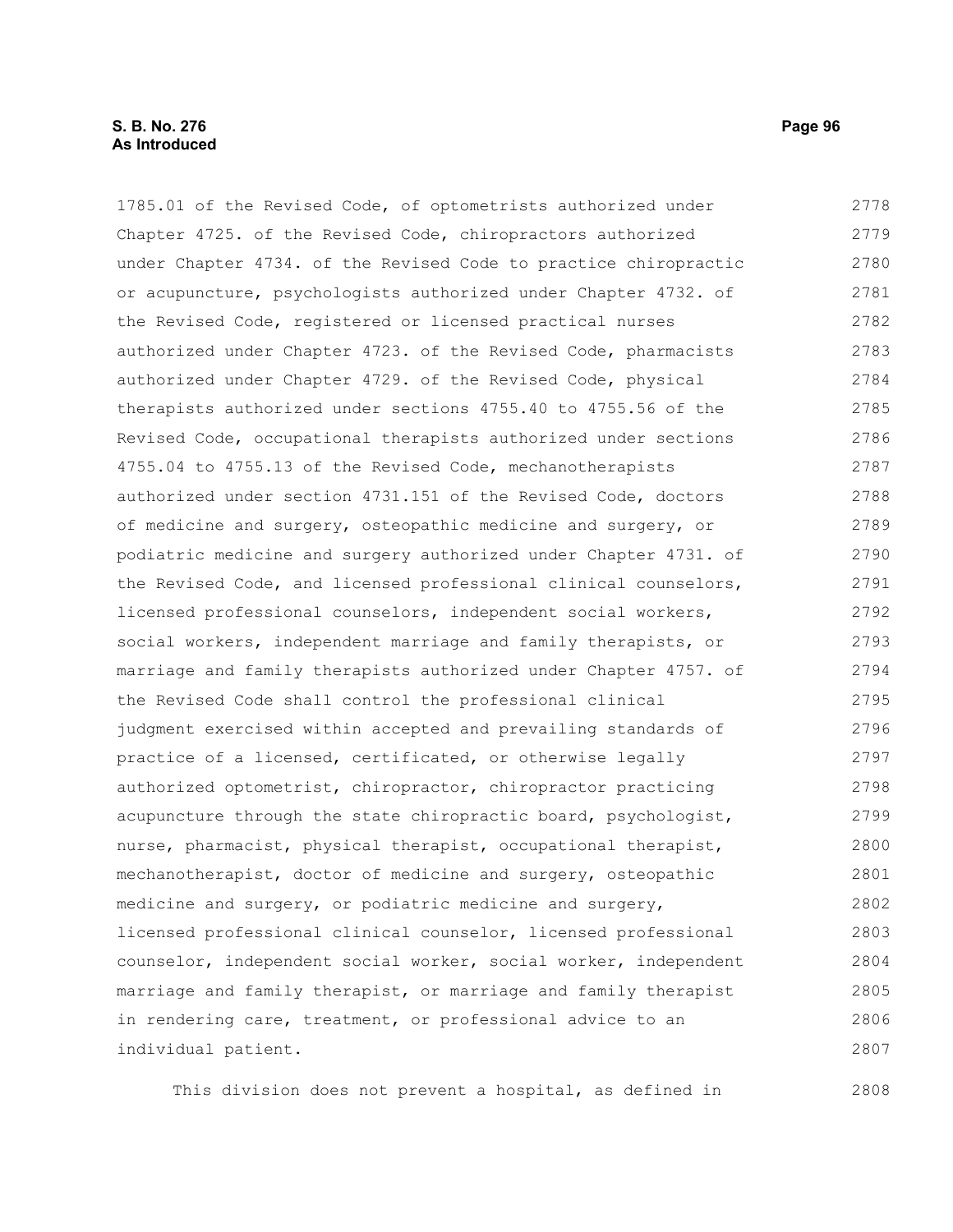section 3727.01 of the Revised Code, insurer, as defined in section 3999.36 of the Revised Code, or intermediary organization, as defined in section 1751.01 of the Revised Code, from entering into a contract with a corporation described in this division that includes a provision requiring utilization review, quality assurance, peer review, or other performance or quality standards. Those activities shall not be construed as controlling the professional clinical judgment of an individual practitioner listed in this division. 2809 2810 2811 2812 2813 2814 2815 2816 2817

**Sec. 1701.05.** (A) Except as provided in this section, and in sections 1701.75, 1701.78, and 1701.82 of the Revised Code, which sections relate to the reorganization, merger, and consolidation of corporations, the corporate name of a domestic corporation shall comply with all of the following: 2818 2819 2820 2821 2822

(1) It shall end with or include the word or abbreviation "company," "co.," "corporation," "corp.," "incorporated," or "inc." 2823 2824 2825

(2) It shall be distinguishable upon the records in the office of the secretary of state from all of the following: 2826 2827

(a) The name of any other corporation, whether nonprofit or for profit and whether that of a domestic or of a foreign corporation authorized to do business in this state; 2828 2829 2830

(b) The name of any limited liability company registered in the office of the secretary of state pursuant to Chapter 1705. or 1706. of the Revised Code, whether domestic or foreign; 2831 2832 2833

(c) The name of any limited liability partnership registered in the office of the secretary of state pursuant to Chapter 1775. or 1776. of the Revised Code, whether domestic or foreign; 2834 2835 2836 2837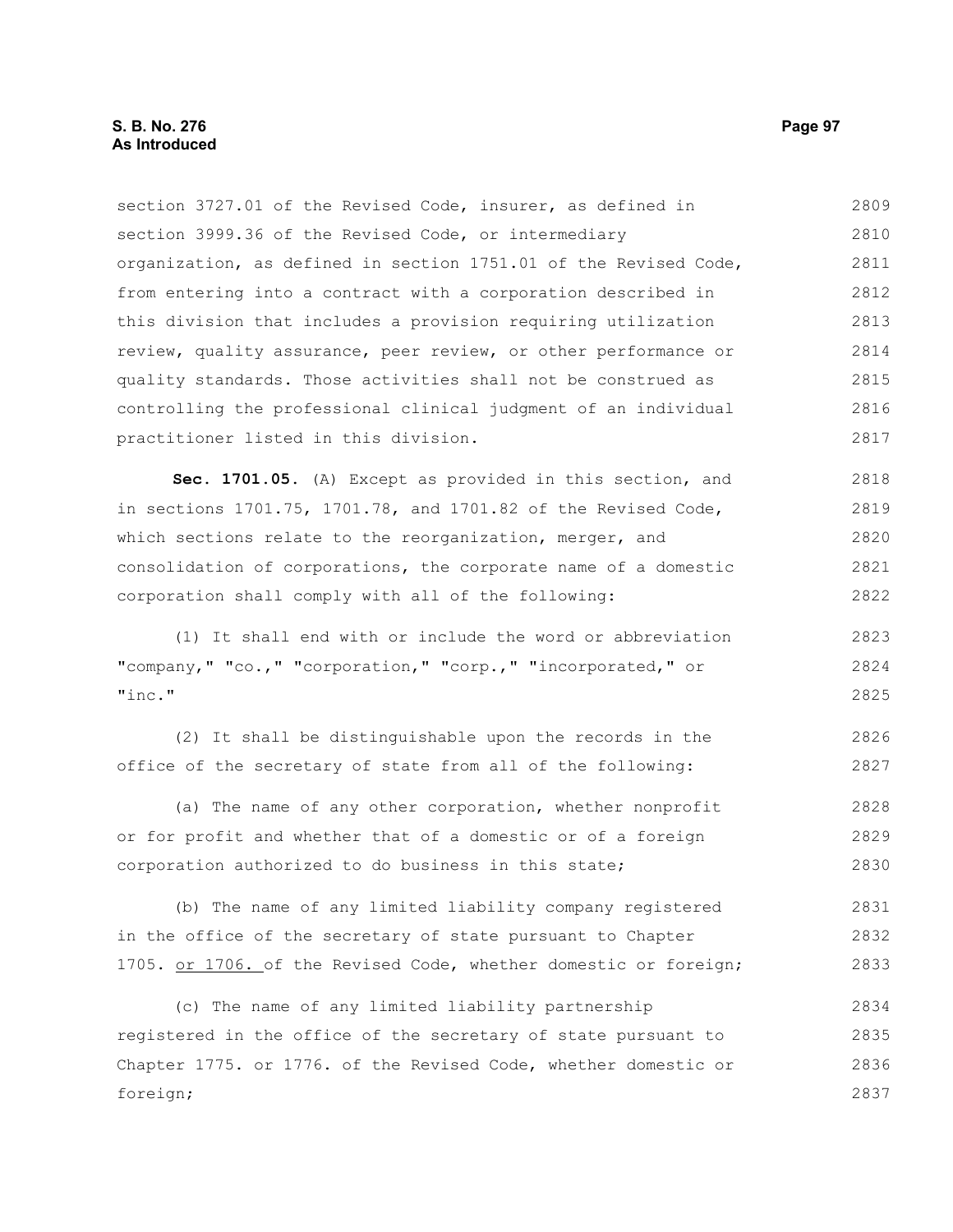# **S. B. No. 276 Page 98 As Introduced**

(d) The name of any limited partnership registered in the office of the secretary of state pursuant to Chapter 1782. of the Revised Code, whether domestic or foreign; 2838 2839 2840

(e) Any trade name the exclusive right to which is at the time in question registered in the office of the secretary of state pursuant to Chapter 1329. of the Revised Code. 2841 2842 2843

(3) It shall not contain any language that indicates or implies that the corporation is connected with a government agency of this state, another state, or the United States. 2844 2845 2846

(B) The secretary of state shall determine for purposes of this section whether a name is "distinguishable" from another name upon the secretary of state's records. Without excluding other names that may not constitute distinguishable names in this state, a name is not considered distinguishable from another name for purposes of this section solely because it differs from the other name in only one or more of the following manners: 2847 2848 2849 2850 2851 2852 2853 2854

(1) The use of the word "corporation," "company," "incorporated," "limited," or any abbreviation of any of those words; 2855 2856 2857

(2) The use of any article, conjunction, contraction, abbreviation, or punctuation; 2858 2859

(3) The use of a different tense or number of the same word. 2860 2861

(C) A corporation may apply to the secretary of state for authorization to use a name that is not distinguishable upon the secretary of state's records from the name of any other corporation, limited liability company, limited liability partnership, or limited partnership, or from a registered trade 2862 2863 2864 2865 2866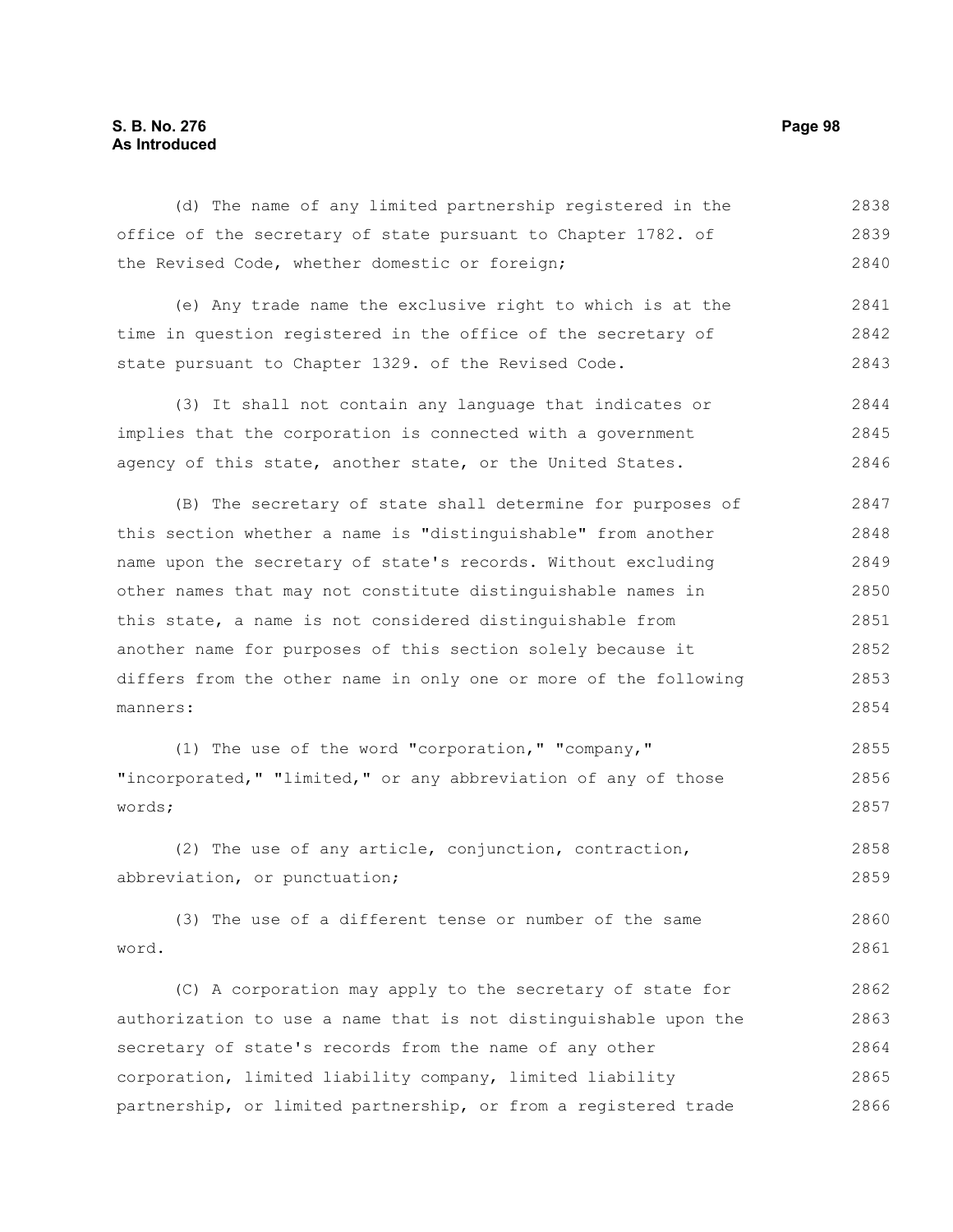# **S. B. No. 276 Page 99 As Introduced**

name, if there also is filed in the office of the secretary of state, on a form prescribed by the secretary of state, the consent of the other entity or, in the case of a registered trade name, the person in whose name is registered the exclusive right to use the name, which consent is evidenced in a writing signed by any authorized officer or any authorized representative of the other entity or person. 2867 2868 2869 2870 2871 2872 2873

(D) In case of judicial sale or judicial transfer, by sale or transfer of good will or otherwise, of the right to use the name of a corporation, whether nonprofit or for profit, and whether that of a domestic corporation or of a foreign corporation authorized to exercise its corporate privileges in this state or to do business in this state, the secretary of state, at the instance of the purchaser or transferee of such right, shall accept for filing articles of a corporation with a name the same as or similar to the name of such other corporation, if there also is filed in the office of the secretary of state a certified copy of the decree or order of court confirming or otherwise evidencing the purchase or transfer. 2874 2875 2876 2877 2878 2879 2880 2881 2882 2883 2884 2885 2886

(E) Any person who wishes to reserve a name for a proposed new corporation, or any corporation intending to change its name, may submit to the secretary of state a written application, on a form prescribed by the secretary of state, for the exclusive right to use a specified name as the name of a corporation. If the secretary of state finds that, under this section, the specified name is available for such use, the secretary of state shall file the application and, from the date of the filing, the applicant shall have the exclusive right for one hundred eighty days to use the specified name as the name of a corporation, counting the date of such filing as the first of 2887 2888 2889 2890 2891 2892 2893 2894 2895 2896 2897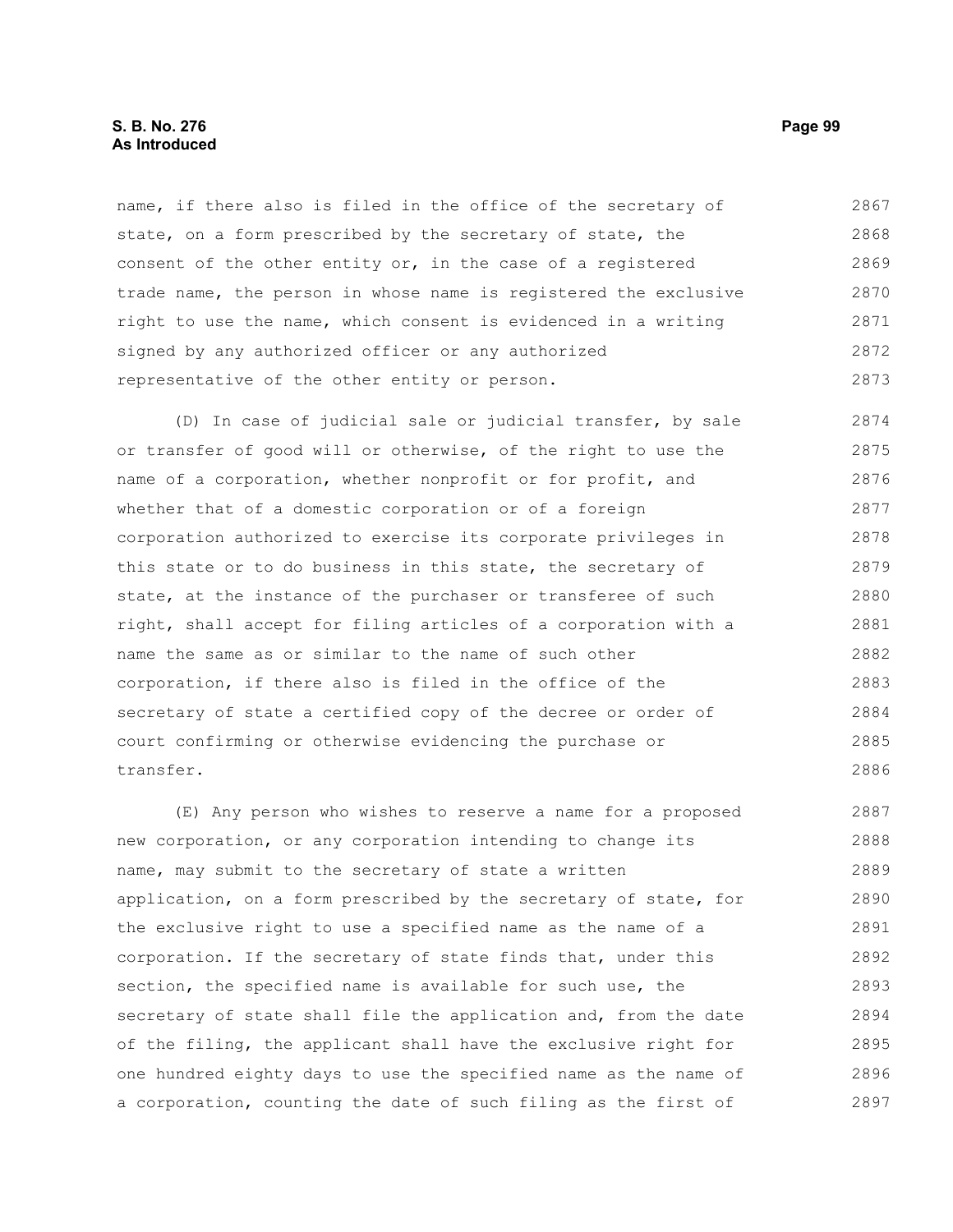#### **S. B. No. 276 Page 100 As Introduced**

one hundred eighty days. The right so obtained may be transferred by the applicant or other holder thereof by the filing in the office of the secretary of state of a written transfer, on a form prescribed by the secretary of state, stating the name and address of the transferee. 2898 2899 2900 2901 2902

**Sec. 1701.791.** (A) If the constituent entities in a merger or consolidation include entities that are not corporations, the constituent entities may be merged or consolidated into a surviving or new entity that is not a domestic corporation, as provided in this section. Pursuant to an agreement of merger or consolidation between the constituent entities as provided in this section, a domestic corporation and, if so provided, one or more additional domestic or foreign entities, may be merged into a surviving entity other than a domestic corporation, or a domestic corporation together with one or more additional domestic or foreign entities may be consolidated into a new entity other than a domestic corporation, to be formed by such consolidation. The merger or consolidation must be permitted by the chapter of the Revised Code under which each domestic constituent entity exists and by the laws under which each foreign constituent entity exists. 2903 2904 2905 2906 2907 2908 2909 2910 2911 2912 2913 2914 2915 2916 2917 2918

(B) The agreement of merger or consolidation shall set forth all of the following: 2919 2920

(1) The name and the form of entity of each constituent entity and the state under the laws of which each constituent entity exists; 2921 2922 2923

(2) In the case of a merger, that one or more specified constituent entities will be merged into a specified surviving foreign entity or surviving domestic entity other than a domestic corporation or, in the case of a consolidation, that 2924 2925 2926 2927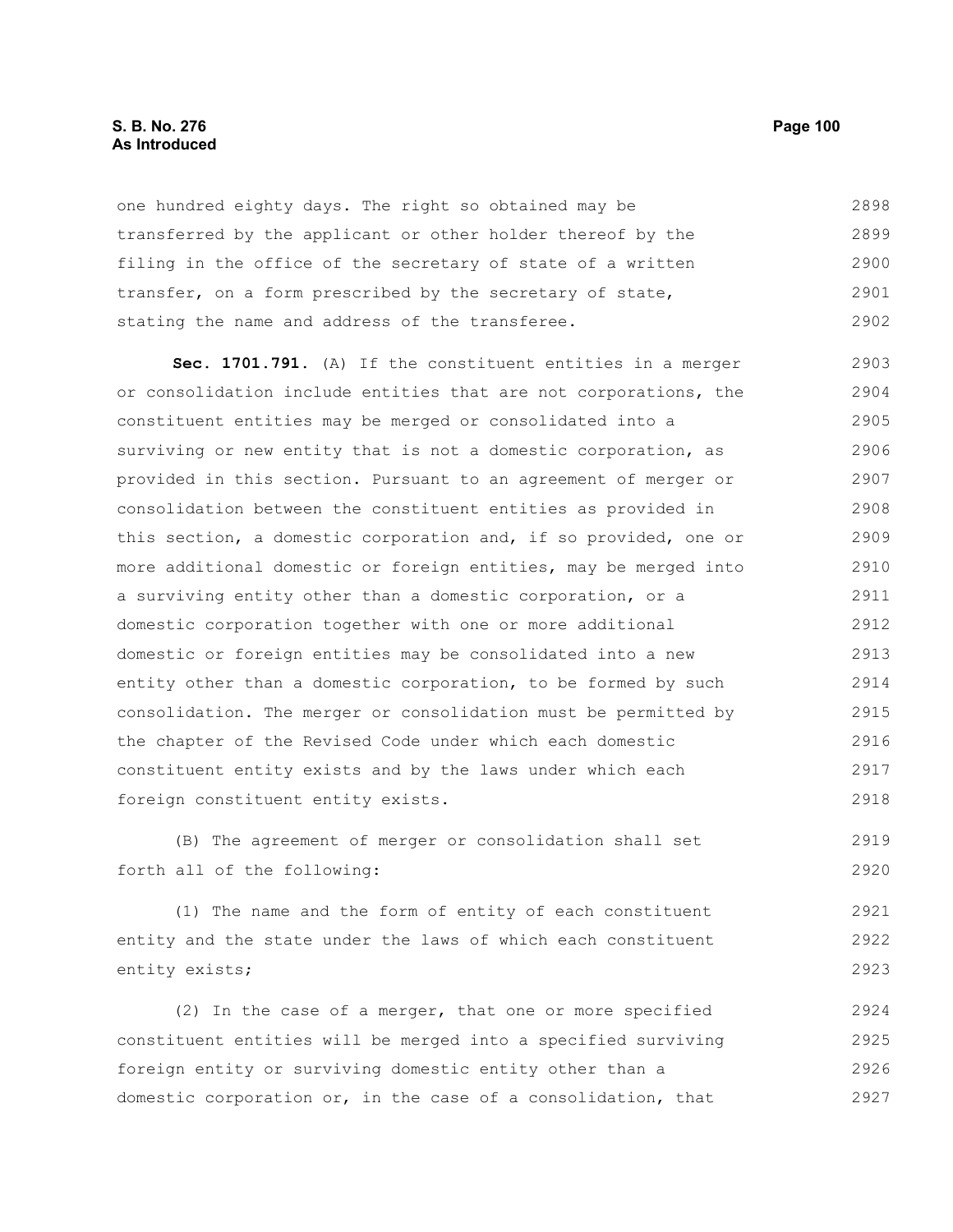the constituent entities will be consolidated into a new foreign entity or domestic entity other than a corporation. The name of such a surviving or new entity may be the same as or similar to that of any constituent corporation or constituent limited liability company. 2928 2929 2930 2931 2932

(3) The terms of the merger or consolidation, the mode of carrying them into effect, and the manner and basis of converting the shares or interests of the constituent entities into, or substituting the shares or interests of the constituent entities for, shares, interests, evidences of indebtedness, other securities, cash, rights, or any other property or any combination of shares, interests, evidences of indebtedness, securities, cash, rights, or any other property of the surviving entity, of the new entity, or of any other entity, including the parent of any constituent entity, or any other person. No conversion or substitution shall be effected if there are reasonable grounds to believe that the surviving or new entity would be rendered insolvent by the conversion or substitution. 2933 2934 2935 2936 2937 2938 2939 2940 2941 2942 2943 2944 2945

(4) If the surviving or new entity is a foreign corporation, all additional statements and matters, other than the name and address of the statutory agent, that would be required by section 1701.78 of the Revised Code if the surviving or new corporation were a domestic corporation; 2946 2947 2948 2949 2950

(5) The name and the form of entity of the surviving or new entity, the state under the laws of which the surviving entity exists or the new entity is to exist, and the location of the principal office of the surviving or new entity in that state; 2951 2952 2953 2954 2955

(6) All statements and matters required to be set forth in an agreement of merger or consolidation by the laws under which 2956 2957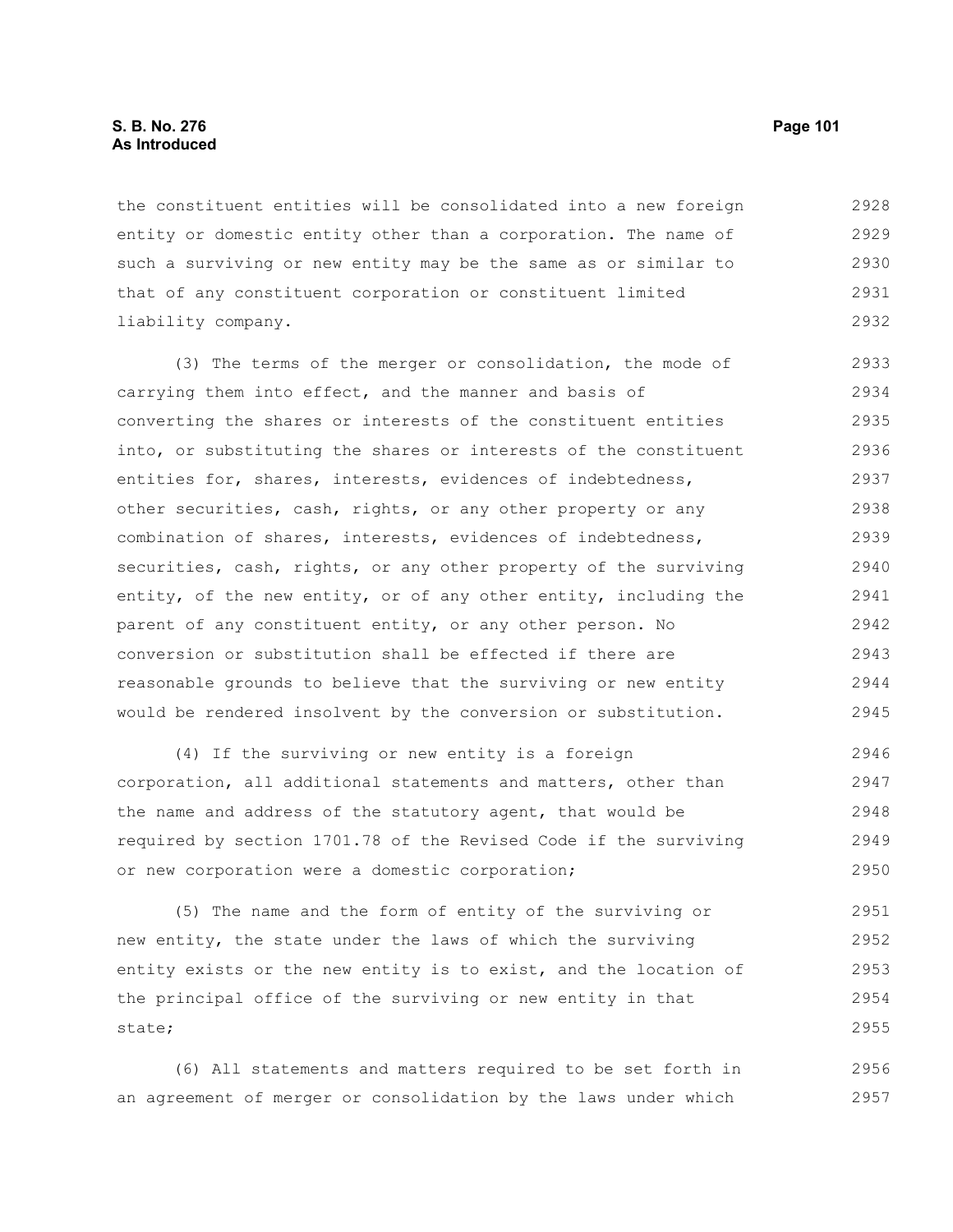each constituent entity exists and, in the case of a consolidation, the new entity is to exist; 2958 2959

(7) The consent of the surviving or the new entity to be sued and served with process in this state and the irrevocable appointment of the secretary of state as its agent to accept service of process in any proceeding in this state to enforce against the surviving or new entity any obligation of any domestic constituent corporation, or to enforce the rights of a dissenting shareholder of any domestic constituent corporation; 2960 2961 2962 2963 2964 2965 2966

(8) If the surviving or new entity is a foreign corporation that desires to transact business in this state as a foreign corporation, a statement to that effect, together with a statement regarding the appointment of a statutory agent and service of any process, notice, or demand upon that statutory agent or the secretary of state, as required when a foreign corporation applies for a license to transact business in this state; 2967 2968 2969 2970 2971 2972 2973 2974

(9) If the surviving or new entity is a foreign limited partnership that desires to transact business in this state as a foreign limited partnership, a statement to that effect, together with all of the information required under section 1782.49 of the Revised Code when a foreign limited partnership registers to transact business in this state; 2975 2976 2977 2978 2979 2980

(10) If the surviving or new entity is a foreign limited liability company that desires to transact business in this state as a foreign limited liability company, a statement to that effect, together with all of the information required under section 1705.54 or 1706.511 of the Revised Code when a foreign limited liability company registers to transact business in this state. 2981 2982 2983 2984 2985 2986 2987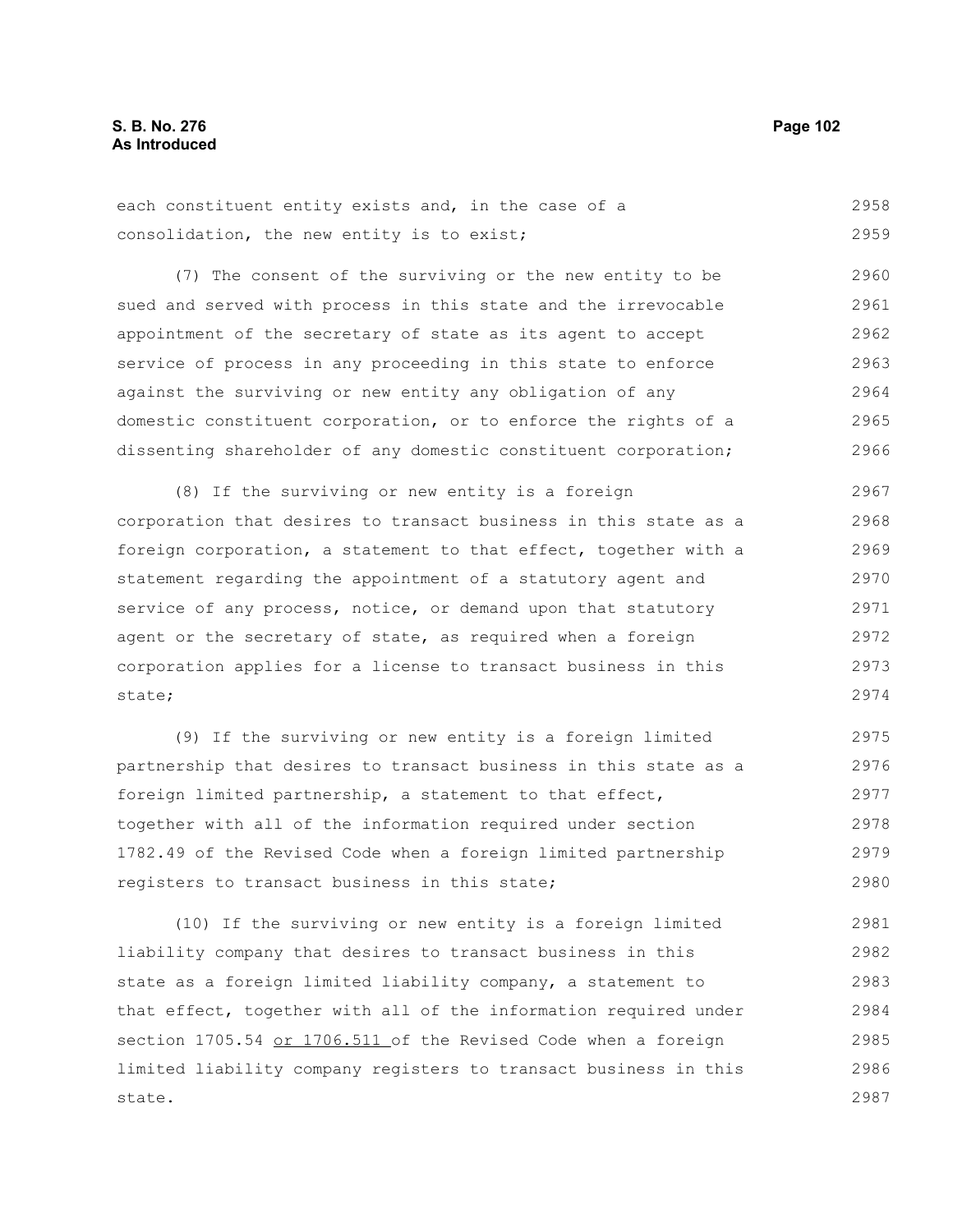# **S. B. No. 276 Page 103 As Introduced**

(C) The agreement of merger or consolidation also may set forth any additional provision permitted by the laws of any state under the laws of which any constituent entity exists, consistent with the laws under which the surviving entity exists or the new entity is to exist. 2988 2989 2990 2991 2992

(D) To effect the merger or consolidation, the agreement of merger or consolidation shall be approved by the directors of each domestic constituent corporation, and adopted by the shareholders of each domestic constituent corporation, in the same manner and with the same notice to and vote of shareholders or of holders of a particular class of shares as is required by section 1701.78 of the Revised Code. The agreement also shall be approved or otherwise authorized by or on behalf of each other constituent entity in accordance with the laws under which it exists. 2993 2994 2995 2996 2997 2998 2999 3000 3001 3002

(E) At any time before the filing of the certificate of merger or consolidation under section 1701.81 of the Revised Code, the merger or consolidation may be abandoned by the directors of any constituent corporation, the general partners of any constituent partnership, or the comparable representatives of any other constituent entity if the directors, general partners, or comparable representatives are authorized to do so by the agreement of merger or consolidation. 3003 3004 3005 3006 3007 3008 3009 3010

The agreement of merger or consolidation may contain a provision authorizing the directors of any constituent corporation, the general partners of any constituent partnership, or the comparable representatives of any other constituent entity to amend the agreement of merger or consolidation at any time before the filing of the certificate of merger or consolidation, except that, after the adoption of 3011 3012 3013 3014 3015 3016 3017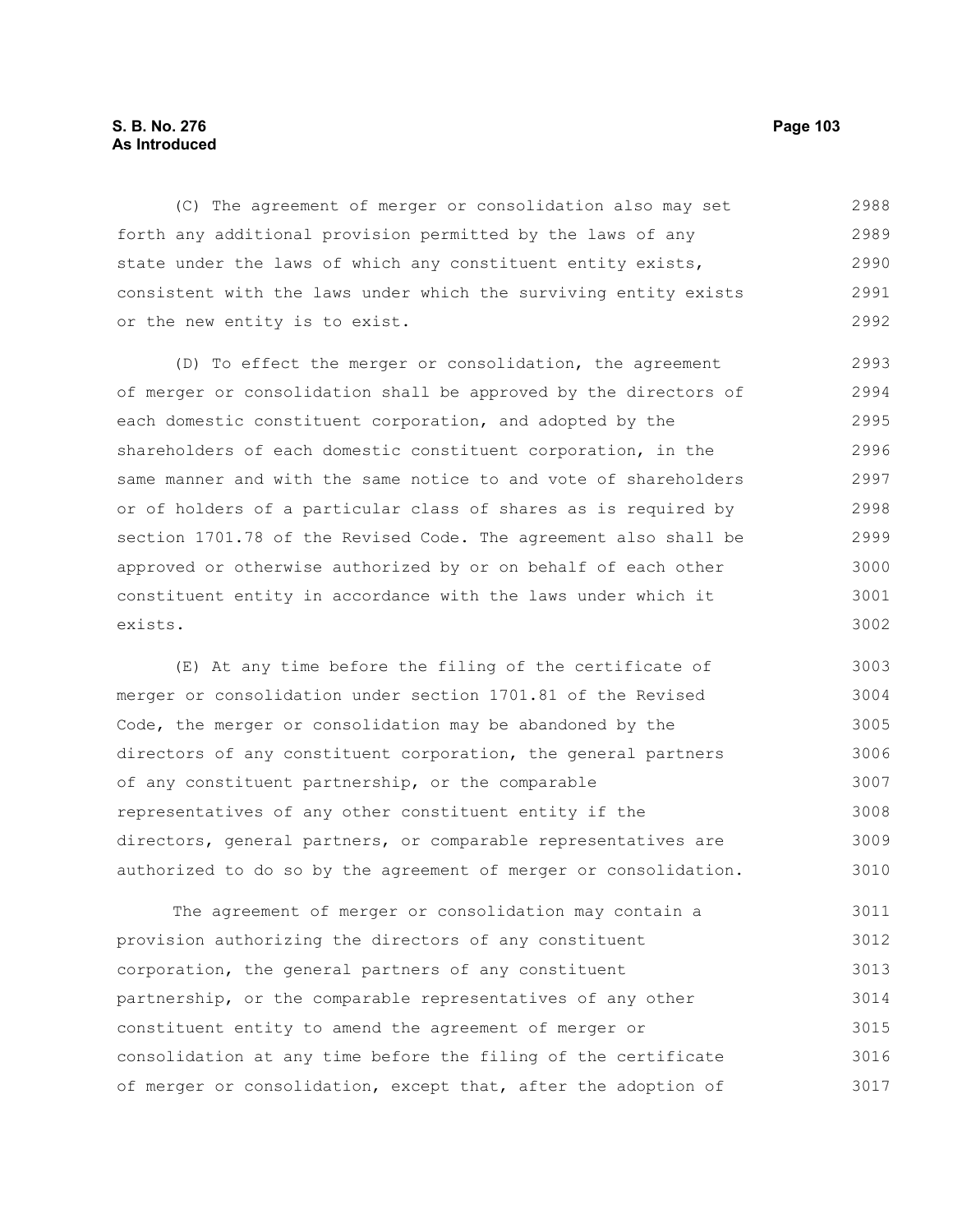the agreement by the shareholders of any domestic constituent corporation, the directors shall not be authorized to amend the agreement to do any of the following: 3018 3019 3020

(1) Alter or change the amount or kind of shares, interests, evidences of indebtedness, other securities, cash, rights, or any other property to be received by shareholders of the domestic constituent corporation in conversion of, or in substitution for, their shares; 3021 3022 3023 3024 3025

(2) If the surviving or new entity is a foreign corporation, alter or change any term of the articles of the surviving or new foreign corporation, except for alterations or changes that could otherwise be adopted by the directors of the surviving or new foreign corporation; 3026 3027 3028 3029 3030

(3) If the surviving or new entity is a partnership or other entity other than a corporation, alter or change any term of the partnership agreement or comparable instrument of the surviving or new partnership or other entity, except for alterations or changes that otherwise could be adopted by the general partners or comparable representatives of the surviving or new partnership or other entity; 3031 3032 3033 3034 3035 3036 3037

(4) Alter or change any other terms and conditions of the agreement of merger or consolidation if any of the alterations or changes, alone or in the aggregate, would materially adversely affect the holders of any class or series of shares of the domestic constituent corporation. 3038 3039 3040 3041 3042

**Sec. 1702.05.** (A) Except as provided in this section and in sections 1702.41 and 1702.411 of the Revised Code, the secretary of state shall not accept for filing in the secretary of state's office any articles if the corporate name set forth 3043 3044 3045 3046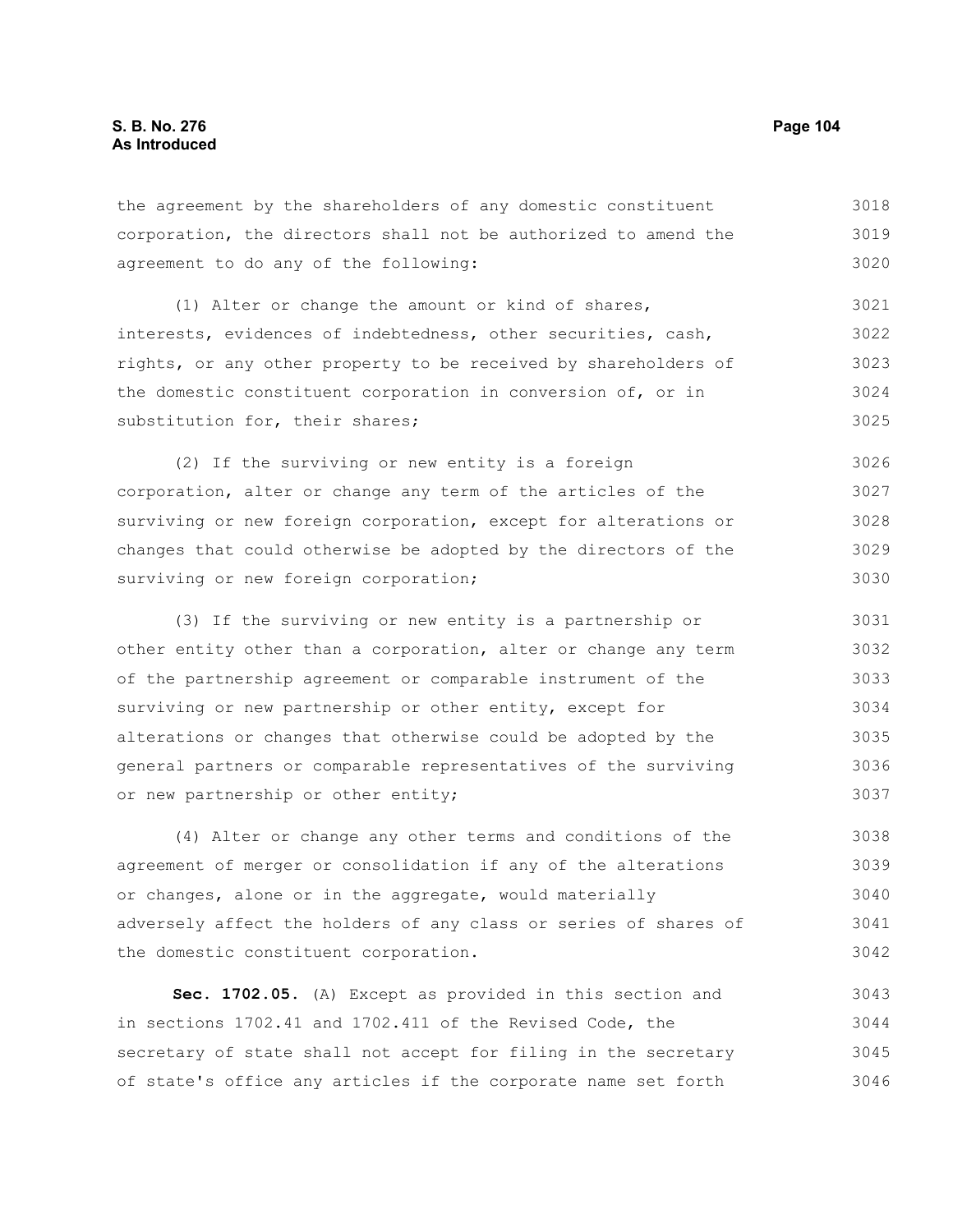| in the articles is not distinguishable upon the secretary of     | 3047 |
|------------------------------------------------------------------|------|
| state's records from any of the following:                       | 3048 |
| (1) The name of any other corporation, whether a nonprofit       | 3049 |
|                                                                  |      |
| corporation or a business corporation and whether that of a      | 3050 |
| domestic or of a foreign corporation authorized to do business   | 3051 |
| in this state;                                                   | 3052 |
| (2) The name of any limited liability company registered         | 3053 |
| in the office of the secretary of state pursuant to Chapter      | 3054 |
| 1705. or 1706. of the Revised Code, whether domestic or foreign; | 3055 |
| (3) The name of any limited liability partnership                | 3056 |
| registered in the office of the secretary of state pursuant to   | 3057 |
| Chapter 1775. or 1776. of the Revised Code, whether domestic or  | 3058 |
| foreign;                                                         | 3059 |
| (4) The name of any limited partnership registered in the        | 3060 |
| office of the secretary of state pursuant to Chapter 1782. of    | 3061 |
| the Revised Code, whether domestic or foreign;                   | 3062 |
| (5) Any trade name, the exclusive right to which is at the       | 3063 |
| time in question registered in the office of the secretary of    | 3064 |
| state pursuant to Chapter 1329. of the Revised Code.             | 3065 |
| (B) The secretary of state shall determine for purposes of       | 3066 |
| this section whether a name is "distinguishable" from another    | 3067 |
| name upon the secretary of state's records. Without excluding    | 3068 |
| other names that may not constitute distinguishable names in     | 3069 |

this state, a name is not considered distinguishable from another name for purposes of this section solely because it differs from the other name in only one or more of the following manners: 3070 3071 3072 3073

(1) The use of the word "corporation," "company," "incorporated," "limited," or any abbreviation of any of those 3074 3075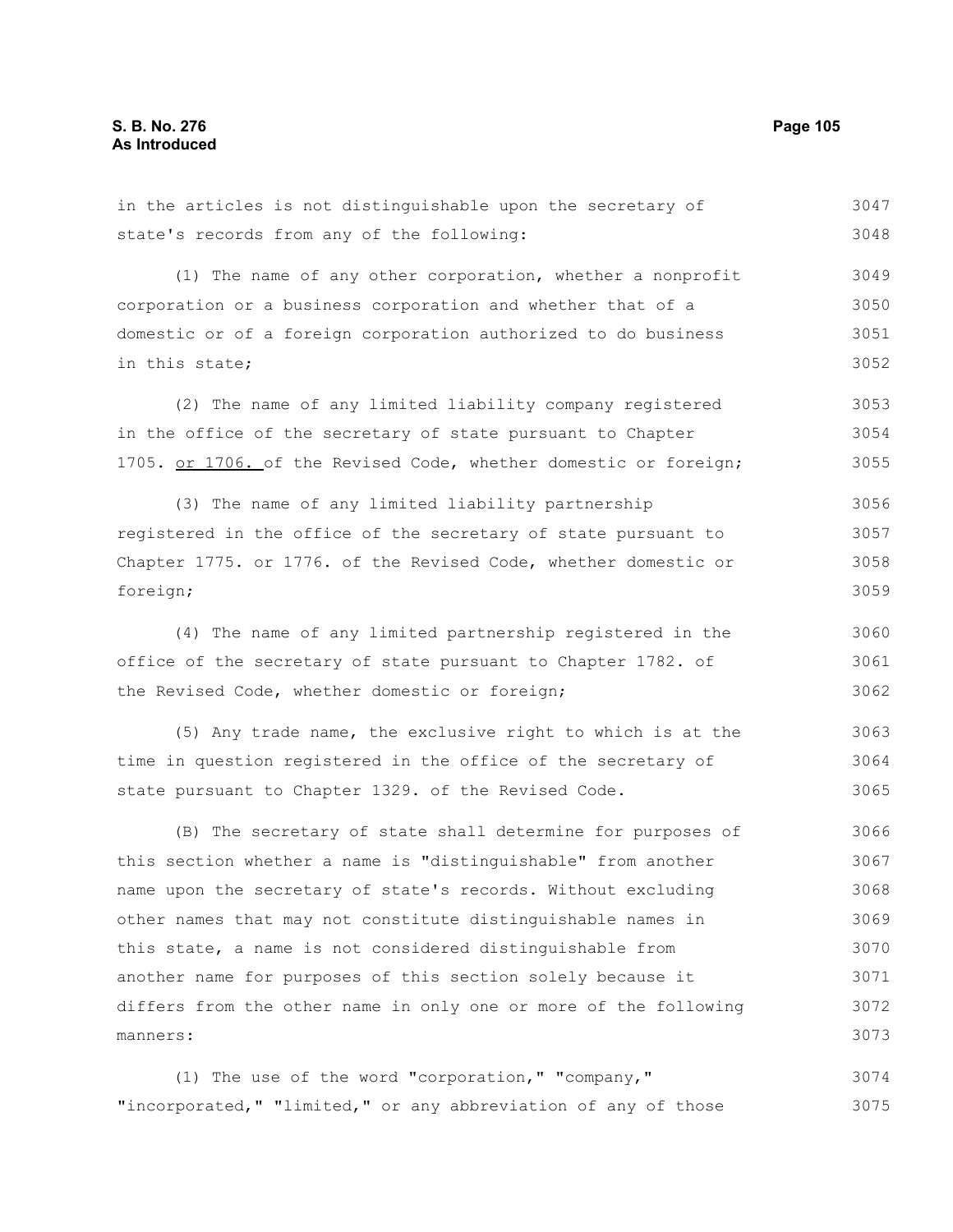words; (2) The use of any article, conjunction, contraction, abbreviation, or punctuation; (3) The use of a different tense or number of the same word. (C) A corporation may apply to the secretary of state for authorization to use a name that is not distinguishable upon the secretary of state's records from the name of any other corporation, any limited liability company, limited liability partnership, or limited partnership, or from a registered trade name, if there also is filed in the office of the secretary of state, on a form prescribed by the secretary of state, the consent of the other entity, or, in the case of a registered trade name, the person in whose name is registered the exclusive right to use the name, which consent is evidenced in a writing signed by any authorized officer or authorized representative of the other entity or person. (D) In case of judicial sale or judicial transfer, by sale or transfer of good will or otherwise, of the right to use the name of a nonprofit corporation or business corporation, whether that of a domestic corporation or of a foreign corporation authorized to exercise its corporate privileges in this state or to do business in this state, the secretary of state, at the instance of the purchaser or transferee of such right, shall accept for filing articles of a corporation with a name the same as or similar to the name of such other corporation, if there 3076 3077 3078 3079 3080 3081 3082 3083 3084 3085 3086 3087 3088 3089 3090 3091 3092 3093 3094 3095 3096 3097 3098 3099 3100 3101

also is filed in the office of the secretary of state a certified copy of the decree or order of court confirming or otherwise evidencing the purchase or transfer. 3102 3103 3104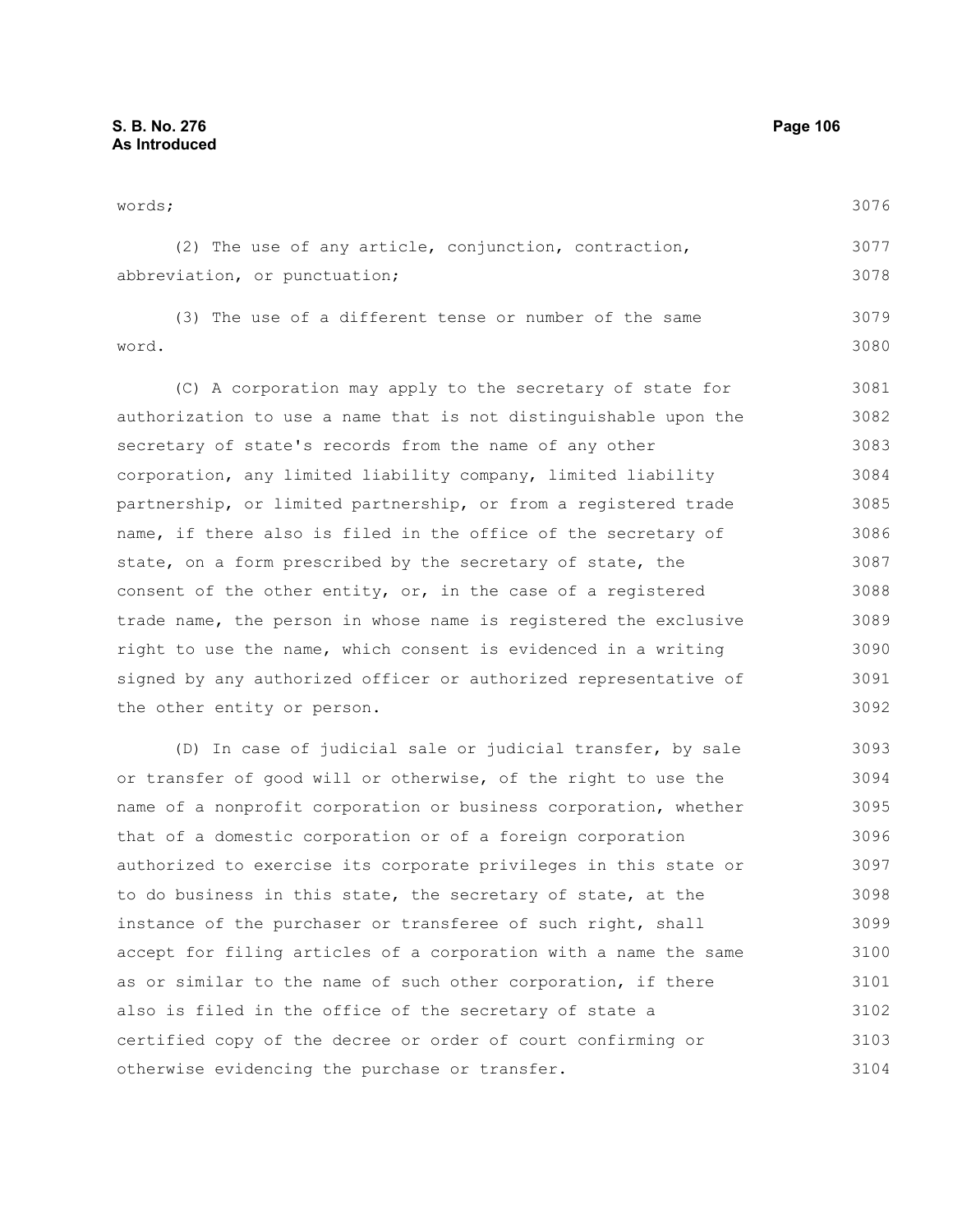# **S. B. No. 276 Page 107 As Introduced**

(E) Any person who wishes to reserve a name for a proposed new corporation, or any corporation intending to change its name, may submit to the secretary of state a written application, on a form prescribed by the secretary of state, for the exclusive right to use a specified name as the name of a corporation. If the secretary of state finds that, under this section, the specified name is available for such use, the secretary of state shall file such application, and, from the date of such filing, such applicant shall have the exclusive right for one hundred eighty days to use the specified name as the name of a corporation, counting the date of such filing as the first of the one hundred eighty days. The right so obtained may be transferred by the applicant or other holder of the right by the filing in the office of the secretary of state of a written transfer, on a form prescribed by the secretary of state, stating the name and address of the transferee. 3105 3106 3107 3108 3109 3110 3111 3112 3113 3114 3115 3116 3117 3118 3119 3120

**Sec. 1702.411.** (A)(1) Pursuant to an agreement of merger between the constituent entities as provided in this section, a domestic corporation and, if so provided, one or more additional domestic or foreign entities, may be merged into a surviving entity other than a domestic corporation. Pursuant to an agreement of consolidation, a domestic corporation together with one or more additional domestic or foreign entities may be consolidated into a new entity other than a domestic corporation, to be formed by that consolidation. The merger or consolidation must be permitted by the chapter of the Revised Code under which each domestic constituent entity exists and by the laws under which each foreign constituent entity exists. The name of the surviving or new entity may be the same as or similar to that of any constituent entity. 3121 3122 3123 3124 3125 3126 3127 3128 3129 3130 3131 3132 3133 3134

(2) To effect a merger or consolidation under this 3135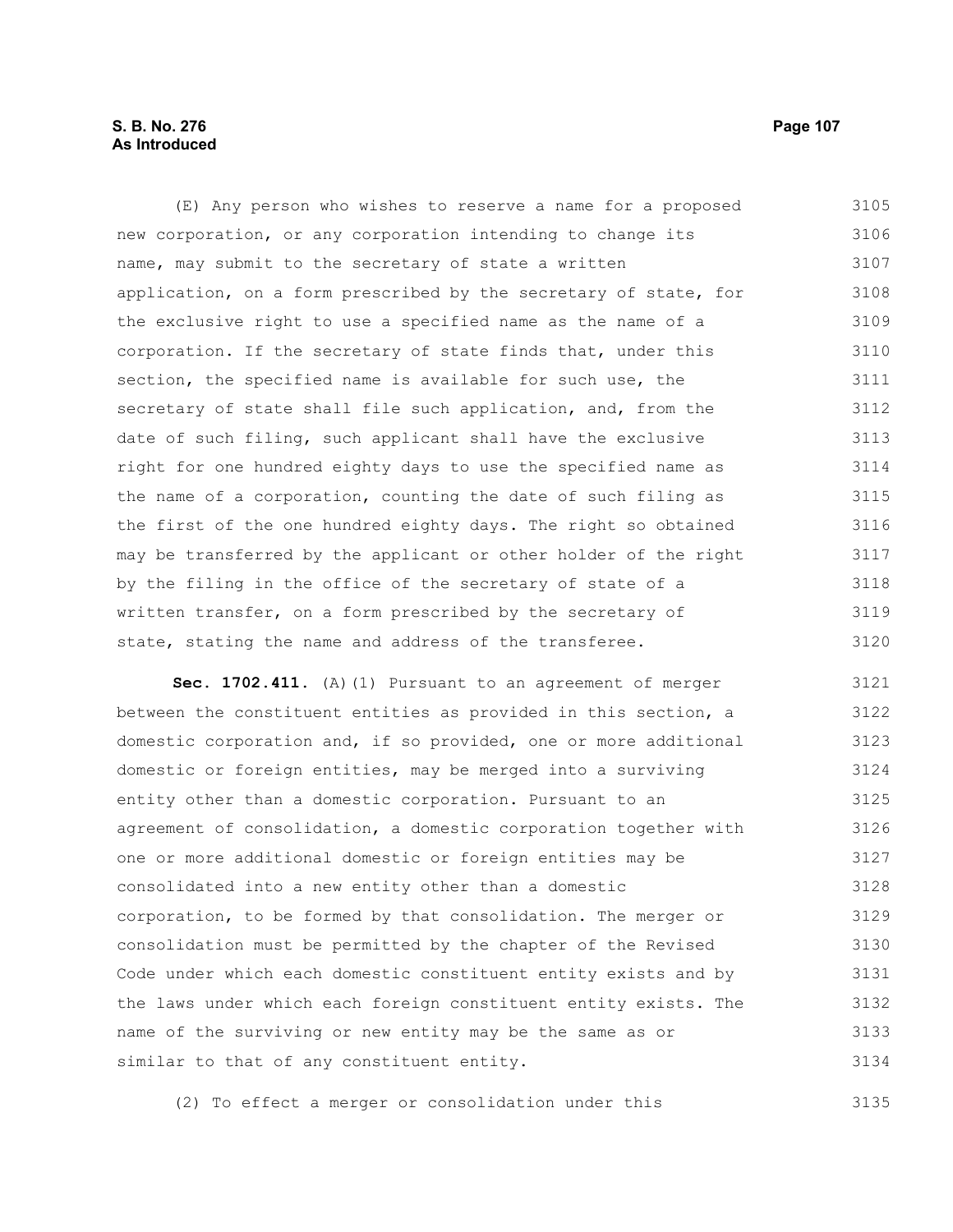section, the directors of each constituent domestic corporation shall approve an agreement of merger or consolidation to be signed by the chairperson of the board of directors, the president, or a vice-president and by the secretary or an assistant secretary. The agreement of merger or consolidation shall be approved or otherwise authorized by or on behalf of each other constituent entity in accordance with the laws under which it exists. (3) The agreement of merger or consolidation shall set forth all of the following: (a) The name and the form of entity of each constituent entity and the state under the laws of which each constituent entity exists; (b) In the case of a merger, that one or more specified constituent entities will be merged into a specified surviving foreign entity or surviving domestic entity other than a domestic corporation or, in the case of a consolidation, that the constituent entities will be consolidated into a new foreign entity or domestic entity other than a domestic corporation. (c) The terms of the merger or consolidation and the mode of carrying those terms into effect; (d) If the surviving or new entity is a foreign corporation, all additional statements and matters, other than the name and address of the statutory agent, that would be required by section 1702.41 of the Revised Code if the surviving or new corporation were a domestic corporation; (e) The name and the form of entity of the surviving or 3136 3137 3138 3139 3140 3141 3142 3143 3144 3145 3146 3147 3148 3149 3150 3151 3152 3153 3154 3155 3156 3157 3158 3159 3160 3161 3162

new entity, the state under the laws of which the surviving entity exists or the new entity is to exist, and the location of 3163 3164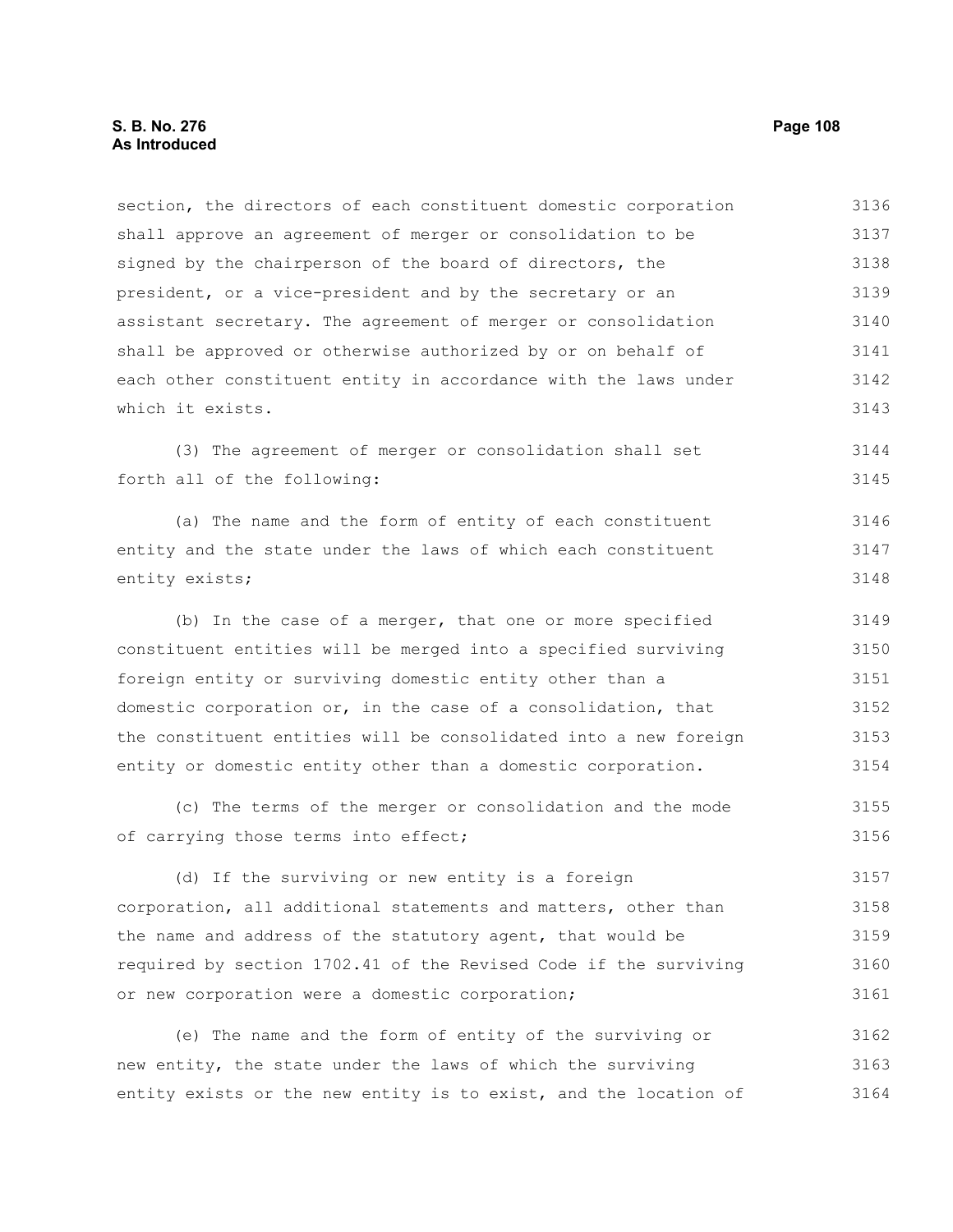| the principal office of the surviving or new entity in that      | 3165 |
|------------------------------------------------------------------|------|
| state;                                                           | 3166 |
| (f) All statements and matters required to be set forth in       | 3167 |
|                                                                  |      |
| an agreement of merger or consolidation by the laws under which  | 3168 |
| each constituent entity exists and, in the case of a             | 3169 |
| consolidation, the new entity is to exist;                       | 3170 |
| (g) The consent of the surviving or the new entity to be         | 3171 |
| sued and served with process in this state and the irrevocable   | 3172 |
| appointment of the secretary of state as its agent to accept     | 3173 |
| service of process in any proceeding in this state to enforce    | 3174 |
| against the surviving or new entity any obligation of any        | 3175 |
| domestic constituent corporation;                                | 3176 |
| (h) If the surviving or new entity is a foreign                  | 3177 |
| corporation that desires to transact business in this state as a | 3178 |
| foreign corporation, a statement to that effect, together with a | 3179 |
| statement regarding the appointment of a statutory agent and     | 3180 |
| service of any process, notice, or demand upon that statutory    | 3181 |
| agent or the secretary of state, as required when a foreign      | 3182 |
| corporation applies for a license to transact business in this   | 3183 |
| state;                                                           | 3184 |
| (i) If the surviving or new entity is a foreign limited          | 3185 |

partnership that desires to transact business in this state as a foreign limited partnership, a statement to that effect, together with all of the information required under section 1782.49 of the Revised Code when a foreign limited partnership registers to transact business in this state; 3186 3187 3188 3189 3190

(j) If the surviving or new entity is a foreign limited liability company that desires to transact business in this state as a foreign limited liability company, a statement to 3191 3192 3193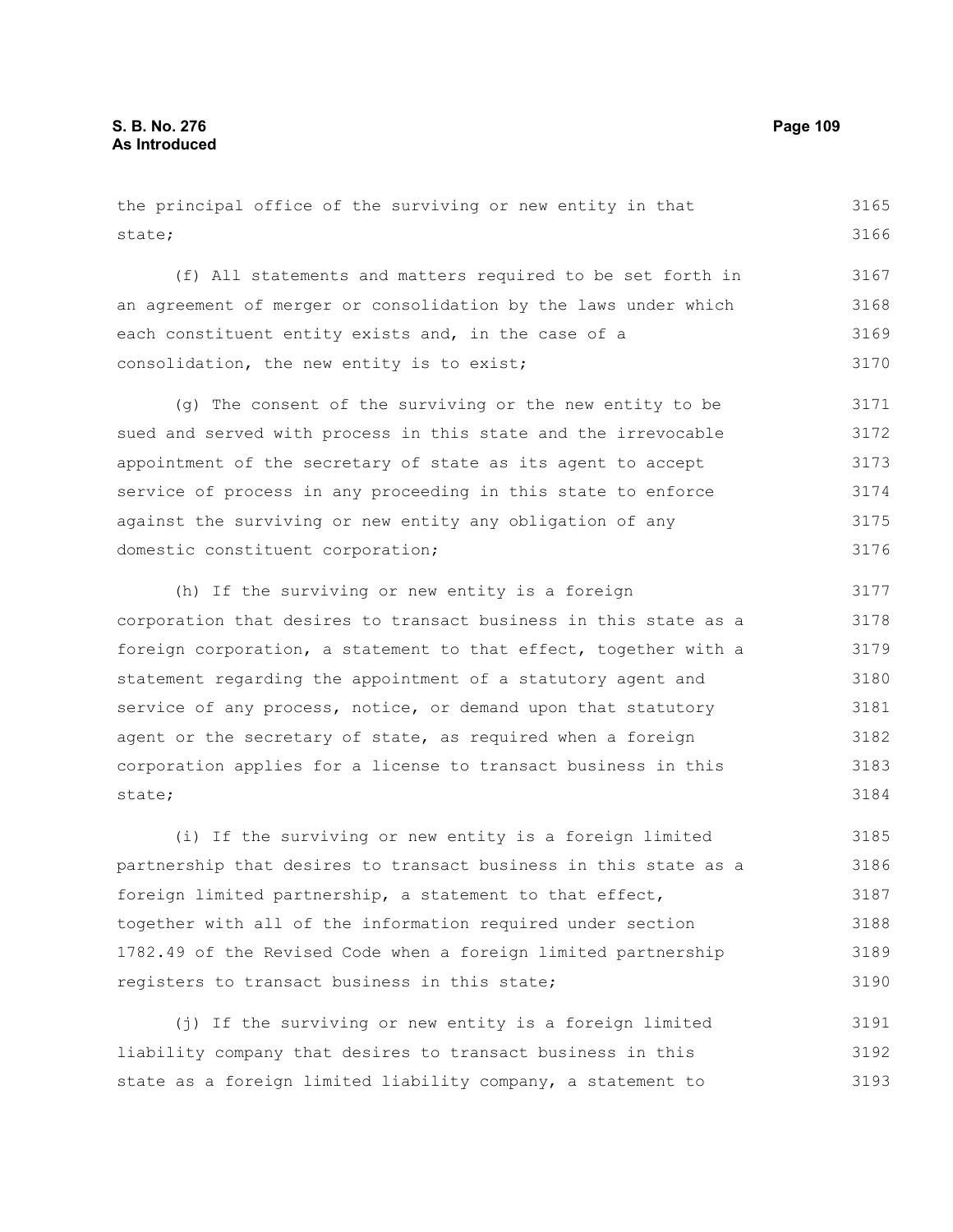that effect, together with all of the information required under section 1705.54 or 1706.511 of the Revised Code when a foreign limited liability company registers to transact business in this state; 3194 3195 3196 3197

(k) If the surviving or new entity is a foreign unincorporated association that desires to transact business in this state as a foreign unincorporated association, a statement to that effect, together with all of the information required under section 1745.461 of the Revised Code when a foreign unincorporated association registers to transact business in this state. 3198 3199 3200 3201 3202 3203 3204

(4) The agreement of merger or consolidation also may set forth any additional provision permitted by the laws of any state under the laws of which any constituent entity exists, consistent with the laws under which the surviving entity exists or the new entity is to exist. 3205 3206 3207 3208 3209

(B)(1) A merger or consolidation in which a domestic public benefit corporation is one of the constituent entities shall be approved by the court of common pleas of the county in this state in which the principal office of the domestic public benefit corporation is located in a proceeding of which the attorney general's charitable law section has been given written notice by certified mail within three days of the initiation of the proceeding and in which proceeding the attorney general may intervene as of right. No approval by the court under division (B)(1) of this section is required if either of the following applies: 3210 3211 3212 3213 3214 3215 3216 3217 3218 3219 3220

(a) A public benefit entity is the surviving entity in the case of a merger and continues to be a public benefit entity or is the new entity in the case of a consolidation and continues 3221 3222 3223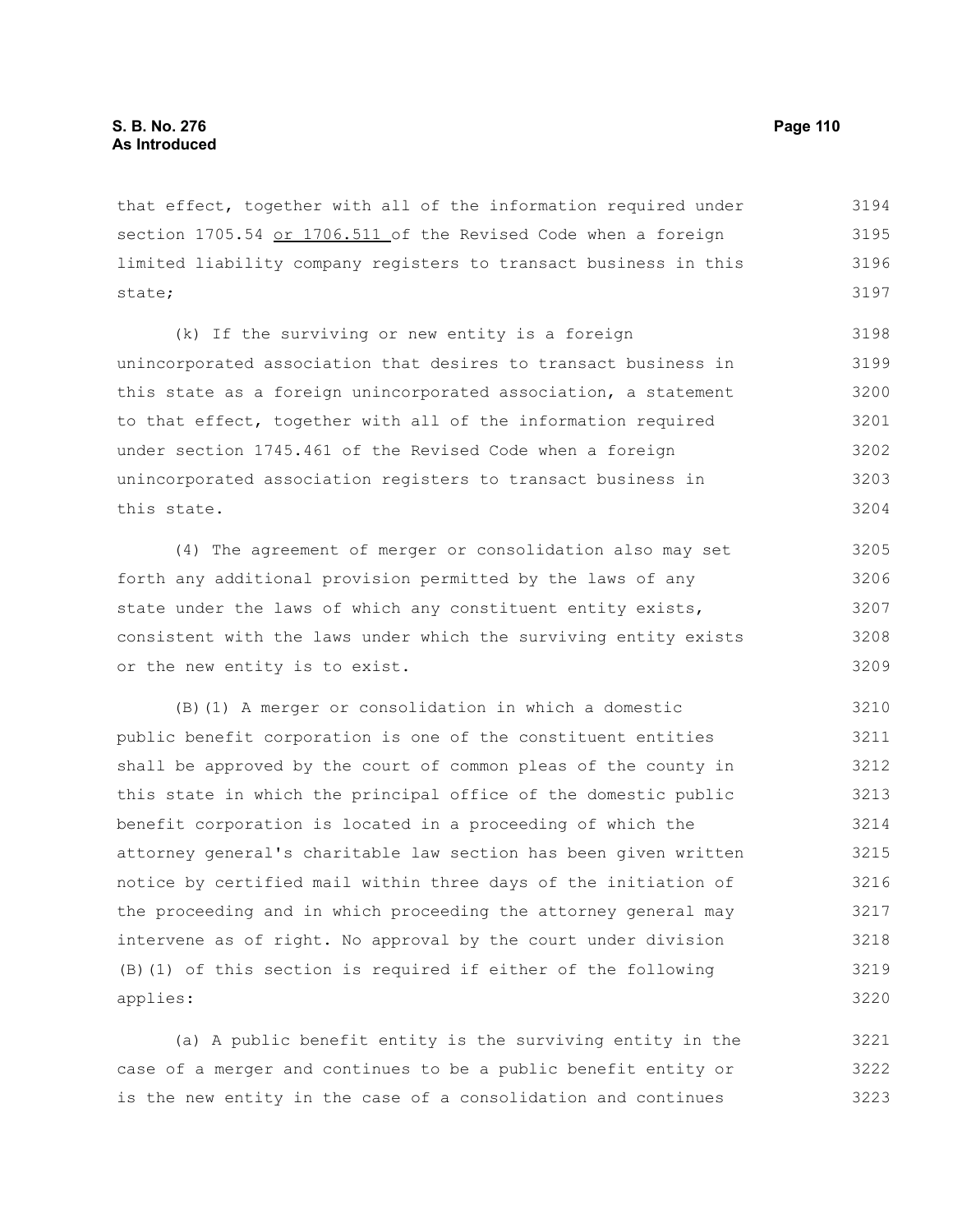to be a public benefit entity.

(b) A public benefit entity is not the surviving entity in the case of a merger or is not the new entity in the case of a consolidation, and all of the following apply: 3225 3226 3227

(i) On or prior to the effective date of the merger or consolidation, assets with a value equal to the greater of the fair market value of the net tangible and intangible assets, including goodwill, of the domestic public benefit corporation or the fair market value of the domestic public benefit corporation if it is to be operated as a business concern are transferred or conveyed to one or more persons that would have received its assets under section 1702.49 of the Revised Code had it voluntarily dissolved. 3228 3229 3230 3231 3232 3233 3234 3235 3236

(ii) The domestic public benefit corporation returns, transfers, or conveys any assets held by it upon a condition requiring return, transfer, or conveyance, which condition occurs by reason of the merger or consolidation, in accordance with that condition. 3237 3238 3239 3240 3241

(iii) The merger or consolidation is approved by a majority of directors of the domestic public benefit corporation who will not receive any financial or other benefit, directly or indirectly, as a result of the merger or consolidation or by agreement, and who are not and will not as a result of the merger or consolidation become members, partners, or other owners, however denominated, of, shareholders in, directors, officers, managers, employees, agents, or other representatives of, or consultants to, the surviving or new entity. 3242 3243 3244 3245 3246 3247 3248 3249 3250

(2) At least twenty days before consummation of any merger or consolidation of a domestic public benefit corporation 3251 3252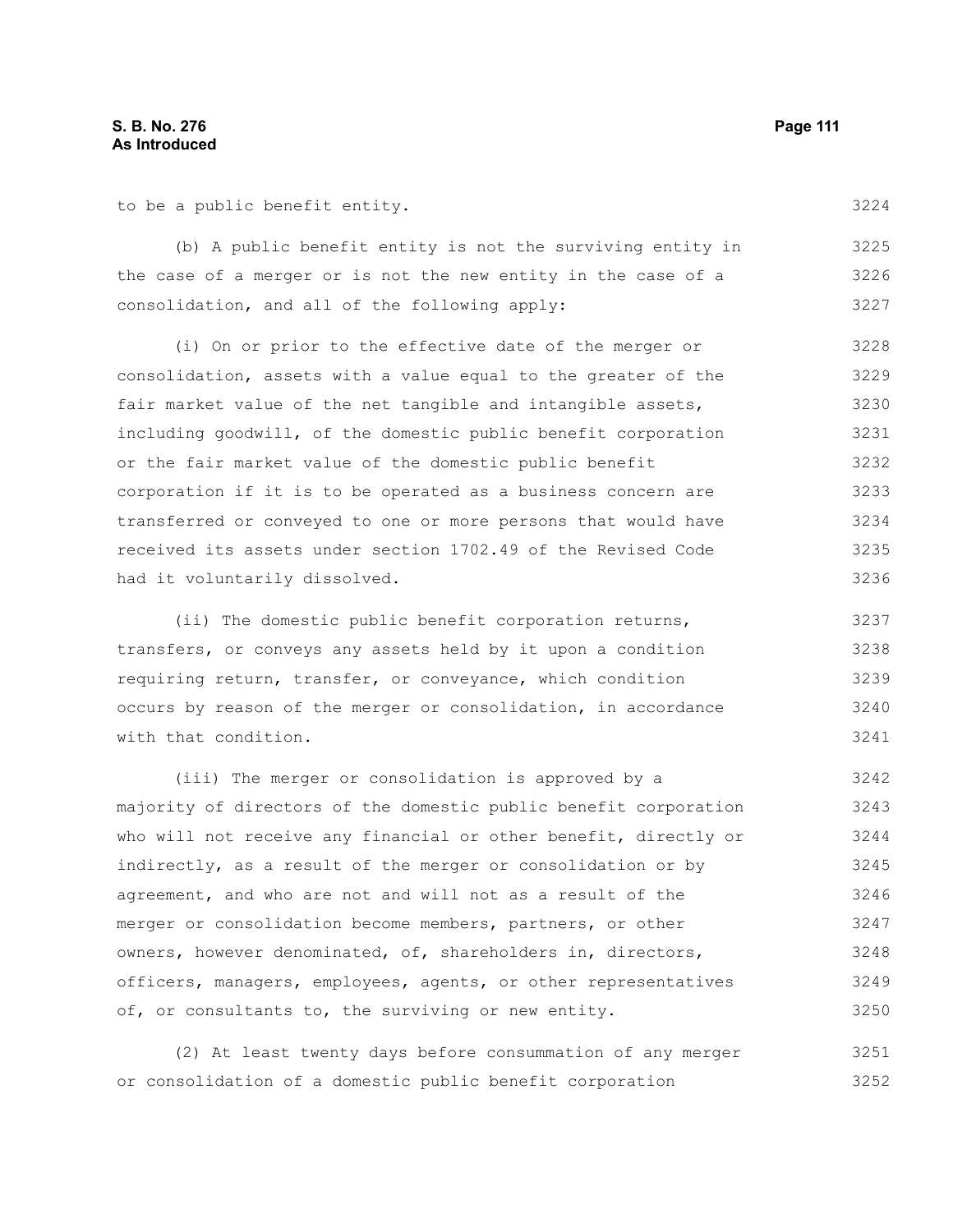## **S. B. No. 276 Page 112 As Introduced**

pursuant to division  $(B)(1)(b)$  of this section, written notice, including a copy of the proposed plan of merger or consolidation, shall be delivered to the attorney general's charitable law section. The attorney general's charitable law section may review a proposed merger or consolidation of a domestic public benefit corporation under division (B)(1)(b) of this section. The attorney general may require pursuant to section 109.24 of the Revised Code the production of the documents necessary for review of a proposed merger or consolidation under division (B)(1)(b) of this section. The attorney general may retain at the expense of the domestic public benefit corporation one or more experts, including an investment banker, actuary, appraiser, certified public accountant, or other expert, that the attorney general considers reasonably necessary to provide assistance in reviewing a proposed merger or consolidation under division (B)(1)(b) of this section. The attorney general may extend the date of any merger or consolidation of a domestic public benefit corporation under division (B)(1)(b) of this section for a period not to exceed sixty days and shall provide notice of that extension to the domestic public benefit corporation. The notice shall set forth the reasons necessitating the extension. 3253 3254 3255 3256 3257 3258 3259 3260 3261 3262 3263 3264 3265 3266 3267 3268 3269 3270 3271 3272 3273 3274

(3) No member, other than a member that is a public benefit entity, or director of a domestic public benefit corporation in that person's capacity as a member or director may receive or keep anything as a result of a merger or consolidation other than membership or directorship in the surviving or new public benefit entity without the prior written consent of the attorney general or of the court of common pleas of the county in this state in which the principal office of the domestic public benefit corporation is located that is obtained 3275 3276 3277 3278 3279 3280 3281 3282 3283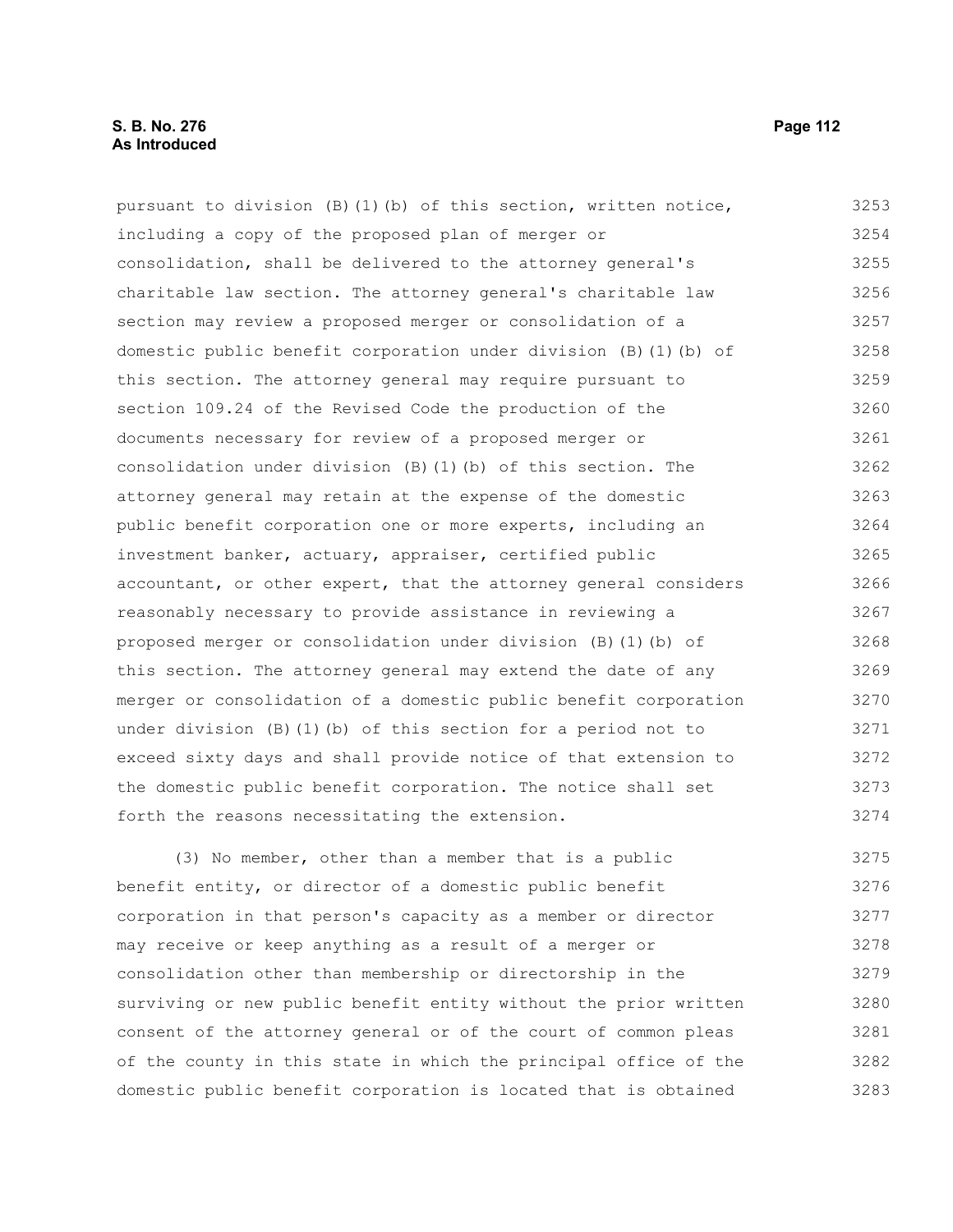## **S. B. No. 276 Page 113 As Introduced**

in a proceeding in which the attorney general's charitable law section has been given written notice by certified mail within three days of the initiation of the proceeding and in which proceeding the attorney general may intervene as of right. The court shall approve the transaction if it is in the public interest. 3284 3285 3286 3287 3288 3289

(4) The attorney general may institute a civil action to enforce the requirements of divisions  $(B)$   $(1)$ ,  $(2)$ , and  $(3)$  of this section in the court of common pleas of the county in this state in which the principal office of the domestic public benefit corporation is located or in the Franklin county court of common pleas. In addition to any civil remedies that may exist under common law or the Revised Code, a court may rescind the transaction or grant injunctive relief or impose any combination of these remedies. 3290 3291 3292 3293 3294 3295 3296 3297 3298

**Sec. 1703.04.** (A) To procure a license to transact business in this state, a foreign corporation for profit shall file with the secretary of state a certificate of good standing or subsistence, dated not earlier than ninety days prior to the filing of the application, under the seal of the secretary of state, or other proper official, of the state under the laws of which said corporation was incorporated, setting forth the exact corporate title and the fact that the corporation is in good standing or is a subsisting corporation. 3299 3300 3301 3302 3303 3304 3305 3306 3307

(B) To procure such a license, such corporation also shall file with the secretary of state an application in such form as the secretary of state prescribes, verified by the oath of any authorized officer of such corporation, setting forth, but not limited to: 3308 3309 3310 3311 3312

(1) The name of the corporation and, if its corporate name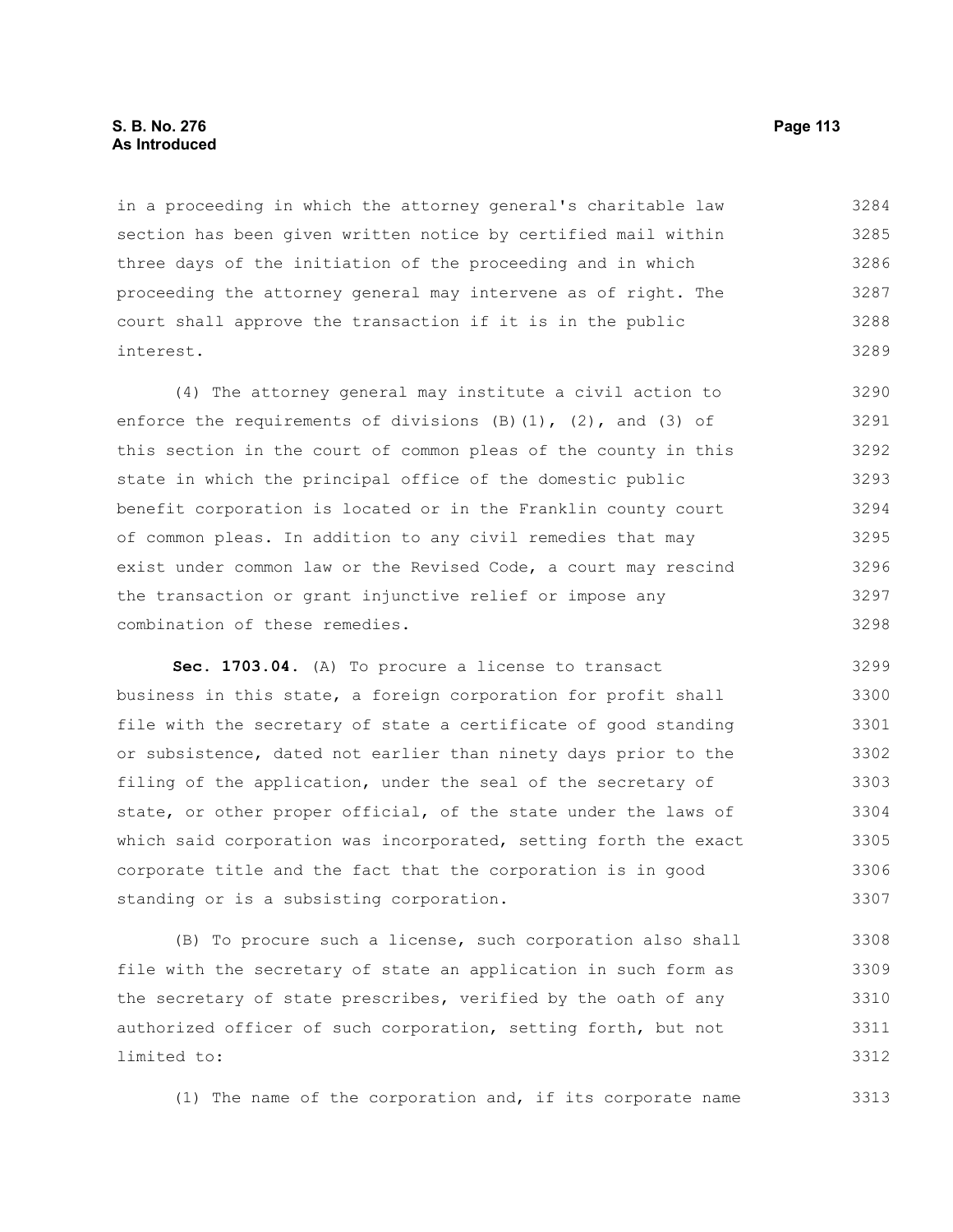is not available, the trade name under which it will do business in this state; (2) The name of the state under the laws of which it was incorporated; (3) The location and complete address of its principal office; (4) The name of the county and the municipal corporation or township in which its principal office within this state, if any, is to be located; (5) The appointment of a designated agent and the complete address of such agent; (6) The irrevocable consent of such corporation to service of process on such agent so long as the authority of such agent continues and to service of process upon the secretary of state in the events provided for in section 1703.19 of the Revised Code; (7) A brief summary of the corporate purposes to be exercised within this state. (C)(1) No such application for a license shall be accepted for filing if it appears that the name of the foreign corporation is prohibited by law or is not distinguishable upon the records in the office of the secretary of state from the name of any other corporation, whether nonprofit or for profit and whether that of a domestic corporation or of a foreign corporation authorized to transact business in this state, the name of a limited liability company registered in the office of the secretary of state pursuant to Chapter 1705. or 1706. of the 3314 3315 3316 3317 3318 3319 3320 3321 3322 3323 3324 3325 3326 3327 3328 3329 3330 3331 3332 3333 3334 3335 3336 3337 3338 3339 3340

Revised Code, whether domestic or foreign, the name of any limited liability partnership registered in the office of the 3341 3342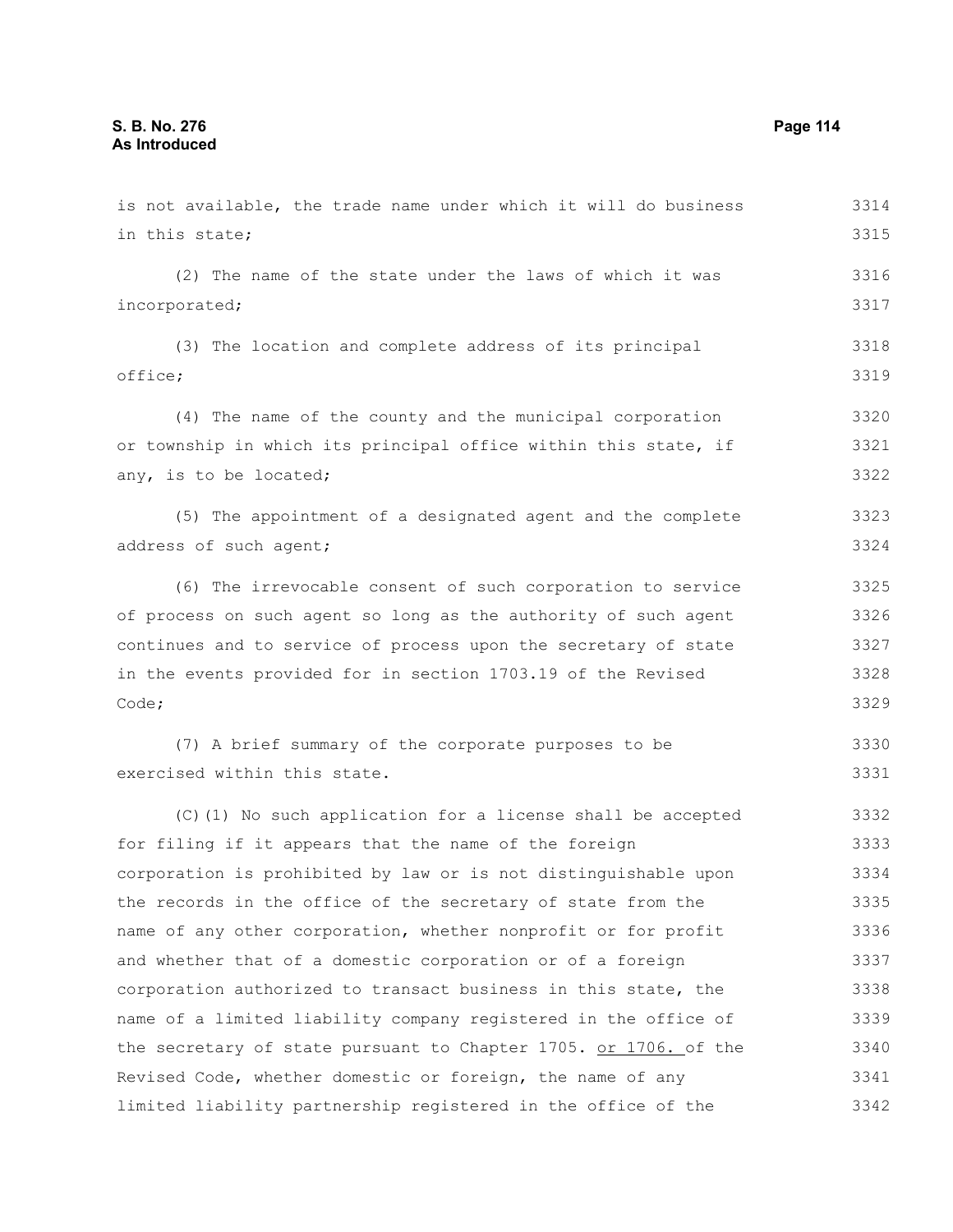## **S. B. No. 276 Page 115 As Introduced**

secretary of state pursuant to Chapter 1775. or 1776. of the Revised Code, whether domestic or foreign, the name of any limited partnership registered in the office of the secretary of state pursuant to Chapter 1782. of the Revised Code, whether domestic or foreign, or a trade name to which the exclusive right at the time in question is registered in the manner provided in Chapter 1329. of the Revised Code, unless there also is filed with the secretary of state, on a form prescribed by the secretary of state, the consent of the other entity or person to the use of the name, evidenced in a writing signed by any authorized officer of the other entity or authorized representative of the other person owning the exclusive right to the registered trade name. 3343 3344 3345 3346 3347 3348 3349 3350 3351 3352 3353 3354 3355

(2) Notwithstanding division (C)(1) of this section, if an application for a license is not acceptable for filing solely because the name of the foreign corporation is not distinguishable from the name of another entity or registered trade name, the foreign corporation may be authorized to transact business in this state by filing with the secretary of state, in addition to those items otherwise prescribed by this section, a statement signed by an authorized officer directing the foreign corporation to make application for a license to transact business in this state under an assumed business name or names that comply with the requirements of this division and stating that the foreign corporation will transact business in this state only under the assumed name or names. The application for a license shall be on a form prescribed by the secretary of state. 3356 3357 3358 3359 3360 3361 3362 3363 3364 3365 3366 3367 3368 3369 3370

| Sec. 1706.01. As used in this chapter:               |  |  |  |  | 3371 |
|------------------------------------------------------|--|--|--|--|------|
|                                                      |  |  |  |  |      |
|                                                      |  |  |  |  |      |
| (A) "Articles of organization" means the articles of |  |  |  |  | 3372 |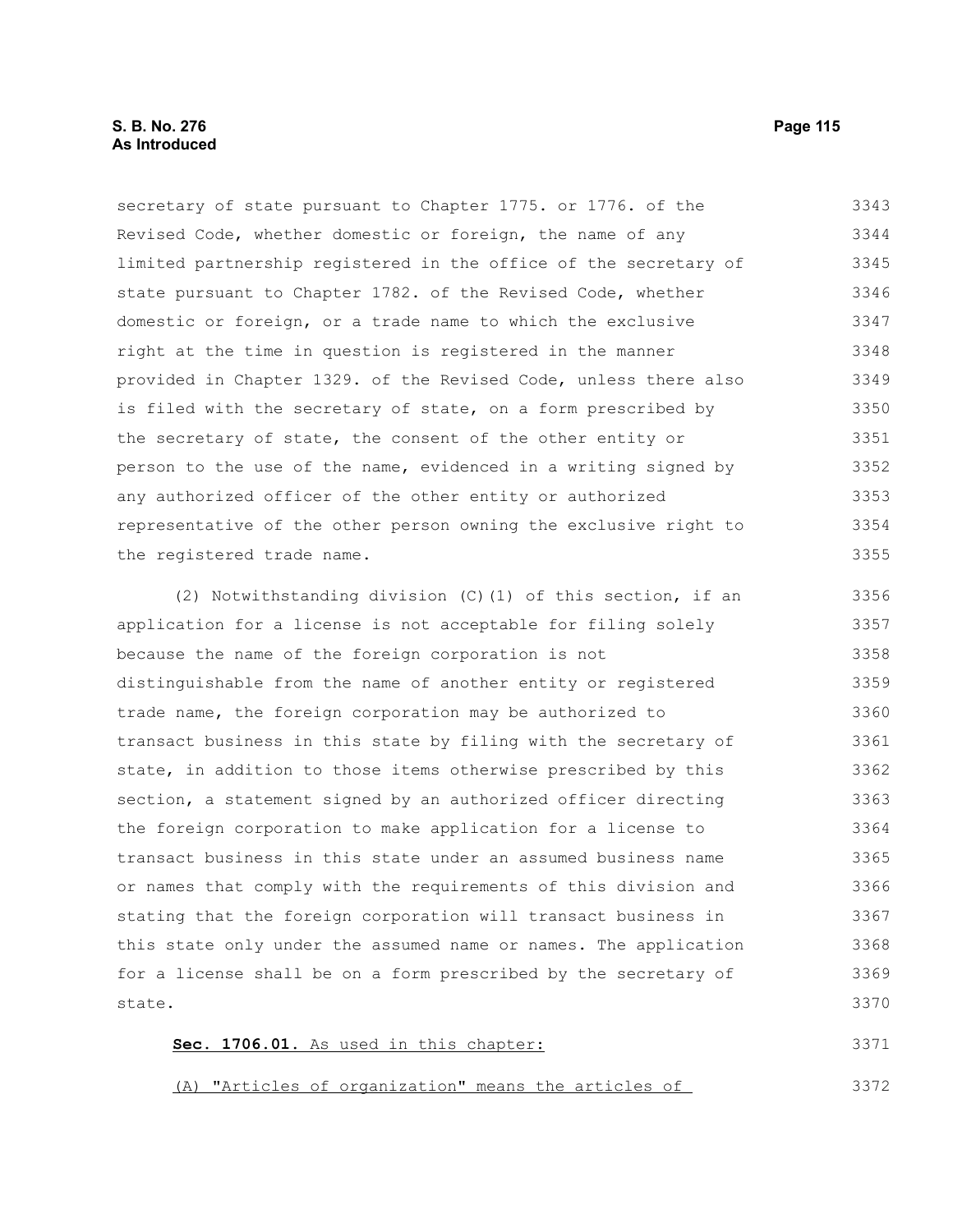| organization described in section 1706.16 of the Revised Code,    | 3373 |
|-------------------------------------------------------------------|------|
| and those articles of organization as amended or restated.        | 3374 |
| (B) "Assignment" means a transfer, conveyance, deed, bill         | 3375 |
| of sale, lease, mortgage, security interest, encumbrance, gift,   | 3376 |
| or transfer by operation of law.                                  | 3377 |
| (C) "Constituent limited liability company" means a               | 3378 |
| constituent entity that is a limited liability company.           | 3379 |
| (D) "Constituent entity" means an entity that is party to         | 3380 |
| a merger.                                                         | 3381 |
| (E) "Contribution" means anything of value including cash,        | 3382 |
| property, or services rendered, or a promissory note or other     | 3383 |
| binding obligation to contribute cash or property or to perform   | 3384 |
| services, that a person contributes to a limited liability        | 3385 |
| company, or a series thereof, in the person's capacity as a       | 3386 |
| member.                                                           | 3387 |
| (F) "Converted entity" means the entity into which a              | 3388 |
| <u>converting entity converts pursuant to sections 1706.72 to</u> | 3389 |
| 1706.723 of the Revised Code.                                     | 3390 |
| (G) "Converting limited liability company" means a                | 3391 |
| converting entity that is a limited liability company.            | 3392 |
| (H) "Converting entity" means an entity that converts into        | 3393 |
| a converted entity pursuant to sections 1706.72 to 1706.723 of    | 3394 |
| the Revised Code.                                                 | 3395 |
| (I) "Debtor in bankruptcy" means a person who is the              | 3396 |
| subject of an order for relief under Title 11 of the United       | 3397 |
| States Code, a comparable order under a successor statute of      | 3398 |
| general application, or a comparable order under any federal,     | 3399 |
| state, or foreign law governing insolvency.                       | 3400 |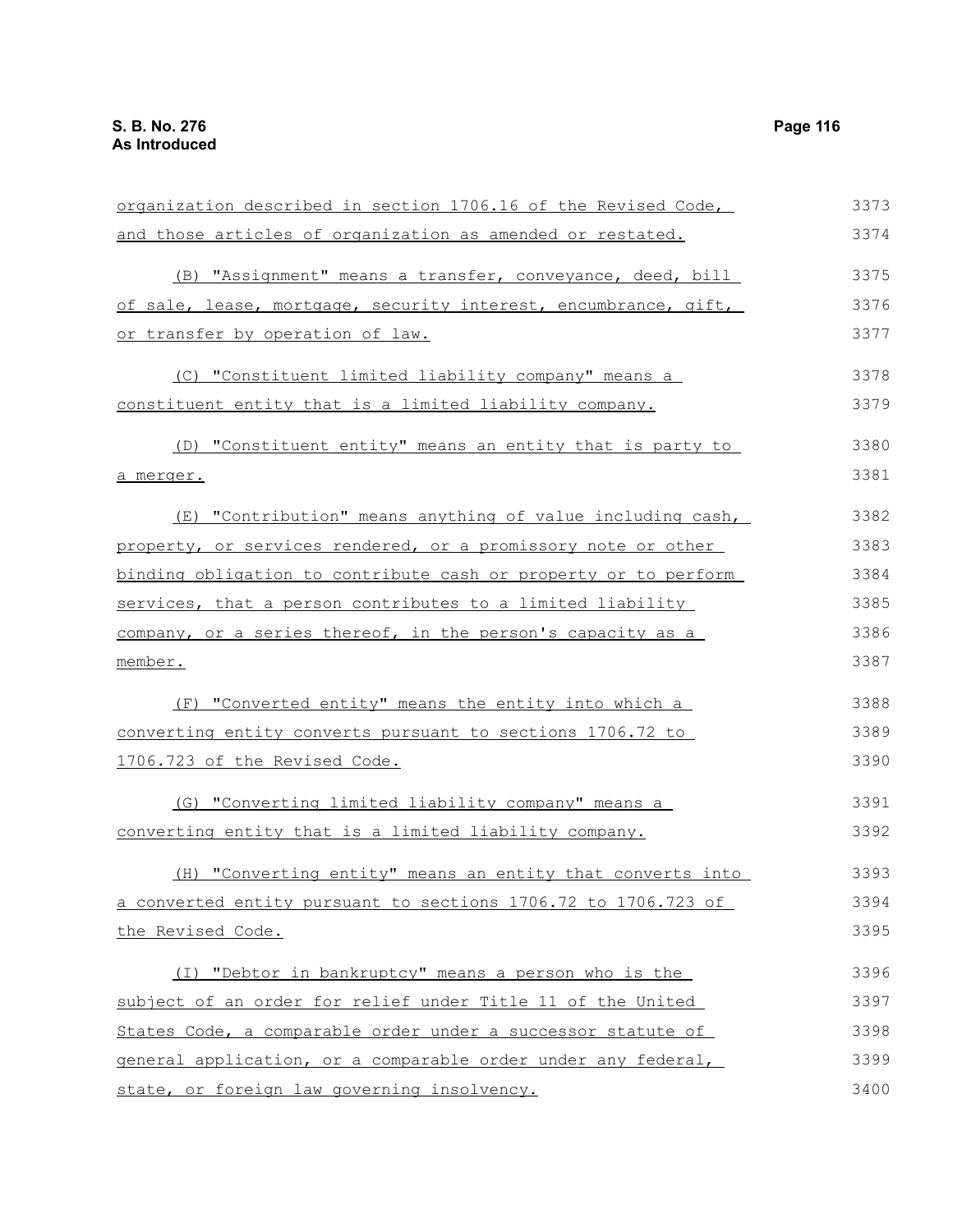(J) "Distribution" means a transfer of money or other property from a limited liability company, or a series thereof, to another person on account of a membership interest. (K) "Entity" means a general partnership, limited partnership, limited liability partnership, limited liability company, association, corporation, professional corporation, professional association, nonprofit corporation, business trust, real estate investment trust, common law trust, statutory trust, cooperative association, or any similar organization that has a governing statute, in each case, whether foreign or domestic. (L) "Foreign limited liability company" means an entity that is all of the following: (1) An unincorporated association; (2) Organized under the laws of a state other than this state or under the laws of a foreign country; (3) Organized under a statute pursuant to which an association may be formed that affords to each of its members limited liability with respect to the liabilities of the entity; (4) Not required to be registered, qualified, or organized under any statute of this state other than this chapter. (M) "Governing statute" means the law that governs an entity's internal affairs. (N) "Limited liability company," except in the phrase "foreign limited liability company," means an entity formed or existing under this chapter. (O) "Manager" means any person designated by the limited liability company or its members with the authority to manage 3401 3402 3403 3404 3405 3406 3407 3408 3409 3410 3411 3412 3413 3414 3415 3416 3417 3418 3419 3420 3421 3422 3423 3424 3425 3426 3427

all or part of the activities or affairs of the limited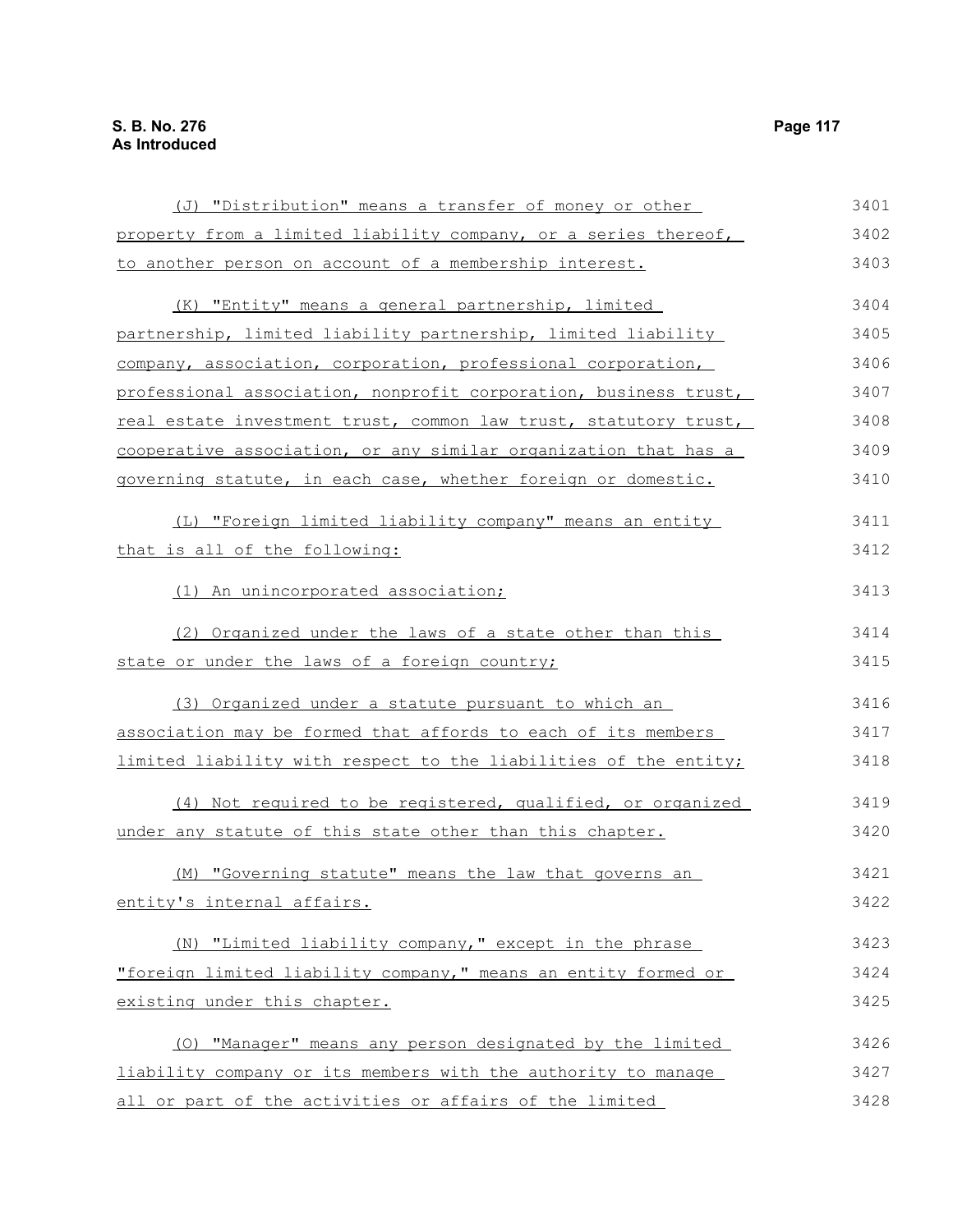liability company on behalf of the limited liability company, which person has agreed to serve in such capacity, whether such person is designated as a manager, director, officer, or otherwise. (P) "Member" means a person that has been admitted as a member of a limited liability company under section 1706.27 of the Revised Code and that has not dissociated as a member. (Q) "Membership interest" means a member's right to receive distributions from a limited liability company or series thereof. (R) "Operating agreement" means any valid agreement, written or oral, of the members, or any written declaration of the sole member, as to the affairs and activities of a limited liability company and any series thereof. "Operating agreement" includes any amendments to the operating agreement. (S) "Organizational documents" means any of the following: (1) For a general partnership or foreign general partnership, its partnership agreement; (2) For a limited partnership or foreign limited partnership, its certificate of limited partnership and partnership agreement; (3) For a limited liability limited partnership or foreign limited liability limited partnership, its certificate of limited partnership and partnership agreement; (4) For a limited liability company or foreign limited liability company, its articles of organization and operating agreement, or comparable records as provided in its governing 3429 3430 3431 3432 3433 3434 3435 3436 3437 3438 3439 3440 3441 3442 3443 3444 3445 3446 3447 3448 3449 3450 3451 3452 3453 3454 3455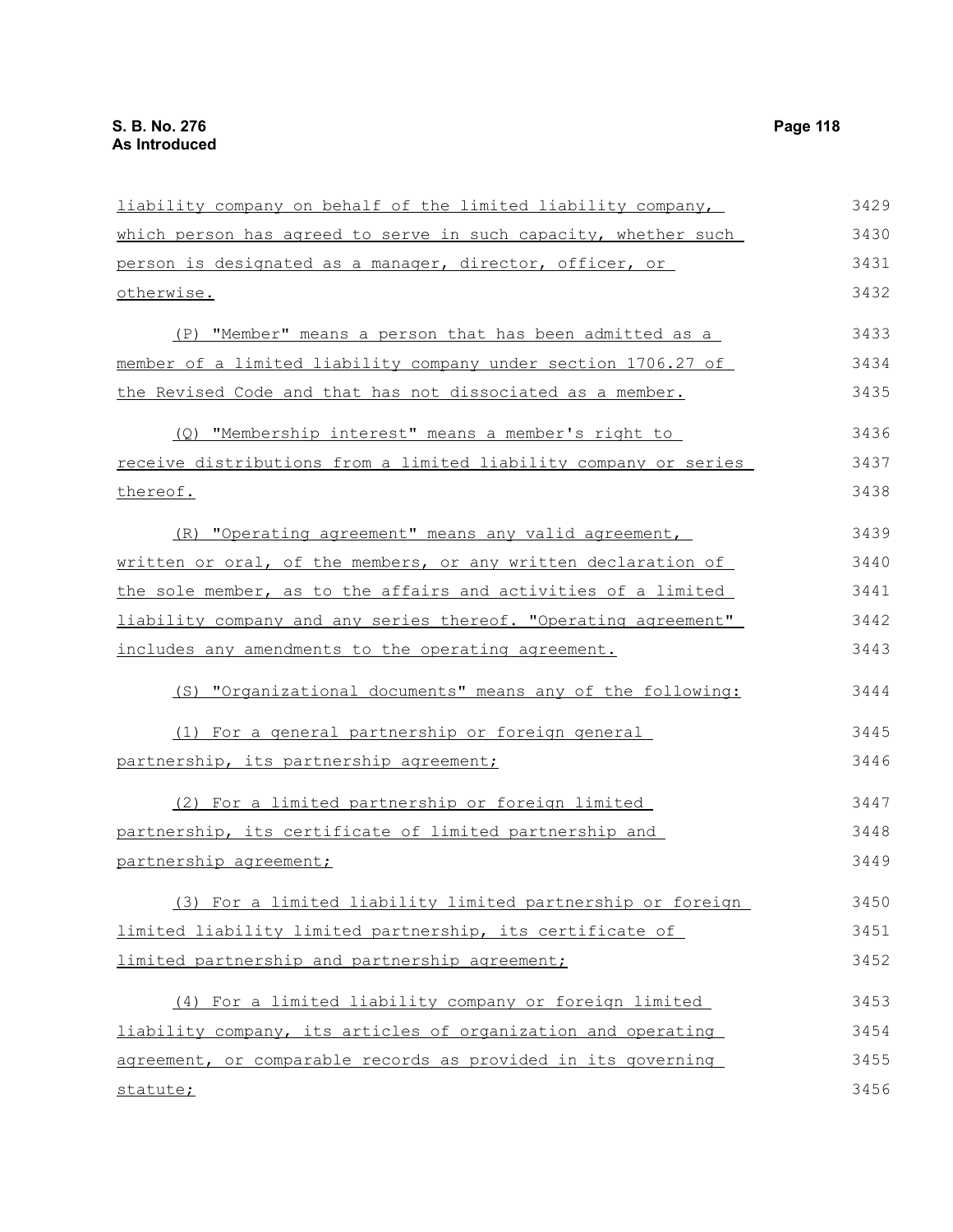(5) For a business or statutory trust or foreign business or statutory trust, its trust instrument, or comparable records as provided in its governing statute; (6) For a for-profit corporation or foreign for-profit corporation, its articles of incorporation, regulations, and other agreements among its shareholders that are authorized by its governing statute, or comparable records as provided in its governing statute; (7) For a nonprofit corporation or foreign nonprofit corporation, its articles of incorporation, regulations, and other agreements that are authorized by its governing statute or comparable records as provided in its governing statute; (8) For a professional association, its articles of incorporation, regulations, and other agreements among its shareholders that are authorized by its governing statute, or comparable records as provided in its governing statute; (9) For any other entity, the basic records that create the entity, determine its internal governance, and determine the relations among the persons that own it, are members of it, or govern it. (T) "Organizer" means a person executing the initial articles of organization filed by the secretary of state in accordance with section 1706.16 of the Revised Code. (U) "Person" means an individual, entity, trust, estate, government, custodian, nominee, trustee, personal representative, fiduciary, or any other individual, entity, or series thereof in its own or any representative capacity, in each case, whether foreign or domestic. As used in this division, "government" includes a country, state, county, or 3457 3458 3459 3460 3461 3462 3463 3464 3465 3466 3467 3468 3469 3470 3471 3472 3473 3474 3475 3476 3477 3478 3479 3480 3481 3482 3483 3484 3485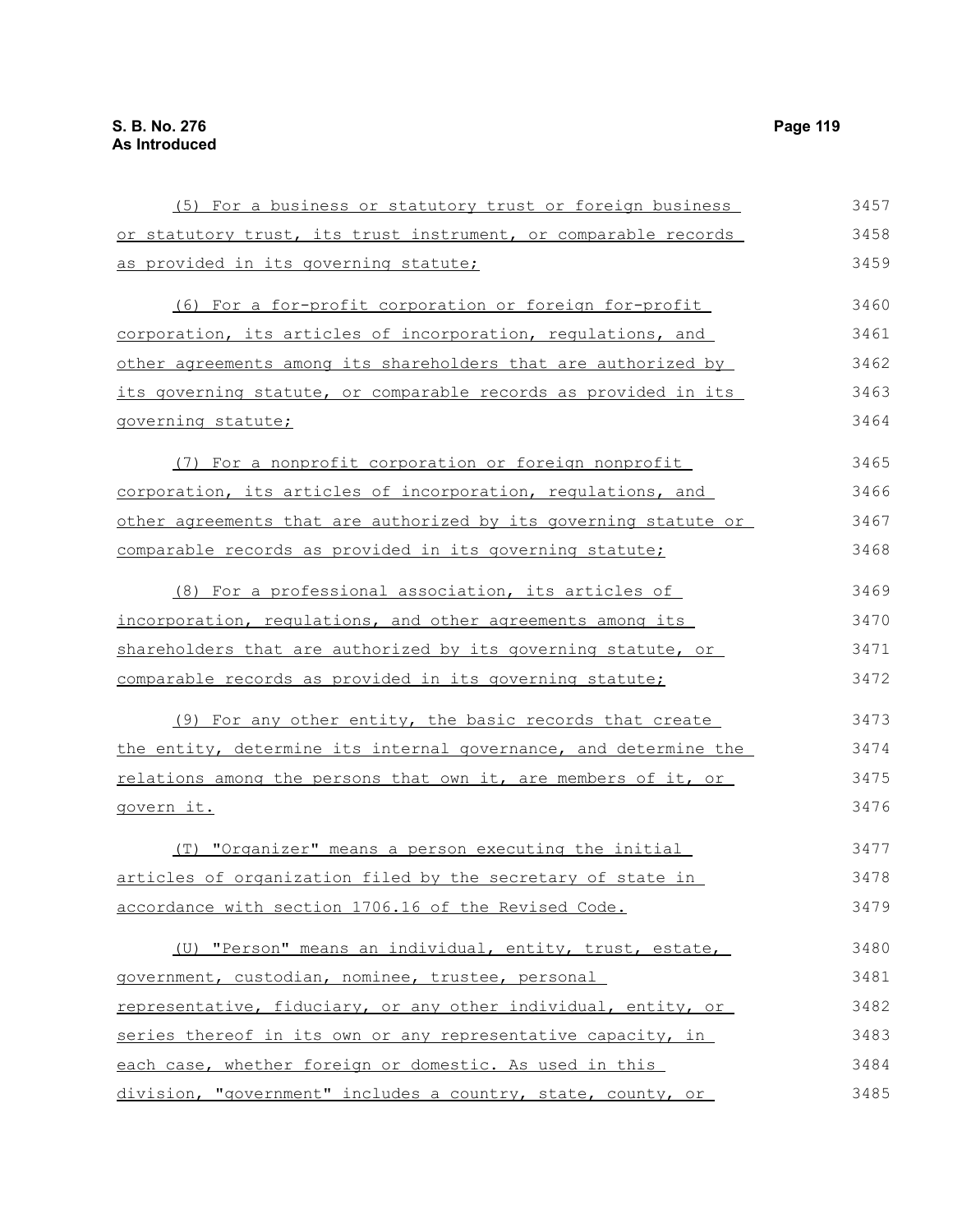(V) "Principal office" means the location specified by a limited liability company, foreign limited liability company, or other entity as its principal office in the last filed record in which the limited liability company, foreign limited liability company, or other entity specified its principal office on the records of the secretary of state. If no such location has previously been specified, then "principal office" means the location reasonably apparent to an unaffiliated person as the principal executive office of the limited liability company, foreign limited liability company, or other entity. (W) "Record" means information that is inscribed on a tangible medium or that is stored in an electronic or other medium and is retrievable in written or paper form through an automated process. (X) "Sign" means, with the present intent to authenticate or adopt a record, either of the following: (1) To execute or adopt a tangible symbol; (2) To attach to or logically associate with the record an electronic symbol, sound, or process. (Y) "State" means a state of the United States, the District of Columbia, Puerto Rico, the United States Virgin Islands, or any territory or insular possession subject to the jurisdiction of the United States. (Z) "Surviving entity" means an entity into which one or more other entities are merged, whether the entity pre-existed 3487 3488 3489 3490 3491 3492 3493 3494 3495 3496 3497 3498 3499 3500 3501 3502 3503 3504 3505 3506 3507 3508 3509 3510 3511

other political subdivision, agency, or instrumentality.

(AA) "Tribunal" means a court or, if provided in the 3513

the merger or was created pursuant to the merger.

3486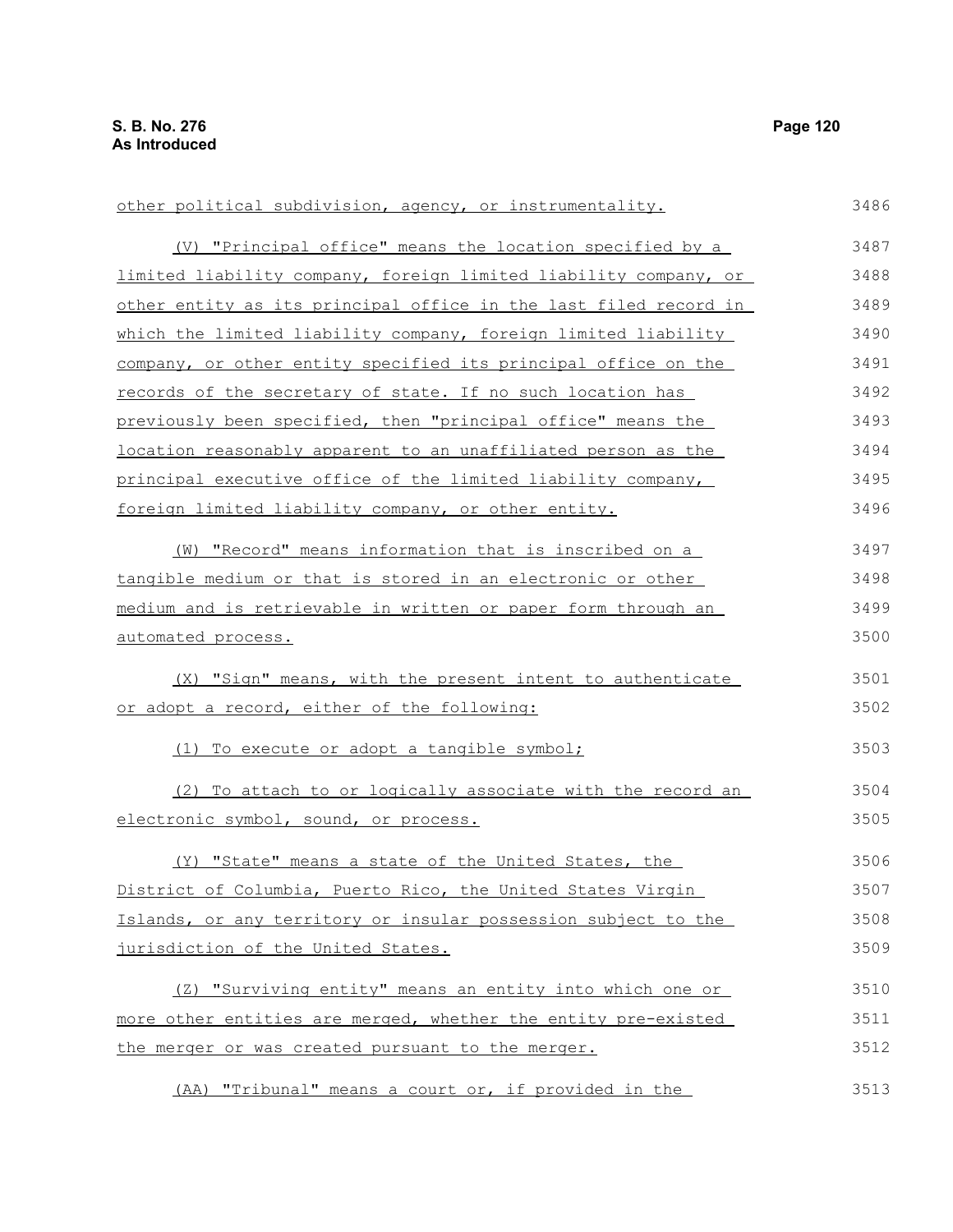| operating agreement or otherwise agreed, an arbitrator,     | 3514 |
|-------------------------------------------------------------|------|
| arbitration panel, or other tribunal.                       | 3515 |
| Sec. 1706.02. This chapter may be cited as the "Ohio        | 3516 |
| Revised Limited Liability Company Act."                     | 3517 |
| Sec. 1706.03. (A) A person knows a fact when either of the  | 3518 |
| following is met:                                           | 3519 |
|                                                             |      |
| (1) The person has actual knowledge of the fact.            | 3520 |
| (2) The person is deemed to know the fact under law other   | 3521 |
| than this chapter.                                          | 3522 |
| (B) A person has notice of a fact when any of the           | 3523 |
| following is met:                                           | 3524 |
| (1) The person knows of the fact.                           | 3525 |
|                                                             |      |
| (2) The person receives notification of the fact.           | 3526 |
| (3) The person has reason to know the fact from all the     | 3527 |
| facts known to the person at the time.                      | 3528 |
| (4) The person is deemed to have notice of the fact under   | 3529 |
| division (D) of this section.                               | 3530 |
| (C) A person notifies another of a fact by taking steps     | 3531 |
| reasonably required to inform the other person in ordinary  | 3532 |
| course, whether or not the other person knows the fact.     | 3533 |
| (D) A person is deemed to have notice of the following:     | 3534 |
|                                                             |      |
| (1) The matters included in a limited liability company's   | 3535 |
| articles of organization under divisions (A) (1) to (3) of  | 3536 |
| section 1706.16 of the Revised Code, upon the filing of the | 3537 |
| articles;                                                   | 3538 |
|                                                             |      |

(2) A limited liability company's dissolution, ninety days 3539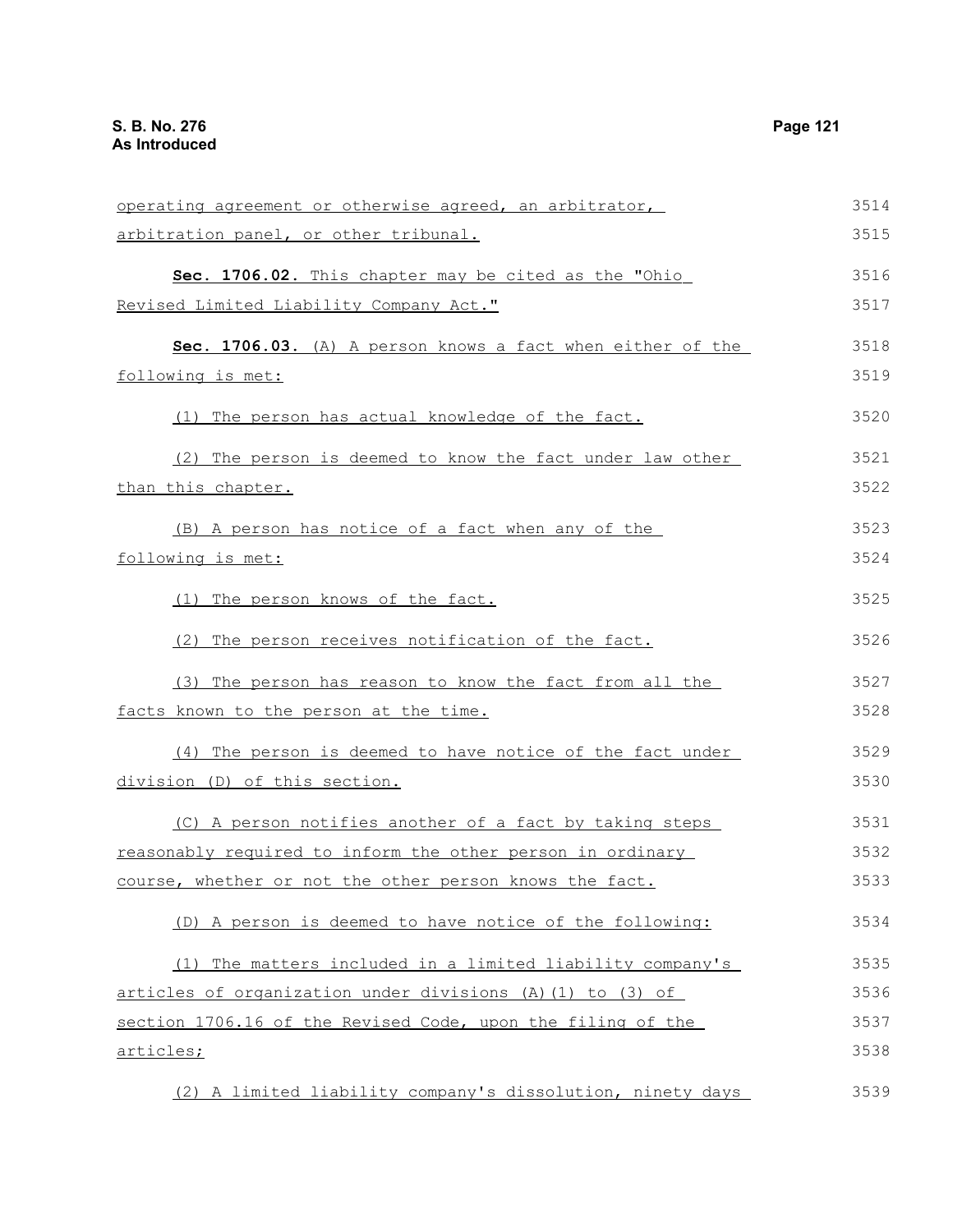| after a certificate of dissolution under section 1706.471 of the | 3540 |
|------------------------------------------------------------------|------|
| Revised Code becomes effective;                                  | 3541 |
| (3) A limited liability company's merger or conversion,          | 3542 |
| ninety days after a certificate of merger under section 1706.712 | 3543 |
| of the Revised Code or certificate of conversion under section   | 3544 |
| 1706.722 of the Revised Code becomes effective.                  | 3545 |
| (E) A member's knowledge, notice, or receipt of a                | 3546 |
| notification of a fact relating to the limited liability company | 3547 |
| is not knowledge, notice, or receipt of a notification of a fact | 3548 |
| by the limited liability company solely by reason of the         | 3549 |
| member's capacity as a member.                                   | 3550 |
| Sec. 1706.04. (A) A limited liability company is a               | 3551 |
| separate legal entity. A limited liability company's status for  | 3552 |
| tax purposes shall not affect its status as a separate legal     | 3553 |
| entity formed under this chapter.                                | 3554 |
| (B) A limited liability company has perpetual duration.          | 3555 |
| Sec. 1706.05. (A) A limited liability company may carry on       | 3556 |
| any lawful activity, whether or not for profit.                  | 3557 |
| (B) A limited liability company shall possess and may            | 3558 |
| exercise all the powers and privileges granted by this chapter   | 3559 |
| or by any other law or by its operating agreement, together with | 3560 |
| any powers incidental thereto, including those powers and        | 3561 |
| privileges necessary or convenient to the conduct, promotion, or | 3562 |
| attainment of the business, purposes, or activities of the       | 3563 |
| limited liability company.                                       | 3564 |
| (C) Without limiting the general powers enumerated in            | 3565 |
| division (B) of this section, a limited liability company shall  | 3566 |
| have the power and authority to make contracts of quaranty and   | 3567 |
| suretyship and enter into interest rate, basis, currency, hedge, | 3568 |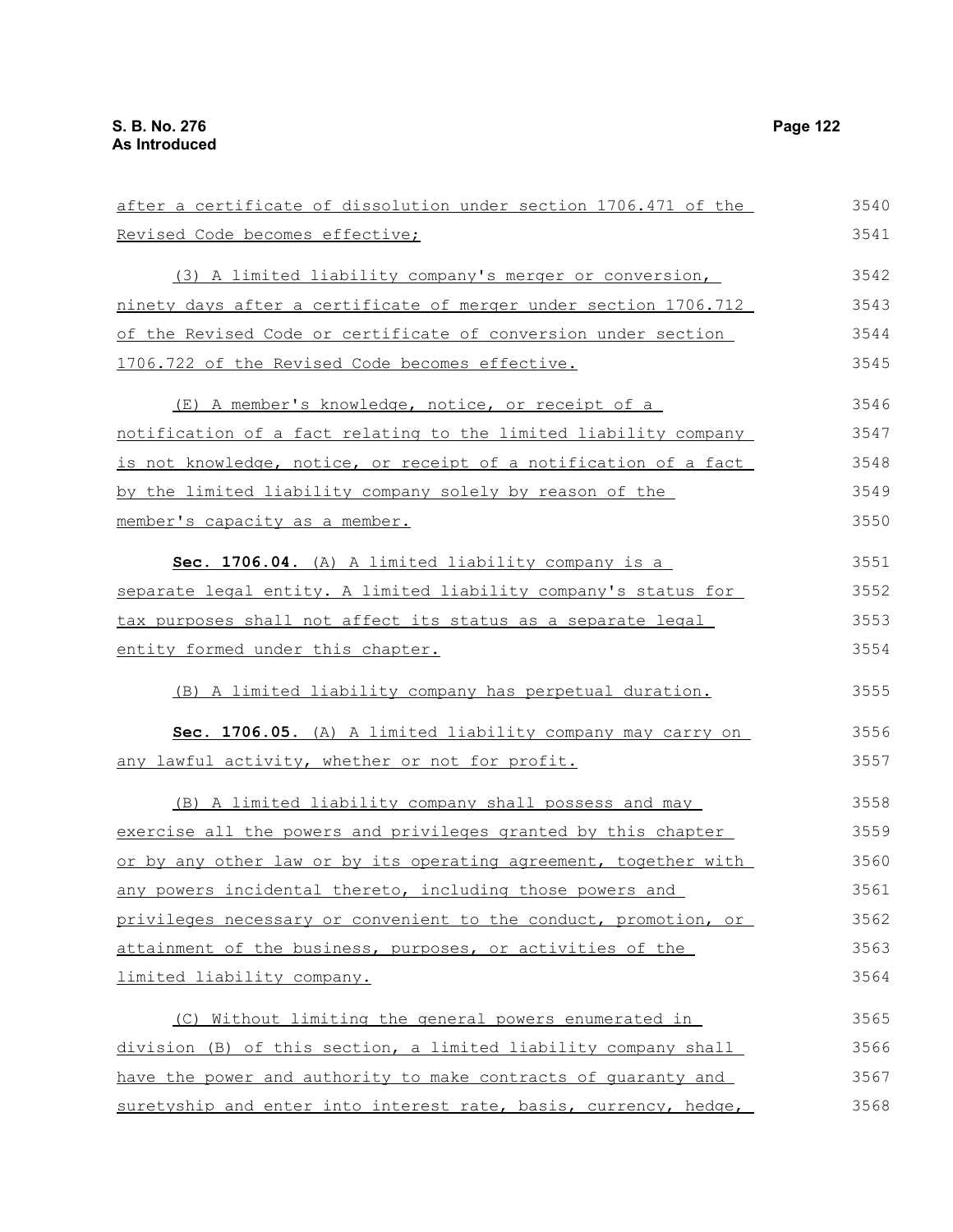or other swap agreements, or cap, floor, put, call, option, exchange, or collar agreements, derivative agreements, or other agreements similar to any of the foregoing. (D) A series established under this chapter has the power and capacity, in the series' own name, to do all of the following: (1) Sue and be sued; (2) Contract; (3) Hold and convey title to assets of the series, including real property, personal property, and intangible property; (4) Grant liens and security interests in assets of the series. **Sec. 1706.06.** (A) This chapter shall be construed to give maximum effect to the principles of freedom of contract and to the enforceability of operating agreements. (B) Unless displaced by particular provisions of this chapter, principles of law and equity supplement this chapter. (C) Rules that statutes in derogation of the common law are to be strictly construed shall have no application to this chapter. (D) Sections 1309.406 and 1309.408 of the Revised Code do not apply to any interest in a limited liability company, including all rights, powers, and interests arising under an operating agreement or this chapter. This division prevails over those sections, and is expressly intended to permit the enforcement of the provisions of an operating agreement that would otherwise be ineffective under those sections. 3569 3570 3571 3572 3573 3574 3575 3576 3577 3578 3579 3580 3581 3582 3583 3584 3585 3586 3587 3588 3589 3590 3591 3592 3593 3594 3595 3596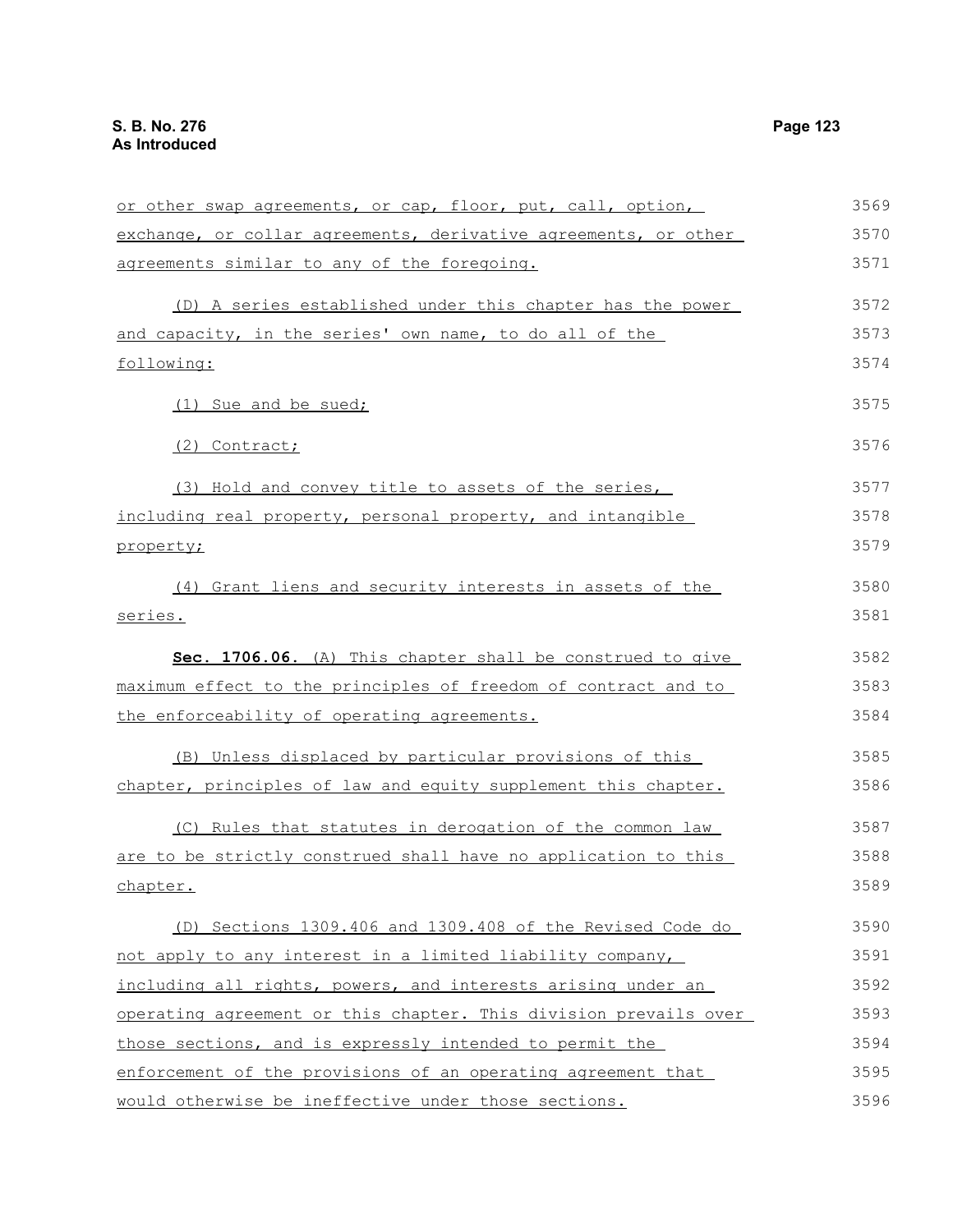(E) This chapter applies to all limited liability companies equally regardless of whether the limited liability company has one or more members or whether it is formed by a filing under section 1706.16 of the Revised Code or by merger, consolidation, conversion, or otherwise. **Sec. 1706.061.** The law of this state governs all of the following: (A) The organization and internal affairs of a limited liability company; (B) The liability of a member as a member for the debts, obligations, or other liabilities of a limited liability company; (C) The authority of the members and agents of a limited liability company; (D) The availability of the assets of a limited liability company or series thereof for the obligations of the limited liability company or another series thereof. **Sec. 1706.07.** (A) The name of a limited liability company shall contain the words "limited liability company" or the abbreviation "L.L.C.," "LLC," "limited," "ltd.," or "ltd." (B) Except as provided in this section and in sections 1701.75, 1701.78, 1701.82, 1705.36, and 1705.37 of the Revised Code, the secretary of state shall not accept for filing in the secretary of state's office the articles of organization of a limited liability company if the company name set forth in the articles is not distinguishable on the records of the secretary of state from the name of any of the following: 3597 3598 3599 3600 3601 3602 3603 3604 3605 3606 3607 3608 3609 3610 3611 3612 3613 3614 3615 3616 3617 3618 3619 3620 3621 3622 3623

(1) Any other limited liability company, whether the name 3624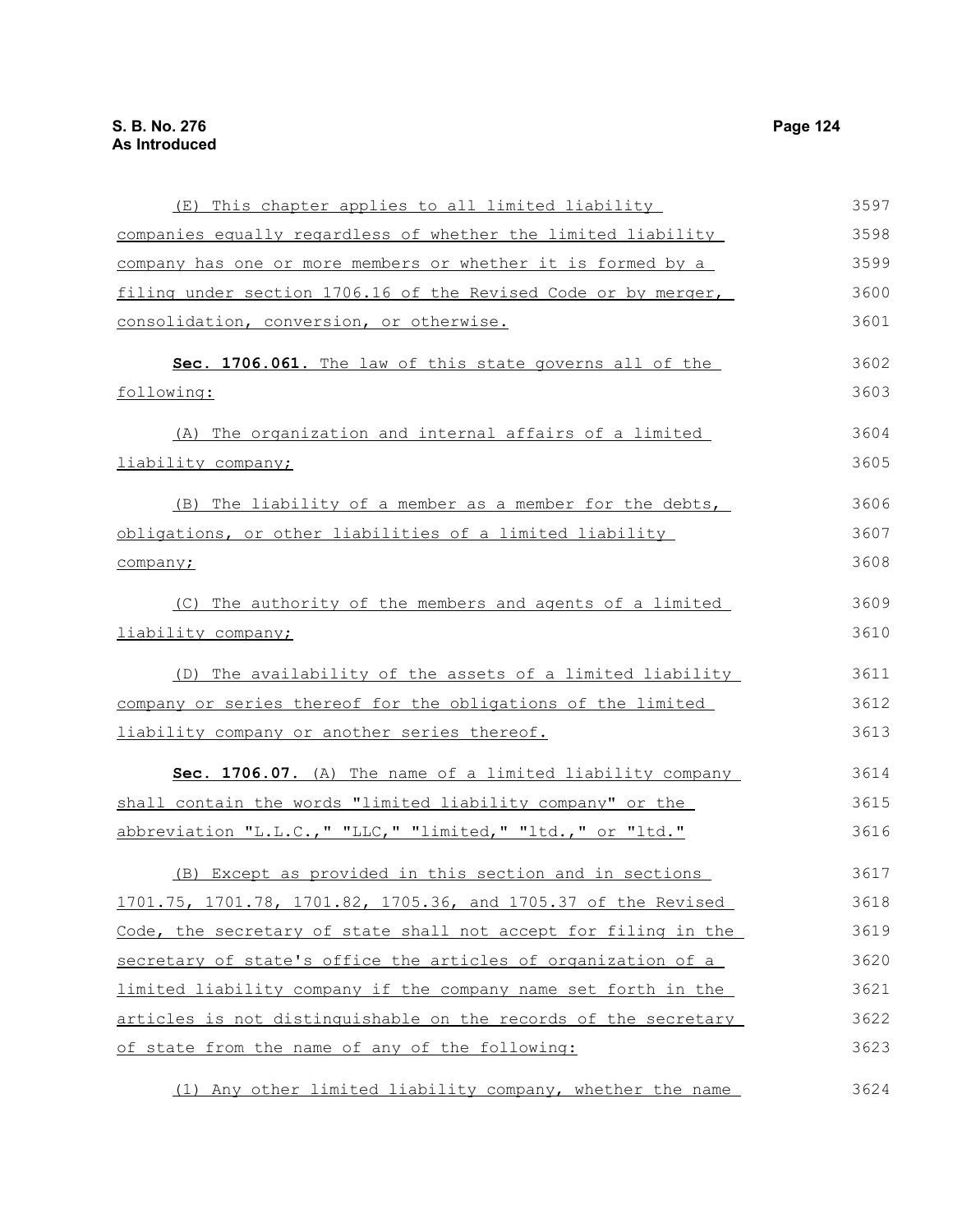is of a domestic limited liability company or of a foreign limited liability company registered as a foreign limited liability company under this chapter; (2) Any corporation, whether the name is of a domestic corporation or of a foreign corporation holding a license as a foreign corporation under the laws of this state pursuant to Chapter 1701., 1702., or 1703. of the Revised Code; (3) Any limited liability partnership, whether the name is of a domestic limited liability partnership or a foreign limited liability partnership registered pursuant to Chapter 1775. or 1776. of the Revised Code; (4) Any limited partnership, whether the name is of a domestic limited partnership or a foreign limited partnership registered pursuant to Chapter 1782. of the Revised Code; (5) Any trade name to which the exclusive right, at the time in question, is reqistered in the office of the secretary of state pursuant to Chapter 1329. of the Revised Code. (C) A limited liability company may apply to the secretary of state for authorization to use a name that is not distinguishable from the names identified in division (B) of of this section if there also is filed in the office of the secretary of state, on a form prescribed by the secretary of state, the consent of the other person or, in the case of a registered trade name, the person in whose name is registered the exclusive right to use the name, which consent is evidenced in a writing signed by any authorized officer or any authorized representative of the other person. (D) If a judicial sale or other transfer by order of a tribunal involves the right to use the name of a limited 3625 3626 3627 3628 3629 3630 3631 3632 3633 3634 3635 3636 3637 3638 3639 3640 3641 3642 3643 3644 3645 3646 3647 3648 3649 3650 3651 3652 3653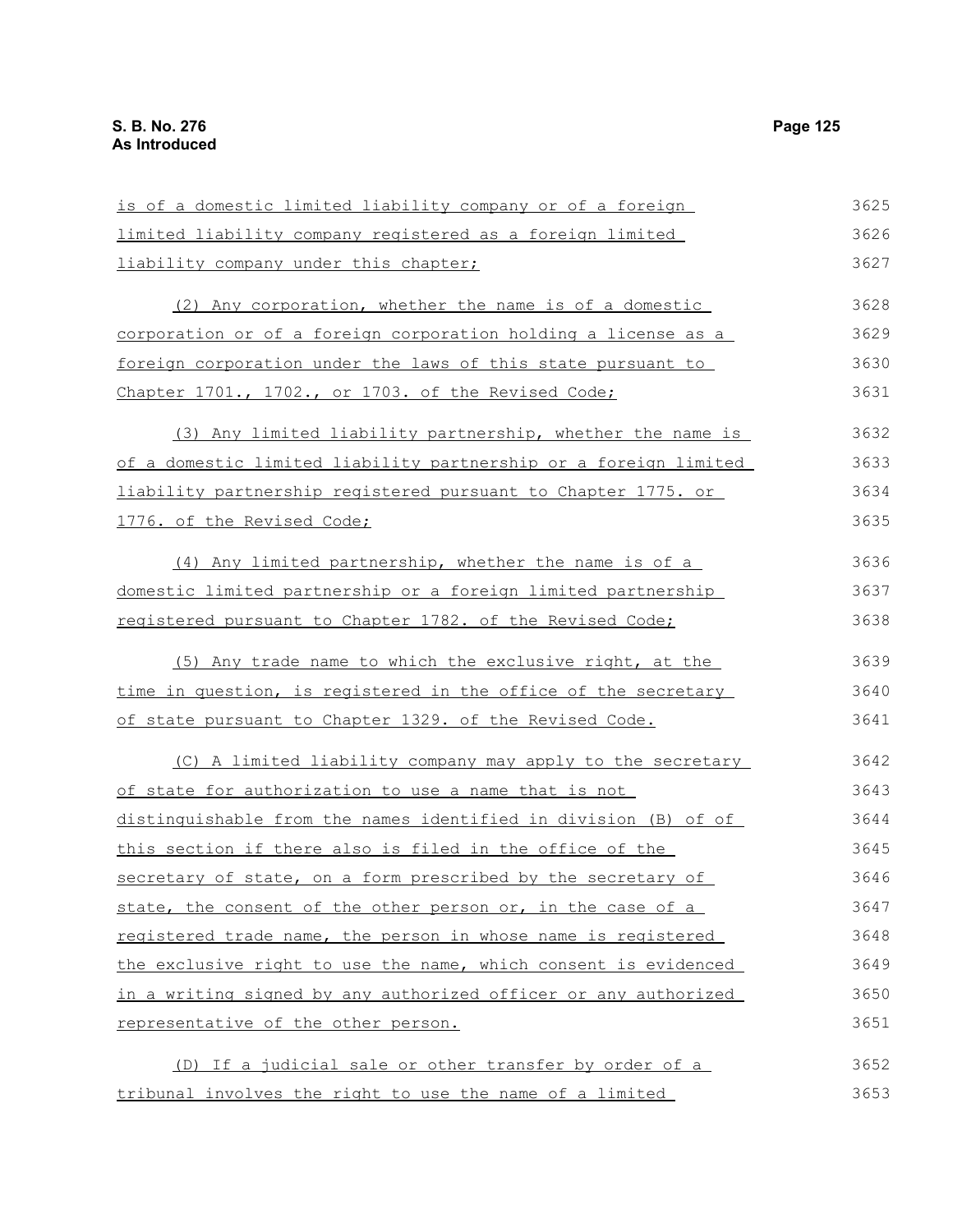liability company or of a foreign limited liability company, then division (B) of this section shall not be applicable with respect to any person that is subject to the order. (E) Any person that wishes to reserve a name for a proposed new limited liability company, a limited liability company that intends to change its name, or an assumed name for a foreign limited liability company whose name is not available may submit to the secretary of state, on a form prescribed by the secretary of state, a written application for the exclusive right to use a specified name as the name of the company. If the secretary of state finds, consistent with this section, that the specified name is available for use, the secretary of state shall file the application. From the date of the filing, the applicant has the exclusive right for one hundred eighty days to use the specified name as the name of the limited liability company, counting the date of the filing as the first of the one hundred eighty days. The right so obtained may be transferred by the applicant or other holder of the right by filing in the office of the secretary of state a written transfer, on a form prescribed by the secretary of state, that states the name and address of the transferee. **Sec. 1706.08.** (A) Except as otherwise provided in divisions (B) and (C) of this section, both of the following apply: (1) An operating agreement governs relations among the members as members and between the members and the limited liability company. 3654 3655 3656 3657 3658 3659 3660 3661 3662 3663 3664 3665 3666 3667 3668 3669 3670 3671 3672 3673 3674 3675 3676 3677 3678 3679 3680 3681

(2) To the extent that an operating agreement does not otherwise provide for a matter described in division (A)(1) of this section, this chapter governs the matter. 3682 3683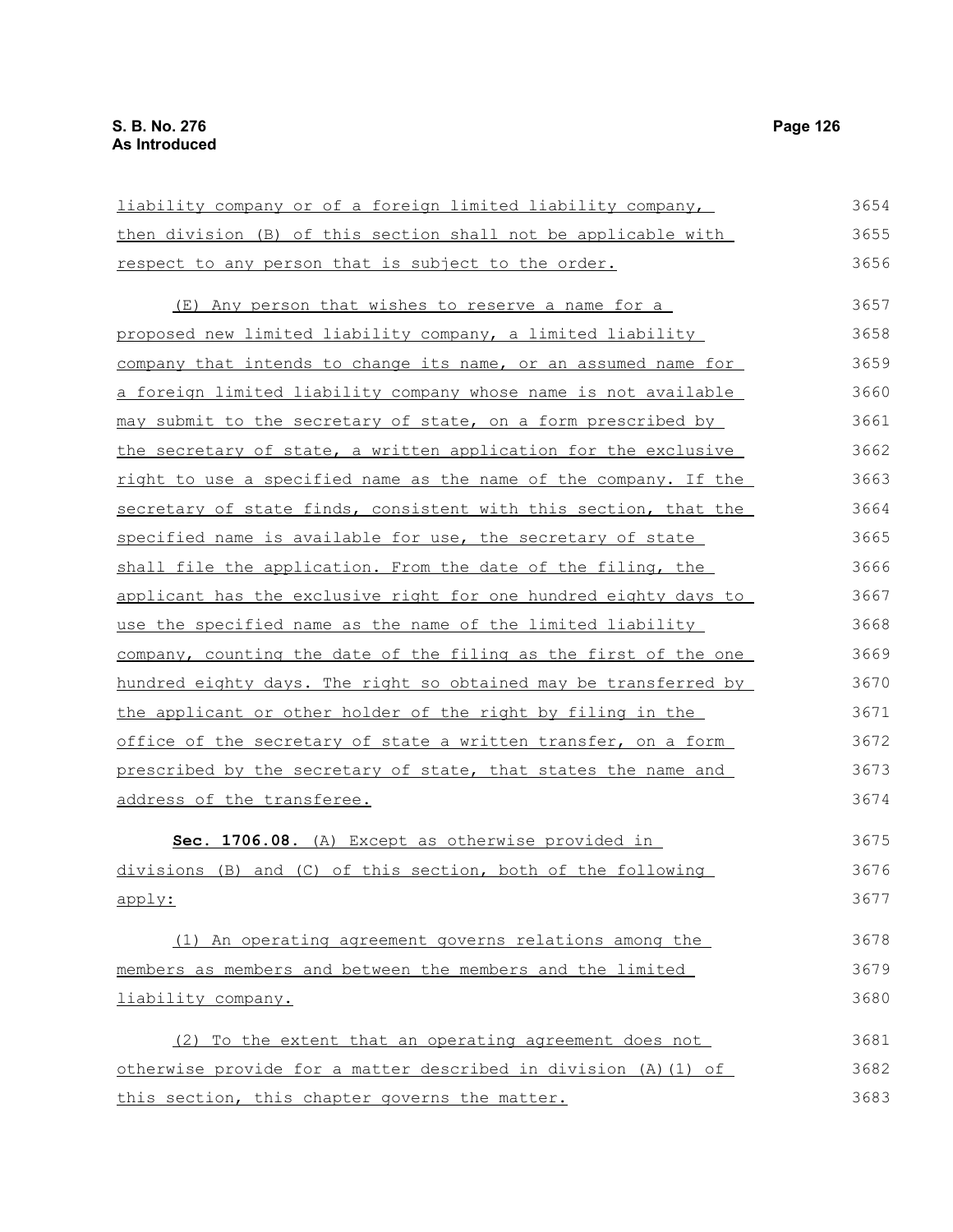| (B) (1) To the extent that, at law or in equity, a member,       | 3684 |
|------------------------------------------------------------------|------|
| manager, or other person has duties, including fiduciary duties, | 3685 |
| to the limited liability company, or to another member or to     | 3686 |
| another person that is a party to or is otherwise bound by an    | 3687 |
| operating agreement, those duties may be expanded or restricted  | 3688 |
| or eliminated by a written operating agreement. However, an      | 3689 |
| operating agreement may not eliminate the implied covenant of    | 3690 |
| good faith and fair dealing.                                     | 3691 |
| (2) A written operating agreement may provide for the            | 3692 |
| limitation or elimination of any and all liabilities for breach  | 3693 |
| of contract and breach of duties, including breach of fiduciary  | 3694 |
| duties, of a member, manager, or other person to a limited       | 3695 |
| liability company or to another member or to another person that | 3696 |
| is a party to or is otherwise bound by an operating agreement.   | 3697 |
| However, an operating agreement may not limit or eliminate       | 3698 |
| liability for any act or omission that constitutes a bad faith   | 3699 |
| violation of the implied covenant of good faith and fair         | 3700 |
| dealing.                                                         | 3701 |
| (3) A member, manager, or other person shall not be liable       | 3702 |
| to a limited liability company or to another member or to        | 3703 |
| another person that is a party to or is otherwise bound by an    | 3704 |
| operating agreement for breach of fiduciary duty for the         | 3705 |
| member's or other person's good faith reliance on the operating  | 3706 |
| agreement.                                                       | 3707 |
| (4) An operating agreement may provide either or both of         | 3708 |
| the following:                                                   | 3709 |
| (a) That, a member or assignee who fails to perform in           | 3710 |
| accordance with, or to comply with the terms and conditions of,  | 3711 |
| the operating agreement shall be subject to specified penalties  | 3712 |
| or specified consequences;                                       | 3713 |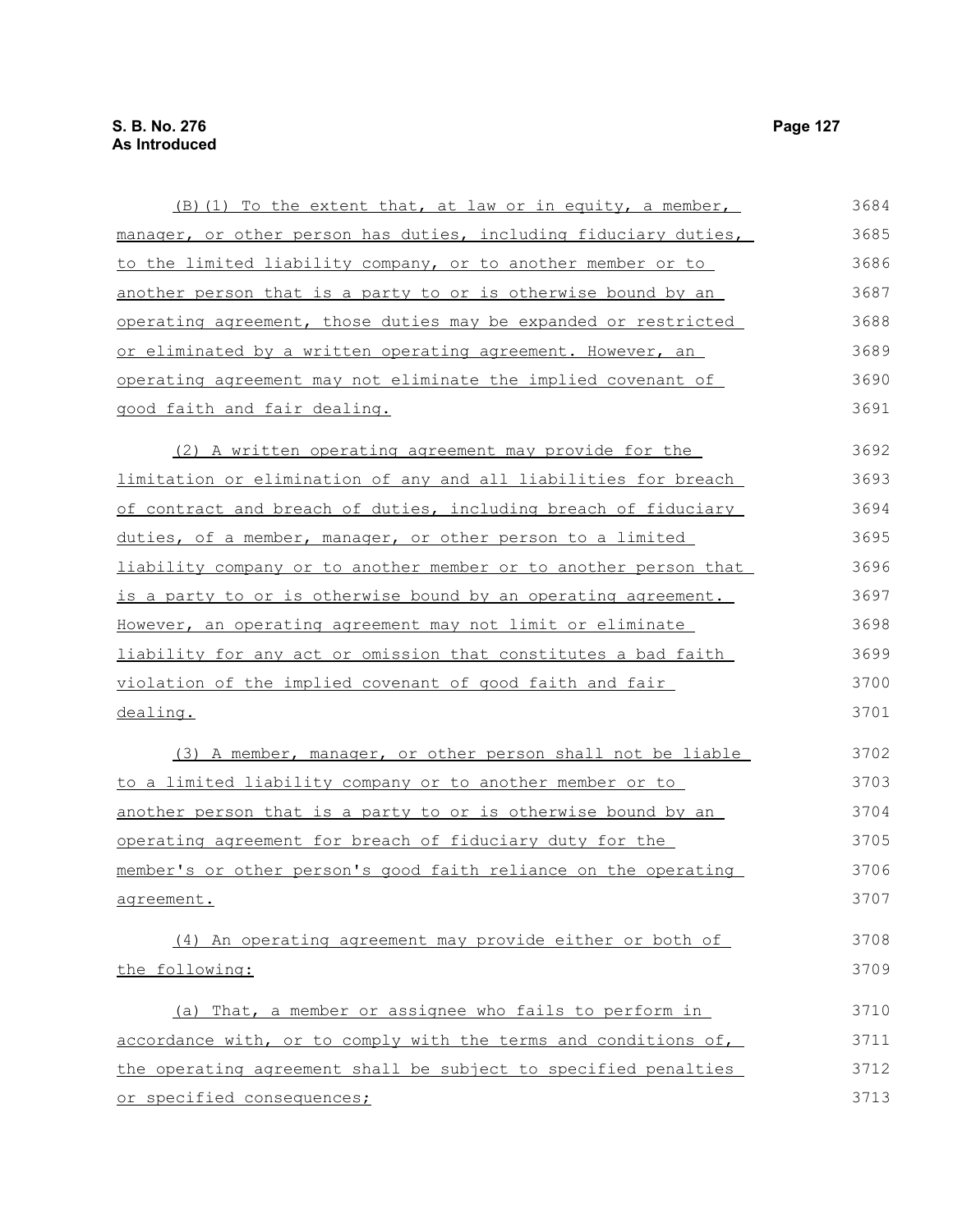(b) That at the time or upon the happening of events specified in the operating agreement, a member or assignee may be subject to specified penalties or consequences. (5) A penalty or consequence that may be specified under division (B)(4) of this section may include any of the following: (a) Reducing or eliminating the defaulting member's or assignee's proportionate interest in a limited liability company; (b) Subordinating the member's or assignee's membership interest to that of nondefaulting members or assignees; (c) Forcing a sale of the member's or assignee's membership interest; (d) Forfeiting the defaulting member's or assignee's membership interest; (e) The lending by other members or assignees of the amount necessary to meet the defaulting member's or assignee's commitment; (f) A fixing of the value of the defaulting member's or assignee's membership interest by appraisal or by formula and redemption or sale of the membership interest at that value; (g) Any other penalty or consequence. (C) An operating agreement shall not do any of the following: (1) Vary the nature of the limited liability company as a separate legal entity under division (A) of section 1706.04 of 3714 3715 3716 3717 3718 3719 3720 3721 3722 3723 3724 3725 3726 3727 3728 3729 3730 3731 3732 3733 3734 3735 3736 3737 3738 3739

the Revised Code;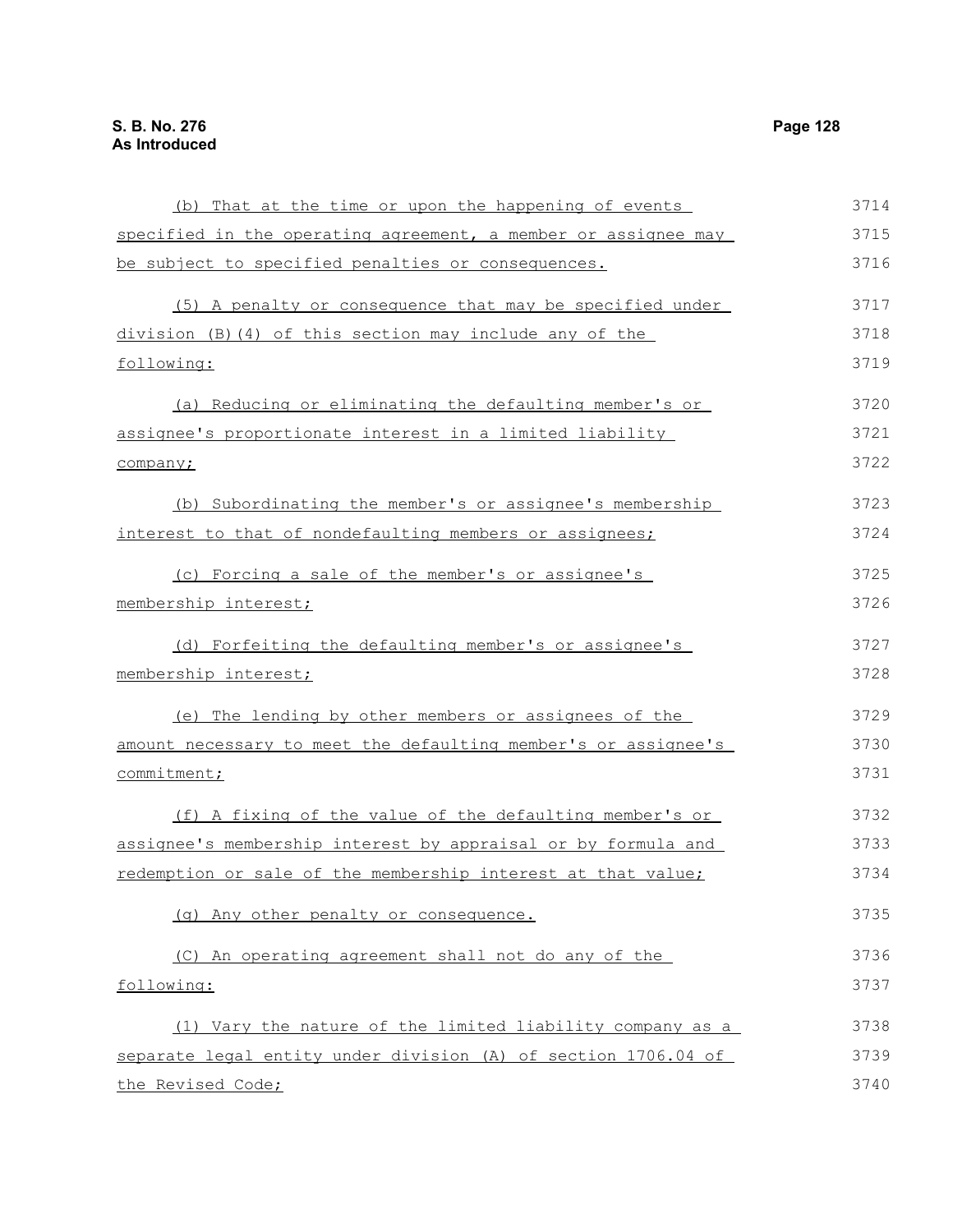(2) Except as otherwise provided in division (B) of section 1706.082 of the Revised Code, restrict the rights under this chapter of a person other than a member, dissociated member, or assignee; (3) Vary the power of a court under section 1706.171 of the Revised Code; (4) Eliminate the implied covenant of good faith and fair dealing; (5) Eliminate or limit the liability of a member or other person for any act or omission that constitutes a bad faith violation of the implied covenant of good faith and fair dealing; (6) Waive the requirements of division (A) of section 1706.281 of the Revised Code; (7) Waive the prohibition on issuance of a certificate of a membership interest in bearer form under division (D) of section 1706.341 of the Revised Code; (8) Waive the requirements of division (B) of section 1706.761 of the Revised Code. **Sec. 1706.081.** (A) A limited liability company is bound by and may enforce its operating agreement, whether or not the limited liability company has itself manifested assent to its operating agreement. (B) A person that is admitted as a member of a limited liability company becomes a party to and assents to the operating agreement subject to division (A) of section 1706.281 of the Revised Code. (C) Two or more persons intending to be the initial 3741 3742 3743 3744 3745 3746 3747 3748 3749 3750 3751 3752 3753 3754 3755 3756 3757 3758 3759 3760 3761 3762 3763 3764 3765 3766 3767 3768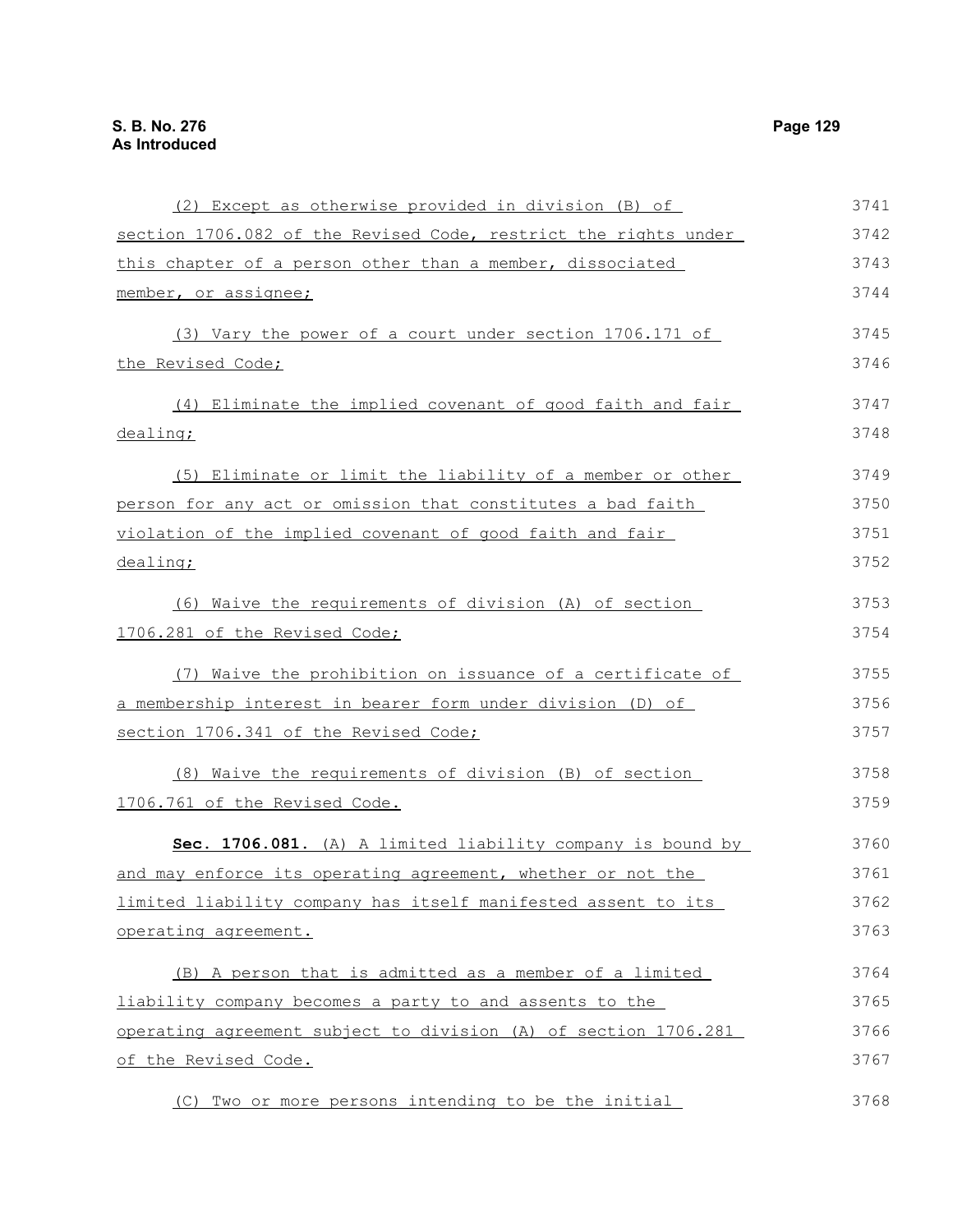| members of a limited liability company may make an agreement            | 3769 |
|-------------------------------------------------------------------------|------|
| providing that upon the formation of the limited liability              | 3770 |
| company the agreement will become its operating agreement. One          | 3771 |
| person intending to be the initial member of a limited liability        | 3772 |
| company may assent to terms providing that upon the formation of        | 3773 |
| the limited liability company the terms will become the                 | 3774 |
| <u>operating agreement.</u>                                             | 3775 |
| (D) The operating agreement of a limited liability company              | 3776 |
| having only one member shall not be unenforceable by reason of          | 3777 |
| there being only one person who is a party to the operating             | 3778 |
| agreement.                                                              | 3779 |
| Sec. 1706.082. (A) An operating agreement may be amended                | 3780 |
| upon the consent of all the members of a limited liability              | 3781 |
| company or in such other manner authorized by the operating             | 3782 |
| <u>agreement. If an operating agreement provides for the manner in </u> | 3783 |
| which it may be amended, including by requiring the approval of         | 3784 |
| <u>a person who is not a party to the operating agreement or the </u>   | 3785 |
| satisfaction of conditions, it may be amended only in that              | 3786 |
| <u>manner or as otherwise permitted by law; except that the </u>        | 3787 |
| approval of any person may be waived by that person and any             | 3788 |
| <u>conditions may be waived by all persons for whose benefit those</u>  | 3789 |
| <u>conditions were intended.</u>                                        | 3790 |
| (B) An operating agreement may provide rights to any                    | 3791 |
| person, including a person who is not a party to the operating          | 3792 |
| agreement, to the extent set forth in the operating agreement.          | 3793 |
| (C) The obligations of a limited liability company and its              | 3794 |
| members to a person in the person's capacity as an assignee or          | 3795 |
| dissociated member are governed by the operating agreement. An          | 3796 |
| assignee and dissociated member are bound by the operating              | 3797 |
| agreement.                                                              | 3798 |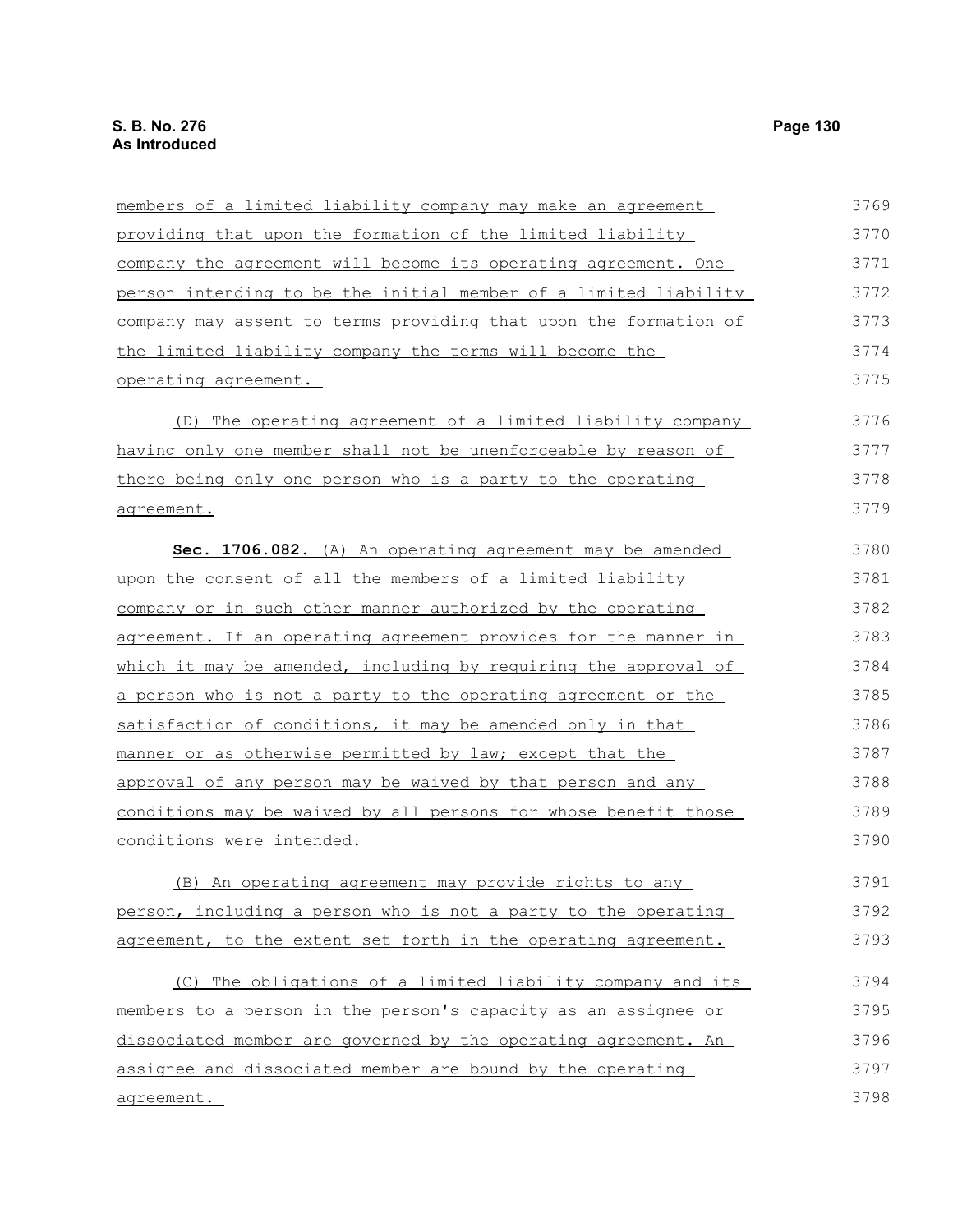| Sec. 1706.09. (A) Each limited liability company and                 | 3799 |
|----------------------------------------------------------------------|------|
| foreign limited liability company that has an effective              | 3800 |
| registration as a foreign limited liability company under            | 3801 |
| section 1706.511 of the Revised Code shall maintain continuously     | 3802 |
| in this state an agent for service of process on the company.        | 3803 |
| The agent shall be one of the following:                             | 3804 |
| (1) A natural person who is a resident of this state;                | 3805 |
| (2) A domestic or foreign corporation, nonprofit                     | 3806 |
| corporation, limited liability company, partnership, limited         | 3807 |
| partnership, limited liability partnership, limited partnership      | 3808 |
| association, professional association, business trust, or            | 3809 |
| unincorporated nonprofit association that has a business address     | 3810 |
| in this state. If the agent is an entity other than a domestic       | 3811 |
| corporation, the agent shall meet the requirements of Title XVII     | 3812 |
| of the Revised Code for an entity of the agent's type to             | 3813 |
| transact business or exercise privileges in this state.              | 3814 |
| (B) (1) The secretary of state shall not accept original             | 3815 |
| <u>articles of organization of a limited liability company or an</u> | 3816 |
| original registration of a foreign limited liability company for     | 3817 |
| filing unless both of the following accompany the articles or        | 3818 |
| registration:                                                        | 3819 |
| (a) A written appointment of an agent as described in                | 3820 |
| division (A) of this section that is signed by an authorized         | 3821 |
| representative of the limited liability company or foreign           | 3822 |
| limited liability company;                                           | 3823 |
| (b) A written acceptance of the appointment that is signed           | 3824 |
| by the designated agent on a form prescribed by the secretary of     | 3825 |
| state.                                                               | 3826 |
| (2) In cases not covered by division (B) (1) of this                 | 3827 |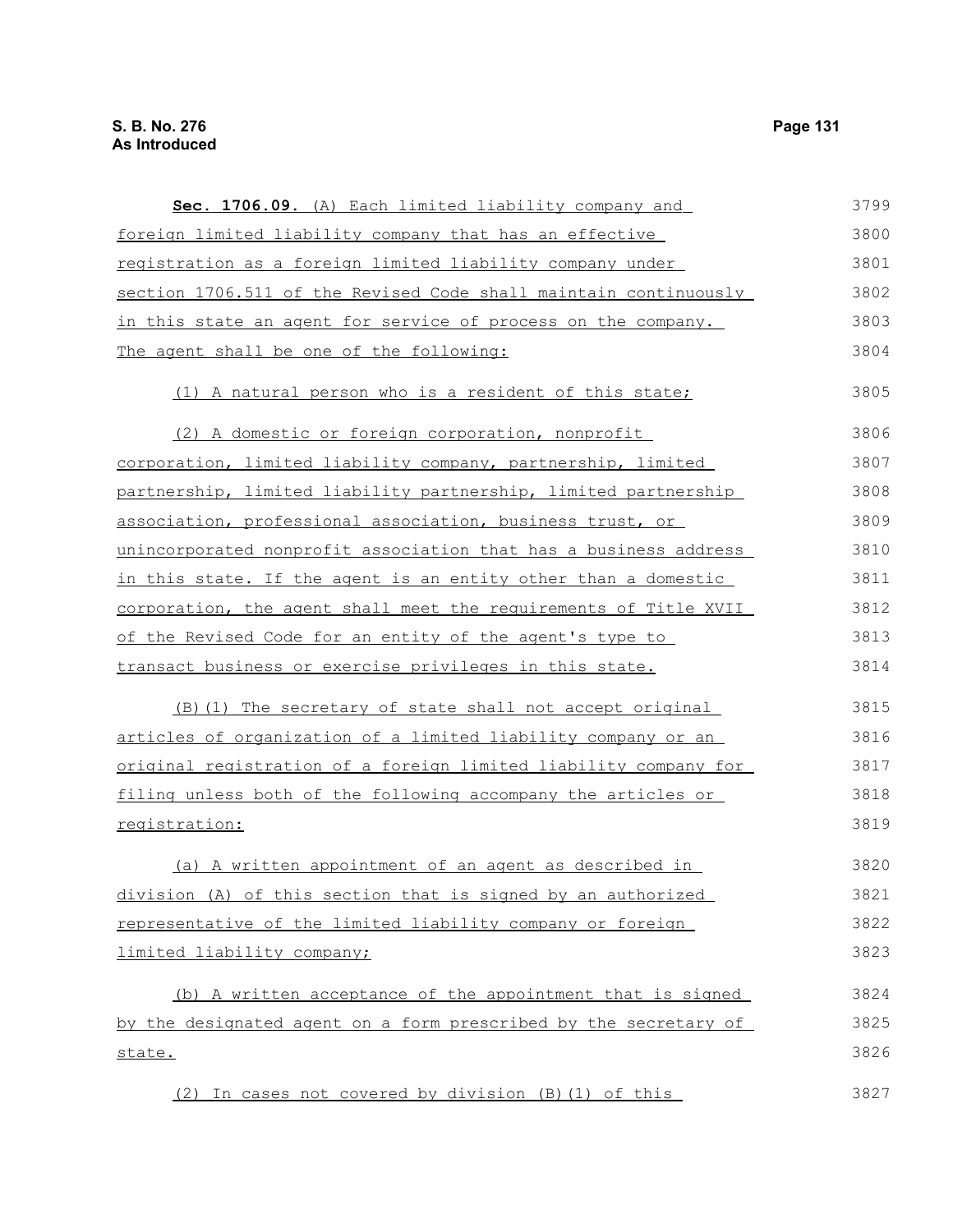section, the company shall appoint the agent described in division (A) of this section and shall file with the secretary of state, on a form prescribed by the secretary of state, a written appointment of that agent that is signed by an authorized representative of the company and a written acceptance of the appointment that is signed by the designated agent. (C) The written appointment of an agent shall set forth the name and address in this state of the agent, including the street and number or other particular description, and shall otherwise be in such form as the secretary of state prescribes. The secretary of state shall keep a record of the names of limited liability companies and foreign limited liability companies, and the names and addresses of their respective agents. (D) If any agent described in division (A) of this section dies, resigns, or moves outside of this state, the limited liability company or foreign limited liability company shall appoint forthwith another agent and file with the secretary of state, on a form prescribed by the secretary of state, a written appointment of the agent and acceptance of appointment as described in division (B)(2) of this section. (E) If the agent described in division (A) of this section changes the agent's address from the address stated in the records of the secretary of state, the agent or the limited liability company or foreign limited liability company shall file forthwith with the secretary of state, on a form prescribed by the secretary of state, a written statement setting forth the new address. 3828 3829 3830 3831 3832 3833 3834 3835 3836 3837 3838 3839 3840 3841 3842 3843 3844 3845 3846 3847 3848 3849 3850 3851 3852 3853 3854 3855 3856

(F) An agent described in division (A) of this section may 3857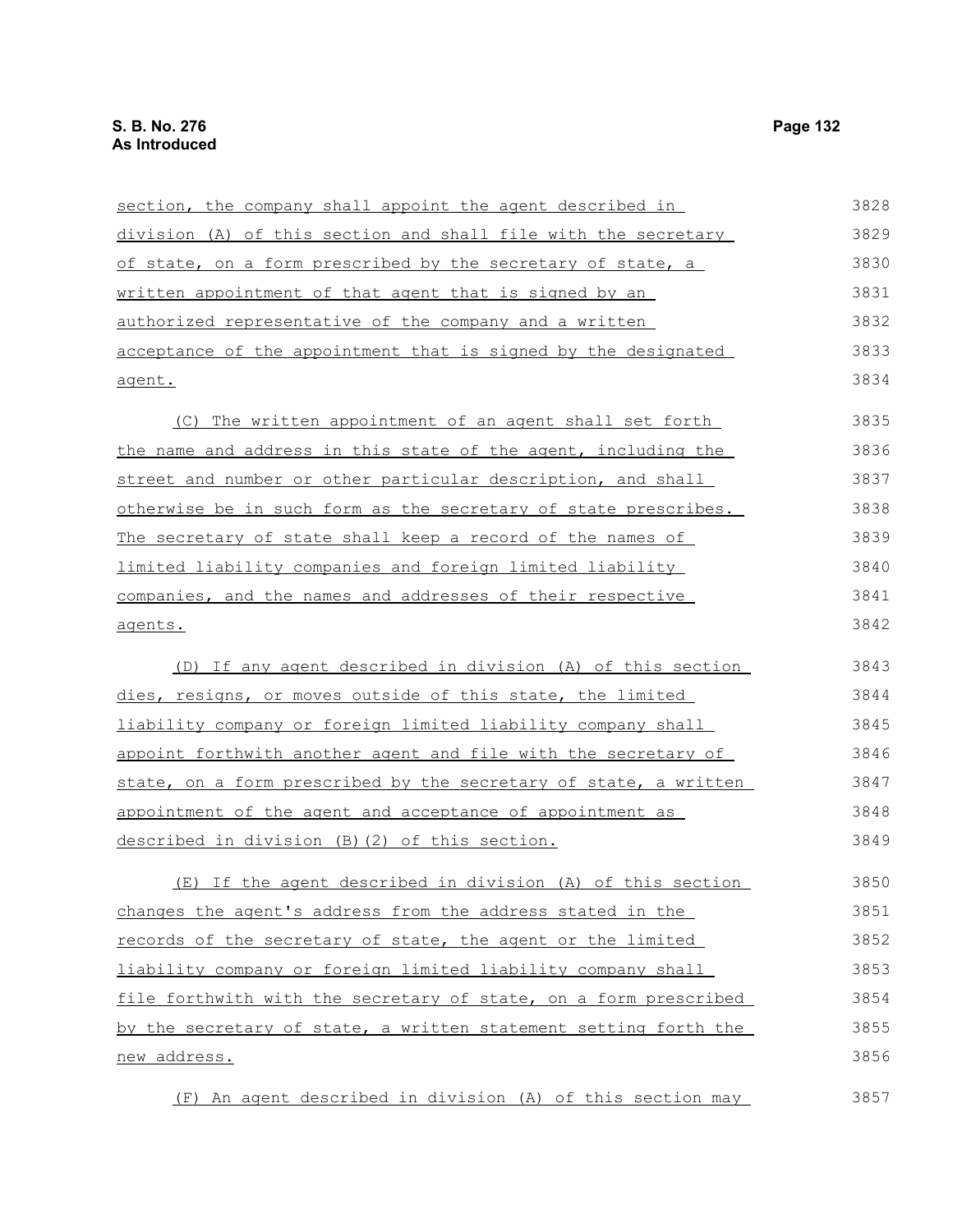| resign by filing with the secretary of state, on a form                 | 3858 |
|-------------------------------------------------------------------------|------|
| prescribed by the secretary of state, a written notice of               | 3859 |
| <u>resignation that is signed by the agent and by mailing a copy of</u> | 3860 |
| that notice to the limited liability company or foreign limited         | 3861 |
| liability company at the current or last known address of its           | 3862 |
| principal office. The notice shall be mailed to the company on          | 3863 |
| or prior to the date that the notice is filed with the secretary        | 3864 |
| of state and shall set forth the name of the company, the name          | 3865 |
| and current address of the agent, the current or last known             | 3866 |
| address, including the street and number or other particular            | 3867 |
| description, of the company's principal office, a statement of          | 3868 |
| the resignation of the agent, and a statement that a copy of the        | 3869 |
| notice has been sent to the company within the time and in the          | 3870 |
| manner specified in this division. The authority of the                 | 3871 |
| resigning agent terminates thirty days after the filing of the          | 3872 |
| notice with the secretary of state.                                     | 3873 |
| (G) A limited liability company or foreign limited                      | 3874 |
| liability company may revoke the appointment of its agent               | 3875 |
| described in division (A) of this section by filing with the            | 3876 |
| secretary of state, on a form prescribed by the secretary of            | 3877 |
| state, a written appointment of another agent and an acceptance         | 3878 |
| of appointment in the manner described in division (B) (2) of           | 3879 |
| <u>this section and a statement indicating that the appointment of</u>  | 3880 |
| the former agent is revoked.                                            | 3881 |
| (H) (1) Any legal process, notice, or demand required or                | 3882 |
| permitted by law to be served upon a limited liability company          | 3883 |
| may be served upon the company as follows:                              | 3884 |
| (a) By delivering a copy of the process, notice, or demand              | 3885 |
| to the address of the agent in this state as contained in the           | 3886 |
| records of the secretary of state;                                      | 3887 |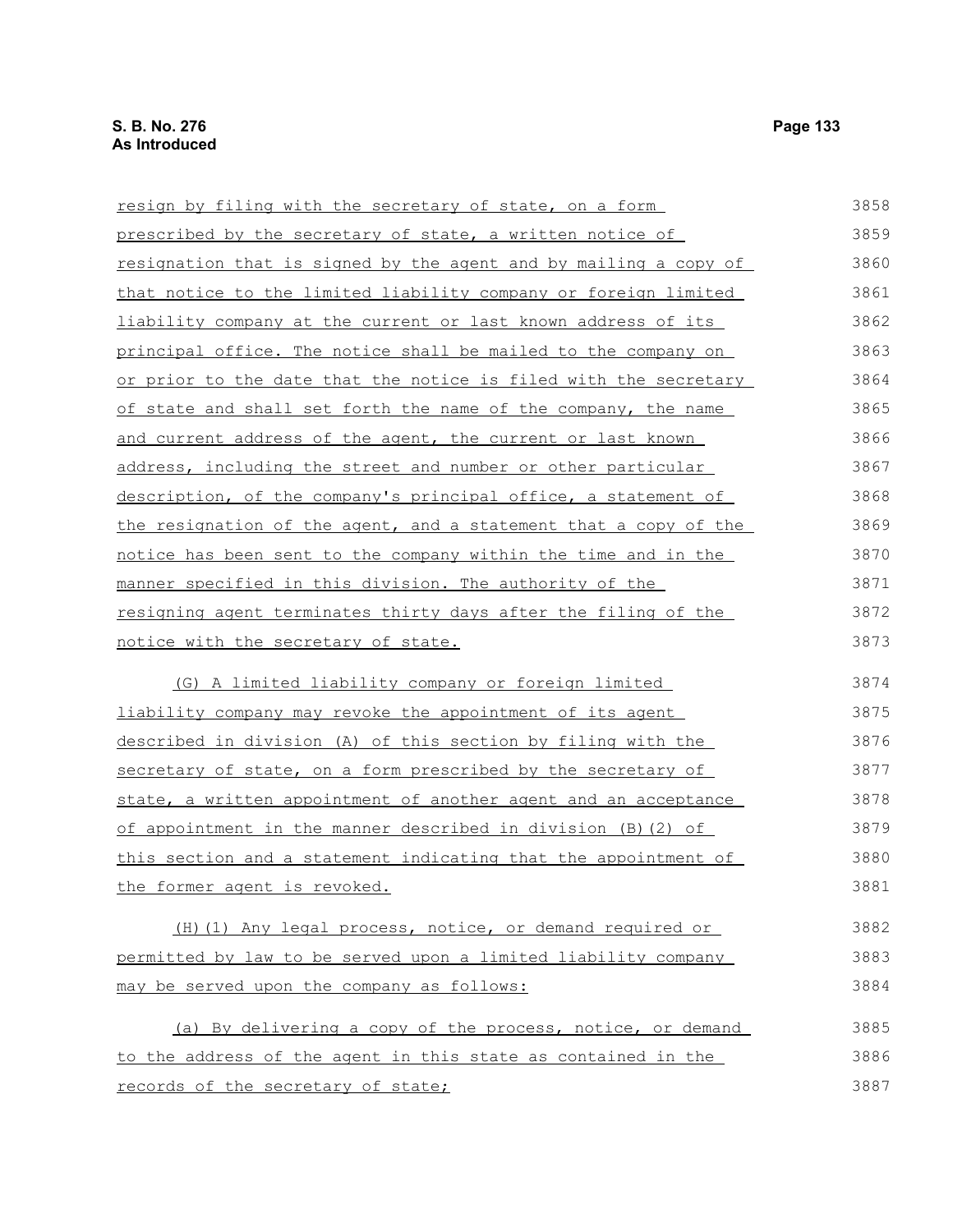(b) If the agent described in division (A) of this section is a natural person, by delivering a copy of the process, notice, or demand to the agent. (2) If the agent described in division (A) of this section cannot be found or no longer has the address that is stated in the records of the secretary of state or the limited liability company or foreign limited liability company has failed to maintain an agent as required by this section and if the party or the agent or representative of the party that desires service of the process, notice, or demand files with the secretary of state an affidavit that states that one of those circumstances exists and states the most recent address of the company that the party who desires service has been able to ascertain after a diligent search, then the service of the process, notice, or demand upon the secretary of state as the agent of the company may be initiated by delivering to the secretary of state four copies of the process, notice, or demand accompanied by a fee of five dollars. The secretary of state shall give forthwith notice of that delivery to the company at either its principal office as shown upon the secretary of state's records or at any different address specified in the affidavit of the party desiring service and shall forward to the company at either address by certified mail, return receipt requested, a copy of the process, notice, or demand. Service upon the company is made when the secretary of state gives the notice and forwards the process, notice, or demand as set forth in division (H)(2) of this section. 3888 3889 3890 3891 3892 3893 3894 3895 3896 3897 3898 3899 3900 3901 3902 3903 3904 3905 3906 3907 3908 3909 3910 3911 3912 3913 3914

(I) The secretary of state shall keep a record of each process, notice, and demand that pertains to a limited liability company or foreign limited liability company and that is delivered to the secretary of state's office under this section 3915 3916 3917 3918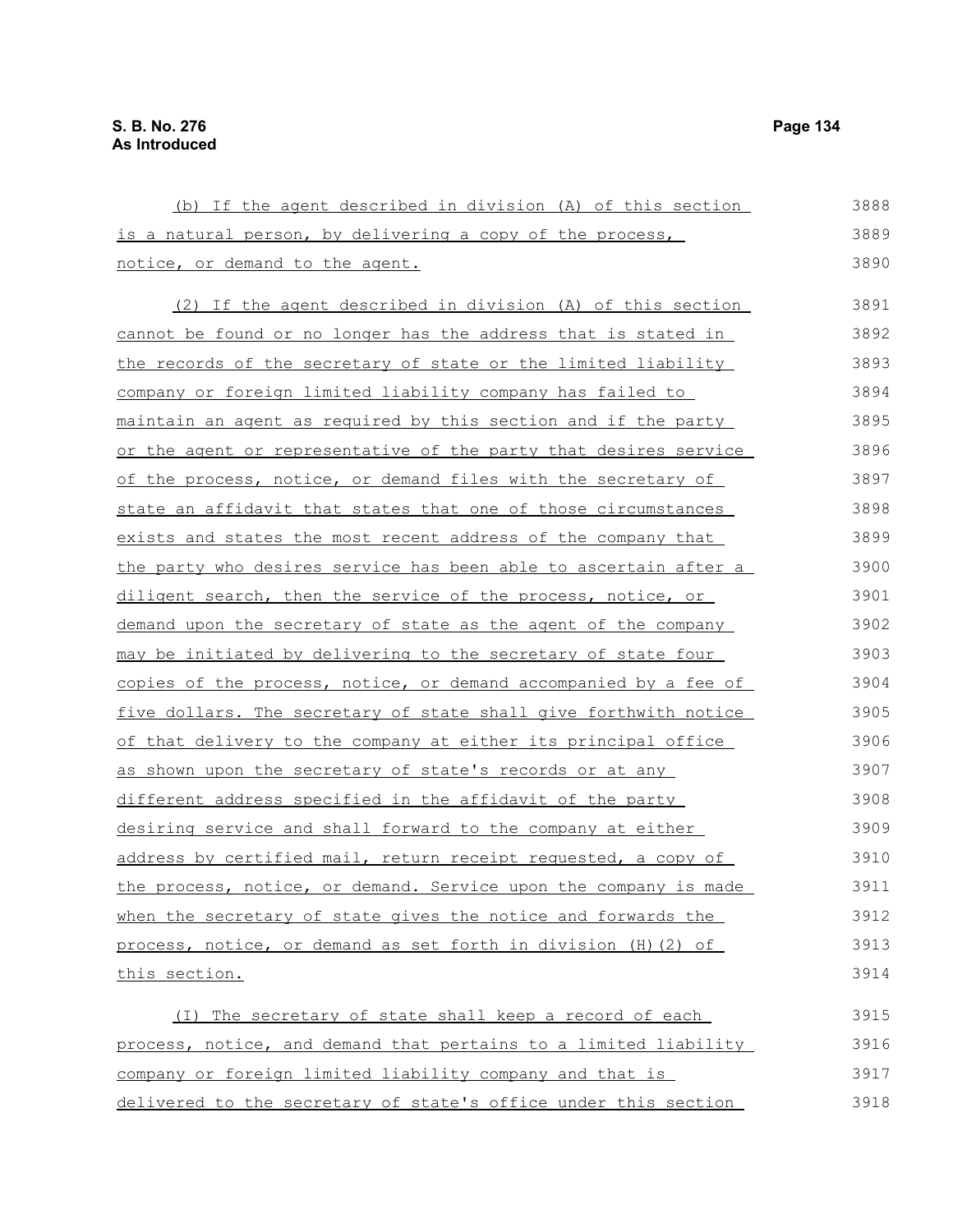| or another law of this state that authorizes service upon the           | 3919 |
|-------------------------------------------------------------------------|------|
| secretary of state in connection with a limited liability               | 3920 |
| company or foreign limited liability company. In that record,           | 3921 |
| <u>the secretary of state shall record the time of each delivery of</u> | 3922 |
| that type and the secretary of state's subsequent action with           | 3923 |
| respect to the process, notice, or demand.                              | 3924 |
| (J) This section does not limit or affect the right to                  | 3925 |
| serve any process, notice, or demand upon a limited liability           | 3926 |
| company or foreign limited liability company in any other manner        | 3927 |
| permitted by law.                                                       | 3928 |
| (K) A written appointment of an agent or a written                      | 3929 |
| statement filed by a limited liability company or foreign               | 3930 |
| limited liability company with the secretary of state shall be          | 3931 |
| signed by an authorized representative of the company.                  | 3932 |
| (L) Upon the failure of a limited liability company or                  | 3933 |
| foreign limited liability company to continuously maintain a            | 3934 |
| statutory agent or file a change of name or address of a                | 3935 |
| statutory agent, the secretary of state shall give notice               | 3936 |
| thereof by ordinary or electronic mail to the company at the            | 3937 |
| electronic mail address provided to the secretary of state, or          | 3938 |
| at the address set forth in the notice of resignation. Unless           | 3939 |
| the default is cured within thirty days after the mailing by the        | 3940 |
| secretary of state of the notice or within any further period of        | 3941 |
| time that the secretary of state grants, upon the expiration of         | 3942 |
| that period of time from the date of the mailing, the articles          | 3943 |
| of the limited liability company or the registration of the             | 3944 |
| foreign limited liability company shall be canceled without             | 3945 |
| further notice or action by the secretary of state. The                 | 3946 |
| secretary of state shall make a notation of the cancellation on         | 3947 |
| the secretary of state's records.                                       | 3948 |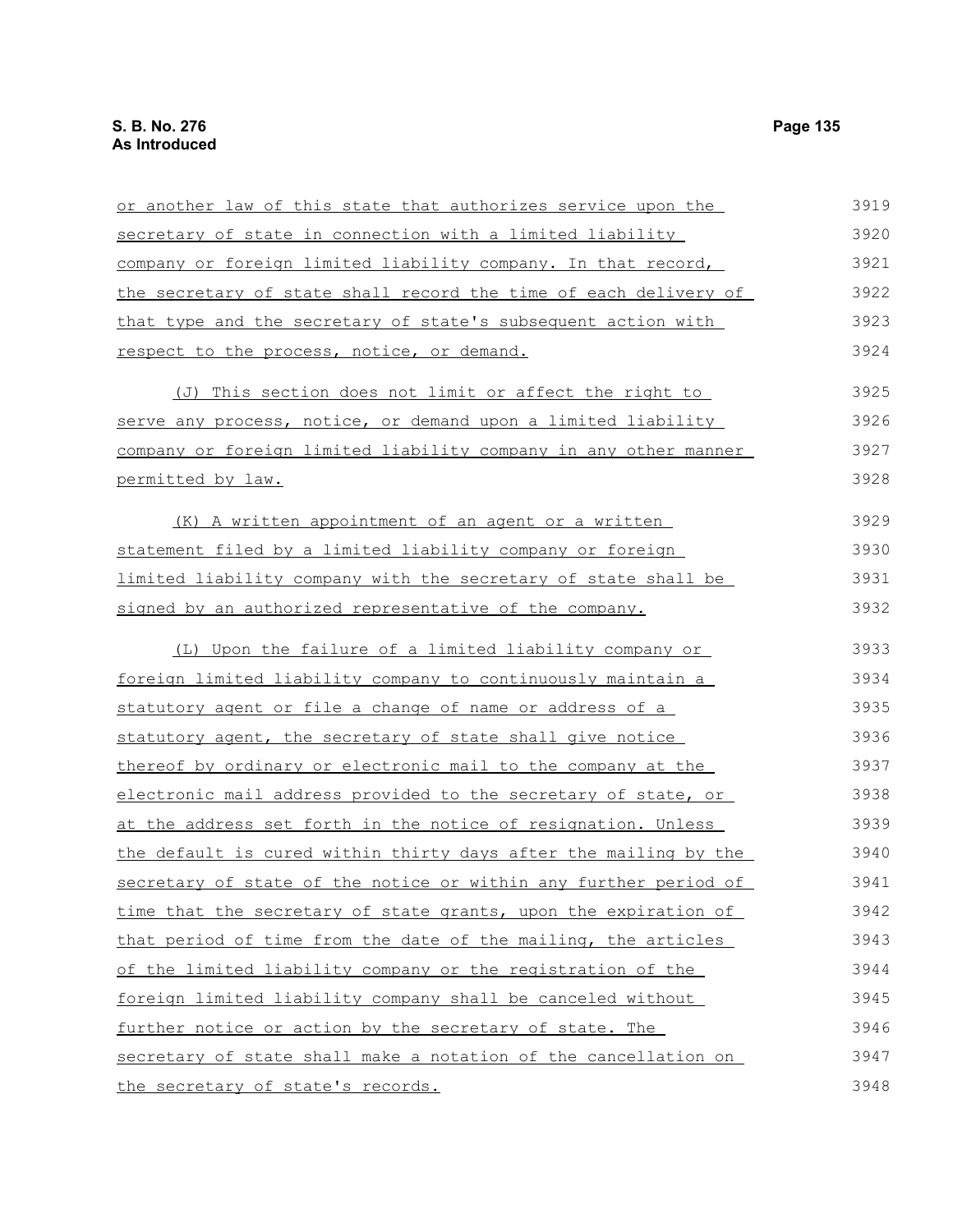A limited liability company or foreign limited liability company whose articles or registration has been canceled may be reinstated by filing, on a form prescribed by the secretary of state, an application for reinstatement and the required appointment of agent or required statement, and by paying the filing fee specified in division (Q) of section 111.16 of the Revised Code. The rights and privileges of a limited liability company or foreign limited liability company whose articles or registration has been reinstated are subject to section 1706.46 of the Revised Code. The secretary of state shall furnish the tax commissioner a monthly list of all limited liability companies and foreign limited liability companies canceled and reinstated under this division. **Sec. 1706.16.** (A) In order to form a limited liability company, one or more persons shall execute articles of organization and deliver the articles to the secretary of state for filing. The articles of organization shall set forth all of the following: (1) The name of the limited liability company; (2) The name and street address of the limited liability company's statutory agent and a written acceptance of the appointment that is signed by the agent; (3) If applicable, a statement as provided in division (B) (3) of section 1706.761 of the Revised Code; (4) Any other matters the organizers or the members determine to include in the articles of organization. (B) A limited liability company is formed when the 3949 3950 3951 3952 3953 3954 3955 3956 3957 3958 3959 3960 3961 3962 3963 3964 3965 3966 3967 3968 3969 3970 3971 3972 3973 3974 3975

articles of organization are filed by the secretary of state or at any later date or time specified in the articles of 3976 3977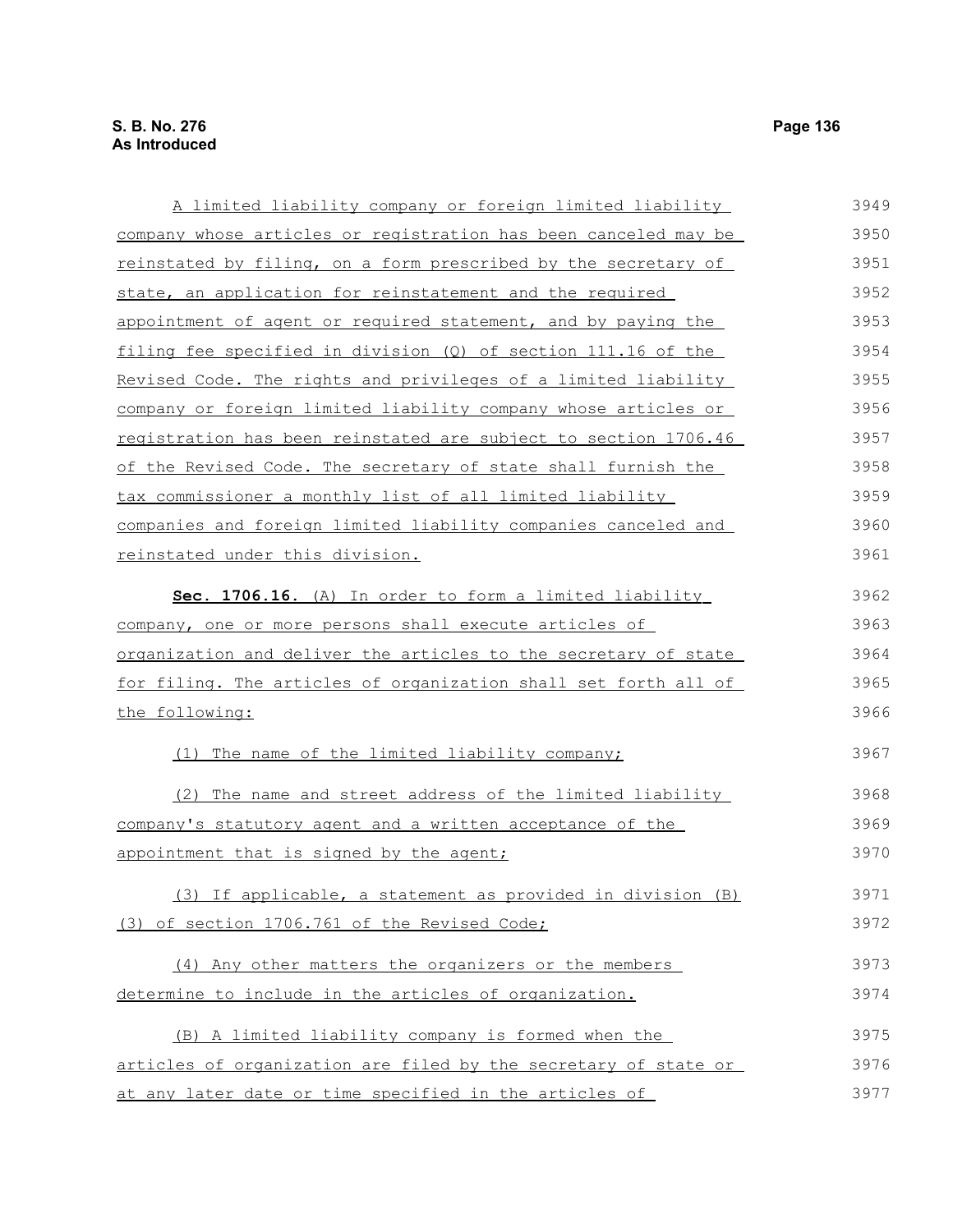| organization.                                                    | 3978 |
|------------------------------------------------------------------|------|
| (C) The fact that articles of organization are on file in        | 3979 |
| the office of the secretary of state is notice of the matters    | 3980 |
| required to be included by divisions (A) (1) to (3) of this      | 3981 |
| section, but is not notice of any other fact.                    | 3982 |
| (D) An operating agreement may be entered into before, at        | 3983 |
| the time of, or after the filing of the articles of              | 3984 |
| organization. Regardless of when the operating agreement is      | 3985 |
| entered into, it may be made effective as of the filing of the   | 3986 |
| articles of organization or any other time provided in the       | 3987 |
| operating agreement.                                             | 3988 |
| Sec. 1706.161. (A) The articles of organization may be           | 3989 |
| amended at any time.                                             | 3990 |
| (B) The articles of organization may be restated with or         | 3991 |
| <u>without amendment at any time.</u>                            | 3992 |
| (C) To amend its articles of organization, a limited             | 3993 |
| liability company shall deliver to the secretary of state for    | 3994 |
| filing, on a form prescribed by the secretary of state, a        | 3995 |
| certificate of amendment containing both of the following        | 3996 |
| information:                                                     | 3997 |
| (1) The name and registration number of the limited              | 3998 |
| liability company;                                               | 3999 |
| (2) The changes the amendment makes to the articles of           | 4000 |
| organization as most recently amended or restated.               | 4001 |
| (D) Restated articles of organization shall be delivered         | 4002 |
| to the secretary of state for filing in the same manner as an    | 4003 |
| amendment. Restated articles of organization shall be designated | 4004 |
| as such in the heading and state in the heading or in an         | 4005 |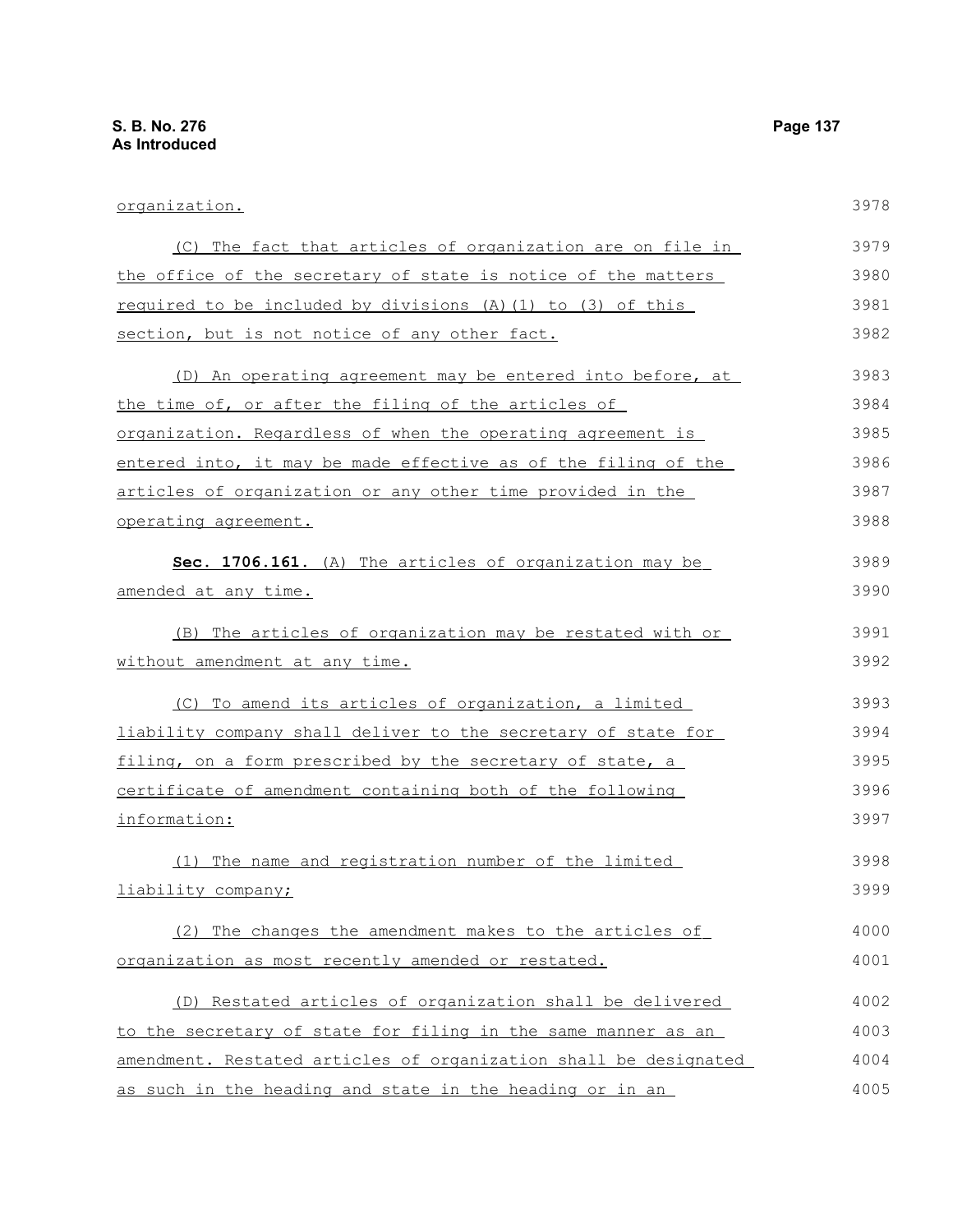| introductory paragraph the limited liability company's name and | 4006 |
|-----------------------------------------------------------------|------|
| the date of the filing of its articles of organization. Any     | 4007 |
| amendment or change effected in connection with the restatement | 4008 |
| of the articles of organization shall be subject to any other   | 4009 |
| provision of this chapter, not inconsistent with this section,  | 4010 |
| which would apply if a separate certificate of amendment were   | 4011 |
| filed to effect the amendment or change.                        | 4012 |
| (E) The original articles of organization, as amended or        | 4013 |
| supplemented, shall be superseded by the restated articles of   | 4014 |
| organization. Thereafter, the articles of organization,         | 4015 |
| including any further amendment or changes made thereby, shall  | 4016 |
| be the articles of organization of the limited liability        | 4017 |
| company, but the original effective date of formation shall     | 4018 |
| remain unchanged.                                               | 4019 |
| Sec. 1706.17. (A) A record delivered to the secretary of        | 4020 |
| state for filing pursuant to this chapter shall be signed as    | 4021 |
| provided by this section.                                       | 4022 |
| (1) A limited liability company's initial articles of           | 4023 |
| organization shall be signed by at least one person.            | 4024 |
| (2) A record signed on behalf of a limited liability            | 4025 |
| company shall be signed by a person authorized by the limited   | 4026 |
| <u>liability company.</u>                                       | 4027 |
| (3) A record filed on behalf of a dissolved limited             | 4028 |
| liability company that has no members shall be signed by the    | 4029 |
| person winding up the limited liability company's activities    | 4030 |
| under division (A) of section 1706.472 of the Revised Code or a | 4031 |
| person appointed under division (B) of section 1706.472 of the  | 4032 |
| Revised Code to wind up those activities.                       | 4033 |
| (4) A statement of denial by a person under section             | 4034 |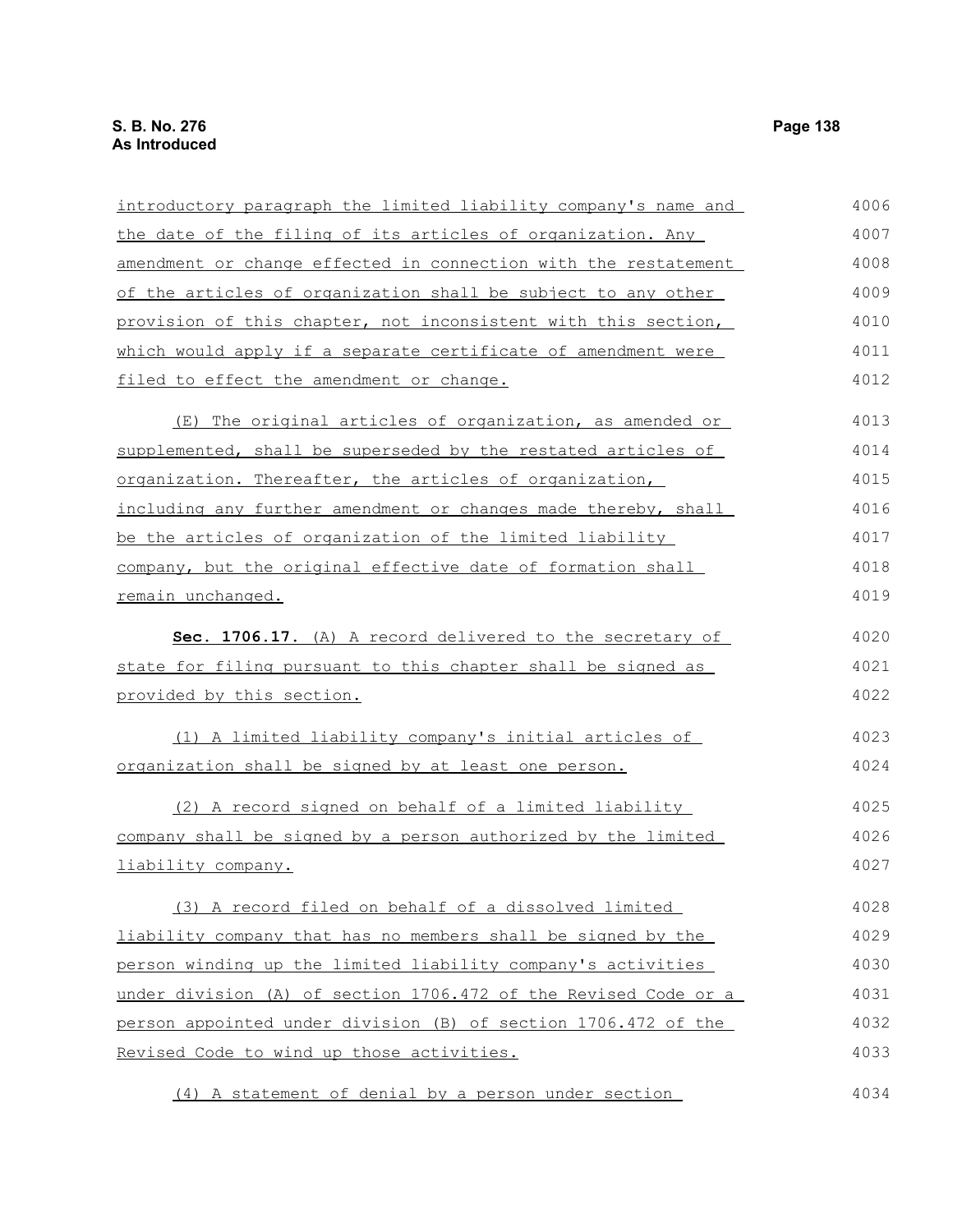| 1706.20 of the Revised Code shall be signed by that person.      | 4035 |
|------------------------------------------------------------------|------|
| (5) Any other record shall be signed by the person on            | 4036 |
| whose behalf the record is delivered to the secretary of state.  | 4037 |
| (B) Any record to be filed under this chapter may be             | 4038 |
| signed by an agent, including an attorney-in-fact. Powers of     | 4039 |
| attorney relating to the signing of the record need not be       | 4040 |
| delivered to the secretary of state.                             | 4041 |
| Sec. 1706.171. (A) If a person required by this chapter to       | 4042 |
| sign a record or deliver a record to the secretary of state for  | 4043 |
| filing under this chapter does not do so, any other person that  | 4044 |
| is aggrieved by that failure to sign may petition the            | 4045 |
| appropriate court to order any of the following:                 | 4046 |
| (1) The person to sign the record;                               | 4047 |
| (2) The person to deliver the record to the secretary of         | 4048 |
| state for filing;                                                | 4049 |
| (3) The secretary of state to file the record unsigned.          | 4050 |
| (B) If a petitioner under division (A) of this section is        | 4051 |
| not the limited liability company or foreign limited liability   | 4052 |
| company to whom the record pertains, the petitioner shall make   | 4053 |
| the limited liability company or foreign limited liability       | 4054 |
| company a party to the action. A person aggrieved under division | 4055 |
| (A) of this section may seek the remedies provided in that       | 4056 |
| division in a separate action against the person required to     | 4057 |
| sign the record or as a part of any other action concerning the  | 4058 |
| limited liability company in which the person required to sign   | 4059 |
| the record is made a party.                                      | 4060 |
| (C) A record filed unsigned pursuant to this section is          | 4061 |
| effective without being signed.                                  | 4062 |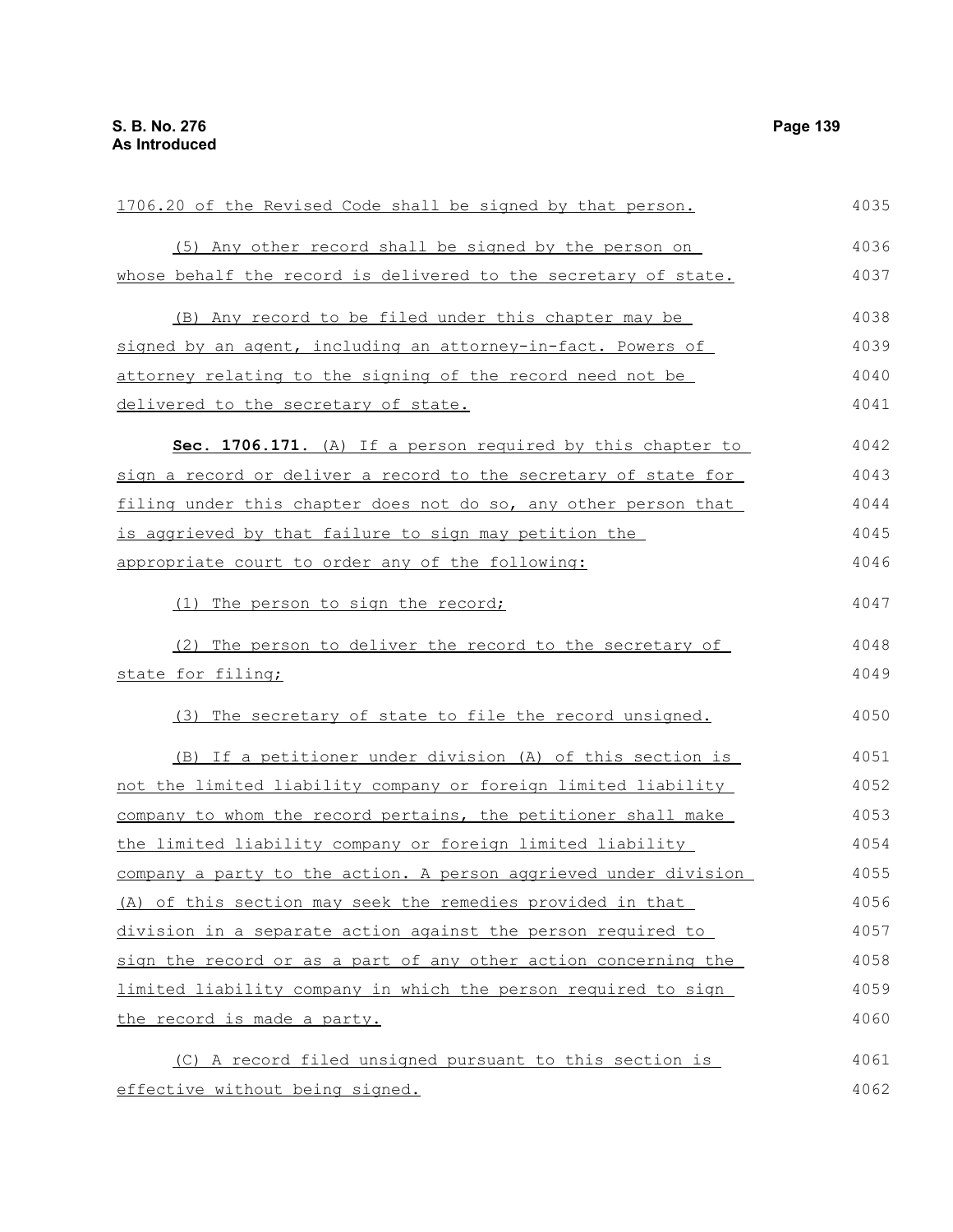(D) A court may award reasonable expenses, including reasonable attorney's fees, to the prevailing party, in whole or in part, with respect to any claim made under division (A) of this section. **Sec. 1706.172.** (A) Each record authorized or required to be delivered to the secretary of state for filing under this chapter shall meet all of the following requirements: (1) The record shall contain all information required by the law of this state to be contained in the record but, unless otherwise provided by law, shall not be required to contain other information. (2) The record shall be on or in a medium and in such form acceptable to the secretary of state and from which the secretary of state may create a record that contains all of the information stated in the record. The secretary of state may require that the record be delivered by any one or more means or on or in any one or more media acceptable to the secretary of state. The secretary of state is not required to file a record that is not delivered by a means and in a medium that complies with the requirements then established by the secretary of state for the delivery and filing of records. If the secretary of state permits a record to be delivered on paper, the record shall be typewritten or machine printed, and the secretary of state may impose reasonable requirements upon the dimensions, legibility, quality, and color of the paper and typewriting or printing and upon the format and other attributes of any record that is delivered electronically. The secretary of state shall, at the earliest practicable time, allow for the delivery of a record for filing to be accomplished electronically, without the 4063 4064 4065 4066 4067 4068 4069 4070 4071 4072 4073 4074 4075 4076 4077 4078 4079 4080 4081 4082 4083 4084 4085 4086 4087 4088 4089 4090 4091

necessity for the delivery of a physical original record or the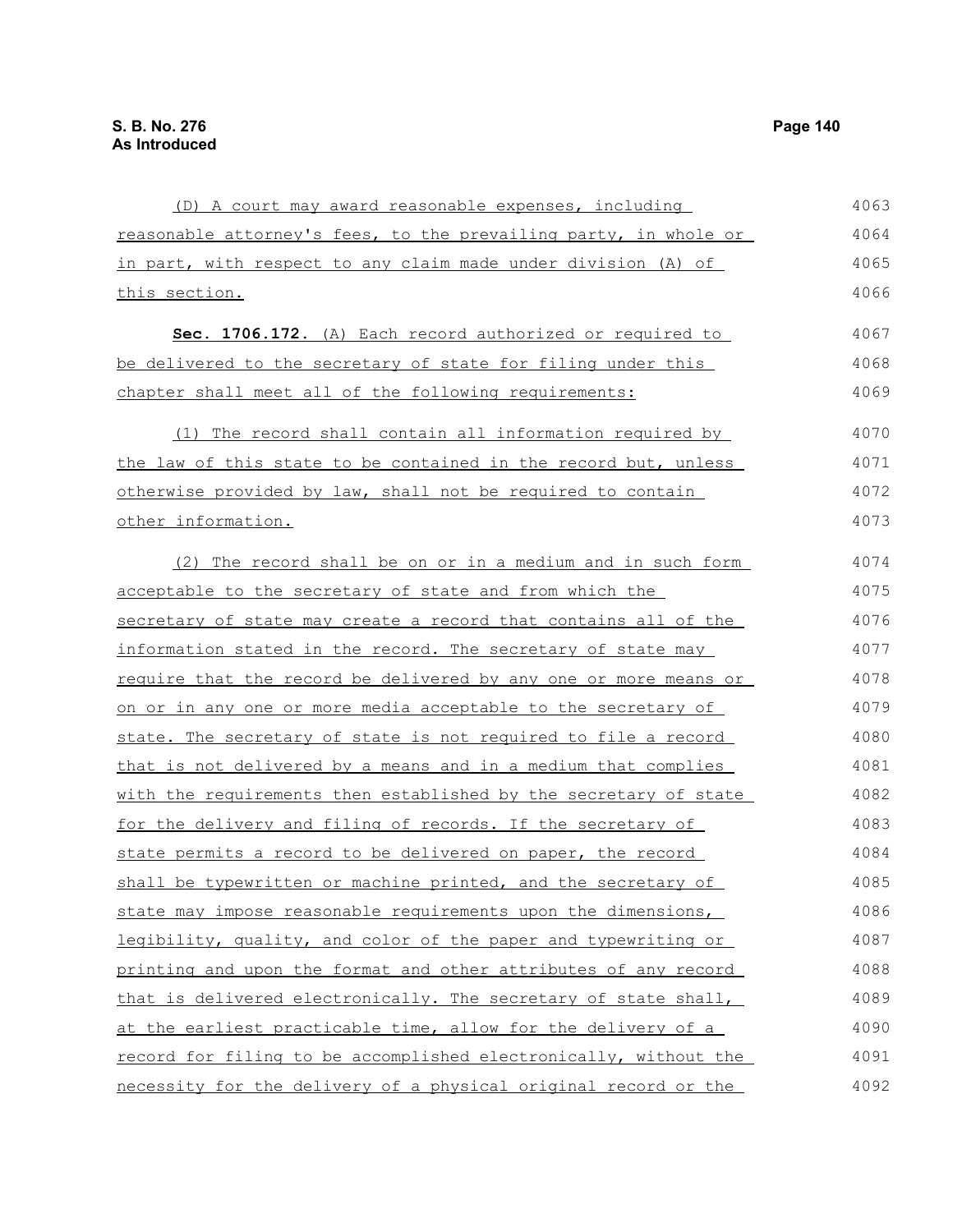| image thereof, if all required information is delivered and is   | 4093 |
|------------------------------------------------------------------|------|
| readily retrievable from the data delivered. If the delivery of  | 4094 |
| a record for filing is required to be accomplished               | 4095 |
| electronically, that record shall not be accompanied by any      | 4096 |
| physical record unless the secretary of state permits that       | 4097 |
| accompaniment.                                                   | 4098 |
| (3) The record shall be in English. A person's name set          | 4099 |
| forth in the record need not be in English if expressed in       | 4100 |
| English letters or Arabic or Roman numerals. Records of a        | 4101 |
| foreign person need not be in English if accompanied by a        | 4102 |
| reasonably authenticated English translation.                    | 4103 |
| (B) Unless the secretary of state determines that a record       | 4104 |
| does not comply with the filing requirements of this chapter,    | 4105 |
| the secretary of state shall file the record and send a          | 4106 |
| certificate and a receipt for the fees to the person who         | 4107 |
| submitted the record.                                            | 4108 |
| (C) Upon request and payment of the requisite fee, the           | 4109 |
| secretary of state shall furnish to the requester a certified    | 4110 |
| copy of a requested record.                                      | 4111 |
| (D) Except as otherwise provided in division (F) of              | 4112 |
| section 1706.09 and section 1706.173 of the Revised Code, a      | 4113 |
| record delivered to the secretary of state for filing under this | 4114 |
| chapter may specify an effective time and a delayed effective    | 4115 |
| date of not more than ninety days following the date of receipt  | 4116 |
| by the secretary of state. Subject to division (F) of section    | 4117 |
| 1706.09 and section 1706.173 of the Revised Code, a record filed | 4118 |
| by the secretary of state is effective as follows:               | 4119 |
| (1) If the record does not specify an effective time and         | 4120 |
| does not specify a delayed effective date, on the date the       | 4121 |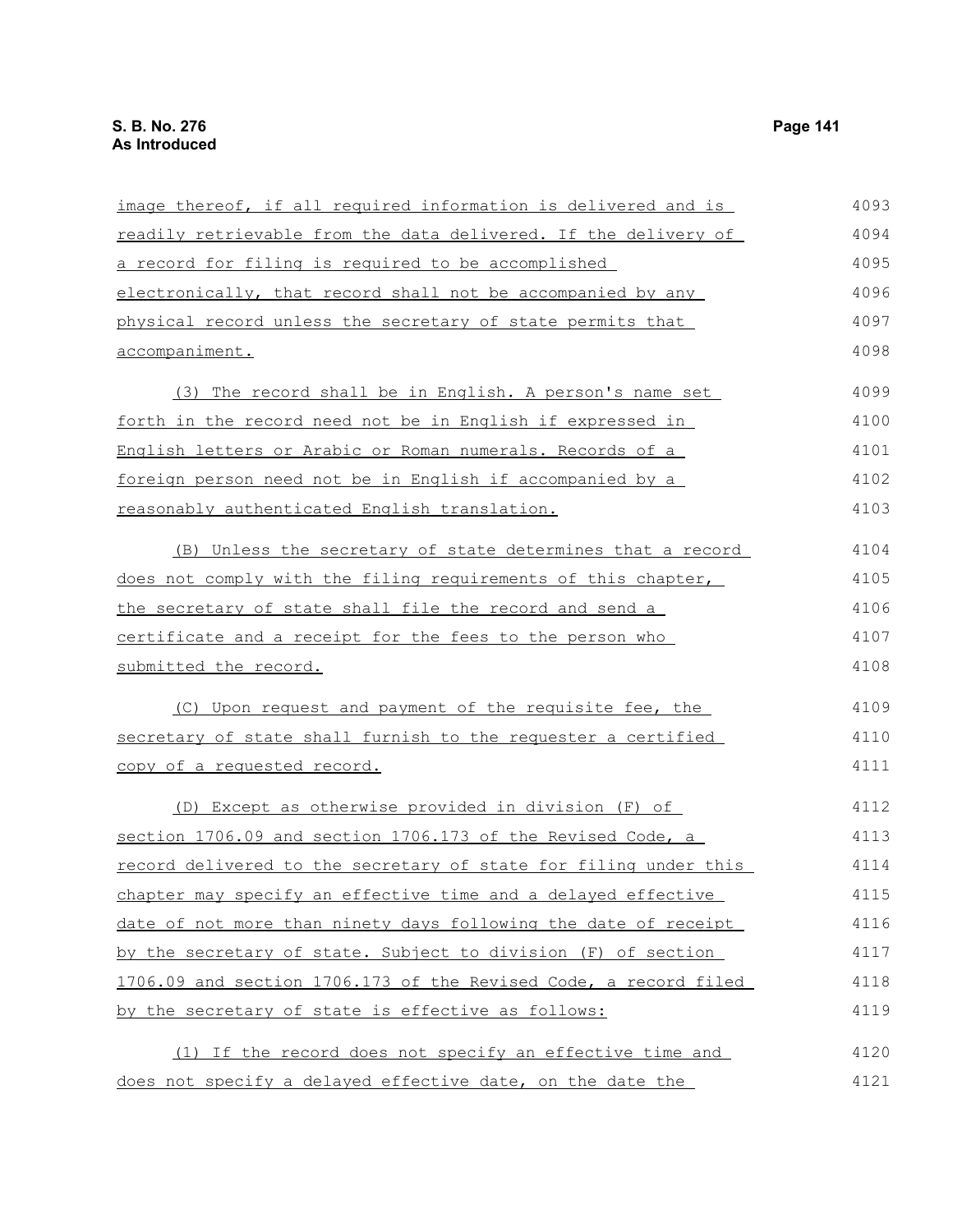record is filed as evidenced by the secretary of state's endorsement of the date on the record; (2) If the record specifies an effective time but not a delayed effective date, on the date the record is filed at the time specified in the record; (3) If the record specifies a delayed effective date but not an effective time, at 12:01 a.m. on the earlier of the following: (a) The specified date; (b) The ninetieth day after the record is filed. (4) If the record specifies an effective time and a delayed effective date, at the specified time on the earlier of the following: (a) The specified date; (b) The ninetieth day after the record is filed. **Sec. 1706.173.** (A) A limited liability company or foreign limited liability company may deliver to the secretary of state for filing a certificate of correction to correct a record previously delivered by the limited liability company or foreign limited liability company to the secretary of state and filed by the secretary of state if at the time of filing the record contained incorrect or inaccurate information or was defectively signed. (B) A certificate of correction under division (A) of this section shall not state a delayed effective date and shall do all of the following: 4122 4123 4124 4125 4126 4127 4128 4129 4130 4131 4132 4133 4134 4135 4136 4137 4138 4139 4140 4141 4142 4143 4144 4145 4146 4147 4148

(1) Describe the record to be corrected, including its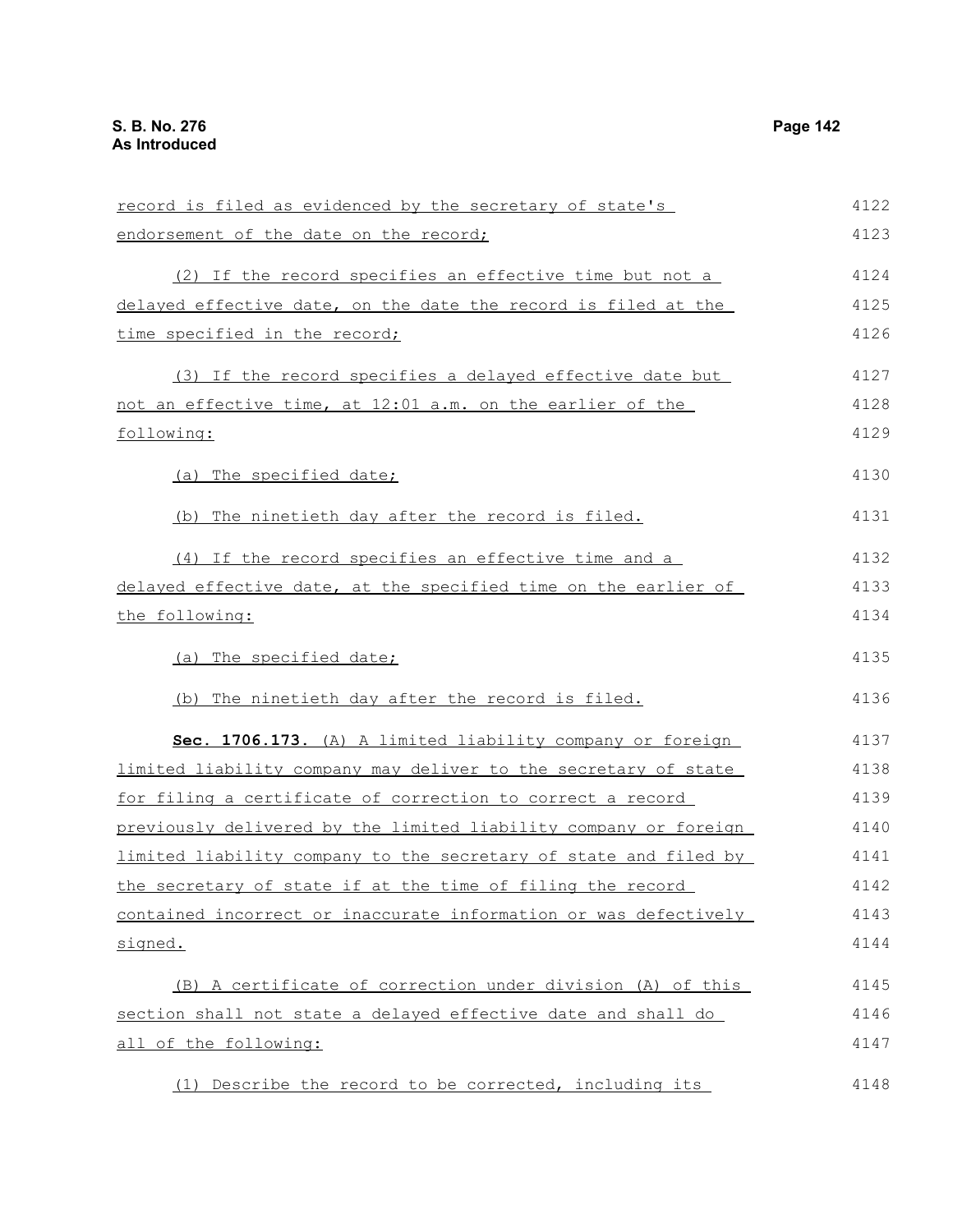| filing date, or attach a copy of the record as filed;            | 4149 |
|------------------------------------------------------------------|------|
| (2) Specify the inaccurate information or the defect in          | 4150 |
| the signing;                                                     | 4151 |
| (3) Correct the incorrect or inaccurate information or           | 4152 |
| defective signature.                                             | 4153 |
| (C) When filed by the secretary of state, a certificate of       | 4154 |
| correction is effective retroactively as of the effective date   | 4155 |
| of the record the statement corrects, but the statement is       | 4156 |
| effective when filed as to persons that previously relied on the | 4157 |
| uncorrected record and would be adversely affected by the        | 4158 |
| <u>correction.</u>                                               | 4159 |
| Sec. 1706.174. (A) A person who signs a record authorized        | 4160 |
| or required to be filed under this chapter thereby affirms under | 4161 |
| the penalties of perjury that the facts stated in the record are | 4162 |
| true in all material respects.                                   | 4163 |
| (B) If a record delivered to the secretary of state for          | 4164 |
| filing under this chapter and filed by the secretary of state    | 4165 |
| contains incorrect or inaccurate information, a person that      | 4166 |
| suffers a loss by reasonable reliance on the information may     | 4167 |
| recover damages for the loss from a person that signed the       | 4168 |
| record, or caused another to sign it on the person's behalf, and | 4169 |
| knew the information to be incorrect or inaccurate at the time   | 4170 |
| the record was signed.                                           | 4171 |
| Sec. 1706.175. (A) The secretary of state, upon request          | 4172 |
| and payment of the requisite fee, shall furnish to any person a  | 4173 |
| certificate of full force and effect for a limited liability     | 4174 |
| company if the records filed in the office of the secretary of   | 4175 |
| state show that the limited liability company has been formed    | 4176 |
| under the laws of this state. A certificate of full force and    | 4177 |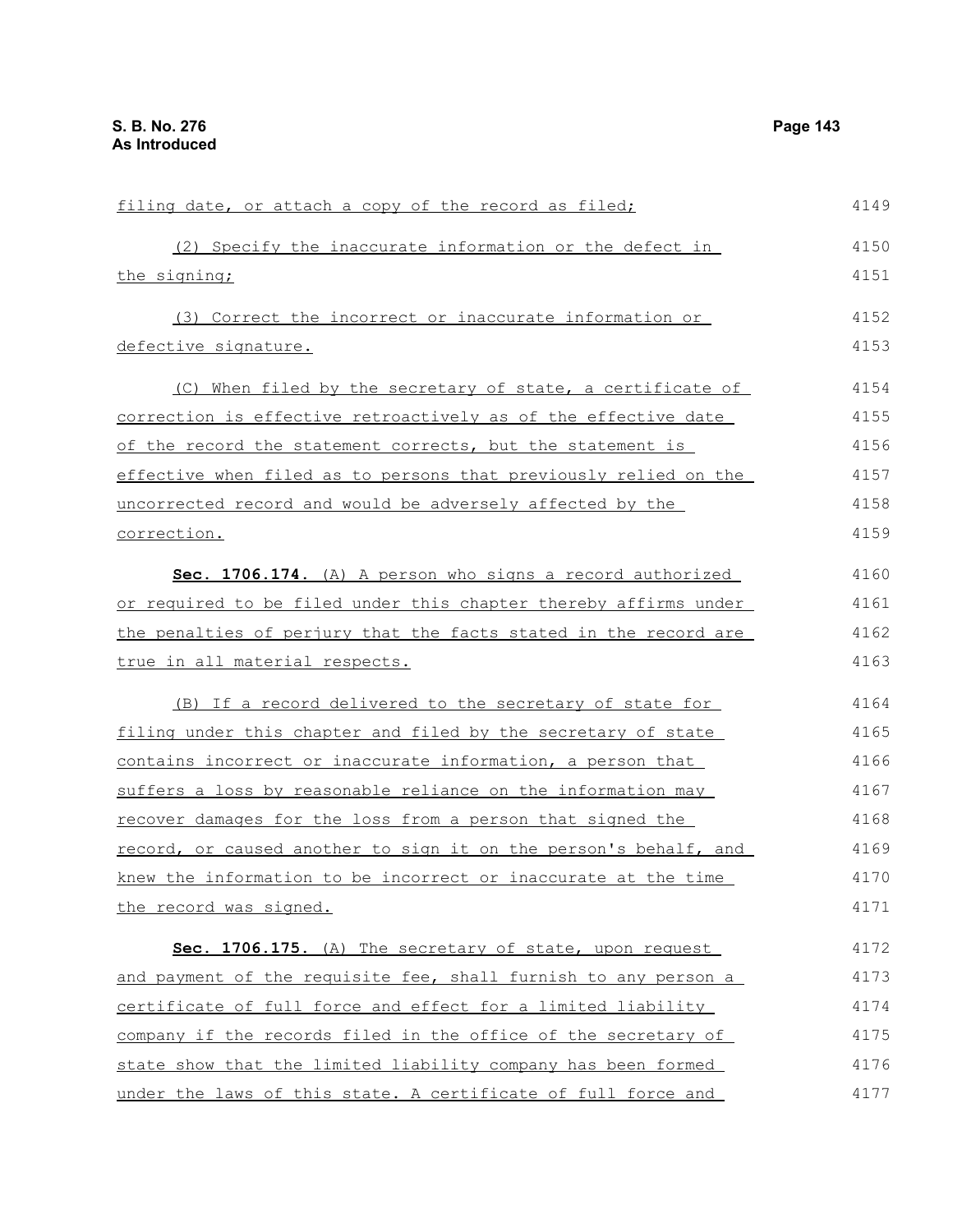| effect shall state all of the following:                        | 4178 |
|-----------------------------------------------------------------|------|
| (1) The limited liability company's name;                       | 4179 |
| (2) The limited liability company's date of formation;          | 4180 |
| (3) That the limited liability company is in full force         | 4181 |
| and effect on the records of the secretary of state.            | 4182 |
| (B) The secretary of state, upon request and payment of         | 4183 |
| the requisite fee, shall furnish to any person a certificate of | 4184 |
| registration for a foreign limited liability company if the     | 4185 |
| records filed in the office of the secretary of state show that | 4186 |
| the secretary of state has filed a certificate of registration  | 4187 |
| for the foreign limited liability company, has not canceled the | 4188 |
| certificate of registration for the foreign limited liability   | 4189 |
| company, and has not filed a statement of cancellation of the   | 4190 |
| certificate of registration for the foreign limited liability   | 4191 |
| company. A certificate of registration shall state both of the  | 4192 |
| following:                                                      | 4193 |
| (1) The foreign limited liability company's name;               | 4194 |
| (2) That the foreign limited liability company is               | 4195 |
| authorized to transact business in this state.                  | 4196 |
| (C) Subject to any qualification stated in the                  | 4197 |
| certificate, a certificate of existence or certificate of       | 4198 |
| registration issued by the secretary of state is, for a period  | 4199 |
| of thirty days after the date of such certificate, conclusive   | 4200 |
| evidence that the limited liability company is in existence or  | 4201 |
| the foreign limited liability company is authorized to transact | 4202 |
| business in this state.                                         | 4203 |
| Sec. 1706.18. No person shall have the power to bind the        | 4204 |
| limited liability company, or a series thereof, except:         | 4205 |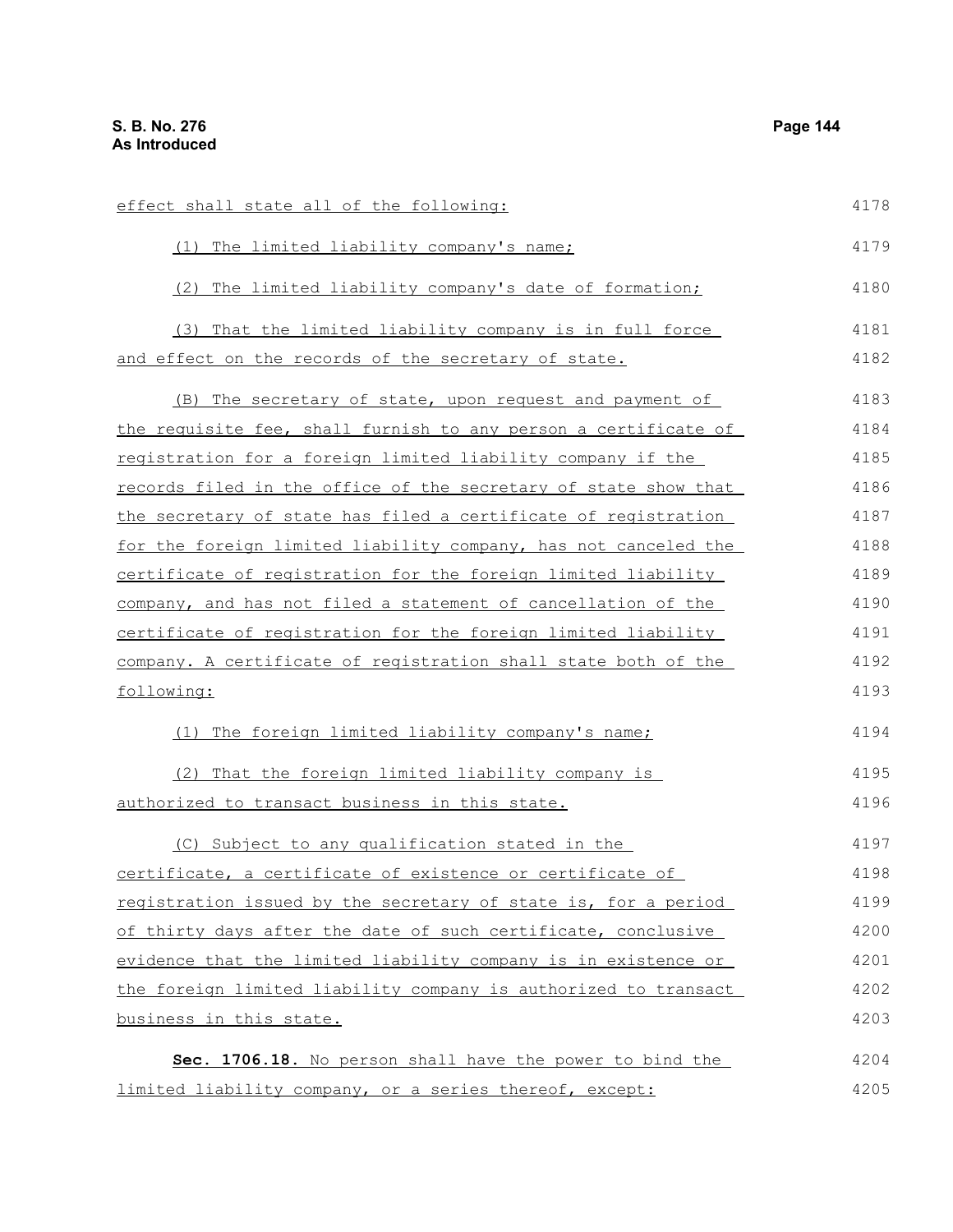(A) To the extent the person is authorized to act as the agent of the limited liability company or a series thereof under or pursuant to the operating agreement; (B) To the extent the person is authorized to act as the agent of the limited liability company or a series thereof pursuant to division (A) of section 1706.30 of the Revised Code; (C) To the extent provided in section 1706.19 of the Revised Code; (D) To the extent provided by law other than this chapter. **Sec. 1706.19.** (A) A limited liability company, on behalf of itself or a series thereof, may deliver to the secretary of state for filing on a form prescribed by the secretary of state a statement of authority. Such a statement: (1) Shall include the name and registration number of the limited liability company; (2) May state the authority of a specific person, or, with respect to any position that exists in or with respect to the limited liability company or series thereof, of all persons holding the position, to enter into transactions on behalf of the limited liability company or series thereof. (B) To amend or cancel a statement of authority filed by the secretary of state, a limited liability company shall, on behalf of itself or a series thereof, deliver to the secretary of state for filing an amendment or cancellation on a form prescribed by the secretary of state stating all of the following: (1) The name and registration number of the limited liability company; 4206 4207 4208 4209 4210 4211 4212 4213 4214 4215 4216 4217 4218 4219 4220 4221 4222 4223 4224 4225 4226 4227 4228 4229 4230 4231 4232 4233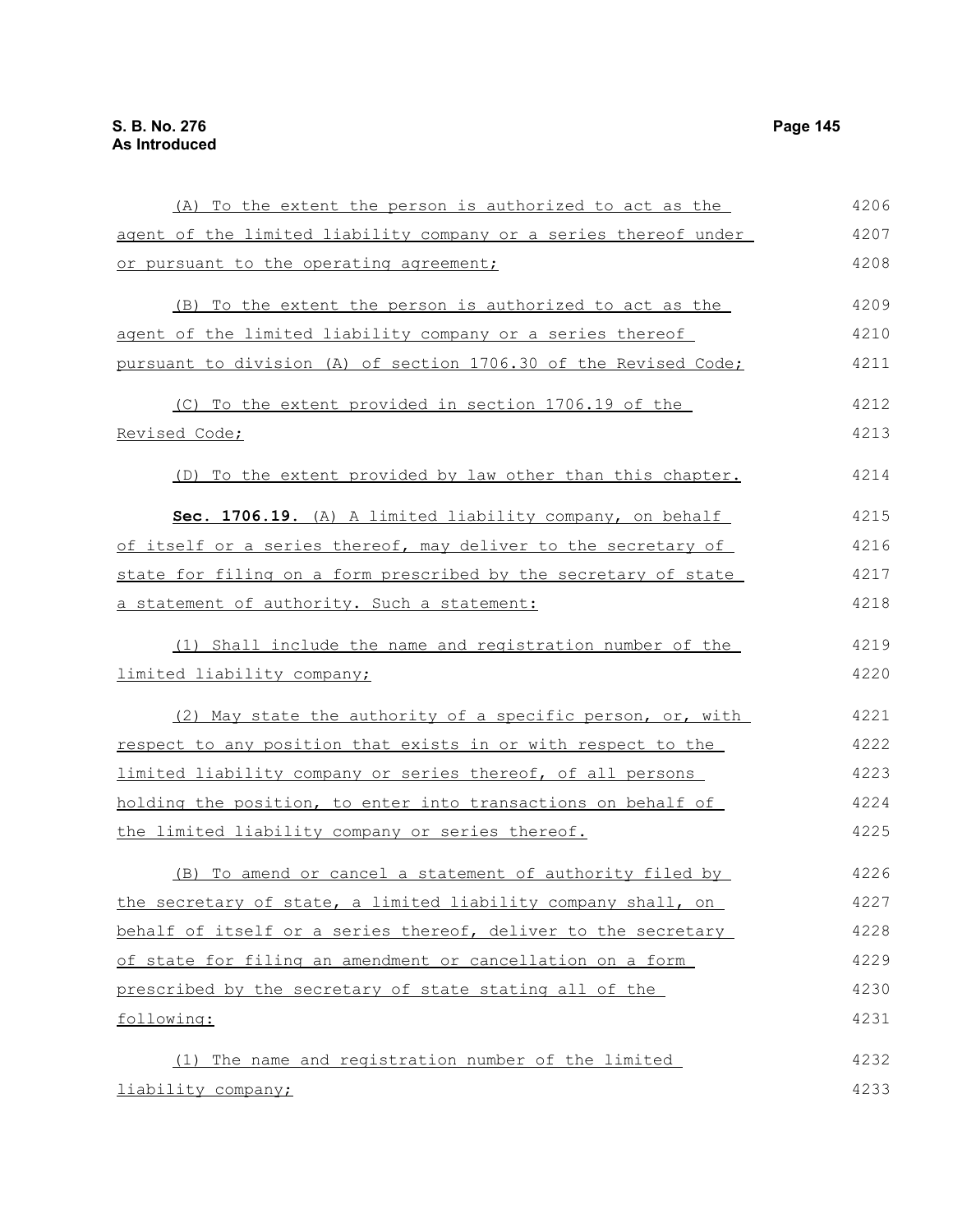(2) The date of filing of the statement of authority to which the amendment or cancellation statement pertains; (3) The contents of the amendment or a declaration that the statement to which it pertains is canceled. (C) An effective statement of authority is conclusive in favor of a person that gives value in reliance on the statement, except to the extent that when the person gives value the person has knowledge to the contrary. (D) Upon filing, a certificate of dissolution filed pursuant to division (B)(1) of section 1706.471 of the Revised Code operates as a cancellation, under division (B) of this section, of each statement of authority. (E) After a certificate of dissolution becomes effective, a limited liability company may, on behalf of itself or a series thereof, deliver to the secretary of state for filing a statement of authority that is designated as a post-dissolution or post-cancellation statement of authority. (F) Upon filing, a statement of denial filed pursuant to section 1706.20 of the Revised Code operates as an amendment, under division (B) of this section, of the statement of authority to which the statement of denial pertains. **Sec. 1706.20.** A person named in a filed statement of authority may deliver to the secretary of state for filing on a form prescribed by the secretary of state a statement of denial that does both of the following: (A) States the name and registration number of the limited liability company and the date of filing of the statement of authority to which the statement of denial pertains; 4234 4235 4236 4237 4238 4239 4240 4241 4242 4243 4244 4245 4246 4247 4248 4249 4250 4251 4252 4253 4254 4255 4256 4257 4258 4259 4260 4261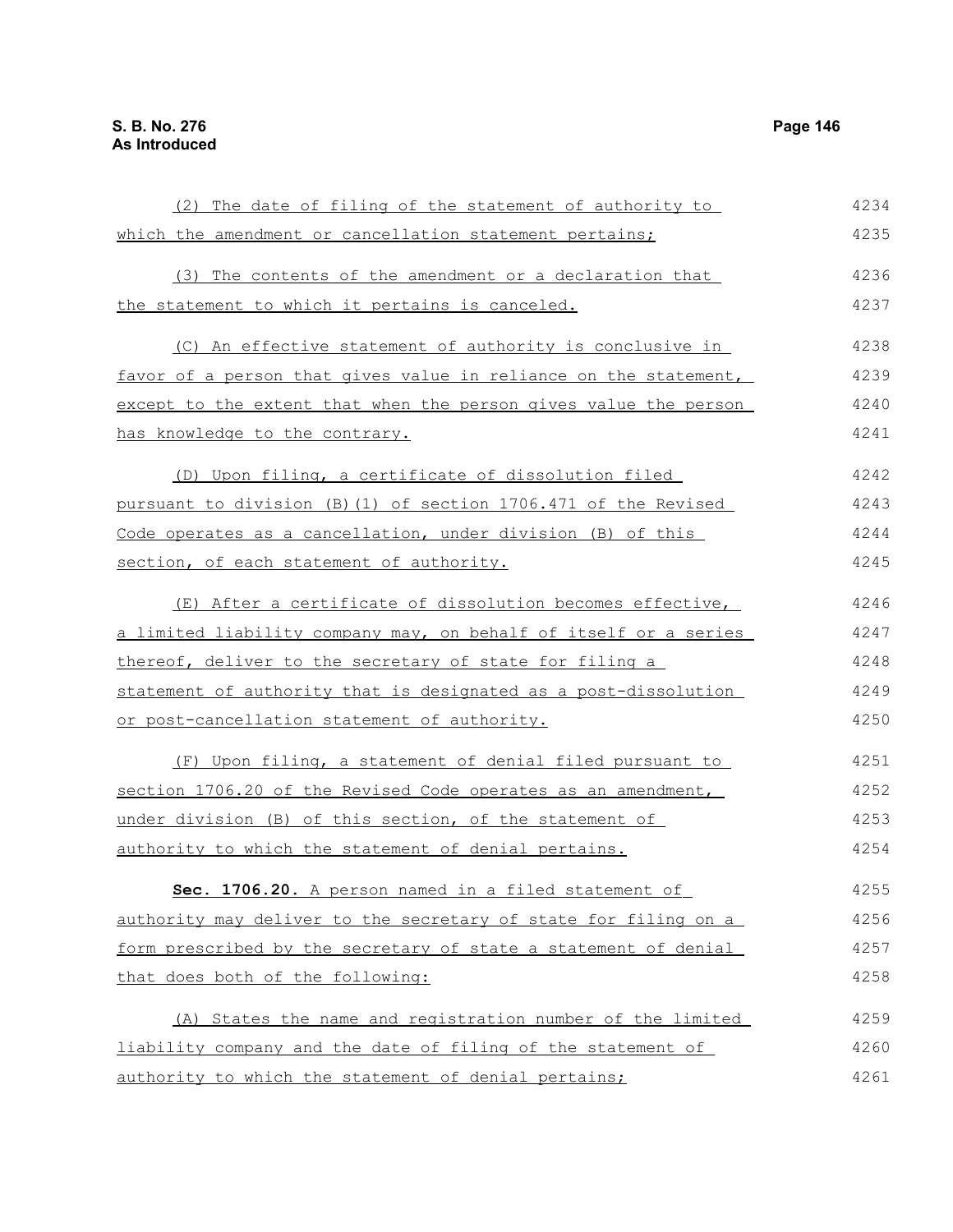| (B) Denies the person's authority.                               | 4262 |
|------------------------------------------------------------------|------|
| Sec. 1706.26. A person who is a member of a limited              | 4263 |
| liability company is not liable, solely by reason of being a     | 4264 |
| member, for a debt, obligation, or liability of the limited      | 4265 |
| liability company or a series thereof, whether arising in        | 4266 |
| contract, tort, or otherwise; or for the acts or omissions of    | 4267 |
| any other member, agent, or employee of the limited liability    | 4268 |
| company or a series thereof. The failure of a limited liability  | 4269 |
| company or any of its members to observe any formalities         | 4270 |
| relating to the exercise of the limited liability company's      | 4271 |
| powers or the management of its activities is not a factor to    | 4272 |
| consider in, or a ground for, imposing liability on the members  | 4273 |
| for the debts, obligations, or liability of the limited          | 4274 |
| liability company.                                               | 4275 |
| Sec. 1706.27. (A) In connection with the formation of a          | 4276 |
| limited liability company, a person is admitted as a member of   | 4277 |
| the limited liability company upon the occurrence of either of   | 4278 |
| the following:                                                   | 4279 |
| (1) If the organizer was authorized by one or more persons       | 4280 |
| intending to be members of the limited liability company to file | 4281 |
| the articles of organization on their behalf, the formation of   | 4282 |
| the limited liability company;                                   | 4283 |
| (2) If the organizer was not authorized by any other             | 4284 |
| person intending to be members of the limited liability company, | 4285 |
| each organizer shall have the authority of a member of the       | 4286 |
| limited liability company upon the formation of the limited      | 4287 |
| liability company until the admission of the initial member of   | 4288 |
| the limited liability company.                                   | 4289 |
| (B) After formation of a limited liability company, a            | 4290 |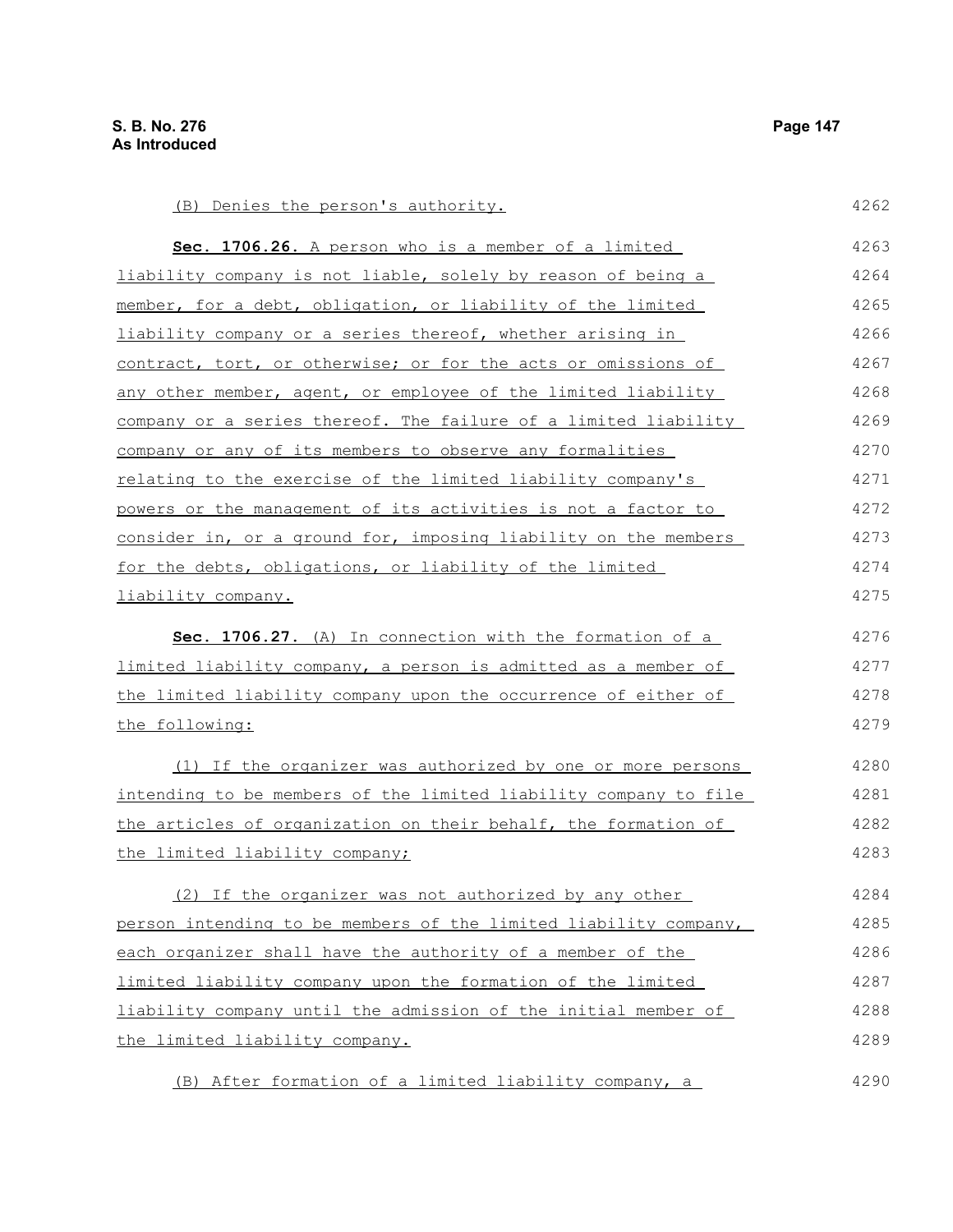| person may be admitted as a member of the limited liability     | 4291 |
|-----------------------------------------------------------------|------|
| company in any of the following manners:                        | 4292 |
| (1) As provided in the operating agreement;                     | 4293 |
| (2) As the result of a transaction effective under              | 4294 |
| sections 1706.71 to 1706.74 of the Revised Code;                | 4295 |
| (3) With the consent of all the members or in the case of       | 4296 |
| a limited liability company having only one member, the consent | 4297 |
| of the member;                                                  | 4298 |
| (4) If, within ninety consecutive days after the                | 4299 |
| occurrence of the dissociation of the last remaining member,    | 4300 |
| both of the following occur:                                    | 4301 |
| (a) All holders of the membership interest last assigned        | 4302 |
| by the last person to have been a member consent to the         | 4303 |
| designation of a person to be admitted as a member;             | 4304 |
| (b) The designated person consents to be admitted as a          | 4305 |
| member effective as of the date the last person to have been a  | 4306 |
| member ceased to be a member.                                   | 4307 |
| (C) A person may be admitted as a member without acquiring      | 4308 |
| a membership interest and without making or being obligated to  | 4309 |
| make a contribution to the limited liability company. A person  | 4310 |
| may be admitted as the sole member without acquiring a          | 4311 |
| membership interest and without making or being obligated to    | 4312 |
| make a contribution to the limited liability company.           | 4313 |
| Sec. 1706.28. A contribution of a member to a limited           | 4314 |
| liability company, or a series thereof, may consist of cash,    | 4315 |
| property, services rendered, or a promissory note or other      | 4316 |
| binding obligation to contribute cash or property or to perform | 4317 |
| services.                                                       | 4318 |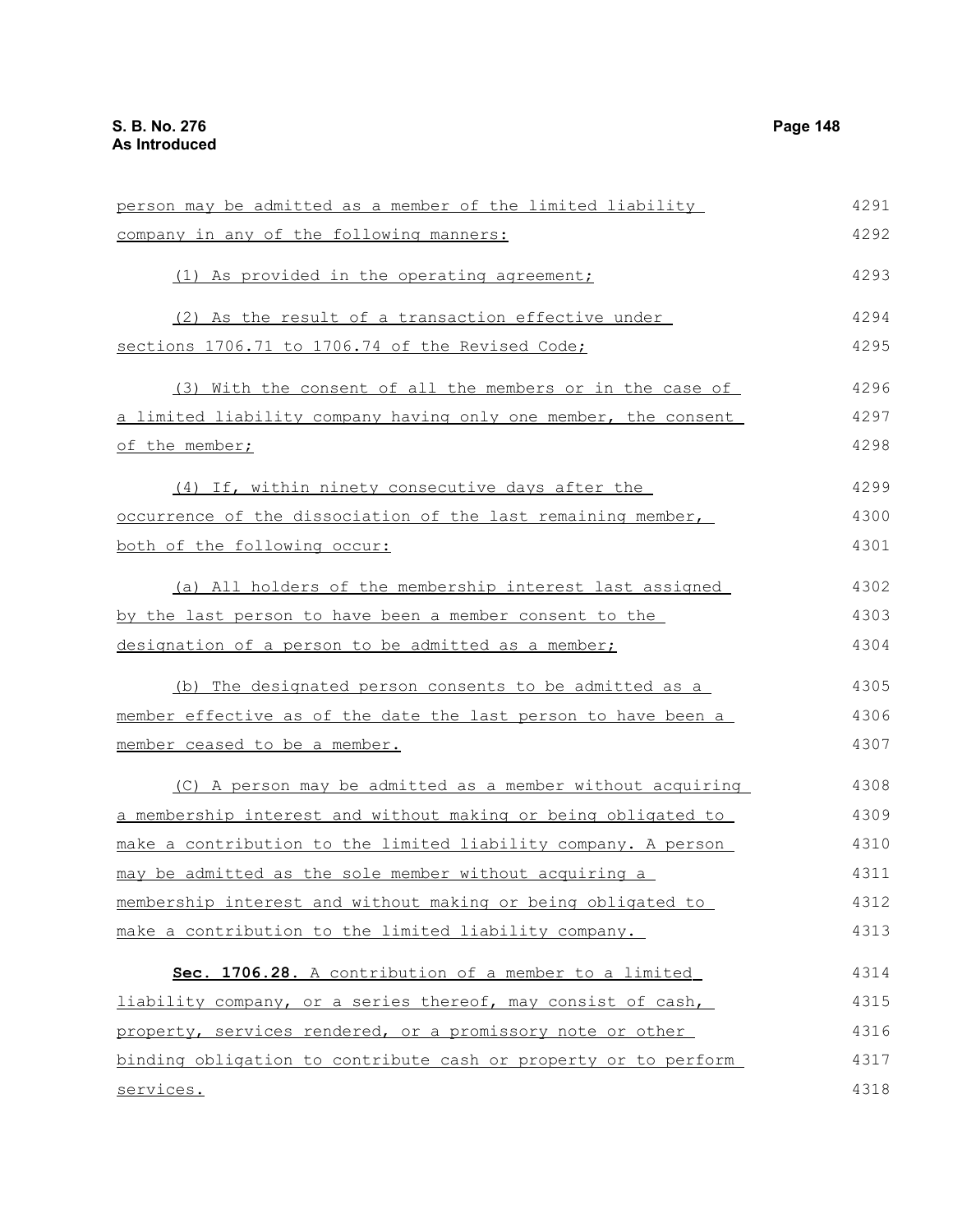**Sec. 1706.281.** (A) A promise by a member to make a contribution to a limited liability company, or a series thereof, is not enforceable unless set forth in a writing signed by the member. (B) A member's obligation to make a contribution to a limited liability company, or a series thereof, is not excused by the member's death, disability, or other inability to perform personally. If a member does not make a contribution required by an enforceable promise, the member or the member's estate is obligated, at the election of the limited liability company, or a series thereof, to contribute money equal to the value of the portion of the contribution that has not been made. The election shall be in addition to, and not in lieu of, any other rights, including the right to specific performance, that the limited liability company, or a series thereof, may have under the operating agreement or applicable law. (C)(1) The obligation of a member to make a contribution to a limited liability company may be compromised only by consent of all the members. A conditional obligation of a member to make a contribution to a limited liability company may not be enforced unless the conditions of the obligation have been satisfied or waived as to or by that member. Conditional obligations include contributions payable upon a discretionary call of a limited liability company before the time the call occurs. (2) The obligation of a member associated with a series to make a contribution to the series may be compromised only by consent of all the members associated with that series. A conditional obligation of a member to make a contribution to a 4319 4320 4321 4322 4323 4324 4325 4326 4327 4328 4329 4330 4331 4332 4333 4334 4335 4336 4337 4338 4339 4340 4341 4342 4343 4344 4345 4346 4347

series may not be enforced unless the conditions of the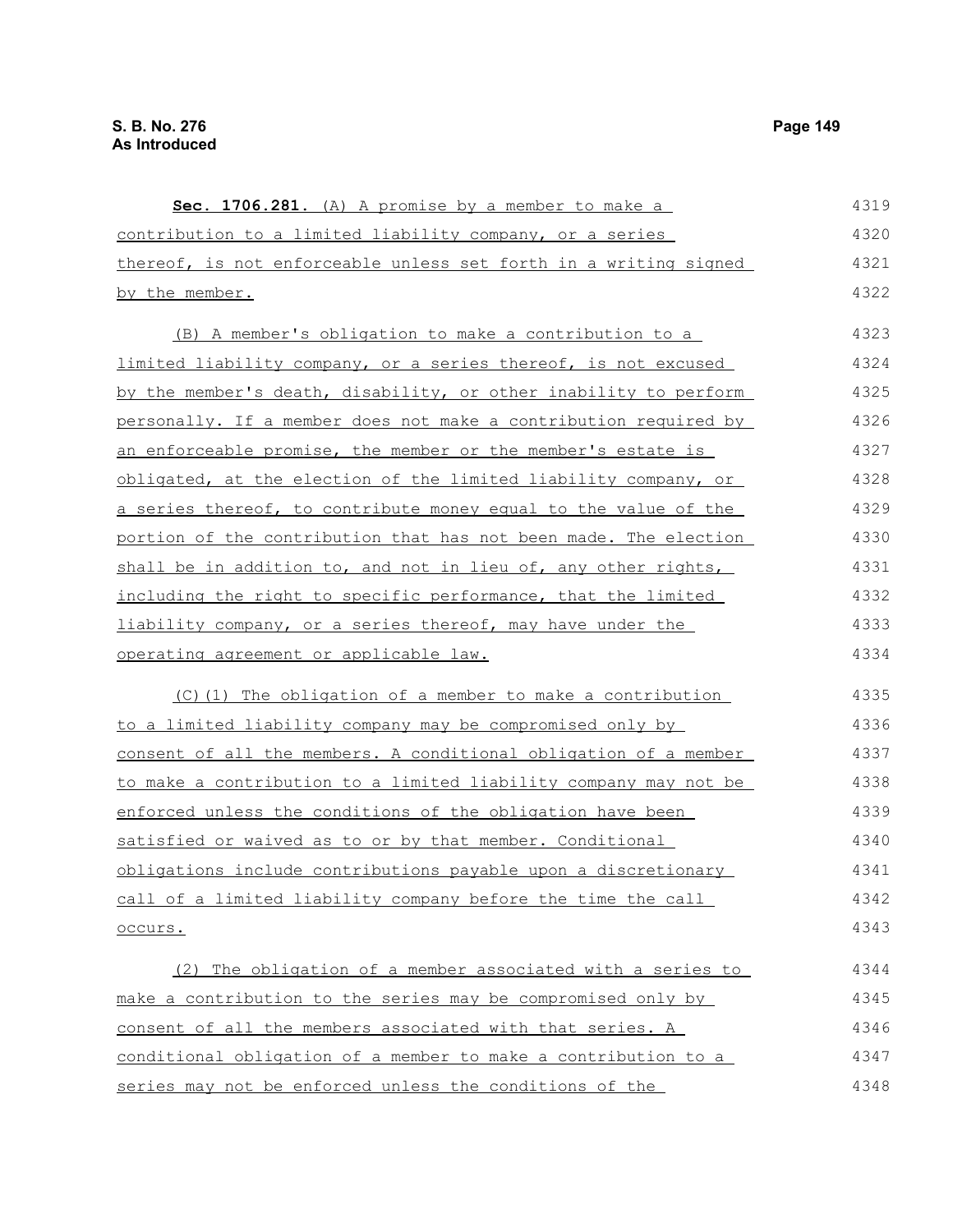obligation have been satisfied or waived as to or by that member. Conditional obligations include contributions payable upon a discretionary call of that series before the time the call occurs. (3) Division (C)(1) of this section shall not apply to a member's obligation to make a contribution to a series of a limited liability company. **Sec. 1706.29.** (A)(1) All members shall share equally in any distributions made by a limited liability company before its dissolution and winding up. (2) A member has a right to a distribution before the dissolution and winding up of a limited liability company as provided in the operating agreement. A decision to make a distribution before the dissolution and winding up of the limited liability company is a decision in the ordinary course of activities of the limited liability company. A member's dissociation does not entitle the dissociated member to a distribution. (3) A member does not have a right to demand and receive a distribution from a limited liability company in any form other than money. Except as otherwise provided in division (C) of section 1706.475 of the Revised Code, a limited liability company may distribute an asset in kind if each member receives a percentage of the asset in proportion to the member's share of contributions. (4) If a member becomes entitled to receive a distribution, the member has the status of, and is entitled to all remedies available to, a creditor of the limited liability company with respect to the distribution. 4349 4350 4351 4352 4353 4354 4355 4356 4357 4358 4359 4360 4361 4362 4363 4364 4365 4366 4367 4368 4369 4370 4371 4372 4373 4374 4375 4376 4377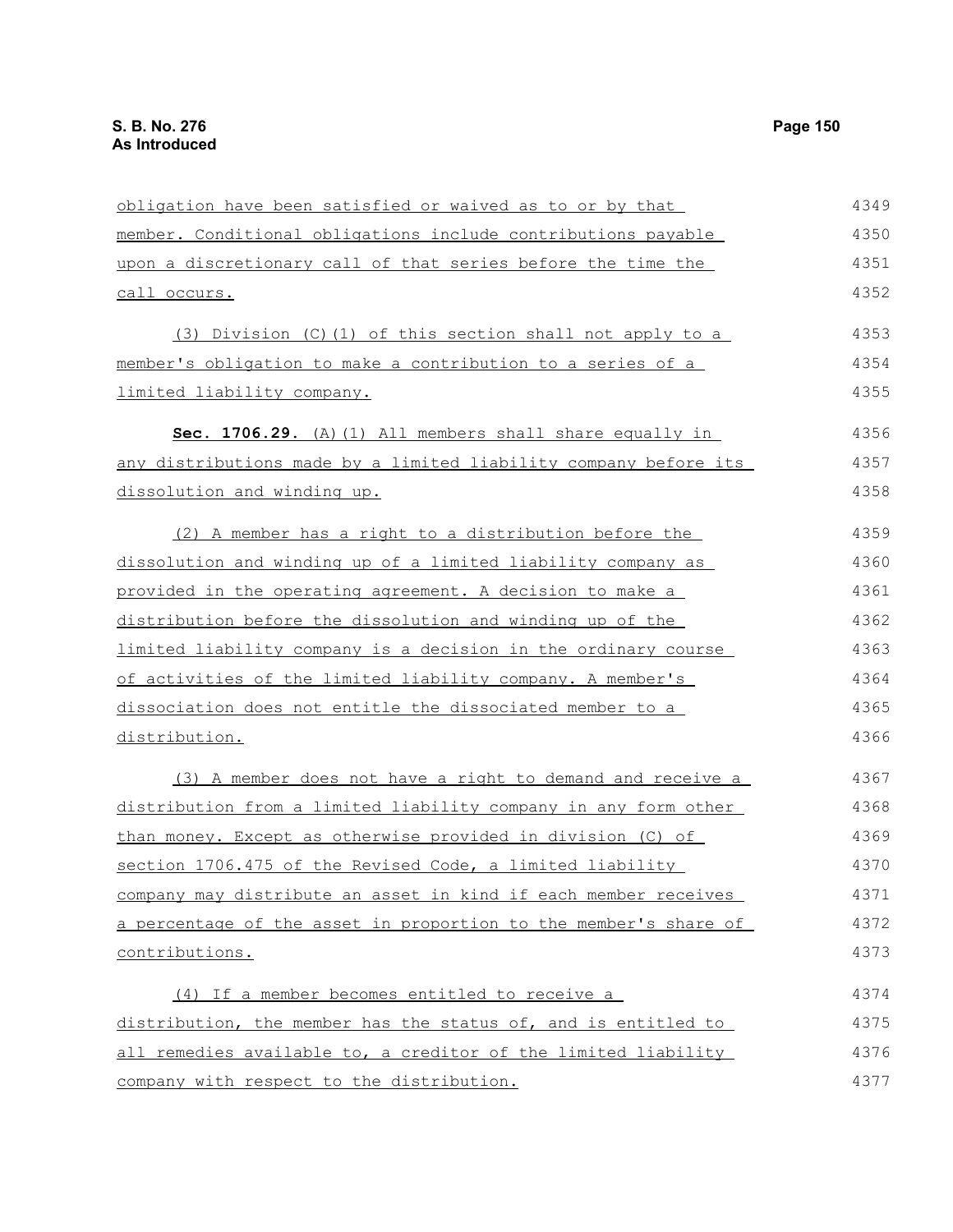| (B) (1) All members associated with a series shall share               | 4378 |
|------------------------------------------------------------------------|------|
| equally in any distributions made by the series before its             | 4379 |
| dissolution and winding up.                                            | 4380 |
| (2) A member associated with a series has a right to a                 | 4381 |
| distribution before the dissolution and winding up of the series       | 4382 |
| as provided in the operating agreement. A decision of the series       | 4383 |
| to make a distribution before the dissolution and winding up of        | 4384 |
| the series is a decision in the ordinary course of activities of       | 4385 |
| the series. A member's dissociation from a series with which the       | 4386 |
| member is associated does not entitle the dissociated member to        | 4387 |
| <u>a distribution from the series.</u>                                 | 4388 |
| (3) A member associated with a series does not have a                  | 4389 |
| right to demand and receive a distribution from the series in          | 4390 |
| any form other than money. Except as otherwise provided in             | 4391 |
| division (C) of section 1706.7613 of the Revised Code, a series        | 4392 |
| <u>may distribute an asset in kind if each member associated with </u> | 4393 |
| the series receives a percentage of the asset in proportion to         | 4394 |
| the member's share of distributions from the series.                   | 4395 |
| (4) If a member associated with a series becomes entitled              | 4396 |
| to receive a distribution from the series, the member has the          | 4397 |
| status of, and is entitled to all remedies available to, a             | 4398 |
| creditor of the series with respect to the distribution.               | 4399 |
| (C) Division (A) of this section does not apply to a                   | 4400 |
| distribution made by a series.                                         | 4401 |
| Sec. 1706.30. (A) (1) The activities and affairs of the                | 4402 |
| limited liability company shall be under the direction, and            | 4403 |
| subject to the oversight, of its members.                              | 4404 |
| (2) The activities and affairs of a series shall be under              | 4405 |
| the direction, and subject to the oversight, of the members            | 4406 |
|                                                                        |      |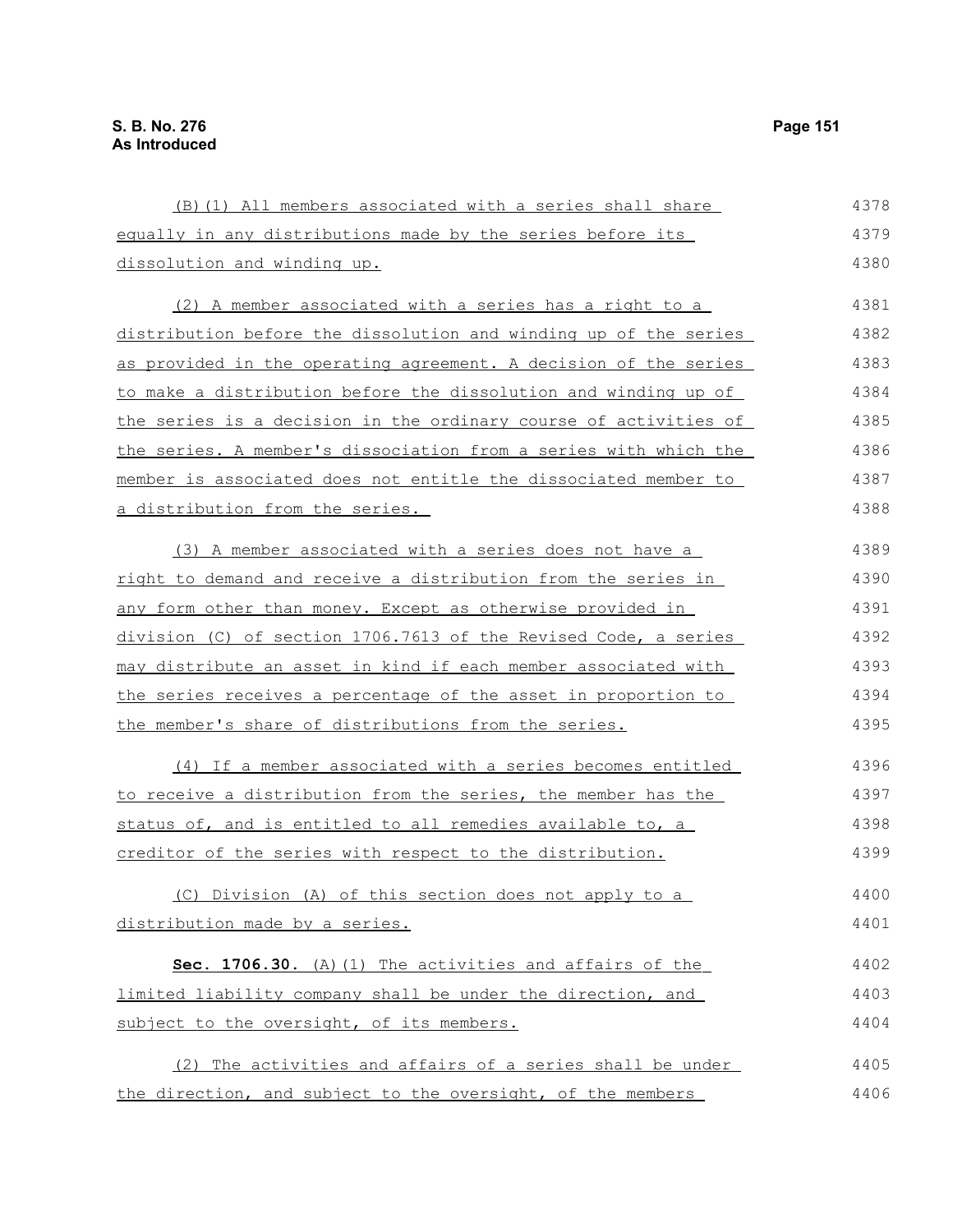| associated with the series.                                      | 4407 |
|------------------------------------------------------------------|------|
| (3) Division (A) (1) of this section shall not apply to the      | 4408 |
| activities and affairs of a series.                              | 4409 |
| (B) (1) Except as provided in division (C) of this section,      | 4410 |
| a matter in the ordinary course of activities of the limited     | 4411 |
| liability company may be decided by a majority of the members.   | 4412 |
| (2) Except as provided in division (C) of this section, a        | 4413 |
| matter in the ordinary course of activities of a series may be   | 4414 |
| decided by a majority of the members associated with the series. | 4415 |
| (3) Division (B) (1) of this section shall not apply to          | 4416 |
| matters of a series.                                             | 4417 |
| (C)(1) The consent of all members is required to do any of       | 4418 |
| the following:                                                   | 4419 |
| (a) Amend the operating agreement;                               | 4420 |
| (b) File a petition of the limited liability company for         | 4421 |
| relief under Title 11 of the United States Code, or a successor  | 4422 |
| statute of general application, or a comparable federal, state,  | 4423 |
| or foreign law governing insolvency;                             | 4424 |
| (c) Undertake any act outside the ordinary course of the         | 4425 |
| limited liability company's activities;                          | 4426 |
| (d) Undertake, authorize, or approve any other act or            | 4427 |
| matter for which this chapter requires the consent of all        | 4428 |
| members.                                                         | 4429 |
| (2) The consent of all members associated with a series is       | 4430 |
| required to do either of the following:                          | 4431 |
| (a) Undertake any act outside the ordinary course of the         | 4432 |
| series' activities;                                              | 4433 |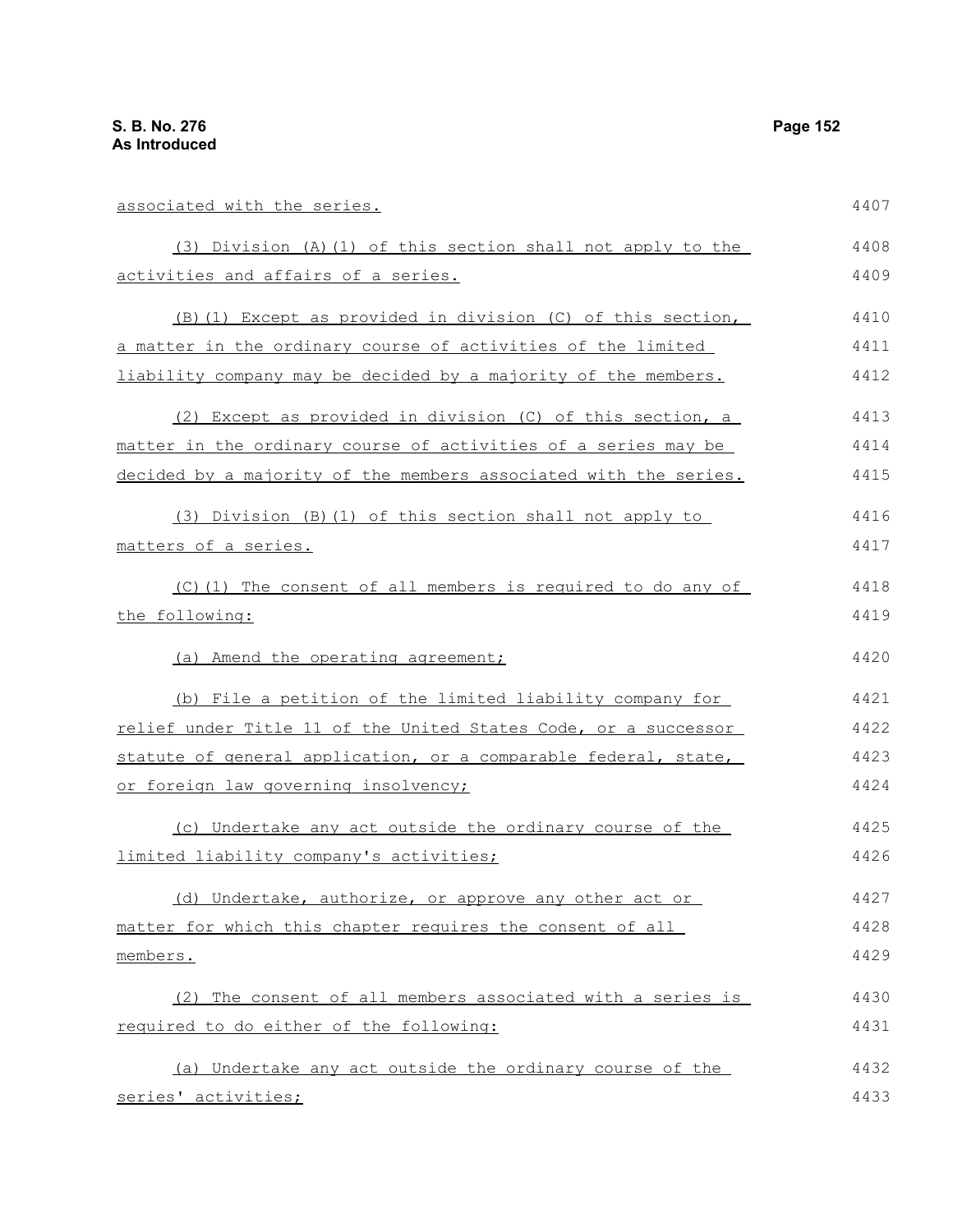matter for which this chapter requires the consent of all the members associated with a series. (D) Any matter requiring the consent of members may be decided without a meeting, and a member may appoint a proxy or other agent to consent or otherwise act for the member by signing an appointing record, personally or by the member's agent. (E) This chapter does not entitle a member to remuneration for services performed for a limited liability company. **Sec. 1706.31.** (A) Unless either a written operating agreement for the limited liability company or a written agreement with a member establishes additional fiduciary duties, in the event that there have been designated one or more managers to supervise or manage the activities or affairs of the limited liability company, the only obligation a member owes, in the member's capacity as a member, to the limited liability company and the other members is to discharge the member's duties and obligations under this chapter and the operating agreement in accordance with division (E) of this section. Divisions (C) and (D) of this section shall not apply to such a member. (B) Unless either a written operating agreement for the limited liability company or a written agreement with a member establishes additional fiduciary duties or the duties of the member have been modified, waived, or eliminated as contemplated 4435 4436 4437 4438 4439 4440 4441 4442 4443 4444 4445 4446 4447 4448 4449 4450 4451 4452 4453 4454 4455 4456 4457 4458 4459

(b) Undertake, authorize, or approve any other act or

by section 1706.08 of the Revised Code, in the event that there

manage the activities of the limited liability company, the only fiduciary duties a member owes to the limited liability company

have not been designated one or more managers to supervise or

4434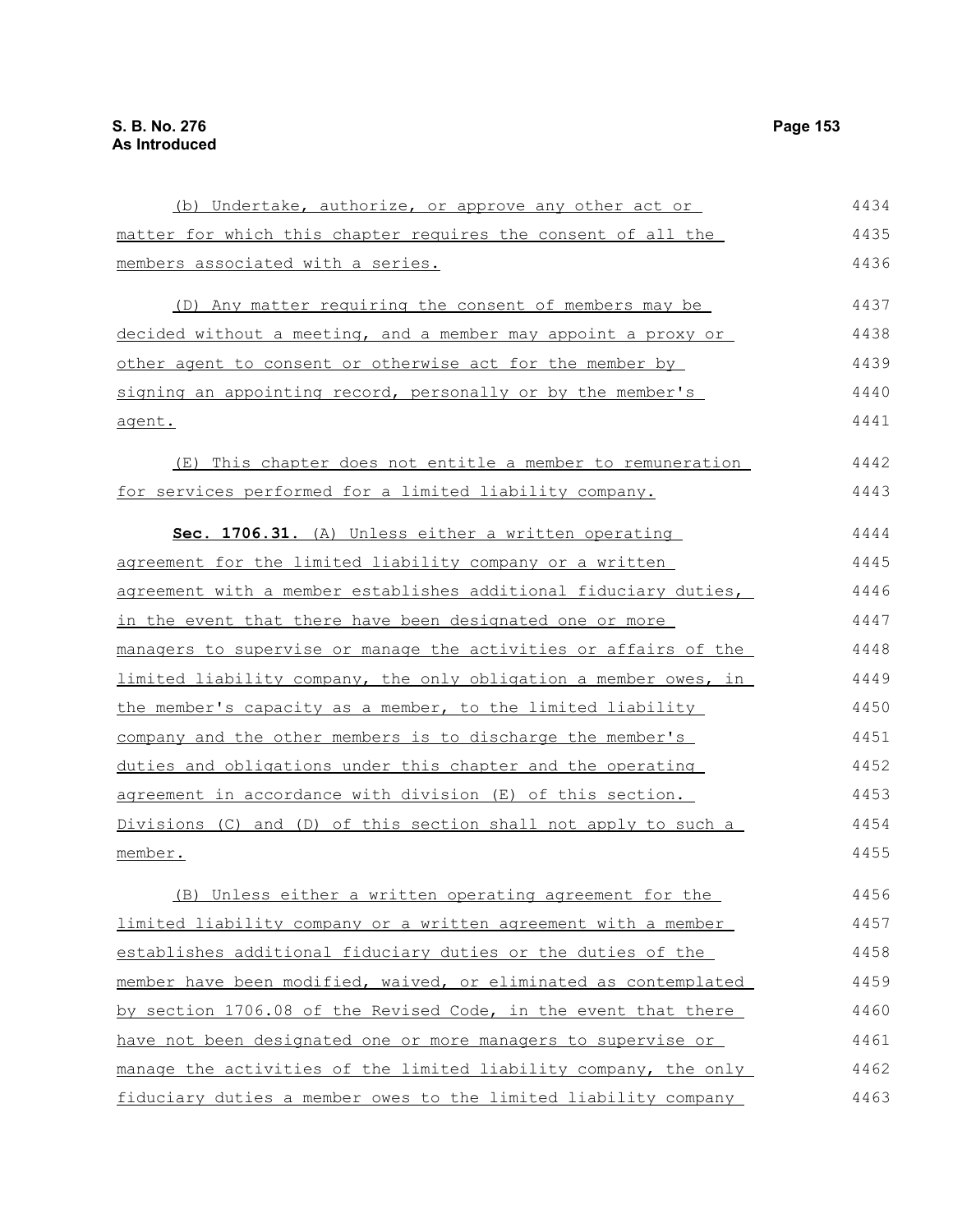and the other members is the duty of loyalty and the duty of care set forth in divisions (C) and (D) of this section. (C) A member's duty of loyalty to the limited liability company and the other members is limited to the following: (1) To account to the limited liability company and hold for it any property, profit, or benefit derived by the member in the conduct and winding up of the limited liability company business or derived from a use by the member of limited liability company property or from the appropriation of a limited liability company opportunity; (2) To refrain from dealing with the limited liability company in the conduct or winding up of the limited liability company business as or on behalf of a party having an interest adverse to the limited liability company. (D) A member's duty of care to the limited liability company and the other members in the conduct and winding up of the limited liability company business is limited to refraining from engaging in grossly negligent or reckless conduct, intentional misconduct, or a knowing violation of law. (E) A member shall discharge the member's duties to the limited liability company and the other members under this chapter and under the operating agreement and exercise any rights consistent with the implied covenant of good faith and fair dealing. (F) A member does not violate a duty or obligation under this chapter or under the operating agreement merely because the member's conduct furthers the member's own interest. (G) All the members of a limited liability company may authorize or ratify, after full disclosure of all material 4464 4465 4466 4467 4468 4469 4470 4471 4472 4473 4474 4475 4476 4477 4478 4479 4480 4481 4482 4483 4484 4485 4486 4487 4488 4489 4490 4491 4492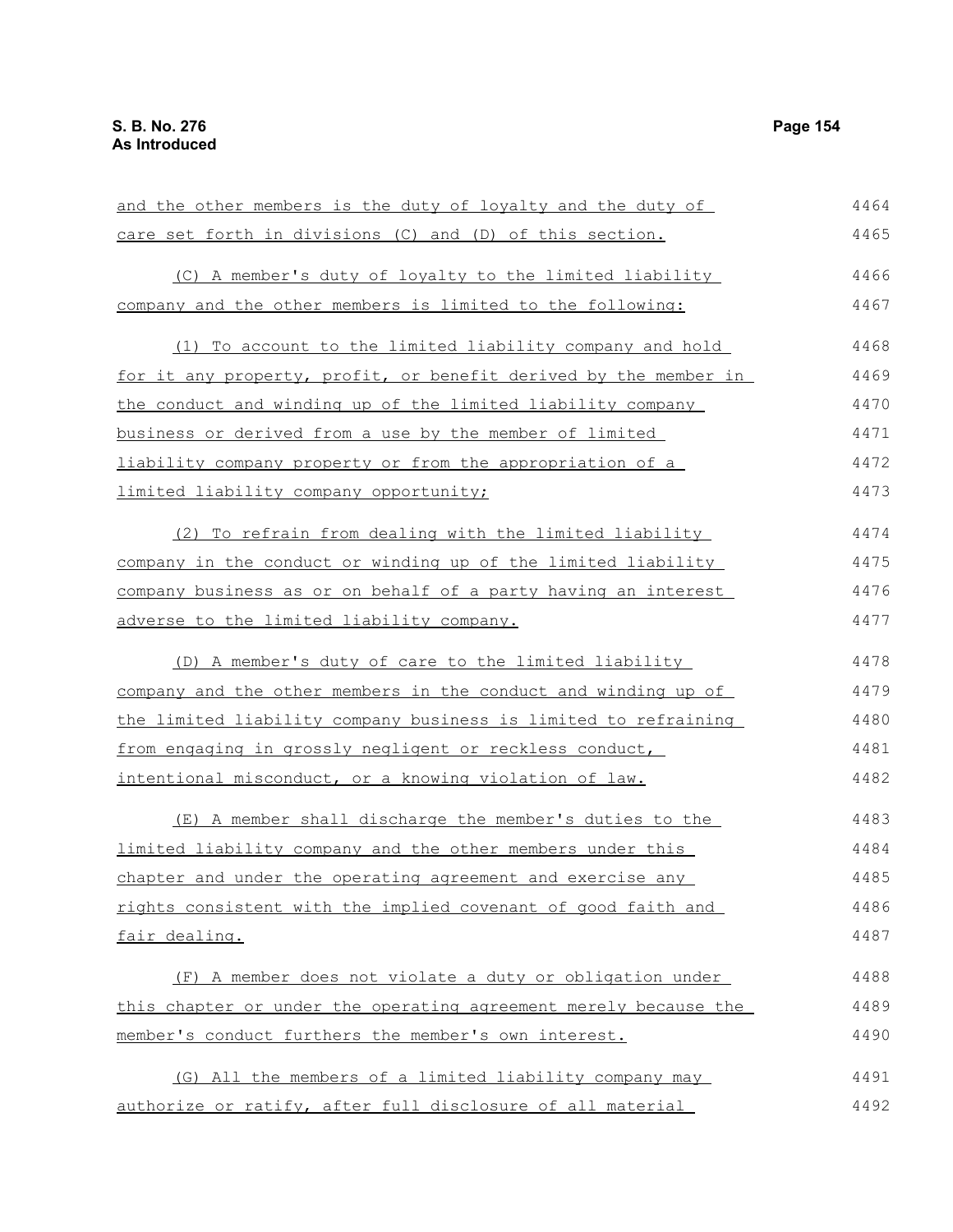facts, a specific act or transaction that otherwise would violate the duty of loyalty. It is a defense to a claim under division (C)(2) of this section and any comparable claim in equity or at common law that the transaction was fair to the limited liability company. If, as permitted, by this division or the limited liability company's operating agreement, a member enters into a transaction with a limited liability company that otherwise would be prohibited by division (C)(2) of this section, the member's rights and obligations arising from the transaction are the same as those of a person that is not a member. (H) This section applies to a person winding up the limited liability company business as the personal or legal representative of the last surviving member as if the person were a member. **Sec. 1706.311.** (A) Unless either a written operating agreement for the limited liability company or a written agreement with a manager establishes additional fiduciary duties or the duties of the manager have been modified, waived, or eliminated as contemplated by section 1706.08 of the Revised Code, the only fiduciary duties of a manager to the limited liability company or its members are the duty of loyalty and the duty of care set forth in divisions (B) and (C) of this section. (B) A manager's duty of loyalty to the limited liability company and its members is limited to the following: (1) To account to the limited liability company and hold for it any property, profit, or benefit derived by the manager in the conduct and winding up of the limited liability company business or derived from a use by the manager of limited liability company property or from the appropriation of a 4493 4494 4495 4496 4497 4498 4499 4500 4501 4502 4503 4504 4505 4506 4507 4508 4509 4510 4511 4512 4513 4514 4515 4516 4517 4518 4519 4520 4521 4522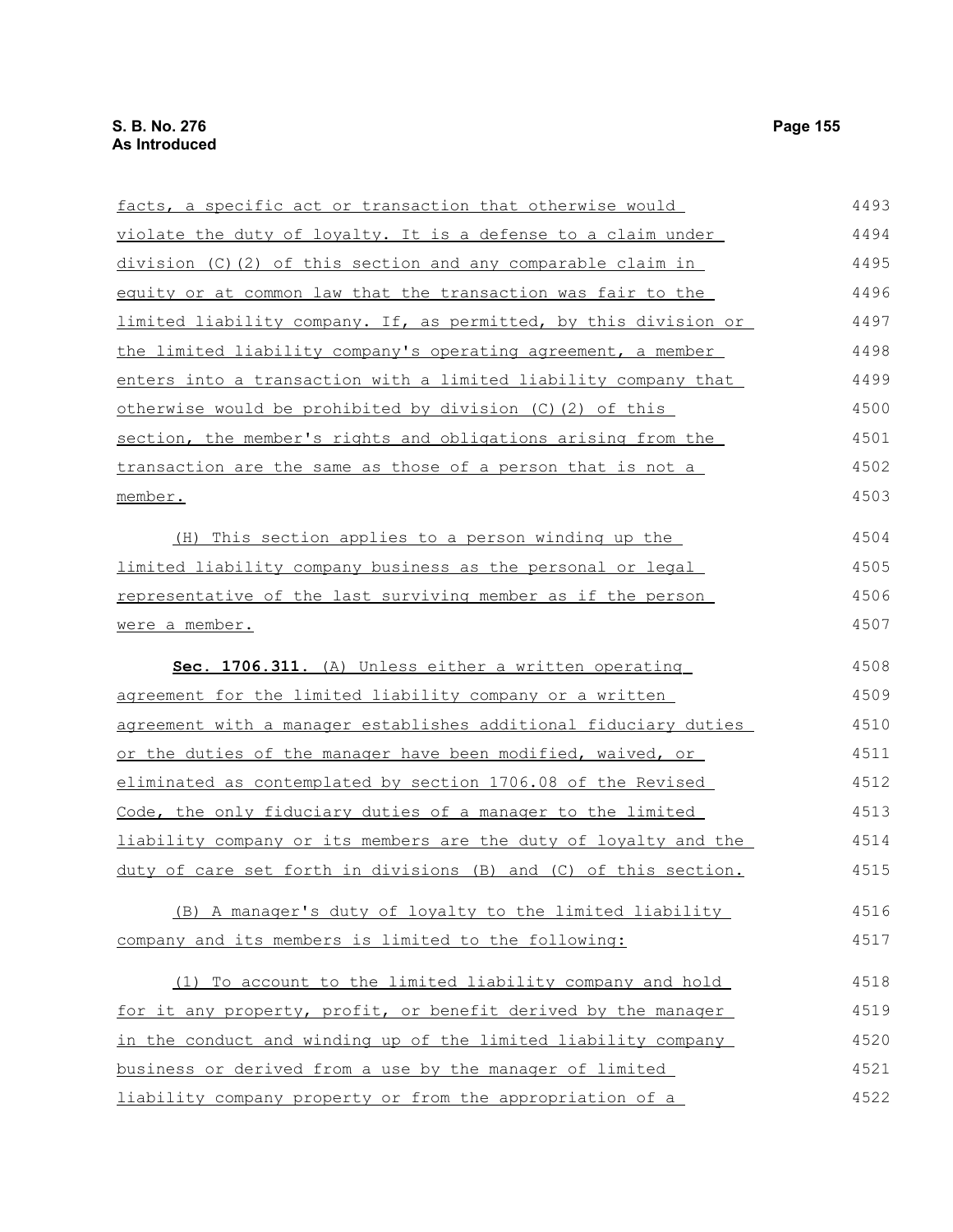limited liability company opportunity; (2) To refrain from dealing with the limited liability company in the conduct or winding up of the limited liability company business as or on behalf of a party having an interest adverse to the limited liability company. (C) A manager's duty of care to the limited liability company in the conduct and winding up of the limited liability company activities is limited to acting in good faith, in a manner the manager reasonably believes to be in or not opposed to the best interests of the limited liability company. (D) For purposes of division (C) of this section, both of the following apply: (1) A manager of a limited liability company shall not be determined to have violated the manager's duties under division (C) of this section unless it is proved that the manager has not acted in good faith, in a manner the manager reasonably believes to be in or not opposed to the best interests of the limited liability company. (2) A manager shall not be considered to be acting in good faith if the manager has knowledge concerning the matter in question that would cause reliance on information, opinions, reports, or statements that are prepared or presented by any of the persons described in section 1706.331 of the Revised Code to be unwarranted. (E) A manager shall be liable for monetary relief for a violation of the manager's duties under division (C) of this section only if it is proved that the manager's action or failure to act involved an act or omission undertaken with deliberate intent to cause injury to the limited liability 4523 4524 4525 4526 4527 4528 4529 4530 4531 4532 4533 4534 4535 4536 4537 4538 4539 4540 4541 4542 4543 4544 4545 4546 4547 4548 4549 4550 4551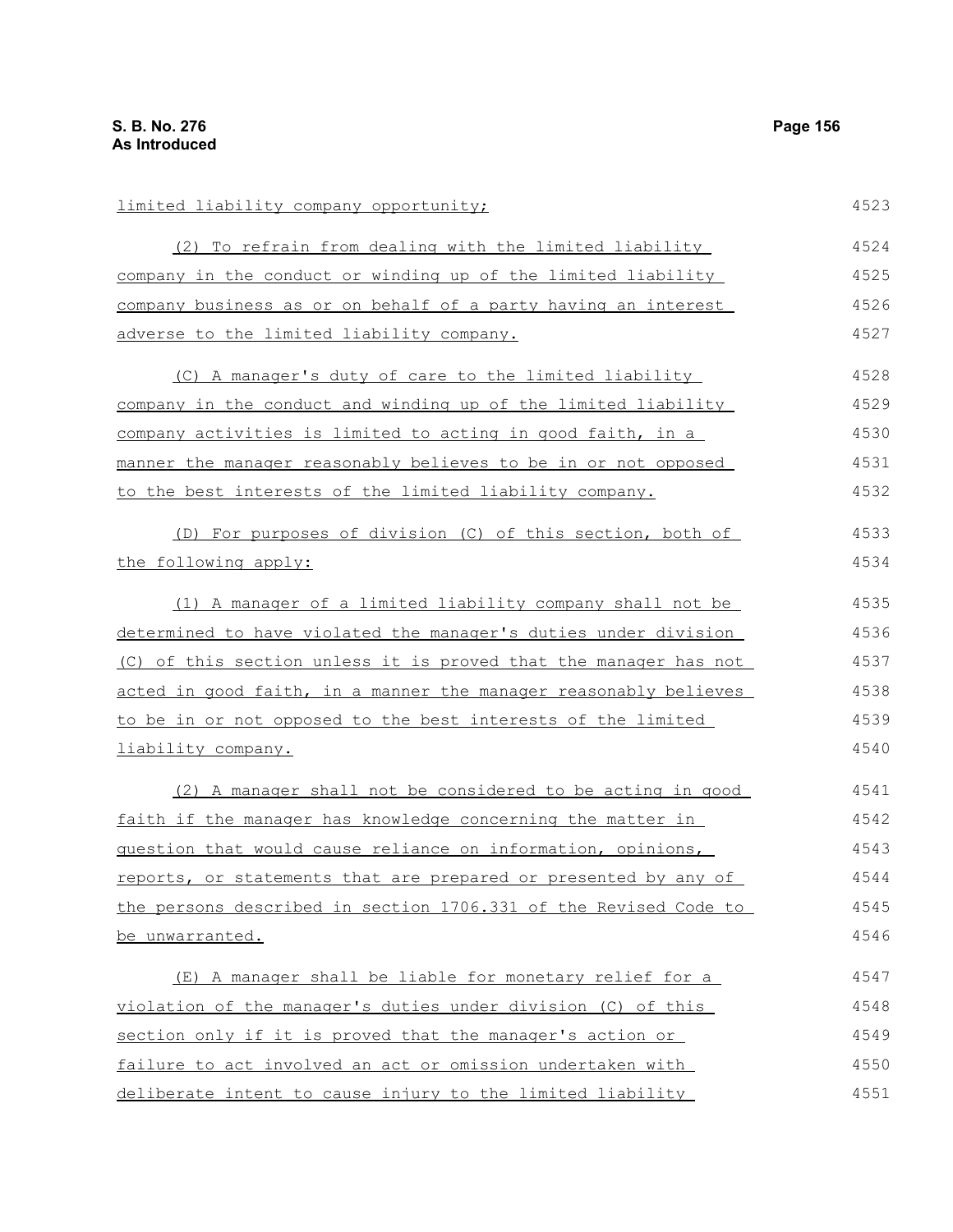| company or undertaken with reckless disregard for the best       | 4552 |
|------------------------------------------------------------------|------|
| interests of the company. This division does not apply if, and   | 4553 |
| only to the extent that, at the time of a manager's act or       | 4554 |
| omission that is the subject of complaint, either of the         | 4555 |
| following is true:                                               | 4556 |
| (1) The articles or the operating agreement of the limited       | 4557 |
| liability company state by specific reference to division (E) of | 4558 |
| this section that the provisions of this division do not apply   | 4559 |
| <u>to the limited liability company.</u>                         | 4560 |
| (2) A written agreement between the manager and the              | 4561 |
| limited liability company states by specific reference to        | 4562 |
| division (E) of this section that the provisions of this         | 4563 |
| division do not apply to the manager.                            | 4564 |
| (F) All the members of a limited liability company may           | 4565 |
| authorize or ratify, after full disclosure of all material       | 4566 |
| facts, a specific act or transaction that would otherwise        | 4567 |
| violate the duty of loyalty. It is a defense to a claim under    | 4568 |
| division (B) (2) of this section and any comparable claim in     | 4569 |
| equity or at common law that the transaction was fair to the     | 4570 |
| limited liability company. If, as permitted by this division or  | 4571 |
| the operating agreement, a manager enters into a transaction     | 4572 |
| with the limited liability company that otherwise would be       | 4573 |
| prohibited by division (B) (2) of this section, the manager's    | 4574 |
| rights and obligations arising from the transaction are the same | 4575 |
| as those of a person that is not a manager.                      | 4576 |
| (G) A manager shall discharge the duties to the limited          | 4577 |
| liability company and the members under this chapter and under   | 4578 |
| the operating agreement and exercise any rights consistently     | 4579 |
| with the implied covenant of good faith and fair dealing.        | 4580 |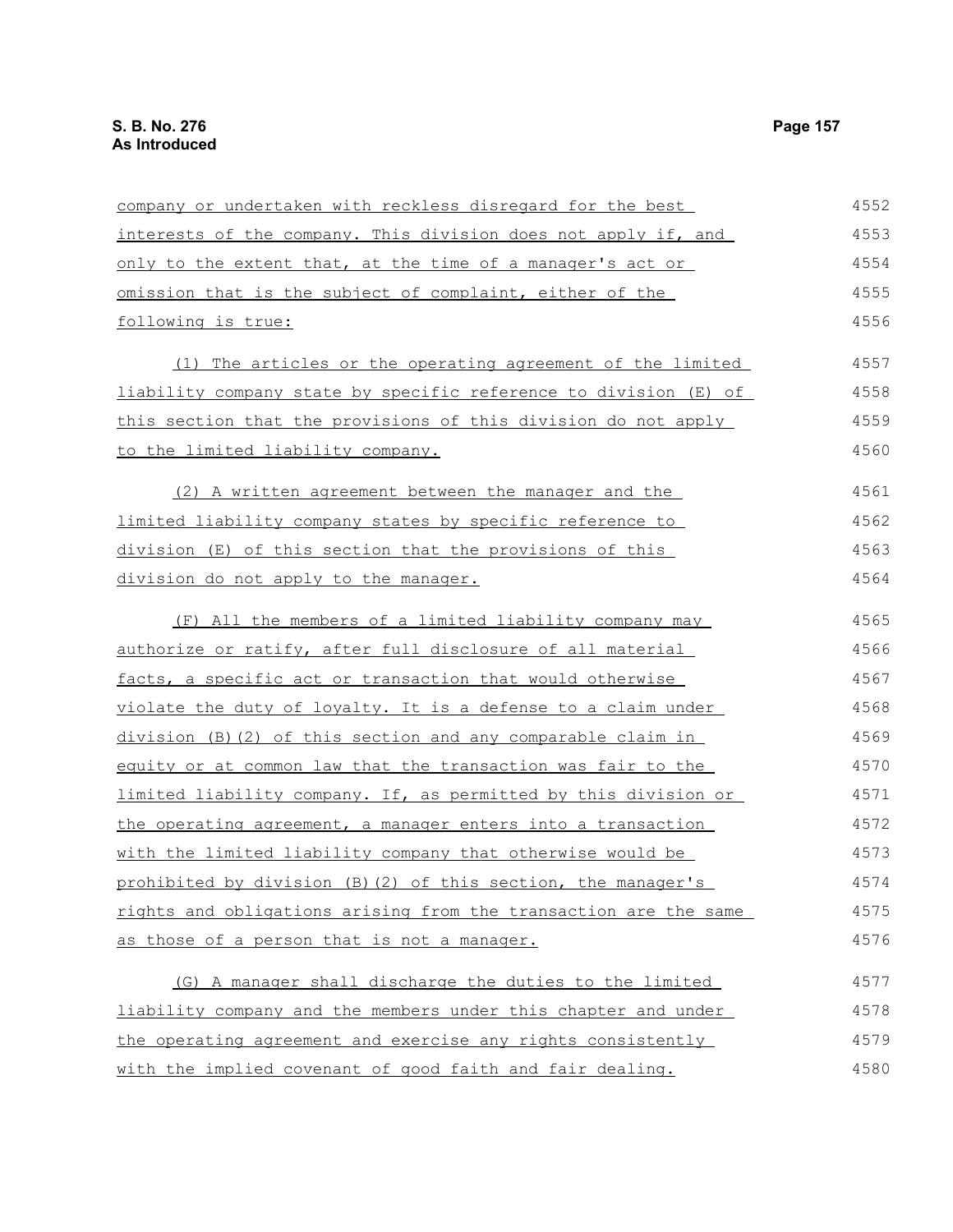(H) Nothing in this section affects the duties of a manager who acts in any capacity other than the manager's capacity as a manager. If a manager of a limited liability company also is a member of the limited liability company, the actions taken in the capacity as a member of the limited liability company shall be subject to section 1706.31 of the Revised Code. Nothing in this section affects any contractual obligations of a manager to the limited liability company. **Sec. 1706.32.** A limited liability company, or a series thereof, may indemnify and hold harmless a member or other person, pay in advance or reimburse expenses incurred by a member or other person, and purchase and maintain insurance on behalf of a member or other person. **Sec. 1706.33.** (A) Upon reasonable notice provided to the limited liability company, a member may inspect and copy during regular business hours, at a reasonable location specified by the limited liability company, any record maintained by the limited liability company, to the extent the information is material to the member's rights and duties under the operating agreement or this chapter. (B) A limited liability company may charge a person that makes a demand under this section the reasonable costs of labor and materials for copying. (C) A member or dissociated member may exercise rights under this section through an agent or, in the case of an individual under legal disability, a legal representative. Any restriction or condition imposed by the operating agreement or under division (E) of this section applies both to the agent or legal representative and the member or dissociated member. 4581 4582 4583 4584 4585 4586 4587 4588 4589 4590 4591 4592 4593 4594 4595 4596 4597 4598 4599 4600 4601 4602 4603 4604 4605 4606 4607 4608 4609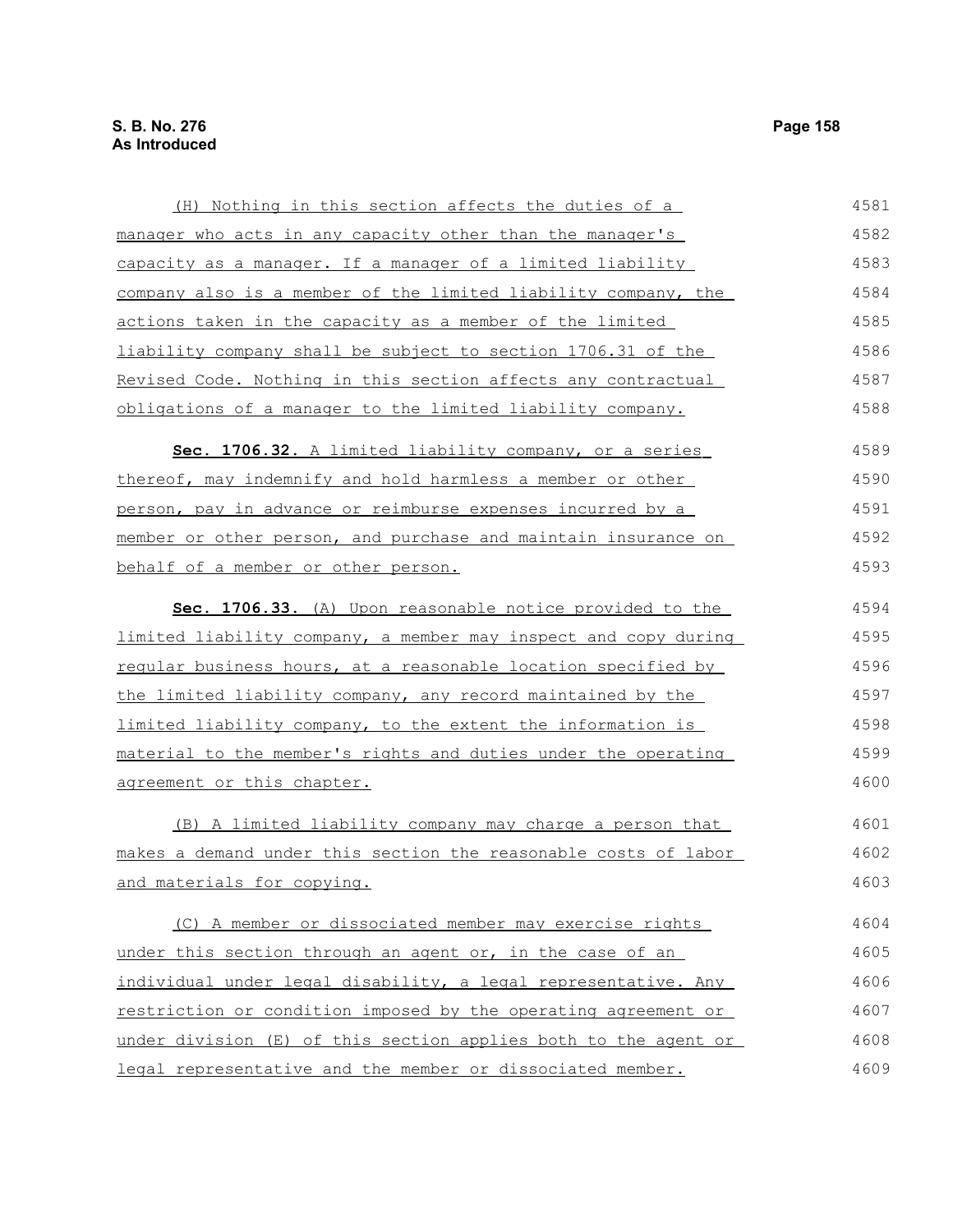| (D) The rights under this section do not extend to an            | 4610 |
|------------------------------------------------------------------|------|
| assignee who is not admitted as a member.                        | 4611 |
| (E) In addition to any restriction or condition stated in        | 4612 |
| its operating agreement, a limited liability company, as a       | 4613 |
| matter within the ordinary course of its activities, may do      | 4614 |
| either of the following:                                         | 4615 |
| Impose reasonable restrictions and conditions on<br>(1)          | 4616 |
| access to and use of information to be furnished under this      | 4617 |
| section, including designating information confidential and      | 4618 |
| imposing nondisclosure and safequarding obligations on the       | 4619 |
| recipient;                                                       | 4620 |
| (2) Keep confidential from the members and any other             | 4621 |
| persons, for such period of time as the limited liability        | 4622 |
| company deems reasonable, any information that the limited       | 4623 |
| liability company reasonably believes to be in the nature of     | 4624 |
| trade secrets or other information the disclosure of which the   | 4625 |
| limited liability company in good faith believes is not in the   | 4626 |
| best interest of the limited liability company or could damage   | 4627 |
| the limited liability company or its activities, or that the     | 4628 |
| limited liability company is required by law or by agreement     | 4629 |
| with a third party to keep confidential.                         | 4630 |
| Sec. 1706.331. Each member and agent of a limited                | 4631 |
| liability company shall be fully protected in relying in good    | 4632 |
| faith upon the records of the limited liability company and upon | 4633 |
| information, opinions, reports, or statements presented by       | 4634 |
| another member or agent of the limited liability company, or by  | 4635 |
| any other person as to matters the member or the agent           | 4636 |
| reasonably believes are within that other person's professional  | 4637 |
| or expert competence, including information, opinions, reports,  | 4638 |
| or statements as to any of the following:                        | 4639 |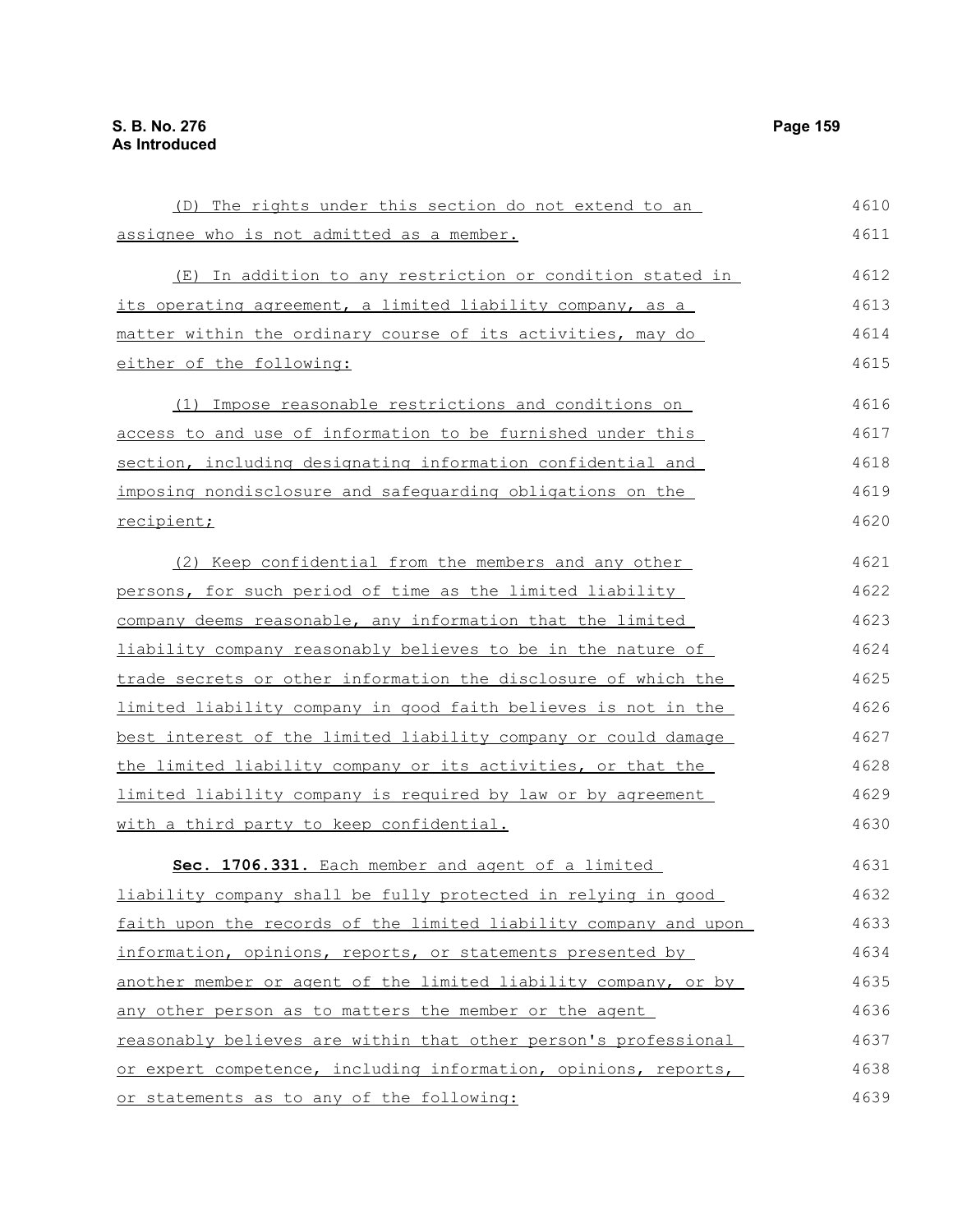| (A) The value and amount of the assets, liabilities,             | 4640 |
|------------------------------------------------------------------|------|
| profits, or losses of the limited liability company, or a series | 4641 |
| thereof;                                                         | 4642 |
| (B) The value and amount of assets or reserves or                | 4643 |
| contracts, agreements, or other undertakings that would be       | 4644 |
| sufficient to pay claims and obligations of the limited          | 4645 |
| liability company, or series thereof, or to make reasonable      | 4646 |
| provision to pay those claims and obligations;                   | 4647 |
| (C) Any other facts pertinent to the existence and amount        | 4648 |
| of assets from which distributions to members or creditors might | 4649 |
| properly be paid.                                                | 4650 |
| Sec. 1706.332. If a member dies, the deceased member's           | 4651 |
| personal representative or other legal representative may, for   | 4652 |
| purposes of settling the estate, exercise the rights of a        | 4653 |
| current member under section 1706.33 of the Revised Code.        | 4654 |
| Sec. 1706.34. The only interest of a member that is              | 4655 |
| assignable is the member's membership interest. A membership     | 4656 |
| <u>interest is personal property.</u>                            | 4657 |
| Sec. 1706.341. (A) An assignment, in whole or in part, of        | 4658 |
| a membership interest:                                           | 4659 |
| (1) Is permissible;                                              | 4660 |
| (2) (a) Does not by itself cause a member to cease to be a       | 4661 |
| member of the limited liability company;                         | 4662 |
| (b) Does not by itself cause a member to cease to be             | 4663 |
| associated with a series of the limited liability company.       | 4664 |
| (3) Does not by itself cause a dissolution and winding up        | 4665 |
| of the limited liability company, or a series thereof;           | 4666 |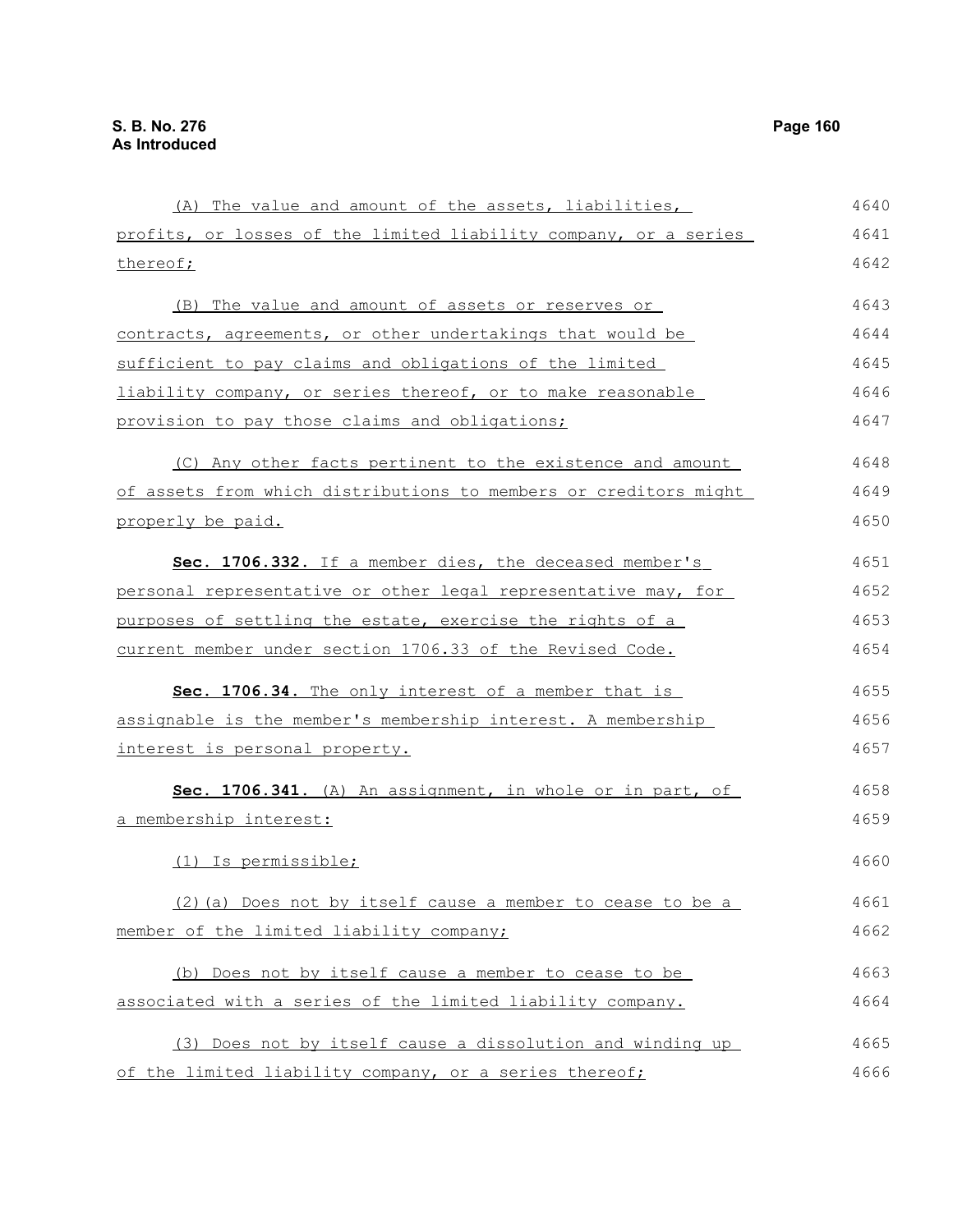| (4) Subject to section 1706.332 of the Revised Code, does        | 4667 |
|------------------------------------------------------------------|------|
| not entitle the assignee to do either of the following:          | 4668 |
| (a) Participate in the management or conduct of the              | 4669 |
| activities of the limited liability company, or a series         | 4670 |
| thereof;                                                         | 4671 |
| (b) Have access to records or other information concerning       | 4672 |
| the activities of the limited liability company, or a series     | 4673 |
| thereof.                                                         | 4674 |
| (B) An assignee has the right to receive, in accordance          | 4675 |
| with the assignment, distributions to which the assignor would   | 4676 |
| otherwise be entitled.                                           | 4677 |
| (C) A membership interest may be evidenced by a                  | 4678 |
| certificate of membership interest issued by the limited         | 4679 |
| liability company, or a series thereof. An operating agreement   | 4680 |
| may provide for the assignment of the membership interest        | 4681 |
| represented by the certificate and make other provisions with    | 4682 |
| respect to the certificate.                                      | 4683 |
| (D) A limited liability company, or a series thereof,            | 4684 |
| shall not issue a certificate of membership interest in bearer   | 4685 |
| form.                                                            | 4686 |
| (E) A limited liability company, or a series thereof, need       | 4687 |
| not give effect to an assignee's rights under this section until | 4688 |
| the limited liability company, or a series thereof, has notice   | 4689 |
| of the assignment.                                               | 4690 |
| (F) Except as otherwise provided in division (J) of              | 4691 |
| section 1706.411 of the Revised Code, when a member assigns a    | 4692 |
| membership interest, the assignor retains the rights of a member | 4693 |
| other than the right to distributions assigned and retains all   | 4694 |
| duties and obligations of a member.                              | 4695 |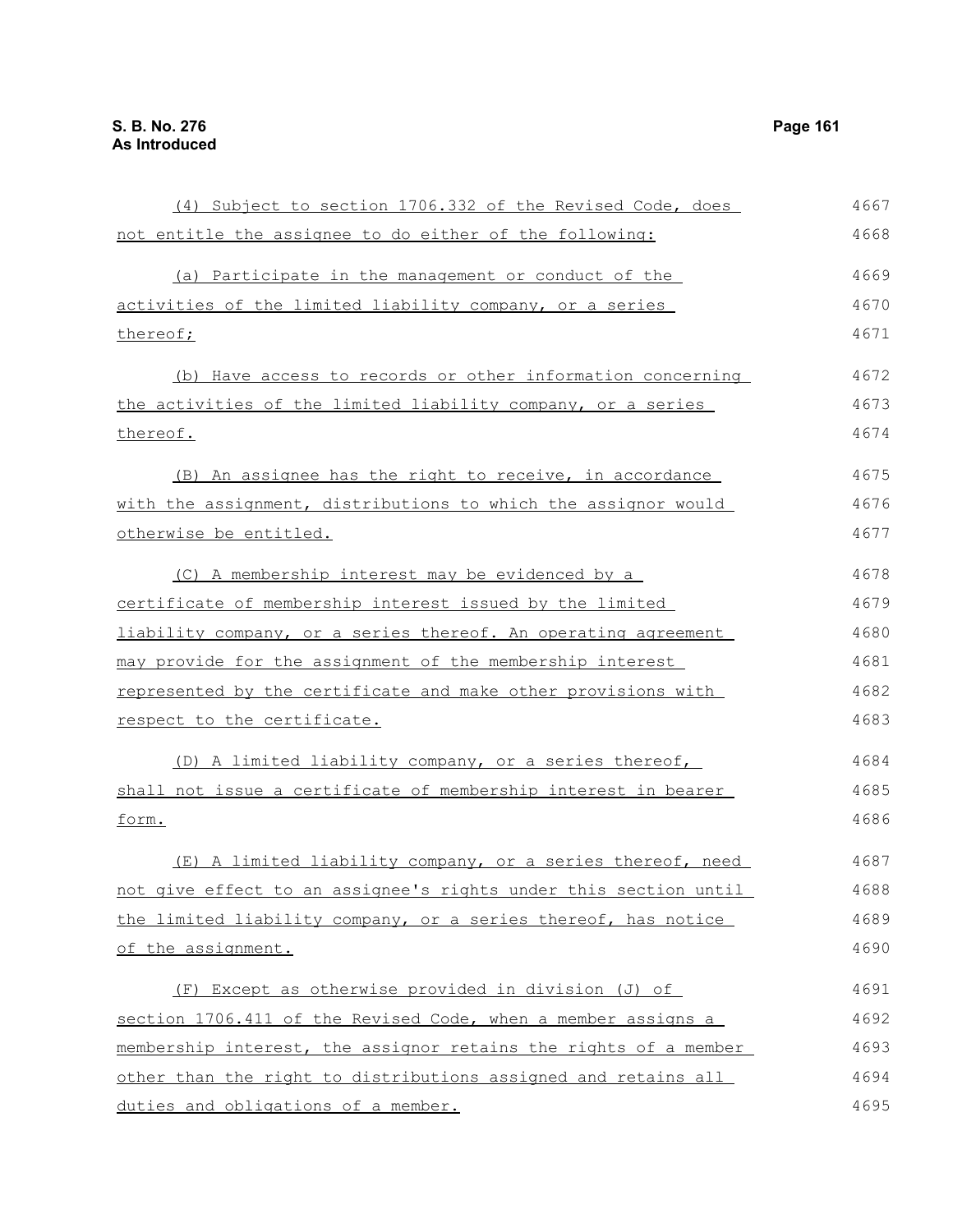## **S. B. No. 276 Page 162 As Introduced**

(G) When a member assigns a membership interest to a person that is admitted as a member with respect to the assigned interest, the assignee is only liable for the member's obligations under section 1706.281 of the Revised Code to the extent that the obligations are known to the assignee when the assignee voluntarily accepts admission as a member. **Sec. 1706.342.** (A) On application to a court of competent jurisdiction by any judgment creditor of a member or assignee, the court may charge the membership interest of the judgment debtor with payment of the unsatisfied amount of the judgment with interest. To the extent so charged and after the limited liability company has been served with the charging order, the judgment creditor has only the right to receive any distribution or distributions to which the judgment debtor would otherwise be entitled in respect of the membership interest. (B) After the limited liability company is served with a charging order, the limited liability company or any member shall be entitled to pay to or deposit with the clerk of the court so issuing the charging order any distribution or distributions to which the judgment debtor would otherwise be entitled in respect of the charged membership interest, and the payment or deposit shall discharge the limited liability company and the judgment debtor from liability for the amount so paid or deposited and any interest that might accrue thereon. Upon receipt of the payment or deposit, the clerk of the court shall notify the judgment creditor of the receipt of the payment or deposit. The judgment creditor shall, after any payment or deposit into the court, petition the court for payment of so much of the amount paid or deposited as may be necessary to pay the judgment creditor's judgment. To the extent the court has excess amounts paid or deposited on hand after the payment to 4696 4697 4698 4699 4700 4701 4702 4703 4704 4705 4706 4707 4708 4709 4710 4711 4712 4713 4714 4715 4716 4717 4718 4719 4720 4721 4722 4723 4724 4725 4726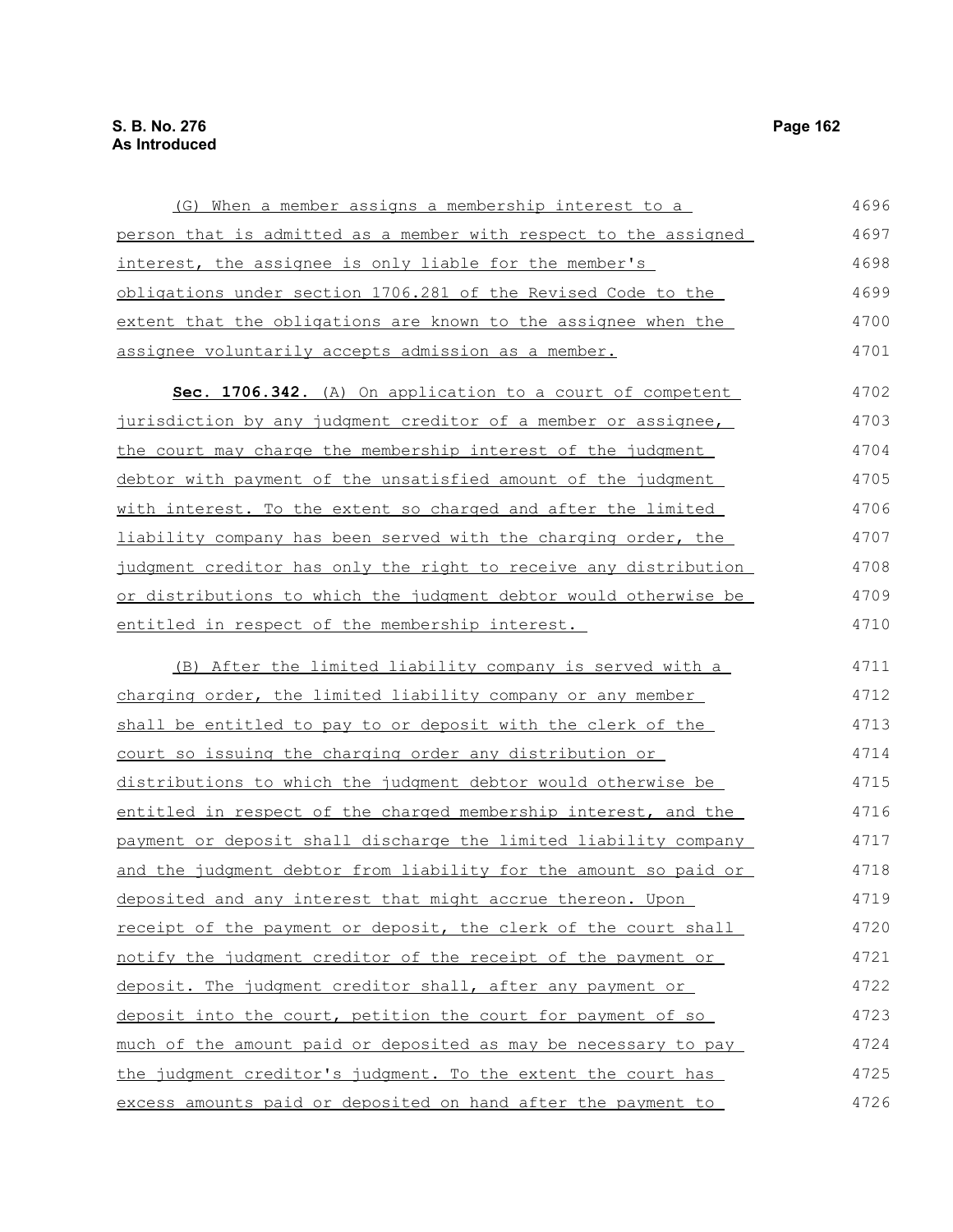| the judgment creditor, the excess amounts paid or deposited      | 4727 |
|------------------------------------------------------------------|------|
| shall be distributed to the judgment debtor, and the charging    | 4728 |
| order shall be extinguished. The court may, in its discretion,   | 4729 |
| order the clerk to deposit, pending the judgment creditor's      | 4730 |
| petition, any money paid or deposited with the clerk, in an      | 4731 |
| interest bearing account at a bank authorized to receive         | 4732 |
| deposits of public funds.                                        | 4733 |
| (C) A charging order constitutes a lien on the judgment          | 4734 |
| debtor's membership interest.                                    | 4735 |
| (D) Subject to division (C) of this section, both of the         | 4736 |
| following apply:                                                 | 4737 |
| (1) A judgment debtor that is a member retains the rights        | 4738 |
| of a member and remains subject to all duties and obligations of | 4739 |
| <u>a member.</u>                                                 | 4740 |
| (2) A judgment debtor that is an assignee retains the            | 4741 |
| rights of an assignee and remains subject to all duties and      | 4742 |
| obligations of an assignee.                                      | 4743 |
| (E) This chapter does not deprive any member or assignee         | 4744 |
| of the benefit of any exemption laws applicable to the member's  | 4745 |
| or assignee's membership interest.                               | 4746 |
| (F) This section provides the sole and exclusive remedy by       | 4747 |
| which a judgment creditor of a member or assignee may satisfy a  | 4748 |
| judgment out of the judgment debtor's membership interest, and   | 4749 |
| the judgment creditor shall have no right to foreclose, under    | 4750 |
| this chapter or any other law, upon the charging order, the      | 4751 |
| charging order lien, or the judgment debtor's membership         | 4752 |
| interest. A judgment creditor of a member or assignee has no     | 4753 |
| right to obtain possession of, or otherwise exercise legal or    | 4754 |
| equitable remedies with respect to, the judgment debtor's        | 4755 |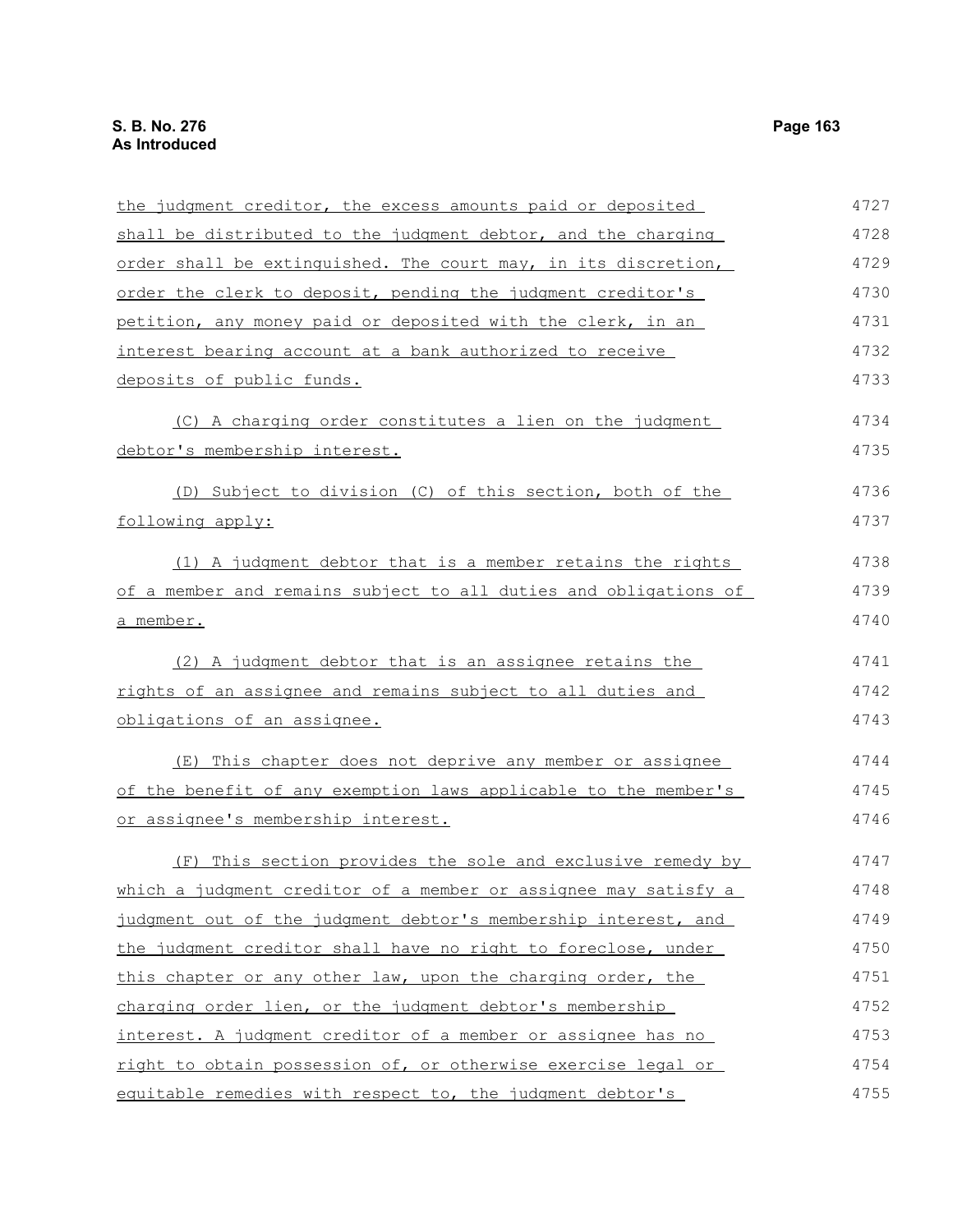membership interest or the property of a limited liability company. Court orders for actions or requests for accounts and inquiries that the judgment debtor might have made to the limited liability company are not available to a judgment creditor attempting to satisfy the judgment out of the judgment debtor's membership interest and may not be ordered by a court. Sec. 1706.41. (A) A person shall not voluntarily dissociate from a limited liability company. (B) A person's dissociation from a limited liability company is wrongful only if one of the following applies: (1) The dissociation is in breach of an express provision of the operating agreement. (2) The person is expelled as a member by a determination of a tribunal under division (D) of section 1706.411 of the Revised Code. (3) The person is dissociated by becoming a debtor in bankruptcy or making a general assignment for the benefit of creditors. (C) A person that wrongfully dissociates as a member is liable to the limited liability company and, subject to section 1706.61 of the Revised Code, to the other members for damages caused by the dissociation. The liability is in addition to any other debt, obligation, or liability of the member to the limited liability company or the other members. **Sec. 1706.411.** A person is dissociated as a member from a limited liability company in any of the following circumstances: (A) An event stated in the operating agreement as causing the person's dissociation occurs. 4756 4757 4758 4759 4760 4761 4762 4763 4764 4765 4766 4767 4768 4769 4770 4771 4772 4773 4774 4775 4776 4777 4778 4779 4780 4781 4782 4783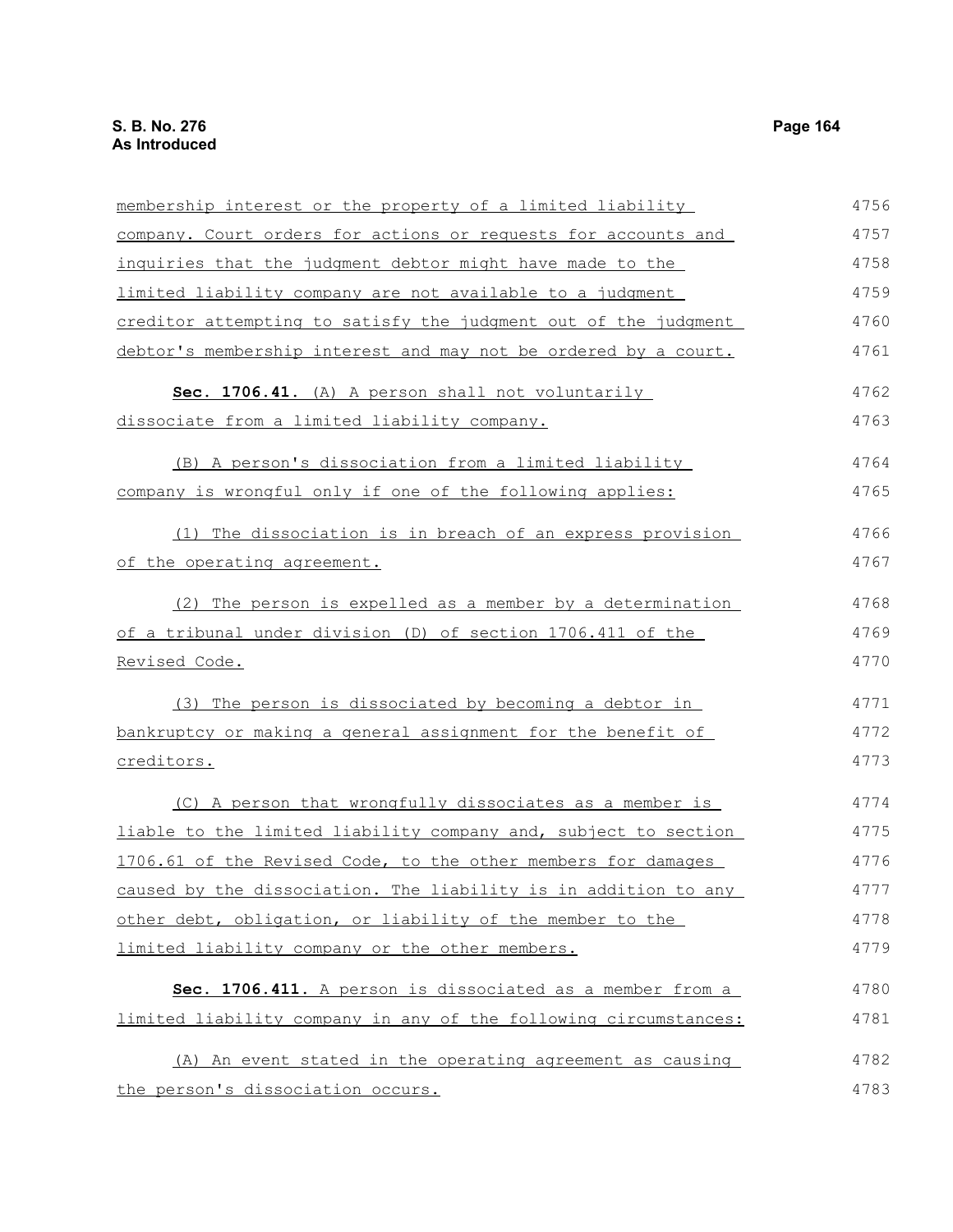(B) The person is expelled as a member pursuant to the operating agreement. (C) The person is expelled as a member by the unanimous consent of the other members if any of the following apply: (1) It is unlawful to carry on the limited liability company's activities with the person as a member. (2) The person is an entity and, within ninety days after the limited liability company notifies the person that it will be expelled as a member because the person has filed a statement of dissolution or the equivalent, or its right to transact business has been suspended by its jurisdiction of formation, the statement of dissolution or the equivalent has not been revoked or its right to transact business has not been reinstated. (3) The person is an entity and, within ninety days after the limited liability company notifies the person that it will be expelled as a member because the person has been dissolved and its activities are being wound up, the entity has not been reinstated or the dissolution and winding up have not been revoked or canceled. (D) On application by the limited liability company, the person is expelled as a member by tribunal order for any of the following reasons: (1) The person has engaged, or is engaging, in wrongful conduct that has adversely and materially affected, or will adversely and materially affect, the limited liability company's activities. (2) The person has willfully or persistently committed, or is willfully or persistently committing, a material breach of 4784 4785 4786 4787 4788 4789 4790 4791 4792 4793 4794 4795 4796 4797 4798 4799 4800 4801 4802 4803 4804 4805 4806 4807 4808 4809 4810 4811 4812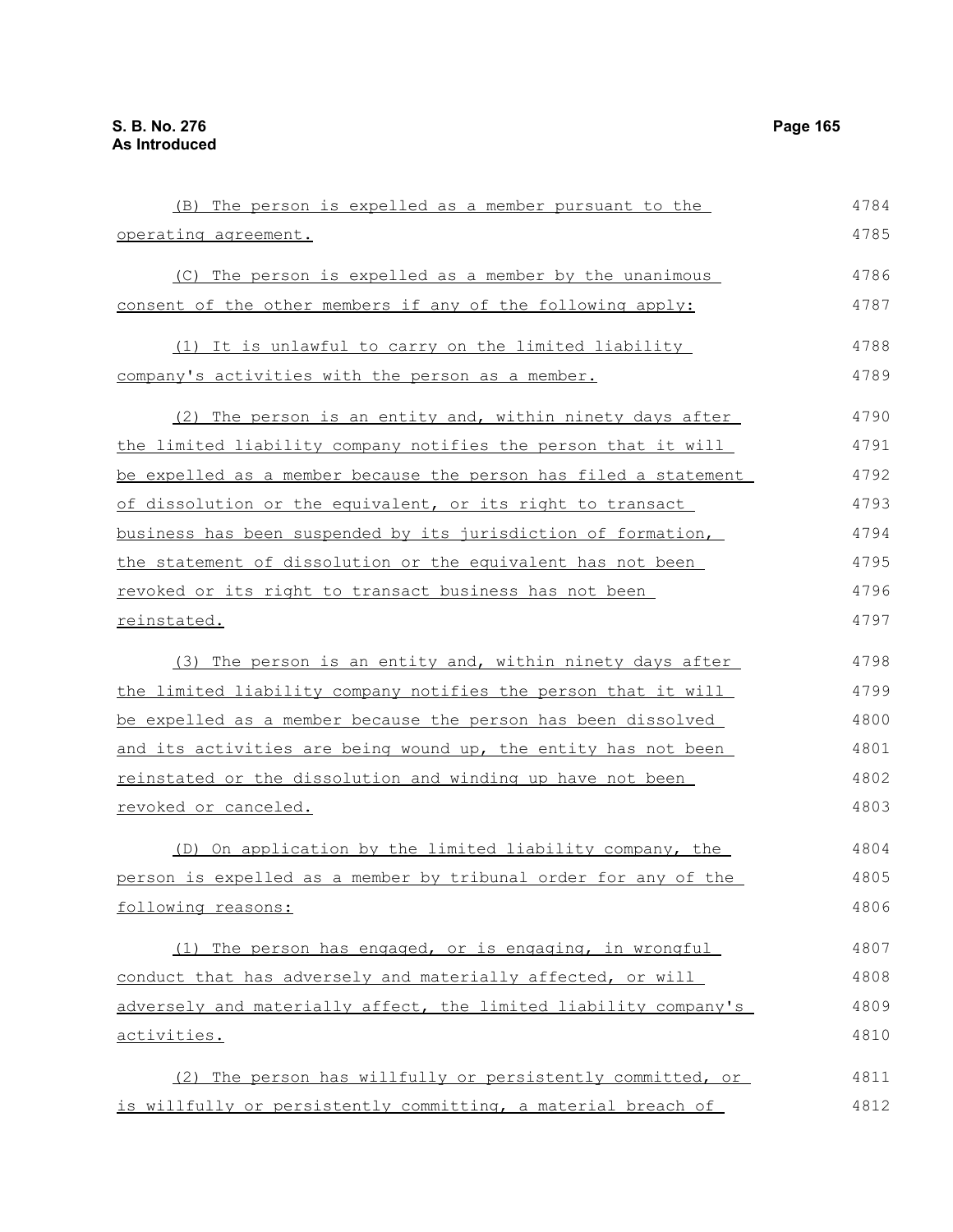| the operating agreement or the person's duties or obligations    | 4813 |
|------------------------------------------------------------------|------|
| under this chapter or other applicable law.                      | 4814 |
| (3) The person has engaged, or is engaging, in conduct           | 4815 |
| relating to the limited liability company's activities that      | 4816 |
| makes it not reasonably practicable to carry on the activities   | 4817 |
| with the person as a member.                                     | 4818 |
| (E) In the case of a person who is an individual, the            | 4819 |
| person dies, a quardian or general conservator is appointed for  | 4820 |
| the person, or a tribunal determines that the person has         | 4821 |
| otherwise become incapable of performing the person's duties as  | 4822 |
| a member under this chapter or the operating agreement.          | 4823 |
| (F) The person becomes a debtor in bankruptcy, executes an       | 4824 |
| assignment for the benefit of creditors, or seeks, consents, or  | 4825 |
| acquiesces to the appointment of a trustee, receiver, or         | 4826 |
| liquidator of the person or of all or substantially all of the   | 4827 |
| person's property. This division shall not apply to a person who | 4828 |
| is the sole remaining member of a limited liability company.     | 4829 |
| (G) In the case of a person that is a trust or is acting         | 4830 |
| as a member by virtue of being a trustee of a trust, the trust's | 4831 |
| entire membership interest in the limited liability company is   | 4832 |
| distributed, but not solely by reason of the substitution of a   | 4833 |
| successor trustee.                                               | 4834 |
| (H) In the case of a person that is an estate or is acting       | 4835 |
| as a member by virtue of being a personal representative of an   | 4836 |
| estate, the estate's entire membership interest in the limited   | 4837 |
| liability company is distributed, but not solely by reason of    | 4838 |
| the substitution of a successor personal representative.         | 4839 |
| (I) In the case of a member that is not an individual, the       | 4840 |
| legal existence of the person otherwise terminates.              | 4841 |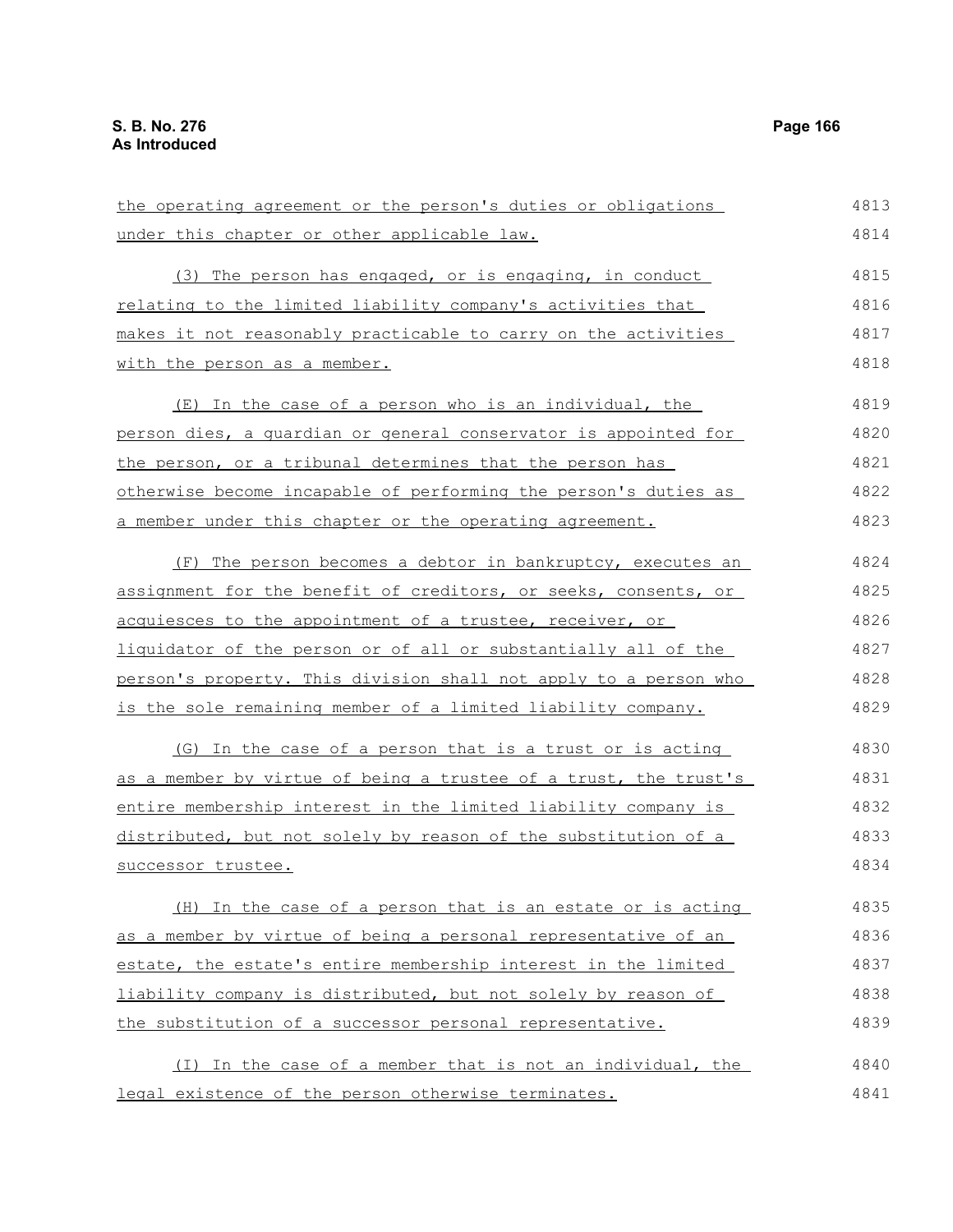(J) There has been an assignment of all of the person's membership interest other than an assignment for security purposes. **Sec. 1706.412.** (A) A person who has dissociated as a member shall have no right to participate as a member in the activities and affairs of the limited liability company and is entitled only to receive the distributions to which that member would have been entitled if the member had not dissociated. (B) Upon a person's dissociation, the member's duty of loyalty and duty of care under divisions (C) and (D) of section 1706.31 of the Revised Code continue only with regard to matters arising and events occurring before the member's dissociation, unless the member participates in winding up the limited liability company's business pursuant to section 1706.472 of the Revised Code. (C) A person's dissociation as a member does not of itself discharge the person from any debt, obligation, or liability to a limited liability company or the other members that the person incurred while a member. **Sec. 1706.46.** (A) Except as otherwise provided in this division, upon reinstatement of a limited liability company's articles or a foreign limited liability company's registration in accordance with section 1706.09 of the Revised Code, the rights and privileges, including all real or personal property rights and credits and all contract and other rights, of the company existing at the time its articles or registration were canceled shall be fully vested in the company as if its articles or registration had not been canceled, and the company shall again be entitled to exercise the rights and privileges 4843 4844 4845 4846 4847 4848 4849 4850 4851 4852 4853 4854 4855 4856 4857 4858 4859 4860 4861 4862 4863 4864 4865 4866 4867 4868 4869 4870

authorized by its articles. The name of a company whose articles 4871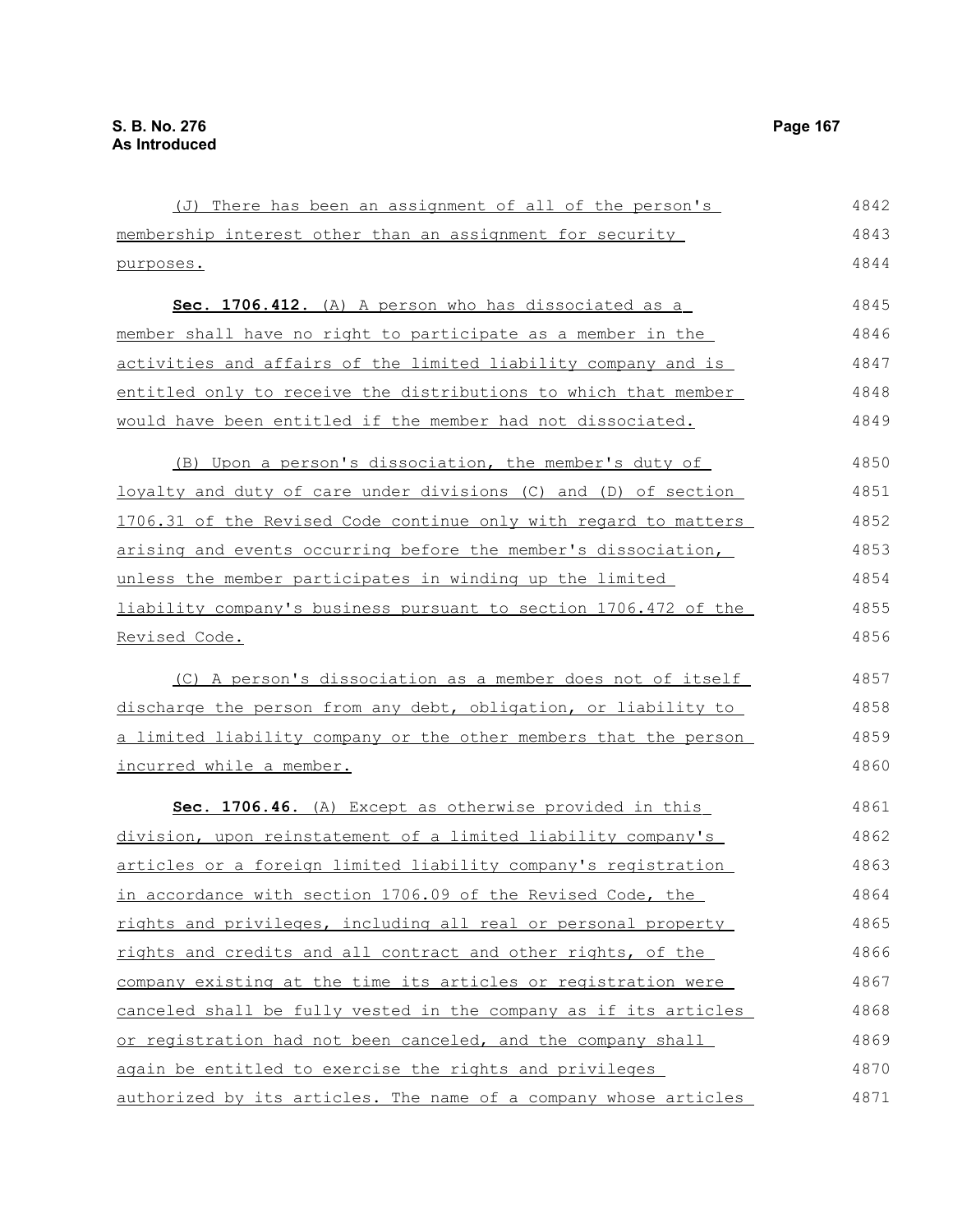have been canceled shall be reserved for a period of one year after the date of cancellation. If the reinstatement is not made within one year after the date of the cancellation of its articles and it appears that a corporate name, limited liability company name, limited liability partnership name, limited partnership name, trade name, or assumed name has been filed, the name of which is not distinguishable upon the record as provided in section 1706.07 of the Revised Code, the secretary of state shall require the applicant for reinstatement, as a condition prerequisite to such reinstatement, to amend its articles or registration by changing its name. (B) Upon reinstatement in accordance with section 1706.09 of the Revised Code, both of the following apply to the exercise of or an attempt to exercise any rights or privileges, including entering into or performing any contracts, on behalf of the company by an officer, agent, or employee of the company, after cancellation and prior to reinstatement of the articles or registration: (1) The exercise of or an attempt to exercise any rights or privileges on behalf of the company by the officer, agent, or employee of the company has the same force and effect that the exercise of or an attempt to exercise the right or privilege would have had if the company's articles or registration had not been canceled, if both of the following apply: (a) The exercise of or an attempt to exercise the right or privilege was within the scope of the company's articles that existed prior to cancellation; (b) The officer, agent, or employee had no knowledge that 4872 4873 4874 4875 4876 4877 4878 4879 4880 4881 4882 4883 4884 4885 4886 4887 4888 4889 4890 4891 4892 4893 4894 4895 4896 4897 4898 4899

the company's articles or registration had been canceled.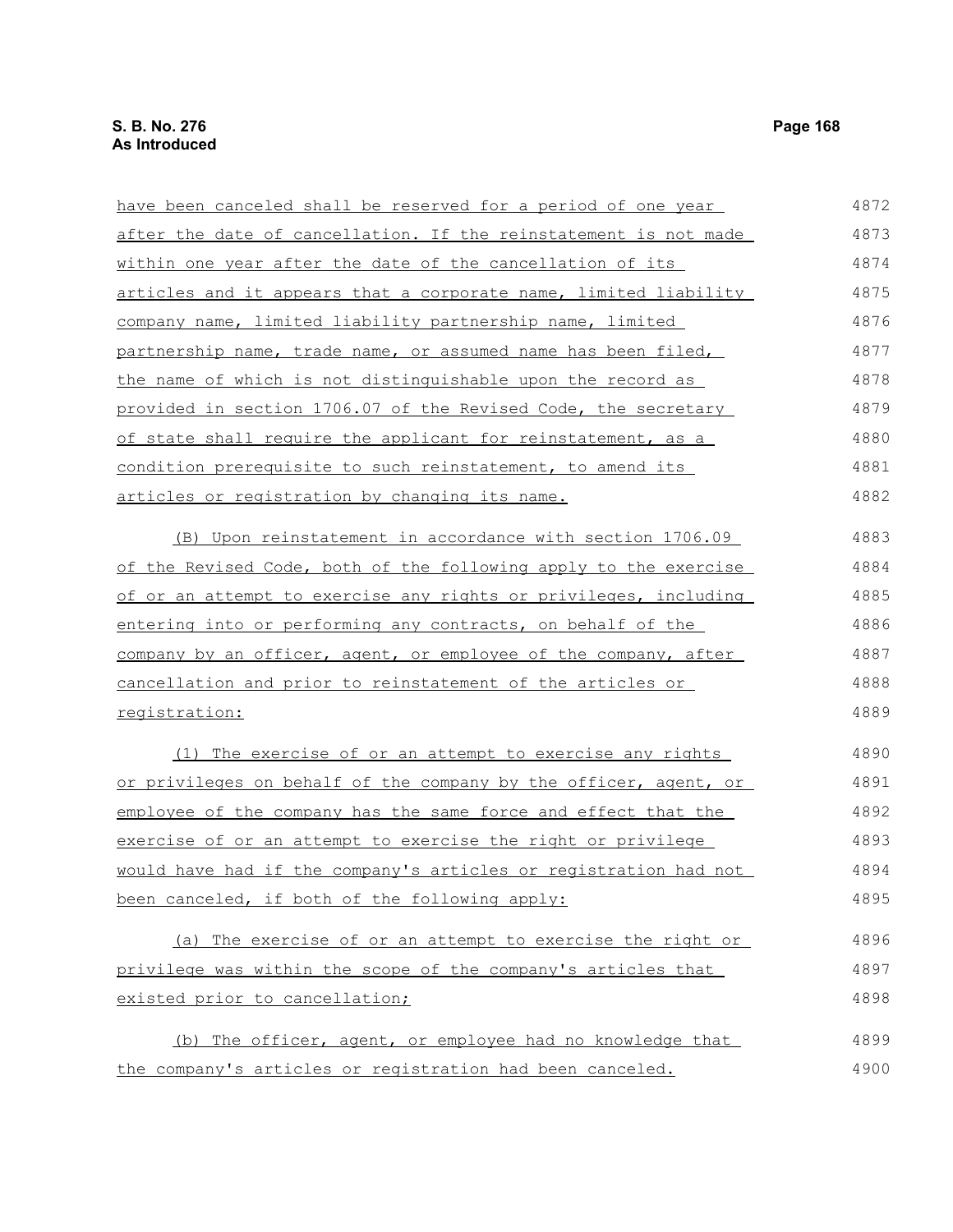| (2) The company is liable exclusively for the exercise of           | 4901 |
|---------------------------------------------------------------------|------|
| or an attempt to exercise any rights or privileges on behalf of     | 4902 |
| the company by an officer, agent, or employee of the company, if    | 4903 |
| the conditions set forth in divisions (B)(1)(a) and (b) of this     | 4904 |
| section are met.                                                    | 4905 |
| (C) Upon reinstatement of a company's articles or                   | 4906 |
| registration in accordance with section 1706.09 of the Revised      | 4907 |
| Code, the exercise of or an attempt to exercise any rights or       | 4908 |
| privileges on behalf of the company by an officer, agent, or        | 4909 |
| employee of the company, after cancellation and prior to            | 4910 |
| reinstatement of the articles or registration, does not             | 4911 |
| constitute a violation of section 1706.09 of the Revised Code,      | 4912 |
| if the conditions set forth in divisions $(B) (1) (a)$ and $(b)$ of | 4913 |
| this section are met.                                               | 4914 |
| (D) This section is remedial in nature and is to be                 | 4915 |
| construed liberally to accomplish the purpose of providing full     | 4916 |
| reinstatement of a limited liability company's articles of          | 4917 |
| <u>organization or a foreign limited liability company's</u>        | 4918 |
| registration, in accordance with this section, to the time of       | 4919 |
| the cancellation of the articles or registration.                   | 4920 |
| Sec. 1706.461. (A) (1) A limited liability company or               | 4921 |
| <u>foreign limited liability company may appeal a cancellation</u>  | 4922 |
| under division (L) of section 1706.09 of the Revised Code within    | 4923 |
| thirty days after the effective date of the cancellation. The       | 4924 |
| appeal shall be made to one of the following:                       | 4925 |
| (a) The court of common pleas of the county in which the            | 4926 |
| street address of the limited liability company or foreign          | 4927 |
| limited liability company's principal office is located;            | 4928 |
| (b) If the limited liability company or foreign limited             | 4929 |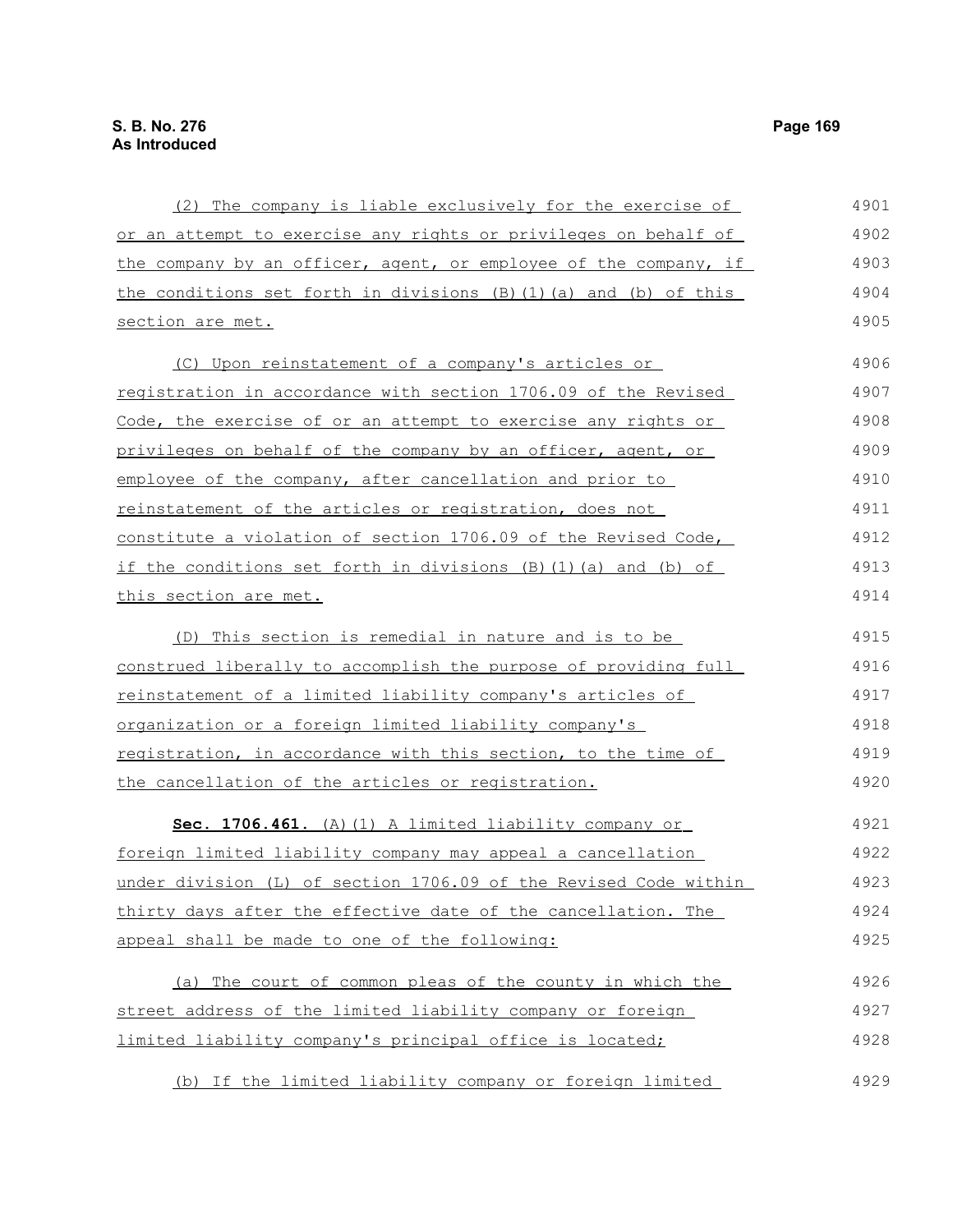of its statutory agent is located;

court of common pleas.

liability company has no principal office in this state, to the court of common pleas of the county in which the street address (c) If the limited liability company or foreign limited liability company has no statutory agent, to the Franklin county (2) The limited liability company or foreign limited 4930 4931 4932 4933 4934 4935 4936

liability company shall commence its appeal by petitioning the appropriate court to set aside the cancellation or to determine that the limited liability company or foreign limited liability company has cured the grounds for cancellation and attaching to the petition copies of those records of the secretary of state as may be relevant. 4937 4938 4939 4940 4941 4942

(B) The appropriate court may take, or may summarily order the secretary of state to take, whatever action the court considers appropriate. 4943 4944 4945

(C) The appropriate court's order or decision may be appealed as in any other civil proceeding. 4946 4947

 **Sec. 1706.47.** A limited liability company is dissolved, and its activities shall be wound up, upon the occurrence of any of the following: 4948 4949 4950

(A) An event or circumstance that the operating agreement states causes dissolution; 4951 4952

(B) The consent of all the members;

(C) A limited liability company with canceled articles has failed to cure the grounds for cancellation for three years or more and any member or person authorized pursuant to section 1706.18 of the Revised Code consents to the dissolution; 4954 4955 4956 4957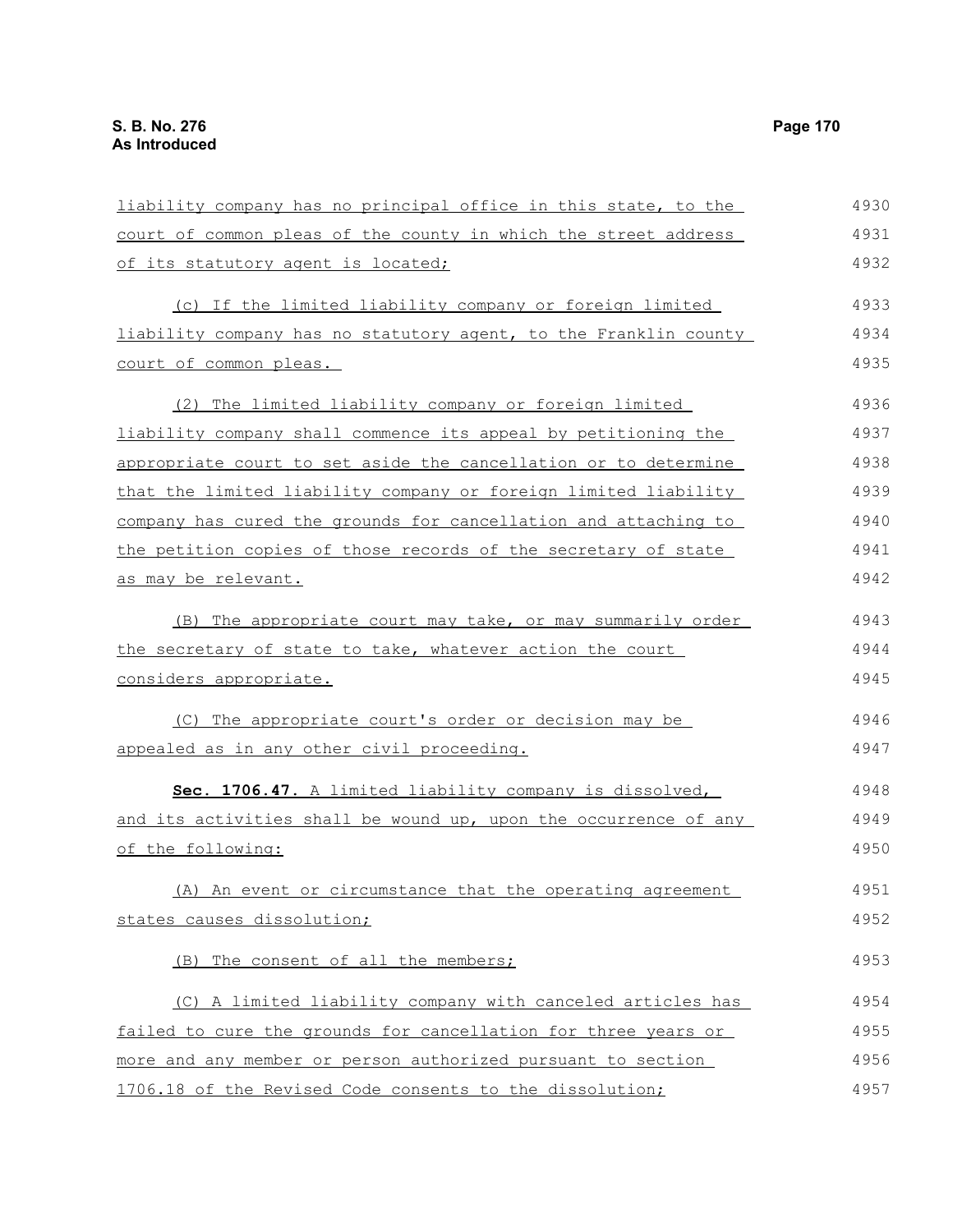| (D) The passage of ninety consecutive days after the             | 4958 |
|------------------------------------------------------------------|------|
| occurrence of the dissociation of the last remaining member;     | 4959 |
| provided that upon dissociation of the last remaining member     | 4960 |
| pursuant to division (E) of section 1706.411 of the Revised      | 4961 |
| Code, the limited liability company shall not be dissolved if    | 4962 |
| either of the following applies:                                 | 4963 |
| (1) The operating agreement provides for the admission of        | 4964 |
| a substitute member effective prior to the passage of such time  | 4965 |
| period;                                                          | 4966 |
| (2) A substitute member has been admitted, as evidenced by       | 4967 |
| a written record, prior to the passage of such time period,      | 4968 |
| which admission is to be effective as of the date of such        | 4969 |
| dissociation.                                                    | 4970 |
| (E) On application by a member, the entry by the                 | 4971 |
| appropriate court of an order dissolving the limited liability   | 4972 |
| company on the grounds that it is not reasonably practicable to  | 4973 |
| carry on the limited liability company's activities in           | 4974 |
| conformity with the operating agreement.                         | 4975 |
| Sec. 1706.471. (A) A dissolved limited liability company         | 4976 |
| continues its existence as a limited liability company but may   | 4977 |
| not carry on any activities except as is appropriate to wind up  | 4978 |
| and liquidate its activities and affairs. Appropriate activities | 4979 |
| include all of the following:                                    | 4980 |
| (1) Collecting its assets;                                       | 4981 |
| (2) Disposing of its properties that will not be                 | 4982 |
| distributed in kind to persons owning membership interests;      | 4983 |
| (3) Discharging or making provisions for discharging its         | 4984 |
| liabilities;                                                     | 4985 |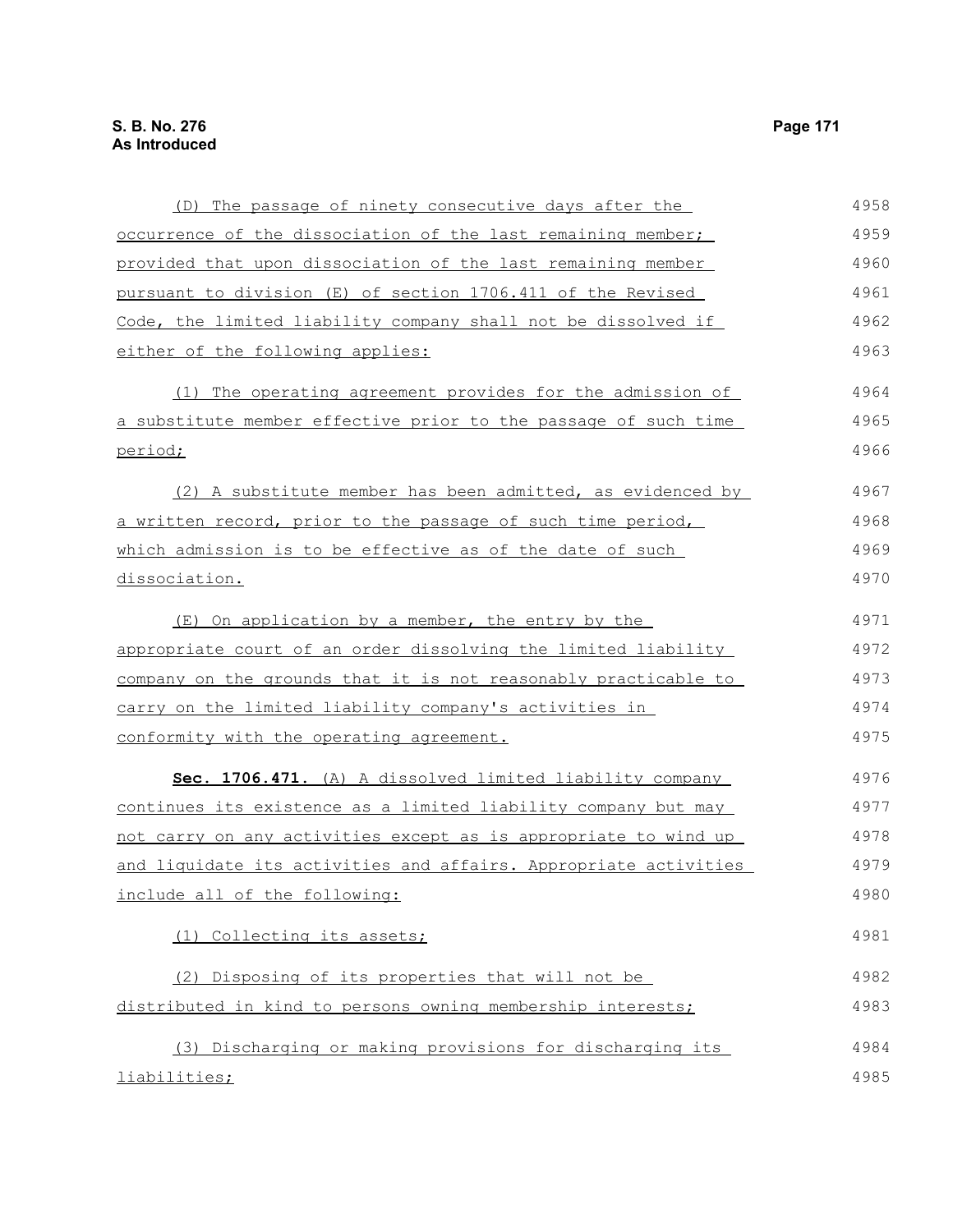| (4) Distributing its remaining property in accordance with      | 4986 |
|-----------------------------------------------------------------|------|
| section 1706.475 of the Revised Code;                           | 4987 |
| (5) Doing every other act necessary to wind up and              | 4988 |
| liquidate its activities and affairs.                           | 4989 |
| (B) In winding up its activities, a limited liability           | 4990 |
| company may do any of the following:                            | 4991 |
| (1) Deliver to the secretary of state for filing, on a          | 4992 |
| form prescribed by the secretary of state, a certificate of     | 4993 |
| dissolution setting forth all of the following:                 | 4994 |
| (a) The name and registration number of the limited             | 4995 |
| liability company;                                              | 4996 |
| (b) That the limited liability company has dissolved;           | 4997 |
| (c) The effective date of the certificate of dissolution        | 4998 |
| if it is not to be effective upon the filing. Such an effective | 4999 |
| date shall be a date certain and shall not be a date prior to   | 5000 |
| the date of filing.                                             | 5001 |
| (d) A copy of the notice it will publish pursuant to            | 5002 |
| division (A) of section 1706.474 of the Revised Code.           | 5003 |
| (e) Any other information the limited liability company         | 5004 |
| considers proper.                                               | 5005 |
| Preserve the limited liability company's activities             | 5006 |
| and property as a going concern for a reasonable time;          | 5007 |
| (3) Prosecute, defend, or settle actions or proceedings         | 5008 |
| whether civil, criminal, or administrative;                     | 5009 |
| (4) Make an assignment of the limited liability company's       | 5010 |
| property;                                                       | 5011 |
| (5) Resolve disputes by mediation or arbitration;               | 5012 |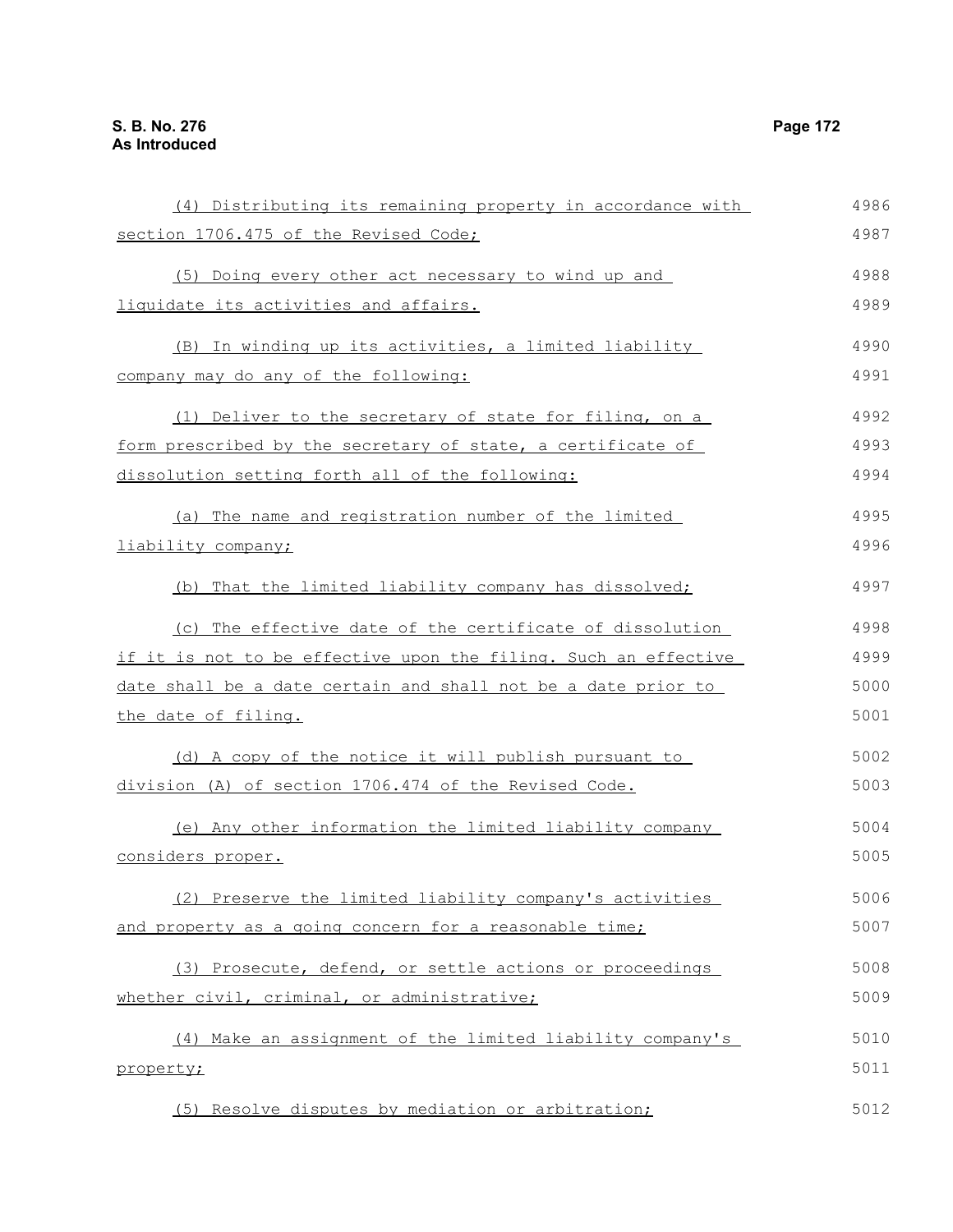| (6) Merge or convert in accordance with sections 1706.71        | 5013 |
|-----------------------------------------------------------------|------|
| to 1706.74 of the Revised Code.                                 | 5014 |
| (C) A limited liability company's dissolution, in itself:       | 5015 |
| (1) Is not an assignment of the limited liability               | 5016 |
| company's property;                                             | 5017 |
| (2) Does not prevent the commencement of a proceeding by        | 5018 |
| or against the limited liability company in its limited         | 5019 |
| liability company name;                                         | 5020 |
| (3) Does not abate or suspend a proceeding pending by or        | 5021 |
| against the limited liability company on the effective date of  | 5022 |
| dissolution;                                                    | 5023 |
| (4) Does not terminate the authority of its statutory           | 5024 |
| agent;                                                          | 5025 |
| (5) Does not abate, suspend, or otherwise alter the             | 5026 |
| application of section 1706.26 of the Revised Code.             | 5027 |
| Sec. 1706.472. (A) Subject to division (C) (5) of section       | 5028 |
| 1706.471 of the Revised Code, after dissolution, the remaining  | 5029 |
| members, if any, and if none, a person appointed by all holders | 5030 |
| of the membership interest last assigned by the last person to  | 5031 |
| have been a member, may wind up the limited liability company's | 5032 |
| <u>activities.</u>                                              | 5033 |
| (B) The appropriate tribunal may order supervision of the       | 5034 |
| winding up of a dissolved limited liability company, including  | 5035 |
| the appointment of a person to wind up the limited liability    | 5036 |
| company's activities as follows:                                | 5037 |
| (1) On application of a member, if the applicant                | 5038 |
| establishes good cause;                                         | 5039 |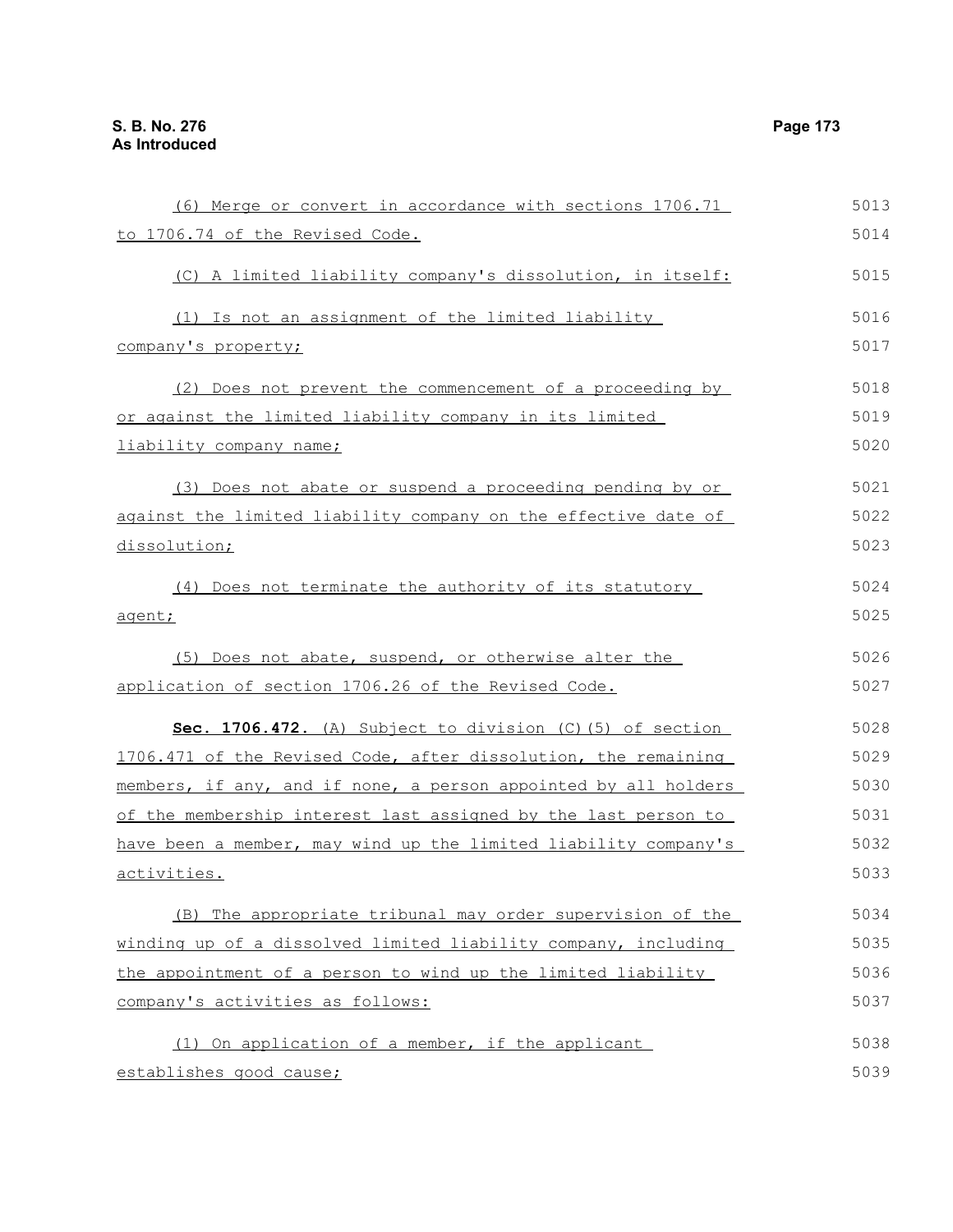| (2) On application of an assignee, if both of the                | 5040 |
|------------------------------------------------------------------|------|
| following apply:                                                 | 5041 |
| The limited liability company does not have any<br>(a)           | 5042 |
| members;                                                         | 5043 |
| (b) Within a reasonable time following the dissolution, a        | 5044 |
| person has not been appointed pursuant to division (A) of this   | 5045 |
| section.                                                         | 5046 |
| (3) In connection with a proceeding under division (E) of        | 5047 |
| section 1706.47 of the Revised Code.                             | 5048 |
| Sec. 1706.473. (A) A dissolved limited liability company         | 5049 |
| may dispose of any known claims against it by following the      | 5050 |
| procedures described in division (B) of this section at any time | 5051 |
| after the effective date of the dissolution of the limited       | 5052 |
| liability company.                                               | 5053 |
| (B) A dissolved limited liability company may give notice        | 5054 |
| of its dissolution in a record to the holder of any known claim. | 5055 |
| The notice shall do all of the following:                        | 5056 |
| (1) Identify the dissolved limited liability company;            | 5057 |
| (2) Describe the information required to be included in a        | 5058 |
| claim;                                                           | 5059 |
| (3) Provide a mailing address to which the claim is to be        | 5060 |
| sent;                                                            | 5061 |
| (4) State the deadline, by which the dissolved limited           | 5062 |
| liability company must receive the claim. The deadline shall not | 5063 |
| be sooner than ninety days from the effective date of the        | 5064 |
| notice.                                                          | 5065 |
| (5) State that if not sooner barred, the claim will be           | 5066 |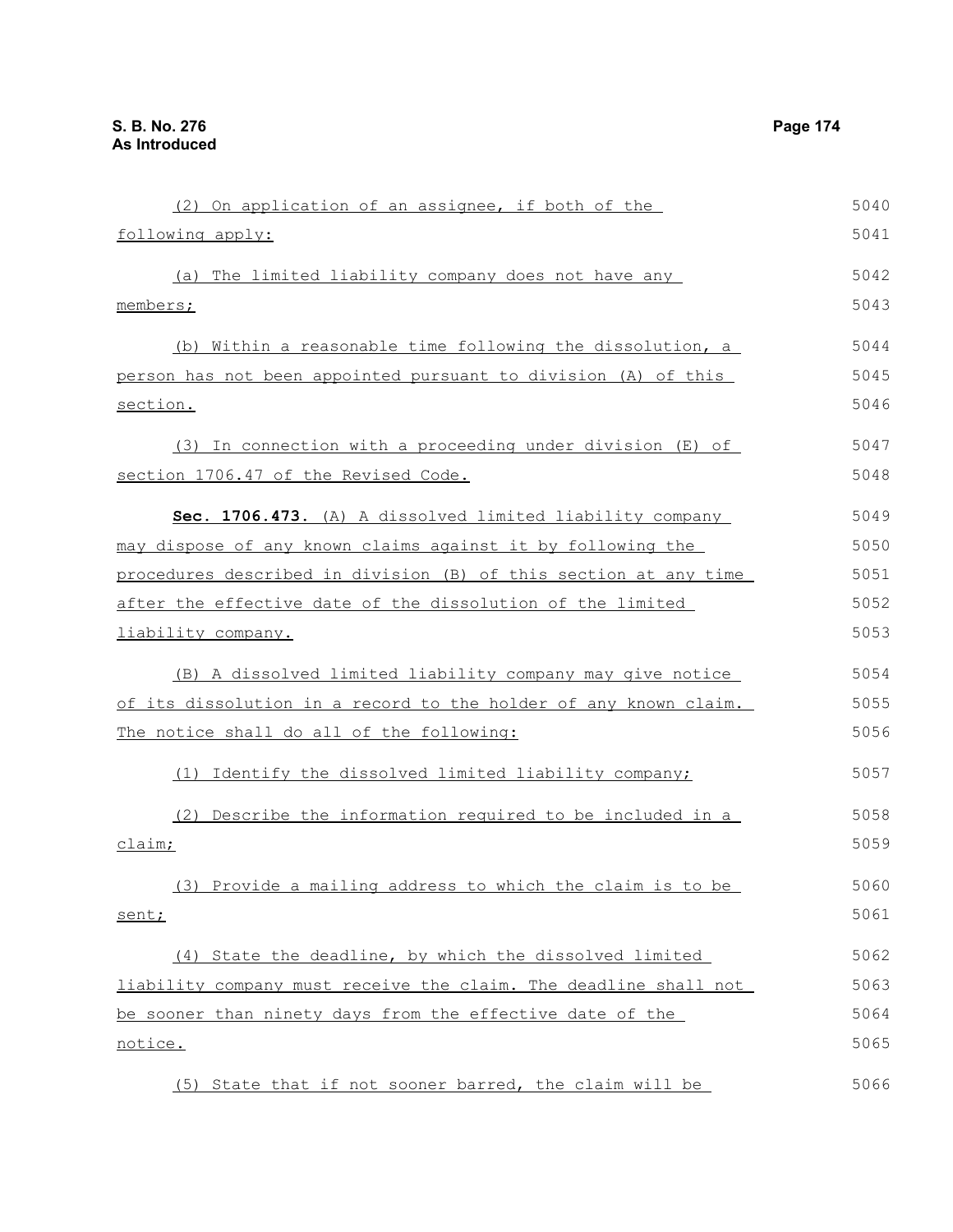barred if not received by the deadline. (C) Unless sooner barred by any other statute limiting actions, a claim against a dissolved limited liability company is barred in either of the following circumstances: (1) A claimant who was given notice under division (B) of this section does not deliver the claim to the dissolved limited liability company by the deadline. (2) A claimant whose claim was rejected by the dissolved limited liability company does not commence a proceeding to enforce the claim within ninety days from the effective date of the rejected notice. (D) For purposes of this section, "claim" includes an unliquidated claim, but does not include either of the following: (1) A contingent liability that has not matured so that there is no immediate right to bring suit; (2) A claim based on an event occurring after the effective date of dissolution. (E) Nothing in this section shall be construed to extend any otherwise applicable statute or period of limitations. **Sec. 1706.474.** (A) A dissolved limited liability company may publish notice of its dissolution and request that persons with claims against the dissolved limited liability company present them in accordance with the notice. (B) The notice described in division (A) of this section shall meet all of the following requirements: 5067 5068 5069 5070 5071 5072 5073 5074 5075 5076 5077 5078 5079 5080 5081 5082 5083 5084 5085 5086 5087 5088 5089 5090 5091 5092

(1) It shall be posted prominently on the principal web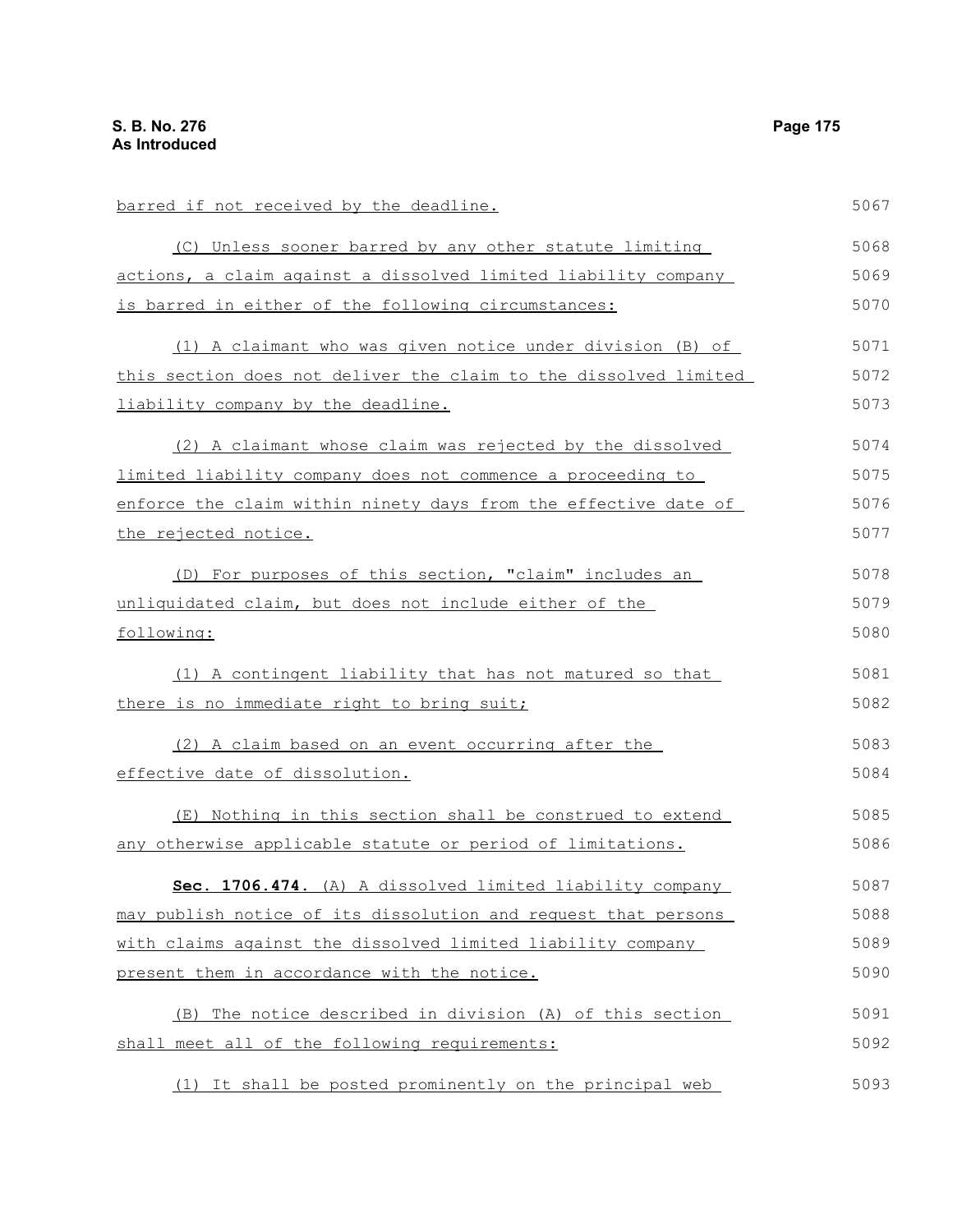| site then maintained by the limited liability company, if any,   | 5094 |
|------------------------------------------------------------------|------|
| and provided to the secretary of state to be posted on the web   | 5095 |
| site maintained by the secretary of state in accordance with     | 5096 |
| division (J) of this section. The notice shall be considered     | 5097 |
| published when posted on both web sites or, if the limited       | 5098 |
| liability company does not then maintain a web site, when posted | 5099 |
| on the web site maintained by the secretary of state.            | 5100 |
| (2) It shall describe the information that must be               | 5101 |
| included in a claim and provide a mailing address to which the   | 5102 |
| claim must be sent.                                              | 5103 |
| (3) It shall state that if not sooner barred, a claim            | 5104 |
| against the dissolved limited liability company will be barred   | 5105 |
| unless a proceeding to enforce the claim is commenced within two | 5106 |
| years after the publication of the notice.                       | 5107 |
| (C) If a dissolved limited liability company publishes a         | 5108 |
| notice in accordance with division (B) of this section, unless   | 5109 |
| sooner barred by any other statute limiting actions, the claim   | 5110 |
| of each of the following claimants is barred unless the claimant | 5111 |
| commences a proceeding to enforce the claim against the          | 5112 |
| dissolved limited liability company within two years after the   | 5113 |
| publication of the notice:                                       | 5114 |
| (1) A claimant who was not given notice under division (B)       | 5115 |
| of section 1706.473 of the Revised Code;                         | 5116 |
| (2) A claimant whose claim was timely sent to the                | 5117 |
| dissolved limited liability company but not acted on by the      | 5118 |
| dissolved limited liability company;                             | 5119 |
| (3) A claimant whose claim is contingent at the effective        | 5120 |
| date of the dissolution of the limited liability company, or is  | 5121 |
| based on an event occurring after the effective date of the      | 5122 |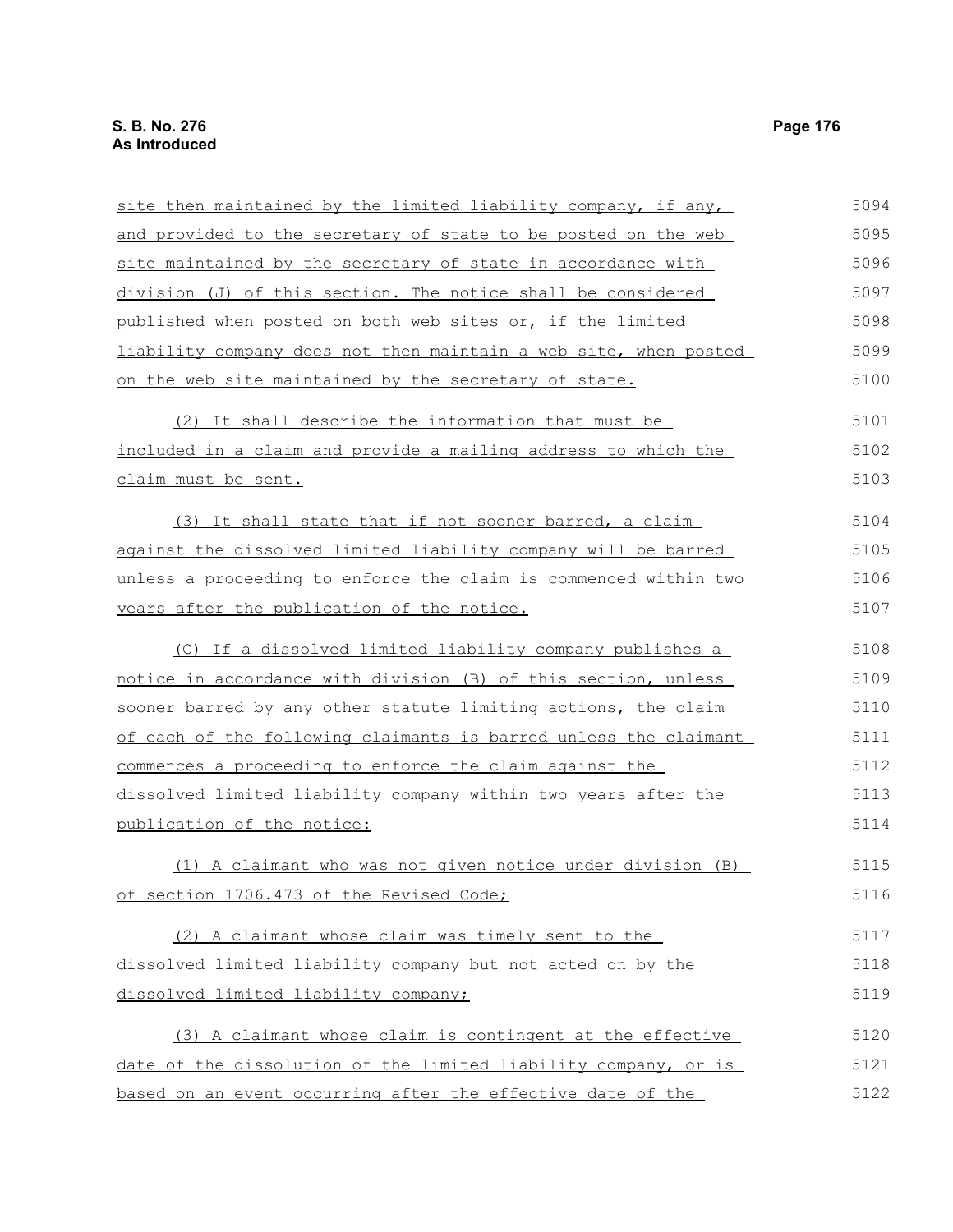| dissolution of the limited liability company.                    | 5123 |
|------------------------------------------------------------------|------|
| (D) A claim that is not barred under this section, any           | 5124 |
| other statute limiting actions, or section 1706.473 of the       | 5125 |
| Revised Code may be enforced as follows:                         | 5126 |
| (1) Against a dissolved limited liability company, to the        | 5127 |
| extent of its undistributed assets;                              | 5128 |
| (2) Except as provided in division (H) of this section, if       | 5129 |
| the assets of a dissolved limited liability company have been    | 5130 |
| distributed after dissolution, against a member or assignee to   | 5131 |
| the extent of that person's proportionate share of the claim or  | 5132 |
| of the assets distributed to the member or assignee after        | 5133 |
| dissolution, whichever is less. A person's total liability for   | 5134 |
| all claims under division (D) of this section may not exceed the | 5135 |
| total amount of assets distributed to the person after           | 5136 |
| dissolution of the limited liability company.                    | 5137 |
| (E) A dissolved limited liability company that published a       | 5138 |
| notice under this section may file an application with the       | 5139 |
| appropriate court in the county in which the dissolved limited   | 5140 |
| liability company's principal office is located or, if it has    | 5141 |
| none in this state, in the county in which the dissolved limited | 5142 |
| liability company's statutory agent is or was last located, for  | 5143 |
| a determination of the amount and form of security to be         | 5144 |
| provided for payment of the following claims:                    | 5145 |
| (1) Claims that are contingent;                                  | 5146 |
| (2) Claims that have not been made known to the dissolved        | 5147 |
| limited liability company;                                       | 5148 |
| (3) Claims that are based on an event occurring after the        | 5149 |
| effective date of the dissolution of the limited liability       | 5150 |
| company but that, based on the facts known to the dissolved      | 5151 |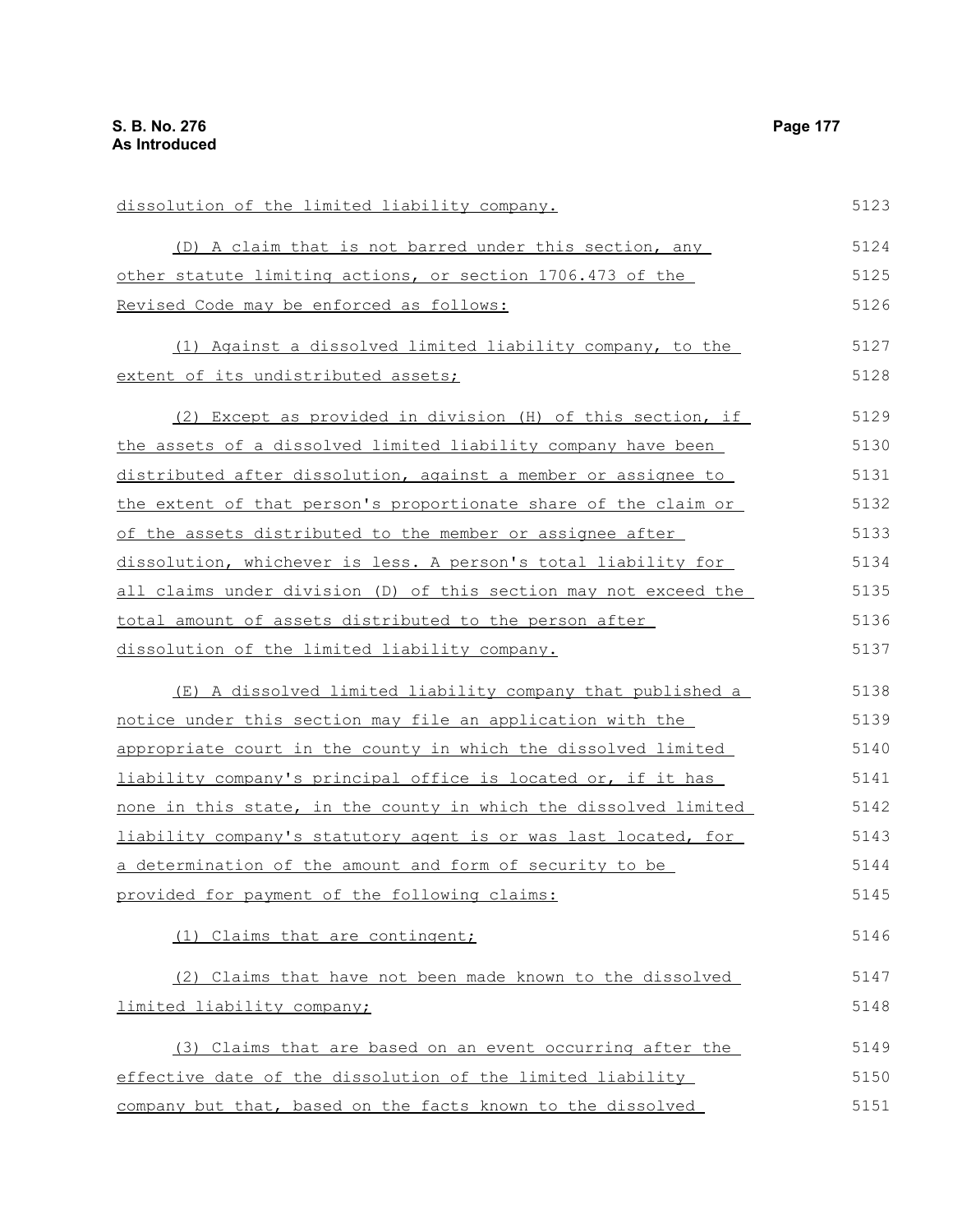the limited liability company.

limited liability company, are reasonably estimated to arise after the effective date of the dissolution of the limited liability company. Provision need not be made for any claim that is or is reasonably anticipated to be barred under division (C) of this section. (F) Within ten days after the filing of the application provided for in division (E) of this section, notice of the proceeding shall be given by the dissolved limited liability company to each potential claimant as described in division (E) of this section. (G) The appropriate court may appoint a guardian ad litem to represent all claimants whose identities are unknown in any proceeding brought under this section. The reasonable fees and expenses of the quardian, including all reasonable expert witness fees, shall be paid by the dissolved limited liability company. (H) Provision by the dissolved limited liability company for security in the amount and the form ordered by the appropriate court under division (E) of this section shall satisfy the dissolved limited liability company's obligation with respect to claims that are contingent, have not been made known to the dissolved limited liability company, or are based on an event occurring after the effective date of the dissolution of the limited liability company. Such claims shall not be enforced against a person owning a membership interest to whom assets have been distributed by the dissolved limited liability company after the effective date of the dissolution of 5152 5153 5154 5155 5156 5157 5158 5159 5160 5161 5162 5163 5164 5165 5166 5167 5168 5169 5170 5171 5172 5173 5174 5175 5176 5177 5178 5179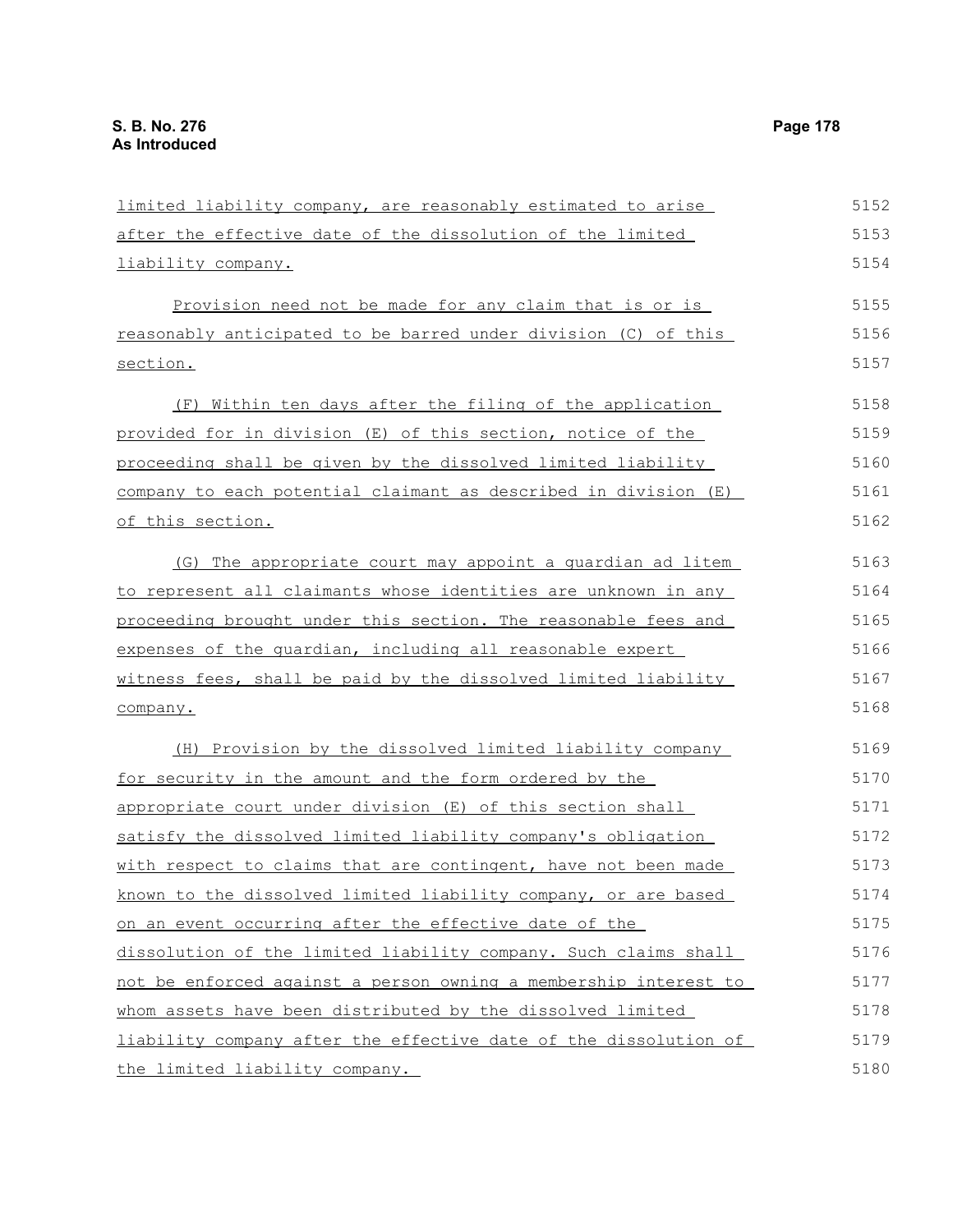(I) Nothing in this section shall be construed to extend any otherwise applicable statute of limitations. (J)(1) Except as provided in division (J)(2) of this section, the secretary of state shall make both of the following available to the public in a format that is searchable, viewable, and accessible through the internet: (a) A list of each limited liability companies that have filed certificates of dissolution; (b) For each dissolved limited liability company on the list described in division (J)(1)(a) of this section, a copy of both the certificate of dissolution and the notice delivered under division (B) of this section. (2) After the materials relating to any dissolved limited liability company have been posted for five years, the secretary of state may remove from the web site the information that the secretary posted pursuant to division (J)(1) of this section that relates to that dissolved company. **Sec. 1706.475.** (A) Upon the winding up of a limited liability company, payment or adequate provision for payment, shall be made to creditors, including members who are creditors, in satisfaction of liabilities of the limited liability company. (B) After a limited liability company complies with division (A) of this section, any surplus shall be distributed as follows: (1) First, to each person owning a membership interest that reflects contributions made on account of the membership interest and not previously returned, an amount equal to the value of the person's unreturned contributions; 5181 5182 5183 5184 5185 5186 5187 5188 5189 5190 5191 5192 5193 5194 5195 5196 5197 5198 5199 5200 5201 5202 5203 5204 5205 5206 5207 5208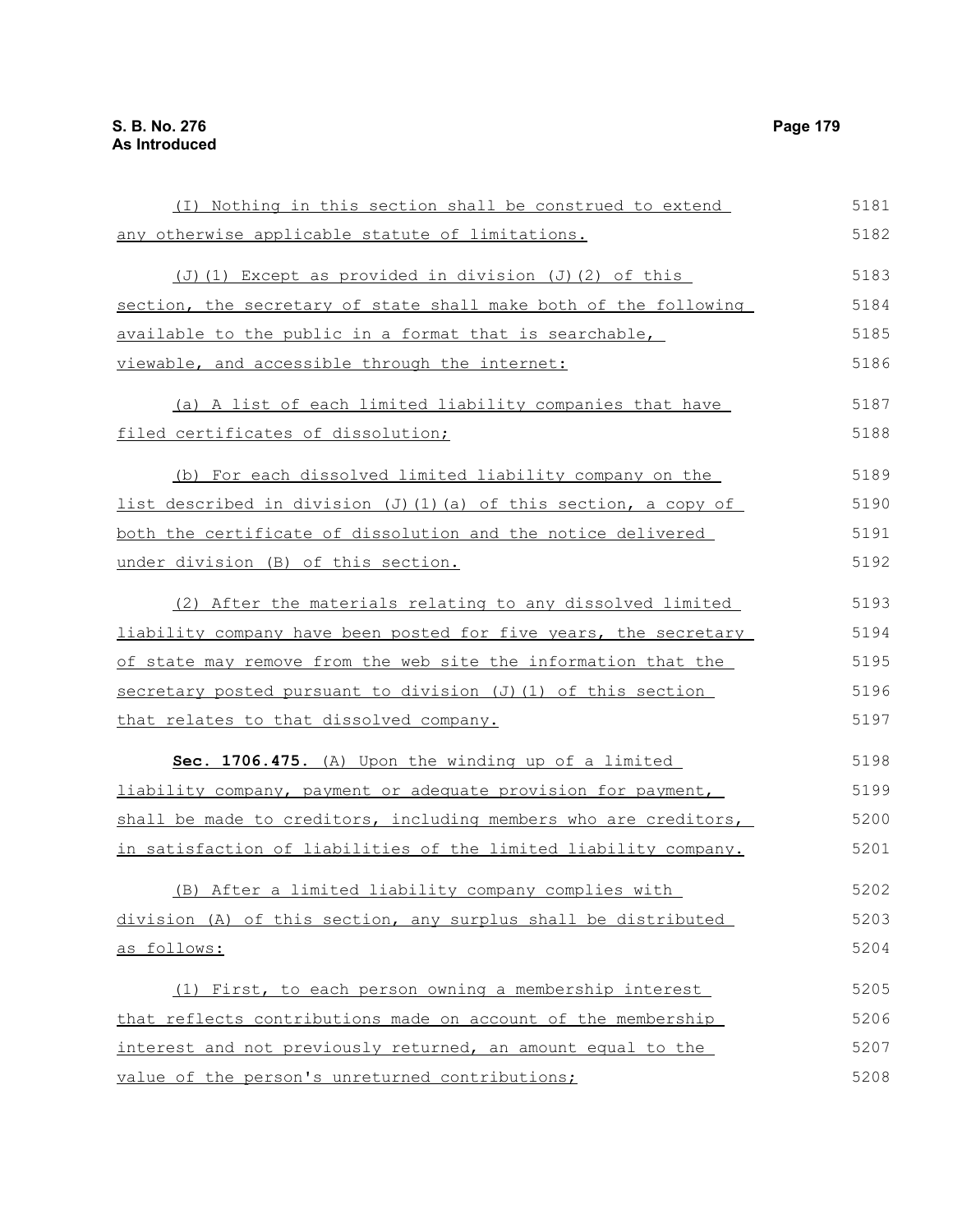| (2) Then to each person owning a membership interest in          | 5209 |
|------------------------------------------------------------------|------|
| the proportions in which the owners of membership interests      | 5210 |
| share in distributions before dissolution.                       | 5211 |
| (C) If the limited liability company does not have               | 5212 |
| sufficient surplus to comply with division (B) (1) of this       | 5213 |
| section, any surplus shall be distributed among the owners of    | 5214 |
| membership interests in proportion to the value of their         | 5215 |
| respective unreturned contributions.                             | 5216 |
| Sec. 1706.51. (A) The law of the state or other                  | 5217 |
| jurisdiction under which a foreign limited liability company is  | 5218 |
| formed governs all of the following:                             | 5219 |
| (1) The organization and internal affairs of the foreign         | 5220 |
| limited liability company;                                       | 5221 |
| (2) The liability of a member as a member for the debts,         | 5222 |
| obligations, or other liabilities of the foreign limited         | 5223 |
| liability company or a series thereof;                           | 5224 |
| (3) The authority of the members and agents of a foreign         | 5225 |
| limited liability company or a series thereof;                   | 5226 |
| (4) The liability of the following for the obligations of        | 5227 |
| another series or the foreign limited liability company:         | 5228 |
| (a) The assets of the foreign limited liability company;         | 5229 |
| (b) The assets of a series thereof.                              | 5230 |
| (B) A foreign limited liability company's application for        | 5231 |
| registration as a foreign limited liability company may not be   | 5232 |
| denied by reason of any difference between the laws of the       | 5233 |
| jurisdiction under which the limited liability company is formed | 5234 |
| and the laws of this state.                                      | 5235 |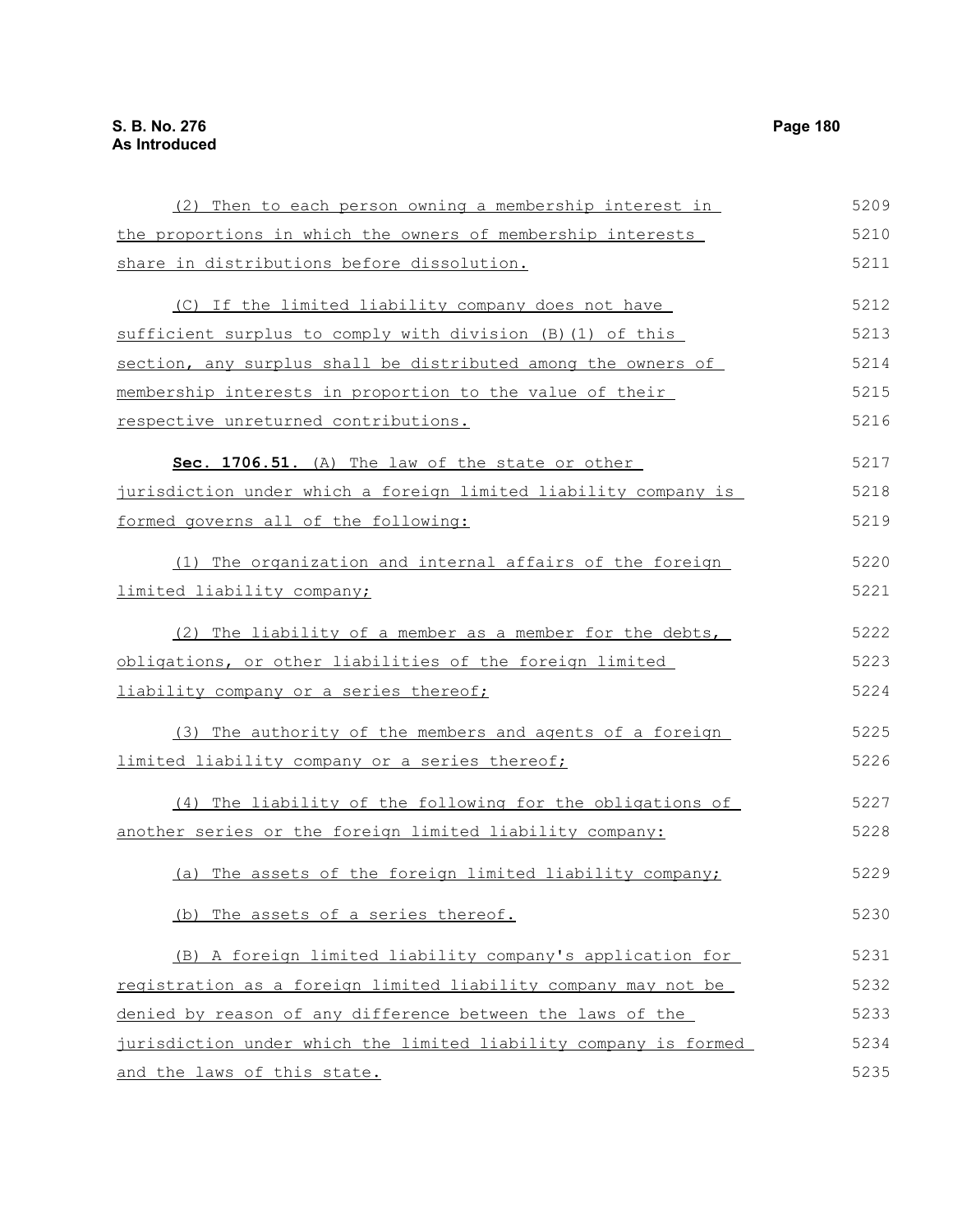(C) A foreign limited liability company, including a foreign limited liability company that has filed a registration as a foreign limited liability company, may not engage in any activities in this state that a limited liability company is forbidden to engage in by the laws of this state. (D) A foreign limited liability company that has filed a registration as a foreign limited liability company shall in this state: (1) Have the same but no greater rights than a limited liability company; (2) Have the same but no greater privileges than a limited liability company; (3) Except as otherwise provided by this chapter, be subject to the same duties, restrictions, penalties, and liabilities now or later imposed on a limited liability company. **Sec. 1706.511.** (A) In order for a foreign limited liability company or any one or more of its series to transact business in this state, the foreign limited liability company shall register with the secretary of state. Neither a foreign limited liability company nor any one or more of its series may transact business in this state until the registration has been approved by the secretary of state and the foreign limited liability company or series is otherwise in compliance with sections 1706.51 to 1706.516 of the Revised Code. (B) The registration as a foreign limited liability company shall state all of the following: (1) The name of the foreign limited liability company and, if the name does not comply with section 1706.07 of the Revised Code, the assumed name adopted pursuant to division (A) of 5236 5237 5238 5239 5240 5241 5242 5243 5244 5245 5246 5247 5248 5249 5250 5251 5252 5253 5254 5255 5256 5257 5258 5259 5260 5261 5262 5263 5264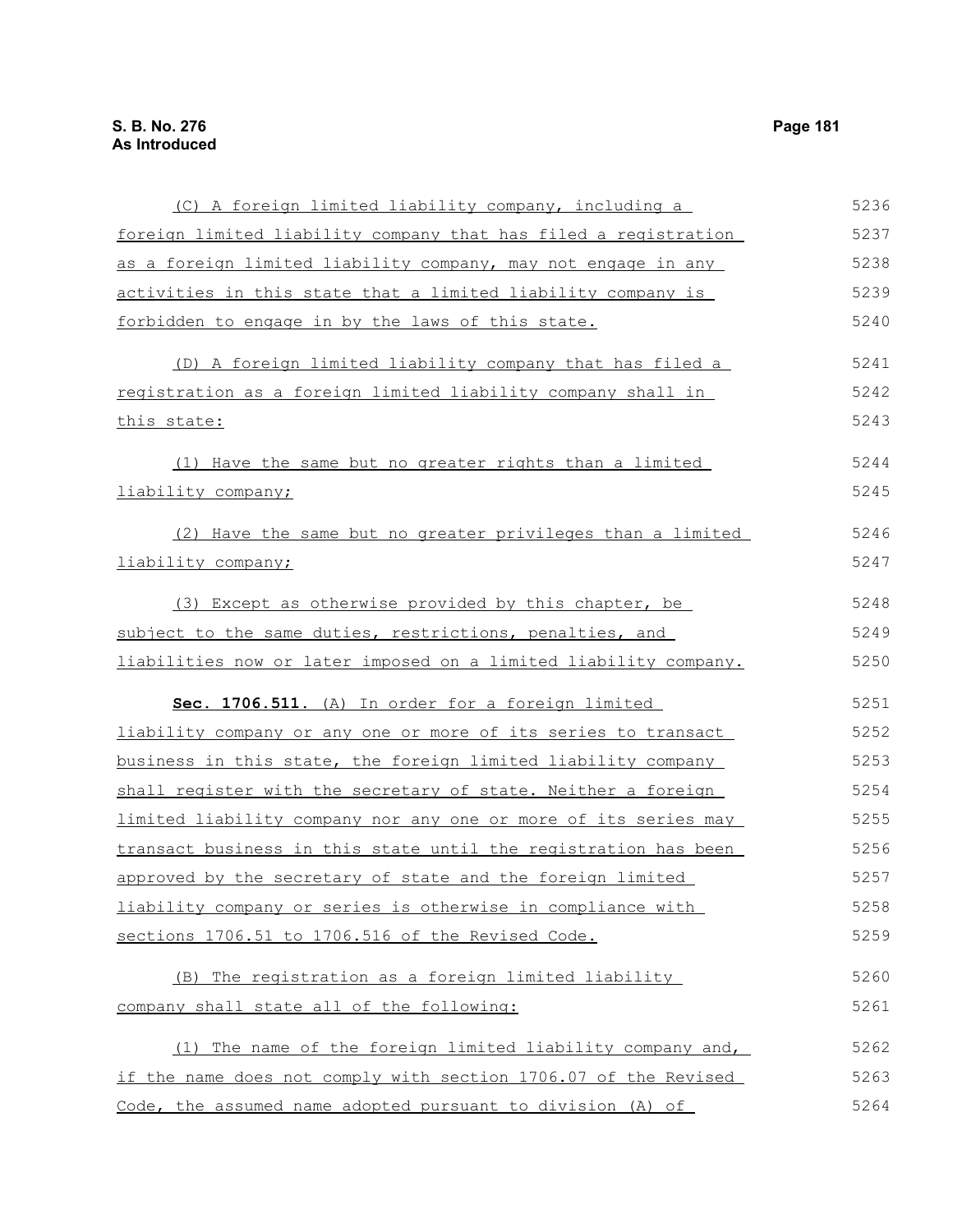| section 1706.513 of the Revised Code;                           | 5265 |
|-----------------------------------------------------------------|------|
| (2) The foreign limited liability company's jurisdiction        | 5266 |
| of formation;                                                   | 5267 |
| (3) The name and street address of the foreign limited          | 5268 |
| liability company's statutory agent and a written acceptance of | 5269 |
| the appointment that is signed by the agent;                    | 5270 |
| (4) That the foreign limited liability company is a             | 5271 |
| foreign limited liability company;                              | 5272 |
| (5) The information required by division (C) of this            | 5273 |
| section, if applicable.                                         | 5274 |
| (C) If a foreign limited liability company establishes or       | 5275 |
| provides for the establishment of one or more series of assets, | 5276 |
| it shall state all of the following in the registration as a    | 5277 |
| foreign limited liability company:                              | 5278 |
| (1) The fact that it provides for the establishment of one      | 5279 |
| or more series of assets;                                       | 5280 |
| (2) Whether the debts, liabilities, and obligations             | 5281 |
| incurred, contracted for, or otherwise existing with respect to | 5282 |
| a particular series, if any, shall be enforceable against the   | 5283 |
| assets of that series only, and not against the assets of the   | 5284 |
| foreign limited liability company generally or any other series | 5285 |
| thereof;                                                        | 5286 |
| (3) Whether any of the debts, liabilities, obligations,         | 5287 |
| and expenses incurred, contracted for, or otherwise existing    | 5288 |
| with respect to the foreign limited liability company generally | 5289 |
| or any other series thereof shall be enforceable against the    | 5290 |
| assets of that series.                                          | 5291 |
| (D) Upon any change in circumstances that makes any             | 5292 |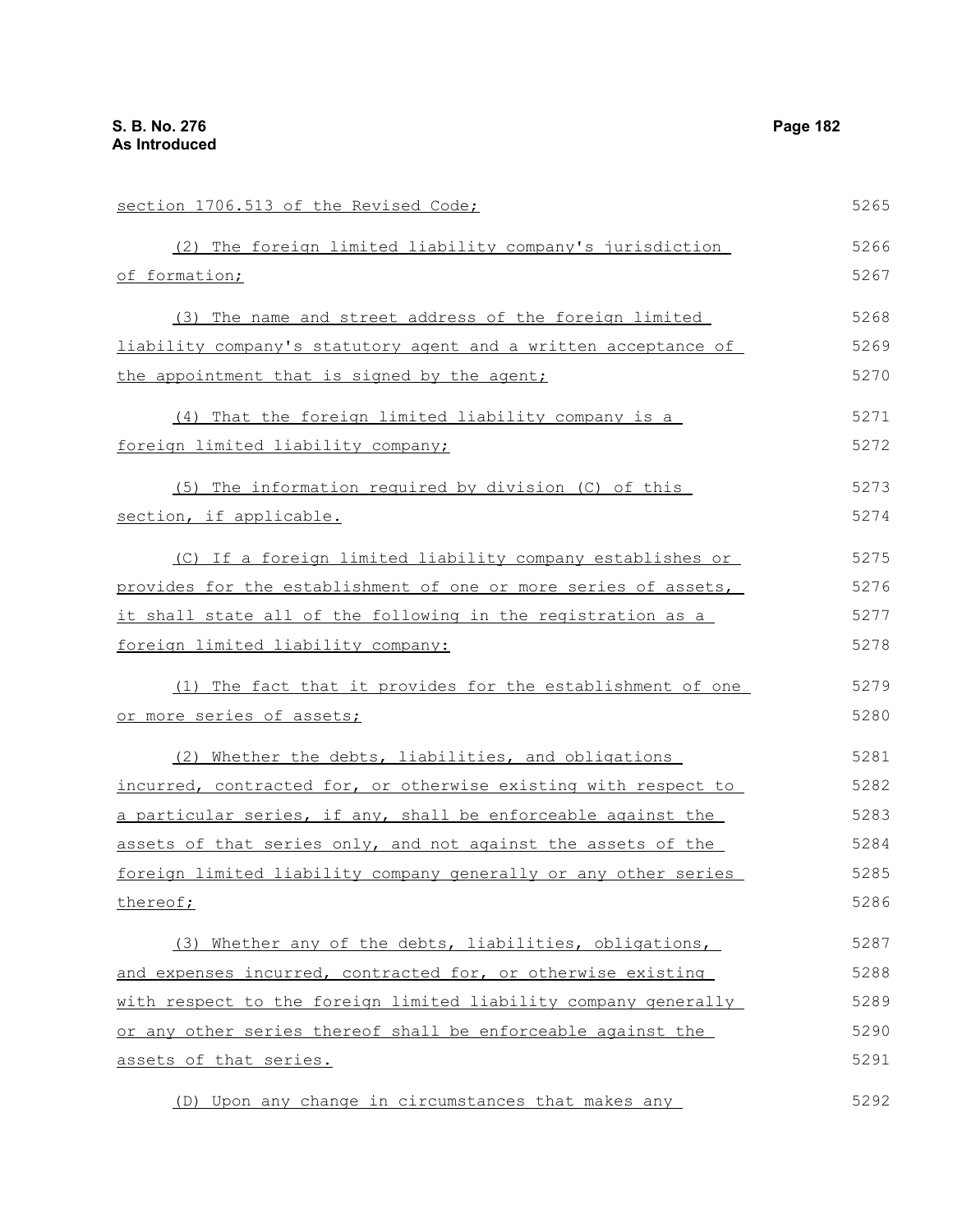| statement contained in its filed registration as a foreign       | 5293 |
|------------------------------------------------------------------|------|
| limited liability company no longer true, a foreign limited      | 5294 |
| liability company authorized to transact business in this state  | 5295 |
| shall deliver to the secretary of state for filing an            | 5296 |
| appropriate certificate of correction, on a form as prescribed   | 5297 |
| by the secretary of state, so that its statement of foreign      | 5298 |
| qualification is in all respects true.                           | 5299 |
| (E) A foreign limited liability company is authorized to         | 5300 |
| transact business in this state from the effective date of its   | 5301 |
| registration as a foreign limited liability company until the    | 5302 |
| earlier of the effective date of its cancellation of foreign     | 5303 |
| limited liability company or the effective date of the secretary | 5304 |
| of state's cancellation of the registration as a foreign limited | 5305 |
| liability company in accordance with section 1706.09 of the      | 5306 |
| Revised Code.                                                    | 5307 |
| Sec. 1706.512. (A) A foreign limited liability company           | 5308 |
| shall not be considered to be transacting business in this state | 5309 |
| within the meaning of sections 1706.51 to 1706.516 of the        | 5310 |
| Revised Code by reason of its or any one or more of its series'  | 5311 |
| carrying on in this state any of the following actions:          | 5312 |
| (1) Maintaining, defending, or settling in its own behalf        | 5313 |
| any proceeding or dispute;                                       | 5314 |
| (2) Holding meetings or carrying on any other activities         | 5315 |
| concerning its internal affairs;                                 | 5316 |
| (3) Maintaining accounts in financial institutions;              | 5317 |
| (4) Maintaining offices or agencies for the assignment,          | 5318 |
| exchange, and registration of the foreign limited liability      | 5319 |
| company's or its series' own securities or interests or          | 5320 |
| maintaining trustees or depositories with respect to those       | 5321 |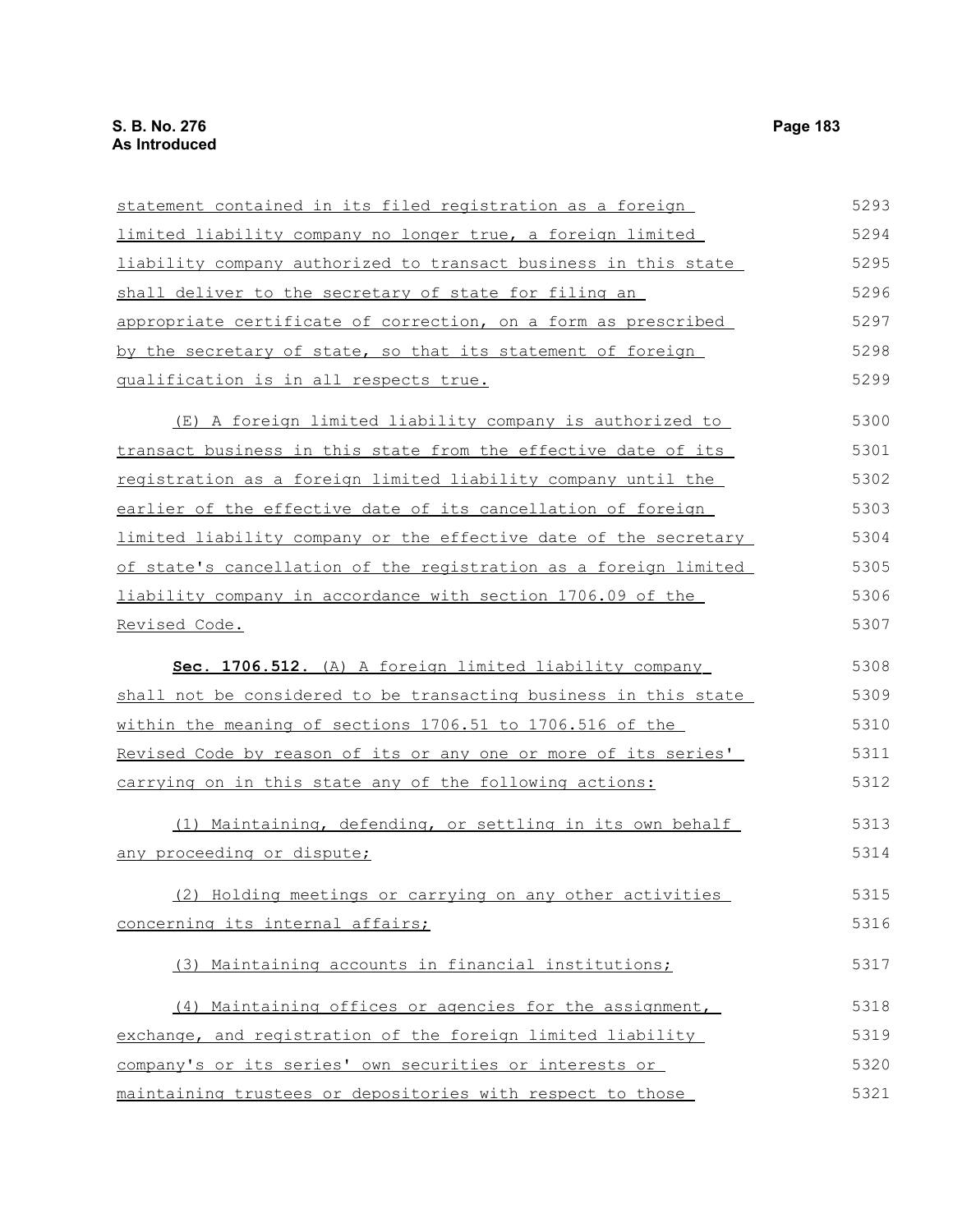securities or interests; (5) Selling through independent contractors; (6) Soliciting or obtaining orders, whether by mail or electronic means or through employees or agents or otherwise, if the orders require acceptance outside this state before they become contracts; (7) Creating, as borrower or lender, or acquiring indebtedness, mortgages, or security interests in real or personal property; (8) Securing or collecting debts in its own behalf or enforcing mortgages or other security interests in real or personal property securing those debts, and holding, protecting, and maintaining property so acquired; (9) Owning real or personal property; (10) Conducting an isolated transaction that is not one in the course of repeated transactions of a like nature; (11) Transacting business in interstate commerce. (B) A foreign limited liability company shall not be considered to be transacting business in this state solely because it or any one or more of its series: (1) Owns a controlling interest in an entity that is transacting business in this state; (2) Is a limited partner of a limited partnership or foreign limited partnership that is transacting business in this state; (3) Is a member of a limited liability company or foreign limited liability company that is transacting business in this 5322 5323 5324 5325 5326 5327 5328 5329 5330 5331 5332 5333 5334 5335 5336 5337 5338 5339 5340 5341 5342 5343 5344 5345 5346 5347 5348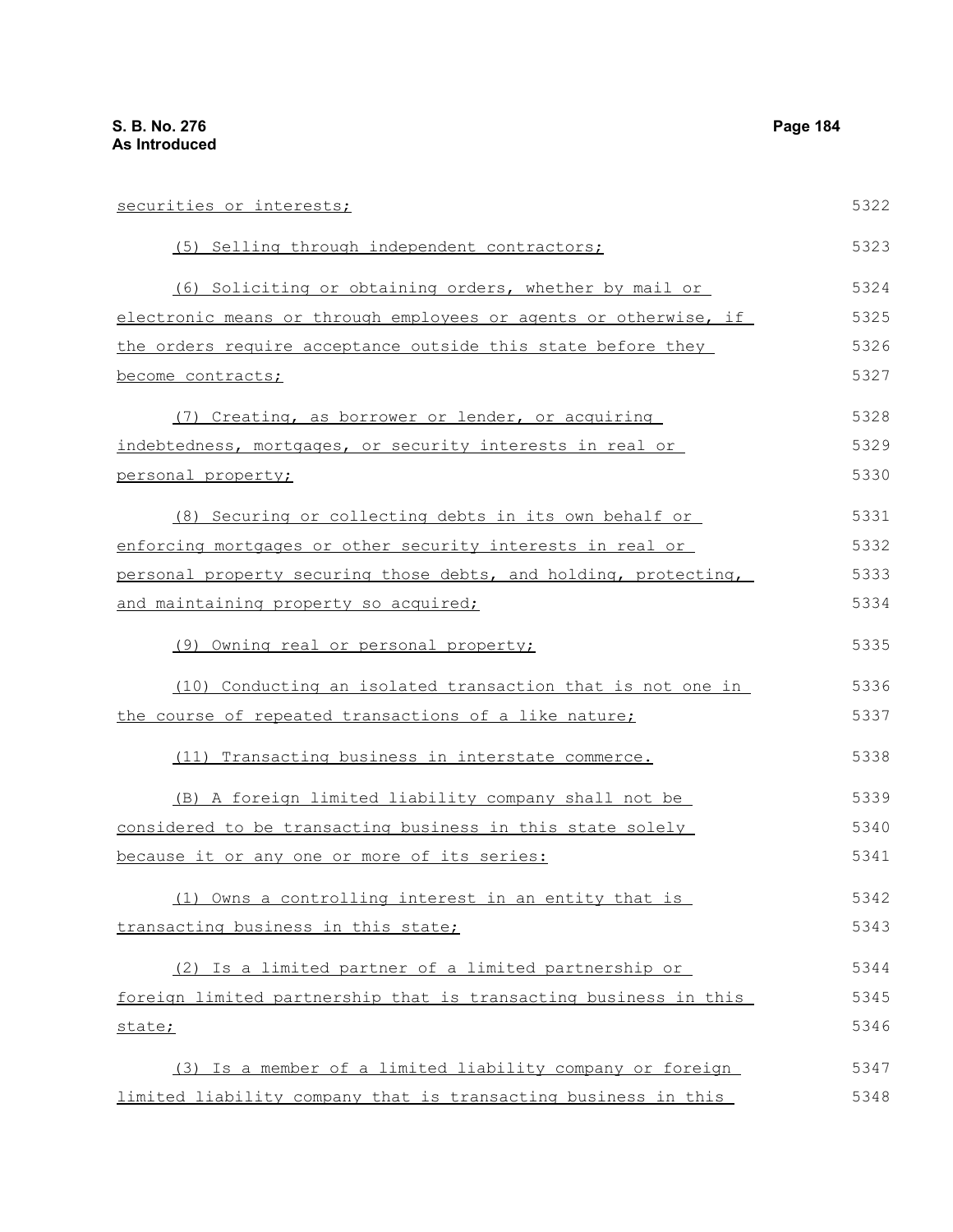## state.

| (C) This section does not apply in determining the                    | 5350 |
|-----------------------------------------------------------------------|------|
| contacts or activities that may subject a foreign limited             | 5351 |
| <u>liability company, or a series thereof, to service of process,</u> | 5352 |
| taxation, or regulation under laws of this state other than this      | 5353 |
| chapter.                                                              | 5354 |
| (D) Nothing in this section shall limit or affect the                 | 5355 |
| right to subject a foreign limited liability company, or a            | 5356 |
| series thereof, to the jurisdiction of the courts of this state       | 5357 |
| or to serve upon any foreign limited liability company, or            | 5358 |
| series thereof, any process, notice, or demand required or            | 5359 |
| permitted by law to be served upon a foreign limited liability        | 5360 |
| company, or series thereof, pursuant to any other provision of        | 5361 |
| law or pursuant to the applicable rules of civil procedure.           | 5362 |
| Sec. 1706.513. (A) A foreign limited liability company                | 5363 |
| whose name does not comply with section 1706.07 of the Revised        | 5364 |
| Code may not file a registration as a foreign limited liability       | 5365 |
| company until it adopts, for the purpose of transacting business      | 5366 |
| in this state, an assumed name that complies with section             | 5367 |
| 1706.07 of the Revised Code. A foreign limited liability company      | 5368 |
| that adopts an assumed name under this division and then files a      | 5369 |
| registration as a foreign limited liability company under that        | 5370 |
| assumed name need not file a name registration when transacting       | 5371 |
| business under that assumed name. After filing the registration       | 5372 |
| as a foreign limited liability company under an assumed name, a       | 5373 |
| foreign limited liability company shall transact business in          | 5374 |
| this state under the assumed name unless the foreign limited          | 5375 |
| liability company has filed a name registration under another         | 5376 |
| name and is authorized to transact business in this state under       | 5377 |
| such name.                                                            | 5378 |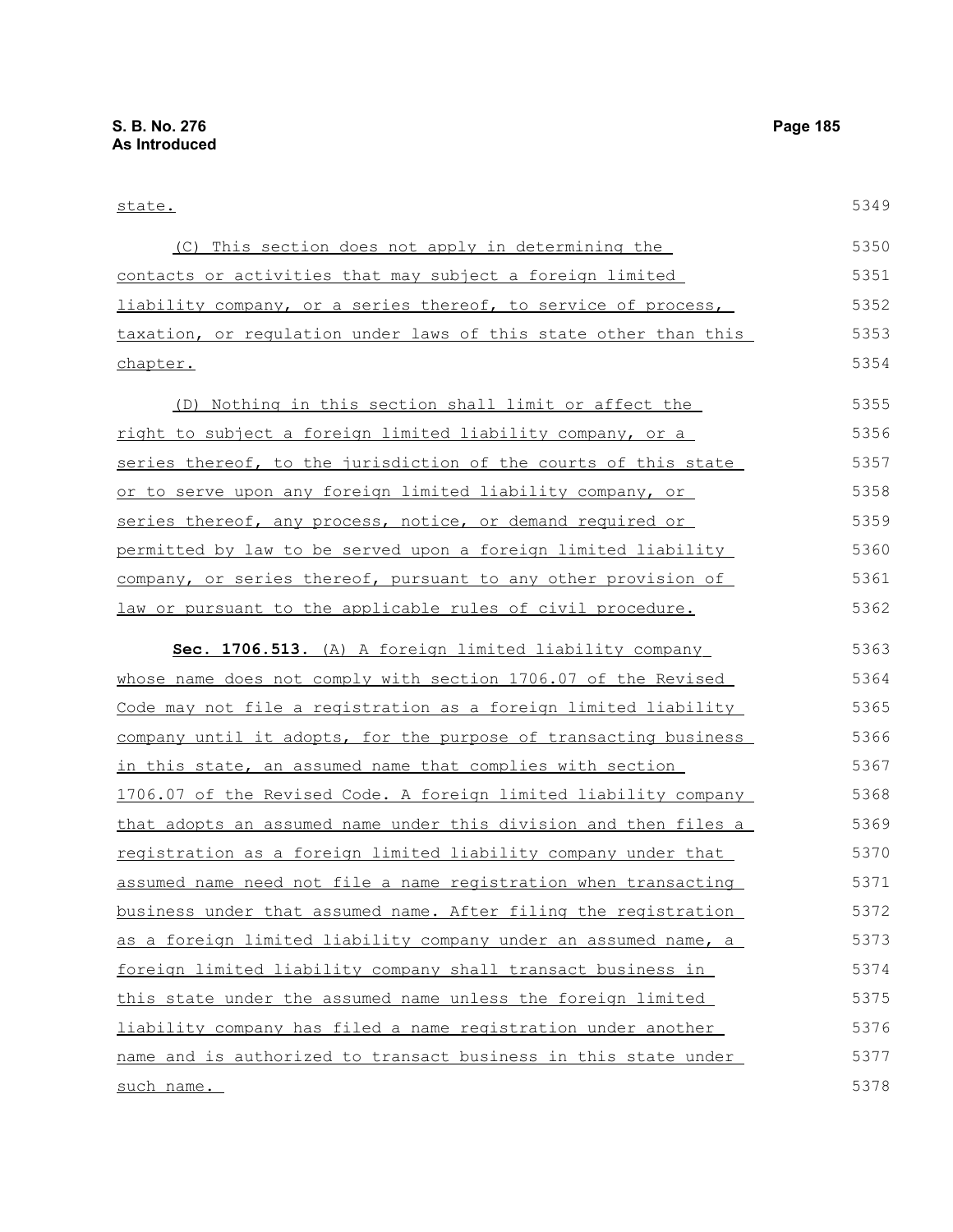| (B) If a foreign limited liability company to which a            | 5379 |
|------------------------------------------------------------------|------|
| registration as a foreign limited liability company has been     | 5380 |
| filed changes its name to one that does not comply with section  | 5381 |
| 1706.07 of the Revised Code, it may not thereafter transact      | 5382 |
| business in this state until it complies with division (A) of    | 5383 |
| this section by filing a certificate of correction.              | 5384 |
| Sec. 1706.515. (A) A foreign limited liability company           | 5385 |
| that has a registration as a foreign limited liability company   | 5386 |
| in the records of the secretary of state may cancel its          | 5387 |
| registration as a limited liability company by delivering for    | 5388 |
| filing a certificate of cancellation of registration of a        | 5389 |
| foreign limited liability company to the secretary of state.     | 5390 |
| (B) A certificate of cancellation of registration of a           | 5391 |
| foreign limited liability company shall set forth all of the     | 5392 |
| following:                                                       | 5393 |
| (1) The name and registration number of the foreign              | 5394 |
| limited liability company, any assumed name adopted for use in   | 5395 |
| this state, and the name of the jurisdiction under whose law it  | 5396 |
| is organized;                                                    | 5397 |
| (2) The name and street address of the statutory agent, or       | 5398 |
| if a statutory agent is no longer to be maintained, a statement  | 5399 |
| that the foreign limited liability company will not maintain a   | 5400 |
| statutory agent, and the street address to which service of      | 5401 |
| process may be mailed pursuant to section 1706.09 of the Revised | 5402 |
| Code;                                                            | 5403 |
| (3) That the foreign limited liability company, and all          | 5404 |
| series thereof, will no longer transact business in this state   | 5405 |
| and that it relinguishes its authority to transact business in   | 5406 |
| this state;                                                      | 5407 |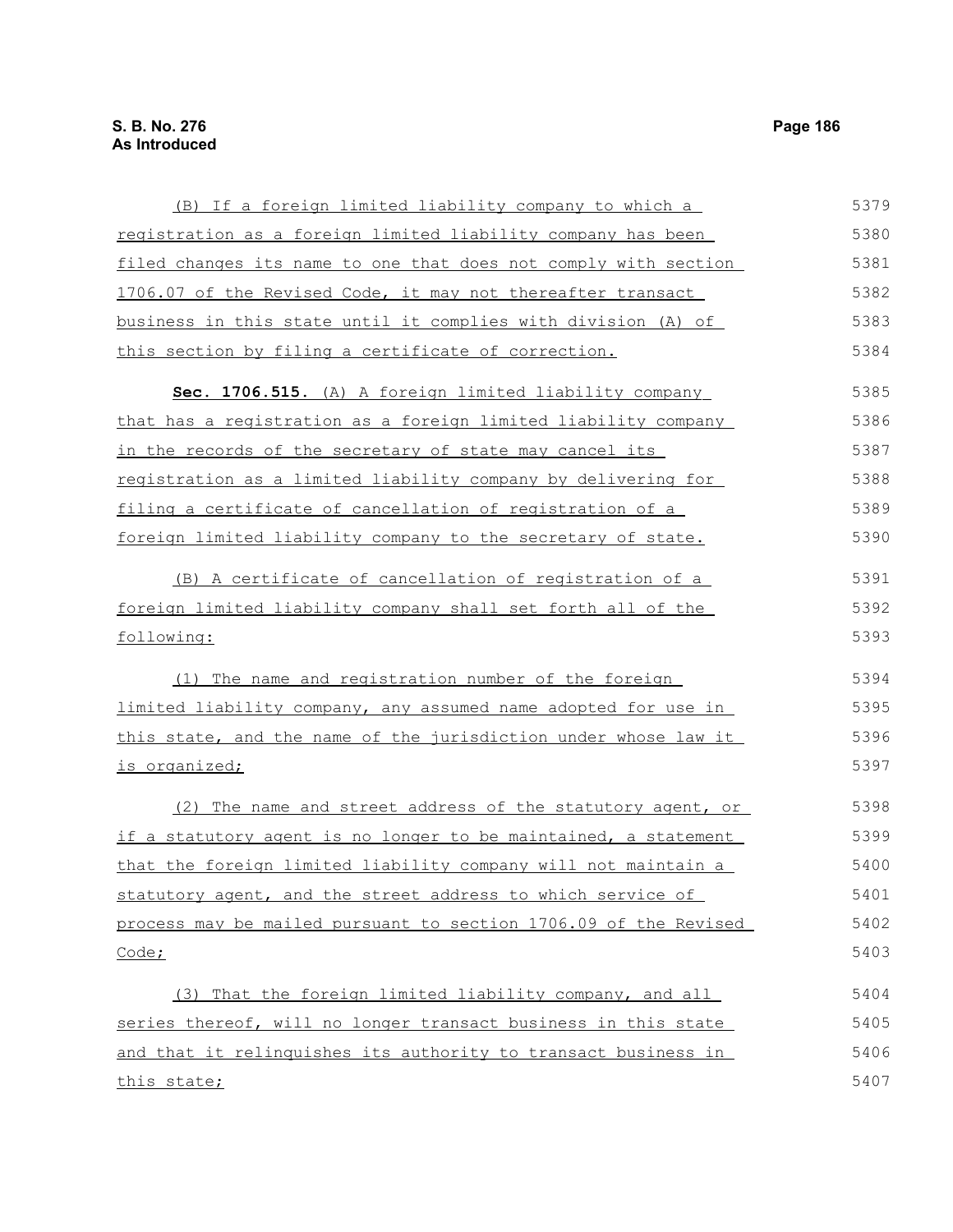(4) That the foreign limited liability company is canceling its registration as a foreign limited liability company; (5) That any statement of assumed name it has on file in the records of the secretary of state and any assumed name with respect to the foreign limited liability company, are withdrawn upon the effective date of the cancellation of registration of a foreign limited liability company. (C) The cancellation of registration of a foreign limited liability company shall be effective upon filing by the secretary of state, whereupon the registration as a foreign limited liability company shall be canceled and the foreign limited liability company, and all series thereof, shall be without authority to transact business in this state. (D) Cancellation of a registration as a foreign limited liability company shall not terminate the authority of any statutory agent appointed by the foreign limited liability company. **Sec. 1706.516.** (A) No foreign limited liability company, or a series thereof, transacting business in this state, nor anyone on its behalf, shall be permitted to maintain a proceeding in any court in this state for the collection of its debts unless an effective registration as a limited liability company for the foreign limited liability company is on file in the records of the secretary of state. (B) A court may stay a proceeding commenced by a foreign limited liability company, or series thereof, until it determines whether the foreign limited liability company should have a registration as a limited liability company on file in 5408 5409 5410 5411 5412 5413 5414 5415 5416 5417 5418 5419 5420 5421 5422 5423 5424 5425 5426 5427 5428 5429 5430 5431 5432 5433 5434 5435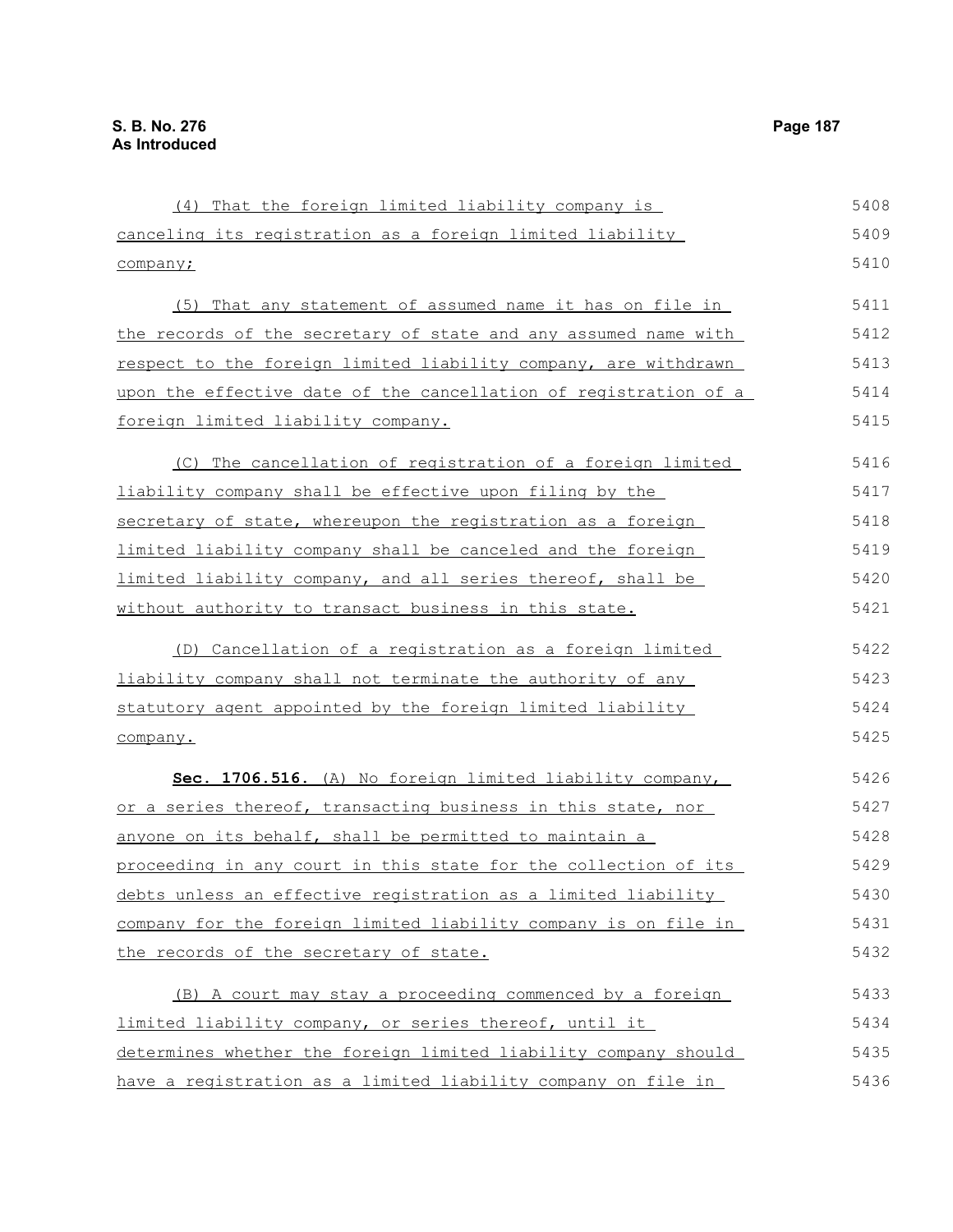the records of the secretary of state. If the court determines that the foreign limited liability company should have a registration as a limited liability company on file in the records of the secretary of state, the court may further stay the proceeding until there is an effective registration as a limited liability company on file in the records of the secretary of state with respect to the foreign limited liability company. If a court determines that a foreign limited liability company should have a registration as a limited liability company on file in the records of the secretary of state, and the foreign limited liability company subsequently delivers for filing to the secretary of state a registration as a limited liability company, no proceeding in any court in this state to which the foreign limited liability company, or a series thereof, is a party shall, after the effective date of the registration as a foreign limited liability company, be dismissed by reason of the foreign limited liability company's prior noncompliance with section 1706.511 of the Revised Code. (C) If a foreign limited liability company, or a series thereof, conducts activities in this state without having on file in the records of the secretary of state a registration as a foreign limited liability company, the foreign limited liability company shall be liable to this state for an amount equal to the fee as prescribed by the secretary of state from time to time. No registration as a foreign limited liability company shall be filed until payment of the amounts due under this division is made. 5437 5438 5439 5440 5441 5442 5443 5444 5445 5446 5447 5448 5449 5450 5451 5452 5453 5454 5455 5456 5457 5458 5459 5460 5461 5462 5463 5464 5465

(D) The amounts due to this state under division (C) of this section may be recovered in an action brought by the 5466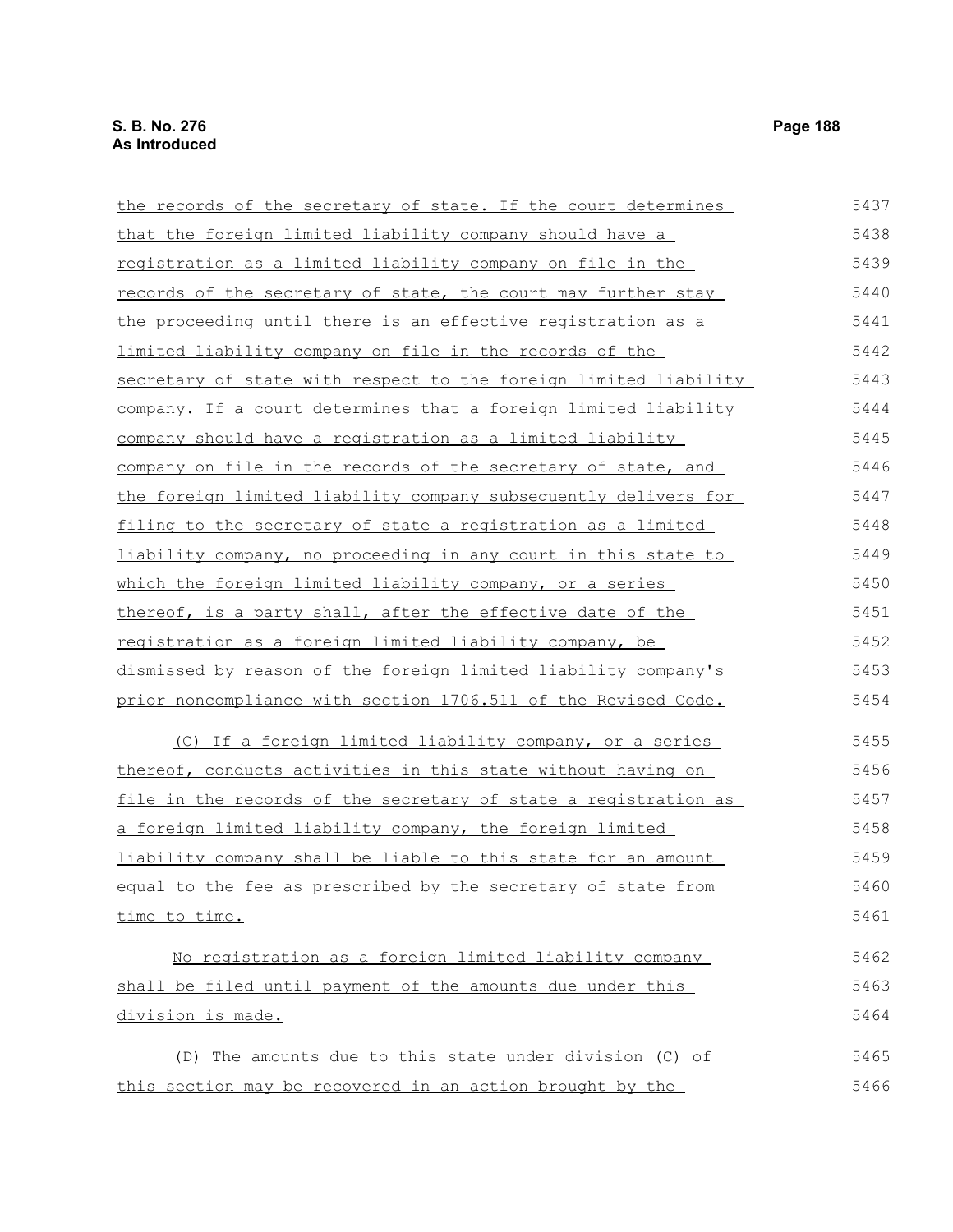attorney general. Upon a finding by the court that a foreign limited liability company, or series thereof, has conducted activities in this state in violation of sections 1706.51 to 1706.516 of the Revised Code, the court may issue, in addition to or in lieu of the imposition of a civil penalty, an injunction restraining the further conducting of activities by the foreign limited liability company and all of its series, and the further exercise of any rights and privileges of a foreign limited liability company in this state until all amounts plus any interest and court costs that the court may assess have been paid, and until the foreign limited liability company has otherwise complied with sections 1706.51 to 1706.516 of the Revised Code. (E) Notwithstanding divisions (A) and (B) of this section, the conducting of activities in this state by a foreign limited liability company, or a series thereof, without having a registration as a foreign limited liability company on file in the records of the secretary of state does not impair the validity of the acts of the foreign limited liability company, or a series thereof, or prevent the foreign limited liability company, or a series thereof, from defending any proceeding in this state. (F) Neither a member nor agent of a foreign limited liability company nor a member associated with a series or agent of a series, is liable for the debts, obligations, or other liabilities of the foreign limited liability company, or a 5467 5468 5469 5470 5471 5472 5473 5474 5475 5476 5477 5478 5479 5480 5481 5482 5483 5484 5485 5486 5487 5488 5489 5490 5491 5492

## series thereof, solely because the foreign limited liability company, or a series thereof, conducted activities in this state without a registration as a foreign limited liability company being on file in the records of the secretary of state. 5493 5494 5495 5496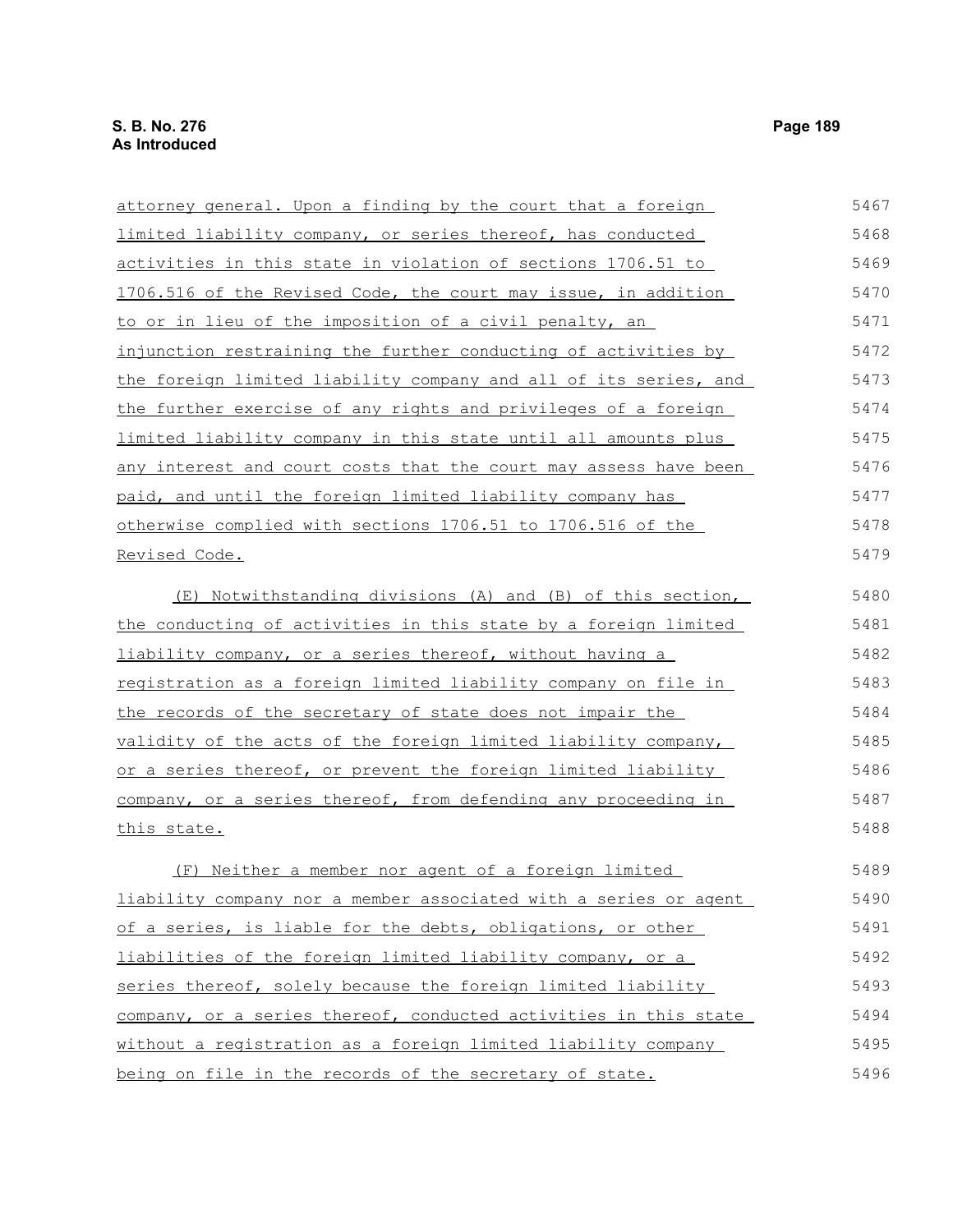**Sec. 1706.61.** (A) A member may commence or maintain a derivative action in the right of a limited liability company to recover a judgment in favor of the limited liability company by complying with sections 1706.61 to 1706.618 of the Revised Code. (B) A member associated with a series of a limited liability company may commence or maintain a derivative action in the right of the series to recover a judgment in favor of the series by complying with sections 1706.61 to 1706.618 of the Revised Code. **Sec. 1706.611.** (A) A member may commence or maintain a derivative action in the right of the limited liability company only if the member meets both of the following conditions: (1) The member fairly and adequately represents the interests of the limited liability company in enforcing the right of the limited liability company. (2) The member either: (a) Was a member of the limited liability company at the time of the act or omission of which the member complains; (b) Acquired a membership interest through assignment by operation of law from a person who was a member at the time of the act or omission of which the member complains. (B) A member associated with a series of a limited liability company may commence or maintain a derivative action in the right of the series only if the member meets both of the following conditions: (1) The member fairly and adequately represents the interests of the series in enforcing the right of the series. (2) The member either: 5497 5498 5499 5500 5501 5502 5503 5504 5505 5506 5507 5508 5509 5510 5511 5512 5513 5514 5515 5516 5517 5518 5519 5520 5521 5522 5523 5524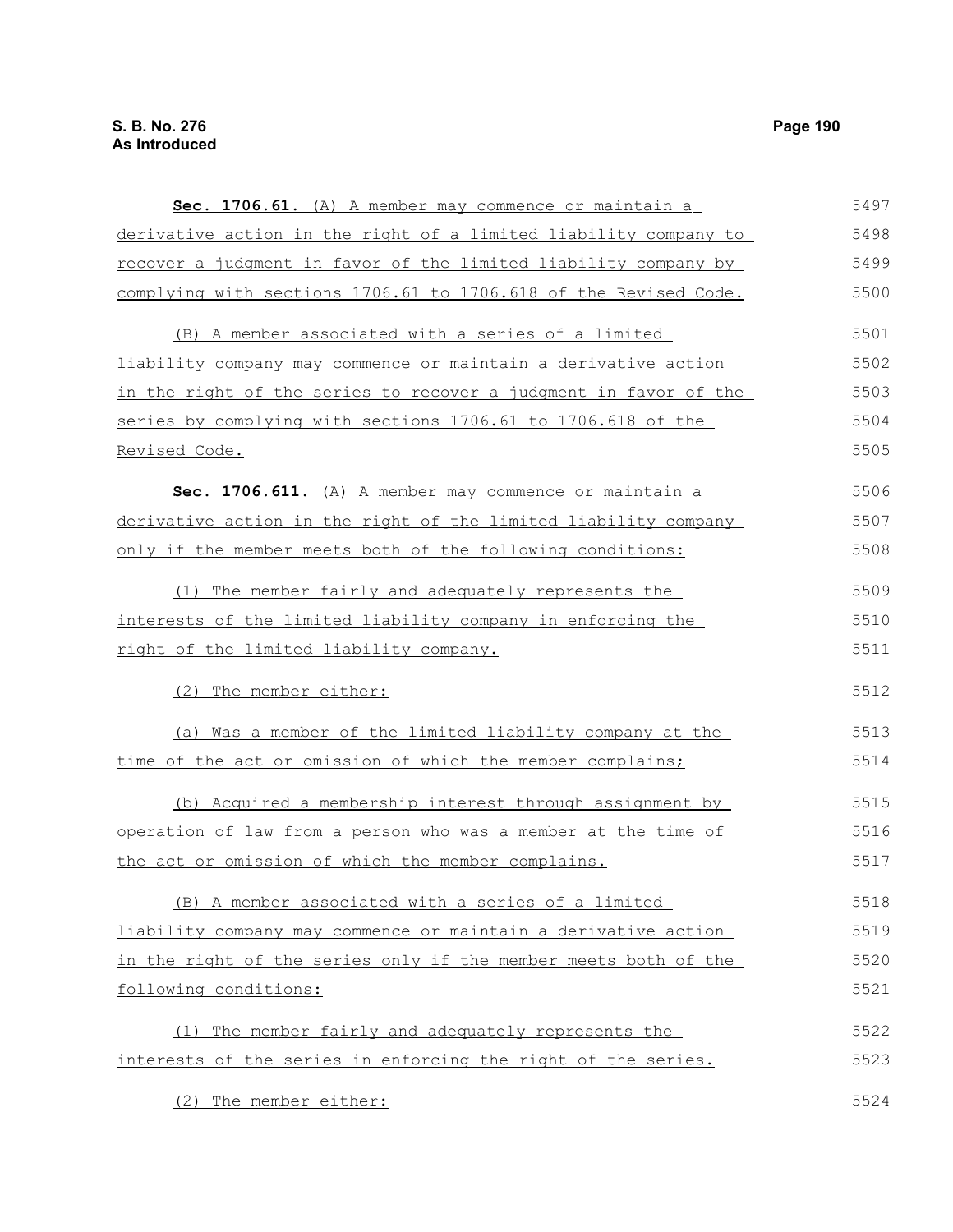(a) Was associated with the series at the time of the act or omission of which the member complains; (b) Acquired a membership interest through assignment by operation of law from a person who was a member associated with the series at the time of the act or omission of which the member complains. **Sec. 1706.612.** A member may not commence a derivative action in the right of the limited liability company, or a series thereof, until both of the following occur: (A) A written demand has been made upon the limited liability company or the series to take suitable action. (B) Ninety days have expired from the date the demand was made unless either of the following applies: (1) The member has earlier been notified that the demand has been rejected by the limited liability company or the series; (2) Irreparable injury to the limited liability company or the series would result by waiting for the expiration of the ninety-day period. **Sec. 1706.613.** For the purpose of allowing the limited liability company or the series thereof time to undertake an inquiry into the allegations made in the demand or complaint commenced pursuant to sections 1706.61 to 1706.618 of the Revised Code, the court may stay any derivative action for the period the court deems appropriate. **Sec. 1706.614.** (A)(1) A derivative action in the right of a limited liability company shall be dismissed by the court on motion by the limited liability company if one of the groups 5525 5526 5527 5528 5529 5530 5531 5532 5533 5534 5535 5536 5537 5538 5539 5540 5541 5542 5543 5544 5545 5546 5547 5548 5549 5550 5551 5552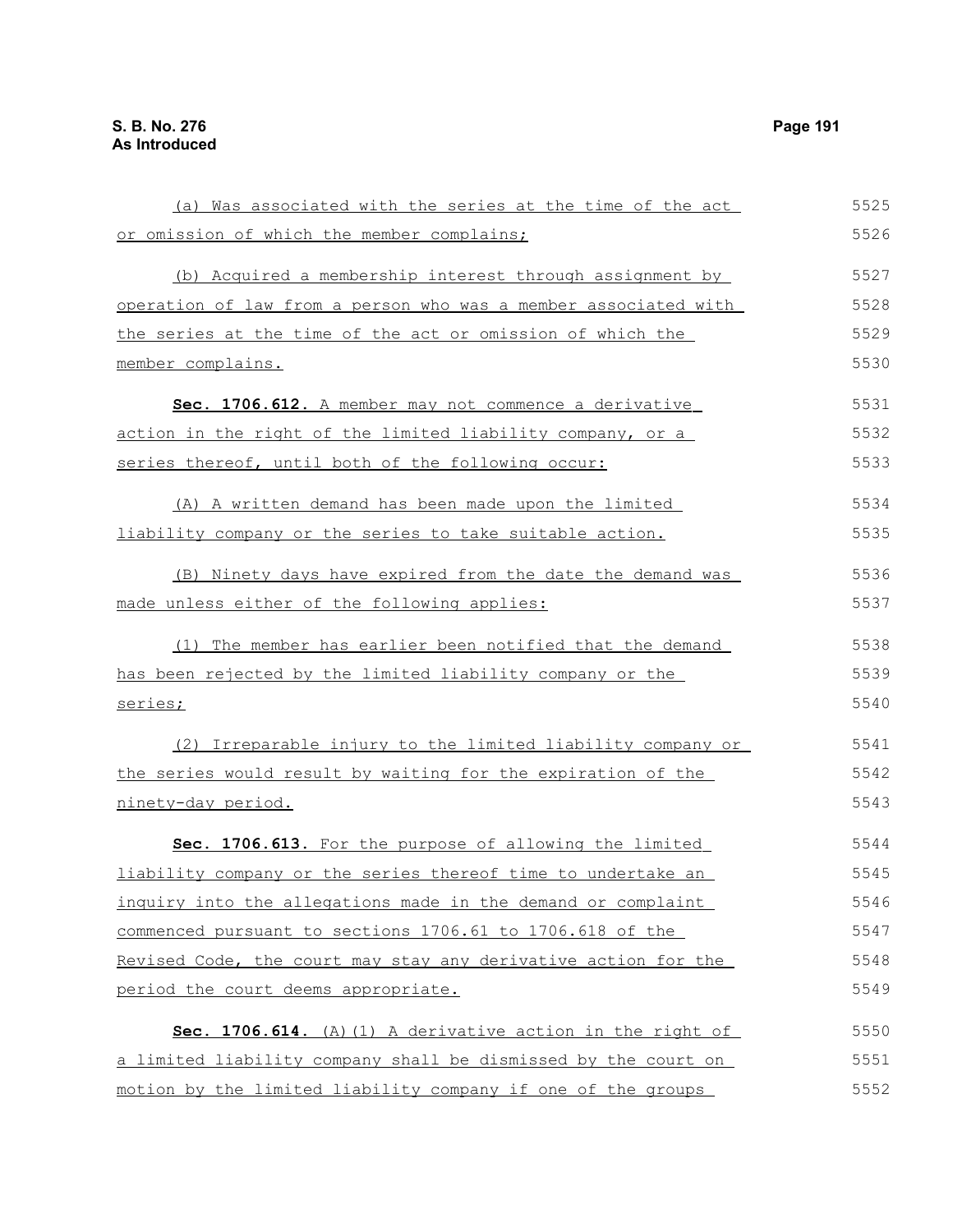specified in division (A)(2) of this section has determined in good faith, after conducting a reasonable inquiry upon which its conclusions are based, that the maintenance of the derivative action is not in the best interests of the limited liability company. (2) Subject to the requirements of division (A)(3) of this section, the determination of whether the maintenance of a derivative action in the right of a limited liability company is in the best interests of the limited liability company shall be made by a majority vote of either of the following: (a) The independent members of the limited liability company; (b) The committee members of a committee consisting of independent members appointed by a majority of the independent members. (3) If the determination is not made pursuant to division (A)(1) of this section, the determination shall be made by the person, or, in the case of more than one person, by a majority of the persons, sitting upon a panel of one or more persons appointed by a court upon motion filed with the court by the limited liability company for those purposes. (B)(1) A derivative action in the right of a series of a limited liability company shall be dismissed on motion by the series if one of the groups specified in division (B)(2) of this section has determined in good faith, after conducting a reasonable inquiry upon which its conclusions are based that the maintenance of the derivative action is not in the best interests of the series. (2) Subject to the requirements of division (B)(3) of this 5553 5554 5555 5556 5557 5558 5559 5560 5561 5562 5563 5564 5565 5566 5567 5568 5569 5570 5571 5572 5573 5574 5575 5576 5577 5578 5579 5580 5581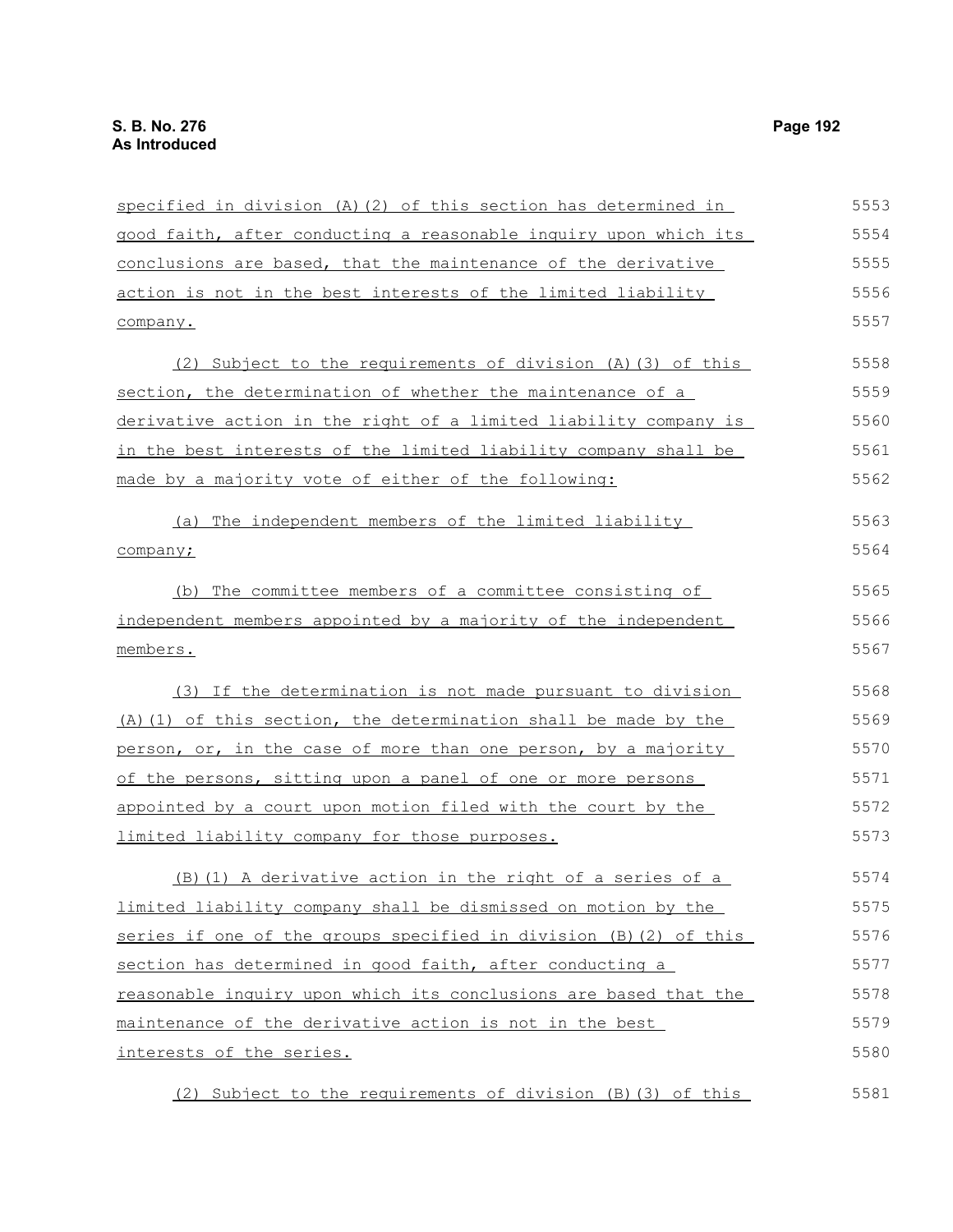| section, the determination whether the maintenance of a          | 5582 |
|------------------------------------------------------------------|------|
| derivative action on behalf of a series of a limited liability   | 5583 |
| company is in the best interests of the series shall be made by  | 5584 |
| a majority vote of either of the following:                      | 5585 |
| The independent members associated with the series;<br>(a)       | 5586 |
| The committee members of a committee consisting of<br>(b)        | 5587 |
| independent members associated with the series appointed by a    | 5588 |
| majority of the independent members associated with the series.  | 5589 |
| (3) If the determination is not made pursuant to division        | 5590 |
| (B) (1) of this section, the determination shall be made by the  | 5591 |
| person, or, in the case of more than one person, by a majority   | 5592 |
| of the persons, sitting upon a panel of one or more persons      | 5593 |
| appointed by a court upon motion filed with the court by the     | 5594 |
| series for those purposes.                                       | 5595 |
| The court shall appoint only independent persons to<br>(C)       | 5596 |
| the panel described in divisions (A) (3) and (B) (3) of this     | 5597 |
| section.                                                         | 5598 |
| (D) The presence of one or more of the following                 | 5599 |
| circumstances, without more, shall not prevent a person from     | 5600 |
| being considered independent for purposes of this section:       | 5601 |
| The naming of the person as a defendant in the<br>(1)            | 5602 |
| derivative action or as a person against whom action is          | 5603 |
| demanded;                                                        | 5604 |
| (2) The approval by that person of the act being                 | 5605 |
| challenged in the derivative action or demand where the act did  | 5606 |
| not result in personal benefit to that person;                   | 5607 |
| (3) The making of the demand pursuant to section 1706.612        | 5608 |
| of the Revised Code or the commencement of the derivative action | 5609 |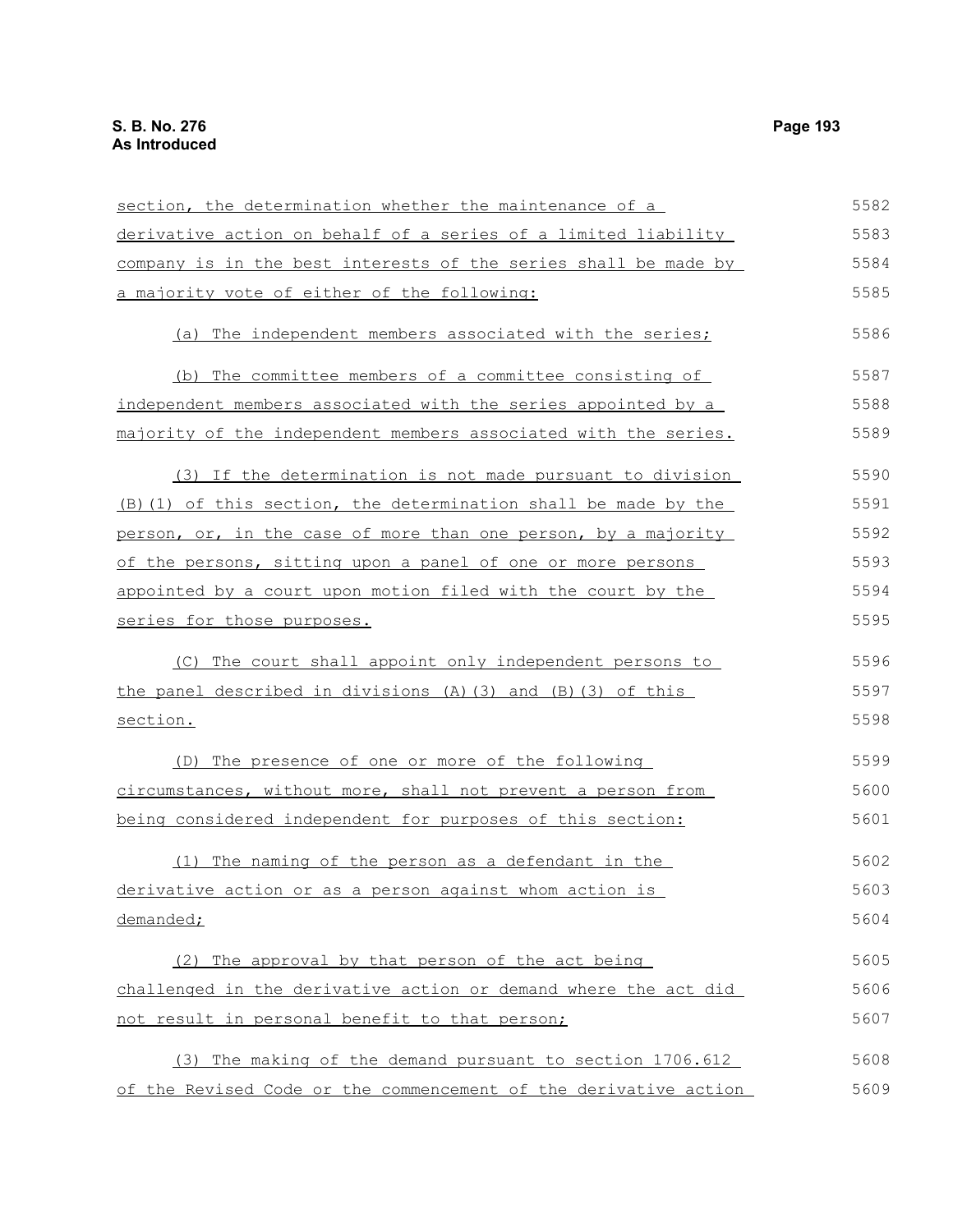| pursuant to sections 1706.61 to 1706.618 of the Revised Code.    | 5610 |
|------------------------------------------------------------------|------|
| (E) Subject to section 1706.615 of the Revised Code, a           | 5611 |
| panel appointed by the court pursuant to division (A) (3) or (B) | 5612 |
| (3) of this section shall have the authority to continue,        | 5613 |
| settle, or discontinue the derivative proceeding as the court    | 5614 |
| may confer upon the panel.                                       | 5615 |
| (F) The plaintiff in the derivative action shall have the        | 5616 |
| burden of proving that any of the requirements of division (A)   | 5617 |
| or (B) of this section have not been met.                        | 5618 |
| Sec. 1706.615. A derivative action may not be discontinued       | 5619 |
| or settled without the court's approval. If the court determines | 5620 |
| that a proposed discontinuance or settlement will substantially  | 5621 |
| affect the interests of members of the limited liability         | 5622 |
| company, or the interests of members associated with a series of | 5623 |
| the limited liability company, the court shall direct that       | 5624 |
| notice be given to the members affected.                         | 5625 |
| Sec. 1706.616. On termination of the derivative action the       | 5626 |
| court may do any of the following:                               | 5627 |
| (A) Order the limited liability company to pay the               | 5628 |
| plaintiff's reasonable expenses, including attorney fees,        | 5629 |
| incurred by the plaintiff in the derivative action if the court  | 5630 |
| finds that the derivative action has resulted in a substantial   | 5631 |
| benefit to the limited liability company;                        | 5632 |
| (B) Order a series to pay the plaintiff's reasonable             | 5633 |
| expenses, including attorney fees, incurred by the plaintiff in  | 5634 |
| the derivative action if the court finds that the derivative     | 5635 |
| action has resulted in a substantial benefit to the series;      | 5636 |
| (C) Order the plaintiff to pay any defendant's reasonable        | 5637 |
| expenses, including attorney fees, incurred by the defendant in  | 5638 |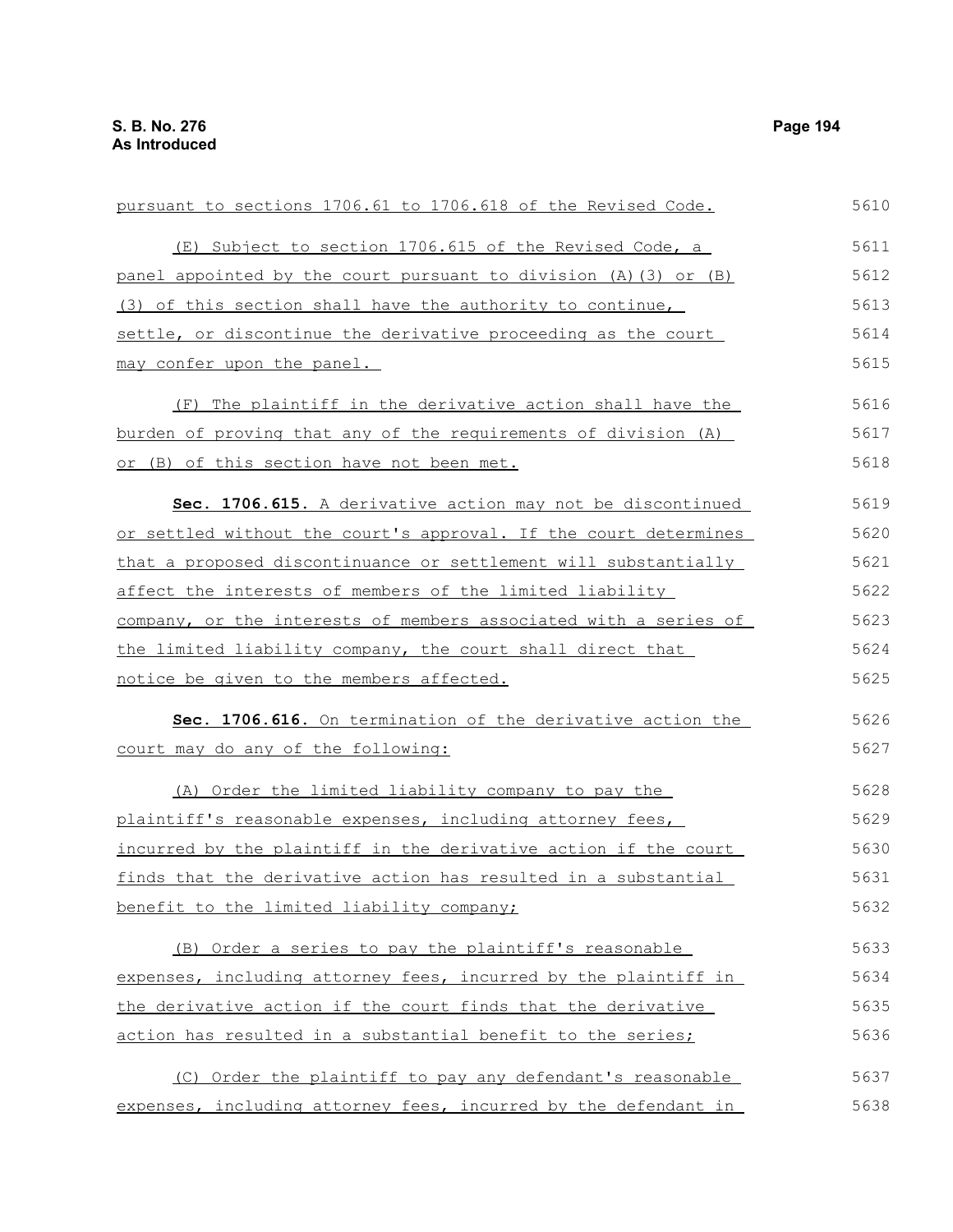defending the derivative action if it finds that the derivative action was commenced or maintained without reasonable cause or for an improper purpose; (D) Order a party to pay an opposing party's expenses incurred because of the filing of a pleading, motion, or other paper, if it finds both of the following: (1) That the pleading, motion, or other paper was not well grounded in fact, after reasonable inquiry, or not warranted by existing law or a good faith argument for the extension, modification, or reversal of existing law. (2) That the pleading, motion, or other paper was interposed for an improper purpose, such as to harass or cause unnecessary delay or needless increase in the cost of litigation. **Sec. 1706.617.** In any derivative action in the right of a foreign limited liability company, or a series thereof, the right of a person to commence or maintain a derivative action in the right of a foreign limited liability company, or a series thereof, and any matters raised in the action covered by sections 1706.61 to 1706.616 of the Revised Code shall be governed by the law of the jurisdiction under which the foreign limited liability company was formed; except that any matters raised in the action covered by sections 1706.613, 1706.615, and 1706.616 of the Revised Code shall be governed by the law of this state. **Sec. 1706.618.** (A) Subject to division (B) of this section, a member may maintain a direct action against another member or members or the limited liability company, or a series thereof, to enforce the member's rights and otherwise protect 5639 5640 5641 5642 5643 5644 5645 5646 5647 5648 5649 5650 5651 5652 5653 5654 5655 5656 5657 5658 5659 5660 5661 5662 5663 5664 5665 5666 5667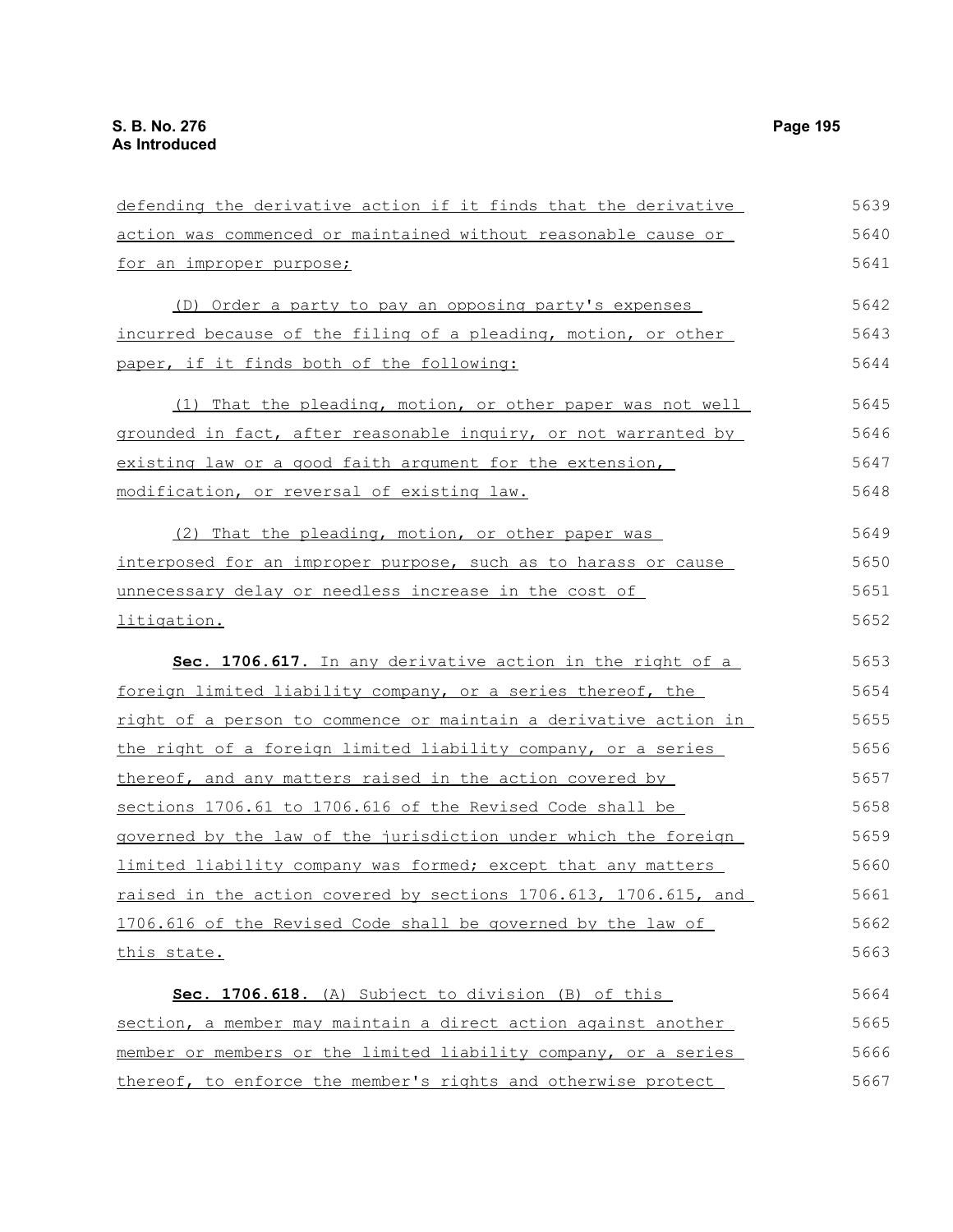the member's interests, including rights and interests under the operating agreement or this chapter or arising independently of the membership relationship. (B) A member maintaining a direct action under division (A) of this section must plead and prove an actual or threatened injury that is not solely the result of an injury suffered or threatened to be suffered by the limited liability company, or series thereof. (C)(1) A member may maintain a direct action to enforce a right of a limited liability company if all members at the time of suit are parties to the action. (2) A member associated with a series may maintain a direct action to enforce a right of the series if all members associated with the series at the time of suit are parties to the action. **Sec. 1706.71.** (A) A limited liability company may merge with one or more other constituent entities pursuant to sections 1706.71 to 1706.713 of the Revised Code and to an agreement of merger if all of the following conditions are met: (1) The governing statute of each of the other entities authorizes the merger. (2) The merger is not prohibited by the law of a jurisdiction that enacted any of the governing statutes. (3) Each of the other entities complies with its governing statute in effecting the merger. (B) An agreement of merger shall be in a record and shall include all of the following: 5668 5669 5670 5671 5672 5673 5674 5675 5676 5677 5678 5679 5680 5681 5682 5683 5684 5685 5686 5687 5688 5689 5690 5691 5692 5693 5694

(1) The name and form of each constituent entity;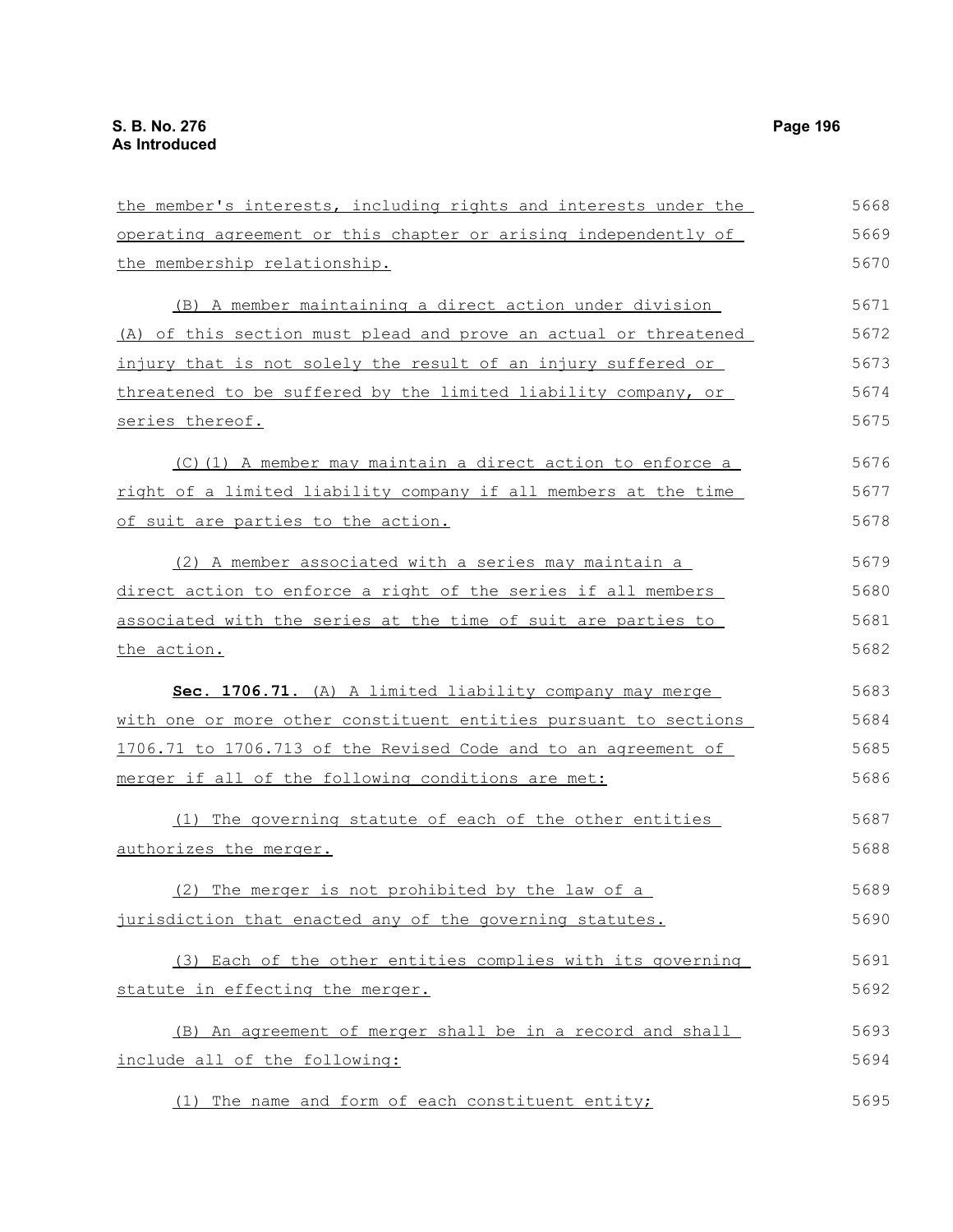(2) The name and form of the surviving entity and, if the surviving entity is to be created pursuant to the merger, a statement to that effect; (3) The terms and conditions of the merger, including the manner and basis for converting the interests in each constituent entity into any combination of money, interests in the surviving entity, and other consideration as permitted under division (C) of this section; (4) If the surviving entity is to be created pursuant to the merger, the surviving entity's organizational documents that are proposed to be in a record; (5) If the surviving entity is not to be created pursuant to the merger, any amendments to be made by the merger to the surviving entity's organizational documents that are, or are proposed to be, in a record. (C) In connection with a merger, rights or securities of or interests in the constituent entity may be any of the following: (1) Exchanged for or converted into cash, property, or rights or securities of or interests in the surviving entity; (2) In addition to or in lieu of division (C)(1) of this section, exchanged for or converted into cash, property, or rights or securities of or interests in another entity; (3) Canceled. Sec. 1706.711. (A) To be effective, an agreement of merger shall be consented to by all the members of a constituent limited liability company. (B) After the agreement of merger is approved, and at any 5696 5697 5698 5699 5700 5701 5702 5703 5704 5705 5706 5707 5708 5709 5710 5711 5712 5713 5714 5715 5716 5717 5718 5719 5720 5721 5722 5723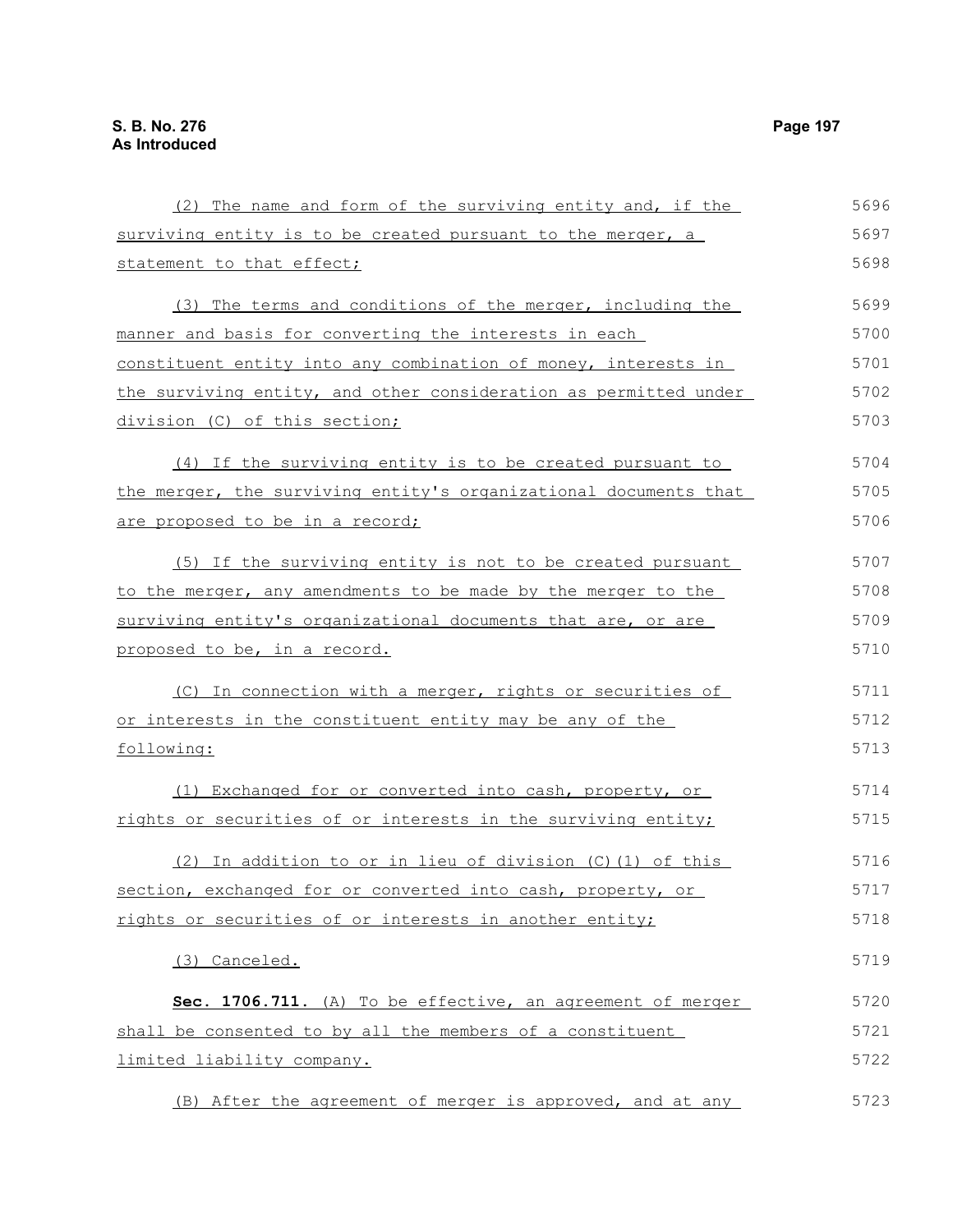time before a certificate of merger is delivered to the secretary of state for filing under section 1706.712 of the Revised Code, a constituent limited liability company may amend the agreement or abandon the merger: (1) As provided in the agreement; or (2) Except as otherwise prohibited in the agreement, with the same consent as was required to approve the agreement. **Sec. 1706.712.** (A) After each constituent entity has approved the agreement of merger, a certificate of merger shall be signed on behalf of both of the following: (1) Each constituent limited liability company, as provided in division (A) of section 1706.17 of the Revised Code; (2) Each other constituent entity, as provided in its governing statute. (B) A certificate of merger under this section shall include all of the following: (1) The name and form of each constituent entity, the jurisdiction of its governing statute, and its registration number, if any, as it appears on the records of the secretary of state; (2) The name and form of the surviving entity, the jurisdiction of its governing statute, and, if the surviving entity is created pursuant to the merger, a statement to that effect; (3) The date the merger is effective under the governing statute of the surviving entity; (4) If the surviving entity is to be created pursuant to 5724 5725 5726 5727 5728 5729 5730 5731 5732 5733 5734 5735 5736 5737 5738 5739 5740 5741 5742 5743 5744 5745 5746 5747 5748 5749 5750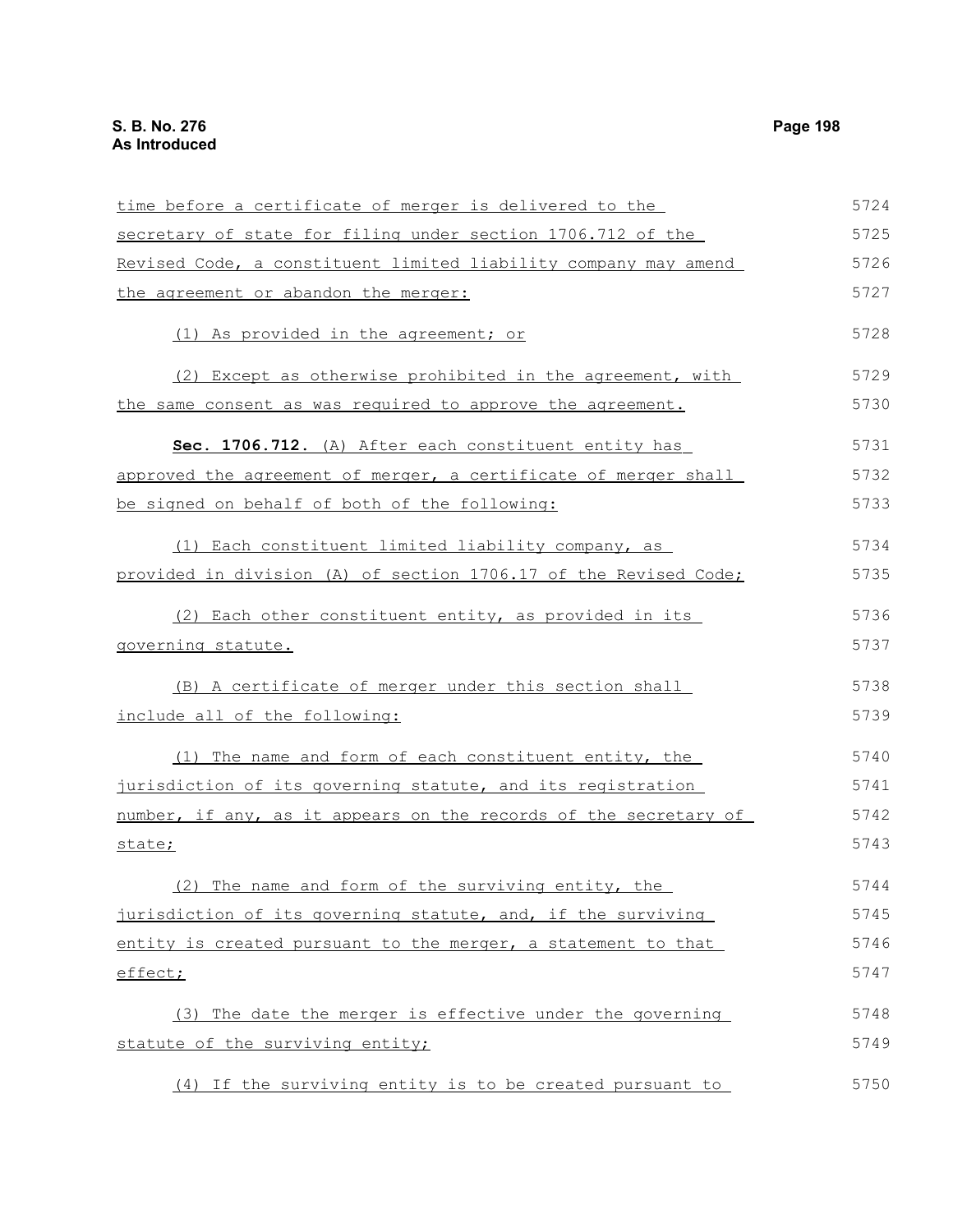the merger: (a) If it will be a limited liability company, the limited liability company's articles of organization; (b) If it will be an entity other than a limited liability company, any organizational document that creates the entity that is required to be in a public record. (5) If the surviving entity exists before the merger, any amendments provided for in the agreement of merger for the organizational document that created the entity that are in a public record; (6) A statement as to each constituent entity that the merger was approved as required by the entity's governing statute; (7) If the surviving entity is a foreign entity not authorized to transact business in this state, the street address of its statutory agent; (8) Any additional information required by the governing statute of any constituent entity. (C) Each constituent limited liability company shall deliver the certificate of merger for filing in the office of the secretary of state. (D) A merger becomes effective under sections 1706.71 to 1706.74 of the Revised Code as follows: (1) If the surviving entity is a limited liability company, upon the later of the following: (a) Compliance with division (C) of this section; 5751 5752 5753 5754 5755 5756 5757 5758 5759 5760 5761 5762 5763 5764 5765 5766 5767 5768 5769 5770 5771 5772 5773 5774 5775 5776

(b) As specified in the certificate of merger. 5777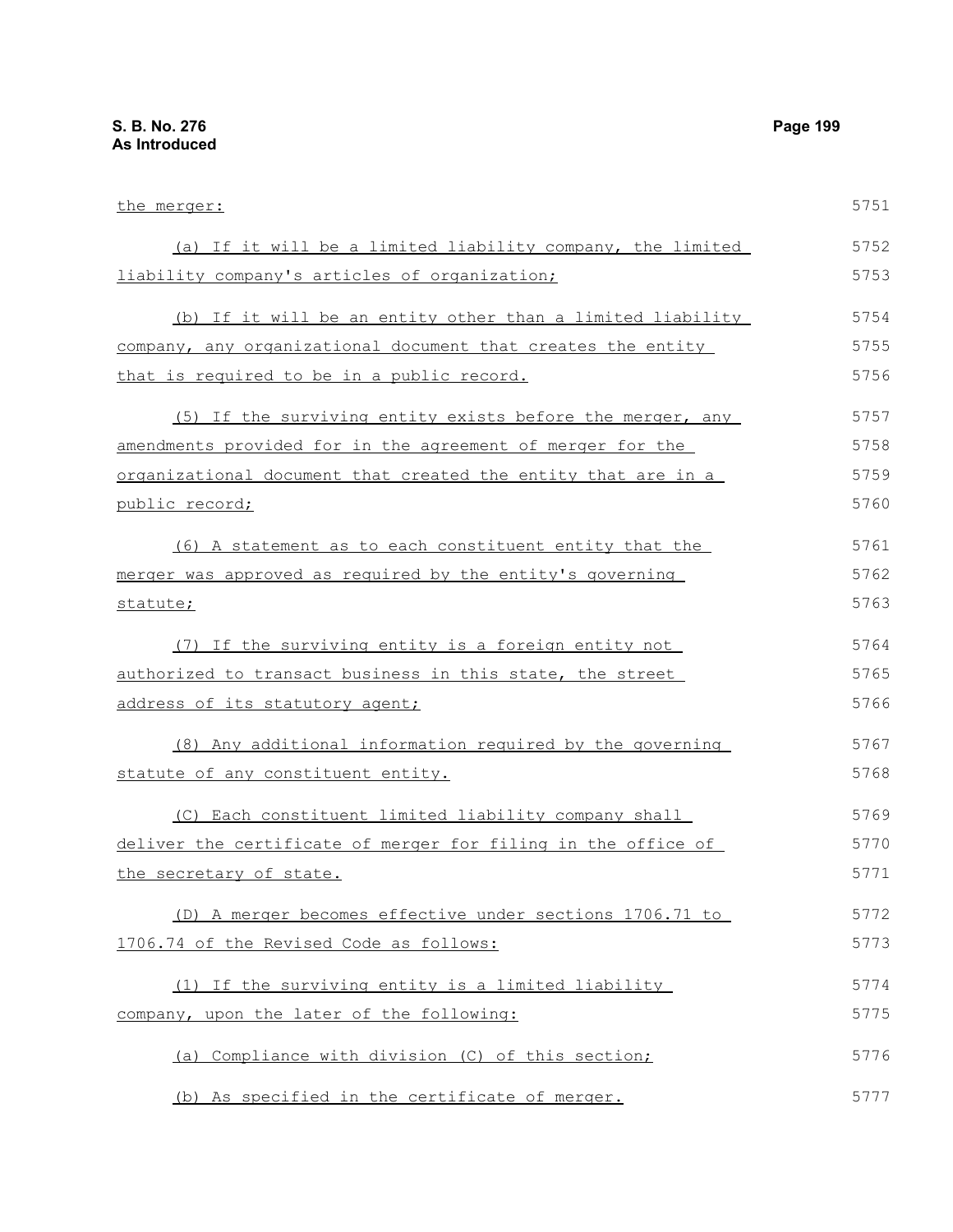(2) If the surviving entity is not a limited liability company, as provided by the governing statute of the surviving entity. **Sec. 1706.713.** (A) When a merger becomes effective, all of the following apply: (1) The surviving entity continues or comes into existence. (2) Each constituent entity that merges into the surviving entity ceases to exist as a separate entity. (3) All property owned by each constituent entity, or series thereof, that ceases to exist vests in the surviving entity without reservation or impairment. (4) All debts, obligations, or other liabilities of each constituent entity, or series thereof, that ceases to exist continue as debts, obligations, or other liabilities of the surviving entity. (5) An action or proceeding pending by or against any constituent entity, or series thereof, that ceases to exist continues as if the merger had not occurred. (6) Except as prohibited by other law, all of the rights, privileges, immunities, powers, and purposes of each constituent entity, or series thereof, that ceases to exist vest in the surviving entity. (7) Except as otherwise provided in the agreement of merger, the terms and conditions of the agreement of merger take effect. (8) Except as otherwise agreed, if a constituent limited liability company ceases to exist, the merger does not dissolve 5778 5779 5780 5781 5782 5783 5784 5785 5786 5787 5788 5789 5790 5791 5792 5793 5794 5795 5796 5797 5798 5799 5800 5801 5802 5803 5804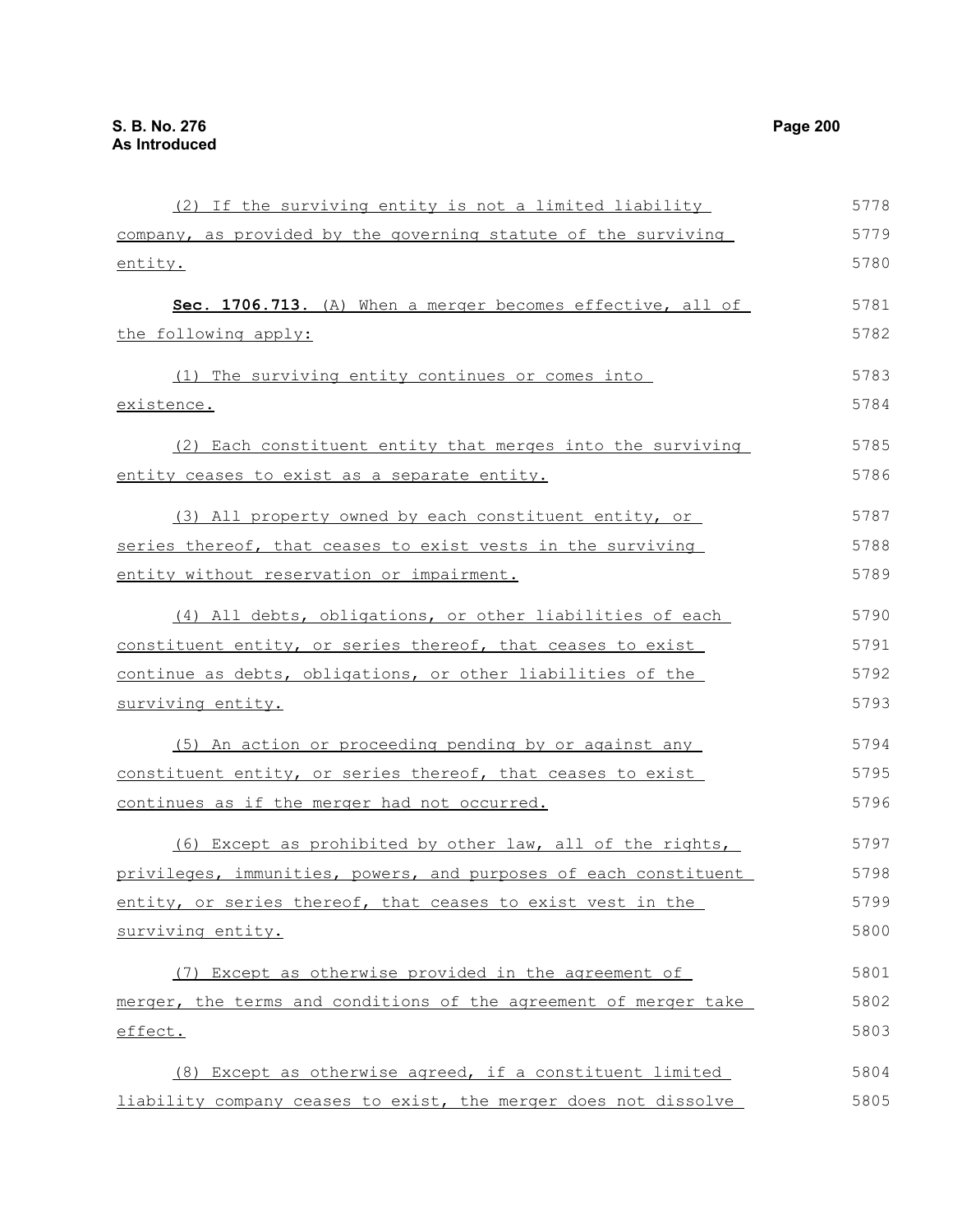the limited liability company for the purposes of sections 1706.47 to 1706.475 of the Revised Code and does not dissolve a series for purposes of sections 1706.76 to 1706.7613 of the Revised Code. (9) If the surviving entity is created pursuant to the merger: (a) If it is a limited liability company, the articles of organization become effective; (b) If it is an entity other than a limited liability company, the organizational document that creates the entity becomes effective. (10) If the surviving entity existed before the merger, any amendments provided for in the certificate of merger for the organizational document that created the entity become effective. (B) A surviving entity that is a foreign entity consents to the jurisdiction of the courts of this state to enforce any debt, obligation, or other liability owed by a constituent entity, if before the merger the constituent entity was subject to suit in this state on the debt, obligation, or other liability. Service of process on a surviving entity that is a foreign entity and not authorized to transact business in this state for the purposes of enforcing a debt, obligation, or other liability may be made in the same manner and has the same consequences as provided in section 1706.09 of the Revised Code as if the surviving entity was a foreign limited liability company. **Sec. 1706.72.** (A) An entity other than a limited liability company may convert to a limited liability company, and a 5806 5807 5808 5809 5810 5811 5812 5813 5814 5815 5816 5817 5818 5819 5820 5821 5822 5823 5824 5825 5826 5827 5828 5829 5830 5831 5832 5833 5834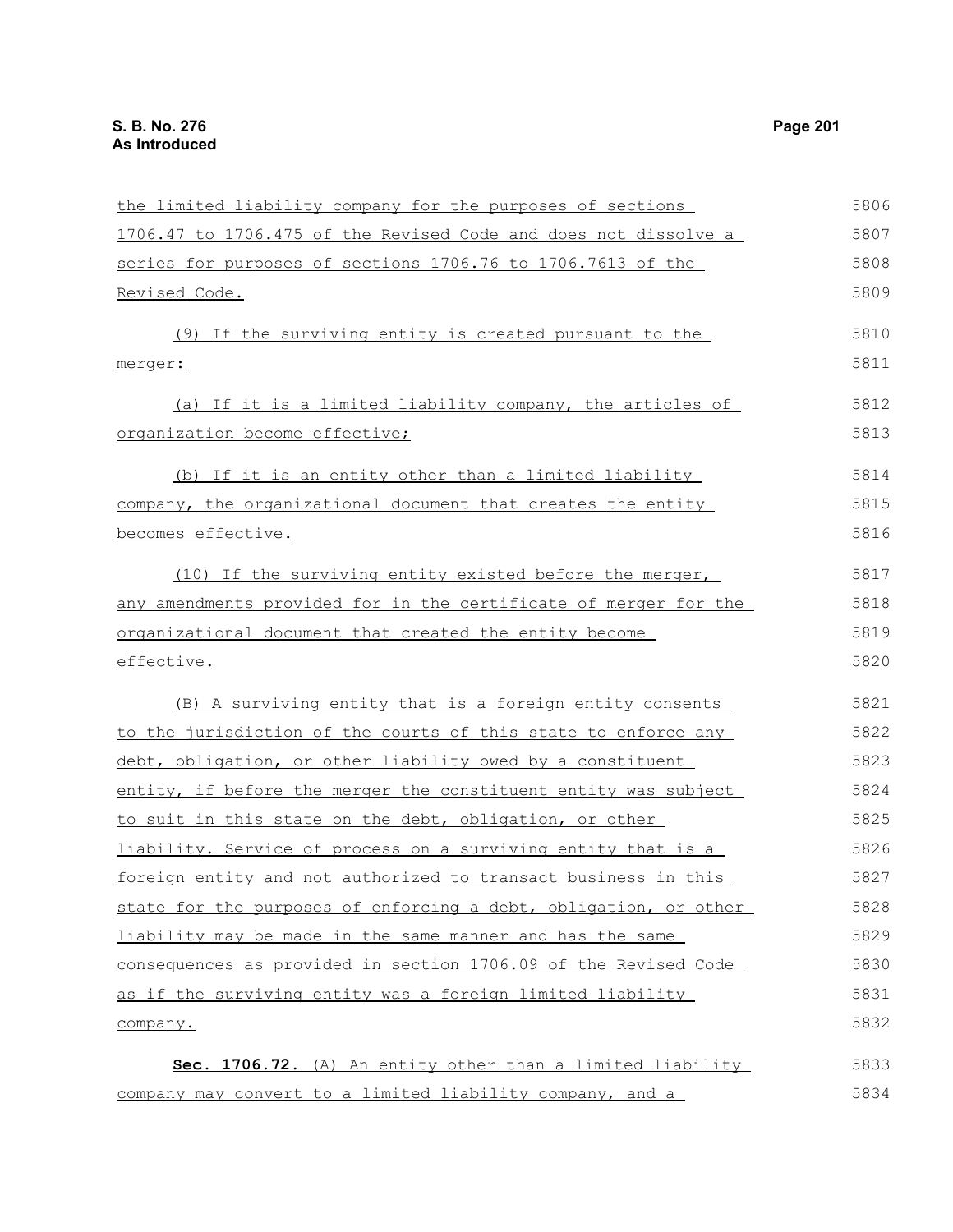limited liability company may convert to an entity other than a limited liability company pursuant to sections 1706.72 to 1706.723 of the Revised Code and a written declaration of conversion if all of the following apply: (1) The governing statute of the entity that is not a limited liability company authorizes the conversion; (2) The law of the jurisdiction governing the converting entity and the converted entity does not prohibit the conversion; (3) The converting entity and the converted entity comply with their respective governing statutes and organizational documents in effecting the conversion. (B) A written declaration of conversion shall be in a record and include all of the following: (1) The name and form of the converting entity before conversion; (2) The name and form of the converted entity after conversion; (3) The terms and conditions of the conversion, including the manner and basis for converting interests in the converting entity into any combination of money, interests in the converted entity, and other consideration allowed under division (C) of this section. (4) The organizational documents of the converted entity that are, or are proposed to be, in a record. (C) In connection with a conversion, rights or securities of or interests in the converting entity may be any of the 5835 5836 5837 5838 5839 5840 5841 5842 5843 5844 5845 5846 5847 5848 5849 5850 5851 5852 5853 5854 5855 5856 5857 5858 5859 5860 5861

# following: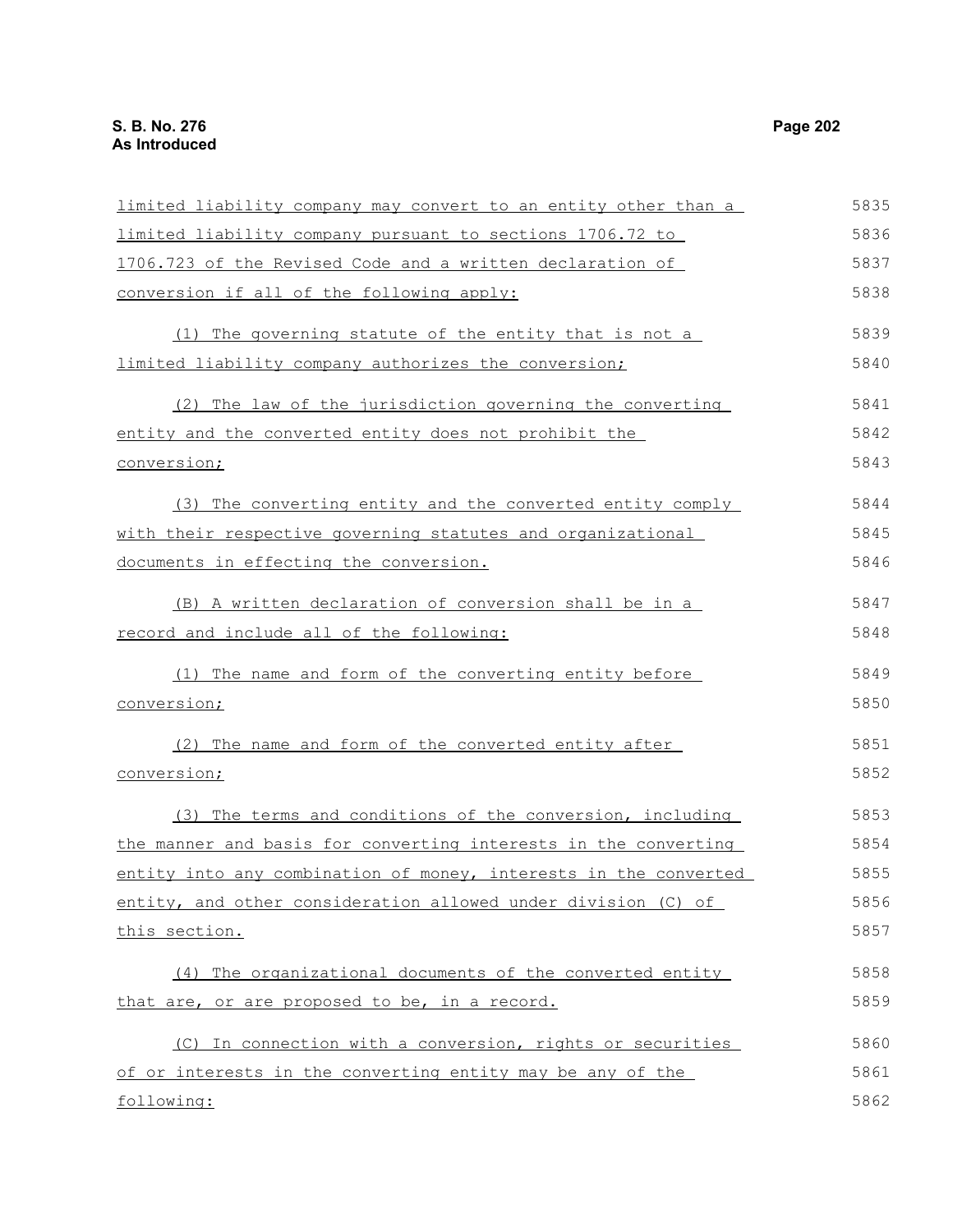| (1) Exchanged for or converted into cash, property, or          | 5863 |
|-----------------------------------------------------------------|------|
| rights or securities of or interests in the converted entity;   | 5864 |
| (2) In addition to or in lieu of division (C) (1) of this       | 5865 |
| section, exchanged for or converted into cash, property, or     | 5866 |
| rights or securities of or interests in another entity;         | 5867 |
| (3) Canceled.                                                   | 5868 |
| Sec. 1706.721. (A) A declaration of conversion must be          | 5869 |
| consented to by all the members of a converting limited         | 5870 |
| liability company.                                              | 5871 |
| (B) After a conversion is approved, and at any time before      | 5872 |
| the certificate of conversion is delivered to the secretary of  | 5873 |
| state for filing under section 1706.722 of the Revised Code, a  | 5874 |
| converting limited liability company may amend the declaration  | 5875 |
| or abandon the conversion:                                      | 5876 |
| (1) As provided in the declaration; or                          | 5877 |
| (2) Except as otherwise prohibited in the declaration, by       | 5878 |
| the same consent as was required to approve the declaration.    | 5879 |
| Sec. 1706.722. (A) After a declaration of conversion is         | 5880 |
| approved, both of the following apply:                          | 5881 |
| (1) A converting limited liability company shall deliver        | 5882 |
| to the secretary of state for filing a certificate of           | 5883 |
| conversion. The certificate of conversion shall be signed as    | 5884 |
| provided in division (A) of section 1706.17 of the Revised Code | 5885 |
| and shall include all of the following:                         | 5886 |
| (a) A statement that the converting limited liability           | 5887 |
| company has been converted into the converted entity;           | 5888 |
| (b) The name and form of the converted entity and the           | 5889 |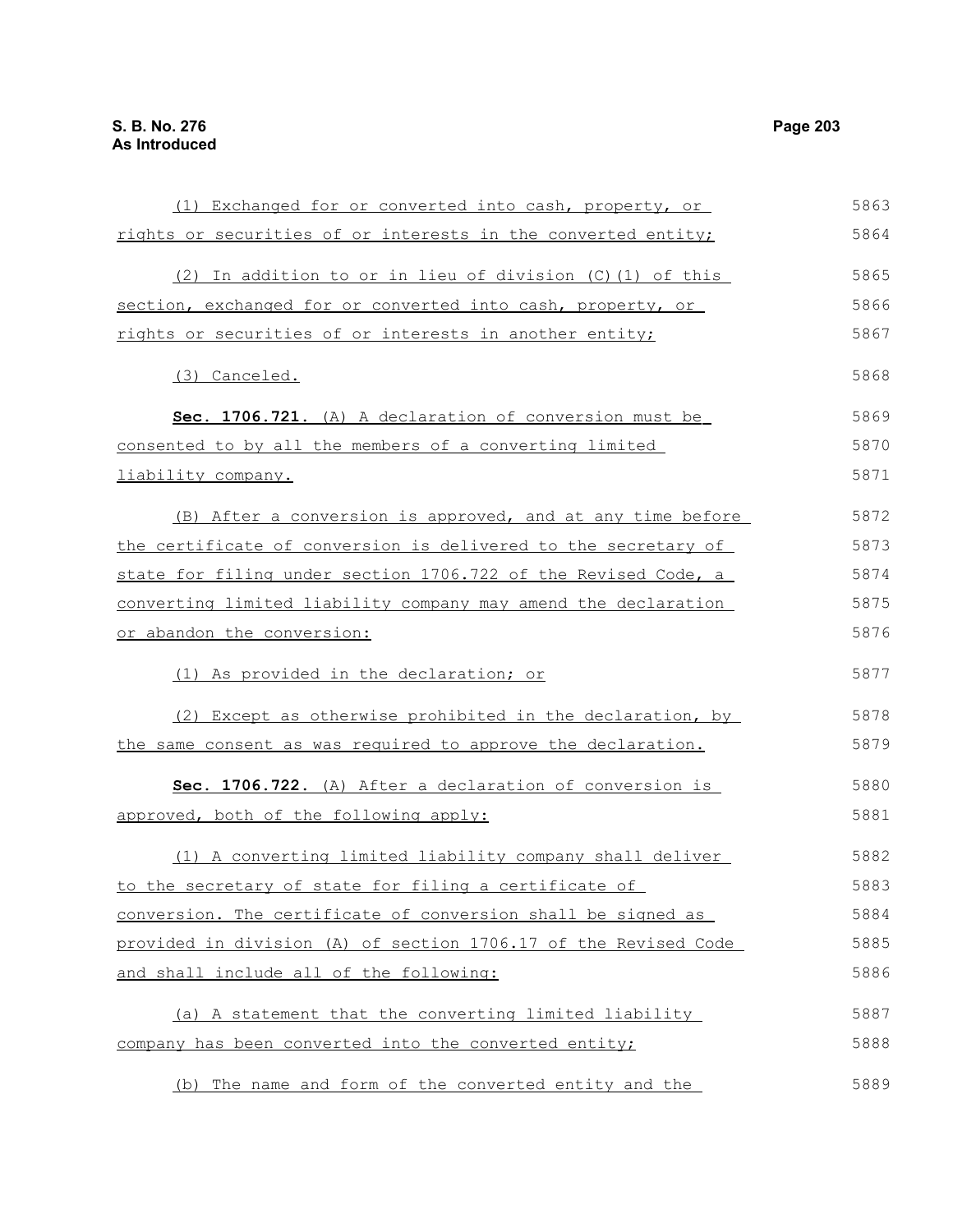jurisdiction of its governing statute; (c) The date the conversion is effective under the governing statute of the converted entity; (d) A statement that the conversion was approved as required by this chapter; (e) A statement that the conversion was approved as required by the governing statute of the converted entity; (f) If the converted entity is a foreign entity not authorized to transact business in this state, the street address of its statutory agent for the purposes of division (B) of section 1706.723 of the Revised Code. (2) If the converted entity is a limited liability company, the converting entity shall deliver to the secretary of state for filing articles of organization which shall include, in addition to the information required by division (A) of section 1706.16 of the Revised Code, all of the following: (a) A statement that the converted entity was converted from the converting entity; (b) The name and form of the converting entity and the jurisdiction of the converting entity's governing statute; (c) A statement that the conversion was approved as required by the governing statute of the converting entity. (B) A conversion shall become effective as follows: (1) If the converted entity is a limited liability company, when the articles of organization take effect; (2) If the converted entity is not a limited liability 5890 5891 5892 5893 5894 5895 5896 5897 5898 5899 5900 5901 5902 5903 5904 5905 5906 5907 5908 5909 5910 5911 5912 5913 5914 5915

company, as provided by the governing statute of the converted 5916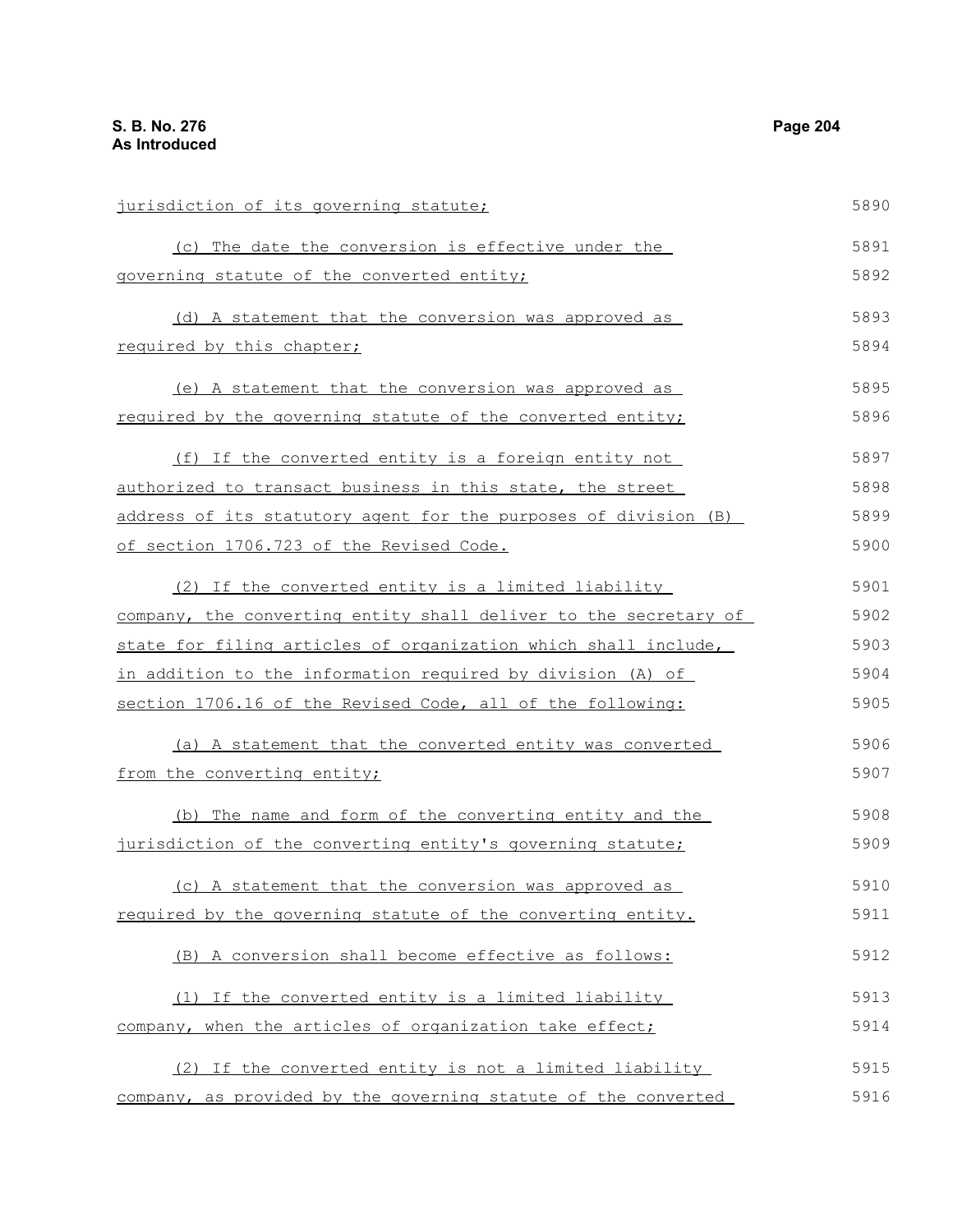entity. **Sec. 1706.723.** (A) When a conversion takes effect, all of the following apply: (1) All property owned by the converting entity, or series thereof, remains vested in the converted entity. (2) All debts, obligations, or other liabilities of the converting entity, or series thereof, continue as debts, obligations, or other liabilities of the converted entity. (3) An action or proceeding pending by or against the converting entity, or series thereof, continues as if the conversion had not occurred. (4) Except as prohibited by law other than this chapter, all of the rights, privileges, immunities, powers, and purposes of the converting entity, or series thereof, remain vested in the converted entity. (5) Except as otherwise provided in the plan of conversion, the terms and conditions of the declaration of conversion take effect. (6) Except as otherwise agreed, for all purposes of the laws of this state, the converting entity, and any series thereof, shall not be required to wind up its affairs or pay its liabilities and distribute its assets, and the conversion shall not be deemed to constitute a dissolution of the converting entity, or series thereof. (7) For all purposes of the laws of this state, the rights, privileges, powers, and interests in property of the converting entity, and all series thereof, as well as the debts, 5917 5918 5919 5920 5921 5922 5923 5924 5925 5926 5927 5928 5929 5930 5931 5932 5933 5934 5935 5936 5937 5938 5939 5940 5941 5942 5943

liabilities, and duties of the converting entity, and all series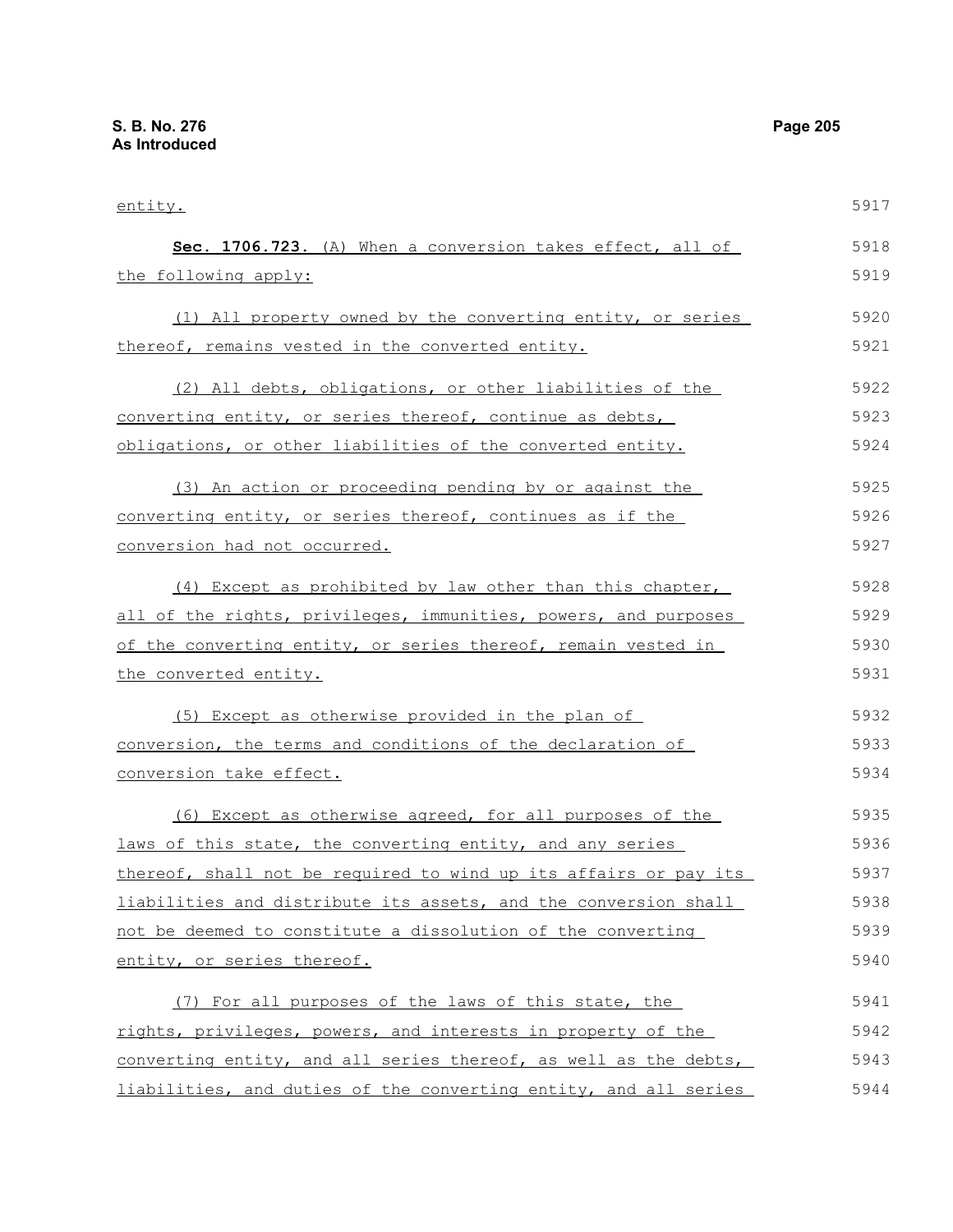converted entity as a consequence of the conversion. (8) If the converted entity is a limited liability company, for all purposes of the laws of this state, the limited liability company shall be deemed to be the same entity as the converting entity, and the conversion shall constitute a continuation of the existence of the converting entity in the form of a limited liability company. (9) If the converted entity is a limited liability company, the existence of the limited liability company shall be deemed to have commenced on the date the converting entity commenced its existence in the jurisdiction in which the converting entity was first created, formed, organized, incorporated, or otherwise came into being. (B) A converted entity that is a foreign entity consents to the jurisdiction of the courts of this state to enforce any debt, obligation, or other liability for which the converting limited liability company, or series thereof, is liable if, before the conversion, the converting limited liability company, or series thereof, was subject to suit in this state on the debt, obligation, or other liability. Service of process on a converted entity that is a foreign entity and not authorized to transact business in this state for purposes of enforcing a debt, obligation, or other liability under this division may be made in the same manner and has the same consequences as provided in section 1706.09 of the Revised Code, as if the converted entity were a foreign limited liability company. Sec. 1706.73. (A) If a member of a constituent or converting limited liability company will have personal liability with respect to a surviving or converted entity, 5946 5947 5948 5949 5950 5951 5952 5953 5954 5955 5956 5957 5958 5959 5960 5961 5962 5963 5964 5965 5966 5967 5968 5969 5970 5971 5972 5973 5974

thereof, shall not be deemed to have been assigned to the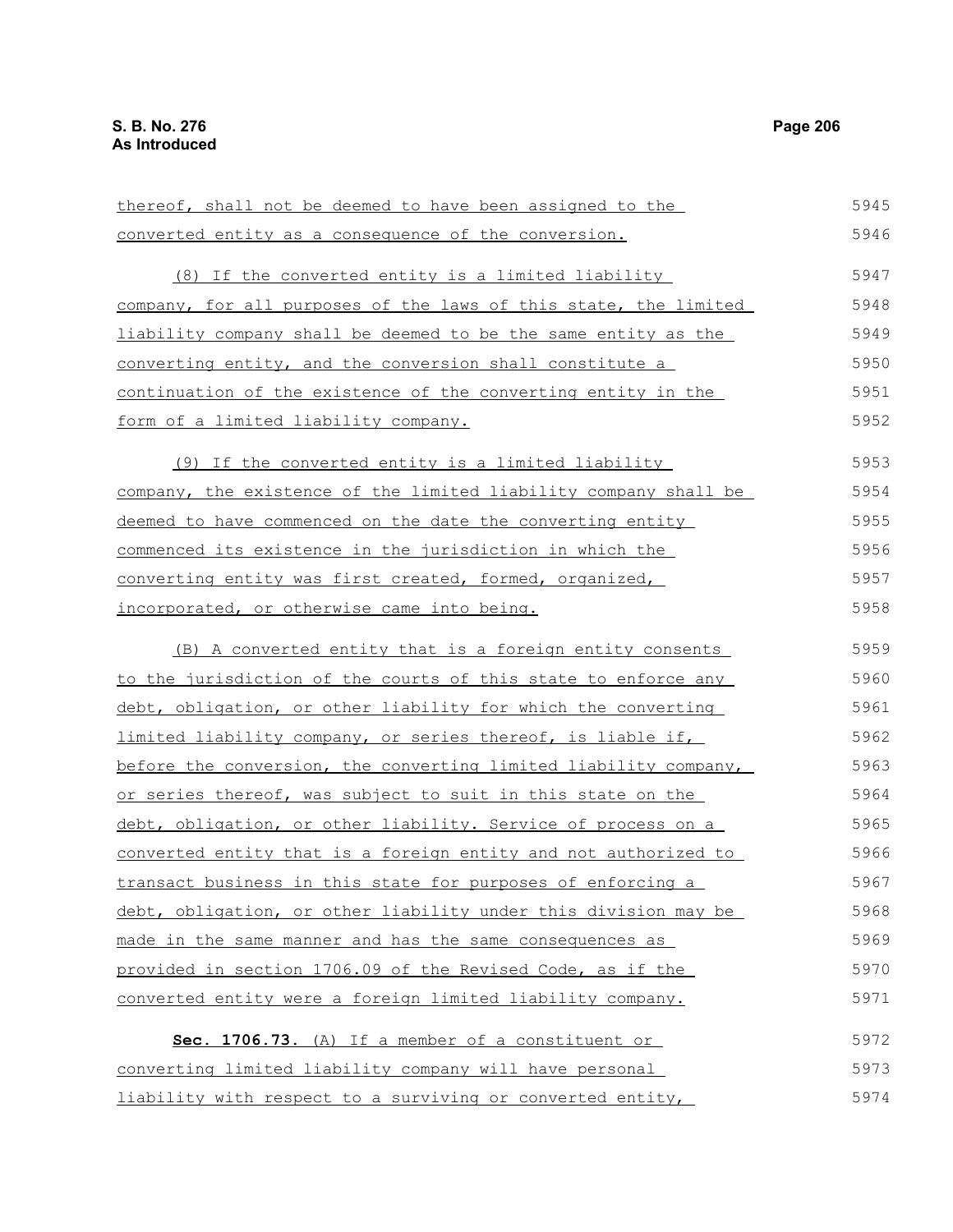conversion are ineffective without the consent of the member, unless both of the following conditions are met: (1) The limited liability company's operating agreement provides for approval of a merger or conversion with the consent of fewer than all the members. (2) The member has consented to the provision of the operating agreement described in division (A)(1) of this section. (B) A member does not give the consent required by division (A) of this section merely by consenting to a provision of the operating agreement that permits the operating agreement to be amended with the consent of fewer than all the members. **Sec. 1706.74.** Sections 1706.71 to 1706.74 of the Revised Code do not preclude an entity from being merged or converted under law other than this chapter. **Sec. 1706.76.** (A) An operating agreement may establish or provide for the establishment of one or more designated series of assets that has both of the following: (1) Either or both of the following: (a) Separate rights, powers, or duties with respect to specified property or obligations of the limited liability company or profits and losses associated with specified property or obligations; (b) A separate purpose or investment objective. (2) At least one member associated with each series. 5976 5977 5978 5979 5980 5981 5982 5983 5984 5985 5986 5987 5988 5989 5990 5991 5992 5993 5994 5995 5996 5997 5998 5999 6000

approval or amendment of a plan of merger or a declaration of

(B) A series established in accordance with division (A) 6001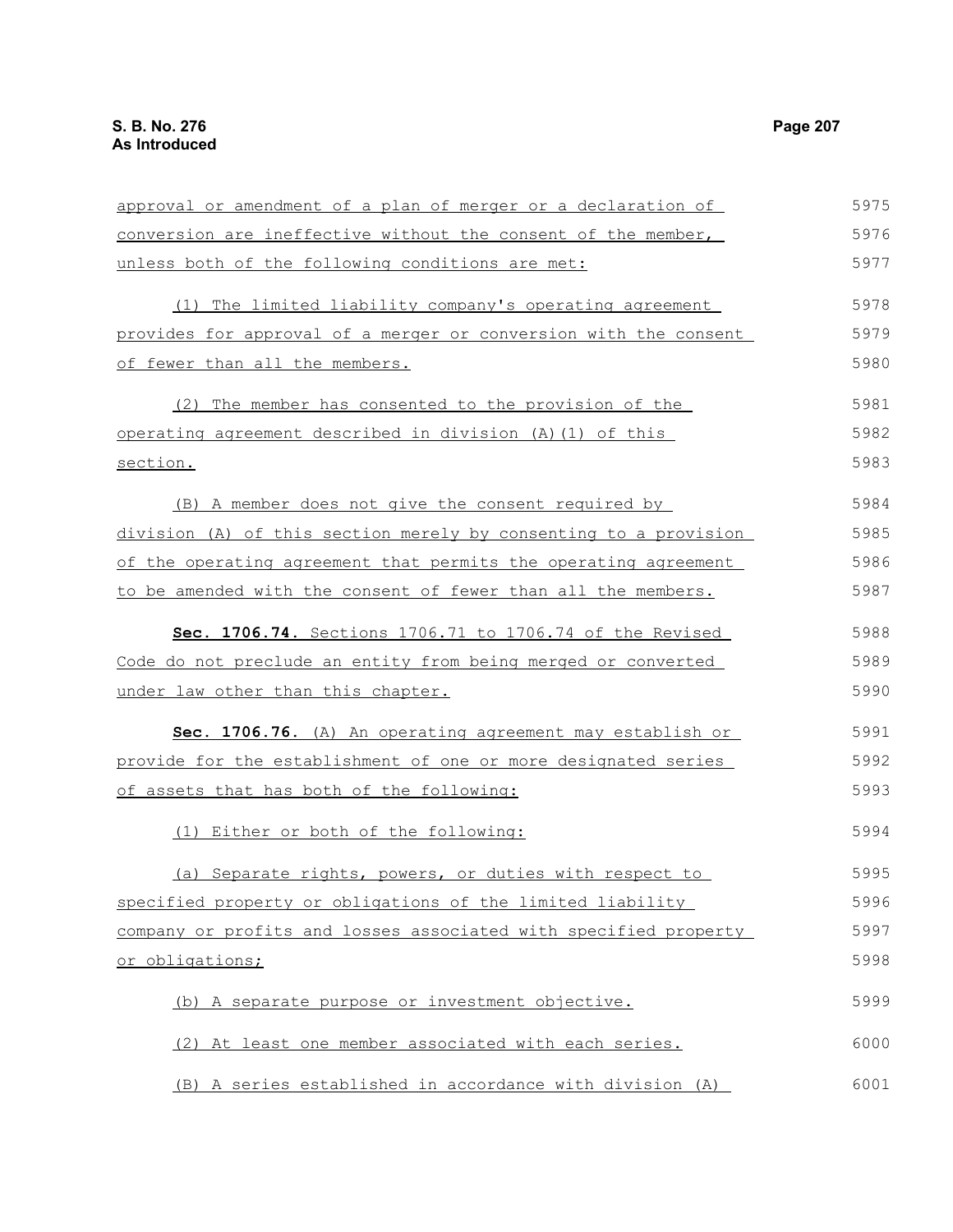| of this section may carry on any activity, whether or not for    | 6002 |
|------------------------------------------------------------------|------|
| profit.                                                          | 6003 |
| Sec. 1706.761. (A) Subject to division (B) of this               | 6004 |
| section, both of the following apply:                            | 6005 |
| (1) The debts, liabilities, obligations, and expenses            | 6006 |
| incurred, contracted for, or otherwise existing with respect to  | 6007 |
| a series shall be enforceable against the assets of that series  | 6008 |
| only, and shall not be enforceable against the assets of the     | 6009 |
| limited liability company generally or any other series thereof. | 6010 |
| (2) None of the debts, liabilities, obligations, and             | 6011 |
| expenses incurred, contracted for, or otherwise existing with    | 6012 |
| respect to the limited liability company generally or any other  | 6013 |
| series thereof shall be enforceable against the assets of a      | 6014 |
| series.                                                          | 6015 |
| (B) Division (A) of this section applies only if all of          | 6016 |
| the following conditions are met:                                | 6017 |
| (1) The records maintained for that series account for the       | 6018 |
| assets of that series separately from the other assets of the    | 6019 |
| company or any other series.                                     | 6020 |
| (2) The operating agreement contains a statement to the          | 6021 |
| effect of the limitations provided in division (A) of this       | 6022 |
| section.                                                         | 6023 |
| (3) The limited liability company's articles of                  | 6024 |
| organization contains a statement that the limited liability     | 6025 |
| company may have one or more series of assets subject to the     | 6026 |
| limitations provided in division (A) of this section.            | 6027 |
| Sec. 1706.762. (A) Assets of a series may be held directly       | 6028 |
| or indirectly, including being held in the name of the series,   | 6029 |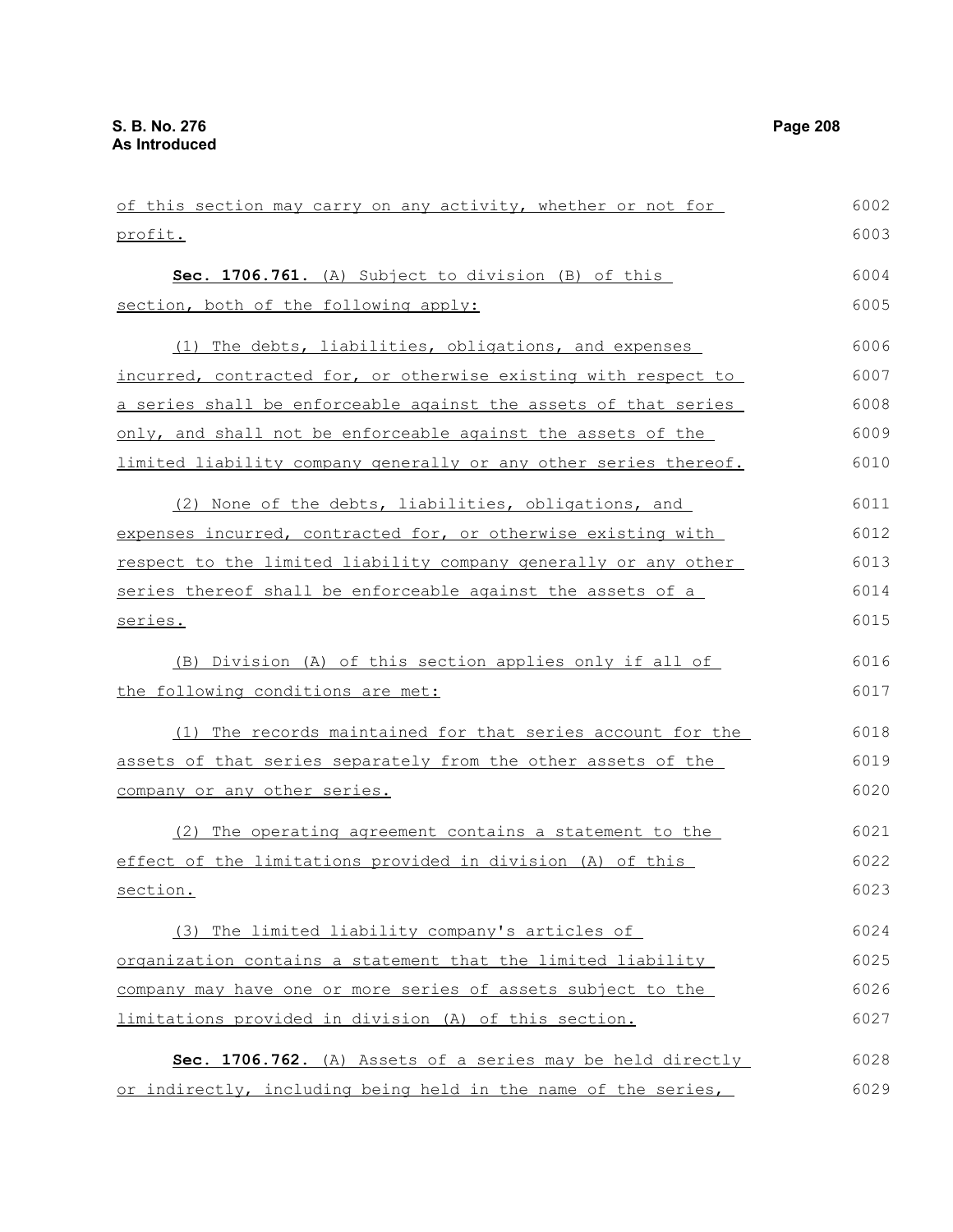| in the name of the limited liability company, through a nominee, | 6030 |
|------------------------------------------------------------------|------|
| or otherwise.                                                    | 6031 |
| (B) If the records of a series are maintained in a manner        | 6032 |
| so that the assets of the series can be reasonably identified by | 6033 |
| specific listing, category, type, quantity, or computational or  | 6034 |
| allocational formula or procedure, including a percentage or     | 6035 |
| share of any assets, or by any other method in which the         | 6036 |
| identity of the assets can be objectively determined, the        | 6037 |
| records are considered to satisfy the requirement of division    | 6038 |
| (B) (1) of section 1706.761 of the Revised Code.                 | 6039 |
| Sec. 1706.763. The statement of limitation on liabilities        | 6040 |
| of a series required by division (B) (3) of section 1706.761 of  | 6041 |
| the Revised Code is sufficient regardless of whether either of   | 6042 |
| the following applies:                                           | 6043 |
| (A) The limited liability company has established any            | 6044 |
| series under this chapter when the statement of limitations is   | 6045 |
| contained in the articles of organization;                       | 6046 |
| (B) The statement of limitations makes reference to a            | 6047 |
| specific series of the limited liability company.                | 6048 |
| Sec. 1706.764. (A) A person may not voluntarily dissociate       | 6049 |
| as a member associated with a series.                            | 6050 |
| (B) A person's dissociation from a series is wrongful only       | 6051 |
| if one of the following applies:                                 | 6052 |
| (1) The person's dissociation is in breach of an express         | 6053 |
| provision of the operating agreement.                            | 6054 |
| (2) The person is expelled as a member associated with the       | 6055 |
| series by determination of a tribunal under division (E) of      | 6056 |
| section 1706.765 of the Revised Code.                            | 6057 |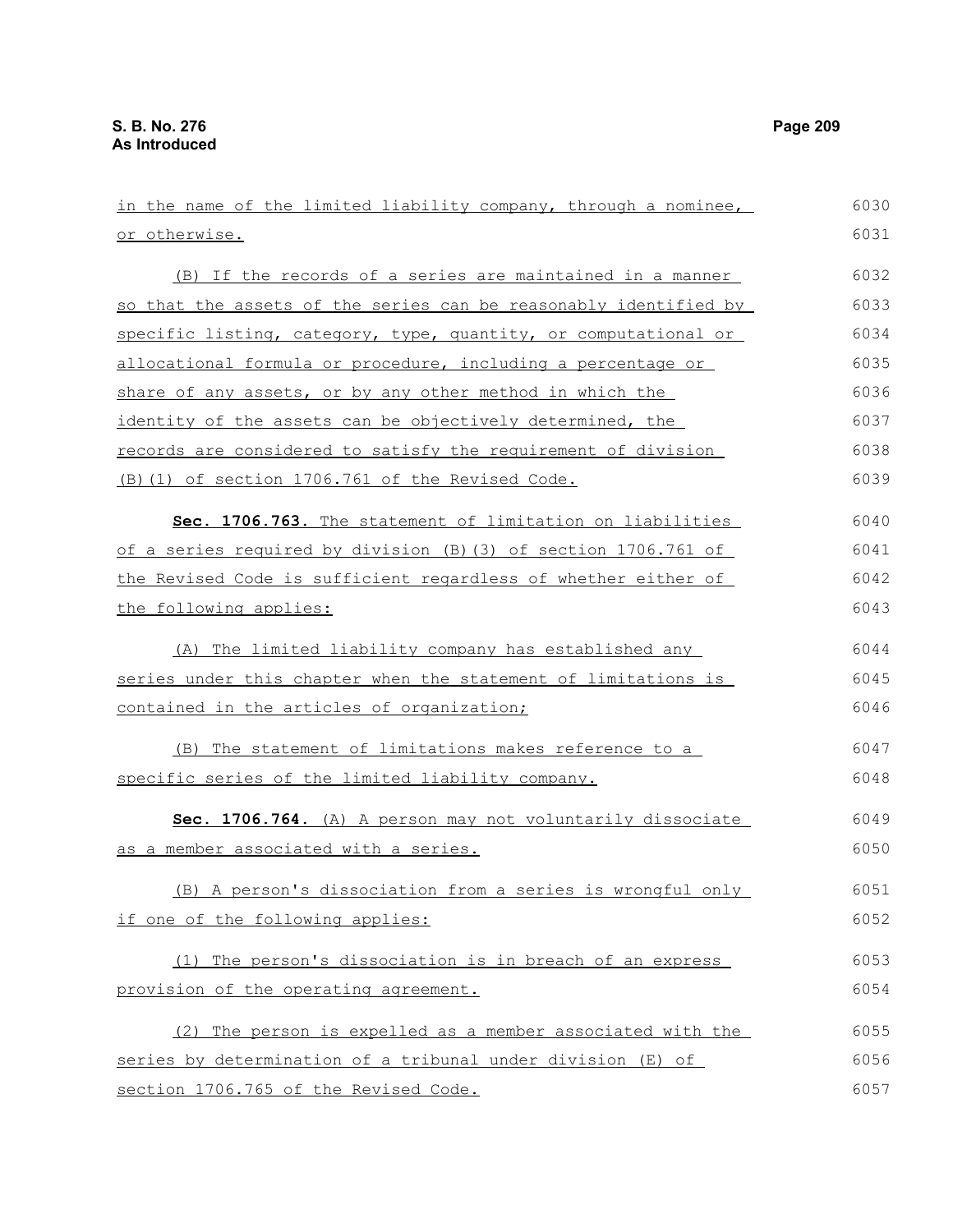(3) The person is dissociated as a member associated with a series by becoming a debtor in bankruptcy or making a general assignment for the benefit of creditors. (C) A person that wrongfully dissociates as a member associated with a series is liable to the series and, subject to section 1706.61 of the Revised Code, to the other members associated with that series for damages caused by the dissociation. The liability is in addition to any other debt, obligation, or liability of the member associated with a series to the series or the other members associated with that series. **Sec. 1706.765.** A person is dissociated as a member associated with a series when any of the following occurs: (A) An event stated in the operating agreement as causing the person's dissociation from the series occurs. (B) The person is dissociated as a member of the limited liability company pursuant to section 1706.411 of the Revised Code. (C) The person is expelled as a member associated with that series pursuant to the operating agreement. (D) The person is expelled as a member associated with the series by the unanimous consent of the other members associated with that series and if any of the following applies: (1) It is unlawful to carry on the series' activities with the person as a member associated with that series. (2) The person is an entity and, within ninety days after the series notifies the person that it will be expelled as a member associated with that series because the person has filed 6058 6059 6060 6061 6062 6063 6064 6065 6066 6067 6068 6069 6070 6071 6072 6073 6074 6075 6076 6077 6078 6079 6080 6081 6082 6083 6084

a certificate of dissolution or the equivalent, or its right to 6085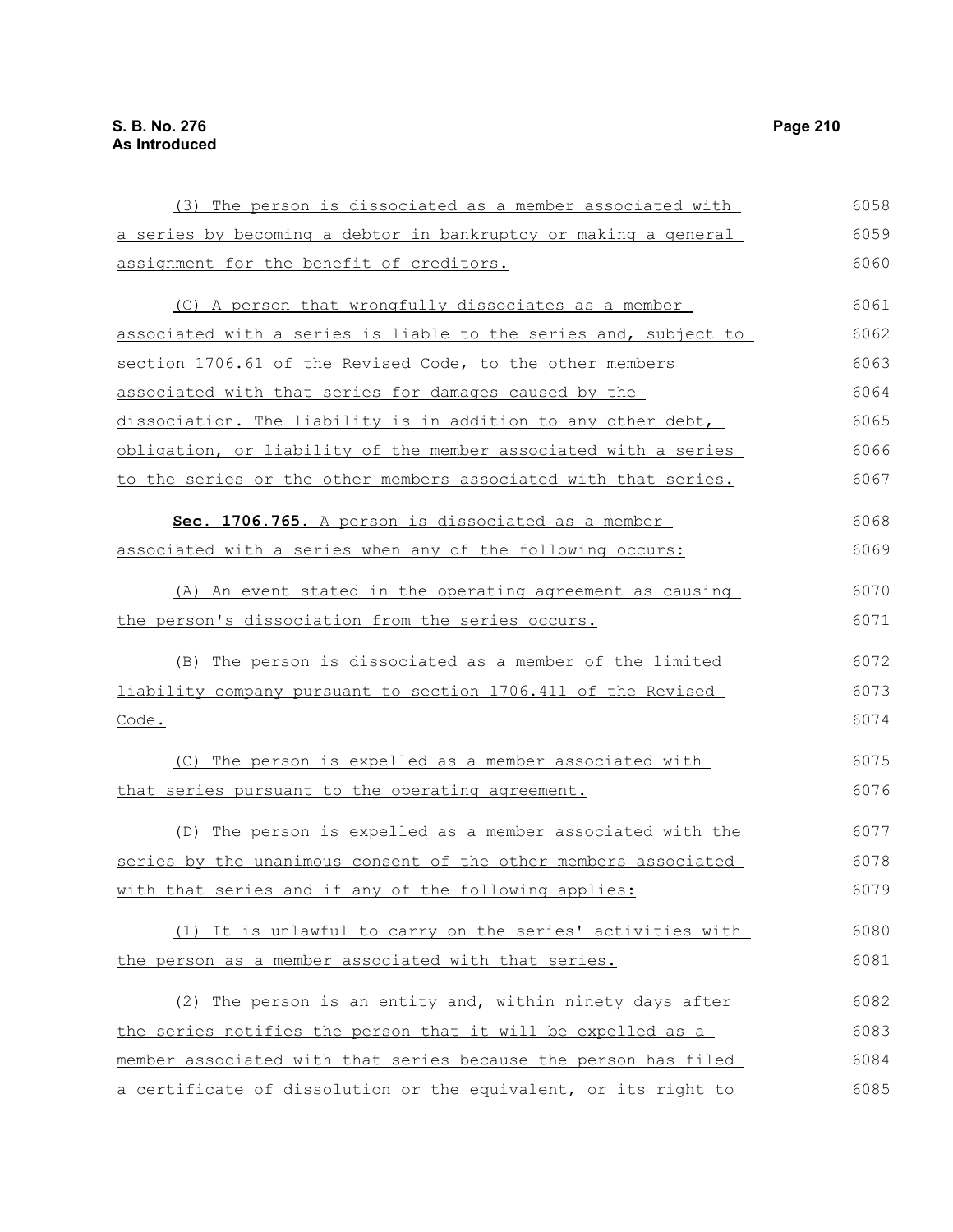transact business has been suspended by its jurisdiction of formation, the certificate of dissolution or the equivalent has not been revoked or its right to transact business has not been reinstated. (3) The person is an entity and, within ninety days after the series notifies the person that it will be expelled as a member associated with that series because the person has been dissolved and its activities are being wound up, the entity has not been reinstated or the dissolution and winding up have not been revoked or canceled. (E) On application by the series, the person is expelled as a member associated with that series by tribunal order for any of the following reasons: (1) The person has engaged, or is engaging, in wrongful conduct that has adversely and materially affected, or will adversely and materially affect, that series' activities. (2) The person has willfully or persistently committed, or is willfully or persistently committing, a material breach of the operating agreement or the person's duties or obligations under this chapter or other applicable law. (3) The person has engaged, or is engaging, in conduct relating to that series' activities that makes it not reasonably practicable to carry on the activities with the person as a member associated with that series. (F) In the case of a person who is an individual, the person dies, a guardian or general conservator is appointed for the person, or a tribunal determines that the person has otherwise become incapable of performing the person's duties as a member associated with a series under this chapter or the 6086 6087 6088 6089 6090 6091 6092 6093 6094 6095 6096 6097 6098 6099 6100 6101 6102 6103 6104 6105 6106 6107 6108 6109 6110 6111 6112 6113 6114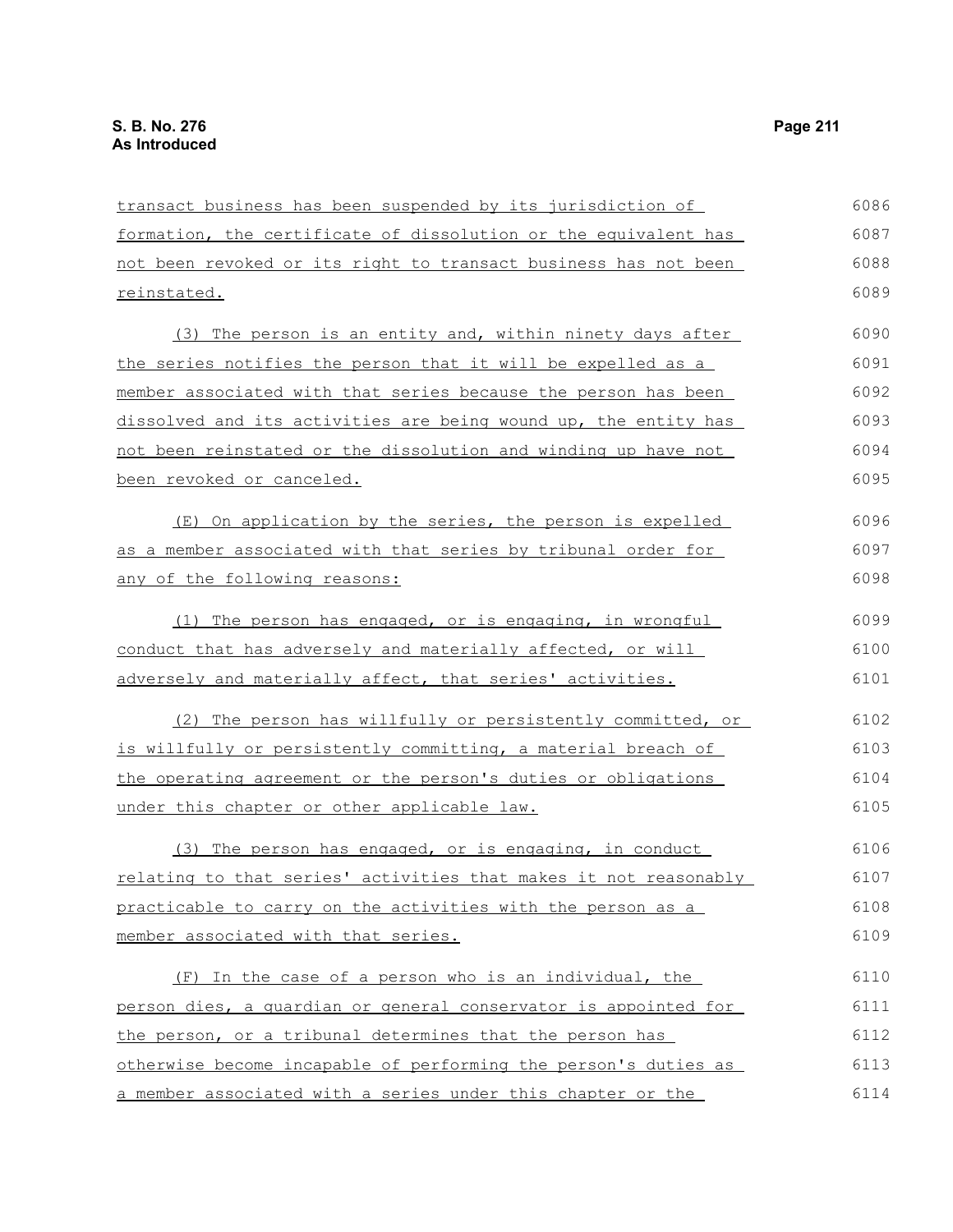| operating agreement.                                             | 6115 |
|------------------------------------------------------------------|------|
| (G) The person becomes a debtor in bankruptcy, executes an       | 6116 |
| assignment for the benefit of creditors, or seeks, consents, or  | 6117 |
| acquiesces to the appointment of a trustee, receiver, or         | 6118 |
| liquidator of the person or of all or substantially all of the   | 6119 |
| person's property. This division shall not apply to a person who | 6120 |
| is the sole remaining member associated with a series.           | 6121 |
| (H) In the case of a person that is a trust or is acting         | 6122 |
| as a member associated with a series by virtue of being a        | 6123 |
| trustee of a trust, the trust's entire membership interest       | 6124 |
| associated with the series is distributed, but not solely by     | 6125 |
| reason of the substitution of a successor trustee.               | 6126 |
| (I) In the case of a person that is an estate or is acting       | 6127 |
| as a member associated with a series by virtue of being a        | 6128 |
| personal representative of an estate, the estate's entire        | 6129 |
| membership interest associated with the series is distributed,   | 6130 |
| but not solely by reason of the substitution of a successor      | 6131 |
| personal representative.                                         | 6132 |
| (J) In the case of a member associated with a series that        | 6133 |
| is not an individual, the legal existence of the person          | 6134 |
| otherwise terminates.                                            | 6135 |
| Sec. 1706.766. (A) A person who has dissociated as a             | 6136 |
| member associated with a series shall have no right to           | 6137 |
| participate in the activities and affairs of that series and is  | 6138 |
| entitled only to receive the distributions to which that member  | 6139 |
| would have been entitled if the member had not dissociated from  | 6140 |
| that series.                                                     | 6141 |
| (B) A person's dissociation as a member associated with a        | 6142 |

series does not of itself discharge the person from any debt, 6143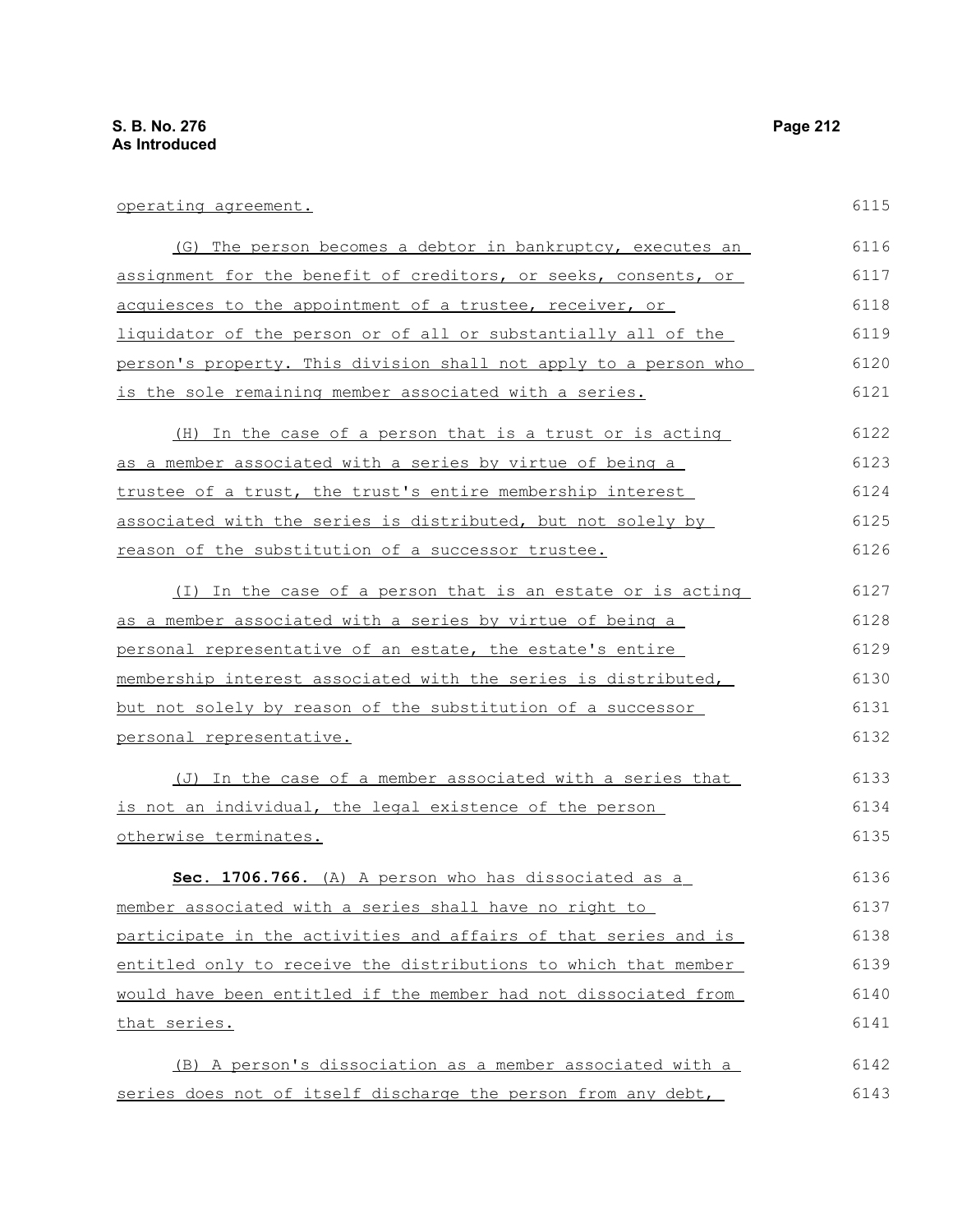obligation, or liability to that series, the limited liability company, or the other members that the person incurred while a member associated with that series. (C) A member's dissociation from a series does not, in itself, cause the member to dissociate from any other series or require the winding up of the series. (D) A member's dissociation from a series does not, in itself, cause the member to dissociate from the limited liability company. **Sec. 1706.767.** A series may be dissolved and its activities and affairs may be wound up without causing the dissolution of the limited liability company. The dissolution and winding up of a series does not abate, suspend, or otherwise affect the limitation on liabilities of the series provided by section 1706.761 of the Revised Code. **Sec. 1706.768.** A series is dissolved and its activities and affairs shall be wound up upon the first to occur of the following: (A) The dissolution of the limited liability company under section 1706.47 of the Revised Code; (B) An event or circumstance that the operating agreement states causes dissolution of the series; (C) The consent of all of the members associated with the series; 6144 6145 6146 6147 6148 6149 6150 6151 6152 6153 6154 6155 6156 6157 6158 6159 6160 6161 6162 6163 6164 6165 6166 6167

(D) The passage of ninety days after the occurrence of the dissociation of the last remaining member associated with the series; 6168 6169 6170

(E) On application by a member associated with the series, 6171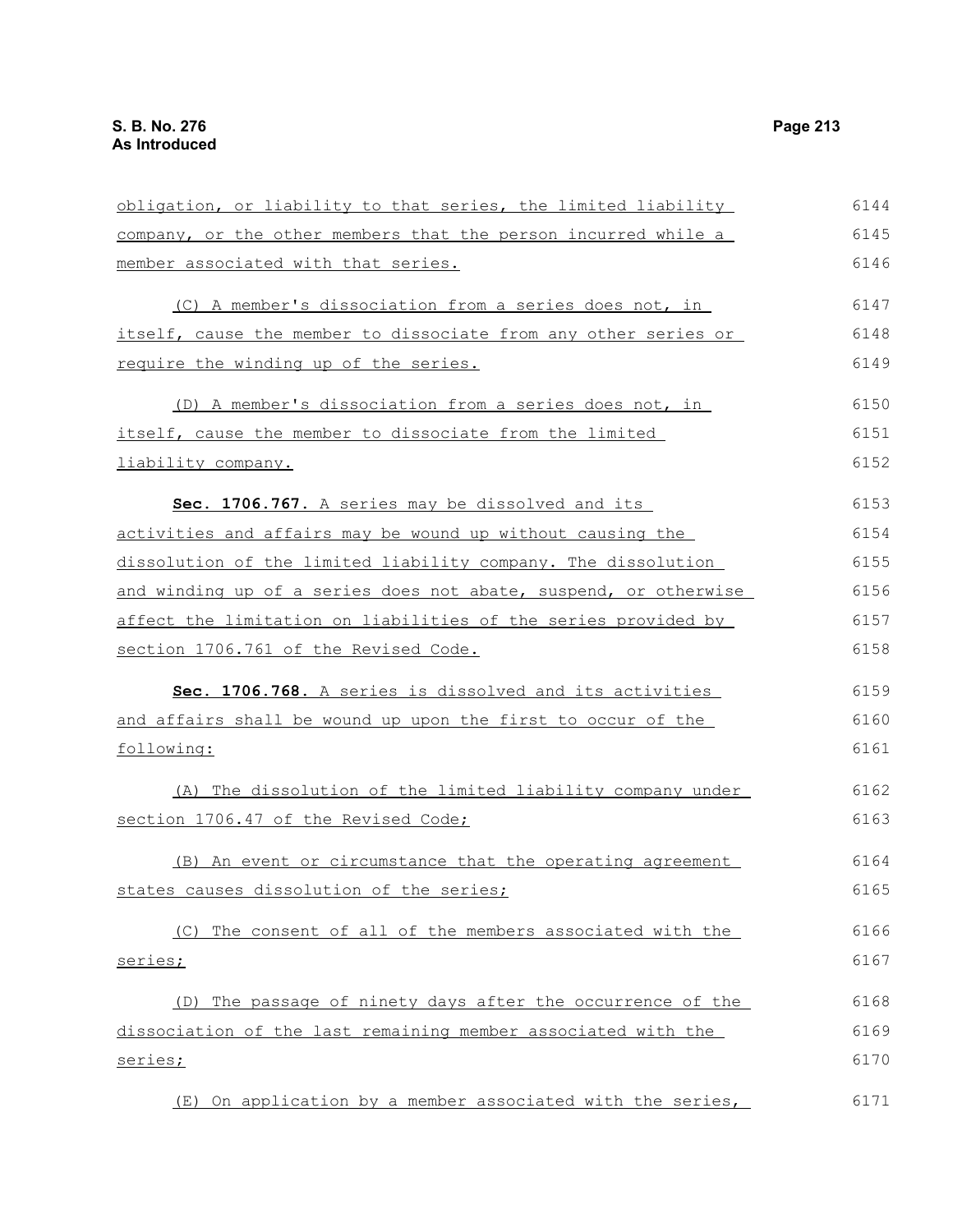the entry by the appropriate court of an order dissolving the series on the grounds that it is not reasonably practicable to carry on the series' activities in conformity with the operating agreement. **Sec. 1706.769.** (A) A dissolved series continues its existence as a series but may not carry on any activities except as is appropriate to wind up and liquidate its activities and affairs. Appropriate activities include all of the following: (1) Collecting the assets of the series; (2) Disposing of the properties of the series that will not be distributed in kind to persons owning membership interests associated with the series; (3) Discharging or making provisions for discharging the liabilities of the series; (4) Distributing the remaining property of the series in accordance with section 1706.7613 of the Revised Code; (5) Doing any other act necessary to wind up and liquidate the series' activities and affairs. (B) In winding up a series' activities, a series may do any of the following: (1) Preserve the series' activities and property as a going concern for a reasonable time; (2) Prosecute, defend, or settle actions or proceedings whether civil, criminal, or administrative; (3) Make an assignment of the series' property; (4) Resolve disputes by mediation or arbitration. (C) A series' dissolution, in itself: 6172 6173 6174 6175 6176 6177 6178 6179 6180 6181 6182 6183 6184 6185 6186 6187 6188 6189 6190 6191 6192 6193 6194 6195 6196 6197 6198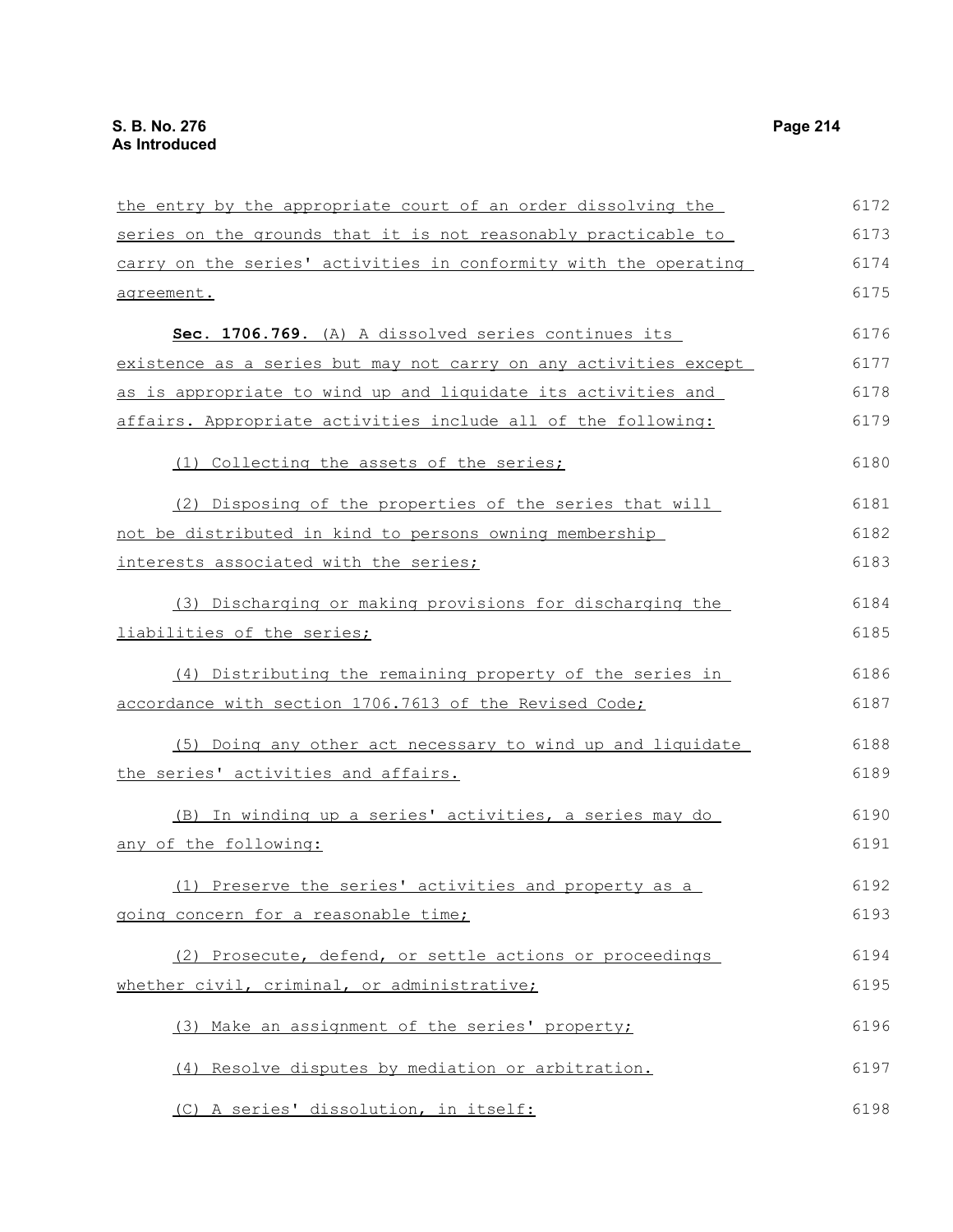(1) Is not an assignment of the series' property; (2) Does not prevent the commencement of a proceeding by or against the series in the series' name; (3) Does not abate or suspend a proceeding pending by or against the series on the effective date of dissolution; (4) Does not abate, suspend, or otherwise alter the application of section 1706.7613 of the Revised Code. **Sec. 1706.7610.** (A) Subject to division (C) of section 1706.769 of the Revised Code, after dissolution of a series, the remaining members associated with the series, if any, and if none, a person appointed by all holders of the membership interest last assigned by the last person to have been a member associated with the series, may wind up the series' activities. (B) The appropriate tribunal may order supervision of the winding up of a dissolved series, including the appointment of a person to wind up the series' activities for any of the following reasons: (1) On application of a member associated with the series, if the applicant establishes good cause; (2) On application of an assignee associated with a series, if both of the following apply: (a) There are no members associated with the series. (b) Within a reasonable time following the dissolution a person has not been appointed pursuant to division (A) of this section. (3) In connection with a proceeding under division (E) of section 1706.768 of the Revised Code. 6199 6200 6201 6202 6203 6204 6205 6206 6207 6208 6209 6210 6211 6212 6213 6214 6215 6216 6217 6218 6219 6220 6221 6222 6223 6224 6225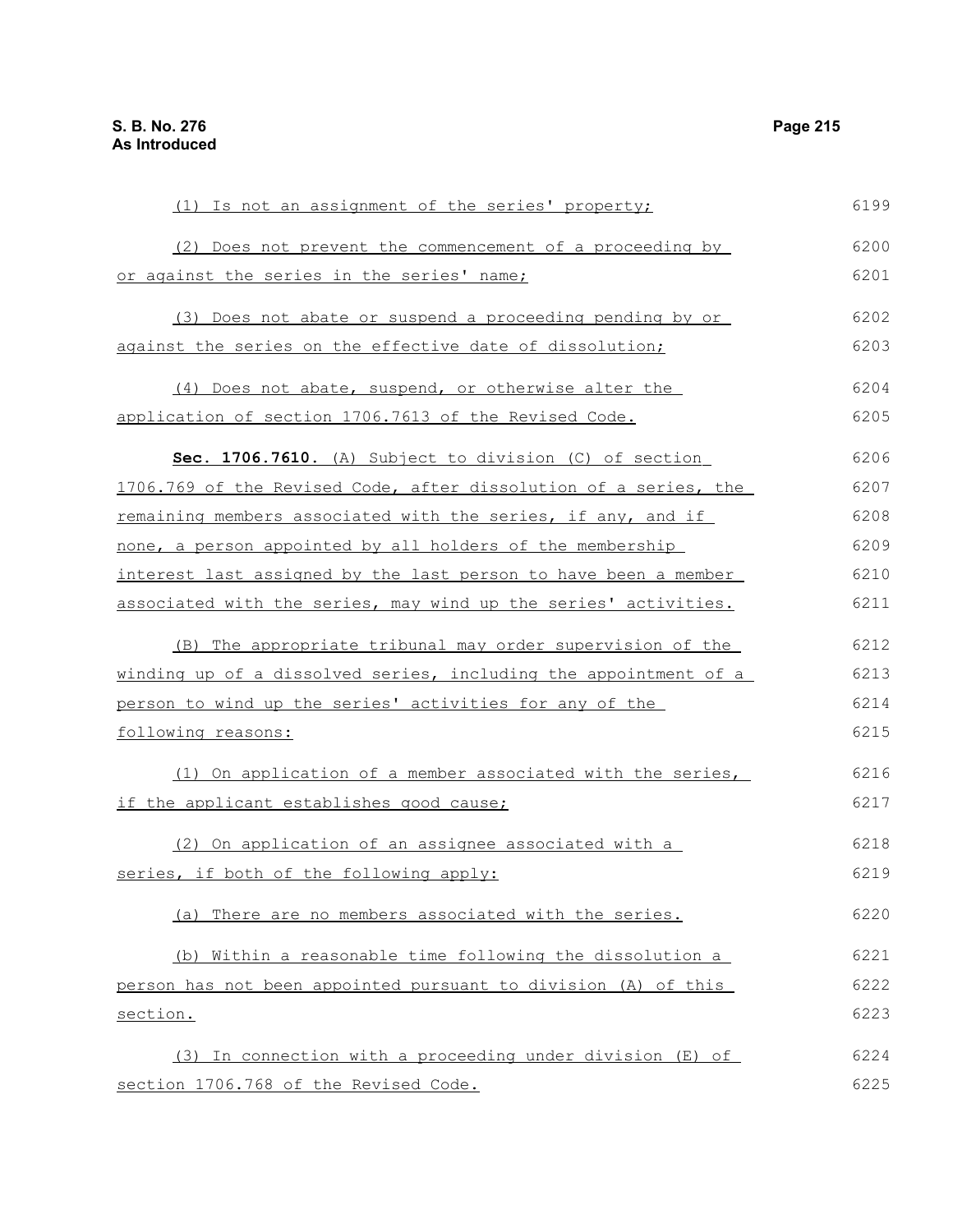**Sec. 1706.7611.** (A) A dissolved series may dispose of any known claims against it by following the procedures described in division (B) of this section, at any time after the effective date of the dissolution of the series. (B) A dissolved series may give notice of the dissolution in a record to the holder of any known claim. The notice shall do all of the following: (1) Identify the limited liability company and the dissolved series; (2) Describe the information required to be included in a claim; (3) Provide a mailing address to which the claim is to be sent; (4) State the deadline by which the dissolved series must receive the claim. The deadline shall not be sooner than one hundred twenty days from the effective date of the notice. (5) State that if not sooner barred, the claim will be barred if not received by the deadline. (C) Unless sooner barred by any other statute limiting actions, a claim against a dissolved series is barred in either of the following circumstances: (1) If a claimant who was given notice under division (B) of this section does not deliver the claim to the dissolved series by the deadline; (2) If a claimant whose claim was rejected by the dissolved series does not commence a proceeding to enforce the claim within ninety days from the effective date of the rejected notice. 6226 6227 6228 6229 6230 6231 6232 6233 6234 6235 6236 6237 6238 6239 6240 6241 6242 6243 6244 6245 6246 6247 6248 6249 6250 6251 6252 6253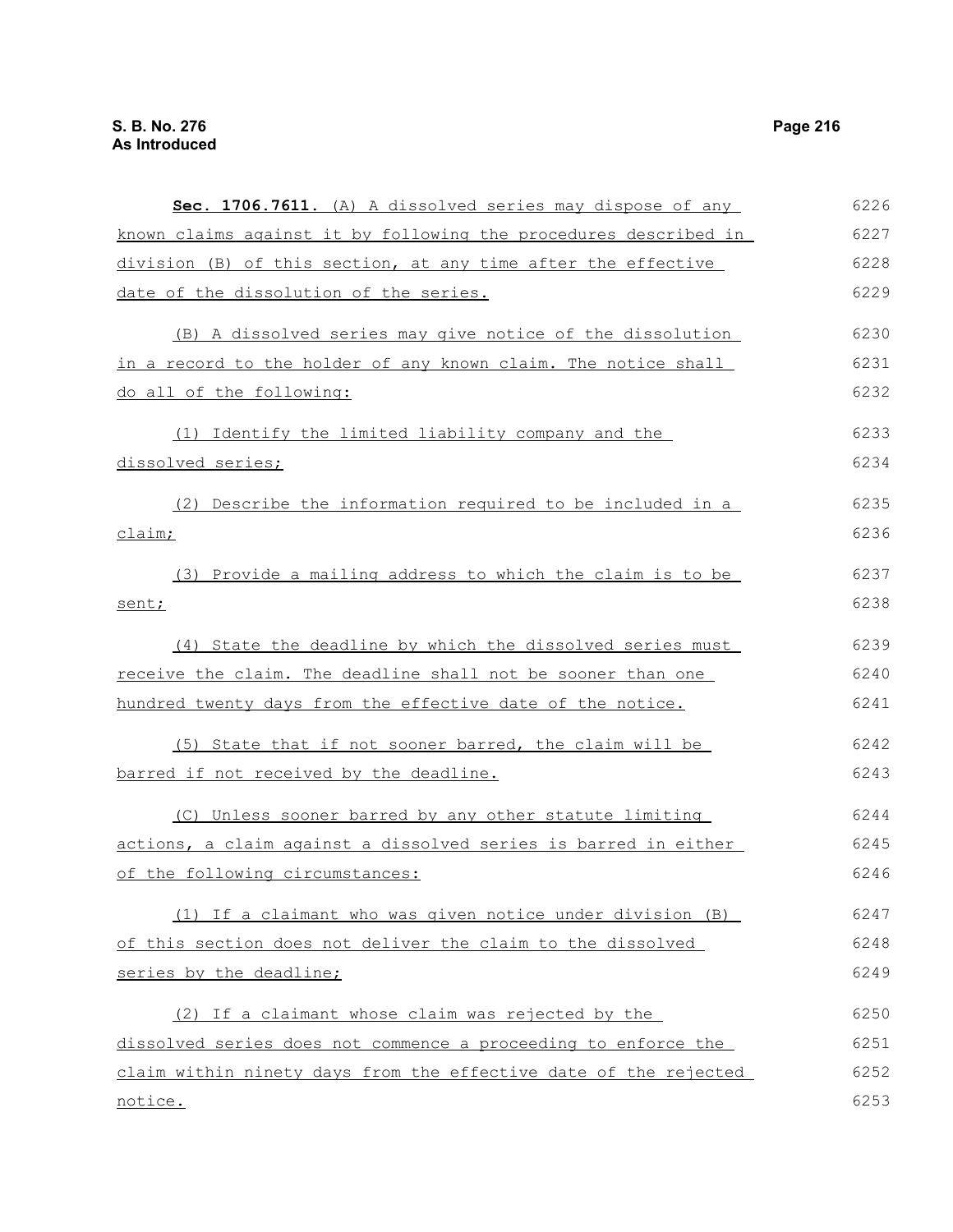| (D) For purposes of this section, "claim" includes an            | 6254 |
|------------------------------------------------------------------|------|
| unliquidated claim, but does not include a contingent liability  | 6255 |
| that has not matured so that there is no immediate right to      | 6256 |
| bring suit or a claim based on an event occurring after the      | 6257 |
| effective date of dissolution.                                   | 6258 |
| (E) Nothing in this section shall be construed to extend         | 6259 |
| any otherwise applicable statute of limitations.                 | 6260 |
| Sec. 1706.7612. (A) A dissolved series may publish notice        | 6261 |
| of its dissolution and request that persons with claims against  | 6262 |
| the dissolved series present them in accordance with the notice. | 6263 |
| (B) The notice authorized by division (A) of this section        | 6264 |
| shall meet all of the following criteria:                        | 6265 |
| (1) It shall be posted prominently on the principal web          | 6266 |
| site then maintained by the limited liability company, if any,   | 6267 |
| and provided to the secretary of state to be posted on the web   | 6268 |
| site maintained by the secretary of state in accordance with     | 6269 |
| division (J) of section 1706.474 of the Revised Code. The notice | 6270 |
| shall be considered published when posted on the secretary of    | 6271 |
| state's web site.                                                | 6272 |
| (2) It shall describe the information that must be               | 6273 |
| included in a claim and provide a mailing address to which the   | 6274 |
| claim must be sent.                                              | 6275 |
| (3) It shall state that if not sooner barred, a claim            | 6276 |
| against the dissolved series will be barred unless a proceeding  | 6277 |
| to enforce the claim is commenced within two years following the | 6278 |
| publication of the notice.                                       | 6279 |
| (C) If a dissolved series publishes a notice in accordance       | 6280 |
| with division (B) of this section, unless sooner barred by any   | 6281 |
| other statute limiting actions, the claim of each of the         | 6282 |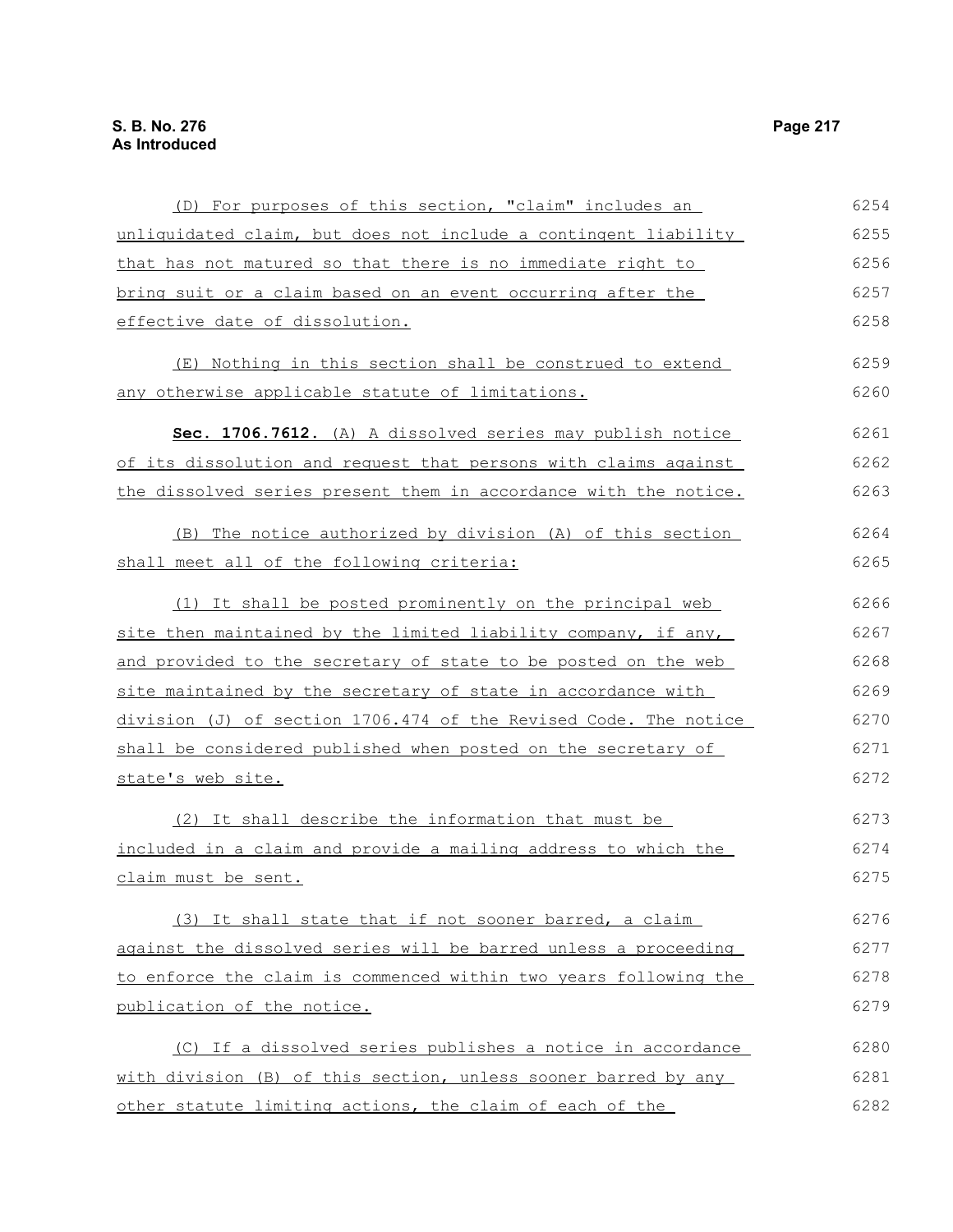| 6283 |
|------|
| 6284 |
| 6285 |
| 6286 |
|      |
| 6287 |
| 6288 |
| 6289 |
| 6290 |
| 6291 |
| 6292 |
| 6293 |
| 6294 |
|      |
| 6295 |
| 6296 |
| 6297 |
| 6298 |
| 6299 |
| 6300 |
| 6301 |
| 6302 |
| 6303 |
| 6304 |
| 6305 |
| 6306 |
| 6307 |
| 6308 |
| 6309 |
| 6310 |
| 6311 |
|      |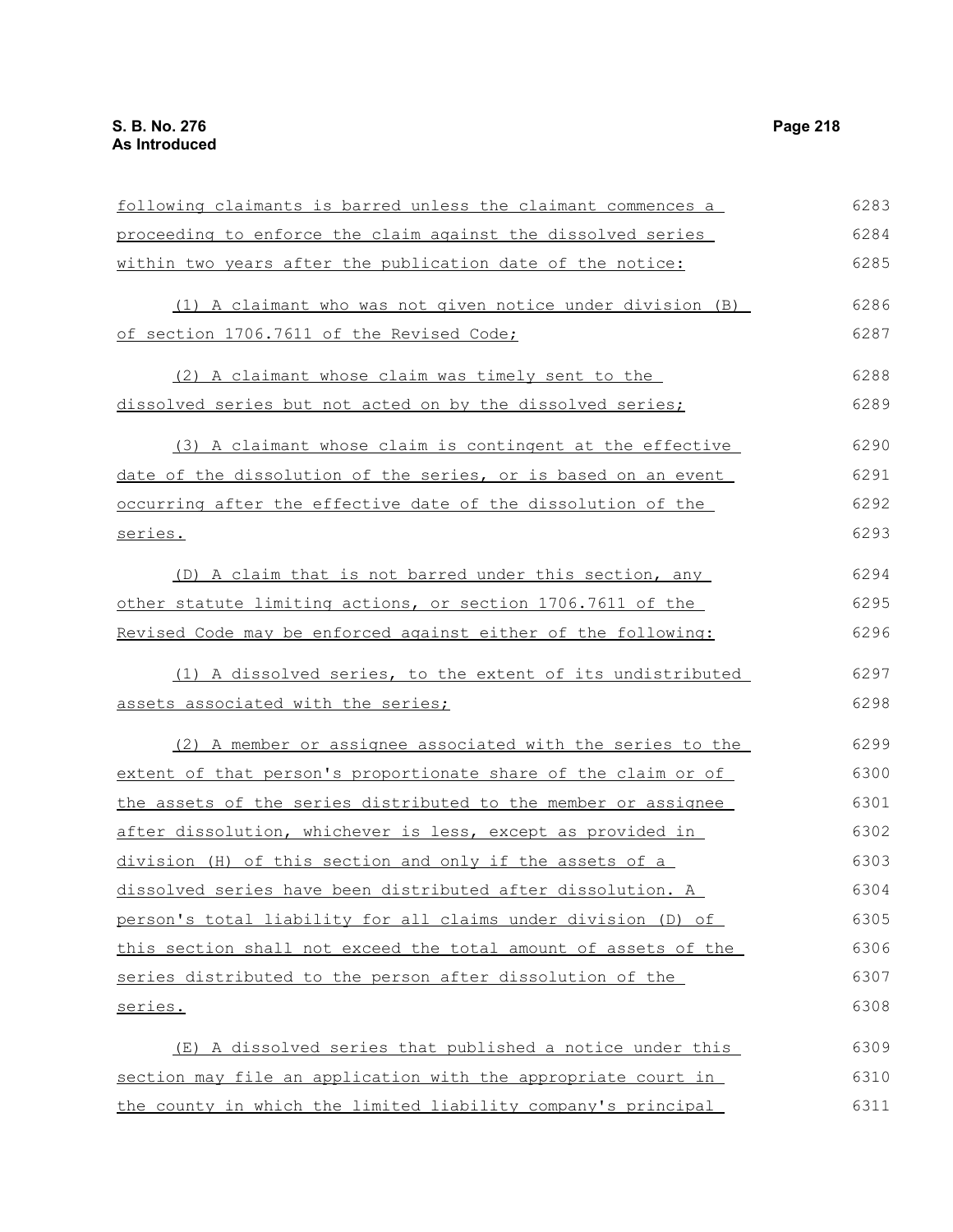office is located or, if it has none in this state, in the county in which the limited liability company's statutory agent is or was last located. The application shall be for a determination of the amount and form of security to be provided for payment of claims that are contingent or have not been made known to the dissolved series or that are based on an event occurring after the effective date of the dissolution of the series but that, based on the facts known to the dissolved series, are reasonably estimated to arise after the effective date of the dissolution of the series. Provision need not be made for any claim that is or is reasonably anticipated to be barred under division (C) of this section. (F) Within ten days after the filing of the application provided for in division (E) of this section, notice of the proceeding shall be given by the dissolved series to each potential claimant as described in that division. (G) The appropriate court may appoint a guardian ad litem to represent all claimants whose identities are unknown in any proceeding brought under this section. The reasonable fees and expenses of the guardian, including all reasonable expert witness fees, shall be paid by the dissolved series. (H) Provision by the dissolved series for security in the amount and the form ordered by the appropriate court under division (E) of this section shall satisfy the dissolved series' obligation with respect to claims that are contingent, have not been made known to the dissolved series, or are based on an event occurring after the effective date of the dissolution of the series. Those claims may not be enforced against a person owning a membership interest to whom assets have been distributed by the dissolved series after the effective date of 6312 6313 6314 6315 6316 6317 6318 6319 6320 6321 6322 6323 6324 6325 6326 6327 6328 6329 6330 6331 6332 6333 6334 6335 6336 6337 6338 6339 6340 6341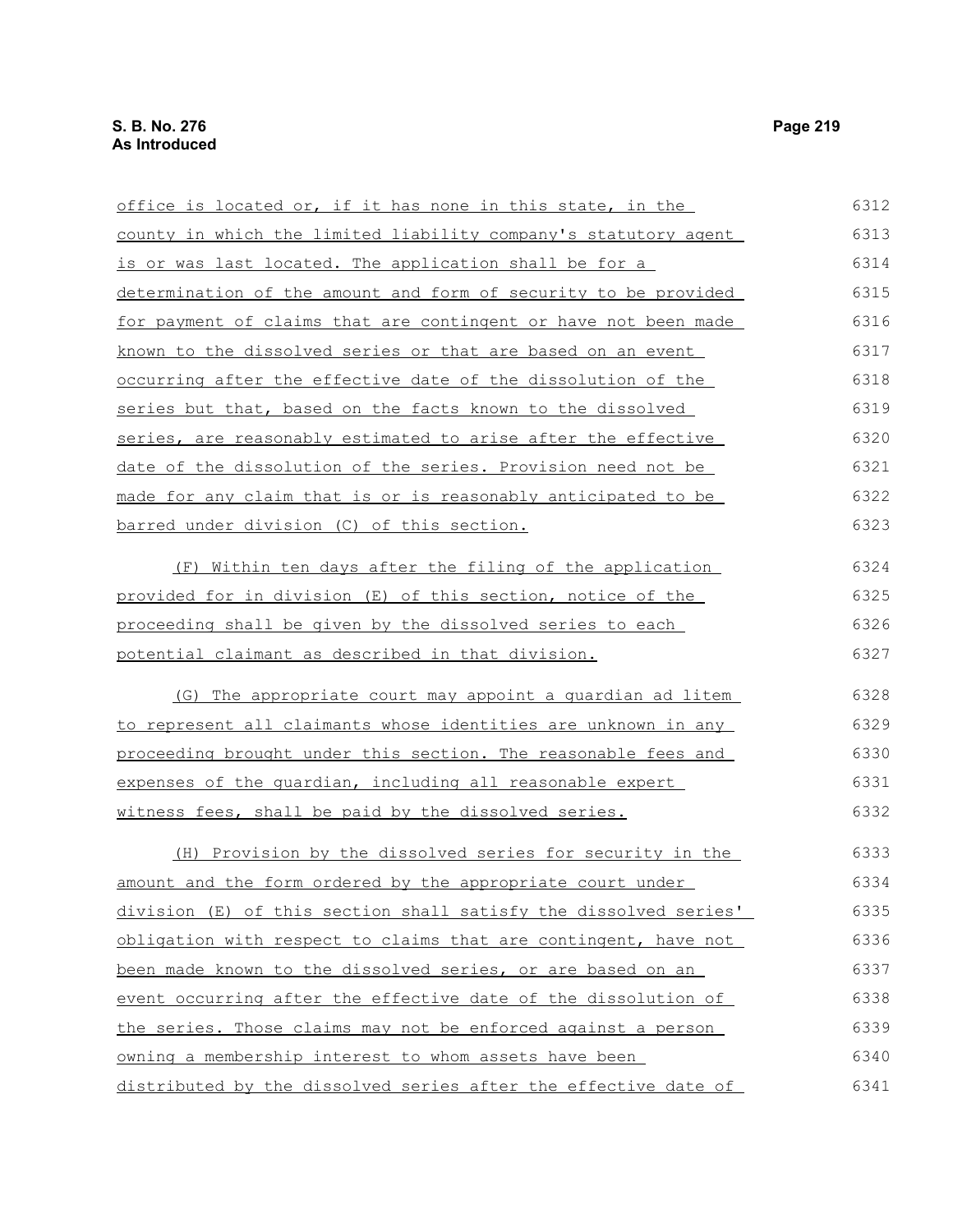| the dissolution of the series.                                   | 6342 |
|------------------------------------------------------------------|------|
| (I) Nothing in this section shall be construed to extend         | 6343 |
| any otherwise applicable statute of limitations.                 | 6344 |
| Sec. 1706.7613. (A) Upon the winding up of a series,             | 6345 |
| payment or adequate provision for payment shall be made to       | 6346 |
| creditors of the series, including, to the extent permitted by   | 6347 |
| law, members who are associated with the series and who are also | 6348 |
| creditors of the series, in satisfaction of liabilities of the   | 6349 |
| series.                                                          | 6350 |
| (B) After a series complies with division (A) of this            | 6351 |
| section, any surplus shall be distributed as follows:            | 6352 |
| (1) First, to each person owning a membership interest           | 6353 |
| associated with the series that reflects contributions made on   | 6354 |
| account of that membership interest and not previously returned, | 6355 |
| an amount equal to the value of the person's unreturned          | 6356 |
| contributions;                                                   | 6357 |
| (2) Then to each person owning a membership interest             | 6358 |
| associated with the series in the proportions in which the       | 6359 |
| owners of membership interests associated with the series share  | 6360 |
| in distributions prior to dissolution of the series.             | 6361 |
| (C) If the series does not have sufficient surplus to            | 6362 |
| comply with division (B) (1) of this section, any surplus shall  | 6363 |
| be distributed among the owners of membership interests          | 6364 |
| associated with the series in proportion to the value of their   | 6365 |
| respective unreturned contributions.                             | 6366 |
| Sec. 1706.81. This chapter modifies, limits, and                 | 6367 |
| supersedes the federal "Electronic Signatures in Global and      | 6368 |
| National Commerce Act," 15 U.S.C. 7001 et seq., but does not     | 6369 |
| modify, limit, or supersede 15 U.S.C. 7001(c) or authorize       | 6370 |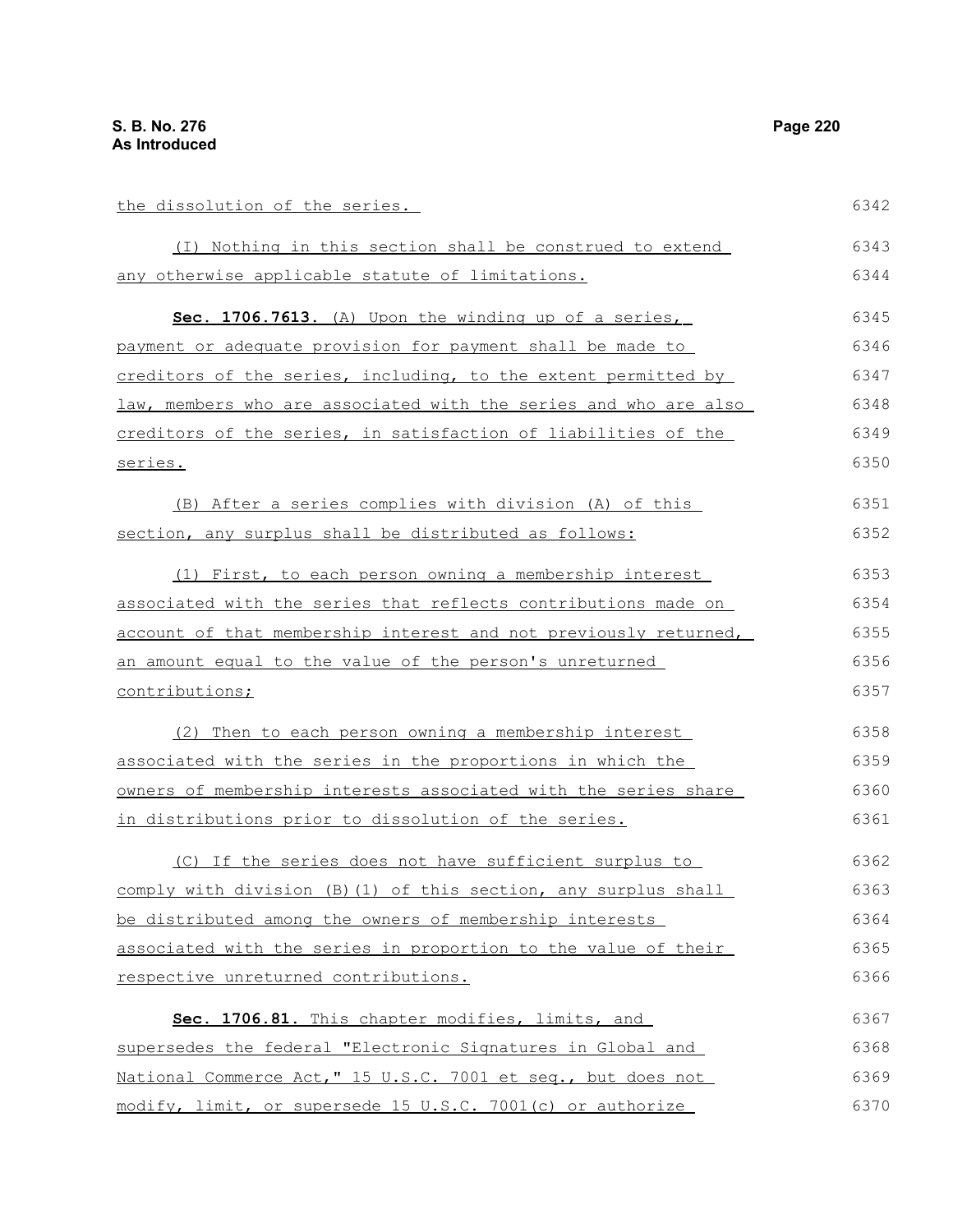| electronic delivery of any of the notices described in 15 U.S.C. | 6371 |
|------------------------------------------------------------------|------|
| $7003(b)$ .                                                      | 6372 |
| Sec. 1706.82. A limited liability company formed and             | 6373 |
| existing under this chapter may conduct its activities and       | 6374 |
| affairs, carry on its operations, and have and exercise the      | 6375 |
| powers granted by this chapter in any state, foreign country, or | 6376 |
| other jurisdiction.                                              | 6377 |
| Sec. 1706.83. (A) Prior to January 1, 2022, this chapter         | 6378 |
| shall govern the following limited liability companies:          | 6379 |
| (1) A limited liability company formed on or after January       | 6380 |
| 1, 2021, except a limited liability company that is continuing   | 6381 |
| the business of a dissolved limited liability company under      | 6382 |
| section 1705.44 of the Revised Code;                             | 6383 |
| (2) A limited liability company formed before January 1,         | 6384 |
| 2021, that elects, pursuant to division (C) of this section, to  | 6385 |
| be governed by this chapter.                                     | 6386 |
| (B) On and after January 1, 2022, this chapter shall             | 6387 |
| govern all limited liability companies, including every foreign  | 6388 |
| limited liability company that files an application for          | 6389 |
| registration as a foreign limited liability company on or after  | 6390 |
| January 1, 2022, every foreign limited liability company that    | 6391 |
| registers a name in this state on or after January 1, 2022,      | 6392 |
| every foreign limited liability company that has registered a    | 6393 |
| name in this state prior to January 1, 2022, and every foreign   | 6394 |
| limited liability company that has filed an application for      | 6395 |
| registration as a foreign limited liability company prior to     | 6396 |
| January 1, 2022, pursuant to Chapter 1705. of the Revised Code.  | 6397 |
| (C) On and after January 1, 2021, but prior to January 1,        | 6398 |
| 2022, a limited liability company may elect, in the manner       | 6399 |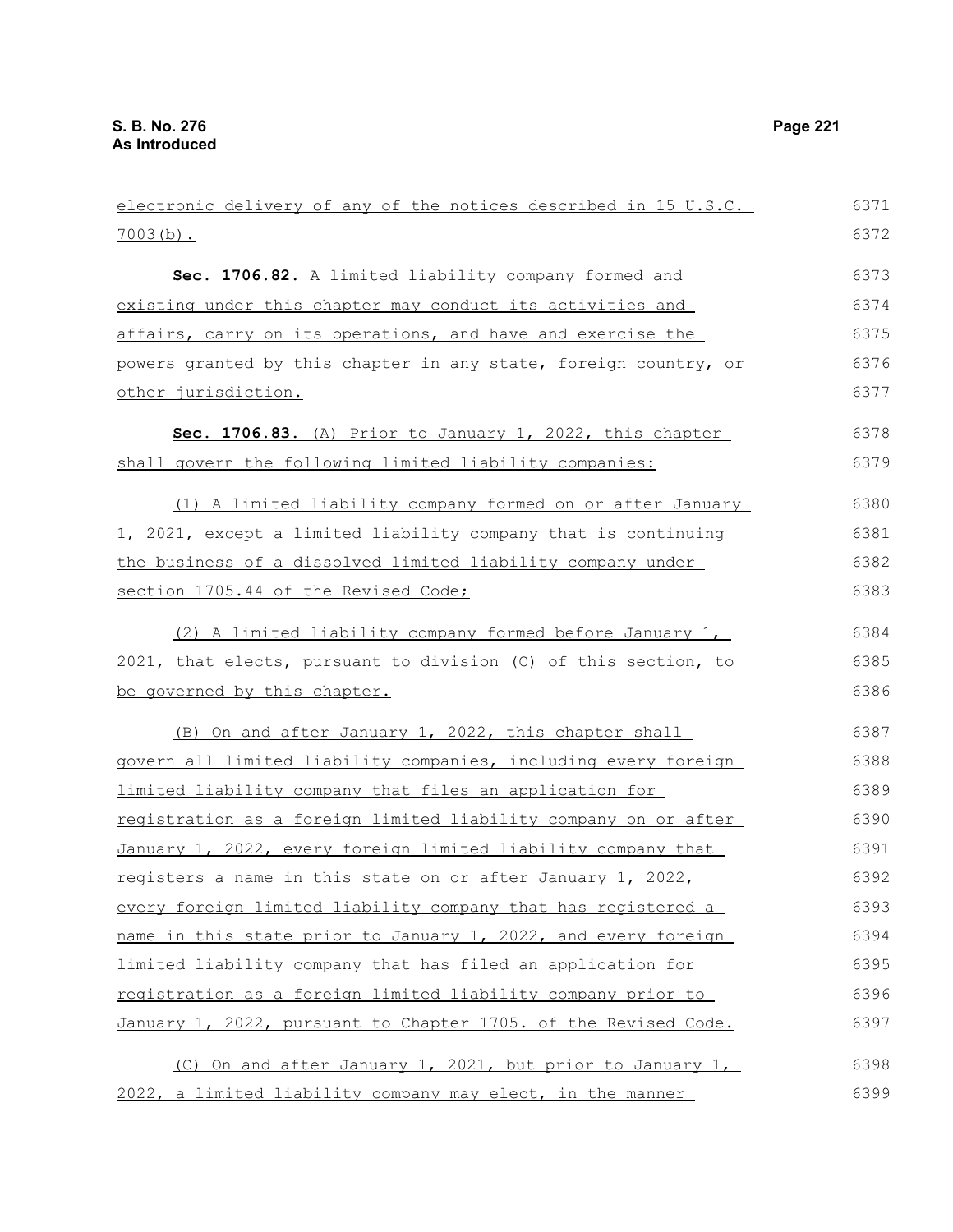provided in its operating agreement or by law for amending the operating agreement, to be subject to this chapter. **Sec. 1706.84.** Unless expressly stated to the contrary in this chapter, all amendments of this chapter shall apply to limited liability companies and members and agents whether or not existing as such at the time of the enactment of any such amendment. **Sec. 1729.36.** (A) An association may merge or consolidate with one or more entities, if such merger or consolidation is permitted by the laws under which each constituent entity exists and the association complies with this section. (B) Each constituent association shall comply with section 1729.35 of the Revised Code with respect to form and approval of an agreement of merger or consolidation, and each constituent entity shall comply with the applicable provisions of the laws under which it exists, except that the agreement of merger or consolidation, by whatever name designated, shall comply with divisions (C) and (D) of this section. (C) The agreement of merger or consolidation shall set forth all of the following: (1) The names of the states and the laws under which each constituent entity exists; (2) All statements and matters required to be set forth in agreements of merger or consolidation by the laws under which any constituent entity exists; (3) A statement that the surviving or new entity is to be an association, a foreign association, a corporation other than a cooperative, or a limited liability company; 6400 6401 6402 6403 6404 6405 6406 6407 6408 6409 6410 6411 6412 6413 6414 6415 6416 6417 6418 6419 6420 6421 6422 6423 6424 6425 6426 6427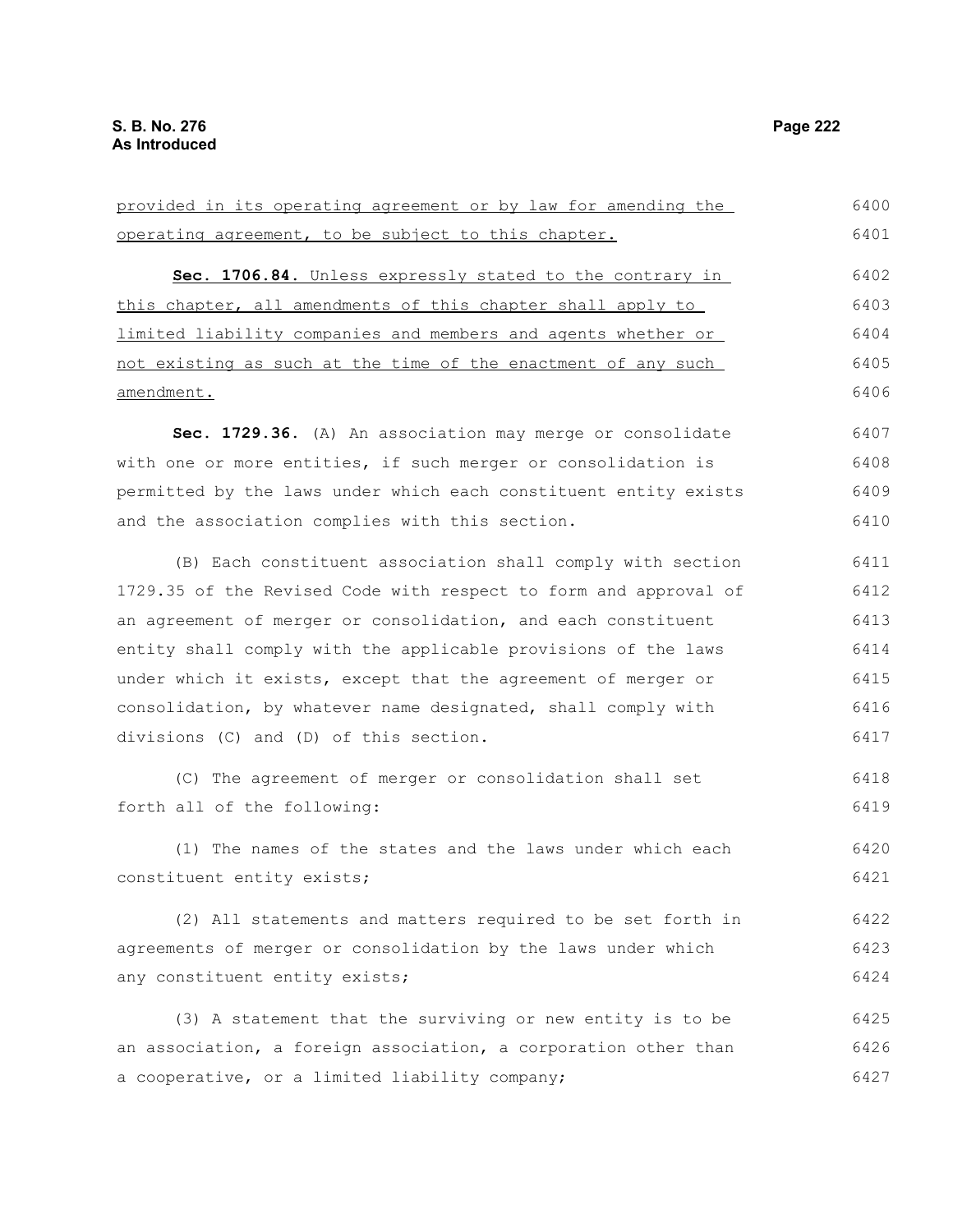(4) If the surviving or new entity is to be a foreign entity: (a) The place where the principal office of the surviving or new entity is to be located in the state in which the surviving or new entity is to exist; (b) The consent by the surviving or new entity that it may be sued and served with process in this state in any proceeding for the enforcement of any obligation of any constituent association or domestic entity; (c) The consent by the surviving or new entity that it shall be subject to the applicable provisions of Chapter 1703. of the Revised Code, if it is a foreign corporation or foreign association, or to sections 1705.53 to 1705.58 or 1706.51 to 1706.516 of the Revised Code, if it is a foreign limited liability company; (d) If it is desired that the surviving or new entity exercise its corporate privileges in this state as a foreign entity. (D) The agreement also may set forth other provisions permitted by the laws of any state in which any constituent entity exists. (E) If the surviving or new entity is an association, the 6429 6430 6431 6432 6433 6434 6435 6436 6437 6438 6439 6440 6441 6442 6443 6444 6445 6446 6447 6448 6449

merger or consolidation shall take effect in accordance with sections 1729.37 and 1729.38 of the Revised Code. 6450 6451

(F) If the surviving or new entity is an entity other than an association, the merger or consolidation shall take effect in accordance with the applicable provisions of the laws under which it exists. 6452 6453 6454 6455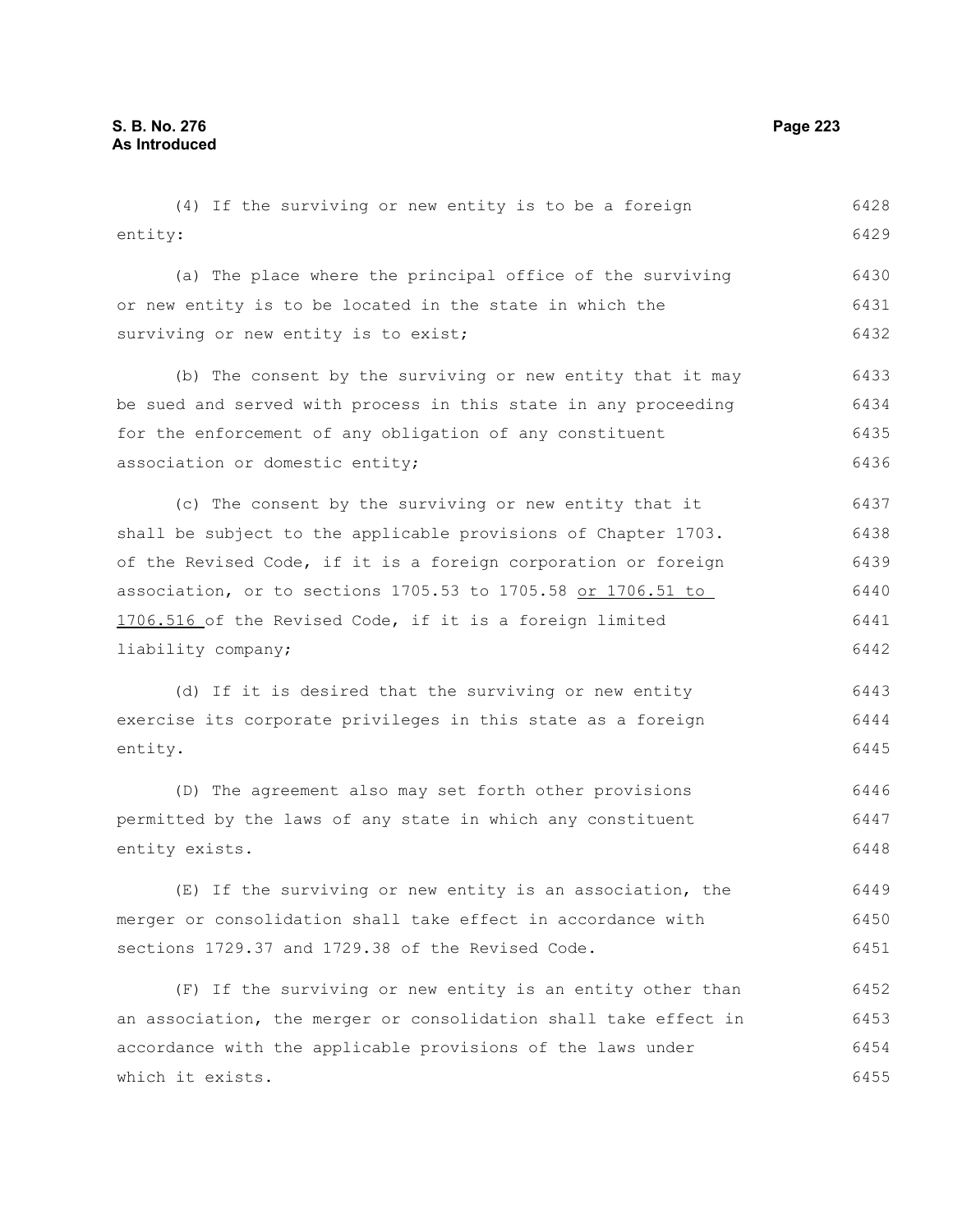## **S. B. No. 276 Page 224 As Introduced**

**Sec. 1729.38.** (A)(1) Upon adoption of an agreement of merger or consolidation under section 1729.35 or 1729.36 of the Revised Code, a certificate, signed by any authorized officer or representative of each constituent association or entity, shall be filed with the secretary of state on a form prescribed by the secretary of state that sets forth the following: 6456 6457 6458 6459 6460 6461

(a) The name and form of each constituent association or entity and the state law under which each constituent entity exists; 6462 6463 6464

(b) A statement that each constituent association or entity has adopted the agreement of merger or consolidation, the manner of adoption, and that the agreement was adopted in compliance with the laws applicable to each constituent association or entity; 6465 6466 6467 6468 6469

(c) The effective date of the merger or consolidation, which date may be on or after the date of filing of the certificate; 6470 6471 6472

(d) In the case of a merger, a statement that one or more specified constituent associations or entities will be merged into a specified surviving association or entity or, in the case of a consolidation, a statement that the constituent associations or entities will be consolidated into a new association or entity; 6473 6474 6475 6476 6477 6478

(e) The name and address of the statutory agent upon whom any process, notice, or demand against any constituent association or entity, or the surviving or new association or entity, may be served. 6479 6480 6481 6482

(2) In the case of a merger into an association or domestic entity, any amendments to the articles of incorporation 6483 6484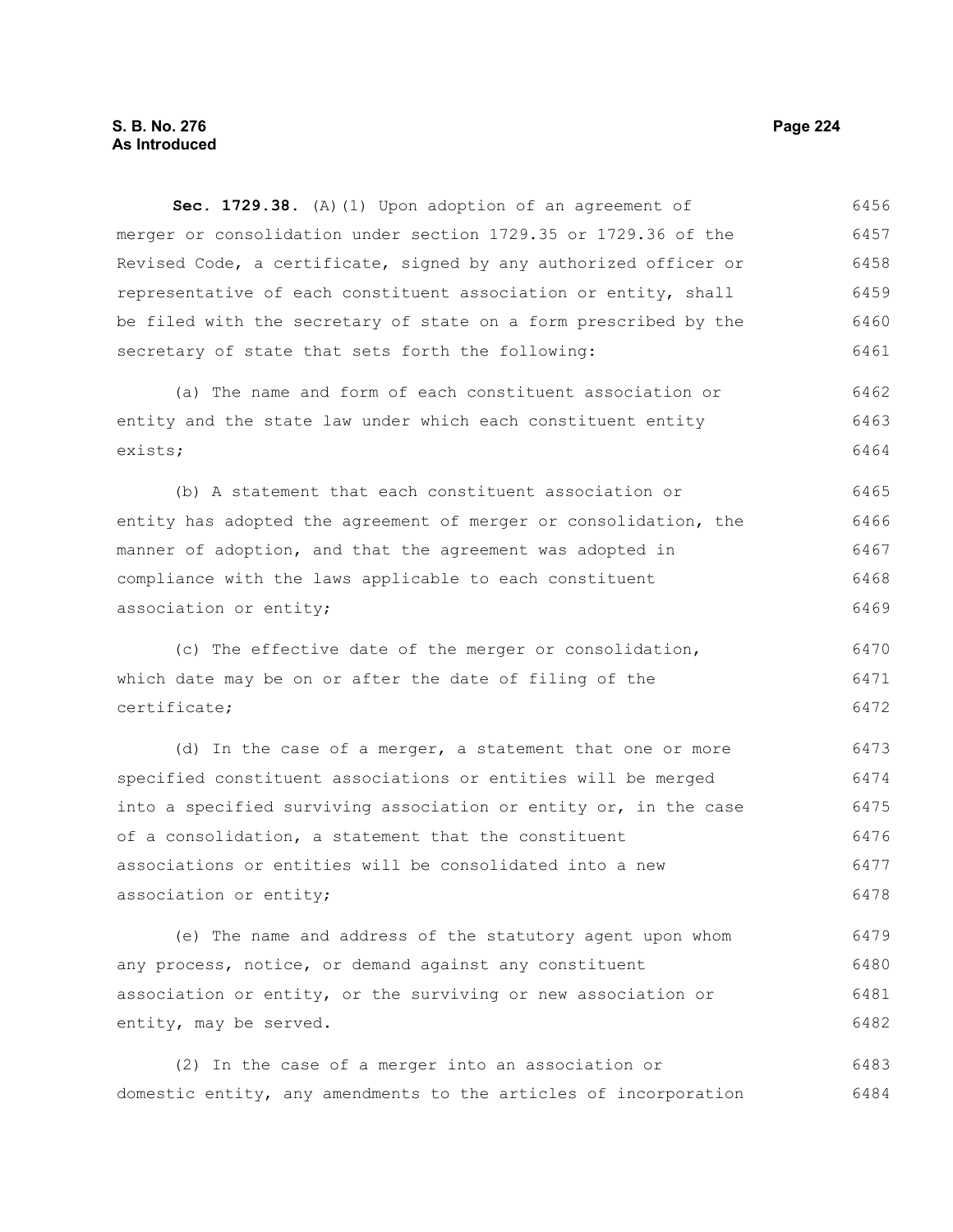or the articles of organization of the surviving association or entity shall be filed with the certificate. 6485 6486

(3) In the case of a consolidation to form a new domestic association or entity, the articles of incorporation or the articles of organization of the new association or entity shall be filed with the certificate. 6487 6488 6489 6490

(4) If the surviving or new entity is a foreign entity that desires to transact business in this state as a foreign entity, the certificate shall be accompanied by the information required for qualification of a foreign entity in this state by Chapter 1703. of the Revised Code, in the case of a foreign corporation or foreign cooperative, or by sections 1705.53 and 1705.54 or 1706.511 of the Revised Code, in the case of a foreign limited liability company. 6491 6492 6493 6494 6495 6496 6497 6498

(B) A copy of the certificate of merger or consolidation, certified by the secretary of state, may be filed for record in the office of the county recorder of any county in this state. For such recording, the county recorder shall charge and collect the same fee as in the case of deeds. The certified copy of the certificate of merger or consolidation shall be recorded in the official records of the county recorder. 6499 6500 6501 6502 6503 6504 6505

(C) For purposes of this section, "domestic entity" means a corporation other than an association or a limited liability company organized under the laws of this state. 6506 6507 6508

**Sec. 1745.461.** (A)(1) Pursuant to an agreement of merger between the constituent entities as provided in this section, a domestic unincorporated nonprofit association and, if so provided, one or more additional domestic or foreign entities may be merged into a surviving entity other than a domestic 6509 6510 6511 6512 6513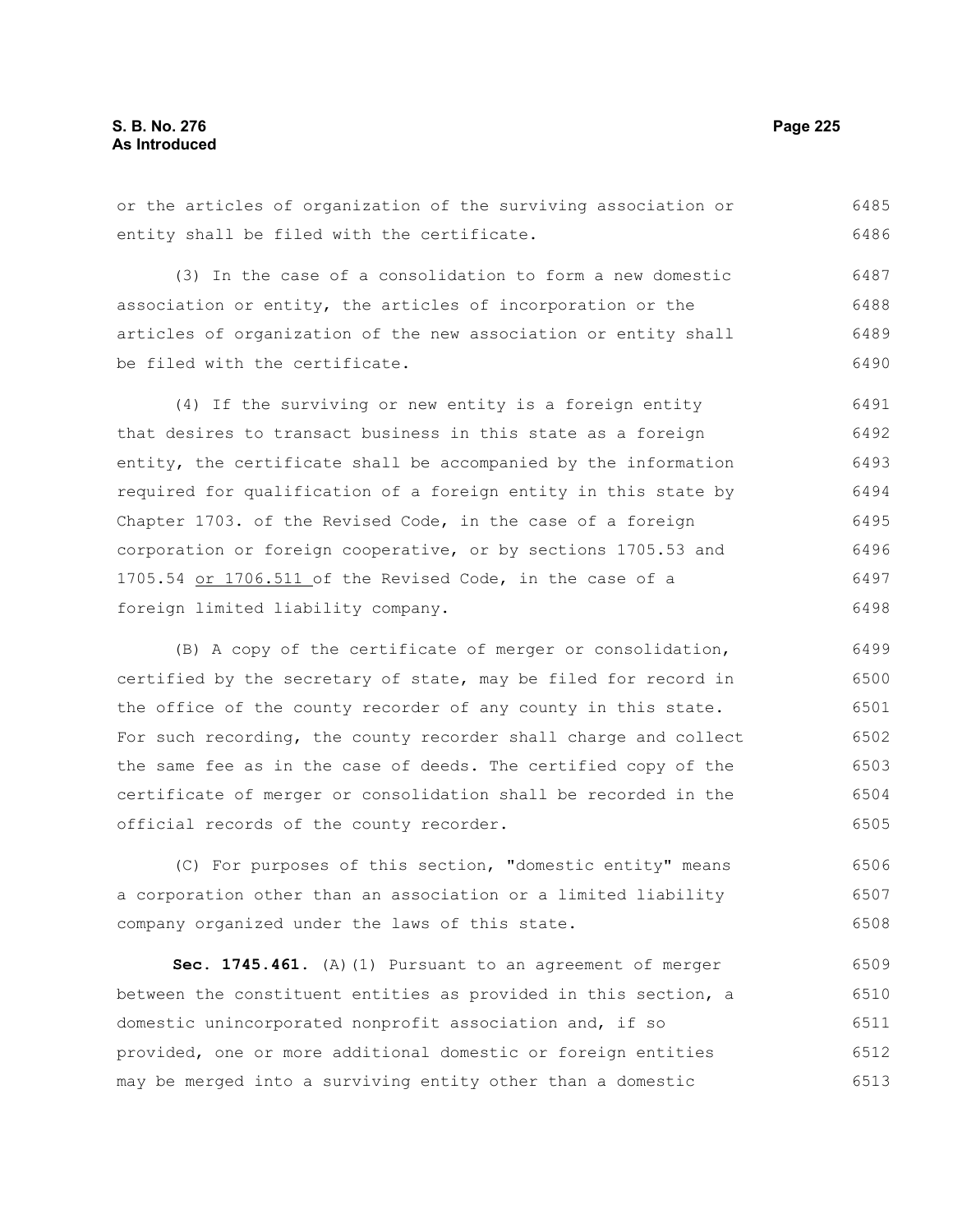## **S. B. No. 276 Page 226 As Introduced**

unincorporated nonprofit association. Pursuant to an agreement of consolidation, a domestic unincorporated nonprofit association together with one or more additional domestic or foreign entities may be consolidated into a new entity other than a domestic unincorporated nonprofit association to be formed by that consolidation. The merger or consolidation must be permitted by the chapter of the Revised Code under which each domestic constituent entity exists and by the laws under which each foreign constituent entity exists. (2) To effect a merger or consolidation under this section, the manager or managers of each constituent unincorporated nonprofit association shall approve an agreement of merger or consolidation to be signed by the manager, the chairperson, the president, or a vice-president and by the secretary or an assistant secretary or, if there are no officers, by an authorized manager. The agreement of merger or consolidation shall be approved or otherwise authorized by or on 6514 6515 6516 6517 6518 6519 6520 6521 6522 6523 6524 6525 6526 6527 6528 6529 6530

behalf of each other constituent entity in accordance with the laws under which it exists. 6531 6532

(3) The agreement of merger or consolidation shall set forth all of the following: 6533 6534

(a) The name and the form of entity of each constituent entity and the state under the laws of which each constituent entity exists; 6535 6536 6537

(b) In the case of a merger, that one or more specified constituent entities will be merged into a specified surviving foreign entity or surviving domestic entity other than a domestic unincorporated nonprofit association or, in the case of a consolidation, that the constituent entities will be consolidated into a new foreign entity or domestic entity other 6538 6539 6540 6541 6542 6543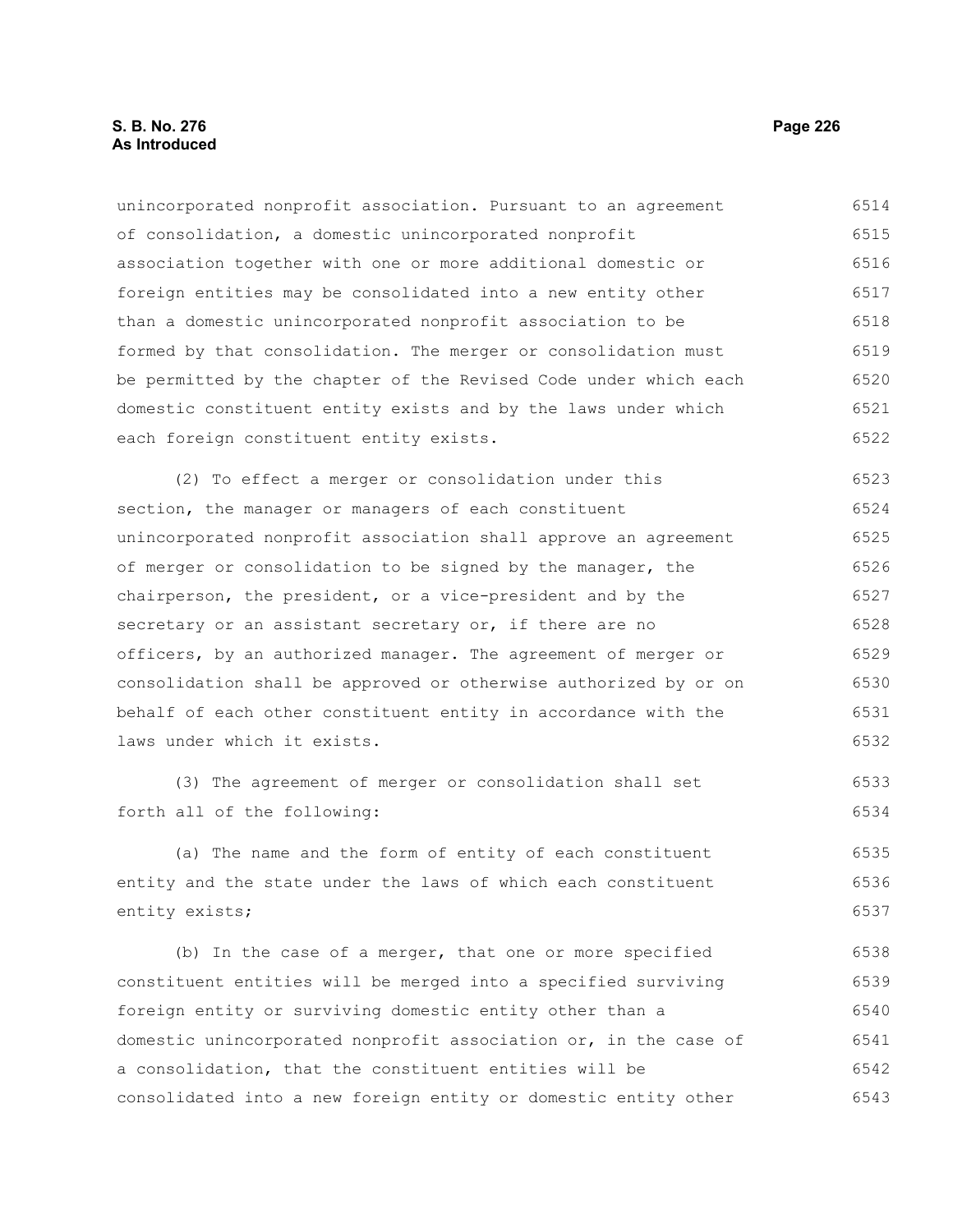than a domestic unincorporated nonprofit association. The name of the surviving or new entity may be the same as or similar to that of any constituent entity. 6544 6545 6546

(c) The terms of the merger or consolidation and the mode of carrying those terms into effect; 6547 6548

(d) If the surviving or new entity is a foreign unincorporated nonprofit association, all additional statements and matters, other than the name and address of the statutory agent, that would be required by section 1745.46 of the Revised Code if the surviving or new unincorporated nonprofit association were a domestic unincorporated nonprofit association; 6549 6550 6551 6552 6553 6554 6555

(e) The name and the form of entity of the surviving or new entity, the state under the laws of which the surviving entity exists or the new entity is to exist, and the location of the principal office of the surviving or new entity in that state; 6556 6557 6558 6559 6560

(f) All statements and matters required to be set forth in an agreement of merger or consolidation by the laws under which each constituent entity exists and, in the case of a consolidation, the new entity is to exist; 6561 6562 6563 6564

(g) The consent of the surviving or the new entity to be sued and served with process in this state and the irrevocable appointment of the secretary of state as its agent to accept service of process in any proceeding in this state to enforce against the surviving or new entity any obligation of any domestic constituent unincorporated nonprofit association. Such service shall be made upon the secretary of state by leaving duplicate copies of such process, together with an affidavit of 6565 6566 6567 6568 6569 6570 6571 6572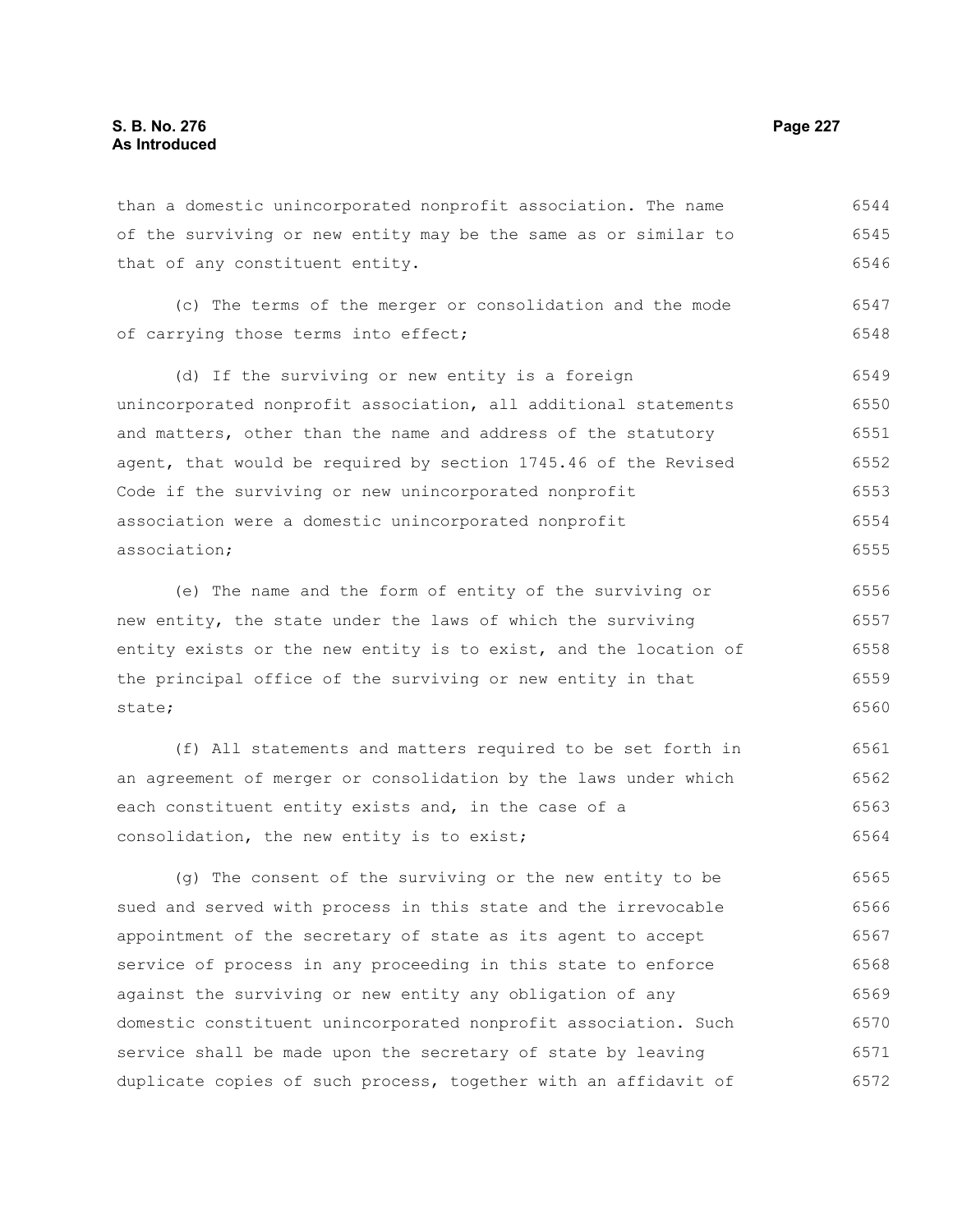the plaintiff or one of the plaintiff's attorneys, showing the last known address of such association, and a fee of up to five dollars that shall be included as taxable costs in the case of judicial proceedings. Upon receipt of such process, affidavit, and fee, the secretary of state shall immediately give notice to the association at the address specified in the affidavit and forward to such address by certified mail, with a request for return receipt, a copy of such process. 6573 6574 6575 6576 6577 6578 6579 6580

(h) If the surviving or new entity is a foreign unincorporated nonprofit association that desires to transact business in this state as a foreign unincorporated nonprofit association, a statement to that effect, together with a statement regarding the appointment of a statutory agent and service of any process, notice, or demand upon that statutory agent or the secretary of state; 6581 6582 6583 6584 6585 6586 6587

(i) If the surviving or new entity is a foreign limited partnership that desires to transact business in this state as a foreign limited partnership, a statement to that effect, together with all of the information required under section 1782.49 of the Revised Code when a foreign limited partnership registers to transact business in this state; 6588 6589 6590 6591 6592 6593

(j) If the surviving or new entity is a foreign limited liability company that desires to transact business in this state as a foreign limited liability company, a statement to that effect, together with all of the information required under section 1705.54 or 1706.511 of the Revised Code when a foreign limited liability company registers to transact business in this state; 6594 6595 6596 6597 6598 6599 6600

(k) If the surviving or new entity is a foreign unincorporated association that desires to transact business in 6601 6602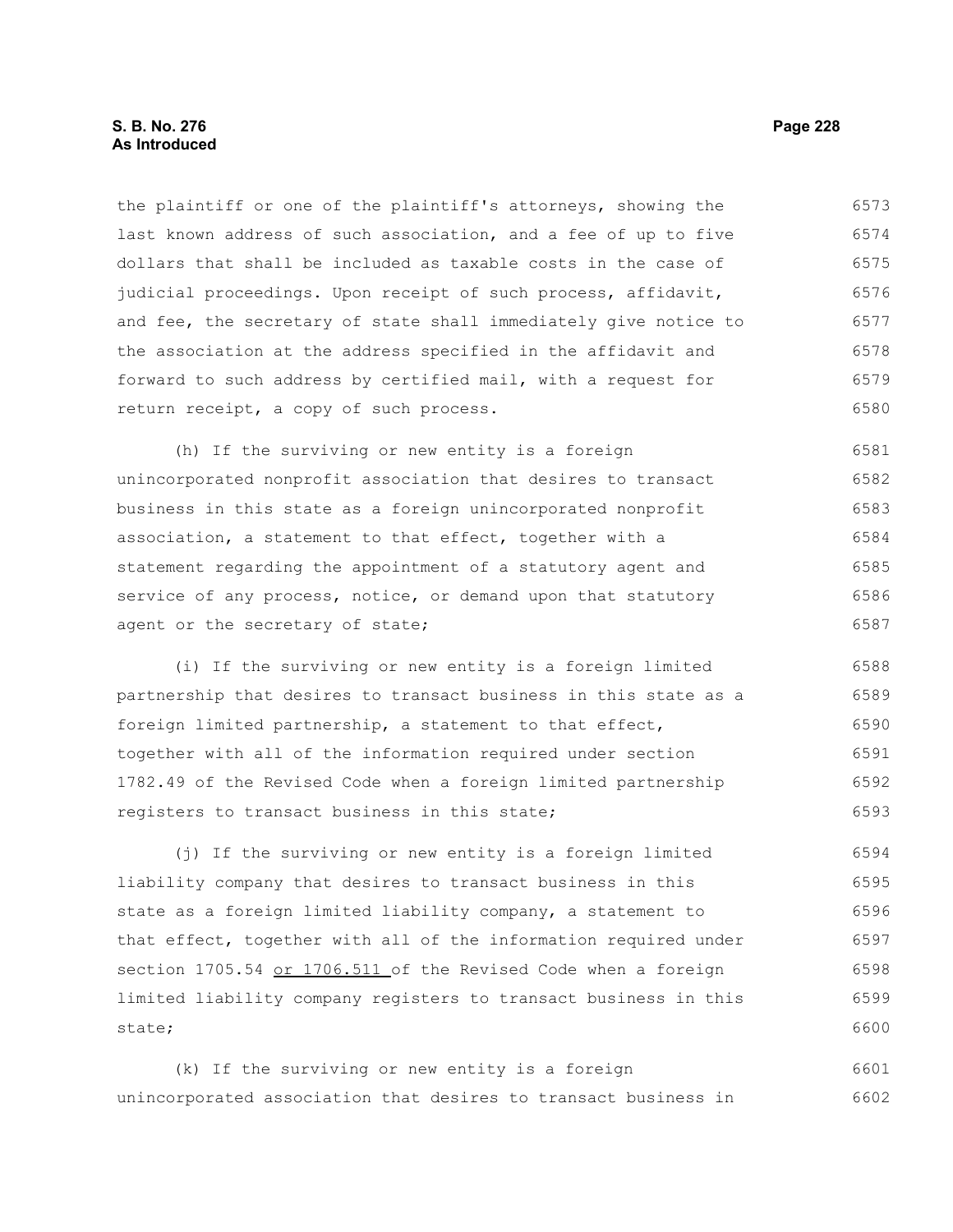this state as a foreign unincorporated association, a statement to that effect, together with all of the information, if any, required by the secretary of state when a foreign unincorporated association registers to transact business in this state. 6603 6604 6605 6606

(4) The agreement of merger or consolidation also may set forth any additional provision permitted by the laws of any state under the laws of which any constituent entity exists, consistent with the laws under which the surviving entity exists or the new entity is to exist. 6607 6608 6609 6610 6611

(B) A merger or consolidation pursuant to this section in which a public benefit association is one of the constituent entities shall be subject to, and shall comply with, the provisions of divisions  $(B)(1)(b)$ ,  $(2)$ ,  $(3)$ , and  $(4)$  of section 1745.46 of the Revised Code. 6612 6613 6614 6615 6616

**Sec. 1751.01.** As used in this chapter:

(c) Outpatient medical services;

(A)(1) "Basic health care services" means the following services when medically necessary: 6618 6619

(a) Physician's services, except when such services are supplemental under division (B) of this section; 6620 6621

(b) Inpatient hospital services; 6622

(d) Emergency health services;

(e) Urgent care services; 6625

(f) Diagnostic laboratory services and diagnostic and therapeutic radiologic services; 6626 6627

(g) Diagnostic and treatment services, other than prescription drug services, for biologically based mental 6628 6629

6617

6623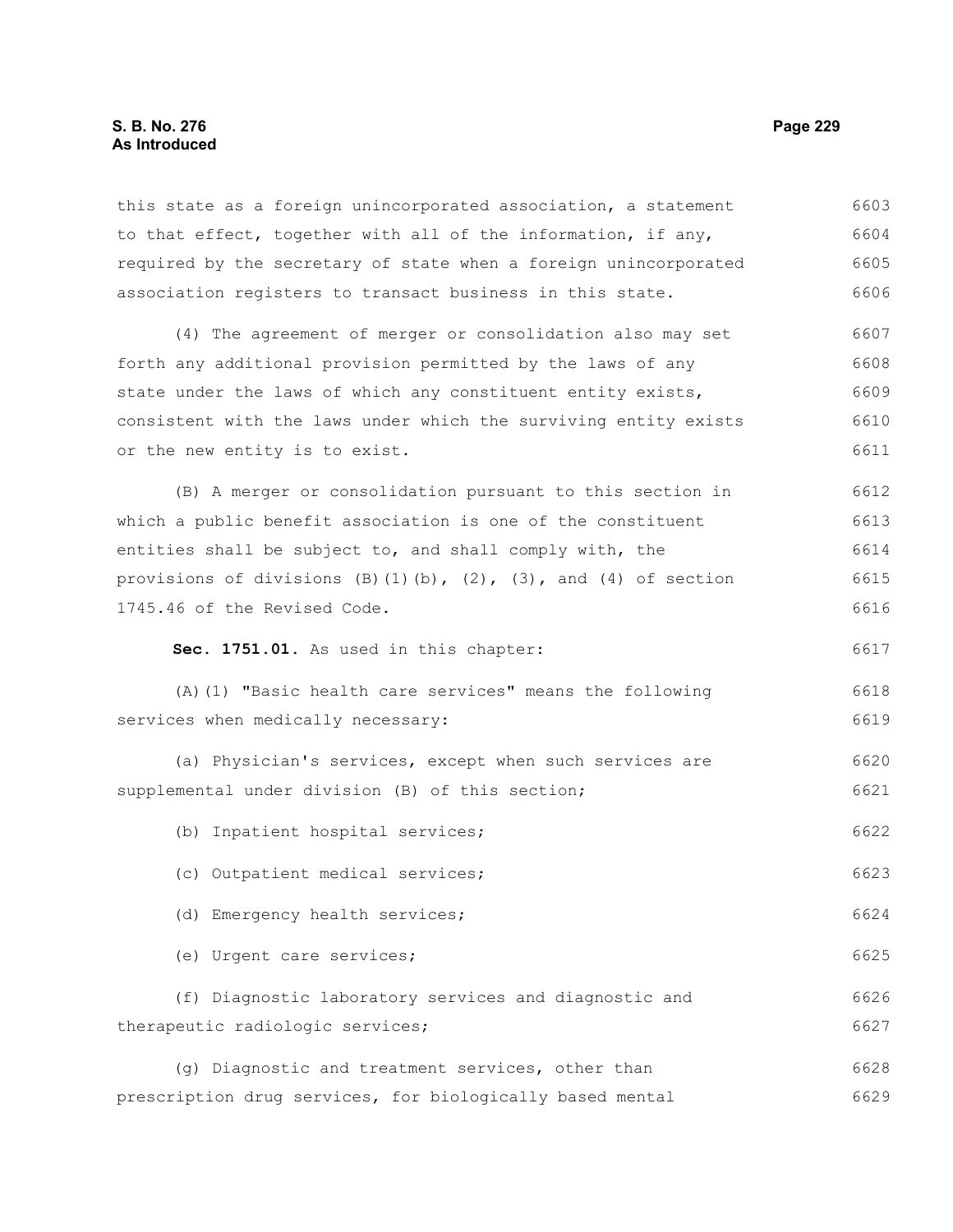# illnesses; (h) Preventive health care services, including, but not limited to, voluntary family planning services, infertility services, periodic physical examinations, prenatal obstetrical care, and well-child care; (i) Routine patient care for patients enrolled in an eligible cancer clinical trial pursuant to section 3923.80 of the Revised Code. "Basic health care services" does not include experimental Except as provided by divisions (A)(2) and (3) of this 6630 6631 6632 6633 6634 6635 6636 6637 6638 6639 6640

procedures.

section in connection with the offering of coverage for diagnostic and treatment services for biologically based mental illnesses, a health insuring corporation shall not offer coverage for a health care service, defined as a basic health care service by this division, unless it offers coverage for all listed basic health care services. However, this requirement does not apply to the coverage of beneficiaries enrolled in medicare pursuant to a medicare contract, or to the coverage of beneficiaries enrolled in the federal employee health benefits program pursuant to 5 U.S.C.A. 8905, or to the coverage of medicaid recipients, or to the coverage of beneficiaries under any federal health care program regulated by a federal regulatory body, or to the coverage of beneficiaries under any contract covering officers or employees of the state that has been entered into by the department of administrative services. 6641 6642 6643 6644 6645 6646 6647 6648 6649 6650 6651 6652 6653 6654 6655

(2) A health insuring corporation may offer coverage for diagnostic and treatment services for biologically based mental illnesses without offering coverage for all other basic health 6656 6657 6658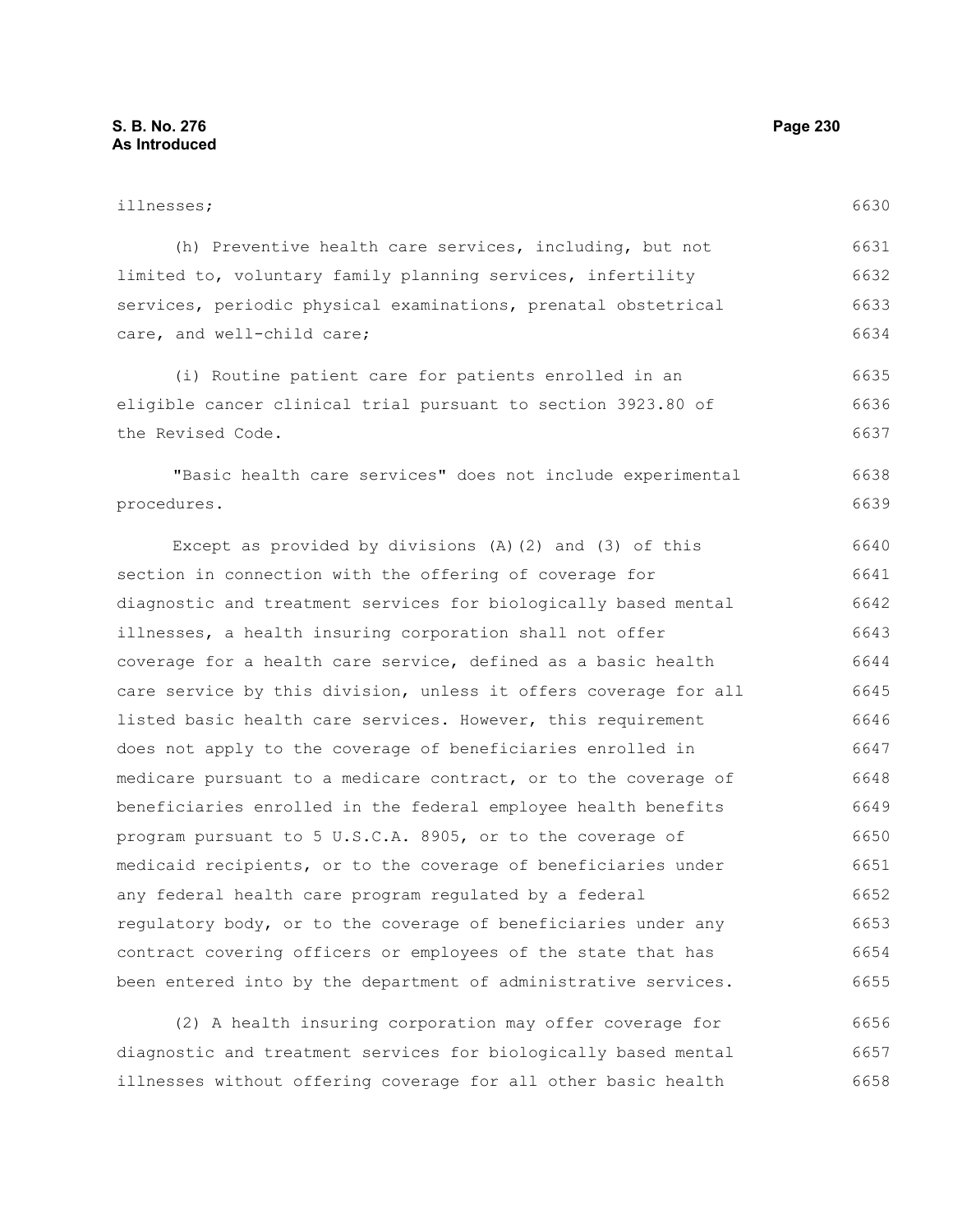care services. A health insuring corporation may offer coverage for diagnostic and treatment services for biologically based mental illnesses alone or in combination with one or more supplemental health care services. However, a health insuring corporation that offers coverage for any other basic health care service shall offer coverage for diagnostic and treatment services for biologically based mental illnesses in combination with the offer of coverage for all other listed basic health care services. 6659 6660 6661 6662 6663 6664 6665 6666 6667

(3) A health insuring corporation that offers coverage for basic health care services is not required to offer coverage for diagnostic and treatment services for biologically based mental illnesses in combination with the offer of coverage for all other listed basic health care services if all of the following apply: 6668 6669 6670 6671 6672 6673

(a) The health insuring corporation submits documentation certified by an independent member of the American academy of actuaries to the superintendent of insurance showing that incurred claims for diagnostic and treatment services for biologically based mental illnesses for a period of at least six months independently caused the health insuring corporation's costs for claims and administrative expenses for the coverage of basic health care services to increase by more than one per cent per year. 6674 6675 6676 6677 6678 6679 6680 6681 6682

(b) The health insuring corporation submits a signed letter from an independent member of the American academy of actuaries to the superintendent of insurance opining that the increase in costs described in division (A)(3)(a) of this section could reasonably justify an increase of more than one per cent in the annual premiums or rates charged by the health 6683 6684 6685 6686 6687 6688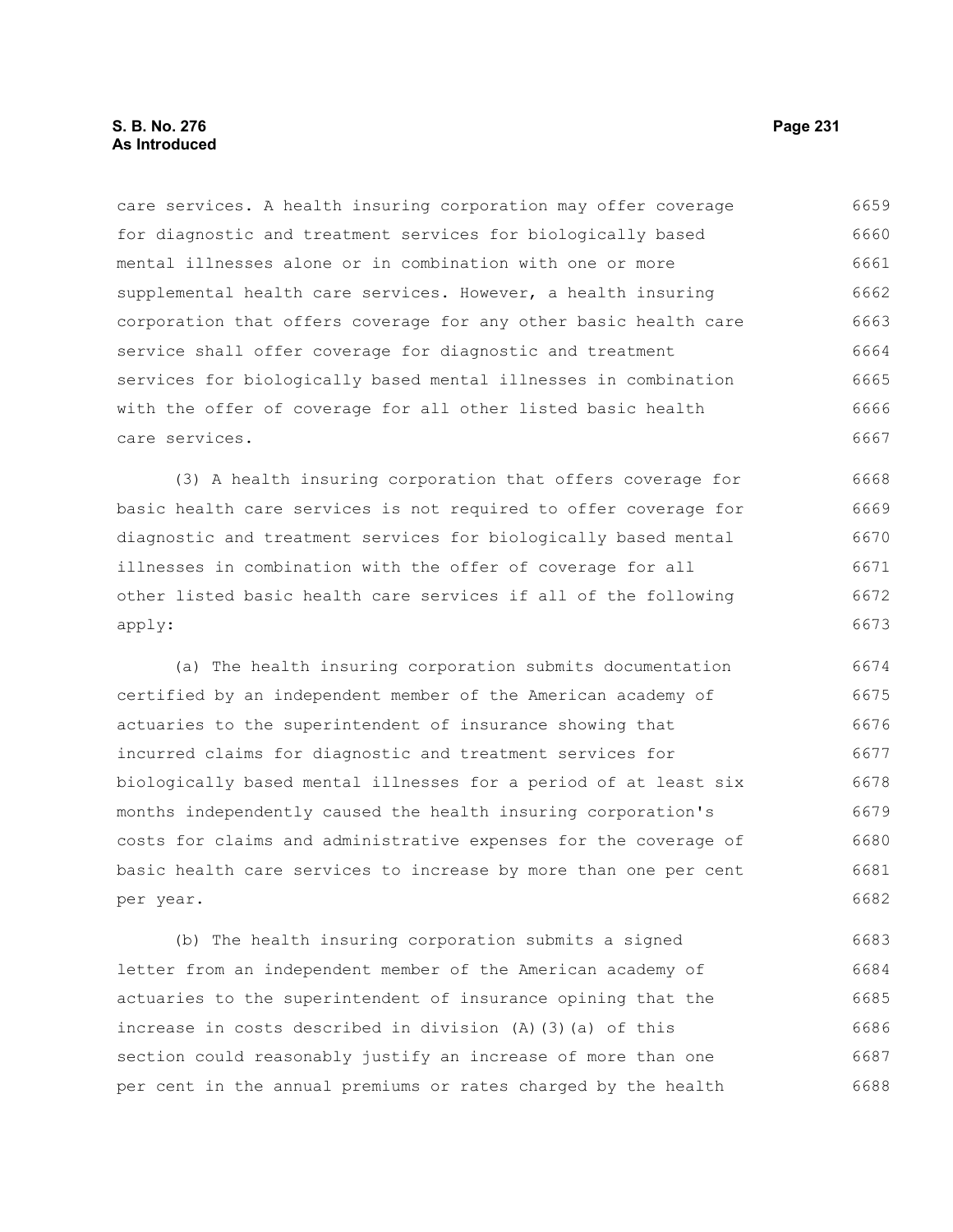services.

insuring corporation for the coverage of basic health care 6689

(c) The superintendent of insurance makes the following determinations from the documentation and opinion submitted pursuant to divisions (A)(3)(a) and (b) of this section: 6691 6692 6693

(i) Incurred claims for diagnostic and treatment services for biologically based mental illnesses for a period of at least six months independently caused the health insuring corporation's costs for claims and administrative expenses for the coverage of basic health care services to increase by more than one per cent per year. 6694 6695 6696 6697 6698 6699

(ii) The increase in costs reasonably justifies an increase of more than one per cent in the annual premiums or rates charged by the health insuring corporation for the coverage of basic health care services. 6700 6701 6702 6703

Any determination made by the superintendent under this division is subject to Chapter 119. of the Revised Code. 6704 6705

(B)(1) "Supplemental health care services" means any health care services other than basic health care services that a health insuring corporation may offer, alone or in combination with either basic health care services or other supplemental health care services, and includes: 6706 6707 6708 6709 6710

(a) Services of facilities for intermediate or long-term care, or both; 6711 6712

(b) Dental care services; 6713

(c) Vision care and optometric services including lenses and frames; 6714 6715

(d) Podiatric care or foot care services;

6690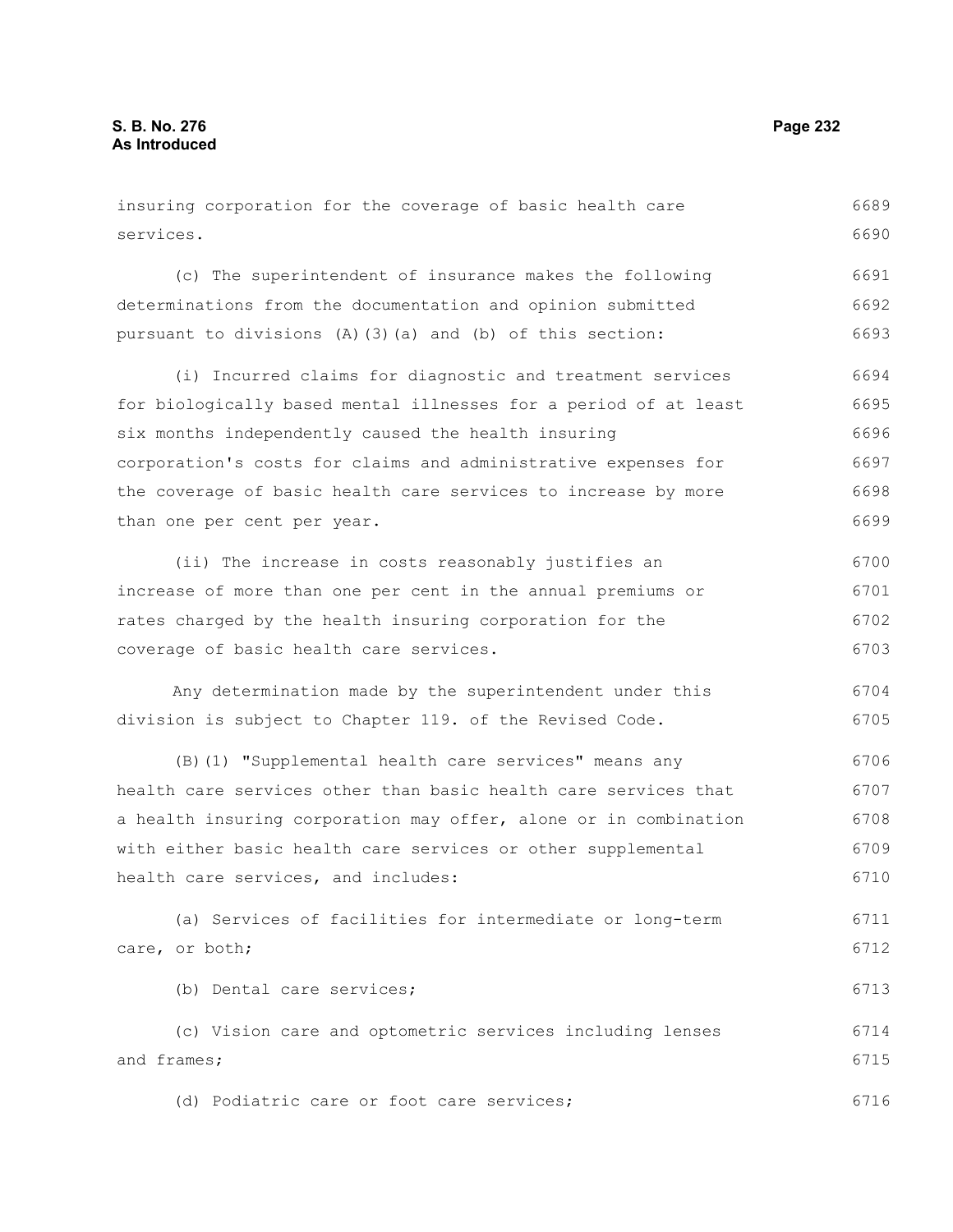| (f) Short-term outpatient evaluative and crisis-                 | 6719 |
|------------------------------------------------------------------|------|
| intervention mental health services;                             | 6720 |
| (g) Medical or psychological treatment and referral              | 6721 |
| services for alcohol and drug abuse or addiction;                | 6722 |
|                                                                  |      |
| (h) Home health services;                                        | 6723 |
| (i) Prescription drug services;                                  | 6724 |
| (j) Nursing services;                                            | 6725 |
| (k) Services of a dietitian licensed under Chapter 4759.         | 6726 |
| of the Revised Code;                                             | 6727 |
| (1) Physical therapy services;                                   | 6728 |
| (m) Chiropractic services;                                       | 6729 |
| (n) Any other category of services approved by the               | 6730 |
| superintendent of insurance.                                     | 6731 |
| (2) If a health insuring corporation offers prescription         | 6732 |
| drug services under this division, the coverage shall include    | 6733 |
| prescription drug services for the treatment of biologically     | 6734 |
| based mental illnesses on the same terms and conditions as other | 6735 |
| physical diseases and disorders.                                 | 6736 |
| (C) "Specialty health care services" means one of the            | 6737 |
| supplemental health care services listed in division (B) of this | 6738 |
| section, when provided by a health insuring corporation on an    | 6739 |
| outpatient-only basis and not in combination with other          | 6740 |
| supplemental health care services.                               | 6741 |
| (D) "Biologically based mental illnesses" means                  | 6742 |

(e) Mental health services, excluding diagnostic and

treatment services for biologically based mental illnesses;

schizophrenia, schizoaffective disorder, major depressive 6743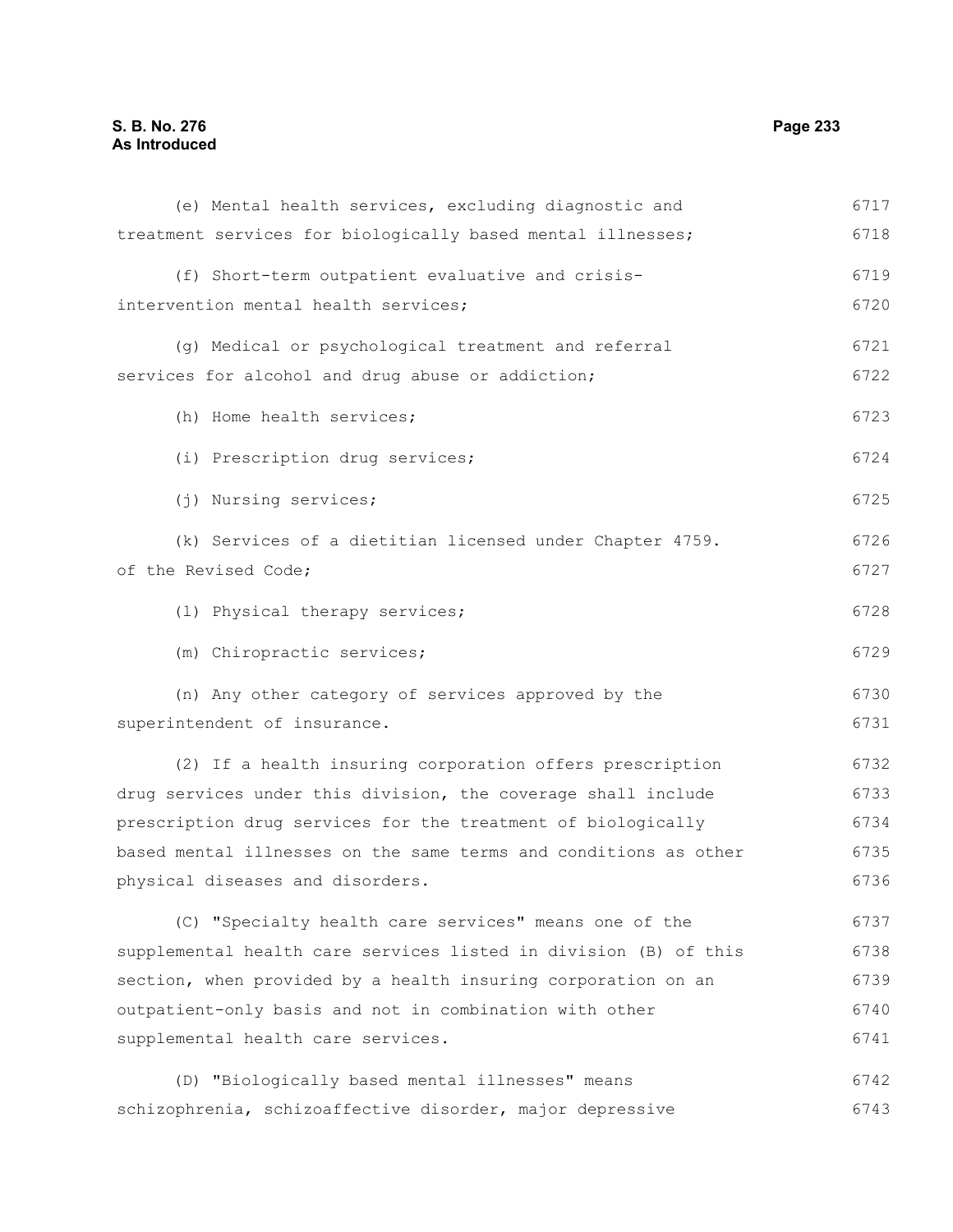disorder, bipolar disorder, paranoia and other psychotic disorders, obsessive-compulsive disorder, and panic disorder, as these terms are defined in the most recent edition of the diagnostic and statistical manual of mental disorders published by the American psychiatric association. (E) "Closed panel plan" means a health care plan that requires enrollees to use participating providers. (F) "Compensation" means remuneration for the provision of health care services, determined on other than a fee-for-service or discounted-fee-for-service basis. (G) "Contractual periodic prepayment" means the formula for determining the premium rate for all subscribers of a health insuring corporation. (H) "Corporation" means a corporation formed under Chapter 1701. or 1702. of the Revised Code or the similar laws of another state. 6744 6745 6746 6747 6748 6749 6750 6751 6752 6753 6754 6755 6756 6757 6758 6759

(I) "Emergency health services" means those health care services that must be available on a seven-days-per-week, twenty-four-hours-per-day basis in order to prevent jeopardy to an enrollee's health status that would occur if such services were not received as soon as possible, and includes, where appropriate, provisions for transportation and indemnity payments or service agreements for out-of-area coverage. 6760 6761 6762 6763 6764 6765 6766

(J) "Enrollee" means any natural person who is entitled to receive health care benefits provided by a health insuring corporation. 6767 6768 6769

(K) "Evidence of coverage" means any certificate, agreement, policy, or contract issued to a subscriber that sets out the coverage and other rights to which such person is 6770 6771 6772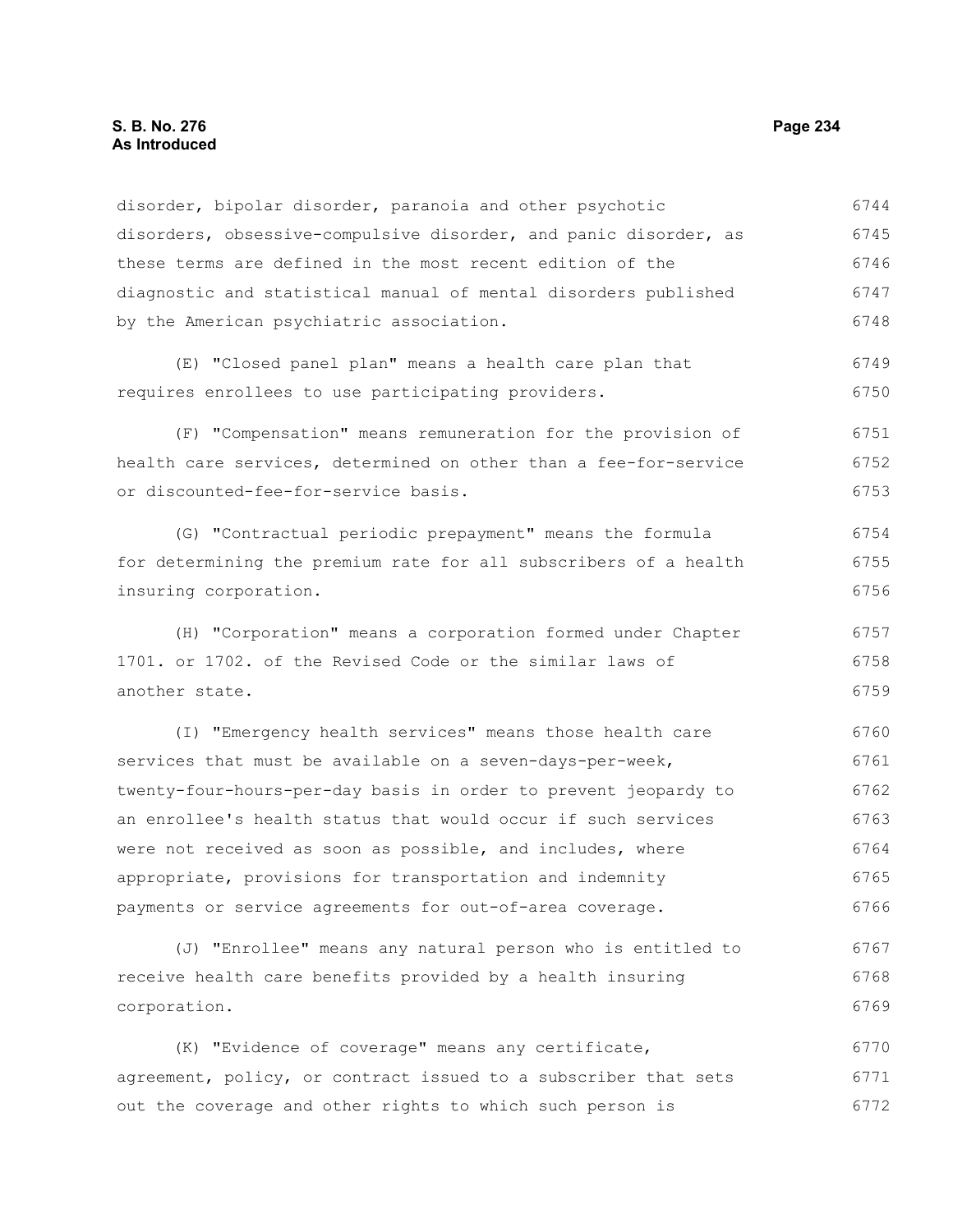entitled under a health care plan.

(L) "Health care facility" means any facility, except a health care practitioner's office, that provides preventive, diagnostic, therapeutic, acute convalescent, rehabilitation, mental health, intellectual disability, intermediate care, or skilled nursing services. 6774 6775 6776 6777

(M) "Health care services" means basic, supplemental, and specialty health care services. 6779 6780

(N) "Health delivery network" means any group of providers or health care facilities, or both, or any representative thereof, that have entered into an agreement to offer health care services in a panel rather than on an individual basis. 6781 6782 6783 6784

(O) "Health insuring corporation" means a corporation, as defined in division (H) of this section, that, pursuant to a policy, contract, certificate, or agreement, pays for, reimburses, or provides, delivers, arranges for, or otherwise makes available, basic health care services, supplemental health care services, or specialty health care services, or a combination of basic health care services and either supplemental health care services or specialty health care services, through either an open panel plan or a closed panel plan. 6785 6786 6787 6788 6789 6790 6791 6792 6793 6794

"Health insuring corporation" does not include a limited liability company formed pursuant to Chapter 1705. or 1706. of the Revised Code, an insurer licensed under Title XXXIX of the Revised Code if that insurer offers only open panel plans under which all providers and health care facilities participating receive their compensation directly from the insurer, a corporation formed by or on behalf of a political subdivision or 6795 6796 6797 6798 6799 6800 6801

6778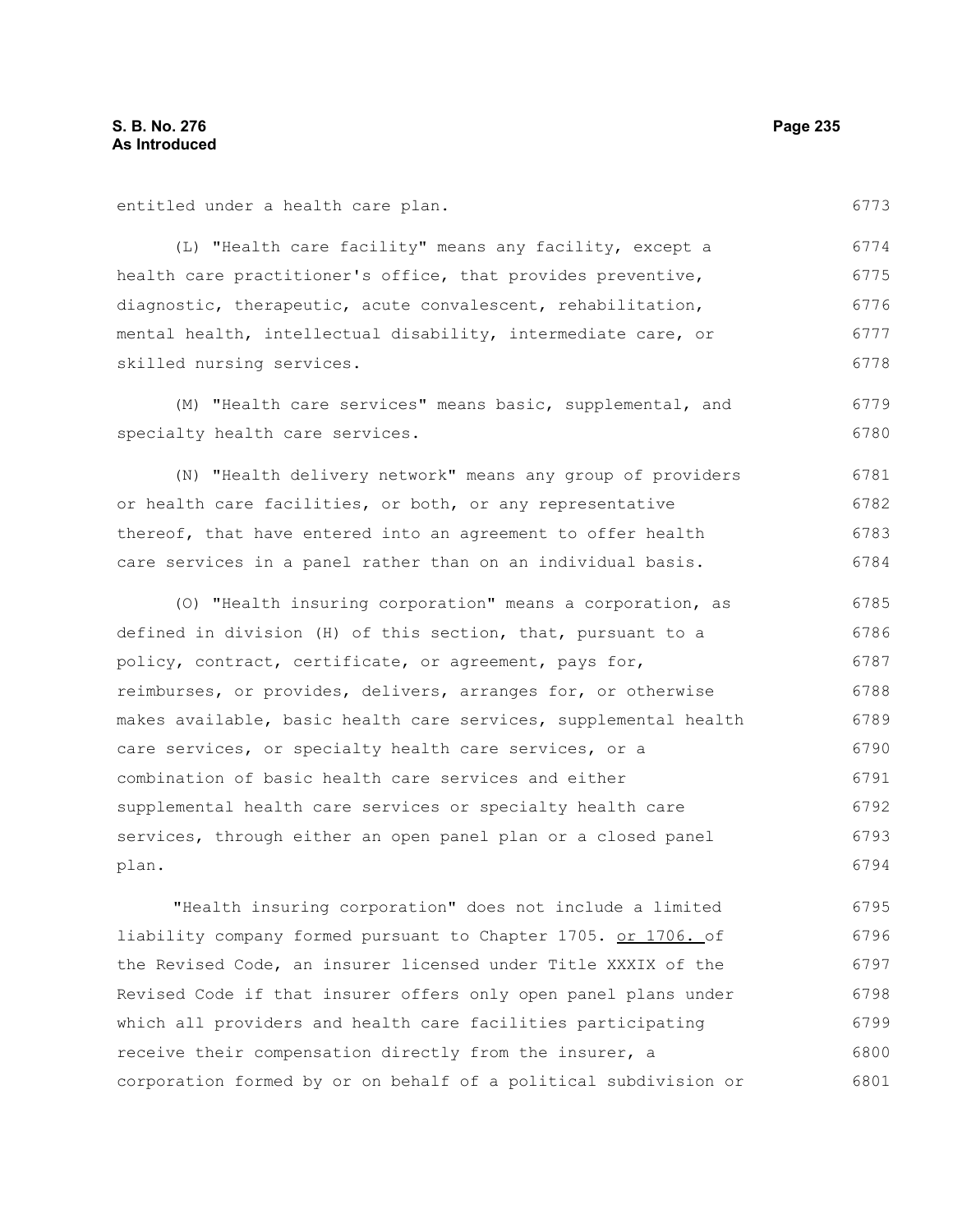## **S. B. No. 276 Page 236 As Introduced**

a department, office, or institution of the state, or a public entity formed by or on behalf of a board of county commissioners, a county board of developmental disabilities, an alcohol and drug addiction services board, a board of alcohol, drug addiction, and mental health services, or a community mental health board, as those terms are used in Chapters 340. and 5126. of the Revised Code. Except as provided by division (D) of section 1751.02 of the Revised Code, or as otherwise provided by law, no board, commission, agency, or other entity under the control of a political subdivision may accept insurance risk in providing for health care services. However, nothing in this division shall be construed as prohibiting such entities from purchasing the services of a health insuring corporation or a third-party administrator licensed under Chapter 3959. of the Revised Code. 6802 6803 6804 6805 6806 6807 6808 6809 6810 6811 6812 6813 6814 6815 6816

(P) "Intermediary organization" means a health delivery network or other entity that contracts with licensed health insuring corporations or self-insured employers, or both, to provide health care services, and that enters into contractual arrangements with other entities for the provision of health care services for the purpose of fulfilling the terms of its contracts with the health insuring corporations and self-insured employers. 6817 6818 6819 6820 6821 6822 6823 6824

(Q) "Intermediate care" means residential care above the level of room and board for patients who require personal assistance and health-related services, but who do not require skilled nursing care. 6825 6826 6827 6828

(R) "Medical record" means the personal information that relates to an individual's physical or mental condition, medical history, or medical treatment. 6829 6830 6831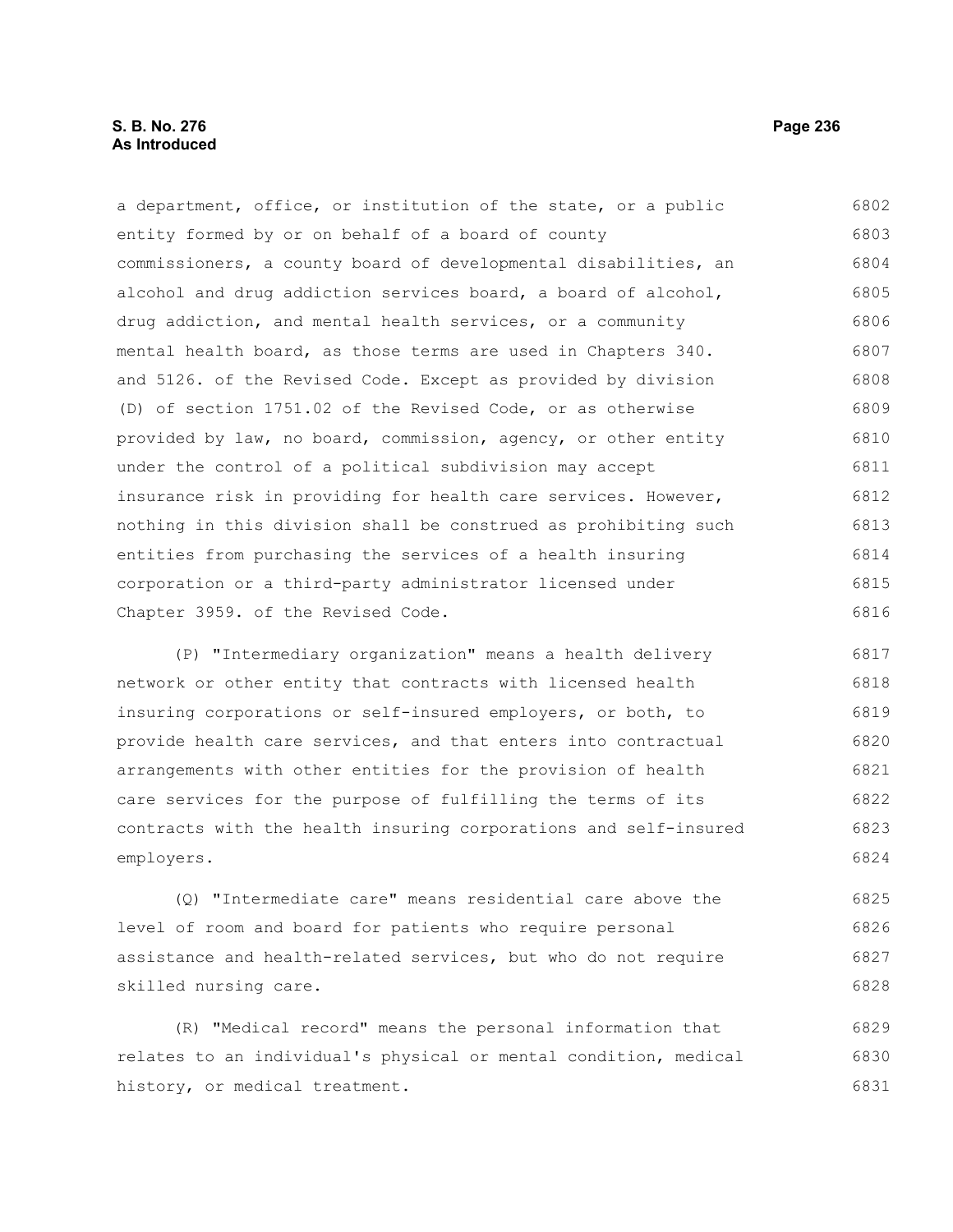(S)(1) "Open panel plan" means a health care plan that provides incentives for enrollees to use participating providers and that also allows enrollees to use providers that are not participating providers. 6832 6833 6834 6835

(2) No health insuring corporation may offer an open panel plan, unless the health insuring corporation is also licensed as an insurer under Title XXXIX of the Revised Code, the health insuring corporation, on June 4, 1997, holds a certificate of authority or license to operate under Chapter 1736. or 1740. of the Revised Code, or an insurer licensed under Title XXXIX of the Revised Code is responsible for the out-of-network risk as evidenced by both an evidence of coverage filing under section 1751.11 of the Revised Code and a policy and certificate filing under section 3923.02 of the Revised Code. 6836 6837 6838 6839 6840 6841 6842 6843 6844 6845

(T) "Osteopathic hospital" means a hospital registered under section 3701.07 of the Revised Code that advocates osteopathic principles and the practice and perpetuation of osteopathic medicine by doing any of the following: 6846 6847 6848 6849

(1) Maintaining a department or service of osteopathic medicine or a committee on the utilization of osteopathic principles and methods, under the supervision of an osteopathic physician; 6850 6851 6852 6853

(2) Maintaining an active medical staff, the majority of which is comprised of osteopathic physicians; 6854 6855

(3) Maintaining a medical staff executive committee that has osteopathic physicians as a majority of its members. 6856 6857

(U) "Panel" means a group of providers or health care facilities that have joined together to deliver health care services through a contractual arrangement with a health 6858 6859 6860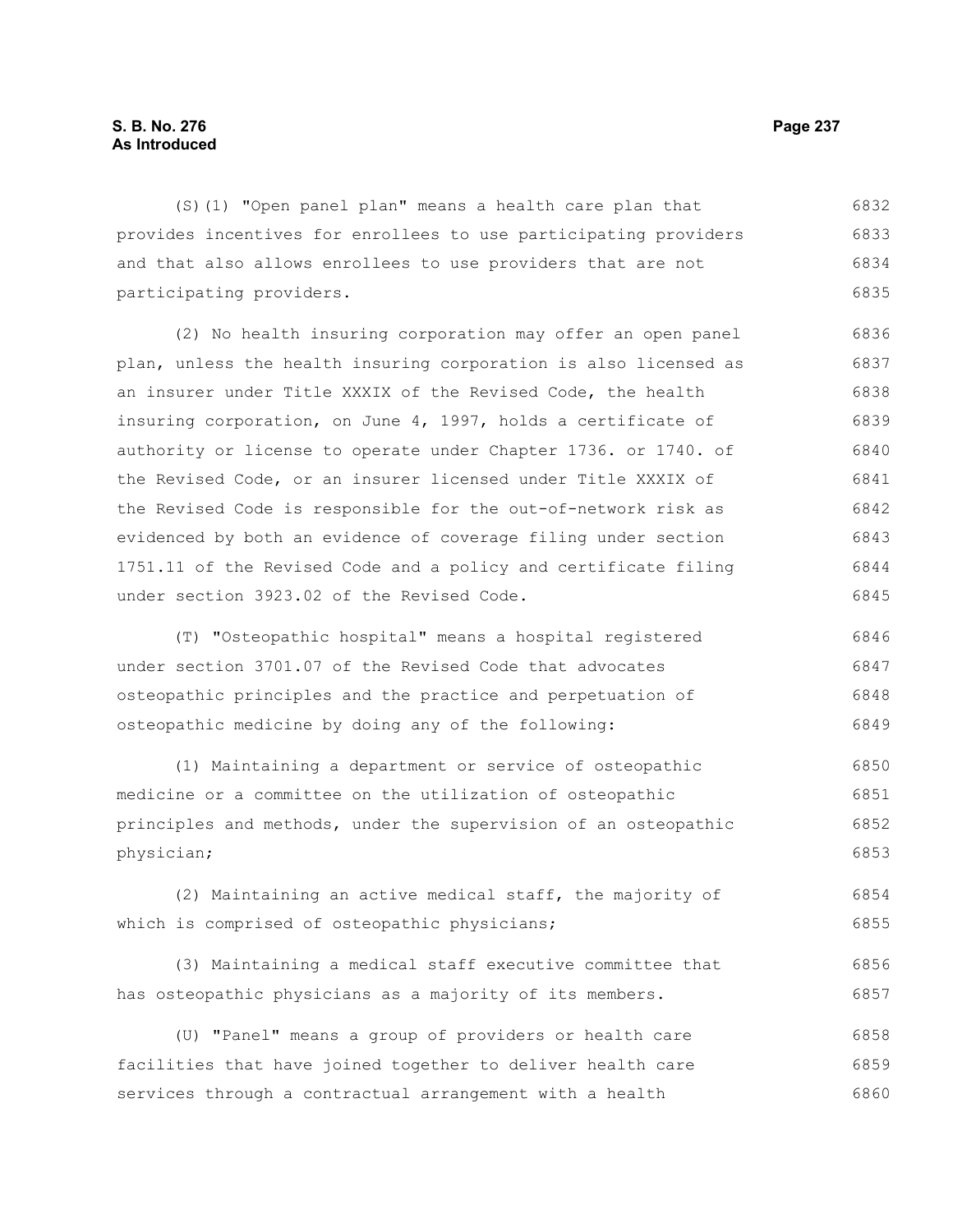insuring corporation, employer group, or other payor.

(V) "Person" has the same meaning as in section 1.59 of the Revised Code, and, unless the context otherwise requires, includes any insurance company holding a certificate of authority under Title XXXIX of the Revised Code, any subsidiary and affiliate of an insurance company, and any government agency. 6862 6863 6864 6865 6866 6867

(W) "Premium rate" means any set fee regularly paid by a subscriber to a health insuring corporation. A "premium rate" does not include a one-time membership fee, an annual administrative fee, or a nominal access fee, paid to a managed health care system under which the recipient of health care services remains solely responsible for any charges accessed for those services by the provider or health care facility. 6868 6869 6870 6871 6872 6873 6874

(X) "Primary care provider" means a provider that is designated by a health insuring corporation to supervise, coordinate, or provide initial care or continuing care to an enrollee, and that may be required by the health insuring corporation to initiate a referral for specialty care and to maintain supervision of the health care services rendered to the enrollee. 6875 6876 6877 6878 6879 6880 6881

(Y) "Provider" means any natural person or partnership of natural persons who are licensed, certified, accredited, or otherwise authorized in this state to furnish health care services, or any professional association organized under Chapter 1785. of the Revised Code, provided that nothing in this chapter or other provisions of law shall be construed to preclude a health insuring corporation, health care practitioner, or organized health care group associated with a health insuring corporation from employing certified nurse 6882 6883 6884 6885 6886 6887 6888 6889 6890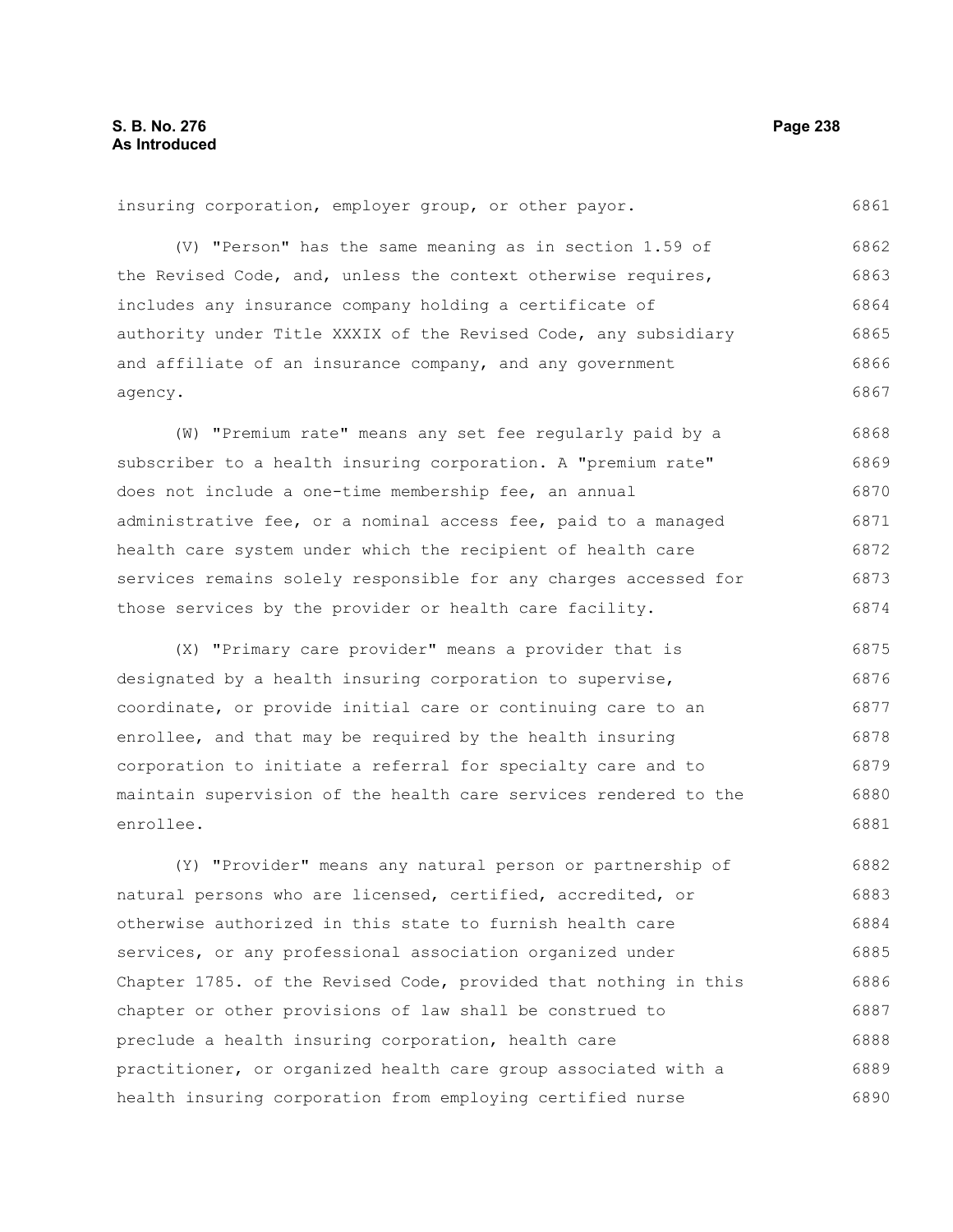## **S. B. No. 276 Page 239 As Introduced**

practitioners, certified nurse anesthetists, clinical nurse specialists, certified nurse-midwives, pharmacists, dietitians, physician assistants, dental assistants, dental hygienists, optometric technicians, or other allied health personnel who are licensed, certified, accredited, or otherwise authorized in this state to furnish health care services. 6891 6892 6893 6894 6895 6896

(Z) "Provider sponsored organization" means a corporation, as defined in division (H) of this section, that is at least eighty per cent owned or controlled by one or more hospitals, as defined in section 3727.01 of the Revised Code, or one or more physicians licensed to practice medicine or surgery or osteopathic medicine and surgery under Chapter 4731. of the Revised Code, or any combination of such physicians and hospitals. Such control is presumed to exist if at least eighty per cent of the voting rights or governance rights of a provider sponsored organization are directly or indirectly owned, controlled, or otherwise held by any combination of the physicians and hospitals described in this division. 6897 6898 6899 6900 6901 6902 6903 6904 6905 6906 6907 6908

(AA) "Solicitation document" means the written materials provided to prospective subscribers or enrollees, or both, and used for advertising and marketing to induce enrollment in the health care plans of a health insuring corporation. 6909 6910 6911 6912

(BB) "Subscriber" means a person who is responsible for making payments to a health insuring corporation for participation in a health care plan, or an enrollee whose employment or other status is the basis of eligibility for enrollment in a health insuring corporation. 6913 6914 6915 6916 6917

(CC) "Urgent care services" means those health care services that are appropriately provided for an unforeseen condition of a kind that usually requires medical attention 6918 6919 6920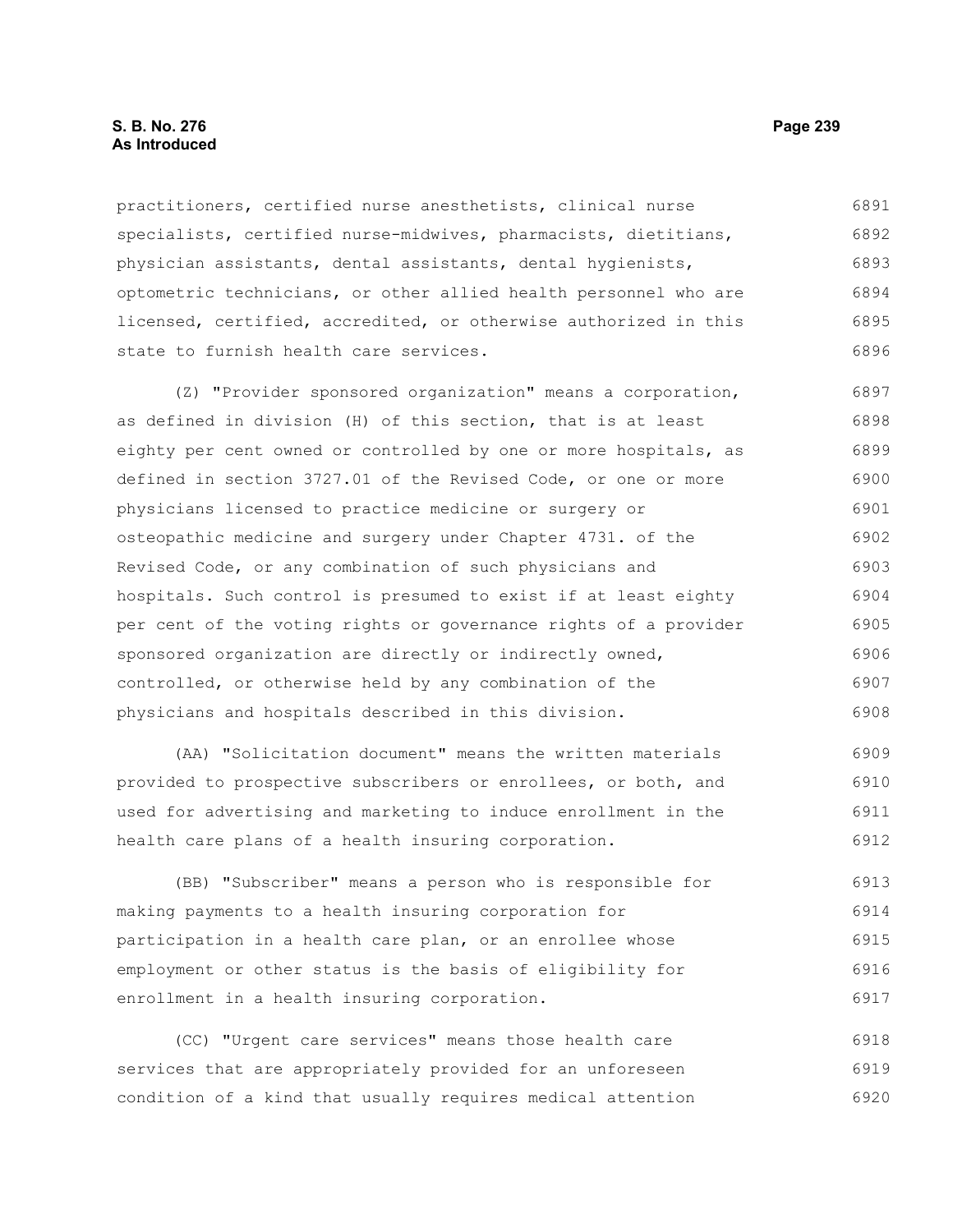## **S. B. No. 276 Page 240 As Introduced**

without delay but that does not pose a threat to the life, limb, or permanent health of the injured or ill person, and may include such health care services provided out of the health insuring corporation's approved service area pursuant to indemnity payments or service agreements. 6921 6922 6923 6924 6925

**Sec. 1776.69.** (A) Pursuant to a written agreement of merger or consolidation between the constituent entities as this section provides, a domestic partnership and one or more additional domestic or foreign entities may merge into a surviving entity other than a domestic partnership, or a domestic partnership together with one or more additional domestic or foreign entities may consolidate into a new entity, other than a domestic partnership, that is formed by the consolidation. No merger or consolidation may be carried out pursuant to this section unless it is permitted by the Revised Code chapter under which each domestic constituent entity exists and by the laws under which each foreign constituent entity exists. 6926 6927 6928 6929 6930 6931 6932 6933 6934 6935 6936 6937 6938

(B) Any written agreement of any merger or consolidation shall set forth all of the following: 6939 6940

(1) The name and the form of entity of each constituent entity and the state under the laws of which each constituent entity exists; 6941 6942 6943

(2) In the case of a merger, that one or more specified constituent domestic partnerships and other specified constituent entities will be merged into a specified surviving foreign entity or surviving domestic entity other than a domestic partnership, or, in the case of a consolidation, that the constituent entities will be consolidated into a new foreign entity or a new domestic entity other than a domestic 6944 6945 6946 6947 6948 6949 6950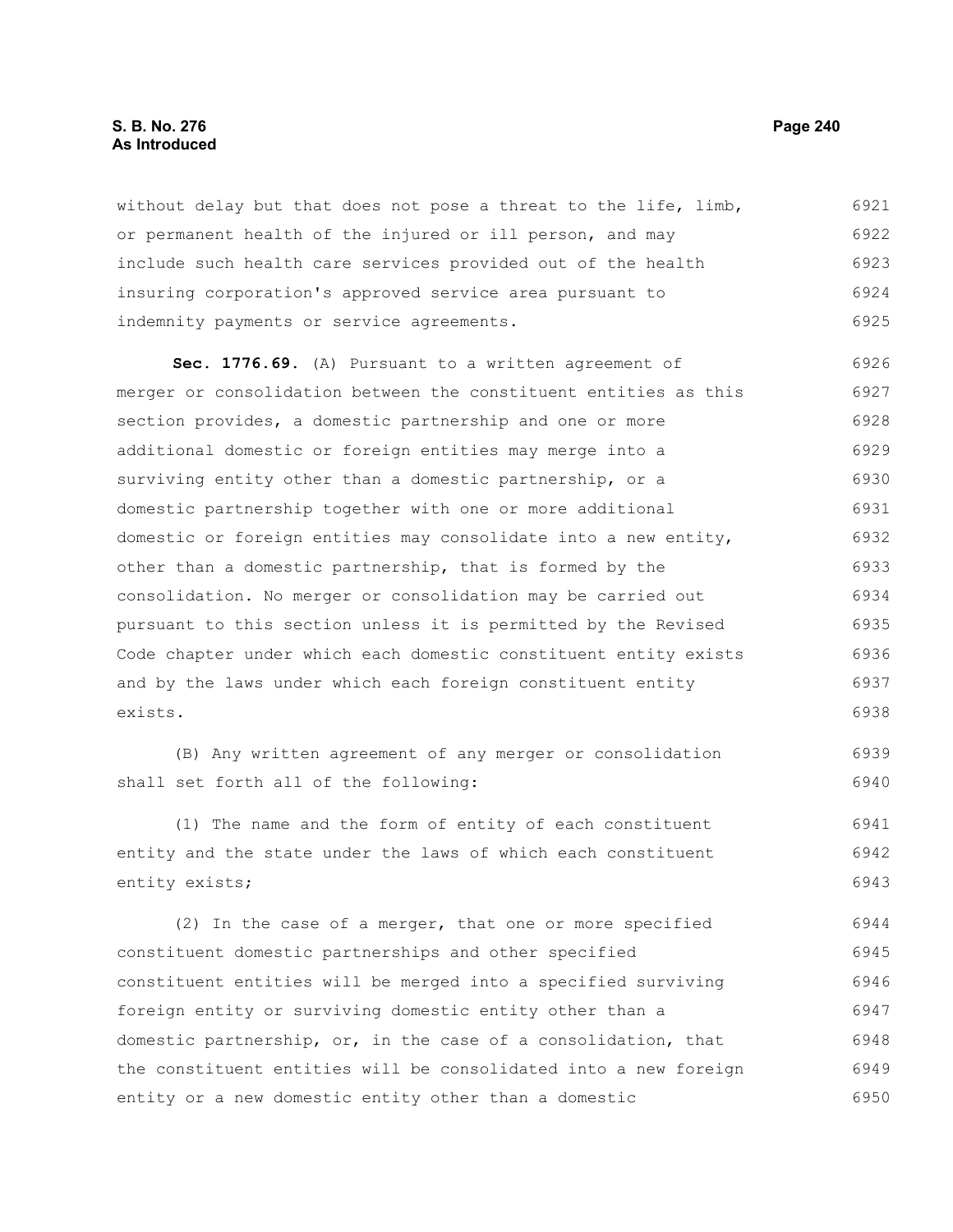## partnership;

6951

| (3) If the surviving or new entity is a foreign                 | 6952 |
|-----------------------------------------------------------------|------|
| partnership, all statements and matters that section 1776.68 of | 6953 |
| the Revised Code would require if the surviving or new entity   | 6954 |
| were a domestic partnership;                                    | 6955 |

(4) The name and the form of entity of the surviving or new entity, the state under the laws of which the surviving entity exists or the new entity is to exist, and the location of the principal office of the surviving or new entity; 6956 6957 6958 6959

(5) Any additional statements and matters required to be set forth in an agreement of merger or consolidation by the laws under which each constituent entity exists and, in the case of a consolidation, the new entity is to exist; 6960 6961 6962 6963

(6) If the surviving or new entity is a foreign entity, the consent of the surviving or new foreign entity to be sued and served with process in this state and the irrevocable appointment of the secretary of state as its agent to accept service of process in any proceeding in this state to enforce against the surviving or new foreign entity any obligation of any constituent domestic partnership or to enforce the rights of a dissenting partner of any constituent domestic partnership; 6964 6965 6966 6967 6968 6969 6970 6971

(7) If the surviving or new entity is a foreign corporation that desires to transact business in this state as a foreign corporation, a statement to that effect, together with a statement regarding the appointment of a statutory agent and service of any process, notice, or demand upon that statutory agent or the secretary of state, as required when a foreign corporation applies for a license to transact business in this state; 6972 6973 6974 6975 6976 6977 6978 6979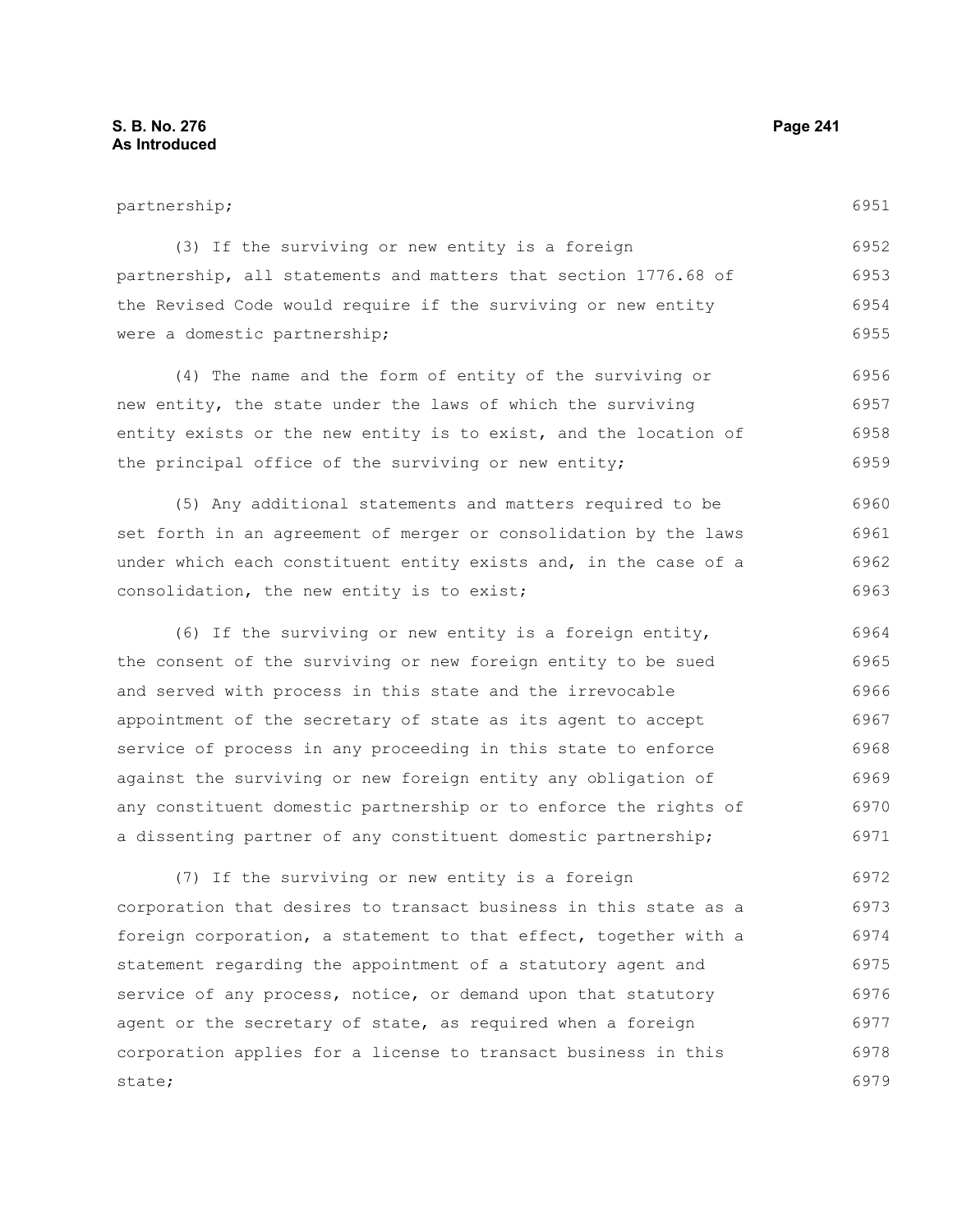## **S. B. No. 276 Page 242 As Introduced**

(8) If the surviving or new entity is a foreign limited partnership that desires to transact business in this state as a foreign limited partnership, a statement to that effect, together with all of the information required under section 1782.49 of the Revised Code when a foreign limited partnership registers to transact business in this state; 6980 6981 6982 6983 6984 6985

(9) If the surviving or new entity is a foreign limited liability company that desires to transact business in this state as a foreign limited liability company, a statement to that effect, together with all of the information required under section 1705.54 or 1706.511 of the Revised Code when a foreign limited liability company registers to transact business in this state; 6986 6987 6988 6989 6990 6991 6992

(10) If the surviving or new entity is a foreign limited liability partnership that desires to transact business in this state as a foreign limited liability partnership, a statement to that effect, together with all of the information required under section 1776.86 of the Revised Code when a foreign limited liability partnership registers to transact business in this state. 6993 6994 6995 6996 6997 6998 6999

(C) The written agreement of merger or consolidation also may set forth any additional provision permitted by the laws of any state under the laws of which any constituent entity exists, consistent with the laws under which the surviving entity exists or the new entity is to exist. 7000 7001 7002 7003 7004

(D) To effect the merger or consolidation, the partners of each constituent domestic partnership shall adopt an agreement of merger or consolidation in the same manner and with the same notice to and vote or action of partners or of a particular class or group of partners as section 1776.68 of the Revised 7005 7006 7007 7008 7009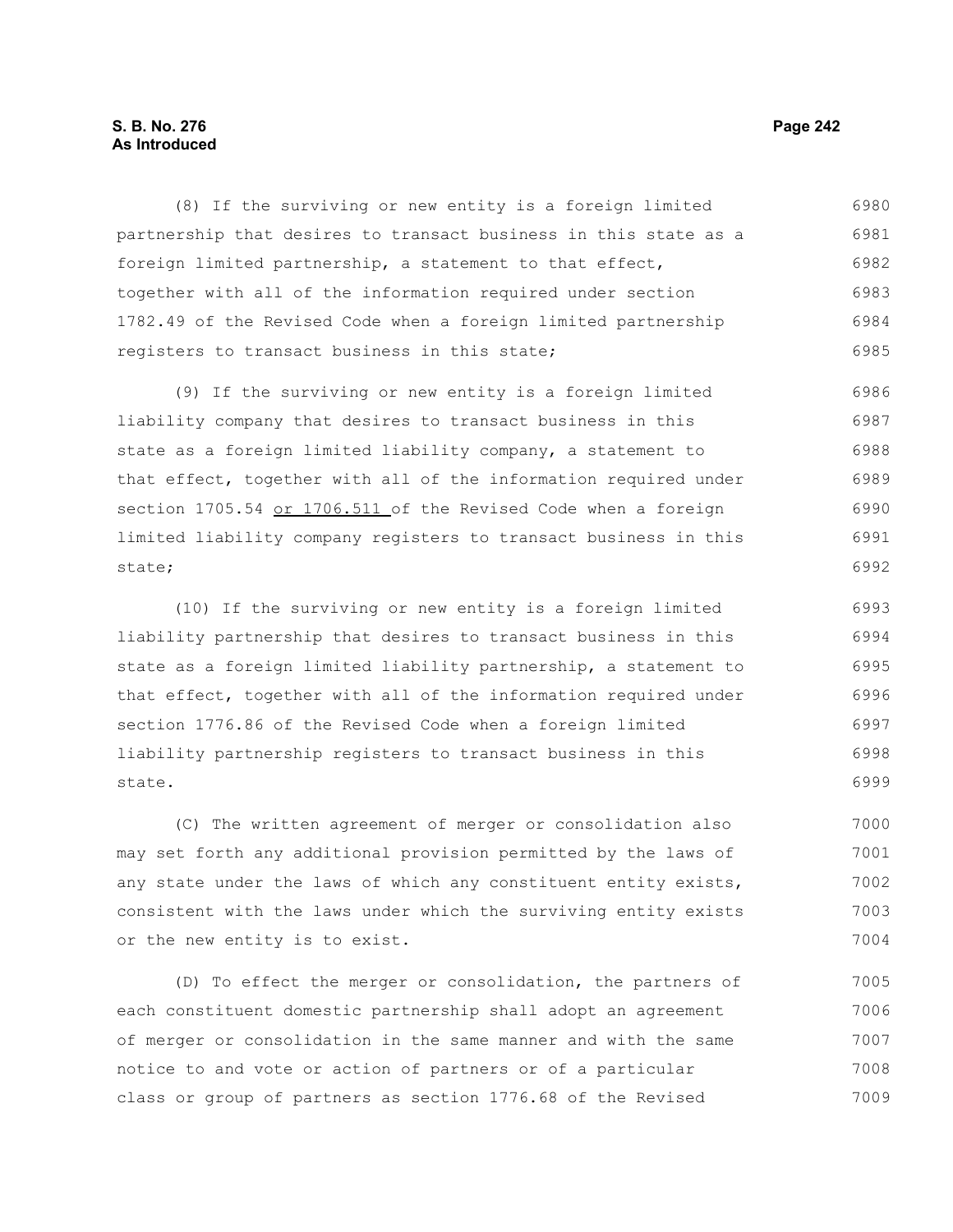Code requires. The agreement of merger or consolidation also shall be approved or otherwise authorized by or on behalf of each constituent entity in accordance with the laws under which it exists. An agreement of merger or consolidation is not effective against a person who would continue to be or who would become a general partner of an entity that is the surviving or new entity in a merger or consolidation unless that person specifically agrees in writing either to continue or to become, as the case may be, a general partner of the surviving or new entity. 7010 7011 7012 7013 7014 7015 7016 7017 7018 7019

(E)(1) At any time before filing the certificate of merger or consolidation pursuant to section 1776.70 of the Revised Code, if the agreement of merger or consolidation permits, the partners of any constituent partnership, the directors of any constituent corporation, or the comparable representatives of any other constituent entity may abandon the merger or consolidation. 7020 7021 7022 7023 7024 7025 7026

(2) The agreement of merger or consolidation may authorize less than all of the partners of any constituent partnership, the directors of any constituent corporation, or the comparable representatives of any other constituent entity to amend the agreement of merger or consolidation at any time before the filing of the certificate of merger or consolidation, except that, after the adoption of the agreement of merger or consolidation by the partners of any constituent domestic partnership, only with the approval of all the partners may any agreement of merger or consolidation be amended to do any of the following: 7027 7028 7029 7030 7031 7032 7033 7034 7035 7036 7037

(a) Alter or change the amount or kind of interests, shares, evidences of indebtedness, other securities, cash, 7038 7039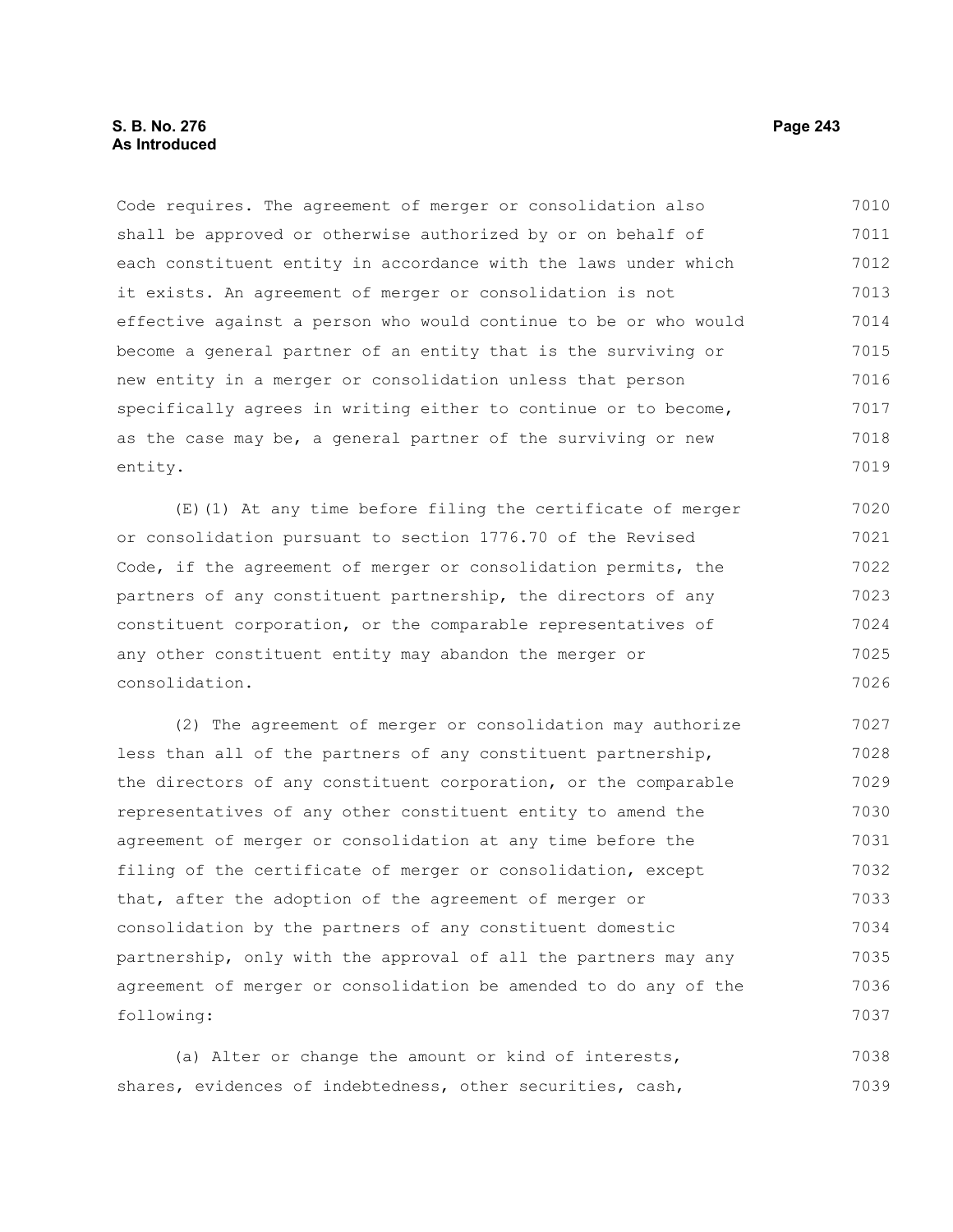rights, or any other property to be received by partners of the constituent domestic partnership in conversion of or in exchange for their interests; 7040 7041 7042

(b) If the surviving or new entity is a partnership, alter or change any term of the partnership agreement of the surviving or new partnership, except for alterations or changes that could be adopted by those partners by the terms of the partnership agreement of the surviving or new partnership as would be in effect after the merger or consolidation; 7043 7044 7045 7046 7047 7048

(c) If the surviving or new entity is a corporation or any other entity other than a partnership, alter or change any term of the articles or comparable instrument of the surviving or new corporation or entity, except for alterations or changes that otherwise could be adopted by the directors or comparable representatives of the surviving or new corporation or entity; 7049 7050 7051 7052 7053 7054

(d) Alter or change any other terms and conditions of the agreement of merger or consolidation if any of the alterations or changes, alone or in the aggregate, would materially adversely affect the partners or any class or group of partners of the constituent domestic partnership. 7055 7056 7057 7058 7059

**Sec. 1776.82.** (A) The name of a limited liability partnership shall contain "registered limited liability partnership," "registered partnership having limited liability," "limited liability partnership," "R.L.L.P.," "P.L.L.," "L.L.P.," "RLLP," "PLL," or "LLP." 7060 7061 7062 7063 7064

(B) The name of a domestic registered limited liability partnership or foreign limited liability partnership shall be distinguishable upon the records in the office of the secretary of state from all of the following: 7065 7066 7067 7068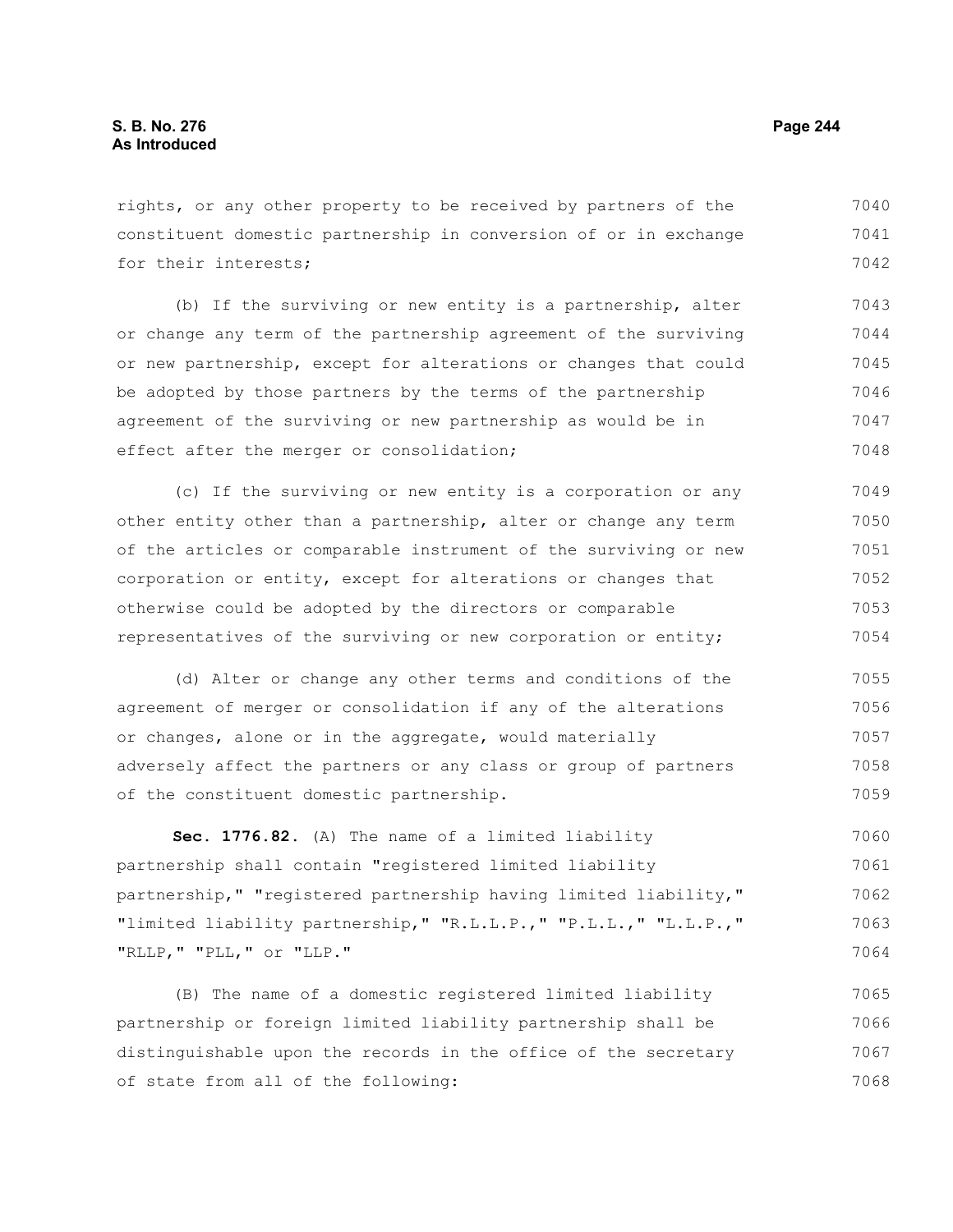| (1) The name of any other limited liability partnership          | 7069 |
|------------------------------------------------------------------|------|
| registered in the office of the secretary of state pursuant to   | 7070 |
| this chapter or Chapter 1775. of the Revised Code, whether       | 7071 |
| domestic or foreign;                                             | 7072 |
| (2) The name of any domestic corporation that is formed          | 7073 |
| under Chapter 1701. or 1702. of the Revised Code or any foreign  | 7074 |
| corporation that is registered pursuant to Chapter 1703. of the  | 7075 |
| Revised Code;                                                    | 7076 |
| (3) The name of any limited liability company registered         | 7077 |
| in the office of the secretary of state pursuant to Chapter      | 7078 |
| 1705. or 1706. of the Revised Code, whether domestic or foreign; | 7079 |
| (4) The name of any limited partnership registered in the        | 7080 |
| office of the secretary of state pursuant to Chapter 1782. of    | 7081 |
| the Revised Code, whether domestic or foreign;                   | 7082 |
| (5) Any trade name the exclusive right to which is at the        | 7083 |
| time in question registered in the office of the secretary of    | 7084 |
| state pursuant to Chapter 1329. of the Revised Code.             | 7085 |
| Sec. 1782.02. (A) The name of any limited partnership, as        | 7086 |
| set forth in its certificate of limited partnership, shall       | 7087 |
| include "Limited Partnership," "L.P.," "Limited," or "Ltd." and  | 7088 |
| shall not contain the name of a limited partner unless either of | 7089 |
| the following are true:                                          | 7090 |
| (1) It is also the name of a general partner;                    | 7091 |
| (2) The business of the limited partnership had been             | 7092 |
| carried on under that name before the admission of that limited  | 7093 |
| partner.                                                         | 7094 |
| (B) The name of a limited partnership shall be                   | 7095 |
| distinguishable upon the records in the office of the secretary  | 7096 |
|                                                                  |      |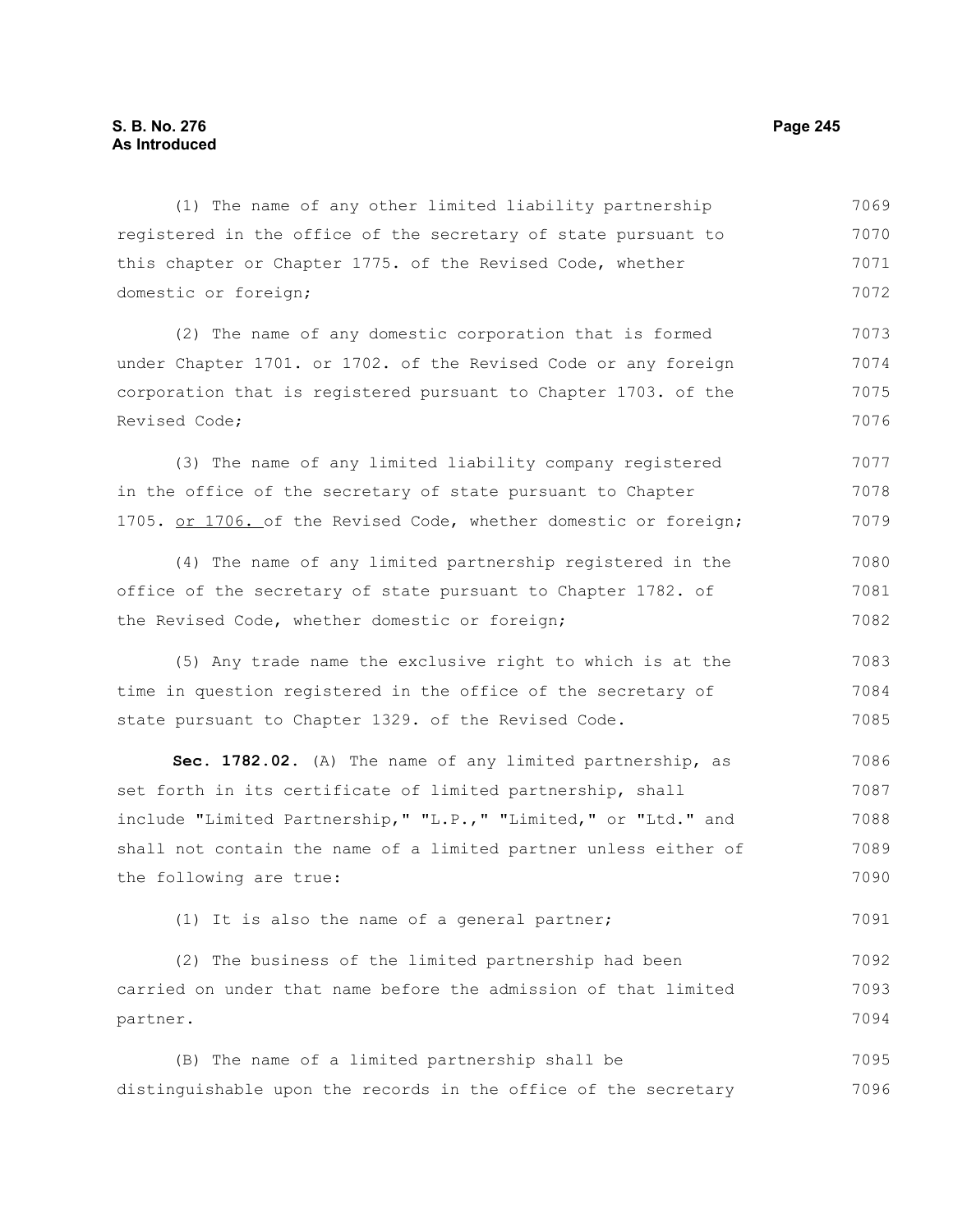of state from all of the following:

(1) The name of any other limited partnership registered 7097 7098

in the office of the secretary of state pursuant to this chapter, whether domestic or foreign; 7099 7100

(2) The name of any domestic corporation that is formed under Chapter 1701. or 1702. of the Revised Code or any foreign corporation that is registered pursuant to Chapter 1703. of the Revised Code; 7101 7102 7103 7104

(3) The name of any limited liability company registered in the office of the secretary of state pursuant to Chapter 1705. or 1706. of the Revised Code, whether domestic or foreign; 7105 7106 7107

(4) The name of any limited liability partnership registered in the office of the secretary of state pursuant to Chapter 1775. or 1776. of the Revised Code, whether domestic or foreign; 7108 7109 7110 7111

(5) Any trade name the exclusive right to which is at the time in question registered in the office of the secretary of state pursuant to Chapter 1329. of the Revised Code. 7112 7113 7114

**Sec. 1782.432.** (A) Pursuant to an agreement of merger or consolidation between the constituent entities as provided in this section, a domestic limited partnership and one or more additional domestic or foreign entities may be merged into a surviving entity other than a domestic limited partnership, or a domestic limited partnership together with one or more additional domestic or foreign entities may be consolidated into a new entity other than a domestic limited partnership to be formed by such consolidation. The merger or consolidation must be permitted by the chapter of the Revised Code under which each domestic constituent entity exists and by the laws under which 7115 7116 7117 7118 7119 7120 7121 7122 7123 7124 7125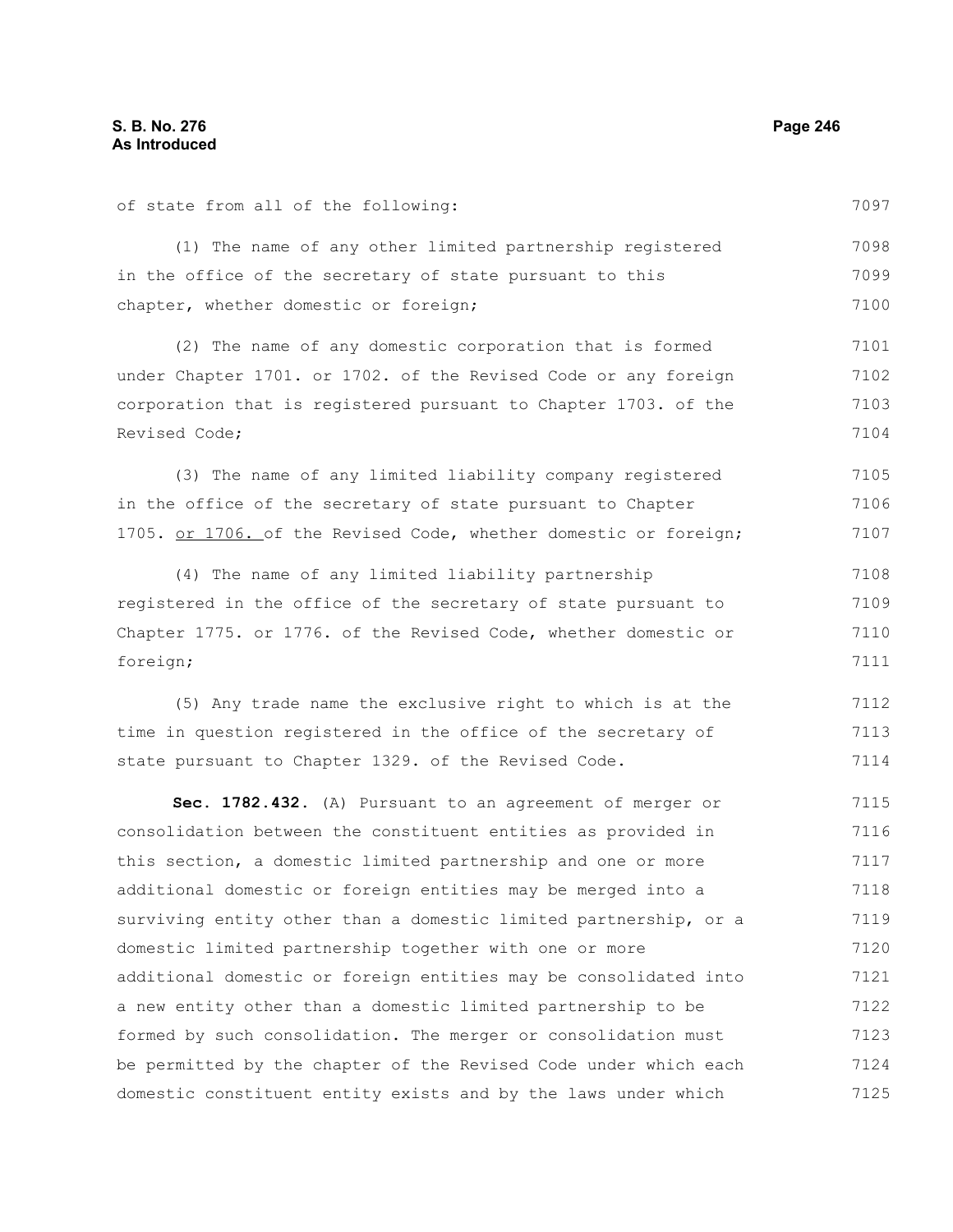each foreign constituent entity exists. (B) The agreement of merger or consolidation shall set forth all of the following: (1) The name and the form of entity of each constituent entity and the state under the laws of which each constituent entity exists; (2) In the case of a merger, that one or more specified constituent domestic limited partnerships and other specified constituent entities will be merged into a specified surviving foreign entity or surviving domestic entity other than a domestic limited partnership, or, in the case of a consolidation, that the constituent entities will be consolidated into a new foreign entity or a new domestic entity other than a domestic limited partnership; (3) If the surviving or new entity is a foreign limited partnership, all additional statements and matters, other than the name and address of the statutory agent, that would be required by section 1782.431 of the Revised Code if the surviving or new entity were a domestic limited partnership; (4) The name and the form of entity of the surviving or 7126 7127 7128 7129 7130 7131 7132 7133 7134 7135 7136 7137 7138 7139 7140 7141 7142 7143 7144 7145

new entity, the state under the laws of which the surviving entity exists or the new entity is to exist, and the location of the principal office of the surviving or new entity; 7146 7147 7148

(5) All additional statements and matters required to be set forth in such an agreement of merger or consolidation by the laws under which each constituent entity exists and, in the case of a consolidation, the new entity is to exist; 7149 7150 7151 7152

(6) The consent of the surviving or new entity to be sued and served with process in this state and the irrevocable 7153 7154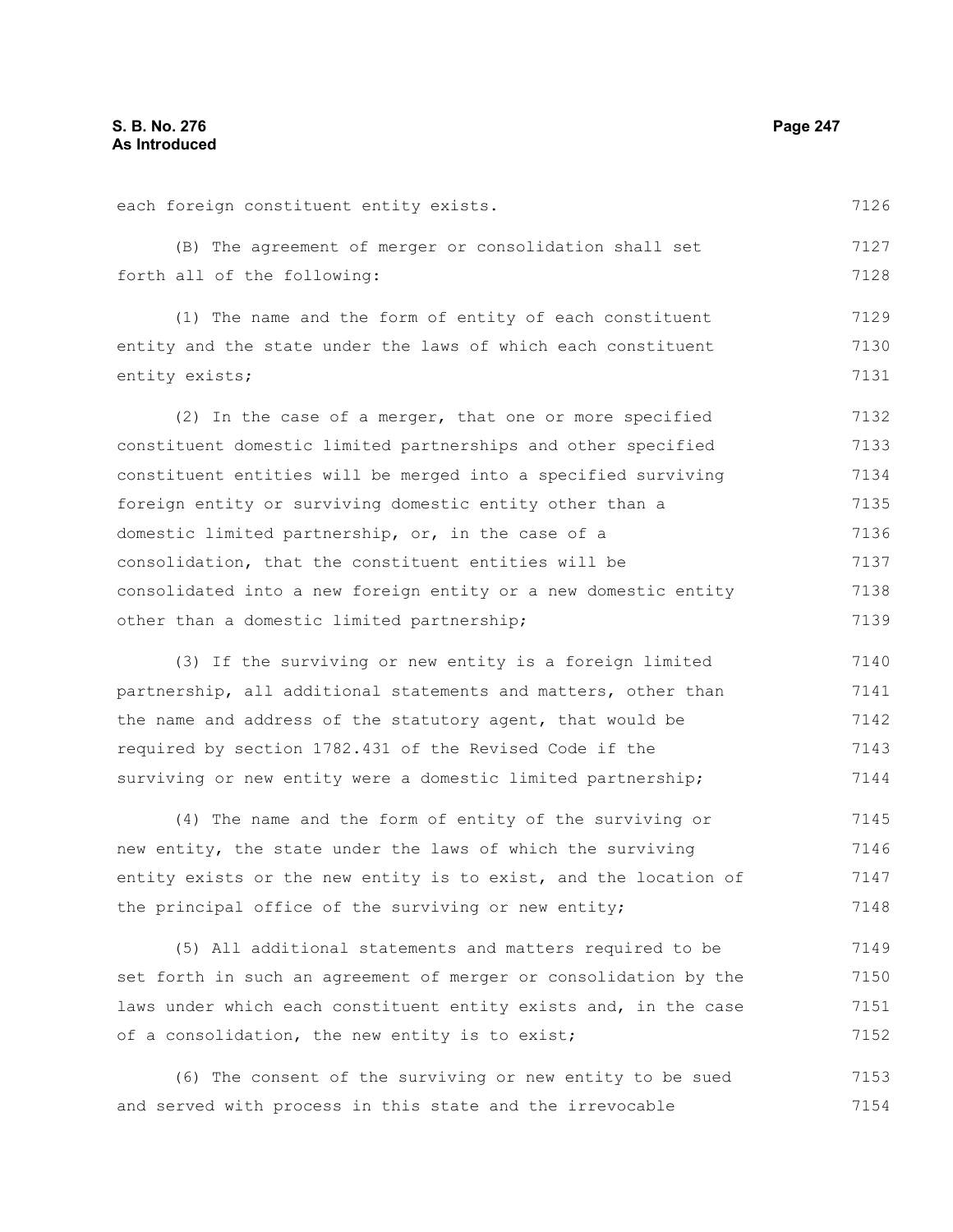## **S. B. No. 276 Page 248 As Introduced**

appointment of the secretary of state as its agent to accept service of process in any proceeding in this state to enforce against the surviving or new entity any obligation of any constituent domestic limited partnership or to enforce the rights of a dissenting partner of any constituent domestic limited partnership; 7155 7156 7157 7158 7159 7160

(7) If the surviving or new entity is a foreign corporation that desires to transact business in this state as a foreign corporation, a statement to that effect, together with a statement regarding the appointment of a statutory agent and service of any process, notice, or demand upon that statutory agent or the secretary of state, as required when a foreign corporation applies for a license to transact business in this state; 7161 7162 7163 7164 7165 7166 7167 7168

(8) If the surviving or new entity is a foreign limited partnership that desires to transact business in this state as a foreign limited partnership, a statement to that effect, together with all of the information required under section 1782.49 of the Revised Code when a foreign limited partnership registers to transact business in this state; 7169 7170 7171 7172 7173 7174

(9) If the surviving or new entity is a foreign limited liability company that desires to transact business in this state as a foreign limited liability company, a statement to that effect, together with all of the information required under section 1705.54 or 1706.511 of the Revised Code when a foreign limited liability company registers to transact business in this state. 7175 7176 7177 7178 7179 7180 7181

(C) The agreement of merger or consolidation also may set forth any additional provision permitted by the laws of any state under the laws of which any constituent entity exists, 7182 7183 7184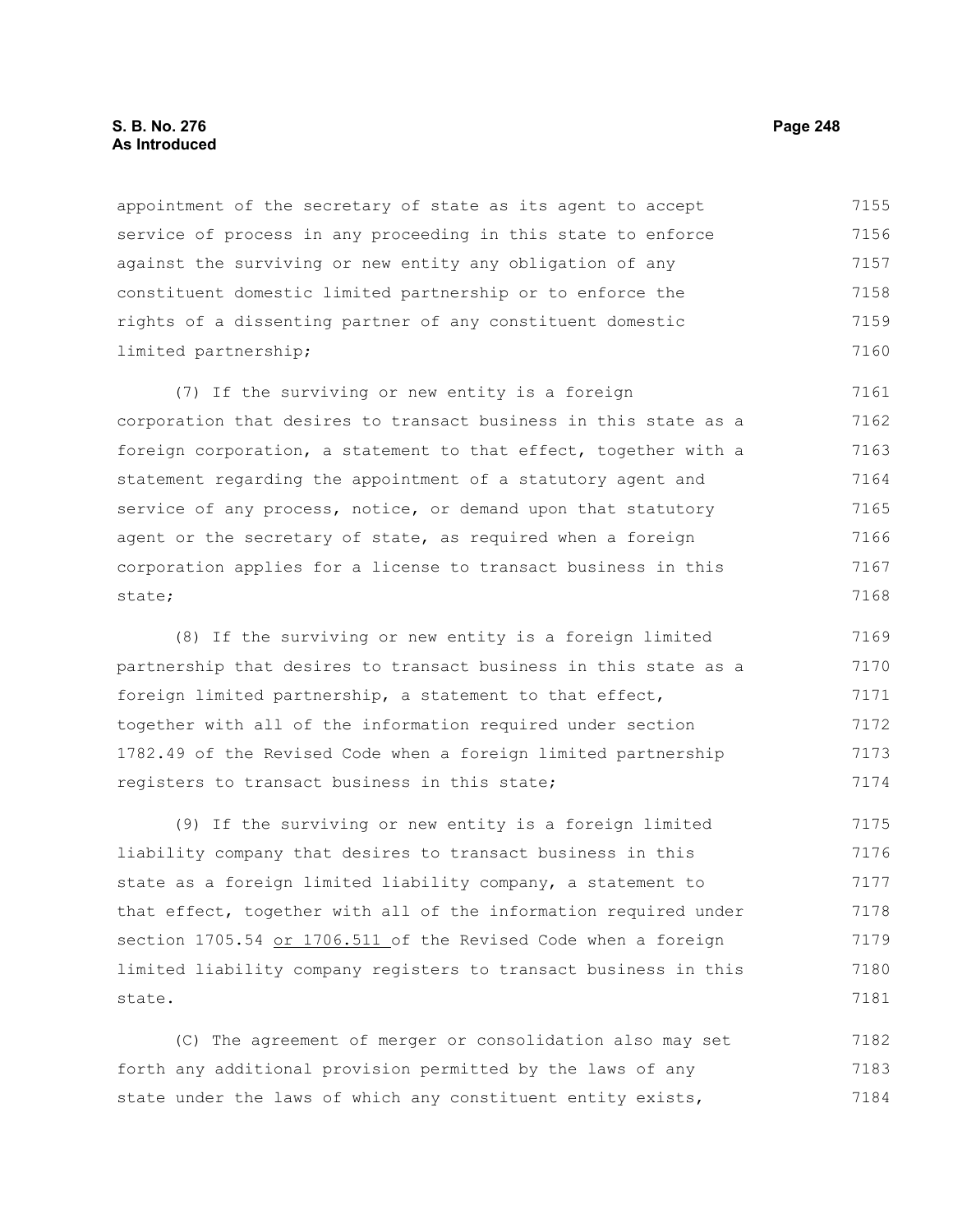## **S. B. No. 276 Page 249 As Introduced**

consistent with the laws under which the surviving entity exists or the new entity is to exist. 7185 7186

(D) To effect the merger or consolidation, the agreement of merger or consolidation shall be adopted by the general partners of each constituent domestic limited partnership, in the same manner and with the same notice to and vote or action of partners or of a particular class or group of partners as is required by section 1782.431 of the Revised Code. The agreement of merger or consolidation also shall be approved or otherwise authorized by or on behalf of each constituent entity in accordance with the laws under which it exists. Each person who will continue to be or who will become a general partner of a partnership that is the surviving or new entity in a merger or consolidation shall specifically agree to continue or to become, as the case may be, a general partner of the surviving or new entity. 7187 7188 7189 7190 7191 7192 7193 7194 7195 7196 7197 7198 7199 7200

(E) At any time before the filing of the certificate of merger or consolidation pursuant to section 1782.433 of the Revised Code, the merger or consolidation may be abandoned by the general partners of any constituent partnership, the directors of any constituent corporation, or the comparable representatives of any other constituent entity if the general partners, directors, or comparable representatives are authorized to do so by the agreement of merger or consolidation. The agreement of merger or consolidation may contain a provision authorizing the general partners of any constituent partnership, the directors of any constituent corporation, or the comparable representatives of any other constituent entity to amend the agreement of merger or consolidation at any time before the filing of the certificate of merger or consolidation, except that after the adoption of the agreement of merger or 7201 7202 7203 7204 7205 7206 7207 7208 7209 7210 7211 7212 7213 7214 7215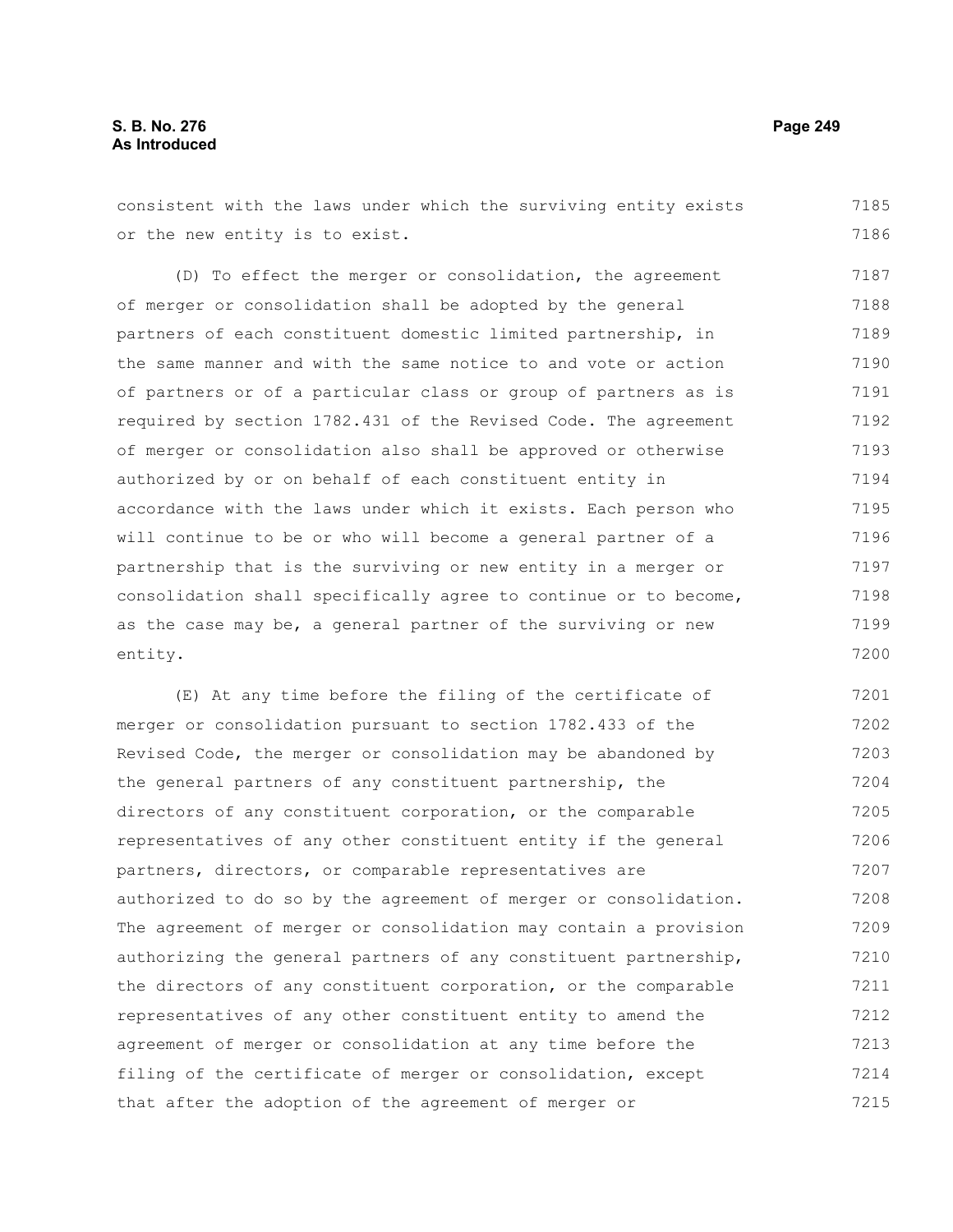consolidation by the limited partners of any constituent domestic limited partnership, the general partners shall not be authorized to amend the agreement of merger or consolidation to do any of the following: 7216 7217 7218 7219

(1) Alter or change the amount or kind of interests, shares, evidences of indebtedness, other securities, cash, rights, or any other property to be received by limited partners of the constituent domestic limited partnership in conversion of or in substitution for their interests; 7220 7221 7222 7223 7224

(2) If the surviving or new entity is a partnership, alter or change any term of the partnership agreement of the surviving or new partnership, except for alterations or changes that otherwise could be adopted by the general partners of the surviving or new partnership; 7225 7226 7227 7228 7229

(3) If the surviving or new entity is a corporation or any other entity other than a partnership, alter or change any term of the articles or comparable instrument of the surviving or new corporation or entity, except for alterations or changes that otherwise could be adopted by the directors or comparable representatives of the surviving or new corporation or entity; 7230 7231 7232 7233 7234 7235

(4) Alter or change any other terms and conditions of the agreement of merger or consolidation if any of the alterations or changes, alone or in the aggregate, would materially adversely affect the limited partners or any class or group of limited partners of the constituent domestic limited partnership. 7236 7237 7238 7239 7240 7241

**Sec. 1785.09.** This chapter does not preclude the rendering of a professional service within this state by a corporation formed under division (B) of section 1701.03 of the Revised 7242 7243 7244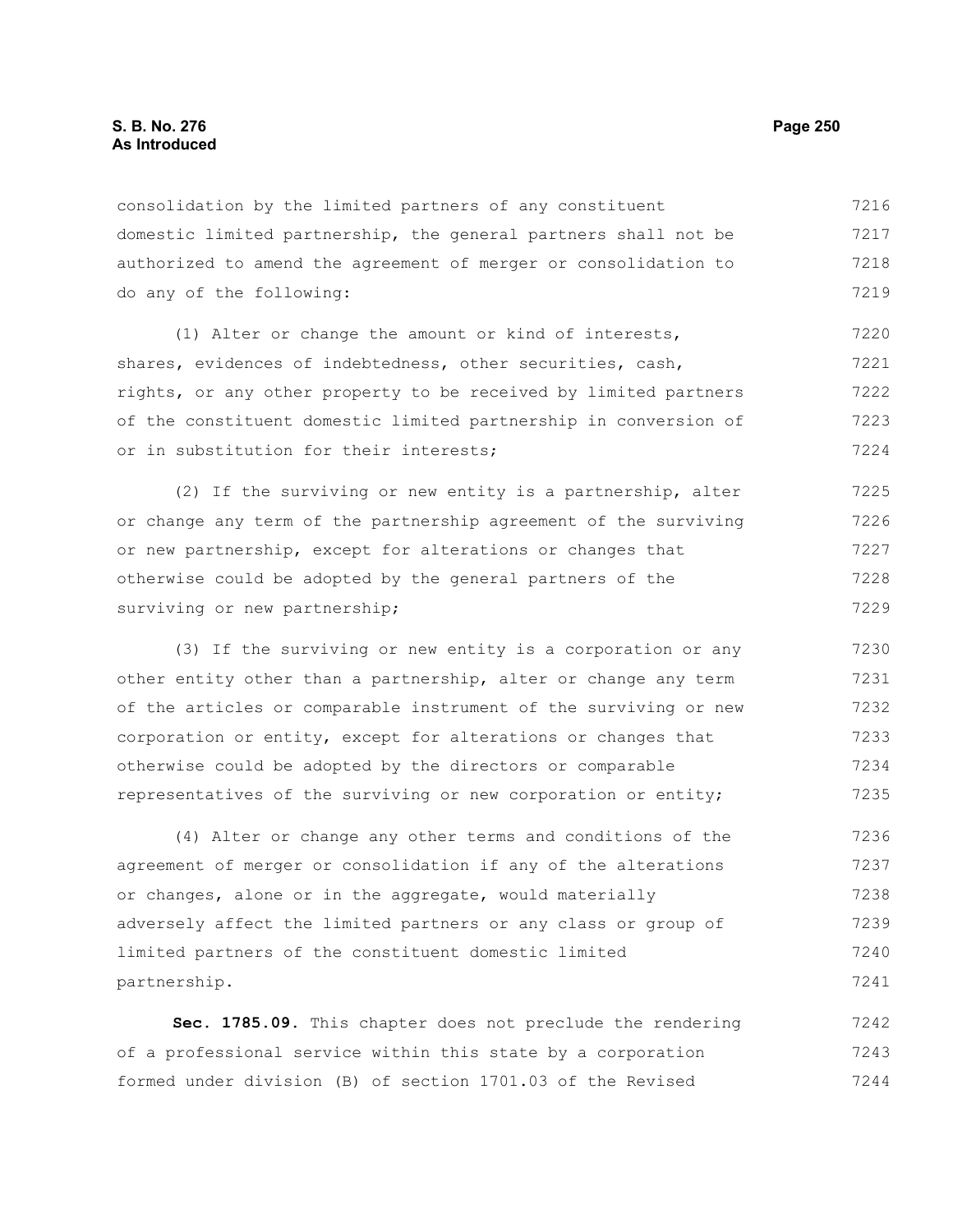## **S. B. No. 276 Page 251 As Introduced**

Code, a limited liability company formed under Chapter 1705. or 1706. of the Revised Code, or a foreign limited liability company registered with the secretary of state and transacting business in this state in accordance with sections 1705.53 to 1705.58 or 1706.51 to 1706.516 of the Revised Code. 7245 7246 7247 7248 7249

**Sec. 3345.203.** (A) As used in this section: 7250

(1) "Claims expenses" means payment of judgments, settlement of claims, expense, loss, and damage. 7251 7252

(2) "State university or college" has the same meaning as in section 3345.12 of the Revised Code. 7253 7254

(B) Regardless of whether a state university or college secures insurance coverages under division  $(B)(1)$ ,  $(2)$ , or  $(3)$ of section 3345.202 of the Revised Code, the board of trustees of the state university or college may join with other state universities or colleges in establishing and maintaining a joint self-insurance pool to do both of the following: 7255 7256 7257 7258 7259 7260

(1) Provide for payment of claims expenses that arise, or are claimed to have arisen, from an act or omission of the state university or college or any of its employees or other persons authorized by the board while doing either of the following: 7261 7262 7263 7264

(a) Acting in the scope of their employment or official responsibilities; 7265 7266

(b) Being engaged in activities undertaken at the request or direction, or for the benefit, of the state university or college. 7267 7268 7269

(2) Indemnify or hold harmless the state university's or college's employees against such loss or damage. 7270 7271

The joint self-insurance pool shall be pursuant to a 7272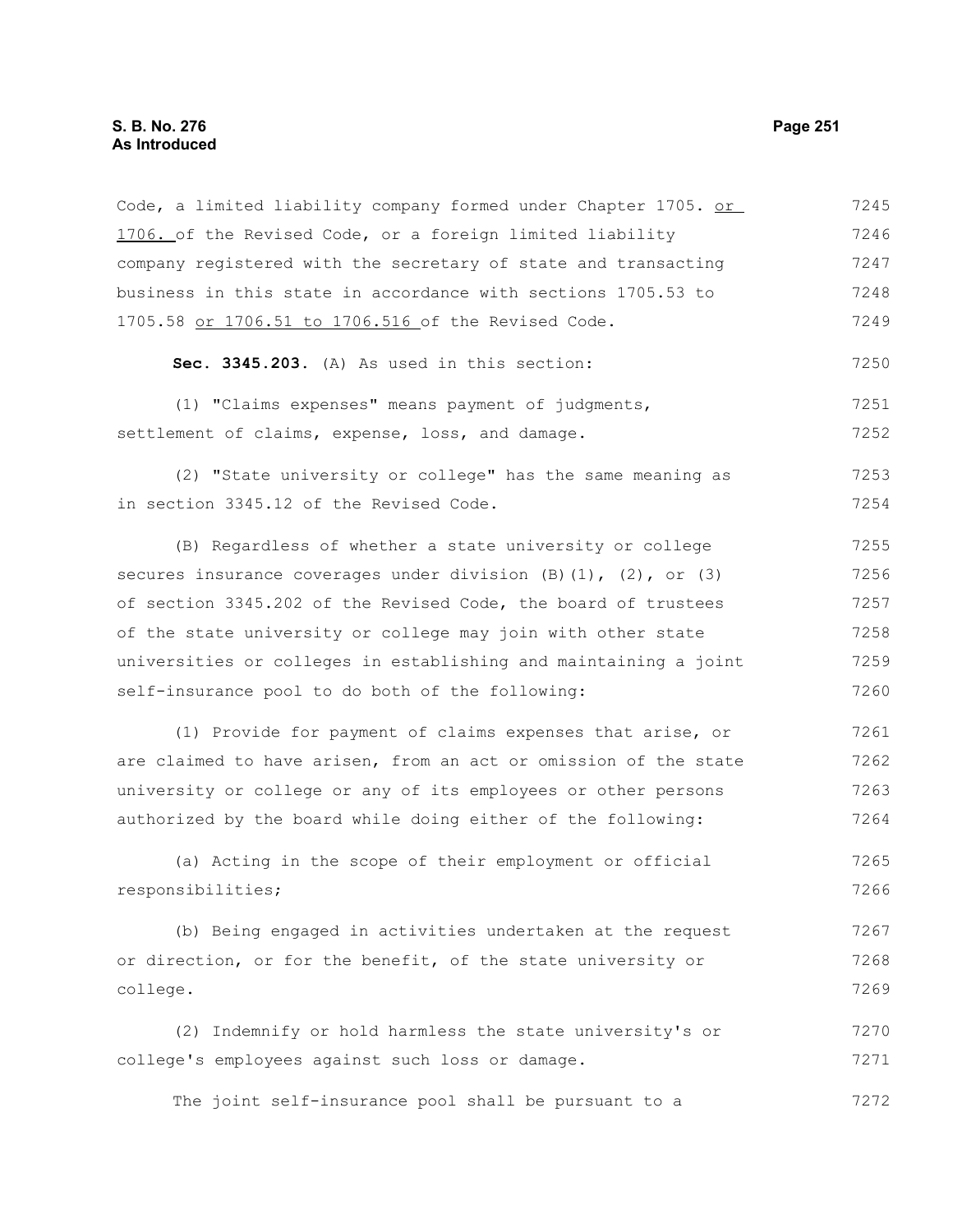written agreement and to the extent that the board considers the pool to be necessary. 7273 7274

(C) All of the following apply to a joint self-insurance pool under this section:

(1) The funds shall be reserved as are necessary, in the exercise of sound and prudent actuarial judgment, to cover potential state university or college and employee liabilities, loss, and damage. A report of aggregate amounts so reserved and aggregate disbursements made from such funds shall be prepared and maintained in the office of the pool administrator described in division (C)(2) of this section. The report shall be prepared and maintained not later than ninety days after the close of the pool's fiscal year. 7277 7278 7279 7280 7281 7282 7283 7284 7285

The report required by this division shall include, but not be limited to, the aggregate of disbursements made for the administration of the pool, including claims paid, costs of the legal representation of state universities or colleges and employees, and fees paid to consultants. The report also shall be accompanied by a written report of a member of the American academy of actuaries certifying whether the amounts reserved conform to the requirements of this division, are computed in accordance with accepted loss reserving standards, and are fairly stated in accordance with sound loss reserving principles. 7286 7287 7288 7289 7290 7291 7292 7293 7294 7295 7296

The pool administrator described in division (C)(2) of this section shall make the report required by this division available for inspection by any person at all reasonable times during regular business hours. Upon the request of such person, the pool administrator shall make copies of the report available at cost within a reasonable period of time. The pool 7297 7298 7299 7300 7301 7302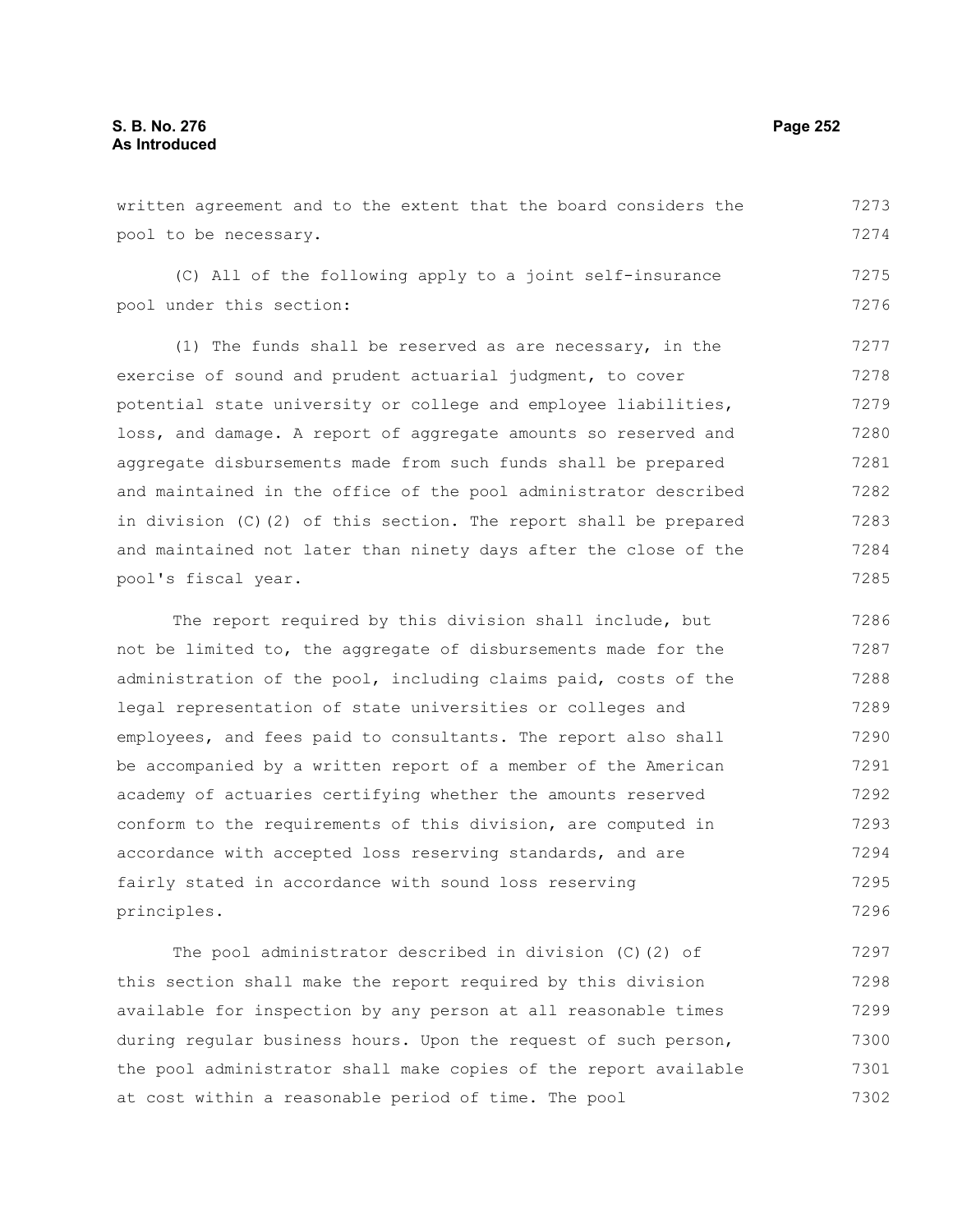administrator also shall submit a copy of the report to the auditor of state. The report required by this division is in lieu of the records required by division (A) of section 149.431 of the Revised Code. 7303 7304 7305 7306

(2) The board of trustees establishing a joint selfinsurance pool may award a contract, without the necessity of competitive bidding, to a pool administrator for purposes of administration of the joint self-insurance pool. A "pool administrator" may be any person, political subdivision, limited liability company organized under Chapter 1705. or 1706. of the Revised Code, nonprofit corporation organized under Chapter 1702. of the Revised Code, or regional council of governments created under Chapter 167. of the Revised Code. The board shall not enter into such a contract without full, prior, public disclosure of all terms and conditions. The disclosure shall include, at a minimum, a statement listing all representations made in connection with any possible savings and losses resulting from the contract, and potential liability of any state university or college or employee. The proposed contract and statement shall be disclosed and presented at a meeting of the board of trustees of the state university or college prior to the meeting at which the board of trustees of the state university or college authorizes the contract. 7307 7308 7309 7310 7311 7312 7313 7314 7315 7316 7317 7318 7319 7320 7321 7322 7323 7324 7325

(3) A joint self-insurance pool shall include a contract with a member of the American academy of actuaries for the preparation of the written evaluation of the reserve funds required under division (C)(1) of this section. 7326 7327 7328 7329

(4) A joint self-insurance pool may allocate the costs of funding the pool among the funds or accounts in the treasuries of the state universities or colleges on the basis of their 7330 7331 7332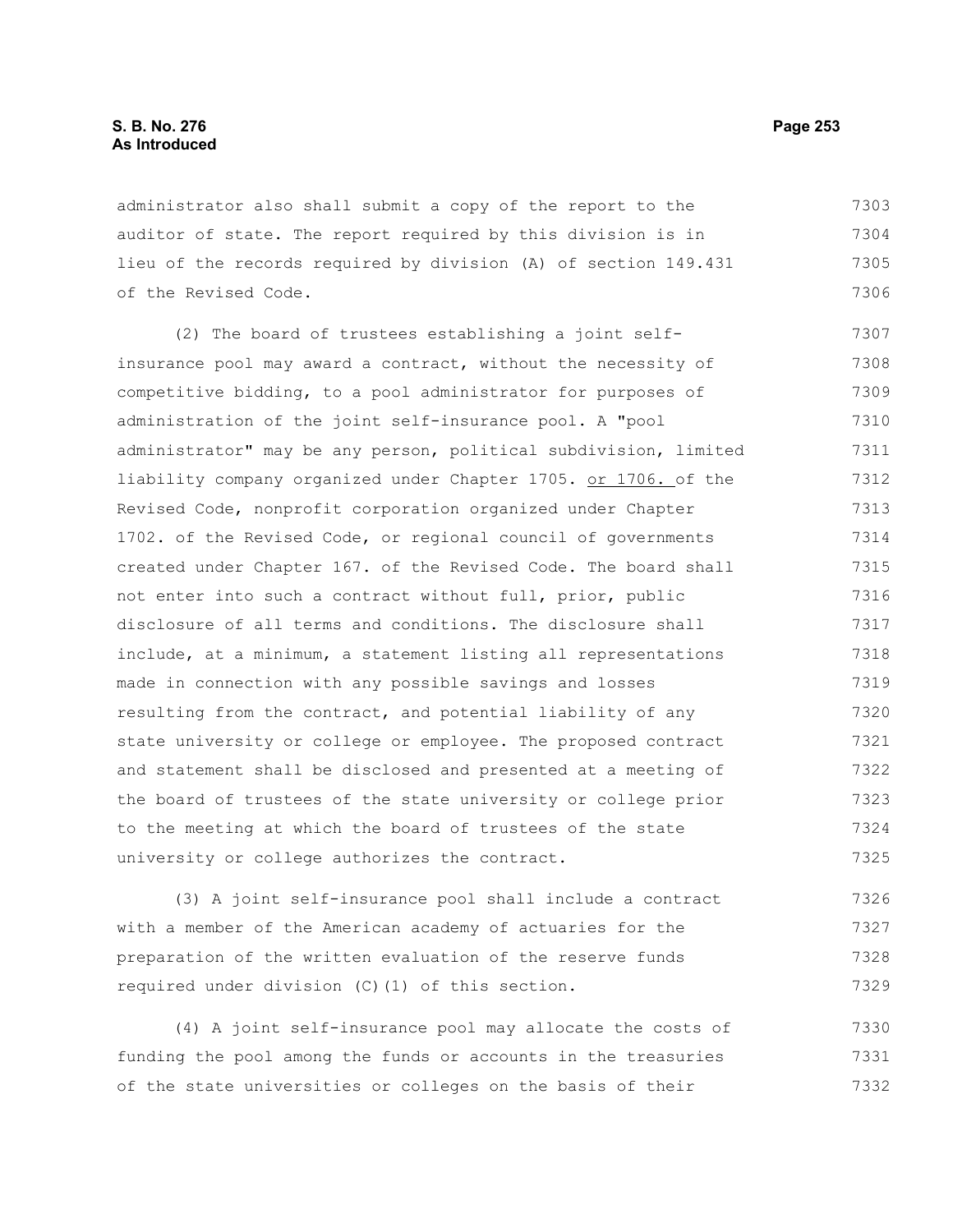## **S. B. No. 276 Page 254 As Introduced**

relative exposure and loss experience. A joint self-insurance program may require any deductible under the program to be paid from funds or accounts in the treasury of the state university or college from which a loss was directly attributable. 7333 7334 7335 7336

(D) Two or more state universities or colleges may also authorize the establishment and maintenance of a joint riskmanagement program, including but not limited to the employment of risk managers and consultants, for the purpose of preventing and reducing the risks covered by insurance, self-insurance, or joint self-insurance programs. A joint risk-management program shall not include fidelity, surety, or guarantee bonding. 7337 7338 7339 7340 7341 7342 7343

(E) A state university or college is not liable under a joint self-insurance pool for any amount in excess of amounts payable pursuant to the written agreement for the participation of the state university or college in the joint self-insurance pool. Under a joint self-insurance pool agreement a state university or college may, to the extent permitted under the written agreement, assume the risks of any other state university or college, including the indemnification of its employees. A joint self-insurance pool, established under this section, is deemed a separate legal entity for the public purpose of enabling the members of the joint self-insurance pool to obtain insurance or to provide for a formalized, jointly administered self-insurance fund for its members. An entity created pursuant to this section is exempt from all state and local taxes. 7344 7345 7346 7347 7348 7349 7350 7351 7352 7353 7354 7355 7356 7357 7358

(F)(1) In the manner provided by and subject to the applicable provisions of section 3345.12 of the Revised Code, any state university or college may issue obligations and may also issue notes in anticipation of such obligations, pursuant 7359 7360 7361 7362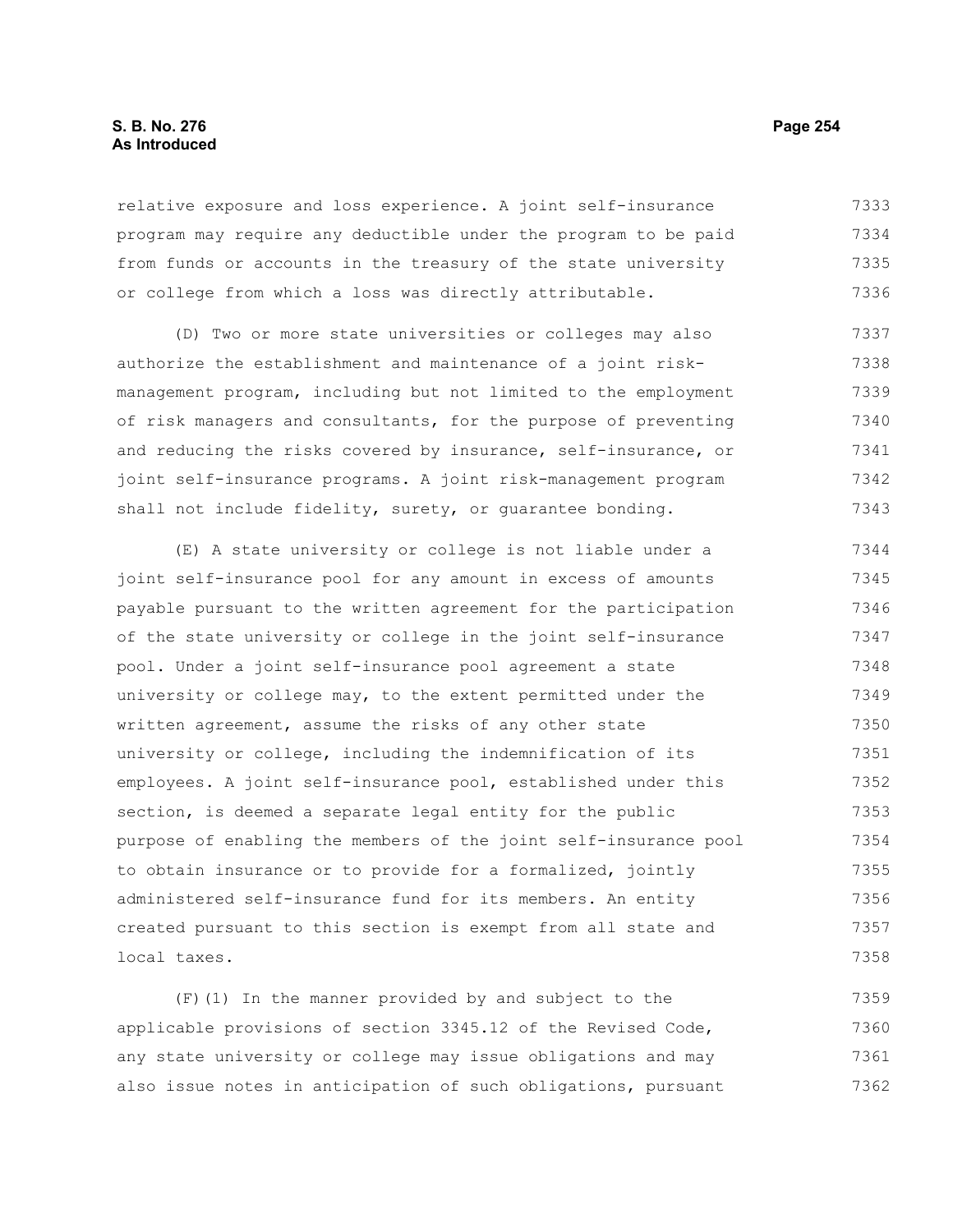to a resolution of its board of trustees or other governing body for the purpose of providing funds to do both of the following: (a) Pay claims expenses, whether by way of a reserve or otherwise; (b) Pay the state university or college's portion of the cost of establishing and maintaining a joint self-insurance pool or to provide for the reserve in a special fund authorized by division (C)(1) of this section. (2) Sections 9.98 to 9.983 of the Revised Code apply to bonds or notes authorized under this section. (G)(1) A joint self-insurance pool, in addition to its powers to provide self-insurance against any and all liabilities under this chapter, may also include any one or more of the following forms of property or casualty self-insurance for the purpose of covering any other liabilities or risks of the members of the pool: (a) Public general liability, professional liability, or employee liability; (b) Individual or fleet motor vehicle or automobile liability and protection against other liability and loss associated with the ownership, maintenance, and use of motor vehicles; (c) Aircraft liability and protection against other liability and loss associated with the ownership, maintenance, and use of aircraft; (d) Loss or damage to property and loss of use and occupancy of property by fire, lightning, hail, tempest, flood, earthquake, or snow, explosion, accident, or other risk; 7363 7364 7365 7366 7367 7368 7369 7370 7371 7372 7373 7374 7375 7376 7377 7378 7379 7380 7381 7382 7383 7384 7385 7386 7387 7388 7389 7390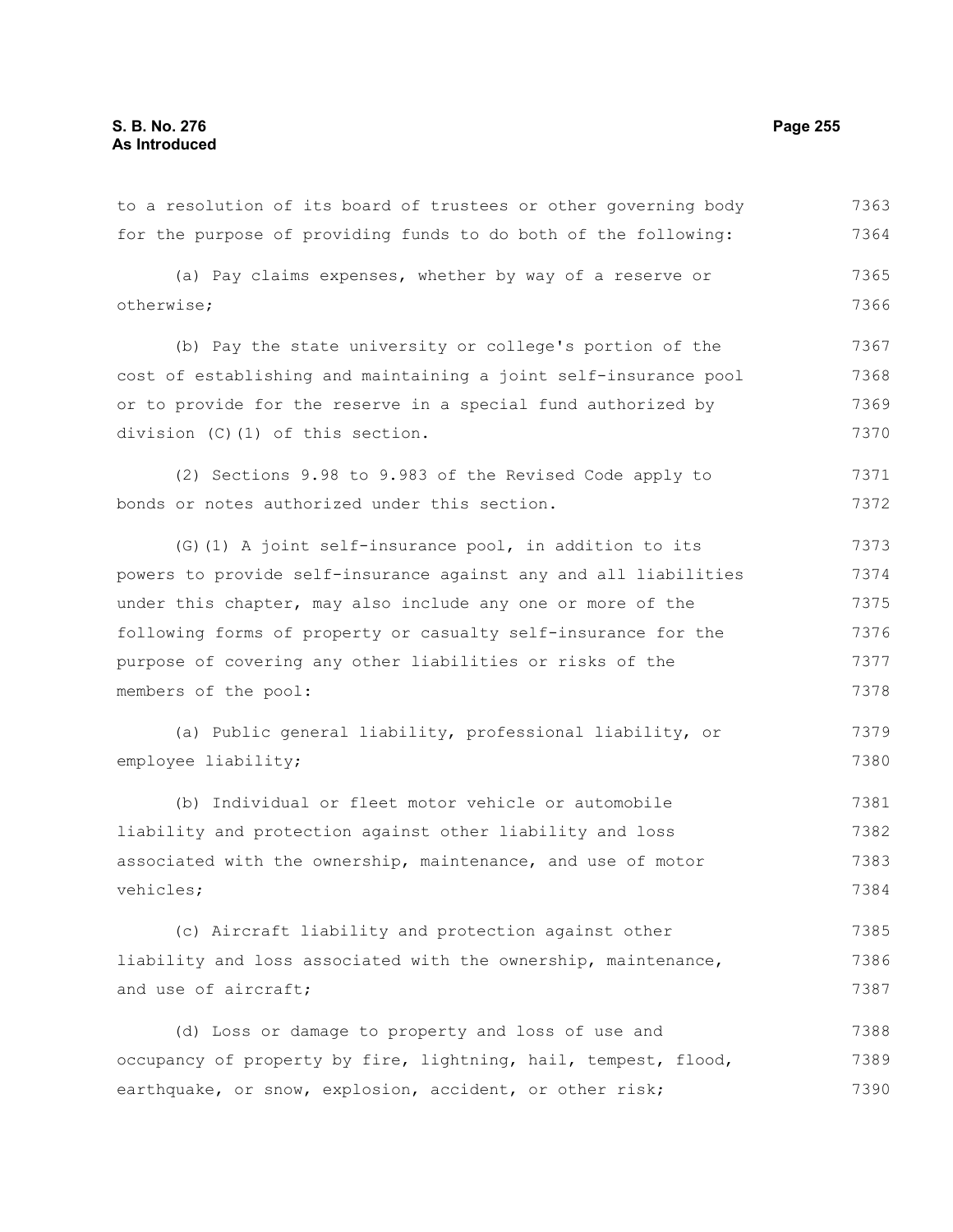# **S. B. No. 276 Page 256 As Introduced**

| (e) Marine, inland transportation and navigation, boiler,        | 7391 |
|------------------------------------------------------------------|------|
| containers, pipes, engines, flywheels, elevators, and machinery; | 7392 |
| (f) Environmental impairment;                                    | 7393 |
| (g) Loss or damage by any hazard upon any other risk to          | 7394 |
| which state universities or colleges are subject, which is not   | 7395 |
| prohibited by statute or at common law from being the subject of | 7396 |
| casualty or property insurance.                                  | 7397 |
| (2) A joint self-insurance pool is not an insurance              | 7398 |
| company. Its operation does not constitute doing an insurance    | 7399 |
| business and is not subject to the insurance laws of this state. | 7400 |
| (H) A public official or employee of a state university or       | 7401 |
| college who is or becomes a member of the governing body of a    | 7402 |
| joint self-insurance pool in which the state university or       | 7403 |
| college participates is not in violation of any of the following | 7404 |
| as a result of the state university or college entering into the | 7405 |
| written agreement to participate in the pool or into any         | 7406 |
| contract with the pool:                                          | 7407 |
| (1) Division (D) or (E) of section 102.03 of the Revised         | 7408 |
| Code;                                                            | 7409 |
| (2) Division (C) of section 102.04 of the Revised Code;          | 7410 |
| (3) Section 2921.42 of the Revised Code.                         | 7411 |
| (I) This section shall not be construed to affect the            | 7412 |
| ability of any state university or college to self-insure under  | 7413 |
| the authority conferred by any other section of the Revised      | 7414 |
| Code.                                                            | 7415 |
| (J) The establishment or participation in a joint self-          | 7416 |
| insurance pool under this section shall not constitute a waiver  | 7417 |
| of any immunity or defense available to the member state         | 7418 |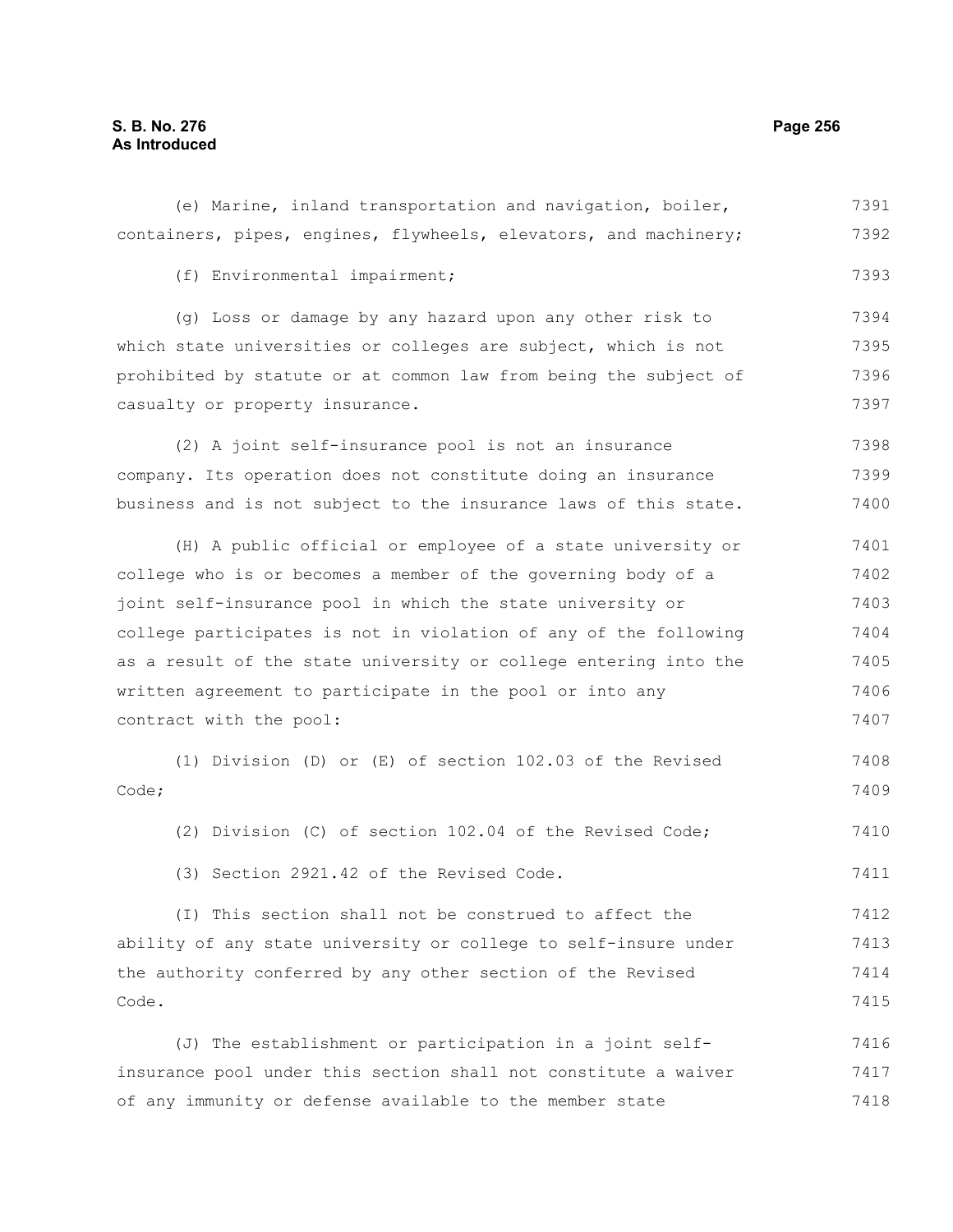university or college or to any covered entity. (K)(1) Both of the following shall be determined in the court of claims pursuant to section 2743.02 of the Revised Code: (a) Any claims or litigation relating to the administration of a joint self-insurance pool created pursuant to this section, including any immunities or defenses; (b) Any claims relating to the scope of or denial of coverage under that pool or its administration. (2) The pool administrator described in division (C)(2) of this section and its employees, while in the course of administering a joint self-insurance pool under this section, shall: (a) Be deemed to be an instrumentality of the state for the purposes of Chapter 2743. of the Revised Code; (b) Be deemed to be performing a public duty, as defined in section 2743.01 of the Revised Code; and (c) Have the defenses to, and immunities from, civil liability provided in section 2743.02 of the Revised Code. **Sec. 3964.03.** (A) A captive insurance company shall be organized under Chapter  $1701.$ ,  $1702.$ ,  $e^{r}-1705.$ , or  $1706.$  of the Revised Code. (B) A captive insurance company shall not operate in this state unless all of the following are met: (1) The captive insurance company obtains from the superintendent a license to do the business of captive insurance in this state. (2) The captive insurance company's board of directors 7419 7420 7421 7422 7423 7424 7425 7426 7427 7428 7429 7430 7431 7432 7433 7434 7435 7436 7437 7438 7439 7440 7441 7442 7443 7444 7445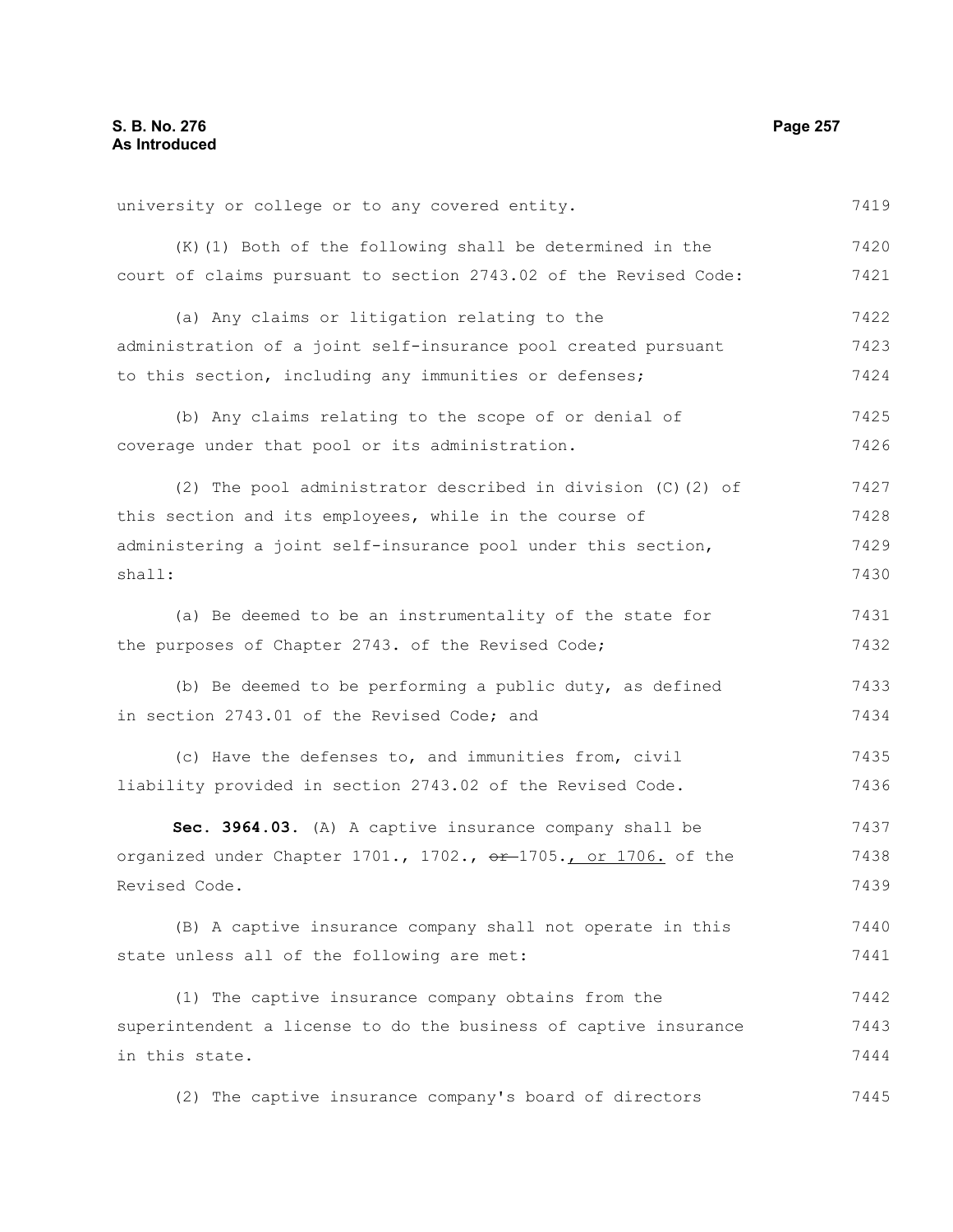| holds at least one meeting each year in this state.              | 7446 |
|------------------------------------------------------------------|------|
| (3) The captive insurance company maintains its principal        | 7447 |
| place of business in this state.                                 | 7448 |
| (4) The person managing the captive insurance company is a       | 7449 |
| resident of this state.                                          | 7450 |
| (5) The captive insurance company appoints a registered          | 7451 |
| agent to accept service of process and act on its behalf in this | 7452 |
| state.                                                           | 7453 |
| (C) Whenever an agent required under division (B) (5) of         | 7454 |
| this section cannot, with reasonable diligence, be found at the  | 7455 |
| registered office of the captive insurance company, the          | 7456 |
| superintendent shall be an agent of such a captive insurance     | 7457 |
| company upon whom any process, notice, or demand may be served.  | 7458 |
| (D) A captive insurance company seeking a license to be a        | 7459 |
| captive insurance company in this state shall file an            | 7460 |
| application with the superintendent and shall submit all of the  | 7461 |
| following along with the application:                            | 7462 |
| (1) A certified copy of its articles of incorporation,           | 7463 |
| bylaws, or other organizational document and code of             | 7464 |
| requlations;                                                     | 7465 |
| (2) A statement, made under oath by the president and            | 7466 |
| secretary, in a form prescribed by the superintendent, showing   | 7467 |
| the captive insurance company's financial condition;             | 7468 |
| (3) A statement of the captive insurance company's assets        | 7469 |
| relative to its risks, detailing the amount of assets and their  | 7470 |
| liquidity;                                                       | 7471 |
| (4) An account of the adequacy of the expertise,                 | 7472 |
| experience, and character of the person or persons who will      | 7473 |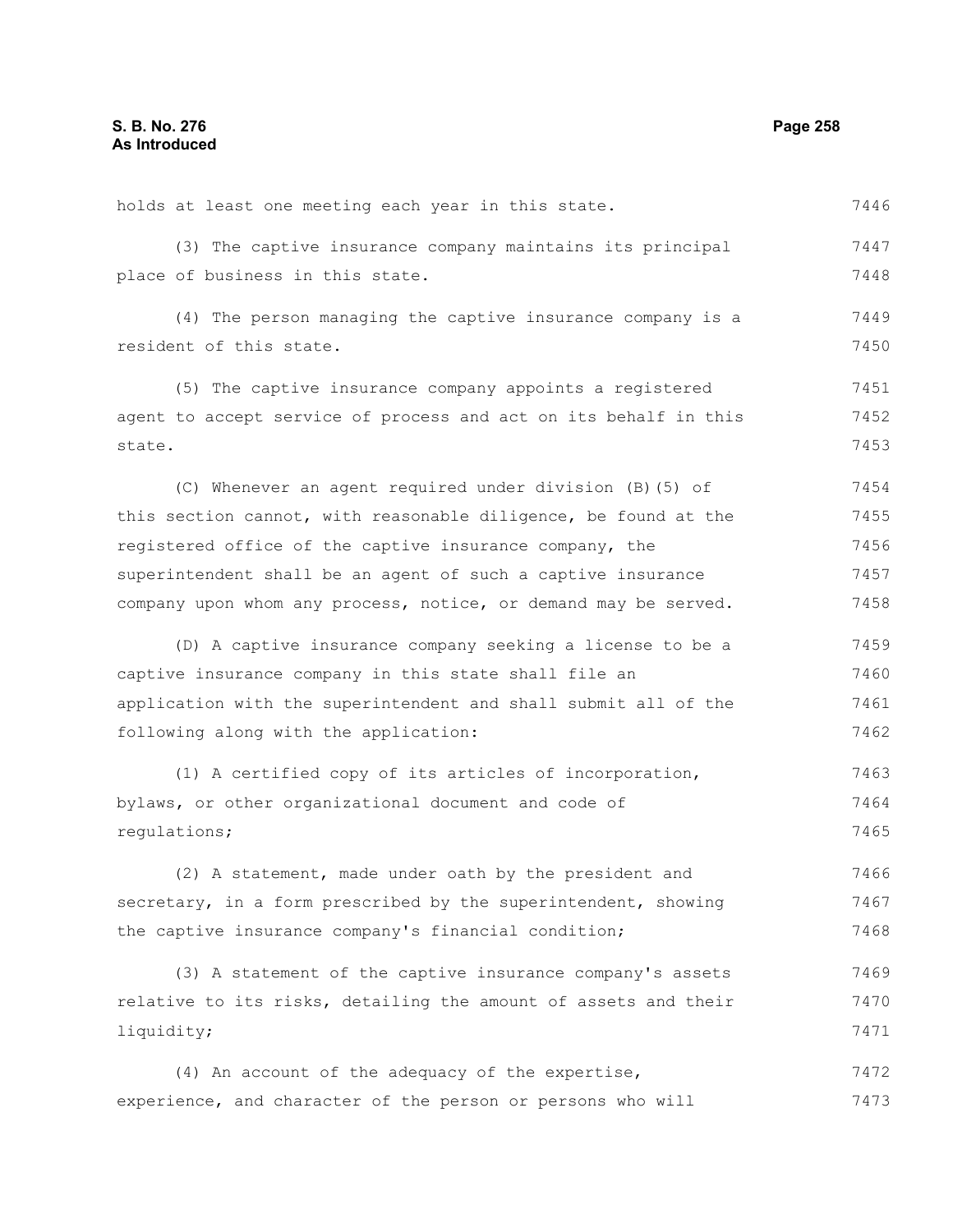7500 7501

| manage the captive insurance company;                           | 7474 |
|-----------------------------------------------------------------|------|
| (5) An account of the loss prevention programs of the           | 7475 |
| persons that the captive insurance company insures;             | 7476 |
| (6) Actuarial assumptions and methodologies that will be        | 7477 |
| utilized in calculating reserves;                               | 7478 |
| (7) Any other information considered necessary by the           | 7479 |
| superintendent to determine whether the proposed captive        | 7480 |
| insurance company will be able to meet its obligations.         | 7481 |
| (E) (1) A special purpose financial captive insurance           | 7482 |
| company shall follow the national association of insurance      | 7483 |
| commissioner's accounting practices and procedures manual.      | 7484 |
| (2) (a) Upon request, the superintendent may allow a            | 7485 |
| special purpose financial captive insurance company to use a    | 7486 |
| reserve basis other than that found in the national association | 7487 |
| of insurance commissioner's accounting practices and procedures | 7488 |
| manual.                                                         | 7489 |
| (b) The superintendent, in accordance with Chapter 119. of      | 7490 |
| the Revised Code, shall adopt rules that define acceptable      | 7491 |
| alternative reserve bases.                                      | 7492 |
| (c) Such rules shall be adopted prior to availability for       | 7493 |
| use of any such alternative reserve basis and shall ensure that | 7494 |
| the resulting reserves meet all of the following conditions:    | 7495 |
| (i) Quantify the benefits and quarantees, and the funding,      | 7496 |
| associated with the contracts and their risks at a level of     | 7497 |
| conservatism that reflects conditions that include unfavorable  | 7498 |
| events that have a reasonable probability of occurring during   | 7499 |

the lifetime of the contracts. For policies or contracts with

significant tail risk, reflects conditions appropriately adverse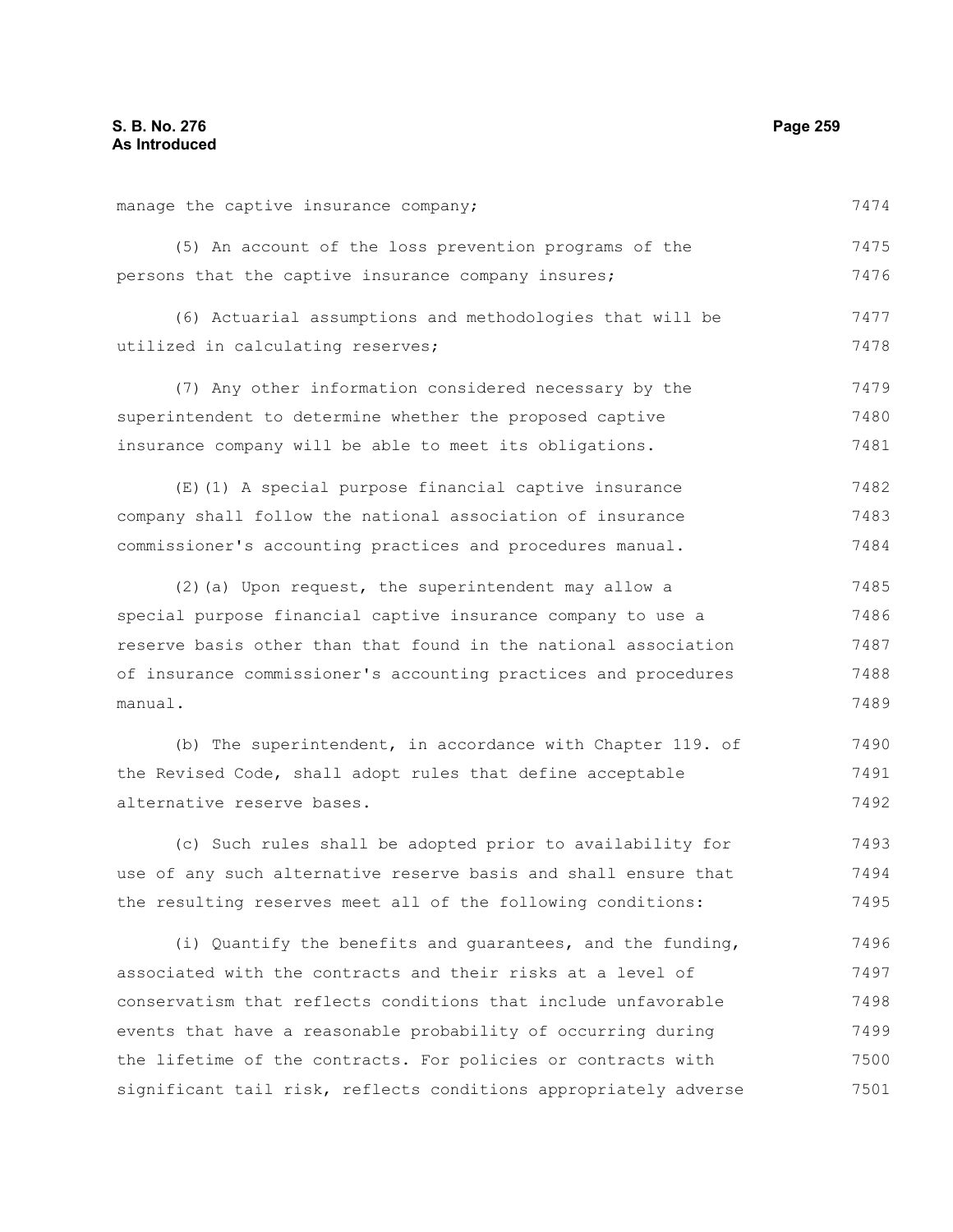to quantify the tail risk.

(ii) Incorporate assumptions, risk analysis methods, and financial models and management techniques that are consistent with, but not necessarily identical to, those utilized within the company's overall risk assessment process, while recognizing potential differences in financial reporting structures and any 7503 7504 7505 7506 7507

prescribed assumptions or methods;

(iii) Provide margins for uncertainty including adverse deviation and estimation error, such that the greater the uncertainty the larger the margin and resulting reserve. 7509 7510 7511

(d) An alternative basis for calculating a reserve approved by the superintendent shall be treated as a public document after the date the alternative basis for calculating the reserve has been approved, regardless of the application of the uniform trade secrets act set forth in sections 1333.61 to 1333.69 of the Revised Code. 7512 7513 7514 7515 7516 7517

(3) The special purpose financial captive insurance company shall submit a request for an alternative reserve basis in writing, and affirmed by the company's appointed actuary, that includes, at a minimum, the following information for the superintendent to consider in evaluating the request: 7518 7519 7520 7521 7522

(a) The reserves based on the national association of insurance commissioner's accounting practices and procedures manual and the reserves based on the proposed alternative method for calculation and the difference between these two calculations; 7523 7524 7525 7526 7527

(b) A detailed analysis of the proposed alternative method explaining why the use of an alternative basis for calculating the reserve is appropriate; 7528 7529 7530

7508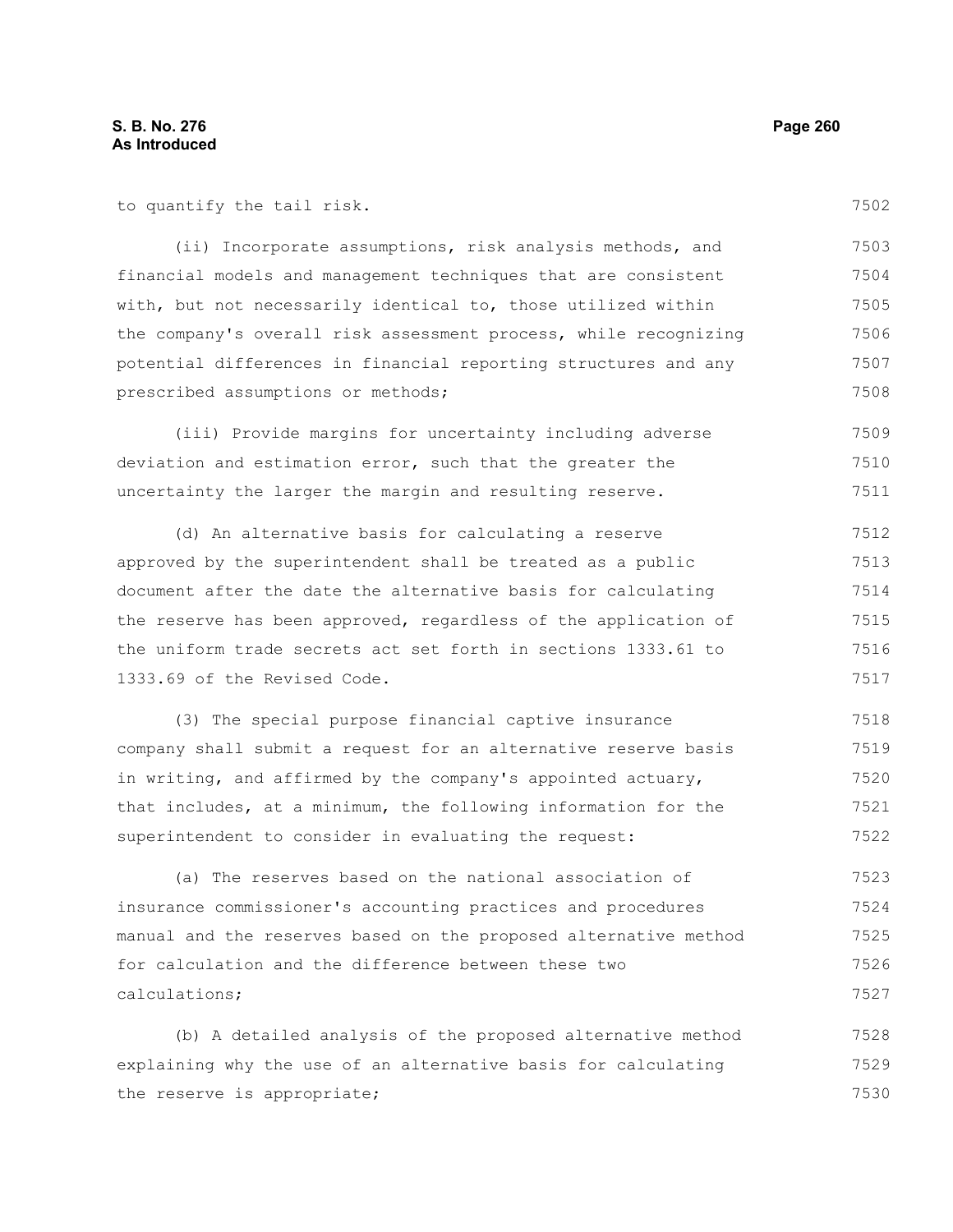(c) All assumptions utilized within the proposed alternative method, together with the source of the assumptions, as well as information, satisfactory to the superintendent, supporting the appropriateness of the assumptions and analysis and identifying the assumptions that result in the greatest variability in the reserve and how that analysis was used in setting those assumptions; 7531 7532 7533 7534 7535 7536 7537

(d) A detailed overview of the corporate governance and oversight of the actuarial valuation function; 7538 7539

(e) Any other information the superintendent may require to assess the proposed alternative method for approval or disapproval. 7540 7541 7542

(4) At the expense of the special purpose financial captive insurance company, the superintendent may require the company to secure the affirmation of an independent qualified actuary in support of any alternative basis for calculating the reserve that is requested pursuant to this section or to assist the superintendent in the review of said request. 7543 7544 7545 7546 7547 7548

(5) If the superintendent approves the use of an alternative basis for calculating a reserve, the special purpose financial captive insurance company, and the ceding insurer shall each include a note in its financial statements disclosing the use of a basis other than the national association of insurance commissioner's accounting practices and procedures manual and the difference between the reserve amount determined under the alternative basis and the reserve amount that would have been determined had the company utilized the national association of insurance commissioner's accounting practices and procedures manual. 7549 7550 7551 7552 7553 7554 7555 7556 7557 7558 7559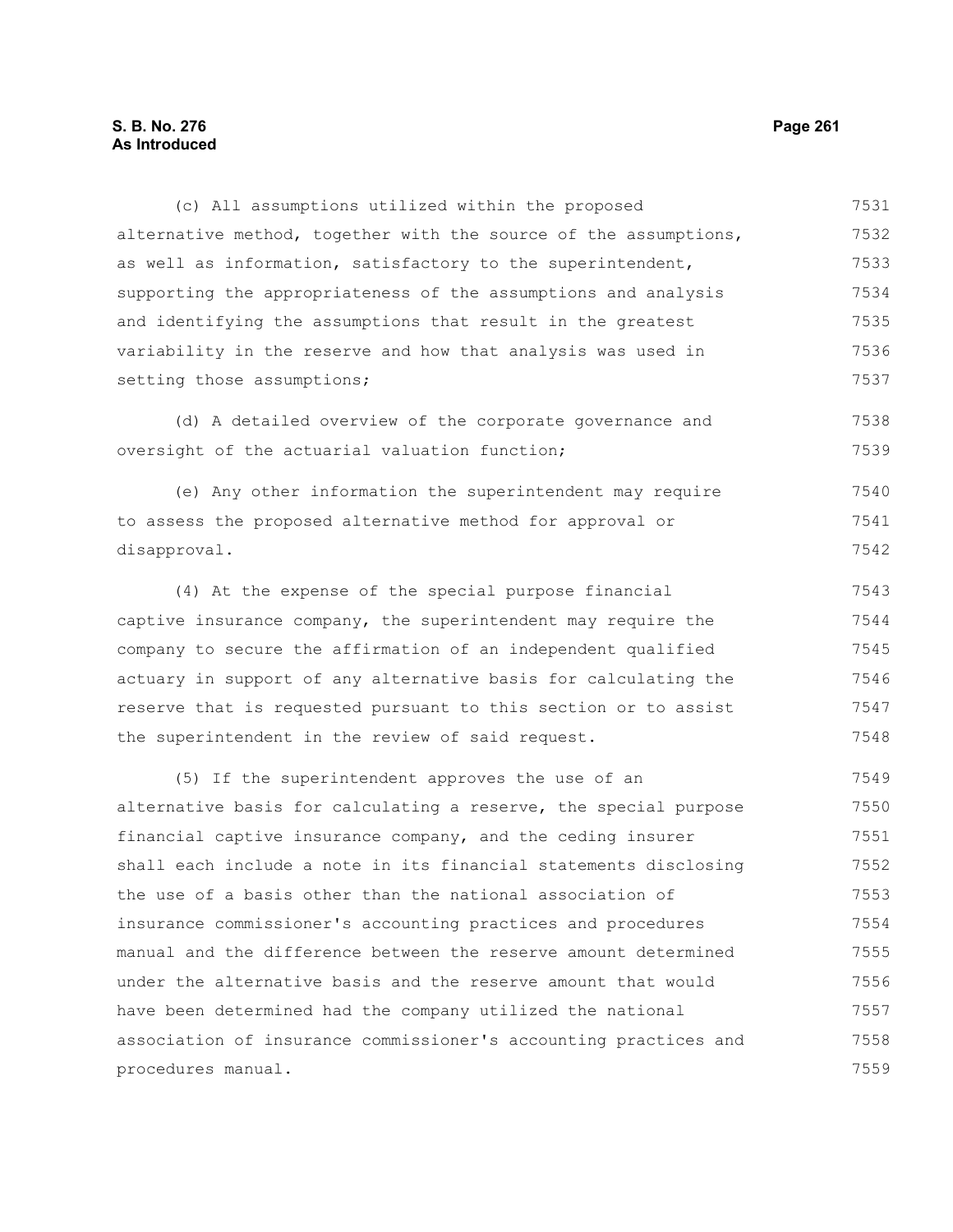## **S. B. No. 276 Page 262 As Introduced**

(6)(a) The superintendent shall establish an acceptable total capital and surplus requirement for each insurance company that will cede risks and obligations to a special purpose financial captive insurance company. The total capital and surplus requirement must be met at the time the special purpose financial captive insurance company applies for a license to do the business of captive insurance. The total capital and surplus requirement shall be determined in accordance with a minimum required total capital and surplus methodology that meets both of the following requirements: (i) Is consistent with current risk-based capital principles; (ii) Takes into account all material risks and obligations, as well as the assets, of the insurance company. (b) An insurance company ceding risks and obligations to a special purpose financial captive insurance company shall fully disclose all material risks and obligations, as well as its assets and all affiliated captive insurance company risks. The ceding insurance company shall advise the superintendent whenever there is a material change to such risks, obligations, or assets. (F) In determining whether to approve an application for a license, the superintendent shall consider all of the following: (1) The character, reputation, financial standing, and purposes of the incorporators, or other founders, of the captive insurance company; 7560 7561 7562 7563 7564 7565 7566 7567 7568 7569 7570 7571 7572 7573 7574 7575 7576 7577 7578 7579 7580 7581 7582 7583 7584 7585

(2) The character, reputation, financial responsibility, experience relating to insurance, and business qualifications of the officers and directors of the captive insurance company; 7586 7587 7588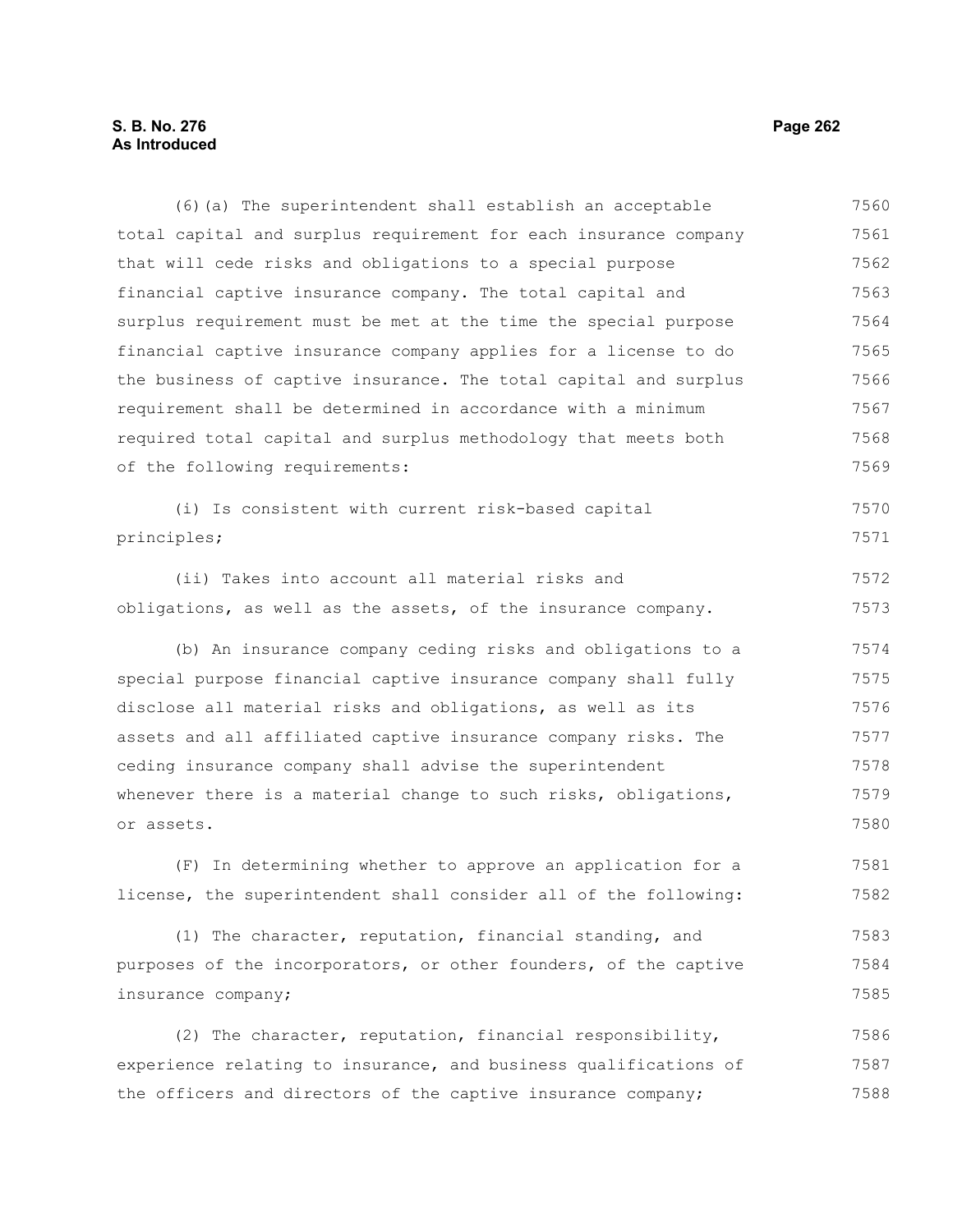#### (3) The amount of liquidity and assets of the captive insurance company relative to the risks to be assumed; (4) The adequacy of the expertise, experience, and character of the person or persons who will manage the captive insurance company; (5) The overall soundness of the plan of operation; (6) The adequacy of the loss prevention programs of the persons that the captive insurance company insures. (G)(1) Each captive insurance company that offers direct insurance to its parent shall submit to the superintendent for approval a detailed description of the coverages, deductibles, coverage limits, proposed rates or rating plans, documentation from a qualified actuary that demonstrates the actuarial soundness of the proposed rates or rating plans, and other such additional information as the superintendent may require. (2)(a) Any captive insurance company licensed under the provisions of this chapter that seeks to make any material change to any item described in division (G)(1) of this section shall submit to the superintendent for approval a detailed 7589 7590 7591 7592 7593 7594 7595 7596 7597 7598 7599 7600 7601 7602 7603 7604 7605 7606 7607

description of the revision, documentation from a qualified actuary that demonstrates the actuarial soundness of the revised rates or rating plans, and other such additional information as the superintendent may require. 7608 7609 7610 7611

(b) Each filing under division (G)(2)(a) of this section is deemed approved thirty days after the filing is received by the superintendent of insurance, unless the filing is disapproved by the superintendent during that thirty-day period. 7612 7613 7614 7615

(c) If at any time subsequent to the thirty-day review period the superintendent finds that a filing does not 7616 7617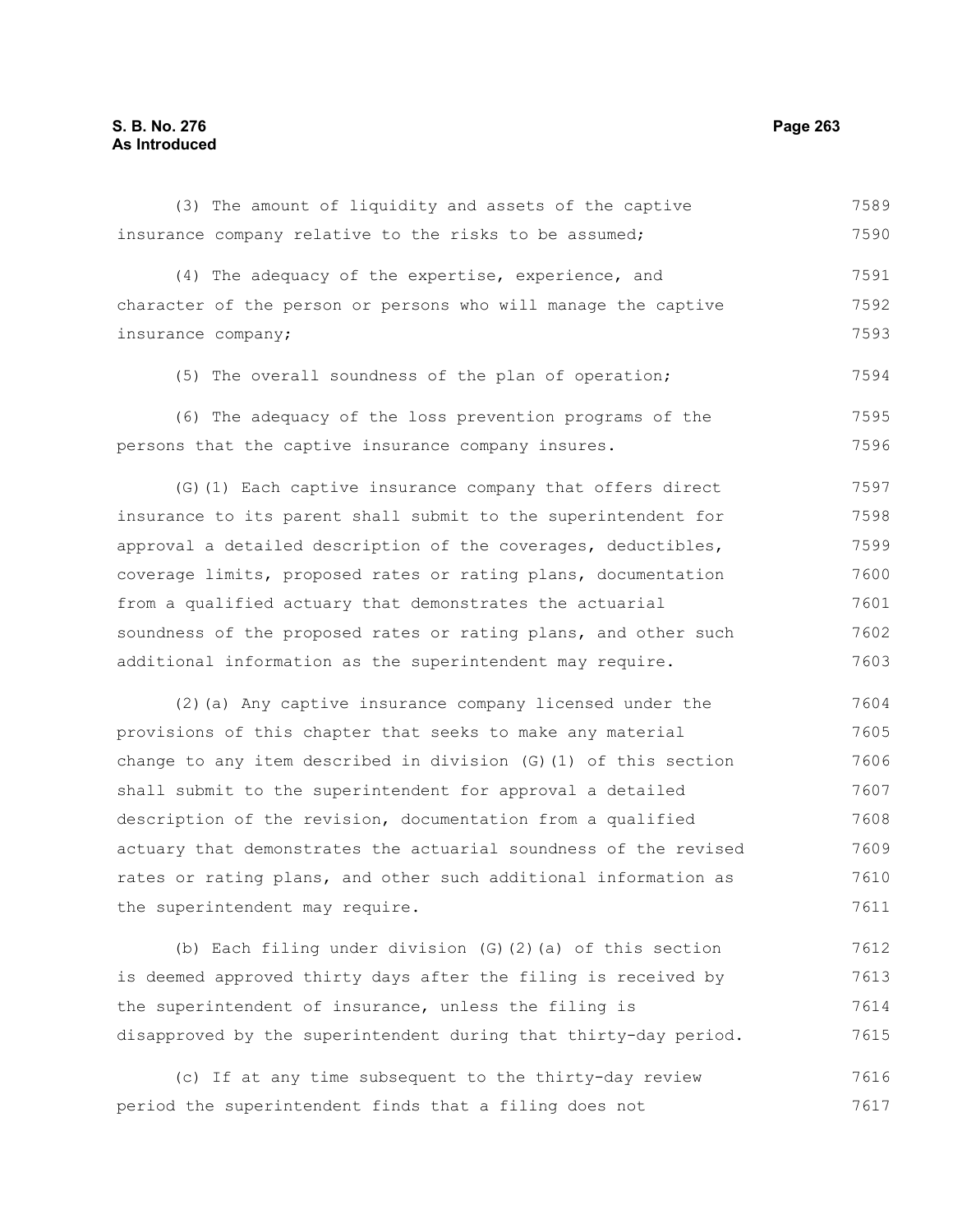#### **S. B. No. 276 Page 264 As Introduced**

demonstrate actuarial soundness, the superintendent shall hold a hearing requiring the captive insurance company to show cause why an order should not be made by the superintendent to disapprove the revised rates or rating plans. 7618 7619 7620 7621

(d) If, upon such a hearing, the superintendent finds that the captive insurance company failed to demonstrate the actuarial soundness of the rates or rating plans, the superintendent shall issue an order directing the captive insurance company to cease and desist from using the revised rates or rating plans and to use rates or rating plans as determined appropriate by the superintendent. 7622 7623 7624 7625 7626 7627 7628

(H) Except as otherwise provided in this division, documents and information submitted by a captive insurance company pursuant to this section are not subject to section 149.43 of the Revised Code, and are confidential, and may not be disclosed by the superintendent or any employee of the department of insurance without the written consent of the company. 7629 7630 7631 7632 7633 7634 7635

(1) Such documents and information may be discoverable in a civil action in which the captive insurance company filing the material is a party upon a finding by a court of competent jurisdiction that the information sought is relevant and necessary to the case and the information sought is unavailable from other, nonconfidential sources. 7636 7637 7638 7639 7640 7641

(2) The superintendent may, at the superintendent's sole discretion, share documents required under this section with the chief deputy rehabilitator, the chief deputy liquidator, other deputy rehabilitators and liquidators, and any other person employed by, or acting on behalf of the superintendent pursuant to Chapter 3901. or 3903. of the Revised Code, with other local, 7642 7643 7644 7645 7646 7647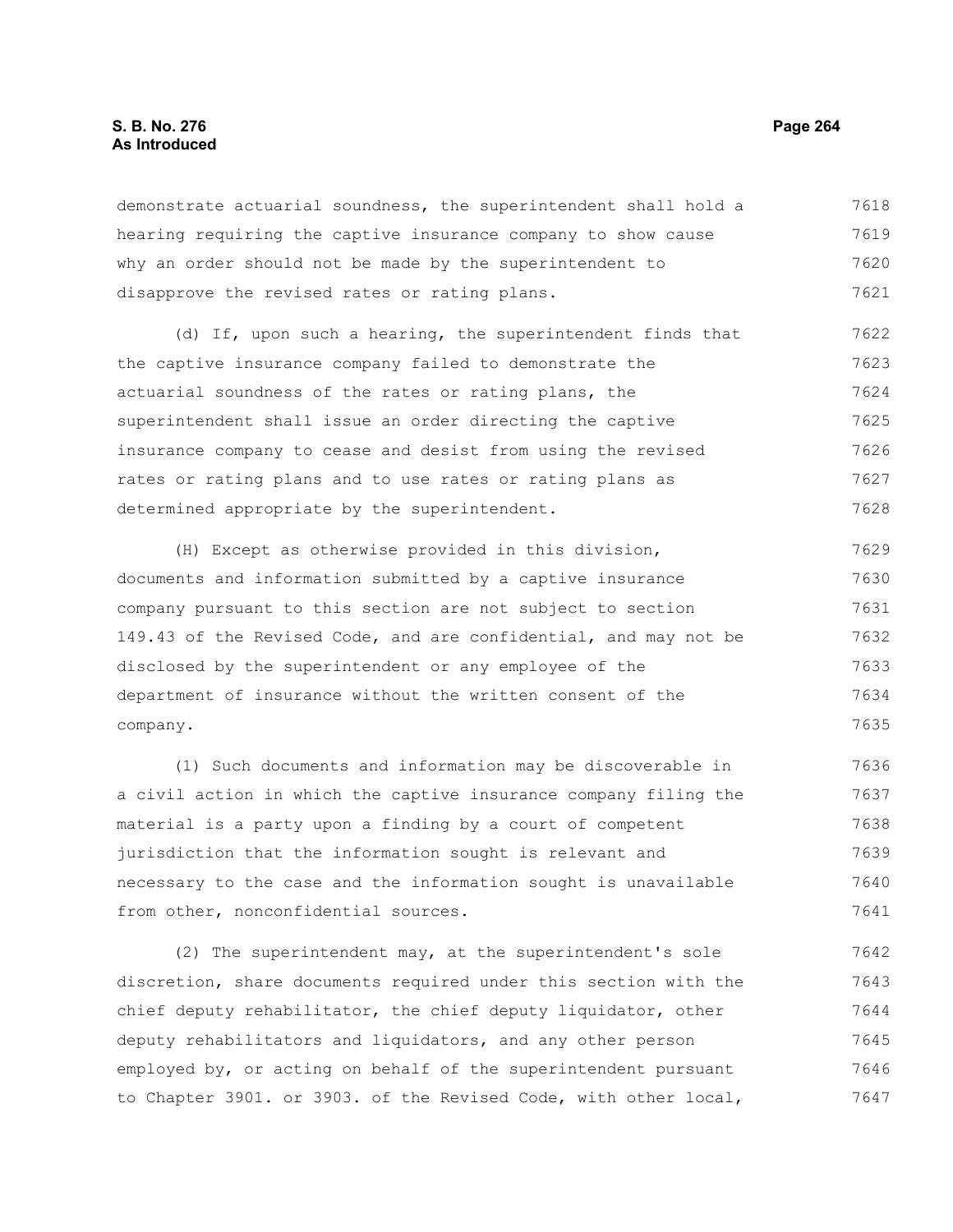#### **S. B. No. 276 Page 265 As Introduced**

state, federal, and international regulatory and law enforcement agencies, with local, state, and federal prosecutors, and with the national association of insurance commissioners and its affiliates and subsidiaries provided that the recipient agrees to maintain the confidential or privileged status of the documents and has authority to do so. 7648 7649 7650 7651 7652 7653

(I)(1) Each applicant for a license to do the business of a captive insurance company in this state shall pay to the superintendent a nonrefundable fee of five hundred dollars for processing its application for a license. The superintendent is authorized to retain legal, financial, and examination services from outside the department, at the expense of the applicant. Each captive insurance company shall annually pay a license renewal fee of five hundred dollars. 7654 7655 7656 7657 7658 7659 7660 7661

(2) The fees collected pursuant to division (I)(1) of this section shall be deposited into the state treasury to the credit of the captive insurance regulation and supervision fund created under section 3964.15 of the Revised Code. 7662 7663 7664 7665

**Sec. 3964.17.** (A) As used in sections 3964.17 to 3964.1710 of the Revised Code:

(1) "Protected cell" means an incorporated cell that is organized pursuant to Chapter  $1701.$ ,  $1702.$ ,  $e^{2}$ -1705., or  $1706.$ of the Revised Code and that has a separate legal identity from the protected cell captive insurance company of which it is a part. 7668 7669 7670 7671 7672

(2) "Protected cell captive insurance company" means a captive insurance company that meets all of the following requirements: 7673 7674 7675

(a) Is formed and licensed under the provisions of this 7676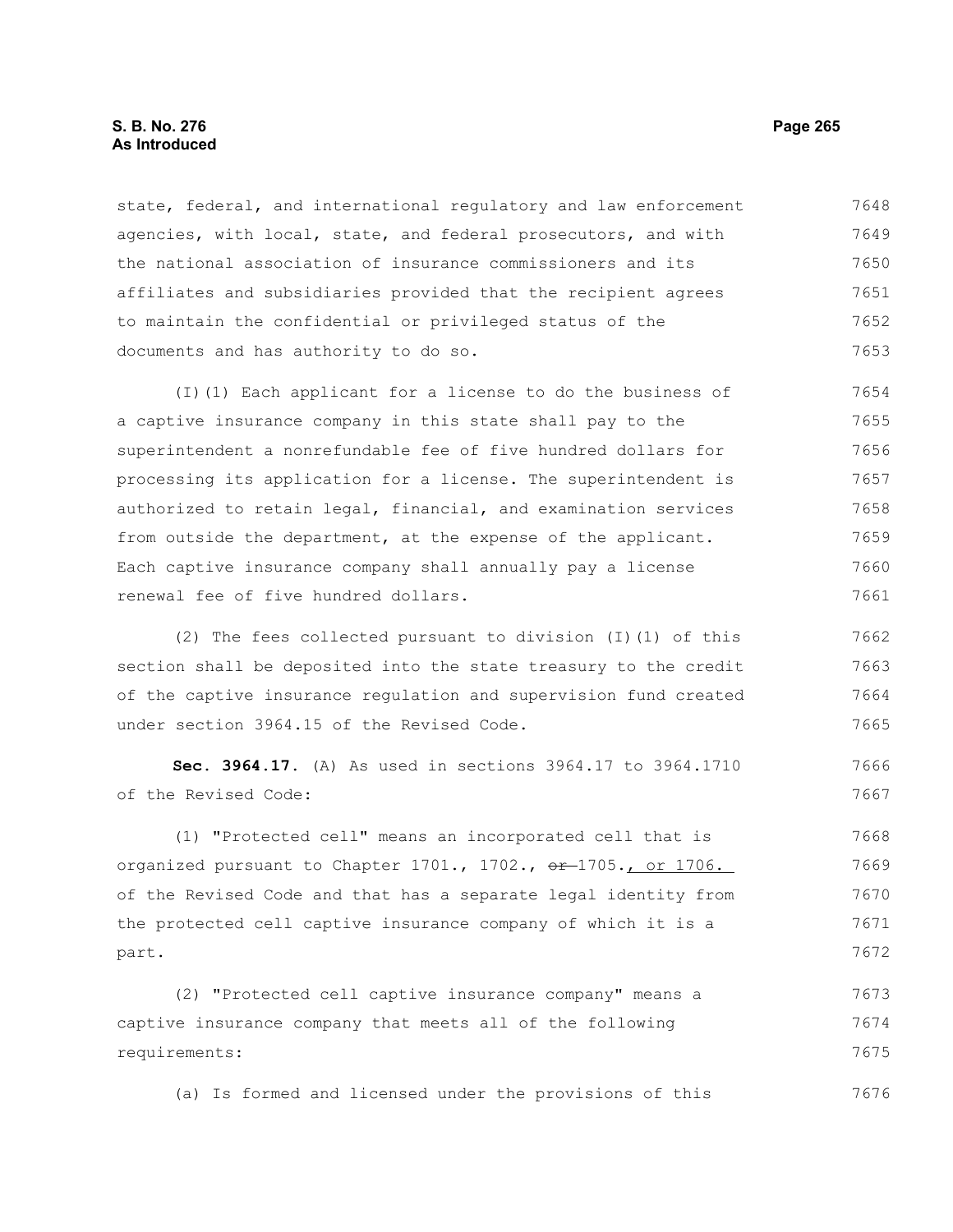chapter; (b) Insures or reinsures the risks of separate participants through a participant contract; (c) Segregates each participant's liability into a protected cell. (3) "Participant" means an individual, company, corporation, partnership, limited liability company, and their affiliated entities that insure or reinsure with a protected cell. "Participant" includes an insurance agent licensed in this state that accepts a stated percentage of risk on a pro rata basis within a defined category of business underwritten by a licensed insurance company that is domiciled in this state and that is affiliated with a protected cell captive insurance company. (4) "Participant contract" means a contract by which a protected cell insures or reinsures the risks of a participant. (a) A participant that is not an insurance agent licensed in this state shall insure or reinsure only its own risks through a protected cell. (b) If the participant is an insurance agent licensed in this state, the participant contract must define each risk 7677 7678 7679 7680 7681 7682 7683 7684 7685 7686 7687 7688 7689 7690 7691 7692 7693 7694 7695 7696 7697

covered by the contract with fixed and certain terms. 7698

(B) A captive insurance company may be organized as a protected cell captive insurance company and shall be permitted to form one or more protected cells under this section to insure or reinsure risks of one or more participants. 7699 7700 7701 7702

(C) The assets and liabilities of each protected cell shall be held separately from the assets and liabilities of all 7703 7704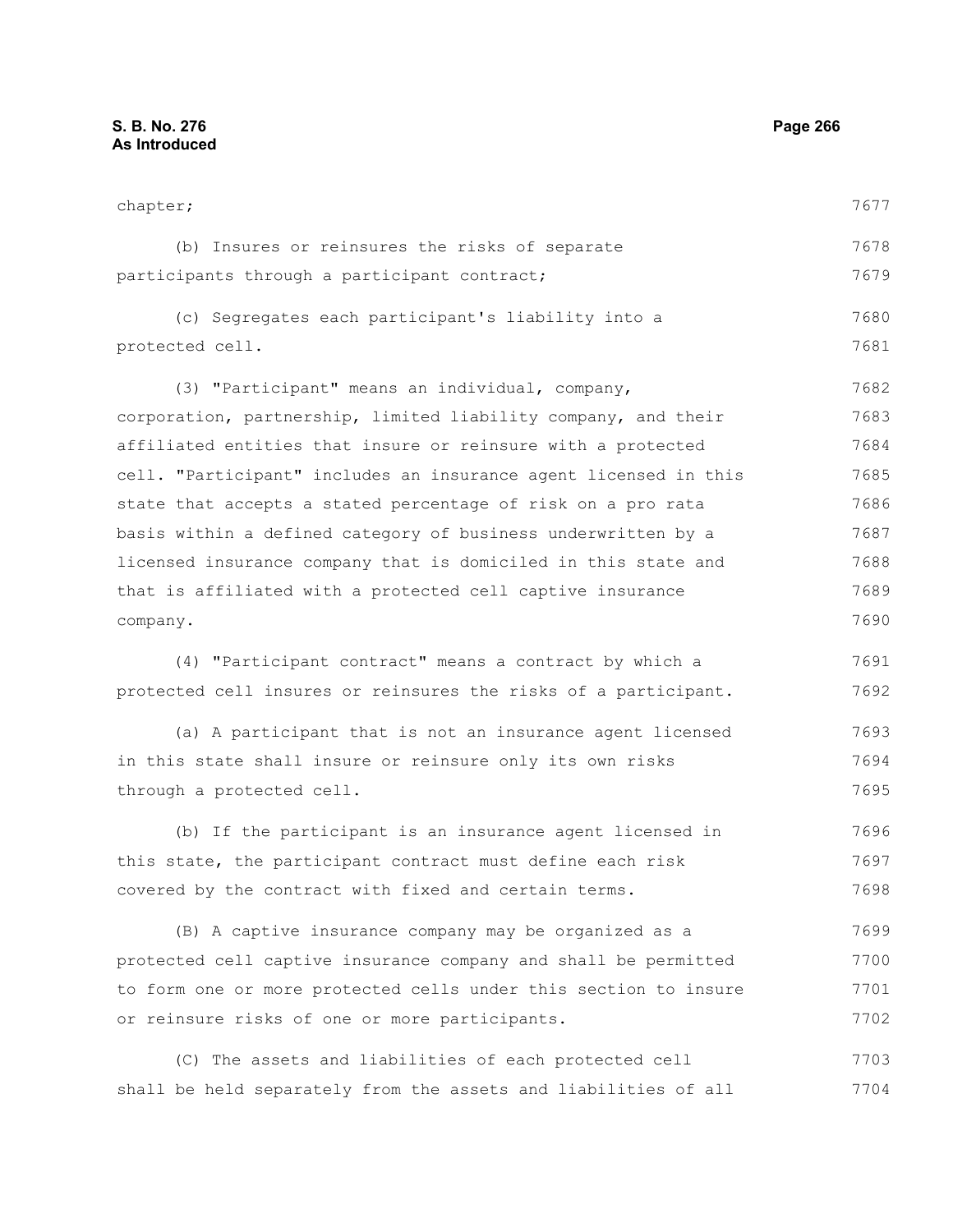cell;

other protected cells. (D) A protected cell of a protected cell captive insurance company shall be organized pursuant to Chapter 1701., 1702.,  $\Theta$ -1705., or 1706. of the Revised Code. (E) A protected cell captive insurance company shall, at the time of paying the annual fee required under section 3964.13 of the Revised Code, pay an additional annual fee for each protected cell in an amount to be established by the superintendent. (F) Each protected cell of a protected cell captive insurance company shall be treated as a captive insurance company for purposes of this chapter. (G) Unless otherwise permitted by the articles of incorporation, bylaws, code of regulations, or other organizational document of a protected cell captive insurance company, each protected cell of the protected cell captive insurance company shall have the same directors, secretary, and registered office as the protected cell captive insurance company. (H) A protected cell captive insurance company may provide in its articles of incorporation, bylaws, code of regulations, or other organizational documents that a protected cell it creates shall be wound up and dissolved upon any of the following: (1) The bankruptcy, death, expulsion, insanity, resignation, or retirement of any participant of the protected 7705 7706 7707 7708 7709 7710 7711 7712 7713 7714 7715 7716 7717 7718 7719 7720 7721 7722 7723 7724 7725 7726 7727 7728 7729 7730

(2) The happening of some event that is not the expiration of a fixed period of time; 7732 7733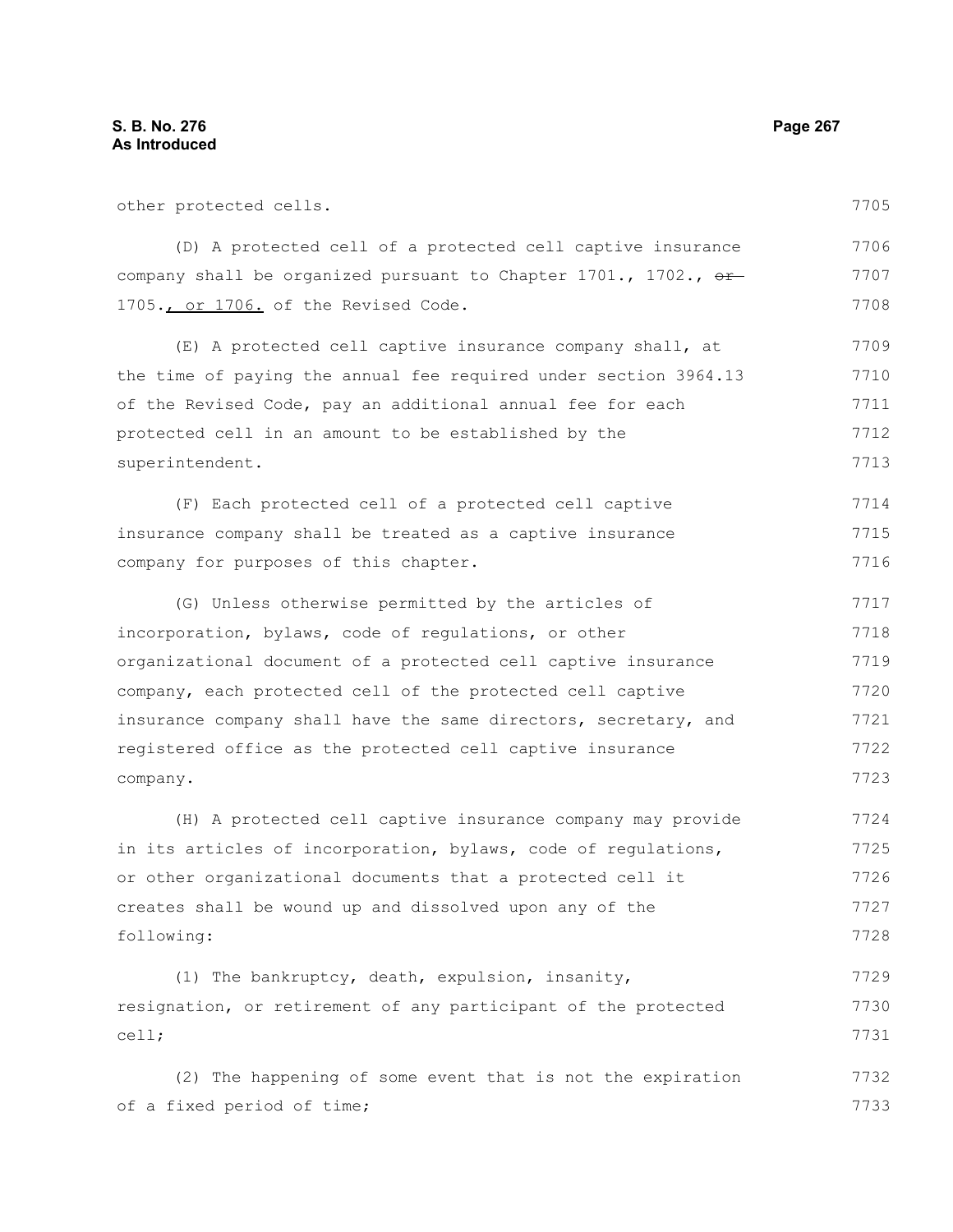(3) The expiration of a fixed period of time. 7734

(I)(1) The articles of incorporation, bylaws, code of regulations, or other organizational documents, of a protected cell captive insurance company shall provide that a protected cell shall not own shares or membership interests in the protected cell captive insurance company of which it is a part. 7735 7736 7737 7738 7739

(2) Such a document may provide that a protected cell may own shares or membership interests in any other protected cell of the protected cell captive insurance company of which it is a part. 7740 7741 7742 7743

(J) The name of a protected cell captive insurance company shall include the words "protected cell captive" or the abbreviation "PCC." 7744 7745 7746

(K) A protected cell captive insurance company shall assign a distinctive name to each of its protected cells that meets all of the following: 7747 7748 7749

(1) The name identifies the protected cell as being part of the protected cell captive insurance company. 7750 7751

(2) The name distinguishes the protected cell from any other protected cell of the protected cell captive insurance company. 7752 7753 7754

(3) The name includes the words "protected cell" or the abbreviation "PC." 7755 7756

(L) A protected cell may enter into an agreement with its protected cell captive insurance company or with another protected cell of the same protected cell captive insurance company. 7757 7758 7759 7760

(M)(1) The assets of a protected cell captive insurance 7761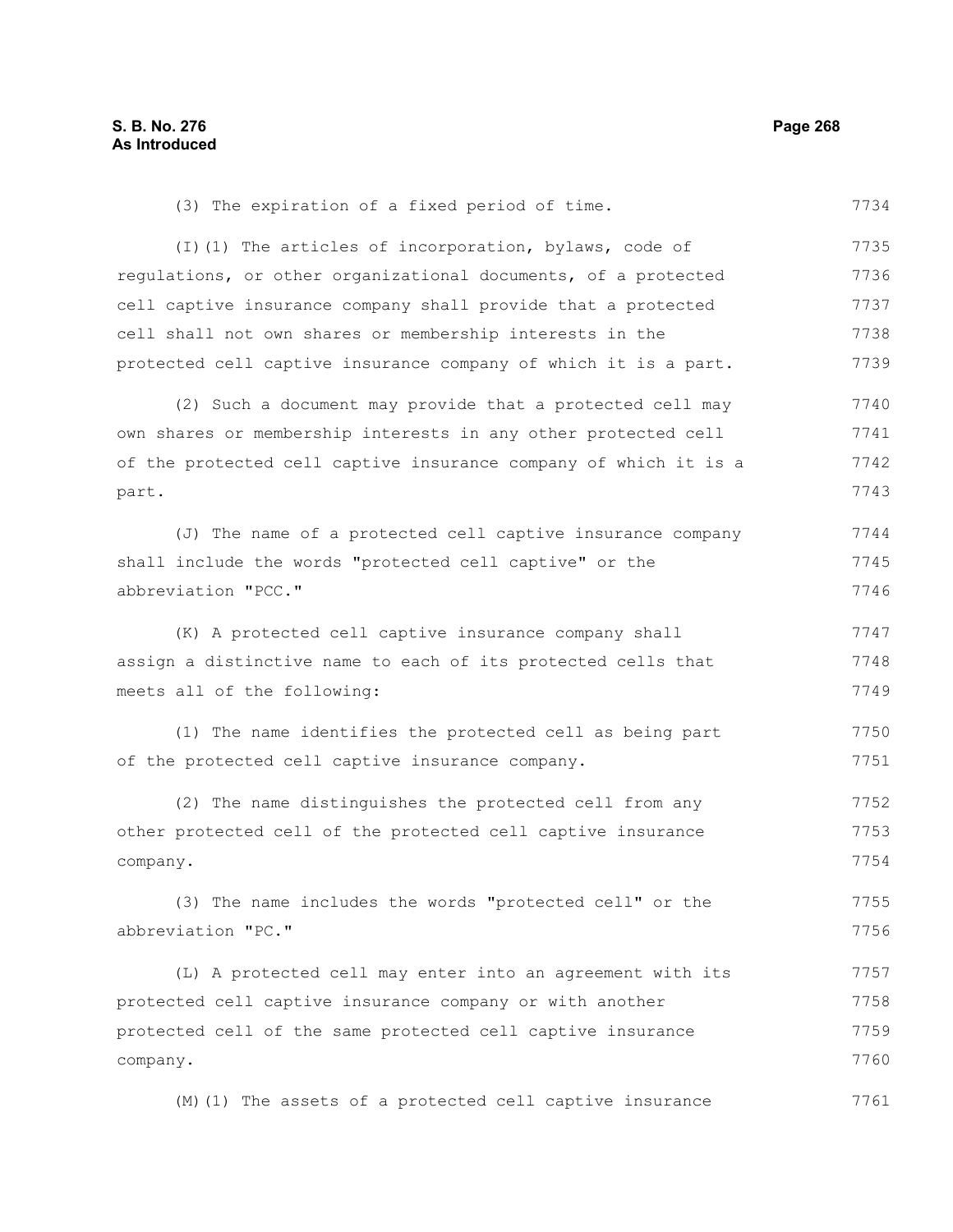company shall be either cell assets or general assets. 7762

(2) The cell assets comprise the assets of the protected cell captive insurance company that are held within or on behalf of its protected cells. 7763 7764 7765

(3) The general assets of a protected cell captive insurance company comprise the assets of the protected cell captive insurance company that are not cell assets. 7766 7767 7768

(N)(1) The liabilities of a protected cell captive insurance company shall be either cell liabilities or general liabilities. 7769 7770 7771

(2) The cell liabilities comprise the obligations of the protected cell captive insurance company attributable to its protected cells. 7772 7773 7774

(3) The general liabilities of a protected cell captive insurance company comprise the obligations of the protected cell captive insurance company that are not cell liabilities. 7775 7776 7777

(O) Each protected cell insurance company shall account separately on its books and records for each of its protected cells to reflect the financial condition and results of operations of the protected cell, including net income or loss, dividends or other distributions to participants, and such other factors as may be provided by participant contracts or required by the superintendent. 7778 7779 7780 7781 7782 7783 7784

(P) Each protected cell captive insurance company shall annually file with the superintendent such financial reports as the superintendent requires, which shall include financial statements detailing the financial experience of each protected cell and a statement regarding the adequacy of reserves kept to make full provision for the liabilities insured by each 7785 7786 7787 7788 7789 7790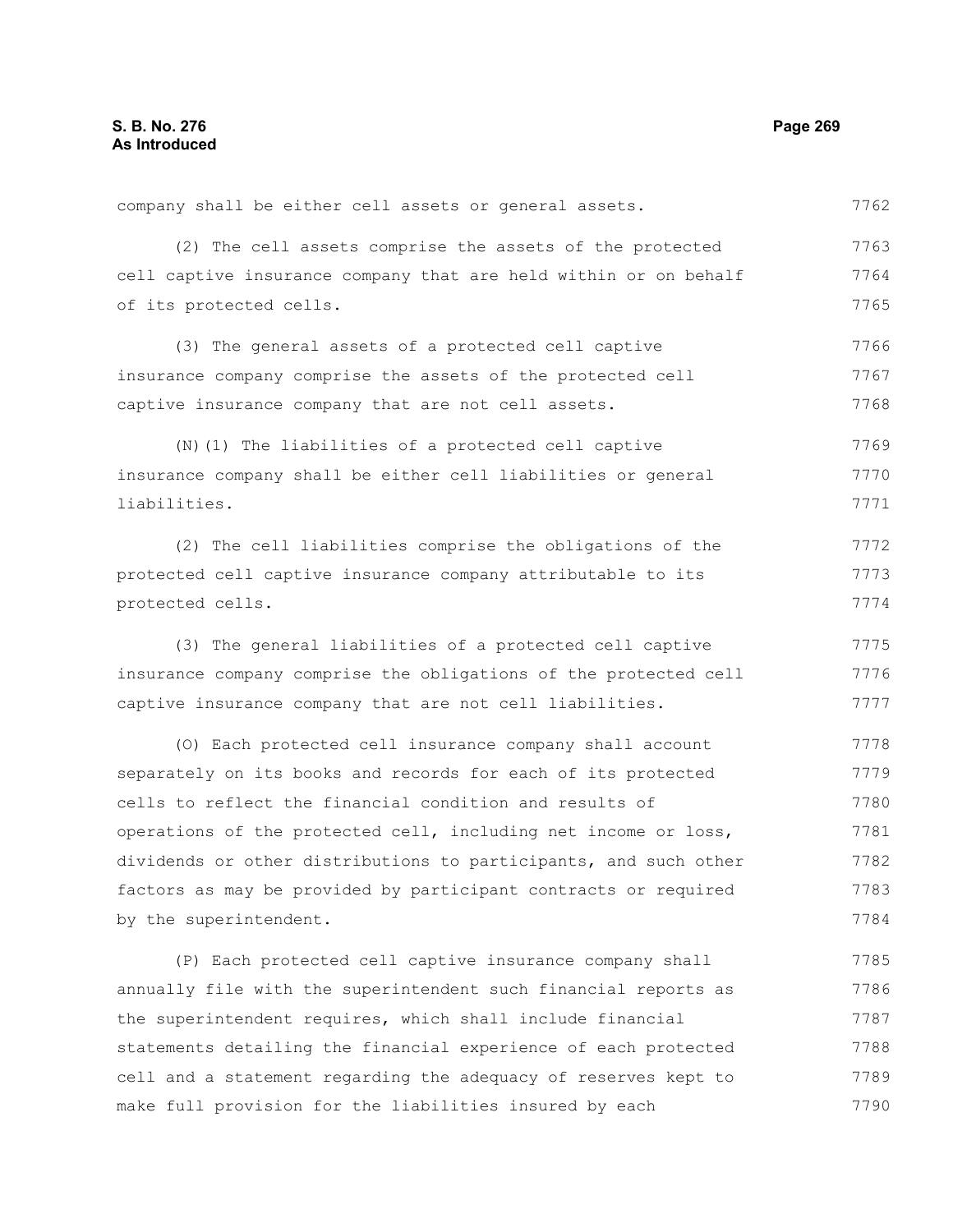| protected cell. |  |
|-----------------|--|
|-----------------|--|

(Q) An officer or manager of a protected cell captive insurance company shall immediately notify the superintendent if any protected cell of the protected cell captive insurance company or the protected cell captive insurance company itself is trending toward reserves that are inadequate, or if a protected cell or the protected cell captive insurance company becomes insolvent or is otherwise unable to meet its claims or other obligations. 7792 7793 7794 7795 7796 7797 7798 7799

(R) The duties of a director of a protected cell captive insurance company under this chapter shall be in addition to, and not in lieu of, those under other applicable law. 7800 7801 7802

**Sec. 4701.14.** (A) Except as permitted by rules adopted by the accountancy board, no individual shall assume or use the title or designation "certified public accountant," "certified accountant," "chartered accountant," "enrolled accountant," "licensed accountant," or "registered accountant," or any other title or designation likely to be confused with "certified public accountant," or any of the abbreviations "CPA," "PA," "CA," "EA," "LA," or "RA," or similar abbreviations likely to be confused with "CPA," or any other title, designation, words, letters, abbreviation, sign, card, or device tending to indicate that the individual is a certified public accountant, unless the individual holds a CPA certificate and holds an Ohio permit. However, an individual who possesses a foreign certificate, has registered under section 4701.09 of the Revised Code, and holds an Ohio permit may use the title permitted under the laws of the individual's other licensing jurisdiction, followed by the name of the jurisdiction. 7803 7804 7805 7806 7807 7808 7809 7810 7811 7812 7813 7814 7815 7816 7817 7818 7819

(B) Except as permitted by rules adopted by the board, no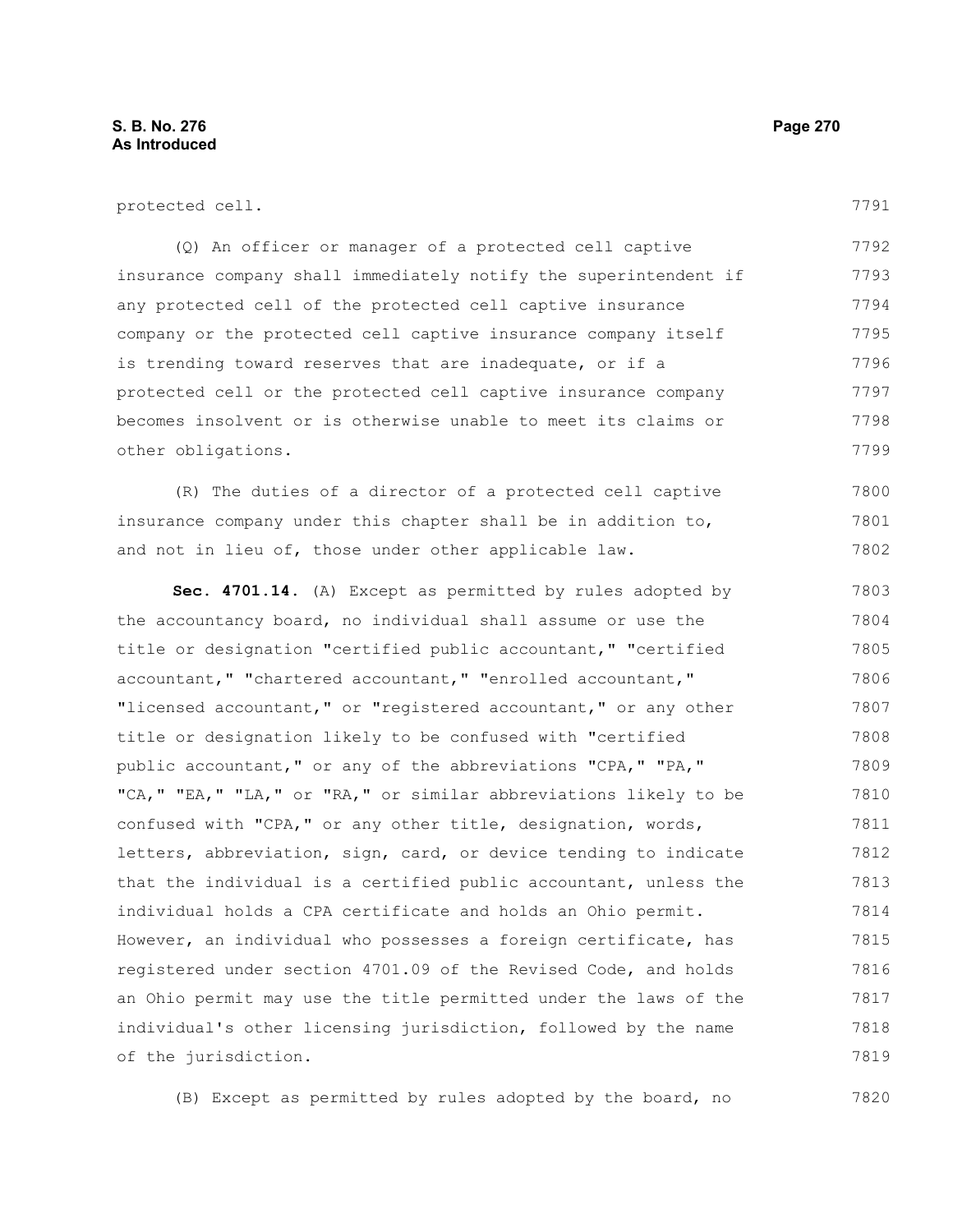individual shall assume or use the title or designation "public accountant," "certified public accountant," "certified accountant," "chartered accountant," "enrolled accountant," "registered accountant," or "licensed accountant," or any other title or designation likely to be confused with "public accountant," or any of the abbreviations "PA," "CPA," "CA," "EA," "LA," or "RA," or similar abbreviations likely to be confused with "PA," or any other title, designation, words, letters, abbreviation, sign, card, or device tending to indicate that the individual is a public accountant, unless the individual holds a PA registration and holds an Ohio permit, or unless the individual holds a CPA certificate. An individual who holds a PA registration and an Ohio permit may hold self out to the public as an "accountant" or "auditor." 7821 7822 7823 7824 7825 7826 7827 7828 7829 7830 7831 7832 7833 7834

(C) Except as provided in divisions  $(C)$   $(1)$ ,  $(2)$ ,  $(3)$ , and (4) of this section, no partnership, professional association, corporation-for-profit, limited liability company, or other business organization not addressed in this section that is practicing public accounting in this state shall assume or use the title or designation "certified public accountant," "public accountant," "certified accountant," "chartered accountant," "enrolled accountant," "licensed accountant," "registered accountant," or any other title or designation likely to be confused with "certified public accountant" or "public accountant," or any of the abbreviations "CPA," "PA," "CA," "EA," "RA," or "LA," or similar abbreviations likely to be confused with "CPA" or "PA," or any other title, designation, words, letters, abbreviation, sign, card, or device tending to indicate that the business organization is a public accounting firm. 7835 7836 7837 7838 7839 7840 7841 7842 7843 7844 7845 7846 7847 7848 7849 7850

(1)(a) A partnership may assume or use the title or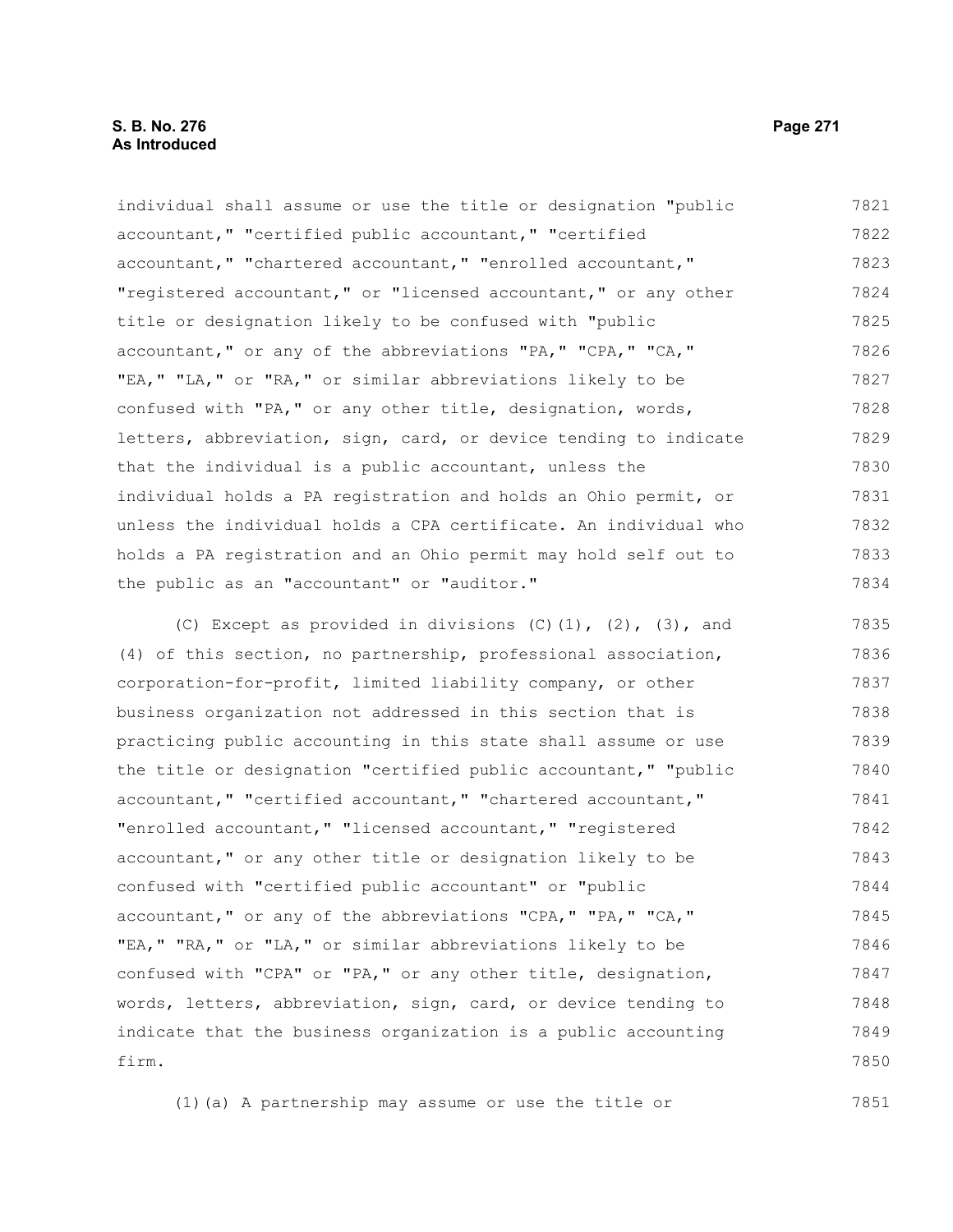#### **S. B. No. 276 Page 272 As Introduced**

designation "certified public accountant," the abbreviation "CPA," or any other title, designation, words, letters, abbreviation, sign, card, or device tending to indicate that the partnership is composed of certified public accountants if it is a registered firm, if a majority of its partners who are individuals hold a CPA certificate or a foreign certificate, and if a majority of the owners of any qualified firm that is a partner hold a CPA certificate or a foreign certificate. 7852 7853 7854 7855 7856 7857 7858 7859

(b) A partnership may assume or use the title or designation "public accountant," the abbreviation "PA," or any other title, designation, words, letters, abbreviation, sign, card, or device tending to indicate that the partnership is composed of public accountants if it is a registered firm, if a majority of its partners who are individuals hold a PA registration, a CPA certificate, or a foreign certificate, and if a majority of the owners of any qualified firm that is a partner hold a PA registration, a CPA certificate, or a foreign certificate. 7860 7861 7862 7863 7864 7865 7866 7867 7868 7869

(2)(a) A professional association incorporated under Chapter 1785. of the Revised Code may assume or use the title or designation "certified public accountant," the abbreviation "CPA," or any other title, designation, words, letters, abbreviation, sign, card, or device tending to indicate that the professional association is composed of certified public accountants if it is a registered firm, if a majority of its shareholders who are individuals hold a CPA certificate or a foreign certificate, and if a majority of the owners of any qualified firm that is a shareholder hold a CPA certificate or a foreign certificate. 7870 7871 7872 7873 7874 7875 7876 7877 7878 7879 7880

(b) A professional association incorporated under Chapter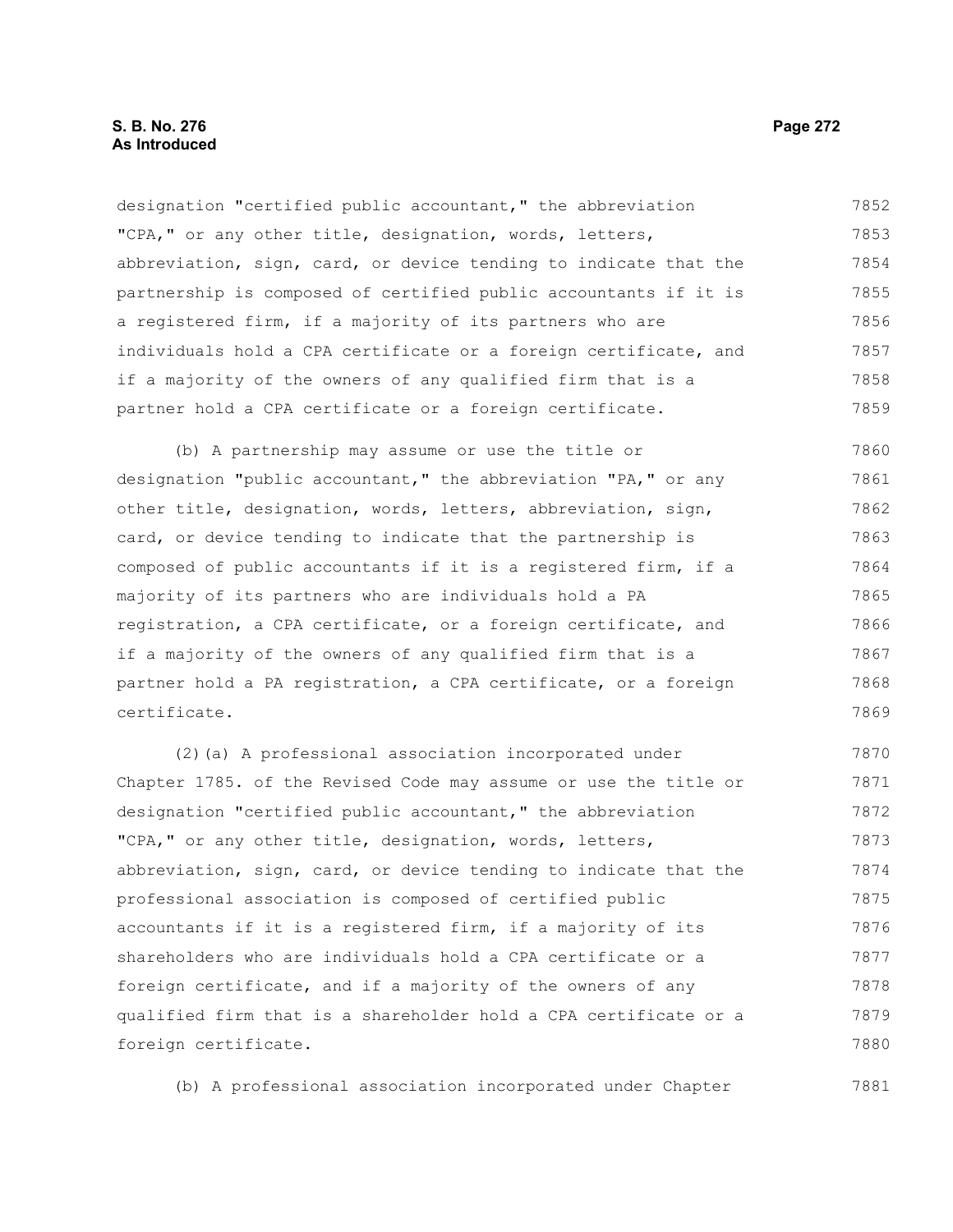## **S. B. No. 276 Page 273 As Introduced**

1785. of the Revised Code may assume or use the title or designation "public accountant," the abbreviation "PA," or any other title, designation, words, letters, abbreviation, sign, card, or device tending to indicate that the professional association is composed of public accountants if it is a registered firm, if a majority of its shareholders who are individuals hold a PA registration, a CPA certificate, or a foreign certificate, and if a majority of the owners of any qualified firm that is a shareholder hold a PA registration, a CPA certificate, or a foreign certificate. 7882 7883 7884 7885 7886 7887 7888 7889 7890 7891

(3)(a) A corporation-for-profit incorporated under Chapter 1701. of the Revised Code may assume or use the title or designation "certified public accountant," the abbreviation "CPA," or any other title, designation, words, letters, abbreviation, sign, card, or device tending to indicate that the corporation is composed of certified public accountants if it is a registered firm, if a majority of its shareholders who are individuals hold a CPA certificate or a foreign certificate, and if a majority of the owners of any qualified firm that is a shareholder hold a CPA certificate or a foreign certificate. 7892 7893 7894 7895 7896 7897 7898 7899 7900 7901

(b) A corporation incorporated under Chapter 1701. of the Revised Code may assume or use the title or designation "public accountant," the abbreviation "PA," or any other title, designation, words, letters, abbreviation, sign, card, or device tending to indicate that the corporation is composed of public accountants if it is a registered firm, if a majority of the shareholders who are individuals hold a PA registration, a CPA certificate, or a foreign certificate, and if a majority of the owners of any qualified firm that is a shareholder hold a PA registration, a CPA certificate, or a foreign certificate. 7902 7903 7904 7905 7906 7907 7908 7909 7910 7911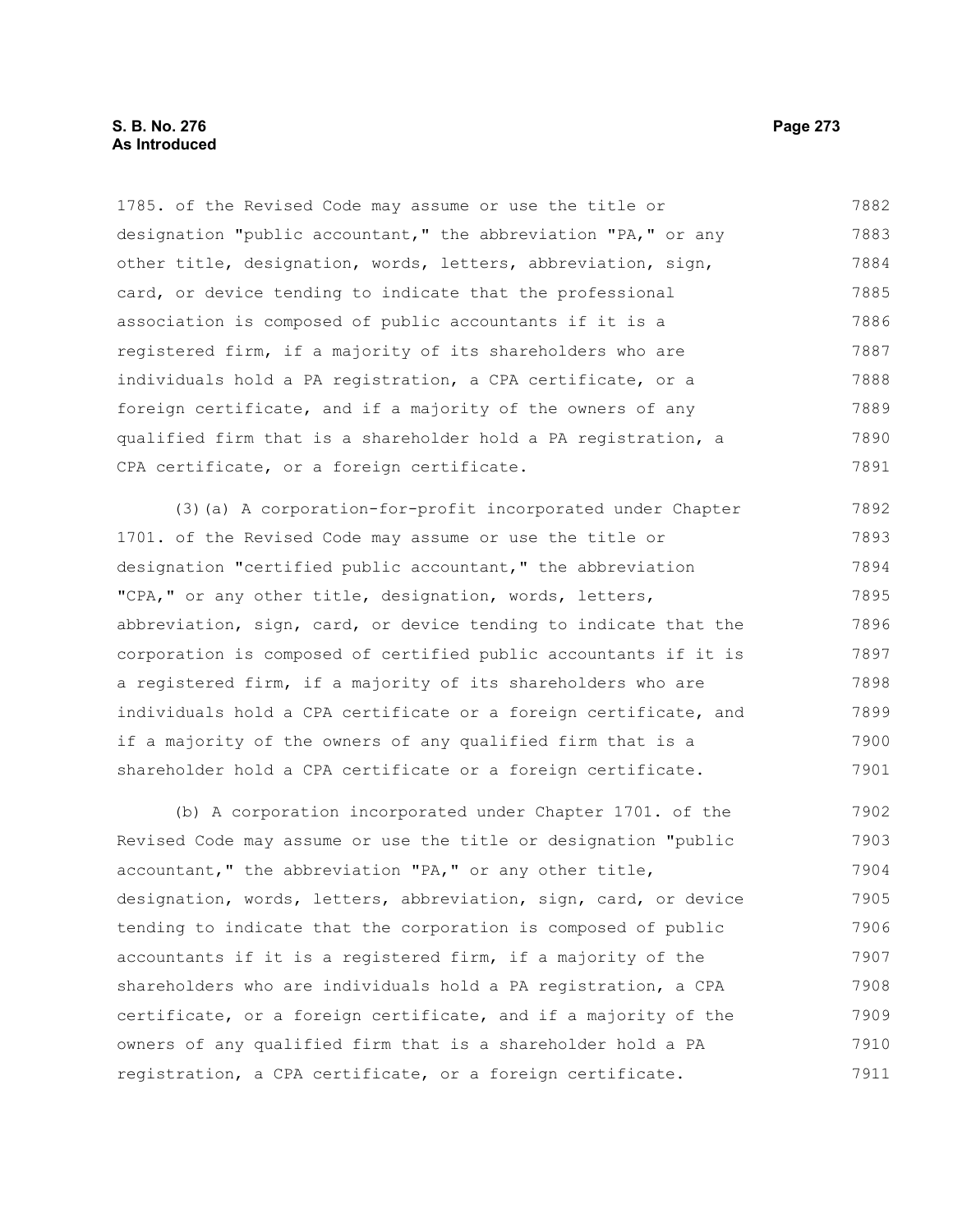## **S. B. No. 276 Page 274 As Introduced**

(4)(a) A limited liability company organized under Chapter 1705. or 1706. of the Revised Code may assume or use the title or designation "certified public accountant," the abbreviation "CPA," or any other title, designation, words, letters, abbreviation, sign, card, or device tending to indicate that the limited liability company is composed of certified public accountants if it is a registered firm, if a majority of its members who are individuals hold a CPA certificate or a foreign certificate, and if a majority of the owners of any qualified firm that is a member hold a CPA certificate or a foreign certificate. 7912 7913 7914 7915 7916 7917 7918 7919 7920 7921 7922

(b) A limited liability company organized under Chapter 1705. or 1706. of the Revised Code may assume or use the title or designation "public accountant," the abbreviation "PA," or any other title, designation, words, letters, abbreviation, sign, card, or device tending to indicate that the limited liability company is composed of public accountants if it is a registered firm, if a majority of the members who are individuals hold a PA registration, CPA certificate, or a foreign certificate, and if a majority of the owners of any qualified firm that is a member hold a PA registration, a CPA certificate, or a foreign certificate. 7923 7924 7925 7926 7927 7928 7929 7930 7931 7932 7933

(D) No individual shall sign, affix, or associate the individual's name or any trade or assumed name used by the individual in the individual's profession or business to any attest report with any wording indicating that the individual is an accountant or auditor, or with any wording accompanying or contained in the attest report that indicates that the individual has expert knowledge in accounting or auditing or expert knowledge regarding compliance with conditions established by law or contract, including, but not limited to, 7934 7935 7936 7937 7938 7939 7940 7941 7942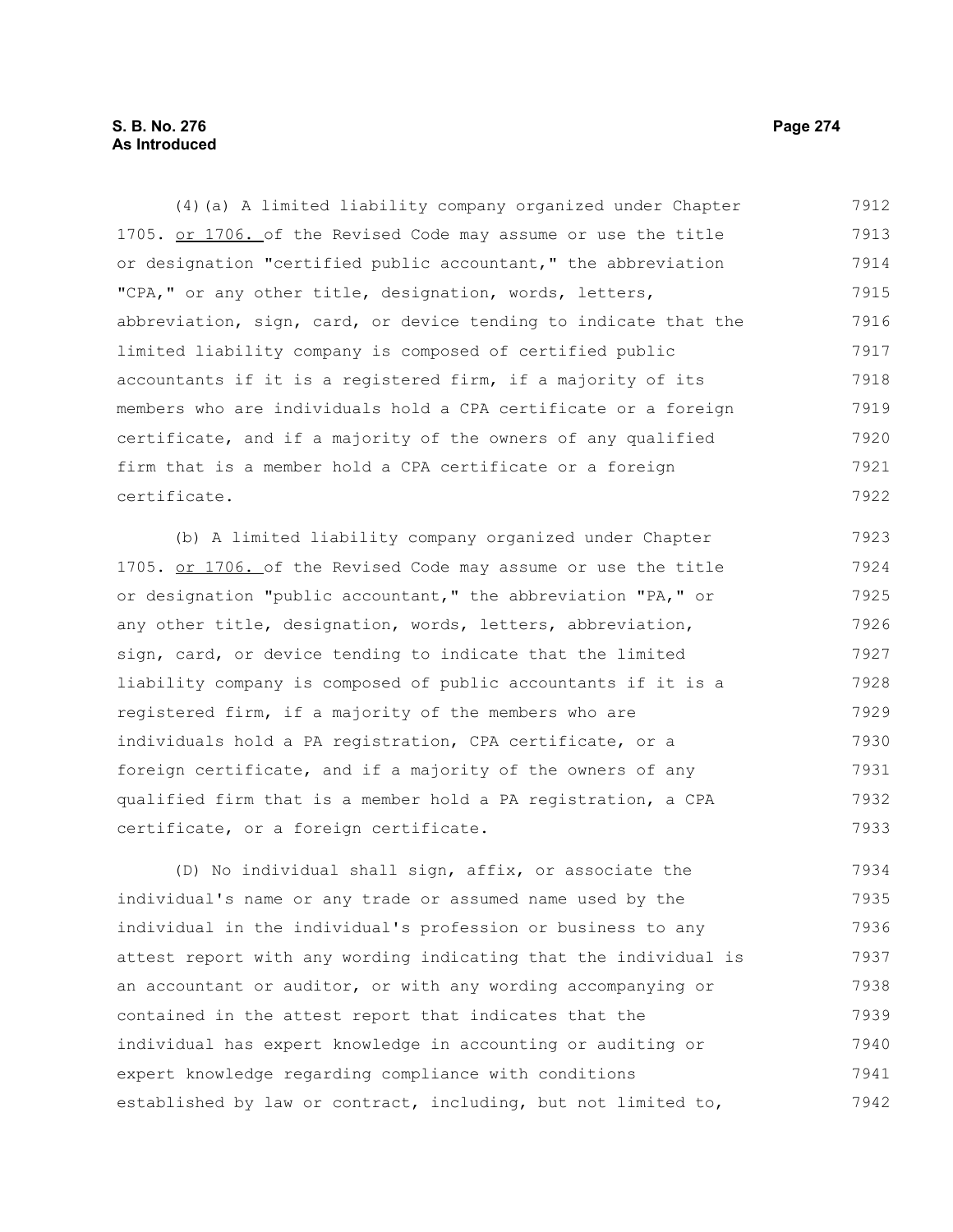## **S. B. No. 276 Page 275 As Introduced**

statutes, ordinances, regulations, grants, loans, and appropriations, unless the individual holds an Ohio permit. However, this division does not prohibit any officer, employee, partner, or principal of any organization from affixing the officer's, employee's, partner's, or principal's signature to any statement or report in reference to the financial affairs of that organization with any wording designating the position, title, or office that the individual holds in that organization. This division also does not prohibit any act of a public official or public employee in the performance of the public official's or public employee's duties. 7943 7944 7945 7946 7947 7948 7949 7950 7951 7952 7953

(E) No person shall sign, affix, or associate the name of a partnership, limited liability company, professional association, corporation-for-profit, or other business organization not addressed in this section to any attest report with any wording accompanying or contained in the attest report that indicates that the partnership, limited liability company, professional association, corporation-for-profit, or other business organization is composed of or employs accountants or auditors or persons having expert knowledge in accounting or auditing or expert knowledge regarding compliance with conditions established by law or contract, including, but not limited to, statutes, ordinances, regulations, grants, loans, and appropriations, unless the partnership, limited liability company, professional association, corporation-for-profit, or other business organization is a registered firm. 7954 7955 7956 7957 7958 7959 7960 7961 7962 7963 7964 7965 7966 7967 7968

(F) No individual who does not hold an Ohio permit shall hold self out to the public as an "accountant" or "auditor" by use of either or both of those words on any sign, card, or letterhead, in any advertisement or directory, or otherwise, without indicating on the sign, card, or letterhead, in the 7969 7970 7971 7972 7973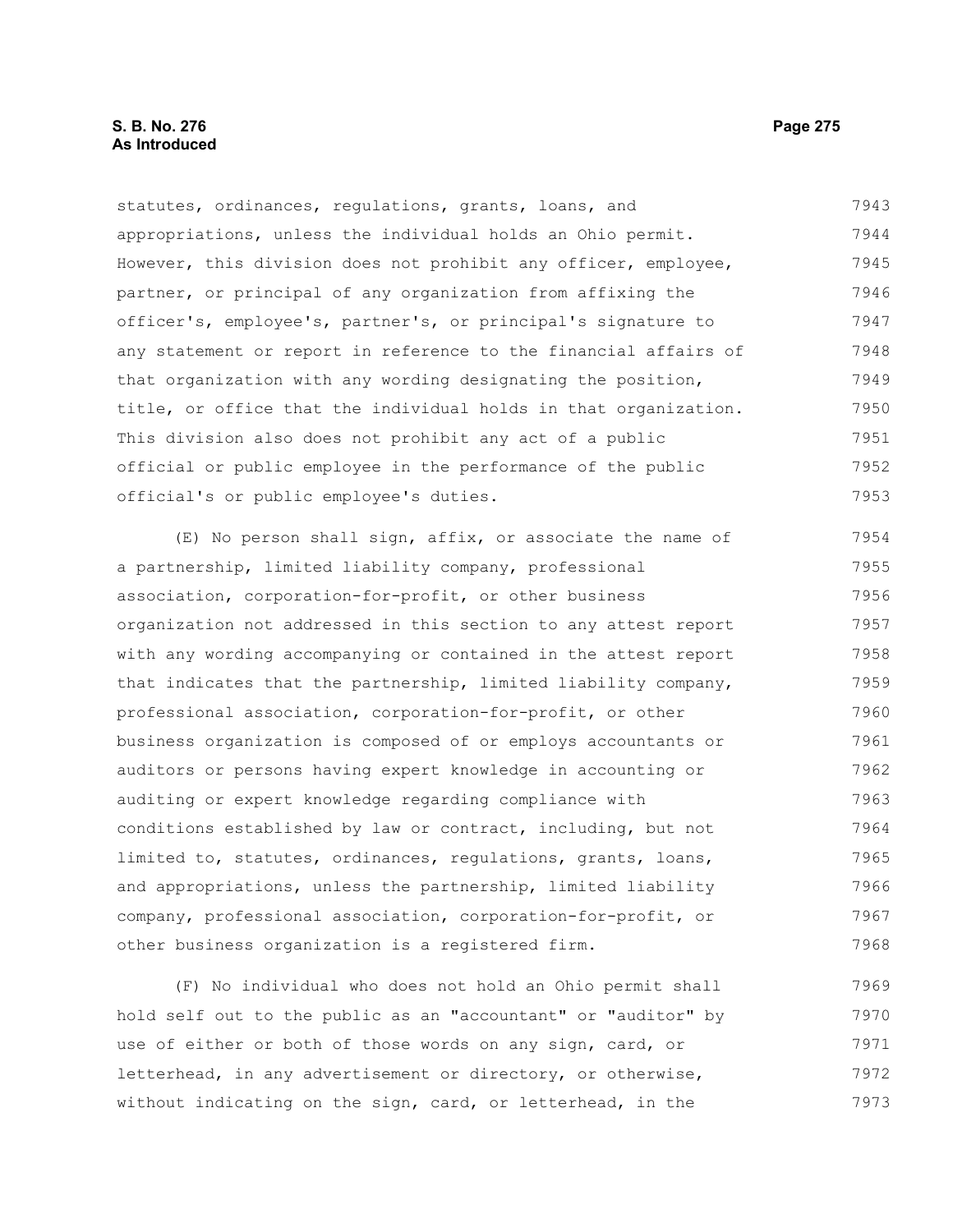advertisement or directory, or in the other manner of holding out that the person does not hold an Ohio permit. An individual who holds a CPA certificate and an Ohio permit may hold self out to the public as an "accountant" or "auditor." However, this division does not prohibit any officer, employee, partner, or principal of any organization from describing self by the position, title, or office the person holds in that organization. This division also does not prohibit any act of a public official or public employee in the performance of the public official's or public employee's duties. 7974 7975 7976 7977 7978 7979 7980 7981 7982 7983

(G) No partnership, professional association, corporationfor-profit, limited liability company, or other business organization not addressed in this section that is not entitled to assume or use the title "certified public accountant" or "public accountant" under division (C) of this section shall hold itself out to the public as a partnership, professional association, corporation-for-profit, limited liability company, or other business organization not addressed in this section as being composed of or employing "accountants" or "auditors" by use of either or both of those words on any sign, card, or letterhead, in any advertisement or directory, or otherwise, without indicating on the sign, card, or letterhead, in the advertisement or directory, or in the other manner of holding out that the partnership, professional association, corporationfor-profit, limited liability company, or other business organization is not a registered firm and is not permitted by law to practice as a public accounting firm. 7984 7985 7986 7987 7988 7989 7990 7991 7992 7993 7994 7995 7996 7997 7998 7999 8000

(H) No person shall assume or use the title or designation "certified public accountant" or "public accountant" in conjunction with names indicating or implying that there is a partnership or in conjunction with the designation "and Company" 8001 8002 8003 8004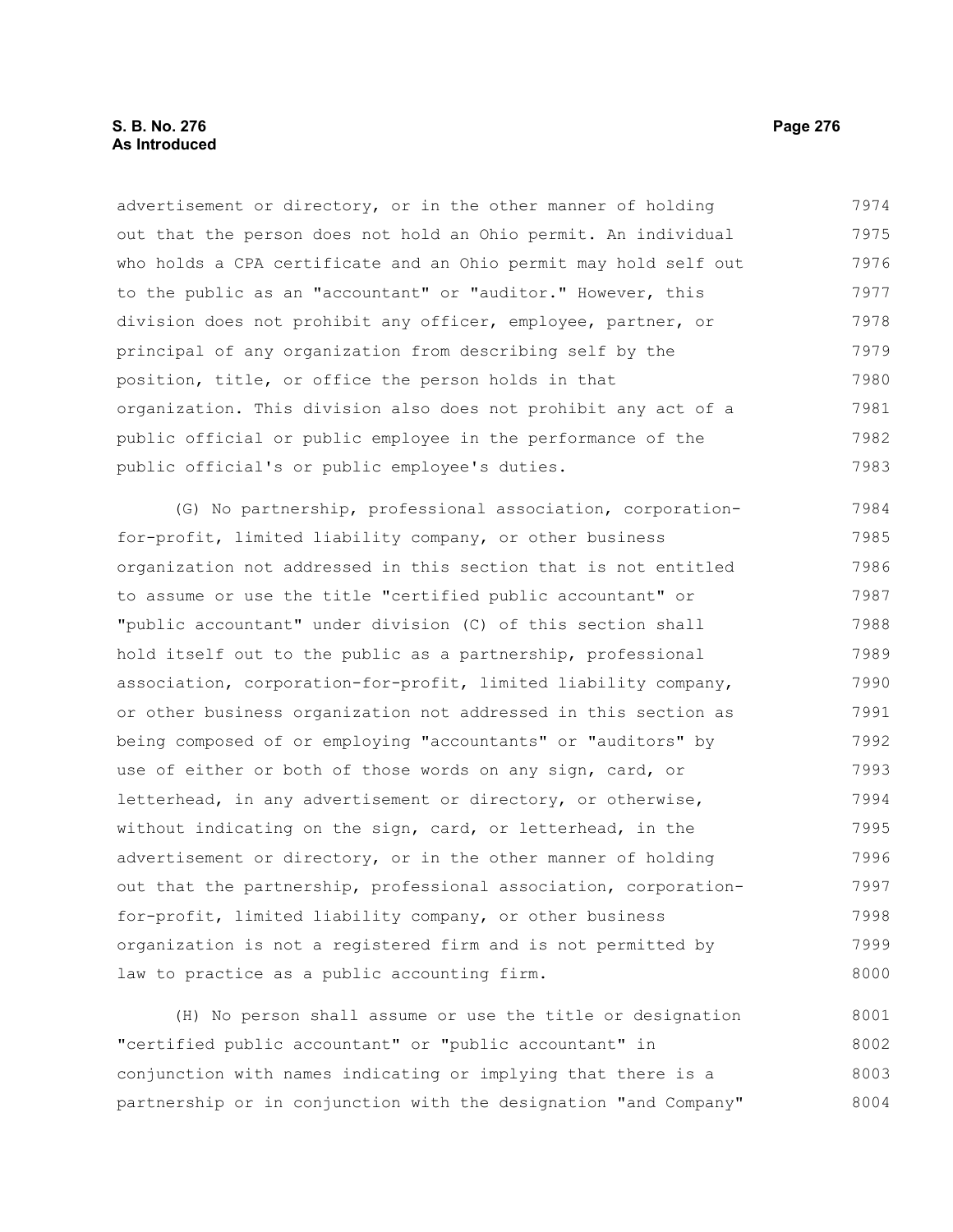or "and Co." or a similar designation if, in any of those cases, there is in fact no bona fide partnership entitled to designate itself as a partnership of certified public accountants under division (C)(1)(a) of this section or as a partnership of public accountants under division  $(C)$  (1)(b) of this section. However, a sole proprietor or partnership that was on October 22, 1959, or a corporation that on or after September 30, 1974, has been, lawfully using a title or designation of those types in conjunction with names or designations of those types, may continue to do so if the sole proprietor, partnership, or corporation otherwise complies with this section. 8005 8006 8007 8008 8009 8010 8011 8012 8013 8014 8015

(I)(1) Notwithstanding any other provision of this chapter, an individual whose principal place of business is not in this state and who holds a valid foreign certificate as a certified public accountant shall be presumed to have qualifications substantially equivalent to this state's CPA requirements and shall have all of the privileges of a holder of a CPA certificate and an Ohio permit without the need to obtain a CPA certificate and an Ohio permit if the accountancy board has found and has specified in its rules adopted pursuant to division (A) of section 4701.03 of the Revised Code that the CPA requirements of the state that issued the individual's foreign certificate are substantially equivalent to this state's CPA requirements. 8016 8017 8018 8019 8020 8021 8022 8023 8024 8025 8026 8027 8028

(2) Any individual exercising the privilege afforded under division (I)(1) of this section hereby consents and is subject, as a condition of the grant of the privilege, to all of the following: 8029 8030 8031 8032

(a) The personal and subject matter jurisdiction of the accountancy board; 8033 8034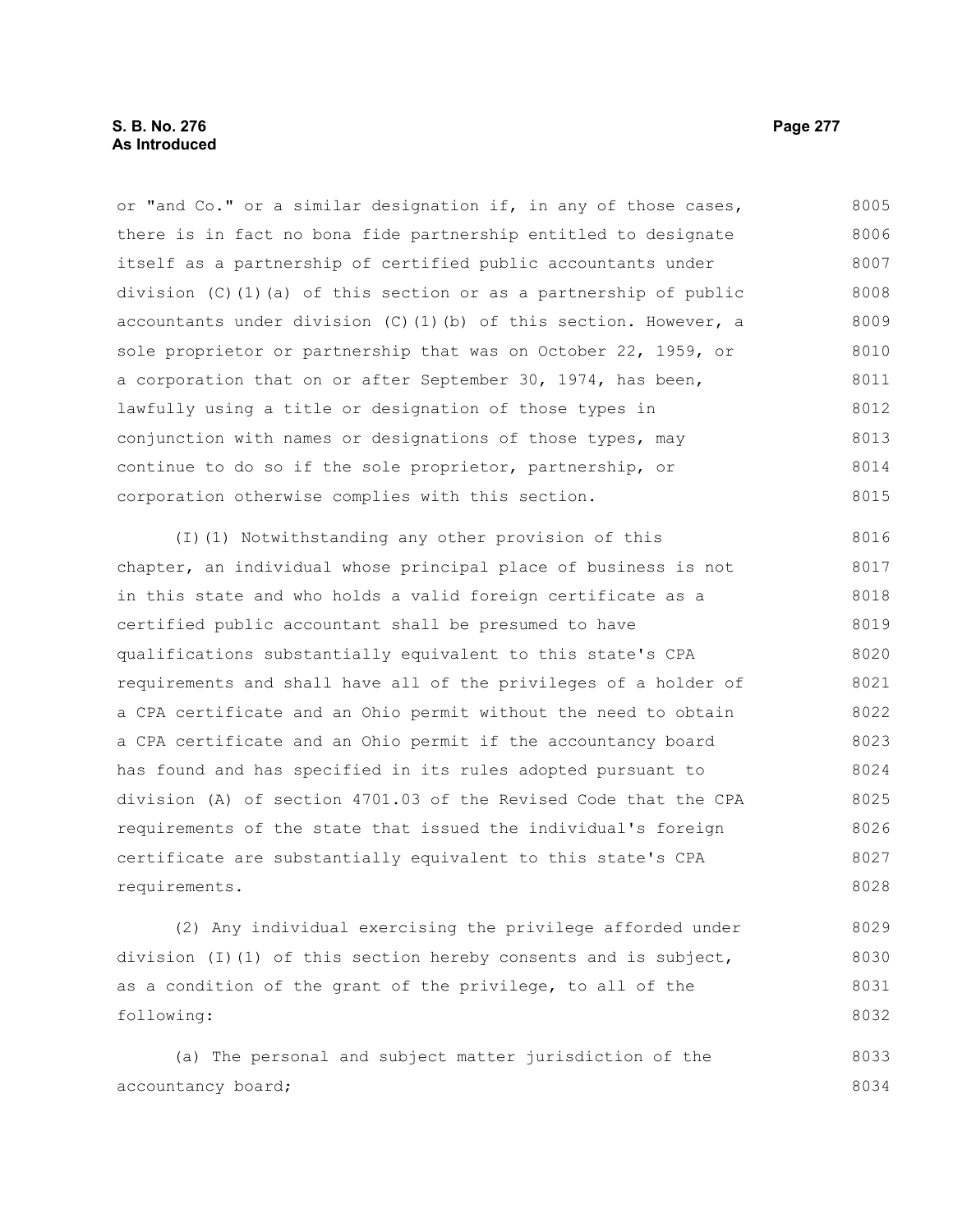## **S. B. No. 276 Page 278 As Introduced**

(b) All practice and disciplinary provisions of this chapter and the accountancy board's rules; 8035 8036

(c) The appointment of the board that issued the individual's foreign certificate as the individual's agent upon whom process may be served in any action or proceeding by the accountancy board against the individual. 8037 8038 8039 8040

(3) The holder of a CPA certificate and an Ohio permit who offers or renders attest services or uses the holder's CPA title in another state shall be subject to disciplinary action in this state for an act committed in the other state for which the holder of a foreign certificate issued by the other state would be subject to discipline in the other state. 8041 8042 8043 8044 8045 8046

(4) The holder of a foreign certificate who offers or renders attest services or uses a CPA title or designation in this state pursuant to the privilege afforded by division (I)(1) of this section shall be subject to disciplinary action in this state for any act that would subject the holder of a CPA certificate and an Ohio permit to disciplinary action in this state. 8047 8048 8049 8050 8051 8052 8053

**Sec. 4703.18.** (A) No person shall enter upon the practice of architecture or hold forth as an architect or registered architect, unless the person has complied with sections 4703.01 to 4703.19 of the Revised Code and is the holder of a certificate of qualification to practice architecture issued or renewed and registered under those sections. 8054 8055 8056 8057 8058 8059

(B) Sections 4703.01 to 4703.19 of the Revised Code do not prevent persons other than architects from filing applications for building permits or obtaining those permits. 8060 8061 8062

(C) Sections 4703.01 to 4703.19 of the Revised Code do not 8063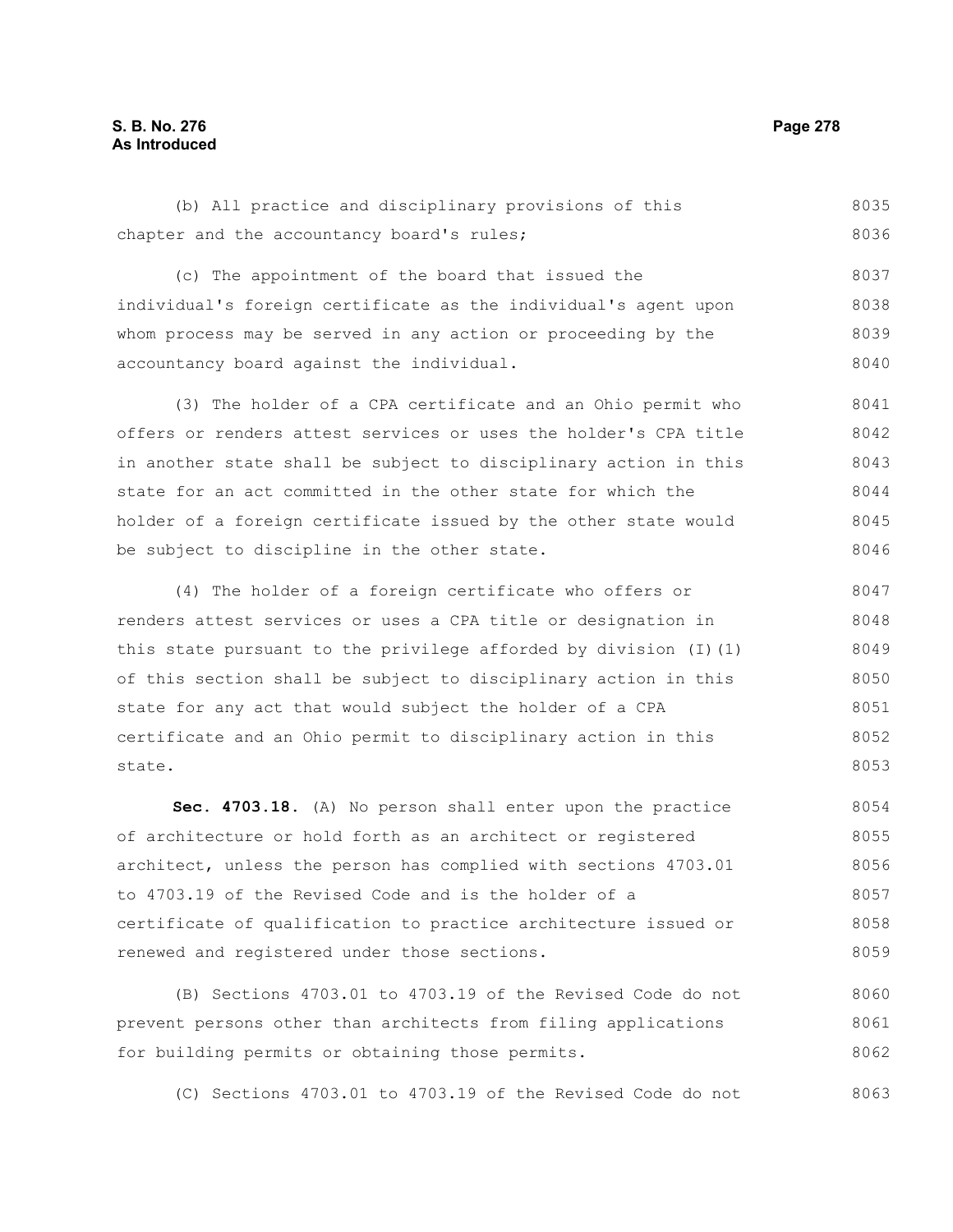### **S. B. No. 276 Page 279 As Introduced**

prevent persons other than architects from preparing plans, drawings, specifications, or data, filing applications for building permits, or obtaining those permits for residential buildings, as defined by section 3781.06 of the Revised Code, or buildings erected as industrialized one-, two-, or three-family units or structures within the meaning of the term "industrialized unit" as provided in section 3781.06 of the Revised Code. 8064 8065 8066 8067 8068 8069 8070 8071

(D) Sections 4703.01 to 4703.19 of the Revised Code do not prevent persons other than architects from preparing drawings or data, from filing applications for building permits, or from obtaining those permits for the installation of replacement equipment or systems that are similar in type or capacity to the equipment or systems being replaced, and for any improvement, alteration, repair, painting, decorating, or other modification of any buildings or structures subject to sections 3781.06 to 3781.18 and 3791.04 of the Revised Code where the building official determines that no plans or specifications are required for approval. 8072 8073 8074 8075 8076 8077 8078 8079 8080 8081 8082

(E) Sections 4703.01 to 4703.19 of the Revised Code do not exclude a registered professional engineer from architectural practice that may be incident to the practice of engineering or exclude a registered architect from engineering practice that may be incident to the practice of architecture. 8083 8084 8085 8086 8087

(F) Sections 4703.01 to 4703.19 of the Revised Code do not prevent a firm, partnership, association, limited liability company, or corporation of architects registered under those sections from providing architectural services and do not prevent an individual registered as a landscape architect under sections 4703.30 to 4703.49 of the Revised Code or as a 8088 8089 8090 8091 8092 8093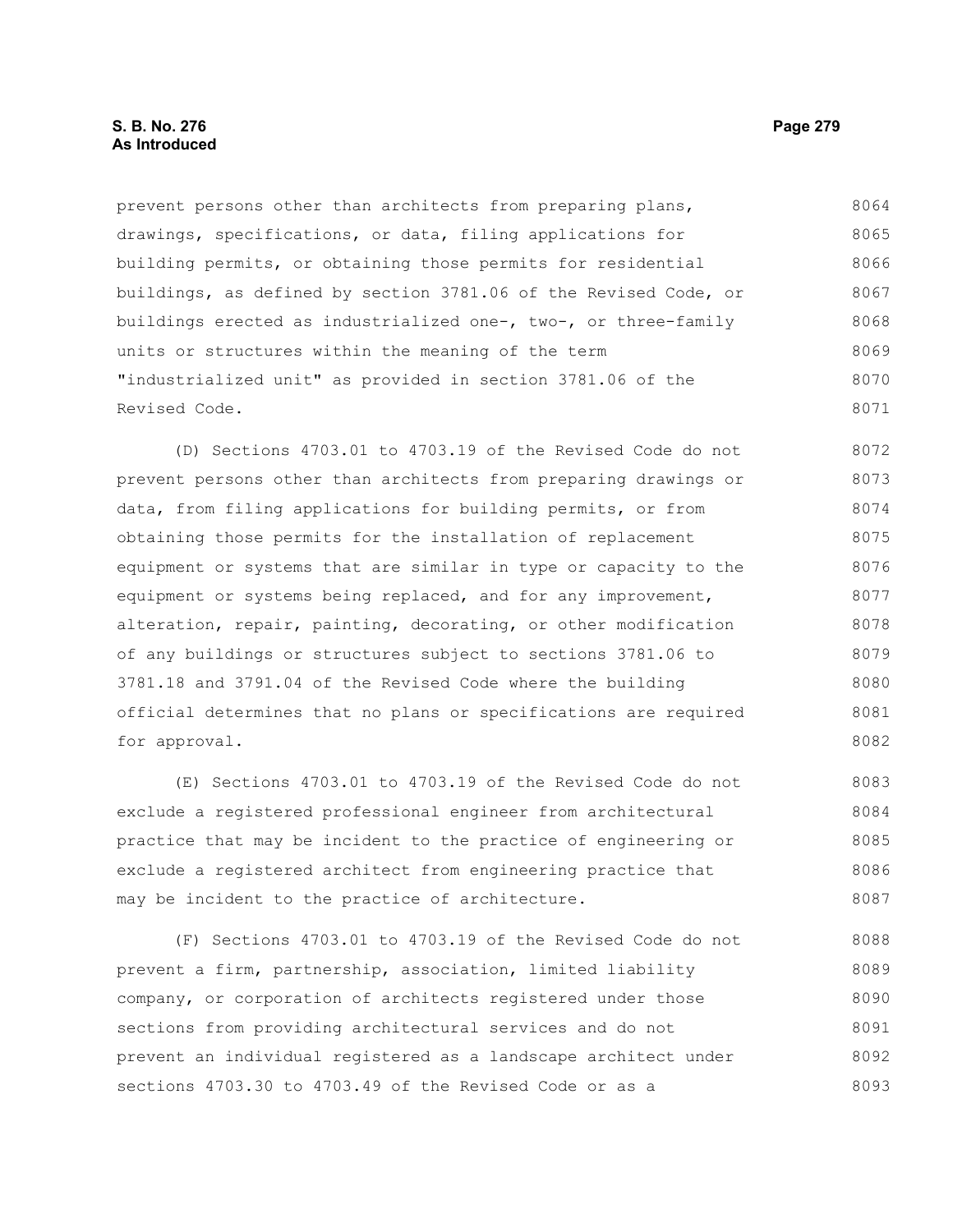#### **S. B. No. 276 Page 280 As Introduced**

professional engineer under Chapter 4733. of the Revised Code from being a member or trustee of a firm, partnership, association, limited liability company, or corporation of that type, but a member or trustee of that type shall not engage in the practice of architecture or hold forth as an architect contrary to sections 4703.01 to 4703.19 of the Revised Code and shall not practice a profession in which the person is not licensed. 8094 8095 8096 8097 8098 8099 8100 8101

(G) A firm, partnership, association, limited liability company, or corporation may provide architectural services in this state as long as the services are provided only through natural persons registered to provide those services in this state, subject to the exemptions in section 4703.17 of the Revised Code and subject otherwise to the requirements of sections 4703.01 to 4703.19 of the Revised Code. 8102 8103 8104 8105 8106 8107 8108

(H) No firm, partnership, association, limited liability company, or corporation shall provide architectural services, hold itself out to the public as providing architectural services, or use a name including the word "architect" or any modification or derivation of the word, unless the firm, partnership, association, limited liability company, or corporation files all information required to be filed under this section with the architects board and otherwise complies with all requirements of sections 4703.01 to 4703.19 of the Revised Code. A nonprofit membership corporation may use a name including the word "architect" or any modification or derivation of the word without complying with this section. 8109 8110 8111 8112 8113 8114 8115 8116 8117 8118 8119 8120

(I) A corporation may be organized under Chapter 1701. of the Revised Code, a professional association may be organized under Chapter 1785. of the Revised Code, or a limited liability 8121 8122 8123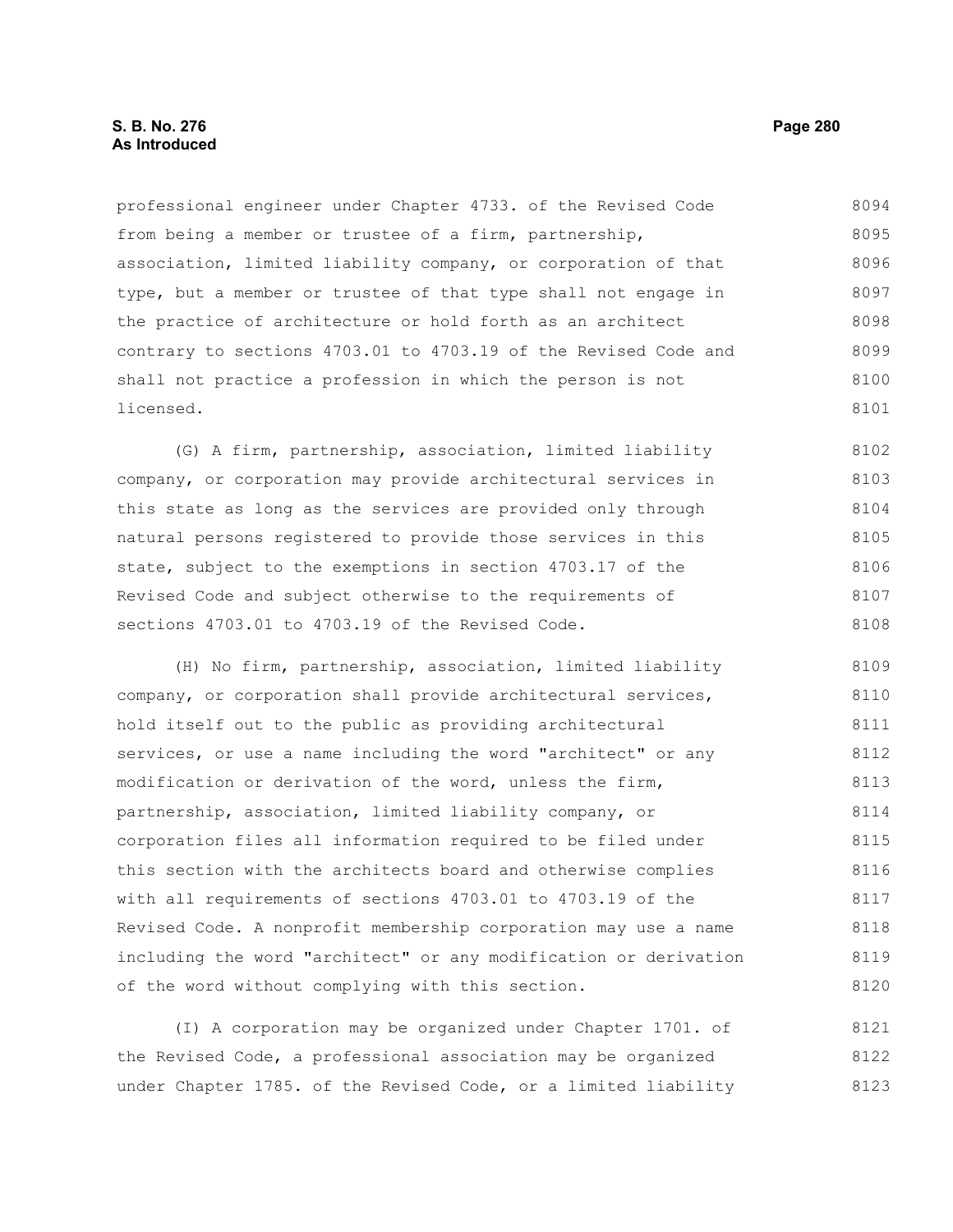#### **S. B. No. 276 Page 281 As Introduced**

company may be formed under Chapter 1705. or 1706. of the Revised Code for the purpose of providing professional engineering, surveying, architectural, or landscape architectural services, or any combination of those services. A corporation organized under Chapter 1701. of the Revised Code for the purpose of providing those services also may be organized for any other purpose in accordance with that chapter. 8124 8125 8126 8127 8128 8129 8130

(J) No firm, partnership, association, limited liability company, or corporation shall provide or offer to provide architectural services in this state unless more than fifty per cent of the partners, members, or shareholders, more than fifty per cent of the directors in the case of a corporation or professional association, more than fifty per cent of the managers in the case of a limited liability company the management of which is not reserved to its members, and more than fifty per cent of the trustees in the case of an employee stock ownership plan, are professional engineers, surveyors, architects, or landscape architects or a combination of those professions, who are registered in this or any other state and who own more than fifty per cent of the interests in the firm, partnership, association, limited liability company, or corporation; unless the requirements of this division and of section 1785.02 of the Revised Code are satisfied with respect to any professional association organized under Chapter 1785. of the Revised Code; or unless the requirements of this division and of Chapter 1705. or 1706. of the Revised Code are satisfied with respect to a limited liability company formed under that chapter. 8131 8132 8133 8134 8135 8136 8137 8138 8139 8140 8141 8142 8143 8144 8145 8146 8147 8148 8149 8150 8151

A corporation is exempt from the requirements of division (J) of this section if the corporation was granted a charter prior to August 7, 1943, to engage in providing architectural 8152 8153 8154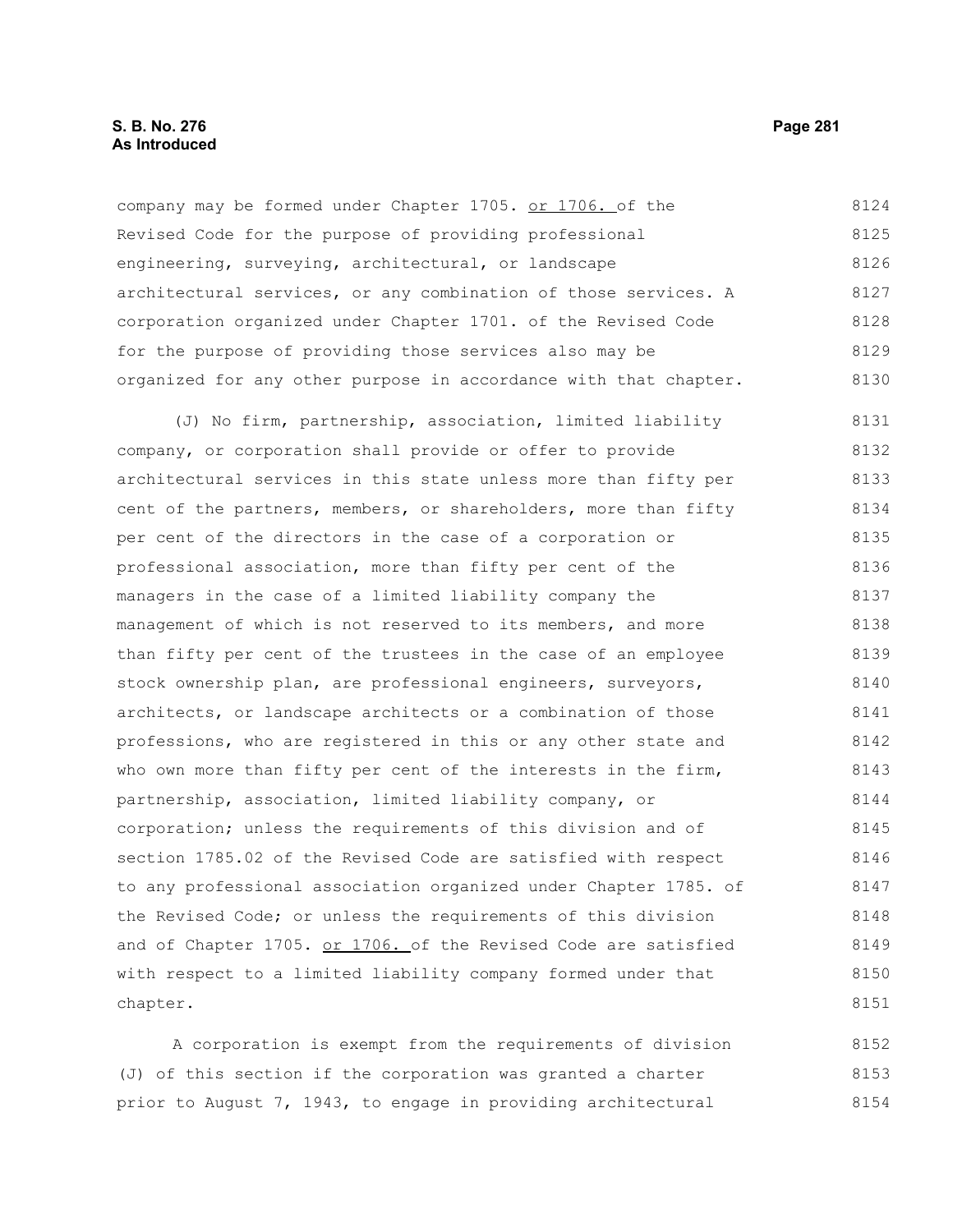services or was otherwise lawfully providing architectural services prior to November 15, 1982, in this state. 8155 8156

(K) Each firm, partnership, association, limited liability company, or corporation through which architectural services are offered or provided in this state shall designate one or more trustees, partners, managers, members, officers, or directors as being in responsible charge of the professional architectural activities and decisions, and those designated persons shall be registered in this state. In the case of a corporation holding a certificate of authorization provided for in division (L) of this section, at least one of the persons so designated shall be a director of the corporation. Each firm, partnership, association, limited liability company, or corporation of that type shall annually file with the architects board the name and address of each trustee, partner, manager, officer, director, member, or shareholder, and each firm, partnership, association, limited liability company, or corporation of that type shall annually file with the board the name and address of all persons designated as being in responsible charge of the professional architectural activities and decisions and any other information the board may require. If there is a change in any such person in the interval between filings, the change shall be filed with the board in the manner and within the time that the board determines. 8157 8158 8159 8160 8161 8162 8163 8164 8165 8166 8167 8168 8169 8170 8171 8172 8173 8174 8175 8176 8177 8178

(L) No corporation organized under Chapter 1701. of the Revised Code shall engage in providing architectural services in this state without obtaining a certificate of authorization from the architects board. A corporation desiring a certificate of authorization shall file with the board a copy of its articles of incorporation and a listing on the form that the board directs of the names and addresses of all trustees, officers, 8179 8180 8181 8182 8183 8184 8185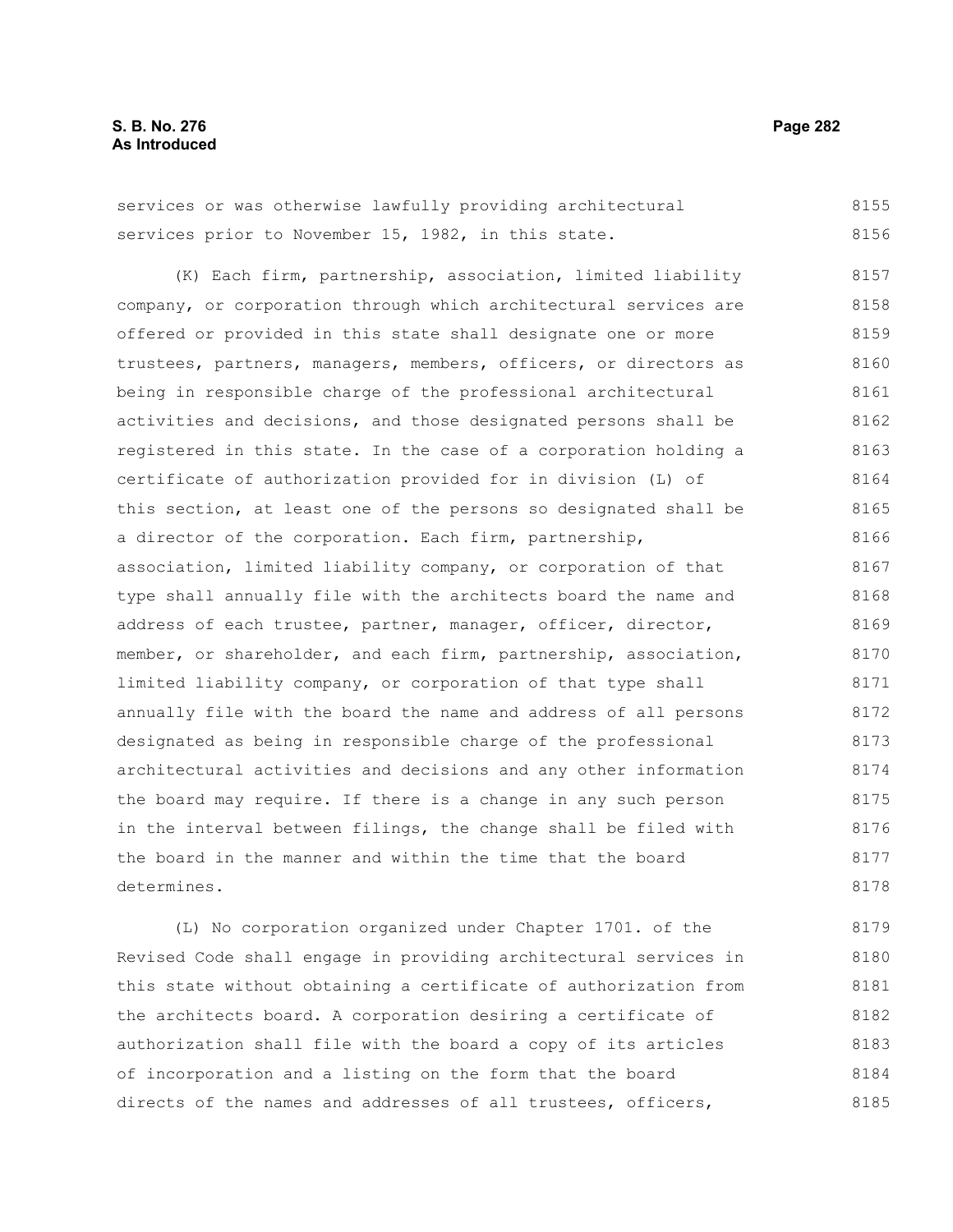### **S. B. No. 276 Page 283 As Introduced**

directors, and shareholders of the corporation, the names and addresses of any individuals providing professional services on behalf of the corporation who are registered to practice architecture in this state, and any other information the board requires. If all requirements of sections 4703.01 to 4703.19 of the Revised Code are met, the board may issue a certificate of authorization to the corporation. Except for a corporation that was granted a charter prior to August 7, 1943, to engage in providing architectural services or that was otherwise lawfully providing architectural services prior to November 15, 1982, no certificate of authorization shall be issued unless persons owning more than fifty per cent of the corporation's shares and more than fifty per cent of the interests in the corporation are professional engineers, surveyors, architects, or landscape architects, or a combination of those professions, who are registered in this or any other state. Any corporation that holds a certificate of authorization under this section and otherwise meets the requirements of sections 4703.01 to 4703.19 of the Revised Code may be organized for any purposes for which corporations may be organized under Chapter 1701. of the Revised Code and shall not be limited to the purposes of providing professional engineering, surveying, architectural, or landscape architectural services or any combination of those professions. The board, by rules adopted in accordance with Chapter 119. of the Revised Code, may require any firm, partnership, association, or limited liability company not organized under Chapter 1701. of the Revised Code that provides architectural services to obtain a certificate of authorization. If the board so requires, no firm, partnership, association, or limited liability company shall engage in providing architectural services without obtaining the certificate and complying with the rules. 8186 8187 8188 8189 8190 8191 8192 8193 8194 8195 8196 8197 8198 8199 8200 8201 8202 8203 8204 8205 8206 8207 8208 8209 8210 8211 8212 8213 8214 8215 8216 8217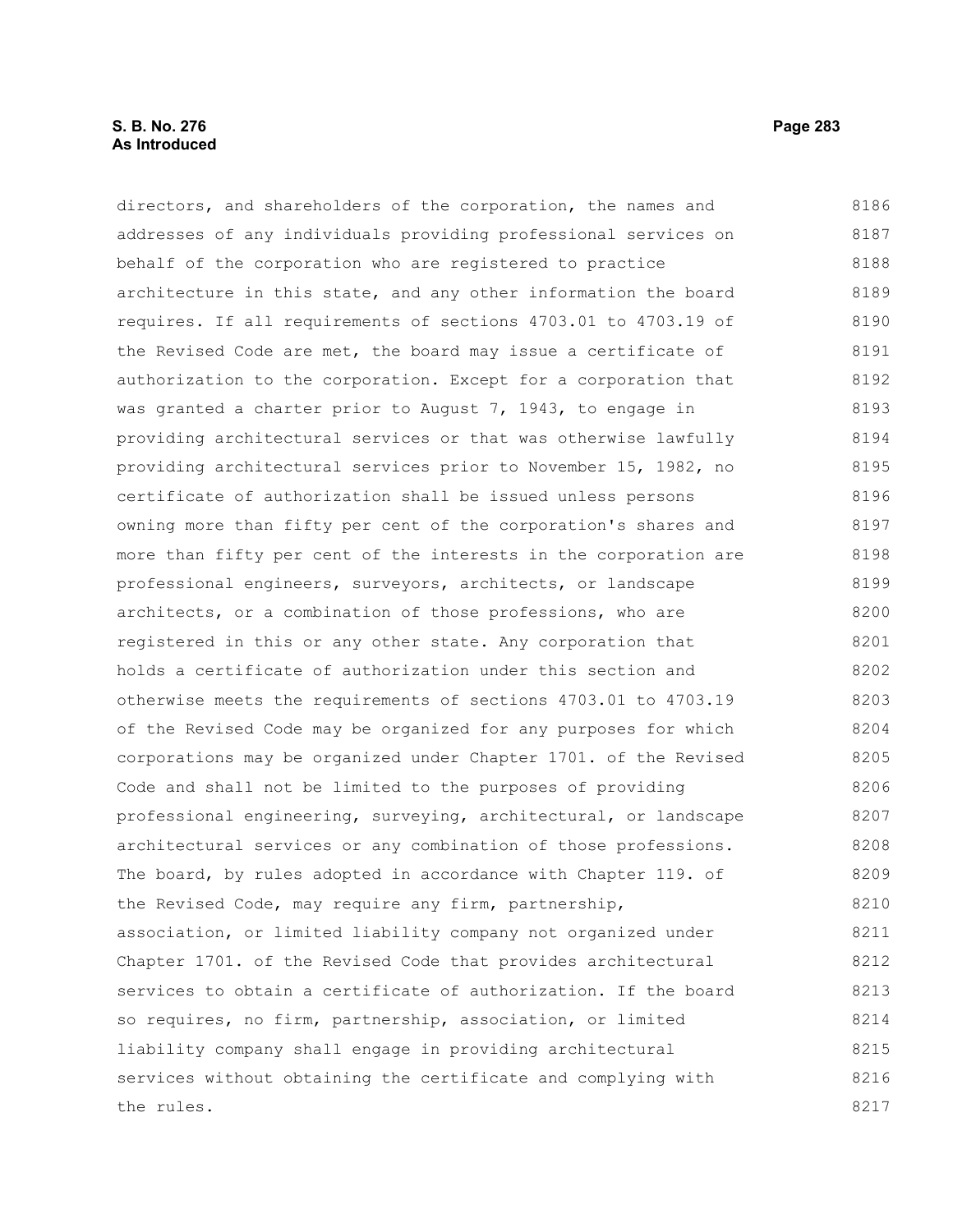(M) This section does not modify any law applicable to the relationship between a person furnishing a professional service and a person receiving that service, including liability arising out of that service. 8218 8219 8220 8221

(N) Nothing in this section restricts or limits in any manner the authority or duty of the architects board with respect to natural persons providing professional services or any law or rule pertaining to standards of professional conduct. 8222 8223 8224 8225

**Sec. 4703.331.** (A) A firm, partnership, association, limited liability company, or corporation may provide landscape architectural services in this state as long as the services are provided only through natural persons registered to provide those services in this state and subject to the requirements of this chapter. 8226 8227 8228 8229 8230 8231

(B) No firm, partnership, association, limited liability company, or corporation shall provide landscape architectural services, hold itself out to the public as providing landscape architectural services, or use a name including the word "landscape architect," "professional landscape architect," or "registered landscape architect" or any modification or derivation of those words, unless the firm, partnership, association, limited liability company, or corporation files all information required to be filed under this section with the Ohio landscape architects board and otherwise complies with all requirements of this chapter. A nonprofit membership corporation may use a name including the word "landscape architect," "professional landscape architect," or "registered landscape architect" or any modification or derivation of those words without complying with this section. 8232 8233 8234 8235 8236 8237 8238 8239 8240 8241 8242 8243 8244 8245 8246

(C) A corporation may be organized under Chapter 1701. of 8247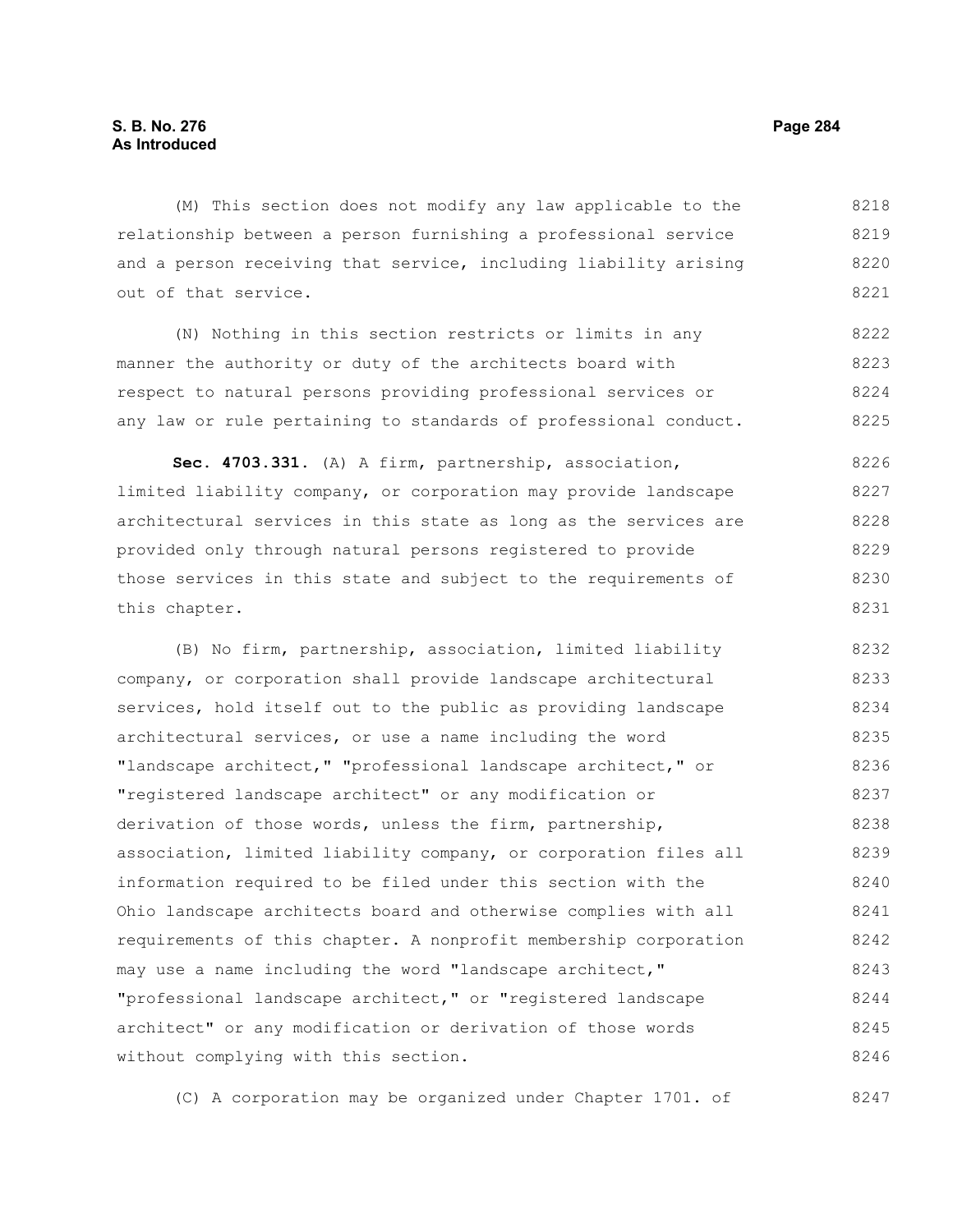#### **S. B. No. 276 Page 285 As Introduced**

the Revised Code, a professional association may be organized under Chapter 1785. of the Revised Code, or a limited liability company may be formed under Chapter 1705. or 1706. of the Revised Code for the purpose of providing professional engineering, surveying, architectural, or landscape architectural services, or any combination of those services. A corporation organized under Chapter 1701. of the Revised Code for the purpose of providing those services also may be organized for any other purpose in accordance with that chapter. 8248 8249 8250 8251 8252 8253 8254 8255 8256

(D) No firm, partnership, association, limited liability company, or corporation shall provide or offer to provide landscape architectural services in this state unless more than fifty per cent of the partners, members, or shareholders, more than fifty per cent of the directors in the case of a corporation or professional association, more than fifty per cent of the managers in the case of a limited liability company the management of which is not reserved to its members, and more than fifty per cent of the trustees in the case of an employee stock ownership plan, are professional engineers, surveyors, architects, or landscape architects or a combination of those professions, who are registered in this or any other state and who own more than fifty per cent of the interests in the firm, partnership, association, limited liability company, or corporation; unless the requirements of this division and of section 1785.02 of the Revised Code are satisfied with respect to any professional association organized under Chapter 1785. of the Revised Code; or unless the requirements of this division and of Chapter 1705. or 1706. of the Revised Code are satisfied with respect to a limited liability company formed under that chapter. 8257 8258 8259 8260 8261 8262 8263 8264 8265 8266 8267 8268 8269 8270 8271 8272 8273 8274 8275 8276 8277

(E) Each firm, partnership, association, limited liability 8278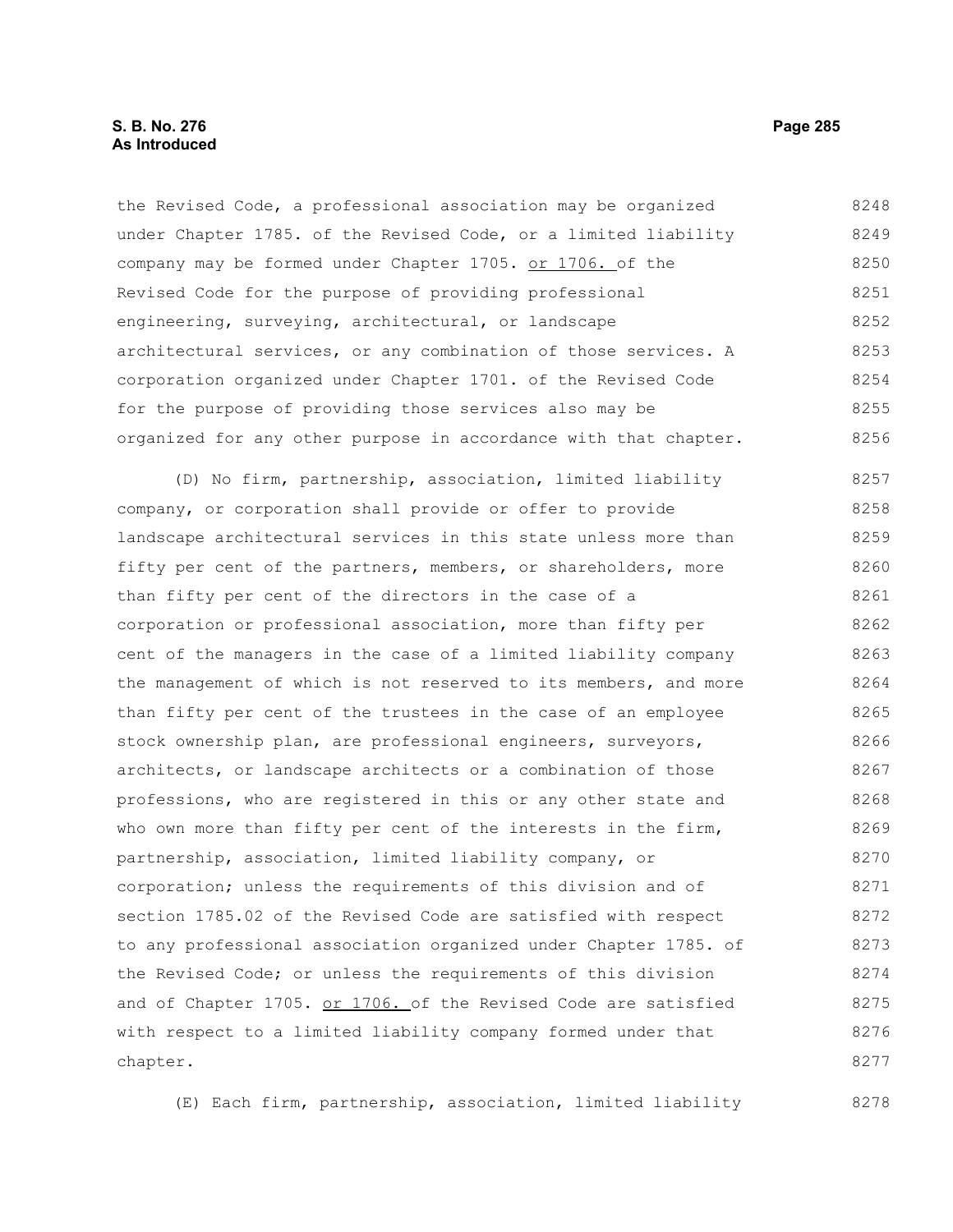company, or corporation through which landscape architectural services are offered or provided in this state shall designate one or more trustees, partners, managers, members, officers, or directors as being in responsible charge of the professional landscape architectural activities and decisions, and those designated persons shall be registered in this state. Each firm, partnership, association, limited liability company, or corporation of that type shall annually file with the board the name and address of each trustees, partner, manager, officer, director, member, or shareholder, and each firm, partnership, association, limited liability company, or corporation of that type shall annually file with the board the name and address of all persons designated as being in responsible charge of the professional landscape architectural activities and decisions and any other information the board may require. If there is a change in any such person in the interval between filings, the change shall be filed with the board in the manner and within the time that the board determines. 8279 8280 8281 8282 8283 8284 8285 8286 8287 8288 8289 8290 8291 8292 8293 8294 8295 8296

(F) No corporation organized under Chapter 1701. of the Revised Code shall engage in providing landscape architectural services in this state without obtaining a certificate of authorization from the board. A corporation desiring a certificate of authorization shall file with the board a copy of its articles of incorporation and a listing on the form that the board directs of the names and addresses of all trustees, officers, directors, and shareholders of the corporation, the names and addresses of any individuals providing professional services on behalf of the corporation who are registered to practice landscape architecture in this state, and any other information the board requires. If all requirements of this chapter are met, the board may issue a certificate of 8297 8298 8299 8300 8301 8302 8303 8304 8305 8306 8307 8308 8309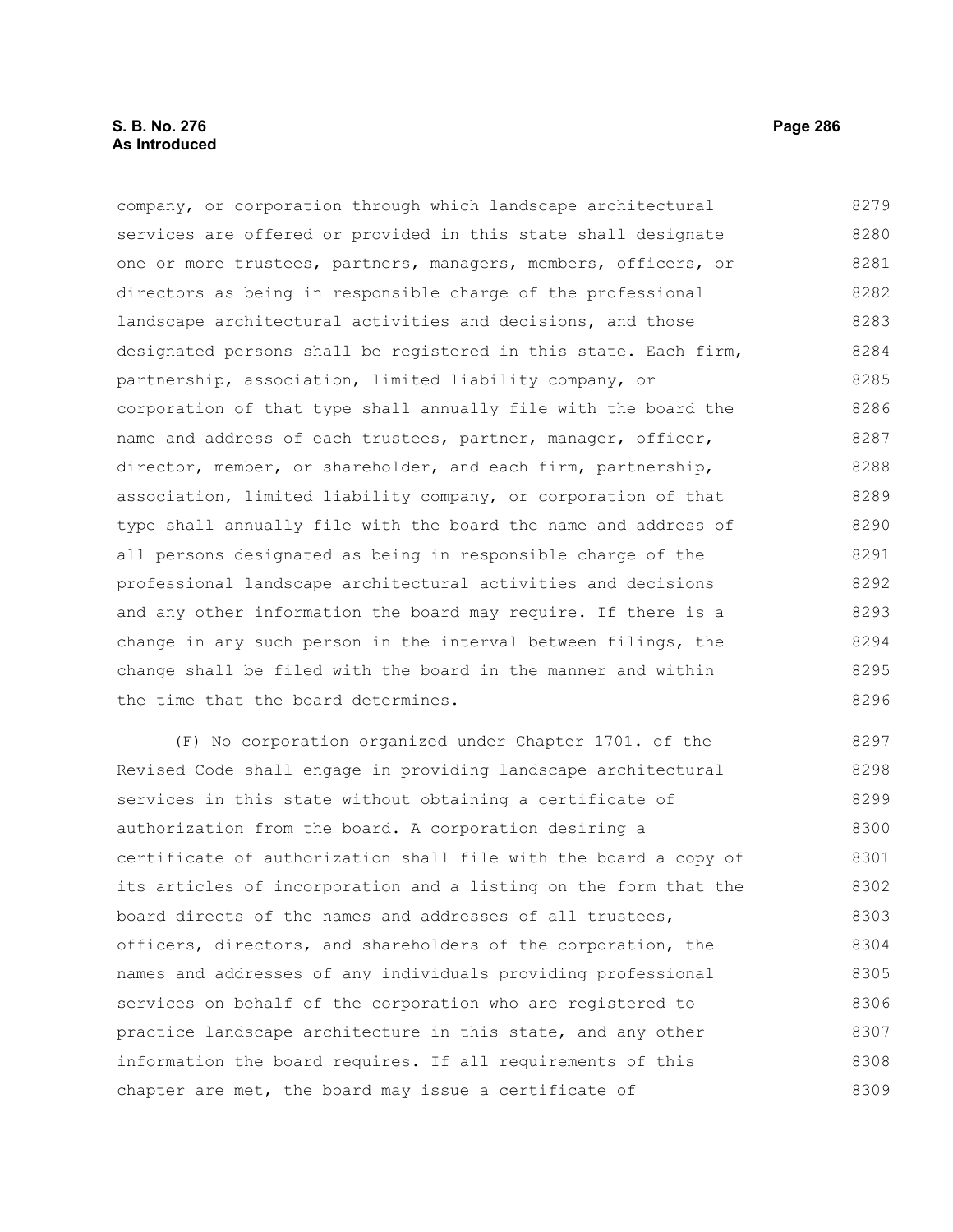### **S. B. No. 276 Page 287 As Introduced**

authorization to the corporation. No certificate of authorization shall be issued unless persons owning more than fifty per cent of the corporation's shares and more than fifty per cent of the interests in the corporation are professional engineers, surveyors, architects, or landscape architects, or a combination of those professions, who are registered in this or any other state. Any corporation that holds a certificate of authorization under this section and otherwise meets the requirements of this chapter may be organized for any purposes for which corporations may be organized under Chapter 1701. of the Revised Code and shall not be limited to the purposes of providing professional engineering, surveying, architectural, or landscape architectural services or any combination of those services. The board, by rules adopted in accordance with Chapter 119. of the Revised Code, may require any firm, partnership, association, or limited liability company not organized under Chapter 1701. of the Revised Code that provides landscape architectural services to obtain a certificate of authorization. If the board so requires, no firm, partnership, association, or limited liability company shall engage in providing landscape architectural services without obtaining the certificate and complying with the rules. 8310 8311 8312 8313 8314 8315 8316 8317 8318 8319 8320 8321 8322 8323 8324 8325 8326 8327 8328 8329 8330 8331

(G) This section does not modify any law applicable to the relationship between a person furnishing a professional service and a person receiving that service, including liability arising out of that service. 8332 8333 8334 8335

(H) Nothing in this section shall restrict or limit in any manner the authority or duty of the board with respect to natural persons providing professional services or any law or rule pertaining to standards of professional conduct. 8336 8337 8338 8339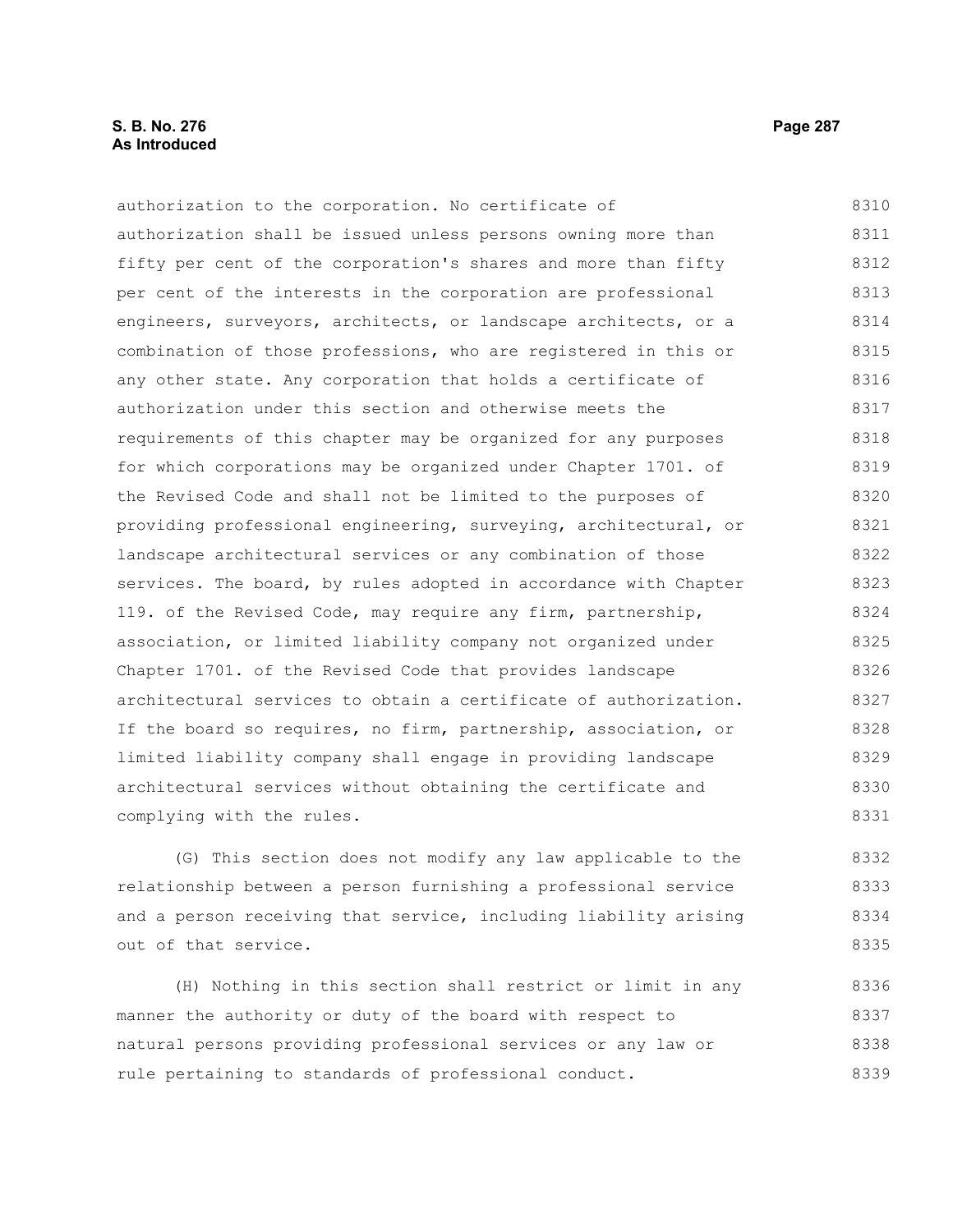**Sec. 4715.18.** (A) No person shall practice or offer to practice dentistry or dental surgery under the name of any company, association, corporation, or other entity other than one of the following: (1) A corporation-for-profit formed under Chapter 1701. of the Revised Code; (2) A professional association established under Chapter 1785. of the Revised Code; (3) A limited liability company formed under Chapter 1705. or 1706. of the Revised Code; (4) A federally qualified health center, federally qualified health center look-alike, free clinic, nonprofit shelter or health care facility, or nonprofit clinic that provides health care services or dental services to indigent and uninsured persons. (B) Any person practicing or offering to practice dentistry or dental surgery shall do so under the person's name, the name of a professional association, professional partnership, corporation-for-profit, or limited liability company that includes the person's name, or the name of an organization specified in division (A)(4) of this section. (C) As used in this section: (1) "Federally qualified health center" and "federally qualified health center look-alike" have the same meanings as in section 3701.047 of the Revised Code. (2) "Free clinic" and "nonprofit shelter or health care facility" have the same meanings as in section 3701.071 of the Revised Code. 8340 8341 8342 8343 8344 8345 8346 8347 8348 8349 8350 8351 8352 8353 8354 8355 8356 8357 8358 8359 8360 8361 8362 8363 8364 8365 8366 8367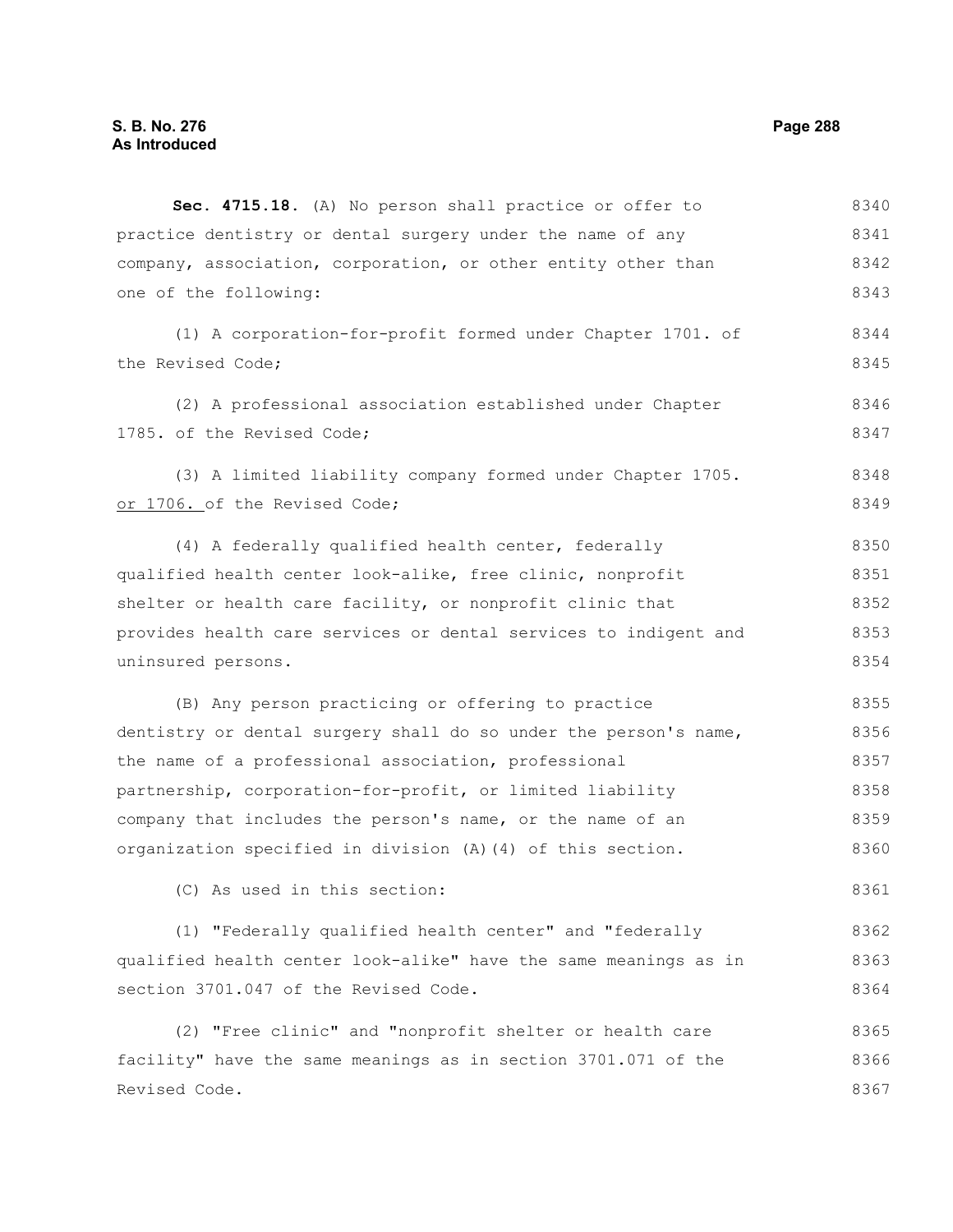| (3) "Nonprofit clinic" has the same meaning as in section      | 8368 |
|----------------------------------------------------------------|------|
| 3715.87 of the Revised Code.                                   | 8369 |
| (4) "Indigent and uninsured person" has the same meaning       | 8370 |
| as in section 2305.234 of the Revised Code.                    | 8371 |
|                                                                |      |
| Sec. 4715.22. (A) (1) This section applies only when a         | 8372 |
| licensed dental hygienist is not practicing in accordance with | 8373 |
| either of the following:                                       | 8374 |
| (a) A permit issued pursuant to section 4715.363 of the        | 8375 |
| Revised Code authorizing practice under the oral health access | 8376 |
| supervision of a dentist;                                      | 8377 |
| (b) Section 4715.431 of the Revised Code.                      | 8378 |
|                                                                |      |
| (2) As used in this section, "health care facility" means      | 8379 |
| either of the following:                                       | 8380 |
| (a) A hospital registered under section 3701.07 of the         | 8381 |
| Revised Code;                                                  | 8382 |
| (b) A home, as defined in section 3721.01 of the Revised       | 8383 |
| Code.                                                          | 8384 |
|                                                                |      |
| (B) A licensed dental hygienist shall practice under the       | 8385 |
| supervision, order, control, and full responsibility of a      | 8386 |
| dentist licensed under this chapter. A dental hygienist may    | 8387 |
| practice in a dental office, public or private school, health  | 8388 |
| care facility, dispensary, or public institution. Except as    | 8389 |
| provided in divisions (C) to (E) of this section, a dental     | 8390 |
| hygienist may not provide dental hygiene services to a patient | 8391 |
| when the supervising dentist is not physically present at the  | 8392 |
| location where the dental hygienist is practicing.             | 8393 |
| (C) A dental hygienist may provide, for not more than          | 8394 |
|                                                                |      |

fifteen consecutive business days, dental hygiene services to a 8395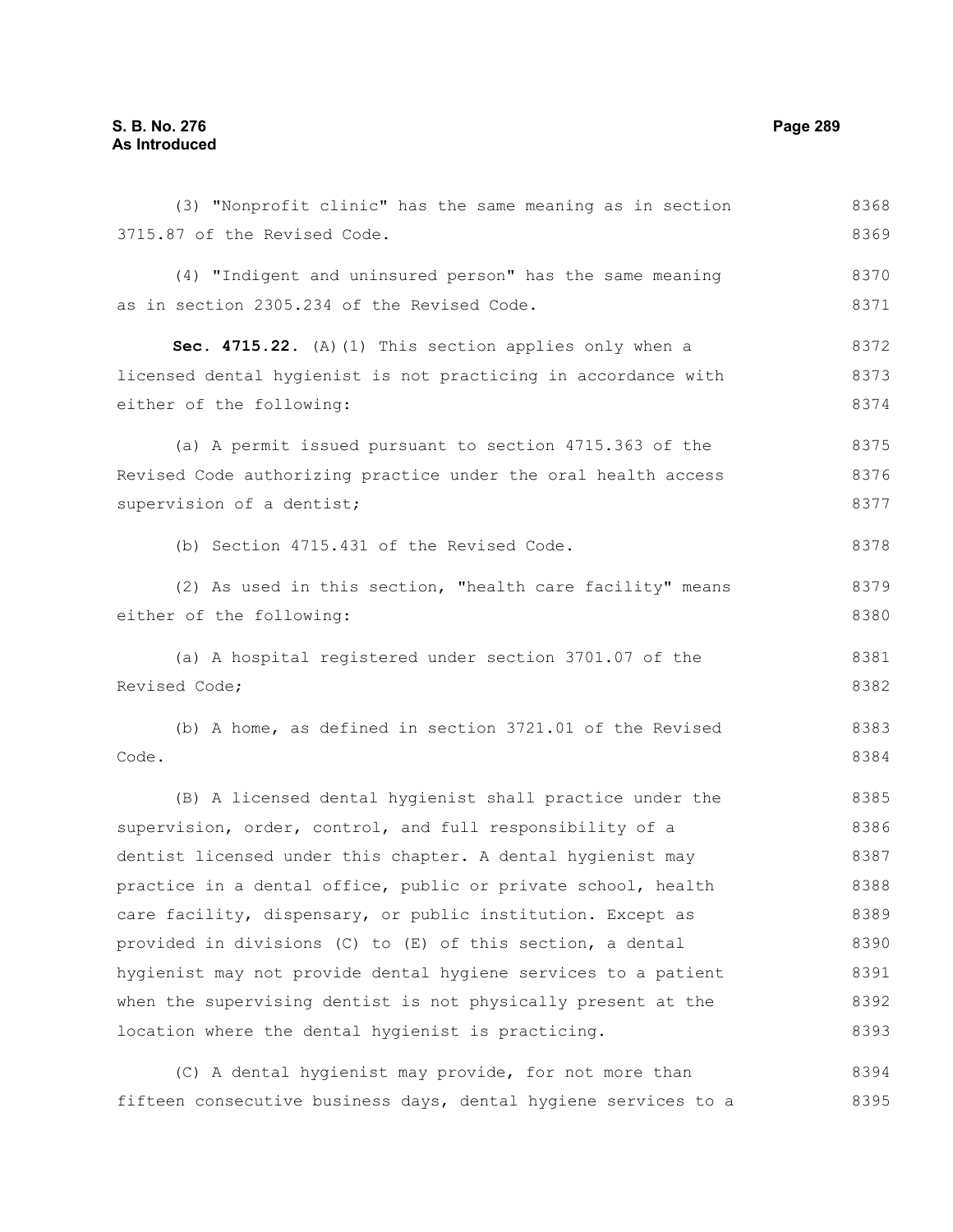patient when the supervising dentist is not physically present at the location where the services are provided if all of the following requirements are met: 8396 8397 8398

(1) The dental hygienist has at least one year and a minimum of one thousand five hundred hours of experience in the practice of dental hygiene. 8399 8400 8401

(2) The dental hygienist has successfully completed a course approved by the state dental board in the identification and prevention of potential medical emergencies. 8402 8403 8404

(3) The dental hygienist does not perform, while the supervising dentist is absent from the location, procedures while the patient is anesthetized, definitive root planing, definitive subgingival curettage, or other procedures identified in rules the state dental board adopts. 8405 8406 8407 8408 8409

(4) The supervising dentist has evaluated the dental hygienist's skills. 8410 8411

(5) The supervising dentist examined the patient not more than one year prior to the date the dental hygienist provides the dental hygiene services to the patient. 8412 8413 8414

(6) The dental hygienist complies with written protocols or written standing orders that the supervising dentist establishes, including those established for emergencies. 8415 8416 8417

(7) The supervising dentist completed and evaluated a medical and dental history of the patient not more than one year prior to the date the dental hygienist provides dental hygiene services to the patient and, except when the dental hygiene services are provided in a health care facility, the supervising dentist determines that the patient is in a medically stable condition. 8418 8419 8420 8421 8422 8423 8424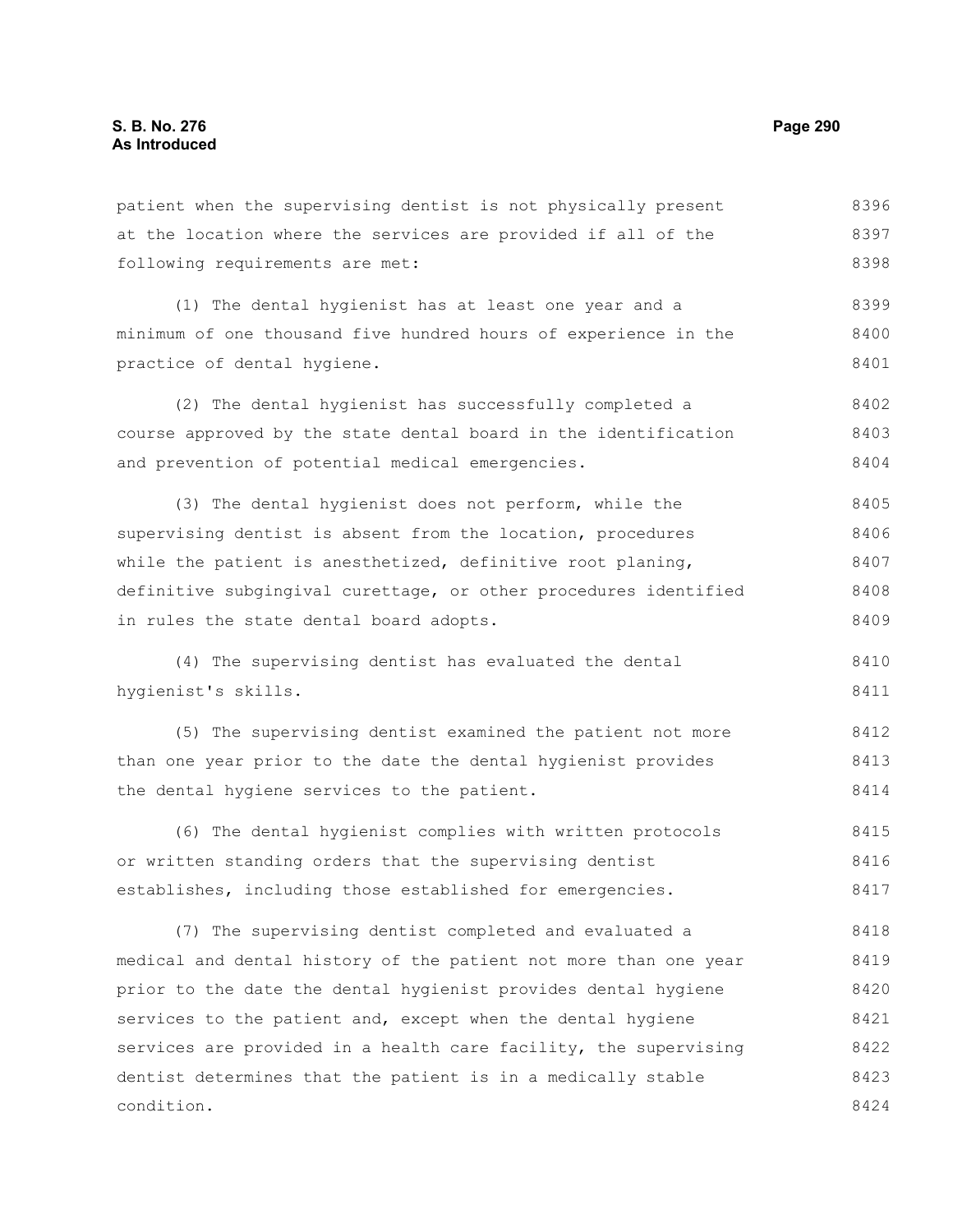### **S. B. No. 276 Page 291 As Introduced**

(8) If the dental hygiene services are provided in a health care facility, a doctor of medicine and surgery or osteopathic medicine and surgery licensed under Chapter 4731. of the Revised Code or a registered nurse licensed under Chapter 4723. of the Revised Code is present in the health care facility when the services are provided. (9) In advance of the appointment for dental hygiene services, the patient is notified that the supervising dentist will be absent from the location and that the dental hygienist cannot diagnose the patient's dental health care status. (10) The dental hygienist is employed by, or under contract with, one of the following: (a) The supervising dentist; (b) A dentist licensed under this chapter who is one of the following: (i) The employer of the supervising dentist; (ii) A shareholder in a professional association formed under Chapter 1785. of the Revised Code of which the supervising dentist is a shareholder; (iii) A member or manager of a limited liability company formed under Chapter 1705. or 1706. of the Revised Code of which the supervising dentist is a member or manager; (iv) A shareholder in a corporation formed under division (B) of section 1701.03 of the Revised Code of which the supervising dentist is a shareholder; 8425 8426 8427 8428 8429 8430 8431 8432 8433 8434 8435 8436 8437 8438 8439 8440 8441 8442 8443 8444 8445 8446 8447 8448 8449

(v) A partner or employee of a partnership or a limited liability partnership formed under Chapter 1775. or 1776. of the Revised Code of which the supervising dentist is a partner or 8450 8451 8452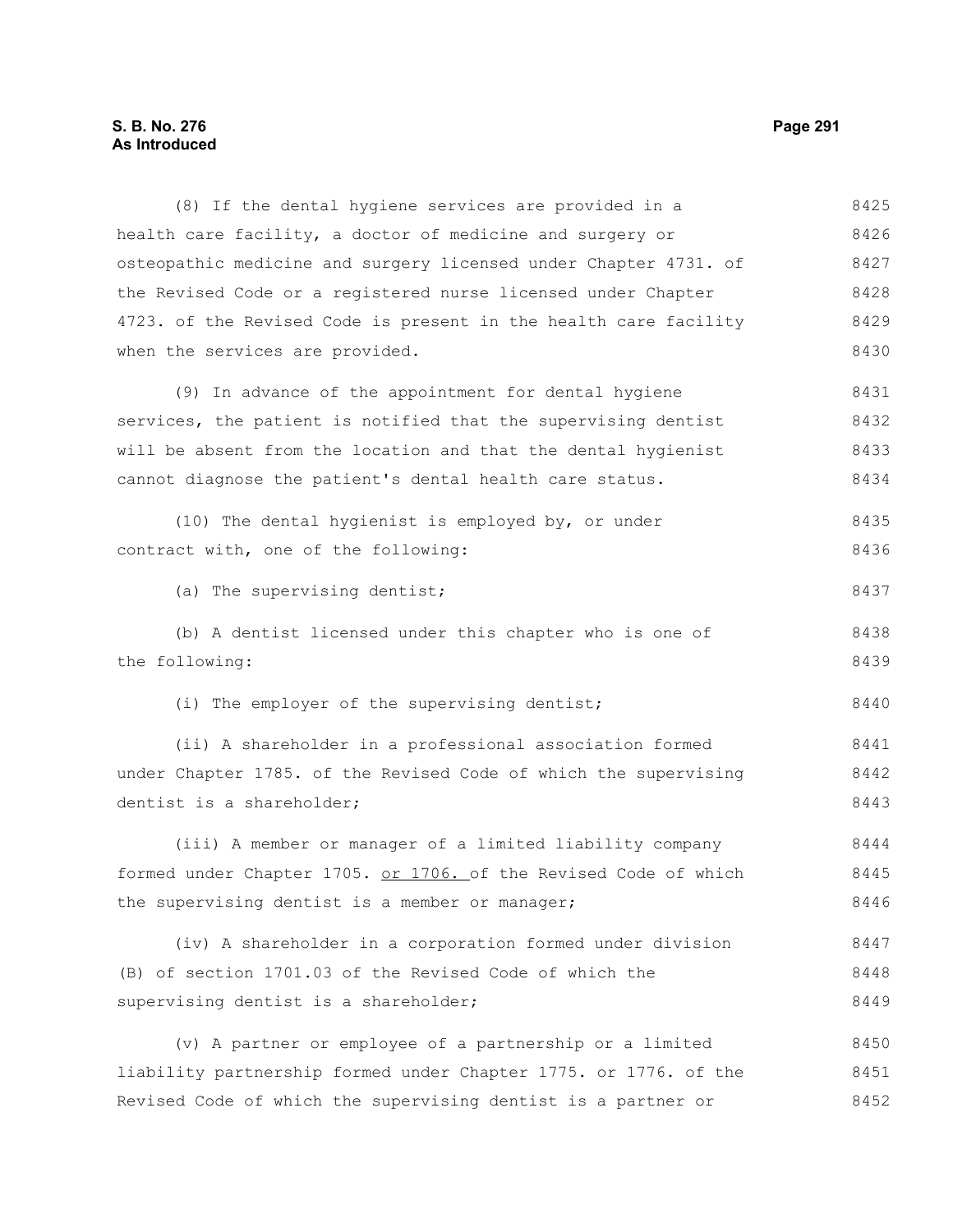#### employee.

8453

| (c) A government entity that employs the dental hygienist   | 8454 |
|-------------------------------------------------------------|------|
| to provide dental hygiene services in a public school or in | 8455 |
| connection with other programs the government entity        | 8456 |
| administers.                                                | 8457 |

(D) A dental hygienist may provide dental hygiene services to a patient when the supervising dentist is not physically present at the location where the services are provided if the services are provided as part of a dental hygiene program that is approved by the state dental board and all of the following requirements are met: 8458 8459 8460 8461 8462 8463

(1) The program is operated through a school district board of education or the governing board of an educational service center; the board of health of a city or general health district or the authority having the duties of a board of health under section 3709.05 of the Revised Code; a national, state, district, or local dental association; or any other public or private entity recognized by the state dental board. 8464 8465 8466 8467 8468 8469 8470

(2) The supervising dentist is employed by or a volunteer for, and the patients are referred by, the entity through which the program is operated. 8471 8472 8473

(3)(a) Except as provided in division (D)(3)(b) of this section, the services are performed after examination and diagnosis by the dentist and in accordance with the dentist's written treatment plan. 8474 8475 8476 8477

(b) The requirement in division (D)(3)(a) of this section does not apply when the only services to be provided by the dental hygienist are the placement of pit and fissure sealants and the application of fluoride varnish. 8478 8479 8480 8481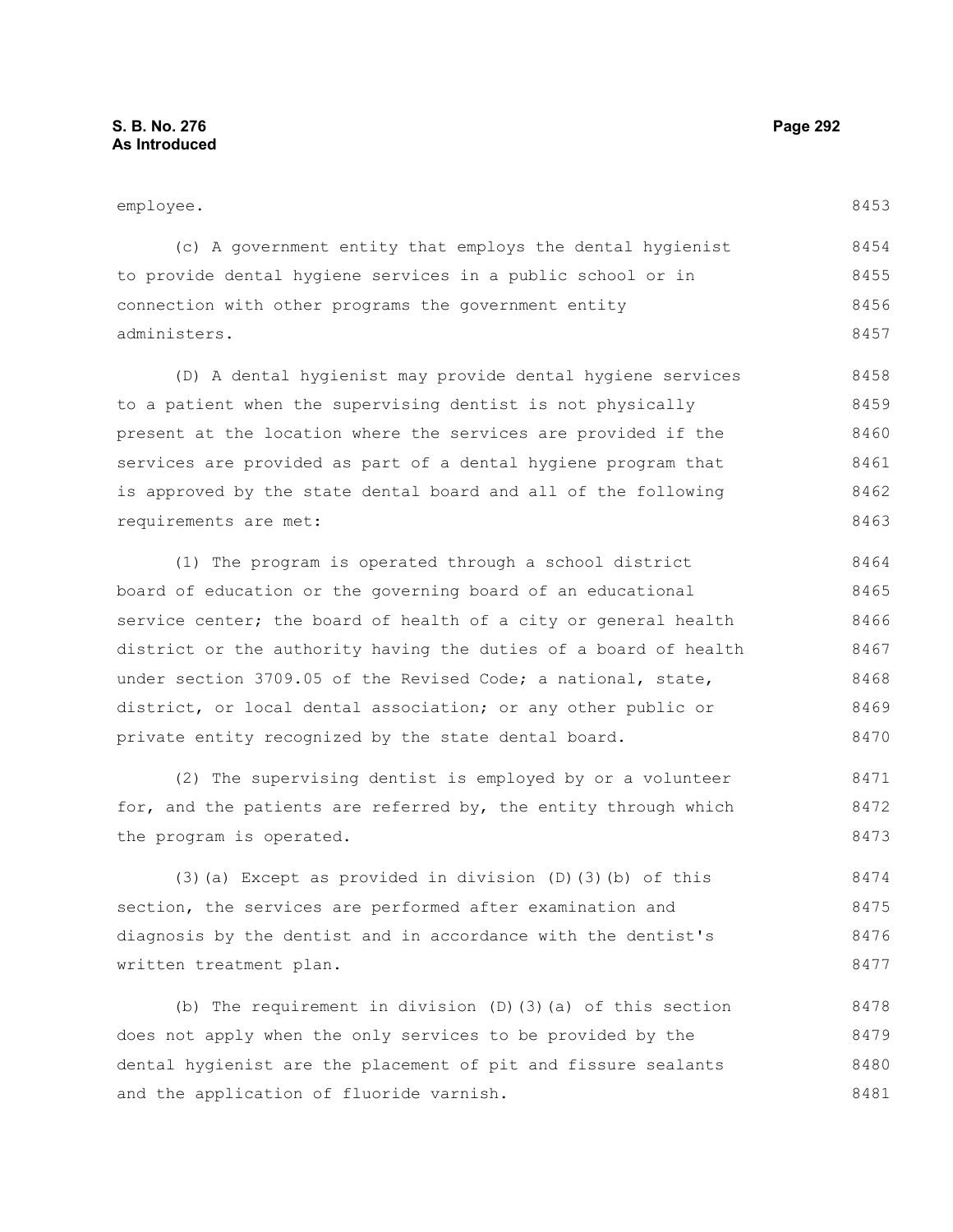## **S. B. No. 276 Page 293 As Introduced**

(E) A dental hygienist may do any of the following when the supervising dentist is not physically present at the location where the services are provided, regardless of whether the dentist has examined the patient, if the dental hygienist is employed by, or under contract with, the supervising dentist or another person or government entity specified in division (C) (10)(b) or (c) of this section: (1) Apply fluoride varnish; (2) Apply desensitizing agents, excluding silver diamine fluoride; (3) Apply disclosing solutions; (4) Apply pit and fissure sealants; (5) Recement temporary crowns or recement crowns with temporary cement; (6) Conduct caries susceptibility testing; (7) Provide instruction on oral hygiene home care, including the use of toothbrushes and dental floss; (8) Discuss general nonmedical nutrition information for the purpose of maintaining good oral health. As used in division (E)(8) of this section, "general nonmedical nutrition information" means information on the following: principles of good nutrition and food preparation, food to be included in the normal daily diet, the essential nutrients needed by the body, recommended amounts of the essential nutrients, the actions of nutrients on the body, the effects of deficiencies or excesses of nutrients, or food and 8482 8483 8484 8485 8486 8487 8488 8489 8490 8491 8492 8493 8494 8495 8496 8497 8498 8499 8500 8501 8502 8503 8504 8505 8506 8507

supplements that are good sources of essential nutrients.

8508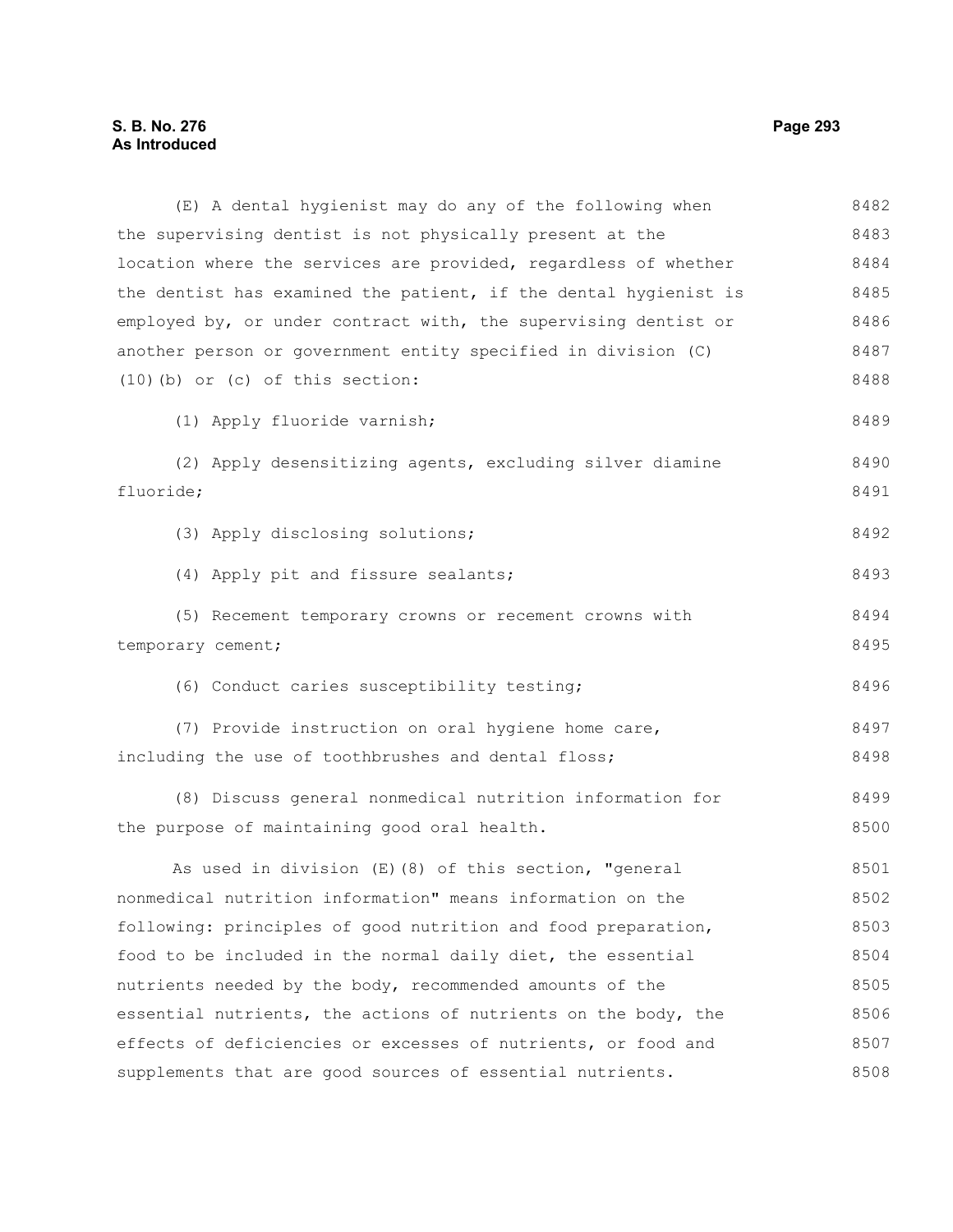supervising dentist;

8509

8510 8511 8512

8513

| primarily devoted to the provision of dental hygiene services.   | 8514 |
|------------------------------------------------------------------|------|
| (G) The state dental board shall adopt rules under               | 8515 |
| division (C) of section 4715.03 of the Revised Code identifying  | 8516 |
| procedures a dental hygienist may not perform when practicing in | 8517 |
| the absence of the supervising dentist pursuant to division (C)  | 8518 |
| or (D) of this section.                                          | 8519 |
| Sec. 4715.365. (A) A dentist who holds a current, valid          | 8520 |
| oral health access supervision permit issued under section       | 8521 |
| 4715.362 of the Revised Code may authorize a dental hygienist    | 8522 |
| who holds a current, valid permit issued under section 4715.363  | 8523 |
| of the Revised Code to perform dental hygiene services at a      | 8524 |
| facility when no dentist is physically present if all of the     | 8525 |
| following conditions are met:                                    | 8526 |
| (1) The authorizing dentist's authorization is in writing        | 8527 |
| and includes, at a minimum, all of the following:                | 8528 |
| (a) The authorizing dentist's name and permit number;            | 8529 |
| (b) The dental hygienist's name and permit number;               | 8530 |
| (c) The patient's name;                                          | 8531 |
| (d) The name and address of the location where the dental        | 8532 |
| hygiene services are to be provided;                             | 8533 |
|                                                                  |      |

(F) No person shall do either of the following:

or otherwise independent from the dental practice of a

(1) Practice dental hygiene in a manner that is separate

(2) Establish or maintain an office or practice that is

(e) The date of authorization; 8534

(f) A statement, signed by the dental hygienist, that the 8535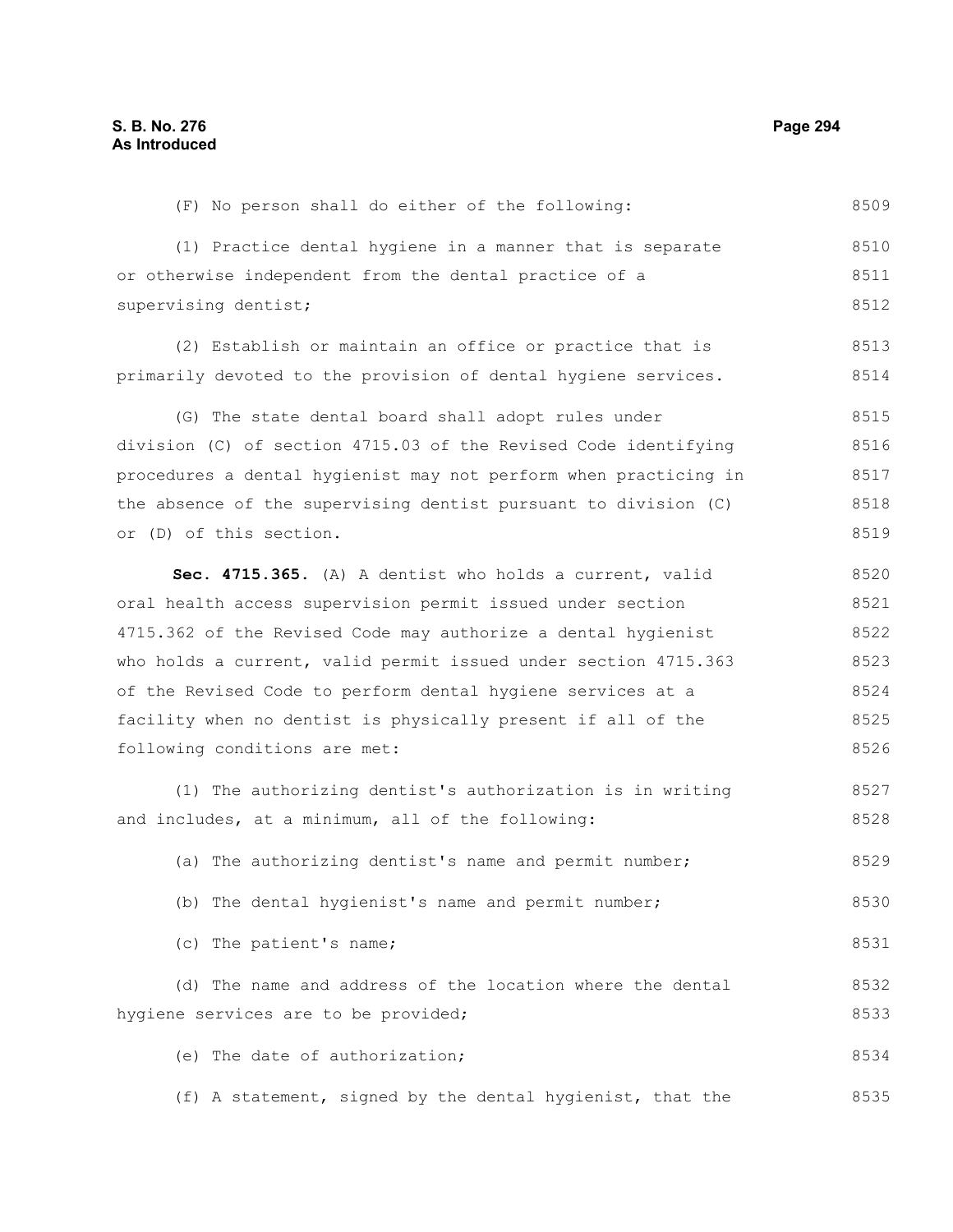hygienist agrees to comply with section 4715.366 of the Revised Code. 8536 8537

(2) The authorizing dentist has personally evaluated the dental hygienist's skills prior to authorizing the dental hygienist to provide the dental hygiene services. 8538 8539 8540

(3) Prior to authorizing the dental hygienist to perform the dental hygiene services, the patient's medical and dental history is made available to the authorizing dentist and the authorizing dentist reviews and evaluates the history and determines that the patient may safely receive dental hygiene services. 8541 8542 8543 8544 8545 8546

(4) Immediately prior to the provision of dental hygiene services, the patient or patient's representative verifies, by the signature or mark of the patient or representative, that no medically significant changes to the patient's medical or dental history have occurred since the authorizing dentist most recently reviewed and evaluated the history and determined that the patient could safely receive dental hygiene services. The signature or mark may be provided through reasonable accommodation, including the use of assistive technology or augmentative devices. 8547 8548 8549 8550 8551 8552 8553 8554 8555 8556

(5) Prior to receiving dental hygiene services, the patient and the operator of the facility where the dental hygiene services are to be provided are notified that no dentist will be present at the location and that the dental hygienist is prohibited from doing either of the following: 8557 8558 8559 8560 8561

(a) Diagnosing the patient's oral health care status; 8562

(b) Providing dental hygiene services to the same patient on a subsequent occasion until the patient has received a 8563 8564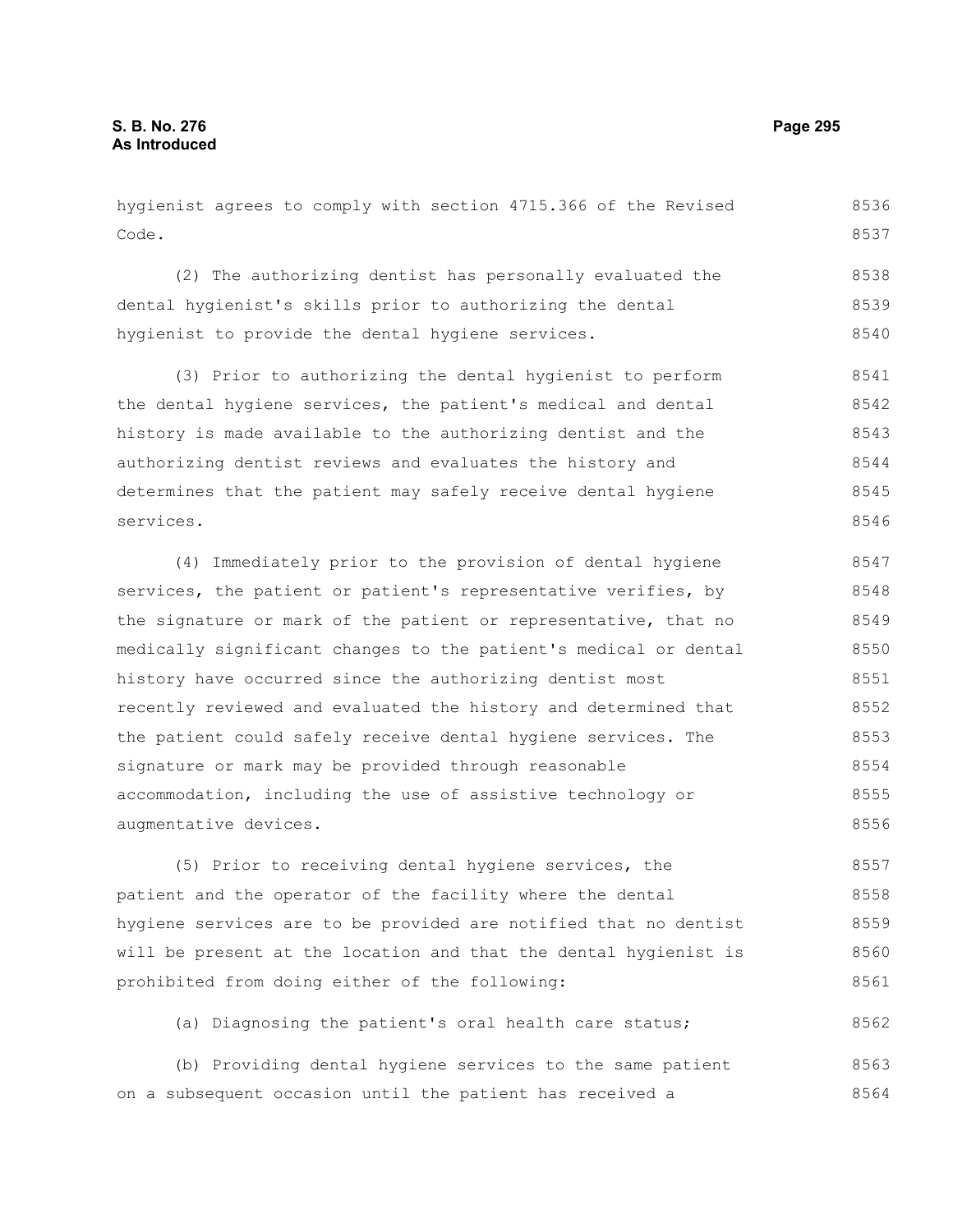# **S. B. No. 276 Page 296 As Introduced**

| clinical evaluation performed by a dentist, except in instances  | 8565 |
|------------------------------------------------------------------|------|
| described in division (D)(2) of this section.                    | 8566 |
| (6) The dental hygienist is employed by, or under contract       | 8567 |
| with, one of the following:                                      | 8568 |
| (a) The authorizing dentist;                                     | 8569 |
| (b) A dentist who is any of the following:                       | 8570 |
| (i) The authorizing dentist's employer;                          | 8571 |
| (ii) A shareholder in a professional association, formed         | 8572 |
| under Chapter 1785. of the Revised Code, of which the            | 8573 |
| authorizing dentist is a shareholder;                            | 8574 |
| (iii) A member or manager of a limited liability company,        | 8575 |
| formed under Chapter 1705. or 1706. of the Revised Code, of      | 8576 |
| which the authorizing dentist is a member or manager;            | 8577 |
| (iv) A shareholder in a corporation, formed under division       | 8578 |
| (B) of section 1701.03 of the Revised Code, of which the         | 8579 |
| authorizing dentist is a shareholder;                            | 8580 |
| (v) A partner or employee of a partnership, formed under         | 8581 |
| Chapter 1775. of the Revised Code, of which the authorizing      | 8582 |
| dentist is a partner or employee;                                | 8583 |
| (vi) A partner or employee of a limited liability                | 8584 |
| partnership, formed under Chapter 1775. of the Revised Code, of  | 8585 |
| which the authorizing dentist is a partner or employee.          | 8586 |
| (c) A government entity that employs the dental hygienist        | 8587 |
| to provide dental hygiene services;                              | 8588 |
| (d) An entity that employs the authorizing dentist so long       | 8589 |
| as the dentist's practice is not in violation of section 4715.18 | 8590 |
| of the Revised Code.                                             | 8591 |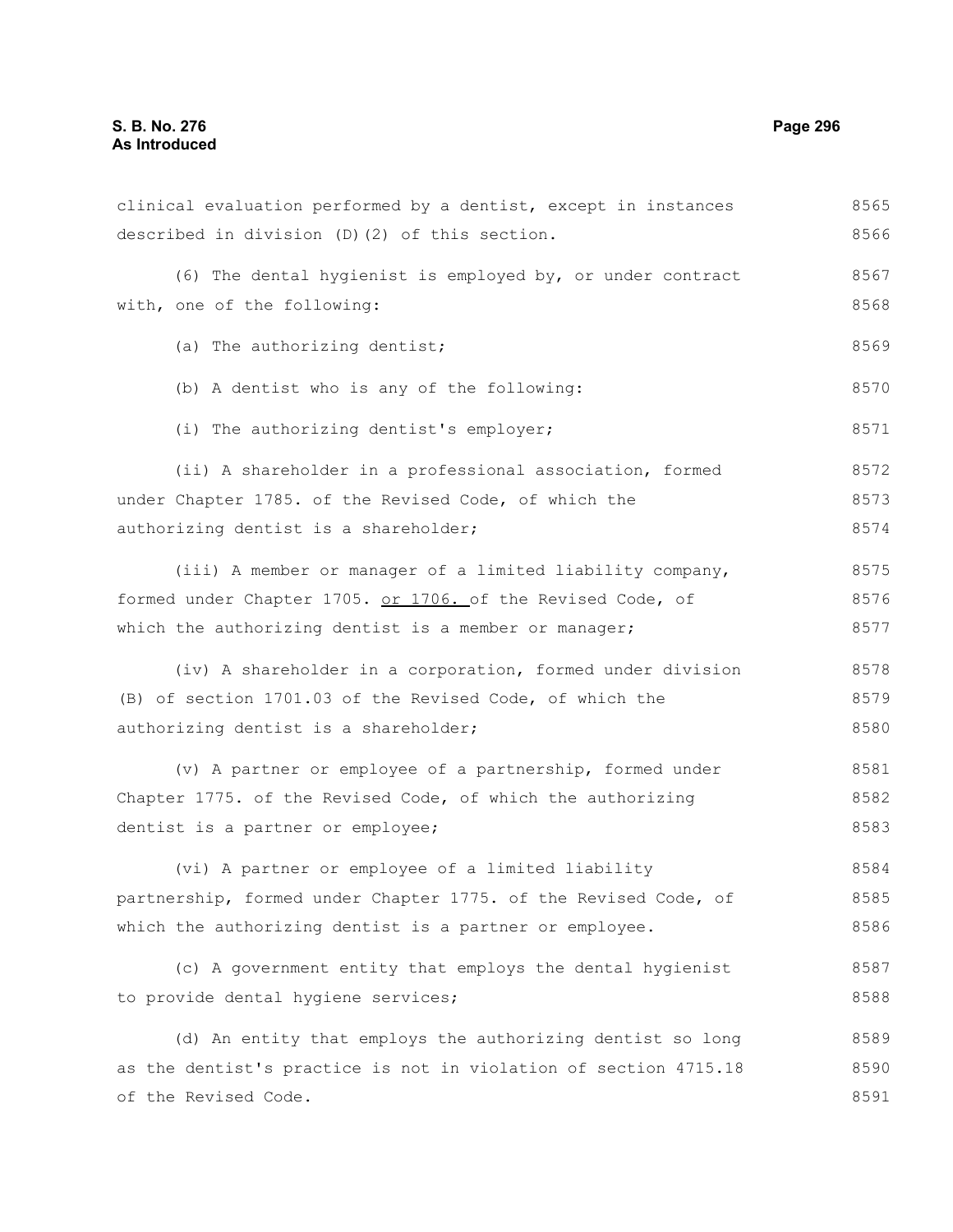## **S. B. No. 276 Page 297 As Introduced**

(7) If the patient to whom the services are to be provided previously received dental hygiene services under this section, there is written evidence that the patient received a clinical evaluation after the most recent provision of those services. 8592 8593 8594 8595

(B) No dentist shall authorize a dental hygienist to perform, and no dental hygienist shall perform, dental hygiene services on a patient under this section unless all of the conditions in division (A) of this section are met. 8596 8597 8598 8599

(C) If a patient or patient's representative indicates, under division (A)(4) of this section, that a medically significant change has occurred in the patient's medical or dental history since the authorizing dentist's most recent review and evaluation of the medical and dental history required by division (A)(3) of this section, no dental hygiene services shall be provided under this section until the authorizing dentist completes another review and evaluation of the patient's medical and dental history. The authorizing dentist may complete the subsequent review and evaluation of the patient's medical and dental history by telephone, facsimile, electronic mail, video, or any other means of electronic communication. 8600 8601 8602 8603 8604 8605 8606 8607 8608 8609 8610 8611

(D)(1) Except as provided in division (D)(2) of this section, no dentist shall authorize a dental hygienist to provide, and no dental hygienist shall provide, dental hygiene services under this section to the same patient on a subsequent occasion until the patient has received a clinical evaluation performed by a dentist. 8612 8613 8614 8615 8616 8617

(2) Division (D)(1) of this section does not apply if the patient requires multiple visits to complete one or more procedures that could not be completed during the visit in which dental hygiene services were commenced. If the patient requires 8618 8619 8620 8621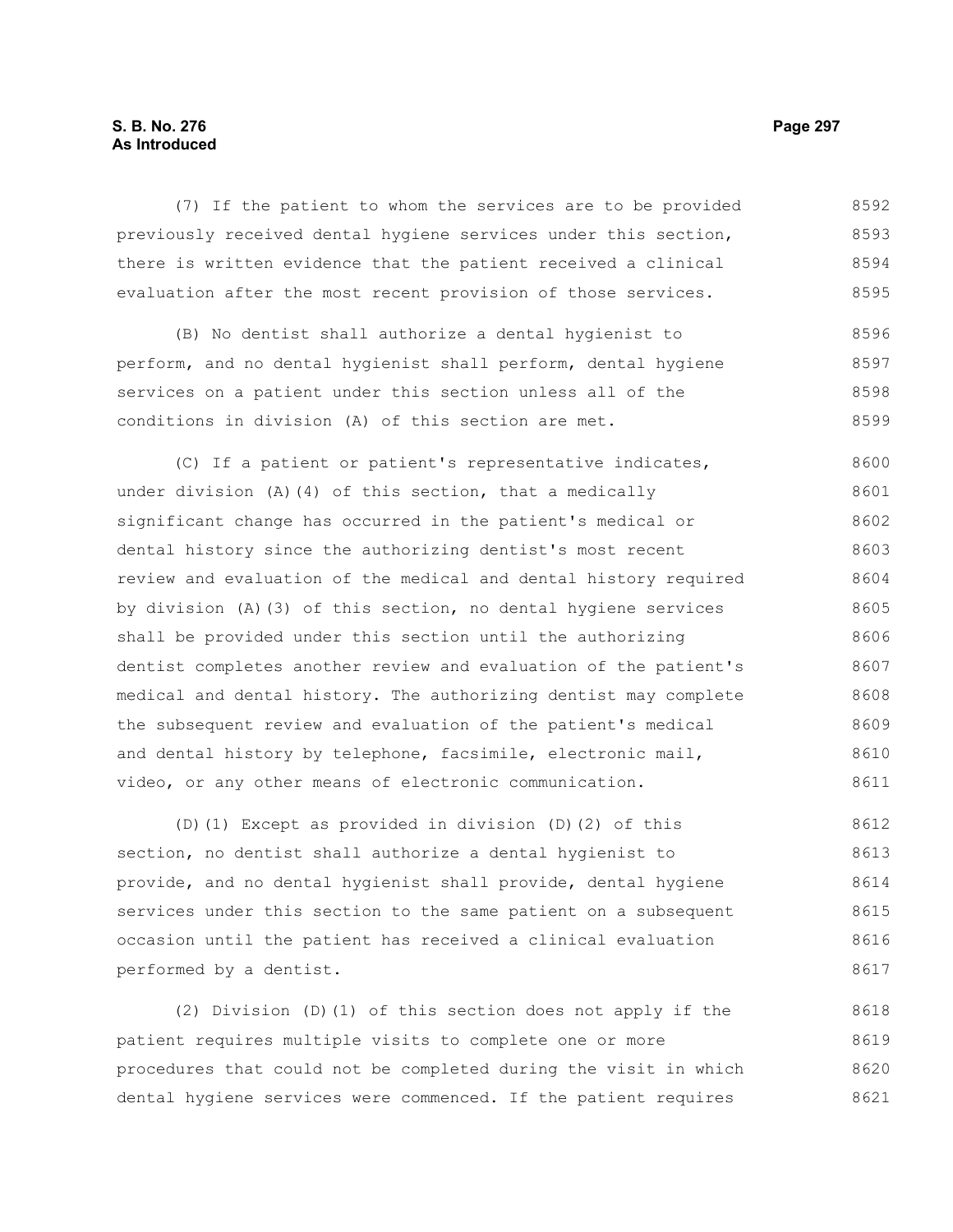#### **S. B. No. 276 Page 298 As Introduced**

multiple visits to complete the one or more procedures that could not be completed during the visit in which dental hygiene services were commenced, the one or more procedures shall be completed not later than eight weeks after the visit in which the dental hygiene services were commenced. 8622 8623 8624 8625 8626

(E) No authorizing dentist shall authorize a dental hygienist to diagnose a patient's oral health care status. No dental hygienist practicing under a permit issued under section 4715.363 of the Revised Code to practice under the oral health access supervision of a dentist shall diagnose a patient's oral health care status. 8627 8628 8629 8630 8631 8632

**Sec. 4715.431.** (A) If all of the conditions in division (B) of this section are met, an authorizing dentist may do either of the following under a teledentistry permit without examining a patient in person: 8633 8634 8635 8636

(1) Authorize a dental hygienist or expanded function dental auxiliary to perform services as set forth in division (E) or (F) of this section, as applicable, at a location where no dentist is physically present; 8637 8638 8639 8640

(2) Prescribe a drug that is not a controlled substance for a patient who is at a location where no dentist is physically present. 8641 8642 8643

(B) The conditions that must be met under division (A) of this section are the following: 8644 8645

(1) The authorizing dentist must prepare a written authorization that includes all of the following: 8646 8647

(a) The authorizing dentist's name and permit number; 8648

(b) The name of the dental hygienist or expanded function 8649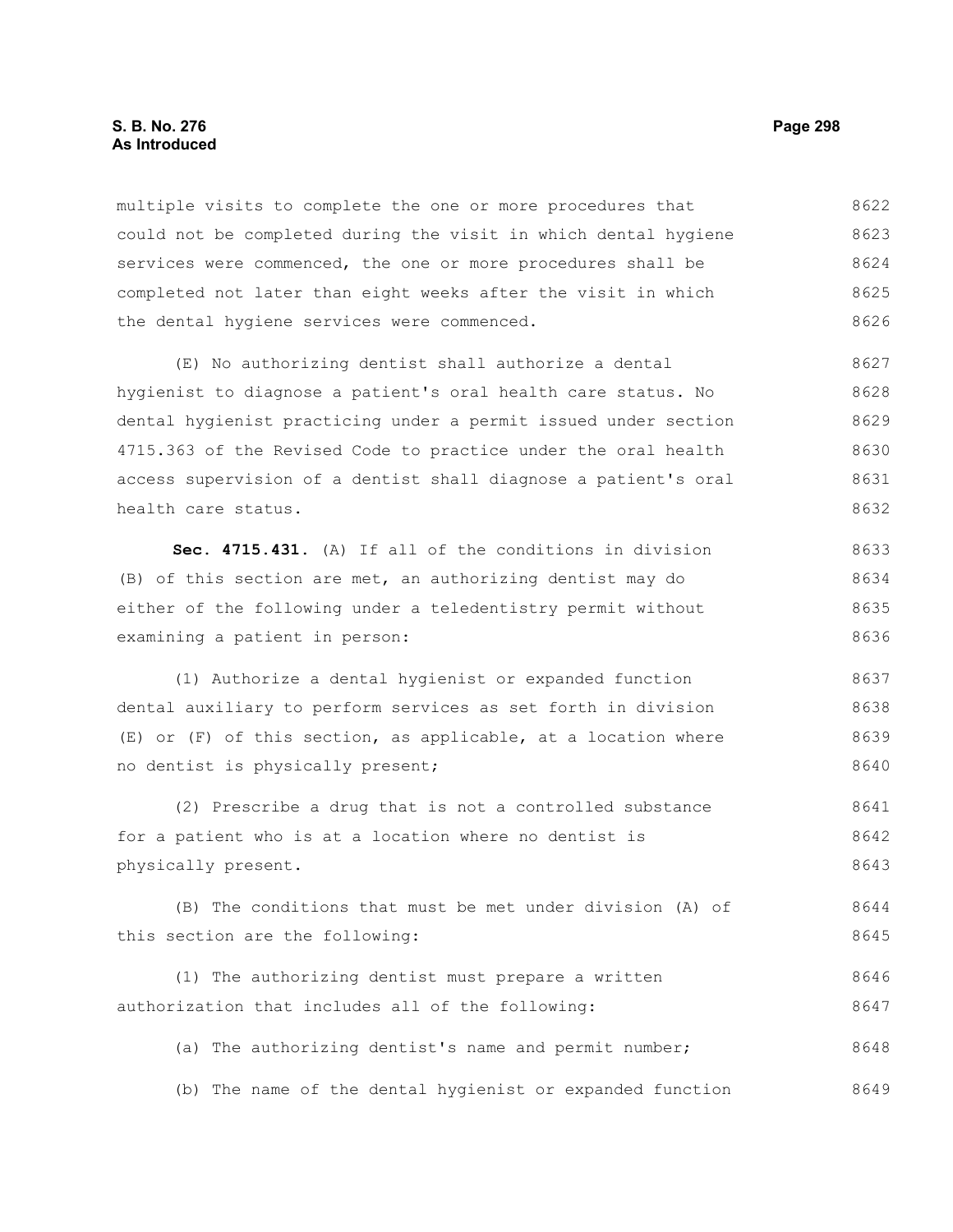dental auxiliary; (c) The patient's name; (d) The name and address of the location where the services are to be provided; (e) The date of the authorization; (f) A statement signed by the dental hygienist or expanded function dental auxiliary agreeing to comply with the written protocols or written standing orders the authorizing dentist establishes, including those for dealing with emergencies; (g) Any other information the dentist considers appropriate. (2) Before any dental services are provided all of the following must occur: (a) The patient is notified that an authorizing dentist will perform a clinical evaluation through teledentistry. (b) The patient is given an explanation of alternatives to, and the capabilities and limitations of, teledentistry. (c)(i) Subject to division  $(B)$ (2)(c)(ii) of this section, the patient consents to the provision of services through teledentistry and the consent is documented in the patient's record. (ii) If the services to be provided are the placement of interim therapeutic restorations or the application of silver diamine fluoride, the requirements for informed consent in rules adopted under division (C) of section 4715.436 of the Revised Code have been met. 8650 8651 8652 8653 8654 8655 8656 8657 8658 8659 8660 8661 8662 8663 8664 8665 8666 8667 8668 8669 8670 8671 8672 8673 8674 8675

(3) The authorizing dentist establishes the patient's 8676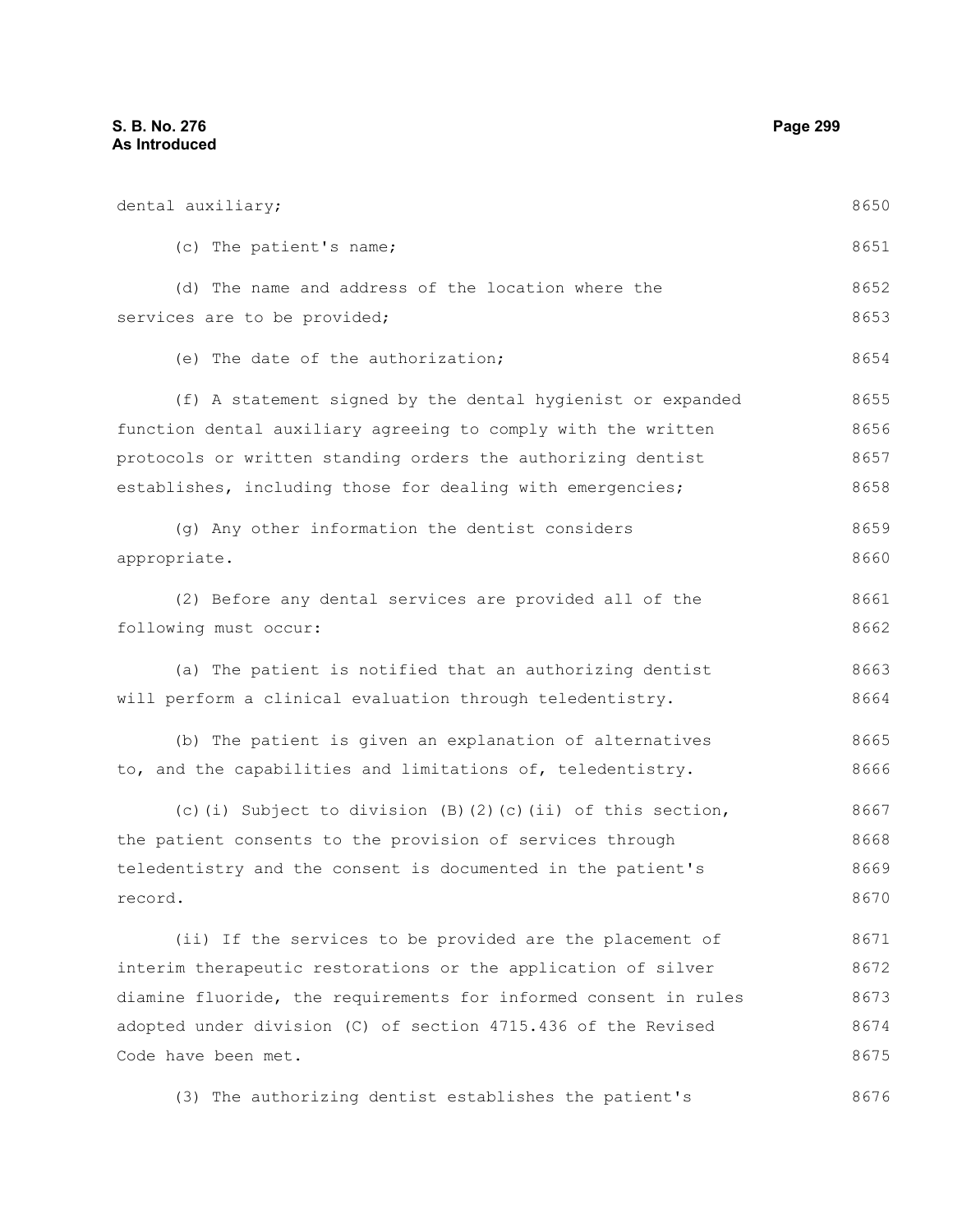| identity and physical location through synchronous, real-time    | 8677 |
|------------------------------------------------------------------|------|
| communication.                                                   | 8678 |
| (4) The authorizing dentist provides dental services             | 8679 |
| through teledentistry only as is appropriate for the patient and | 8680 |
| in accordance with appropriate standards of care.                | 8681 |
| (5) The authorizing dentist establishes a diagnosis and          | 8682 |
| treatment plan and documents it in the patient's record.         | 8683 |
| (6) The authorizing dentist specifies the services the           | 8684 |
| dental hygienist or expanded function dental auxiliary is        | 8685 |
| authorized to provide to the patient.                            | 8686 |
| (7) The dental hygienist or expanded function dental             | 8687 |
| auxiliary is employed by, or under contract with, one of the     | 8688 |
| following:                                                       | 8689 |
| (a) The authorizing dentist;                                     | 8690 |
| (b) A dentist who is any of the following:                       | 8691 |
| (i) The authorizing dentist's employer;                          | 8692 |
| (ii) A shareholder in a professional association formed          | 8693 |
| under Chapter 1785. of the Revised Code of which the authorizing | 8694 |
| dentist is a shareholder;                                        | 8695 |
| (iii) A member or manager of a limited liability company         | 8696 |
| formed under Chapter 1705. or 1706. of the Revised Code of which | 8697 |
| the authorizing dentist is a member or manager;                  | 8698 |
| (iv) A shareholder in a corporation formed under division        | 8699 |
| (B) of section 1701.03 of the Revised Code of which the          | 8700 |
| authorizing dentist is a shareholder;                            | 8701 |
| (v) A partner or employee of a partnership, formed under         | 8702 |
| Chapter 1775. of the Revised Code, of which the authorizing      | 8703 |
|                                                                  |      |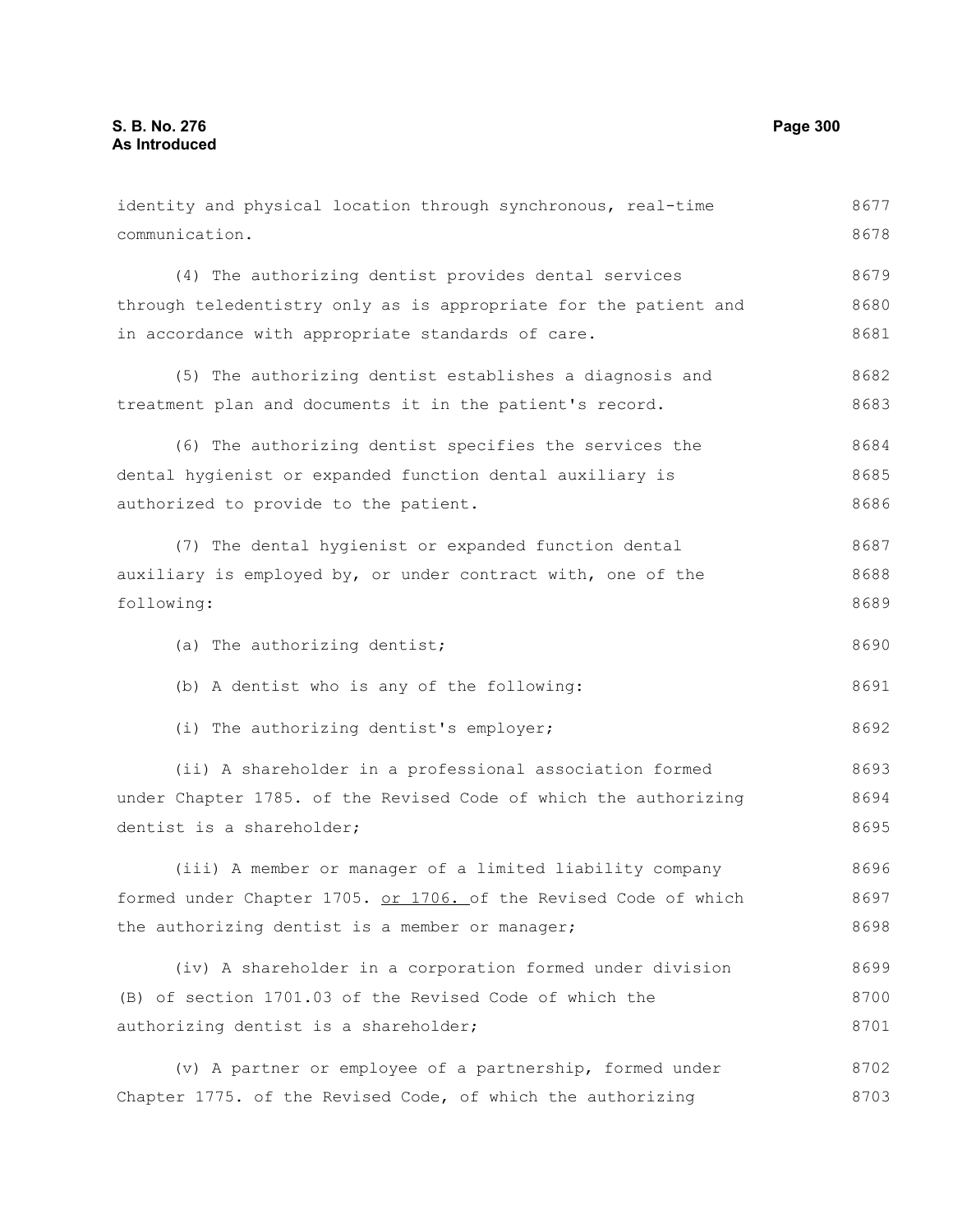dentist is a partner or employee;

8704

| (vi) A partner or employee of a limited liability               | 8705 |
|-----------------------------------------------------------------|------|
| partnership, formed under Chapter 1775. of the Revised Code, of | 8706 |
| which the authorizing dentist is a partner or employee.         | 8707 |

(C) A dentist retains responsibility for ensuring the safety and quality of services provided to patients through teledentistry. Services delivered through teledentistry must be consistent with in-person services. Persons involved with providing services through teledentistry must abide by laws addressing the privacy and security of the patient's dental and medical information. 8708 8709 8710 8711 8712 8713 8714

(D) An authorizing dentist may not have more than a total of three dental hygienists and expanded dental function dental auxiliaries working under the dentist's authorization pursuant to this section at any time. 8715 8716 8717 8718

(E)(1) If authorized to do so by an authorizing dentist in accordance with this section, a dental hygienist may provide dental hygiene services at a location where no dentist is physically present if all of the following requirements are met: 8719 8720 8721 8722

(a) The dental hygienist has at least one year and a minimum of one thousand five hundred hours of experience in the practice of dental hygiene. 8723 8724 8725

(b) The dental hygienist has completed a course described in division (C)(2) of section 4715.22 of the Revised Code on the identification and prevention of potential medical emergencies. 8726 8727 8728

(c) The authorizing dentist has evaluated the dental hygienist's skills. 8729 8730

(d) The dental hygienist complies with written protocols 8731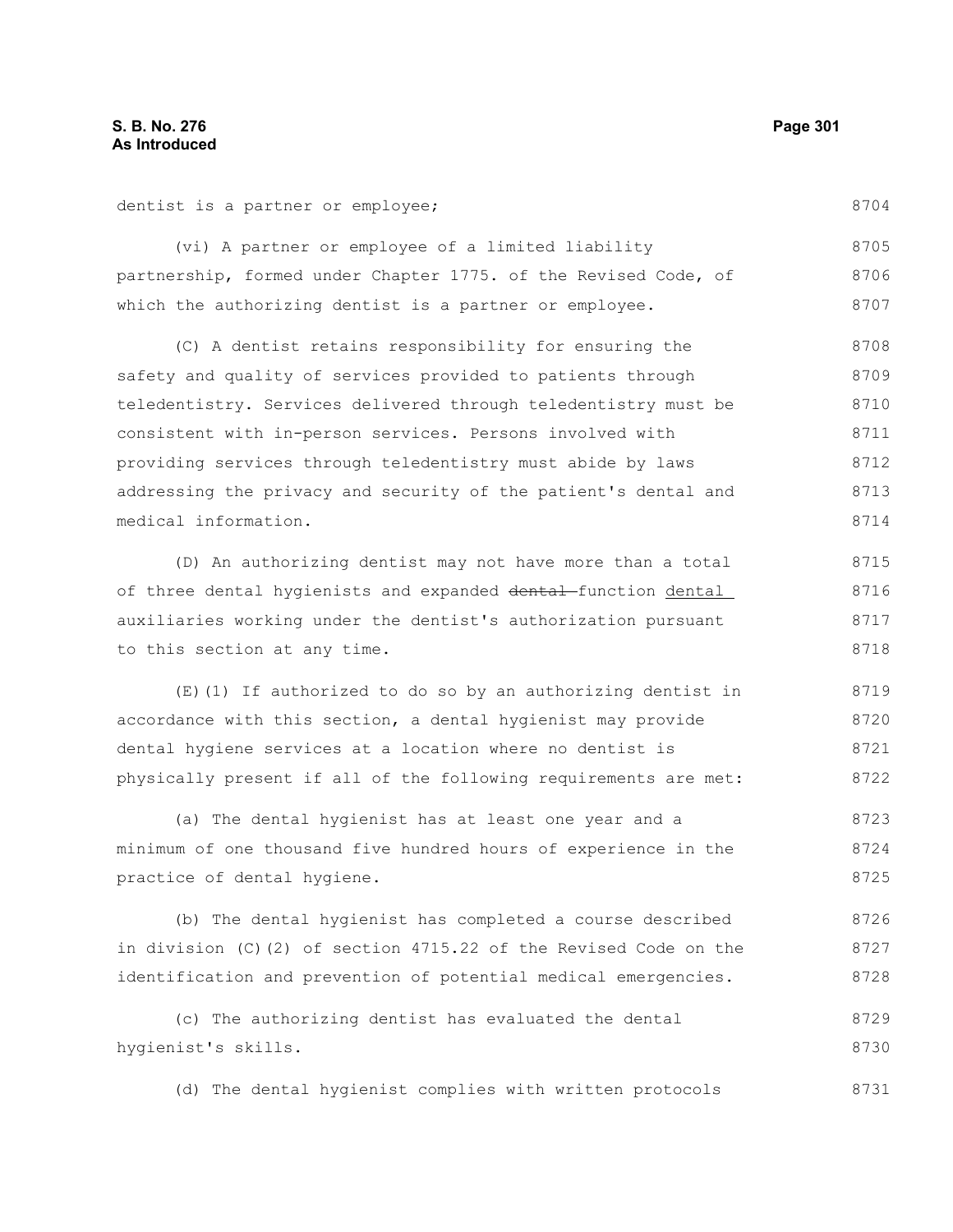or written standing orders established by the authorizing dentist, including written protocols established for emergencies. 8732 8733 8734

(2) If authorized to do so by an authorizing dentist in accordance with this section, a dental hygienist may place interim therapeutic restorations when a dentist is not physically present at the location where the dental hygienist is practicing if the requirements of division (E)(1) of this section are met and the dental hygienist has successfully completed a state dental board-approved course in the proper placement of interim therapeutic restorations. 8735 8736 8737 8738 8739 8740 8741 8742

(3) If authorized to do so by an authorizing dentist in accordance with this section, a dental hygienist may apply silver diamine fluoride when a dentist is not physically present at the location where the dental hygienist is practicing if the requirements of division (E)(1) of this section are met and the dental hygienist has successfully completed a state dental board-approved course in the application of silver diamine fluoride. 8743 8744 8745 8746 8747 8748 8749 8750

(F)(1) If authorized to do so by an authorizing dentist in accordance with this section, an expanded function dental auxiliary may provide the services listed in divisions (A)(2) to (10) of section 4715.64 of the Revised Code, and any additional procedures authorized pursuant to division (A)(11) of that section, when a dentist is not physically present at the location where the expanded function dental auxiliary is practicing if all of the following requirements are met: 8751 8752 8753 8754 8755 8756 8757 8758

(a) The expanded function dental auxiliary has at least one year and a minimum of one thousand five hundred hours of experience practicing as an expanded function dental auxiliary. 8759 8760 8761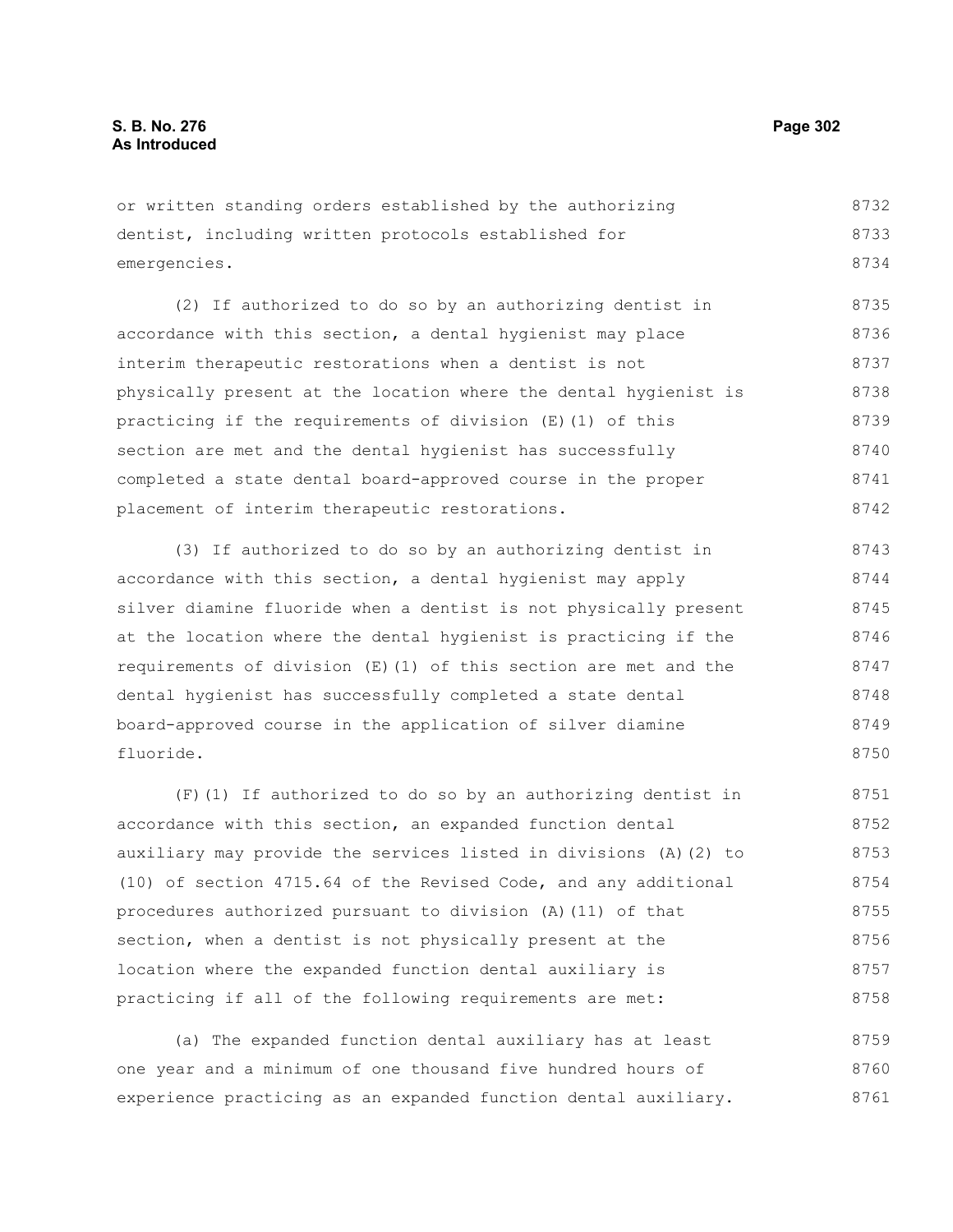(b) The expanded function dental auxiliary has completed a course described in division (C)(2) of section 4715.64 of the Revised Code on the identification and prevention of potential medical emergencies. 8762 8763 8764 8765

(c) The authorizing dentist has evaluated the expanded function dental auxiliary's skills. 8766 8767

(d) The expanded function dental auxiliary complies with written protocols or written standing orders established by the authorizing dentist, including written protocols for emergencies. 8768 8769 8770 8771

(2) If authorized to do so by an authorizing dentist in accordance with this section, an expanded function dental auxiliary who meets the requirements of division (F)(1) of this section and has successfully completed a state dental boardapproved course in the proper placement of interim therapeutic restorations may place interim therapeutic restorations when a dentist is not physically present at the location where the expanded function dental auxiliary is practicing. 8772 8773 8774 8775 8776 8777 8778 8779

(3) If authorized to do so by an authorizing dentist in accordance with this section, an expanded function dental auxiliary who meets the requirements of division (F)(1) of this section and has successfully completed a state dental boardapproved course in the application of silver diamine fluoride may apply silver diamine fluoride when a dentist is not physically present at the location where the expanded function dental auxiliary is practicing. 8780 8781 8782 8783 8784 8785 8786 8787

(4) If authorized to do so by an authorizing dentist in accordance with this section, an expanded function dental auxiliary who meets the requirements of division (F)(1) of this 8788 8789 8790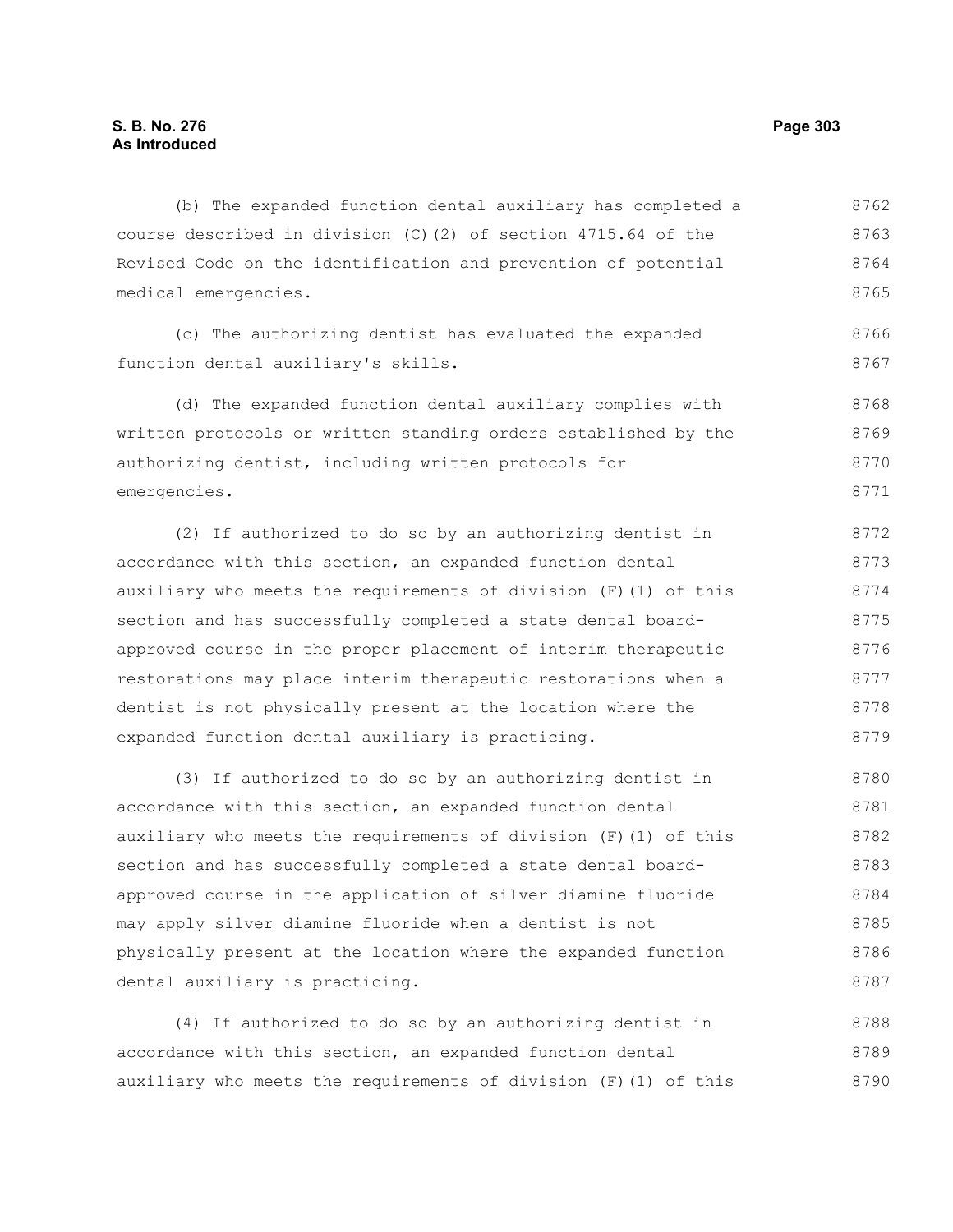#### **S. B. No. 276 Page 304 As Introduced**

section and holds a current, valid dental x-ray machine operator certificate issued by the board pursuant to section 4715.53 of the Revised Code may perform, for the purpose of contributing to the provision of dental care to a dental patient, standard, diagnostic radiologic procedures when a dentist is not physically present at the location where the expanded function dental auxiliary is practicing. 8791 8792 8793 8794 8795 8796 8797

**Sec. 4717.06.** (A)(1) A licensed funeral director who desires to obtain a license to operate a funeral home, a licensed embalmer who desires to obtain a license to operate an embalming facility, or a holder of a crematory operator permit who desires to obtain a license to operate a crematory facility shall apply to the board of embalmers and funeral directors on a form prescribed by the board. The application shall include the initial license application fee set forth in section 4717.07 of the Revised Code and proof satisfactory to the board that the funeral home, embalming facility, or crematory facility is in compliance with rules adopted by the board under section 4717.04 of the Revised Code, rules adopted by the board of building standards under Chapter 3781. of the Revised Code, and all other federal, state, and local requirements relating to the safety of the premises. 8798 8799 8800 8801 8802 8803 8804 8805 8806 8807 8808 8809 8810 8811 8812

(2) If the funeral home, embalming facility, or crematory facility to which the license application pertains is owned by a corporation or limited liability company, the application shall include the name and address of the corporation's or limited liability company's statutory agent appointed under section 1701.07-or, 1705.06, or 1706.09 of the Revised Code or, in the case of a foreign corporation, the corporation's designated agent appointed under section 1703.041 of the Revised Code. If the funeral home, embalming facility, or crematory facility to 8813 8814 8815 8816 8817 8818 8819 8820 8821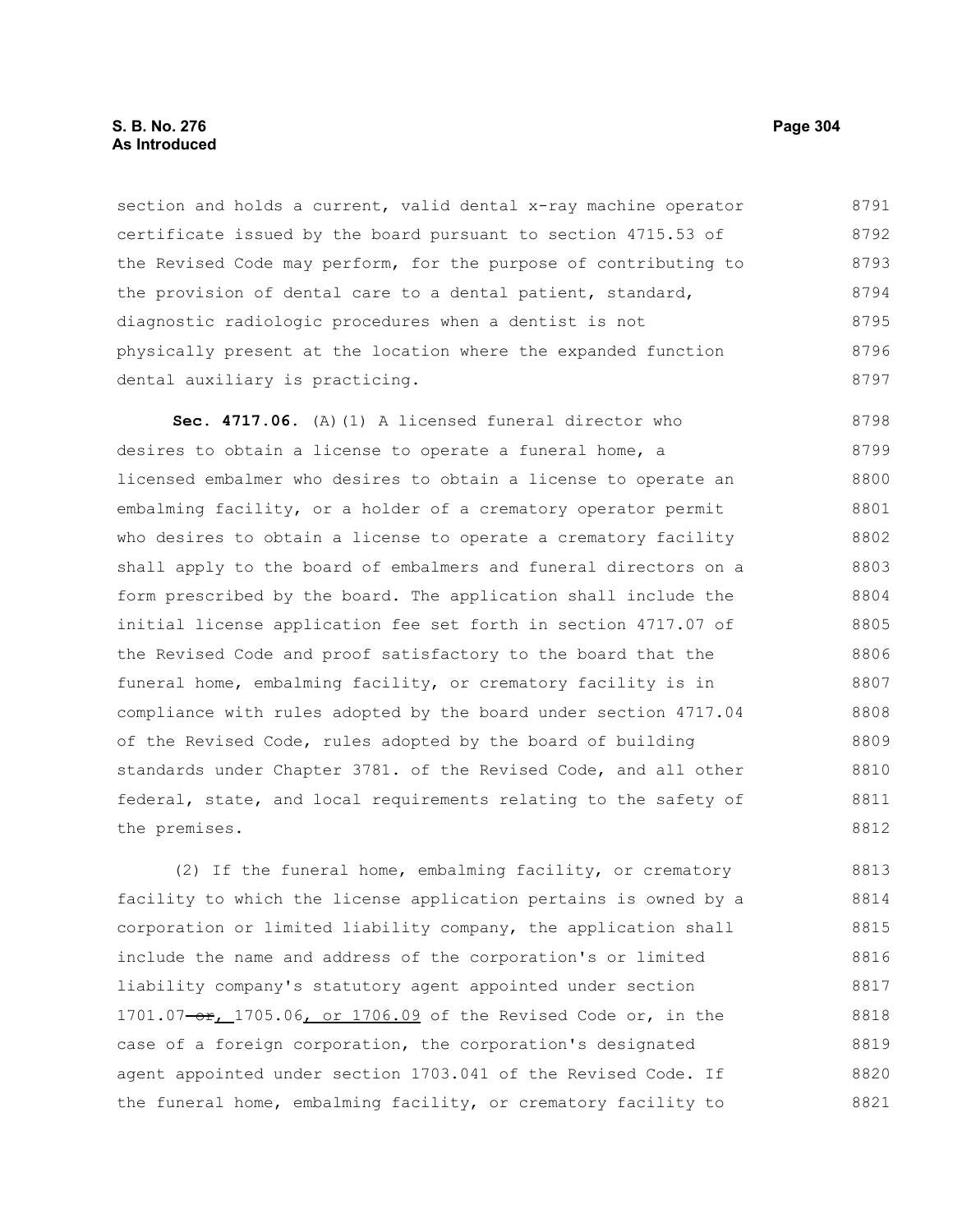## **S. B. No. 276 Page 305 As Introduced**

which the application pertains is owned by a partnership, the application shall include the name and address of each of the partners. If, at any time after the submission of a license application or issuance of a license, the statutory or designated agent of a corporation or limited liability company owning a funeral home, embalming facility, or crematory facility or the address of the statutory or designated agent changes or, in the case of a partnership, any of the partners of the funeral home, embalming facility, or crematory facility or the address of any of the partners changes, the applicant for or holder of 8822 8823 8824 8825 8826 8827 8828 8829 8830 8831

the license to operate the funeral home, embalming facility, or crematory facility shall submit written notice to the board, within thirty days after the change, informing the board of the change and of any name or address of a statutory or designated agent or partner that has changed from that contained in the application for the license or the most recent notice submitted under division (A)(2) of this section. 8832 8833 8834 8835 8836 8837 8838

(B)(1) The board of embalmers and funeral directors shall issue a license to operate a funeral home only to a licensed funeral director who is named in the application as the funeral director actually in charge and ultimately responsible for the funeral home. The board shall issue the license only for the address at which the funeral home is physically located and operated. The funeral home license and licenses of the embalmers and funeral directors employed by the funeral home shall be displayed in a conspicuous place within the funeral home. The name of the funeral director to whom the funeral home license has been issued shall be conspicuously displayed immediately on the outside or the inside of the primary entrance to the funeral home that is used by the public. 8839 8840 8841 8842 8843 8844 8845 8846 8847 8848 8849 8850 8851

(2) The funeral home shall have on the premises one of the 8852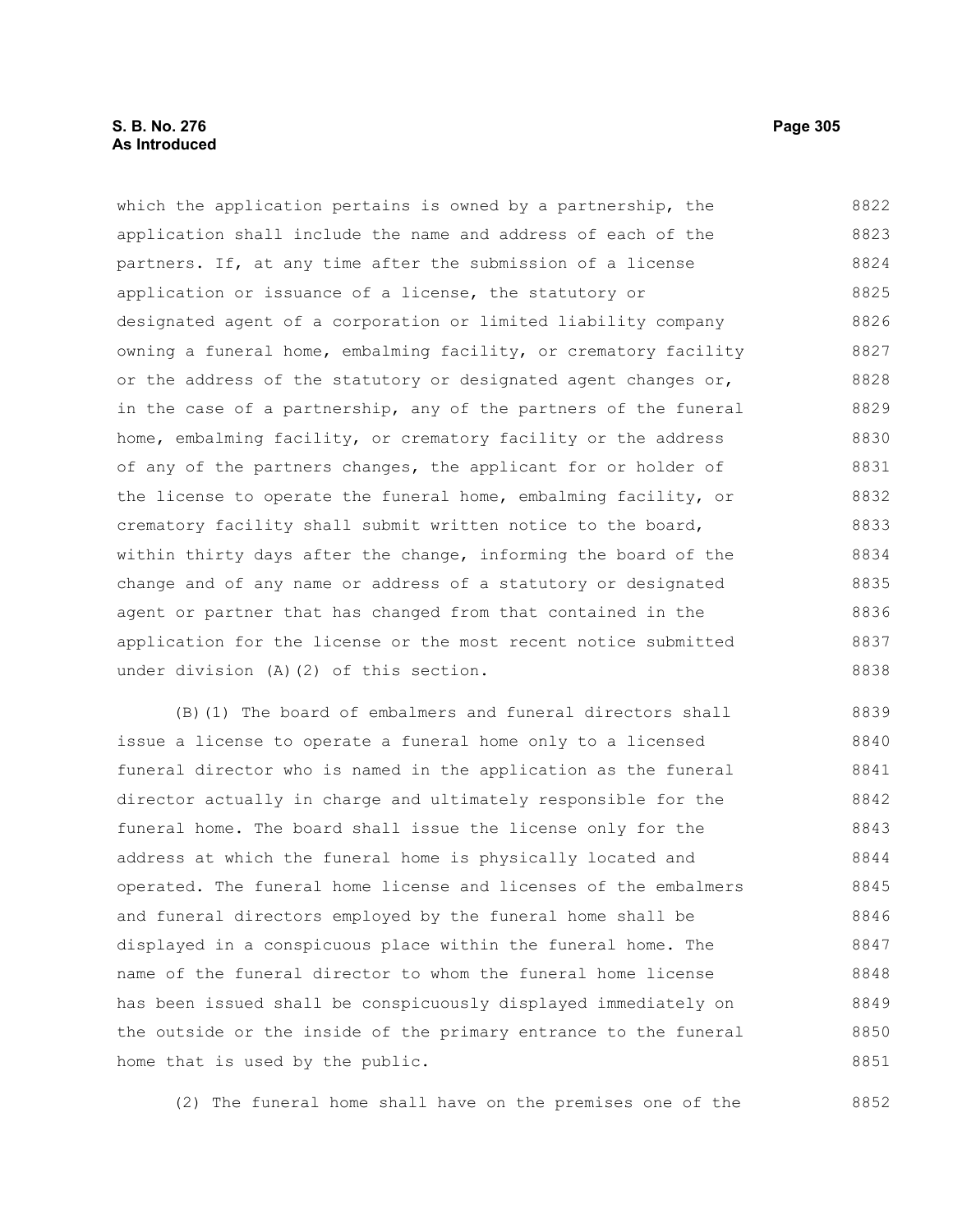#### following:

(a) If embalming will take place at the funeral home, an embalming room that is adequately equipped and maintained. The embalming room shall be kept in a clean and sanitary manner and used only for the embalming, preparation, or holding of dead human bodies. The embalming room shall contain only the articles, facilities, and instruments necessary for those purposes. 8854 8855 8856 8857 8858 8859 8860

(b) If embalming will not take place at the funeral home, a holding room that is adequately equipped and maintained. The holding room shall be kept in a clean and sanitary manner and used only for the preparation, other than embalming, and holding of dead human bodies. The holding room shall contain only the articles and facilities necessary for those purposes. 8861 8862 8863 8864 8865 8866

(3) Each funeral home shall be directly supervised by a funeral director licensed under this chapter, who may supervise more than one funeral home. 8867 8868 8869

(C)(1) The board shall issue a license to operate an embalming facility only to a licensed embalmer who is actually in charge of and ultimately responsible for the embalming facility. The board shall issue the license only for the address at which the embalming facility is physically located and operated. The license shall be displayed in a conspicuous place within the facility. The name of the embalmer to whom the embalming facility license has been issued shall be conspicuously displayed on the outside or inside of the primary entrance to the embalming facility. 8870 8871 8872 8873 8874 8875 8876 8877 8878 8879

(2) The embalming facility shall be adequately equipped and maintained in a sanitary manner. The embalming room at such 8880 8881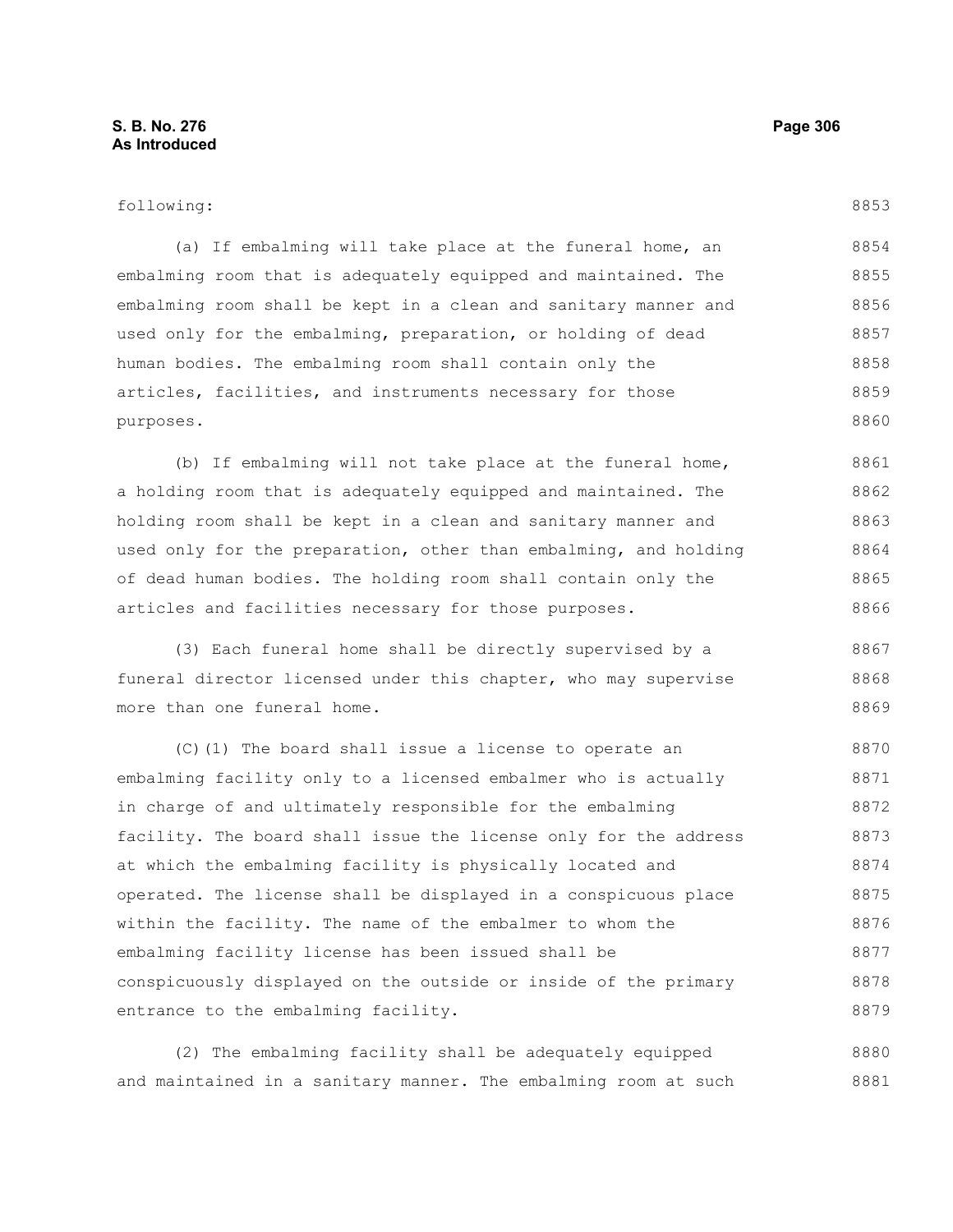### **S. B. No. 276 Page 307 As Introduced**

a facility shall contain only the articles, facilities, and instruments necessary for its stated purpose. The embalming room shall be kept in a clean and sanitary condition and used only for the care and preparation of dead human bodies. 8882 8883 8884 8885

(D)(1) The board shall issue a license to operate a crematory facility only to a crematory operator who is actually in charge and ultimately responsible for the crematory facility. The board shall issue the license only for the address at which the crematory facility is physically located and operated. The license shall be displayed in a conspicuous place within the crematory facility. The name of the crematory operator to whom the crematory facility license has been issued shall be conspicuously displayed on the outside or inside of the primary entrance to the crematory facility. 8886 8887 8888 8889 8890 8891 8892 8893 8894 8895

(2) The crematory facility shall be adequately equipped and maintained in a clean and sanitary manner. The crematory facility may be located in a funeral home, embalming facility, cemetery building, or other building in which the crematory facility may lawfully operate. If a crematory facility engages in the cremation of animals, the crematory facility shall cremate animals in a cremation chamber that also is not used to cremate dead human bodies or human body parts and shall not cremate animals in a cremation chamber used for the cremation of dead human bodies and human body parts. Cremation chambers that are used for the cremation of dead human bodies or human body parts and cremation chambers used for the cremation of animals may be located in the same area. Cremation chambers used for the cremation of animals shall have conspicuously displayed on the unit a notice that the unit is to be used for animals only. 8896 8897 8898 8899 8900 8901 8902 8903 8904 8905 8906 8907 8908 8909 8910

(3) A license to operate a crematory facility shall be

8911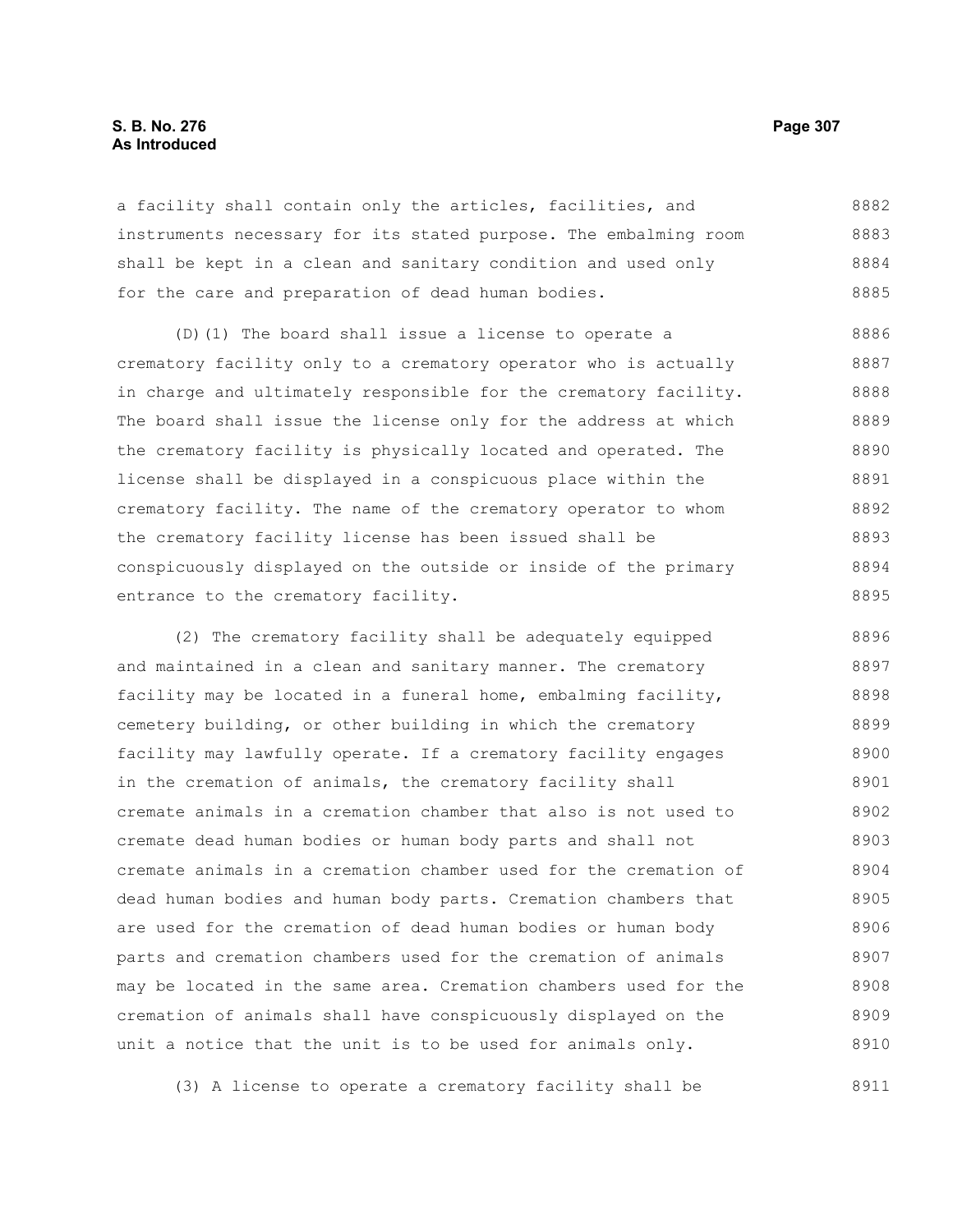## **S. B. No. 276 Page 308 As Introduced**

issued to the person actually in charge of the crematory facility. This section does not require the individual who is actually in charge of the crematory facility to be an embalmer or funeral director licensed under this chapter. 8912 8913 8914 8915

(4) Nothing in this section or rules adopted under section 4717.04 of the Revised Code precludes the establishment and operation of a crematory facility on or adjacent to the property on which a cemetery, funeral home, or embalming facility is located. 8916 8917 8918 8919 8920

**Sec. 4723.16.** (A) An individual whom the board of nursing licenses or otherwise legally authorizes to engage in the practice of nursing as a registered nurse, advanced practice registered nurse, or licensed practical nurse may render the professional services of a registered, advanced practice registered, or licensed practical nurse within this state through a corporation formed under division (B) of section 1701.03 of the Revised Code, a limited liability company formed under Chapter 1705. or 1706. of the Revised Code, a partnership, or a professional association formed under Chapter 1785. of the Revised Code. This division does not preclude an individual of that nature from rendering professional services as a registered, advanced practice registered, or licensed practical nurse through another form of business entity, including, but not limited to, a nonprofit corporation or foundation, or in another manner that is authorized by or in accordance with this chapter, another chapter of the Revised Code, or rules of the board of nursing adopted pursuant to this chapter. 8921 8922 8923 8924 8925 8926 8927 8928 8929 8930 8931 8932 8933 8934 8935 8936 8937 8938

(B) A corporation, limited liability company, partnership, or professional association described in division (A) of this section may be formed for the purpose of providing a combination 8939 8940 8941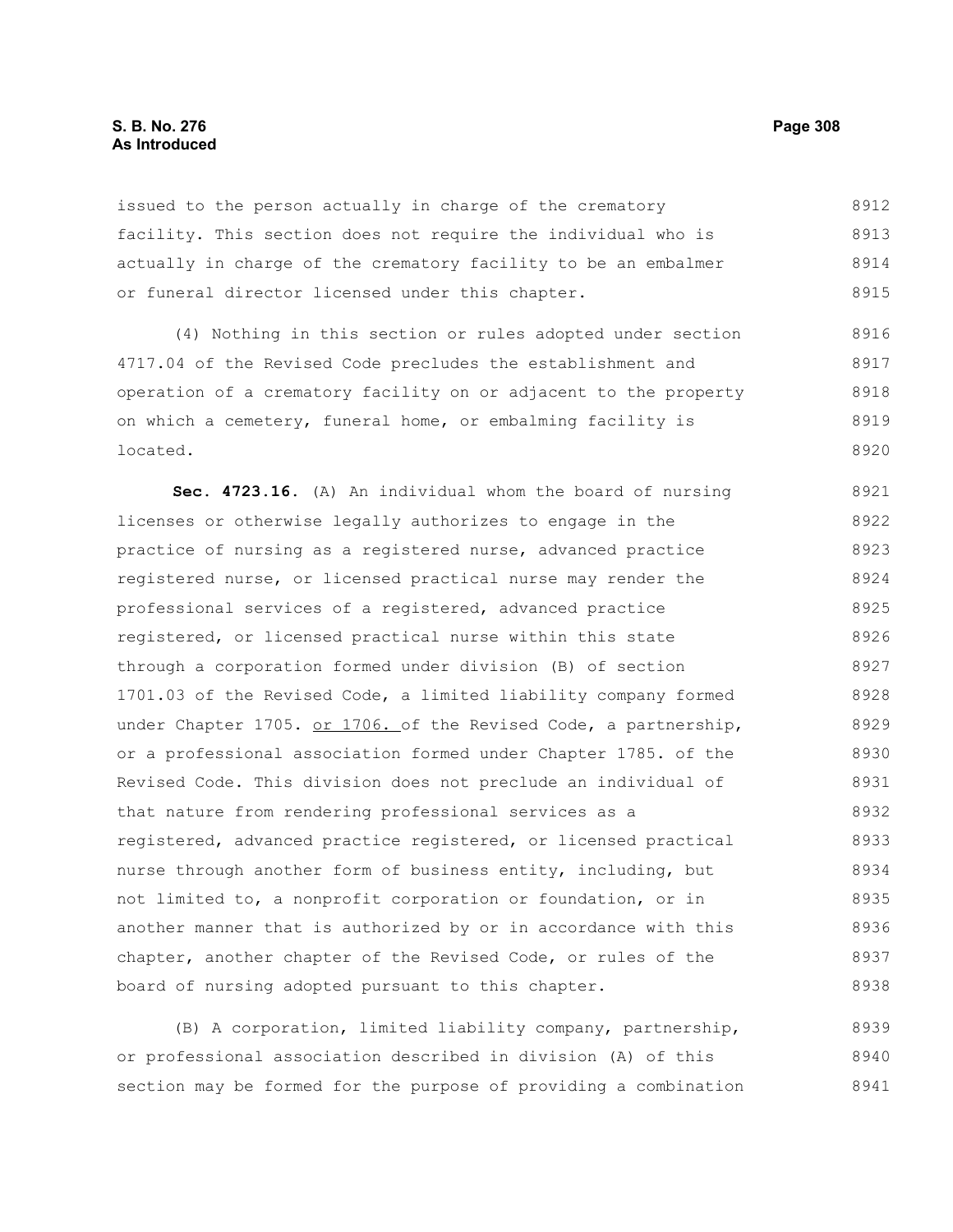of the professional services of the following individuals who are licensed, certificated, or otherwise legally authorized to practice their respective professions: (1) Optometrists who are authorized to practice optometry under Chapter 4725. of the Revised Code; (2) Chiropractors who are authorized to practice chiropractic or acupuncture under Chapter 4734. of the Revised Code; (3) Psychologists who are authorized to practice psychology under Chapter 4732. of the Revised Code; (4) Registered, advanced practice registered, or licensed practical nurses who are authorized to practice nursing as registered nurses, advanced practice registered nurses, or licensed practical nurses under this chapter; (5) Pharmacists who are authorized to practice pharmacy under Chapter 4729. of the Revised Code; (6) Physical therapists who are authorized to practice physical therapy under sections 4755.40 to 4755.56 of the Revised Code; (7) Occupational therapists who are licensed to practice occupational therapy under sections 4755.04 to 4755.13 of the Revised Code; (8) Mechanotherapists who are authorized to practice mechanotherapy under section 4731.151 of the Revised Code; (9) Doctors of medicine and surgery, osteopathic medicine 8942 8943 8944 8945 8946 8947 8948 8949 8950 8951 8952 8953 8954 8955 8956 8957 8958 8959 8960 8961 8962 8963 8964 8965 8966

and surgery, or podiatric medicine and surgery who are licensed, certificated, or otherwise legally authorized for their respective practices under Chapter 4731. of the Revised Code; 8967 8968 8969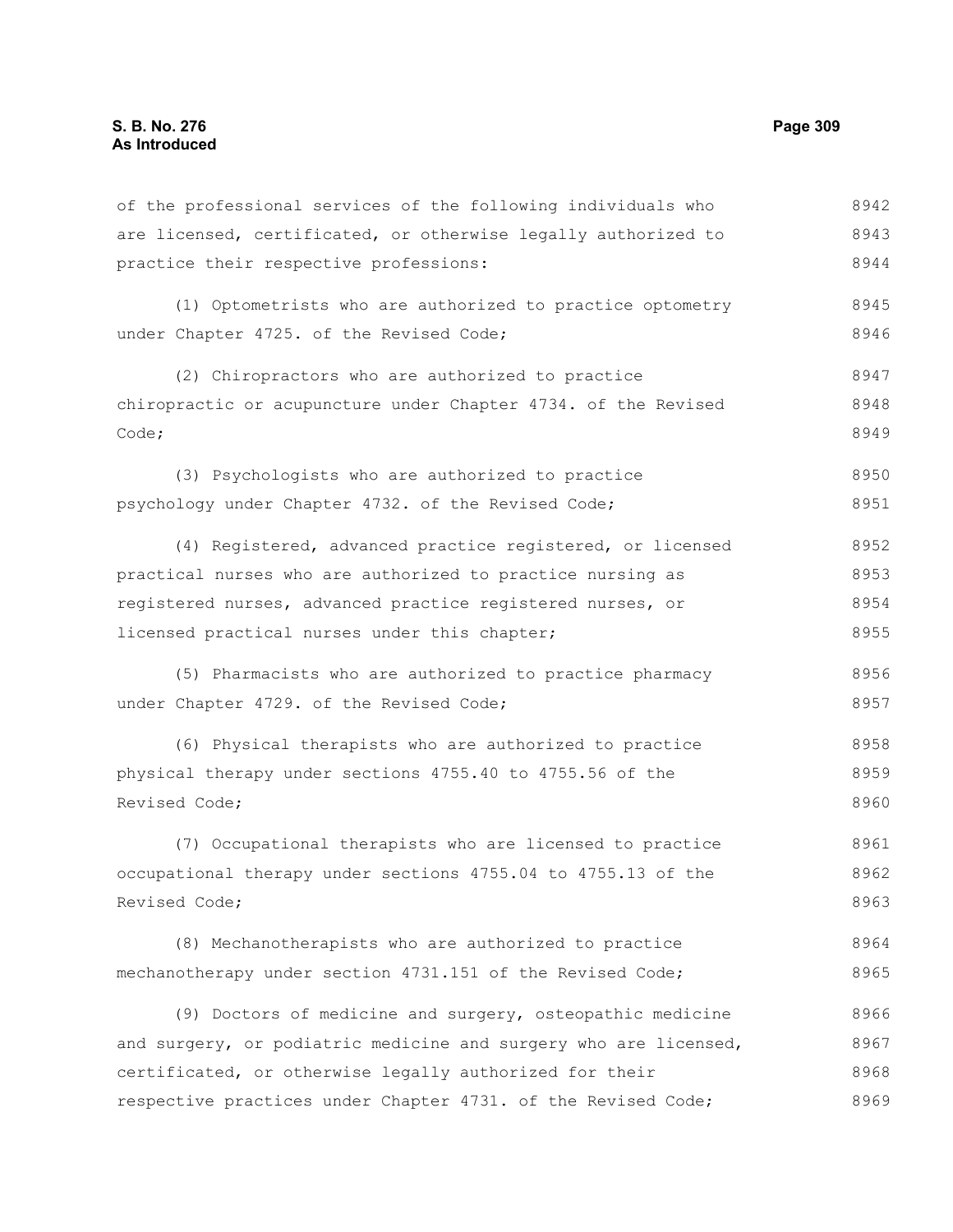## **S. B. No. 276 Page 310 As Introduced**

(10) Licensed professional clinical counselors, licensed professional counselors, independent social workers, social workers, independent marriage and family therapists, or marriage and family therapists who are authorized for their respective practices under Chapter 4757. of the Revised Code. 8970 8971 8972 8973 8974

This division shall apply notwithstanding a provision of a code of ethics applicable to a nurse that prohibits a registered, advanced practice registered, or licensed practical nurse from engaging in the practice of nursing as a registered nurse, advanced practice registered nurse, or licensed practical nurse in combination with a person who is licensed, certificated, or otherwise legally authorized to practice optometry, chiropractic, acupuncture through the state chiropractic board, psychology, pharmacy, physical therapy, occupational therapy, mechanotherapy, medicine and surgery, osteopathic medicine and surgery, podiatric medicine and surgery, professional counseling, social work, or marriage and family therapy, but who is not also licensed, certificated, or otherwise legally authorized to engage in the practice of nursing as a registered nurse, advanced practice registered nurse, or licensed practical nurse. 8975 8976 8977 8978 8979 8980 8981 8982 8983 8984 8985 8986 8987 8988 8989 8990

**Sec. 4725.33.** (A) An individual whom the state vision professionals board licenses to engage in the practice of optometry may render the professional services of an optometrist within this state through a corporation formed under division (B) of section 1701.03 of the Revised Code, a limited liability company formed under Chapter 1705. or 1706. of the Revised Code, a partnership, or a professional association formed under Chapter 1785. of the Revised Code. This division does not preclude an optometrist from rendering professional services as an optometrist through another form of business entity, 8991 8992 8993 8994 8995 8996 8997 8998 8999 9000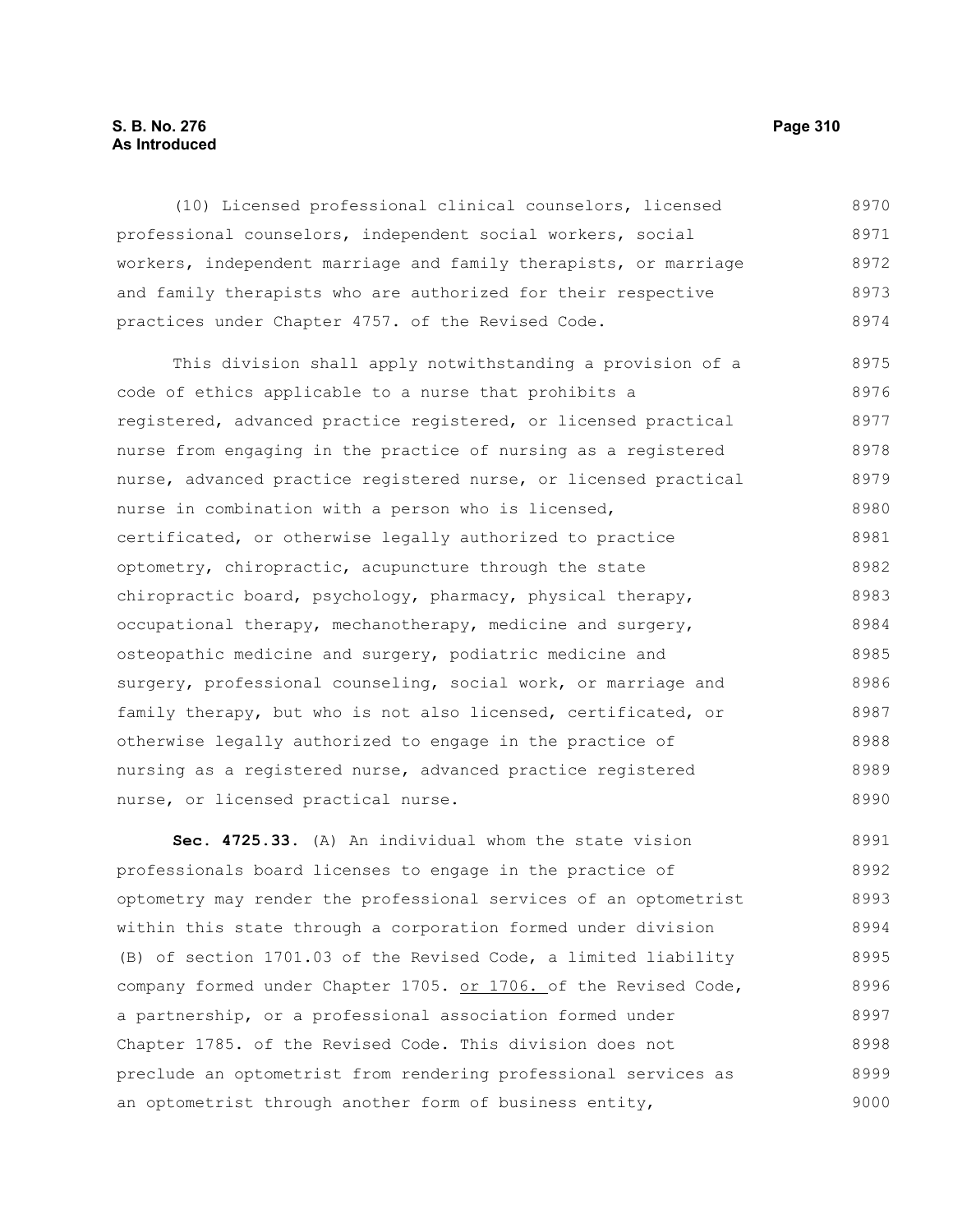#### **S. B. No. 276 Page 311 As Introduced**

including, but not limited to, a nonprofit corporation or foundation, or in another manner that is authorized by or in accordance with this chapter, another chapter of the Revised Code, or rules of the state vision professionals board adopted pursuant to this chapter. 9001 9002 9003 9004 9005

(B) A corporation, limited liability company, partnership, or professional association described in division (A) of this section may be formed for the purpose of providing a combination of the professional services of the following individuals who are licensed, certificated, or otherwise legally authorized to practice their respective professions: 9006 9007 9008 9009 9010 9011

(1) Optometrists who are authorized to practice optometry under Chapter 4725. of the Revised Code; 9012 9013

(2) Chiropractors who are authorized to practice chiropractic or acupuncture under Chapter 4734. of the Revised Code; 9014 9015 9016

(3) Psychologists who are authorized to practice psychology under Chapter 4732. of the Revised Code; 9017 9018

(4) Registered or licensed practical nurses who are authorized to practice nursing as registered nurses or as licensed practical nurses under Chapter 4723. of the Revised Code; 9019 9020 9021 9022

(5) Pharmacists who are authorized to practice pharmacy under Chapter 4729. of the Revised Code; 9023 9024

(6) Physical therapists who are authorized to practice physical therapy under sections 4755.40 to 4755.56 of the Revised Code; 9025 9026 9027

(7) Occupational therapists who are authorized to practice 9028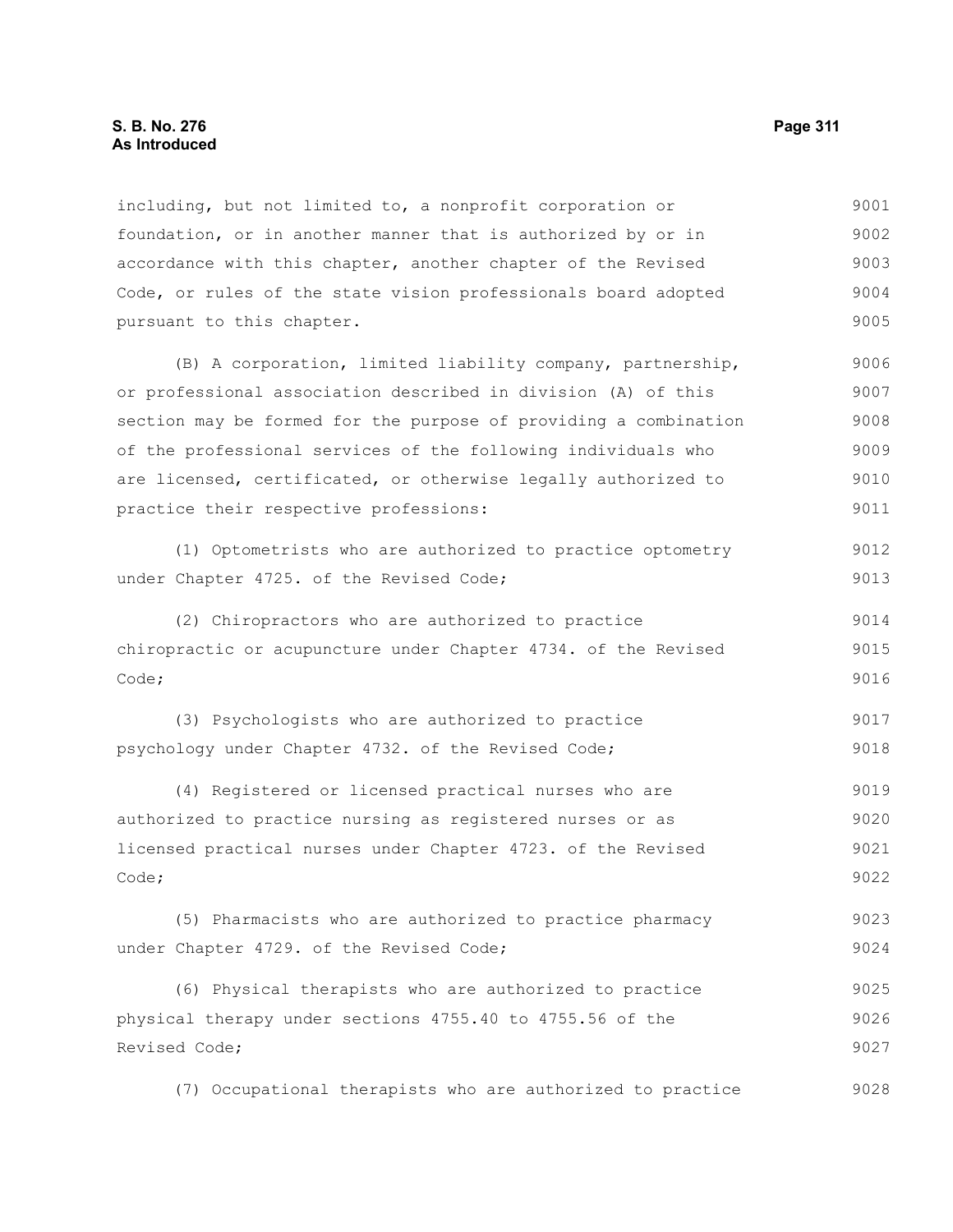#### occupational therapy under sections 4755.04 to 4755.13 of the Revised Code; (8) Mechanotherapists who are authorized to practice mechanotherapy under section 4731.151 of the Revised Code; (9) Doctors of medicine and surgery, osteopathic medicine and surgery, or podiatric medicine and surgery who are authorized for their respective practices under Chapter 4731. of the Revised Code; (10) Licensed professional clinical counselors, licensed professional counselors, independent social workers, social workers, independent marriage and family therapists, or marriage and family therapists who are authorized for their respective practices under Chapter 4757. of the Revised Code. This division shall apply notwithstanding a provision of a code of ethics applicable to an optometrist that prohibits an optometrist from engaging in the practice of optometry in combination with a person who is licensed, certificated, or otherwise legally authorized to practice chiropractic, acupuncture through the state chiropractic board, psychology, nursing, pharmacy, physical therapy, occupational therapy, mechanotherapy, medicine and surgery, osteopathic medicine and surgery, podiatric medicine and surgery, professional counseling, social work, or marriage and family therapy, but who is not also licensed, certificated, or otherwise legally authorized to engage in the practice of optometry. 9029 9030 9031 9032 9033 9034 9035 9036 9037 9038 9039 9040 9041 9042 9043 9044 9045 9046 9047 9048 9049 9050 9051 9052 9053

**Sec. 4729.161.** (A) An individual registered with the state board of pharmacy to engage in the practice of pharmacy may render the professional services of a pharmacist within this state through a corporation formed under division (B) of section 9054 9055 9056 9057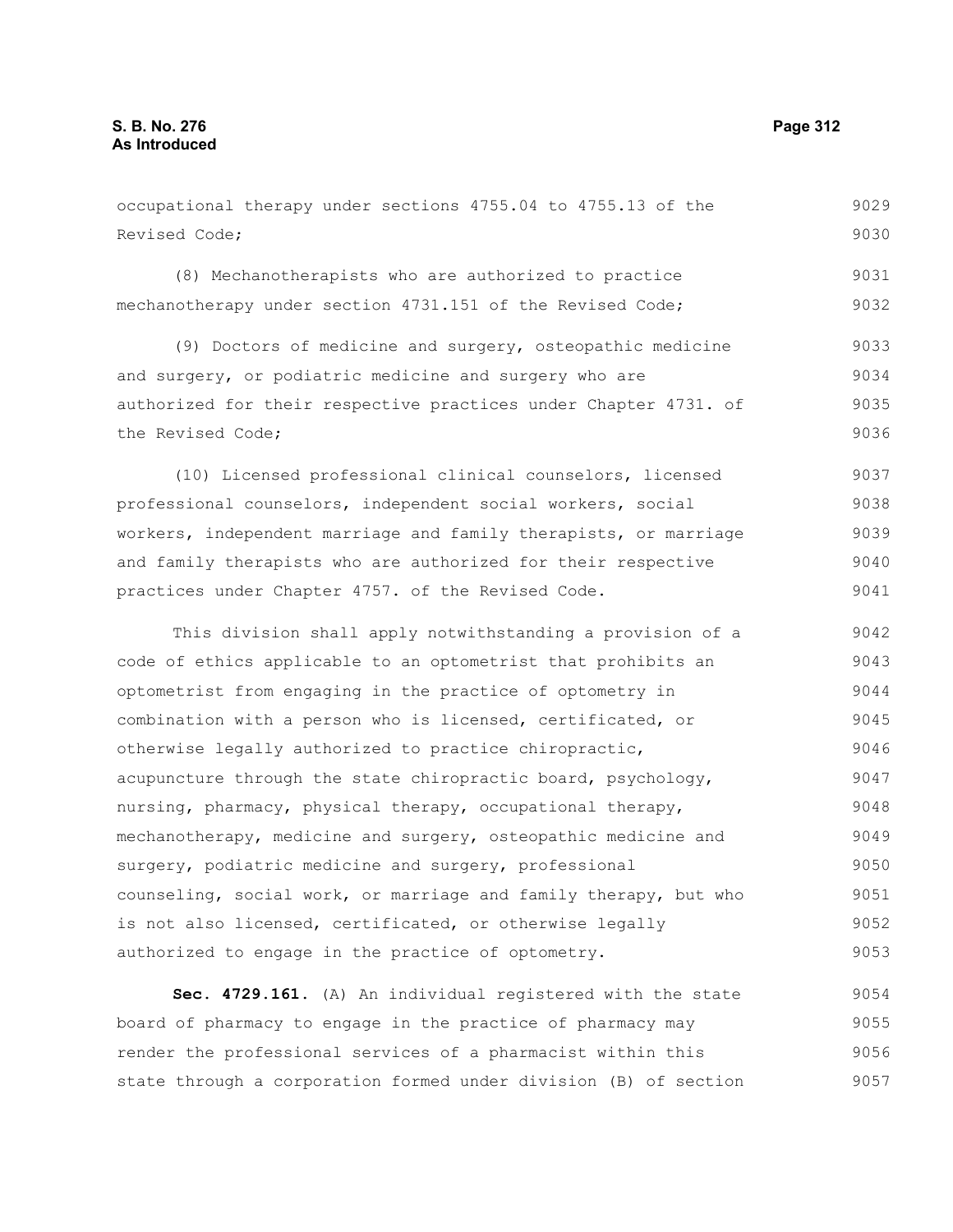1701.03 of the Revised Code, a limited liability company formed under Chapter 1705. or 1706. of the Revised Code, a partnership, or a professional association formed under Chapter 1785. of the Revised Code. This division does not preclude an individual of that nature from rendering professional services as a pharmacist through another form of business entity, including, but not limited to, a nonprofit corporation or foundation, or in another manner that is authorized by or in accordance with this chapter, another chapter of the Revised Code, or rules of the state board of pharmacy adopted pursuant to this chapter. 9058 9059 9060 9061 9062 9063 9064 9065 9066 9067

(B) A corporation, limited liability company, partnership, or professional association described in division (A) of this section may be formed for the purpose of providing a combination of the professional services of the following individuals who are licensed, certificated, or otherwise legally authorized to practice their respective professions: 9068 9069 9070 9071 9072 9073

(1) Optometrists who are authorized to practice optometry under Chapter 4725. of the Revised Code; 9074 9075

(2) Chiropractors who are authorized to practice chiropractic or acupuncture under Chapter 4734. of the Revised Code; 9076 9077 9078

(3) Psychologists who are authorized to practice psychology under Chapter 4732. of the Revised Code; 9079 9080

(4) Registered or licensed practical nurses who are authorized to practice nursing as registered nurses or as licensed practical nurses under Chapter 4723. of the Revised Code; 9081 9082 9083 9084

(5) Pharmacists who are authorized to practice pharmacy under Chapter 4729. of the Revised Code; 9085 9086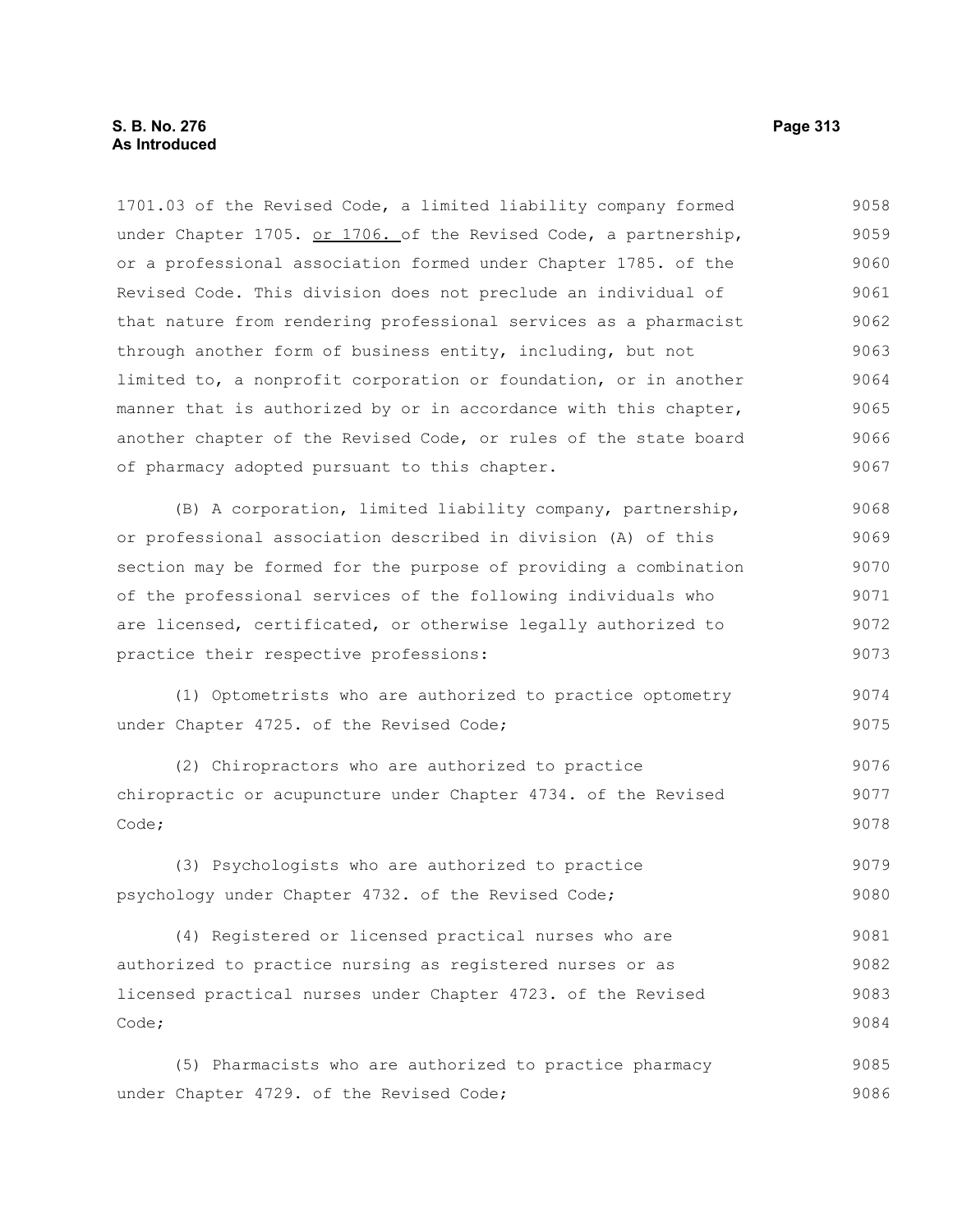#### (6) Physical therapists who are authorized to practice physical therapy under sections 4755.40 to 4755.56 of the Revised Code; (7) Occupational therapists who are authorized to practice occupational therapy under sections 4755.04 to 4755.13 of the Revised Code; (8) Mechanotherapists who are authorized to practice mechanotherapy under section 4731.151 of the Revised Code; (9) Doctors of medicine and surgery, osteopathic medicine and surgery, or podiatric medicine and surgery who are authorized for their respective practices under Chapter 4731. of the Revised Code; (10) Licensed professional clinical counselors, licensed professional counselors, independent social workers, social workers, independent marriage and family therapists, or marriage and family therapists who are authorized for their respective practices under Chapter 4757. of the Revised Code. This division shall apply notwithstanding a provision of a code of ethics applicable to a pharmacist that prohibits a pharmacist from engaging in the practice of pharmacy in combination with a person who is licensed, certificated, or otherwise legally authorized to practice optometry, chiropractic, acupuncture through the state chiropractic board, psychology, nursing, physical therapy, occupational therapy, mechanotherapy, medicine and surgery, osteopathic medicine and surgery, podiatric medicine and surgery, professional counseling, social work, or marriage and family therapy, but who is not also licensed, certificated, or otherwise legally authorized to engage in the practice of pharmacy. 9087 9088 9089 9090 9091 9092 9093 9094 9095 9096 9097 9098 9099 9100 9101 9102 9103 9104 9105 9106 9107 9108 9109 9110 9111 9112 9113 9114 9115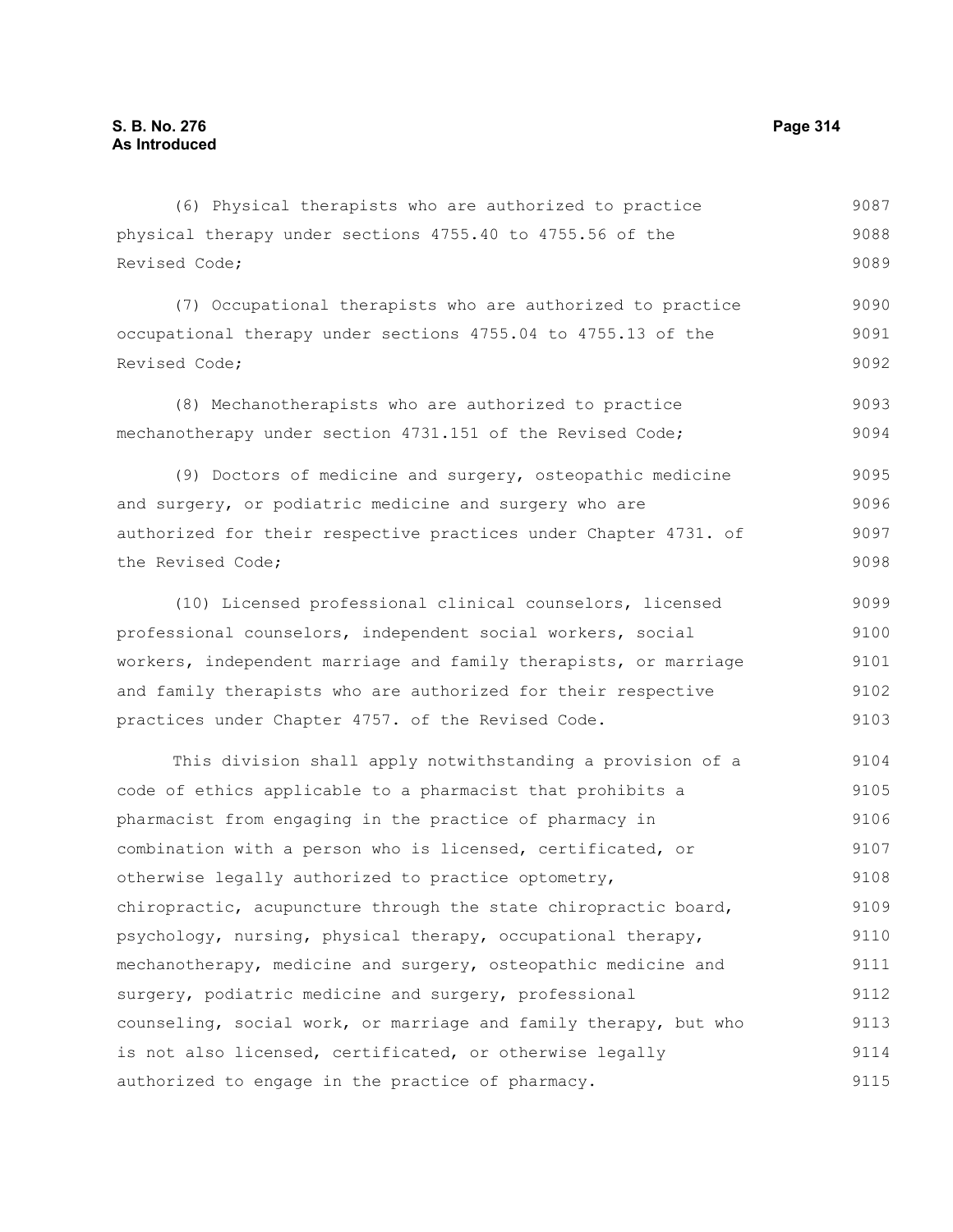## **S. B. No. 276 Page 315 As Introduced**

**Sec. 4729.541.** (A) Except as provided in divisions (B) to (D) of this section, all of the following are exempt from licensure as a terminal distributor of dangerous drugs: 9116 9117 9118

(1) A licensed health professional authorized to prescribe drugs; 9119 9120

(2) A business entity that is a corporation formed under division (B) of section 1701.03 of the Revised Code, a limited liability company formed under Chapter 1705. or 1706. of the Revised Code, or a professional association formed under Chapter 1785. of the Revised Code if the entity has a sole shareholder who is a prescriber and is authorized to provide the professional services being offered by the entity; 9121 9122 9123 9124 9125 9126 9127

(3) A business entity that is a corporation formed under division (B) of section 1701.03 of the Revised Code, a limited liability company formed under Chapter 1705. or 1706. of the Revised Code, a partnership or a limited liability partnership formed under Chapter 1775. of the Revised Code, or a professional association formed under Chapter 1785. of the Revised Code, if, to be a shareholder, member, or partner, an individual is required to be licensed, certified, or otherwise legally authorized under Title XLVII of the Revised Code to perform the professional service provided by the entity and each such individual is a prescriber; 9128 9129 9130 9131 9132 9133 9134 9135 9136 9137 9138

(4) An individual who holds a current license, certificate, or registration issued under Title XLVII of the Revised Code and has been certified to conduct diabetes education by a national certifying body specified in rules adopted by the state board of pharmacy under section 4729.68 of the Revised Code, but only with respect to insulin that will be used for the purpose of diabetes education and only if diabetes 9139 9140 9141 9142 9143 9144 9145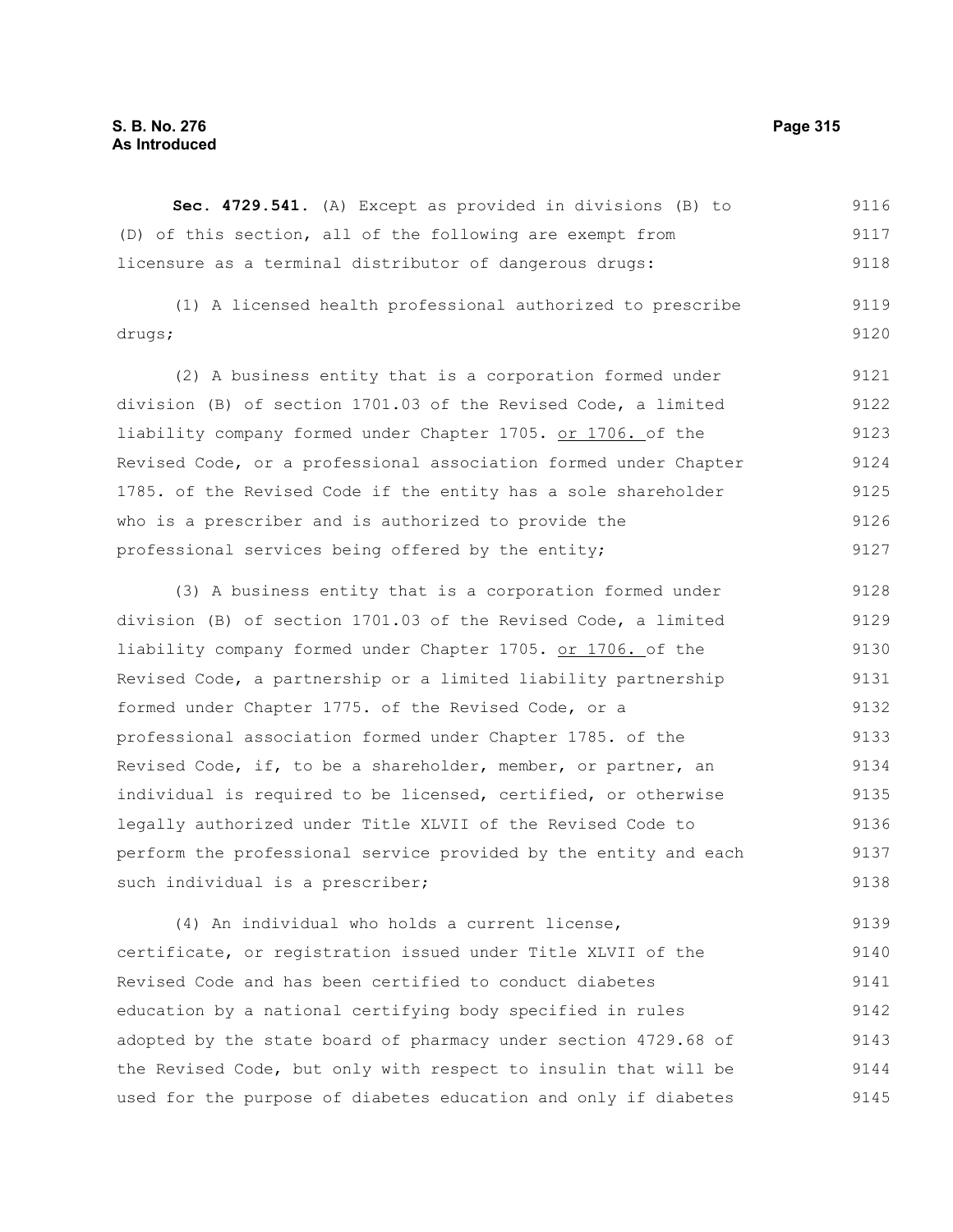education is within the individual's scope of practice under statutes and rules regulating the individual's profession; (5) An individual who holds a valid certificate issued by a nationally recognized S.C.U.B.A. diving certifying organization approved by the state board of pharmacy under rules adopted by the board, but only with respect to medical oxygen that will be used for the purpose of emergency care or treatment at the scene of a diving emergency; 9146 9147 9148 9149 9150 9151 9152 9153

(6) With respect to epinephrine autoinjectors that may be possessed under section 3313.7110, 3313.7111, 3314.143, 3326.28, or 3328.29 of the Revised Code, any of the following: the board of education of a city, local, exempted village, or joint vocational school district; a chartered or nonchartered nonpublic school; a community school established under Chapter 3314. of the Revised Code; a STEM school established under Chapter 3326. of the Revised Code; or a college-preparatory boarding school established under Chapter 3328. of the Revised Code; 9154 9155 9156 9157 9158 9159 9160 9161 9162 9163

(7) With respect to epinephrine autoinjectors that may be possessed under section 5101.76 of the Revised Code, any of the following: a residential camp, as defined in section 2151.011 of the Revised Code; a child day camp, as defined in section 5104.01 of the Revised Code; or a child day camp operated by any county, township, municipal corporation, township park district created under section 511.18 of the Revised Code, park district created under section 1545.04 of the Revised Code, or joint recreation district established under section 755.14 of the Revised Code; 9164 9165 9166 9167 9168 9169 9170 9171 9172 9173

(8) With respect to epinephrine autoinjectors that may be possessed under Chapter 3728. of the Revised Code, a qualified 9174 9175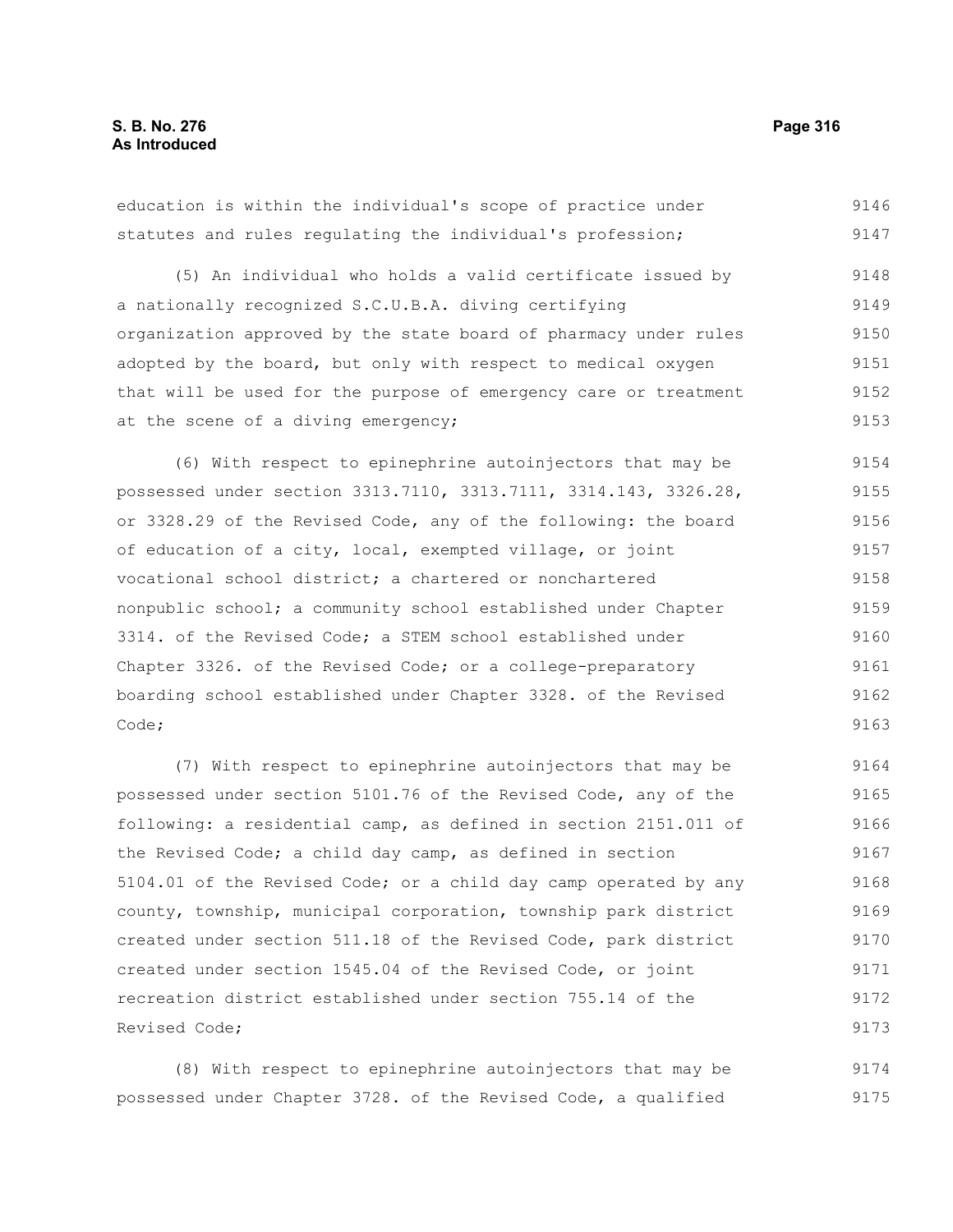#### entity, as defined in section 3728.01 of the Revised Code; (9) With respect to inhalers that may be possessed under section 3313.7113, 3313.7114, 3314.144, 3326.30, or 3328.30 of the Revised Code, any of the following: the board of education of a city, local, exempted village, or joint vocational school district; a chartered or nonchartered nonpublic school; a community school established under Chapter 3314. of the Revised Code; a STEM school established under Chapter 3326. of the Revised Code; or a college-preparatory boarding school established under Chapter 3328. of the Revised Code; 9176 9177 9178 9179 9180 9181 9182 9183 9184 9185

(10) With respect to inhalers that may be possessed under section 5101.77 of the Revised Code, any of the following: a residential camp, as defined in section 2151.011 of the Revised Code; a child day camp, as defined in section 5104.01 of the Revised Code; or a child day camp operated by any county, township, municipal corporation, township park district created under section 511.18 of the Revised Code, park district created under section 1545.04 of the Revised Code, or joint recreation district established under section 755.14 of the Revised Code; 9186 9187 9188 9189 9190 9191 9192 9193 9194

(11) With respect to naloxone that may be possessed under section 2925.61 of the Revised Code, a law enforcement agency and its peace officers; 9195 9196 9197

(12) With respect to naloxone that may be possessed under section 4729.514 of the Revised Code, a service entity, as defined in that section; 9198 9199 9200

(13) A facility that is owned and operated by the United States department of defense, the United States department of veterans affairs, or any other federal agency. 9201 9202 9203

(B) If a person described in division (A) of this section 9204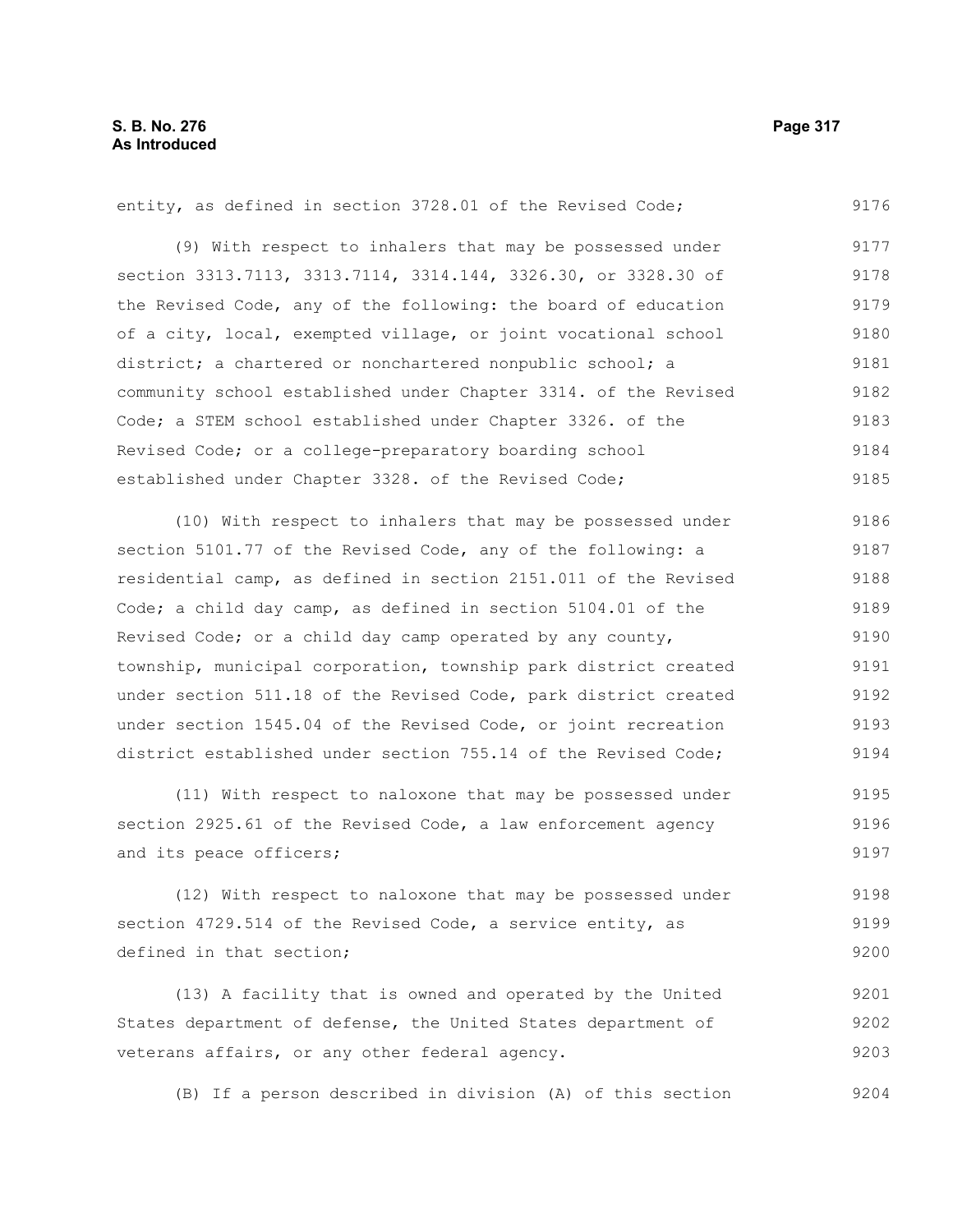#### **S. B. No. 276 Page 318 As Introduced**

is a pain management clinic or is operating a pain management clinic, the person shall hold a license as a terminal distributor of dangerous drugs with a pain management clinic classification issued under section 4729.552 of the Revised Code. 9205 9206 9207 9208 9209

(C) If a person described in division (A) of this section is operating a facility, clinic, or other location described in division (B) of section 4729.553 of the Revised Code that must hold a category III terminal distributor of dangerous drugs license with an office-based opioid treatment classification, the person shall hold a license with that classification. 9210 9211 9212 9213 9214 9215

(D) Any of the persons described in divisions (A)(1) to (12) of this section shall hold a license as a terminal distributor of dangerous drugs in order to possess, have custody or control of, and distribute any of the following: 9216 9217 9218 9219

(1) Dangerous drugs that are compounded or used for the purpose of compounding; 9220 9221

(2) A schedule I, II, III, IV, or V controlled substance, as defined in section 3719.01 of the Revised Code. 9222 9223

**Sec. 4731.226.** (A)(1) An individual whom the state medical board licenses, certificates, or otherwise legally authorizes to engage in the practice of medicine and surgery, osteopathic medicine and surgery, or podiatric medicine and surgery may render the professional services of a doctor of medicine and surgery, osteopathic medicine and surgery, or podiatric medicine and surgery within this state through a corporation formed under division (B) of section 1701.03 of the Revised Code, a limited liability company formed under Chapter 1705. or 1706. of the Revised Code, a partnership, or a professional association 9224 9225 9226 9227 9228 9229 9230 9231 9232 9233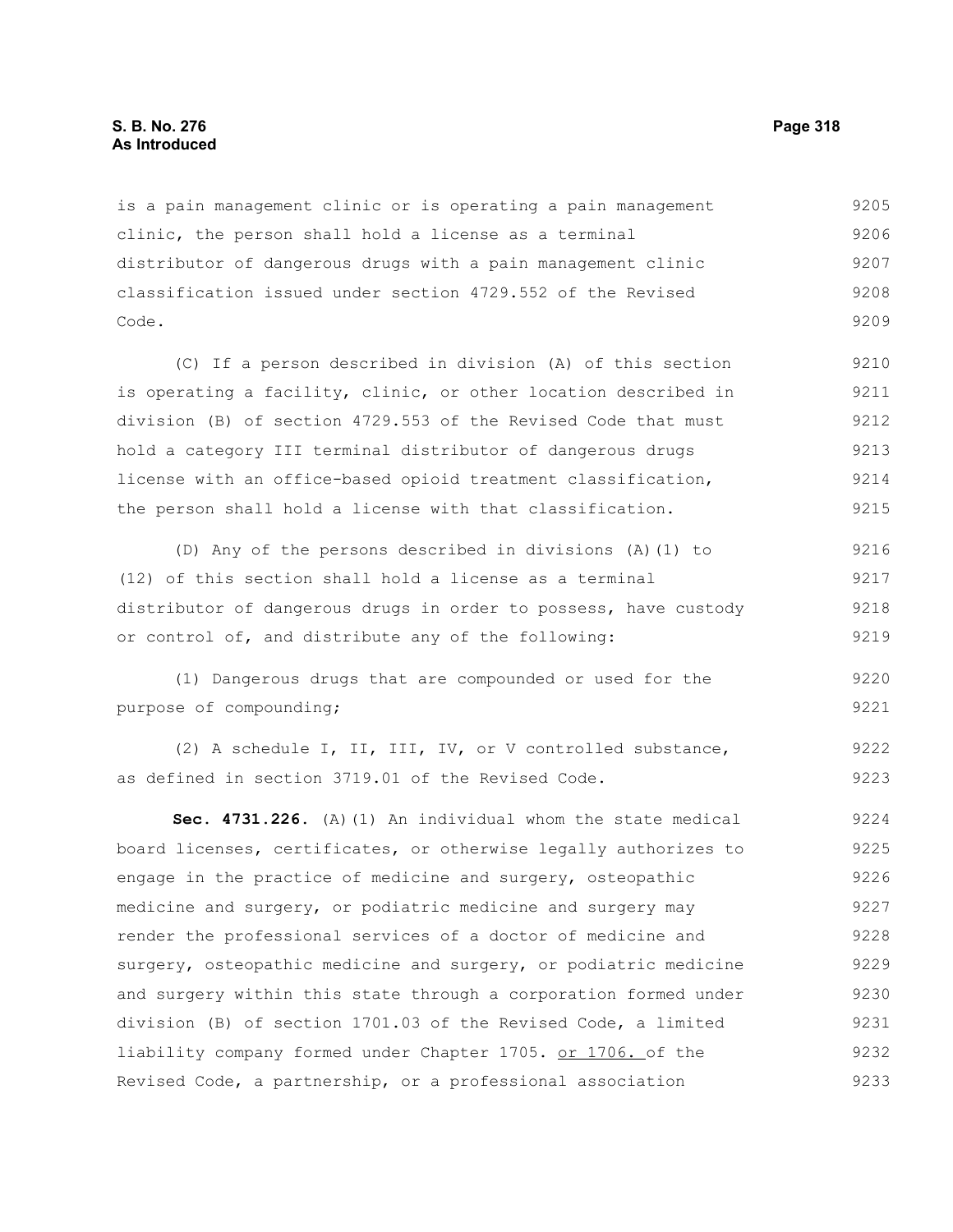## **S. B. No. 276 Page 319 As Introduced**

formed under Chapter 1785. of the Revised Code. Division (A)(1) of this section does not preclude an individual of that nature from rendering professional services as a doctor of medicine and surgery, osteopathic medicine and surgery, or podiatric medicine and surgery through another form of business entity, including, but not limited to, a nonprofit corporation or foundation, or in another manner that is authorized by or in accordance with this chapter, another chapter of the Revised Code, or rules of the state medical board adopted pursuant to this chapter. 9234 9235 9236 9237 9238 9239 9240 9241 9242

(2) An individual whom the state medical board authorizes to engage in the practice of mechanotherapy may render the professional services of a mechanotherapist within this state through a corporation formed under division (B) of section 1701.03 of the Revised Code, a limited liability company formed under Chapter 1705. or 1706. of the Revised Code, a partnership, or a professional association formed under Chapter 1785. of the Revised Code. Division (A)(2) of this section does not preclude an individual of that nature from rendering professional services as a mechanotherapist through another form of business entity, including, but not limited to, a nonprofit corporation or foundation, or in another manner that is authorized by or in accordance with this chapter, another chapter of the Revised Code, or rules of the state medical board adopted pursuant to this chapter. 9243 9244 9245 9246 9247 9248 9249 9250 9251 9252 9253 9254 9255 9256 9257

(B) A corporation, limited liability company, partnership, or professional association described in division (A) of this section may be formed for the purpose of providing a combination of the professional services of the following individuals who are licensed, certificated, or otherwise legally authorized to practice their respective professions: 9258 9259 9260 9261 9262 9263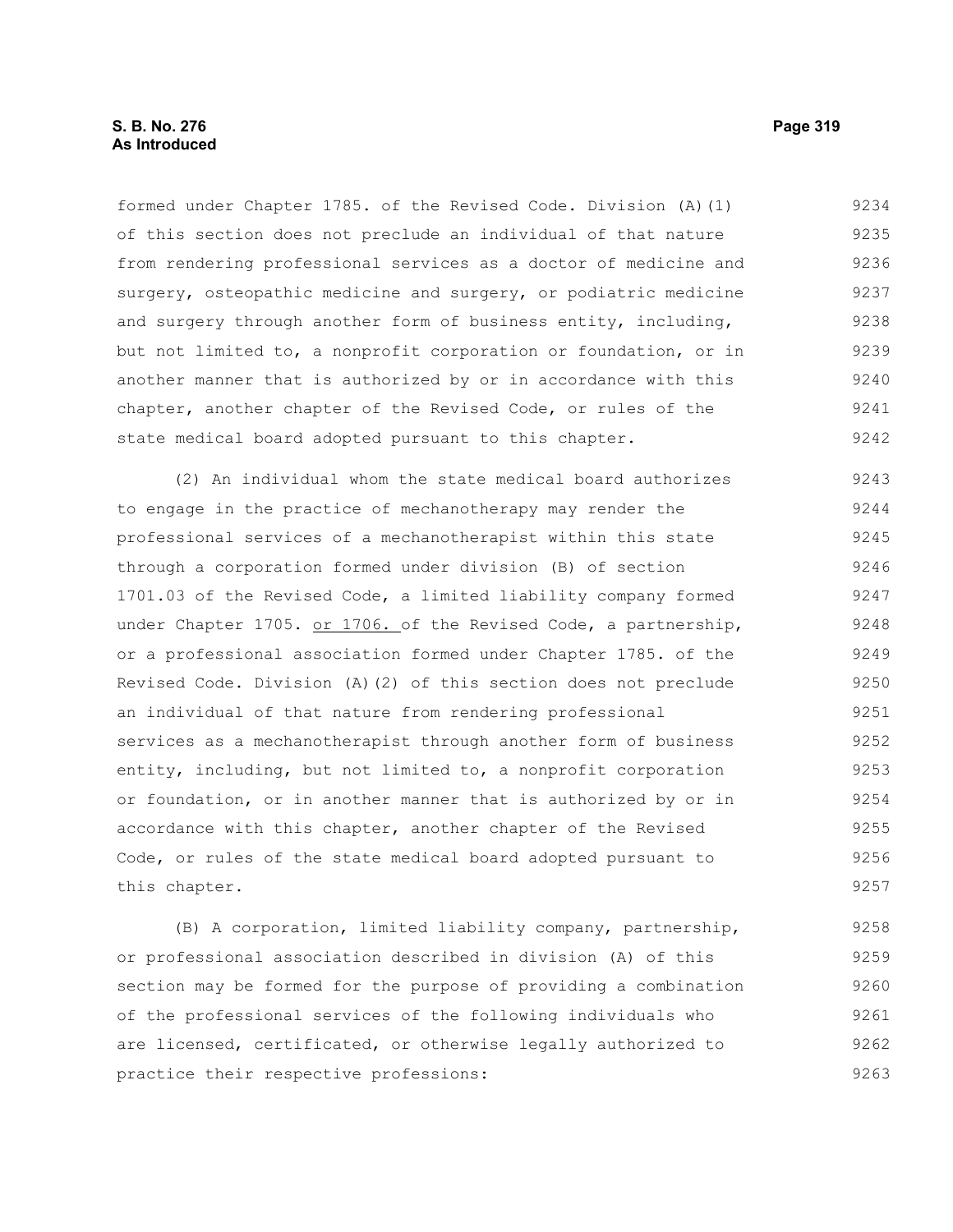(1) Optometrists who are authorized to practice optometry under Chapter 4725. of the Revised Code; (2) Chiropractors who are authorized to practice chiropractic or acupuncture under Chapter 4734. of the Revised Code; (3) Psychologists who are authorized to practice psychology under Chapter 4732. of the Revised Code; (4) Registered or licensed practical nurses who are authorized to practice nursing as registered nurses or as licensed practical nurses under Chapter 4723. of the Revised Code; (5) Pharmacists who are authorized to practice pharmacy under Chapter 4729. of the Revised Code; (6) Physical therapists who are authorized to practice physical therapy under sections 4755.40 to 4755.56 of the Revised Code; (7) Occupational therapists who are authorized to practice occupational therapy under sections 4755.04 to 4755.13 of the Revised Code; (8) Mechanotherapists who are authorized to practice mechanotherapy under section 4731.151 of the Revised Code; (9) Doctors of medicine and surgery, osteopathic medicine and surgery, or podiatric medicine and surgery who are authorized for their respective practices under this chapter; (10) Licensed professional clinical counselors, licensed professional counselors, independent social workers, social workers, independent marriage and family therapists, or marriage and family therapists who are authorized for their respective 9264 9265 9266 9267 9268 9269 9270 9271 9272 9273 9274 9275 9276 9277 9278 9279 9280 9281 9282 9283 9284 9285 9286 9287 9288 9289 9290 9291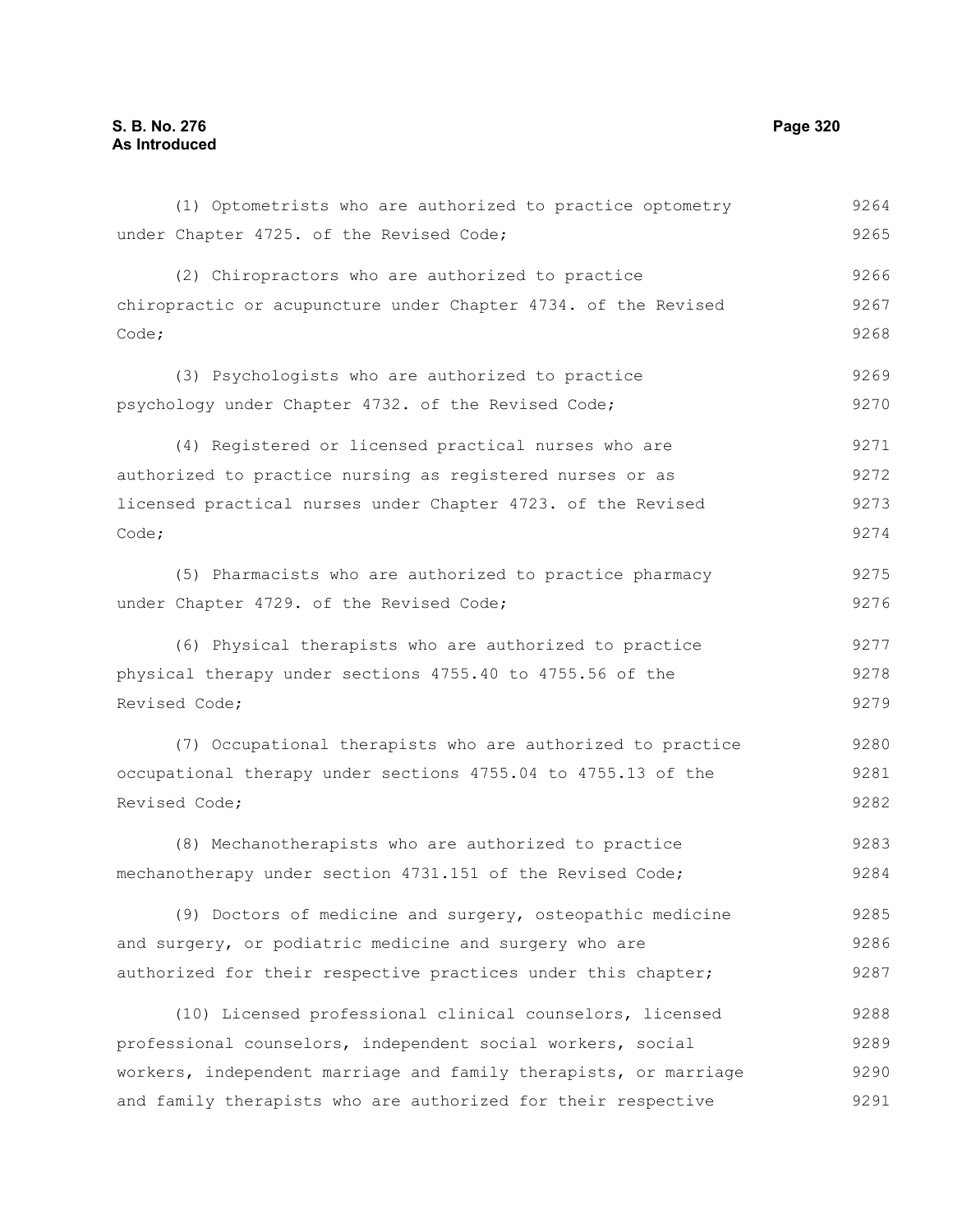practices under Chapter 4757. of the Revised Code. 9292

(C) Division (B) of this section shall apply notwithstanding a provision of a code of ethics described in division (B)(18) of section 4731.22 of the Revised Code that prohibits either of the following: 9293 9294 9295 9296

(1) A doctor of medicine and surgery, osteopathic medicine and surgery, or podiatric medicine and surgery from engaging in the doctor's authorized practice in combination with a person who is licensed, certificated, or otherwise legally authorized to engage in the practice of optometry, chiropractic, acupuncture through the state chiropractic board, psychology, nursing, pharmacy, physical therapy, occupational therapy, mechanotherapy, professional counseling, social work, or marriage and family therapy, but who is not also licensed, certificated, or otherwise legally authorized to practice medicine and surgery, osteopathic medicine and surgery, or podiatric medicine and surgery. 9297 9298 9299 9300 9301 9302 9303 9304 9305 9306 9307 9308

(2) A mechanotherapist from engaging in the practice of mechanotherapy in combination with a person who is licensed, certificated, or otherwise legally authorized to engage in the practice of optometry, chiropractic, acupuncture through the state chiropractic board, psychology, nursing, pharmacy, physical therapy, occupational therapy, medicine and surgery, osteopathic medicine and surgery, podiatric medicine and surgery, professional counseling, social work, or marriage and family therapy, but who is not also licensed, certificated, or otherwise legally authorized to engage in the practice of mechanotherapy. 9309 9310 9311 9312 9313 9314 9315 9316 9317 9318 9319

**Sec. 4731.228.** (A) As used in this section: 9320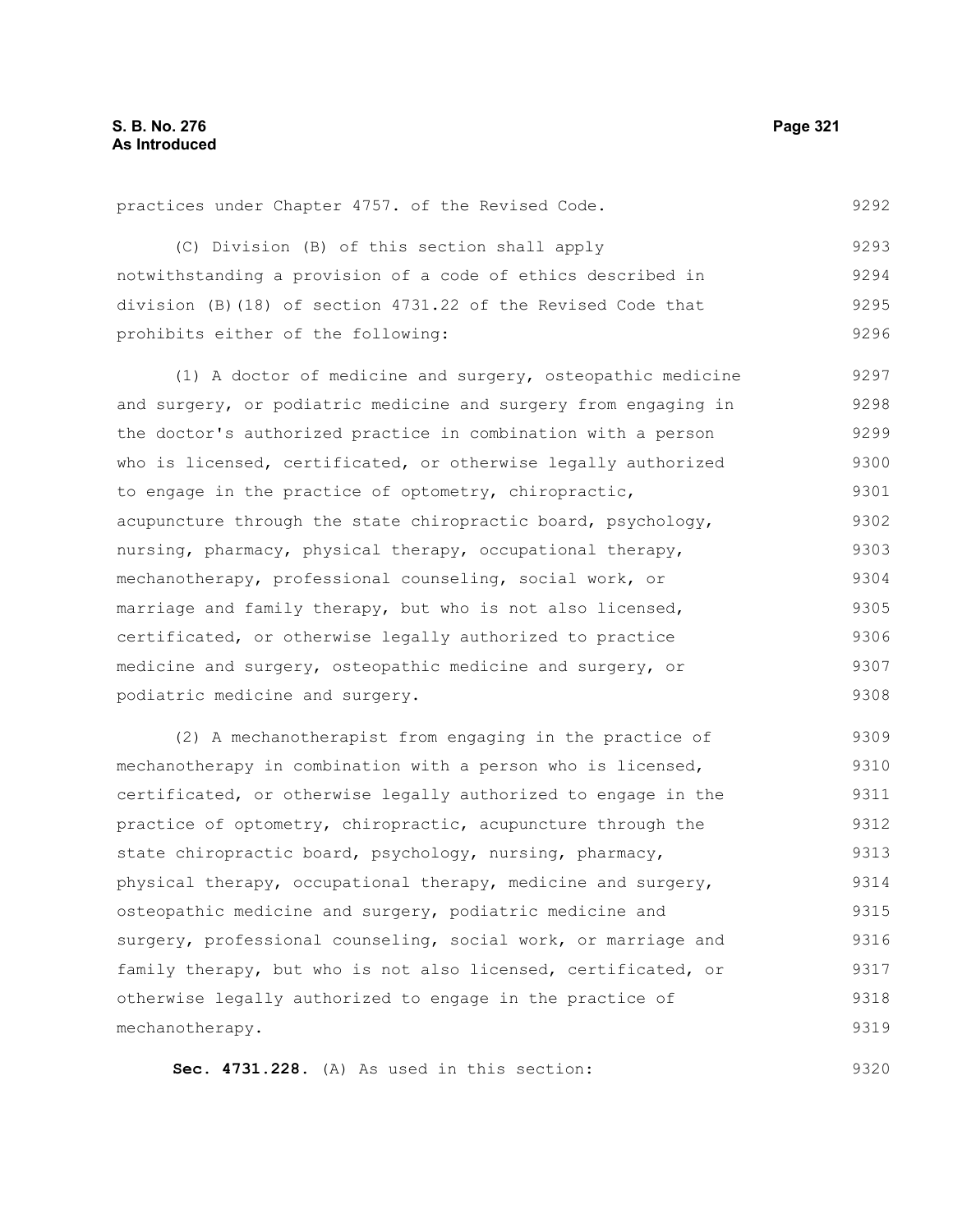## **S. B. No. 276 Page 322 As Introduced**

(1) "Federally qualified health center" has the same meaning as in section 3701.047 of the Revised Code. (2) "Federally qualified health center look-alike" has the same meaning as in section 3701.047 of the Revised Code. (3) "Health care entity" means any of the following that employs a physician to provide physician services: (a) A hospital registered with the department of health under section 3701.07 of the Revised Code; (b) A corporation formed under division (B) of section 1701.03 of the Revised Code; (c) A corporation formed under Chapter 1702. of the Revised Code; (d) A limited liability company formed under Chapter 1705. or 1706. of the Revised Code; (e) A health insuring corporation holding a certificate of authority under Chapter 1751. of the Revised Code; (f) A partnership; (g) A professional association formed under Chapter 1785. of the Revised Code. (4) "Physician" means an individual authorized under this chapter to practice medicine and surgery, osteopathic medicine and surgery, or podiatric medicine and surgery. (5) "Physician services" means direct patient care services provided by a physician. (6) "Termination" means the end of a physician's employment with a health care entity for any reason. 9321 9322 9323 9324 9325 9326 9327 9328 9329 9330 9331 9332 9333 9334 9335 9336 9337 9338 9339 9340 9341 9342 9343 9344 9345 9346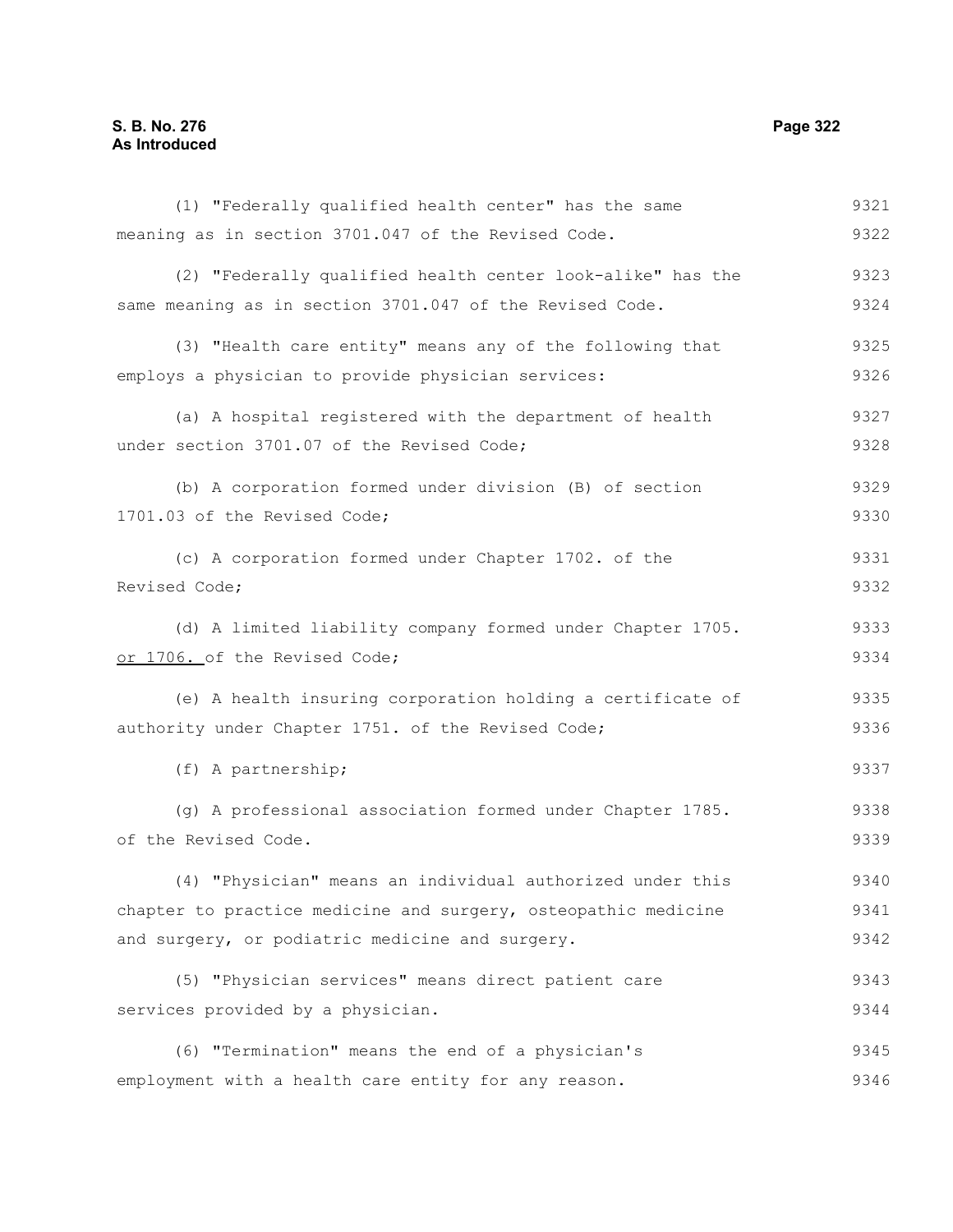## **S. B. No. 276 Page 323 As Introduced**

(B) This section applies when a physician's employment with a health care entity to provide physician services is terminated for any reason, unless the physician continues to provide medical services for patients of the health care entity on an independent contractor basis. 9347 9348 9349 9350 9351

(C)(1) Except as provided in division (C)(2) of this section, a health care entity shall send notice of the termination of a physician's employment to each patient who received physician services from the physician in the two-year period immediately preceding the date of employment termination. Only patients of the health care entity who received services from the physician are to receive the notice. 9352 9353 9354 9355 9356 9357 9358

(2) If the health care entity provides to the physician a list of patients treated and patient contact information, the health care entity may require the physician to send the notice required by this section. 9359 9360 9361 9362

(D) The notice provided under division (C) of this section shall be provided not later than the date of termination or thirty days after the health care entity has actual knowledge of termination or resignation of the physician, whichever is later. The notice shall be provided in accordance with rules adopted by the state medical board under section 4731.05 of the Revised Code. The notice shall include at least all of the following: 9363 9364 9365 9366 9367 9368 9369

(1) A notice to the patient that the physician will no longer be practicing medicine as an employee of the health care entity; 9370 9371 9372

(2) Except in situations in which the health care entity has a good faith concern that the physician's conduct or the medical care provided by the physician would jeopardize the 9373 9374 9375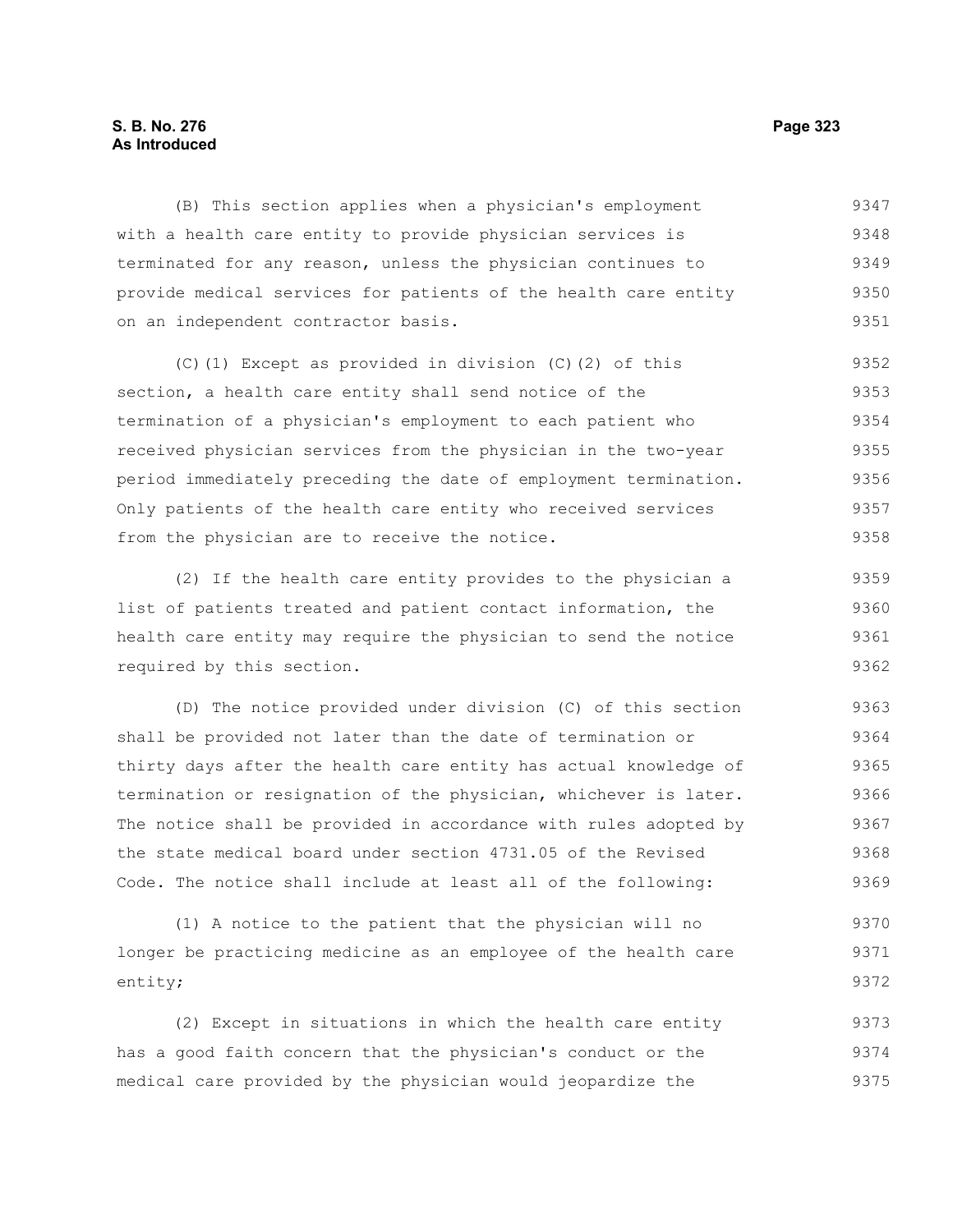health and safety of patients, the physician's name and, if known by the health care entity, information provided by the physician that the patient may use to contact the physician; 9376 9377 9378

(3) The date on which the physician ceased or will cease to practice as an employee of the health care entity; 9379 9380

(4) Contact information for an alternative physician or physicians employed by the health care entity or contact information for a group practice that can provide care for the patient; 9381 9382 9383 9384

(5) Contact information that enables the patient to obtain information on the patient's medical records. 9385 9386

(E) The requirements of this section do not apply to any of the following: 9387 9388

(1) A physician rendering services to a patient on an episodic basis or in an emergency department or urgent care center, when it should not be reasonably expected that related medical services will be rendered by the physician to the patient in the future; 9389 9390 9391 9392 9393

(2) A medical director or other physician providing services in a similar capacity to a medical director to patients through a hospice care program licensed pursuant to section 3712.04 of the Revised Code. 9394 9395 9396 9397

(3) Medical residents, interns, and fellows who work in hospitals, health systems, federally qualified health centers, and federally qualified health center look-alikes as part of their medical education and training. 9398 9399 9400 9401

(4) A physician providing services to a patient through a community mental health services provider certified by the 9402 9403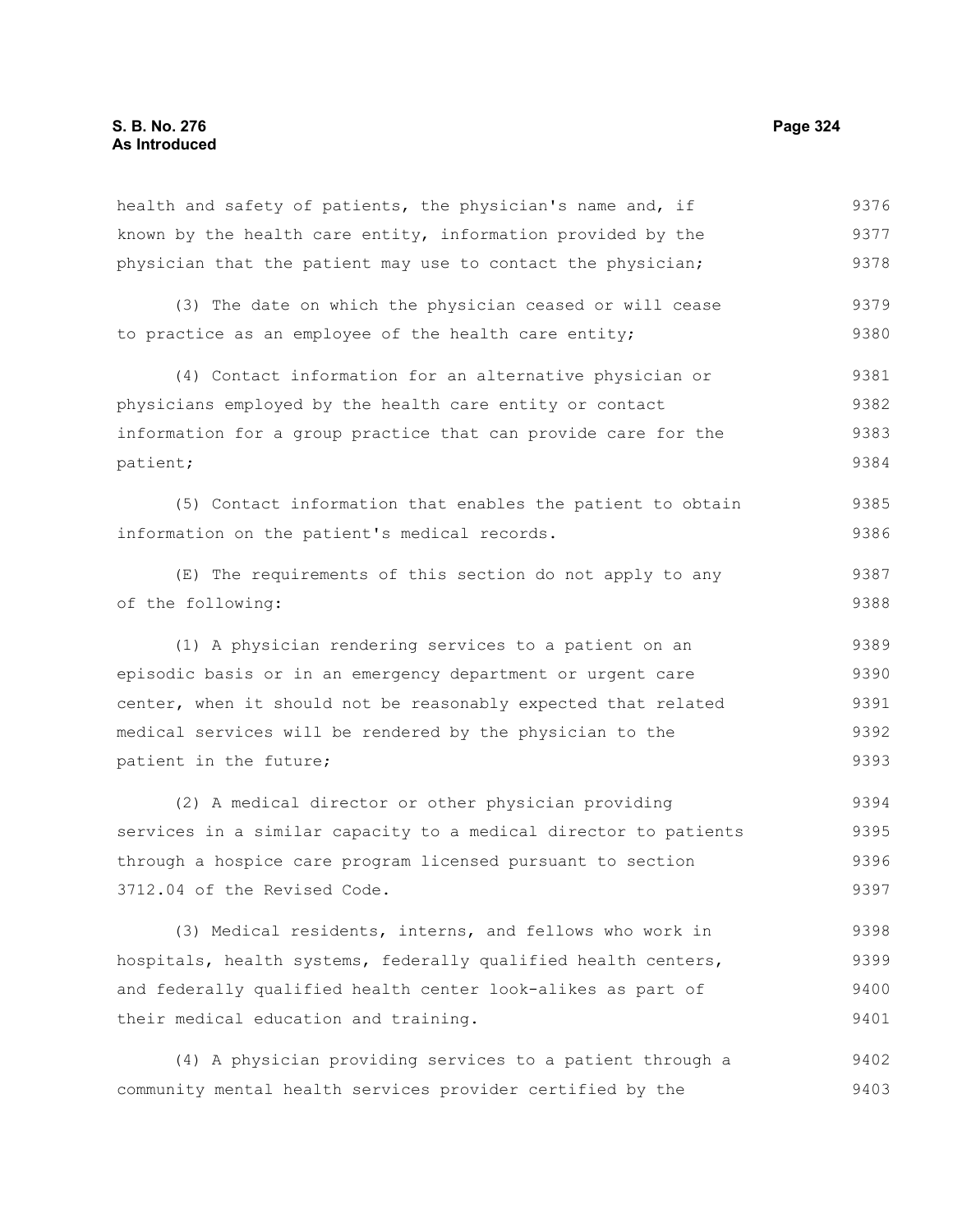director of mental health and addiction services under section 5119.36 of the Revised Code or a community addiction services provider certified by the director under that section. 9404 9405 9406

(5) A physician providing services to a patient through a federally qualified health center or a federally qualified health center look-alike. 9407 9408 9409

**Sec. 4732.28.** (A) An individual whom the state board of psychology licenses, certificates, or otherwise legally authorizes to engage in the practice of psychology may render the professional services of a psychologist within this state through a corporation formed under division (B) of section 1701.03 of the Revised Code, a limited liability company formed under Chapter 1705. or 1706. of the Revised Code, a partnership, or a professional association formed under Chapter 1785. of the Revised Code. This division does not preclude an individual of that nature from rendering professional services as a psychologist through another form of business entity, including, but not limited to, a nonprofit corporation or foundation, or in another manner that is authorized by or in accordance with this chapter, another chapter of the Revised Code, or rules of the state board of psychology adopted pursuant to this chapter. 9410 9411 9412 9413 9414 9415 9416 9417 9418 9419 9420 9421 9422 9423 9424

(B) A corporation, limited liability company, partnership, or professional association described in division (A) of this section may be formed for the purpose of providing a combination of the professional services of the following individuals who are licensed, certificated, or otherwise legally authorized to practice their respective professions: 9425 9426 9427 9428 9429 9430

(1) Optometrists who are authorized to practice optometry under Chapter 4725. of the Revised Code; 9431 9432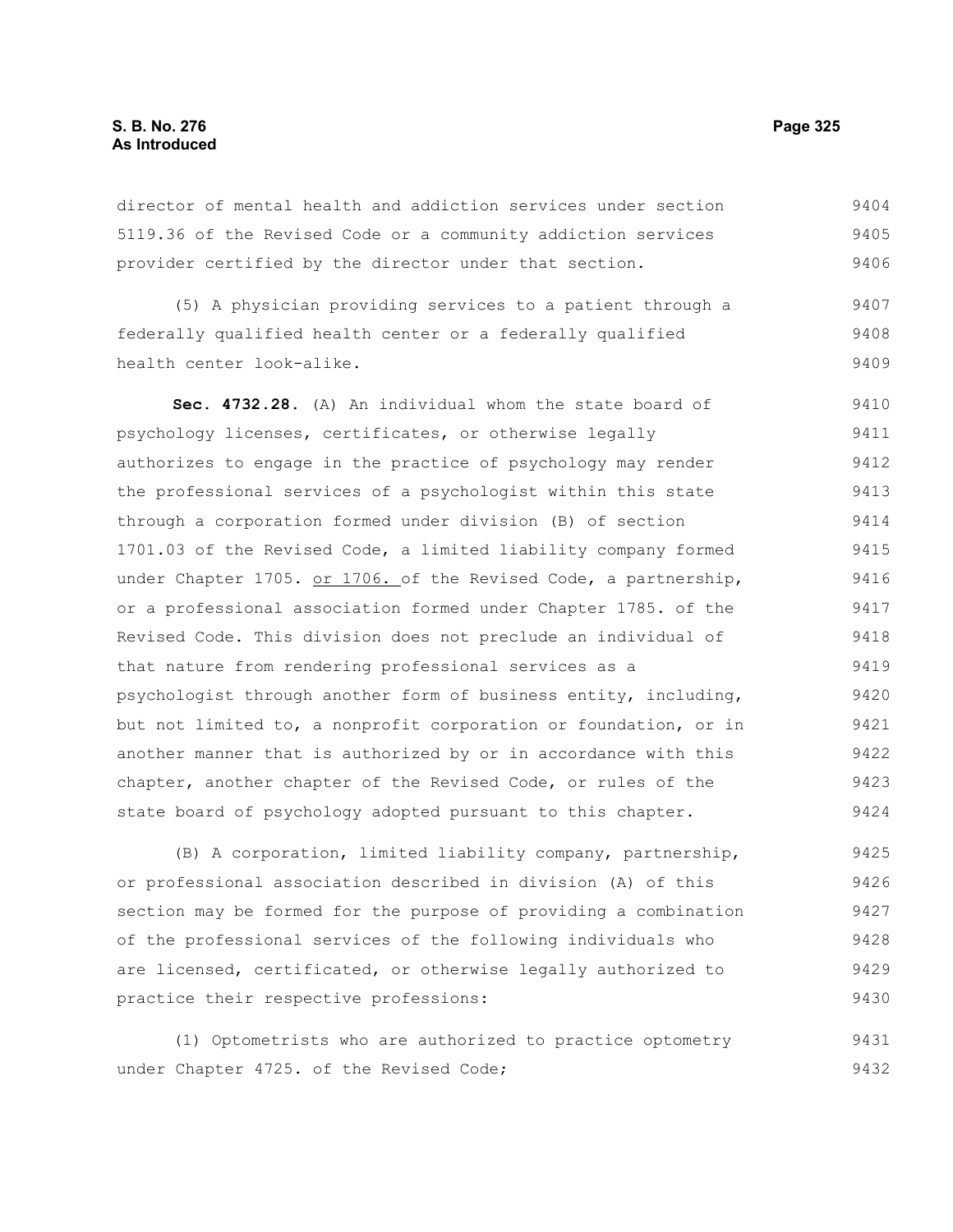| (2) Chiropractors who are authorized to practice                 | 9433 |
|------------------------------------------------------------------|------|
| chiropractic or acupuncture under Chapter 4734. of the Revised   | 9434 |
| Code;                                                            | 9435 |
| (3) Psychologists who are authorized to practice                 | 9436 |
| psychology under this chapter;                                   | 9437 |
| (4) Registered or licensed practical nurses who are              | 9438 |
| authorized to practice nursing as registered nurses or as        | 9439 |
| licensed practical nurses under Chapter 4723. of the Revised     | 9440 |
| Code;                                                            | 9441 |
| (5) Pharmacists who are authorized to practice pharmacy          | 9442 |
| under Chapter 4729. of the Revised Code;                         | 9443 |
| (6) Physical therapists who are authorized to practice           | 9444 |
| physical therapy under sections 4755.40 to 4755.56 of the        | 9445 |
| Revised Code;                                                    | 9446 |
| (7) Occupational therapists who are authorized to practice       | 9447 |
| occupational therapy under sections 4755.04 to 4755.13 of the    | 9448 |
| Revised Code;                                                    | 9449 |
| (8) Mechanotherapists who are authorized to practice             | 9450 |
| mechanotherapy under section 4731.151 of the Revised Code;       | 9451 |
| (9) Doctors of medicine and surgery, osteopathic medicine        | 9452 |
| and surgery, or podiatric medicine and surgery who are           | 9453 |
| authorized for their respective practices under Chapter 4731. of | 9454 |
| the Revised Code;                                                | 9455 |
| (10) Licensed professional clinical counselors, licensed         | 9456 |
| professional counselors, independent social workers, social      | 9457 |
| workers, independent marriage and family therapists, or marriage | 9458 |
| and family therapists who are authorized for their respective    | 9459 |
| practices under Chapter 4757. of the Revised Code.               | 9460 |
|                                                                  |      |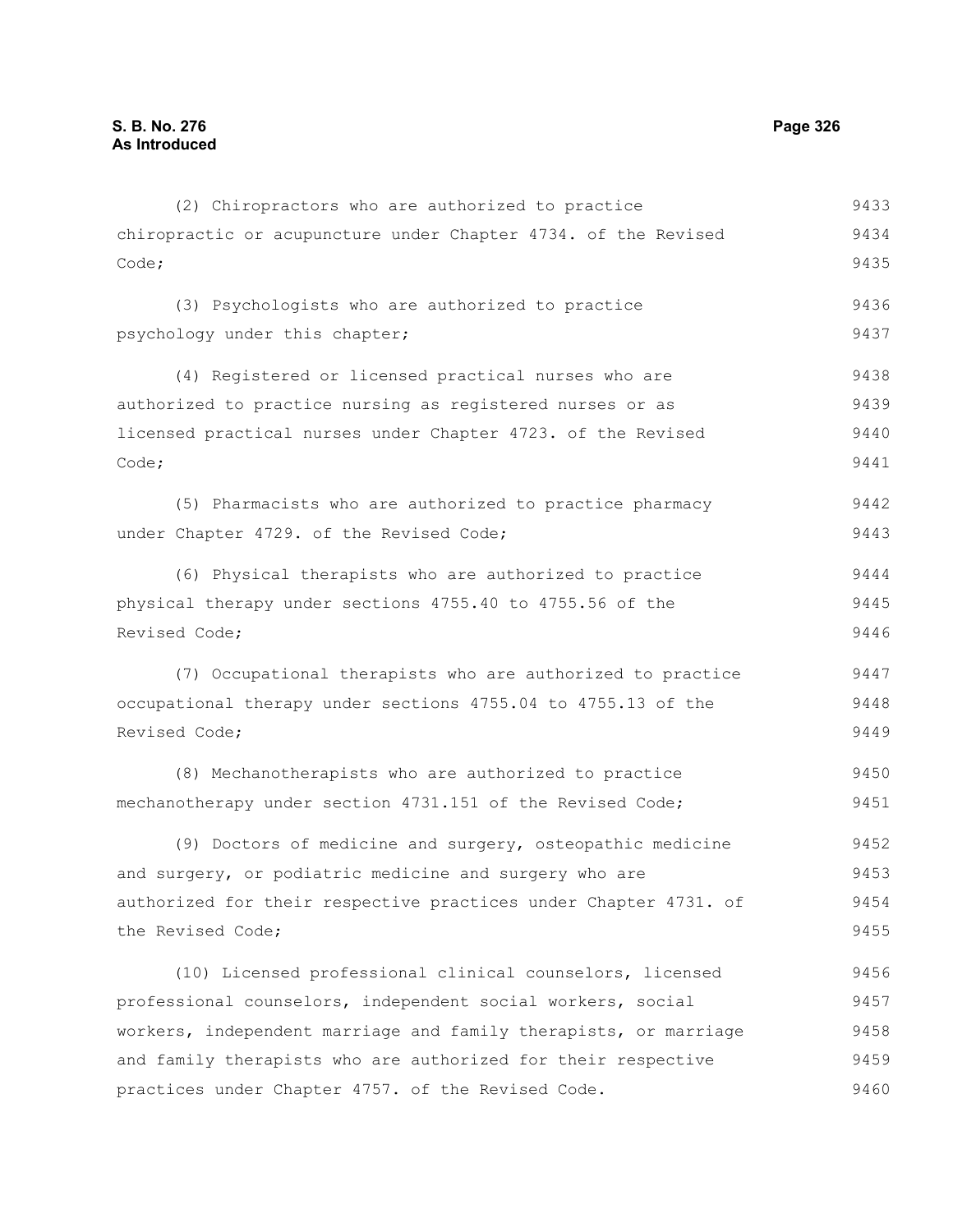# **S. B. No. 276 Page 327 As Introduced**

This division shall apply notwithstanding a provision of a code of ethics applicable to a psychologist that prohibits a psychologist from engaging in the practice of psychology in combination with a person who is licensed, certificated, or otherwise legally authorized to practice optometry, chiropractic, acupuncture through the state chiropractic board, nursing, pharmacy, physical therapy, occupational therapy, mechanotherapy, medicine and surgery, osteopathic medicine and surgery, podiatric medicine and surgery, professional counseling, social work, or marriage and family therapy, but who is not also licensed, certificated, or otherwise legally authorized to engage in the practice of psychology. 9461 9462 9463 9464 9465 9466 9467 9468 9469 9470 9471 9472

**Sec. 4733.16.** (A) A firm, partnership, association, limited liability company, or corporation may provide professional engineering or professional surveying services in this state as long as the services are provided only through natural persons registered to provide those services in the state, subject to the exemptions in sections 4733.17 and 4733.18 of the Revised Code and subject otherwise to the requirements of this chapter. 9473 9474 9475 9476 9477 9478 9479 9480

(B) No firm, partnership, association, limited liability company, or corporation, except a corporation that was granted a charter prior to August 7, 1943, to engage in providing professional engineering or professional surveying services in this state or that was otherwise lawfully providing engineering services in this state prior to November 15, 1982, shall engage in providing professional engineering or professional surveying services, hold itself out to the public as being engaged in providing professional engineering or professional surveying services, or use a name including one or more of the words "engineer," "engineering," "surveyor," or "surveying" or any 9481 9482 9483 9484 9485 9486 9487 9488 9489 9490 9491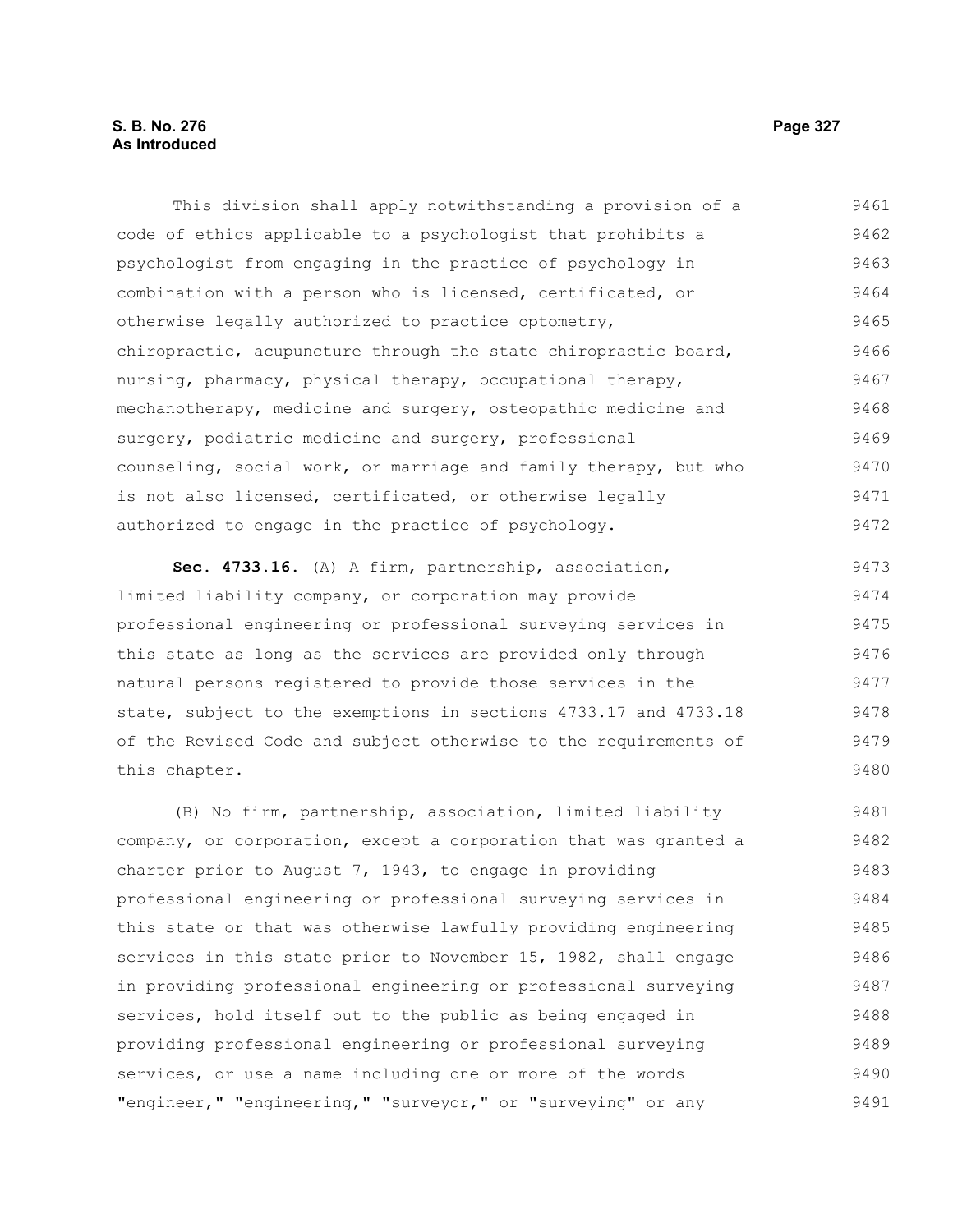# **S. B. No. 276 Page 328 As Introduced**

modification or derivation of those words, unless the firm, partnership, association, limited liability company, or corporation obtains a certificate of authorization from the state board of registration for professional engineers and surveyors and files all information required to be filed under this section with the state board of registration for professional engineers and surveyors and otherwise complies with all requirements of this chapter. A nonprofit membership corporation may use a name including one or more of the words "engineer," "engineering," "surveyor," or "surveying" or any modification or derivation of those words without complying with this section. 9492 9493 9494 9495 9496 9497 9498 9499 9500 9501 9502 9503

(C) A corporation may be organized under Chapter 1701. of the Revised Code, a professional association may be organized under Chapter 1785. of the Revised Code, or a limited liability company may be formed under Chapter 1705. or 1706. of the Revised Code for the purpose of providing professional engineering, professional surveying, architectural, or landscape architectural services or any combination of those services. A corporation organized under Chapter 1701. of the Revised Code for the purpose of providing those services also may be organized for any other purpose in accordance with that chapter. 9504 9505 9506 9507 9508 9509 9510 9511 9512 9513

(D) Each firm, partnership, association, limited liability company, or corporation through which professional engineering or professional surveying services are offered or provided in this state shall designate one or more full-time partners, managers, members, officers, or directors as being responsible for and in responsible charge of the professional engineering or professional surveying activities and decisions, and those designated persons shall be registered in this state. Each firm, partnership, association, limited liability company, or 9514 9515 9516 9517 9518 9519 9520 9521 9522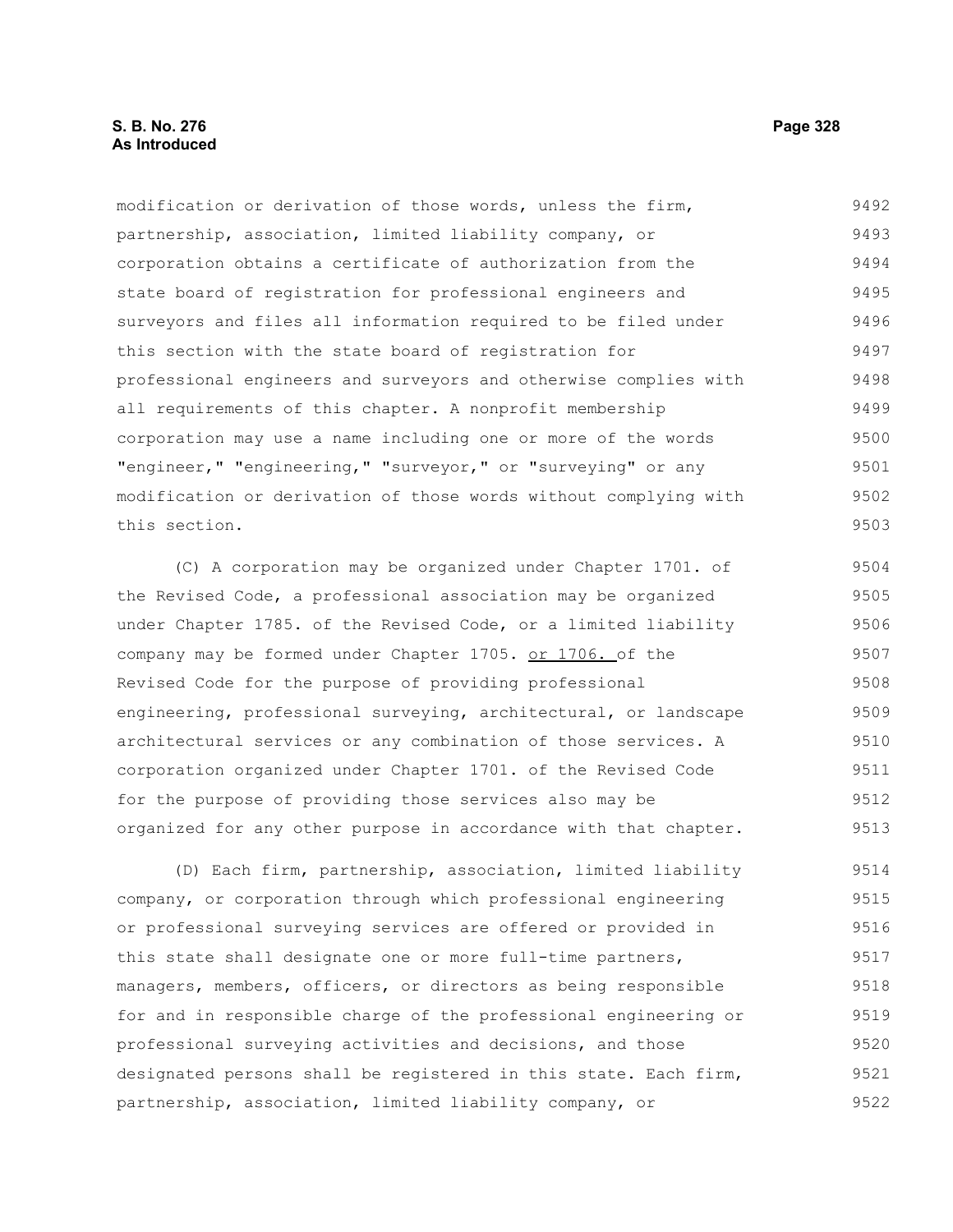## **S. B. No. 276 Page 329 As Introduced**

corporation shall annually file with the state board of registration for professional engineers and surveyors the name and address of all owners and all persons designated as being in responsible charge of the professional engineering or professional surveying activities and decisions and any other information the board may require. 9523 9524 9525 9526 9527 9528

(E) The state board of registration for professional engineers and surveyors shall issue a certificate of authorization to each firm, partnership, association, limited liability company, or corporation that satisfies the requirements of this chapter, including providing information that the board may require pursuant to division (D) of this section. 9529 9530 9531 9532 9533 9534 9535

(F) This section does not modify any law applicable to the relationship between a person furnishing a professional service and a person receiving that service, including liability arising out of that service. 9536 9537 9538 9539

(G) Nothing in this section shall restrict or limit in any manner the authority or duty of the state board of registration for professional engineers and surveyors with respect to natural persons providing professional services or any law or rule pertaining to standards of professional conduct. 9540 9541 9542 9543 9544

(H) Corporations, partnerships, associations, limited liability companies, or firms organized under the laws of another state or country wishing to provide professional engineering or professional surveying services shall obtain a certificate of authorization and meet the applicable requirements of this section. 9545 9546 9547 9548 9549 9550

**Sec. 4734.17.** (A) An individual whom the state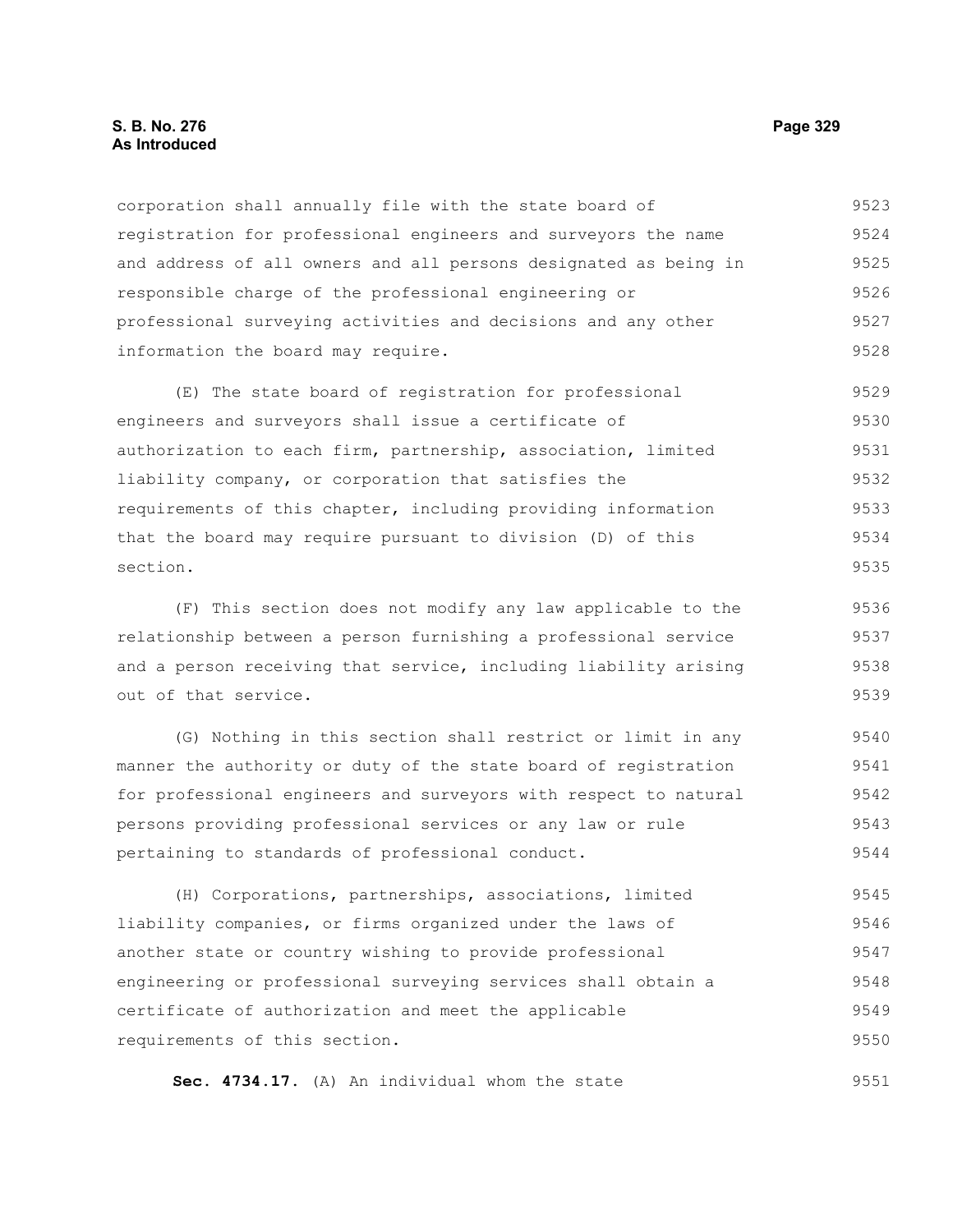# **S. B. No. 276 Page 330 As Introduced**

chiropractic board licenses to engage in the practice of chiropractic or certifies to practice acupuncture may render the professional services of a chiropractor or chiropractor certified to practice acupuncture within this state through a corporation formed under division (B) of section 1701.03 of the Revised Code, a limited liability company formed under Chapter 1705. or 1706. of the Revised Code, a partnership, or a professional association formed under Chapter 1785. of the Revised Code. This division does not preclude a chiropractor from rendering professional services as a chiropractor or chiropractor certified to practice acupuncture through another form of business entity, including, but not limited to, a nonprofit corporation or foundation, or in another manner that is authorized by or in accordance with this chapter, another chapter of the Revised Code, or rules of the state chiropractic board adopted pursuant to this chapter. 9552 9553 9554 9555 9556 9557 9558 9559 9560 9561 9562 9563 9564 9565 9566 9567

(B) A corporation, limited liability company, partnership, or professional association described in division (A) of this section may be formed for the purpose of providing a combination of the professional services of the following individuals who are licensed, certificated, or otherwise legally authorized to practice their respective professions: 9568 9569 9570 9571 9572 9573

(1) Optometrists who are authorized to practice optometry, under Chapter 4725. of the Revised Code; 9574 9575

(2) Chiropractors who are authorized to practice chiropractic or acupuncture under this chapter; 9576 9577

(3) Psychologists who are authorized to practice psychology under Chapter 4732. of the Revised Code; 9578 9579

(4) Registered or licensed practical nurses who are 9580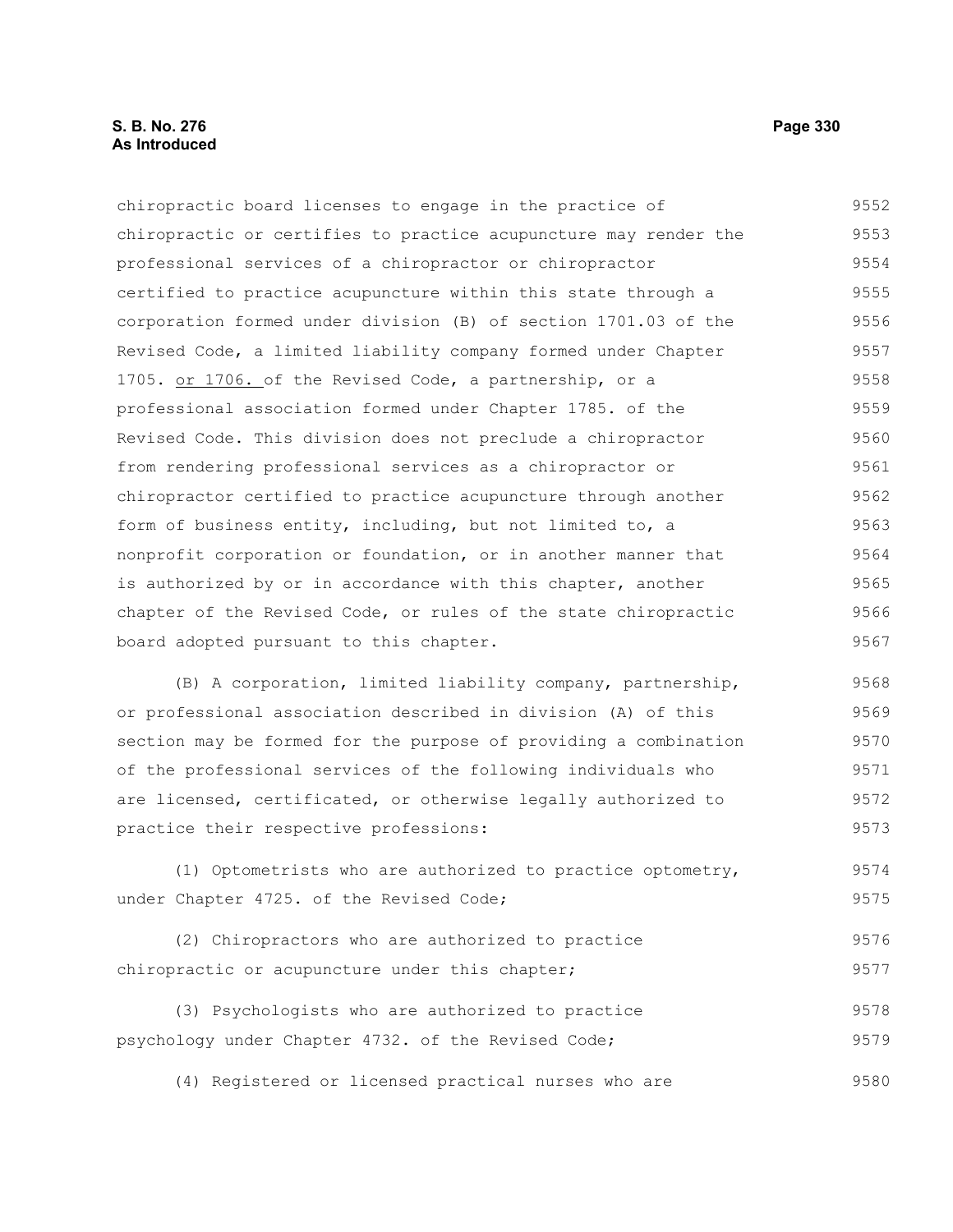Code;

licensed practical nurses under Chapter 4723. of the Revised (5) Pharmacists who are authorized to practice pharmacy under Chapter 4729. of the Revised Code; (6) Physical therapists who are authorized to practice physical therapy under sections 4755.40 to 4755.56 of the Revised Code; (7) Occupational therapists who are authorized to practice occupational therapy under sections 4755.04 to 4755.13 of the Revised Code; (8) Mechanotherapists who are authorized to practice mechanotherapy under section 4731.151 of the Revised Code; (9) Doctors of medicine and surgery, osteopathic medicine and surgery, or podiatric medicine and surgery who are authorized for their respective practices under Chapter 4731. of 9582 9583 9584 9585 9586 9587 9588 9589 9590 9591 9592 9593 9594 9595 9596

authorized to practice nursing as registered nurses or as

the Revised Code; (10) Licensed professional clinical counselors, licensed professional counselors, independent social workers, social workers, independent marriage and family therapists, or marriage 9597 9598 9599 9600

and family therapists who are authorized for their respective practices under Chapter 4757. of the Revised Code. 9601 9602

This division shall apply notwithstanding a provision of any code of ethics established or adopted under section 4734.16 of the Revised Code that prohibits an individual from engaging in the practice of chiropractic or acupuncture in combination with an individual who is licensed, certificated, or otherwise authorized for the practice of optometry, psychology, nursing, pharmacy, physical therapy, occupational therapy, 9603 9604 9605 9606 9607 9608 9609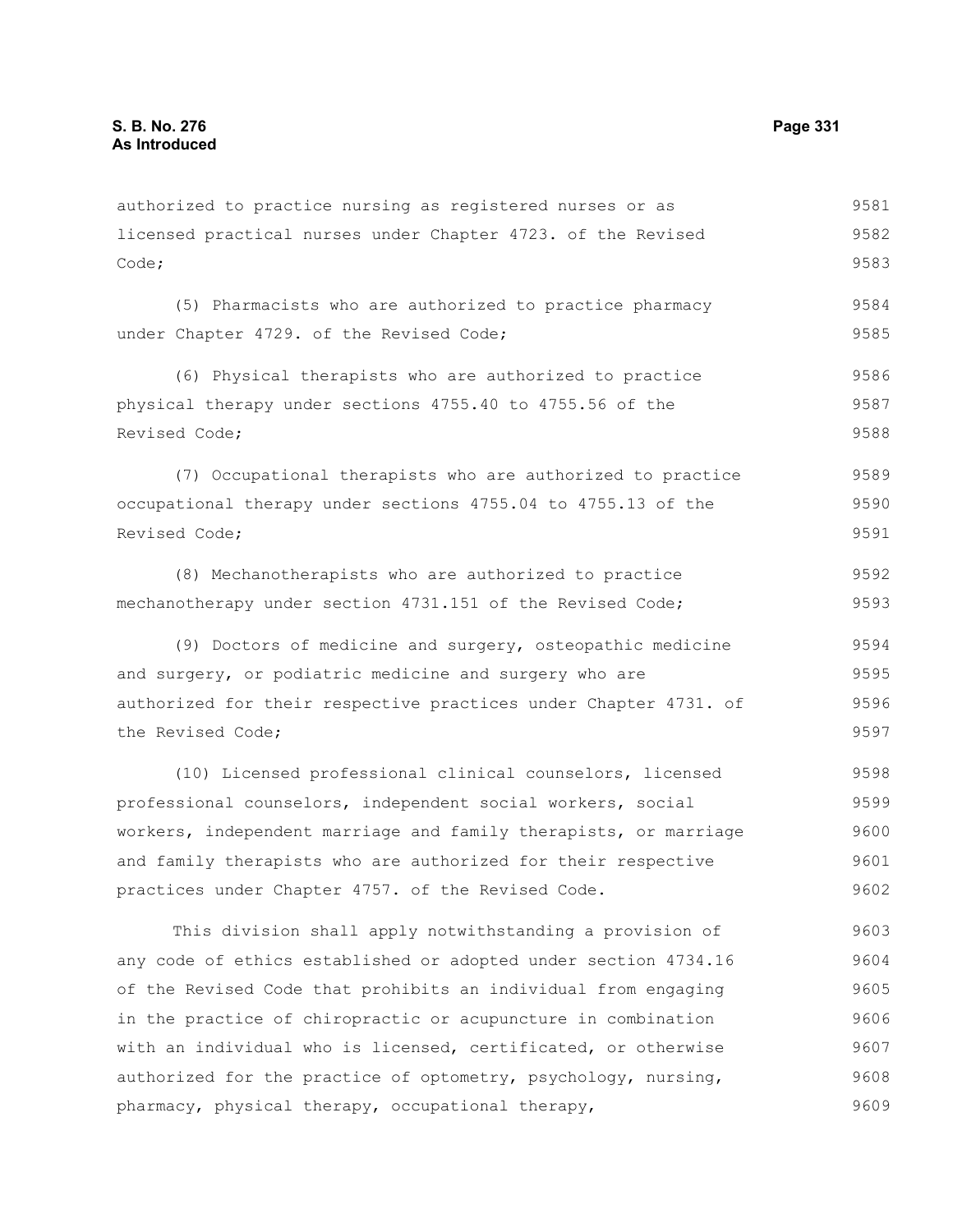## **S. B. No. 276 Page 332 As Introduced**

mechanotherapy, medicine and surgery, osteopathic medicine and surgery, podiatric medicine and surgery, professional counseling, social work, or marriage and family therapy, but who is not also licensed under this chapter to engage in the practice of chiropractic. 9610 9611 9612 9613 9614

**Sec. 4755.111.** (A) An individual whom the occupational therapy section of the Ohio occupational therapy, physical therapy, and athletic trainers board licenses, certificates, or otherwise legally authorizes to engage in the practice of occupational therapy may render the professional services of an occupational therapist within this state through a corporation formed under division (B) of section 1701.03 of the Revised Code, a limited liability company formed under Chapter 1705. or 1706. of the Revised Code, a partnership, or a professional association formed under Chapter 1785. of the Revised Code. This division does not preclude an individual of that nature from rendering professional services as an occupational therapist through another form of business entity, including, but not limited to, a nonprofit corporation or foundation, or in another manner that is authorized by or in accordance with sections 4755.04 to 4755.13 of the Revised Code, another chapter of the Revised Code, or rules of the Ohio occupational therapy, physical therapy, and athletic trainers board adopted pursuant to sections 4755.04 to 4755.13 of the Revised Code. 9615 9616 9617 9618 9619 9620 9621 9622 9623 9624 9625 9626 9627 9628 9629 9630 9631 9632 9633

(B) A corporation, limited liability company, partnership, or professional association described in division (A) of this section may be formed for the purpose of providing a combination of the professional services of the following individuals who are licensed, certificated, or otherwise legally authorized to practice their respective professions: 9634 9635 9636 9637 9638 9639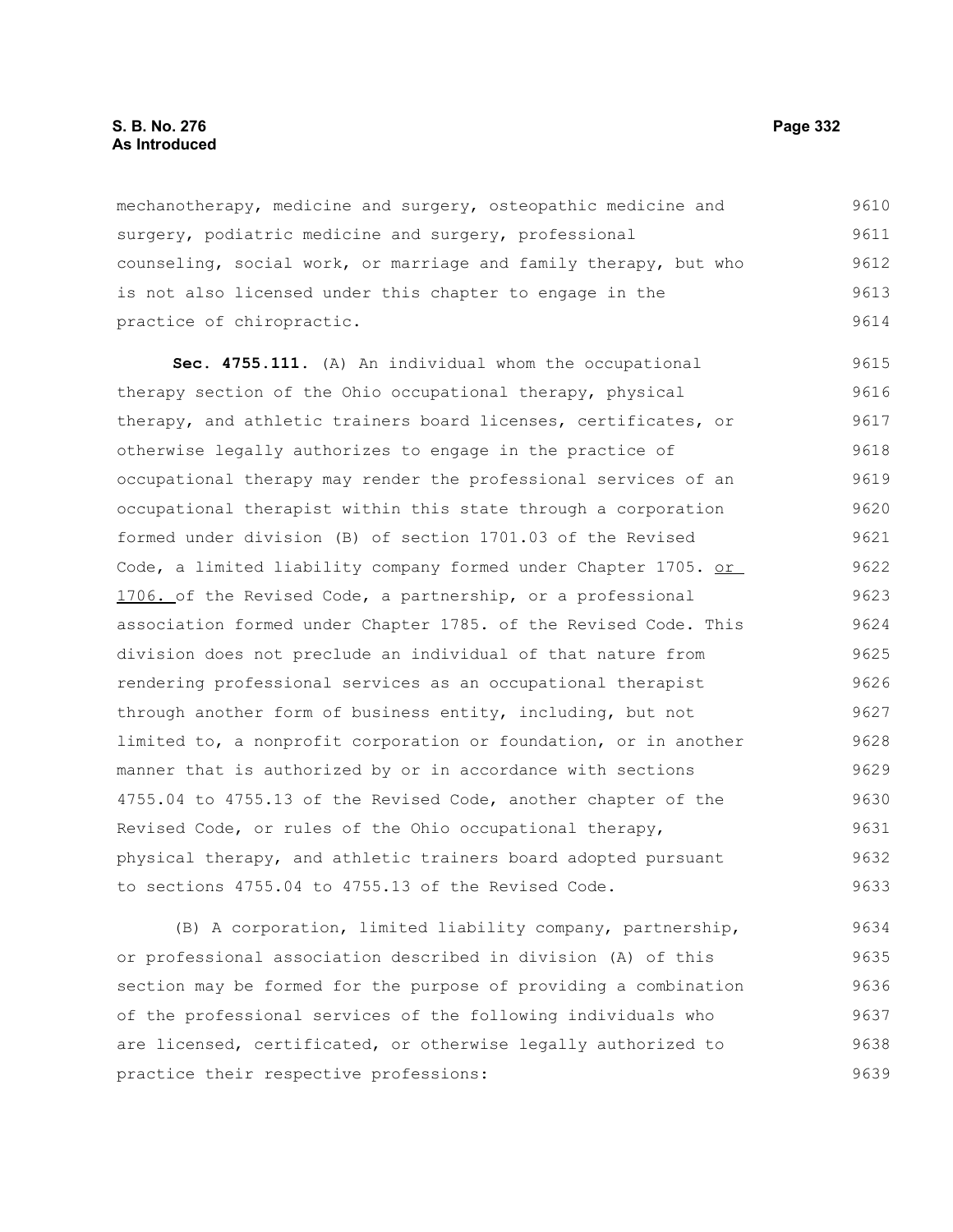(1) Optometrists who are authorized to practice optometry under Chapter 4725. of the Revised Code; (2) Chiropractors who are authorized to practice chiropractic or acupuncture under Chapter 4734. of the Revised Code; (3) Psychologists who are authorized to practice psychology under Chapter 4732. of the Revised Code; (4) Registered or licensed practical nurses who are authorized to practice nursing as registered nurses or as licensed practical nurses under Chapter 4723. of the Revised Code; (5) Pharmacists who are authorized to practice pharmacy under Chapter 4729. of the Revised Code; (6) Physical therapists who are authorized to practice physical therapy under sections 4755.40 to 4755.56 of the Revised Code; (7) Occupational therapists who are authorized to practice occupational therapy under sections 4755.04 to 4755.13 of the Revised Code; (8) Mechanotherapists who are authorized to practice mechanotherapy under section 4731.151 of the Revised Code; (9) Doctors of medicine and surgery, osteopathic medicine and surgery, or podiatric medicine and surgery who are authorized for their respective practices under Chapter 4731. of the Revised Code; (10) Licensed professional clinical counselors, licensed professional counselors, independent social workers, social workers, independent marriage and family therapists, or marriage 9640 9641 9642 9643 9644 9645 9646 9647 9648 9649 9650 9651 9652 9653 9654 9655 9656 9657 9658 9659 9660 9661 9662 9663 9664 9665 9666 9667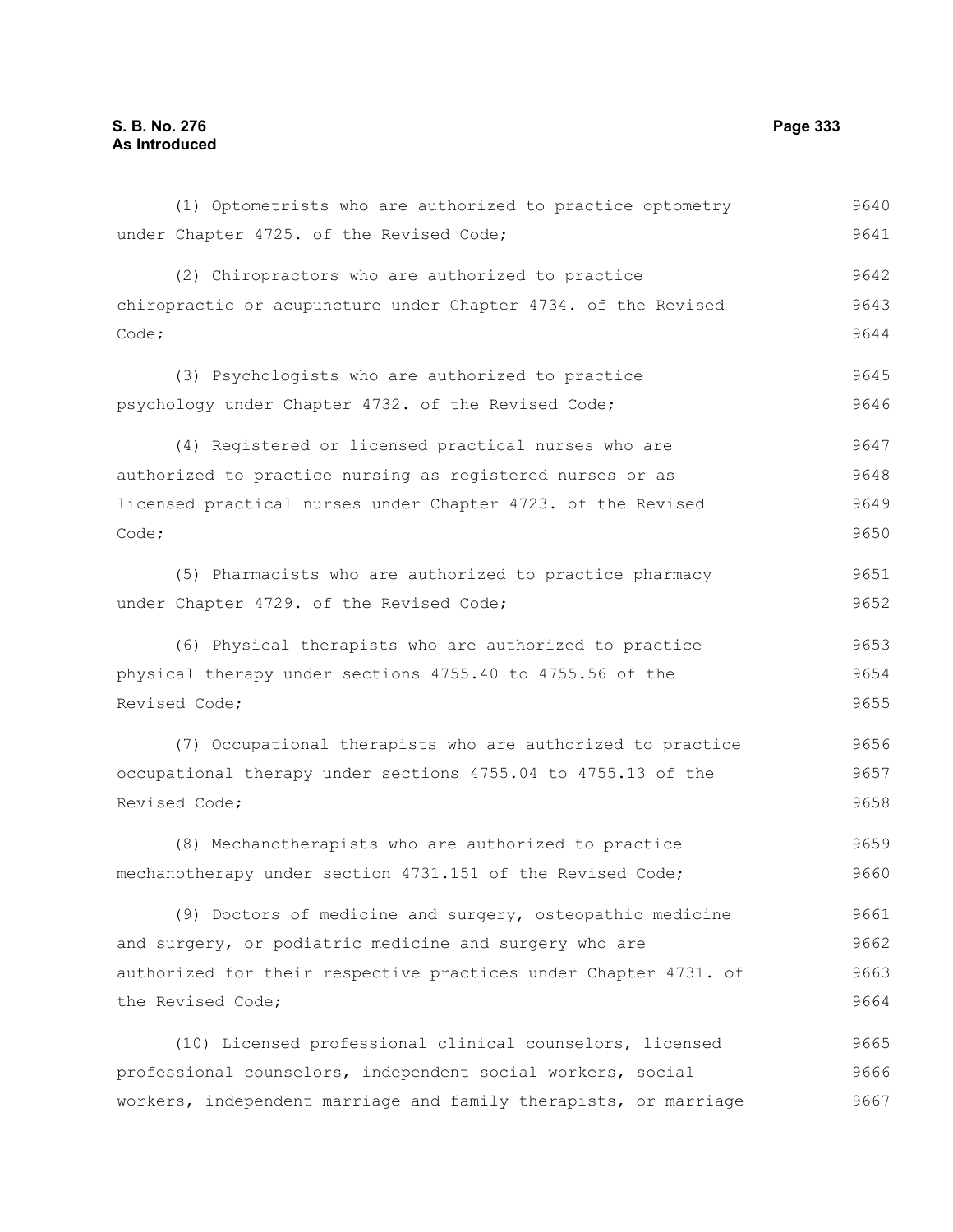# **S. B. No. 276 Page 334 As Introduced**

and family therapists who are authorized for their respective practices under Chapter 4757. of the Revised Code. 9668 9669

This division shall apply notwithstanding a provision of a code of ethics applicable to an occupational therapist that prohibits an occupational therapist from engaging in the practice of occupational therapy in combination with a person who is licensed, certificated, or otherwise legally authorized to practice optometry, chiropractic, acupuncture through the state chiropractic board, psychology, nursing, pharmacy, physical therapy, mechanotherapy, medicine and surgery, osteopathic medicine and surgery, podiatric medicine and surgery, professional counseling, social work, or marriage and family therapy but who is not also licensed, certificated, or otherwise legally authorized to engage in the practice of occupational therapy. 9670 9671 9672 9673 9674 9675 9676 9677 9678 9679 9680 9681 9682

**Sec. 4755.471.** (A) An individual whom the physical therapy section of the Ohio occupational therapy, physical therapy, and athletic trainers board licenses, certificates, or otherwise legally authorizes to engage in the practice of physical therapy may render the professional services of a physical therapist within this state through a corporation formed under division (B) of section 1701.03 of the Revised Code, a limited liability company formed under Chapter 1705. or 1706. of the Revised Code, a partnership, or a professional association formed under Chapter 1785. of the Revised Code. This division does not preclude an individual of that nature from rendering professional services as a physical therapist through another form of business entity, including, but not limited to, a nonprofit corporation or foundation, or in another manner that is authorized by or in accordance with sections 4755.40 to 4755.53 of the Revised Code, another chapter of the Revised 9683 9684 9685 9686 9687 9688 9689 9690 9691 9692 9693 9694 9695 9696 9697 9698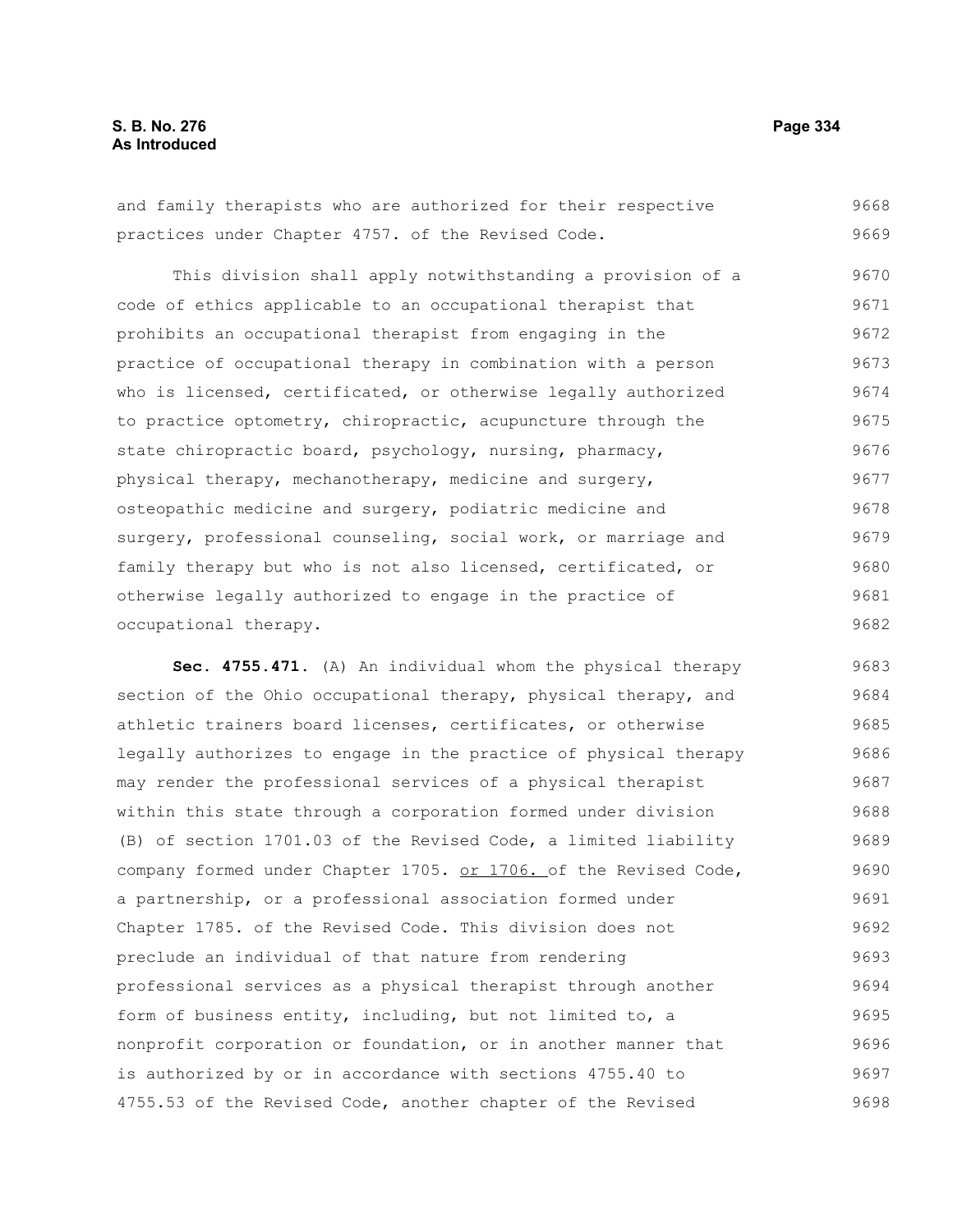| Code, or rules of the Ohio occupational therapy, physical        | 9699 |
|------------------------------------------------------------------|------|
| therapy, and athletic trainers board adopted pursuant to         | 9700 |
| sections 4755.40 to 4755.53 of the Revised Code.                 | 9701 |
| (B) A corporation, limited liability company, partnership,       | 9702 |
| or professional association described in division (A) of this    | 9703 |
| section may be formed for the purpose of providing a combination | 9704 |
| of the professional services of the following individuals who    | 9705 |
| are licensed, certificated, or otherwise legally authorized to   | 9706 |
| practice their respective professions:                           | 9707 |
| (1) Optometrists who are authorized to practice optometry        | 9708 |
| under Chapter 4725. of the Revised Code;                         | 9709 |
| (2) Chiropractors who are authorized to practice                 | 9710 |
| chiropractic or acupuncture under Chapter 4734. of the Revised   | 9711 |
| Code;                                                            | 9712 |
| (3) Psychologists who are authorized to practice                 | 9713 |
| psychology under Chapter 4732. of the Revised Code;              | 9714 |
| (4) Registered or licensed practical nurses who are              | 9715 |
| authorized to practice nursing as registered nurses or as        | 9716 |
| licensed practical nurses under Chapter 4723. of the Revised     | 9717 |
| Code;                                                            | 9718 |
| (5) Pharmacists who are authorized to practice pharmacy          | 9719 |
| under Chapter 4729. of the Revised Code;                         | 9720 |
| (6) Physical therapists who are authorized to practice           | 9721 |
| physical therapy under sections 4755.40 to 4755.56 of the        | 9722 |
| Revised Code;                                                    | 9723 |
| (7) Occupational therapists who are authorized to practice       | 9724 |
| occupational therapy under sections 4755.04 to 4755.13 of the    | 9725 |
| Revised Code;                                                    | 9726 |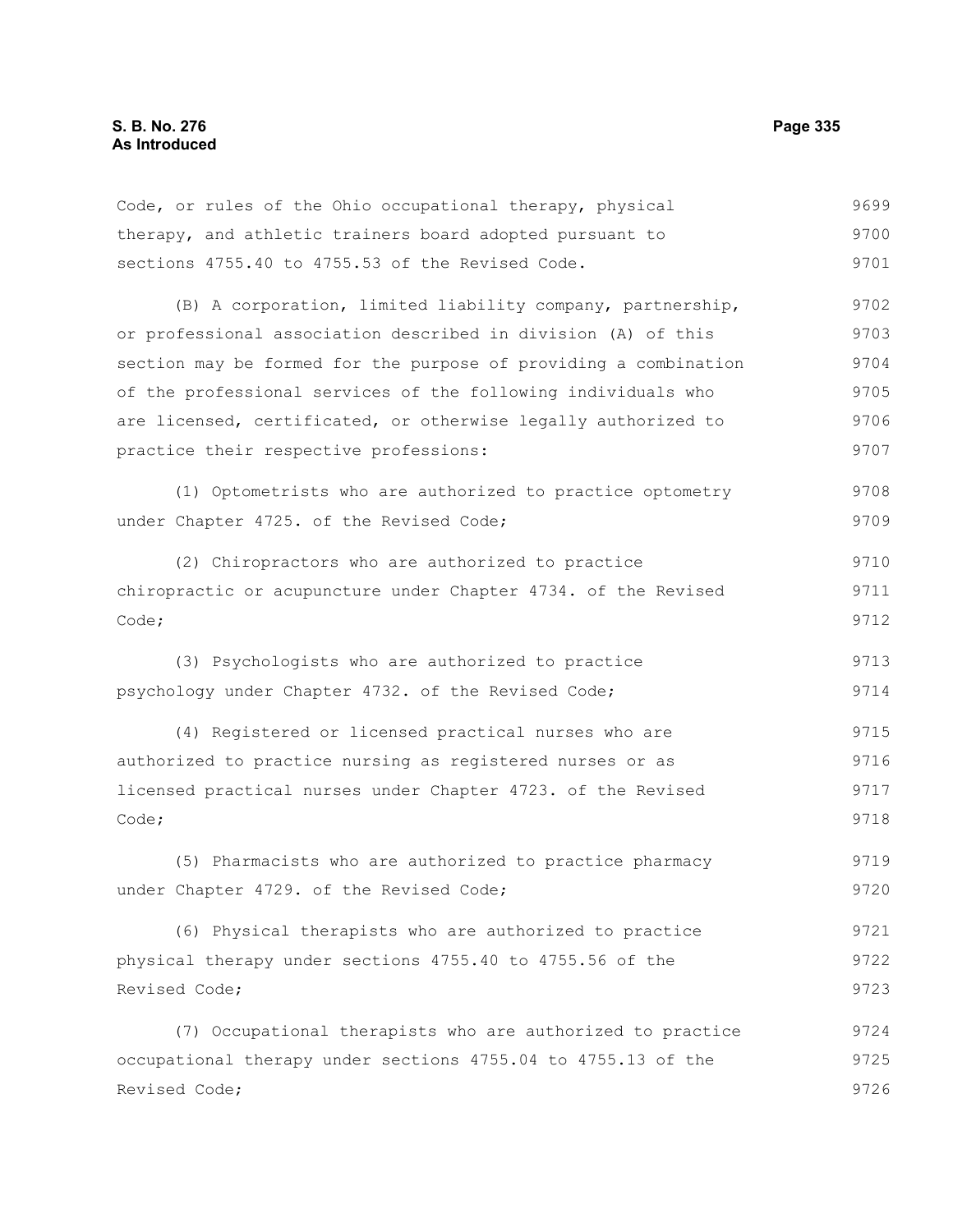# **S. B. No. 276 Page 336 As Introduced**

mechanotherapy under section 4731.151 of the Revised Code; (9) Doctors of medicine and surgery, osteopathic medicine and surgery, or podiatric medicine and surgery who are authorized for their respective practices under Chapter 4731. of the Revised Code; (10) Licensed professional clinical counselors, licensed professional counselors, independent social workers, social workers, independent marriage and family therapists, or marriage and family therapists who are authorized for their respective practices under Chapter 4757. of the Revised Code. This division shall apply notwithstanding a provision of a code of ethics applicable to a physical therapist that prohibits 9728 9729 9730 9731 9732 9733 9734 9735 9736 9737 9738 9739

(8) Mechanotherapists who are authorized to practice

a physical therapist from engaging in the practice of physical therapy in combination with a person who is licensed, certificated, or otherwise legally authorized to practice optometry, chiropractic, acupuncture through the state chiropractic board, psychology, nursing, pharmacy, occupational therapy, mechanotherapy, medicine and surgery, osteopathic medicine and surgery, podiatric medicine and surgery, professional counseling, social work, or marriage and family therapy, but who is not also licensed, certificated, or otherwise legally authorized to engage in the practice of physical therapy. 9740 9741 9742 9743 9744 9745 9746 9747 9748 9749 9750

**Sec. 4757.37.** (A) An individual whom the counselor, social worker, and marriage and family therapist board licenses, certificates, or otherwise legally authorizes to engage in the practice of professional counseling, social work, or marriage and family therapy may render the professional services of a licensed professional clinical counselor, licensed professional 9751 9752 9753 9754 9755 9756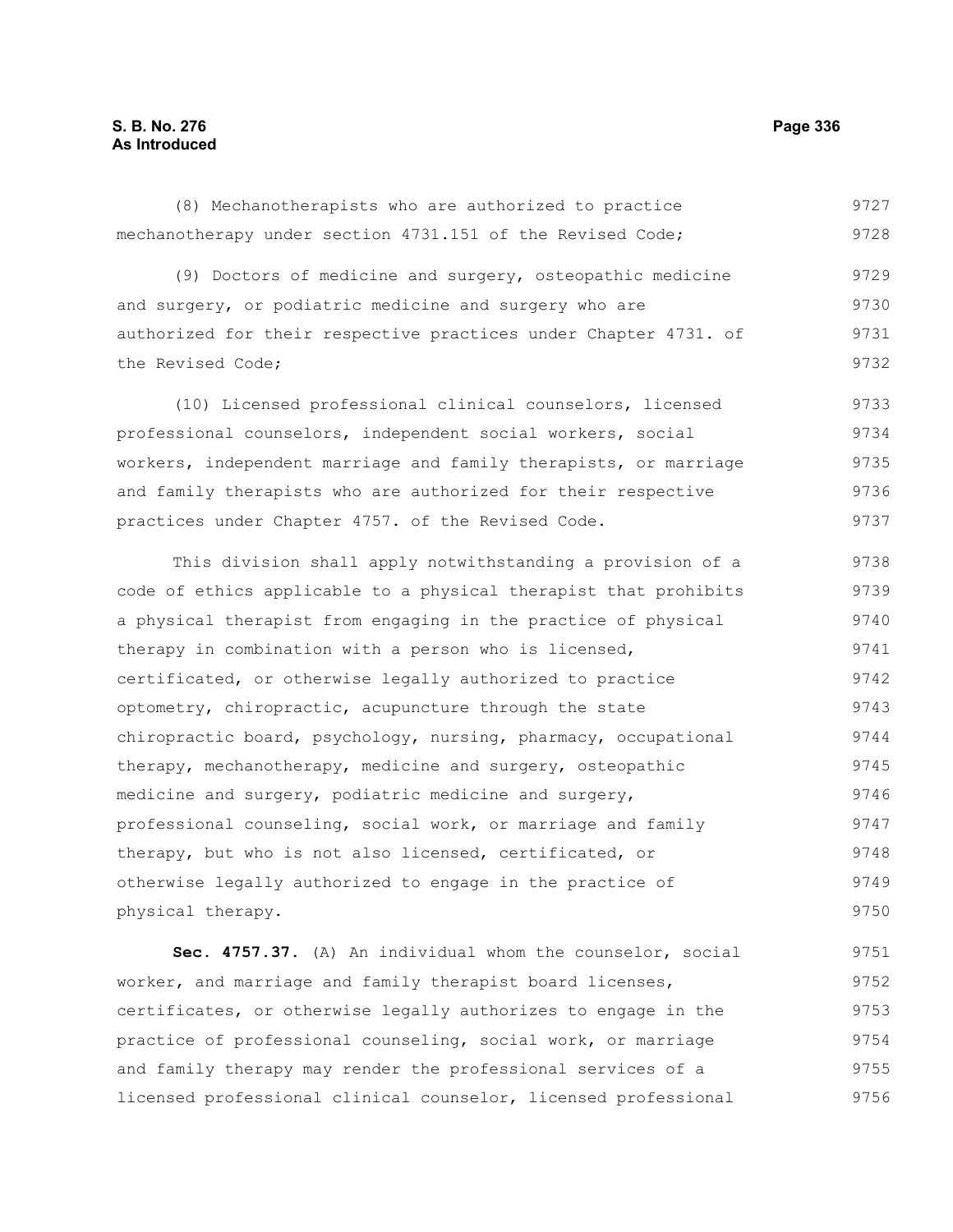## **S. B. No. 276 Page 337 As Introduced**

counselor, independent social worker, social worker, independent marriage and family therapist, or marriage and family therapist within this state through a corporation formed under division (B) of section 1701.03 of the Revised Code, a limited liability company formed under Chapter 1705. or 1706. of the Revised Code, a partnership, or a professional association formed under Chapter 1785. of the Revised Code. This division does not preclude such an individual from rendering professional services as a licensed professional clinical counselor, licensed professional counselor, independent social worker, social worker, independent marriage and family therapist, or marriage and family therapist through another form of business entity, including, but not limited to, a nonprofit corporation or foundation, or in another manner that is authorized by or in accordance with this chapter, another chapter of the Revised Code, or rules of the counselor, social worker, and marriage and family therapist board adopted pursuant to this chapter. 9757 9758 9759 9760 9761 9762 9763 9764 9765 9766 9767 9768 9769 9770 9771 9772 9773

(B) A corporation, limited liability company, partnership, or professional association described in division (A) of this section may be formed for the purpose of providing a combination of the professional services of the following individuals who are licensed, certificated, or otherwise legally authorized to practice their respective professions: 9774 9775 9776 9777 9778 9779

(1) Optometrists who are authorized to practice optometry under Chapter 4725. of the Revised Code; 9780 9781

(2) Chiropractors who are authorized to practice chiropractic or acupuncture under Chapter 4734. of the Revised Code; 9782 9783 9784

(3) Psychologists who are authorized to practice psychology under Chapter 4732. of the Revised Code; 9785 9786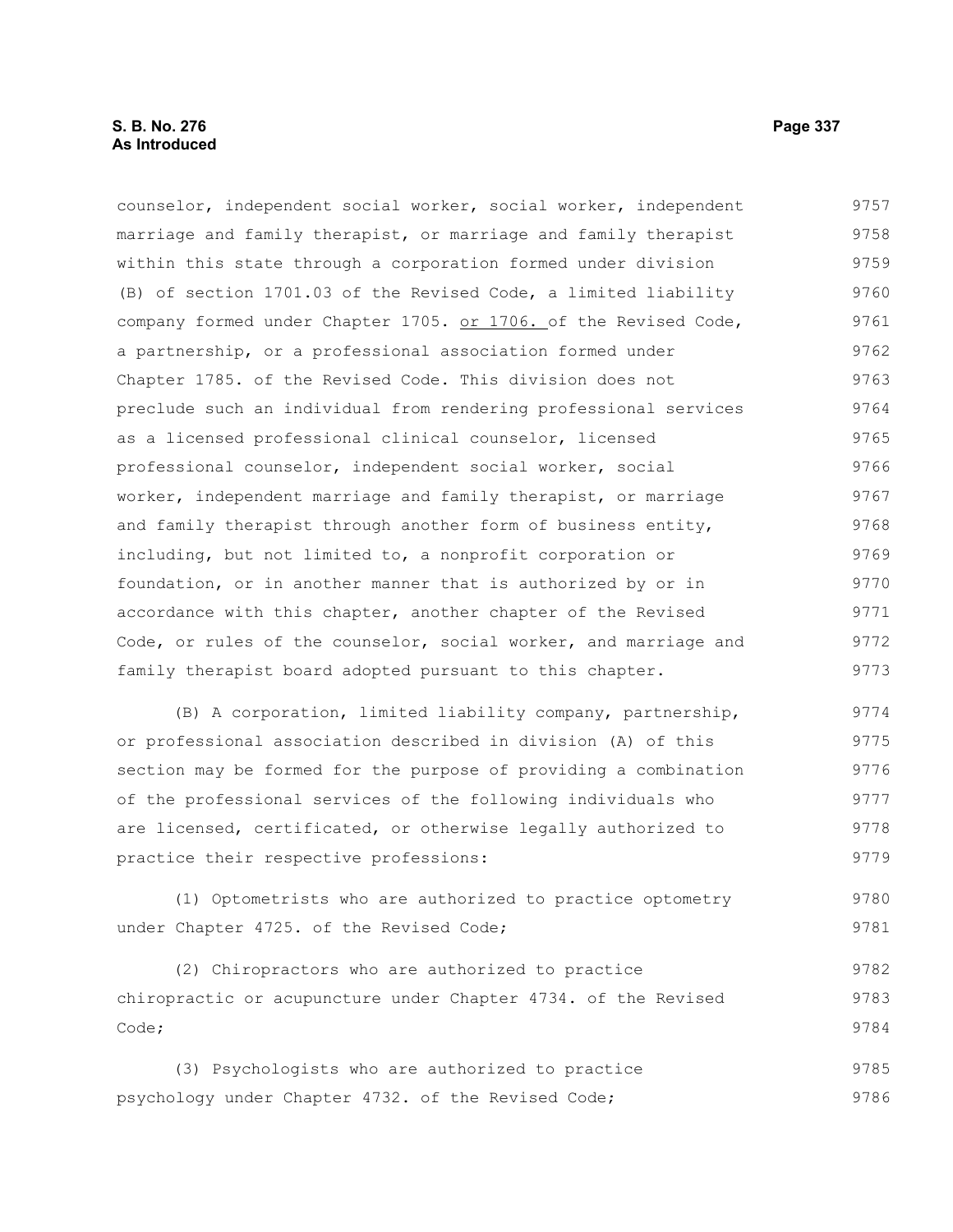authorized to practice nursing as registered nurses or as licensed practical nurses under Chapter 4723. of the Revised Code; (5) Pharmacists who are authorized to practice pharmacy under Chapter 4729. of the Revised Code; (6) Physical therapists who are authorized to practice physical therapy under sections 4755.40 to 4755.56 of the Revised Code; (7) Occupational therapists who are authorized to practice occupational therapy under sections 4755.04 to 4755.13 of the Revised Code; (8) Mechanotherapists who are authorized to practice mechanotherapy under section 4731.151 of the Revised Code; (9) Doctors of medicine and surgery, osteopathic medicine and surgery, or podiatric medicine and surgery who are authorized for their respective practices under Chapter 4731. of the Revised Code; (10) Licensed professional clinical counselors, licensed professional counselors, independent social workers, social workers, independent marriage and family therapists, or marriage and family therapists who are authorized for their respective practices under this chapter. This division applies notwithstanding a provision of a 9788 9789 9790 9791 9792 9793 9794 9795 9796 9797 9798 9799 9800 9801 9802 9803 9804 9805 9806 9807 9808 9809 9810

(4) Registered or licensed practical nurses who are

code of ethics applicable to an individual who is a licensed professional clinical counselor, licensed professional counselor, independent social worker, social worker, independent marriage and family therapist, or marriage and family therapist that prohibits the individual from engaging in the individual's 9812 9813 9814 9815

9787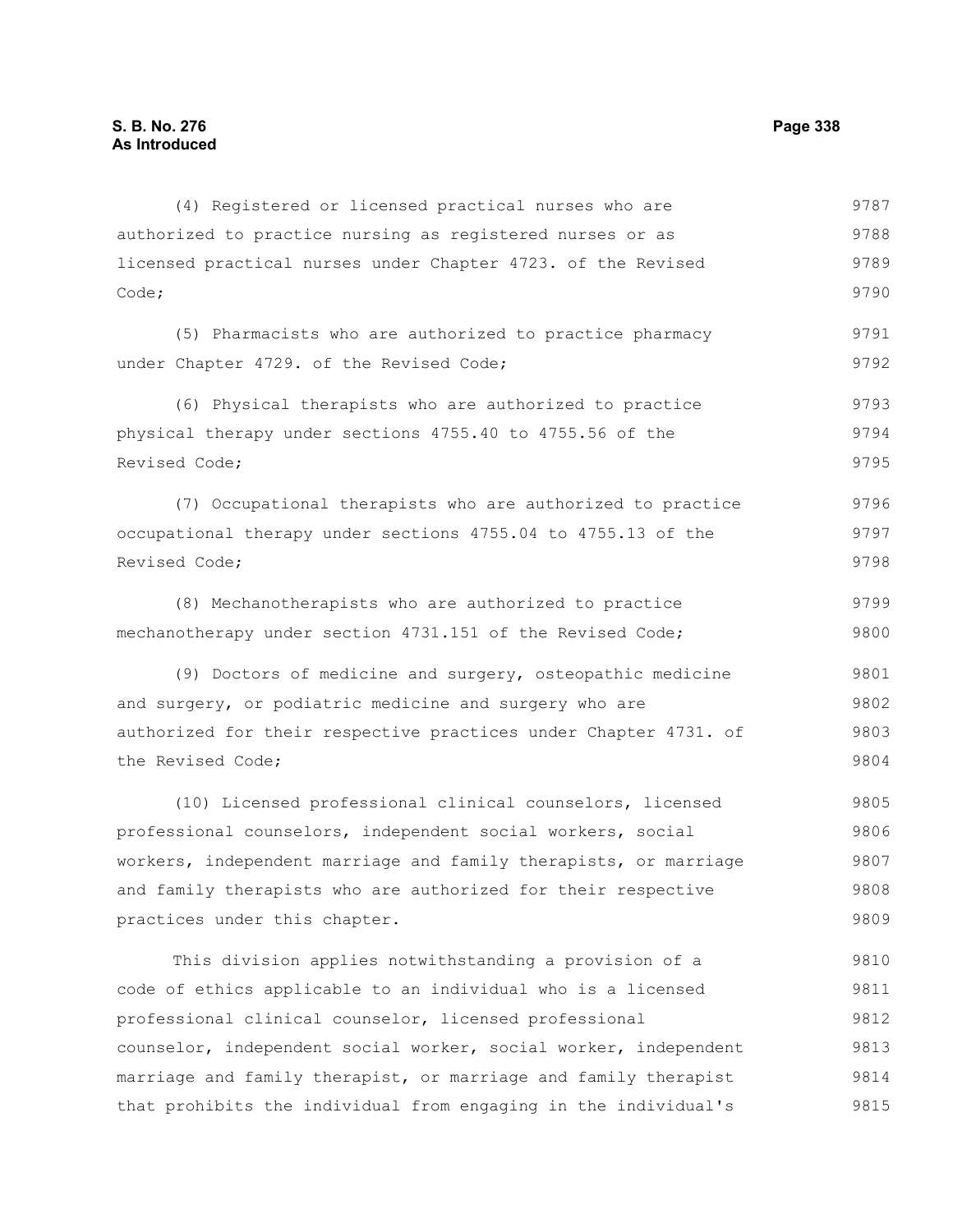# **S. B. No. 276 Page 339 As Introduced**

practice in combination with a person who is licensed, certificated, or otherwise legally authorized to practice optometry, chiropractic, acupuncture through the state chiropractic board, psychology, nursing, pharmacy, physical therapy, occupational therapy, mechanotherapy, medicine and surgery, osteopathic medicine and surgery, or podiatric medicine and surgery, but who is not also licensed, certificated, or otherwise legally authorized to engage in the practice of professional counseling, social work, or marriage and family therapy. 9816 9817 9818 9819 9820 9821 9822 9823 9824 9825

**Sec. 5701.14.** For purposes of Title LVII of the Revised Code: 9826 9827

(A) In order to determine a limited liability company's nonprofit status, an entity is operating with a nonprofit purpose under section 1705.02 of the Revised Code or carrying on any nonprofit activity under section 1706.05 of the Revised Code if that entity is organized other than for the pecuniary gain or profit of, and its net earnings or any part of its net earnings are not distributable to, its members, its directors, its officers, or other private persons, except that the payment of reasonable compensation for services rendered, payments and distributions in furtherance of its nonprofit purpose, and the distribution of assets on dissolution permitted by section 1702.49 of the Revised Code are not pecuniary gain or profit or distribution of net earnings. In no event shall payments and distributions in furtherance of an entity's nonprofit purpose deprive the entity of its nonprofit status as long as all of the members of that entity are operating with a nonprofit purpose. 9828 9829 9830 9831 9832 9833 9834 9835 9836 9837 9838 9839 9840 9841 9842 9843

(B) A single member limited liability company that operates with a nonprofit purpose, as described in division (A) 9844 9845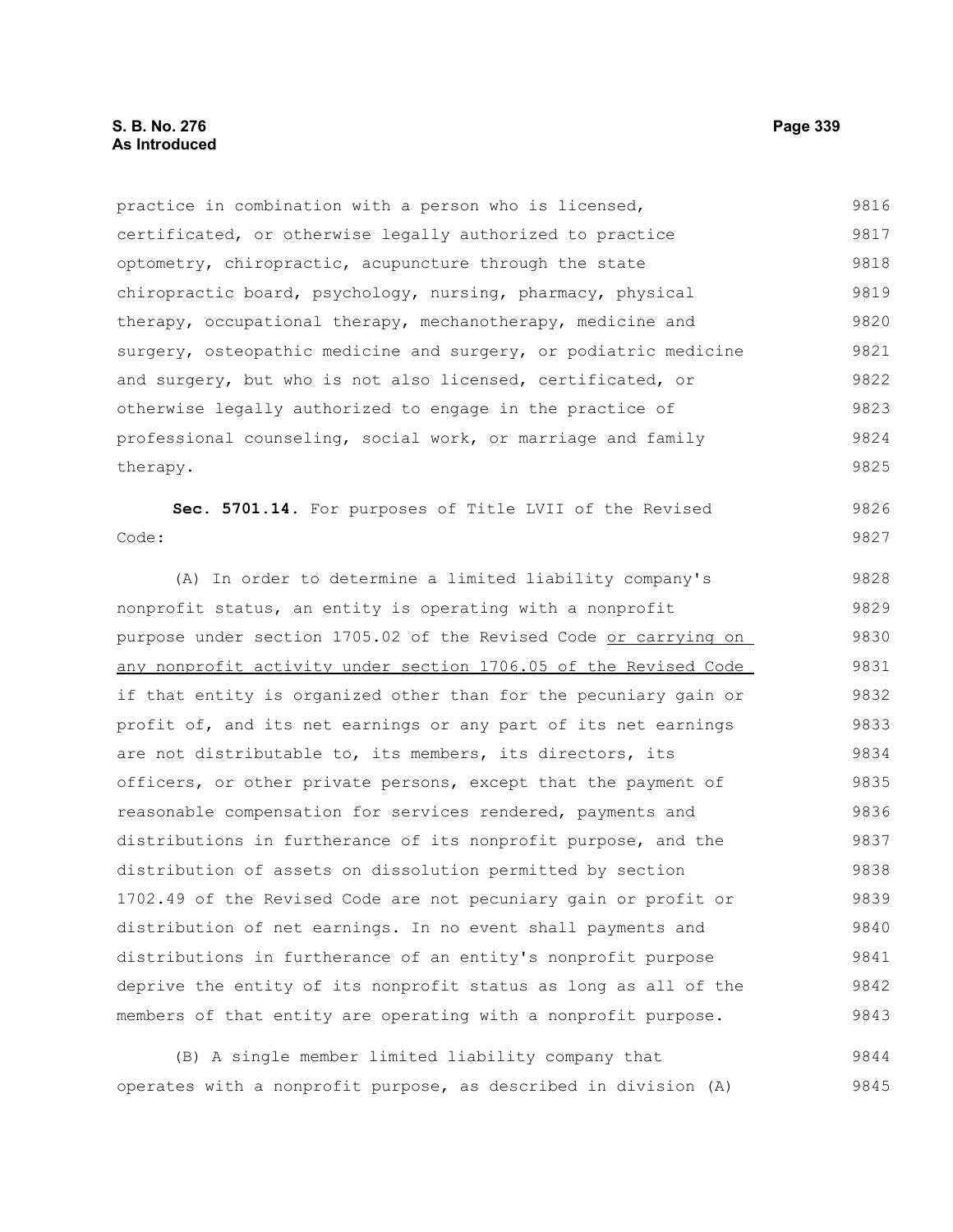of this section, shall be treated as part of the same legal entity as its nonprofit member, and all assets and liabilities of that single member limited liability company shall be considered to be that of the nonprofit member. Filings or applications for exemptions or other tax purposes may be made either by the single member limited liability company or its nonprofit member. 9846 9847 9848 9849 9850 9851 9852

**Sec. 5715.19.** (A) As used in this section, "member" has the same meaning as in section 1705.01 or 1706.01 of the Revised Code<sub>ras applicable, and "internet identifier of record" has the</sub> same meaning as in section 9.312 of the Revised Code. 9853 9854 9855 9856

(1) Subject to division (A)(2) of this section, a complaint against any of the following determinations for the current tax year shall be filed with the county auditor on or before the thirty-first day of March of the ensuing tax year or the date of closing of the collection for the first half of real and public utility property taxes for the current tax year, whichever is later: 9857 9858 9859 9860 9861 9862 9863

(a) Any classification made under section 5713.041 of the Revised Code; 9864 9865

(b) Any determination made under section 5713.32 or 5713.35 of the Revised Code; 9866 9867

(c) Any recoupment charge levied under section 5713.35 of the Revised Code; 9868 9869

(d) The determination of the total valuation or assessment of any parcel that appears on the tax list, except parcels assessed by the tax commissioner pursuant to section 5727.06 of the Revised Code; 9870 9871 9872 9873

(e) The determination of the total valuation of any parcel 9874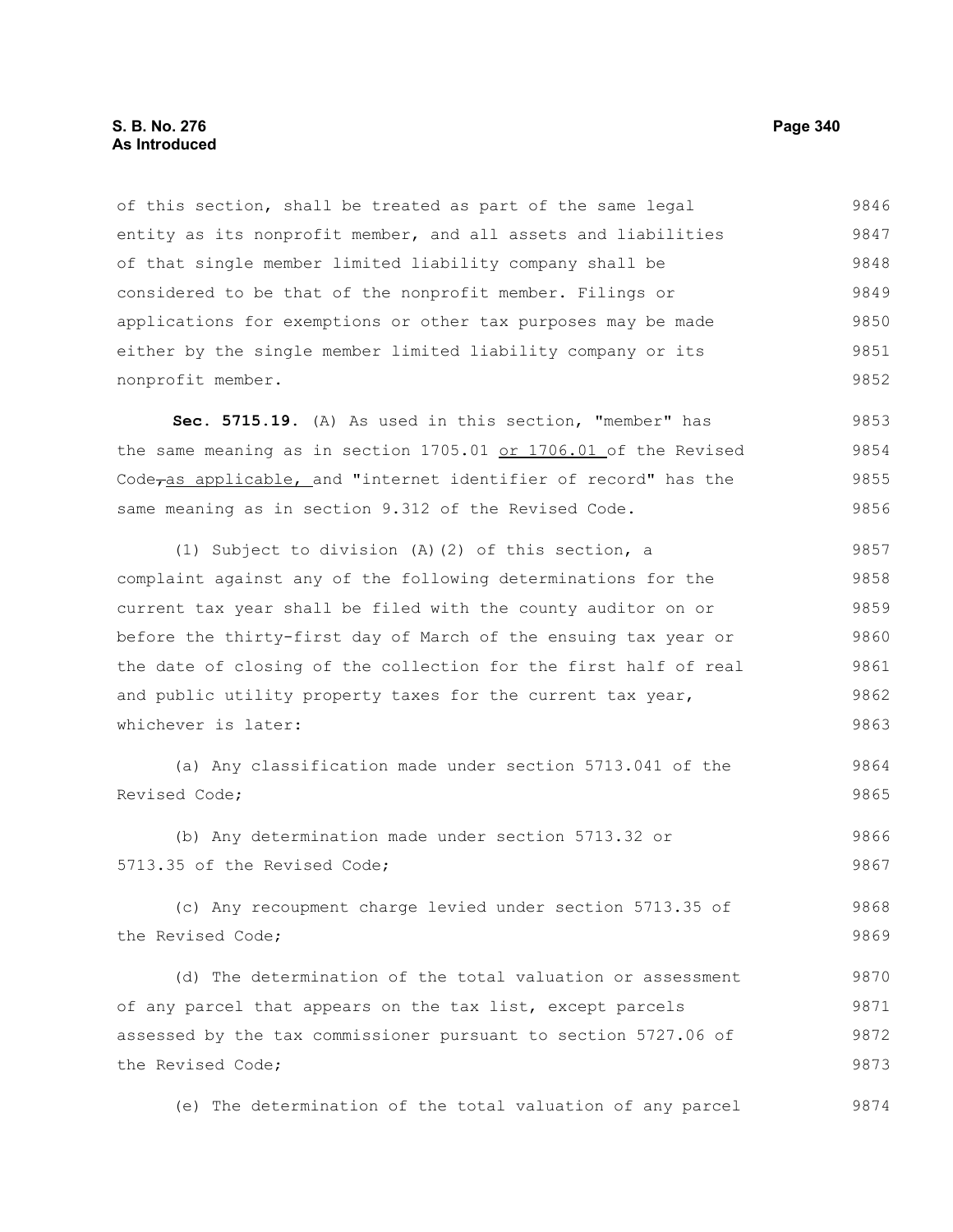that appears on the agricultural land tax list, except parcels assessed by the tax commissioner pursuant to section 5727.06 of the Revised Code; 9875 9876 9877

(f) Any determination made under division (A) of section 319.302 of the Revised Code. 9879

If such a complaint is filed by mail or certified mail, the date of the United States postmark placed on the envelope or sender's receipt by the postal service shall be treated as the date of filing. A private meter postmark on an envelope is not a valid postmark for purposes of establishing the filing date. 9880 9881 9882 9883 9884

Any person owning taxable real property in the county or in a taxing district with territory in the county; such a person's spouse; an individual who is retained by such a person and who holds a designation from a professional assessment organization, such as the institute for professionals in taxation, the national council of property taxation, or the international association of assessing officers; a public accountant who holds a permit under section 4701.10 of the Revised Code, a general or residential real estate appraiser licensed or certified under Chapter 4763. of the Revised Code, or a real estate broker licensed under Chapter 4735. of the Revised Code, who is retained by such a person; if the person is a firm, company, association, partnership, limited liability company, or corporation, an officer, a salaried employee, a partner, or a member of that person; if the person is a trust, a trustee of the trust; the board of county commissioners; the prosecuting attorney or treasurer of the county; the board of township trustees of any township with territory within the county; the board of education of any school district with any territory in the county; or the mayor or legislative authority 9885 9886 9887 9888 9889 9890 9891 9892 9893 9894 9895 9896 9897 9898 9899 9900 9901 9902 9903 9904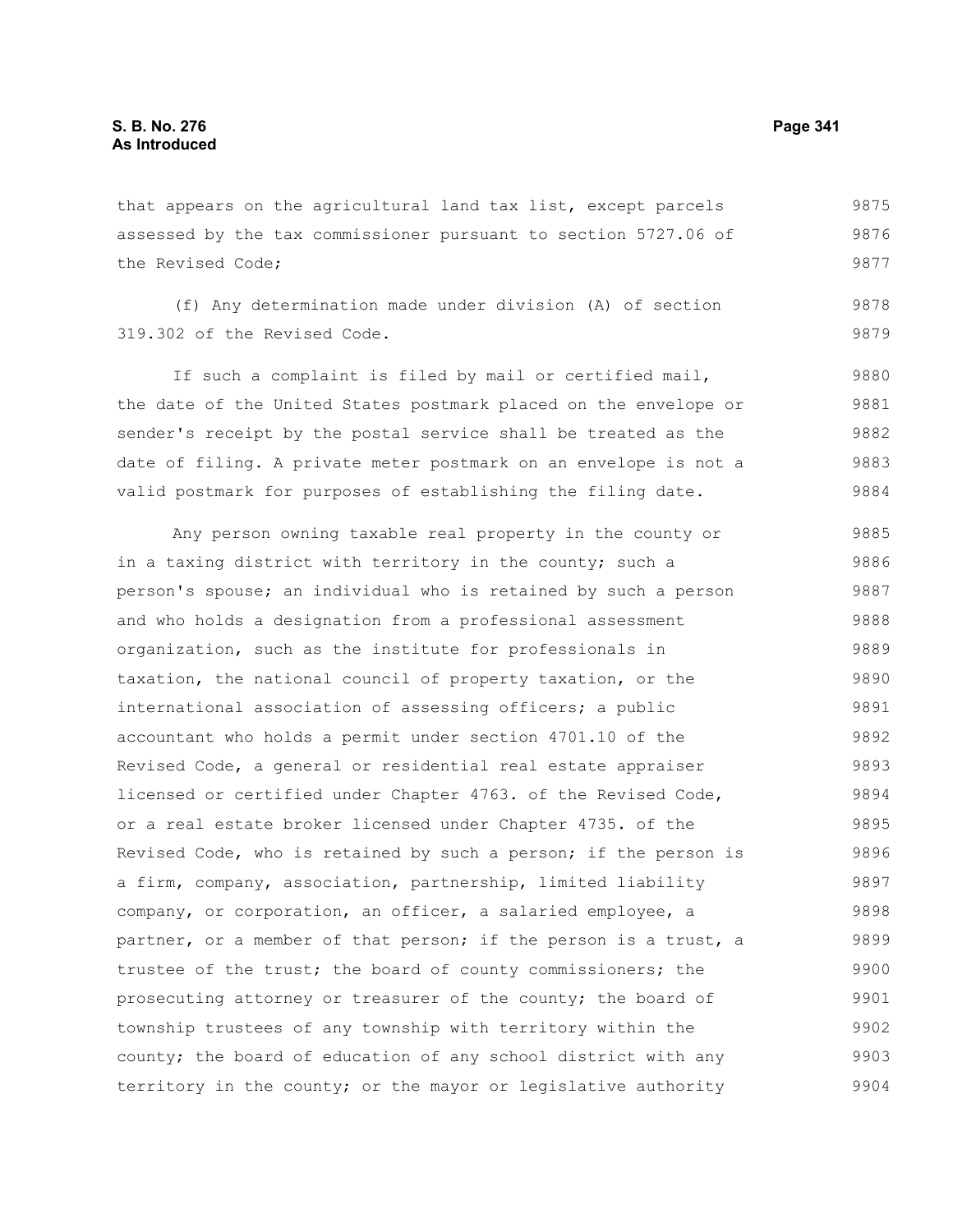## **S. B. No. 276 Page 342 As Introduced**

of any municipal corporation with any territory in the county may file such a complaint regarding any such determination affecting any real property in the county, except that a person owning taxable real property in another county may file such a complaint only with regard to any such determination affecting real property in the county that is located in the same taxing district as that person's real property is located. The county auditor shall present to the county board of revision all complaints filed with the auditor. 9905 9906 9907 9908 9909 9910 9911 9912 9913

(2) As used in division (A)(2) of this section, "interim period" means, for each county, the tax year to which section 5715.24 of the Revised Code applies and each subsequent tax year until the tax year in which that section applies again. 9914 9915 9916 9917

No person, board, or officer shall file a complaint against the valuation or assessment of any parcel that appears on the tax list if it filed a complaint against the valuation or assessment of that parcel for any prior tax year in the same interim period, unless the person, board, or officer alleges that the valuation or assessment should be changed due to one or more of the following circumstances that occurred after the tax lien date for the tax year for which the prior complaint was filed and that the circumstances were not taken into consideration with respect to the prior complaint: 9918 9919 9920 9921 9922 9923 9924 9925 9926 9927

(a) The property was sold in an arm's length transaction, as described in section 5713.03 of the Revised Code; 9928 9929

(b) The property lost value due to some casualty; 9930

(c) Substantial improvement was added to the property; 9931

(d) An increase or decrease of at least fifteen per cent in the property's occupancy has had a substantial economic 9932 9933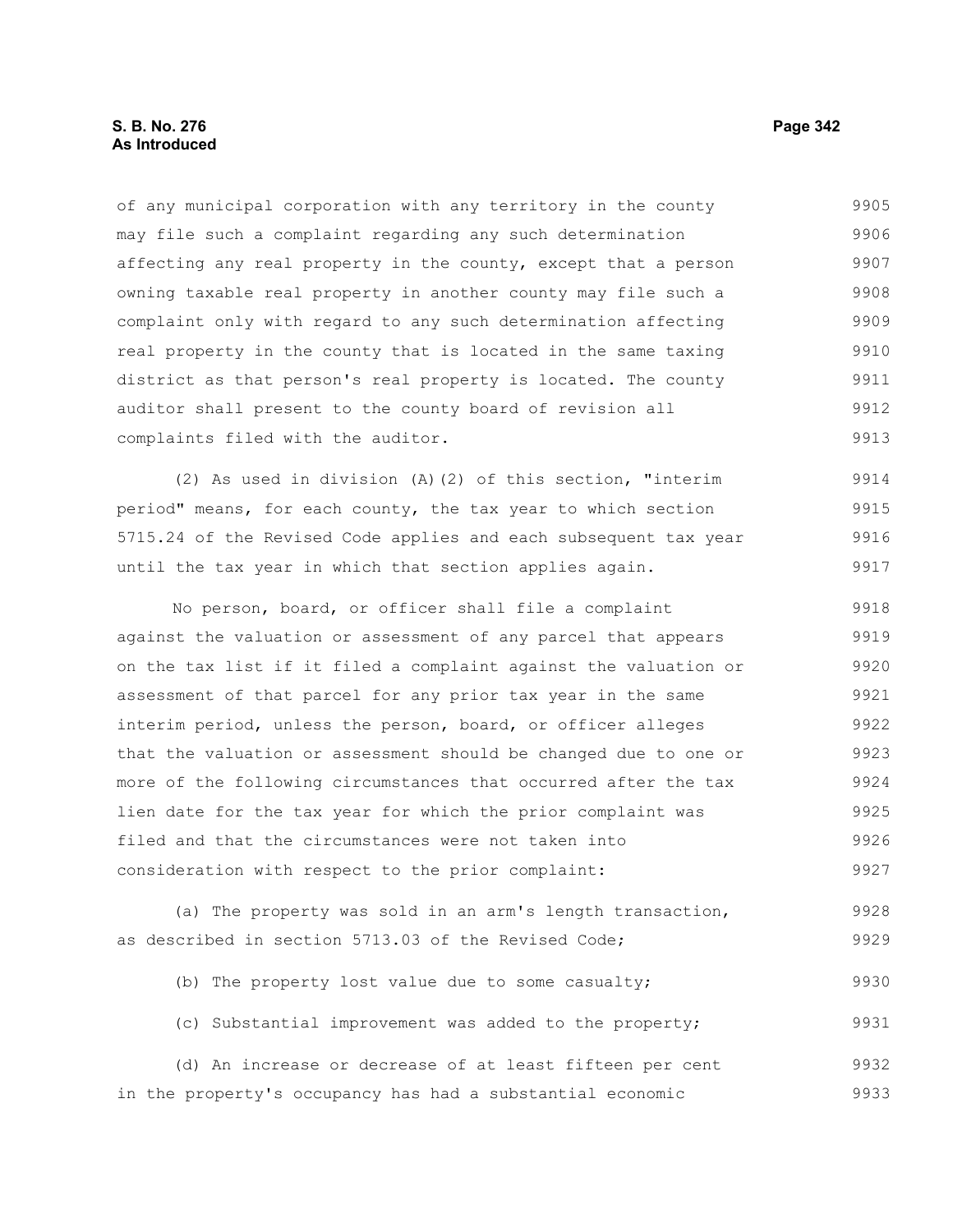impact on the property.

(3) If a county board of revision, the board of tax appeals, or any court dismisses a complaint filed under this section or section 5715.13 of the Revised Code for the reason that the act of filing the complaint was the unauthorized practice of law or the person filing the complaint was engaged in the unauthorized practice of law, the party affected by a decrease in valuation or the party's agent, or the person owning taxable real property in the county or in a taxing district with territory in the county, may refile the complaint, notwithstanding division (A)(2) of this section. 9935 9936 9937 9938 9939 9940 9941 9942 9943 9944

(4)(a) No complaint filed under this section or section 5715.13 of the Revised Code shall be dismissed for the reason that the complaint fails to accurately identify the owner of the property that is the subject of the complaint. 9945 9946 9947 9948

(b) If a complaint fails to accurately identify the owner of the property that is the subject of the complaint, the board of revision shall exercise due diligence to ensure the correct property owner is notified as required by divisions (B) and (C) of this section. 9949 9950 9951 9952 9953

(5) Notwithstanding division (A)(2) of this section, a person, board, or officer may file a complaint against the valuation or assessment of any parcel that appears on the tax list if it filed a complaint against the valuation or assessment of that parcel for any prior tax year in the same interim period if the person, board, or officer withdrew the complaint before the complaint was heard by the board. 9954 9955 9956 9957 9958 9959 9960

(B) Within thirty days after the last date such complaints may be filed, the auditor shall give notice of each complaint in 9961 9962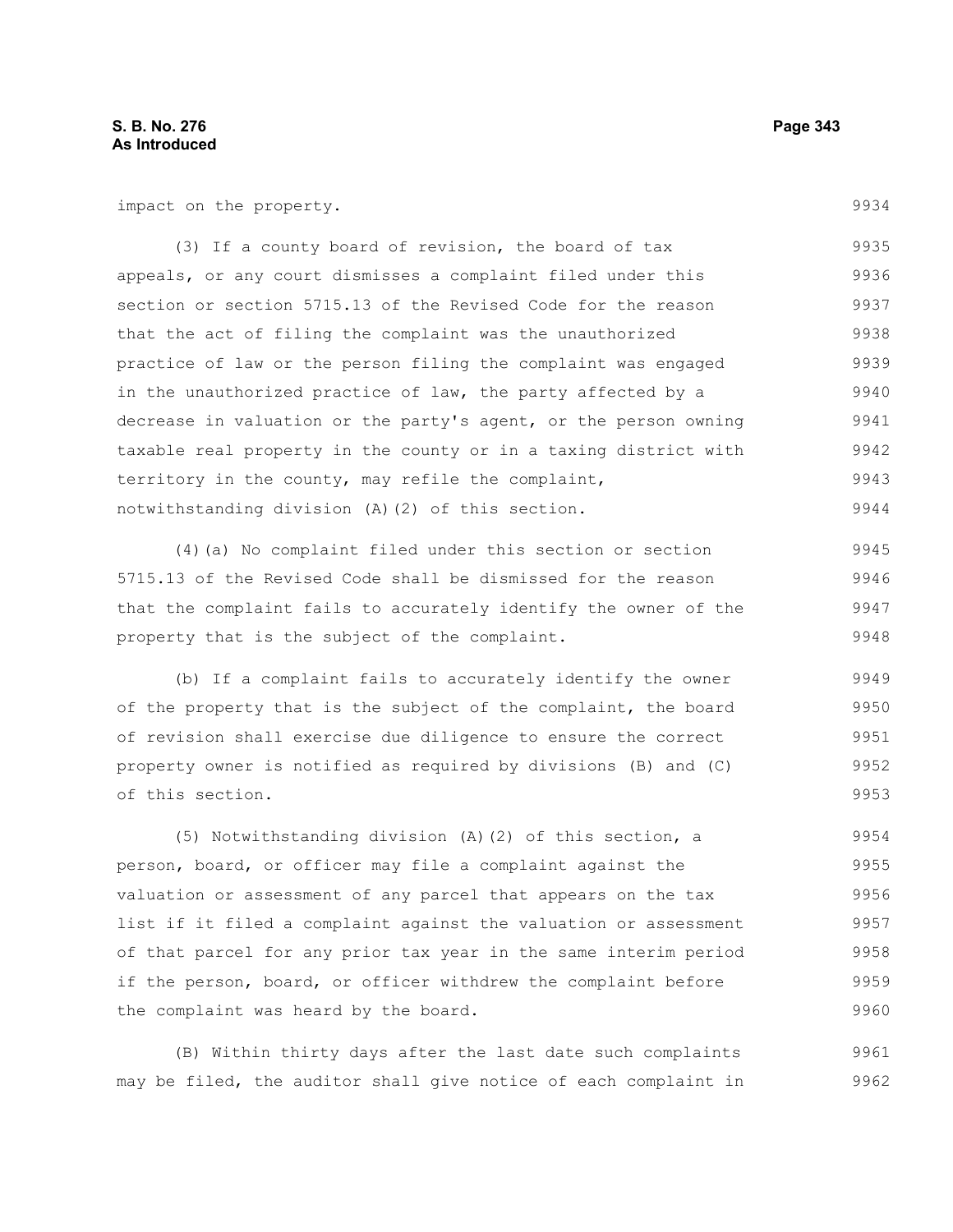## **S. B. No. 276 Page 344 As Introduced**

which the stated amount of overvaluation, undervaluation, discriminatory valuation, illegal valuation, or incorrect determination is at least seventeen thousand five hundred dollars to each property owner whose property is the subject of the complaint, if the complaint was not filed by the owner or the owner's spouse, and to each board of education whose school district may be affected by the complaint. Within thirty days after receiving such notice, a board of education; a property owner; the owner's spouse; an individual who is retained by such an owner and who holds a designation from a professional assessment organization, such as the institute for professionals in taxation, the national council of property taxation, or the international association of assessing officers; a public accountant who holds a permit under section 4701.10 of the Revised Code, a general or residential real estate appraiser licensed or certified under Chapter 4763. of the Revised Code, or a real estate broker licensed under Chapter 4735. of the Revised Code, who is retained by such a person; or, if the property owner is a firm, company, association, partnership, limited liability company, corporation, or trust, an officer, a salaried employee, a partner, a member, or trustee of that property owner, may file a complaint in support of or objecting to the amount of alleged overvaluation, undervaluation, discriminatory valuation, illegal valuation, or incorrect determination stated in a previously filed complaint or objecting to the current valuation. Upon the filing of a complaint under this division, the board of education or the property owner shall be made a party to the action. 9963 9964 9965 9966 9967 9968 9969 9970 9971 9972 9973 9974 9975 9976 9977 9978 9979 9980 9981 9982 9983 9984 9985 9986 9987 9988 9989 9990

(C) Each board of revision shall notify any complainant and also the property owner, if the property owner's address is known, when a complaint is filed by one other than the property 9991 9992 9993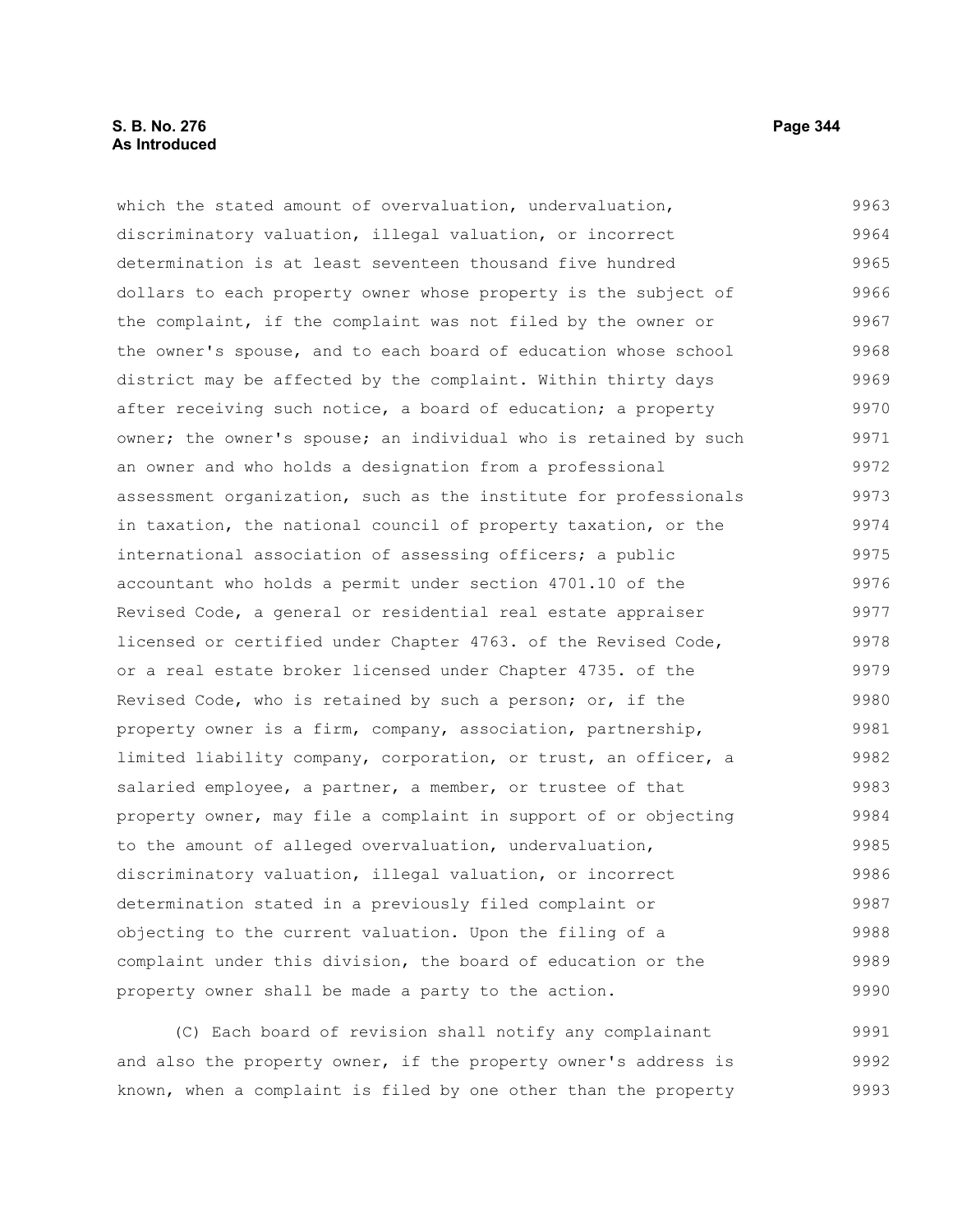# **S. B. No. 276 Page 345 As Introduced**

owner, not less than ten days prior to the hearing, either by certified mail or, if the board has record of an internet identifier of record associated with the owner, by ordinary mail and by that internet identifier of record of the time and place the same will be heard. The board of revision shall hear and render its decision on a complaint within ninety days after the filing thereof with the board, except that if a complaint is filed within thirty days after receiving notice from the auditor as provided in division (B) of this section, the board shall hear and render its decision within ninety days after such filing. 9994 9995 9996 9997 9998 9999 10000 10001 10002 10003 10004

(D) The determination of any such complaint shall relate back to the date when the lien for taxes or recoupment charges for the current year attached or the date as of which liability for such year was determined. Liability for taxes and recoupment charges for such year and each succeeding year until the complaint is finally determined and for any penalty and interest for nonpayment thereof within the time required by law shall be based upon the determination, valuation, or assessment as finally determined. Each complaint shall state the amount of overvaluation, undervaluation, discriminatory valuation, illegal valuation, or incorrect classification or determination upon which the complaint is based. The treasurer shall accept any amount tendered as taxes or recoupment charge upon property concerning which a complaint is then pending, computed upon the claimed valuation as set forth in the complaint. If a complaint filed under this section for the current year is not determined by the board within the time prescribed for such determination, the complaint and any proceedings in relation thereto shall be continued by the board as a valid complaint for any ensuing year until such complaint is finally determined by the board or upon 10005 10006 10007 10008 10009 10010 10011 10012 10013 10014 10015 10016 10017 10018 10019 10020 10021 10022 10023 10024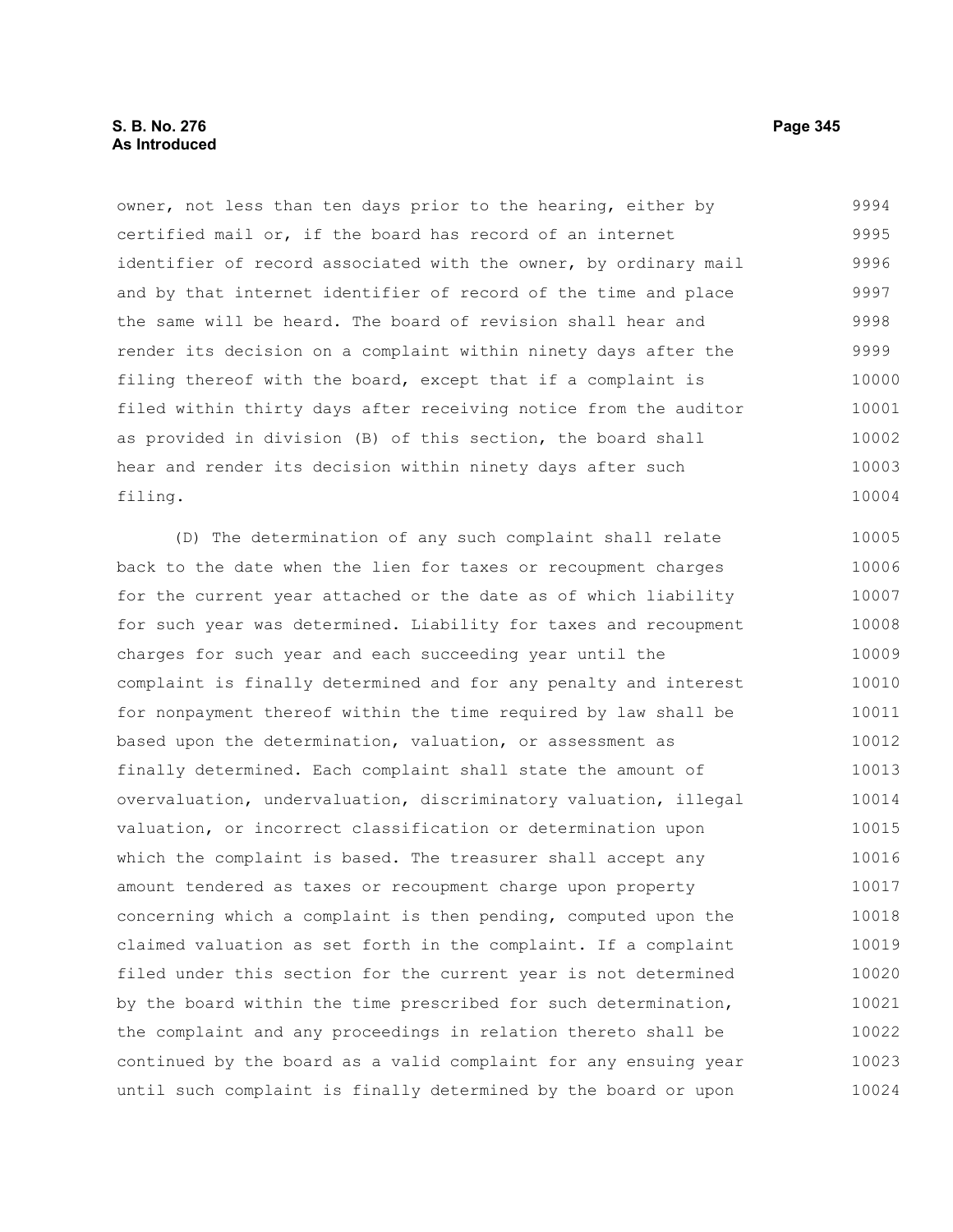## **S. B. No. 276 Page 346 As Introduced**

any appeal from a decision of the board. In such case, the original complaint shall continue in effect without further filing by the original taxpayer, the original taxpayer's assignee, or any other person or entity authorized to file a complaint under this section. 10025 10026 10027 10028 10029

(E) If a taxpayer files a complaint as to the classification, valuation, assessment, or any determination affecting the taxpayer's own property and tenders less than the full amount of taxes or recoupment charges as finally determined, an interest charge shall accrue as follows: 10030 10031 10032 10033 10034

(1) If the amount finally determined is less than the amount billed but more than the amount tendered, the taxpayer shall pay interest at the rate per annum prescribed by section 5703.47 of the Revised Code, computed from the date that the taxes were due on the difference between the amount finally determined and the amount tendered. This interest charge shall be in lieu of any penalty or interest charge under section 323.121 of the Revised Code unless the taxpayer failed to file a complaint and tender an amount as taxes or recoupment charges within the time required by this section, in which case section 323.121 of the Revised Code applies. 10035 10036 10037 10038 10039 10040 10041 10042 10043 10044 10045

(2) If the amount of taxes finally determined is equal to or greater than the amount billed and more than the amount tendered, the taxpayer shall pay interest at the rate prescribed by section 5703.47 of the Revised Code from the date the taxes were due on the difference between the amount finally determined and the amount tendered, such interest to be in lieu of any interest charge but in addition to any penalty prescribed by section 323.121 of the Revised Code. 10046 10047 10048 10049 10050 10051 10052 10053

(F) Upon request of a complainant, the tax commissioner 10054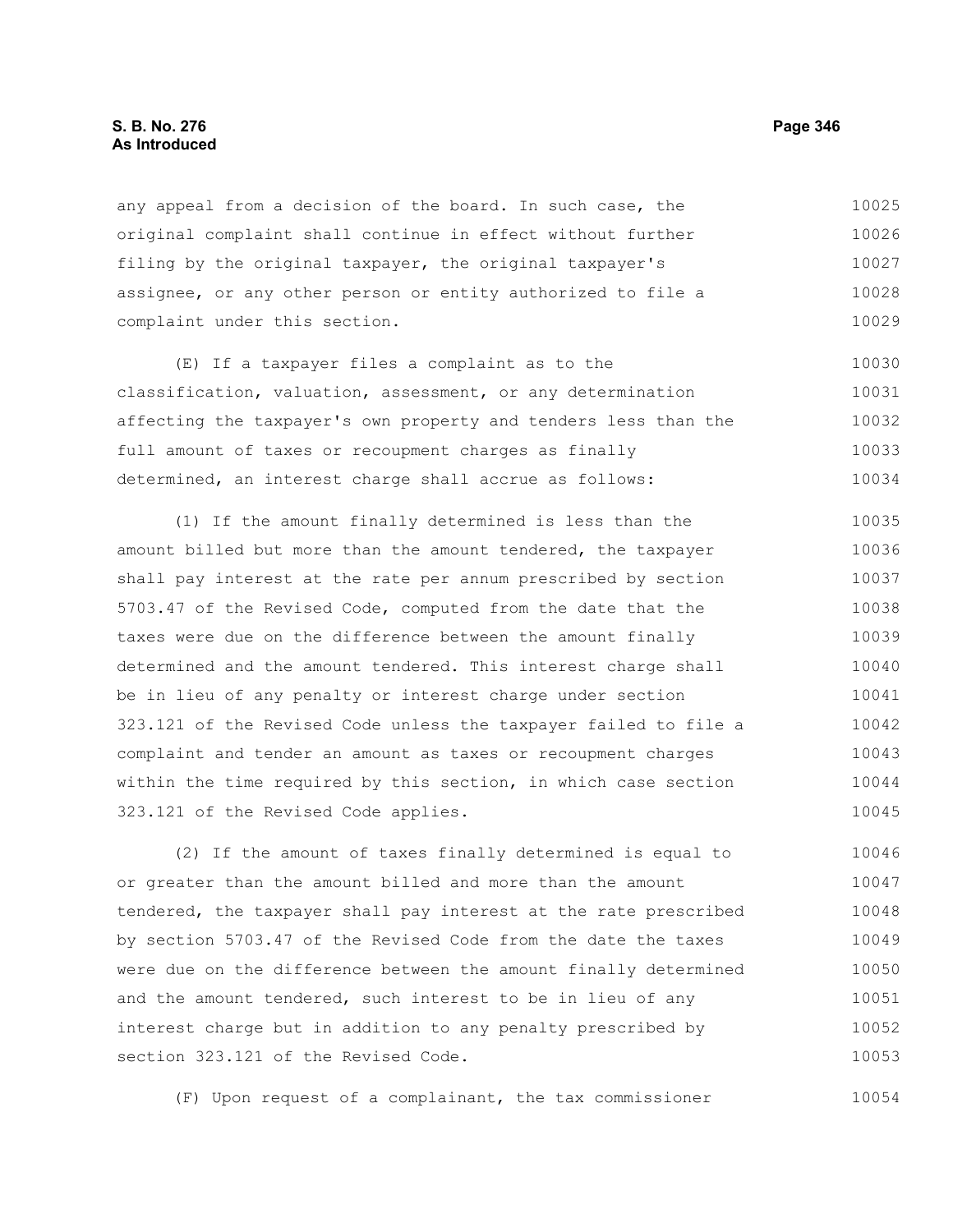# **S. B. No. 276 Page 347 As Introduced**

shall determine the common level of assessment of real property in the county for the year stated in the request that is not valued under section 5713.31 of the Revised Code, which common level of assessment shall be expressed as a percentage of true value and the common level of assessment of lands valued under such section, which common level of assessment shall also be expressed as a percentage of the current agricultural use value of such lands. Such determination shall be made on the basis of the most recent available sales ratio studies of the commissioner and such other factual data as the commissioner deems pertinent. 10055 10056 10057 10058 10059 10060 10061 10062 10063 10064 10065

(G) A complainant shall provide to the board of revision all information or evidence within the complainant's knowledge or possession that affects the real property that is the subject of the complaint. A complainant who fails to provide such information or evidence is precluded from introducing it on appeal to the board of tax appeals or the court of common pleas, except that the board of tax appeals or court may admit and consider the evidence if the complainant shows good cause for the complainant's failure to provide the information or evidence to the board of revision. 10066 10067 10068 10069 10070 10071 10072 10073 10074 10075

(H) In case of the pendency of any proceeding in court based upon an alleged excessive, discriminatory, or illegal valuation or incorrect classification or determination, the taxpayer may tender to the treasurer an amount as taxes upon property computed upon the claimed valuation as set forth in the complaint to the court. The treasurer may accept the tender. If the tender is not accepted, no penalty shall be assessed because of the nonpayment of the full taxes assessed. 10076 10077 10078 10079 10080 10081 10082 10083

**Sec. 5733.04.** As used in this chapter: 10084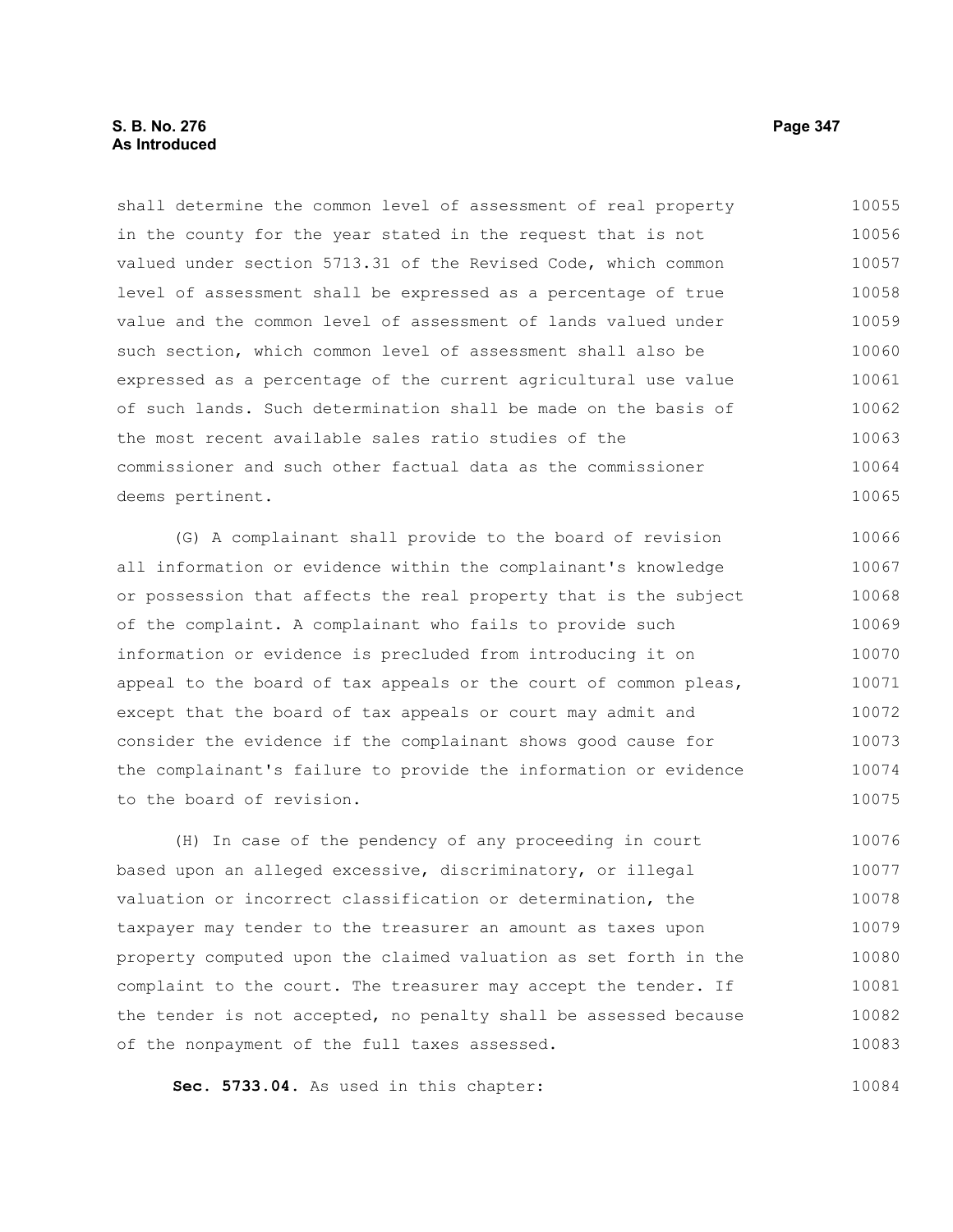# **S. B. No. 276 Page 348 As Introduced**

(A) "Issued and outstanding shares of stock" applies to nonprofit corporations, as provided in section 5733.01 of the Revised Code, and includes, but is not limited to, membership certificates and other instruments evidencing ownership of an interest in such nonprofit corporations, and with respect to a financial institution that does not have capital stock, "issued and outstanding shares of stock" includes, but is not limited to, ownership interests of depositors in the capital employed in such an institution. (B) "Taxpayer" means a corporation subject to the tax imposed by section 5733.06 of the Revised Code. (C) "Resident" means a corporation organized under the laws of this state. (D) "Commercial domicile" means the principal place from which the trade or business of the taxpayer is directed or managed. (E) "Taxable year" means the period prescribed by division (A) of section 5733.031 of the Revised Code upon the net income of which the value of the taxpayer's issued and outstanding shares of stock is determined under division (B) of section 5733.05 of the Revised Code or the period prescribed by division (A) of section 5733.031 of the Revised Code that immediately precedes the date as of which the total value of the corporation is determined under division (A) or (C) of section 5733.05 of the Revised Code. (F) "Tax year" means the calendar year in and for which the tax imposed by section 5733.06 of the Revised Code is required to be paid. (G) "Internal Revenue Code" means the "Internal Revenue 10085 10086 10087 10088 10089 10090 10091 10092 10093 10094 10095 10096 10097 10098 10099 10100 10101 10102 10103 10104 10105 10106 10107 10108 10109 10110 10111 10112 10113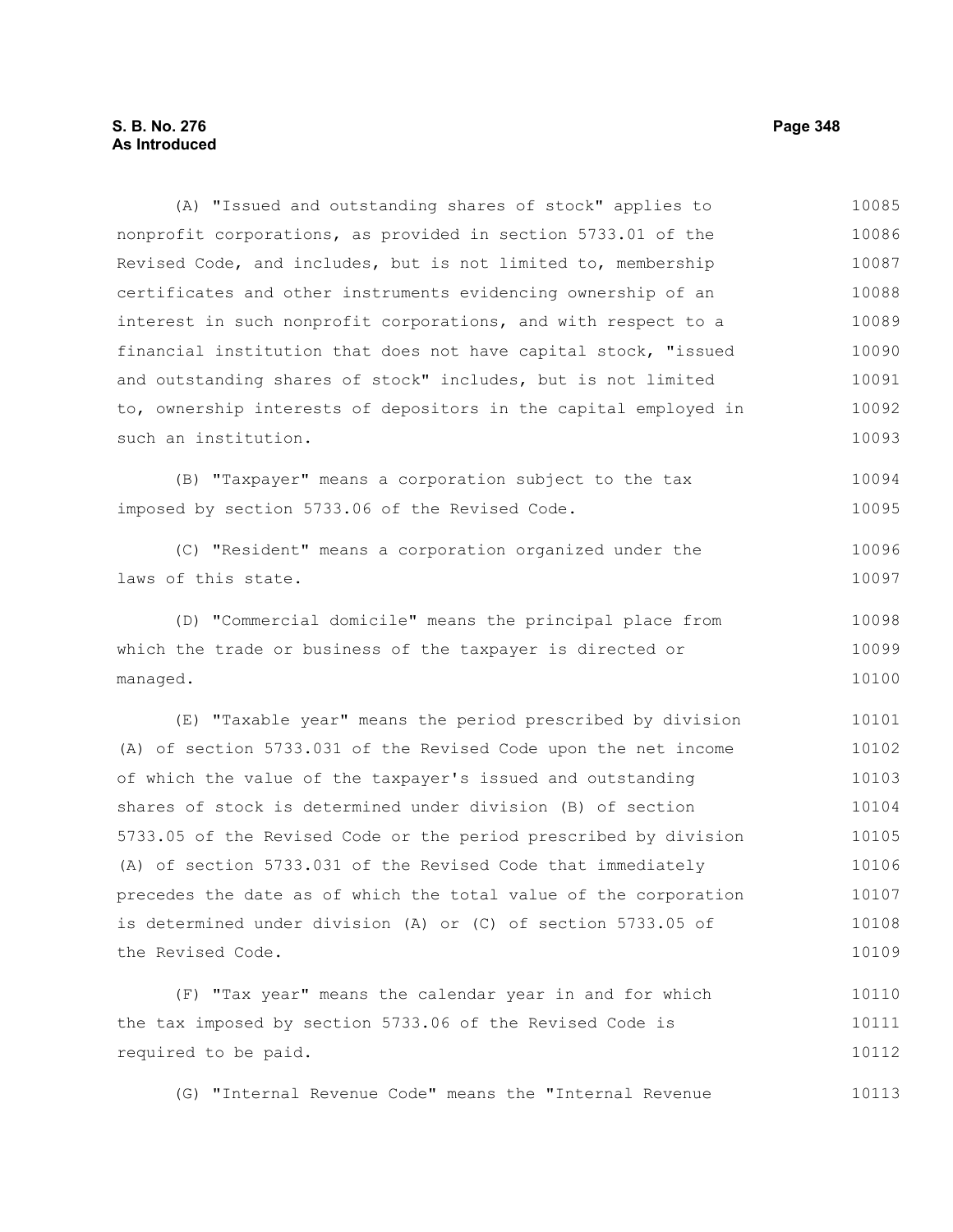#### Code of 1986," 100 Stat. 2085, 26 U.S.C.A. 1, as amended. (H) "Federal income tax" means the income tax imposed by the Internal Revenue Code. (I) Except as provided in section 5733.058 of the Revised Code, "net income" means the taxpayer's taxable income before operating loss deduction and special deductions, as required to be reported for the taxpayer's taxable year under the Internal Revenue Code, subject to the following adjustments: (1)(a) Deduct any net operating loss incurred in any taxable years ending in 1971 or thereafter, but exclusive of any net operating loss incurred in taxable years ending prior to January 1, 1971. This deduction shall not be allowed in any tax year commencing before December 31, 1973, but shall be carried over and allowed in tax years commencing after December 31, 1973, until fully utilized in the next succeeding taxable year or years in which the taxpayer has net income, but in no case for more than the designated carryover period as described in division (I)(1)(b) of this section. The amount of such net operating loss, as determined under the allocation and apportionment provisions of section 5733.051 and division (B) of section 5733.05 of the Revised Code for the year in which the net operating loss occurs, shall be deducted from net income, as determined under the allocation and apportionment provisions of section 5733.051 and division (B) of section 5733.05 of the Revised Code, to the extent necessary to reduce net income to zero with the remaining unused portion of the deduction, if any, carried forward to the remaining years of the designated carryover period as described in division (I)(1)(b) of this section, or until fully utilized, whichever occurs first. 10114 10115 10116 10117 10118 10119 10120 10121 10122 10123 10124 10125 10126 10127 10128 10129 10130 10131 10132 10133 10134 10135 10136 10137 10138 10139 10140 10141 10142

(b) For losses incurred in taxable years ending on or 10143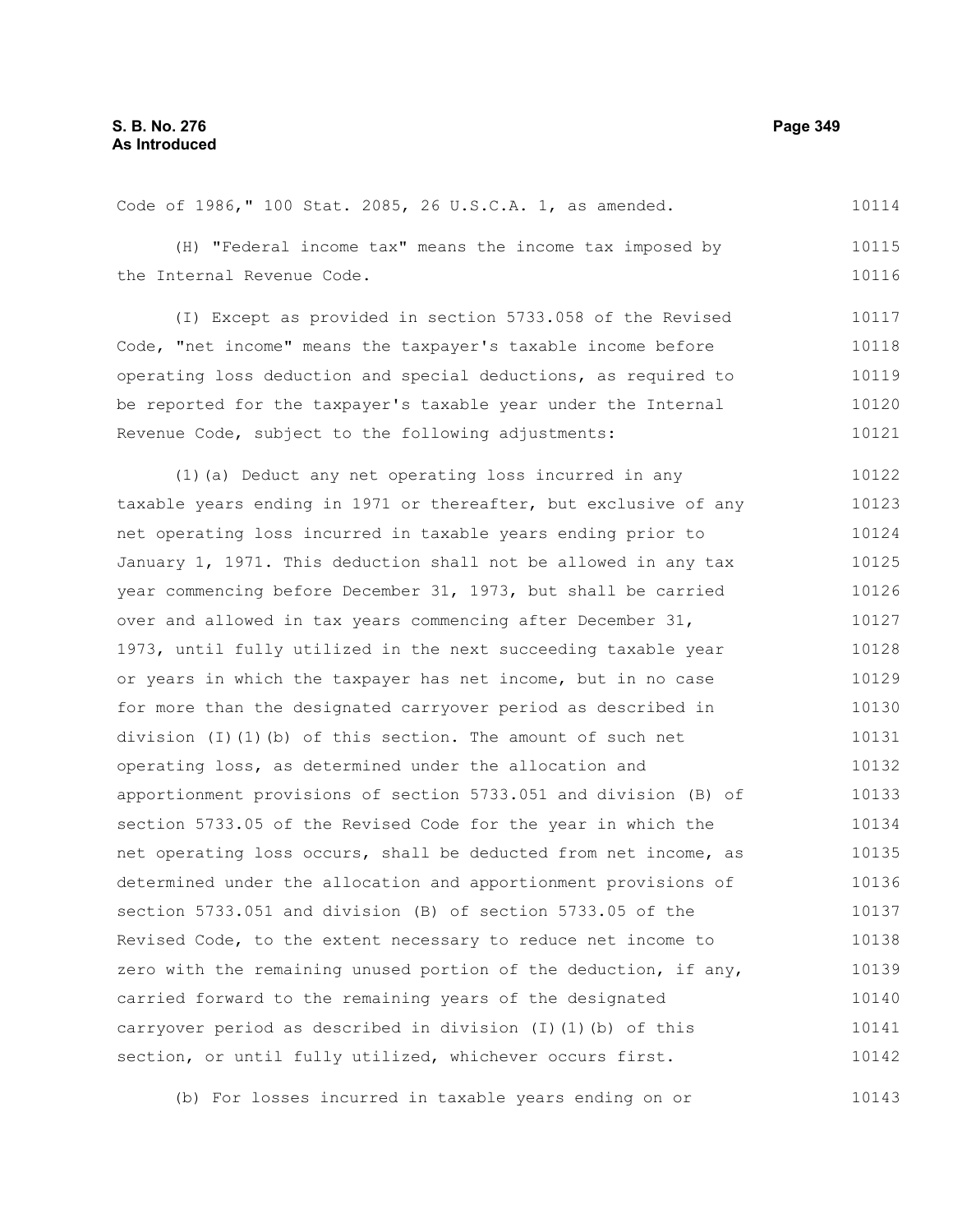before December 31, 1981, the designated carryover period shall be the five consecutive taxable years after the taxable year in which the net operating loss occurred. For losses incurred in taxable years ending on or after January 1, 1982, and beginning before August 6, 1997, the designated carryover period shall be the fifteen consecutive taxable years after the taxable year in which the net operating loss occurs. For losses incurred in taxable years beginning on or after August 6, 1997, the designated carryover period shall be the twenty consecutive taxable years after the taxable year in which the net operating loss occurs. 10144 10145 10146 10147 10148 10149 10150 10151 10152 10153 10154

(c) The tax commissioner may require a taxpayer to furnish any information necessary to support a claim for deduction under division (I)(1)(a) of this section and no deduction shall be allowed unless the information is furnished. 10155 10156 10157 10158

(2) Deduct any amount included in net income by application of section 78 or 951 of the Internal Revenue Code, amounts received for royalties, technical or other services derived from sources outside the United States, and dividends received from a subsidiary, associate, or affiliated corporation that neither transacts any substantial portion of its business nor regularly maintains any substantial portion of its assets within the United States. For purposes of determining net foreign source income deductible under division (I)(2) of this section, the amount of gross income from all such sources other than dividend income and income derived by application of section 78 or 951 of the Internal Revenue Code shall be reduced by: 10159 10160 10161 10162 10163 10164 10165 10166 10167 10168 10169 10170 10171

(a) The amount of any reimbursed expenses for personal services performed by employees of the taxpayer for the 10172 10173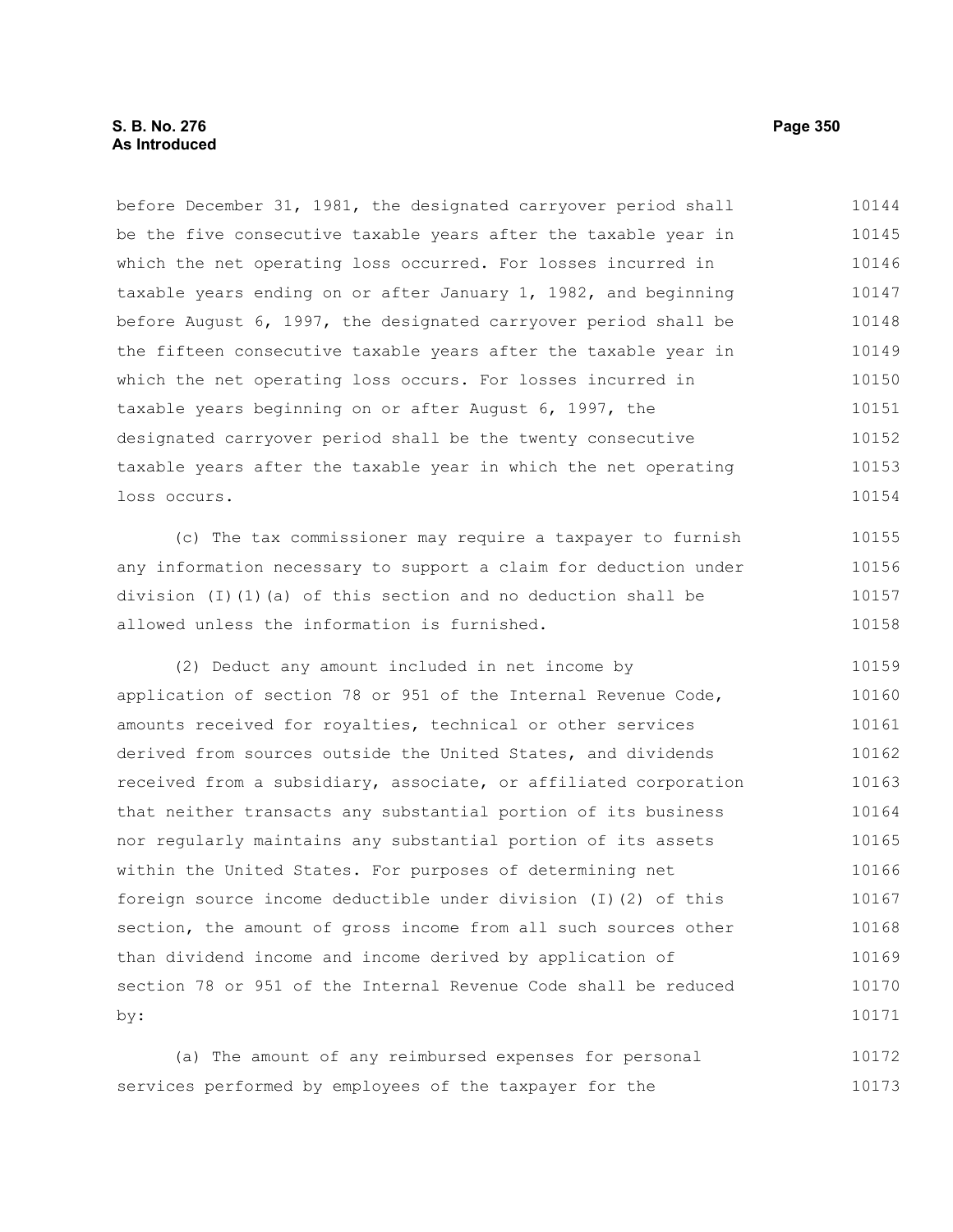subsidiary, associate, or affiliated corporation; (b) Ten per cent of the amount of royalty income and technical assistance fees; (c) Fifteen per cent of the amount of all other income. 10174 10175 10176 10177

The amounts described in divisions (I)(2)(a) to (c) of this section are deemed to be the expenses attributable to the production of deductible foreign source income unless the taxpayer shows, by clear and convincing evidence, less actual expenses, or the tax commissioner shows, by clear and convincing evidence, more actual expenses. 10178 10179 10180 10181 10182 10183

(3) Add any loss or deduct any gain resulting from the sale, exchange, or other disposition of a capital asset, or an asset described in section 1231 of the Internal Revenue Code, to the extent that such loss or gain occurred prior to the first taxable year on which the tax provided for in section 5733.06 of the Revised Code is computed on the corporation's net income. For purposes of division (I)(3) of this section, the amount of the prior loss or gain shall be measured by the difference between the original cost or other basis of the asset and the fair market value as of the beginning of the first taxable year on which the tax provided for in section 5733.06 of the Revised Code is computed on the corporation's net income. At the option of the taxpayer, the amount of the prior loss or gain may be a percentage of the gain or loss, which percentage shall be determined by multiplying the gain or loss by a fraction, the numerator of which is the number of months from the acquisition of the asset to the beginning of the first taxable year on which the fee provided in section 5733.06 of the Revised Code is computed on the corporation's net income, and the denominator of which is the number of months from the acquisition of the asset 10184 10185 10186 10187 10188 10189 10190 10191 10192 10193 10194 10195 10196 10197 10198 10199 10200 10201 10202 10203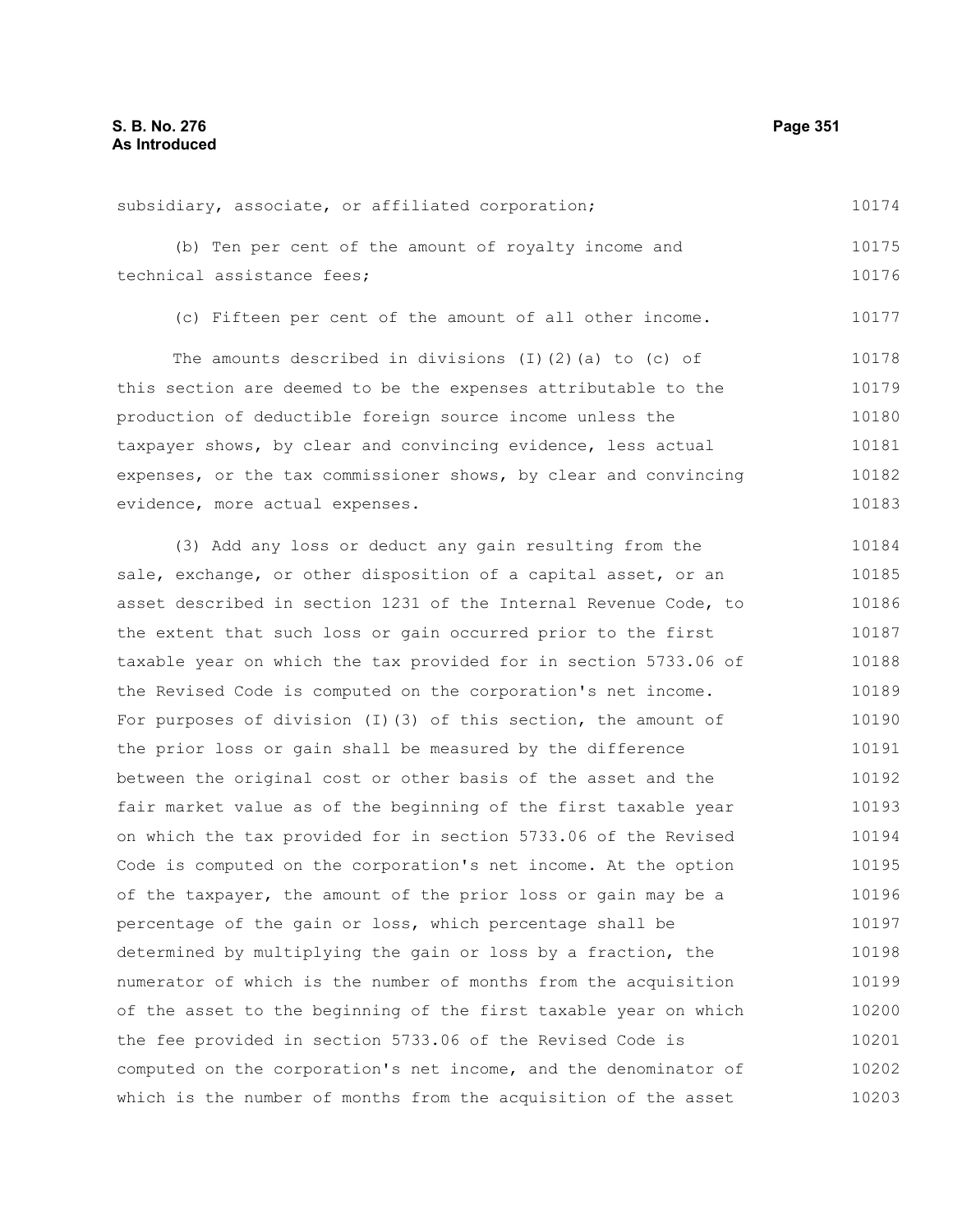to the sale, exchange, or other disposition of the asset. The adjustments described in this division do not apply to any gain or loss where the gain or loss is recognized by a qualifying taxpayer, as defined in section 5733.0510 of the Revised Code, with respect to a qualifying taxable event, as defined in that section. 10204 10205 10206 10207 10208 10209

(4) Deduct the dividend received deduction provided by section 243 of the Internal Revenue Code.

(5) Deduct any interest or interest equivalent on public obligations and purchase obligations to the extent included in federal taxable income. As used in divisions (I)(5) and (6) of this section, "public obligations," "purchase obligations," and "interest or interest equivalent" have the same meanings as in section 5709.76 of the Revised Code. 10212 10213 10214 10215 10216 10217

(6) Add any loss or deduct any gain resulting from the sale, exchange, or other disposition of public obligations to the extent included in federal taxable income. 10218 10219 10220

(7) To the extent not otherwise allowed, deduct any dividends or distributions received by a taxpayer from a public utility, excluding an electric company and a combined company, and, for tax years 2005 and thereafter, a telephone company, if the taxpayer owns at least eighty per cent of the issued and outstanding common stock of the public utility. As used in division (I)(7) of this section, "public utility" means a public utility as defined in Chapter 5727. of the Revised Code, whether or not the public utility is doing business in the state. 10221 10222 10223 10224 10225 10226 10227 10228 10229

(8) To the extent not otherwise allowed, deduct any dividends received by a taxpayer from an insurance company, if the taxpayer owns at least eighty per cent of the issued and 10230 10231 10232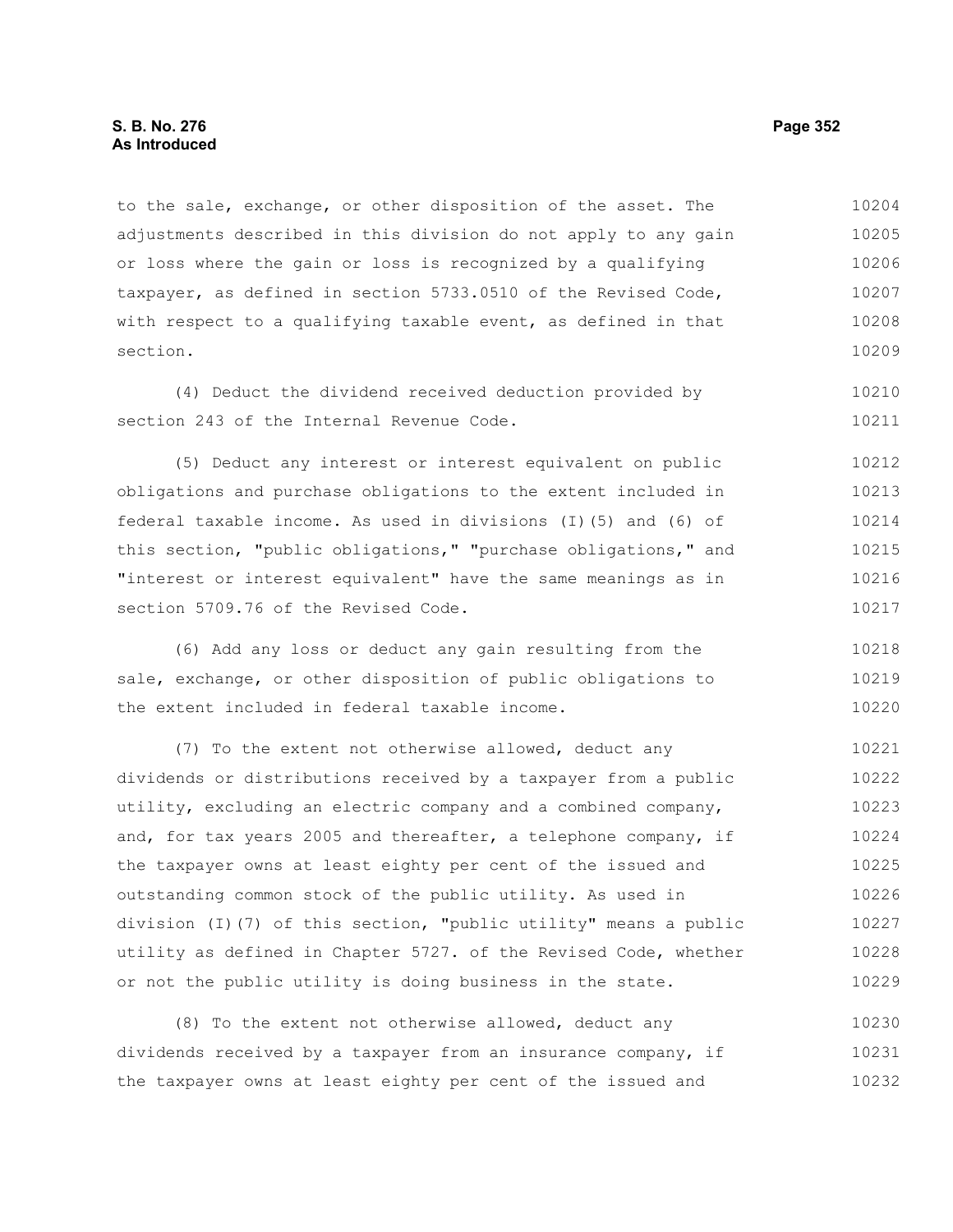# **S. B. No. 276 Page 353 As Introduced**

outstanding common stock of the insurance company. As used in division (I)(8) of this section, "insurance company" means an insurance company that is taxable under Chapter 5725. or 5729. of the Revised Code. 10233 10234 10235 10236

(9) Deduct expenditures for modifying existing buildings or structures to meet American national standards institute standard A-117.1-1961 (R-1971), as amended; provided, that no deduction shall be allowed to the extent that such deduction is not permitted under federal law or under rules of the tax commissioner. Those deductions as are allowed may be taken over a period of five years. The tax commissioner shall adopt rules under Chapter 119. of the Revised Code establishing reasonable limitations on the extent that expenditures for modifying existing buildings or structures are attributable to the purpose of making the buildings or structures accessible to and usable by physically handicapped persons. 10237 10238 10239 10240 10241 10242 10243 10244 10245 10246 10247 10248

(10) Deduct the amount of wages and salaries, if any, not otherwise allowable as a deduction but that would have been allowable as a deduction in computing federal taxable income before operating loss deduction and special deductions for the taxable year, had the targeted jobs credit allowed and determined under sections 38, 51, and 52 of the Internal Revenue Code not been in effect. 10249 10250 10251 10252 10253 10254 10255

(11) Deduct net interest income on obligations of the United States and its territories and possessions or of any authority, commission, or instrumentality of the United States to the extent the laws of the United States prohibit inclusion of the net interest for purposes of determining the value of the taxpayer's issued and outstanding shares of stock under division (B) of section 5733.05 of the Revised Code. As used in division 10256 10257 10258 10259 10260 10261 10262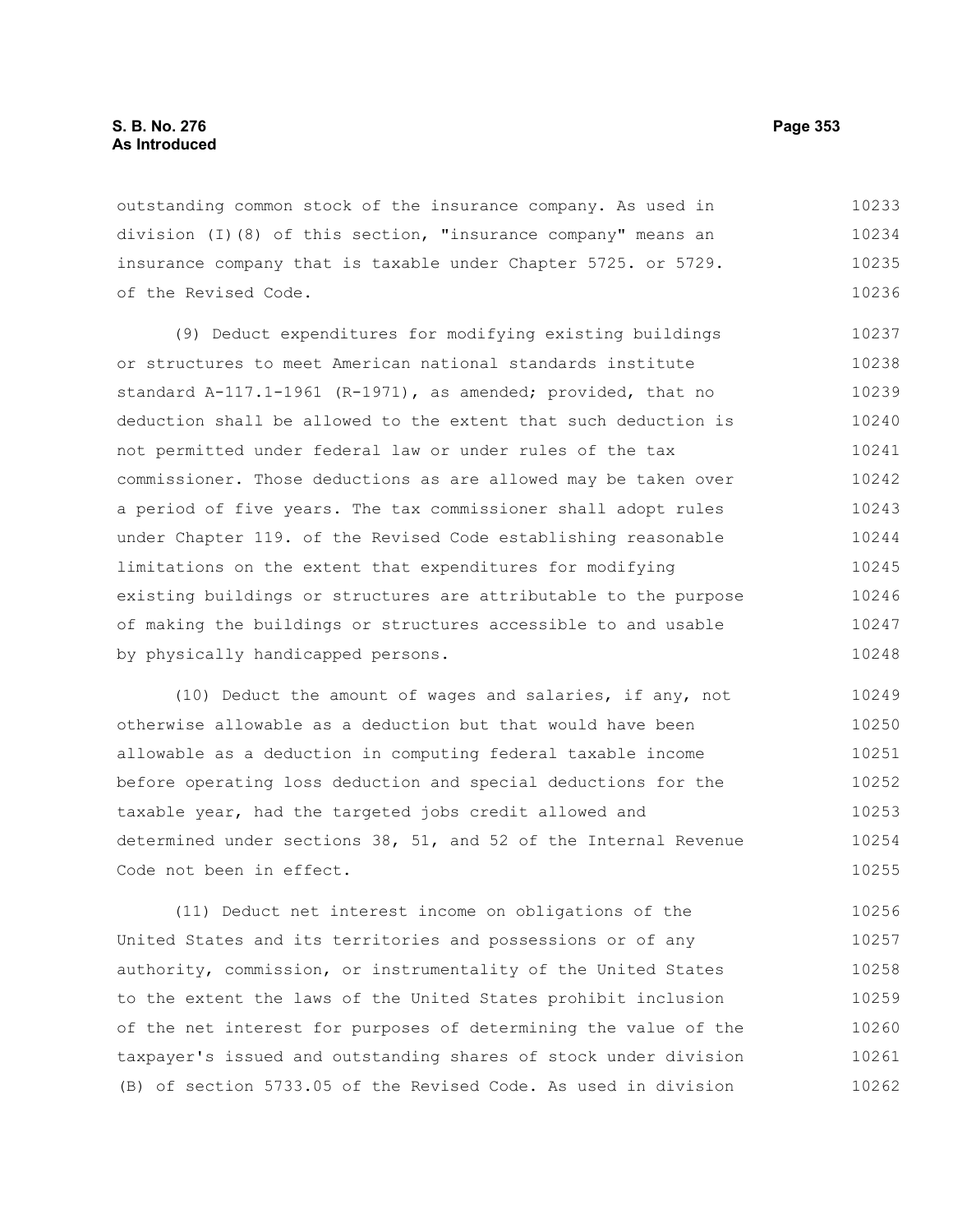(I)(11) of this section, "net interest" means interest net of any expenses taken on the federal income tax return that would not have been allowed under section 265 of the Internal Revenue Code if the interest were exempt from federal income tax. 10263 10264 10265 10266

(12)(a) Except as set forth in division (I)(12)(d) of this section, to the extent not included in computing the taxpayer's federal taxable income before operating loss deduction and special deductions, add gains and deduct losses from direct or indirect sales, exchanges, or other dispositions, made by a related entity who is not a taxpayer, of the taxpayer's indirect, beneficial, or constructive investment in the stock or debt of another entity, unless the gain or loss has been included in computing the federal taxable income before operating loss deduction and special deductions of another taxpayer with a more closely related investment in the stock or debt of the other entity. The amount of gain added or loss deducted shall not exceed the product obtained by multiplying such gain or loss by the taxpayer's proportionate share, directly, indirectly, beneficially, or constructively, of the outstanding stock of the related entity immediately prior to the direct or indirect sale, exchange, or other disposition. 10267 10268 10269 10270 10271 10272 10273 10274 10275 10276 10277 10278 10279 10280 10281 10282 10283

(b) Except as set forth in division (I)(12)(e) of this section, to the extent not included in computing the taxpayer's federal taxable income before operating loss deduction and special deductions, add gains and deduct losses from direct or indirect sales, exchanges, or other dispositions made by a related entity who is not a taxpayer, of intangible property other than stock, securities, and debt, if such property was owned, or used in whole or in part, at any time prior to or at the time of the sale, exchange, or disposition by either the taxpayer or by a related entity that was a taxpayer at any time 10284 10285 10286 10287 10288 10289 10290 10291 10292 10293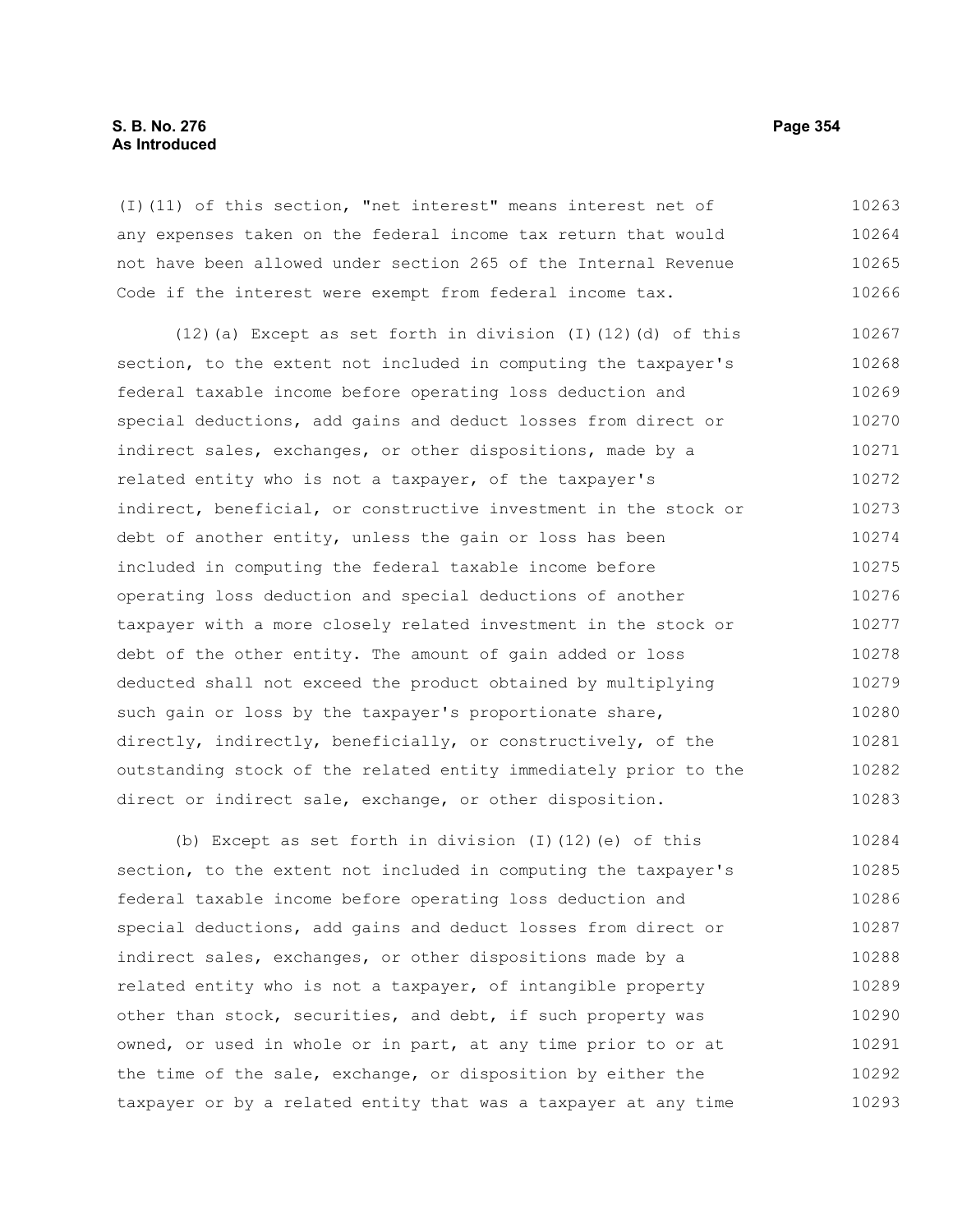# **S. B. No. 276 Page 355 As Introduced**

during the related entity's ownership or use of such property, unless the gain or loss has been included in computing the federal taxable income before operating loss deduction and special deductions of another taxpayer with a more closely related ownership or use of such intangible property. The amount of gain added or loss deducted shall not exceed the product obtained by multiplying such gain or loss by the taxpayer's proportionate share, directly, indirectly, beneficially, or constructively, of the outstanding stock of the related entity immediately prior to the direct or indirect sale, exchange, or other disposition. 10294 10295 10296 10297 10298 10299 10300 10301 10302 10303 10304

(c) As used in division (I)(12) of this section, "related entity" means those entities described in divisions (I)(12)(c) (i) to (iii) of this section:

(i) An individual stockholder, or a member of the stockholder's family enumerated in section 318 of the Internal Revenue Code, if the stockholder and the members of the stockholder's family own, directly, indirectly, beneficially, or constructively, in the aggregate, at least fifty per cent of the value of the taxpayer's outstanding stock; 10308 10309 10310 10311 10312 10313

(ii) A stockholder, or a stockholder's partnership, estate, trust, or corporation, if the stockholder and the stockholder's partnerships, estates, trusts, and corporations own directly, indirectly, beneficially, or constructively, in the aggregate, at least fifty per cent of the value of the taxpayer's outstanding stock; 10314 10315 10316 10317 10318 10319

(iii) A corporation, or a party related to the corporation in a manner that would require an attribution of stock from the corporation to the party or from the party to the corporation under division (I)(12)(c)(iv) of this section, if the taxpayer 10320 10321 10322 10323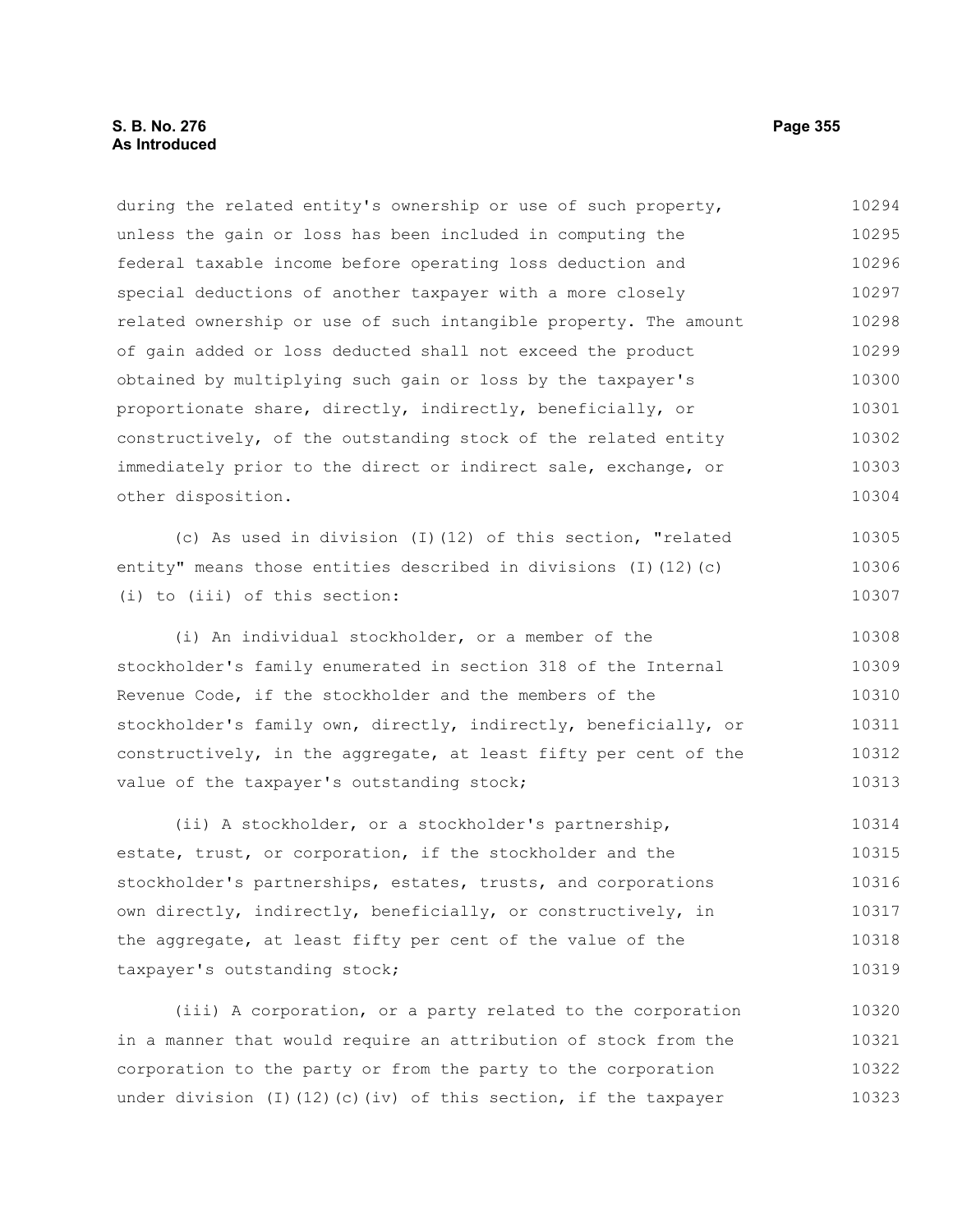owns, directly, indirectly, beneficially, or constructively, at least fifty per cent of the value of the corporation's outstanding stock. 10324 10325 10326

(iv) The attribution rules of section 318 of the Internal Revenue Code apply for purposes of determining whether the ownership requirements in divisions (I)(12)(c)(i) to (iii) of this section have been met. 10327 10328 10329 10330

(d) For purposes of the adjustments required by division (I)(12)(a) of this section, the term "investment in the stock or debt of another entity" means only those investments where the taxpayer and the taxpayer's related entities directly, indirectly, beneficially, or constructively own, in the aggregate, at any time during the twenty-four month period commencing one year prior to the direct or indirect sale, exchange, or other disposition of such investment at least fifty per cent or more of the value of either the outstanding stock or such debt of such other entity. 10331 10332 10333 10334 10335 10336 10337 10338 10339 10340

(e) For purposes of the adjustments required by division (I)(12)(b) of this section, the term "related entity" excludes all of the following: 10341 10342 10343

(i) Foreign corporations as defined in section 7701 of the Internal Revenue Code; 10344 10345

(ii) Foreign partnerships as defined in section 7701 of the Internal Revenue Code; 10346 10347

(iii) Corporations, partnerships, estates, and trusts created or organized in or under the laws of the Commonwealth of Puerto Rico or any possession of the United States; 10348 10349 10350

(iv) Foreign estates and foreign trusts as defined in section 7701 of the Internal Revenue Code. 10351 10352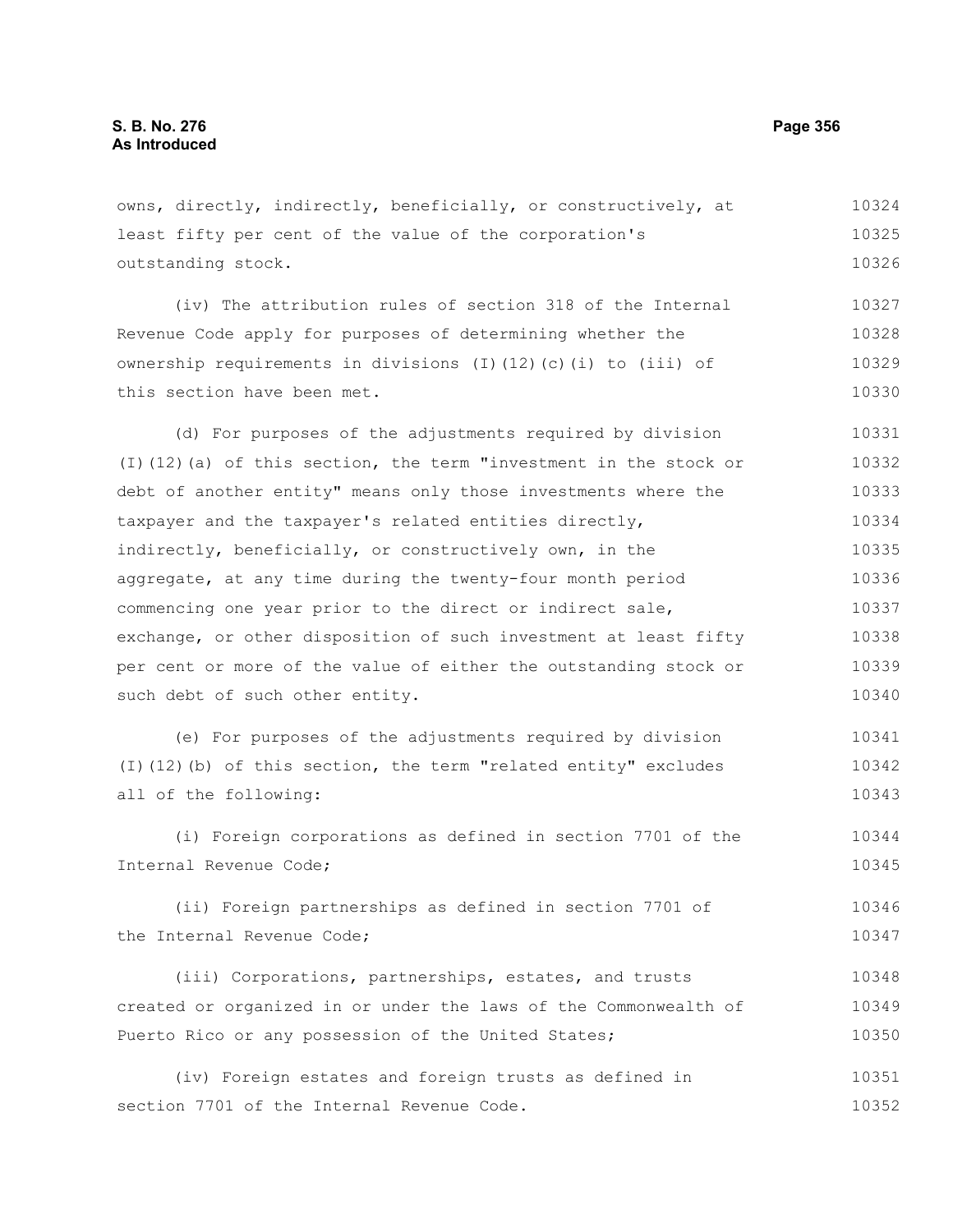# **S. B. No. 276 Page 357 As Introduced**

The exclusions described in divisions (I)(12)(e)(i) to (iv) of this section do not apply if the corporation, partnership, estate, or trust is described in any one of divisions (C)(1) to (5) of section 5733.042 of the Revised Code. 10353 10354 10355 10356

(f) Nothing in division (I)(12) of this section shall require or permit a taxpayer to add any gains or deduct any losses described in divisions (I)(12)(f)(i) and (ii) of this section: 10357 10358 10359 10360

(i) Gains or losses recognized for federal income tax purposes by an individual, estate, or trust without regard to the attribution rules described in division (I)(12)(c) of this section; 10361 10362 10363 10364

(ii) A related entity's gains or losses described in division (I)(12)(b) of this section if the taxpayer's ownership of or use of such intangible property was limited to a period not exceeding nine months and was attributable to a transaction or a series of transactions executed in accordance with the election or elections made by the taxpayer or a related entity pursuant to section 338 of the Internal Revenue Code. 10365 10366 10367 10368 10369 10370 10371

(13) Any adjustment required by section 5733.042 of the Revised Code. 10372 10373

(14) Add any amount claimed as a credit under section 5733.0611 of the Revised Code to the extent that such amount satisfies either of the following: 10374 10375 10376

(a) It was deducted or excluded from the computation of the corporation's taxable income before operating loss deduction and special deductions as required to be reported for the corporation's taxable year under the Internal Revenue Code; 10377 10378 10379 10380

(b) It resulted in a reduction of the corporation's 10381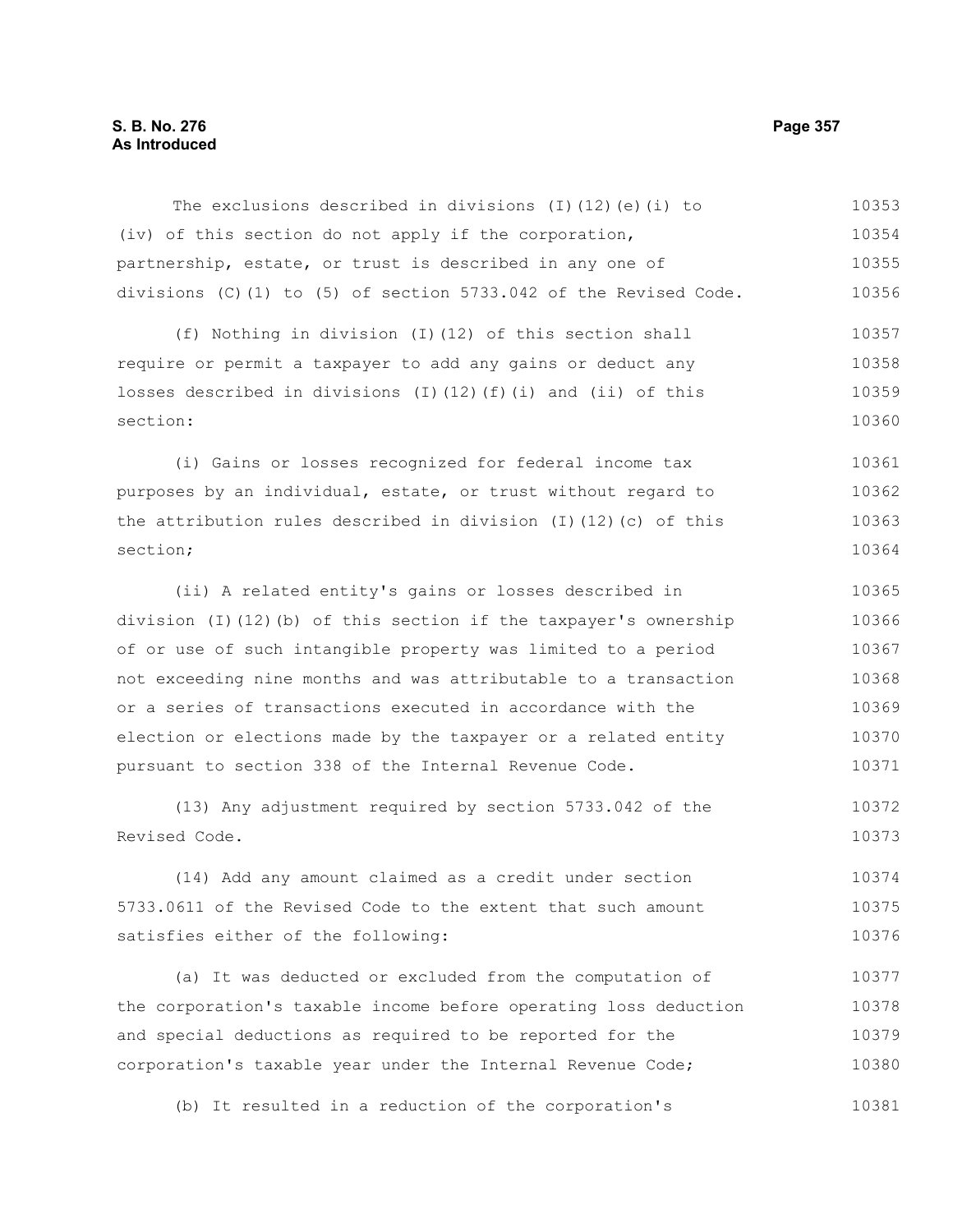taxable income before operating loss deduction and special deductions as required to be reported for any of the corporation's taxable years under the Internal Revenue Code. 10382 10383 10384

(15) Deduct the amount contributed by the taxpayer to an individual development account program established by a county department of job and family services pursuant to sections 329.11 to 329.14 of the Revised Code for the purpose of matching funds deposited by program participants. On request of the tax commissioner, the taxpayer shall provide any information that, in the tax commissioner's opinion, is necessary to establish the amount deducted under division (I)(15) of this section. 10385 10386 10387 10388 10389 10390 10391 10392

(16) Any adjustment required by section 5733.0510 or 5733.0511 of the Revised Code. 10393 10394

(17)(a)(i) Add five-sixths of the amount of depreciation expense allowed under subsection (k) of section 168 of the Internal Revenue Code, including a person's proportionate or distributive share of the amount of depreciation expense allowed by that subsection to any pass-through entity in which the person has direct or indirect ownership. 10395 10396 10397 10398 10399 10400

(ii) Add five-sixths of the amount of qualifying section 179 depreciation expense, including a person's proportionate or distributive share of the amount of qualifying section 179 depreciation expense allowed to any pass-through entity in which the person has a direct or indirect ownership. For the purposes of this division, "qualifying section 179 depreciation expense" means the difference between (I) the amount of depreciation expense directly or indirectly allowed to the taxpayer under section 179 of the Internal Revenue Code, and (II) the amount of depreciation expense directly or indirectly allowed to the taxpayer under section 179 of the Internal Revenue Code as that 10401 10402 10403 10404 10405 10406 10407 10408 10409 10410 10411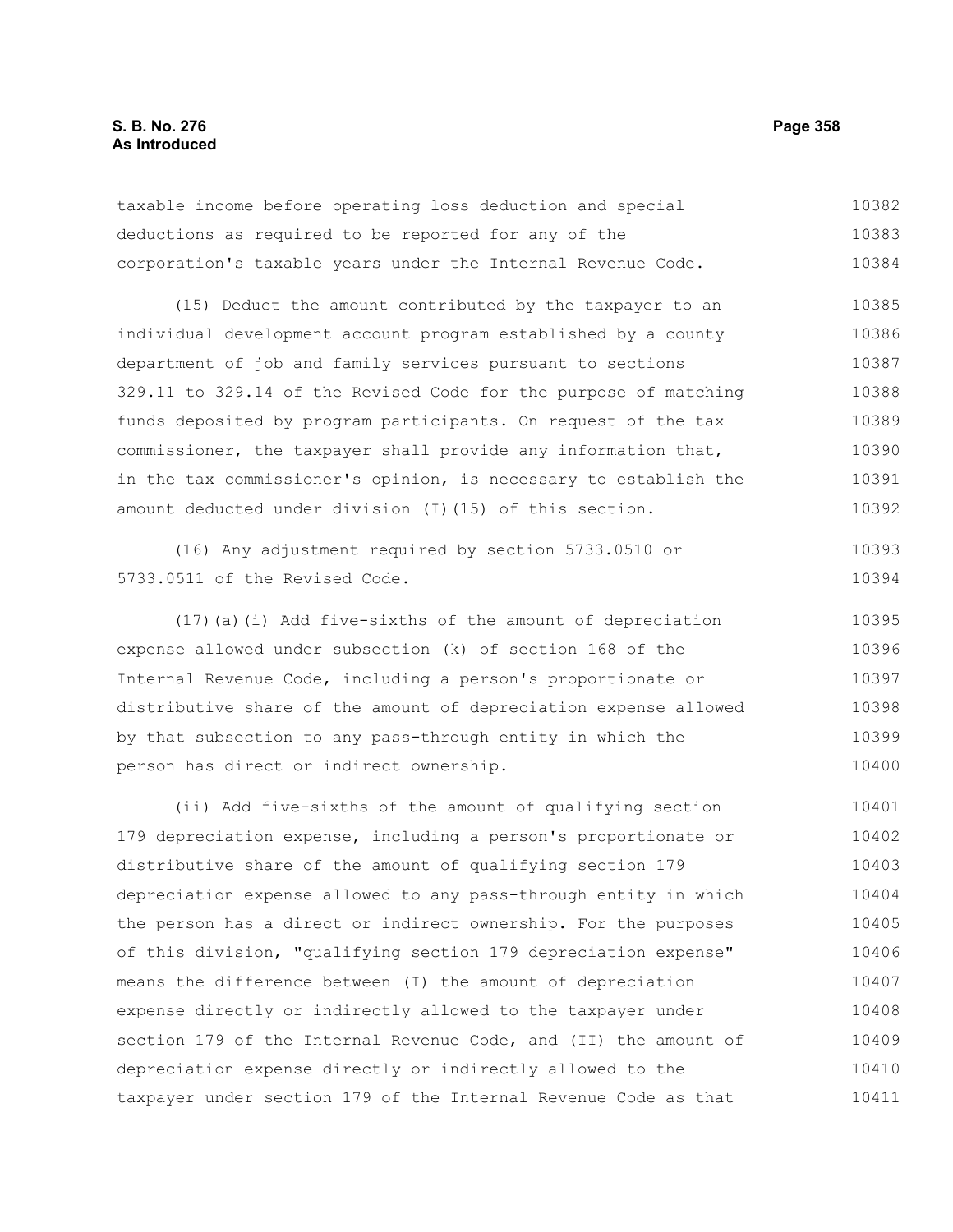10412

section existed on December 31, 2002.

The tax commissioner, under procedures established by the commissioner, may waive the add-backs related to a pass-through entity if the person owns, directly or indirectly, less than five per cent of the pass-through entity. 10413 10414 10415 10416

(b) Nothing in division (I)(17) of this section shall be construed to adjust or modify the adjusted basis of any asset. 10417 10418

(c) To the extent the add-back is attributable to property generating income or loss allocable under section 5733.051 of the Revised Code, the add-back shall be allocated to the same location as the income or loss generated by that property. Otherwise, the add-back shall be apportioned, subject to division (B)(2)(d) of section 5733.05 of the Revised Code. 10419 10420 10421 10422 10423 10424

(18)(a) If a person is required to make the add-back under division (I)(17)(a) of this section for a tax year, the person shall deduct one-fifth of the amount added back for each of the succeeding five tax years. 10425 10426 10427 10428

(b) If the amount deducted under division (I)(18)(a) of this section is attributable to an add-back allocated under division (I)(17)(c) of this section, the amount deducted shall be allocated to the same location. Otherwise, the amount shall be apportioned using the apportionment factors for the taxable year in which the deduction is taken, subject to division (B)(2) (d) of section 5733.05 of the Revised Code. 10429 10430 10431 10432 10433 10434 10435

(J) Except as otherwise expressly provided or clearly appearing from the context, any term used in this chapter has the same meaning as when used in a comparable context in the laws of the United States relating to federal income taxes. Any reference in this chapter to the Internal Revenue Code includes 10436 10437 10438 10439 10440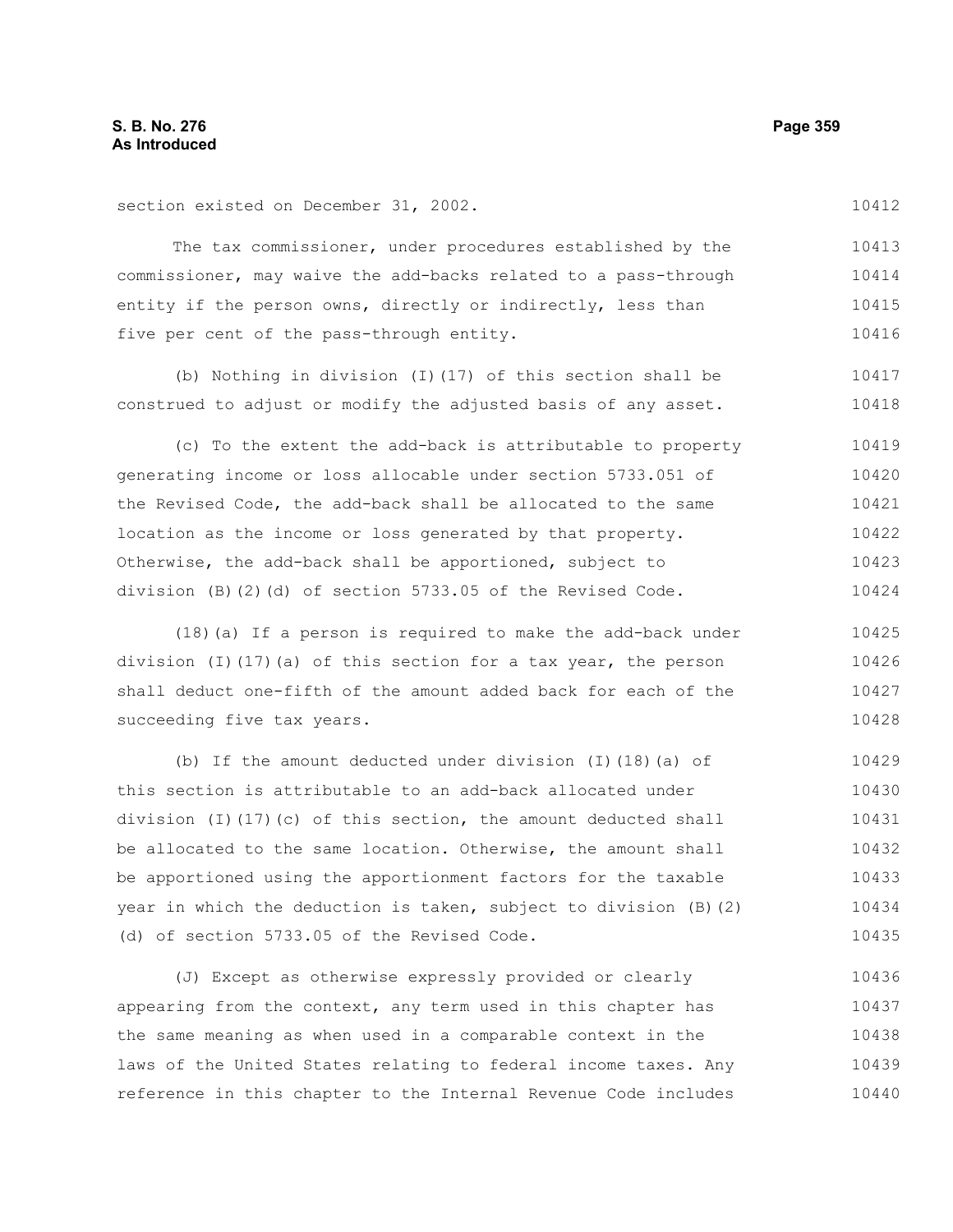| other laws of the United States relating to federal income       | 10441 |
|------------------------------------------------------------------|-------|
| taxes.                                                           | 10442 |
|                                                                  |       |
| (K) "Financial institution" has the meaning given by             | 10443 |
| section 5725.01 of the Revised Code but does not include a       | 10444 |
| production credit association as described in 85 Stat. 597, 12   | 10445 |
| U.S.C.A. 2091.                                                   | 10446 |
| (L) (1) A "qualifying holding company" is any corporation        | 10447 |
| satisfying all of the following requirements:                    | 10448 |
| (a) Subject to divisions $(L)$ (2) and (3) of this section,      | 10449 |
| the net book value of the corporation's intangible assets is     | 10450 |
| greater than or equal to ninety per cent of the net book value   | 10451 |
| of all of its assets and at least fifty per cent of the net book | 10452 |
| value of all of its assets represents direct or indirect         | 10453 |
| investments in the equity of, loans and advances to, and         | 10454 |
| accounts receivable due from related members;                    | 10455 |
| (b) At least ninety per cent of the corporation's gross          | 10456 |
| income for the taxable year is attributable to the following:    | 10457 |
| (i) The maintenance, management, ownership, acquisition,         | 10458 |
| use, and disposition of its intangible property, its aircraft    | 10459 |
| the use of which is not subject to regulation under 14 C.F.R.    | 10460 |
| part 121 or part 135, and any real property described in         | 10461 |
| division (L)(2)(c) of this section;                              | 10462 |
| (ii) The collection and distribution of income from such         | 10463 |
| property.                                                        | 10464 |
| (c) The corporation is not a financial institution on the        | 10465 |
| last day of the taxable year ending prior to the first day of    | 10466 |
| the tax year;                                                    | 10467 |
| (d) The corporation's related members make a good faith          | 10468 |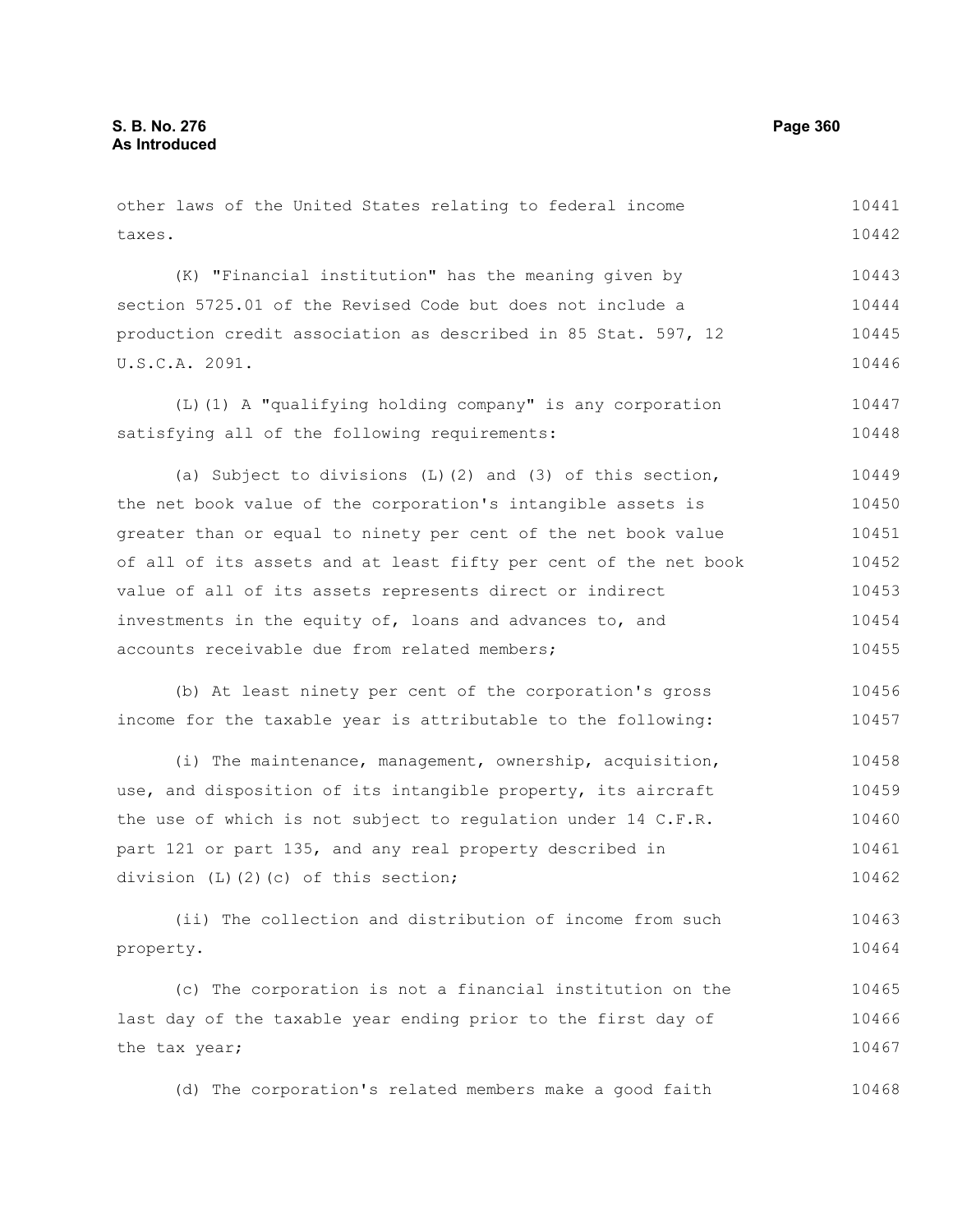and reasonable effort to make timely and fully the adjustments required by division (D) of section 5733.05 of the Revised Code and to pay timely and fully all uncontested taxes, interest, penalties, and other fees and charges imposed under this chapter; 10469 10470 10471 10472 10473

(e) Subject to division (L)(4) of this section, the corporation elects to be treated as a qualifying holding company for the tax year.

A corporation otherwise satisfying divisions (L)(1)(a) to (e) of this section that does not elect to be a qualifying holding company is not a qualifying holding company for the purposes of this chapter. 10477 10478 10479 10480

(2)(a)(i) For purposes of making the ninety per cent computation under division  $(L)$   $(1)$   $(a)$  of this section, the net book value of the corporation's assets shall not include the net book value of aircraft or real property described in division  $(L)$  $(l)$  $(b)$  $(i)$  of this section. 10481 10482 10483 10484 10485

(ii) For purposes of making the fifty per cent computation under division (L)(1)(a) of this section, the net book value of assets shall include the net book value of aircraft or real property described in division  $(L)$   $(1)$   $(b)$   $(i)$  of this section. 10486 10487 10488 10489

(b)(i) As used in division (L) of this section, "intangible asset" includes, but is not limited to, the corporation's direct interest in each pass-through entity only if at all times during the corporation's taxable year ending prior to the first day of the tax year the corporation's and the corporation's related members' combined direct and indirect interests in the capital or profits of such pass-through entity do not exceed fifty per cent. If the corporation's interest in 10490 10491 10492 10493 10494 10495 10496 10497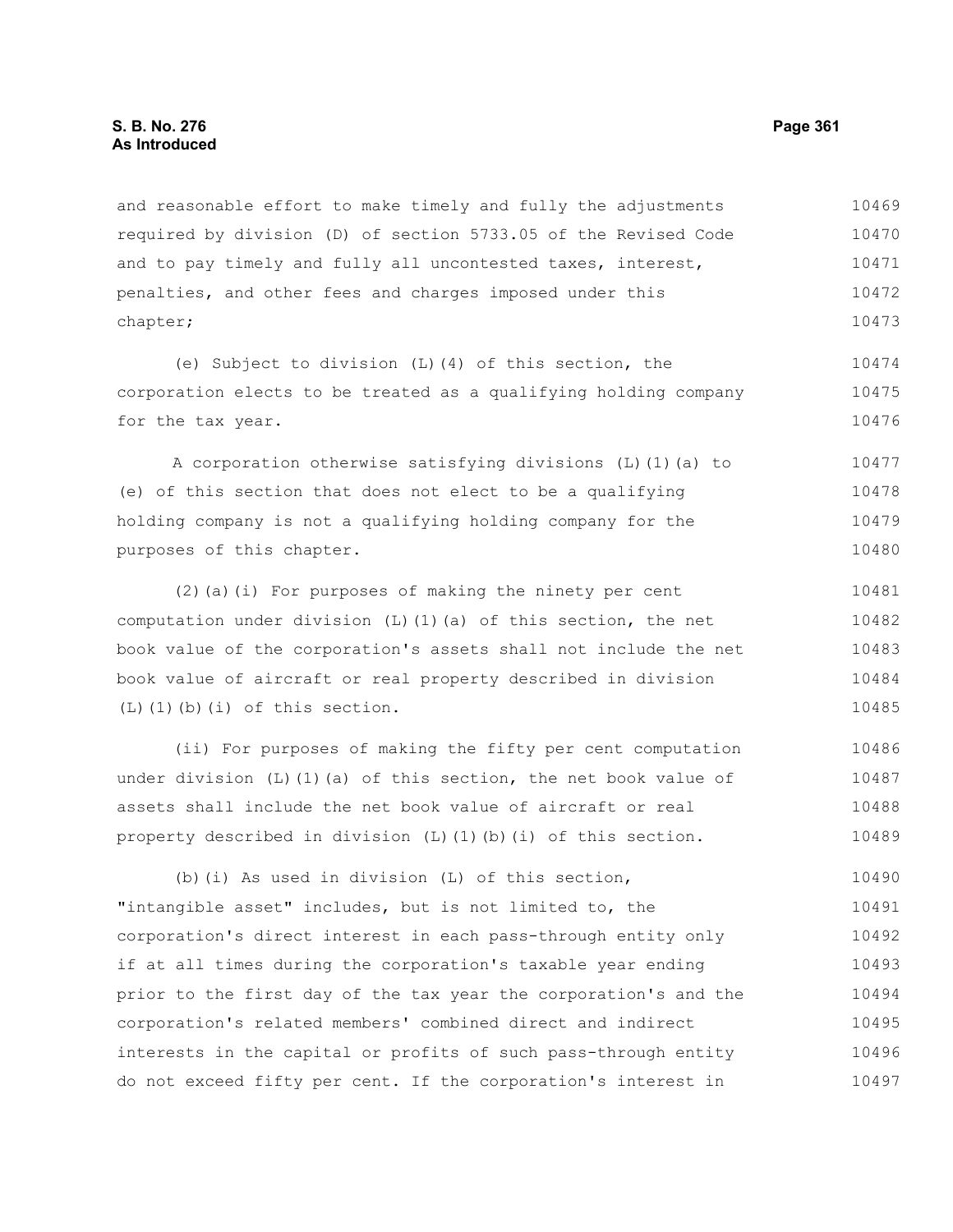the pass-through entity is an intangible asset for that taxable year, then the distributive share of any income from the passthrough entity shall be income from an intangible asset for that taxable year. 10498 10499 10500 10501

(ii) If a corporation's and the corporation's related members' combined direct and indirect interests in the capital or profits of a pass-through entity exceed fifty per cent at any time during the corporation's taxable year ending prior to the first day of the tax year, "intangible asset" does not include the corporation's direct interest in the pass-through entity, and the corporation shall include in its assets its proportionate share of the assets of any such pass-through entity and shall include in its gross income its distributive share of the gross income of such pass-through entity in the same form as was earned by the pass-through entity. 10502 10503 10504 10505 10506 10507 10508 10509 10510 10511 10512

(iii) A pass-through entity's direct or indirect proportionate share of any other pass-through entity's assets shall be included for the purpose of computing the corporation's proportionate share of the pass-through entity's assets under division (L)(2)(b)(ii) of this section, and such pass-through entity's distributive share of any other pass-through entity's gross income shall be included for purposes of computing the corporation's distributive share of the pass-through entity's gross income under division (L)(2)(b)(ii) of this section. 10513 10514 10515 10516 10517 10518 10519 10520 10521

(c) For the purposes of divisions  $(L)$   $(1)$   $(b)$   $(i)$ ,  $(1)$   $(b)$ (ii), (2)(a)(i), and (2)(a)(ii) of this section, real property is described in division (L)(2)(c) of this section only if all of the following conditions are present at all times during the taxable year ending prior to the first day of the tax year: 10522 10523 10524 10525 10526

(i) The real property serves as the headquarters of the 10527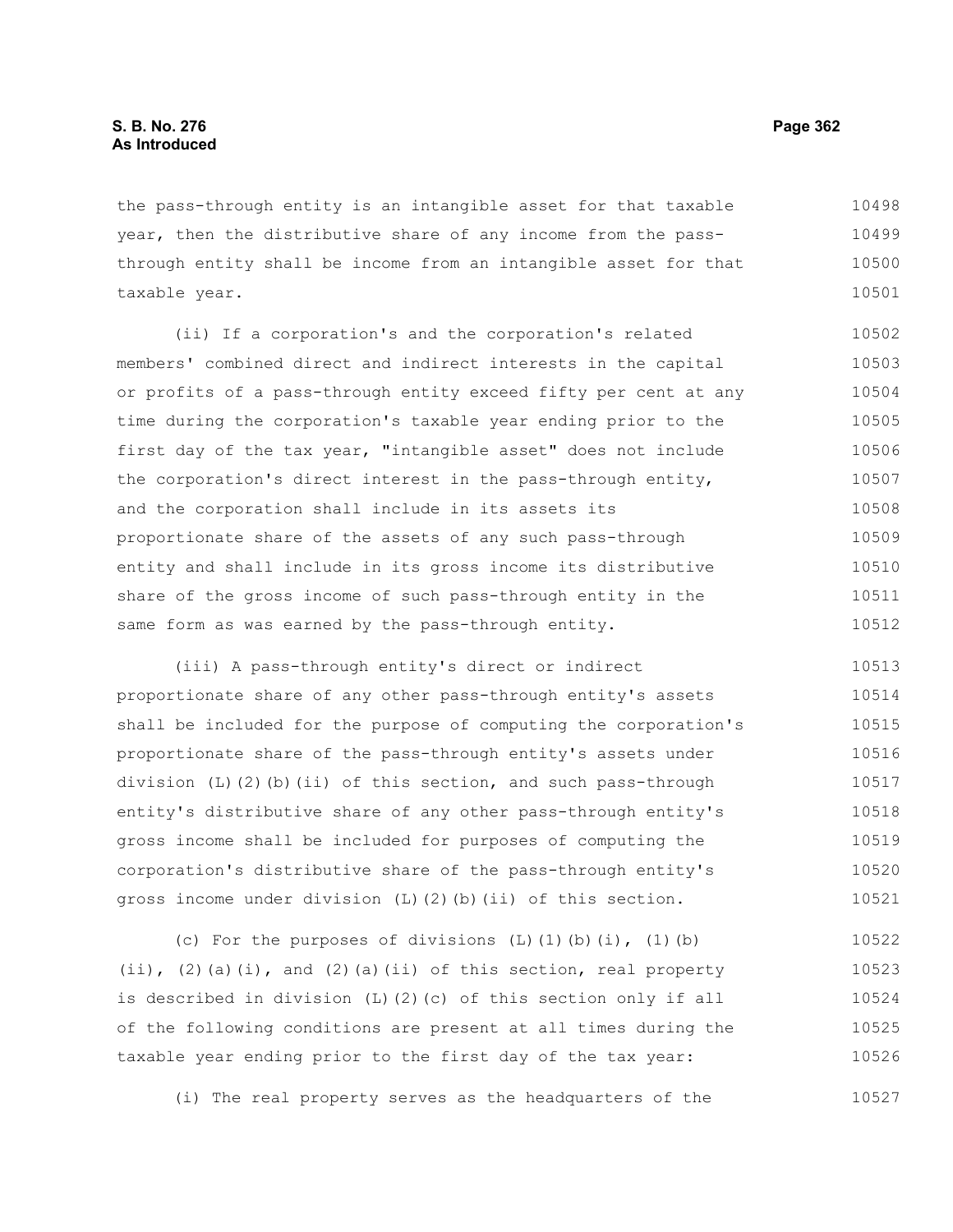corporation's trade or business, or is the place from which the corporation's trade or business is principally managed or directed; 10528 10529 10530

(ii) Not more than ten per cent of the value of the real property and not more than ten per cent of the square footage of the building or buildings that are part of the real property is used, made available, or occupied for the purpose of providing, acquiring, transferring, selling, or disposing of tangible property or services in the normal course of business to persons other than related members, the corporation's employees and their families, and such related members' employees and their families. 10531 10532 10533 10534 10535 10536 10537 10538 10539

(d) As used in division (L) of this section, "related member" has the same meaning as in division (A)(6) of section 5733.042 of the Revised Code without regard to division (B) of that section. 10540 10541 10542 10543

(3) The percentages described in division (L)(1)(a) of this section shall be equal to the quarterly average of those percentages as calculated during the corporation's taxable year ending prior to the first day of the tax year. 10544 10545 10546 10547

(4) With respect to the election described in division (L) (1)(e) of this section: 10548 10549

(a) The election need not accompany a timely filed report; 10550

(b) The election need not accompany the report; rather, the election may accompany a subsequently filed but timely application for refund and timely amended report, or a subsequently filed but timely petition for reassessment; 10551 10552 10553 10554

(c) The election is not irrevocable; 10555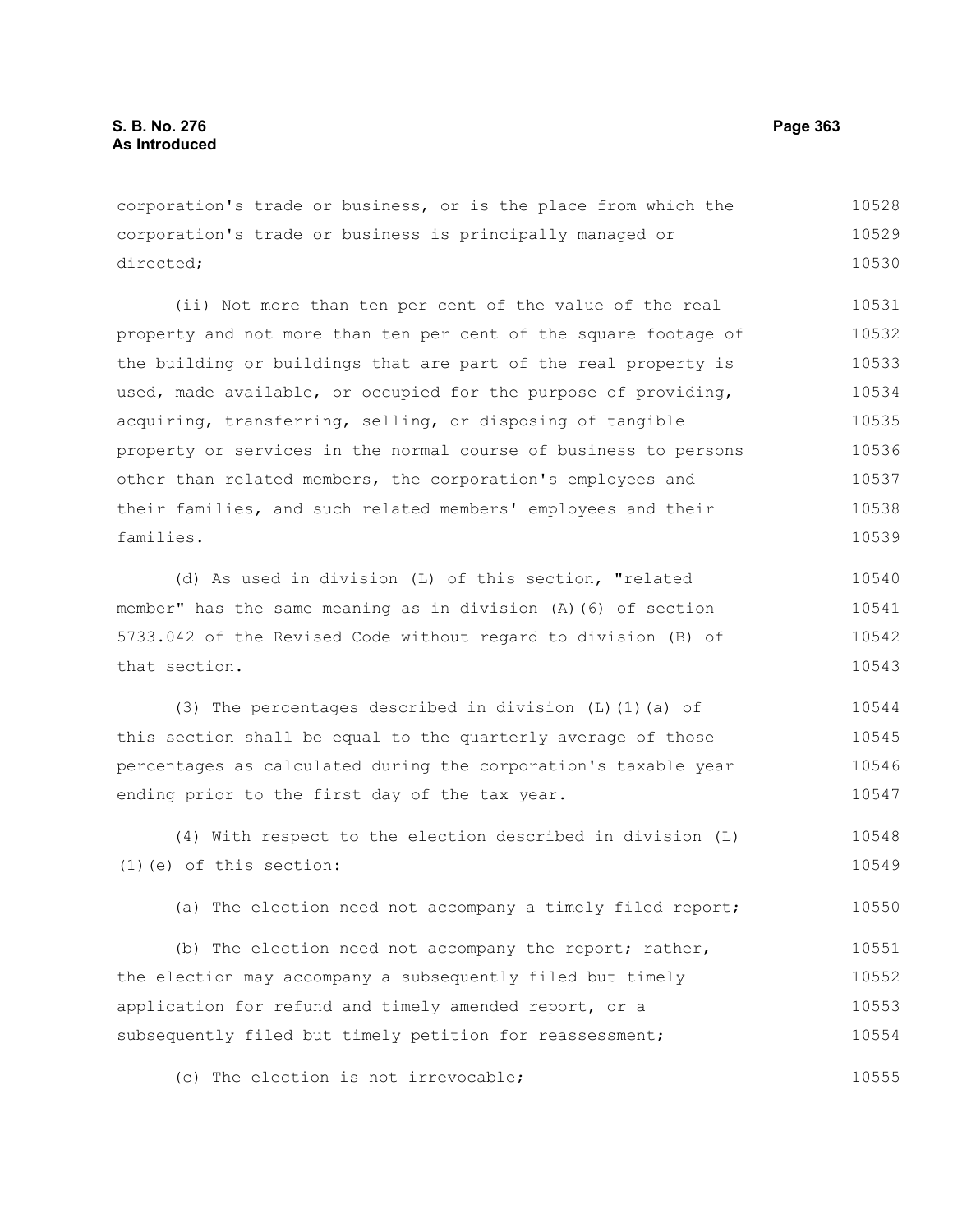the corporation;

(e) The corporation's related members comply with division (L)(1)(d) of this section. Nothing in division (L)(4) of this section shall be construed to extend any statute of limitations set forth in this chapter. (M) "Qualifying controlled group" means two or more corporations that satisfy the ownership and control requirements of division (A) of section 5733.052 of the Revised Code. (N) "Limited liability company" means any limited liability company formed under Chapter 1705. or 1706. of the Revised Code or under the laws of any other state. (O) "Pass-through entity" means a corporation that has made an election under subchapter S of Chapter 1 of Subtitle A of the Internal Revenue Code for its taxable year under that code, or a partnership, limited liability company, or any other person, other than an individual, trust, or estate, if the partnership, limited liability company, or other person is not classified for federal income tax purposes as an association taxed as a corporation. (P) "Electric company," "combined company," and "telephone company" have the same meanings as in section 5727.01 of the Revised Code. (Q) "Business income" means income arising from transactions, activities, and sources in the regular course of a 10558 10559 10560 10561 10562 10563 10564 10565 10566 10567 10568 10569 10570 10571 10572 10573 10574 10575 10576 10577 10578 10579 10580 10581

(d) The election applies only to the tax year specified by

trade or business and includes income from real property, tangible personal property, and intangible personal property if the acquisition, rental, management, and disposition of the 10582 10583 10584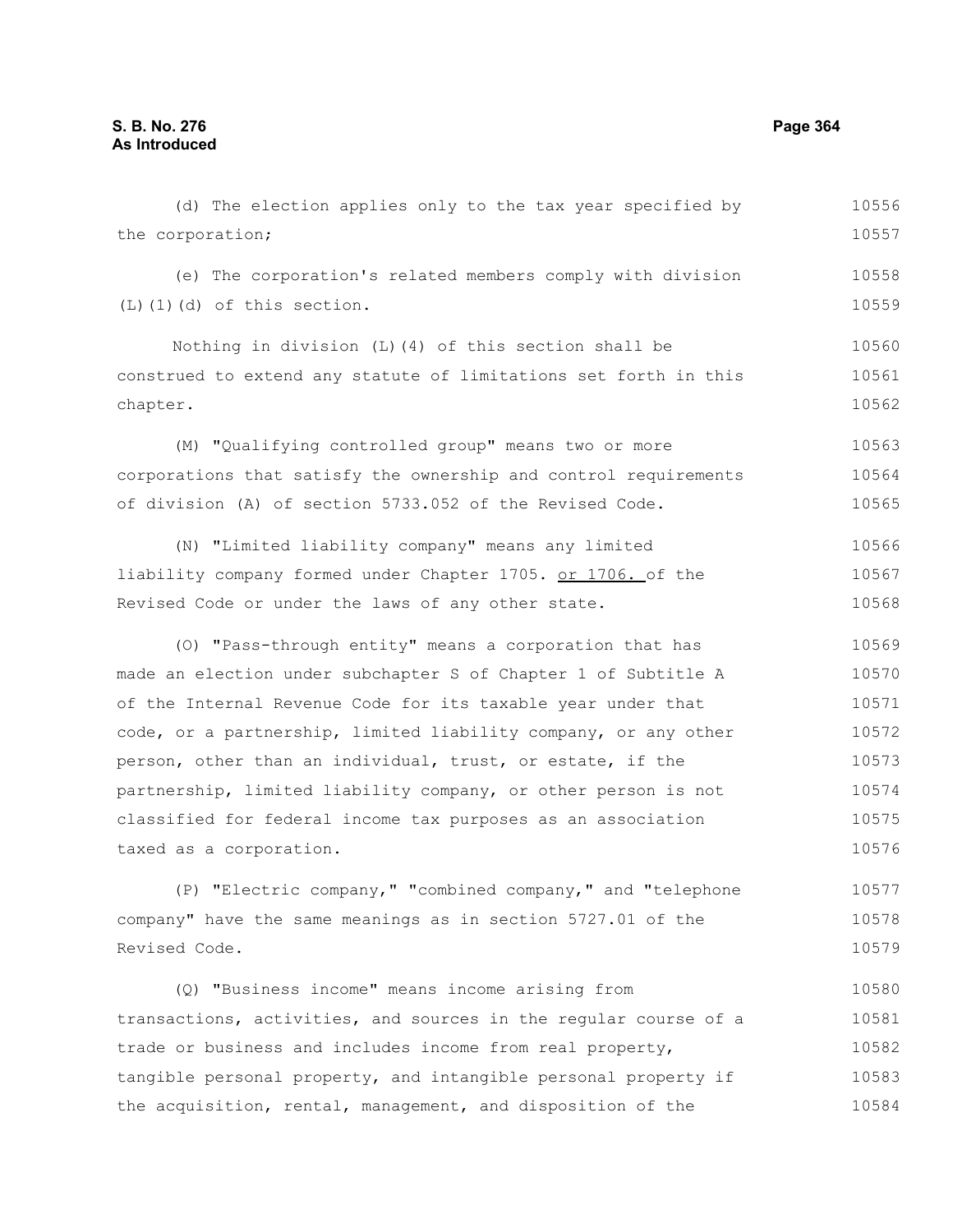#### **S. B. No. 276 Page 365 As Introduced**

property constitute integral parts of the regular course of a trade or business operation. "Business income" includes income, including gain or loss, from a partial or complete liquidation of a business, including, but not limited to, gain or loss from the sale or other disposition of goodwill. (R) "Nonbusiness income" means all income other than business income. **Sec. 5733.33.** (A) As used in this section: (1) "Manufacturing machinery and equipment" means engines and machinery, and tools and implements, of every kind used, or designed to be used, in refining and manufacturing. "Manufacturing machinery and equipment" does not include property acquired after December 31, 1999, that is used: (a) For the transmission and distribution of electricity; (b) For the generation of electricity, if fifty per cent or more of the electricity that the property generates is consumed, during the one-hundred-twenty-month period commencing with the date the property is placed in service, by persons that are not related members to the person who generates the electricity. (2) "New manufacturing machinery and equipment" means manufacturing machinery and equipment, the original use in this state of which commences with the taxpayer or with a partnership of which the taxpayer is a partner. "New manufacturing machinery and equipment" does not include property acquired after December 31, 1999, that is used: (a) For the transmission and distribution of electricity; 10585 10586 10587 10588 10589 10590 10591 10592 10593 10594 10595 10596 10597 10598 10599 10600 10601 10602 10603 10604 10605 10606 10607 10608 10609 10610 10611

(b) For the generation of electricity, if fifty per cent 10612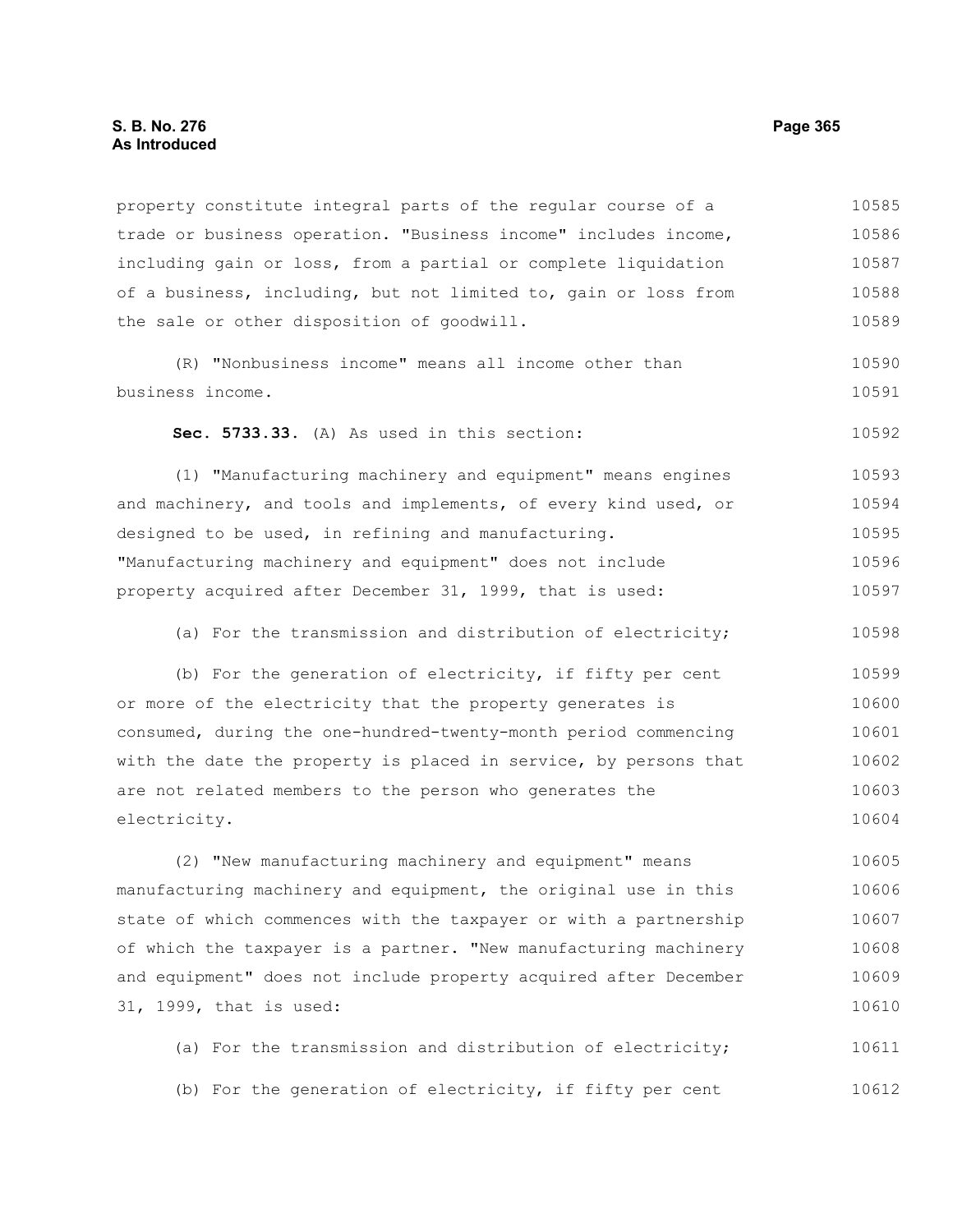or more of the electricity that the property generates is consumed, during the one-hundred-twenty-month period commencing with the date the property is placed in service, by persons that are not related members to the person who generates the electricity. 10613 10614 10615 10616 10617

(3)(a) "Purchase" has the same meaning as in section 179(d)(2) of the Internal Revenue Code. 10618 10619

(b) For purposes of this section, any property that is not manufactured or assembled primarily by the taxpayer is considered purchased at the time the agreement to acquire the property becomes binding. Any property that is manufactured or assembled primarily by the taxpayer is considered purchased at the time the taxpayer places the property in service in the county for which the taxpayer will calculate the county excess amount. 10620 10621 10622 10623 10624 10625 10626 10627

(c) Notwithstanding section 179(d) of the Internal Revenue Code, a taxpayer's direct or indirect acquisition of new manufacturing machinery and equipment is not purchased on or after July 1, 1995, if the taxpayer, or a person whose relationship to the taxpayer is described in subparagraphs (A), (B), or (C) of section  $179(d)$  (2) of the Internal Revenue Code, had directly or indirectly entered into a binding agreement to acquire the property at any time prior to July 1, 1995. 10628 10629 10630 10631 10632 10633 10634 10635

(4) "Qualifying period" means the period that begins July 1, 1995, and ends June 30, 2005. 10636 10637

(5) "County average new manufacturing machinery and equipment investment" means either of the following: 10638 10639

(a) The average annual cost of new manufacturing machinery and equipment purchased for use in the county during baseline 10640 10641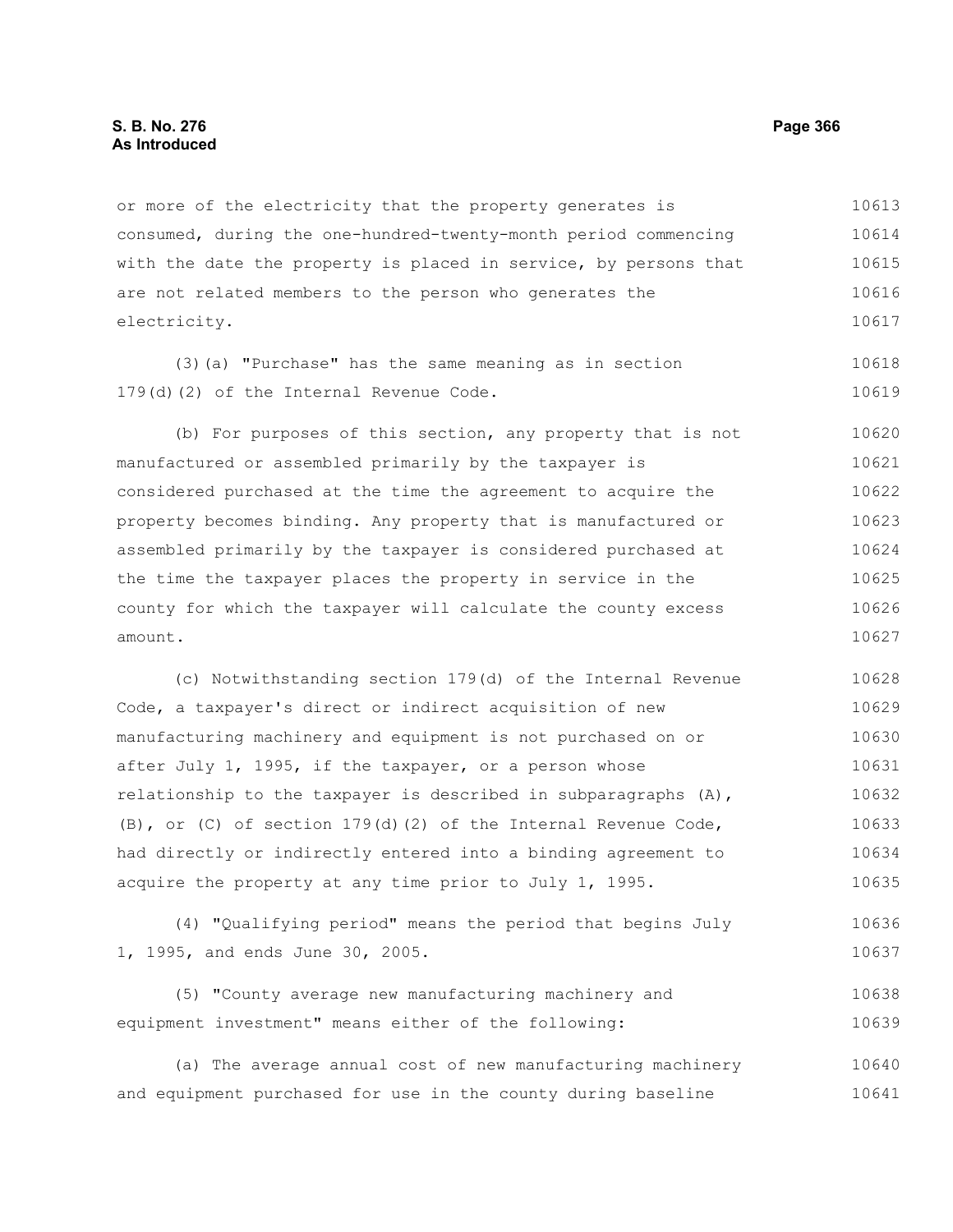#### years, in the case of a taxpayer that was in existence for more than one year during baseline years. (b) Zero, in the case of a taxpayer that was not in existence for more than one year during baseline years. (6) "Partnership" includes a limited liability company formed under Chapter 1705. or 1706. of the Revised Code or under the laws of any other state, provided that the company is not classified for federal income tax purposes as an association taxable as a corporation. (7) "Partner" includes a member of a limited liability company formed under Chapter 1705. or 1706. of the Revised Code or under the laws of any other state, provided that the company is not classified for federal income tax purposes as an association taxable as a corporation. (8) "Distressed area" means either a municipal corporation that has a population of at least fifty thousand or a county that meets two of the following criteria of economic distress, or a municipal corporation the majority of the population of which is situated in such a county: 10642 10643 10644 10645 10646 10647 10648 10649 10650 10651 10652 10653 10654 10655 10656 10657 10658 10659 10660

(a) Its average rate of unemployment, during the most recent five-year period for which data are available, is equal to at least one hundred twenty-five per cent of the average rate of unemployment for the United States for the same period; 10661 10662 10663 10664

(b) It has a per capita income equal to or below eighty per cent of the median county per capita income of the United States as determined by the most recently available figures from the United States census bureau; 10665 10666 10667 10668

(c)(i) In the case of a municipal corporation, at least twenty per cent of the residents have a total income for the 10669 10670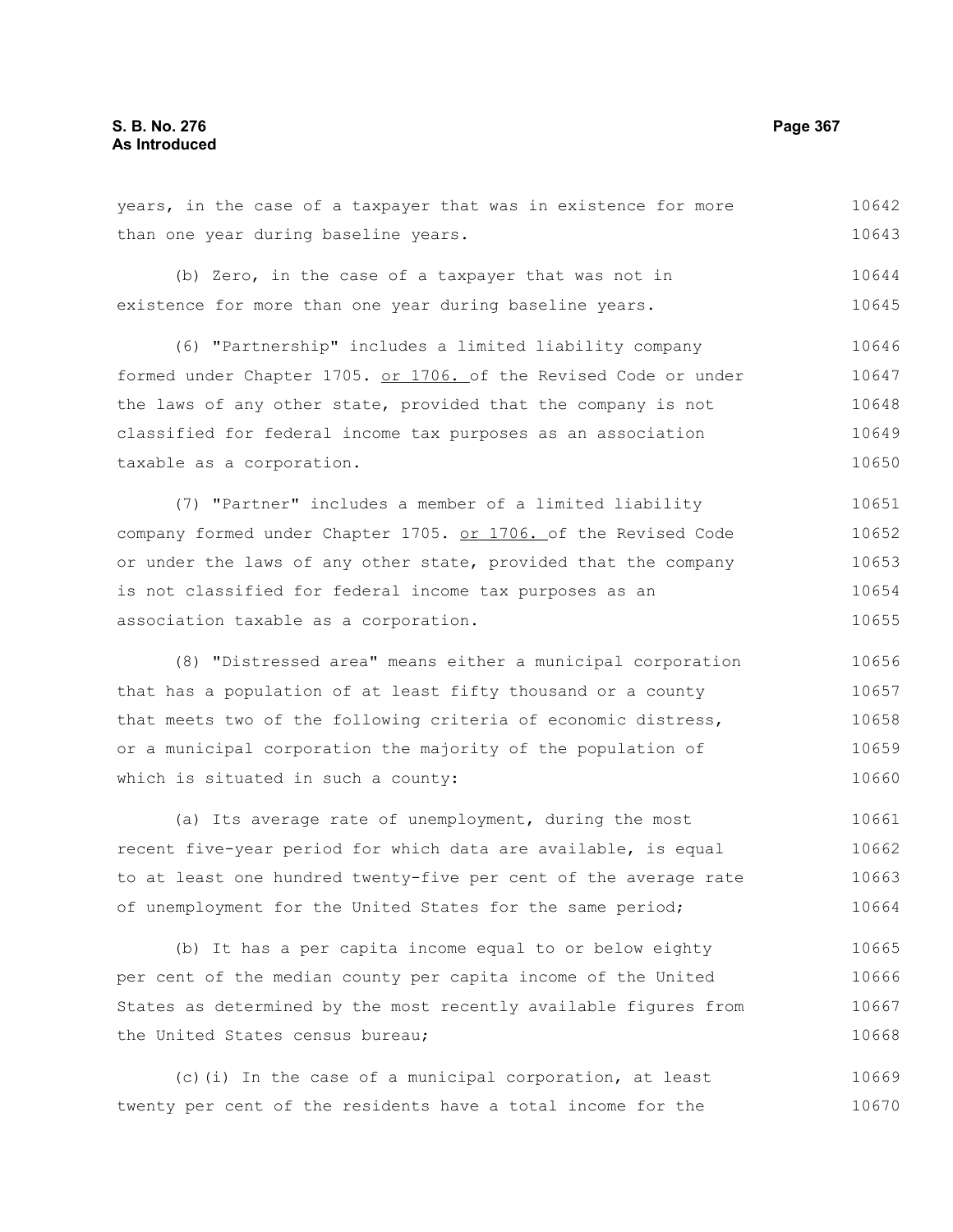(ii) In the case of a county, in intercensal years, the county has a ratio of transfer payment income to total county income equal to or greater than twenty-five per cent. (9) "Eligible area" means a distressed area, a labor surplus area, an inner city area, or a situational distress area. (10) "Inner city area" means, in a municipal corporation that has a population of at least one hundred thousand and does not meet the criteria of a labor surplus area or a distressed area, targeted investment areas established by the municipal corporation within its boundaries that are comprised of the most recent census block tracts that individually have at least twenty per cent of their population at or below the state poverty level or other census block tracts contiguous to such census block tracts. (11) "Labor surplus area" means an area designated as a labor surplus area by the United States department of labor. (12) "Official poverty line" has the same meaning as in division (A) of section 3923.51 of the Revised Code. (13) "Situational distress area" means a county or a municipal corporation that has experienced or is experiencing a closing or downsizing of a major employer, that will adversely affect the county's or municipal corporation's economy. In order to be designated as a situational distress area for a period not to exceed thirty-six months, the county or municipal corporation may petition the director of development. The petition shall 10672 10673 10674 10675 10676 10677 10678 10679 10680 10681 10682 10683 10684 10685 10686 10687 10688 10689 10690 10691 10692 10693 10694 10695 10696 10697

include written documentation that demonstrates all of the

following adverse effects on the local economy:

most recent census year that is below the official poverty line;

10671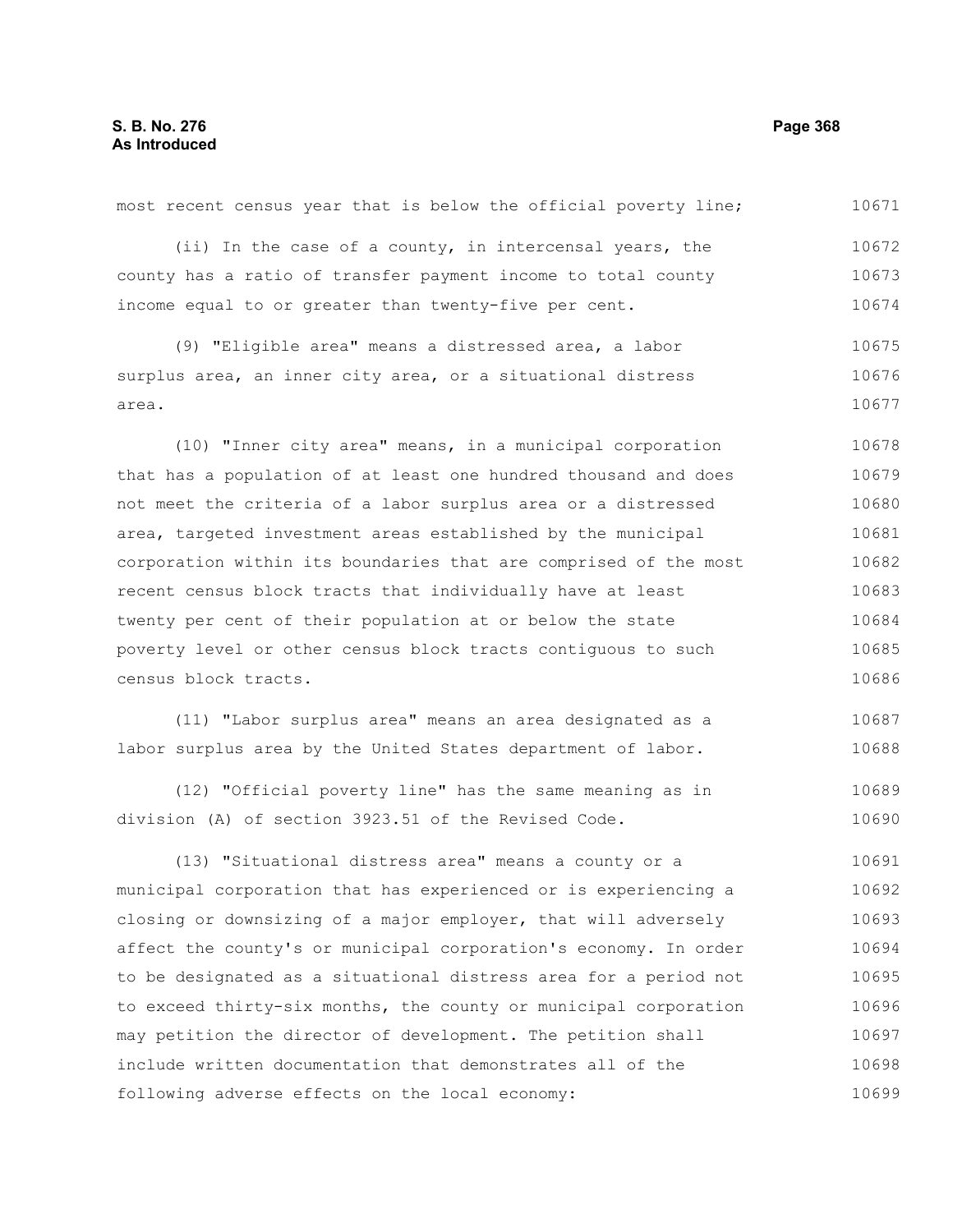(a) The number of jobs lost by the closing or downsizing; (b) The impact that the job loss has on the county's or municipal corporation's unemployment rate as measured by the state director of job and family services; (c) The annual payroll associated with the job loss; (d) The amount of state and local taxes associated with the job loss; (e) The impact that the closing or downsizing has on the suppliers located in the county or municipal corporation. (14) "Cost" has the same meaning and limitation as in section 179(d)(3) of the Internal Revenue Code. (15) "Baseline years" means: (a) Calendar years 1992, 1993, and 1994, with regard to a credit claimed for the purchase during calendar year 1995, 1996, 1997, or 1998 of new manufacturing machinery and equipment; (b) Calendar years 1993, 1994, and 1995, with regard to a credit claimed for the purchase during calendar year 1999 of new manufacturing machinery and equipment; (c) Calendar years 1994, 1995, and 1996, with regard to a credit claimed for the purchase during calendar year 2000 of new manufacturing machinery and equipment; (d) Calendar years 1995, 1996, and 1997, with regard to a credit claimed for the purchase during calendar year 2001 of new manufacturing machinery and equipment; (e) Calendar years 1996, 1997, and 1998, with regard to a credit claimed for the purchase during calendar year 2002 of new manufacturing machinery and equipment; 10700 10701 10702 10703 10704 10705 10706 10707 10708 10709 10710 10711 10712 10713 10714 10715 10716 10717 10718 10719 10720 10721 10722 10723 10724 10725 10726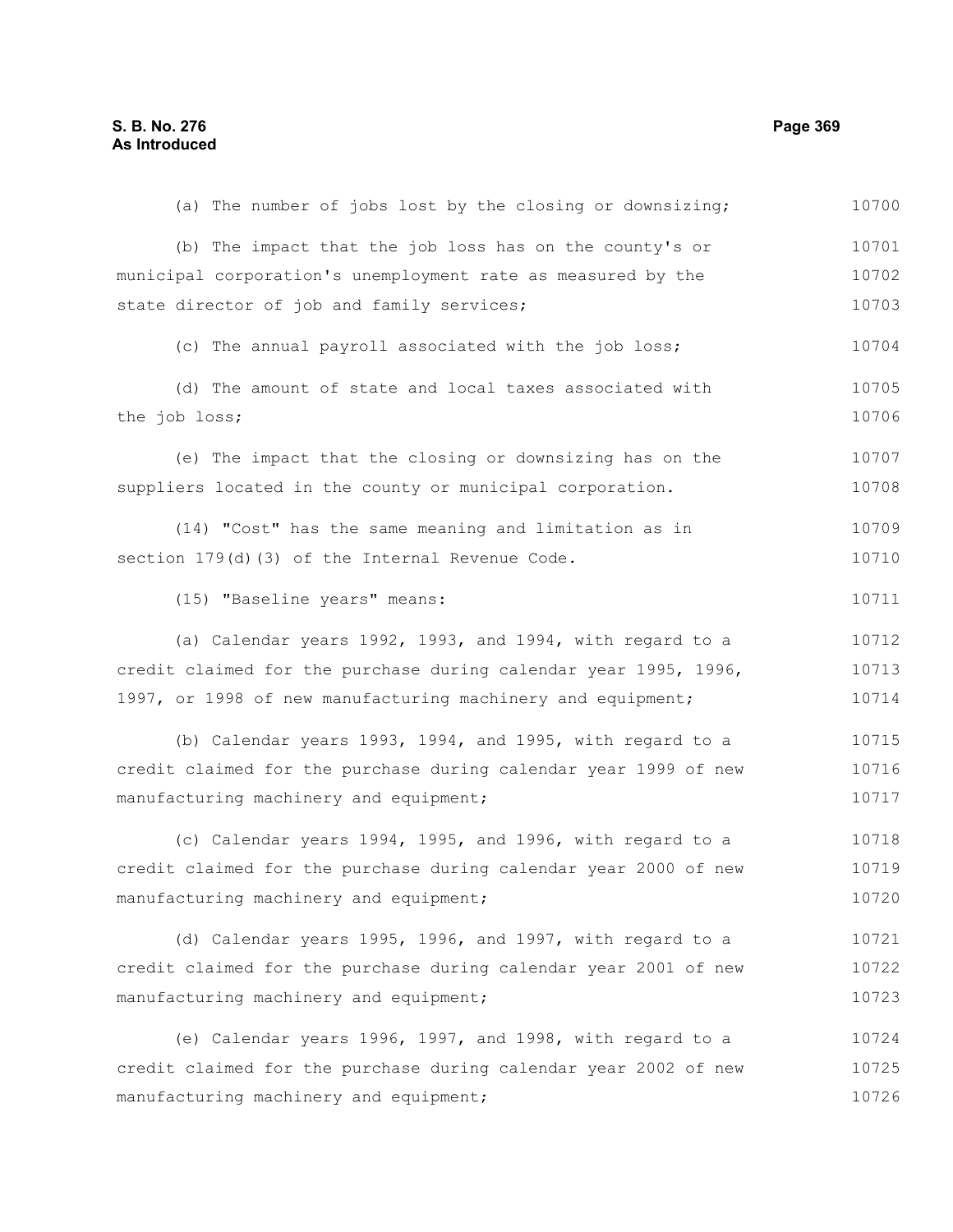#### (f) Calendar years 1997, 1998, and 1999, with regard to a credit claimed for the purchase during calendar year 2003 of new manufacturing machinery and equipment; 10727 10728 10729

(g) Calendar years 1998, 1999, and 2000, with regard to a credit claimed for the purchase during calendar year 2004 of new manufacturing machinery and equipment; 10730 10731 10732

(h) Calendar years 1999, 2000, and 2001, with regard to a credit claimed for the purchase on or after January 1, 2005, and on or before June 30, 2005, of new manufacturing machinery and equipment. 10733 10734 10735 10736

(16) "Related member" has the same meaning as in section 5733.042 of the Revised Code. 10737 10738

(B)(1) Subject to division (I) of this section, a nonrefundable credit is allowed against the tax imposed by section 5733.06 of the Revised Code for a taxpayer that purchases new manufacturing machinery and equipment during the qualifying period, provided that the new manufacturing machinery and equipment are installed in this state no later than June 30, 2006. No credit shall be allowed under this section for taxable years ending on or after July 1, 2005. The elimination of the credit for those taxable years includes the elimination of any remaining one-sevenths of credit amounts for which a portion was allowed for prior taxable years and the elimination of any credit carry-forward, but the purchases on which the credits were based remain subject to grants under section 122.173 of the Revised Code for those remaining one-seventh amounts or carryforward amounts. 10739 10740 10741 10742 10743 10744 10745 10746 10747 10748 10749 10750 10751 10752 10753

(2)(a) Except as otherwise provided in division (B)(2)(b) of this section, a credit may be claimed under this section in 10754 10755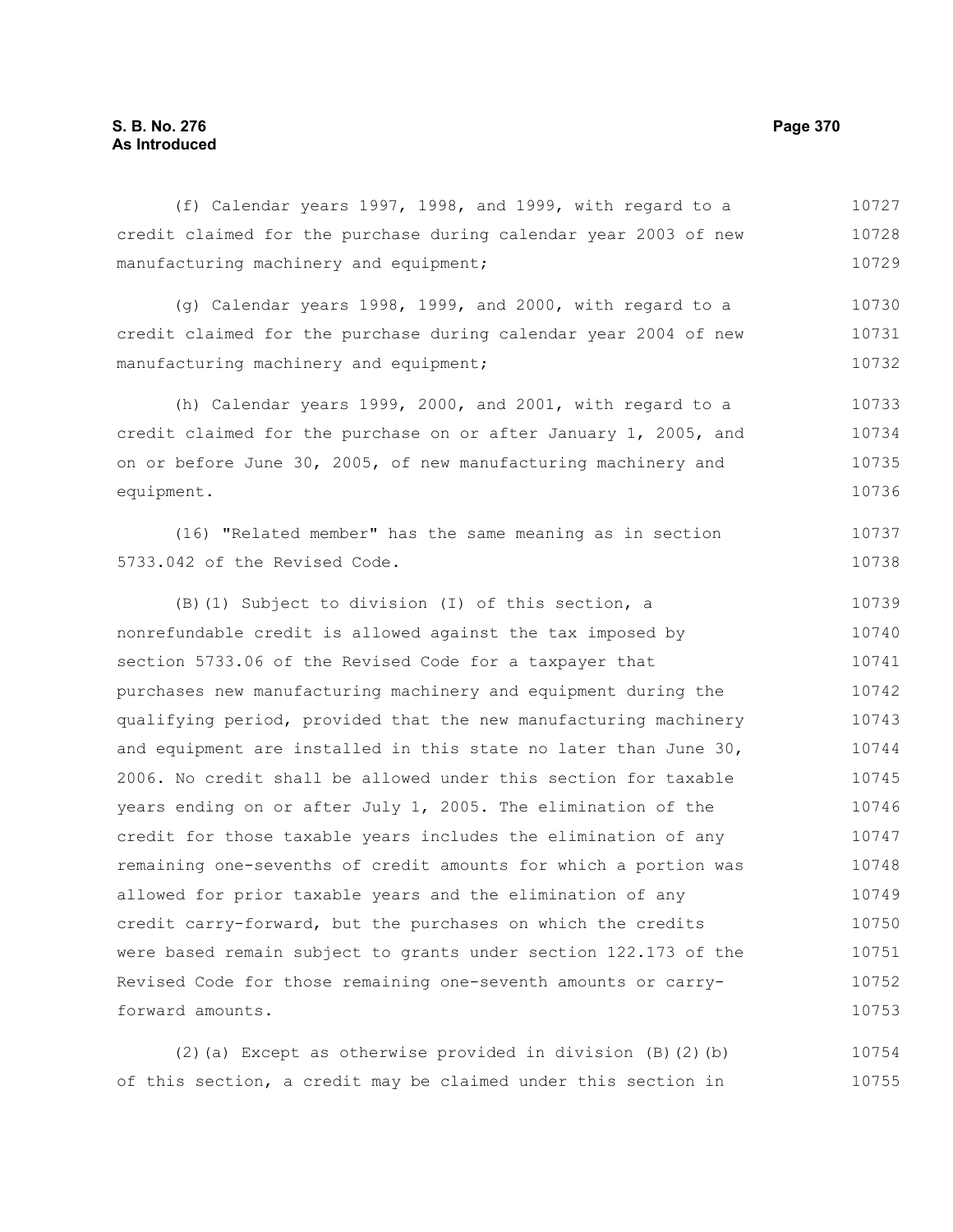excess of one million dollars only if the cost of all manufacturing machinery and equipment owned in this state by the taxpayer claiming the credit on the last day of the calendar year exceeds the cost of all manufacturing machinery and equipment owned in this state by the taxpayer on the first day of that calendar year. 10756 10757 10758 10759 10760 10761

As used in division (B)(2)(a) of this section, "calendar year" means the calendar year in which the machinery and equipment for which the credit is claimed was purchased. 10762 10763 10764

(b) Division (B)(2)(a) of this section does not apply if the taxpayer claiming the credit applies for and is issued a waiver of the requirement of that division. A taxpayer may apply to the director of development for such a waiver in the manner prescribed by the director, and the director may issue such a waiver if the director determines that granting the credit is necessary to increase or retain employees in this state, and that the credit has not caused relocation of manufacturing machinery and equipment among counties within this state for the primary purpose of qualifying for the credit. 10765 10766 10767 10768 10769 10770 10771 10772 10773 10774

(C)(1) Except as otherwise provided in division (C)(2) and division (I) of this section, the credit amount is equal to seven and one-half per cent of the excess of the cost of the new manufacturing machinery and equipment purchased during the calendar year for use in a county over the county average new manufacturing machinery and equipment investment for that county. 10775 10776 10777 10778 10779 10780 10781

(2) Subject to division (I) of this section, as used in division (C)(2) of this section "county excess" means the taxpayer's excess cost for a county as computed under division (C)(1) of this section. 10782 10783 10784 10785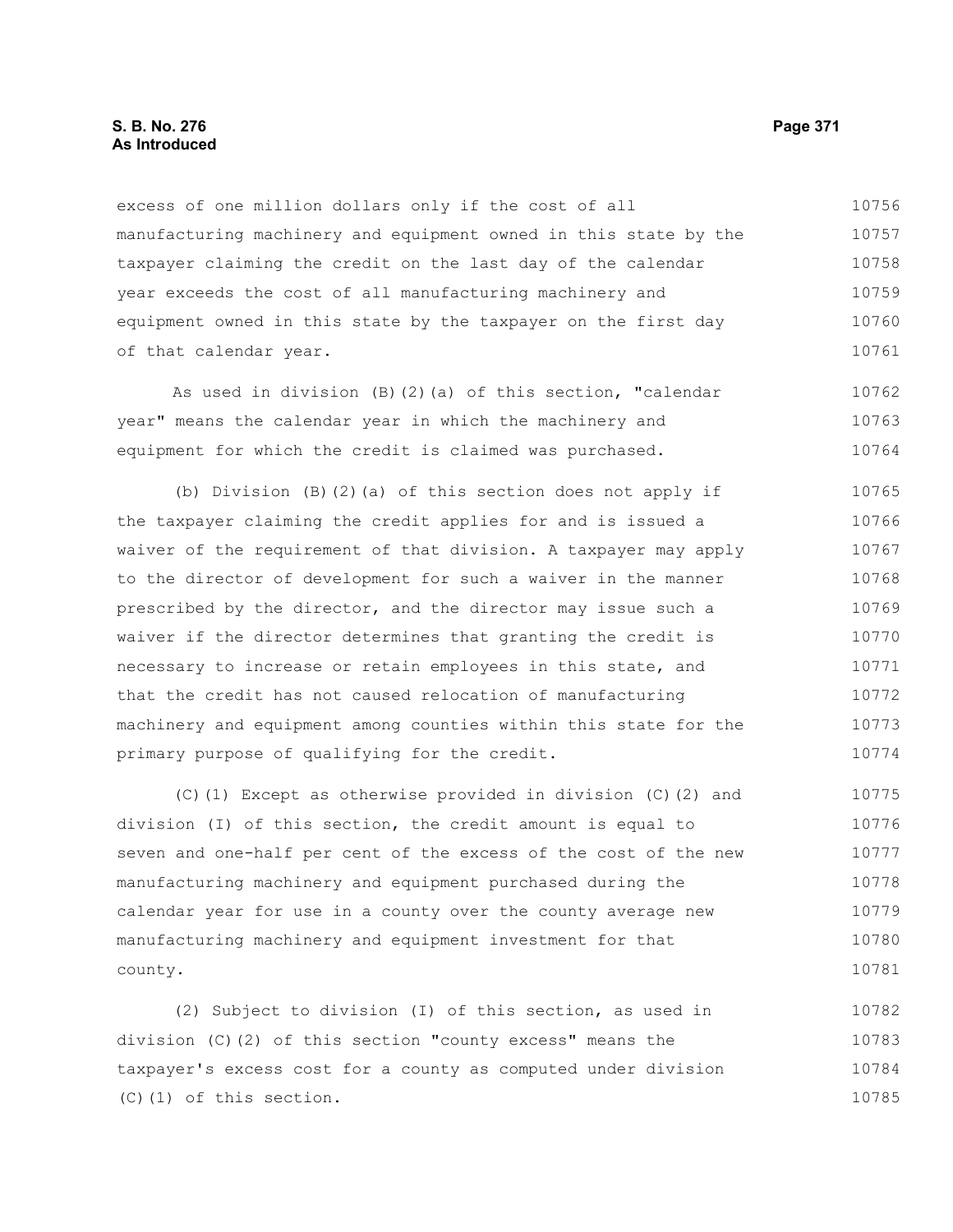Subject to division (I) of this section, a taxpayer with a county excess, whose purchases included purchases for use in any eligible area in the county, the credit amount is equal to thirteen and one-half per cent of the cost of the new manufacturing machinery and equipment purchased during the calendar year for use in the eligible areas in the county, provided that the cost subject to the thirteen and one-half per cent rate shall not exceed the county excess. If the county excess is greater than the cost of the new manufacturing machinery and equipment purchased during the calendar year for use in eligible areas in the county, the credit amount also shall include an amount equal to seven and one-half per cent of the amount of the difference. 10786 10787 10788 10789 10790 10791 10792 10793 10794 10795 10796 10797 10798

(3) If a taxpayer is allowed a credit for purchases of new manufacturing machinery and equipment in more than one county or eligible area, it shall aggregate the amount of those credits each year. 10799 10800 10801 10802

(4) The taxpayer shall claim one-seventh of the credit amount for the tax year immediately following the calendar year in which the new manufacturing machinery and equipment is purchased for use in the county by the taxpayer or partnership. One-seventh of the taxpayer credit amount is allowed for each of the six ensuing tax years. Except for carried-forward amounts, the taxpayer is not allowed any credit amount remaining if the new manufacturing machinery and equipment is sold by the taxpayer or partnership or is transferred by the taxpayer or partnership out of the county before the end of the seven-year period unless, at the time of the sale or transfer, the new manufacturing machinery and equipment has been fully depreciated for federal income tax purposes. 10803 10804 10805 10806 10807 10808 10809 10810 10811 10812 10813 10814 10815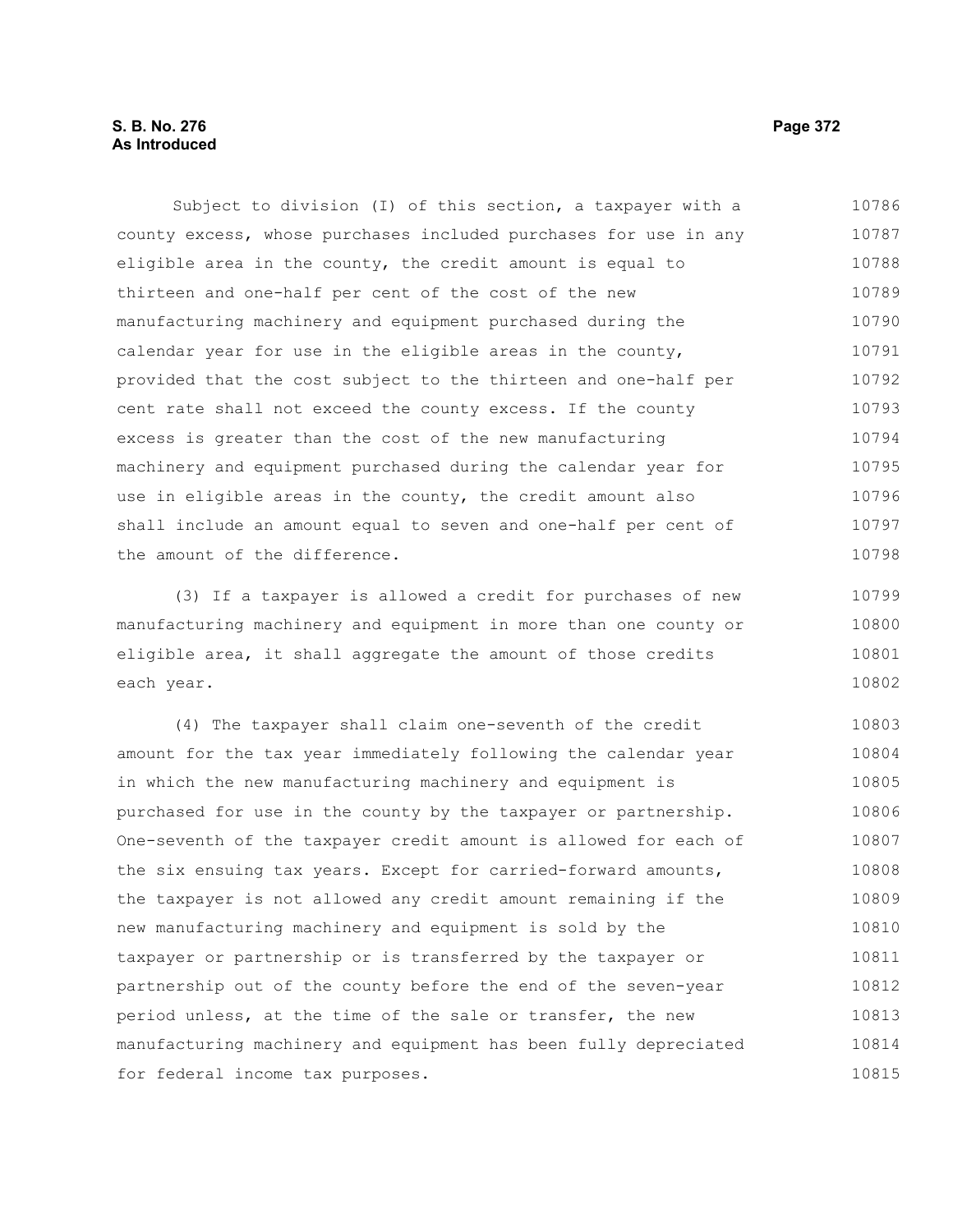# **S. B. No. 276 Page 373 As Introduced**

(5)(a) A taxpayer that acquires manufacturing machinery and equipment as a result of a merger with the taxpayer with whom commenced the original use in this state of the manufacturing machinery and equipment, or with a taxpayer that was a partner in a partnership with whom commenced the original use in this state of the manufacturing machinery and equipment, is entitled to any remaining or carried-forward credit amounts to which the taxpayer was entitled. 10816 10817 10818 10819 10820 10821 10822 10823

(b) A taxpayer that enters into an agreement under division (C)(3) of section 5709.62 of the Revised Code and that acquires manufacturing machinery or equipment as a result of purchasing a large manufacturing facility, as defined in section 5709.61 of the Revised Code, from another taxpayer with whom commenced the original use in this state of the manufacturing machinery or equipment, and that operates the large manufacturing facility so purchased, is entitled to any remaining or carried-forward credit amounts to which the other taxpayer who sold the facility would have been entitled under this section had the other taxpayer not sold the manufacturing facility or equipment. 10824 10825 10826 10827 10828 10829 10830 10831 10832 10833 10834 10835

(c) New manufacturing machinery and equipment is not considered sold if a pass-through entity transfers to another pass-through entity substantially all of its assets as part of a plan of reorganization under which substantially all gain and loss is not recognized by the pass-through entity that is transferring the new manufacturing machinery and equipment to the transferee and under which the transferee's basis in the new manufacturing machinery and equipment is determined, in whole or in part, by reference to the basis of the pass-through entity which transferred the new manufacturing machinery and equipment to the transferee. 10836 10837 10838 10839 10840 10841 10842 10843 10844 10845 10846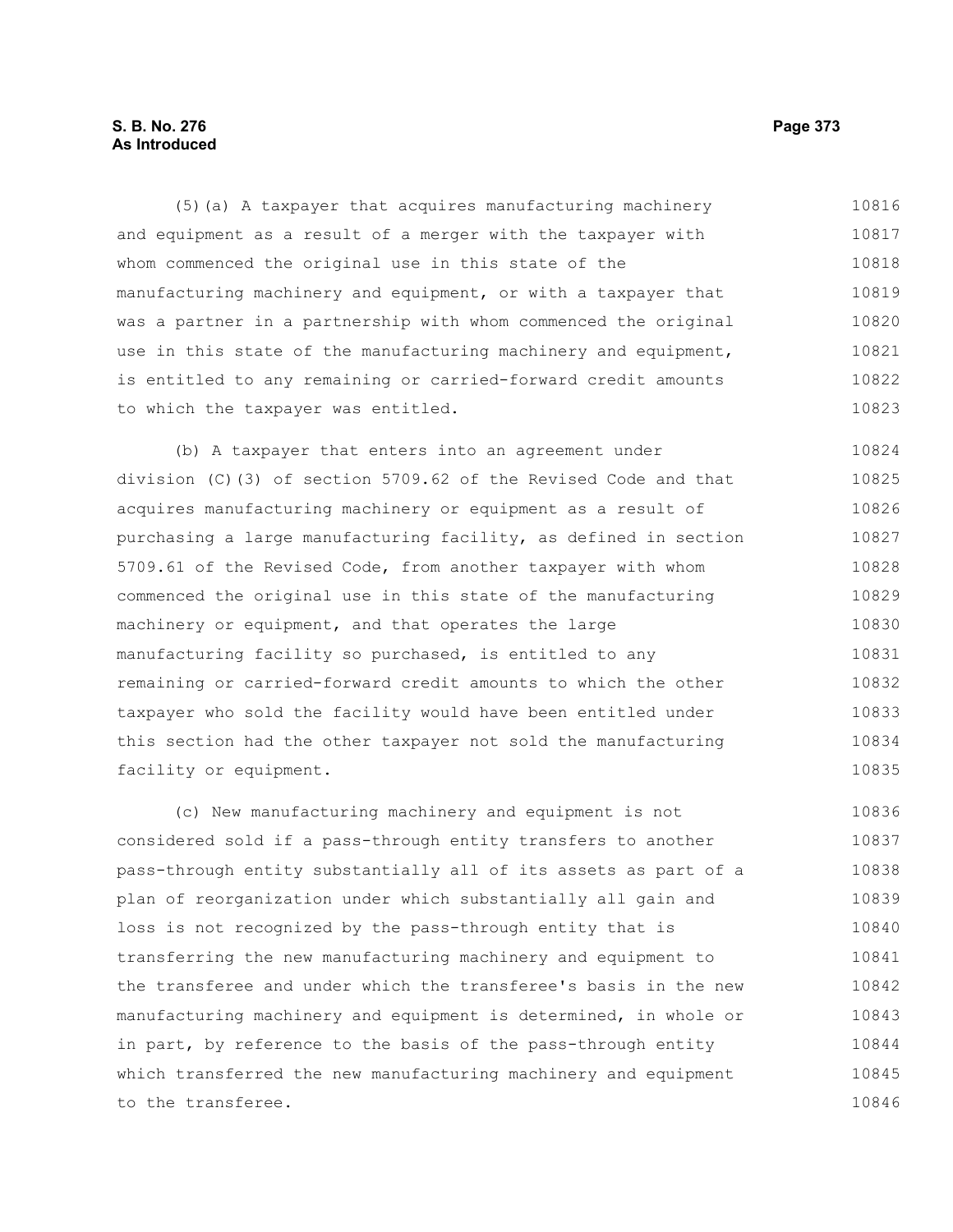## **S. B. No. 276 Page 374 As Introduced**

(d) Division (C)(5) of this section shall apply only if the acquiring taxpayer or transferee does not sell the new manufacturing machinery and equipment or transfer the new manufacturing machinery and equipment out of the county before the end of the seven-year period to which division (C)(4) of this section refers. 10847 10848 10849 10850 10851 10852

(e) Division (C)(5)(b) of this section applies only to the extent that the taxpayer that sold the manufacturing machinery or equipment, upon request, timely provides to the tax commissioner any information that the tax commissioner considers to be necessary to ascertain any remaining or carried-forward amounts to which the taxpayer that sold the facility would have been entitled under this section had the taxpayer not sold the manufacturing machinery or equipment. Nothing in division (C)(5) (b) or (e) of this section shall be construed to allow a taxpayer to claim any credit amount with respect to the acquired manufacturing machinery or equipment that is greater than the amount that would have been available to the other taxpayer that sold the manufacturing machinery or equipment had the other taxpayer not sold the manufacturing machinery or equipment. 10853 10854 10855 10856 10857 10858 10859 10860 10861 10862 10863 10864 10865 10866

(D) The taxpayer shall claim the credit in the order required under section 5733.98 of the Revised Code. Each year, any credit amount in excess of the tax due under section 5733.06 of the Revised Code after allowing for any other credits that precede the credit under this section in that order may be carried forward for three tax years. 10867 10868 10869 10870 10871 10872

(E) A taxpayer purchasing new manufacturing machinery and equipment and intending to claim the credit shall file, with the department of development, a notice of intent to claim the credit on a form prescribed by the department of development. 10873 10874 10875 10876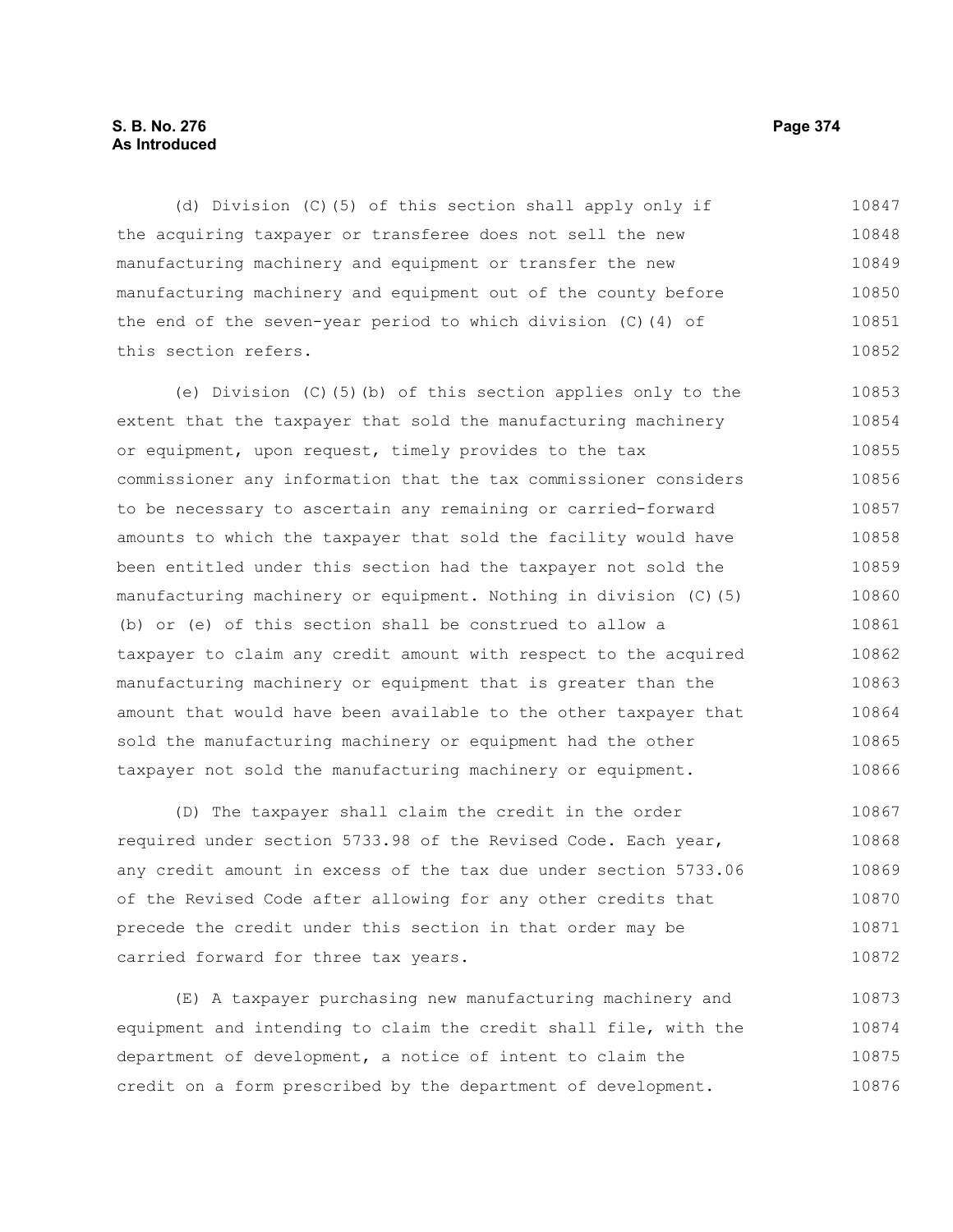#### **S. B. No. 276 Page 375 As Introduced**

The department of development shall inform the tax commissioner of the notice of intent to claim the credit. No credit may be claimed under this section for any manufacturing machinery and equipment with respect to which a notice was not filed by the date of a timely filed return, including extensions, for the taxable year that includes September 30, 2005. 10877 10878 10879 10880 10881 10882

(F) The director of development shall annually certify, by the first day of January of each year during the qualifying period, the eligible areas for the tax credit for the calendar year that includes that first day of January. The director shall send a copy of the certification to the tax commissioner. 10883 10884 10885 10886 10887

(G) New manufacturing machinery and equipment for which a taxpayer claims the credit under section 5733.31 or 5733.311 of the Revised Code shall not be considered new manufacturing machinery and equipment for purposes of the credit under this section. 10888 10889 10890 10891 10892

(H)(1) Notwithstanding sections 5733.11 and 5747.13 of the Revised Code, but subject to division (H)(2) of this section, the tax commissioner may issue an assessment against a person with respect to a credit claimed under this section for new manufacturing machinery and equipment described in division (A) (1)(b) or (2)(b) of this section, if the machinery or equipment subsequently does not qualify for the credit. 10893 10894 10895 10896 10897 10898 10899

(2) Division (H)(1) of this section shall not apply after the twenty-fourth month following the last day of the period described in divisions  $(A)$   $(1)$   $(b)$  and  $(2)$   $(b)$  of this section. 10900 10901 10902

(I) Notwithstanding any other provision of this section to the contrary, in the case of a qualifying controlled group, the credit available under this section to a taxpayer or taxpayers 10903 10904 10905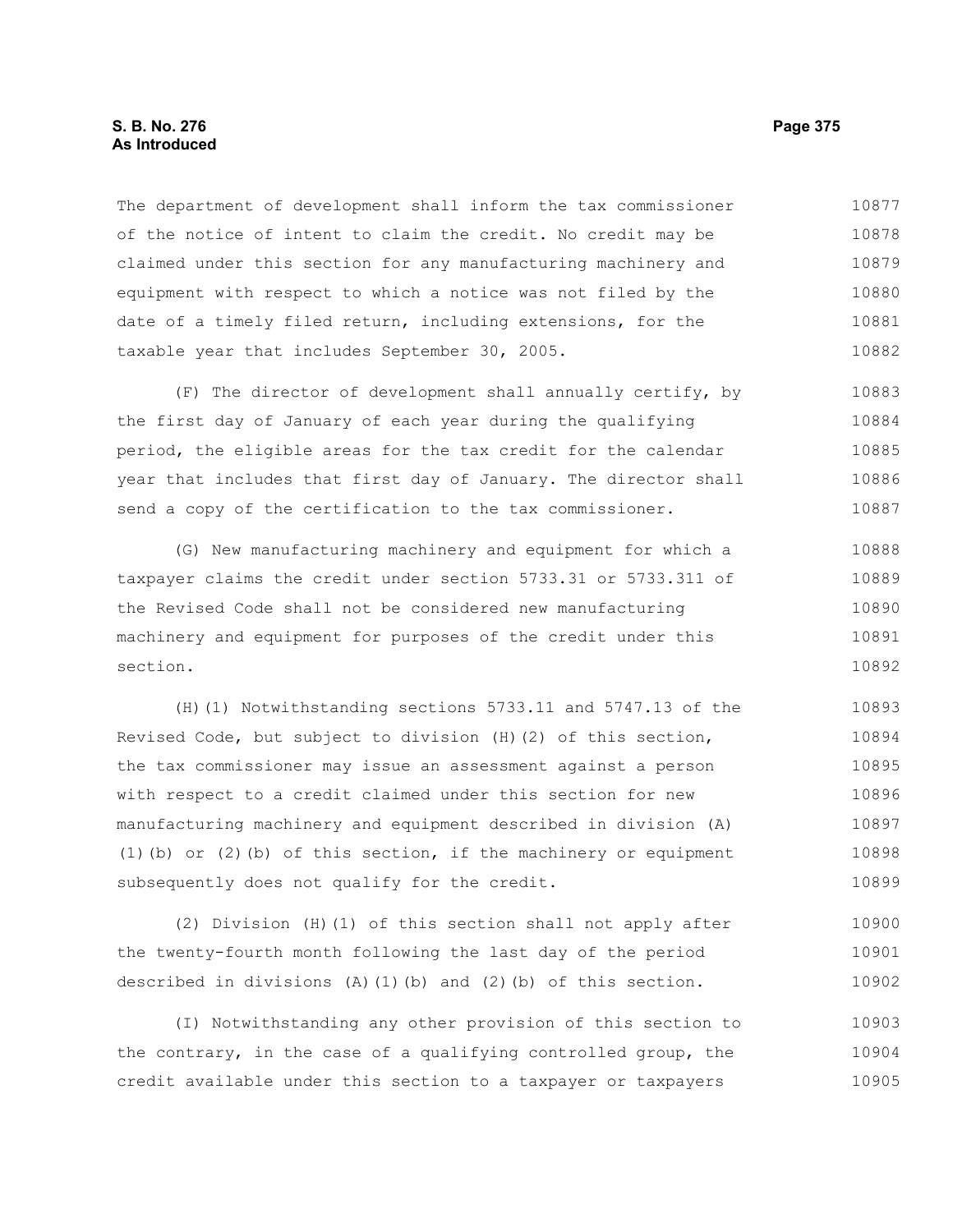### **S. B. No. 276 Page 376 As Introduced**

in the qualifying controlled group shall be computed as if all corporations in the group were a single corporation. The credit shall be allocated to such a taxpayer or taxpayers in the group in any amount elected for the taxable year by the group. Such election shall be revocable and amendable during the period described in division (B) of section 5733.12 of the Revised Code. 10906 10907 10908 10909 10910 10911 10912

This division applies to all purchases of new manufacturing machinery and equipment made on or after January 1, 2001, and to all baseline years used to compute any credit attributable to such purchases; provided, that this division may be applied solely at the election of the qualifying controlled group with respect to all purchases of new manufacturing machinery and equipment made before that date, and to all baseline years used to compute any credit attributable to such purchases. The qualifying controlled group at any time may elect to apply this division to purchases made prior to January 1, 2001, subject to the following: 10913 10914 10915 10916 10917 10918 10919 10920 10921 10922 10923

(1) The election is irrevocable;

(2) The election need not accompany a timely filed report, but the election may accompany a subsequently filed but timely application for refund, a subsequently filed but timely amended report, or a subsequently filed but timely petition for reassessment. 10925 10926 10927 10928 10929

**Sec. 5733.42.** (A) As used in this section: 10930

(1) "Eligible training program" means a program to provide job skills to eligible employees who are unable effectively to function on the job due to skill deficiencies or who would otherwise be displaced because of their skill deficiencies or 10931 10932 10933 10934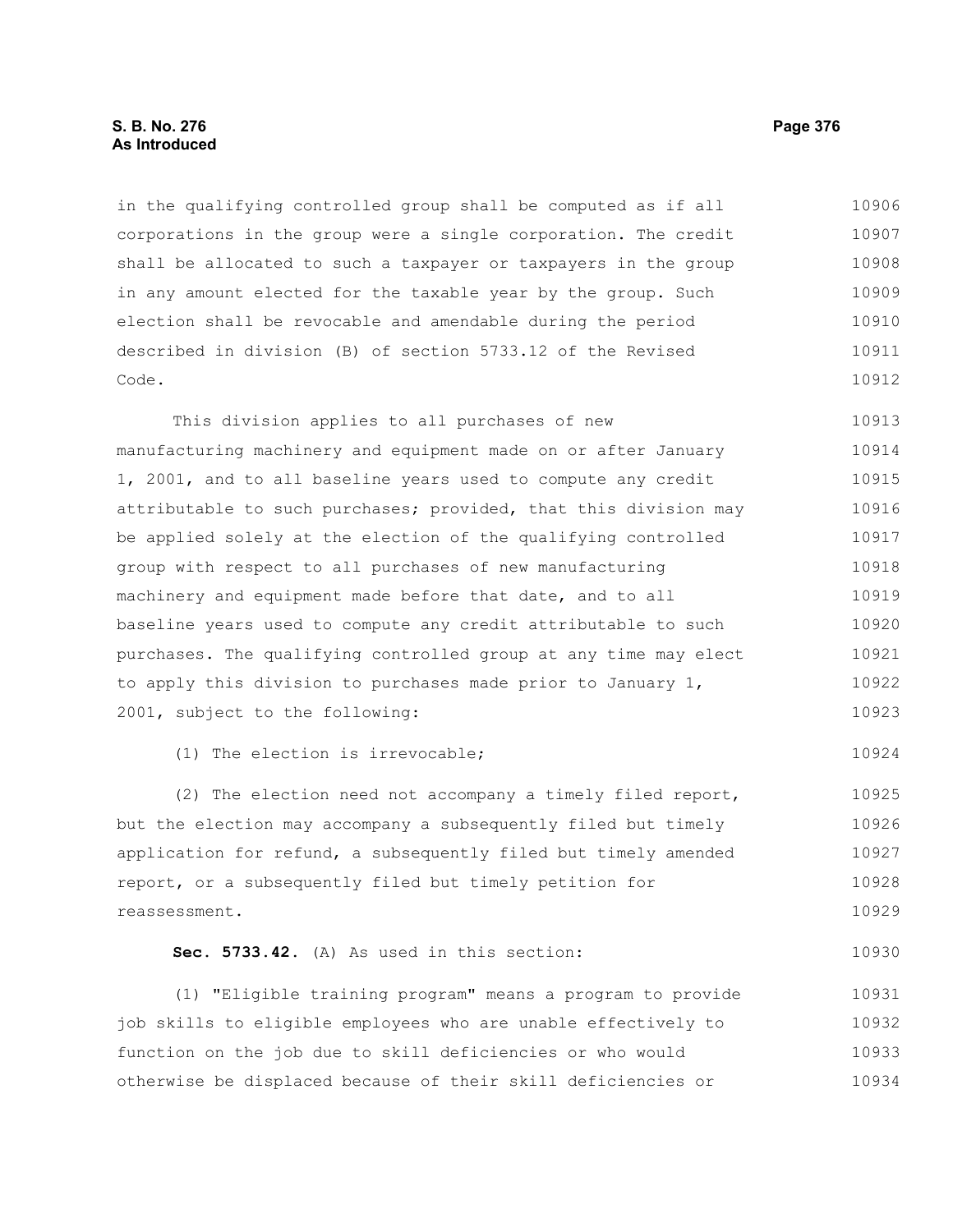#### **S. B. No. 276 Page 377 As Introduced**

inability to use new technology, or to provide job skills to eligible employees that enable them to perform other job duties for the taxpayer. Eligible training programs do not include executive, management, or personal enrichment training programs, or training programs intended exclusively for personal career development. 10935 10936 10937 10938 10939 10940

(2) "Eligible employee" means an individual who is employed in this state by a taxpayer and has been so employed by the same taxpayer for at least one hundred eighty consecutive days before the day an application for the credit is filed under this section. "Eligible employee" does not include any employee for which a credit is claimed pursuant to division (A)(5) of section 5709.65 of the Revised Code for all or any part of the same year, an employee who is not a full-time employee, or executive or managerial personnel, except for the immediate supervisors of nonexecutive, nonmanagerial personnel. 10941 10942 10943 10944 10945 10946 10947 10948 10949 10950

(3) "Eligible training costs" means: 10951

(a) Direct instructional costs, such as instructor salaries, materials and supplies, textbooks and manuals, videotapes, and other instructional media and training equipment used exclusively for the purpose of training eligible employees; 10952 10953 10954 10955

(b) Wages paid to eligible employees for time devoted exclusively to an eligible training program during normal paid working hours. 10956 10957 10958

(4) "Full-time employee" means an individual who is employed for consideration for at least thirty-five hours per week, or who renders any other standard of service generally accepted by custom or specified by contract as full-time employment. 10959 10960 10961 10962 10963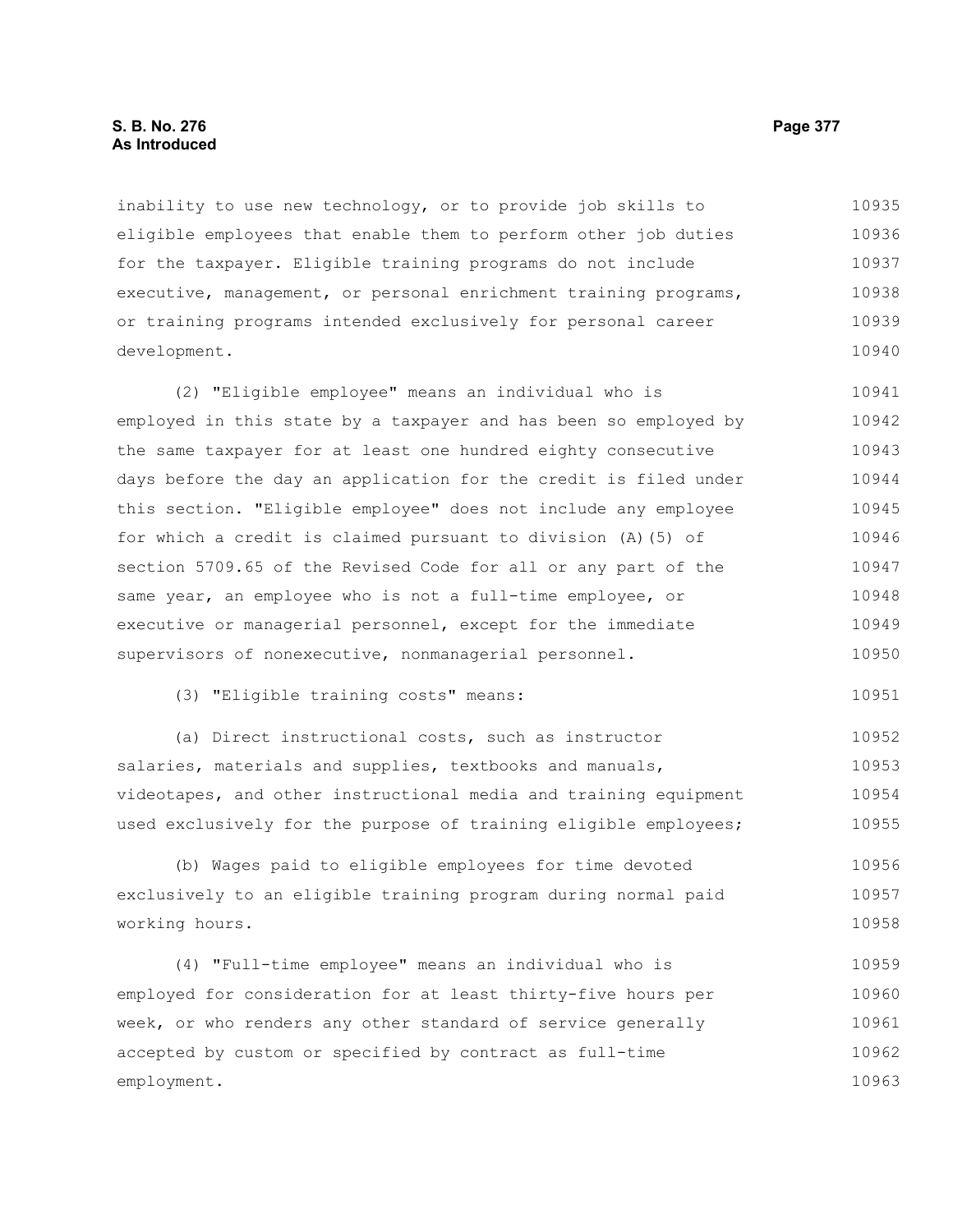# **S. B. No. 276 Page 378 As Introduced**

(5) "Partnership" includes a limited liability company formed under Chapter 1705. or 1706. of the Revised Code or under the laws of another state, provided that the company is not classified for federal income tax purposes as an association taxable as a corporation. 10964 10965 10966 10967 10968

(B) There is hereby allowed a nonrefundable credit against the tax imposed by section 5733.06 of the Revised Code for taxpayers for which a tax credit certificate is issued under division (C) of this section. The credit may be claimed for tax years 2004, 2005, 2006, 2007, and 2008. The amount of the credit for tax year 2004 shall equal one-half of the average of the eligible training costs paid or incurred by the taxpayer during calendar years 1999, 2000, and 2001, not to exceed one thousand dollars for each eligible employee on account of whom eligible training costs were paid or incurred by the taxpayer during those calendar years. The amount of the credit for tax year 2005 shall equal one-half of the average of the eligible training costs paid or incurred by the taxpayer during calendar years 2002, 2003, and 2004, not to exceed one thousand dollars for each eligible employee on account of whom eligible training costs were paid or incurred by the taxpayer during those calendar years. The amount of the credit for tax year 2006 shall equal one-half of the average of the eligible training costs paid or incurred by the taxpayer during calendar years 2003, 2004, and 2005, not to exceed one thousand dollars for each eligible employee on account of whom eligible training costs were paid or incurred by the taxpayer during those calendar years. The amount of the credit for tax year 2007 shall equal one-half of the average of the eligible training costs paid or incurred by the taxpayer during calendar years 2004, 2005, and 2006, not to exceed one thousand dollars for each eligible 10969 10970 10971 10972 10973 10974 10975 10976 10977 10978 10979 10980 10981 10982 10983 10984 10985 10986 10987 10988 10989 10990 10991 10992 10993 10994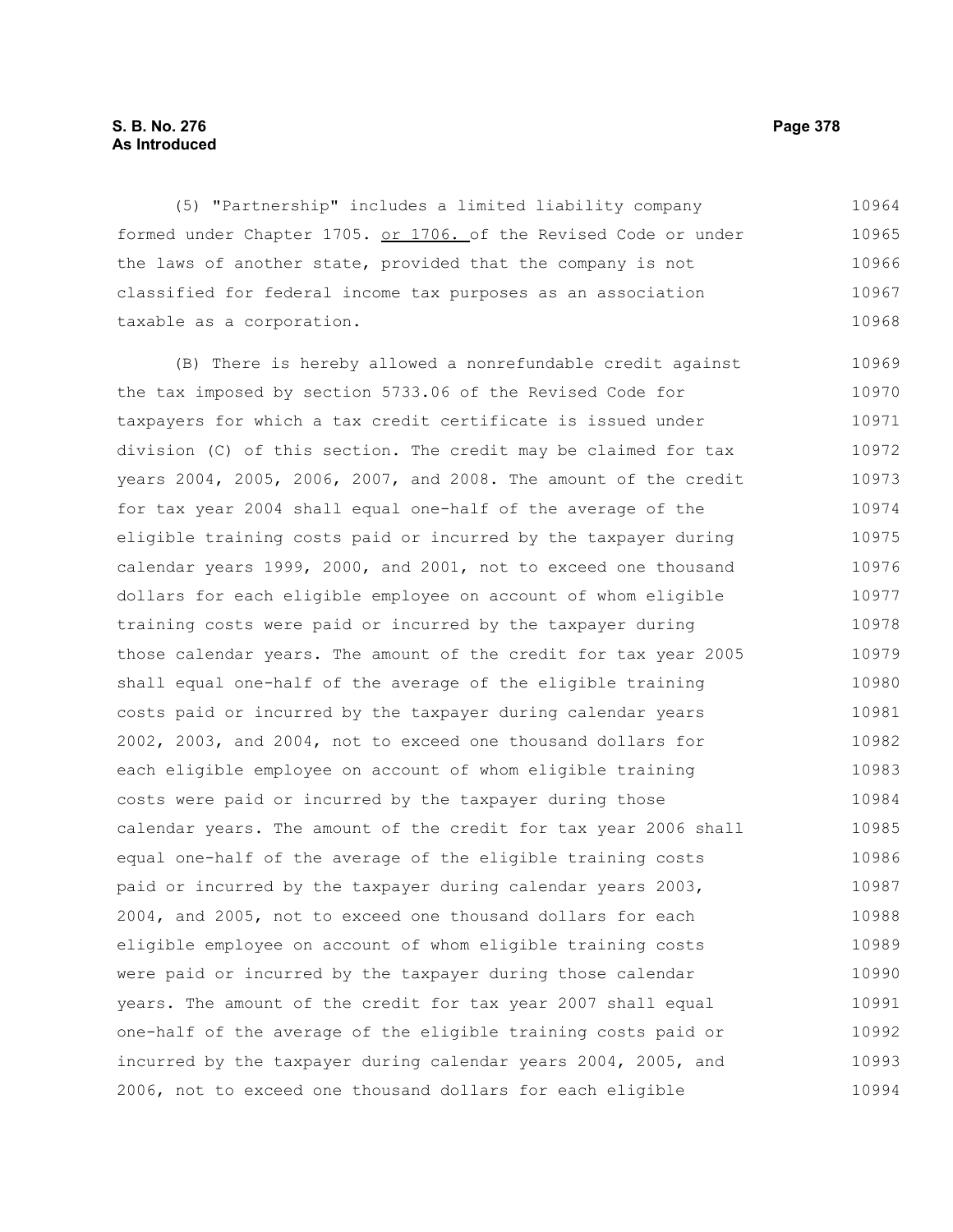### **S. B. No. 276 Page 379 As Introduced**

employee on account of whom eligible training costs were paid or incurred by the taxpayer during those calendar years. The amount of the credit for tax year 2008 shall equal one-half of the average of the eligible training costs paid or incurred by the taxpayer during calendar years 2005, 2006, and 2007, not to exceed one thousand dollars for each eligible employee on account of whom eligible training costs were paid or incurred by the taxpayer during those calendar years. 10995 10996 10997 10998 10999 11000 11001 11002

The credit claimed by a taxpayer each tax year shall not exceed one hundred thousand dollars.

(C) A taxpayer who proposes to conduct an eligible training program may apply to the director of job and family services for a tax credit certificate under this section. The taxpayer may apply for such a certificate for tax years 2004, 2005, 2006, 2007, and 2008 subject to division (L) of this section. The director shall prescribe the form of the application, which shall require a detailed description of the proposed training program. The director may require applicants to remit an application fee with each application filed with the director. The fee shall not exceed the reasonable and necessary expenses incurred by the director in receiving, reviewing, and approving such applications and issuing tax credit certificates. Proceeds from fees shall be used solely for the purpose of receiving, reviewing, and approving such applications and issuing such certificates. 11005 11006 11007 11008 11009 11010 11011 11012 11013 11014 11015 11016 11017 11018 11019

After receipt of an application, the director shall authorize a credit under this section by issuing a tax credit certificate, in the form prescribed by the director, if the director determines all of the following: 11020 11021 11022 11023

(1) The proposed training program is an eligible training 11024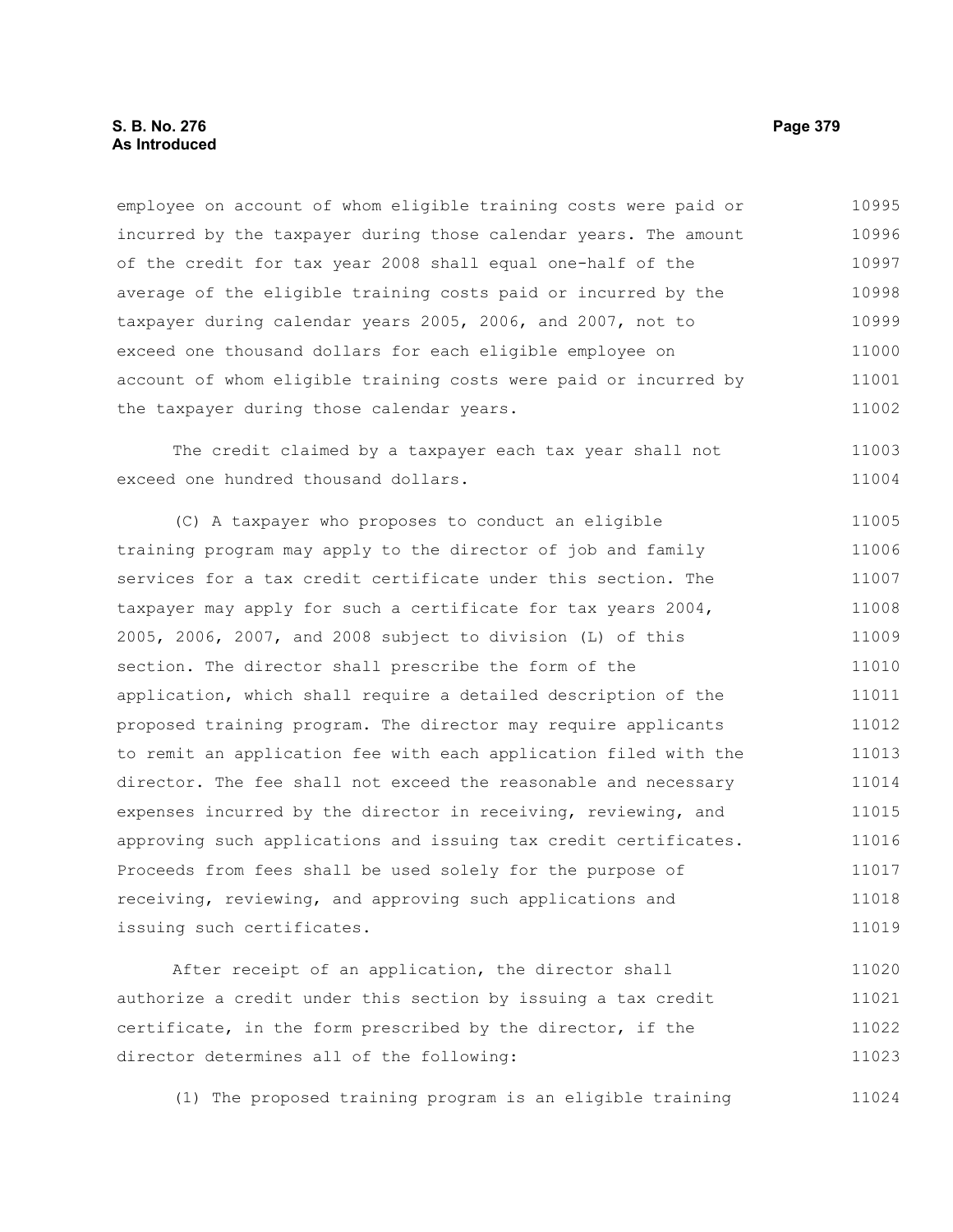program under this section;

11025

(2) The proposed training program is economically sound and will benefit the people of this state by improving workforce skills and strengthening the economy of this state; 11026 11027 11028

(3) Receiving the tax credit is a major factor in the taxpayer's decision to go forward with the training program; 11029 11030

(4) Authorization of the credit is consistent with division (H) of this section. 11031 11032

The credit also is allowed for a taxpayer that is a partner in a partnership that pays or incurs eligible training costs. Such a taxpayer shall determine the taxpayer's credit amount in the manner prescribed by division (K) of this section. 11033 11034 11035 11036

(D) If the director of job and family services denies an application for a tax credit certificate, the director shall send notice of the denial and the reason for denial to the applicant by certified mail, return receipt requested. If the director determines that an authorized training program, as actually conducted, fails to meet the requirements of this section or to comply with any condition set forth in the authorization, the director may reduce the amount of the tax credit previously granted. If the director reduces a tax credit, the director shall send notice of the reduction and the reason for the reduction to the taxpayer by certified mail, return receipt requested, and shall certify the reduction to the tax commissioner or, in the case of the reduction of a credit claimed by an insurance company, the superintendent of insurance. The tax commissioner or superintendent of insurance shall reduce the credit that may be claimed by the taxpayer accordingly. Within sixty days after receiving a notice of 11037 11038 11039 11040 11041 11042 11043 11044 11045 11046 11047 11048 11049 11050 11051 11052 11053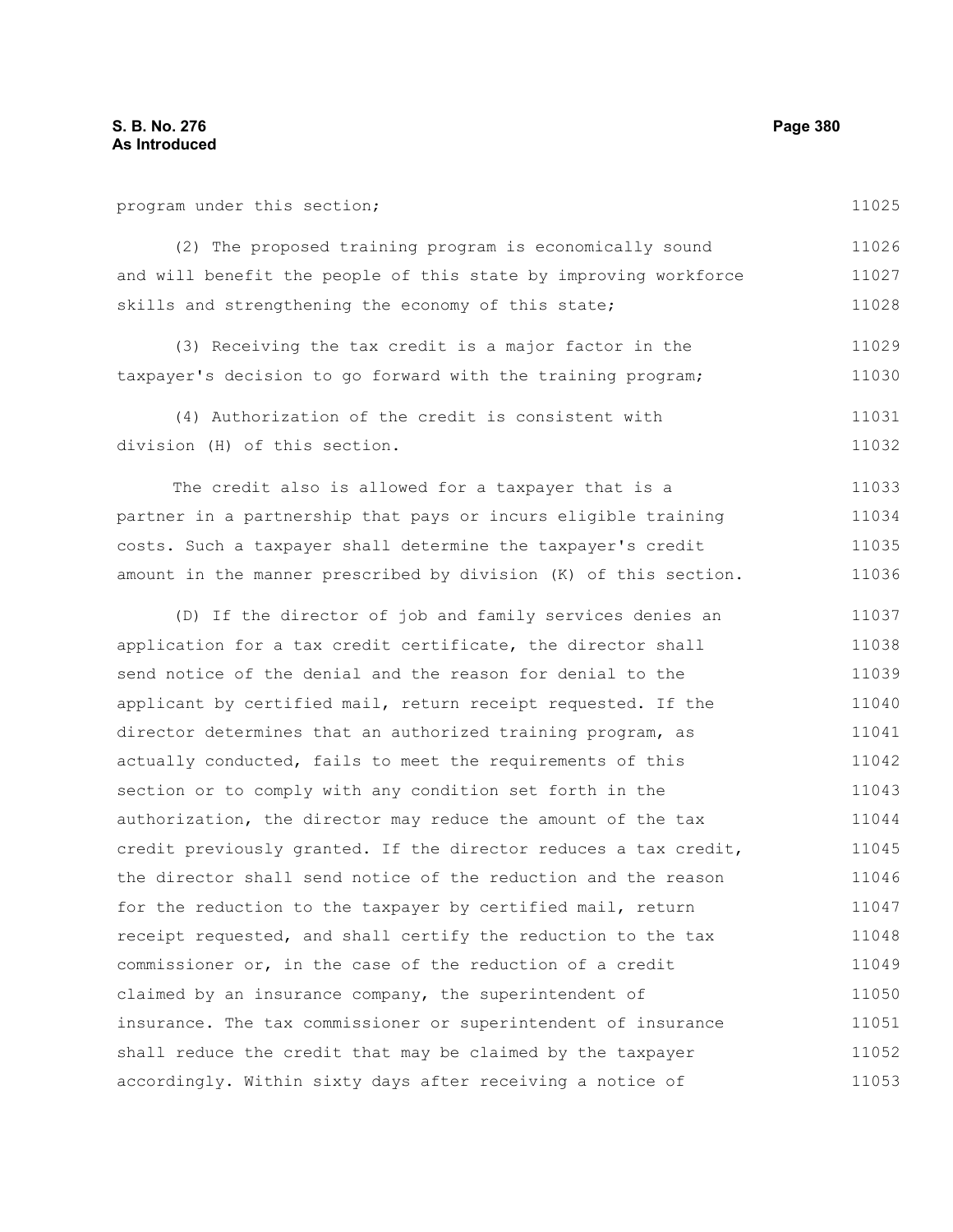## **S. B. No. 276 Page 381 As Introduced**

denial or notice of reduction of the tax credit, an applicant or taxpayer may request, in writing, a hearing before the director to review the denial or reduction. Within sixty days after receiving a request that is filed within the prescribed time, the director shall hold such a hearing at a location to be determined by the director. Within thirty days after the hearing is adjourned, the director shall issue a redetermination affirming, reversing, or modifying the denial or reduction of the tax credit and send notice of the redetermination to the applicant or taxpayer by certified mail, return receipt requested, and shall issue a notice of the redetermination to the tax commissioner or superintendent of insurance. If an applicant or taxpayer is aggrieved by the director's redetermination, the applicant or taxpayer may appeal the redetermination to the board of tax appeals in the manner prescribed by section 5717.02 of the Revised Code. 11054 11055 11056 11057 11058 11059 11060 11061 11062 11063 11064 11065 11066 11067 11068 11069

(E) A taxpayer to which a tax credit certificate is issued shall retain records indicating the eligible training costs it pays or incurs for the eligible training program for which the certificate is issued for four years following the end of the tax year for which the credit is claimed. Such records shall be open to inspection by the director of job and family services upon the director's request during business hours. 11070 11071 11072 11073 11074 11075 11076

Financial statements and other information submitted by an applicant to the director of job and family services for a tax credit under this section, and any information taken for any purpose from such statements or information, are not public records subject to section 149.43 of the Revised Code. However, the director of job and family services, the tax commissioner, or superintendent of insurance may make use of the statements and other information for purposes of issuing public reports or 11077 11078 11079 11080 11081 11082 11083 11084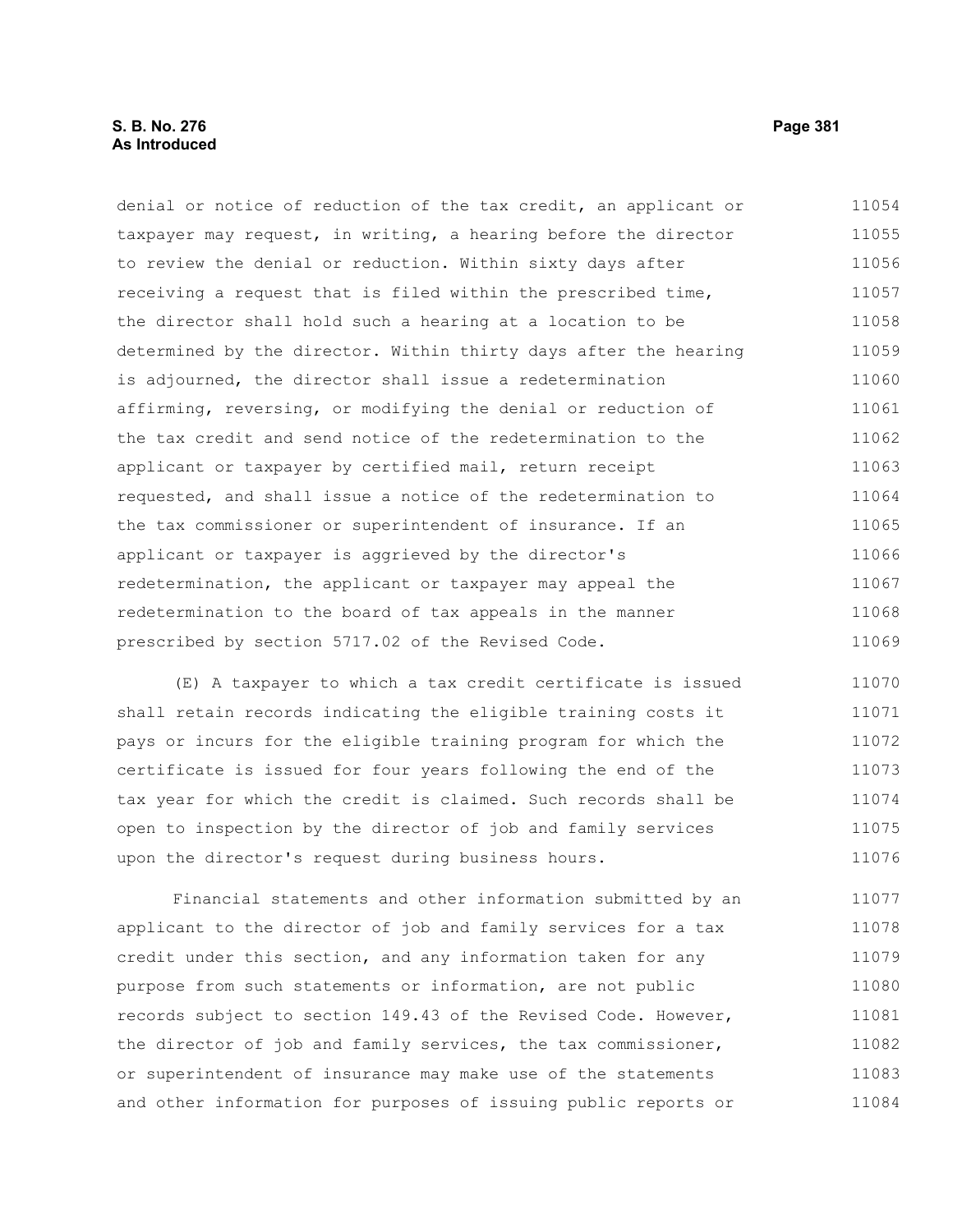in connection with court proceedings concerning tax credits allowed under this section and sections 5725.31 and 5729.07 of the Revised Code. 11085 11086 11087

(F) The director of job and family services, in accordance with Chapter 119. of the Revised Code, shall adopt rules necessary to implement this section and sections 5725.31 and 5729.07 of the Revised Code. The rules shall be adopted after consultation with the tax commissioner and the superintendent of insurance. The rules shall require that if a taxpayer to which a tax credit certificate is issued under any of those sections permanently relocates or transfers employees trained under the tax credit certificate to another state or country within two years of receiving the certificate, the taxpayer shall repay the total amount of the tax credit received by the taxpayer for any employees permanently relocated or transferred. At the time the director gives public notice under division (A) of section 119.03 of the Revised Code of the adoption of the rules, the director shall submit copies of the proposed rules to the chairpersons and ranking minority members of the standing committees in the senate and the house of representatives to which legislation on economic development matters are customarily referred. 11088 11089 11090 11091 11092 11093 11094 11095 11096 11097 11098 11099 11100 11101 11102 11103 11104 11105 11106

(G) On or before the thirtieth day of September of 2001, 2003, 2004, 2005, 2006, 2007, and 2008 the director of job and family services shall submit a report to the governor, the president of the senate, and the speaker of the house of representatives on the tax credit program under this section and sections 5725.31 and 5729.07 of the Revised Code. The report shall include information on the number of training programs that were authorized under those sections during the preceding calendar year, a description of each authorized training 11107 11108 11109 11110 11111 11112 11113 11114 11115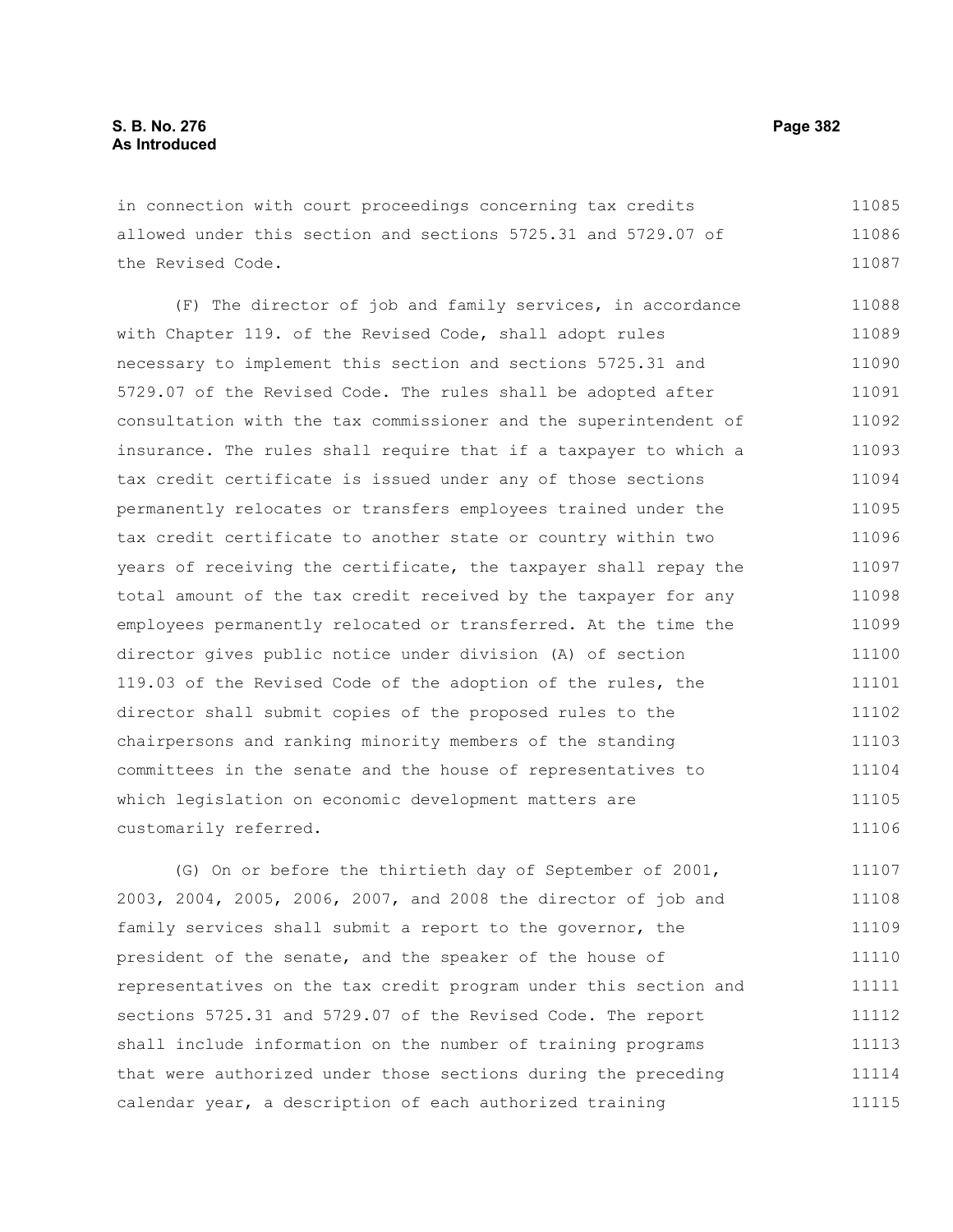program, the dollar amounts of the credits granted, and an estimate of the impact of the credits on the economy of this state. 11116 11117 11118

(H) The aggregate amount of credits authorized under this section and sections 5725.31 and 5729.07 of the Revised Code shall not exceed twenty million dollars per calendar year. No more than ten million dollars in credits per calendar year shall be authorized for persons engaged primarily in manufacturing. No less than five million dollars in credits per calendar year shall be set aside for persons engaged primarily in activities other than manufacturing and having fewer than five hundred employees. Subject to such limits, the director of job and family services shall adopt a rule under division (F) of this section that establishes criteria and procedures for distribution of the credits. 11119 11120 11121 11122 11123 11124 11125 11126 11127 11128 11129 11130

(I) A nonrefundable credit allowed under this section shall be claimed in the order required under section 5733.98 of the Revised Code. 11131 11132 11133

(J) The taxpayer may carry forward any credit amount in excess of its tax due after allowing for any other credits that precede the credit under this section in the order required under section 5733.98 of the Revised Code. The excess credit may be carried forward for three years following the tax year for which it is first claimed under this section. 11134 11135 11136 11137 11138 11139

(K) A taxpayer that is a partner in a partnership on the last day of the third calendar year of the three-year period during which the partnership pays or incurs eligible training costs may claim a credit under this section for the tax year immediately following that calendar year. The amount of a partner's credit equals the partner's interest in the 11140 11141 11142 11143 11144 11145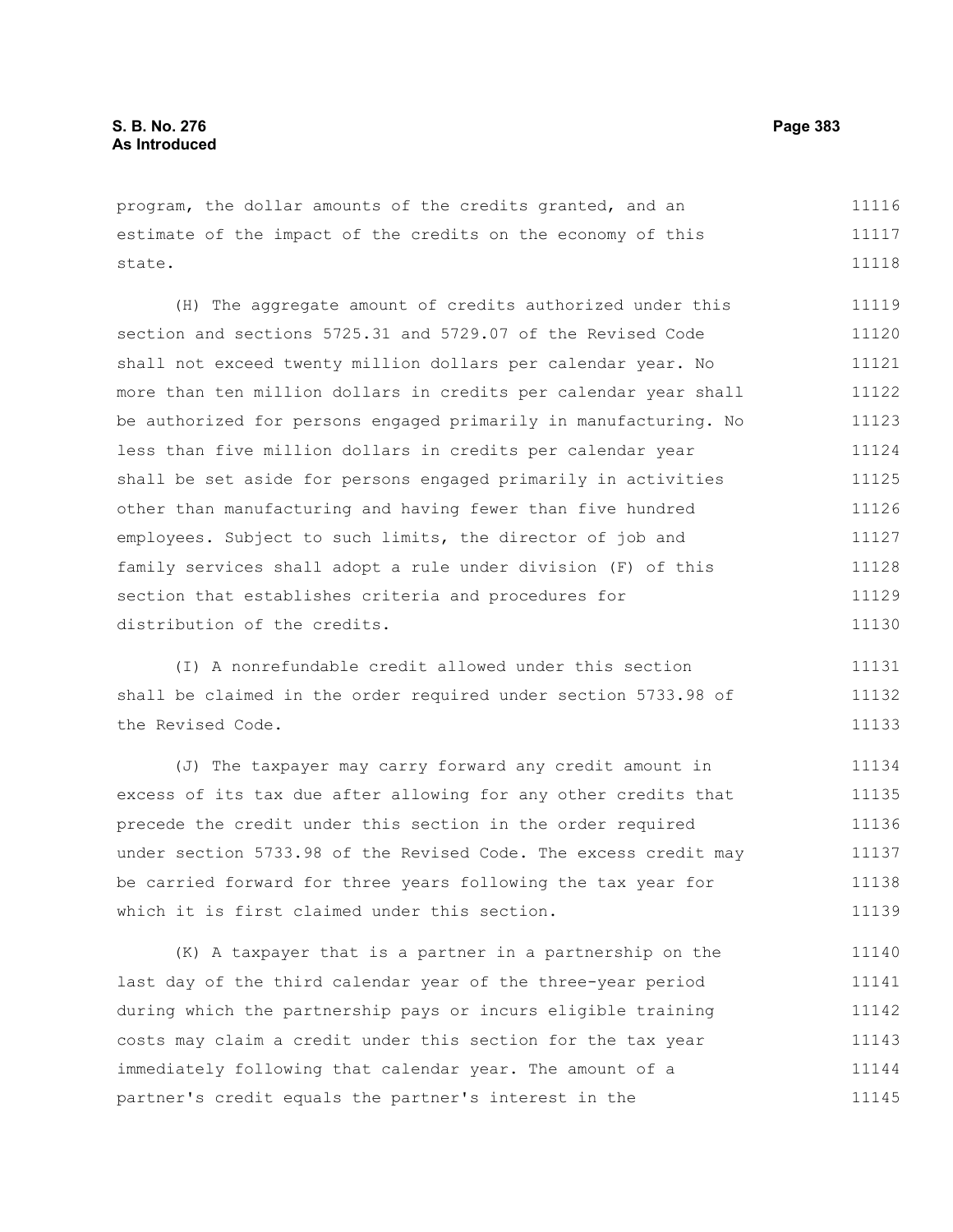partnership on the last day of such calendar year multiplied by the credit available to the partnership as computed by the partnership. 11146 11147 11148

(L) The director of job and family services shall not authorize any credits under this section and sections 5725.31 and 5729.07 of the Revised Code for eligible training costs paid or incurred after December 31, 2007. 11149 11150 11151 11152

**Sec. 5747.01.** Except as otherwise expressly provided or clearly appearing from the context, any term used in this chapter that is not otherwise defined in this section has the same meaning as when used in a comparable context in the laws of the United States relating to federal income taxes or if not used in a comparable context in those laws, has the same meaning as in section 5733.40 of the Revised Code. Any reference in this chapter to the Internal Revenue Code includes other laws of the United States relating to federal income taxes. 11153 11154 11155 11156 11157 11158 11159 11160 11161

As used in this chapter:

(A) "Adjusted gross income" or "Ohio adjusted gross income" means federal adjusted gross income, as defined and used in the Internal Revenue Code, adjusted as provided in this section: 11163 11164 11165 11166

(1) Add interest or dividends on obligations or securities of any state or of any political subdivision or authority of any state, other than this state and its subdivisions and authorities. 11167 11168 11169 11170

(2) Add interest or dividends on obligations of any authority, commission, instrumentality, territory, or possession of the United States to the extent that the interest or dividends are exempt from federal income taxes but not from 11171 11172 11173 11174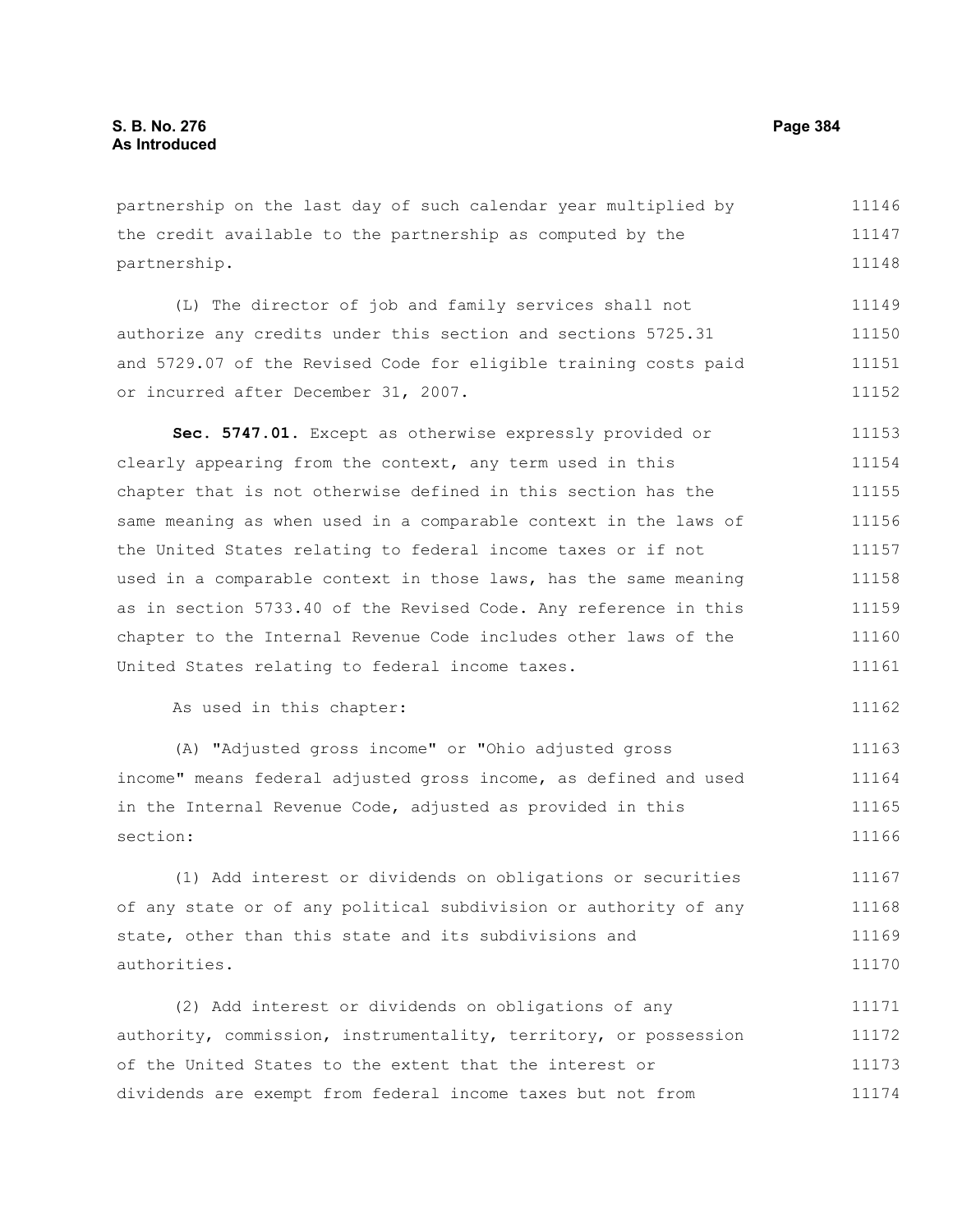| state income taxes.                                               | 11175 |
|-------------------------------------------------------------------|-------|
| (3) Deduct interest or dividends on obligations of the            | 11176 |
| United States and its territories and possessions or of any       | 11177 |
| authority, commission, or instrumentality of the United States    | 11178 |
| to the extent that the interest or dividends are included in      | 11179 |
| federal adjusted gross income but exempt from state income taxes  | 11180 |
| under the laws of the United States.                              | 11181 |
| (4) Deduct disability and survivor's benefits to the              | 11182 |
| extent included in federal adjusted gross income.                 | 11183 |
| (5) Deduct benefits under Title II of the Social Security         | 11184 |
| Act and tier 1 railroad retirement benefits to the extent         | 11185 |
| included in federal adjusted gross income under section 86 of     | 11186 |
| the Internal Revenue Code.                                        | 11187 |
| (6) In the case of a taxpayer who is a beneficiary of a           | 11188 |
| trust that makes an accumulation distribution as defined in       | 11189 |
| section 665 of the Internal Revenue Code, add, for the            | 11190 |
| beneficiary's taxable years beginning before 2002, the portion,   | 11191 |
| if any, of such distribution that does not exceed the             | 11192 |
| undistributed net income of the trust for the three taxable       | 11193 |
| years preceding the taxable year in which the distribution is     | 11194 |
| made to the extent that the portion was not included in the       | 11195 |
| trust's taxable income for any of the trust's taxable years       | 11196 |
| beginning in 2002 or thereafter. "Undistributed net income of a   | 11197 |
| trust" means the taxable income of the trust increased by (a) (i) | 11198 |
| the additions to adjusted gross income required under division    | 11199 |
| (A) of this section and (ii) the personal exemptions allowed to   | 11200 |
| the trust pursuant to section 642(b) of the Internal Revenue      | 11201 |
| Code, and decreased by $(b)$ (i) the deductions to adjusted gross | 11202 |
| income required under division (A) of this section, (ii) the      | 11203 |
| amount of federal income taxes attributable to such income, and   | 11204 |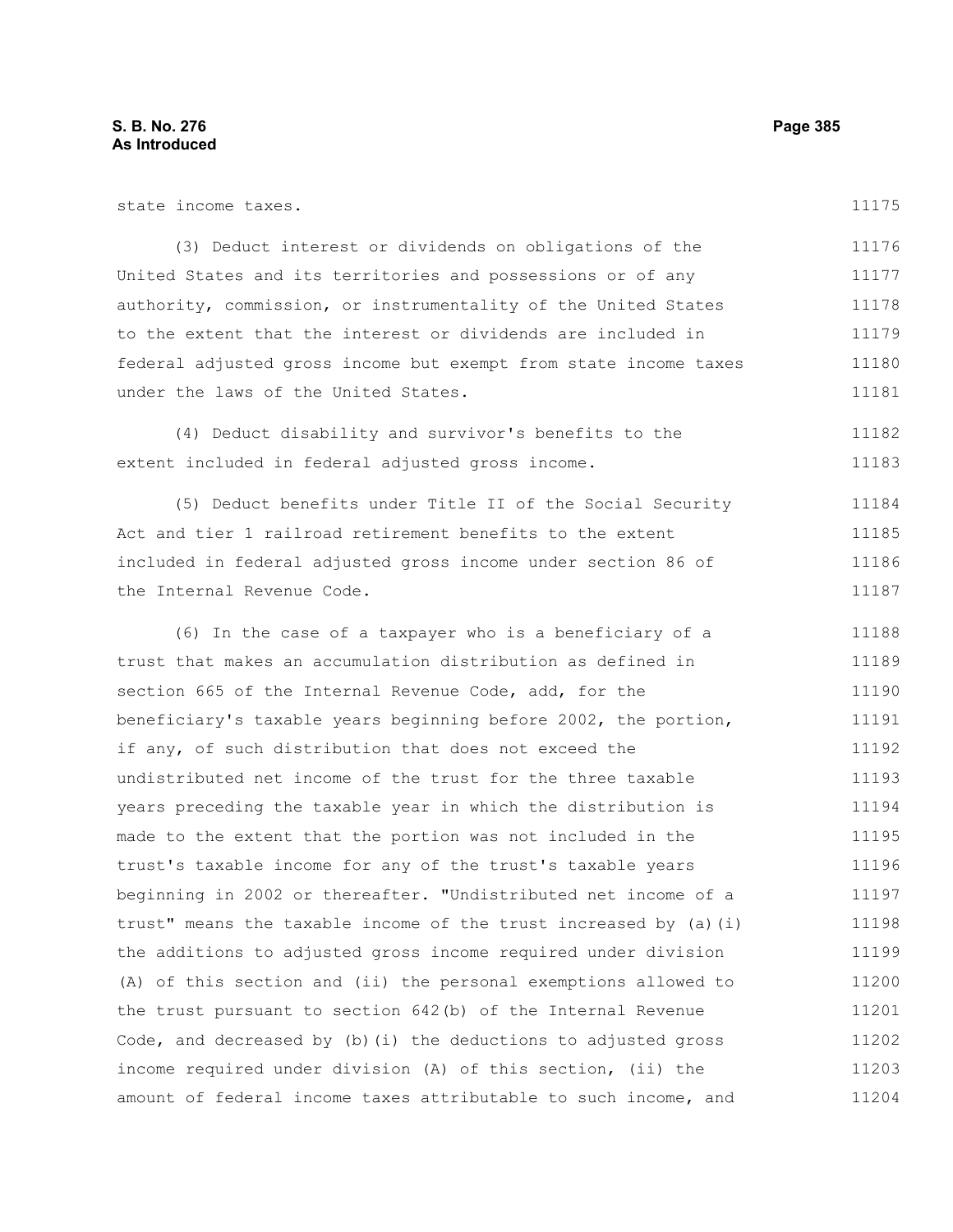#### **S. B. No. 276 Page 386 As Introduced**

(iii) the amount of taxable income that has been included in the adjusted gross income of a beneficiary by reason of a prior accumulation distribution. Any undistributed net income included in the adjusted gross income of a beneficiary shall reduce the undistributed net income of the trust commencing with the earliest years of the accumulation period. 11205 11206 11207 11208 11209 11210

(7) Deduct the amount of wages and salaries, if any, not otherwise allowable as a deduction but that would have been allowable as a deduction in computing federal adjusted gross income for the taxable year, had the targeted jobs credit allowed and determined under sections 38, 51, and 52 of the Internal Revenue Code not been in effect. 11211 11212 11213 11214 11215 11216

(8) Deduct any interest or interest equivalent on public obligations and purchase obligations to the extent that the interest or interest equivalent is included in federal adjusted gross income. 11217 11218 11219 11220

(9) Add any loss or deduct any gain resulting from the sale, exchange, or other disposition of public obligations to the extent that the loss has been deducted or the gain has been included in computing federal adjusted gross income. 11221 11222 11223 11224

(10) Deduct or add amounts, as provided under section 5747.70 of the Revised Code, related to contributions to variable college savings program accounts made or tuition units purchased pursuant to Chapter 3334. of the Revised Code. 11225 11226 11227 11228

(11)(a) Deduct, to the extent not otherwise allowable as a deduction or exclusion in computing federal or Ohio adjusted gross income for the taxable year, the amount the taxpayer paid during the taxable year for medical care insurance and qualified long-term care insurance for the taxpayer, the taxpayer's 11229 11230 11231 11232 11233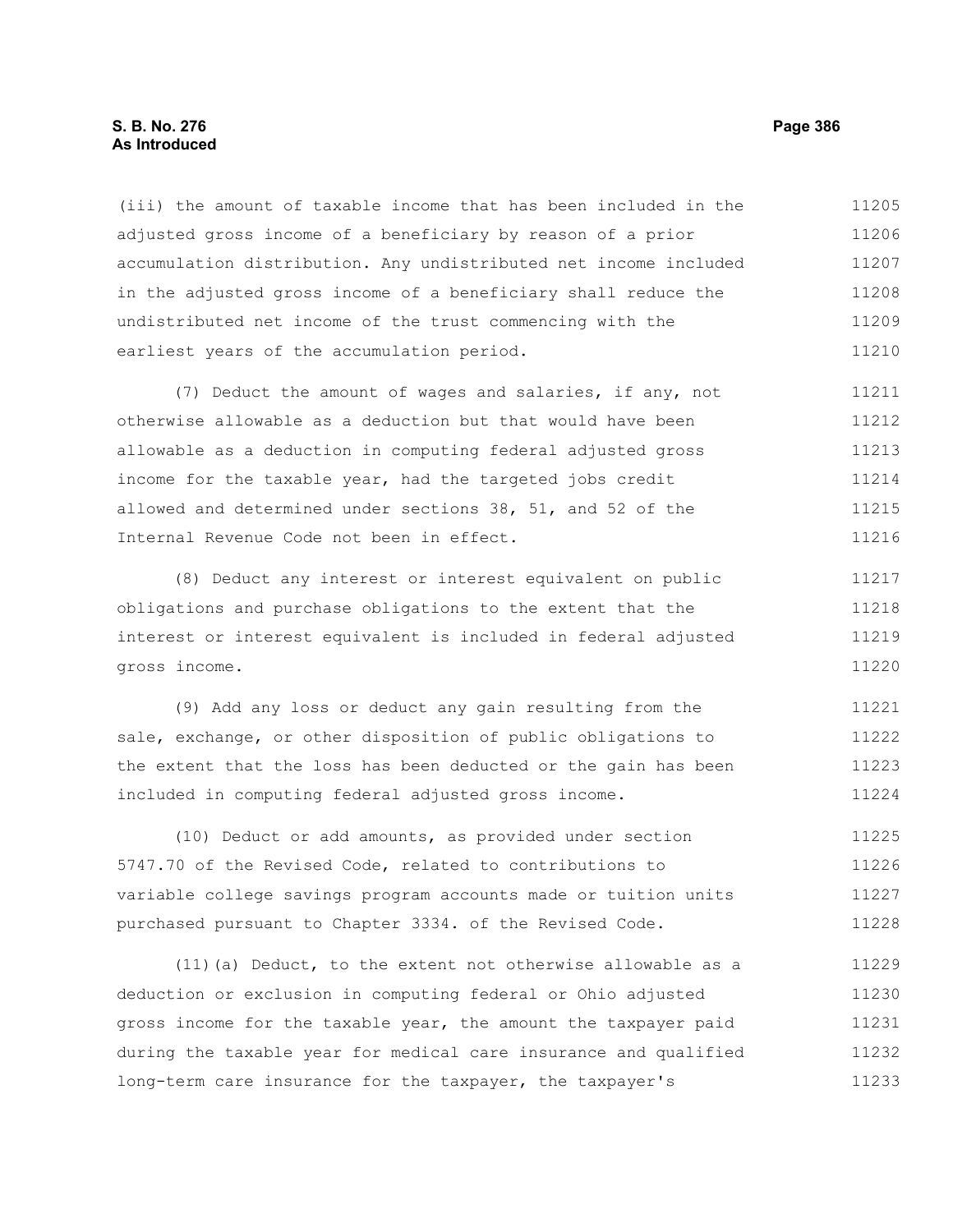spouse, and dependents. No deduction for medical care insurance under division (A)(11)(a) of this section shall be allowed either to any taxpayer who is eligible to participate in any subsidized health plan maintained by any employer of the taxpayer or of the taxpayer's spouse, or to any taxpayer who is entitled to, or on application would be entitled to, benefits under part A of Title XVIII of the "Social Security Act," 49 Stat. 620 (1935), 42 U.S.C. 301, as amended. For the purposes of division (A)(11)(a) of this section, "subsidized health plan" means a health plan for which the employer pays any portion of the plan's cost. The deduction allowed under division (A)(11)(a) of this section shall be the net of any related premium refunds, related premium reimbursements, or related insurance premium dividends received during the taxable year. 11234 11235 11236 11237 11238 11239 11240 11241 11242 11243 11244 11245 11246 11247

(b) Deduct, to the extent not otherwise deducted or excluded in computing federal or Ohio adjusted gross income during the taxable year, the amount the taxpayer paid during the taxable year, not compensated for by any insurance or otherwise, for medical care of the taxpayer, the taxpayer's spouse, and dependents, to the extent the expenses exceed seven and one-half per cent of the taxpayer's federal adjusted gross income. 11248 11249 11250 11251 11252 11253 11254

(c) Deduct, to the extent not otherwise deducted or excluded in computing federal or Ohio adjusted gross income, any amount included in federal adjusted gross income under section 105 or not excluded under section 106 of the Internal Revenue Code solely because it relates to an accident and health plan for a person who otherwise would be a "qualifying relative" and thus a "dependent" under section 152 of the Internal Revenue Code but for the fact that the person fails to meet the income and support limitations under section 152(d)(1)(B) and (C) of the Internal Revenue Code. 11255 11256 11257 11258 11259 11260 11261 11262 11263 11264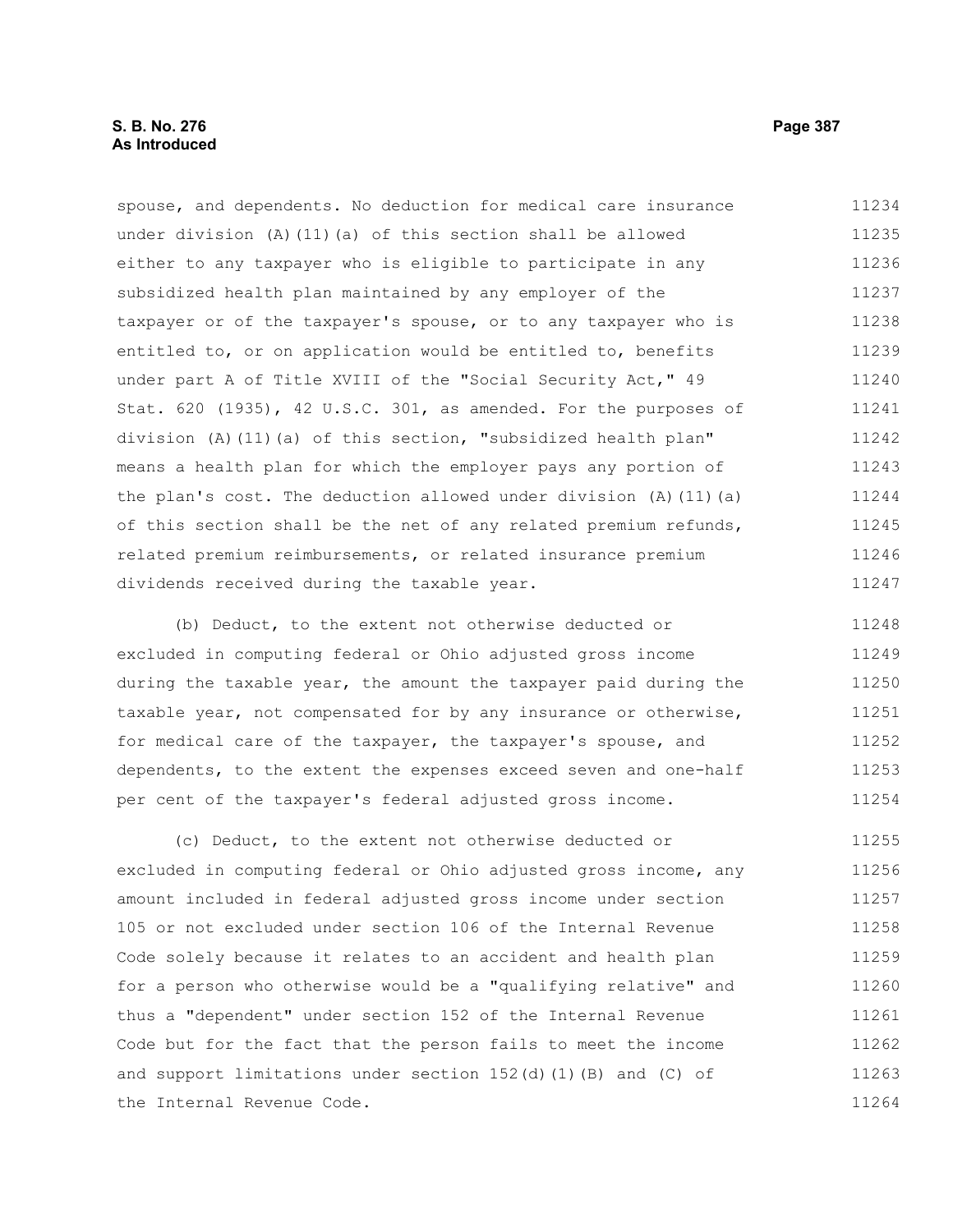# **S. B. No. 276 Page 388 As Introduced**

(d) For purposes of division (A)(11) of this section, "medical care" has the meaning given in section 213 of the Internal Revenue Code, subject to the special rules, limitations, and exclusions set forth therein, and "qualified long-term care" has the same meaning given in section 7702B(c) of the Internal Revenue Code. Solely for purposes of divisions (A)(11)(a) and (c) of this section, "dependent" includes a person who otherwise would be a "qualifying relative" and thus a "dependent" under section 152 of the Internal Revenue Code but for the fact that the person fails to meet the income and support limitations under section 152(d)(1)(B) and (C) of the Internal Revenue Code. 11265 11266 11267 11268 11269 11270 11271 11272 11273 11274 11275 11276

(12)(a) Deduct any amount included in federal adjusted gross income solely because the amount represents a reimbursement or refund of expenses that in any year the taxpayer had deducted as an itemized deduction pursuant to section 63 of the Internal Revenue Code and applicable United States department of the treasury regulations. The deduction otherwise allowed under division (A)(12)(a) of this section shall be reduced to the extent the reimbursement is attributable to an amount the taxpayer deducted under this section in any taxable year. 11277 11278 11279 11280 11281 11282 11283 11284 11285 11286

(b) Add any amount not otherwise included in Ohio adjusted gross income for any taxable year to the extent that the amount is attributable to the recovery during the taxable year of any amount deducted or excluded in computing federal or Ohio adjusted gross income in any taxable year. 11287 11288 11289 11290 11291

(13) Deduct any portion of the deduction described in section 1341(a)(2) of the Internal Revenue Code, for repaying previously reported income received under a claim of right, that 11292 11293 11294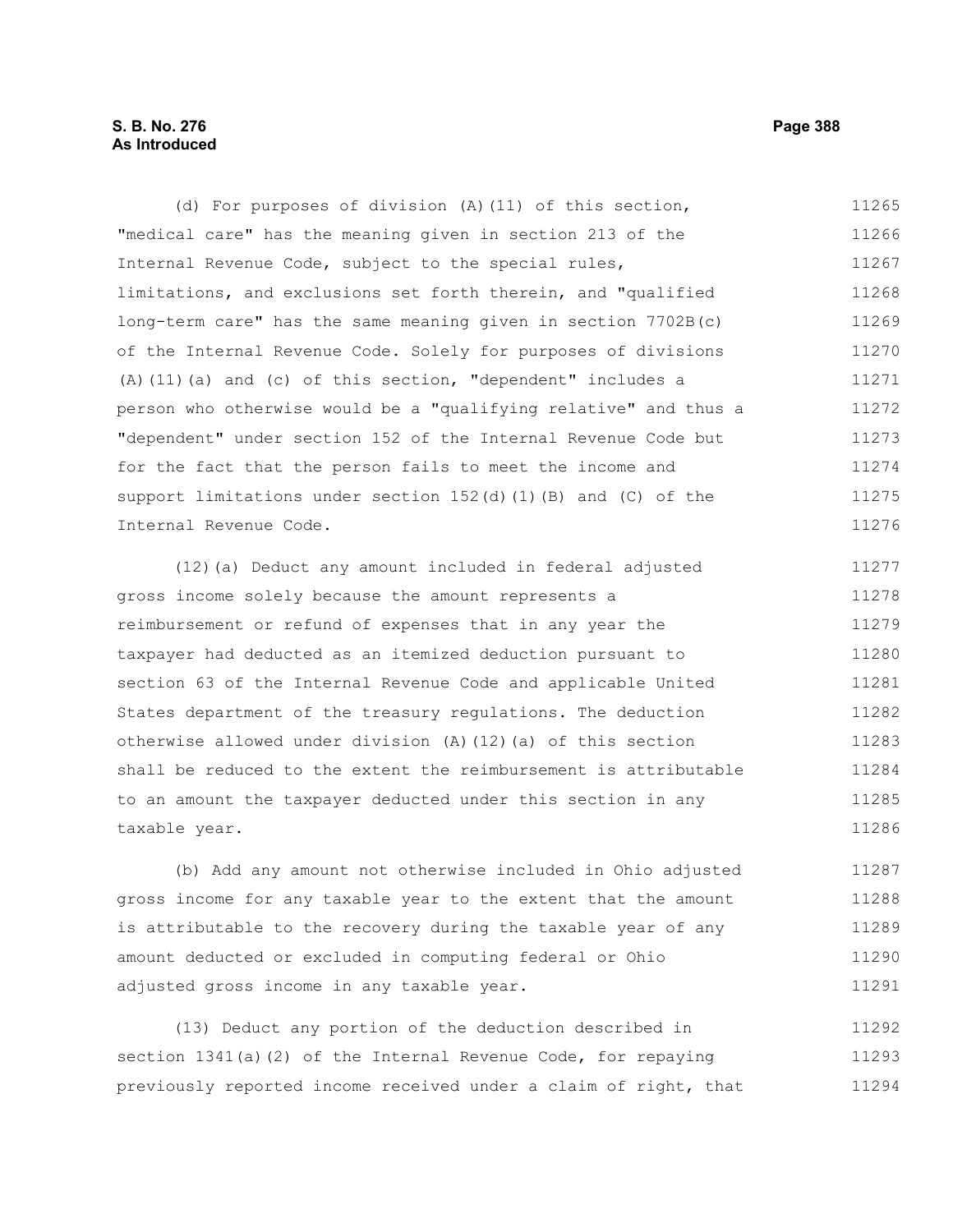meets both of the following requirements:

11295

(a) It is allowable for repayment of an item that was included in the taxpayer's adjusted gross income for a prior taxable year and did not qualify for a credit under division (A) or (B) of section 5747.05 of the Revised Code for that year; 11296 11297 11298 11299

(b) It does not otherwise reduce the taxpayer's adjusted gross income for the current or any other taxable year. 11300 11301

(14) Deduct an amount equal to the deposits made to, and net investment earnings of, a medical savings account during the taxable year, in accordance with section 3924.66 of the Revised Code. The deduction allowed by division (A)(14) of this section does not apply to medical savings account deposits and earnings otherwise deducted or excluded for the current or any other taxable year from the taxpayer's federal adjusted gross income. 11302 11303 11304 11305 11306 11307 11308

(15)(a) Add an amount equal to the funds withdrawn from a medical savings account during the taxable year, and the net investment earnings on those funds, when the funds withdrawn were used for any purpose other than to reimburse an account holder for, or to pay, eligible medical expenses, in accordance with section 3924.66 of the Revised Code; 11309 11310 11311 11312 11313 11314

(b) Add the amounts distributed from a medical savings account under division (A)(2) of section 3924.68 of the Revised Code during the taxable year. 11315 11316 11317

(16) Add any amount claimed as a credit under section 5747.059 of the Revised Code to the extent that such amount satisfies either of the following: 11318 11319 11320

(a) The amount was deducted or excluded from the computation of the taxpayer's federal adjusted gross income as required to be reported for the taxpayer's taxable year under 11321 11322 11323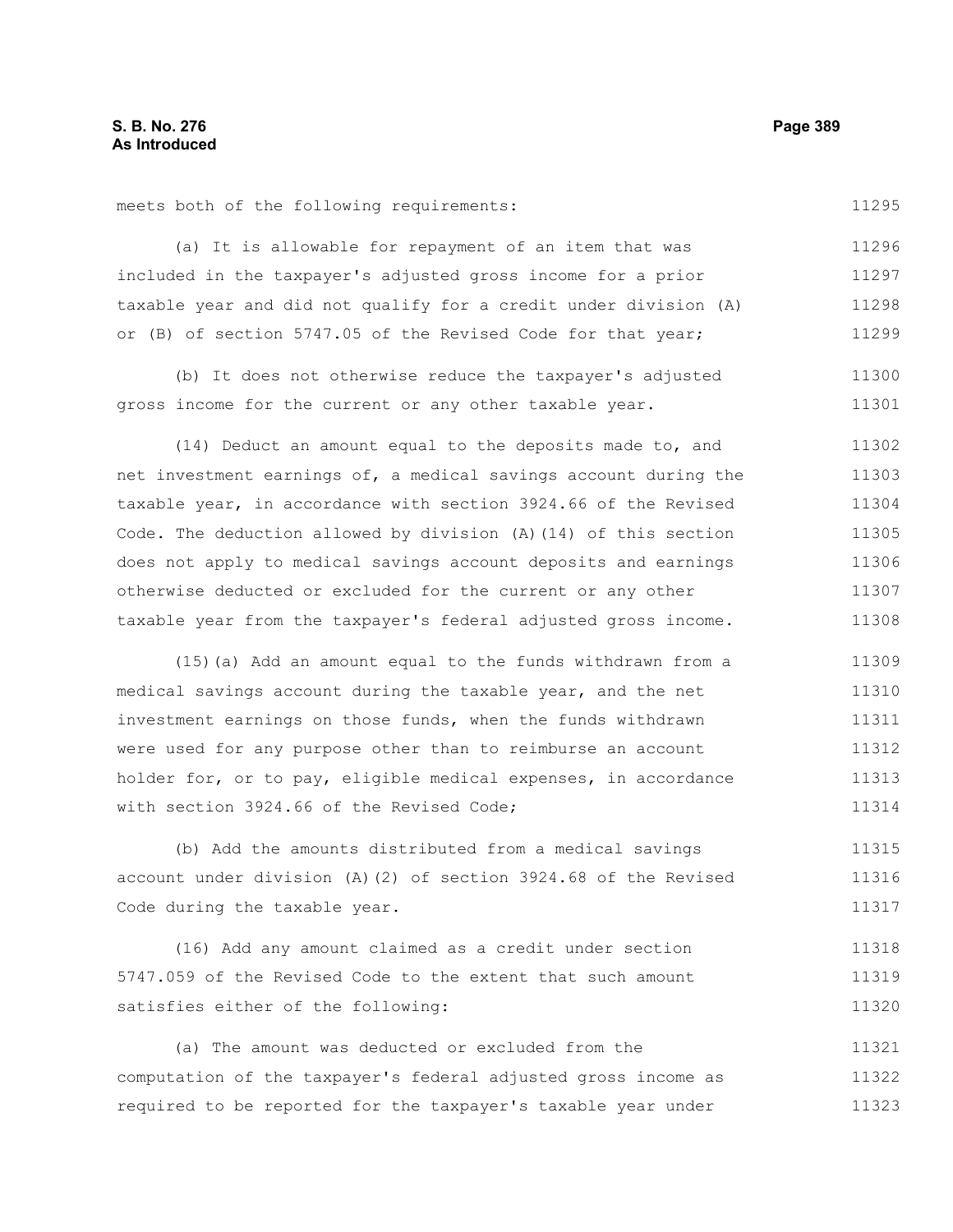the Internal Revenue Code;

(b) The amount resulted in a reduction of the taxpayer's federal adjusted gross income as required to be reported for any of the taxpayer's taxable years under the Internal Revenue Code. 11325 11326 11327

(17) Deduct the amount contributed by the taxpayer to an individual development account program established by a county department of job and family services pursuant to sections 329.11 to 329.14 of the Revised Code for the purpose of matching funds deposited by program participants. On request of the tax commissioner, the taxpayer shall provide any information that, in the tax commissioner's opinion, is necessary to establish the amount deducted under division (A)(17) of this section. 11328 11329 11330 11331 11332 11333 11334 11335

(18) Beginning in taxable year 2001 but not for any taxable year beginning after December 31, 2005, if the taxpayer is married and files a joint return and the combined federal adjusted gross income of the taxpayer and the taxpayer's spouse for the taxable year does not exceed one hundred thousand dollars, or if the taxpayer is single and has a federal adjusted gross income for the taxable year not exceeding fifty thousand dollars, deduct amounts paid during the taxable year for qualified tuition and fees paid to an eligible institution for the taxpayer, the taxpayer's spouse, or any dependent of the taxpayer, who is a resident of this state and is enrolled in or attending a program that culminates in a degree or diploma at an eligible institution. The deduction may be claimed only to the extent that qualified tuition and fees are not otherwise deducted or excluded for any taxable year from federal or Ohio adjusted gross income. The deduction may not be claimed for educational expenses for which the taxpayer claims a credit under section 5747.27 of the Revised Code. 11336 11337 11338 11339 11340 11341 11342 11343 11344 11345 11346 11347 11348 11349 11350 11351 11352 11353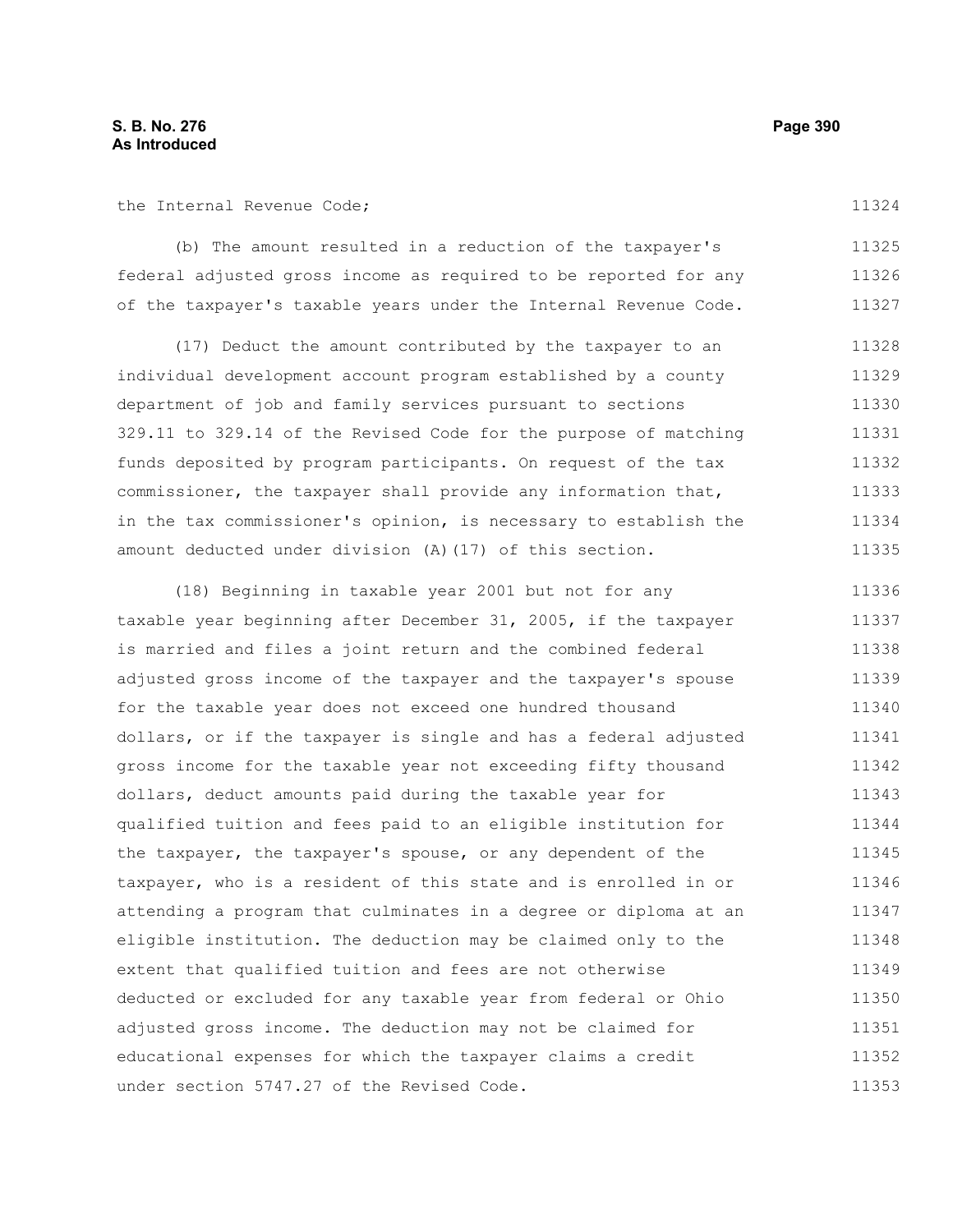# **S. B. No. 276 Page 391 As Introduced**

(19) Add any reimbursement received during the taxable year of any amount the taxpayer deducted under division (A)(18) of this section in any previous taxable year to the extent the amount is not otherwise included in Ohio adjusted gross income. 11354 11355 11356 11357

(20)(a)(i) Subject to divisions (A)(20)(a)(iii),  $(iv)$ , and (v) of this section, add five-sixths of the amount of depreciation expense allowed by subsection (k) of section 168 of the Internal Revenue Code, including the taxpayer's proportionate or distributive share of the amount of depreciation expense allowed by that subsection to a passthrough entity in which the taxpayer has a direct or indirect ownership interest. 11358 11359 11360 11361 11362 11363 11364 11365

(ii) Subject to divisions (A)(20)(a)(iii), (iv), and (v) of this section, add five-sixths of the amount of qualifying section 179 depreciation expense, including the taxpayer's proportionate or distributive share of the amount of qualifying section 179 depreciation expense allowed to any pass-through entity in which the taxpayer has a direct or indirect ownership interest. 11366 11367 11368 11369 11370 11371 11372

(iii) Subject to division (A)(20)(a)(v) of this section, for taxable years beginning in 2012 or thereafter, if the increase in income taxes withheld by the taxpayer is equal to or greater than ten per cent of income taxes withheld by the taxpayer during the taxpayer's immediately preceding taxable year, "two-thirds" shall be substituted for "five-sixths" for the purpose of divisions  $(A)$  (20)(a)(i) and (ii) of this section. 11373 11374 11375 11376 11377 11378 11379

(iv) Subject to division (A)(20)(a)(v) of this section, for taxable years beginning in 2012 or thereafter, a taxpayer is not required to add an amount under division (A)(20) of this section if the increase in income taxes withheld by the taxpayer 11380 11381 11382 11383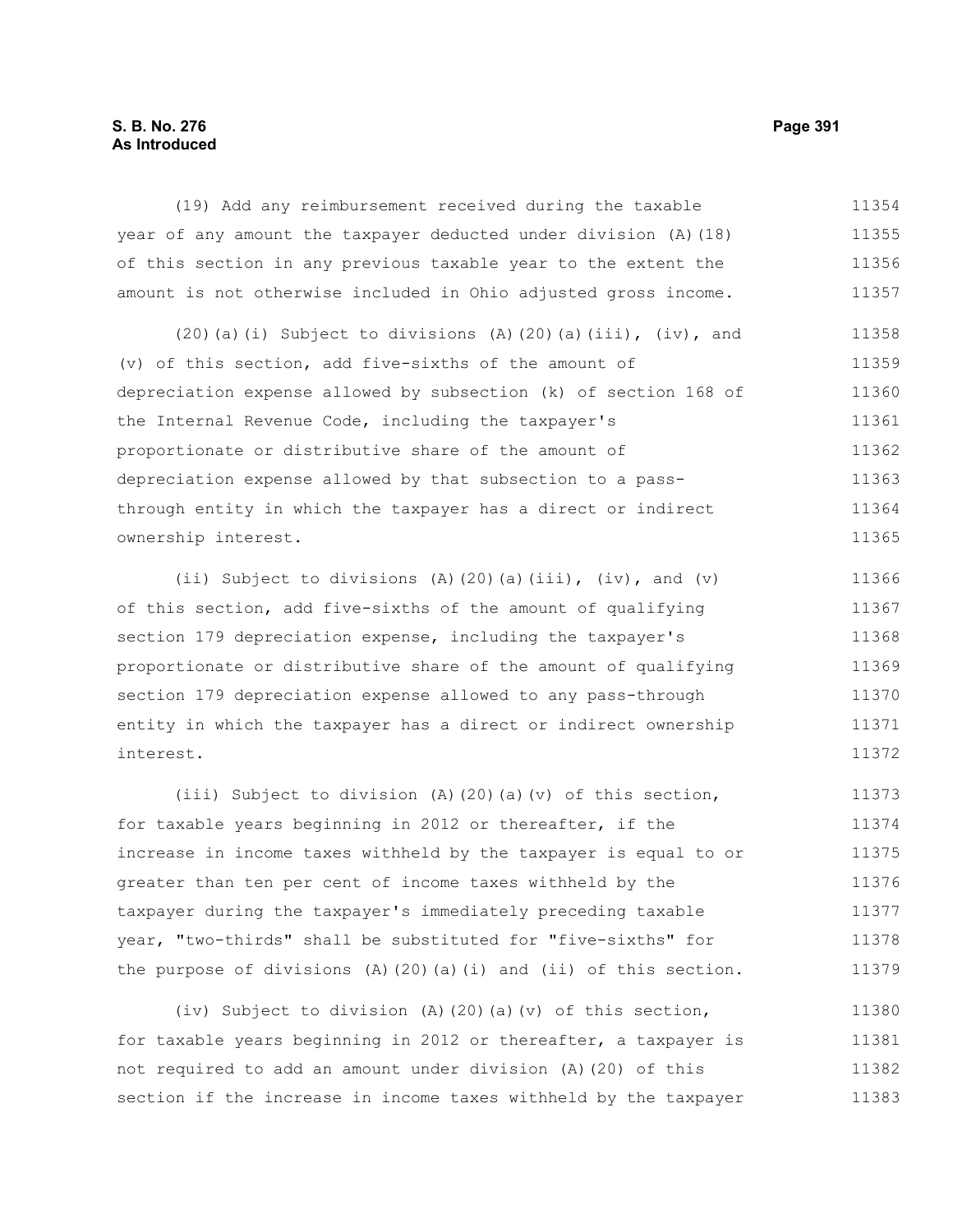#### **S. B. No. 276 Page 392 As Introduced**

and by any pass-through entity in which the taxpayer has a direct or indirect ownership interest is equal to or greater than the sum of (I) the amount of qualifying section 179 depreciation expense and (II) the amount of depreciation expense allowed to the taxpayer by subsection (k) of section 168 of the Internal Revenue Code, and including the taxpayer's proportionate or distributive shares of such amounts allowed to any such pass-through entities. 11384 11385 11386 11387 11388 11389 11390 11391

(v) If a taxpayer directly or indirectly incurs a net operating loss for the taxable year for federal income tax purposes, to the extent such loss resulted from depreciation expense allowed by subsection (k) of section 168 of the Internal Revenue Code and by qualifying section 179 depreciation expense, "the entire" shall be substituted for "five-sixths of the" for the purpose of divisions  $(A)$  (20)(a)(i) and (ii) of this section. 11392 11393 11394 11395 11396 11397 11398

The tax commissioner, under procedures established by the commissioner, may waive the add-backs related to a pass-through entity if the taxpayer owns, directly or indirectly, less than five per cent of the pass-through entity. 11399 11400 11401 11402

(b) Nothing in division (A)(20) of this section shall be construed to adjust or modify the adjusted basis of any asset. 11403 11404

(c) To the extent the add-back required under division (A) (20)(a) of this section is attributable to property generating nonbusiness income or loss allocated under section 5747.20 of the Revised Code, the add-back shall be sitused to the same location as the nonbusiness income or loss generated by the property for the purpose of determining the credit under division (A) of section 5747.05 of the Revised Code. Otherwise, the add-back shall be apportioned, subject to one or more of the four alternative methods of apportionment enumerated in section 11405 11406 11407 11408 11409 11410 11411 11412 11413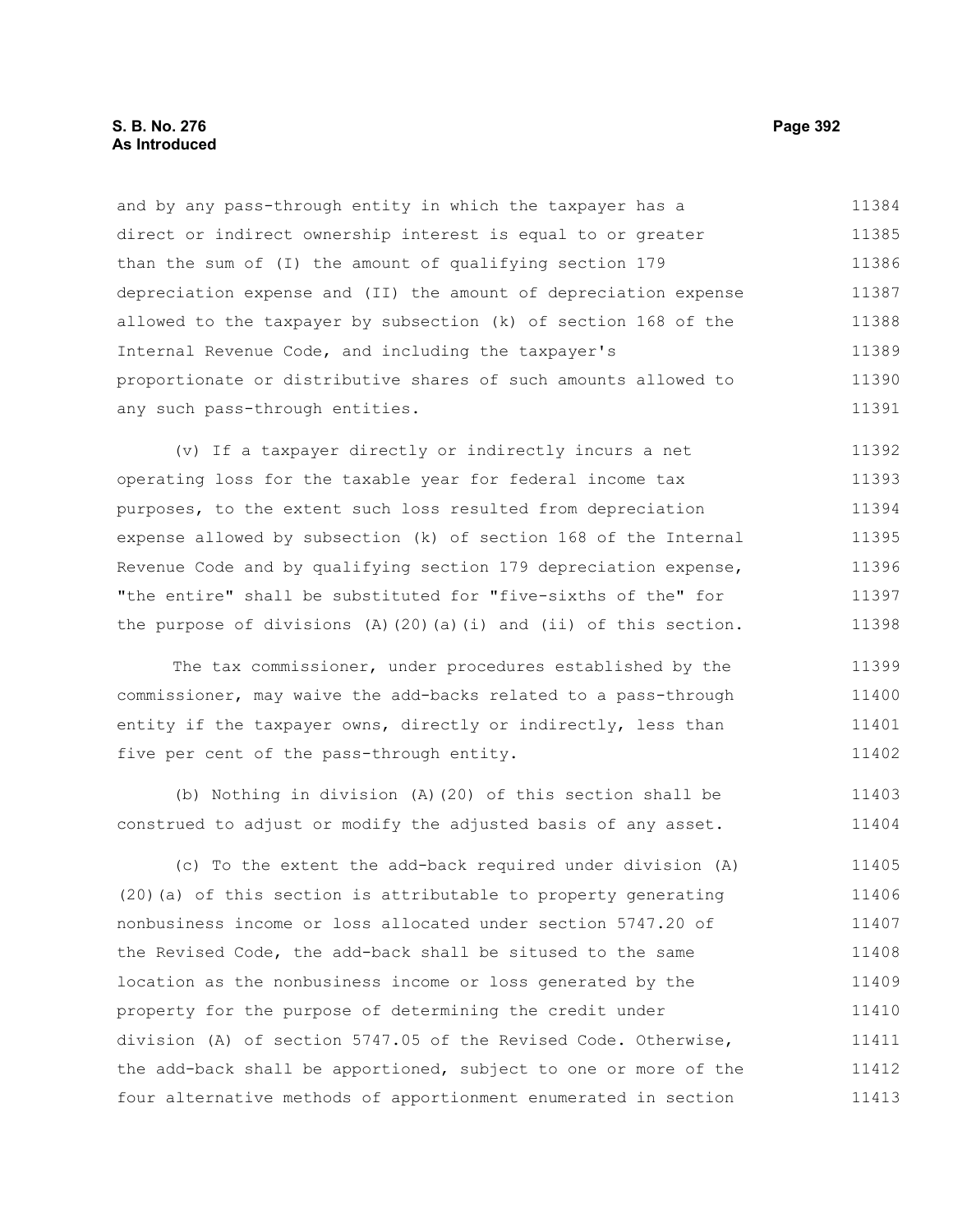5747.21 of the Revised Code.

(d) For the purposes of division (A)(20)(a)(v) of this section, net operating loss carryback and carryforward shall not include the allowance of any net operating loss deduction carryback or carryforward to the taxable year to the extent such loss resulted from depreciation allowed by section 168(k) of the Internal Revenue Code and by the qualifying section 179 depreciation expense amount. 11415 11416 11417 11418 11419 11420 11421

(e) For the purposes of divisions (A)(20) and (21) of this section: 11422 11423

(i) "Income taxes withheld" means the total amount withheld and remitted under sections 5747.06 and 5747.07 of the Revised Code by an employer during the employer's taxable year. 11424 11425 11426

(ii) "Increase in income taxes withheld" means the amount by which the amount of income taxes withheld by an employer during the employer's current taxable year exceeds the amount of income taxes withheld by that employer during the employer's immediately preceding taxable year. 11427 11428 11429 11430 11431

(iii) "Qualifying section 179 depreciation expense" means the difference between (I) the amount of depreciation expense directly or indirectly allowed to a taxpayer under section 179 of the Internal Revised Code, and (II) the amount of depreciation expense directly or indirectly allowed to the taxpayer under section 179 of the Internal Revenue Code as that section existed on December 31, 2002. 11432 11433 11434 11435 11436 11437 11438

(21)(a) If the taxpayer was required to add an amount under division  $(A)$  (20)(a) of this section for a taxable year, deduct one of the following: 11439 11440 11441

(i) One-fifth of the amount so added for each of the five 11442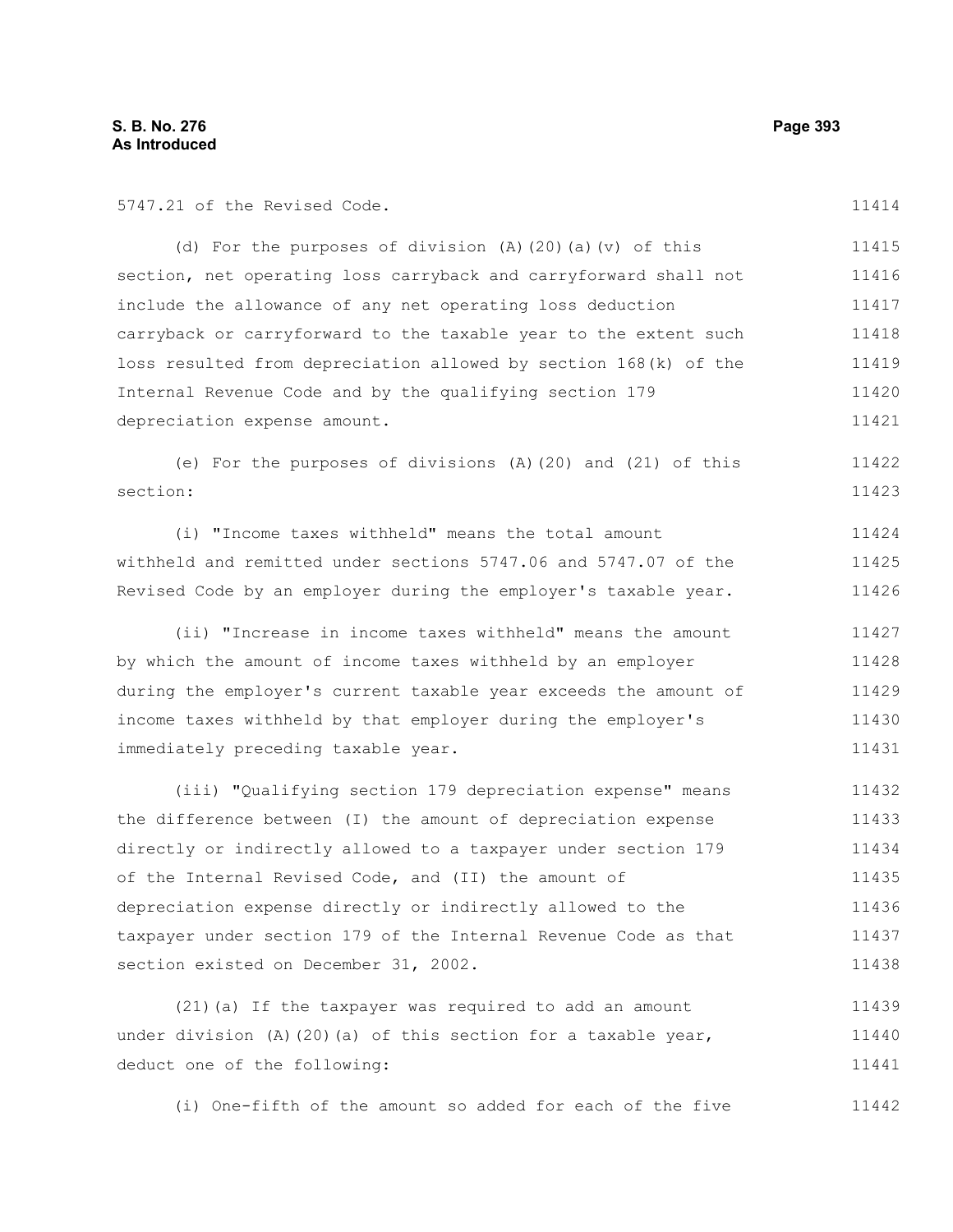succeeding taxable years if the amount so added was five-sixths of qualifying section 179 depreciation expense or depreciation expense allowed by subsection (k) of section 168 of the Internal Revenue Code; 11443 11444 11445 11446

(ii) One-half of the amount so added for each of the two succeeding taxable years if the amount so added was two-thirds of such depreciation expense; 11447 11448 11449

(iii) One-sixth of the amount so added for each of the six succeeding taxable years if the entire amount of such depreciation expense was so added. 11450 11451 11452

(b) If the amount deducted under division (A)(21)(a) of this section is attributable to an add-back allocated under division (A)(20)(c) of this section, the amount deducted shall be sitused to the same location. Otherwise, the add-back shall be apportioned using the apportionment factors for the taxable year in which the deduction is taken, subject to one or more of the four alternative methods of apportionment enumerated in section 5747.21 of the Revised Code. 11453 11454 11455 11456 11457 11458 11459 11460

(c) No deduction is available under division (A)(21)(a) of this section with regard to any depreciation allowed by section 168(k) of the Internal Revenue Code and by the qualifying section 179 depreciation expense amount to the extent that such depreciation results in or increases a federal net operating loss carryback or carryforward. If no such deduction is available for a taxable year, the taxpayer may carry forward the amount not deducted in such taxable year to the next taxable year and add that amount to any deduction otherwise available under division (A)(21)(a) of this section for that next taxable year. The carryforward of amounts not so deducted shall continue until the entire addition required by division (A)(20)(a) of 11461 11462 11463 11464 11465 11466 11467 11468 11469 11470 11471 11472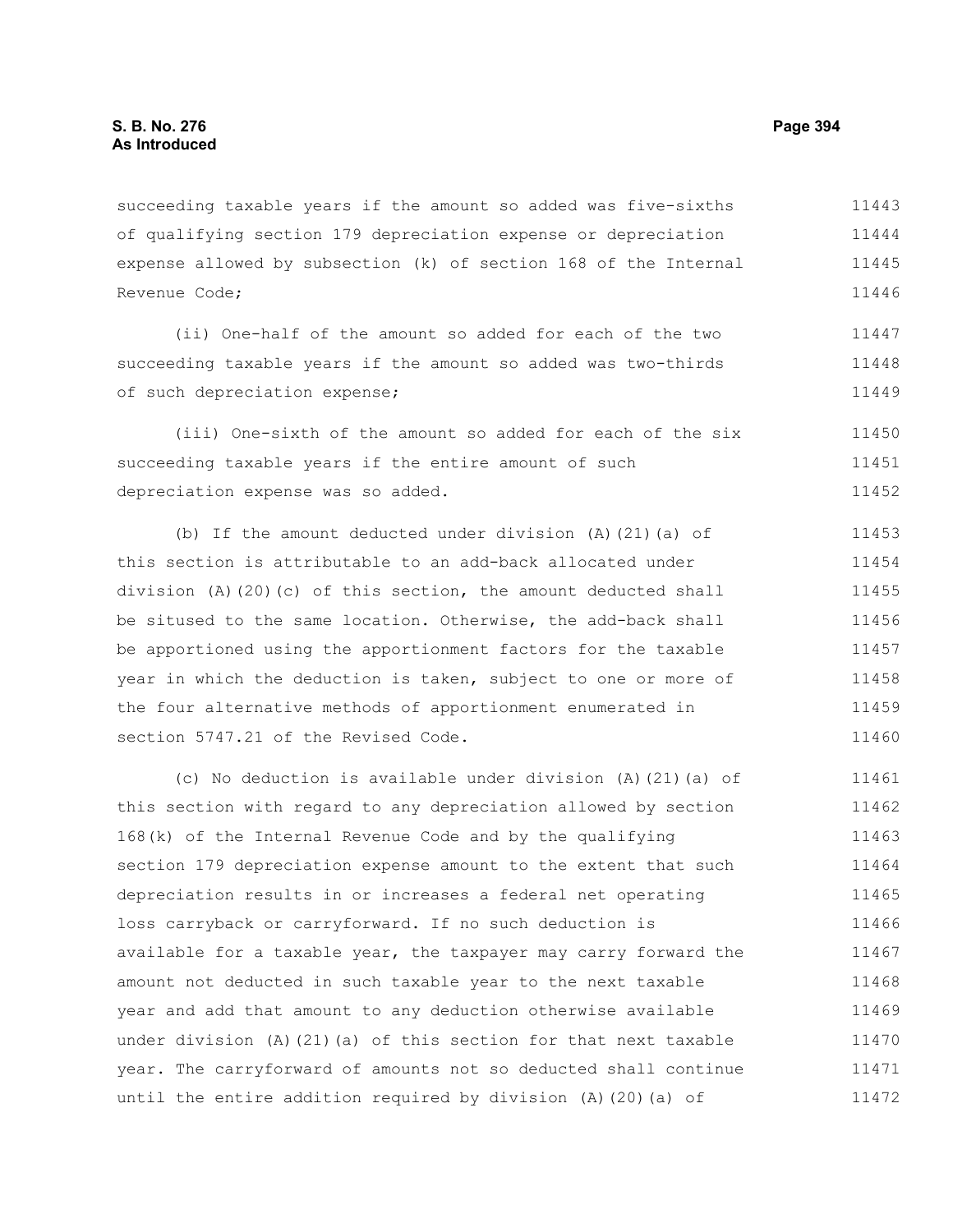this section has been deducted.

11473

|  |  |                                            |  |  |  | (d) No refund shall be allowed as a result of adjustments | 11474 |
|--|--|--------------------------------------------|--|--|--|-----------------------------------------------------------|-------|
|  |  | made by division (A) (21) of this section. |  |  |  |                                                           | 11475 |

(22) Deduct, to the extent not otherwise deducted or excluded in computing federal or Ohio adjusted gross income for the taxable year, the amount the taxpayer received during the taxable year as reimbursement for life insurance premiums under section 5919.31 of the Revised Code. 11476 11477 11478 11479 11480

(23) Deduct, to the extent not otherwise deducted or excluded in computing federal or Ohio adjusted gross income for the taxable year, the amount the taxpayer received during the taxable year as a death benefit paid by the adjutant general under section 5919.33 of the Revised Code. 11481 11482 11483 11484 11485

(24) Deduct, to the extent included in federal adjusted gross income and not otherwise allowable as a deduction or exclusion in computing federal or Ohio adjusted gross income for the taxable year, military pay and allowances received by the taxpayer during the taxable year for active duty service in the United States army, air force, navy, marine corps, or coast guard or reserve components thereof or the national guard. The deduction may not be claimed for military pay and allowances received by the taxpayer while the taxpayer is stationed in this state. 11486 11487 11488 11489 11490 11491 11492 11493 11494 11495

(25) Deduct, to the extent not otherwise allowable as a deduction or exclusion in computing federal or Ohio adjusted gross income for the taxable year and not otherwise compensated for by any other source, the amount of qualified organ donation expenses incurred by the taxpayer during the taxable year, not to exceed ten thousand dollars. A taxpayer may deduct qualified 11496 11497 11498 11499 11500 11501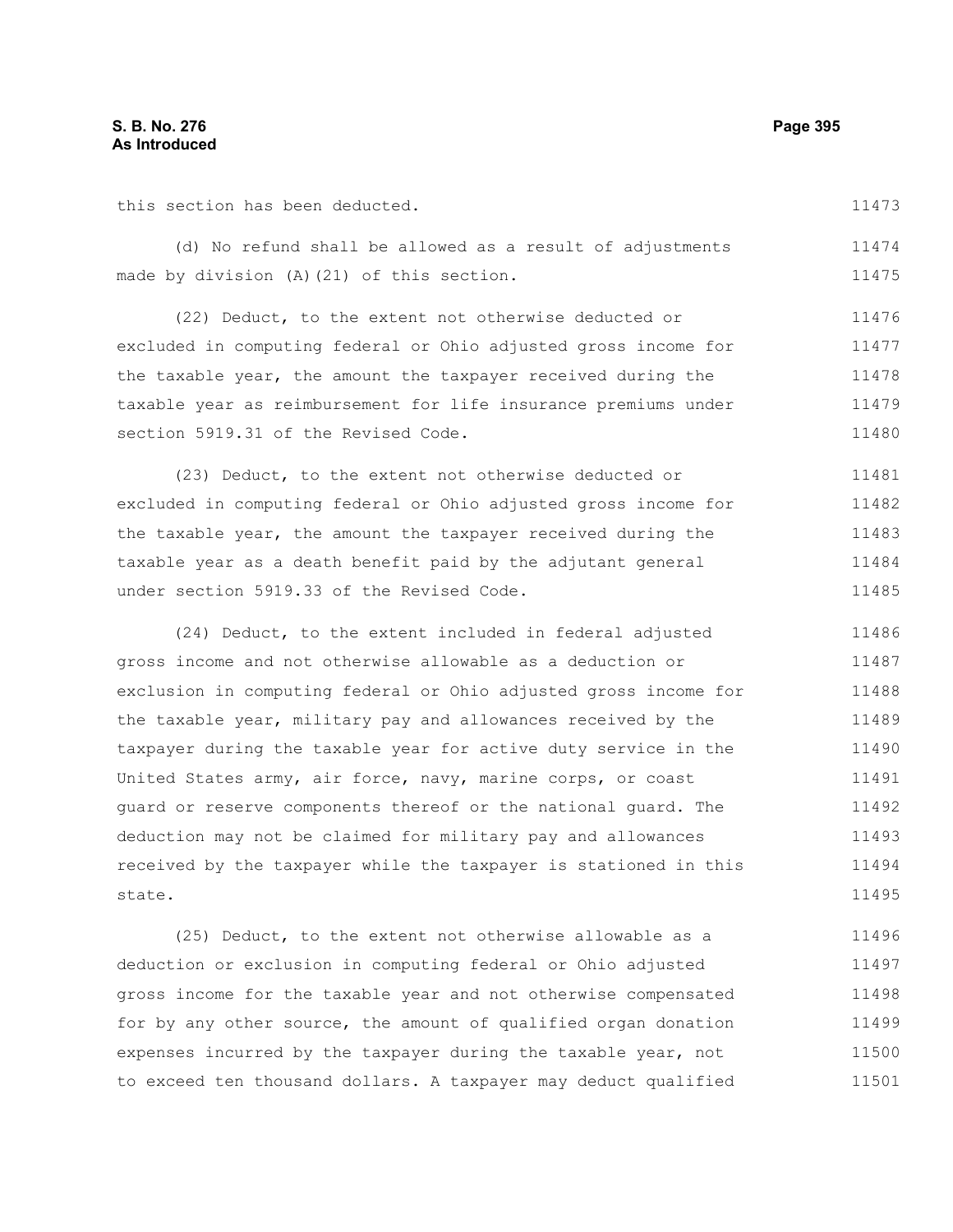organ donation expenses only once for all taxable years beginning with taxable years beginning in 2007. 11502 11503

For the purposes of division (A)(25) of this section: 11504

(a) "Human organ" means all or any portion of a human liver, pancreas, kidney, intestine, or lung, and any portion of human bone marrow. 11505 11506 11507

(b) "Qualified organ donation expenses" means travel expenses, lodging expenses, and wages and salary forgone by a taxpayer in connection with the taxpayer's donation, while living, of one or more of the taxpayer's human organs to another human being. 11508 11509 11510 11511 11512

(26) Deduct, to the extent not otherwise deducted or excluded in computing federal or Ohio adjusted gross income for the taxable year, amounts received by the taxpayer as retired personnel pay for service in the uniformed services or reserve components thereof, or the national guard, or received by the surviving spouse or former spouse of such a taxpayer under the survivor benefit plan on account of such a taxpayer's death. If the taxpayer receives income on account of retirement paid under the federal civil service retirement system or federal employees retirement system, or under any successor retirement program enacted by the congress of the United States that is established and maintained for retired employees of the United States government, and such retirement income is based, in whole or in part, on credit for the taxpayer's uniformed service, the deduction allowed under this division shall include only that portion of such retirement income that is attributable to the taxpayer's uniformed service, to the extent that portion of such retirement income is otherwise included in federal adjusted gross income and is not otherwise deducted under this section. 11513 11514 11515 11516 11517 11518 11519 11520 11521 11522 11523 11524 11525 11526 11527 11528 11529 11530 11531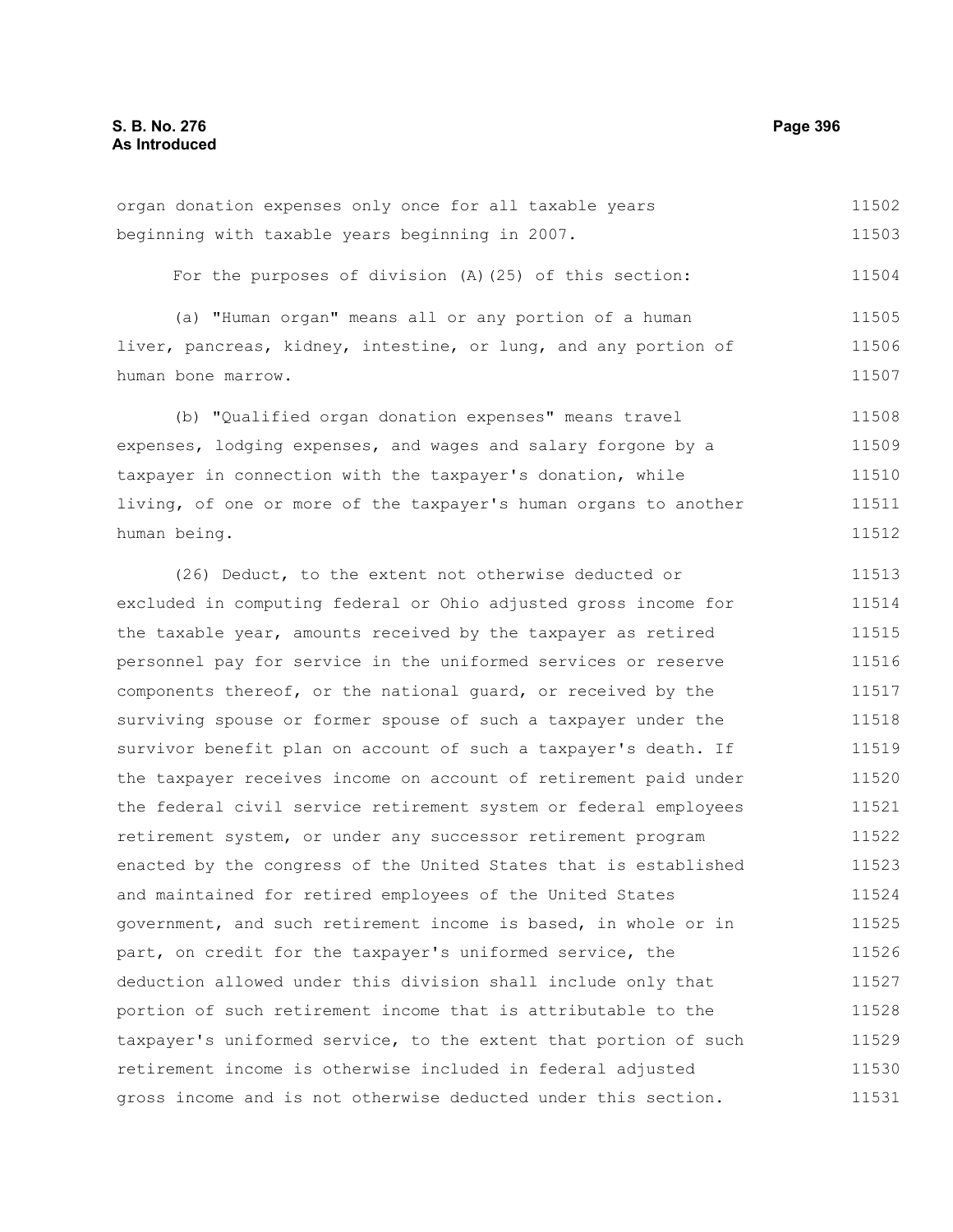#### **S. B. No. 276 Page 397 As Introduced**

Any amount deducted under division (A)(26) of this section is not included in a taxpayer's adjusted gross income for the purposes of section 5747.055 of the Revised Code. No amount may be deducted under division (A)(26) of this section on the basis of which a credit was claimed under section 5747.055 of the Revised Code. 11532 11533 11534 11535 11536 11537

(27) Deduct, to the extent not otherwise deducted or excluded in computing federal or Ohio adjusted gross income for the taxable year, the amount the taxpayer received during the taxable year from the military injury relief fund created in section 5902.05 of the Revised Code. 11538 11539 11540 11541 11542

(28) Deduct, to the extent not otherwise deducted or excluded in computing federal or Ohio adjusted gross income for the taxable year, the amount the taxpayer received as a veterans bonus during the taxable year from the Ohio department of veterans services as authorized by Section 2r of Article VIII, Ohio Constitution. 11543 11544 11545 11546 11547 11548

(29) Deduct, to the extent not otherwise deducted or excluded in computing federal or Ohio adjusted gross income for the taxable year, any income derived from a transfer agreement or from the enterprise transferred under that agreement under section 4313.02 of the Revised Code. 11549 11550 11551 11552 11553

(30) Deduct, to the extent not otherwise deducted or excluded in computing federal or Ohio adjusted gross income for the taxable year, Ohio college opportunity or federal Pell grant amounts received by the taxpayer or the taxpayer's spouse or dependent pursuant to section 3333.122 of the Revised Code or 20 U.S.C. 1070a, et seq., and used to pay room or board furnished by the educational institution for which the grant was awarded at the institution's facilities, including meal plans 11554 11555 11556 11557 11558 11559 11560 11561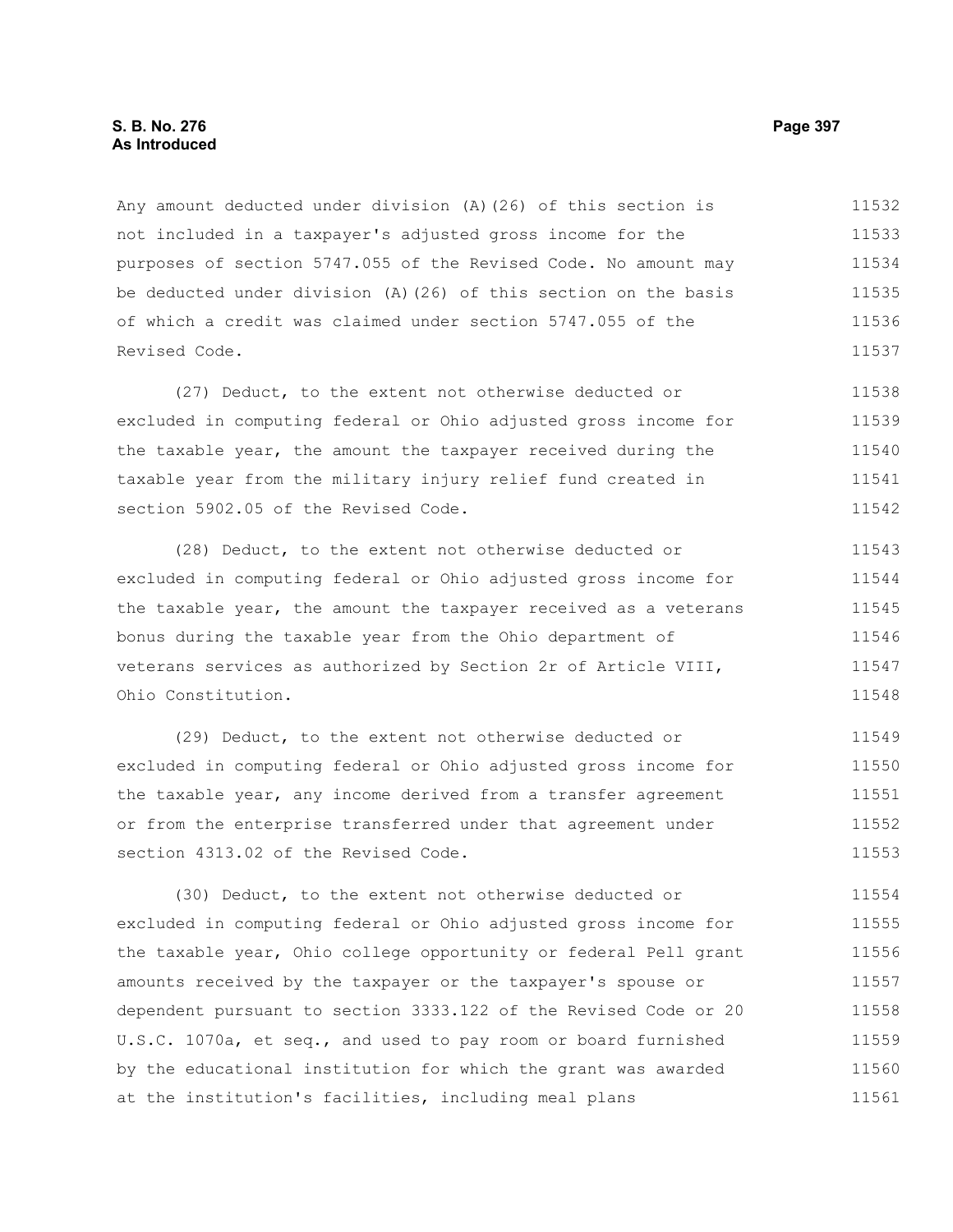### **S. B. No. 276 Page 398 As Introduced**

administered by the institution. For the purposes of this division, receipt of a grant includes the distribution of a grant directly to an educational institution and the crediting of the grant to the enrollee's account with the institution. 11562 11563 11564 11565

(31) Deduct from the portion of an individual's federal adjusted gross income that is business income, to the extent not otherwise deducted or excluded in computing federal adjusted gross income for the taxable year, one hundred twenty-five thousand dollars for each spouse if spouses file separate returns under section 5747.08 of the Revised Code or two hundred fifty thousand dollars for all other individuals. 11566 11567 11568 11569 11570 11571 11572

(32) Deduct, as provided under section 5747.78 of the Revised Code, contributions to ABLE savings accounts made in accordance with sections 113.50 to 113.56 of the Revised Code. 11573 11574 11575

(33)(a) Deduct, to the extent not otherwise deducted or excluded in computing federal or Ohio adjusted gross income during the taxable year, all of the following: 11576 11577 11578

(i) Compensation paid to a qualifying employee described in division (A)(14)(a) of section 5703.94 of the Revised Code to the extent such compensation is for disaster work conducted in this state during a disaster response period pursuant to a qualifying solicitation received by the employee's employer; 11579 11580 11581 11582 11583

(ii) Compensation paid to a qualifying employee described in division (A)(14)(b) of section 5703.94 of the Revised Code to the extent such compensation is for disaster work conducted in this state by the employee during the disaster response period on critical infrastructure owned or used by the employee's employer; 11584 11585 11586 11587 11588 11589

(iii) Income received by an out-of-state disaster business 11590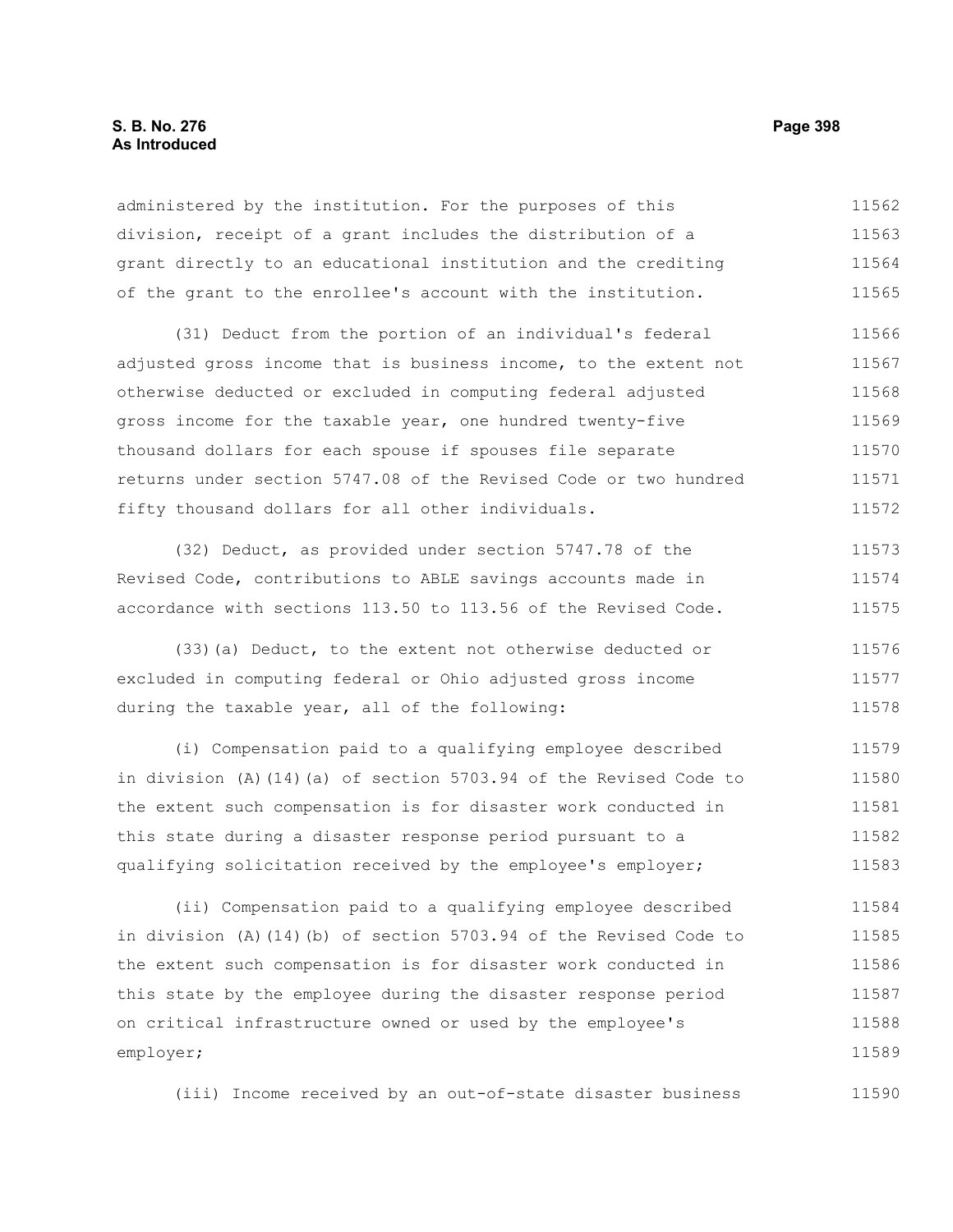#### **S. B. No. 276 Page 399 As Introduced**

for disaster work conducted in this state during a disaster response period, or, if the out-of-state disaster business is a pass-through entity, a taxpayer's distributive share of the pass-through entity's income from the business conducting disaster work in this state during a disaster response period, if, in either case, the disaster work is conducted pursuant to a qualifying solicitation received by the business. 11591 11592 11593 11594 11595 11596 11597

(b) All terms used in division (A)(33) of this section have the same meanings as in section 5703.94 of the Revised Code. 11598 11599 11600

(34) For a taxpayer who is a qualifying Ohio educator, deduct, to the extent not otherwise deducted or excluded in computing federal or Ohio adjusted gross income for the taxable year, the lesser of two hundred fifty dollars or the amount of expenses described in subsections (a)(2)(D)(i) and (ii) of section 62 of the Internal Revenue Code paid or incurred by the taxpayer during the taxpayer's taxable year in excess of the amount the taxpayer is authorized to deduct for that taxable year under subsection (a)(2)(D) of that section. 11601 11602 11603 11604 11605 11606 11607 11608 11609

(B) "Business income" means income, including gain or loss, arising from transactions, activities, and sources in the regular course of a trade or business and includes income, gain, or loss from real property, tangible property, and intangible property if the acquisition, rental, management, and disposition of the property constitute integral parts of the regular course of a trade or business operation. "Business income" includes income, including gain or loss, from a partial or complete liquidation of a business, including, but not limited to, gain or loss from the sale or other disposition of goodwill. 11610 11611 11612 11613 11614 11615 11616 11617 11618 11619

(C) "Nonbusiness income" means all income other than 11620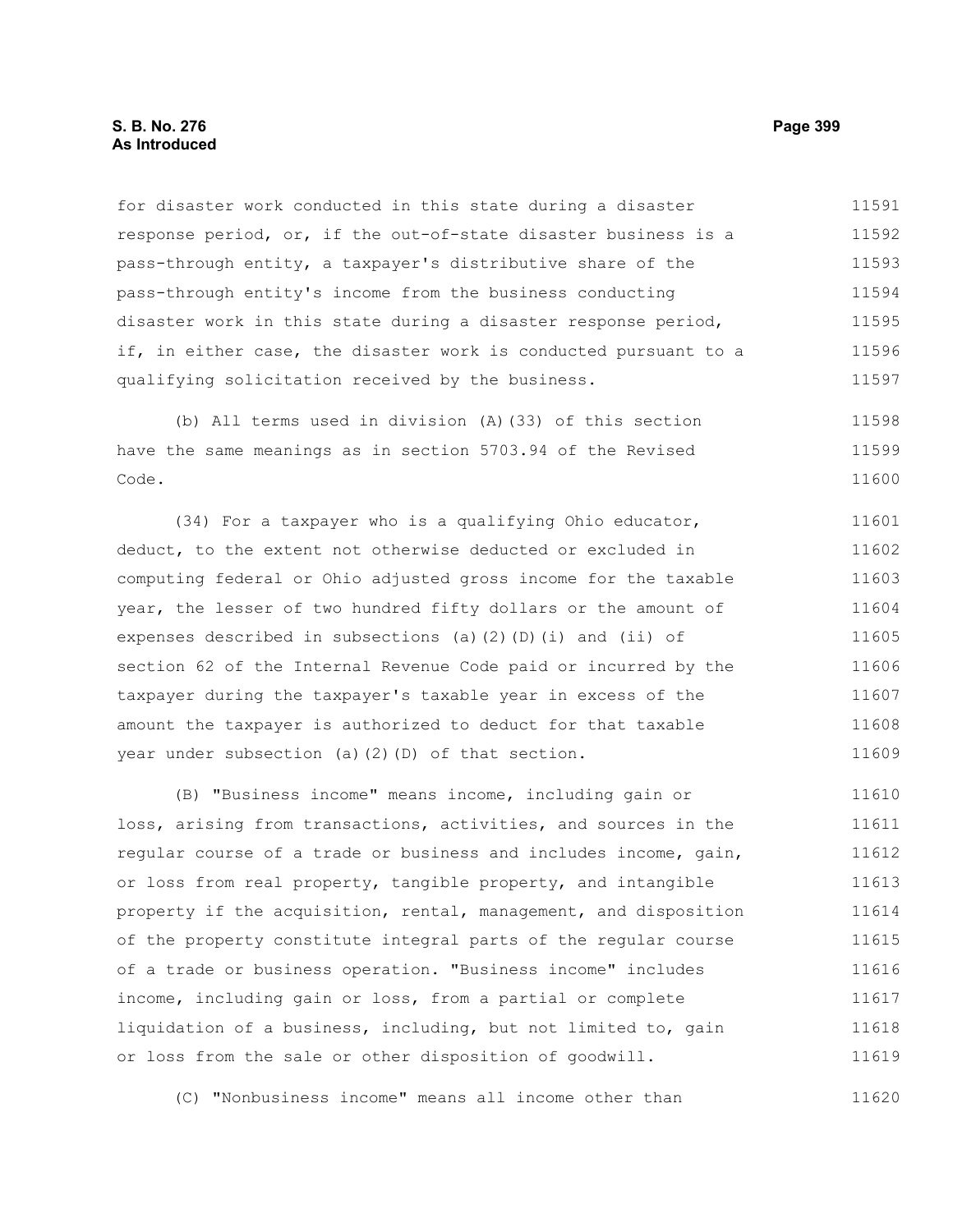business income and may include, but is not limited to, compensation, rents and royalties from real or tangible personal property, capital gains, interest, dividends and distributions, patent or copyright royalties, or lottery winnings, prizes, and awards. 11621 11622 11623 11624 11625

(D) "Compensation" means any form of remuneration paid to an employee for personal services.

(E) "Fiduciary" means a guardian, trustee, executor, administrator, receiver, conservator, or any other person acting in any fiduciary capacity for any individual, trust, or estate. 11628 11629 11630

(F) "Fiscal year" means an accounting period of twelve months ending on the last day of any month other than December. 11631 11632

(G) "Individual" means any natural person. 11633

(H) "Internal Revenue Code" means the "Internal Revenue Code of 1986," 100 Stat. 2085, 26 U.S.C.A. 1, as amended. 11634 11635

(I) "Resident" means any of the following, provided that division (I)(3) of this section applies only to taxable years of a trust beginning in 2002 or thereafter: 11636 11637 11638

(1) An individual who is domiciled in this state, subject to section 5747.24 of the Revised Code; 11639 11640

(2) The estate of a decedent who at the time of death was domiciled in this state. The domicile tests of section 5747.24 of the Revised Code are not controlling for purposes of division (I)(2) of this section. 11641 11642 11643 11644

(3) A trust that, in whole or part, resides in this state. If only part of a trust resides in this state, the trust is a resident only with respect to that part. 11645 11646 11647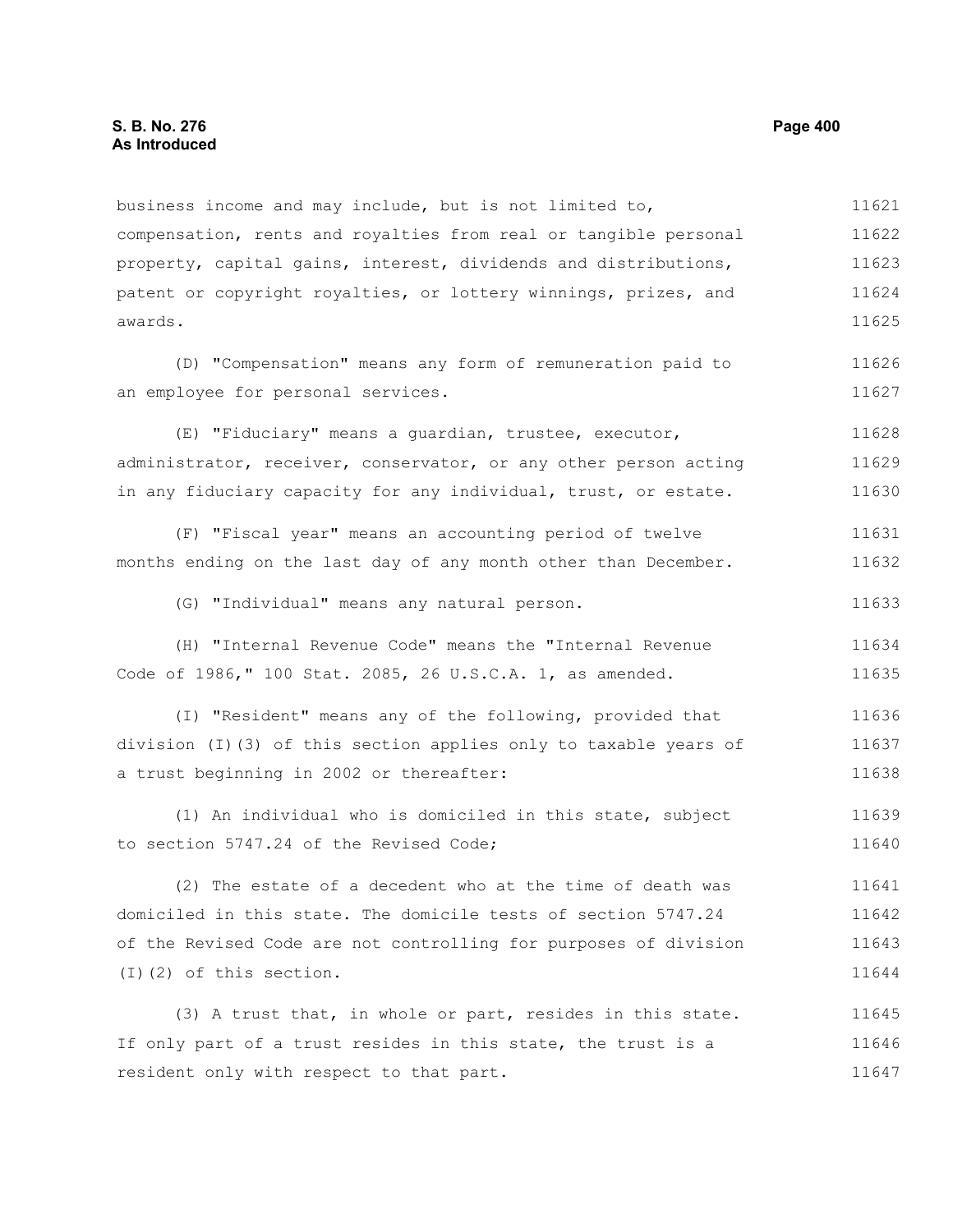| For the purposes of division (I) (3) of this section:                      | 11648 |
|----------------------------------------------------------------------------|-------|
| (a) A trust resides in this state for the trust's current                  | 11649 |
| taxable year to the extent, as described in division $(I)$ $(3)$ $(d)$     | 11650 |
| of this section, that the trust consists directly or indirectly,           | 11651 |
| in whole or in part, of assets, net of any related liabilities,            | 11652 |
| that were transferred, or caused to be transferred, directly or            | 11653 |
| indirectly, to the trust by any of the following:                          | 11654 |
| (i) A person, a court, or a governmental entity or                         | 11655 |
| instrumentality on account of the death of a decedent, but only            | 11656 |
| if the trust is described in division $(I)$ $(3)$ $(e)$ $(i)$ or $(ii)$ of | 11657 |
| this section;                                                              | 11658 |
| (ii) A person who was domiciled in this state for the                      | 11659 |
| purposes of this chapter when the person directly or indirectly            | 11660 |
| transferred assets to an irrevocable trust, but only if at least           | 11661 |
| one of the trust's qualifying beneficiaries is domiciled in this           | 11662 |
| state for the purposes of this chapter during all or some                  | 11663 |
| portion of the trust's current taxable year;                               | 11664 |
| (iii) A person who was domiciled in this state for the                     | 11665 |
| purposes of this chapter when the trust document or instrument             | 11666 |
| or part of the trust document or instrument became irrevocable,            | 11667 |
| but only if at least one of the trust's qualifying beneficiaries           | 11668 |
| is a resident domiciled in this state for the purposes of this             | 11669 |
| chapter during all or some portion of the trust's current                  | 11670 |
| taxable year. If a trust document or instrument became                     | 11671 |
| irrevocable upon the death of a person who at the time of death            | 11672 |
| was domiciled in this state for purposes of this chapter, that             | 11673 |
| person is a person described in division (I)(3)(a)(iii) of this            | 11674 |
| section.                                                                   | 11675 |

(b) A trust is irrevocable to the extent that the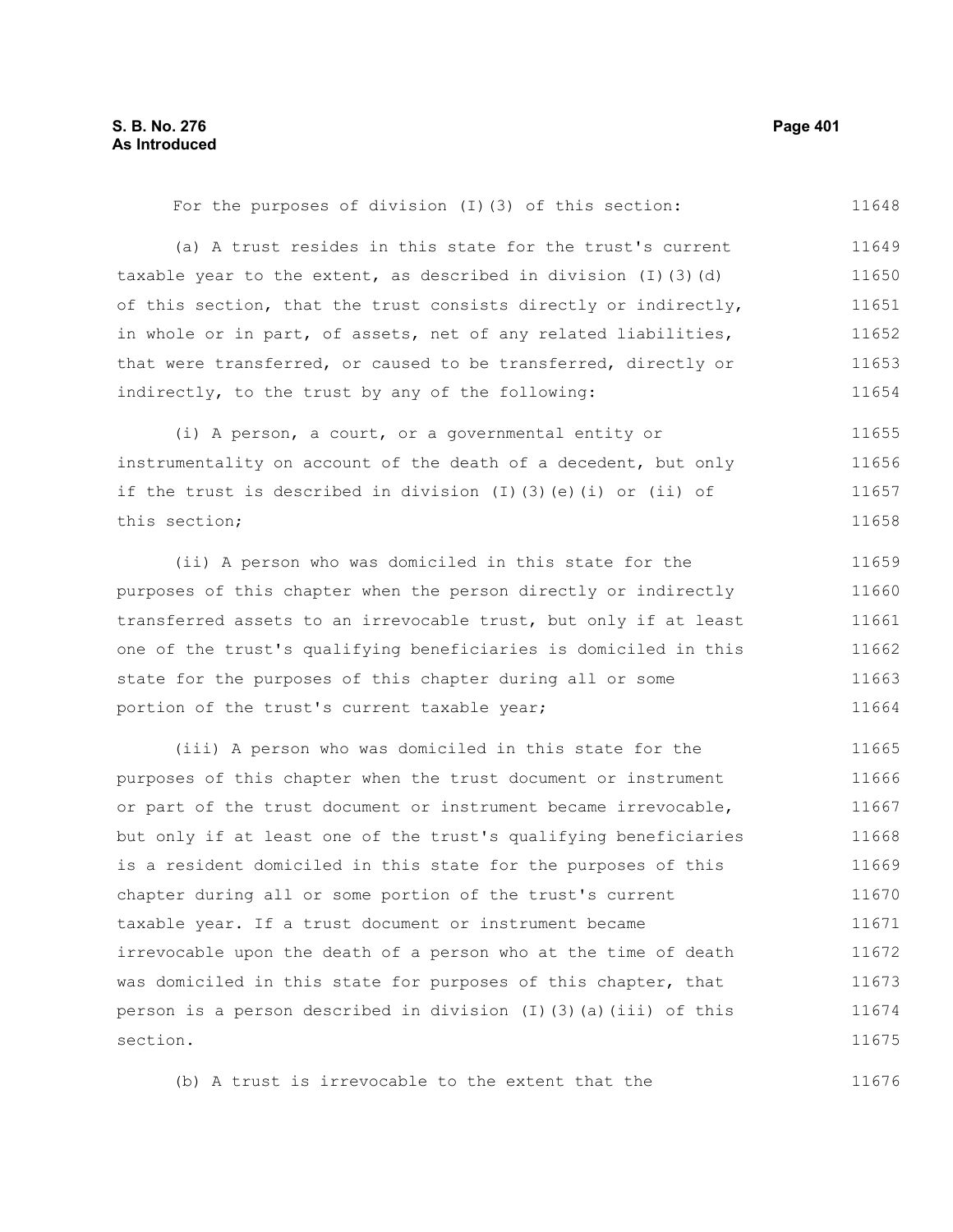transferor is not considered to be the owner of the net assets of the trust under sections 671 to 678 of the Internal Revenue Code. 11677 11678 11679

(c) With respect to a trust other than a charitable lead trust, "qualifying beneficiary" has the same meaning as "potential current beneficiary" as defined in section 1361(e)(2) of the Internal Revenue Code, and with respect to a charitable lead trust "qualifying beneficiary" is any current, future, or contingent beneficiary, but with respect to any trust "qualifying beneficiary" excludes a person or a governmental entity or instrumentality to any of which a contribution would qualify for the charitable deduction under section 170 of the Internal Revenue Code. 11680 11681 11682 11683 11684 11685 11686 11687 11688 11689

(d) For the purposes of division (I)(3)(a) of this section, the extent to which a trust consists directly or indirectly, in whole or in part, of assets, net of any related liabilities, that were transferred directly or indirectly, in whole or part, to the trust by any of the sources enumerated in that division shall be ascertained by multiplying the fair market value of the trust's assets, net of related liabilities, by the qualifying ratio, which shall be computed as follows: 11690 11691 11692 11693 11694 11695 11696 11697

(i) The first time the trust receives assets, the numerator of the qualifying ratio is the fair market value of those assets at that time, net of any related liabilities, from sources enumerated in division (I)(3)(a) of this section. The denominator of the qualifying ratio is the fair market value of all the trust's assets at that time, net of any related liabilities. 11698 11699 11700 11701 11702 11703 11704

(ii) Each subsequent time the trust receives assets, a revised qualifying ratio shall be computed. The numerator of the 11705 11706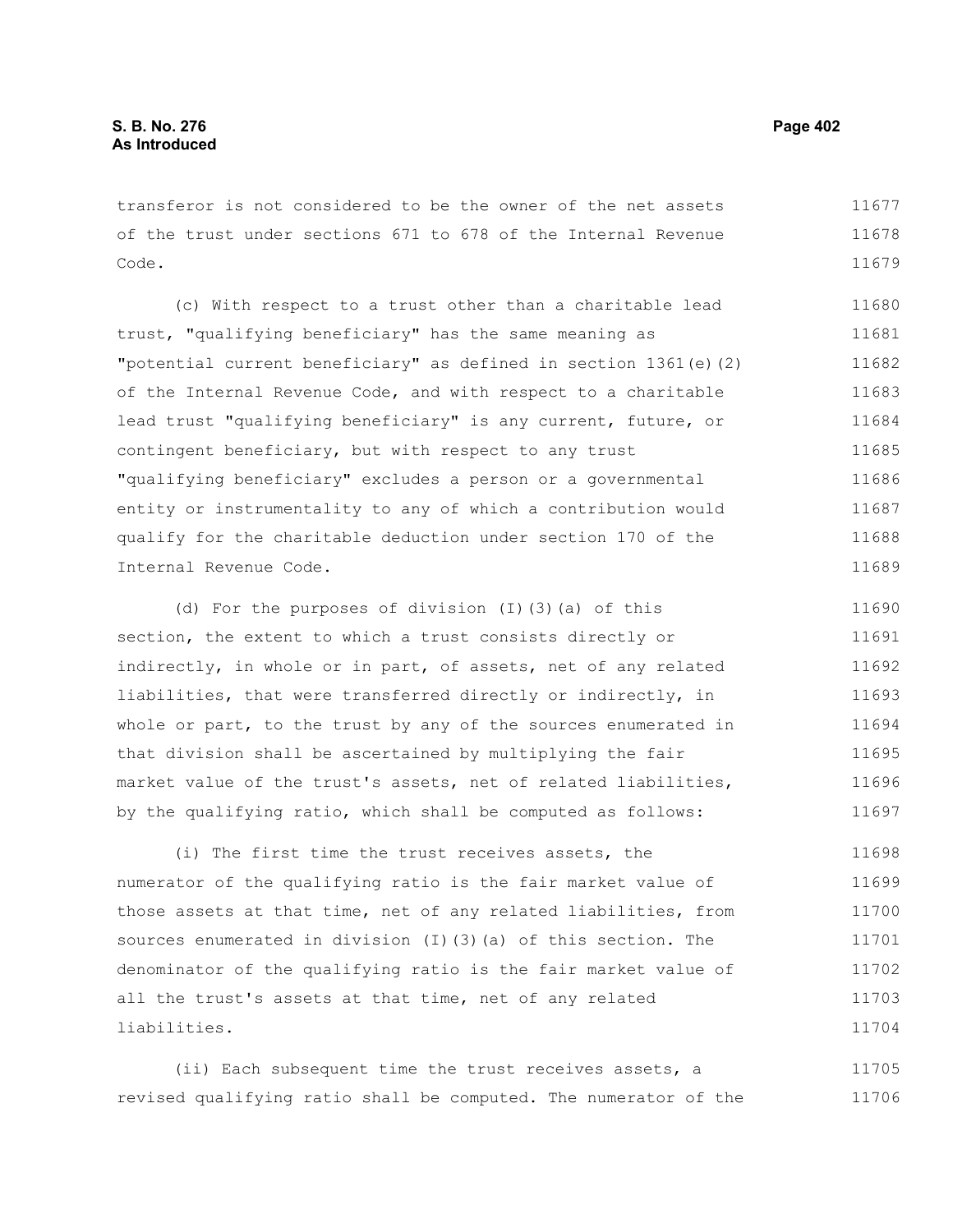#### **S. B. No. 276 Page 403 As Introduced**

revised qualifying ratio is the sum of (1) the fair market value of the trust's assets immediately prior to the subsequent transfer, net of any related liabilities, multiplied by the qualifying ratio last computed without regard to the subsequent transfer, and (2) the fair market value of the subsequently transferred assets at the time transferred, net of any related liabilities, from sources enumerated in division (I)(3)(a) of this section. The denominator of the revised qualifying ratio is the fair market value of all the trust's assets immediately after the subsequent transfer, net of any related liabilities. 11707 11708 11709 11710 11711 11712 11713 11714 11715 11716

(iii) Whether a transfer to the trust is by or from any of the sources enumerated in division (I)(3)(a) of this section shall be ascertained without regard to the domicile of the trust's beneficiaries. 11717 11718 11719 11720

(e) For the purposes of division  $(I)$   $(3)$   $(a)$   $(i)$  of this section: 11721 11722

(i) A trust is described in division (I)(3)(e)(i) of this section if the trust is a testamentary trust and the testator of that testamentary trust was domiciled in this state at the time of the testator's death for purposes of the taxes levied under Chapter 5731. of the Revised Code. 11723 11724 11725 11726 11727

(ii) A trust is described in division (I)(3)(e)(ii) of this section if the transfer is a qualifying transfer described in any of divisions (I)(3)(f)(i) to (vi) of this section, the trust is an irrevocable inter vivos trust, and at least one of the trust's qualifying beneficiaries is domiciled in this state for purposes of this chapter during all or some portion of the trust's current taxable year. 11728 11729 11730 11731 11732 11733 11734

(f) For the purposes of division (I)(3)(e)(ii) of this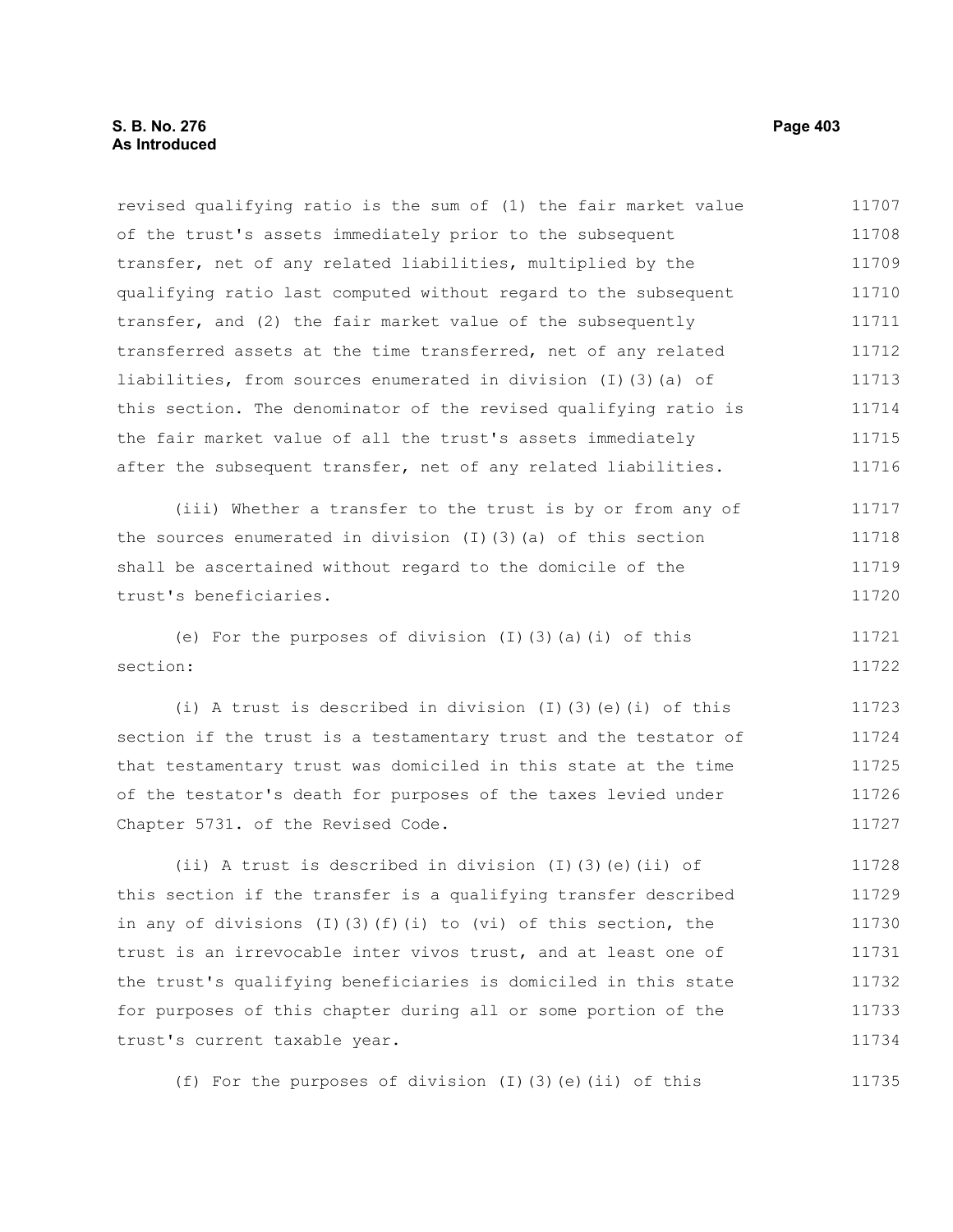section, a "qualifying transfer" is a transfer of assets, net of any related liabilities, directly or indirectly to a trust, if the transfer is described in any of the following: 11736 11737 11738

(i) The transfer is made to a trust, created by the decedent before the decedent's death and while the decedent was domiciled in this state for the purposes of this chapter, and, prior to the death of the decedent, the trust became irrevocable while the decedent was domiciled in this state for the purposes of this chapter. 11739 11740 11741 11742 11743 11744

(ii) The transfer is made to a trust to which the decedent, prior to the decedent's death, had directly or indirectly transferred assets, net of any related liabilities, while the decedent was domiciled in this state for the purposes of this chapter, and prior to the death of the decedent the trust became irrevocable while the decedent was domiciled in this state for the purposes of this chapter. 11745 11746 11747 11748 11749 11750 11751

(iii) The transfer is made on account of a contractual relationship existing directly or indirectly between the transferor and either the decedent or the estate of the decedent at any time prior to the date of the decedent's death, and the decedent was domiciled in this state at the time of death for purposes of the taxes levied under Chapter 5731. of the Revised Code. 11752 11753 11754 11755 11756 11757 11758

(iv) The transfer is made to a trust on account of a contractual relationship existing directly or indirectly between the transferor and another person who at the time of the decedent's death was domiciled in this state for purposes of this chapter. 11759 11760 11761 11762 11763

(v) The transfer is made to a trust on account of the will 11764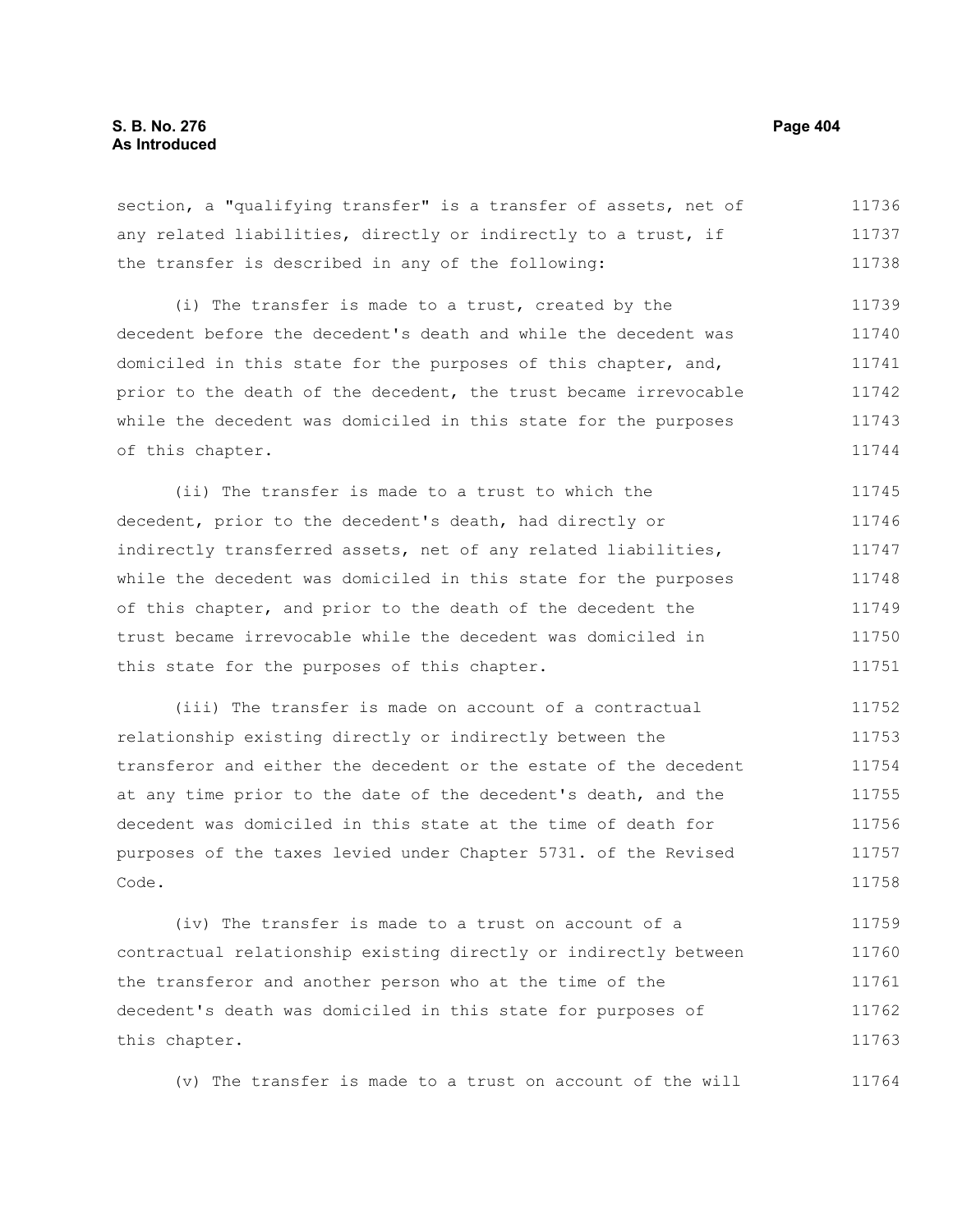| of a testator who was domiciled in this state at the time of the | 11765 |
|------------------------------------------------------------------|-------|
| testator's death for purposes of the taxes levied under Chapter  | 11766 |
| 5731. of the Revised Code.                                       | 11767 |
| (vi) The transfer is made to a trust created by or caused        | 11768 |
| to be created by a court, and the trust was directly or          | 11769 |
| indirectly created in connection with or as a result of the      | 11770 |
| death of an individual who, for purposes of the taxes levied     | 11771 |
| under Chapter 5731. of the Revised Code, was domiciled in this   | 11772 |
| state at the time of the individual's death.                     | 11773 |
| (g) The tax commissioner may adopt rules to ascertain the        | 11774 |
| part of a trust residing in this state.                          | 11775 |
| (J) "Nonresident" means an individual or estate that is          | 11776 |
| not a resident. An individual who is a resident for only part of | 11777 |
| a taxable year is a nonresident for the remainder of that        | 11778 |
| taxable year.                                                    | 11779 |
| (K) "Pass-through entity" has the same meaning as in             | 11780 |
| section 5733.04 of the Revised Code.                             | 11781 |
| (L) "Return" means the notifications and reports required        | 11782 |
| to be filed pursuant to this chapter for the purpose of          | 11783 |
| reporting the tax due and includes declarations of estimated tax | 11784 |
| when so required.                                                | 11785 |
| (M) "Taxable year" means the calendar year or the                | 11786 |
| taxpayer's fiscal year ending during the calendar year, or       | 11787 |
| fractional part thereof, upon which the adjusted gross income is | 11788 |
| calculated pursuant to this chapter.                             | 11789 |
| (N) "Taxpayer" means any person subject to the tax imposed       | 11790 |
| by section 5747.02 of the Revised Code or any pass-through       | 11791 |
| entity that makes the election under division (D) of section     | 11792 |
| 5747.08 of the Revised Code.                                     | 11793 |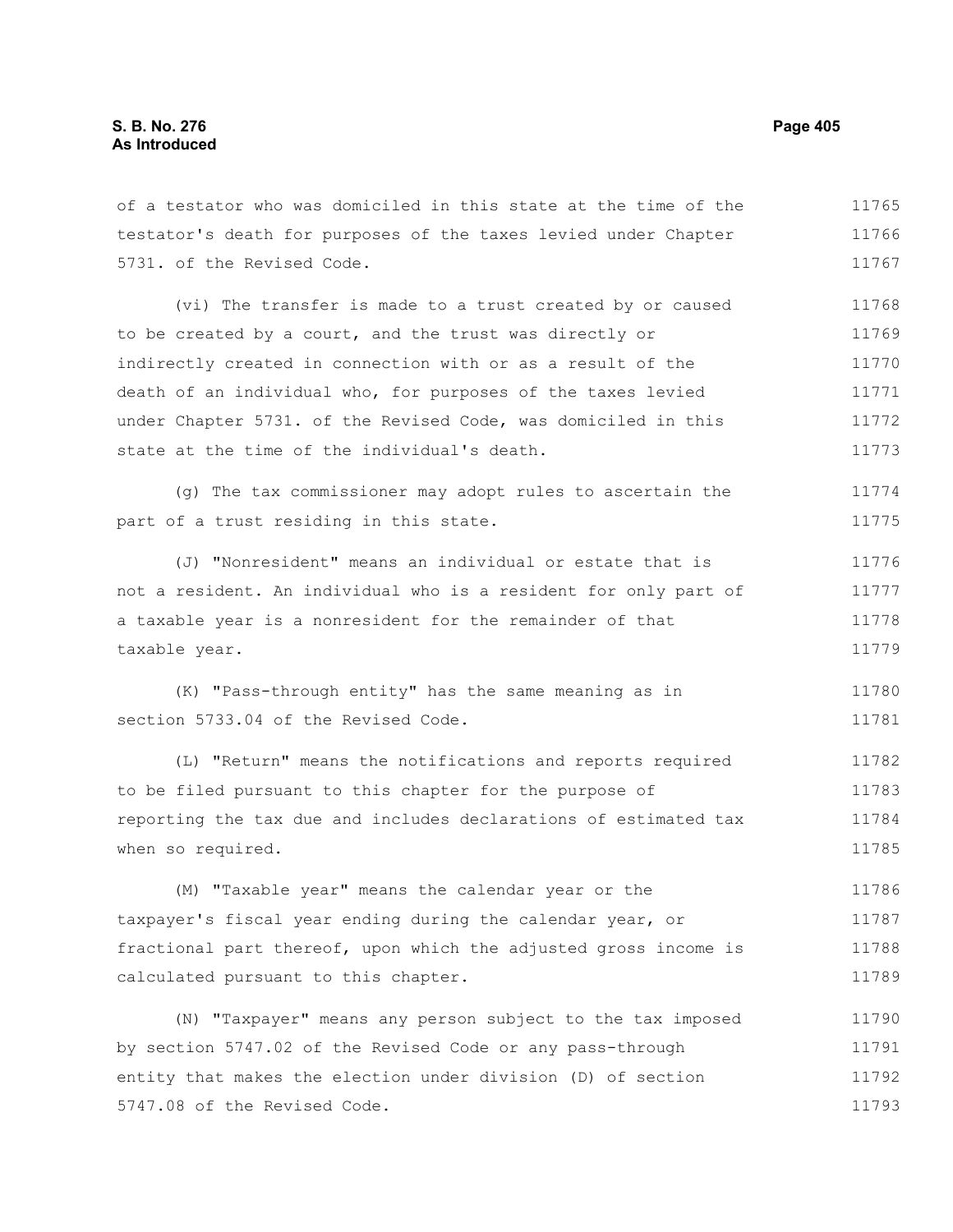(O) "Dependents" means one of the following: 11794

(1) For taxable years beginning on or after January 1, 2018, and before January 1, 2026, dependents as defined in the Internal Revenue Code; 11795 11796 11797

(2) For all other taxable years, dependents as defined in the Internal Revenue Code and as claimed in the taxpayer's federal income tax return for the taxable year or which the taxpayer would have been permitted to claim had the taxpayer filed a federal income tax return. 11798 11799 11800 11801 11802

(P) "Principal county of employment" means, in the case of a nonresident, the county within the state in which a taxpayer performs services for an employer or, if those services are performed in more than one county, the county in which the major portion of the services are performed. 11803 11804 11805 11806 11807

(Q) As used in sections 5747.50 to 5747.55 of the Revised Code: 11808 11809

(1) "Subdivision" means any county, municipal corporation, park district, or township. 11810 11811

(2) "Essential local government purposes" includes all functions that any subdivision is required by general law to exercise, including like functions that are exercised under a charter adopted pursuant to the Ohio Constitution. 11812 11813 11814 11815

(R) "Overpayment" means any amount already paid that exceeds the figure determined to be the correct amount of the tax. 11816 11817 11818

(S) "Taxable income" or "Ohio taxable income" applies only to estates and trusts, and means federal taxable income, as defined and used in the Internal Revenue Code, adjusted as 11819 11820 11821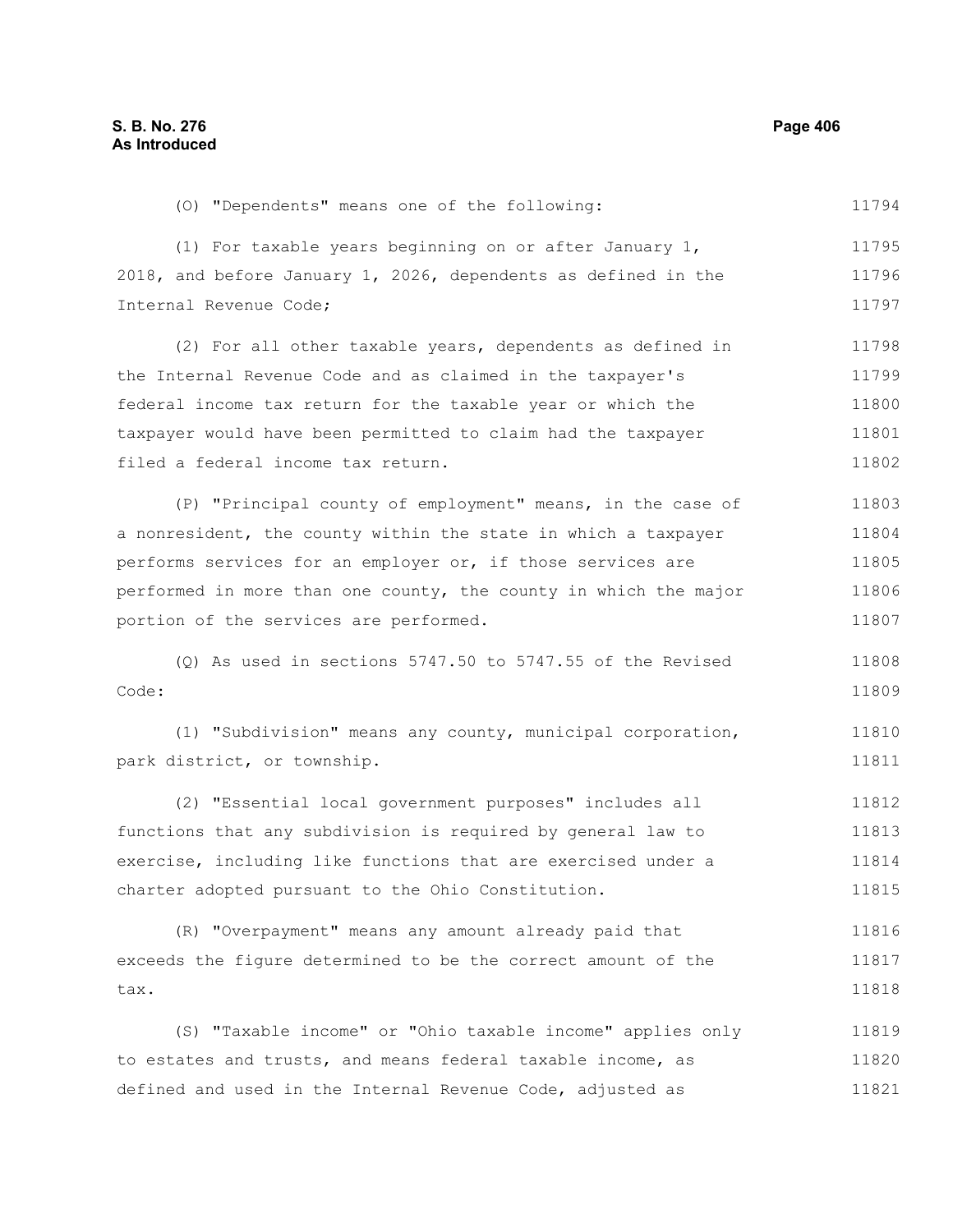| follows:                                                         | 11822 |
|------------------------------------------------------------------|-------|
| (1) Add interest or dividends, net of ordinary, necessary,       | 11823 |
| and reasonable expenses not deducted in computing federal        | 11824 |
| taxable income, on obligations or securities of any state or of  | 11825 |
| any political subdivision or authority of any state, other than  | 11826 |
| this state and its subdivisions and authorities, but only to the | 11827 |
| extent that such net amount is not otherwise includible in Ohio  | 11828 |
| taxable income and is described in either division (S)(1)(a) or  | 11829 |
| (b) of this section:                                             | 11830 |
| (a) The net amount is not attributable to the S portion of       | 11831 |
| an electing small business trust and has not been distributed to | 11832 |
| beneficiaries for the taxable year;                              | 11833 |
| (b) The net amount is attributable to the S portion of an        | 11834 |
| electing small business trust for the taxable year.              | 11835 |
|                                                                  |       |
| (2) Add interest or dividends, net of ordinary, necessary,       | 11836 |
| and reasonable expenses not deducted in computing federal        | 11837 |
| taxable income, on obligations of any authority, commission,     | 11838 |
| instrumentality, territory, or possession of the United States   | 11839 |
| to the extent that the interest or dividends are exempt from     | 11840 |
| federal income taxes but not from state income taxes, but only   | 11841 |
| to the extent that such net amount is not otherwise includible   | 11842 |
| in Ohio taxable income and is described in either division (S)   | 11843 |
| $(1)$ (a) or (b) of this section;                                | 11844 |
| (3) Add the amount of personal exemption allowed to the          | 11845 |
| estate pursuant to section 642(b) of the Internal Revenue Code;  | 11846 |

(4) Deduct interest or dividends, net of related expenses deducted in computing federal taxable income, on obligations of the United States and its territories and possessions or of any authority, commission, or instrumentality of the United States 11847 11848 11849 11850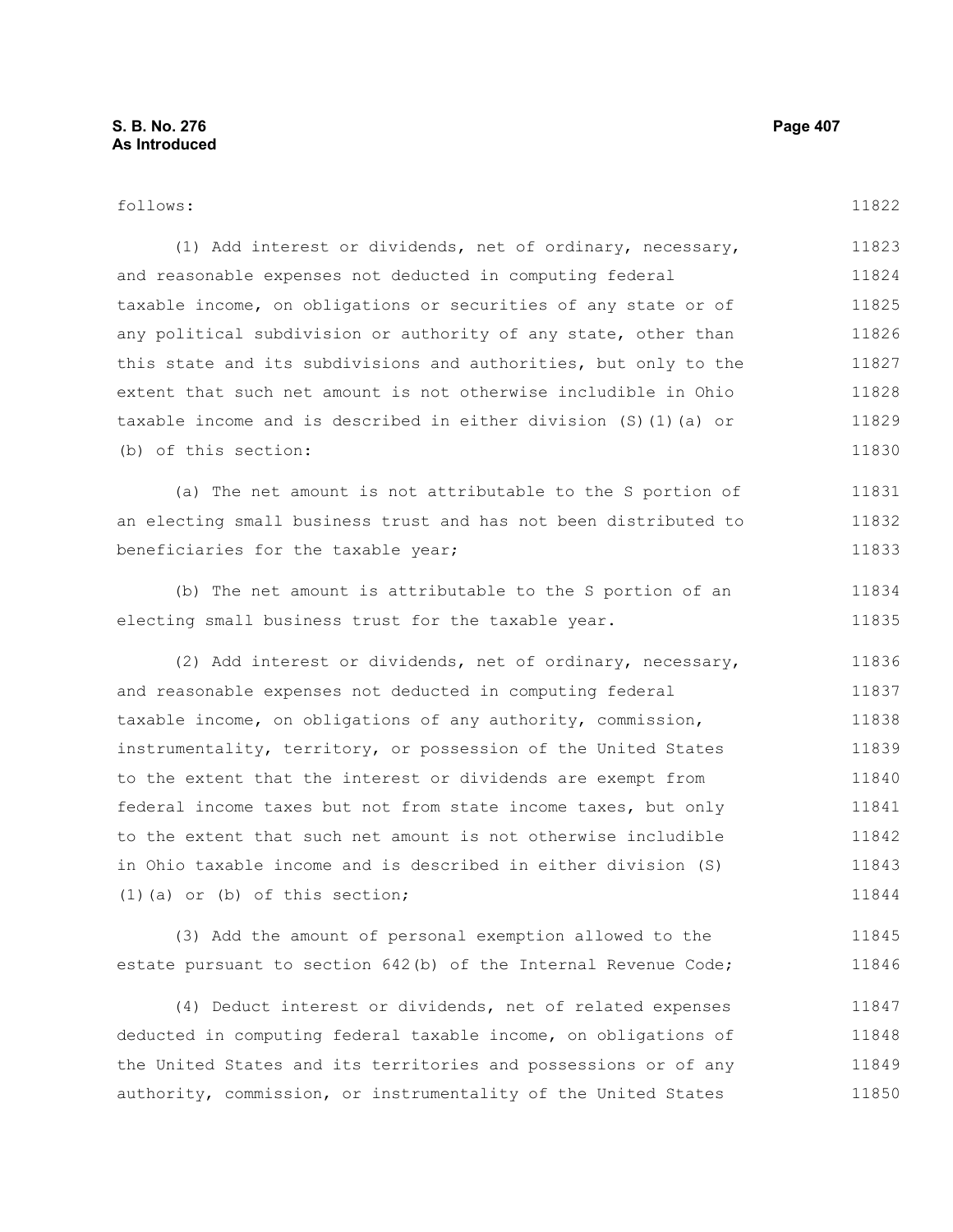to the extent that the interest or dividends are exempt from state taxes under the laws of the United States, but only to the extent that such amount is included in federal taxable income and is described in either division (S)(1)(a) or (b) of this section; 11851 11852 11853 11854 11855

(5) Deduct the amount of wages and salaries, if any, not otherwise allowable as a deduction but that would have been allowable as a deduction in computing federal taxable income for the taxable year, had the targeted jobs credit allowed under sections 38, 51, and 52 of the Internal Revenue Code not been in effect, but only to the extent such amount relates either to income included in federal taxable income for the taxable year or to income of the S portion of an electing small business trust for the taxable year; 11856 11857 11858 11859 11860 11861 11862 11863 11864

(6) Deduct any interest or interest equivalent, net of related expenses deducted in computing federal taxable income, on public obligations and purchase obligations, but only to the extent that such net amount relates either to income included in federal taxable income for the taxable year or to income of the S portion of an electing small business trust for the taxable year; 11865 11866 11867 11868 11869 11870 11871

(7) Add any loss or deduct any gain resulting from sale, exchange, or other disposition of public obligations to the extent that such loss has been deducted or such gain has been included in computing either federal taxable income or income of the S portion of an electing small business trust for the taxable year; 11872 11873 11874 11875 11876 11877

(8) Except in the case of the final return of an estate, add any amount deducted by the taxpayer on both its Ohio estate tax return pursuant to section 5731.14 of the Revised Code, and 11878 11879 11880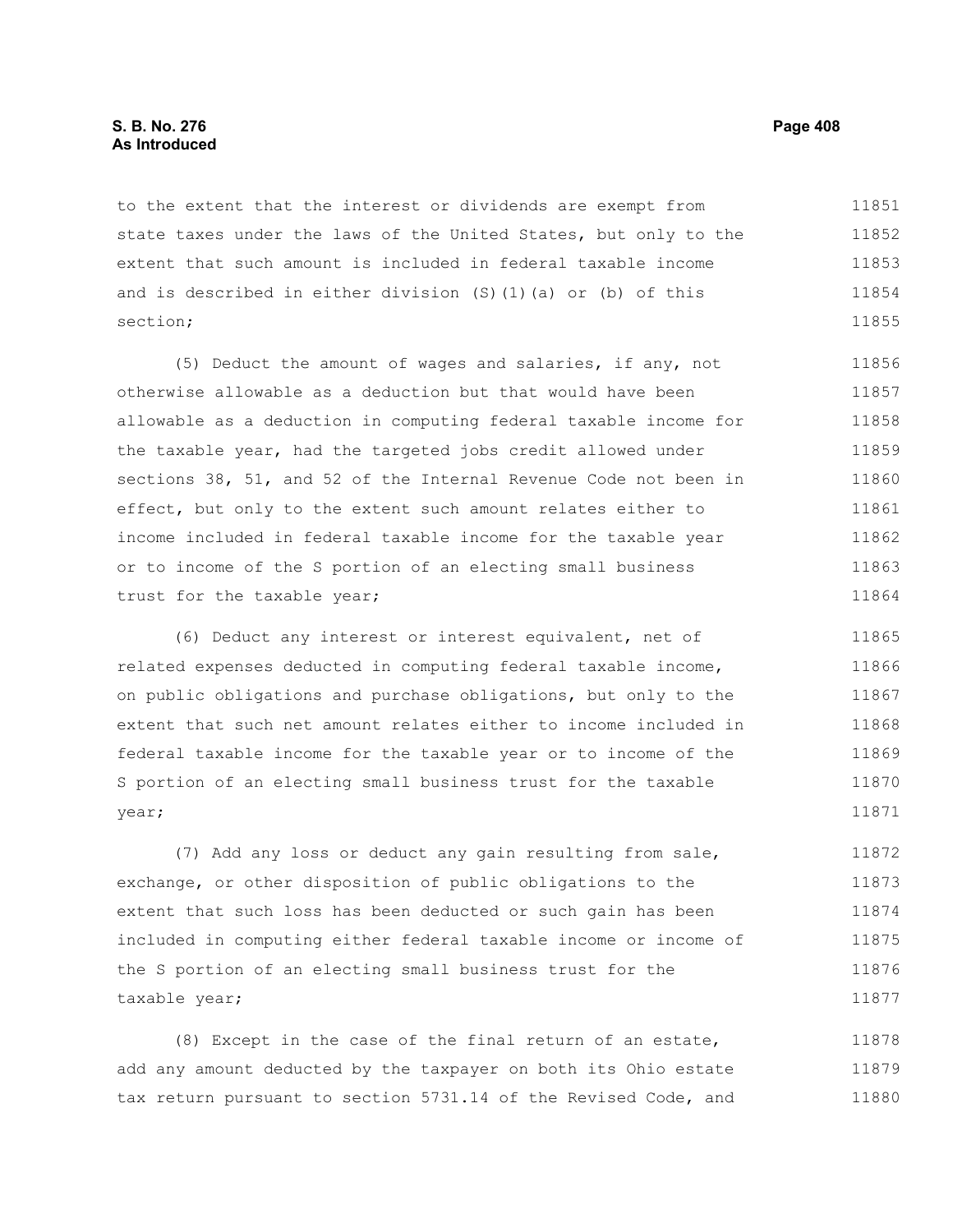on its federal income tax return in determining federal taxable income; 11881 11882

(9)(a) Deduct any amount included in federal taxable income solely because the amount represents a reimbursement or refund of expenses that in a previous year the decedent had deducted as an itemized deduction pursuant to section 63 of the Internal Revenue Code and applicable treasury regulations. The deduction otherwise allowed under division (S)(9)(a) of this section shall be reduced to the extent the reimbursement is attributable to an amount the taxpayer or decedent deducted under this section in any taxable year. 11883 11884 11885 11886 11887 11888 11889 11890 11891

(b) Add any amount not otherwise included in Ohio taxable income for any taxable year to the extent that the amount is attributable to the recovery during the taxable year of any amount deducted or excluded in computing federal or Ohio taxable income in any taxable year, but only to the extent such amount has not been distributed to beneficiaries for the taxable year. 11892 11893 11894 11895 11896 11897

(10) Deduct any portion of the deduction described in section 1341(a)(2) of the Internal Revenue Code, for repaying previously reported income received under a claim of right, that meets both of the following requirements: 11898 11899 11900 11901

(a) It is allowable for repayment of an item that was included in the taxpayer's taxable income or the decedent's adjusted gross income for a prior taxable year and did not qualify for a credit under division (A) or (B) of section 5747.05 of the Revised Code for that year. 11902 11903 11904 11905 11906

(b) It does not otherwise reduce the taxpayer's taxable income or the decedent's adjusted gross income for the current or any other taxable year. 11907 11908 11909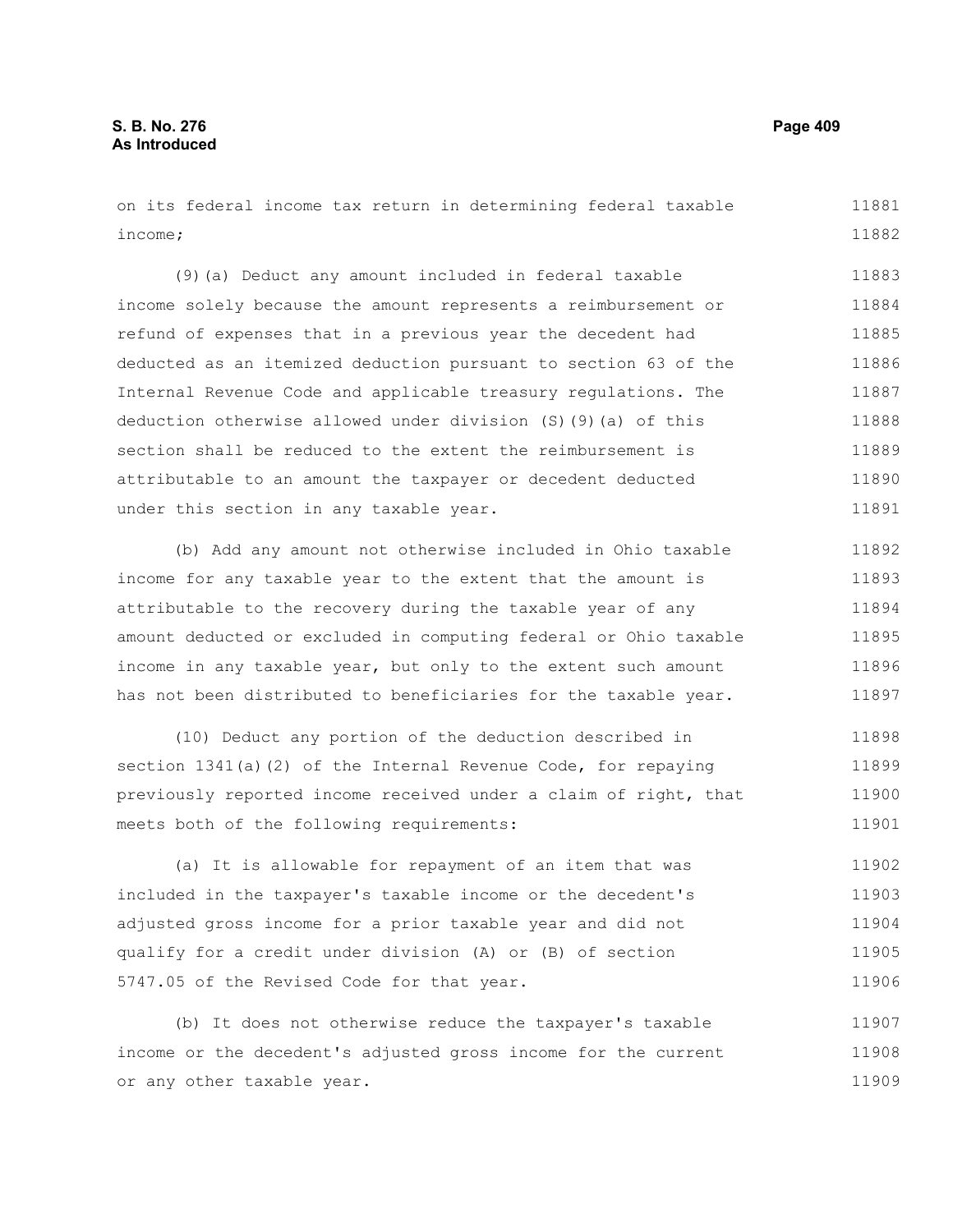#### (11) Add any amount claimed as a credit under section 5747.059 of the Revised Code to the extent that the amount satisfies either of the following: 11910 11911 11912

(a) The amount was deducted or excluded from the computation of the taxpayer's federal taxable income as required to be reported for the taxpayer's taxable year under the Internal Revenue Code; 11913 11914 11915 11916

(b) The amount resulted in a reduction in the taxpayer's federal taxable income as required to be reported for any of the taxpayer's taxable years under the Internal Revenue Code. 11917 11918 11919

(12) Deduct any amount, net of related expenses deducted in computing federal taxable income, that a trust is required to report as farm income on its federal income tax return, but only if the assets of the trust include at least ten acres of land satisfying the definition of "land devoted exclusively to agricultural use" under section 5713.30 of the Revised Code, regardless of whether the land is valued for tax purposes as such land under sections 5713.30 to 5713.38 of the Revised Code. If the trust is a pass-through entity investor, section 5747.231 of the Revised Code applies in ascertaining if the trust is eligible to claim the deduction provided by division (S)(12) of this section in connection with the pass-through entity's farm income. 11920 11921 11922 11923 11924 11925 11926 11927 11928 11929 11930 11931 11932

Except for farm income attributable to the S portion of an electing small business trust, the deduction provided by division (S)(12) of this section is allowed only to the extent that the trust has not distributed such farm income. Division (S)(12) of this section applies only to taxable years of a trust beginning in 2002 or thereafter. 11933 11934 11935 11936 11937 11938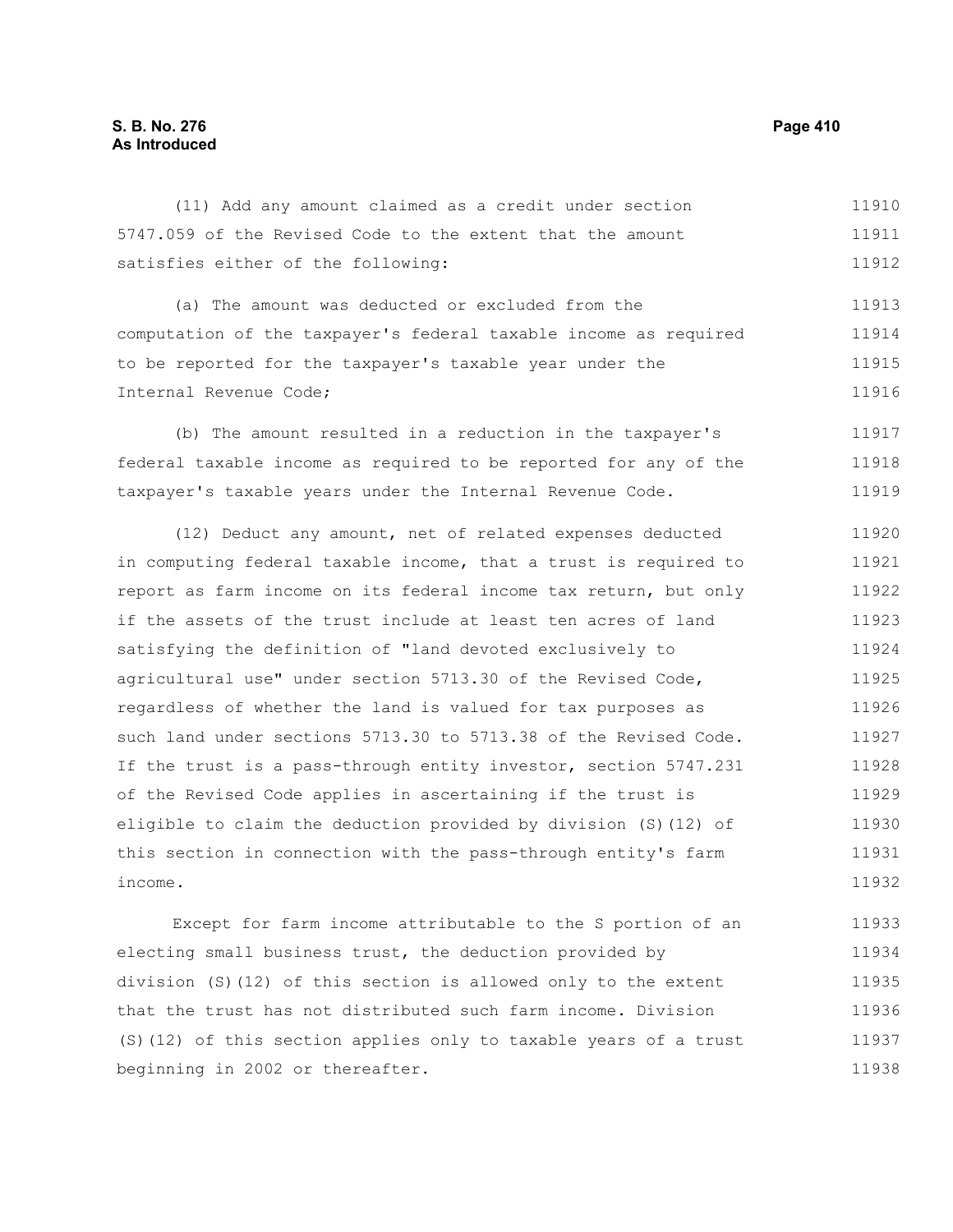# **S. B. No. 276 Page 411 As Introduced**

| (13) Add the net amount of income described in section             | 11939 |
|--------------------------------------------------------------------|-------|
| $641(c)$ of the Internal Revenue Code to the extent that amount is | 11940 |
| not included in federal taxable income.                            | 11941 |
| (14) Add or deduct the amount the taxpayer would be                | 11942 |
| required to add or deduct under division (A) (20) or (21) of this  | 11943 |
| section if the taxpayer's Ohio taxable income were computed in     | 11944 |
| the same manner as an individual's Ohio adjusted gross income is   | 11945 |
| computed under this section. In the case of a trust, division      | 11946 |
| (S) (14) of this section applies only to any of the trust's        | 11947 |
| taxable years beginning in 2002 or thereafter.                     | 11948 |
| (T) "School district income" and "school district income           | 11949 |
| tax" have the same meanings as in section 5748.01 of the Revised   | 11950 |
| Code.                                                              | 11951 |
| (U) As used in divisions (A)(8), (A)(9), (S)(6), and (S)           | 11952 |
| (7) of this section, "public obligations," "purchase               | 11953 |
| obligations," and "interest or interest equivalent" have the       | 11954 |
| same meanings as in section 5709.76 of the Revised Code.           | 11955 |
| (V) "Limited liability company" means any limited                  | 11956 |
| liability company formed under Chapter 1705. or 1706. of the       | 11957 |
| Revised Code or under the laws of any other state.                 | 11958 |
| (W) "Pass-through entity investor" means any person who,           | 11959 |
| during any portion of a taxable year of a pass-through entity,     | 11960 |
| is a partner, member, shareholder, or equity investor in that      | 11961 |
| pass-through entity.                                               | 11962 |
| (X) "Banking day" has the same meaning as in section               | 11963 |
| 1304.01 of the Revised Code.                                       | 11964 |
| (Y) "Month" means a calendar month.                                | 11965 |
| "Quarter" means the first three months, the second<br>(Z)          | 11966 |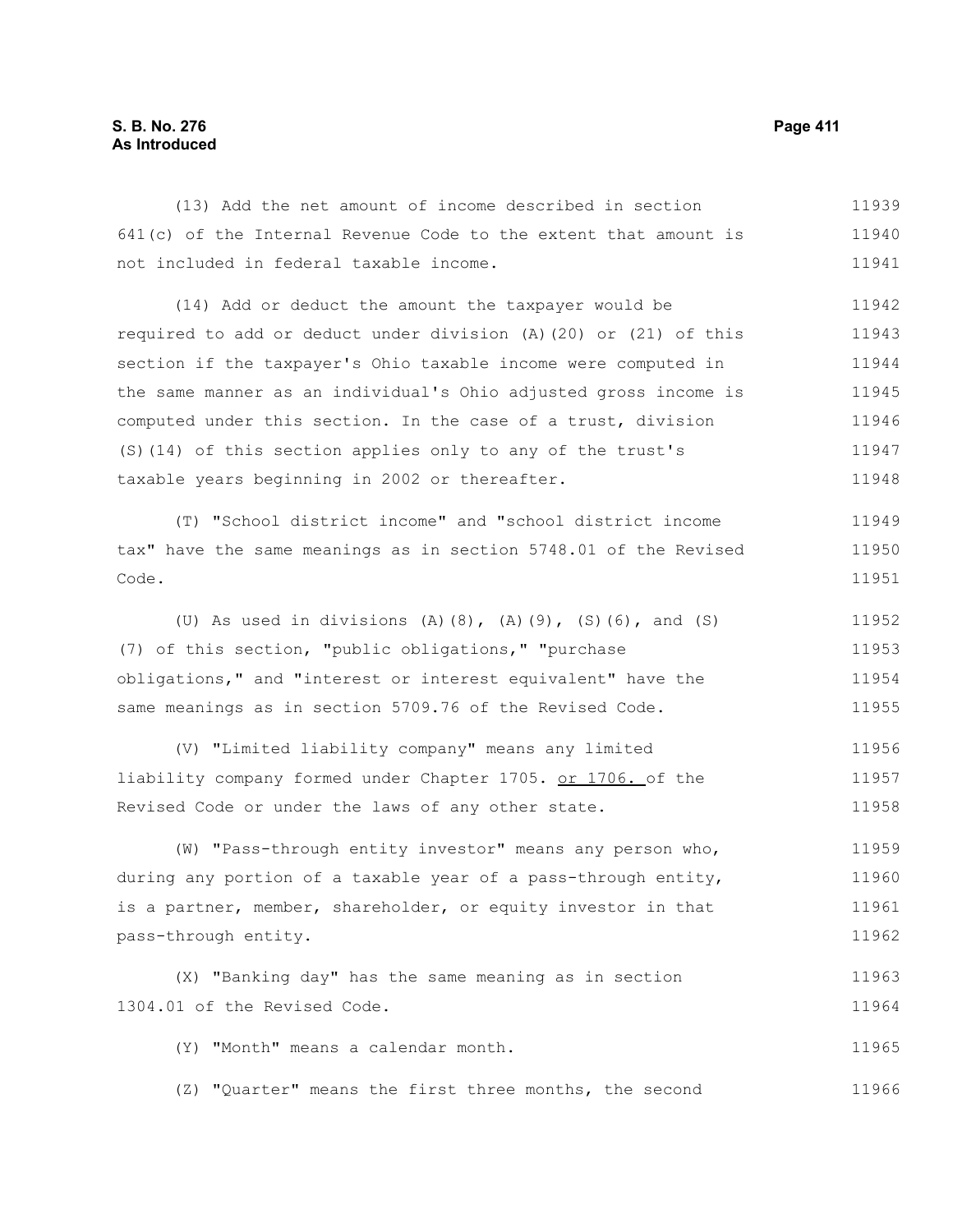### **S. B. No. 276 Page 412 As Introduced**

three months, the third three months, or the last three months of the taxpayer's taxable year. 11967 11968

(AA)(1) "Eligible institution" means a state university or state institution of higher education as defined in section 3345.011 of the Revised Code, or a private, nonprofit college, university, or other post-secondary institution located in this state that possesses a certificate of authorization issued by the chancellor of higher education pursuant to Chapter 1713. of the Revised Code or a certificate of registration issued by the state board of career colleges and schools under Chapter 3332. of the Revised Code. 11969 11970 11971 11972 11973 11974 11975 11976 11977

(2) "Qualified tuition and fees" means tuition and fees imposed by an eligible institution as a condition of enrollment or attendance, not exceeding two thousand five hundred dollars in each of the individual's first two years of post-secondary education. If the individual is a part-time student, "qualified tuition and fees" includes tuition and fees paid for the academic equivalent of the first two years of post-secondary education during a maximum of five taxable years, not exceeding a total of five thousand dollars. "Qualified tuition and fees" does not include: 11978 11979 11980 11981 11982 11983 11984 11985 11986 11987

(a) Expenses for any course or activity involving sports, games, or hobbies unless the course or activity is part of the individual's degree or diploma program; 11988 11989 11990

(b) The cost of books, room and board, student activity fees, athletic fees, insurance expenses, or other expenses unrelated to the individual's academic course of instruction; 11991 11992 11993

(c) Tuition, fees, or other expenses paid or reimbursed through an employer, scholarship, grant in aid, or other 11994 11995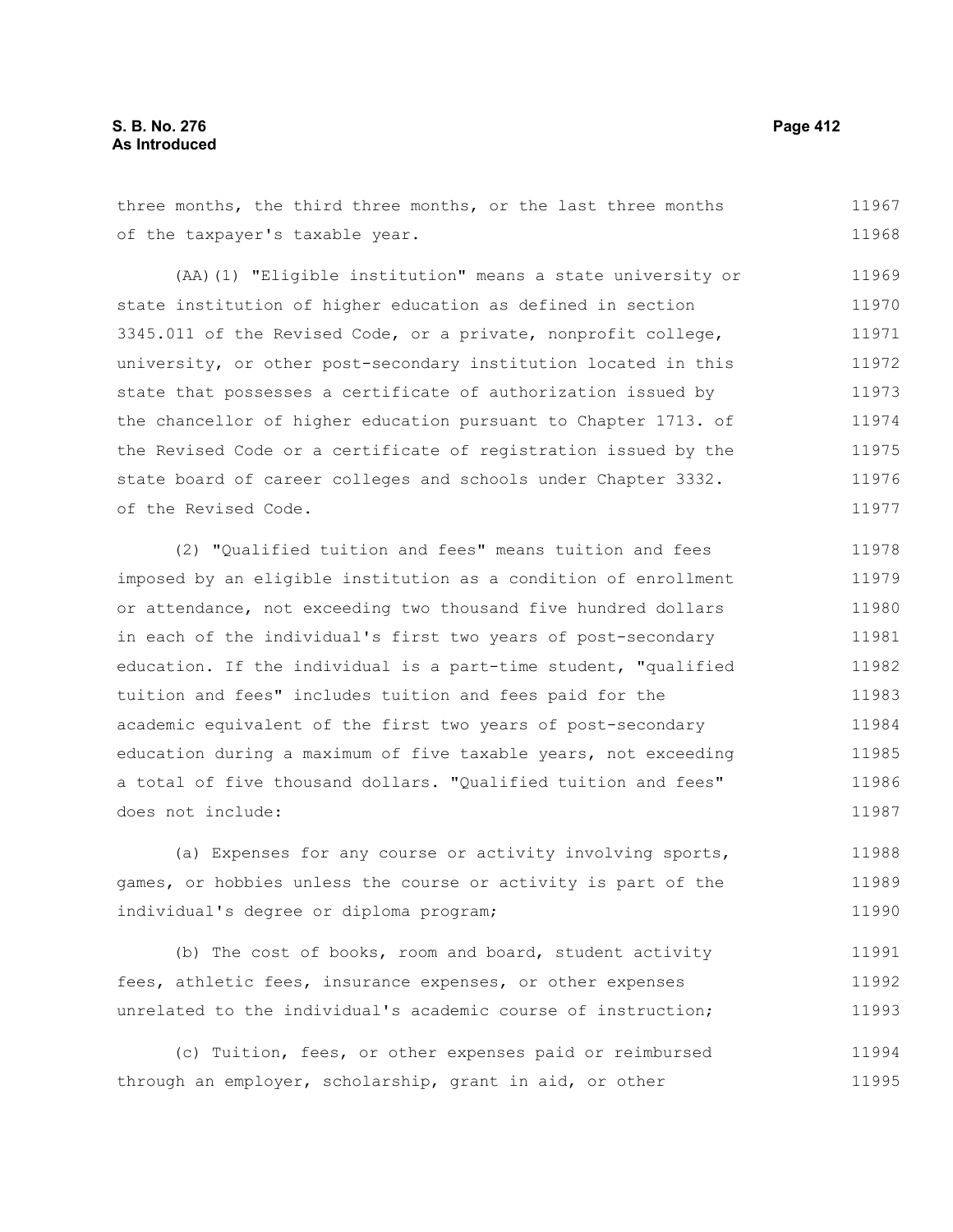educational benefit program.

(BB)(1) "Modified business income" means the business income included in a trust's Ohio taxable income after such taxable income is first reduced by the qualifying trust amount, if any. 11997 11998 11999 12000

(2) "Qualifying trust amount" of a trust means capital gains and losses from the sale, exchange, or other disposition of equity or ownership interests in, or debt obligations of, a qualifying investee to the extent included in the trust's Ohio taxable income, but only if the following requirements are satisfied: 12001 12002 12003 12004 12005 12006

(a) The book value of the qualifying investee's physical assets in this state and everywhere, as of the last day of the qualifying investee's fiscal or calendar year ending immediately prior to the date on which the trust recognizes the gain or loss, is available to the trust. 12007 12008 12009 12010 12011

(b) The requirements of section 5747.011 of the Revised Code are satisfied for the trust's taxable year in which the trust recognizes the gain or loss. 12012 12013 12014

Any gain or loss that is not a qualifying trust amount is modified business income, qualifying investment income, or modified nonbusiness income, as the case may be. 12015 12016 12017

(3) "Modified nonbusiness income" means a trust's Ohio taxable income other than modified business income, other than the qualifying trust amount, and other than qualifying investment income, as defined in section 5747.012 of the Revised Code, to the extent such qualifying investment income is not otherwise part of modified business income. 12018 12019 12020 12021 12022 12023

(4) "Modified Ohio taxable income" applies only to trusts, 12024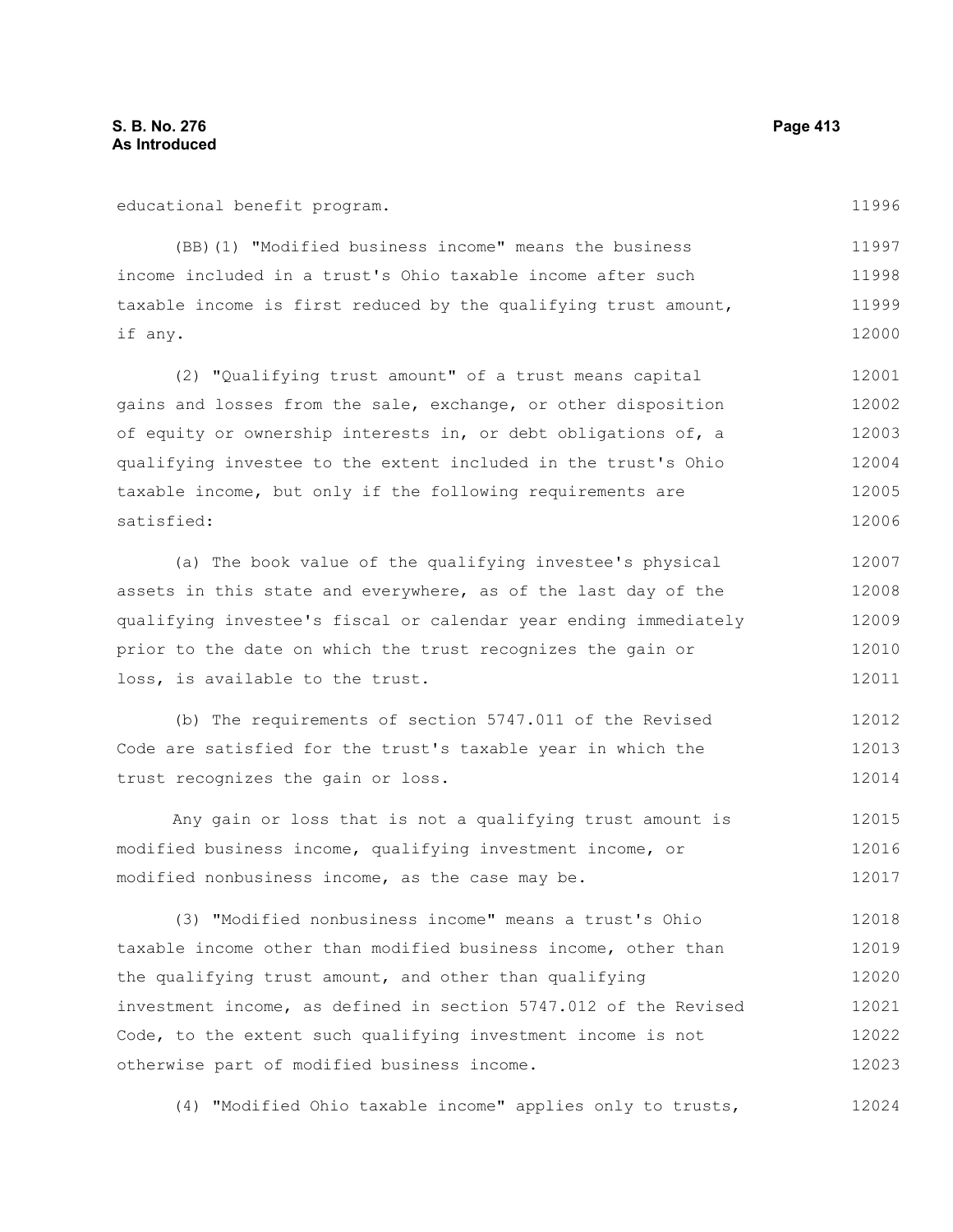#### **S. B. No. 276 Page 414 As Introduced**

and means the sum of the amounts described in divisions (BB)(4) (a) to (c) of this section: (a) The fraction, calculated under section 5747.013, and applying section 5747.231 of the Revised Code, multiplied by the sum of the following amounts: (i) The trust's modified business income; (ii) The trust's qualifying investment income, as defined in section 5747.012 of the Revised Code, but only to the extent the qualifying investment income does not otherwise constitute modified business income and does not otherwise constitute a qualifying trust amount. 12025 12026 12027 12028 12029 12030 12031 12032 12033 12034 12035

(b) The qualifying trust amount multiplied by a fraction, the numerator of which is the sum of the book value of the qualifying investee's physical assets in this state on the last day of the qualifying investee's fiscal or calendar year ending immediately prior to the day on which the trust recognizes the qualifying trust amount, and the denominator of which is the sum of the book value of the qualifying investee's total physical assets everywhere on the last day of the qualifying investee's fiscal or calendar year ending immediately prior to the day on which the trust recognizes the qualifying trust amount. If, for a taxable year, the trust recognizes a qualifying trust amount with respect to more than one qualifying investee, the amount described in division (BB)(4)(b) of this section shall equal the sum of the products so computed for each such qualifying investee. 12036 12037 12038 12039 12040 12041 12042 12043 12044 12045 12046 12047 12048 12049 12050

(c)(i) With respect to a trust or portion of a trust that is a resident as ascertained in accordance with division (I)(3) (d) of this section, its modified nonbusiness income. 12051 12052 12053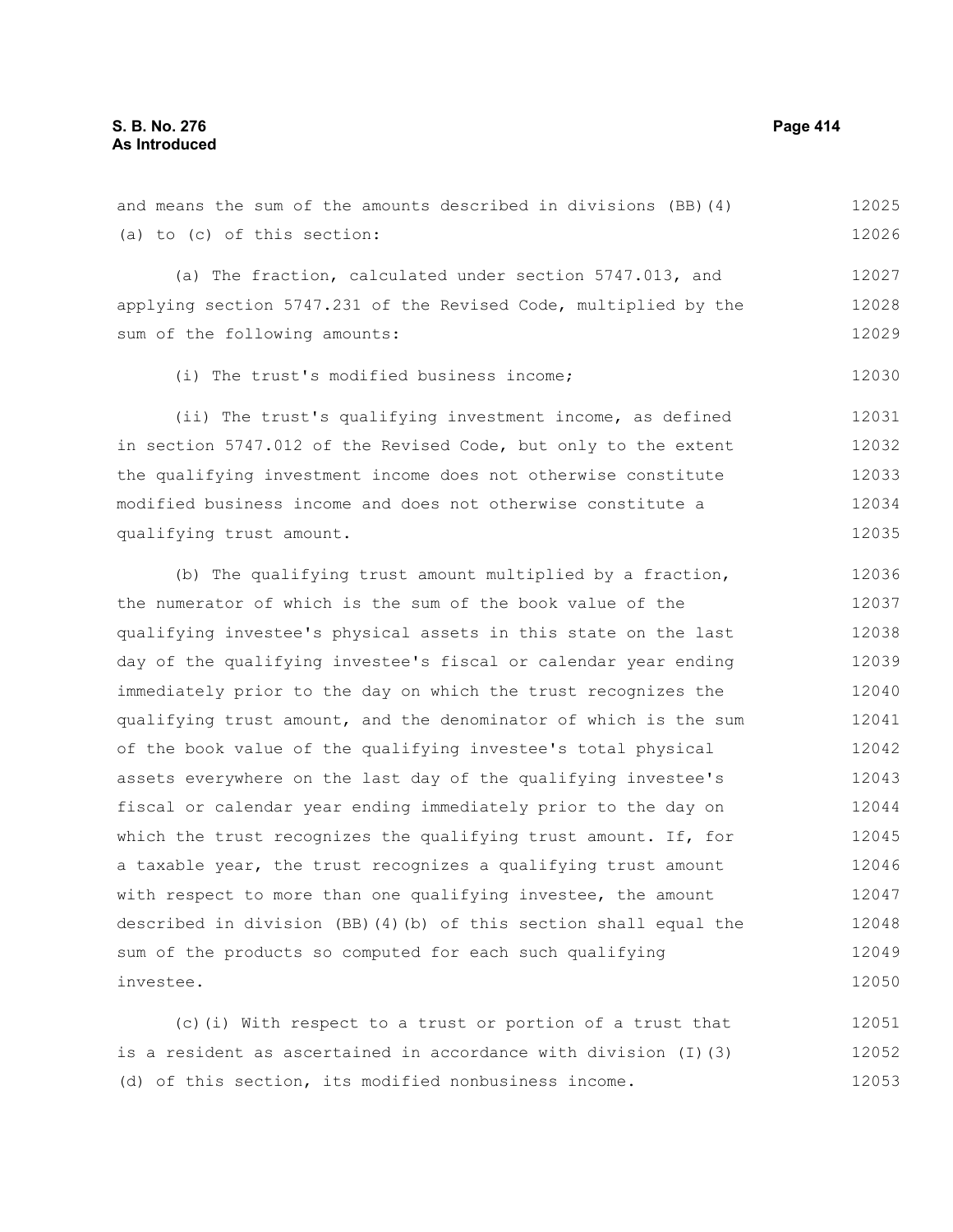## **S. B. No. 276 Page 415 As Introduced**

(ii) With respect to a trust or portion of a trust that is not a resident as ascertained in accordance with division (I)(3) (d) of this section, the amount of its modified nonbusiness income satisfying the descriptions in divisions (B)(2) to (5) of section 5747.20 of the Revised Code, except as otherwise provided in division (BB)(4)(c)(ii) of this section. With respect to a trust or portion of a trust that is not a resident as ascertained in accordance with division (I)(3)(d) of this section, the trust's portion of modified nonbusiness income recognized from the sale, exchange, or other disposition of a debt interest in or equity interest in a section 5747.212 entity, as defined in section 5747.212 of the Revised Code, without regard to division (A) of that section, shall not be allocated to this state in accordance with section 5747.20 of the Revised Code but shall be apportioned to this state in accordance with division (B) of section 5747.212 of the Revised Code without regard to division (A) of that section. 12054 12055 12056 12057 12058 12059 12060 12061 12062 12063 12064 12065 12066 12067 12068 12069 12070

If the allocation and apportionment of a trust's income under divisions (BB)(4)(a) and (c) of this section do not fairly represent the modified Ohio taxable income of the trust in this state, the alternative methods described in division (C) of section 5747.21 of the Revised Code may be applied in the manner and to the same extent provided in that section. 12071 12072 12073 12074 12075 12076

(5)(a) Except as set forth in division (BB)(5)(b) of this section, "qualifying investee" means a person in which a trust has an equity or ownership interest, or a person or unit of government the debt obligations of either of which are owned by a trust. For the purposes of division (BB)(2)(a) of this section and for the purpose of computing the fraction described in division (BB)(4)(b) of this section, all of the following apply: 12077 12078 12079 12080 12081 12082 12083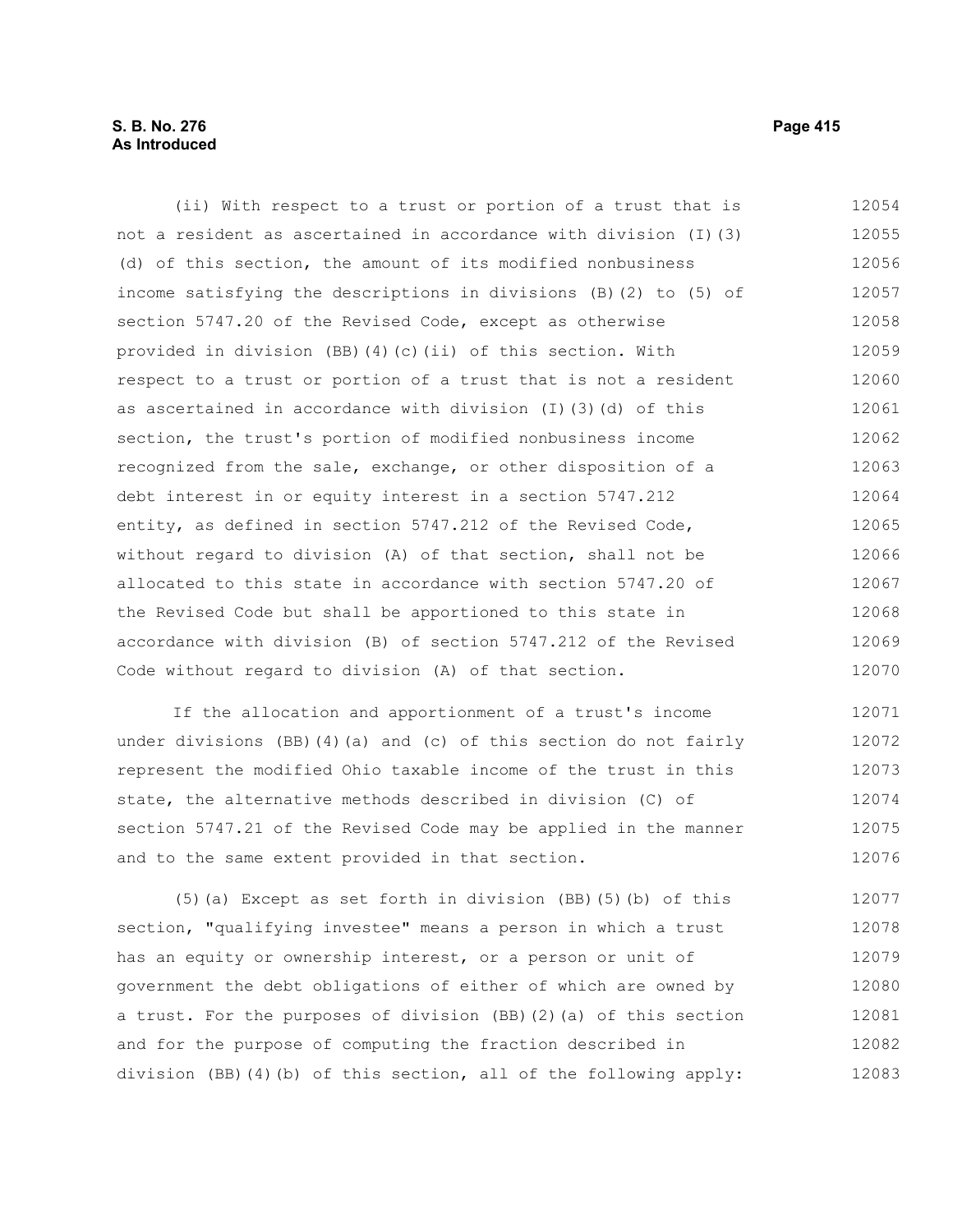## **S. B. No. 276 Page 416 As Introduced**

(i) If the qualifying investee is a member of a qualifying controlled group on the last day of the qualifying investee's fiscal or calendar year ending immediately prior to the date on which the trust recognizes the gain or loss, then "qualifying investee" includes all persons in the qualifying controlled group on such last day. 12084 12085 12086 12087 12088 12089

(ii) If the qualifying investee, or if the qualifying investee and any members of the qualifying controlled group of which the qualifying investee is a member on the last day of the qualifying investee's fiscal or calendar year ending immediately prior to the date on which the trust recognizes the gain or loss, separately or cumulatively own, directly or indirectly, on the last day of the qualifying investee's fiscal or calendar year ending immediately prior to the date on which the trust recognizes the qualifying trust amount, more than fifty per cent of the equity of a pass-through entity, then the qualifying investee and the other members are deemed to own the proportionate share of the pass-through entity's physical assets which the pass-through entity directly or indirectly owns on the last day of the pass-through entity's calendar or fiscal year ending within or with the last day of the qualifying investee's fiscal or calendar year ending immediately prior to the date on which the trust recognizes the qualifying trust amount. 12090 12091 12092 12093 12094 12095 12096 12097 12098 12099 12100 12101 12102 12103 12104 12105 12106

(iii) For the purposes of division (BB)(5)(a)(iii) of this section, "upper level pass-through entity" means a pass-through entity directly or indirectly owning any equity of another passthrough entity, and "lower level pass-through entity" means that other pass-through entity. 12107 12108 12109 12110 12111

An upper level pass-through entity, whether or not it is also a qualifying investee, is deemed to own, on the last day of 12112 12113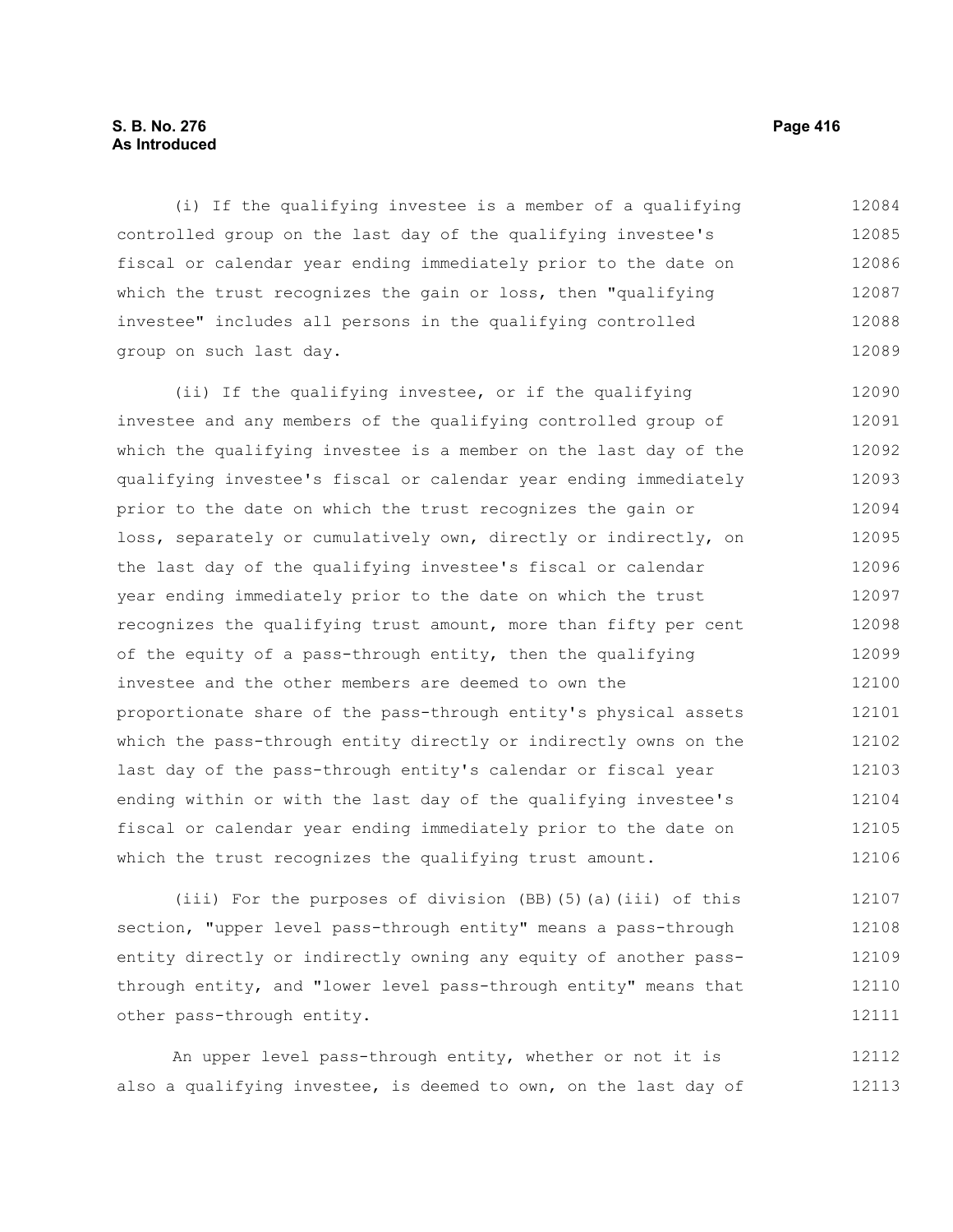#### **S. B. No. 276 Page 417 As Introduced**

the upper level pass-through entity's calendar or fiscal year, the proportionate share of the lower level pass-through entity's physical assets that the lower level pass-through entity directly or indirectly owns on the last day of the lower level pass-through entity's calendar or fiscal year ending within or with the last day of the upper level pass-through entity's fiscal or calendar year. If the upper level pass-through entity directly and indirectly owns less than fifty per cent of the equity of the lower level pass-through entity on each day of the upper level pass-through entity's calendar or fiscal year in which or with which ends the calendar or fiscal year of the lower level pass-through entity and if, based upon clear and convincing evidence, complete information about the location and cost of the physical assets of the lower pass-through entity is not available to the upper level pass-through entity, then solely for purposes of ascertaining if a gain or loss constitutes a qualifying trust amount, the upper level passthrough entity shall be deemed as owning no equity of the lower level pass-through entity for each day during the upper level pass-through entity's calendar or fiscal year in which or with which ends the lower level pass-through entity's calendar or fiscal year. Nothing in division (BB)(5)(a)(iii) of this section shall be construed to provide for any deduction or exclusion in computing any trust's Ohio taxable income. 12114 12115 12116 12117 12118 12119 12120 12121 12122 12123 12124 12125 12126 12127 12128 12129 12130 12131 12132 12133 12134 12135 12136 12137

(b) With respect to a trust that is not a resident for the taxable year and with respect to a part of a trust that is not a resident for the taxable year, "qualifying investee" for that taxable year does not include a C corporation if both of the following apply: 12138 12139 12140 12141 12142

(i) During the taxable year the trust or part of the trust recognizes a gain or loss from the sale, exchange, or other 12143 12144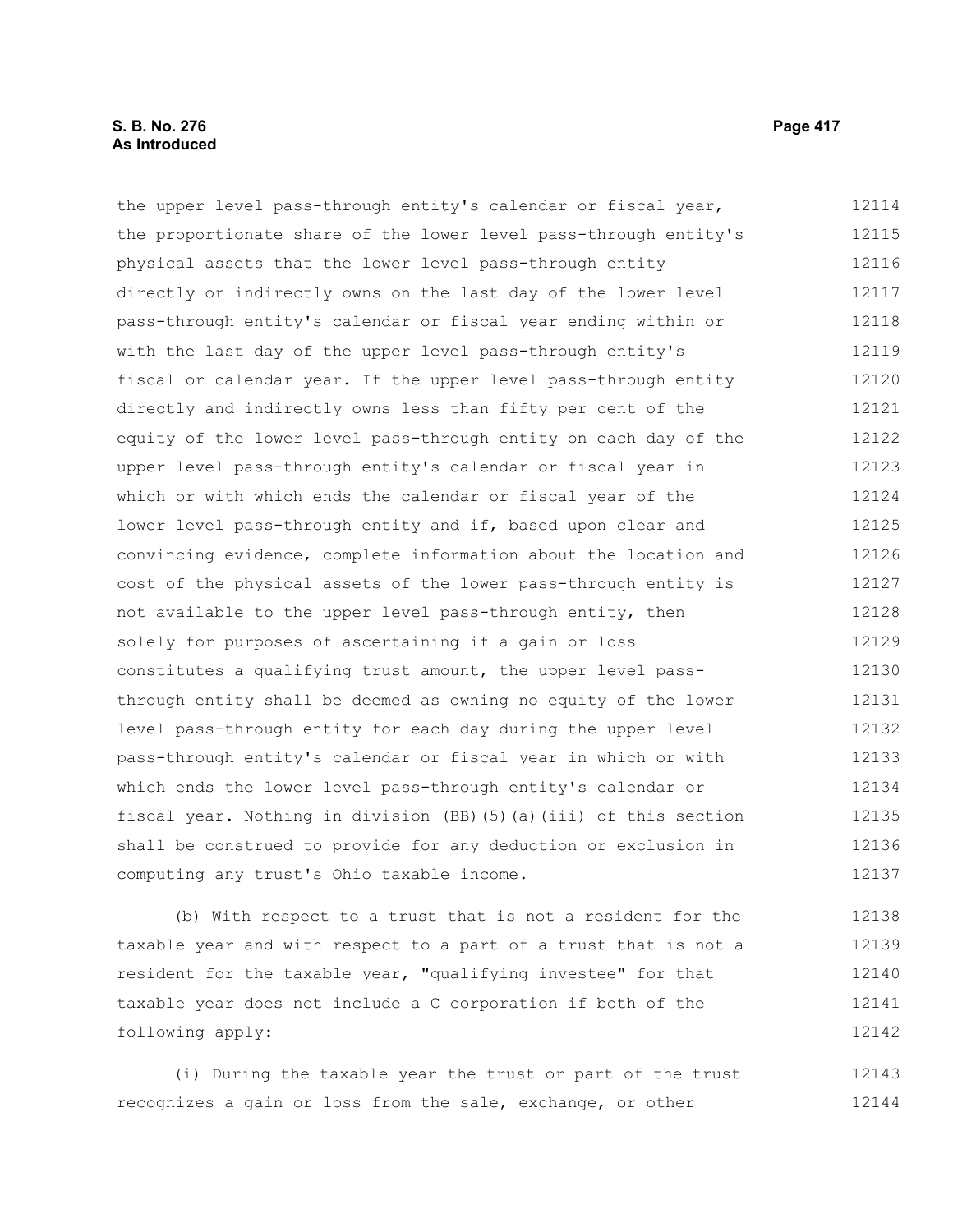disposition of equity or ownership interests in, or debt obligations of, the C corporation. (ii) Such gain or loss constitutes nonbusiness income. (6) "Available" means information is such that a person is able to learn of the information by the due date plus extensions, if any, for filing the return for the taxable year in which the trust recognizes the gain or loss. (CC) "Qualifying controlled group" has the same meaning as in section 5733.04 of the Revised Code. (DD) "Related member" has the same meaning as in section 5733.042 of the Revised Code. (EE)(1) For the purposes of division (EE) of this section: (a) "Qualifying person" means any person other than a qualifying corporation. (b) "Qualifying corporation" means any person classified for federal income tax purposes as an association taxable as a corporation, except either of the following: (i) A corporation that has made an election under subchapter S, chapter one, subtitle A, of the Internal Revenue Code for its taxable year ending within, or on the last day of, the investor's taxable year; (ii) A subsidiary that is wholly owned by any corporation that has made an election under subchapter S, chapter one, subtitle A of the Internal Revenue Code for its taxable year ending within, or on the last day of, the investor's taxable year. (2) For the purposes of this chapter, unless expressly 12145 12146 12147 12148 12149 12150 12151 12152 12153 12154 12155 12156 12157 12158 12159 12160 12161 12162 12163 12164 12165 12166 12167 12168 12169 12170 12171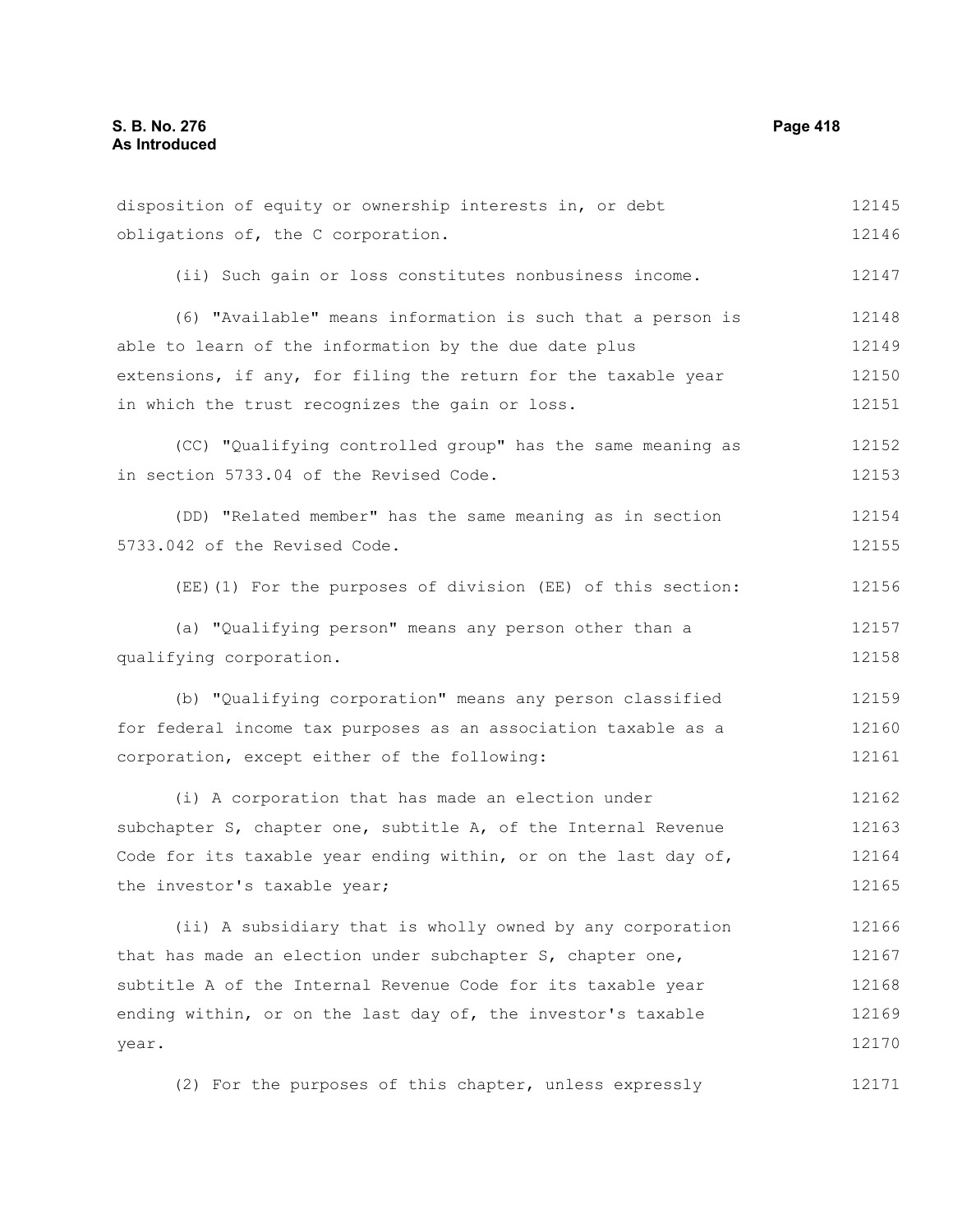the trust was created.

stated otherwise, no qualifying person indirectly owns any asset directly or indirectly owned by any qualifying corporation. (FF) For purposes of this chapter and Chapter 5751. of the Revised Code: (1) "Trust" does not include a qualified pre-income tax trust. (2) A "qualified pre-income tax trust" is any pre-income tax trust that makes a qualifying pre-income tax trust election as described in division (FF)(3) of this section. (3) A "qualifying pre-income tax trust election" is an election by a pre-income tax trust to subject to the tax imposed by section 5751.02 of the Revised Code the pre-income tax trust and all pass-through entities of which the trust owns or controls, directly, indirectly, or constructively through related interests, five per cent or more of the ownership or equity interests. The trustee shall notify the tax commissioner in writing of the election on or before April 15, 2006. The election, if timely made, shall be effective on and after January 1, 2006, and shall apply for all tax periods and tax years until revoked by the trustee of the trust. (4) A "pre-income tax trust" is a trust that satisfies all of the following requirements: (a) The document or instrument creating the trust was executed by the grantor before January 1, 1972; (b) The trust became irrevocable upon the creation of the trust; and (c) The grantor was domiciled in this state at the time 12172 12173 12174 12175 12176 12177 12178 12179 12180 12181 12182 12183 12184 12185 12186 12187 12188 12189 12190 12191 12192 12193 12194 12195 12196 12197 12198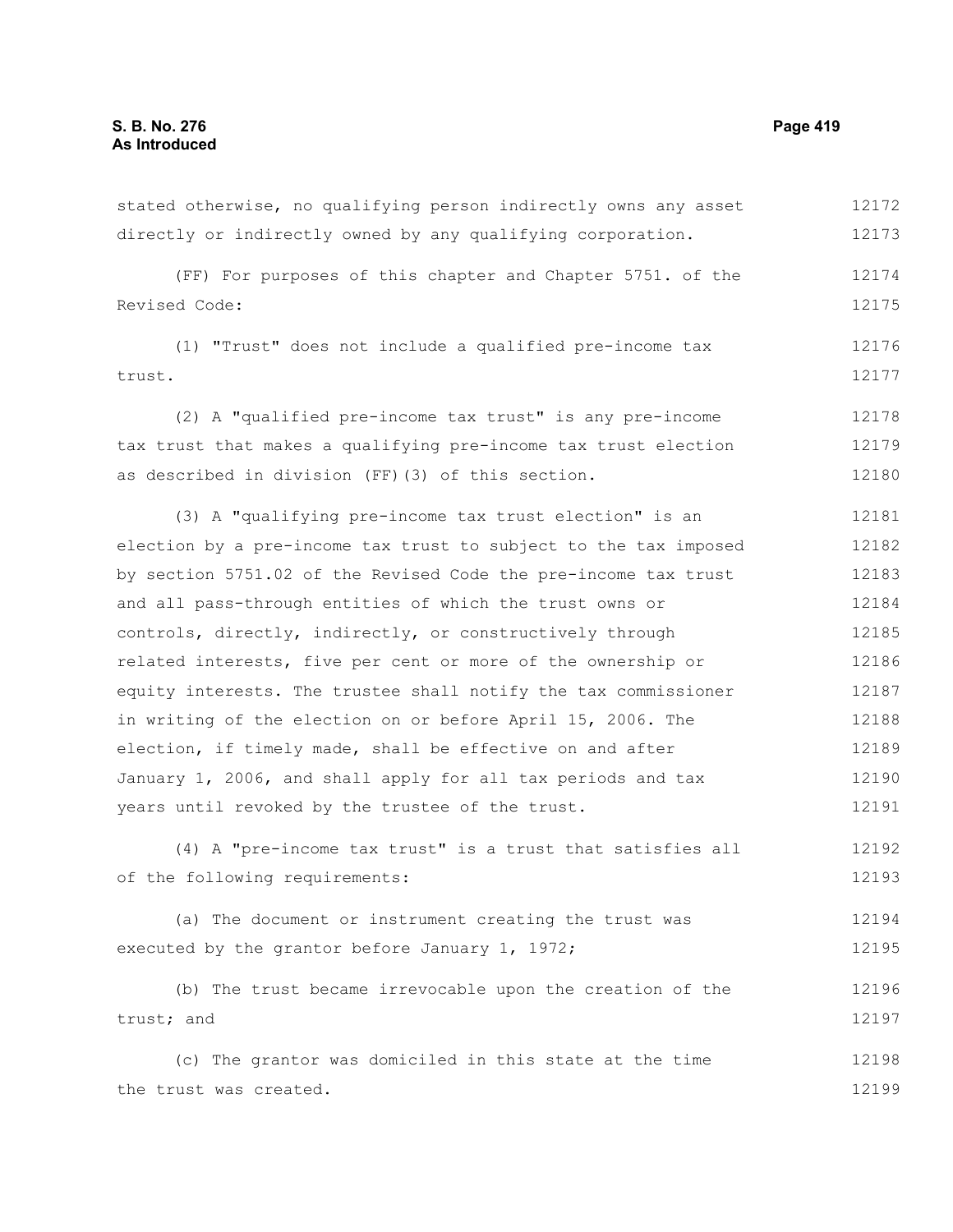| (GG) "Uniformed services" has the same meaning as in 10          | 12200 |
|------------------------------------------------------------------|-------|
| U.S.C. 101.                                                      | 12201 |
| (HH) "Taxable business income" means the amount by which         | 12202 |
| an individual's business income that is included in federal      | 12203 |
| adjusted gross income exceeds the amount of business income the  | 12204 |
| individual is authorized to deduct under division (A) (31) of    | 12205 |
| this section for the taxable year.                               | 12206 |
| (II) "Employer" does not include a franchisor with respect       | 12207 |
| to the franchisor's relationship with a franchisee or an         | 12208 |
| employee of a franchisee, unless the franchisor agrees to assume | 12209 |
| that role in writing or a court of competent jurisdiction        | 12210 |
| determines that the franchisor exercises a type or degree of     | 12211 |
| control over the franchisee or the franchisee's employees that   | 12212 |
| is not customarily exercised by a franchisor for the purpose of  | 12213 |
| protecting the franchisor's trademark, brand, or both. For       | 12214 |
| purposes of this division, "franchisor" and "franchisee" have    | 12215 |
| the same meanings as in 16 C.F.R. 436.1.                         | 12216 |
| (JJ) "Modified adjusted gross income" means Ohio adjusted        | 12217 |

(JJ) "Modified adjusted gross income" means Ohio adjusted gross income plus any amount deducted under division (A)(31) of this section for the taxable year. 12218 12219

(KK) "Qualifying Ohio educator" means an individual who, for a taxable year, qualifies as an eligible educator, as that term is defined in section 62 of the Internal Revenue Code, and who holds a certificate, license, or permit described in Chapter 3319. or section 3301.071 of the Revised Code. 12220 12221 12222 12223 12224

#### **Sec. 5751.01.** As used in this chapter: 12225

(A) "Person" means, but is not limited to, individuals, combinations of individuals of any form, receivers, assignees, trustees in bankruptcy, firms, companies, joint-stock companies, 12226 12227 12228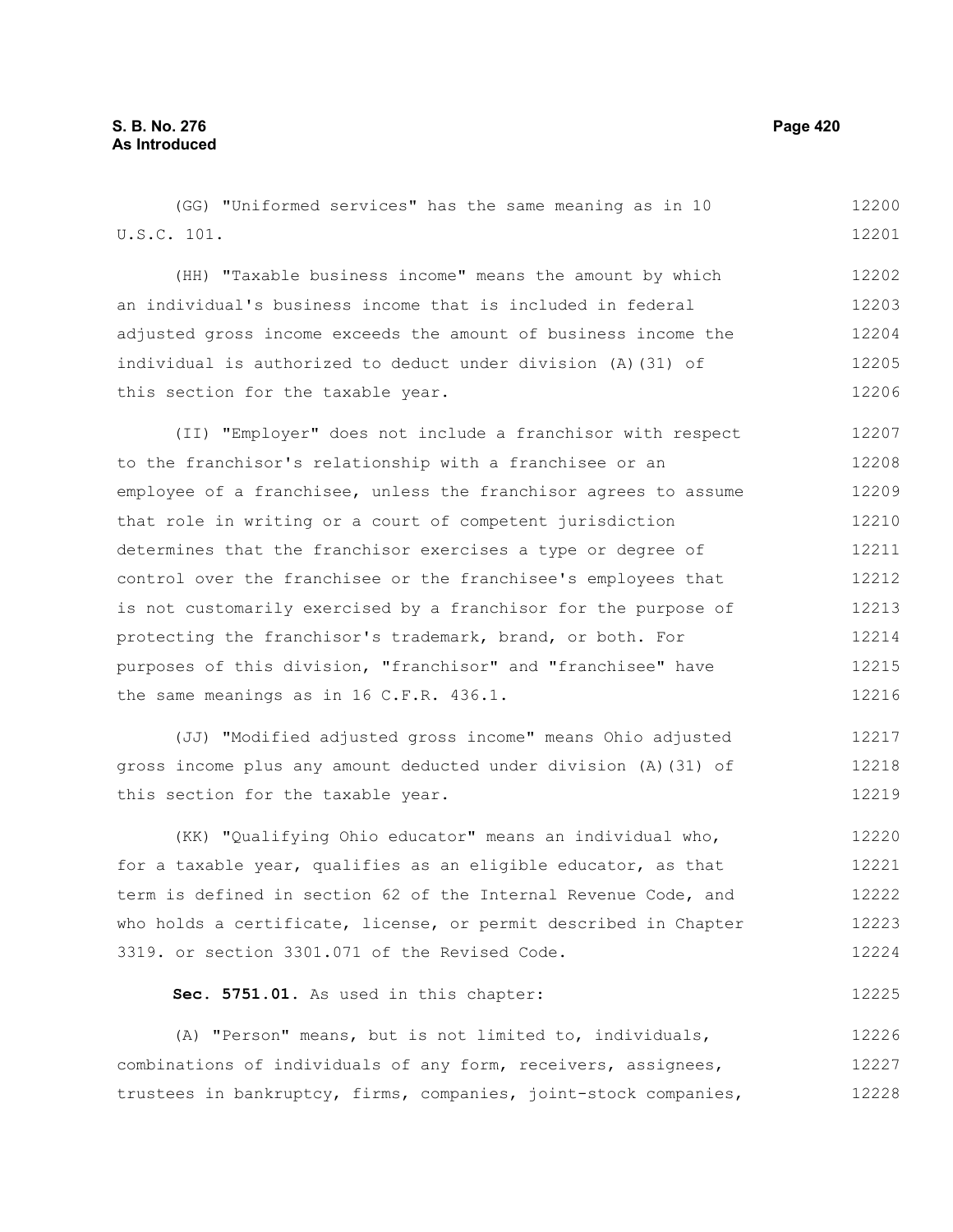#### **S. B. No. 276 Page 421 As Introduced**

business trusts, estates, partnerships, limited liability partnerships, limited liability companies, associations, joint ventures, clubs, societies, for-profit corporations, S corporations, qualified subchapter S subsidiaries, qualified subchapter S trusts, trusts, entities that are disregarded for federal income tax purposes, and any other entities. 12229 12230 12231 12232 12233 12234

(B) "Consolidated elected taxpayer" means a group of two or more persons treated as a single taxpayer for purposes of this chapter as the result of an election made under section 5751.011 of the Revised Code. 12235 12236 12237 12238

(C) "Combined taxpayer" means a group of two or more persons treated as a single taxpayer for purposes of this chapter under section 5751.012 of the Revised Code. 12239 12240 12241

(D) "Taxpayer" means any person, or any group of persons in the case of a consolidated elected taxpayer or combined taxpayer treated as one taxpayer, required to register or pay tax under this chapter. "Taxpayer" does not include excluded persons. 12242 12243 12244 12245 12246

(E) "Excluded person" means any of the following:

(1) Any person with not more than one hundred fifty thousand dollars of taxable gross receipts during the calendar year. Division (E)(1) of this section does not apply to a person that is a member of a consolidated elected taxpayer; 12248 12249 12250 12251

(2) A public utility that paid the excise tax imposed by section 5727.24 or 5727.30 of the Revised Code based on one or more measurement periods that include the entire tax period under this chapter, except that a public utility that is a combined company is a taxpayer with regard to the following gross receipts: 12252 12253 12254 12255 12256 12257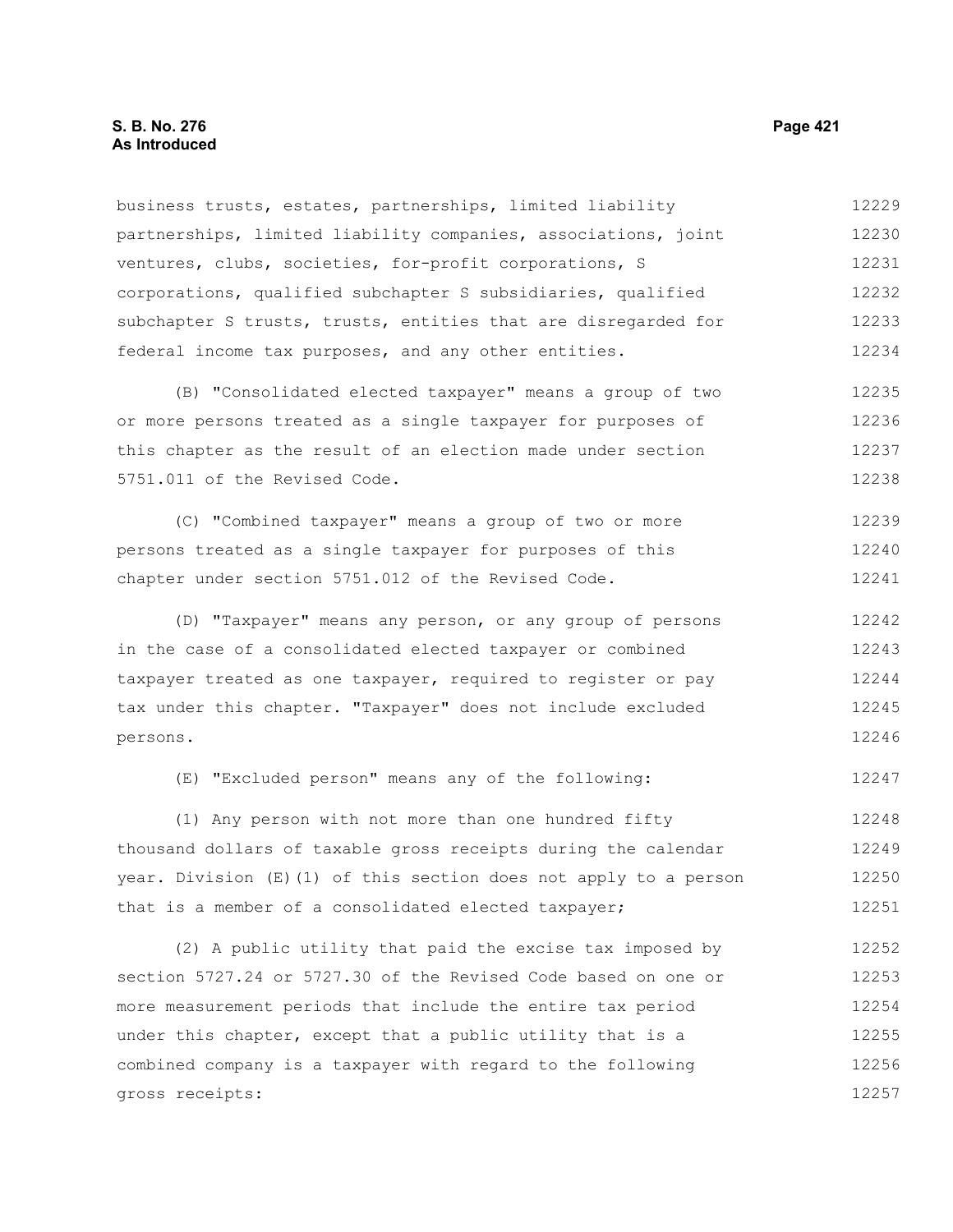(a) Taxable gross receipts directly attributed to a public utility activity, but not directly attributed to an activity that is subject to the excise tax imposed by section 5727.24 or 5727.30 of the Revised Code; 12258 12259 12260 12261

(b) Taxable gross receipts that cannot be directly attributed to any activity, multiplied by a fraction whose numerator is the taxable gross receipts described in division  $(E)$ (2)(a) of this section and whose denominator is the total taxable gross receipts that can be directly attributed to any activity; 12262 12263 12264 12265 12266 12267

(c) Except for any differences resulting from the use of an accrual basis method of accounting for purposes of determining gross receipts under this chapter and the use of the cash basis method of accounting for purposes of determining gross receipts under section 5727.24 of the Revised Code, the gross receipts directly attributed to the activity of a natural gas company shall be determined in a manner consistent with division (D) of section 5727.03 of the Revised Code. 12268 12269 12270 12271 12272 12273 12274 12275

As used in division (E)(2) of this section, "combined company" and "public utility" have the same meanings as in section 5727.01 of the Revised Code. 12276 12277 12278

(3) A financial institution, as defined in section 5726.01 of the Revised Code, that paid the tax imposed by section 5726.02 of the Revised Code based on one or more taxable years that include the entire tax period under this chapter; 12279 12280 12281 12282

(4) A person directly or indirectly owned by one or more financial institutions, as defined in section 5726.01 of the Revised Code, that paid the tax imposed by section 5726.02 of the Revised Code based on one or more taxable years that include 12283 12284 12285 12286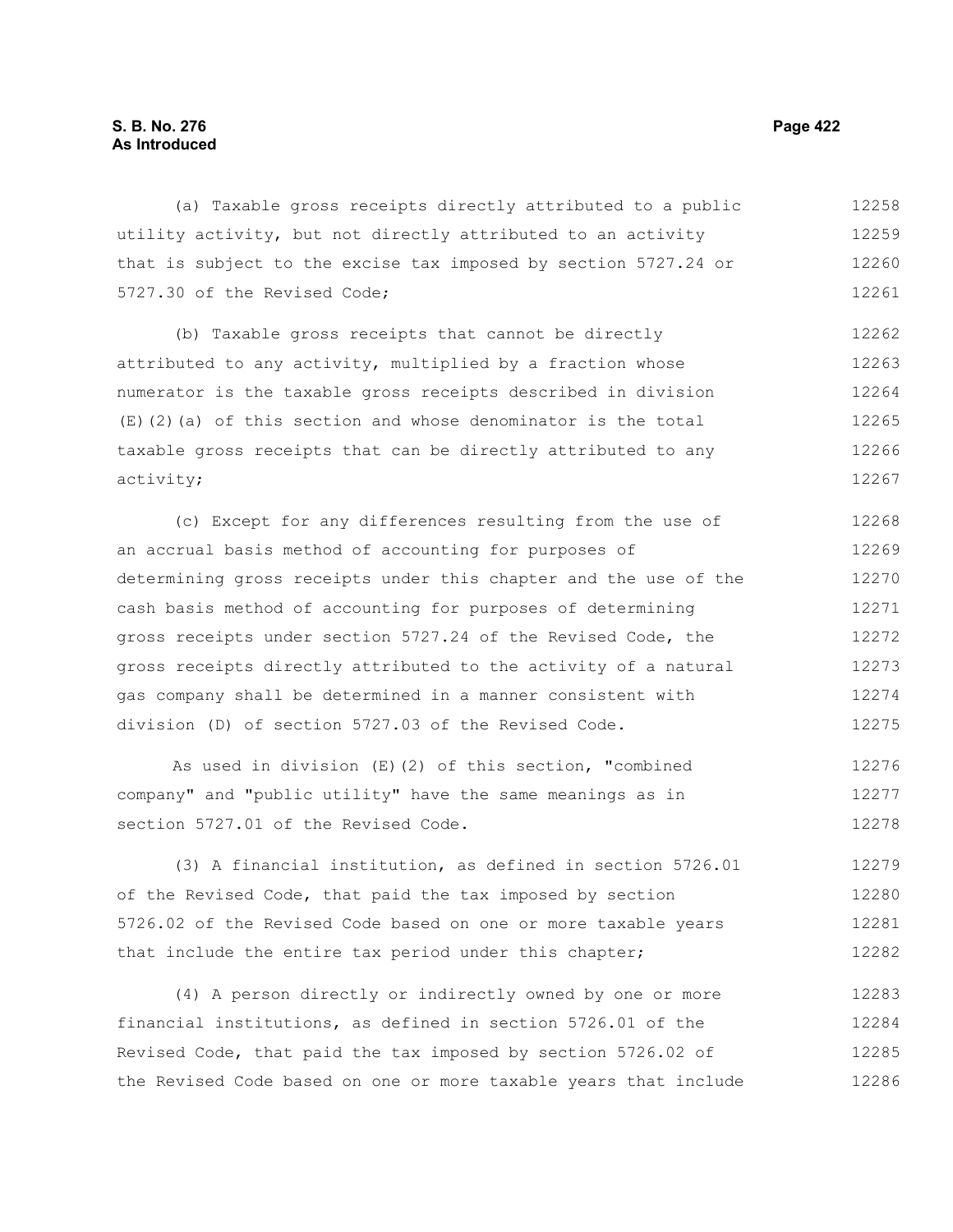#### the entire tax period under this chapter.

12287

For the purposes of division (E)(4) of this section, a person owns another person under the following circumstances: 12288 12289

(a) In the case of corporations issuing capital stock, one corporation owns another corporation if it owns fifty per cent or more of the other corporation's capital stock with current voting rights; 12290 12291 12292 12293

(b) In the case of a limited liability company, one person owns the company if that person's membership interest, as defined in section 1705.01 or 1706.01 of the Revised Code as applicable, is fifty per cent or more of the combined membership interests of all persons owning such interests in the company; 12294 12295 12296 12297 12298

(c) In the case of a partnership, trust, or other unincorporated business organization other than a limited liability company, one person owns the organization if, under the articles of organization or other instrument governing the affairs of the organization, that person has a beneficial interest in the organization's profits, surpluses, losses, or distributions of fifty per cent or more of the combined beneficial interests of all persons having such an interest in the organization. 12299 12300 12301 12302 12303 12304 12305 12306 12307

(5) A domestic insurance company or foreign insurance company, as defined in section 5725.01 of the Revised Code, that paid the insurance company premiums tax imposed by section 5725.18 or Chapter 5729. of the Revised Code, or an unauthorized insurance company whose gross premiums are subject to tax under section 3905.36 of the Revised Code based on one or more measurement periods that include the entire tax period under this chapter; 12308 12309 12310 12311 12312 12313 12314 12315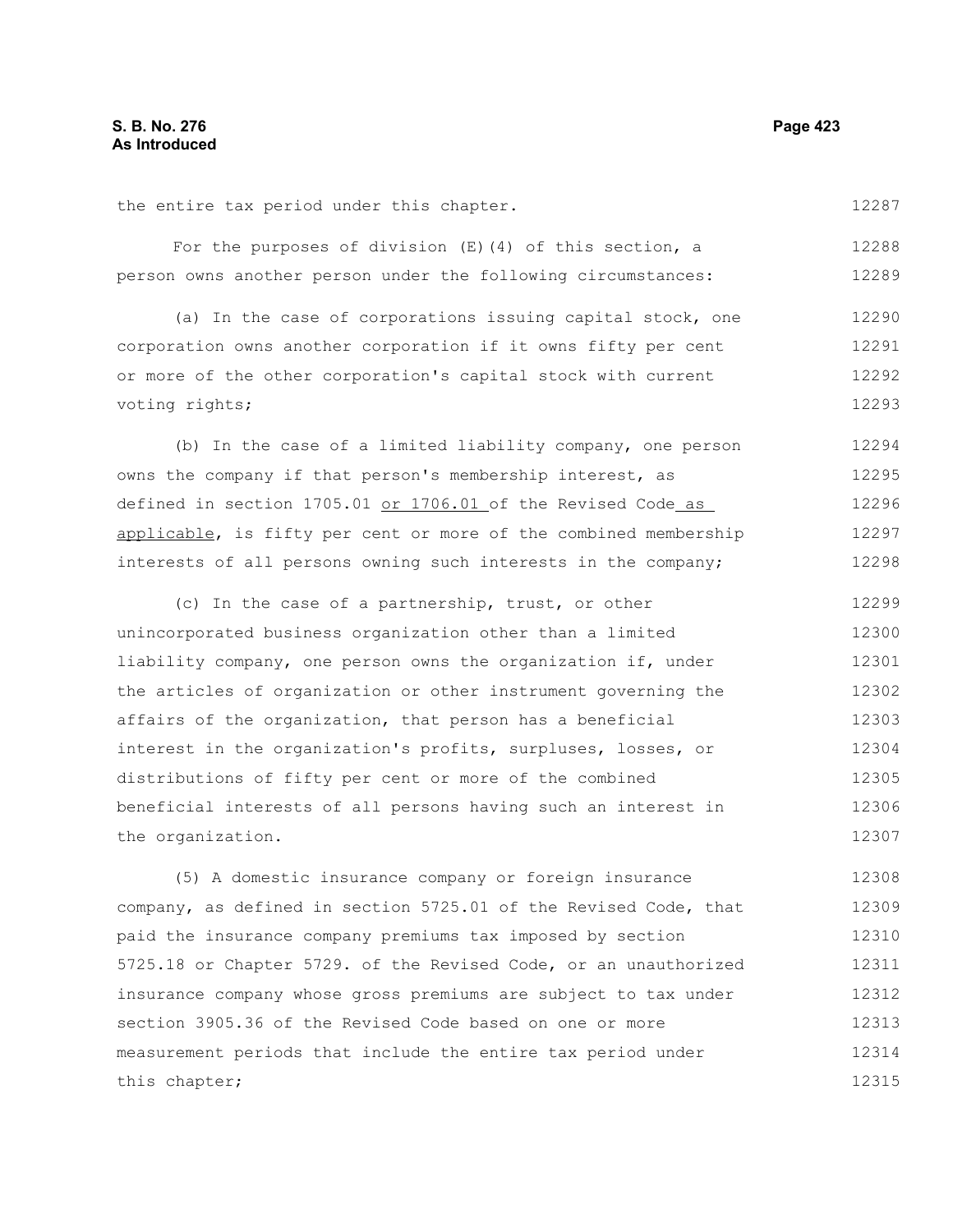## **S. B. No. 276 Page 424 As Introduced**

(6) A person that solely facilitates or services one or more securitizations of phase-in-recovery property pursuant to a final financing order as those terms are defined in section 4928.23 of the Revised Code. For purposes of this division, "securitization" means transferring one or more assets to one or more persons and then issuing securities backed by the right to receive payment from the asset or assets so transferred. 12316 12317 12318 12319 12320 12321 12322

(7) Except as otherwise provided in this division, a preincome tax trust as defined in division (FF)(4) of section 5747.01 of the Revised Code and any pass-through entity of which such pre-income tax trust owns or controls, directly, indirectly, or constructively through related interests, more than five per cent of the ownership or equity interests. If the pre-income tax trust has made a qualifying pre-income tax trust election under division (FF)(3) of section 5747.01 of the Revised Code, then the trust and the pass-through entities of which it owns or controls, directly, indirectly, or constructively through related interests, more than five per cent of the ownership or equity interests, shall not be excluded persons for purposes of the tax imposed under section 5751.02 of the Revised Code. 12323 12324 12325 12326 12327 12328 12329 12330 12331 12332 12333 12334 12335 12336

(8) Nonprofit organizations or the state and its agencies, instrumentalities, or political subdivisions. 12337 12338

(F) Except as otherwise provided in divisions  $(F)(2)$ ,  $(3)$ , and (4) of this section, "gross receipts" means the total amount realized by a person, without deduction for the cost of goods sold or other expenses incurred, that contributes to the production of gross income of the person, including the fair market value of any property and any services received, and any debt transferred or forgiven as consideration. 12339 12340 12341 12342 12343 12344 12345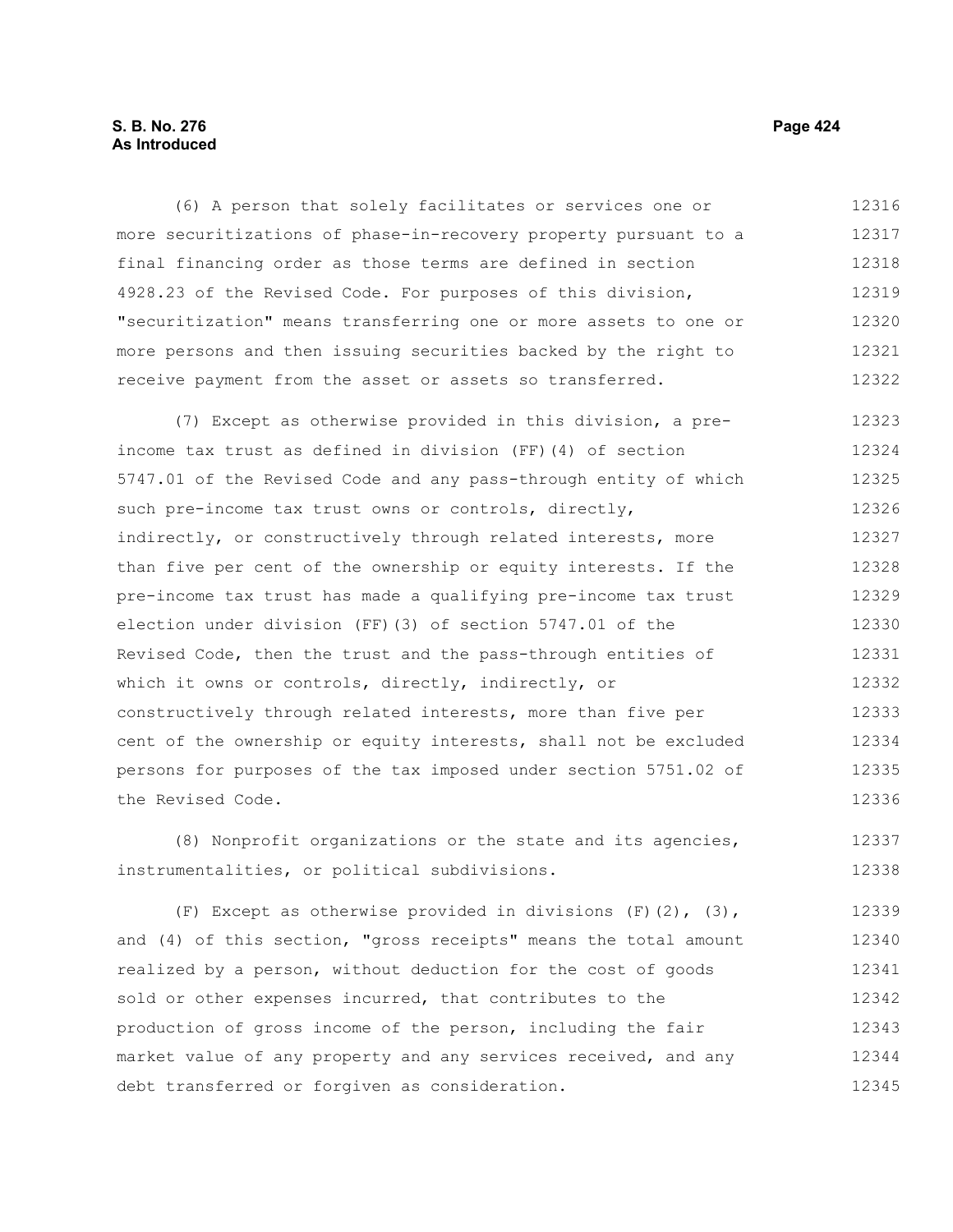(1) The following are examples of gross receipts: (a) Amounts realized from the sale, exchange, or other disposition of the taxpayer's property to or with another; (b) Amounts realized from the taxpayer's performance of services for another; (c) Amounts realized from another's use or possession of the taxpayer's property or capital; (d) Any combination of the foregoing amounts. (2) "Gross receipts" excludes the following amounts: (a) Interest income except interest on credit sales; (b) Dividends and distributions from corporations, and distributive or proportionate shares of receipts and income from a pass-through entity as defined under section 5733.04 of the Revised Code; (c) Receipts from the sale, exchange, or other disposition of an asset described in section 1221 or 1231 of the Internal Revenue Code, without regard to the length of time the person held the asset. Notwithstanding section 1221 of the Internal Revenue Code, receipts from hedging transactions also are excluded to the extent the transactions are entered into primarily to protect a financial position, such as managing the risk of exposure to (i) foreign currency fluctuations that affect assets, liabilities, profits, losses, equity, or investments in foreign operations; (ii) interest rate fluctuations; or (iii) commodity price fluctuations. As used in division  $(F)(2)(c)$  of this section, "hedging transaction" has the same meaning as used in section 1221 of the Internal Revenue 12346 12347 12348 12349 12350 12351 12352 12353 12354 12355 12356 12357 12358 12359 12360 12361 12362 12363 12364 12365 12366 12367 12368 12369 12370 12371 12372

Code and also includes transactions accorded hedge accounting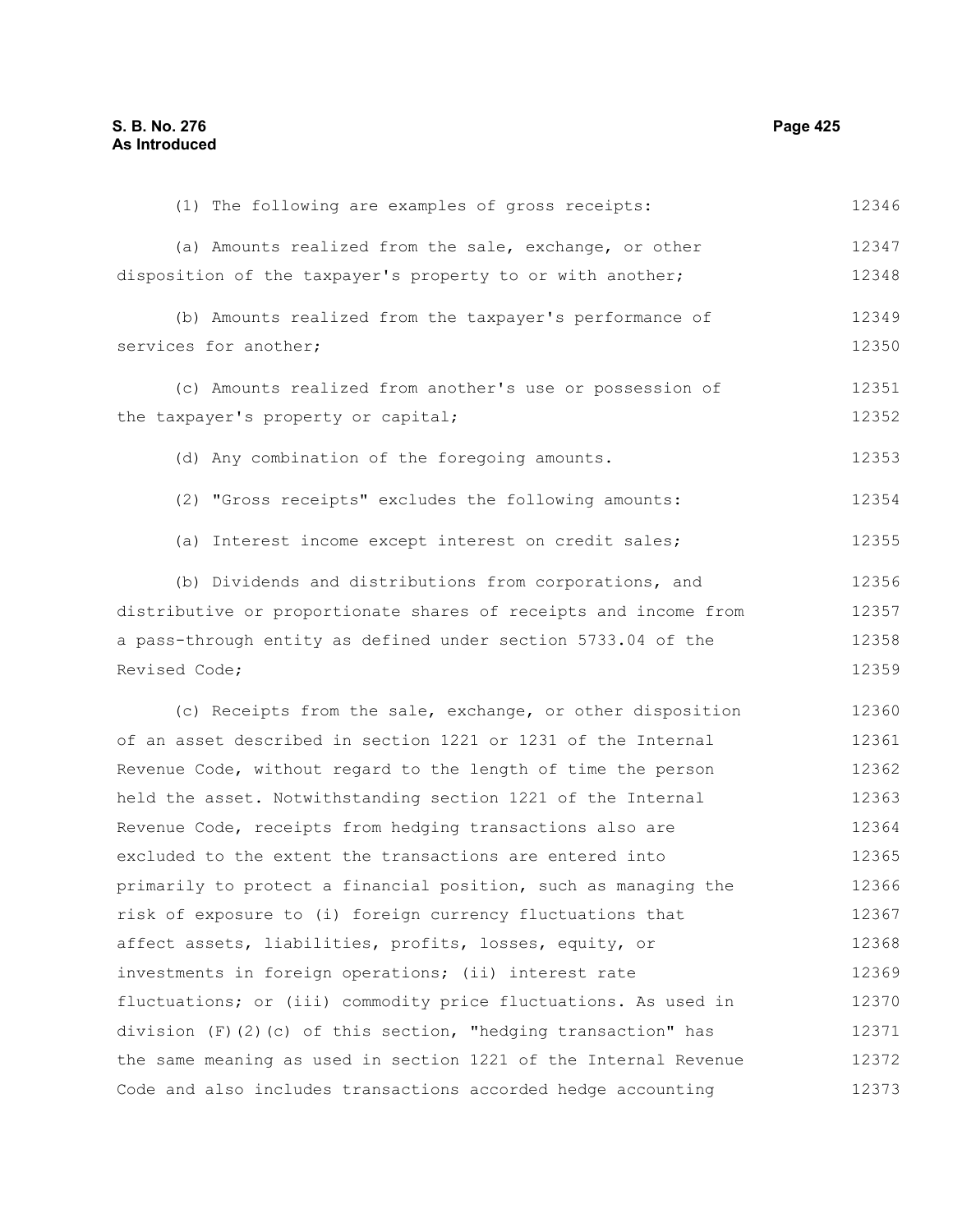#### **S. B. No. 276 Page 426 As Introduced**

treatment under statement of financial accounting standards number 133 of the financial accounting standards board. For the purposes of division  $(F)(2)(c)$  of this section, the actual transfer of title of real or tangible personal property to another entity is not a hedging transaction. 12374 12375 12376 12377 12378

(d) Proceeds received attributable to the repayment, maturity, or redemption of the principal of a loan, bond, mutual fund, certificate of deposit, or marketable instrument; 12379 12380 12381

(e) The principal amount received under a repurchase agreement or on account of any transaction properly characterized as a loan to the person; 12382 12383 12384

(f) Contributions received by a trust, plan, or other arrangement, any of which is described in section 501(a) of the Internal Revenue Code, or to which Title 26, Subtitle A, Chapter 1, Subchapter (D) of the Internal Revenue Code applies; 12385 12386 12387 12388

(g) Compensation, whether current or deferred, and whether in cash or in kind, received or to be received by an employee, former employee, or the employee's legal successor for services rendered to or for an employer, including reimbursements received by or for an individual for medical or education expenses, health insurance premiums, or employee expenses, or on account of a dependent care spending account, legal services plan, any cafeteria plan described in section 125 of the Internal Revenue Code, or any similar employee reimbursement; 12389 12390 12391 12392 12393 12394 12395 12396 12397

(h) Proceeds received from the issuance of the taxpayer's own stock, options, warrants, puts, or calls, or from the sale of the taxpayer's treasury stock; 12398 12399 12400

(i) Proceeds received on the account of payments from insurance policies, except those proceeds received for the loss 12401 12402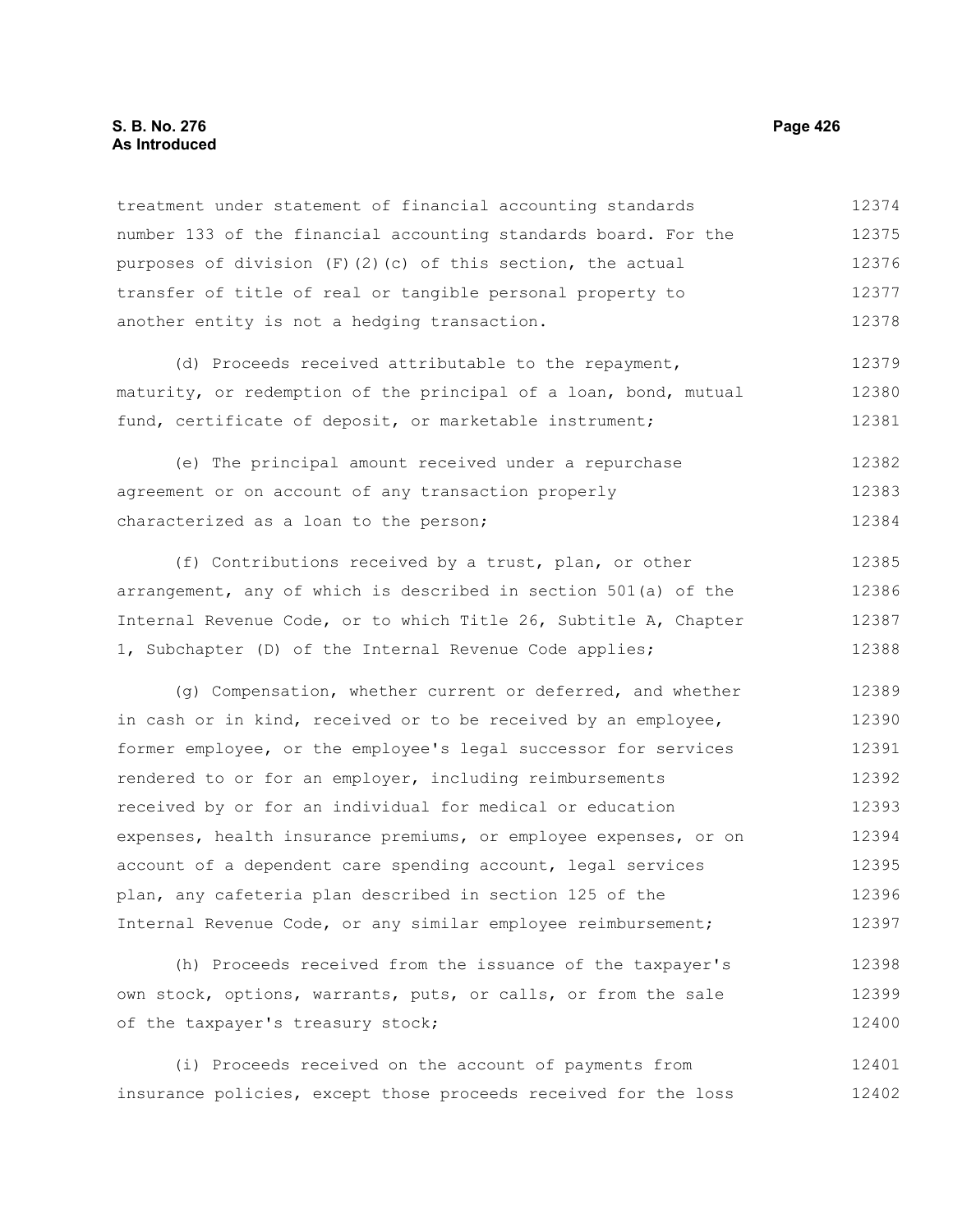| of business revenue;                                             | 12403 |
|------------------------------------------------------------------|-------|
| (j) Gifts or charitable contributions received; membership       | 12404 |
| dues received by trade, professional, homeowners', or            | 12405 |
| condominium associations; and payments received for educational  | 12406 |
| courses, meetings, meals, or similar payments to a trade,        | 12407 |
| professional, or other similar association; and fundraising      | 12408 |
| receipts received by any person when any excess receipts are     | 12409 |
| donated or used exclusively for charitable purposes;             | 12410 |
| (k) Damages received as the result of litigation in excess       | 12411 |
| of amounts that, if received without litigation, would be gross  | 12412 |
| receipts;                                                        | 12413 |
| (1) Property, money, and other amounts received or               | 12414 |
| acquired by an agent on behalf of another in excess of the       | 12415 |
| agent's commission, fee, or other remuneration;                  | 12416 |
| (m) Tax refunds, other tax benefit recoveries, and               | 12417 |
| reimbursements for the tax imposed under this chapter made by    | 12418 |
| entities that are part of the same combined taxpayer or          | 12419 |
| consolidated elected taxpayer group, and reimbursements made by  | 12420 |
| entities that are not members of a combined taxpayer or          | 12421 |
| consolidated elected taxpayer group that are required to be made | 12422 |
| for economic parity among multiple owners of an entity whose tax | 12423 |
| obligation under this chapter is required to be reported and     | 12424 |
| paid entirely by one owner, pursuant to the requirements of      | 12425 |
| sections 5751.011 and 5751.012 of the Revised Code;              | 12426 |
| (n) Pension reversions;                                          | 12427 |
| (o) Contributions to capital;                                    | 12428 |
| (p) Sales or use taxes collected as a vendor or an out-of-       | 12429 |
| state seller on behalf of the taxing jurisdiction from a         | 12430 |
| consumer or other taxes the taxpayer is required by law to       | 12431 |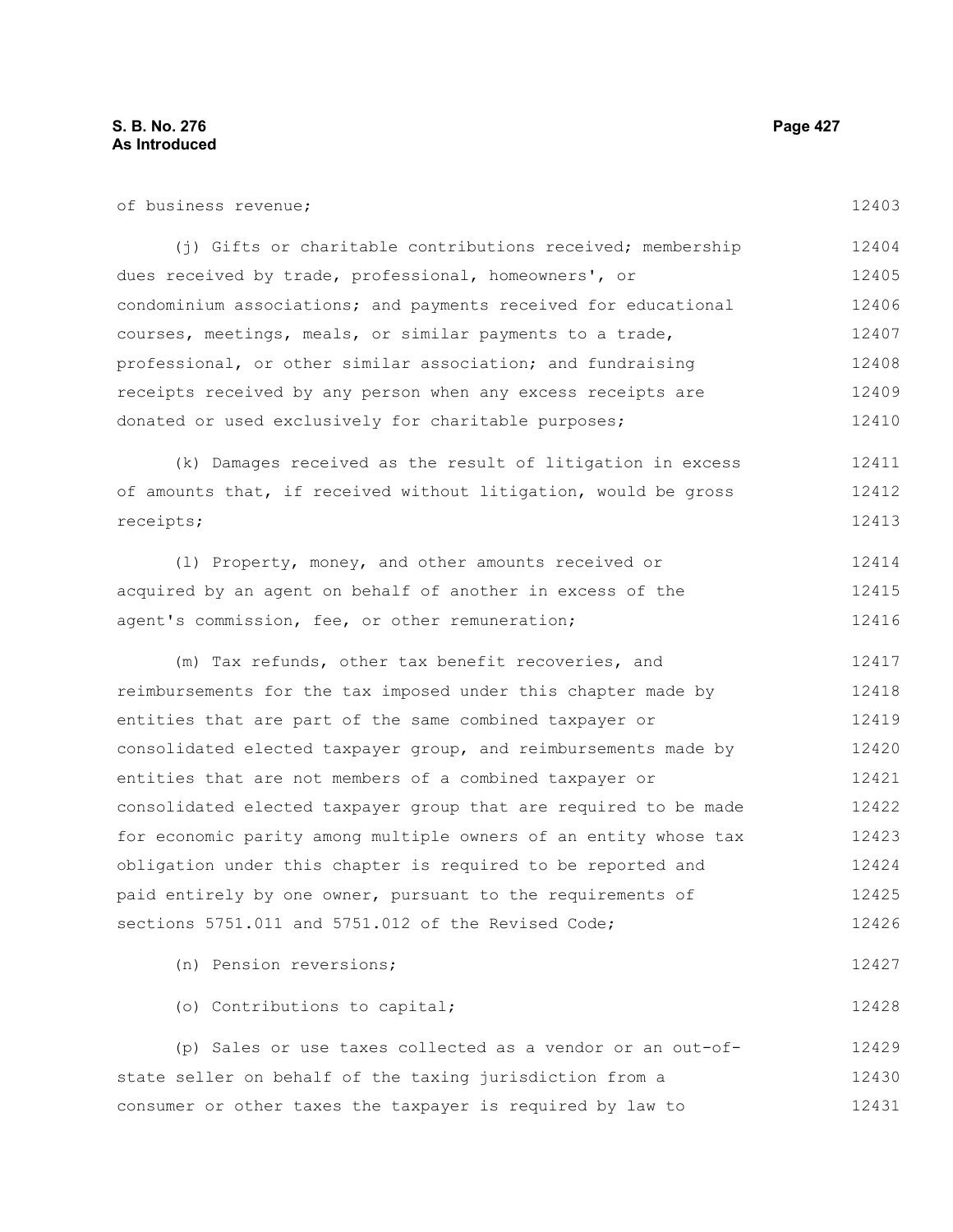collect directly from a purchaser and remit to a local, state, or federal tax authority; 12432 12433

(q) In the case of receipts from the sale of cigarettes, tobacco products, or vapor products by a wholesale dealer, retail dealer, distributor, manufacturer, vapor distributor, or seller, all as defined in section 5743.01 of the Revised Code, an amount equal to the federal and state excise taxes paid by any person on or for such cigarettes, tobacco products, or vapor products under subtitle E of the Internal Revenue Code or Chapter 5743. of the Revised Code; 12434 12435 12436 12437 12438 12439 12440 12441

(r) In the case of receipts from the sale, transfer, exchange, or other disposition of motor fuel as "motor fuel" is defined in section 5736.01 of the Revised Code, an amount equal to the value of the motor fuel, including federal and state motor fuel excise taxes and receipts from billing or invoicing the tax imposed under section 5736.02 of the Revised Code to another person; 12442 12443 12444 12445 12446 12447 12448

(s) In the case of receipts from the sale of beer or intoxicating liquor, as defined in section 4301.01 of the Revised Code, by a person holding a permit issued under Chapter 4301. or 4303. of the Revised Code, an amount equal to federal and state excise taxes paid by any person on or for such beer or intoxicating liquor under subtitle E of the Internal Revenue Code or Chapter 4301. or 4305. of the Revised Code; 12449 12450 12451 12452 12453 12454 12455

(t) Receipts realized by a new motor vehicle dealer or used motor vehicle dealer, as defined in section 4517.01 of the Revised Code, from the sale or other transfer of a motor vehicle, as defined in that section, to another motor vehicle dealer for the purpose of resale by the transferee motor vehicle dealer, but only if the sale or other transfer was based upon 12456 12457 12458 12459 12460 12461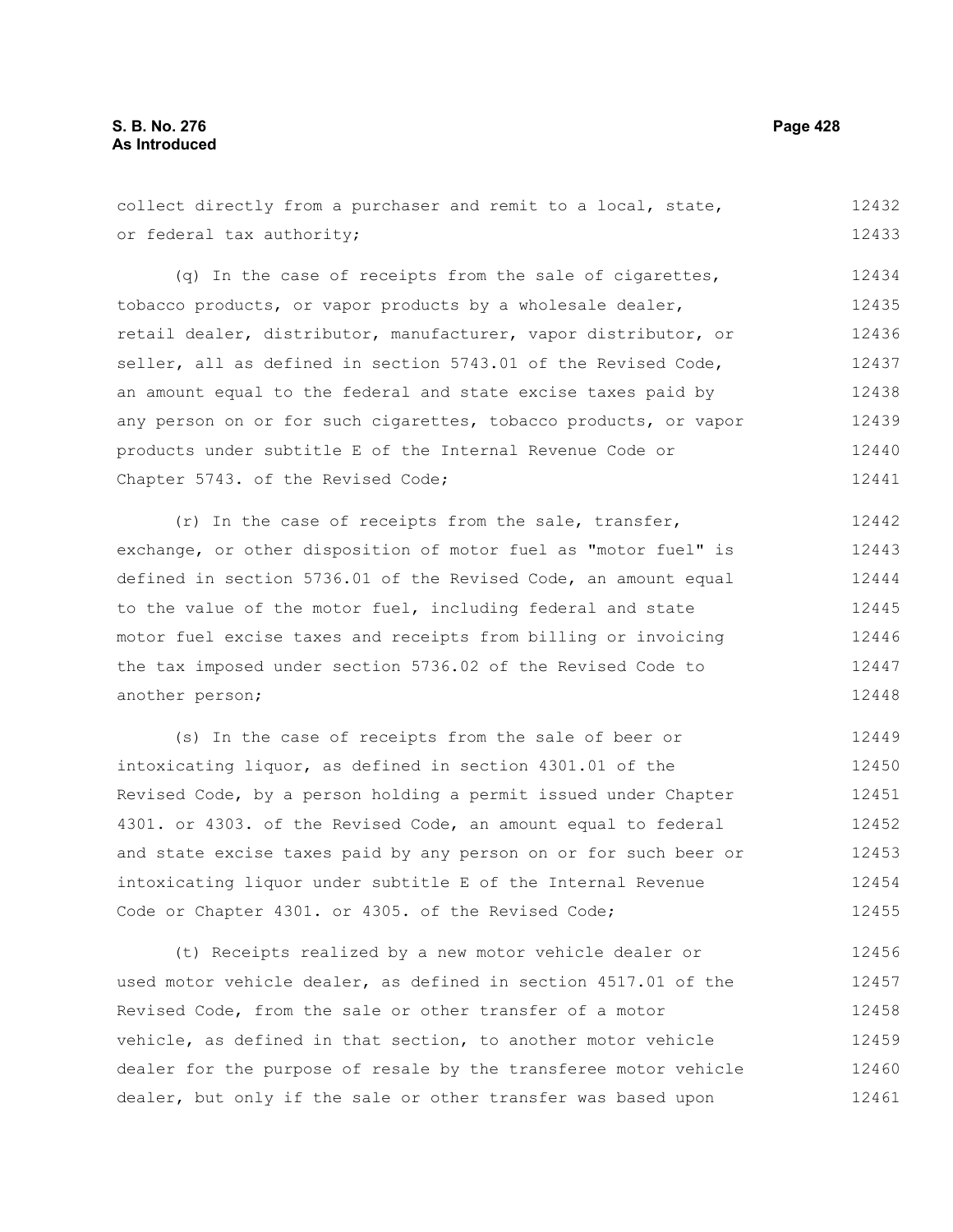the transferee's need to meet a specific customer's preference for a motor vehicle; (u) Receipts from a financial institution described in division (E)(3) of this section for services provided to the financial institution in connection with the issuance, processing, servicing, and management of loans or credit accounts, if such financial institution and the recipient of such receipts have at least fifty per cent of their ownership interests owned or controlled, directly or constructively through related interests, by common owners; (v) Receipts realized from administering anti-neoplastic drugs and other cancer chemotherapy, biologicals, therapeutic agents, and supportive drugs in a physician's office to patients with cancer; (w) Funds received or used by a mortgage broker that is not a dealer in intangibles, other than fees or other consideration, pursuant to a table-funding mortgage loan or warehouse-lending mortgage loan. Terms used in division (F)(2) (w) of this section have the same meanings as in section 1322.01 of the Revised Code, except "mortgage broker" means a person assisting a buyer in obtaining a mortgage loan for a fee or other consideration paid by the buyer or a lender, or a person engaged in table-funding or warehouse-lending mortgage loans that are first lien mortgage loans. (x) Property, money, and other amounts received by a 12462 12463 12464 12465 12466 12467 12468 12469 12470 12471 12472 12473 12474 12475 12476 12477 12478 12479 12480 12481 12482 12483 12484 12485 12486

professional employer organization, as defined in section 4125.01 of the Revised Code, from a client employer, as defined in that section, in excess of the administrative fee charged by the professional employer organization to the client employer; 12487 12488 12489 12490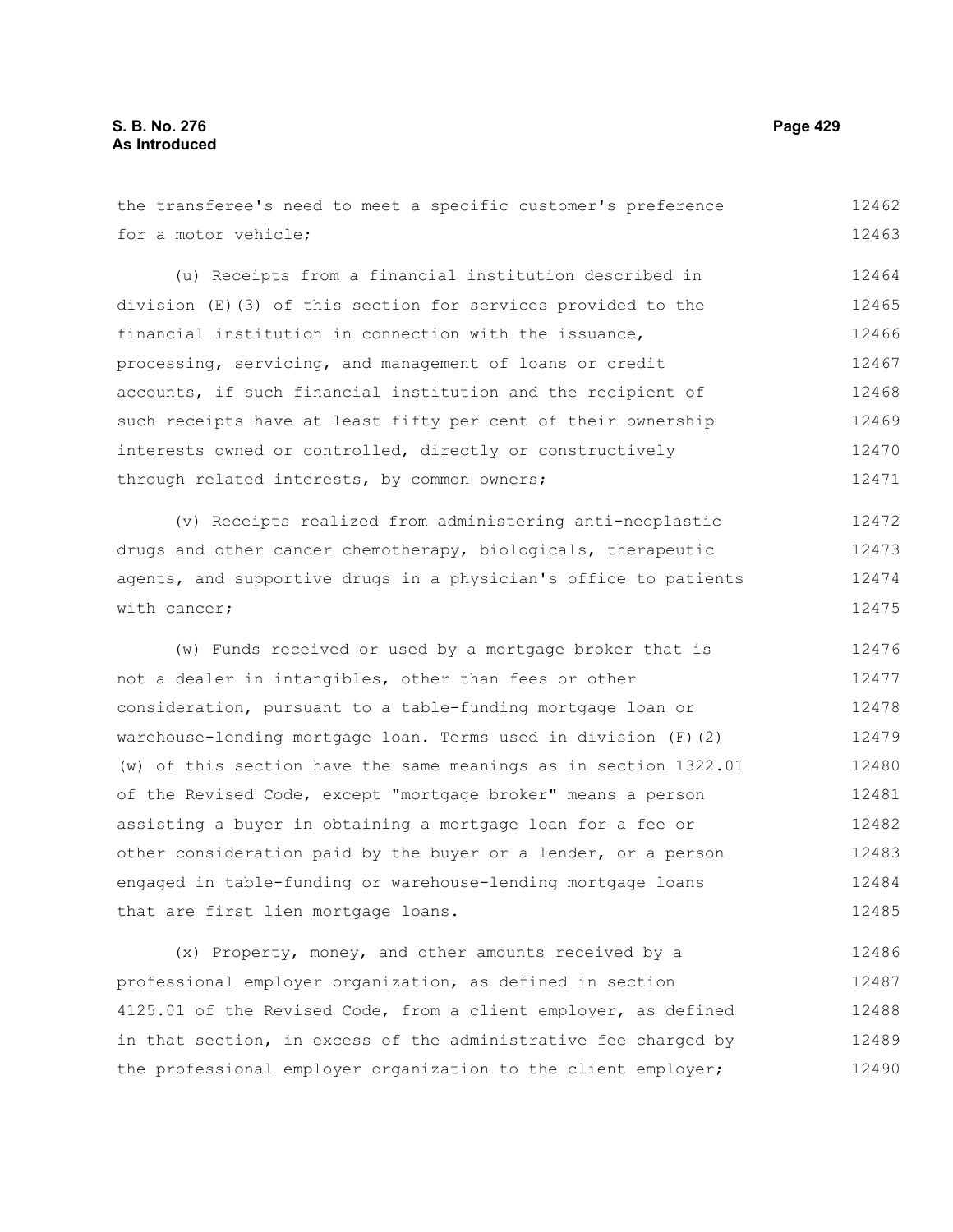### **S. B. No. 276 Page 430 As Introduced**

(y) In the case of amounts retained as commissions by a permit holder under Chapter 3769. of the Revised Code, an amount equal to the amounts specified under that chapter that must be paid to or collected by the tax commissioner as a tax and the amounts specified under that chapter to be used as purse money; 12491 12492 12493 12494 12495

- (z) Qualifying distribution center receipts. 12496
- (i) For purposes of division (F)(2)(z) of this section: 12497

(I) "Qualifying distribution center receipts" means receipts of a supplier from qualified property that is delivered to a qualified distribution center, multiplied by a quantity that equals one minus the Ohio delivery percentage. If the qualified distribution center is a refining facility, "supplier" includes all dealers, brokers, processors, sellers, vendors, cosigners, and distributors of qualified property. 12498 12499 12500 12501 12502 12503 12504

(II) "Qualified property" means tangible personal property delivered to a qualified distribution center that is shipped to that qualified distribution center solely for further shipping by the qualified distribution center to another location in this state or elsewhere or, in the case of gold, silver, platinum, or palladium delivered to a refining facility solely for refining to a grade and fineness acceptable for delivery to a registered commodities exchange. "Further shipping" includes storing and repackaging property into smaller or larger bundles, so long as the property is not subject to further manufacturing or processing. "Refining" is limited to extracting impurities from gold, silver, platinum, or palladium through smelting or some other process at a refining facility. 12505 12506 12507 12508 12509 12510 12511 12512 12513 12514 12515 12516 12517

(III) "Qualified distribution center" means a warehouse, a facility similar to a warehouse, or a refining facility in this 12518 12519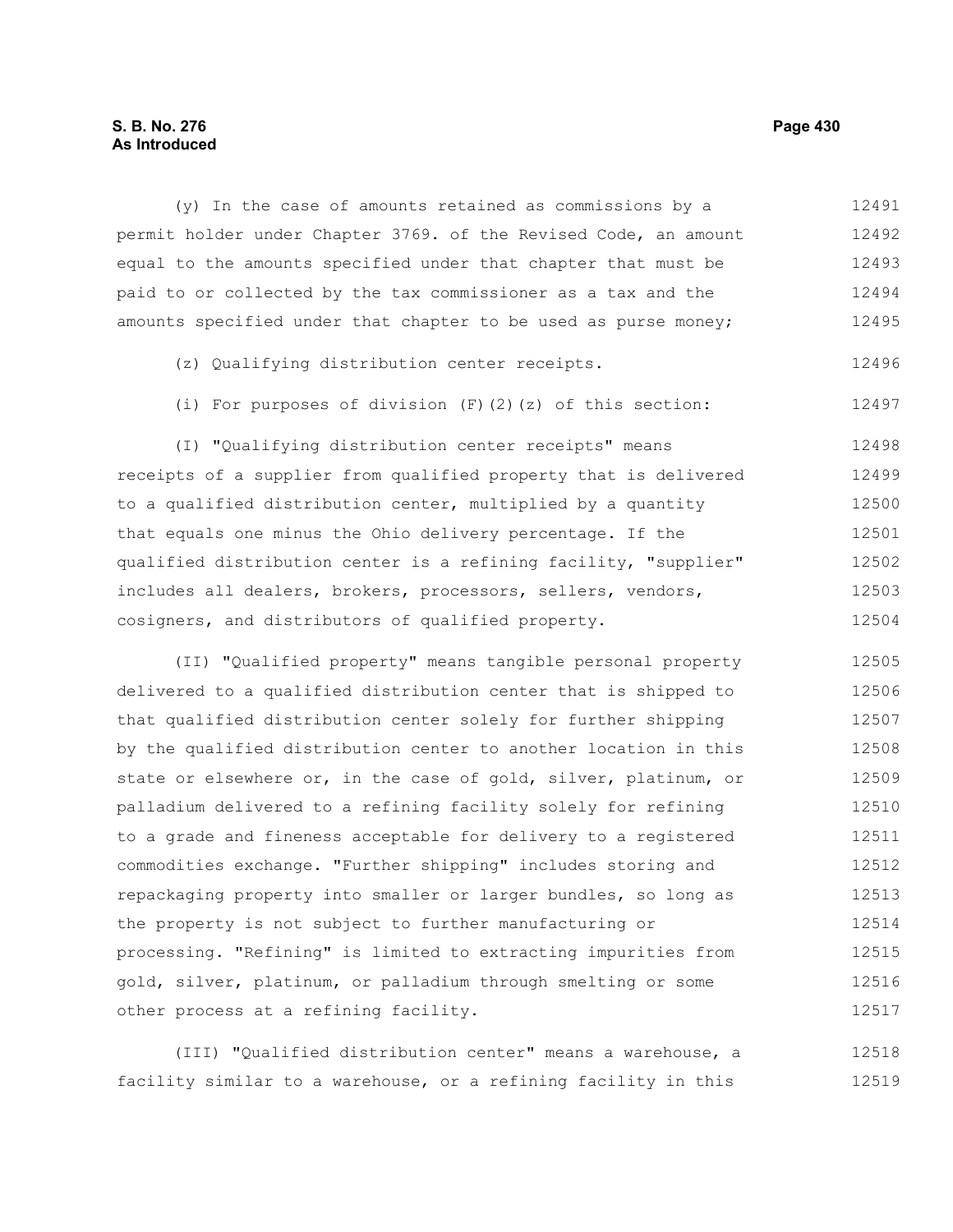state that, for the qualifying year, is operated by a person that is not part of a combined taxpayer group and that has a qualifying certificate. All warehouses or facilities similar to warehouses that are operated by persons in the same taxpayer group and that are located within one mile of each other shall be treated as one qualified distribution center. All refining facilities that are operated by persons in the same taxpayer group and that are located in the same or adjacent counties may be treated as one qualified distribution center. 12520 12521 12522 12523 12524 12525 12526 12527 12528

(IV) "Qualifying year" means the calendar year to which the qualifying certificate applies.

(V) "Qualifying period" means the period of the first day of July of the second year preceding the qualifying year through the thirtieth day of June of the year preceding the qualifying year. 12531 12532 12533 12534

(VI) "Qualifying certificate" means the certificate issued by the tax commissioner after the operator of a distribution center files an annual application with the commissioner. The application and annual fee shall be filed and paid for each qualified distribution center on or before the first day of September before the qualifying year or within forty-five days after the distribution center opens, whichever is later. 12535 12536 12537 12538 12539 12540 12541

The applicant must substantiate to the commissioner's satisfaction that, for the qualifying period, all persons operating the distribution center have more than fifty per cent of the cost of the qualified property shipped to a location such that it would be sitused outside this state under the provisions of division (E) of section 5751.033 of the Revised Code. The applicant must also substantiate that the distribution center cumulatively had costs from its suppliers equal to or exceeding 12542 12543 12544 12545 12546 12547 12548 12549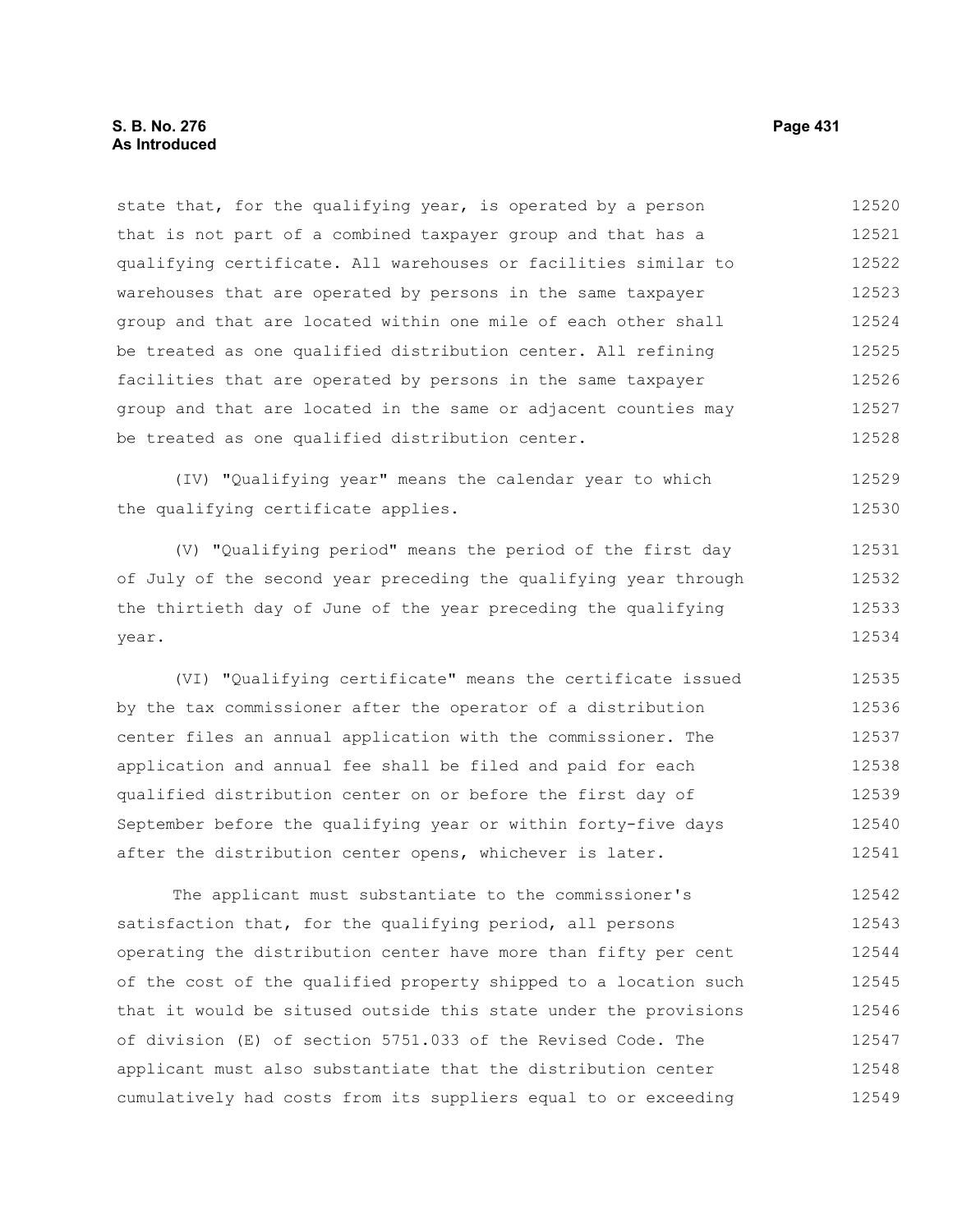### **S. B. No. 276 Page 432 As Introduced**

five hundred million dollars during the qualifying period. (For purposes of division  $(F)$ (2)(z)(i)(VI) of this section, "supplier" excludes any person that is part of the consolidated elected taxpayer group, if applicable, of the operator of the qualified distribution center.) The commissioner may require the applicant to have an independent certified public accountant certify that the calculation of the minimum thresholds required for a qualified distribution center by the operator of a distribution center has been made in accordance with generally accepted accounting principles. The commissioner shall issue or deny the issuance of a certificate within sixty days after the receipt of the application. A denial is subject to appeal under section 5717.02 of the Revised Code. If the operator files a timely appeal under section 5717.02 of the Revised Code, the operator shall be granted a qualifying certificate effective for the remainder of the qualifying year or until the appeal is finalized, whichever is earlier. If the operator does not prevail in the appeal, the operator shall pay the ineligible operator's supplier tax liability. 12550 12551 12552 12553 12554 12555 12556 12557 12558 12559 12560 12561 12562 12563 12564 12565 12566 12567 12568

(VII) "Ohio delivery percentage" means the proportion of the total property delivered to a destination inside Ohio from the qualified distribution center during the qualifying period compared with total deliveries from such distribution center everywhere during the qualifying period. 12569 12570 12571 12572 12573

(VIII) "Refining facility" means one or more buildings located in a county in the Appalachian region of this state as defined by section 107.21 of the Revised Code and utilized for refining or smelting gold, silver, platinum, or palladium to a grade and fineness acceptable for delivery to a registered commodities exchange. 12574 12575 12576 12577 12578 12579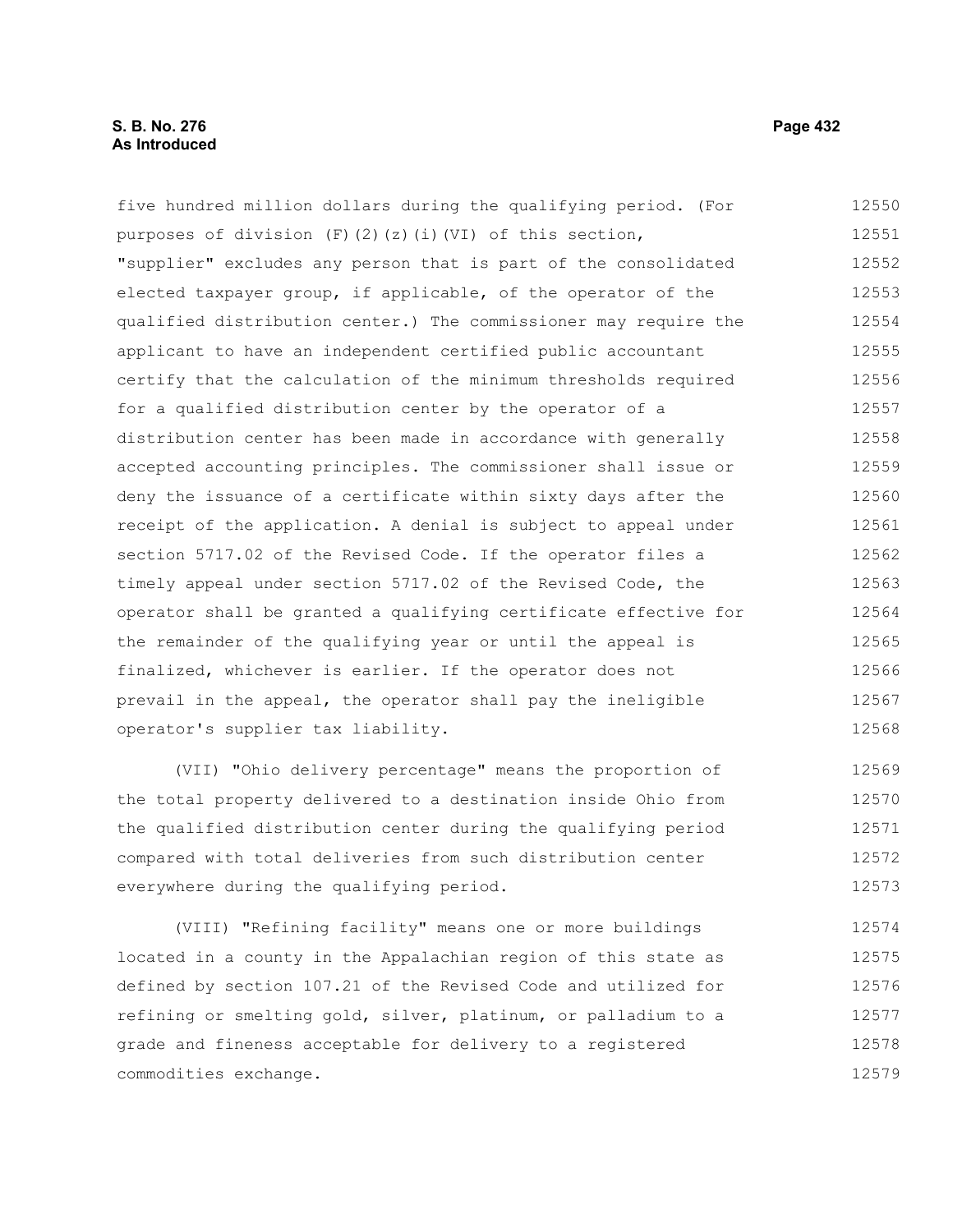# **S. B. No. 276 Page 433 As Introduced**

(IX) "Registered commodities exchange" means a board of trade, such as New York mercantile exchange, inc. or commodity exchange, inc., designated as a contract market by the commodity futures trading commission under the "Commodity Exchange Act," 7 U.S.C. 1 et seq., as amended. 12580 12581 12582 12583 12584

(X) "Ineligible operator's supplier tax liability" means an amount equal to the tax liability of all suppliers of a distribution center had the distribution center not been issued a qualifying certificate for the qualifying year. Ineligible operator's supplier tax liability shall not include interest or penalties. The tax commissioner shall determine an ineligible operator's supplier tax liability based on information that the commissioner may request from the operator of the distribution center. An operator shall provide a list of all suppliers of the distribution center and the corresponding costs of qualified property for the qualifying year at issue within sixty days of a request by the commissioner under this division. 12585 12586 12587 12588 12589 12590 12591 12592 12593 12594 12595 12596

(ii)(I) If the distribution center is new and was not open for the entire qualifying period, the operator of the distribution center may request that the commissioner grant a qualifying certificate. If the certificate is granted and it is later determined that more than fifty per cent of the qualified property during that year was not shipped to a location such that it would be sitused outside of this state under the provisions of division (E) of section 5751.033 of the Revised Code or if it is later determined that the person that operates the distribution center had average monthly costs from its suppliers of less than forty million dollars during that year, then the operator of the distribution center shall pay the ineligible operator's supplier tax liability. (For purposes of division  $(F)$   $(2)$   $(z)$   $(ii)$  of this section, "supplier" excludes any 12597 12598 12599 12600 12601 12602 12603 12604 12605 12606 12607 12608 12609 12610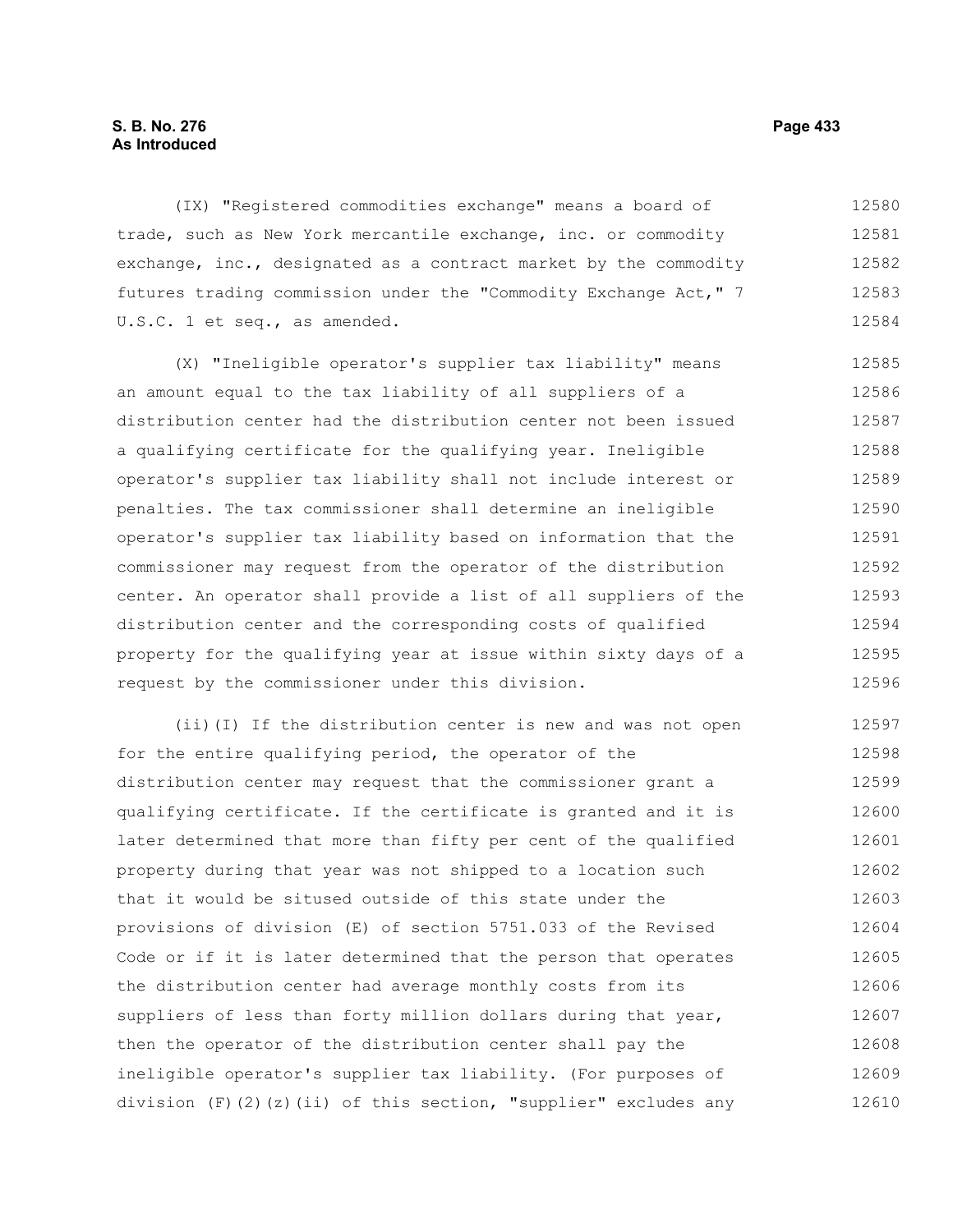person that is part of the consolidated elected taxpayer group, if applicable, of the operator of the qualified distribution center.) 12611 12612 12613

(II) The commissioner may grant a qualifying certificate to a distribution center that does not qualify as a qualified distribution center for an entire qualifying period if the operator of the distribution center demonstrates that the business operations of the distribution center have changed or will change such that the distribution center will qualify as a qualified distribution center within thirty-six months after the date the operator first applies for a certificate. If, at the end of that thirty-six-month period, the business operations of the distribution center have not changed such that the distribution center qualifies as a qualified distribution center, the operator of the distribution center shall pay the ineligible operator's supplier tax liability for each year that the distribution center received a certificate but did not qualify as a qualified distribution center. For each year the distribution center receives a certificate under division (F)(2) (z)(ii)(II) of this section, the distribution center shall pay all applicable fees required under division  $(F)(2)(z)$  of this section and shall submit an updated business plan showing the progress the distribution center made toward qualifying as a qualified distribution center during the preceding year. 12614 12615 12616 12617 12618 12619 12620 12621 12622 12623 12624 12625 12626 12627 12628 12629 12630 12631 12632 12633 12634

(III) An operator may appeal a determination under division  $(F)$  (2)(z)(ii)(I) or (II) of this section that the ineligible operator is liable for the operator's supplier tax liability as a result of not qualifying as a qualified distribution center, as provided in section 5717.02 of the Revised Code. 12635 12636 12637 12638 12639 12640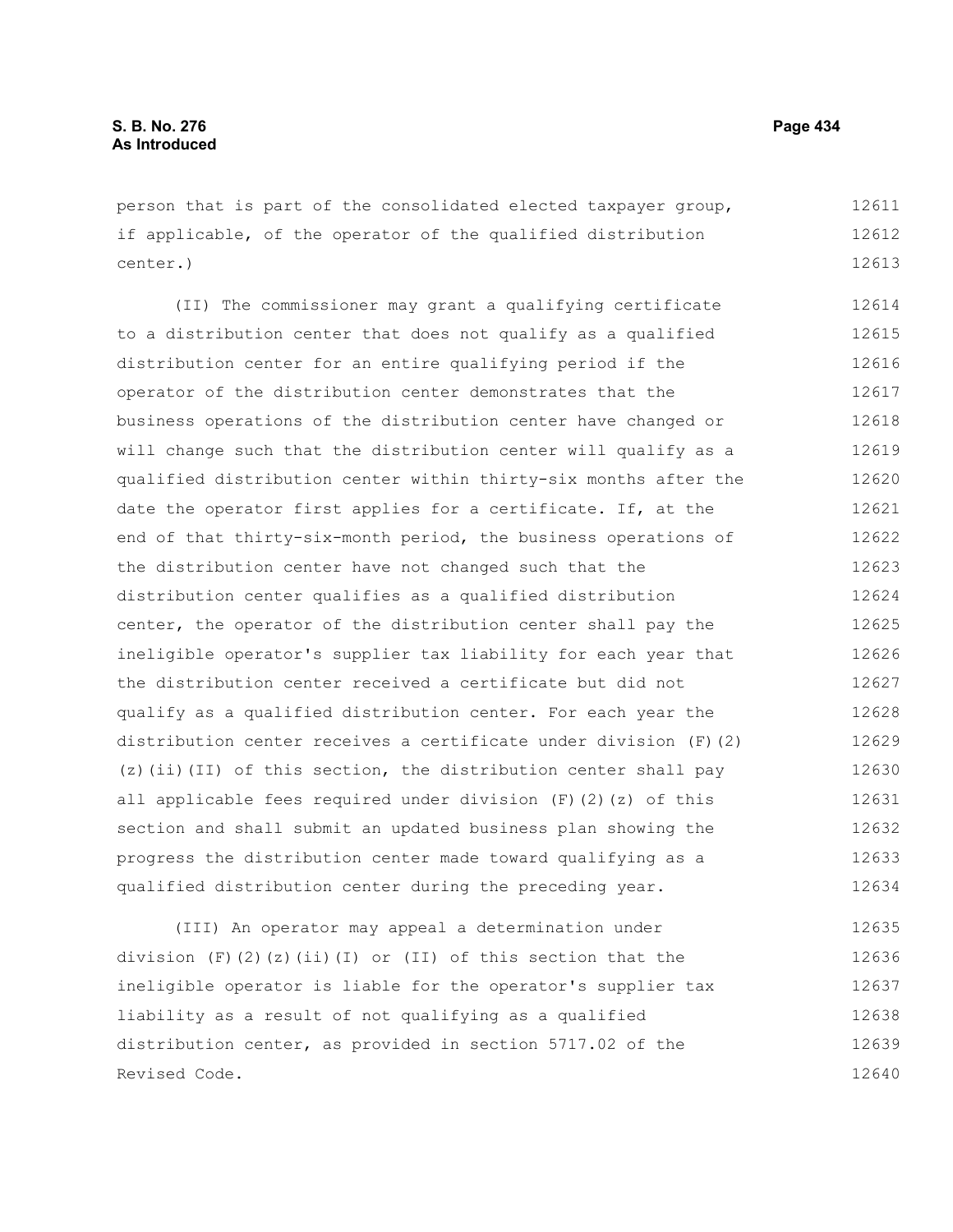# **S. B. No. 276 Page 435 As Introduced**

(iii) When filing an application for a qualifying certificate under division  $(F)(2)(z)(i)(VI)$  of this section, the operator of a qualified distribution center also shall provide documentation, as the commissioner requires, for the commissioner to ascertain the Ohio delivery percentage. The commissioner, upon issuing the qualifying certificate, also shall certify the Ohio delivery percentage. The operator of the qualified distribution center may appeal the commissioner's certification of the Ohio delivery percentage in the same manner as an appeal is taken from the denial of a qualifying certificate under division  $(F)$   $(2)$   $(z)$   $(i)$   $(VI)$  of this section. 12641 12642 12643 12644 12645 12646 12647 12648 12649 12650 12651

(iv)(I) In the case where the distribution center is new and not open for the entire qualifying period, the operator shall make a good faith estimate of an Ohio delivery percentage for use by suppliers in their reports of taxable gross receipts for the remainder of the qualifying period. The operator of the facility shall disclose to the suppliers that such Ohio delivery percentage is an estimate and is subject to recalculation. By the due date of the next application for a qualifying certificate, the operator shall determine the actual Ohio delivery percentage for the estimated qualifying period and proceed as provided in division  $(F)(2)(z)(iii)$  of this section with respect to the calculation and recalculation of the Ohio delivery percentage. The supplier is required to file, within sixty days after receiving notice from the operator of the qualified distribution center, amended reports for the impacted calendar quarter or quarters or calendar year, whichever the case may be. Any additional tax liability or tax overpayment shall be subject to interest but shall not be subject to the imposition of any penalty so long as the amended returns are timely filed. 12652 12653 12654 12655 12656 12657 12658 12659 12660 12661 12662 12663 12664 12665 12666 12667 12668 12669 12670 12671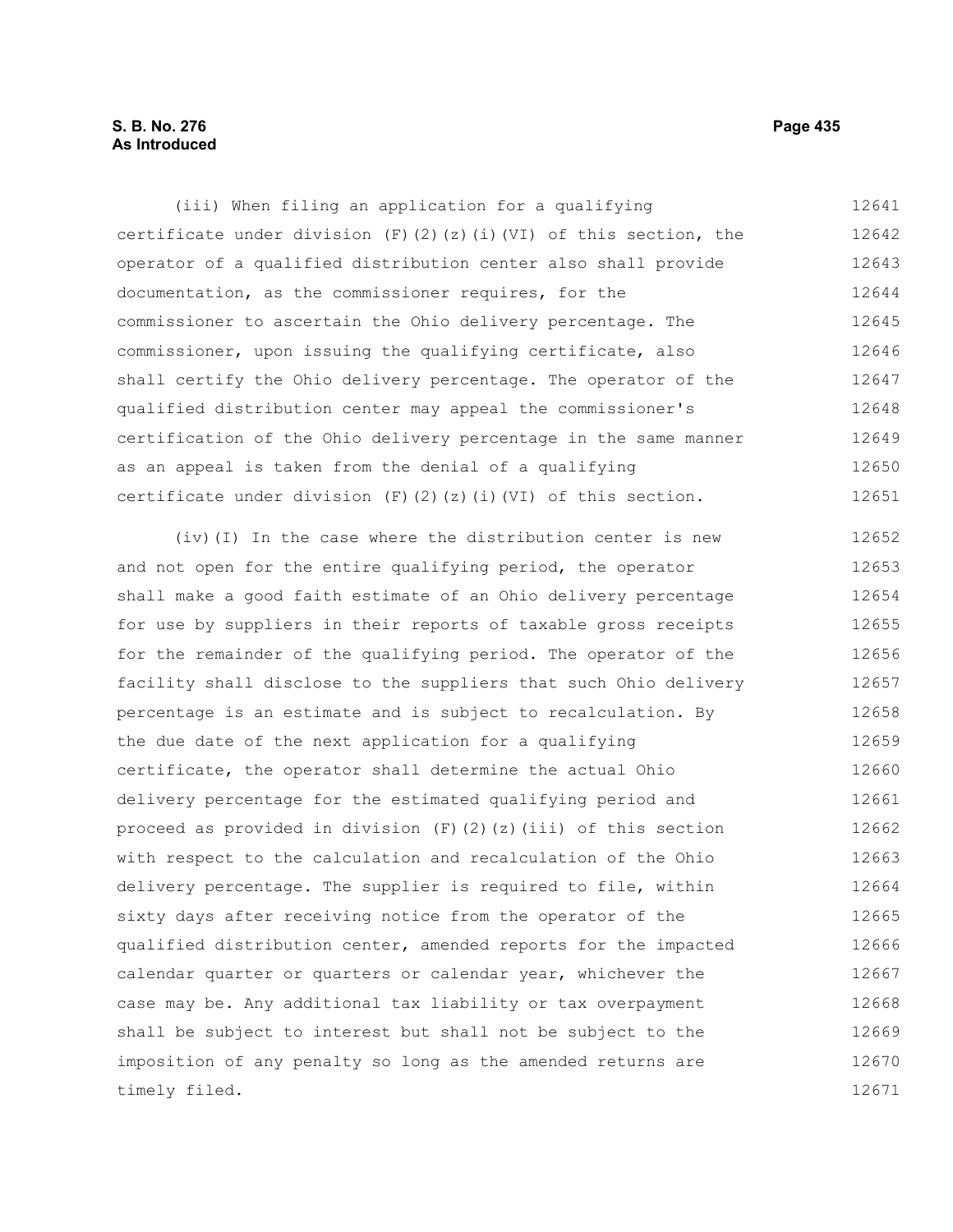# **S. B. No. 276 Page 436 As Introduced**

(II) The operator of a distribution center that receives a qualifying certificate under division  $(F)$  (2)(z)(ii)(II) of this section shall make a good faith estimate of the Ohio delivery percentage that the operator estimates will apply to the distribution center at the end of the thirty-six-month period after the operator first applied for a qualifying certificate under that division. The result of the estimate shall be multiplied by a factor of one and seventy-five one-hundredths. The product of that calculation shall be the Ohio delivery percentage used by suppliers in their reports of taxable gross receipts for each qualifying year that the distribution center receives a qualifying certificate under division  $(F)$   $(2)$   $(2)$   $(ii)$ (II) of this section, except that, if the product is less than five per cent, the Ohio delivery percentage used shall be five per cent and that, if the product exceeds forty-nine per cent, the Ohio delivery percentage used shall be forty-nine per cent. 12672 12673 12674 12675 12676 12677 12678 12679 12680 12681 12682 12683 12684 12685 12686 12687

(v) Qualifying certificates and Ohio delivery percentages issued by the commissioner shall be open to public inspection and shall be timely published by the commissioner. A supplier relying in good faith on a certificate issued under this division shall not be subject to tax on the qualifying distribution center receipts under division  $(F)$  (2)(z) of this section. An operator receiving a qualifying certificate is liable for the ineligible operator's supplier tax liability for each year the operator received a certificate but did not qualify as a qualified distribution center. 12688 12689 12690 12691 12692 12693 12694 12695 12696 12697

(vi) The annual fee for a qualifying certificate shall be one hundred thousand dollars for each qualified distribution center. If a qualifying certificate is not issued, the annual fee is subject to refund after the exhaustion of all appeals provided for in division  $(F)(2)(z)(i)(VI)$  of this section. The 12698 12699 12700 12701 12702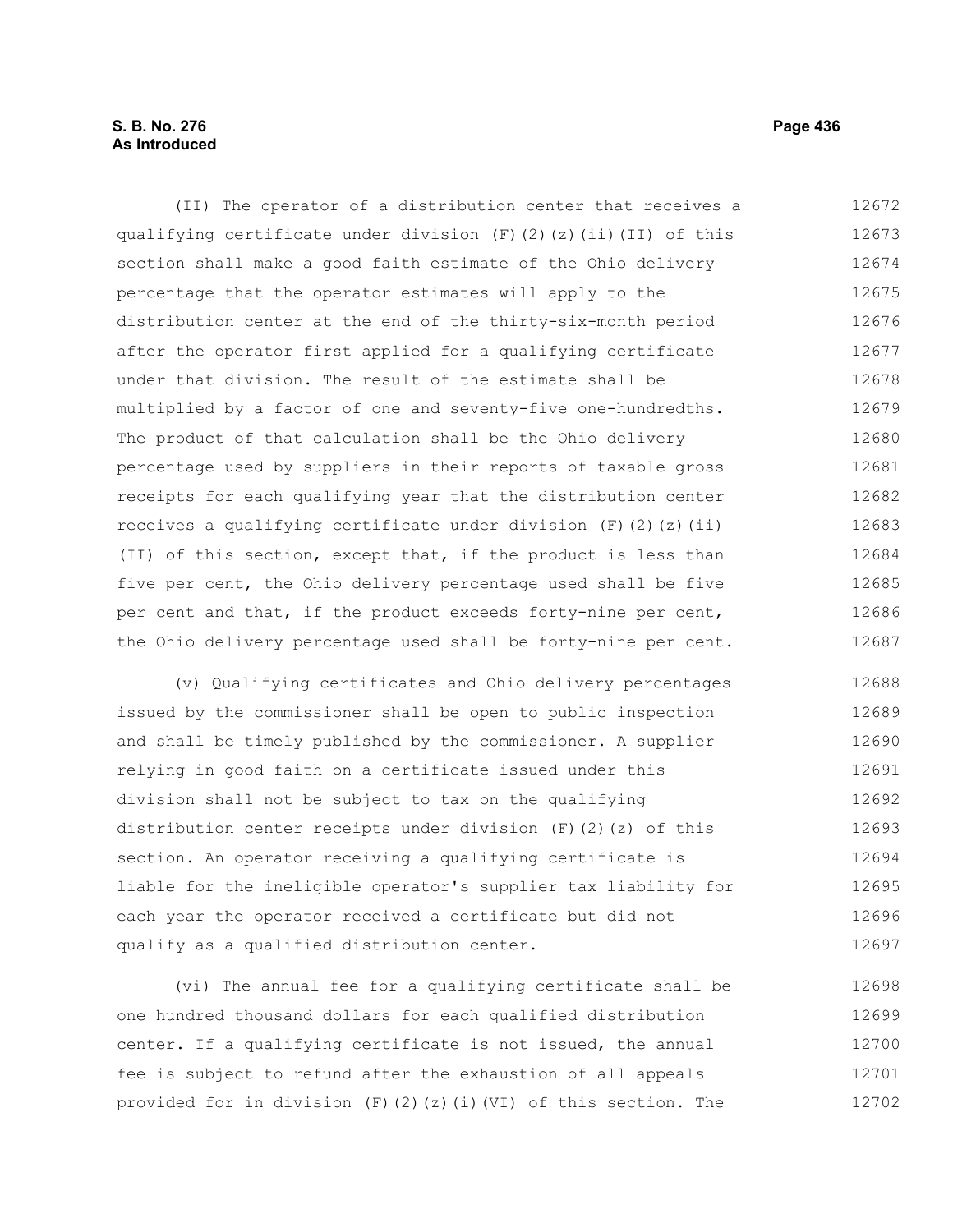## **S. B. No. 276 Page 437 As Introduced**

first one hundred thousand dollars of the annual application fees collected each calendar year shall be credited to the revenue enhancement fund. The remainder of the annual application fees collected shall be distributed in the same manner required under section 5751.20 of the Revised Code. 12703 12704 12705 12706 12707

(vii) The tax commissioner may require that adequate security be posted by the operator of the distribution center on appeal when the commissioner disagrees that the applicant has met the minimum thresholds for a qualified distribution center as set forth in division  $(F)$   $(2)$   $(z)$  of this section. 12708 12709 12710 12711 12712

(aa) Receipts of an employer from payroll deductions relating to the reimbursement of the employer for advancing moneys to an unrelated third party on an employee's behalf; 12713 12714 12715

- (bb) Cash discounts allowed and taken; 12716
- (cc) Returns and allowances;

(dd) Bad debts from receipts on the basis of which the tax imposed by this chapter was paid in a prior quarterly tax payment period. For the purpose of this division, "bad debts" means any debts that have become worthless or uncollectible between the preceding and current quarterly tax payment periods, have been uncollected for at least six months, and that may be claimed as a deduction under section 166 of the Internal Revenue Code and the regulations adopted under that section, or that could be claimed as such if the taxpayer kept its accounts on the accrual basis. "Bad debts" does not include repossessed property, uncollectible amounts on property that remains in the possession of the taxpayer until the full purchase price is paid, or expenses in attempting to collect any account receivable or for any portion of the debt recovered; 12718 12719 12720 12721 12722 12723 12724 12725 12726 12727 12728 12729 12730 12731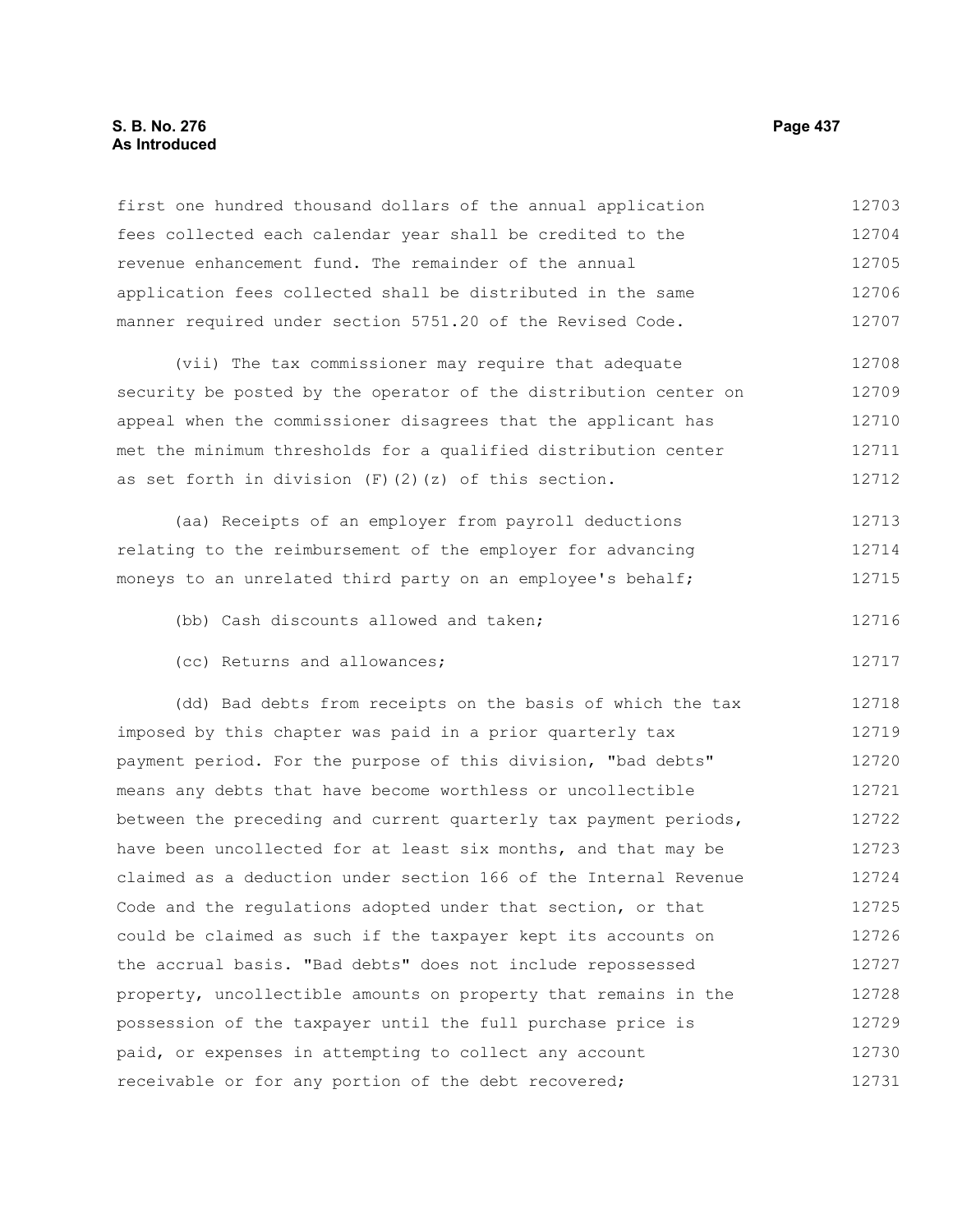# **S. B. No. 276 Page 438 As Introduced**

(ee) Any amount realized from the sale of an account receivable to the extent the receipts from the underlying transaction giving rise to the account receivable were included in the gross receipts of the taxpayer; (ff) Any receipts directly attributed to a transfer agreement or to the enterprise transferred under that agreement under section 4313.02 of the Revised Code. (gg)(i) As used in this division: (I) "Qualified uranium receipts" means receipts from the sale, exchange, lease, loan, production, processing, or other disposition of uranium within a uranium enrichment zone certified by the tax commissioner under division  $(F)$  (2)(qg)(ii) of this section. "Qualified uranium receipts" does not include any receipts with a situs in this state outside a uranium enrichment zone certified by the tax commissioner under division (F)(2)(gg)(ii) of this section. 12732 12733 12734 12735 12736 12737 12738 12739 12740 12741 12742 12743 12744 12745 12746 12747

(II) "Uranium enrichment zone" means all real property that is part of a uranium enrichment facility licensed by the United States nuclear regulatory commission and that was or is owned or controlled by the United States department of energy or its successor. 12748 12749 12750 12751 12752

(ii) Any person that owns, leases, or operates real or tangible personal property constituting or located within a uranium enrichment zone may apply to the tax commissioner to have the uranium enrichment zone certified for the purpose of excluding qualified uranium receipts under division (F)(2)(gg) of this section. The application shall include such information that the tax commissioner prescribes. Within sixty days after receiving the application, the tax commissioner shall certify 12753 12754 12755 12756 12757 12758 12759 12760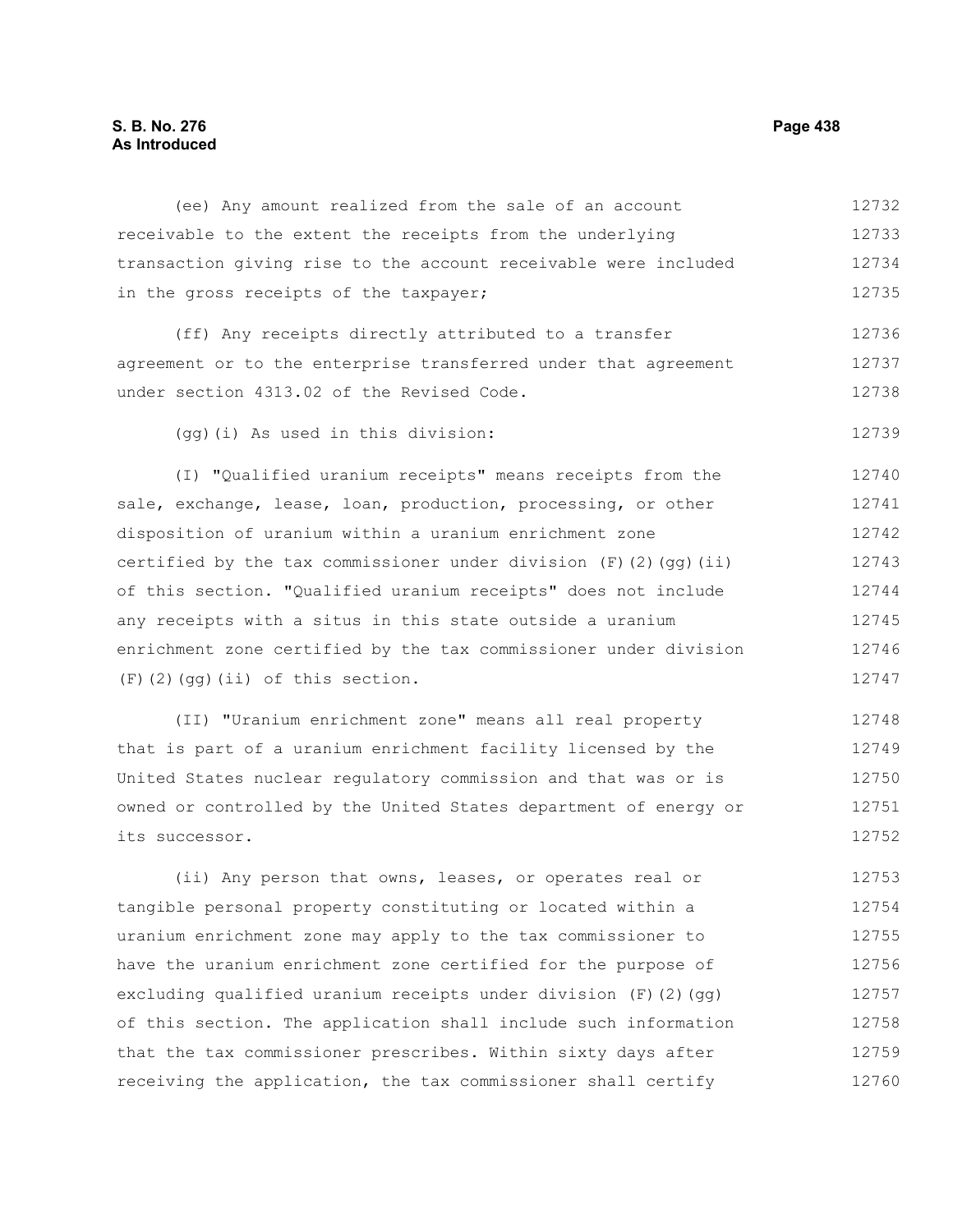## **S. B. No. 276 Page 439 As Introduced**

the zone for that purpose if the commissioner determines that the property qualifies as a uranium enrichment zone as defined in division  $(F)$  (2)(gg) of this section, or, if the tax commissioner determines that the property does not qualify, the commissioner shall deny the application or request additional information from the applicant. If the tax commissioner denies an application, the commissioner shall state the reasons for the denial. The applicant may appeal the denial of an application to the board of tax appeals pursuant to section 5717.02 of the Revised Code. If the applicant files a timely appeal, the tax commissioner shall conditionally certify the applicant's property. The conditional certification shall expire when all of the applicant's appeals are exhausted. Until final resolution of the appeal, the applicant shall retain the applicant's records in accordance with section 5751.12 of the Revised Code, notwithstanding any time limit on the preservation of records under that section. 12761 12762 12763 12764 12765 12766 12767 12768 12769 12770 12771 12772 12773 12774 12775 12776 12777

(hh) In the case of amounts collected by a licensed casino operator from casino gaming, amounts in excess of the casino operator's gross casino revenue. In this division, "casino operator" and "casino gaming" have the meanings defined in section 3772.01 of the Revised Code, and "gross casino revenue" has the meaning defined in section 5753.01 of the Revised Code. 12778 12779 12780 12781 12782 12783

(ii) Receipts realized from the sale of agricultural commodities by an agricultural commodity handler, both as defined in section 926.01 of the Revised Code, that is licensed by the director of agriculture to handle agricultural commodities in this state. 12784 12785 12786 12787 12788

(jj) Qualifying integrated supply chain receipts. As used in division  $(F)$   $(2)$   $(jj)$  of this section: 12789 12790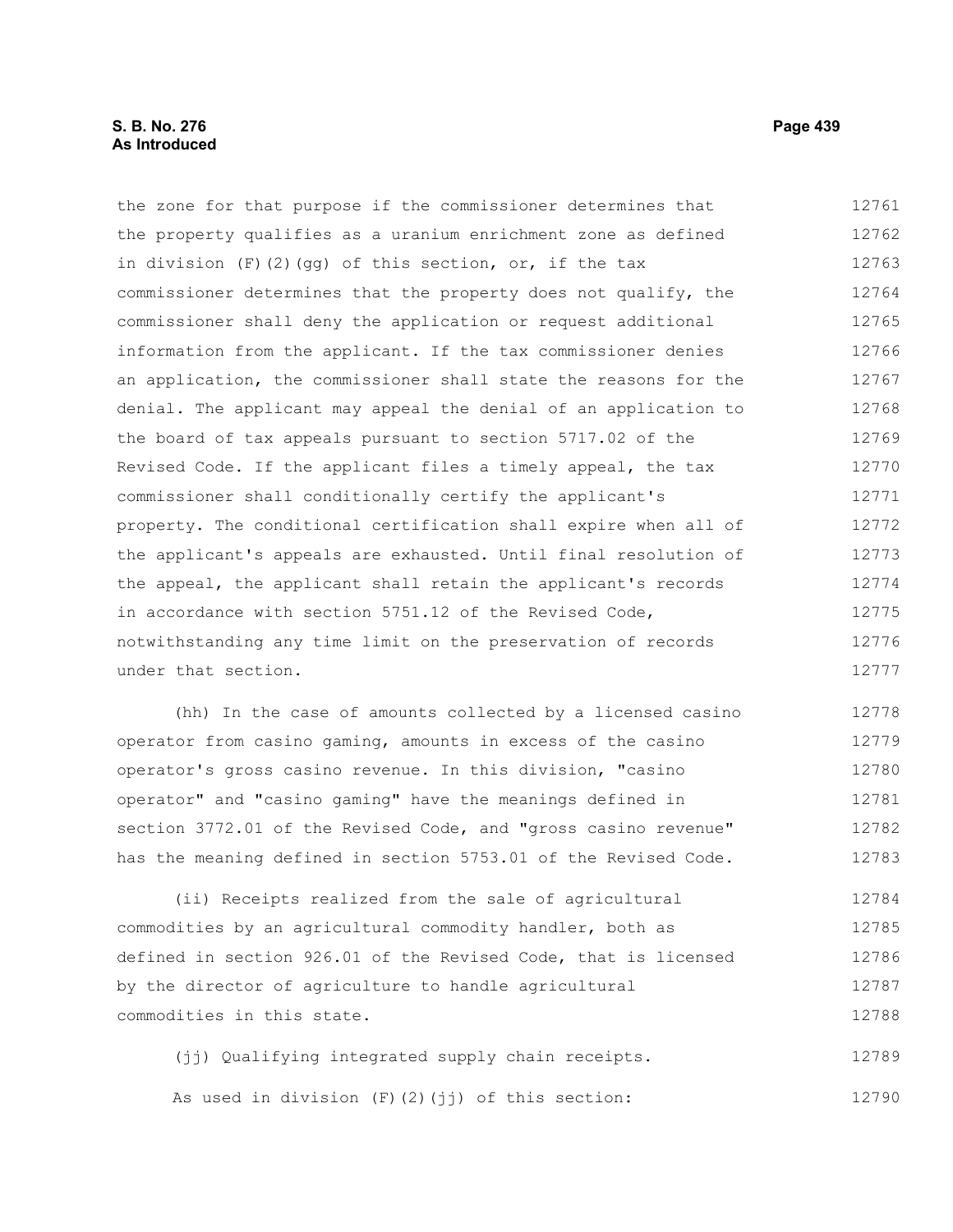# **S. B. No. 276 Page 440 As Introduced**

(i) "Qualifying integrated supply chain receipts" means receipts of a qualified integrated supply chain vendor from the sale of qualified property delivered to, or integrated supply chain services provided to, another qualified integrated supply chain vendor or to a retailer that is a member of the integrated supply chain. "Qualifying integrated supply chain receipts" does not include receipts of a person that is not a qualified integrated supply chain vendor from the sale of raw materials to a member of an integrated supply chain, or receipts of a member of an integrated supply chain from the sale of qualified property or integrated supply chain services to a person that is not a member of the integrated supply chain. (ii) "Qualified property" means any of the following: (I) Component parts used to hold, contain, package, or dispense qualified products, excluding equipment; (II) Work-in-process inventory that will become, comprise, or form a component part of a qualified product capable of being sold at retail, excluding equipment, machinery, furniture, and fixtures; (III) Finished goods inventory that is a qualified product capable of being sold at retail in the inventory's present form. (iii) "Qualified integrated supply chain vendor" means a person that is a member of an integrated supply chain and that provides integrated supply chain services within a qualified integrated supply chain district to a retailer that is a member of the integrated supply chain or to another qualified integrated supply chain vendor that is located within the same such district as the person but does not share a common owner with that person. 12791 12792 12793 12794 12795 12796 12797 12798 12799 12800 12801 12802 12803 12804 12805 12806 12807 12808 12809 12810 12811 12812 12813 12814 12815 12816 12817 12818 12819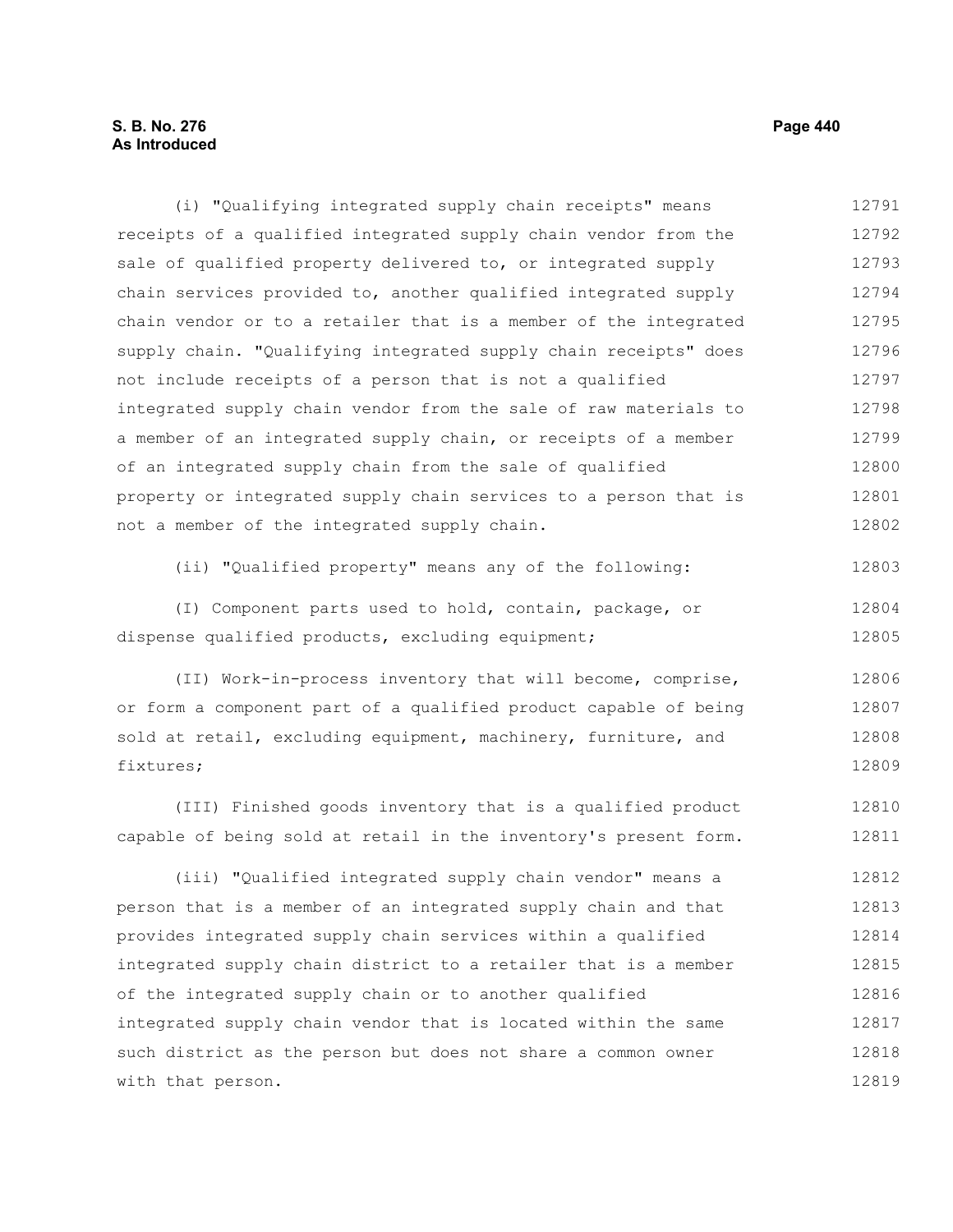# **S. B. No. 276 Page 441 As Introduced**

(iv) "Qualified product" means a personal care, health, or beauty product or an aromatic product, including a candle. "Qualified product" does not include a drug that may be dispensed only pursuant to a prescription, durable medical equipment, mobility enhancing equipment, or a prosthetic device, as those terms are defined in section 5739.01 of the Revised Code. 12820 12821 12822 12823 12824 12825 12826

(v) "Integrated supply chain" means two or more qualified integrated supply chain vendors certified on the most recent list certified to the tax commissioner under this division that systematically collaborate and coordinate business operations with a retailer on the flow of tangible personal property from material sourcing through manufacturing, assembly, packaging, and delivery to the retailer to improve long-term financial performance of each vendor and the supply chain that includes the retailer. 12827 12828 12829 12830 12831 12832 12833 12834 12835

For the purpose of the certification required under this division, the reporting person for each retailer, on or before the first day of October of each year, shall certify to the tax commissioner a list of the qualified integrated supply chain vendors providing or receiving integrated supply chain services within a qualified integrated supply chain district for the ensuing calendar year. On or before the following first day of November, the commissioner shall issue a certificate to the retailer and to each vendor certified to the commissioner on that list. The certificate shall include the names of the retailer and of the qualified integrated supply chain vendors. 12836 12837 12838 12839 12840 12841 12842 12843 12844 12845 12846

The retailer shall notify the commissioner of any changes to the list, including additions to or subtractions from the list or changes in the name or legal entity of vendors certified 12847 12848 12849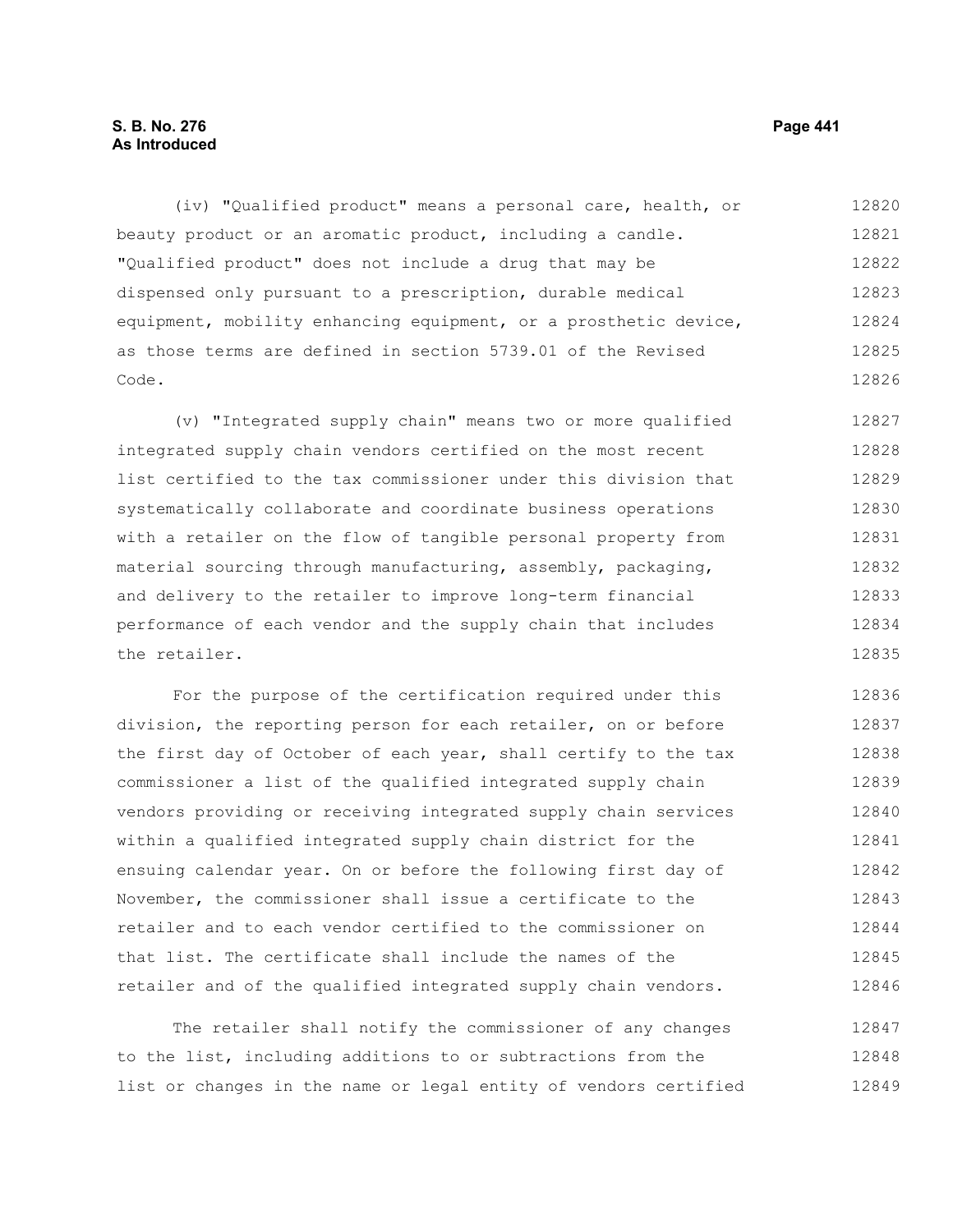### **S. B. No. 276 Page 442 As Introduced**

on the list, within sixty days after the date the retailer becomes aware of the change. Within thirty days after receiving that notification, the commissioner shall issue a revised certificate to the retailer and to each vendor certified on the list. The revised certificate shall include the effective date of the change. 12850 12851 12852 12853 12854 12855

Each recipient of a certificate issued pursuant to this division shall maintain a copy of the certificate for four years from the date the certificate was received. 12856 12857 12858

(vi) "Integrated supply chain services" means procuring raw materials or manufacturing, processing, refining, assembling, packaging, or repackaging tangible personal property that will become finished goods inventory capable of being sold at retail by a retailer that is a member of an integrated supply chain. 12859 12860 12861 12862 12863 12864

(vii) "Retailer" means a person primarily engaged in making retail sales and any member of that person's consolidated elected taxpayer group or combined taxpayer group, whether or not that member is primarily engaged in making retail sales. 12865 12866 12867 12868

(viii) "Qualified integrated supply chain district" means the parcel or parcels of land from which a retailer's integrated supply chain that existed on September 29, 2015, provides or receives integrated supply chain services, and to which all of the following apply: 12869 12870 12871 12872 12873

(I) The parcel or parcels are located wholly in a county having a population of greater than one hundred sixty-five thousand but less than one hundred seventy thousand based on the 2010 federal decennial census. 12874 12875 12876 12877

(II) The parcel or parcels are located wholly in the 12878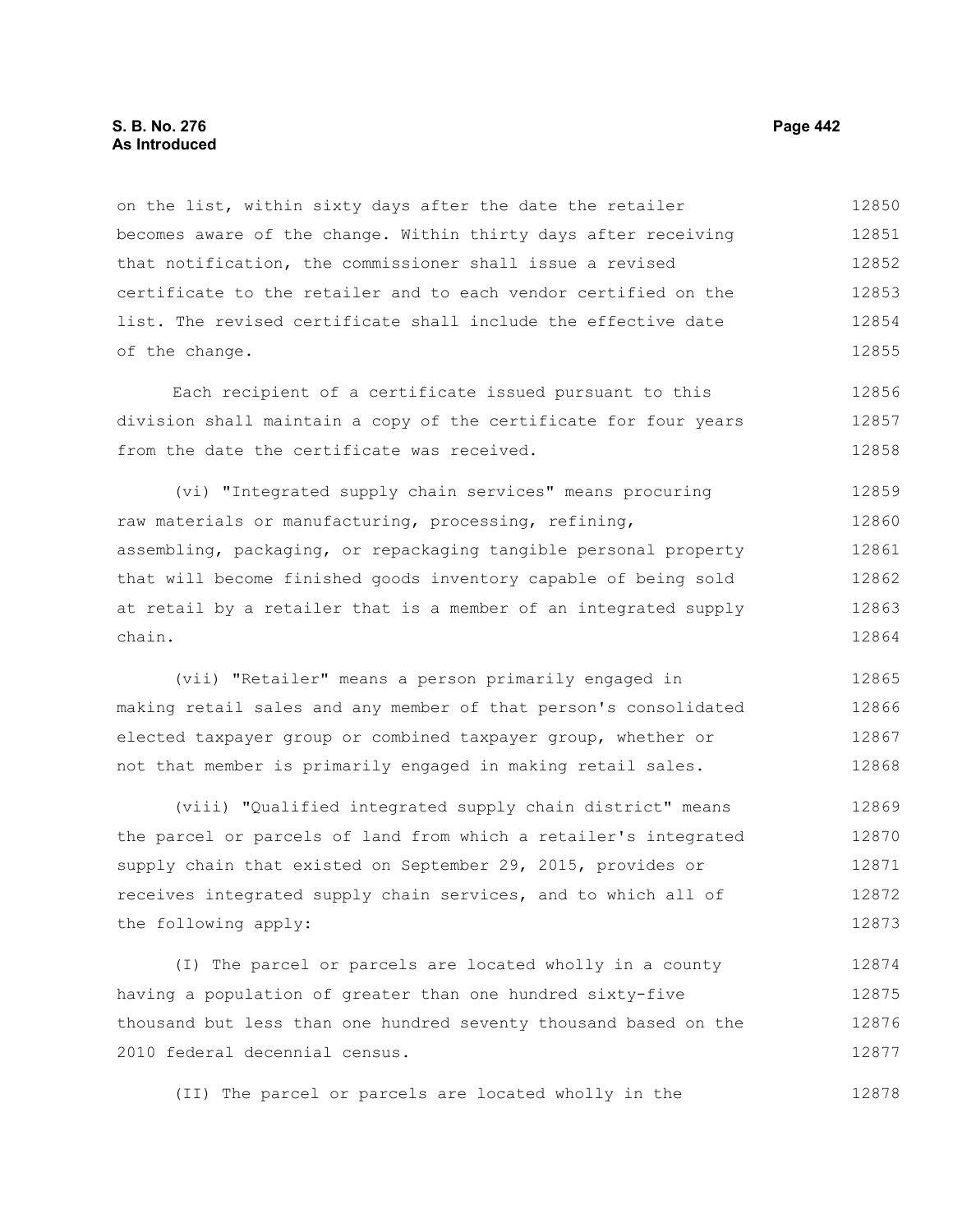## **S. B. No. 276 Page 443 As Introduced**

corporate limits of a municipal corporation with a population greater than seven thousand five hundred and less than eight thousand based on the 2010 federal decennial census that is partly located in the county described in division  $(F)(2)(\dagger i)$ (viii)(I) of this section, as those corporate limits existed on September 29, 2015. 12879 12880 12881 12882 12883 12884

(III) The aggregate acreage of the parcel or parcels equals or exceeds one hundred acres. 12885 12886

(kk) In the case of a railroad company described in division (D)(9) of section 5727.01 of the Revised Code that purchases dyed diesel fuel directly from a supplier as defined by section 5736.01 of the Revised Code, an amount equal to the product of the number of gallons of dyed diesel fuel purchased directly from such a supplier multiplied by the average wholesale price for a gallon of diesel fuel as determined under section 5736.02 of the Revised Code for the period during which the fuel was purchased multiplied by a fraction, the numerator of which equals the rate of tax levied by section 5736.02 of the Revised Code less the rate of tax computed in section 5751.03 of the Revised Code, and the denominator of which equals the rate of tax computed in section 5751.03 of the Revised Code. 12887 12888 12889 12890 12891 12892 12893 12894 12895 12896 12897 12898 12899

(ll) Receipts realized by an out-of-state disaster business from disaster work conducted in this state during a disaster response period pursuant to a qualifying solicitation received by the business. Terms used in division  $(F)(2)(11)$  of this section have the same meanings as in section 5703.94 of the Revised Code. 12900 12901 12902 12903 12904 12905

(mm) Any receipts for which the tax imposed by this chapter is prohibited by the constitution or laws of the United States or the constitution of this state. 12906 12907 12908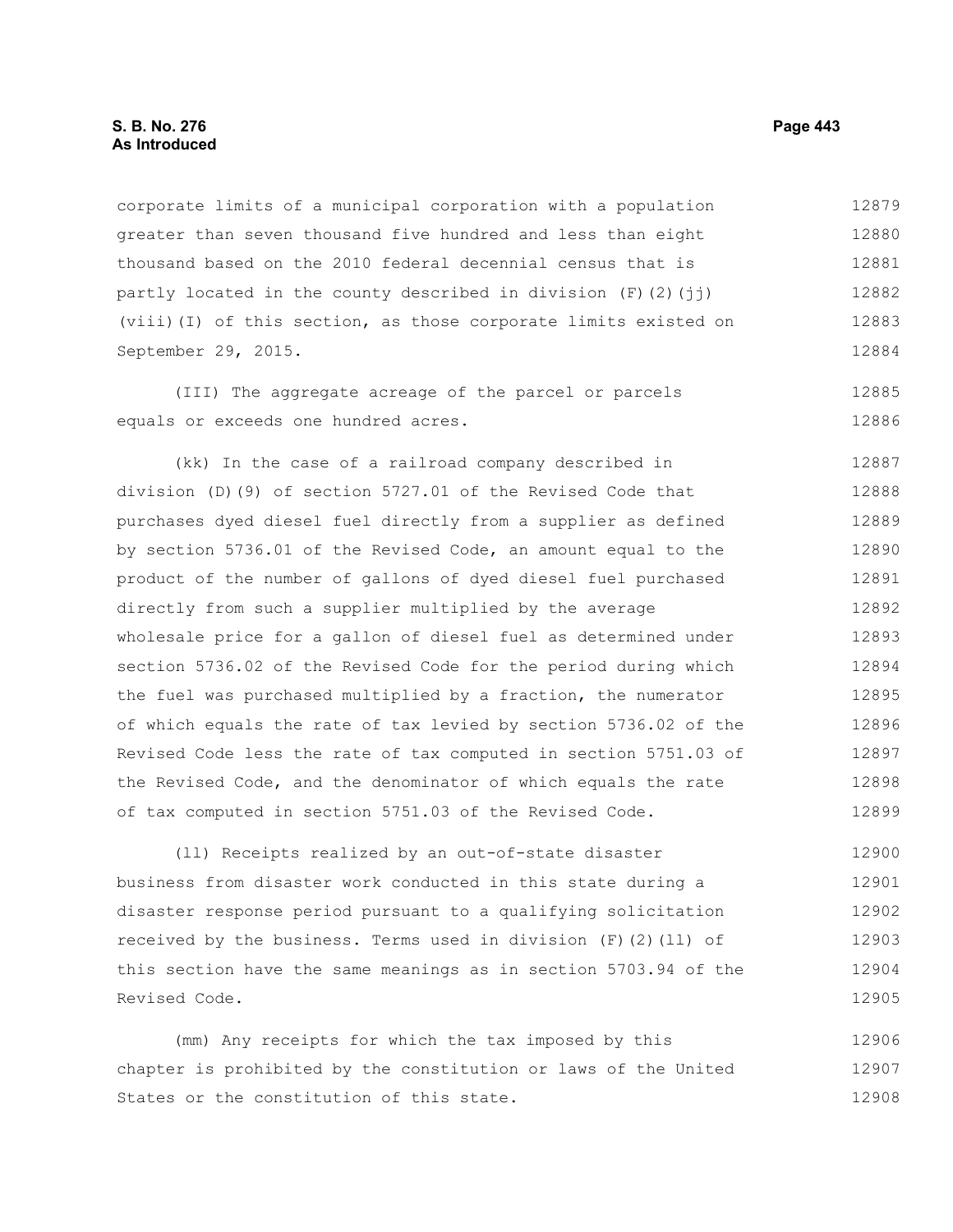# **S. B. No. 276 Page 444 As Introduced**

(3) In the case of a taxpayer when acting as a real estate broker, "gross receipts" includes only the portion of any fee for the service of a real estate broker, or service of a real estate salesperson associated with that broker, that is retained by the broker and not paid to an associated real estate salesperson or another real estate broker. For the purposes of this division, "real estate broker" and "real estate salesperson" have the same meanings as in section 4735.01 of the Revised Code. 12909 12910 12911 12912 12913 12914 12915 12916 12917

(4) A taxpayer's method of accounting for gross receipts for a tax period shall be the same as the taxpayer's method of accounting for federal income tax purposes for the taxpayer's federal taxable year that includes the tax period. If a taxpayer's method of accounting for federal income tax purposes changes, its method of accounting for gross receipts under this chapter shall be changed accordingly. 12918 12919 12920 12921 12922 12923 12924

(G) "Taxable gross receipts" means gross receipts sitused to this state under section 5751.033 of the Revised Code. 12925 12926

(H) A person has "substantial nexus with this state" if any of the following applies. The person: 12927 12928

(1) Owns or uses a part or all of its capital in this state; 12929 12930

(2) Holds a certificate of compliance with the laws of this state authorizing the person to do business in this state; 12931 12932

(3) Has bright-line presence in this state;

(4) Otherwise has nexus with this state to an extent that the person can be required to remit the tax imposed under this chapter under the Constitution of the United States. 12934 12935 12936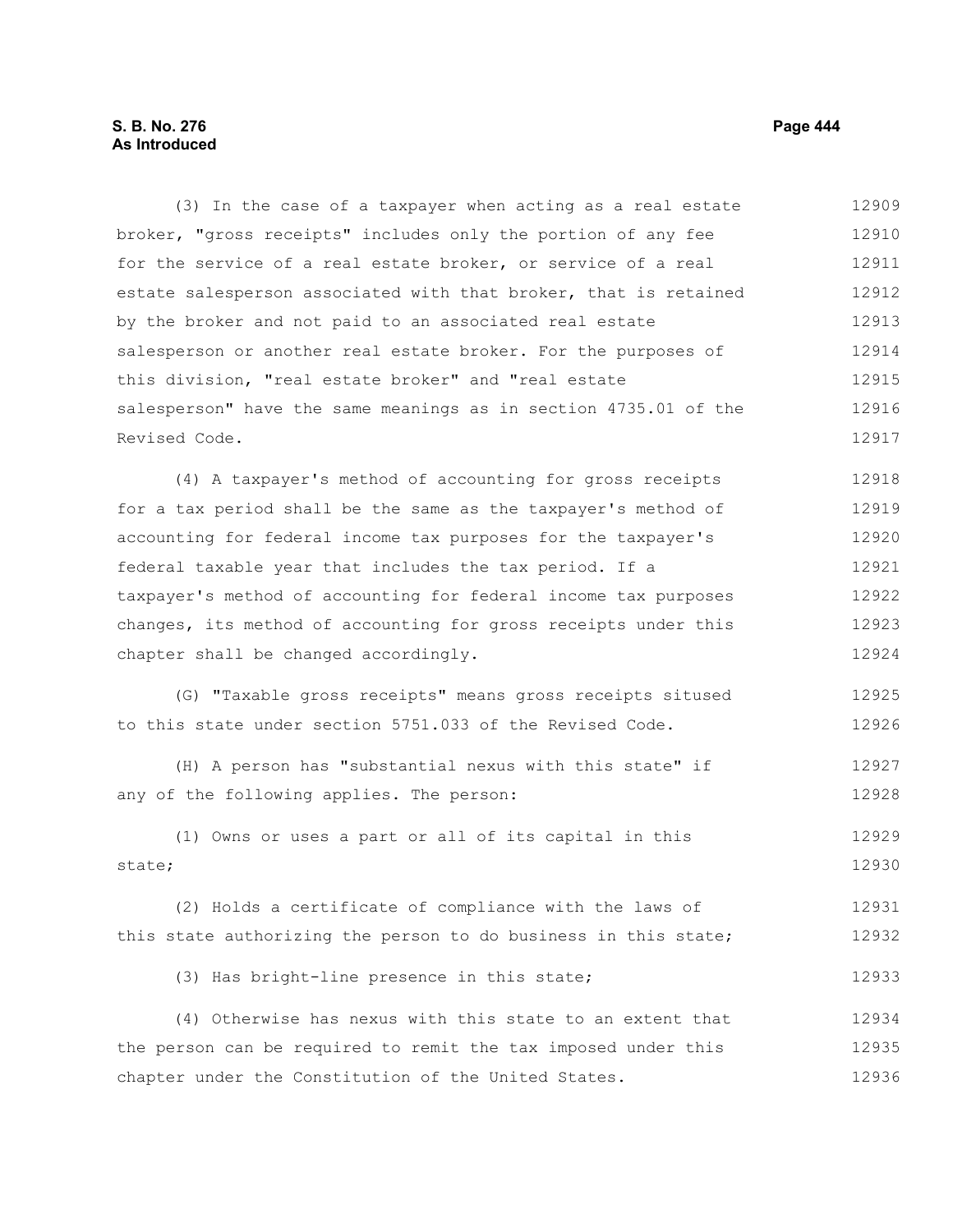# **S. B. No. 276 Page 445 As Introduced**

(I) A person has "bright-line presence" in this state for a reporting period and for the remaining portion of the calendar year if any of the following applies. The person: (1) Has at any time during the calendar year property in this state with an aggregate value of at least fifty thousand dollars. For the purpose of division (I)(1) of this section, owned property is valued at original cost and rented property is valued at eight times the net annual rental charge. (2) Has during the calendar year payroll in this state of at least fifty thousand dollars. Payroll in this state includes all of the following: (a) Any amount subject to withholding by the person under section 5747.06 of the Revised Code; (b) Any other amount the person pays as compensation to an individual under the supervision or control of the person for work done in this state; and (c) Any amount the person pays for services performed in this state on its behalf by another. (3) Has during the calendar year taxable gross receipts of at least five hundred thousand dollars. (4) Has at any time during the calendar year within this state at least twenty-five per cent of the person's total property, total payroll, or total gross receipts. (5) Is domiciled in this state as an individual or for corporate, commercial, or other business purposes. 12937 12938 12939 12940 12941 12942 12943 12944 12945 12946 12947 12948 12949 12950 12951 12952 12953 12954 12955 12956 12957 12958 12959 12960 12961 12962

(J) "Tangible personal property" has the same meaning as in section 5739.01 of the Revised Code. 12963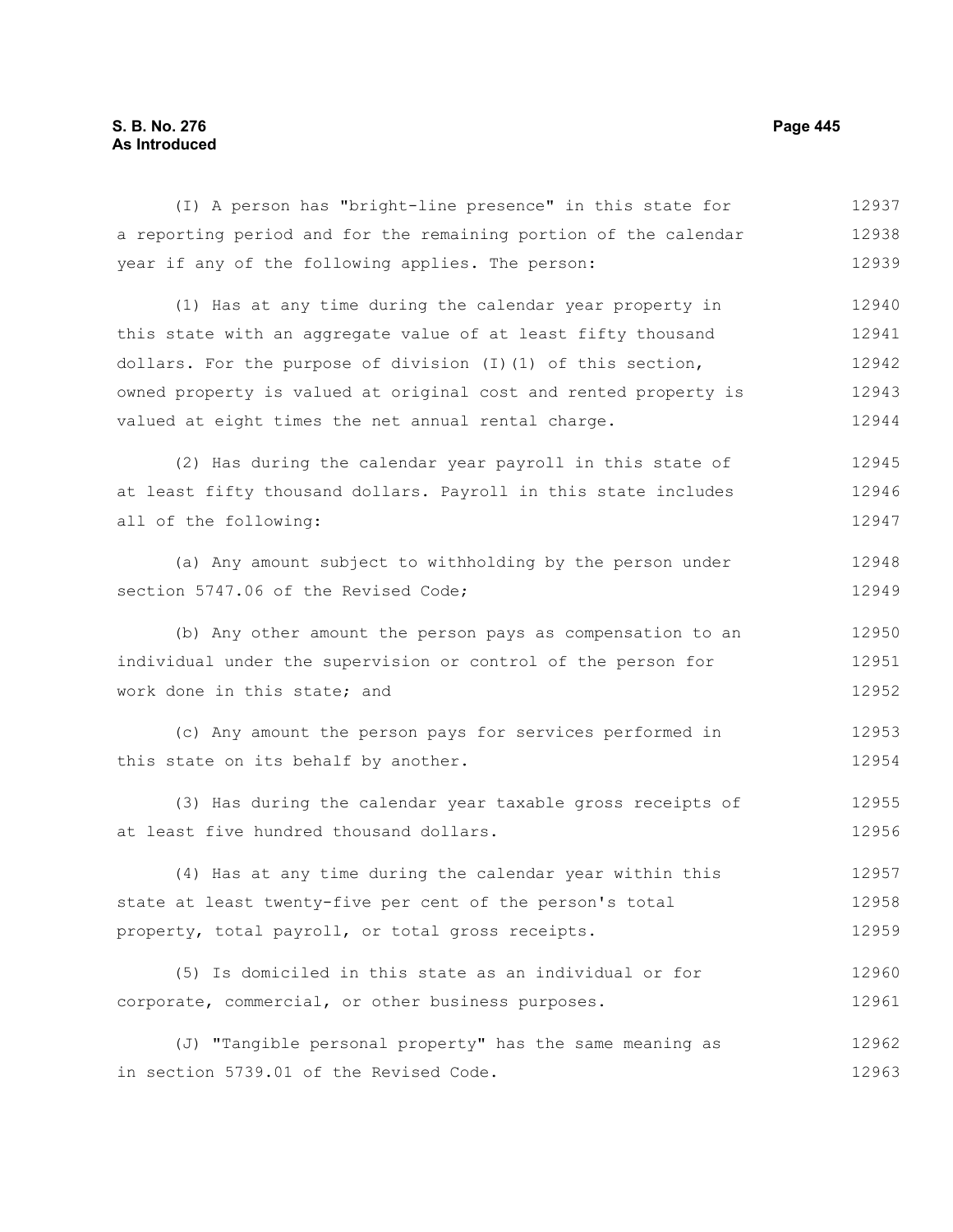# **S. B. No. 276 Page 446 As Introduced**

Code of 1986, 100 Stat. 2085, 26 U.S.C. 1, as amended. Any term used in this chapter that is not otherwise defined has the same meaning as when used in a comparable context in the laws of the United States relating to federal income taxes unless a different meaning is clearly required. Any reference in this chapter to the Internal Revenue Code includes other laws of the United States relating to federal income taxes. (L) "Calendar quarter" means a three-month period ending on the thirty-first day of March, the thirtieth day of June, the thirtieth day of September, or the thirty-first day of December. (M) "Tax period" means the calendar quarter or calendar year on the basis of which a taxpayer is required to pay the tax imposed under this chapter. (N) "Calendar year taxpayer" means a taxpayer for which the tax period is a calendar year. (O) "Calendar quarter taxpayer" means a taxpayer for which the tax period is a calendar quarter. (P) "Agent" means a person authorized by another person to act on its behalf to undertake a transaction for the other, including any of the following: (1) A person receiving a fee to sell financial instruments; (2) A person retaining only a commission from a transaction with the other proceeds from the transaction being remitted to another person; (3) A person issuing licenses and permits under section 1533.13 of the Revised Code; 12965 12966 12967 12968 12969 12970 12971 12972 12973 12974 12975 12976 12977 12978 12979 12980 12981 12982 12983 12984 12985 12986 12987 12988 12989 12990 12991

(K) "Internal Revenue Code" means the Internal Revenue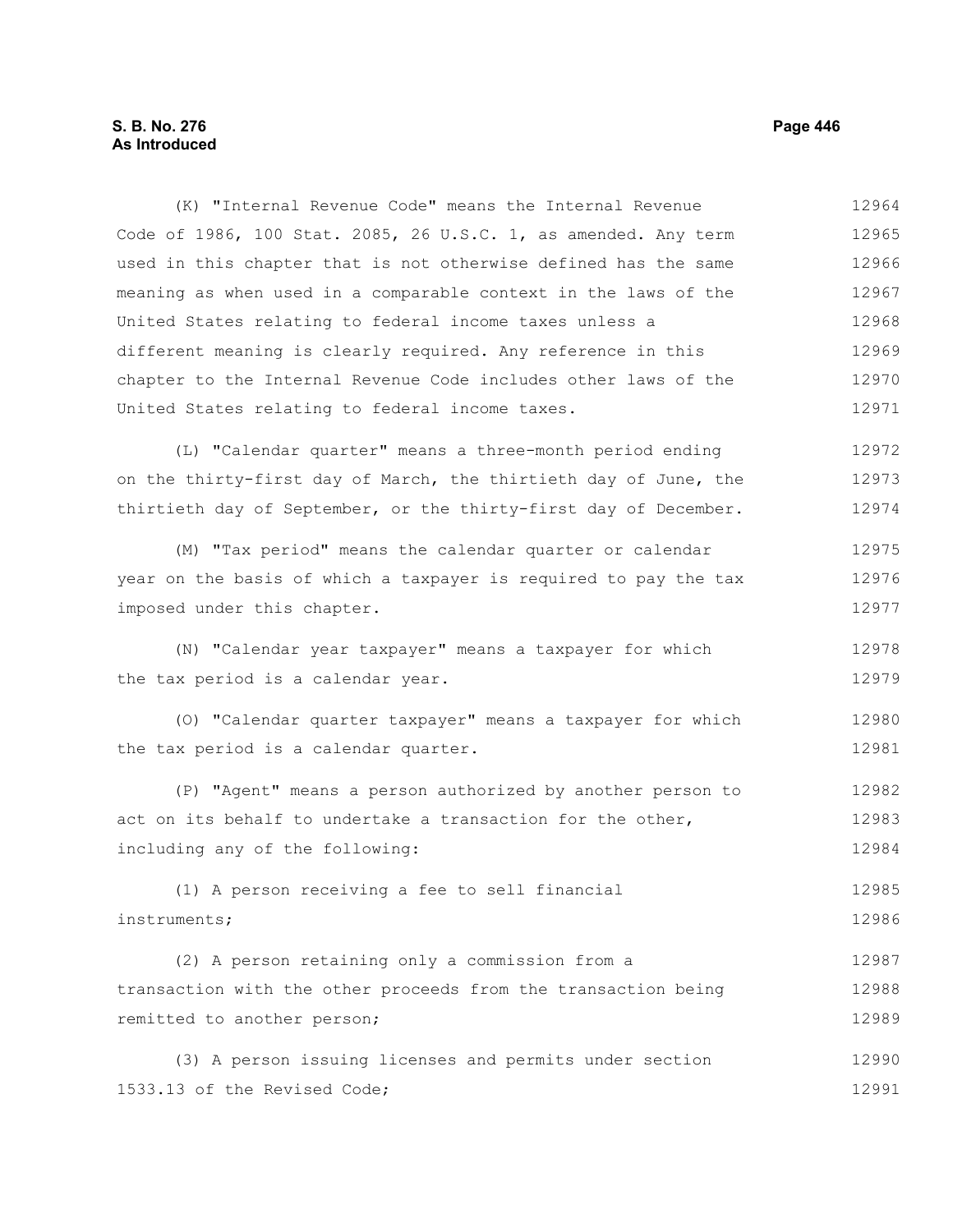# **S. B. No. 276 Page 447 As Introduced**

under section 3770.05 of the Revised Code; (5) A person acting as an agent of the division of liquor control under section 4301.17 of the Revised Code. (Q) "Received" includes amounts accrued under the accrual method of accounting. (R) "Reporting person" means a person in a consolidated elected taxpayer or combined taxpayer group that is designated by that group to legally bind the group for all filings and tax liabilities and to receive all legal notices with respect to matters under this chapter, or, for the purposes of section 5751.04 of the Revised Code, a separate taxpayer that is not a member of such a group. **Section 2.** That existing sections 111.16, 122.16, 122.173, 135.14, 135.142, 135.35, 150.05, 718.01, 1329.01, 1329.02, 1701.03, 1701.05, 1701.791, 1702.05, 1702.411, 1703.04, 1729.36, 1729.38, 1745.461, 1751.01, 1776.69, 1776.82, 1782.02, 1782.432, 1785.09, 3345.203, 3964.03, 3964.17, 4701.14, 4703.18, 4703.331, 4715.18, 4715.22, 4715.365, 4715.431, 4717.06, 4723.16, 4725.33, 4729.161, 4729.541, 4731.226, 4731.228, 4732.28, 4733.16, 4734.17, 4755.111, 4755.471, 4757.37, 5701.14, 5715.19, 5733.04, 5733.33, 5733.42, 5747.01, and 5751.01 of the Revised Code are hereby repealed. **Section 3.** That sections 1705.01, 1705.02, 1705.03, 1705.031, 1705.04, 1705.05, 1705.06, 1705.07, 1705.08, 1705.081, 1705.09, 1705.10, 1705.11, 1705.12, 1705.13, 1705.14, 1705.15, 1705.16, 1705.161, 1705.17, 1705.18, 1705.19, 1705.20, 1705.21, 12993 12994 12995 12996 12997 12998 12999 13000 13001 13002 13003 13004 13005 13006 13007 13008 13009 13010 13011 13012 13013 13014 13015 13016 13017 13018

(4) A lottery sales agent holding a valid license issued

1705.22, 1705.23, 1705.24, 1705.25, 1705.26, 1705.27, 1705.28, 1705.281, 1705.282, 1705.29, 1705.291, 1705.292, 1705.30, 13019 13020